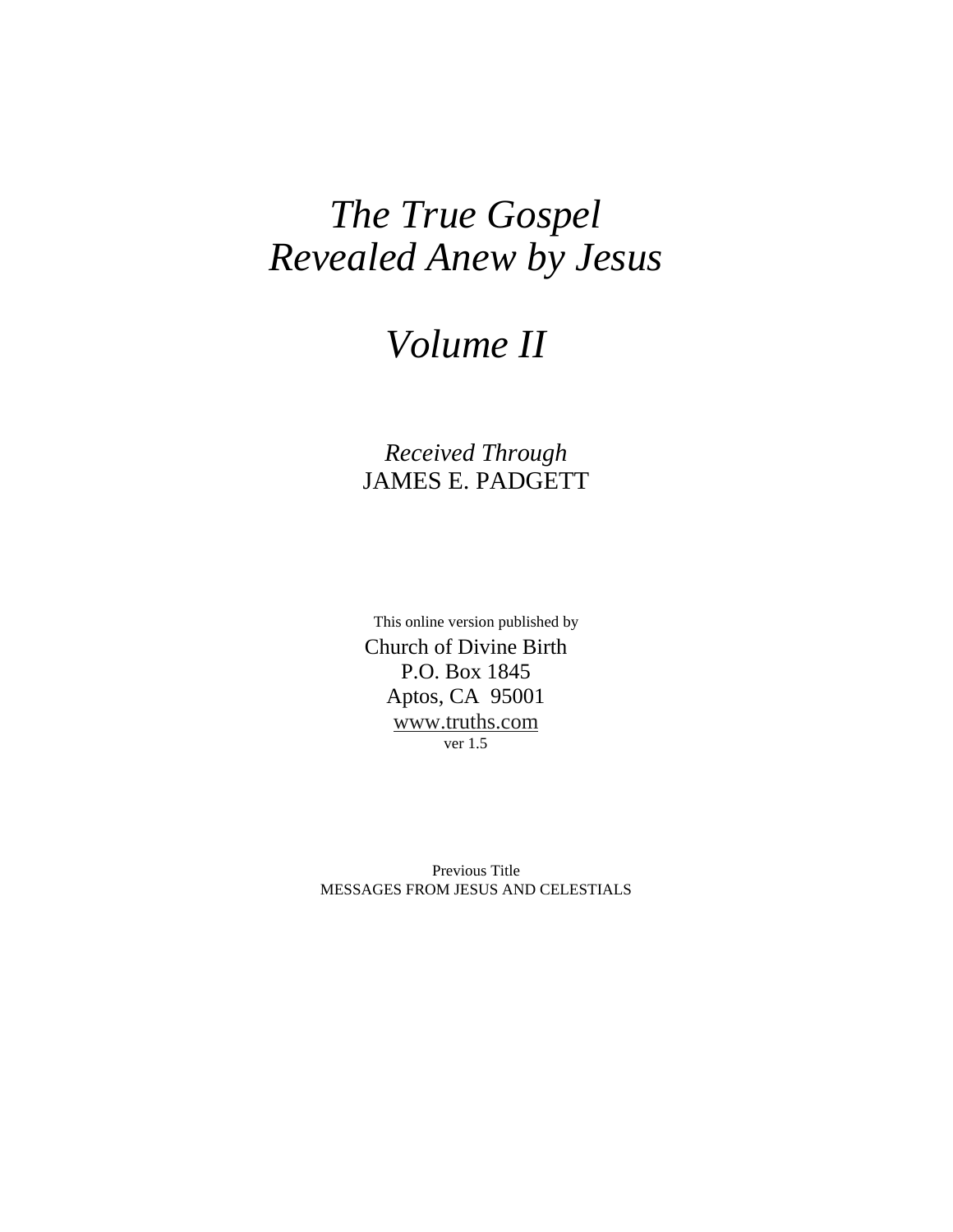## *Table of Contents*

| Personal message to Mr. Padgett. Jesus is not God, but was sent by the Father to lead men to                                     |    |
|----------------------------------------------------------------------------------------------------------------------------------|----|
|                                                                                                                                  |    |
|                                                                                                                                  |    |
|                                                                                                                                  |    |
|                                                                                                                                  |    |
| Divine Love is reaching out to every man. Mr. Padgett is the instrument to receive the truths. 4                                 |    |
| Mrs. Helen Padgett's experience in leaving her body and going to the spirit world ________ 5                                     |    |
|                                                                                                                                  |    |
|                                                                                                                                  |    |
|                                                                                                                                  | 9  |
| Spirit's experience after writing through Mr. Padgett. Obtained the Divine Love and made his<br>progress into the Third Sphere _ | 10 |
| Mrs. Helen Padgett describes the method used to communicate her thoughts through Mr.<br>Padgett                                  | 12 |
| Jesus giving Mr. Padgett advice as to prayer and worship. Says he has selected Mr. Padgett to                                    | 14 |
|                                                                                                                                  | 15 |
|                                                                                                                                  | 18 |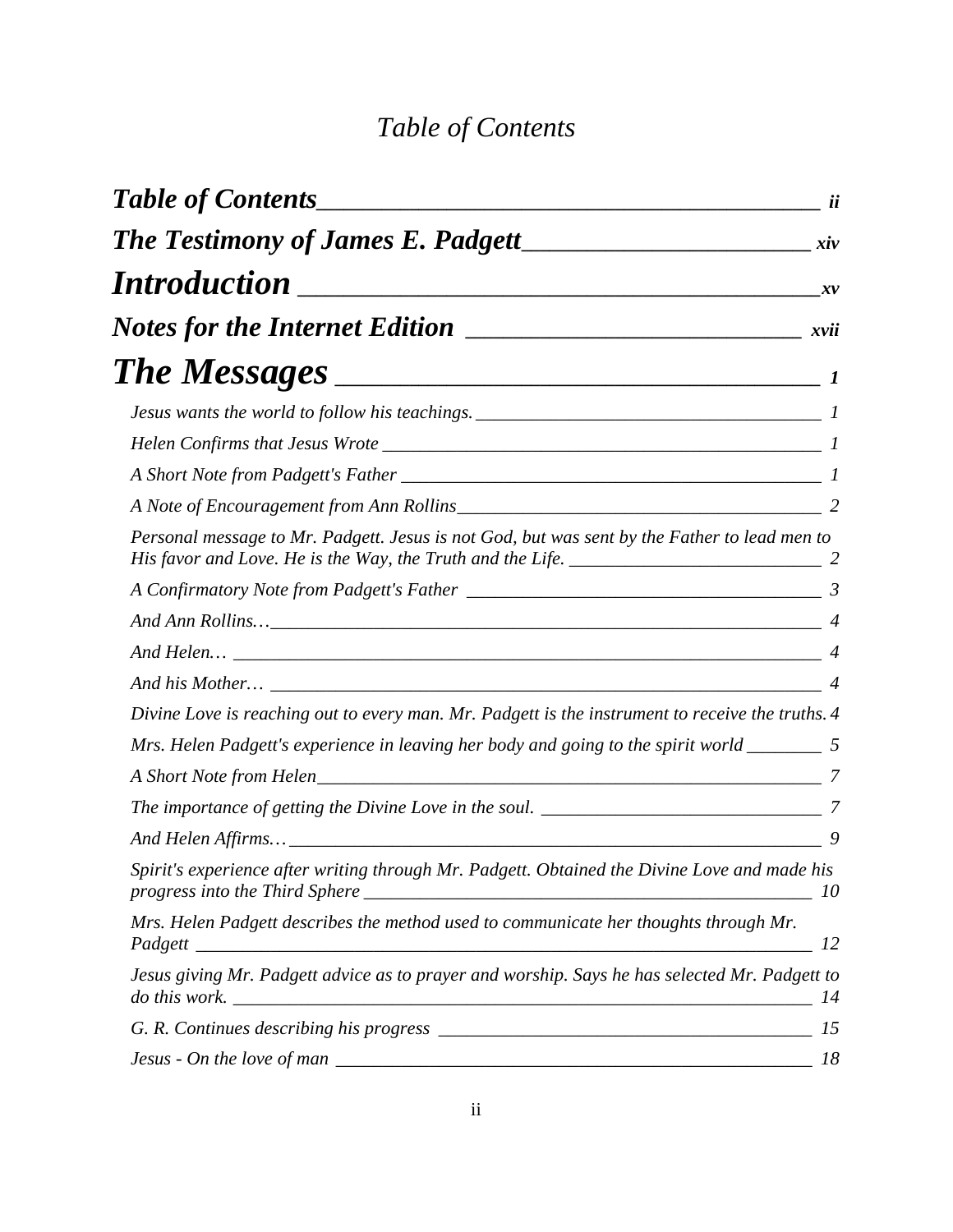|                                                                                                                       | <i>20</i> |
|-----------------------------------------------------------------------------------------------------------------------|-----------|
| Ann Rollins' experience in progressing from the Third Sphere into the Celestial Heavens. _                            | 21        |
|                                                                                                                       | 23        |
| Helen describes her home in Third Sphere. The importance of seeking for the Divine Love 25                            |           |
| Jesus - The power of Love to redeem men from sin and error. _____________________                                     | 28        |
|                                                                                                                       | 29        |
|                                                                                                                       |           |
| Ann Rollins Corroborates Mrs. Padgett's experience and tells of the happiness of spirits in the<br>Celestial Spheres. | 33        |
| Mrs. Padgett's experience in trying to show a spirit the way to God's Love ____________                               | 35        |
| Assurance that he is Jesus. Refers to a spirit who claims he has lost his soul. ______________ 36                     |           |
|                                                                                                                       |           |
| Jesus - The result of Mr. Padgett's declaration _________________________________                                     | 38        |
|                                                                                                                       | 39        |
|                                                                                                                       |           |
| Prof. Salyards - Laws of the spirit world.                                                                            | 42        |
|                                                                                                                       |           |
|                                                                                                                       |           |
| Ann Rollins' experience in seeking the Divine Love of God, and in realizing that He is "the                           | 51        |
| Jesus - The earth life, and what it means to mortals. ___________________________                                     | 53        |
|                                                                                                                       | 56        |
|                                                                                                                       | 60        |
| Jesus - Many of the ancient spirits are not in the Celestial Heavens __________________                               | 62        |
| Saleeba's progress in obtaining the Divine Love. ________________________________                                     | 64        |
| Saleeba progressing and soon will be above the Third Sphere ____________________                                      | 65        |
| Saleeba progressing to the Celestial Spheres. ___________________________________                                     | 65        |
| Jesus says Ann Rollins is a very capable spirit in discussing those things which reveal the<br>truths of the Father.  | 66        |
| Description of the several spheres and the different kinds of spirits inhabiting them, from Ann                       | 67        |
| Jesus - Why men must receive the Divine Love in order to be admitted to the Celestial                                 | 70        |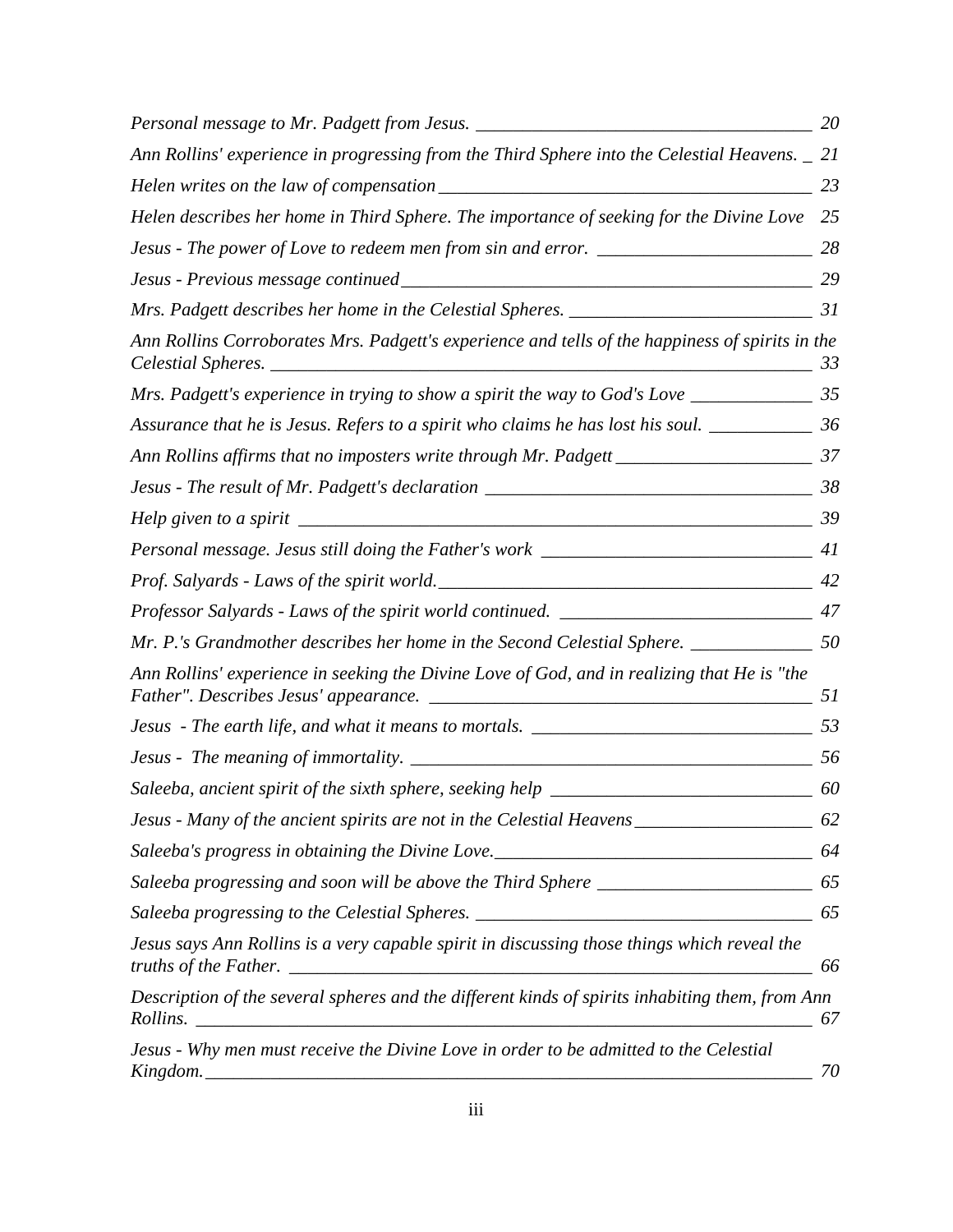| Ann Rollins' experience in the second Celestial Sphere. Has passed beyond the second death.       |          |
|---------------------------------------------------------------------------------------------------|----------|
| Jesus - The efforts of spirits to show men the truths of the Father. ___________________          | 74<br>77 |
|                                                                                                   |          |
| Confirmation by St. Andrew that Jesus writes through Mr. Padgett. ___________________________79   |          |
|                                                                                                   |          |
|                                                                                                   |          |
|                                                                                                   |          |
|                                                                                                   |          |
|                                                                                                   |          |
| Confirmation by Mrs. Padgett $\frac{1}{2}$ 83                                                     |          |
| Confirmation by St. Stephen that Mr. Padgett is chosen to do the work. _______________________ 83 |          |
|                                                                                                   |          |
| Confirmation by St. Barnabas that Mr. Padgett. is selected by the Master. __________________ 85   |          |
| Confirmation by A. G. Riddle that the Master and Apostles have communicated __________ 85         |          |
|                                                                                                   | 86       |
|                                                                                                   | 86       |
| Confirmation by Mr. Padgett's Grandmother, amazed at the great assurance given to Mr.<br>Padgett. | 87       |
| St. Paul Explains His Thorn in the Flesh, His Experience on the way to Damascus. _______ 88       |          |
|                                                                                                   |          |
|                                                                                                   | 90       |
|                                                                                                   |          |
| The Time Is Now Ripe for the Truths to Be Made Known so that Mankind Can Be Redeemed              | 92       |
| Mr. Padgett must believe in Jesus as a Saviour but not through the vicarious atonement _ 93       |          |
| Nicodemus - On the Importance of the New Birth _________________________________                  | 93       |
| John gives encouragement to Mr. Padgett - The wonderful love the Master has for him.              | 94       |
| St. John Comments on the Beliefs of the Preacher (early message)_________________                 | 95       |
| John - Importance of prayer so that the soul can be developed and works will follow ____          | 95       |
|                                                                                                   | 97       |

*Why men should believe he is the true Jesus, and why he writes through Mr. Padgett. \_\_\_\_ 73*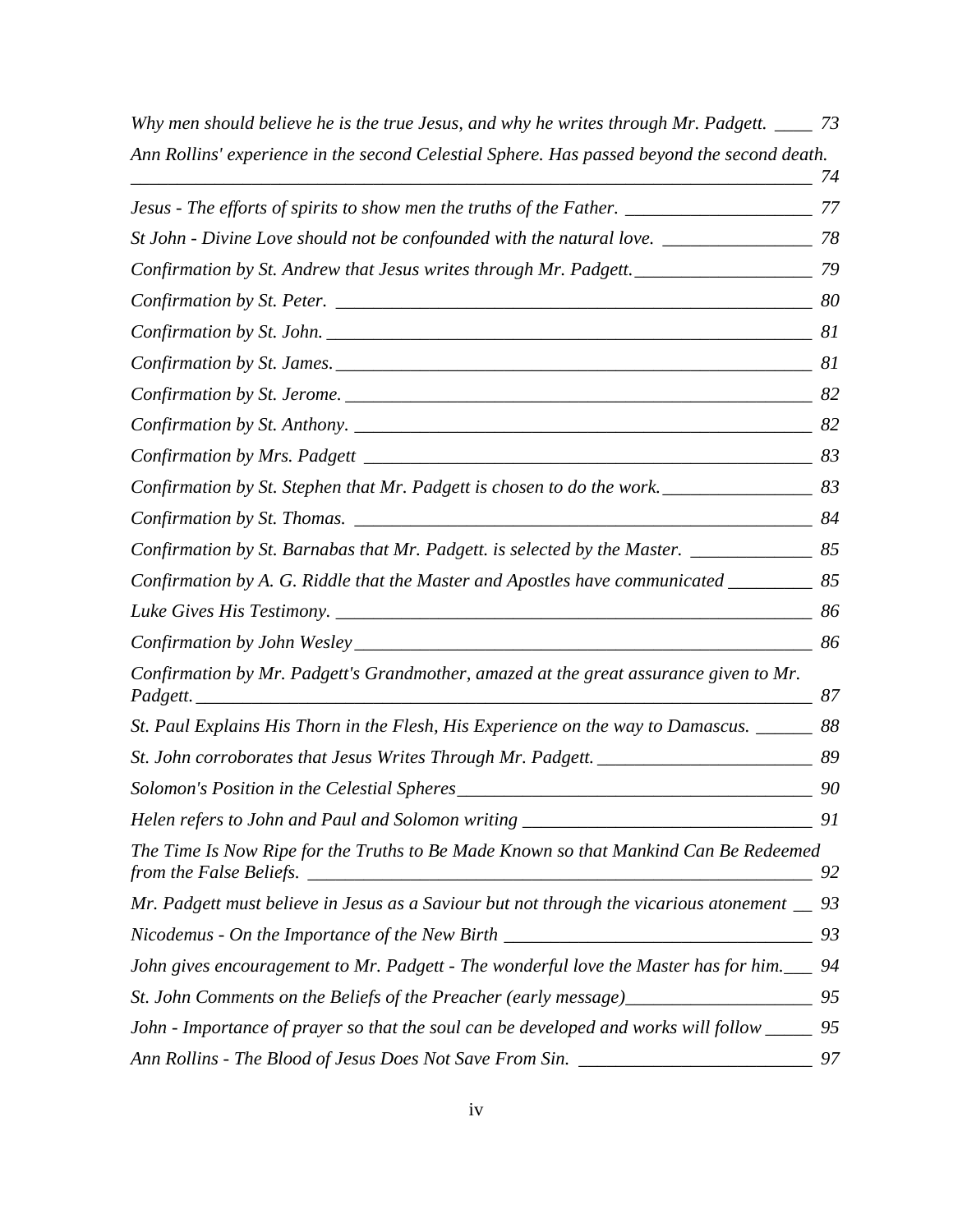|                                                                                                                      | 97         |
|----------------------------------------------------------------------------------------------------------------------|------------|
| Samuel Gives His Experience in the Spirit Heavens and His Progress to the Celestial                                  | 98         |
| Jesus denies that he is God, or that his blood washes away men's sins. _________________________99                   |            |
|                                                                                                                      |            |
| Amon, mother of all human creation, gives her experience. Her temptation and disobedience.                           | 102        |
|                                                                                                                      | 103        |
| John affirms that Aman and Amon, the First Parents, actually communicated through Mr.                                | 104        |
| Helen refers to Jesus' Love for Mr. Padgett. Affirms that Amon wrote about the creation of the<br>$first\, parents.$ | 105        |
| Josephus - Creation of the first parents. Difference in their qualities, equal in their                              |            |
| John - What Should a Man Do Who Is Not Satisfied With Any of the Churches __________ 107                             |            |
| St. Augustine says that many of the teachings of the Bible cannot be relied upon. _______ 108                        |            |
|                                                                                                                      |            |
|                                                                                                                      |            |
| Josephus affirms that Jesus is a true son of God, and lived on earth and was crucified. _ 111                        |            |
|                                                                                                                      |            |
|                                                                                                                      |            |
| Josephus Affirms that Jesus lived in Palestine at the time he wrote of him. ______________ 114                       |            |
| Advice given by Jesus in attending church service. Jesus was present with Mr. Padgett. __ 114                        |            |
|                                                                                                                      |            |
| Helen Affirms that Francis Bacon wrote on the continuity of life after death ______________ 118                      |            |
| John Explains the difference between the natural love and the Divine Love. ___________________________________       |            |
|                                                                                                                      |            |
| John affirms that Mary the mother of Jesus wrote. _______________________________                                    | <i>120</i> |
|                                                                                                                      |            |
|                                                                                                                      |            |
| John the Baptist - Jesus was the true Messiah and the true Christ as he taught when on earth.                        | <i>122</i> |
| $\mathbf{r}$ and $\mathbf{r}$ and $\mathbf{r}$ and $\mathbf{r}$ and $\mathbf{r}$                                     |            |

*Spirit who believed in the creeds and his awakening to the truth after he met Jesus \_\_\_\_\_ 123*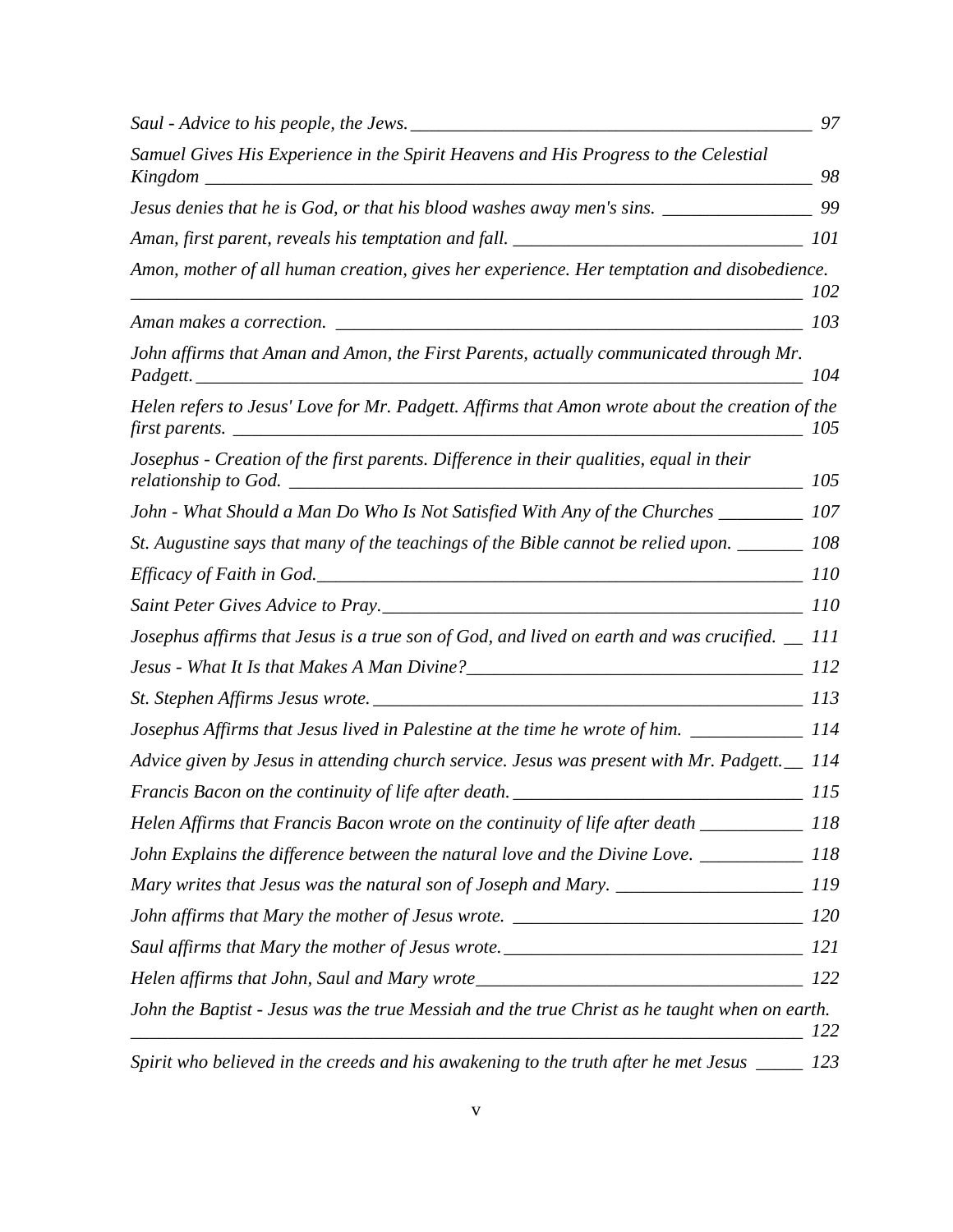| Spirit gives his experience and how his old beliefs in the creeds retarded his progress. Affirms<br>that Mr. Padgett was selected by Jesus to receive the messages.__________________                                   | 124 |
|-------------------------------------------------------------------------------------------------------------------------------------------------------------------------------------------------------------------------|-----|
| Helen - How wonderful it is to obtain possession of the Divine Love. _________________________ 125                                                                                                                      |     |
| Jesus states that his disciples never wrote many false doctrines in the Bible attributed to him.                                                                                                                        | 126 |
| John - Not the blood of Jesus, but the Divine Love is what saves and redeems. Revelation of<br>the Bible is not to be relied upon as true in many particulars. $\frac{1}{2}$ $\frac{1}{27}$                             |     |
| Helen - The epistles in the Bible are not the same that the Apostles wrote. Very little in the                                                                                                                          | 128 |
|                                                                                                                                                                                                                         | 129 |
| Jesus - The wonderful power that may come to Mr. Padgett if he will only have sufficient faith<br><u> 2000 - Jan James James James James James James James James James James James James James James James James Ja</u> | 130 |
| Jesus showed his glory                                                                                                                                                                                                  | 131 |
| Affirming that Jesus showed his glory, Power and authority when writing through Mr.<br>Padgett, and the wonderful blessings and faith that may come to him. _________________________132                                |     |
| A. G. Riddle in a condition of wonderment after seeing Jesus showing such brightness and<br>133<br><i>power.</i>                                                                                                        |     |
| Mr. Padgett's grandmother affirming that Jesus wrote and showed his glory and power. $\angle$ 134                                                                                                                       |     |
| R. G. Ingersoll was present when Jesus wrote and showed His glory. Agnostic no longer - a<br>most repentant believer now.                                                                                               | 134 |
| Helen Affirms that Jesus wrote and showed his glory and selected Mr. Padgett to do the work<br>in receiving the messages.                                                                                               | 136 |
|                                                                                                                                                                                                                         | 136 |
| St. James says that Mr. Padgett will soon get relief from worry. _________________________________137                                                                                                                   |     |
| St. Luke gives assurance that relief will soon come to Mr. Padgett. ________________________ 137                                                                                                                        |     |
| Barnabas says Mr. Padgett is the favorite of the Master on earth. ________________________ 138                                                                                                                          |     |
|                                                                                                                                                                                                                         | 138 |
|                                                                                                                                                                                                                         |     |
| Mrs. Padgett refers to the many consolatory messages received. ________________________ 139                                                                                                                             |     |
| Luther - What man should believe in trying the spirits. _________________________                                                                                                                                       | 140 |
|                                                                                                                                                                                                                         |     |
| Luther - Observance of the ceremonies which my church still uses in its worship is not                                                                                                                                  | 142 |
| Luther denies the vicarious atonement, etc. Bible full of contradictions and errors.                                                                                                                                    | 143 |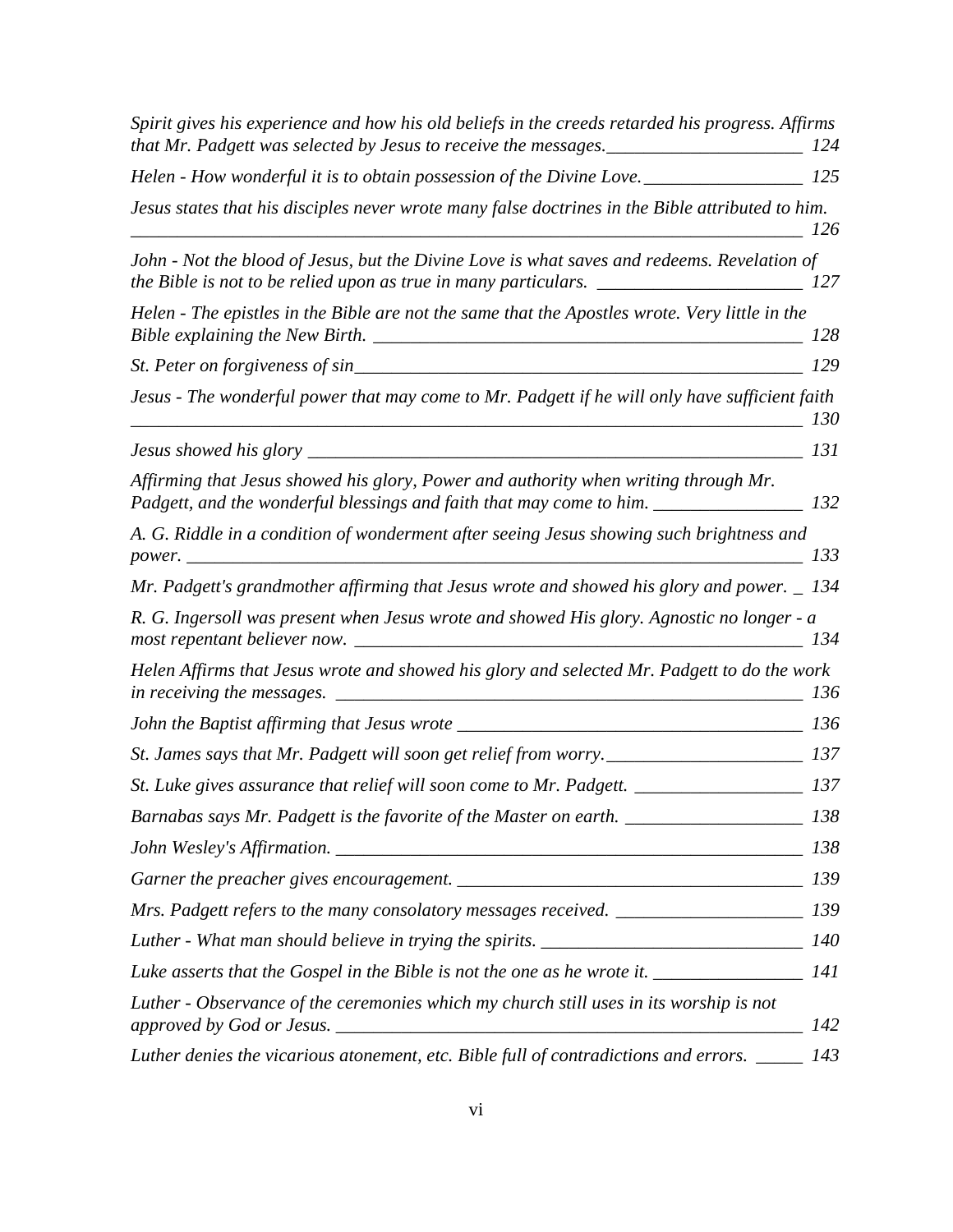| Luther denies the efficacy of the Eucharist to save man. Jesus living and teaching and<br>demonstrating the Divine Love in his soul, and how man can obtain it, shows the way to<br>144                                                     |
|---------------------------------------------------------------------------------------------------------------------------------------------------------------------------------------------------------------------------------------------|
| 145                                                                                                                                                                                                                                         |
| Jesus - Some of the doctrines of Christian Science are untrue. Very important that the truths<br>being revealed through Mr. Padgett be made known as it involves the salvation and good of<br>146<br>all mankind.                           |
| Helen - the Master wrote and was anxious that Mr. Padgett should comprehend his message<br>148                                                                                                                                              |
| Spirits' experience when entering the spirit world and their progress - John B. Comeys. _ 148                                                                                                                                               |
| Joseph H. Salyards writes about his knowledge and soul perception, "Who and what is God."<br>150                                                                                                                                            |
| Jesus affirms the professor's message. The personality of God - the necessity of developing                                                                                                                                                 |
| St Luke adds his testimony to the professor as to "Who and what is God". God has personality.<br>$\overline{\phantom{1525}152}$                                                                                                             |
| St Stephen - God can see and hear and know what the thoughts of men are. _________<br>153                                                                                                                                                   |
| Colyer the preacher gives his beliefs; denies the trinity. __________________________________154                                                                                                                                            |
| Denies the vicarious atonement. Spirit communion was more prevalent in the days of St. John<br>than now. If men would have faith like the Apostles of Jesus, healing and so-called miracles<br>155                                          |
| St John - The Kingdom will be completed, and the door of the Heavenly Kingdom closed. 156                                                                                                                                                   |
| St John - Divine Love is ever waiting to fill the soul, and will, when the soul longings become<br>157                                                                                                                                      |
| Jesus says those who worship him as they do in the churches commit blasphemy ______<br>158                                                                                                                                                  |
| Lazarus says he was not dead when he was raised by Jesus. Confirms that Jesus writes<br>through Mr. Padgett.<br>159<br><u> 1980 - Johann Barn, mars eta bainar eta bainar eta baina eta baina eta baina eta baina eta baina eta baina e</u> |
| Jesus says his blood does not save men. Only the Divine Love or New Birth that he taught<br>160                                                                                                                                             |
| St. Andrew - Divine Love casteth out all fear.<br>160                                                                                                                                                                                       |
| St. Paul denies the efficacy of the vicarious atonement. God was never a God of wrath but<br>161                                                                                                                                            |
| Mrs. Eddy did not know the truth that has been revealed in the messages that Padgett has<br>163                                                                                                                                             |
| Jesus - Some of the errors and deficiencies of Christian Science ________________<br>164                                                                                                                                                    |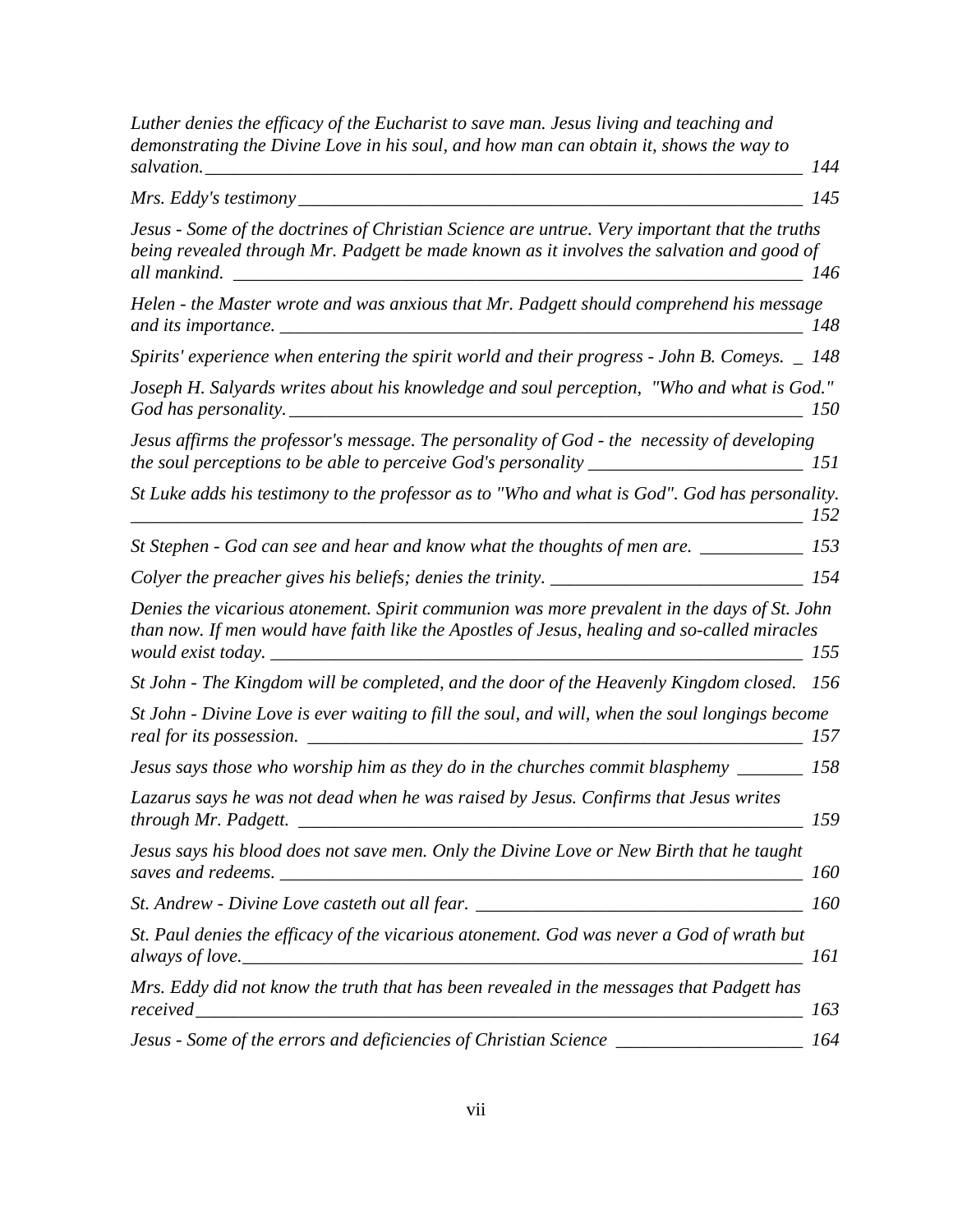| Jesus - God and His personality. A preacher at a Protestant church attempted to describe                          | 166 |
|-------------------------------------------------------------------------------------------------------------------|-----|
| Jesus comments on the discourse of the preacher on God _________________________                                  | 167 |
| Thomas B. Monroe comments on the preacher's discourse.___________________________________168                      |     |
|                                                                                                                   |     |
| Alexander Campbell did not understand the plan of man's salvation when on earth. ______ 169                       |     |
| Judas - What men must do to see God and realize that He is a Personal God, with all the                           |     |
| Jesus approving and emphasizing what Judas has written. ________________________                                  | 170 |
| Jesus - The importance of man cultivating the soul perceptions. Spiritual things cannot be                        | 171 |
| Jesus showed his great glory and gave his love to Mr. Padgett___________________                                  | 172 |
| Great love of Jesus for Mr. P. John Wesley said the glory and power was so wonderful they<br>173<br>knelt in awe. |     |
| Ann Rollins affirms Jesus' love for Mr. Padgett. The wonderful experience - all were surprised                    |     |
| Helen affirms that the great love of Jesus was bestowed on her husband. She was filled with                       | 174 |
| Confirmation by St. Mark that the Master is doing the great work through Mr. Padgett. __ 174                      |     |
| John - The condition of the soul when and after the Divine Love flows into it. _______________ 175                |     |
| Ann Rollins - The belief in the unpardonable sin is slanderous and blasphemous against the                        |     |
| Jesus - The Holy Spirit is not God. No unpardonable sin. ________________________                                 | 177 |
| St Luke - No unpardonable sin as taught by the preacher.________________________                                  | 177 |
|                                                                                                                   |     |
|                                                                                                                   | 179 |
|                                                                                                                   | 179 |
| Swedenborg - Did not know of the Divine Love as contradistinguished from the natural love                         | 180 |
| Luke - Affirms that Swedenborg wrote. Importance of errors being corrected in his writings.                       |     |
|                                                                                                                   | 181 |
| Luther comments on Swedenborgian pamphlet entitled "Incarnate God" _____________                                  | 182 |
| Chauncey Giles changes his belief about Jesus being God. ________________________                                 | 184 |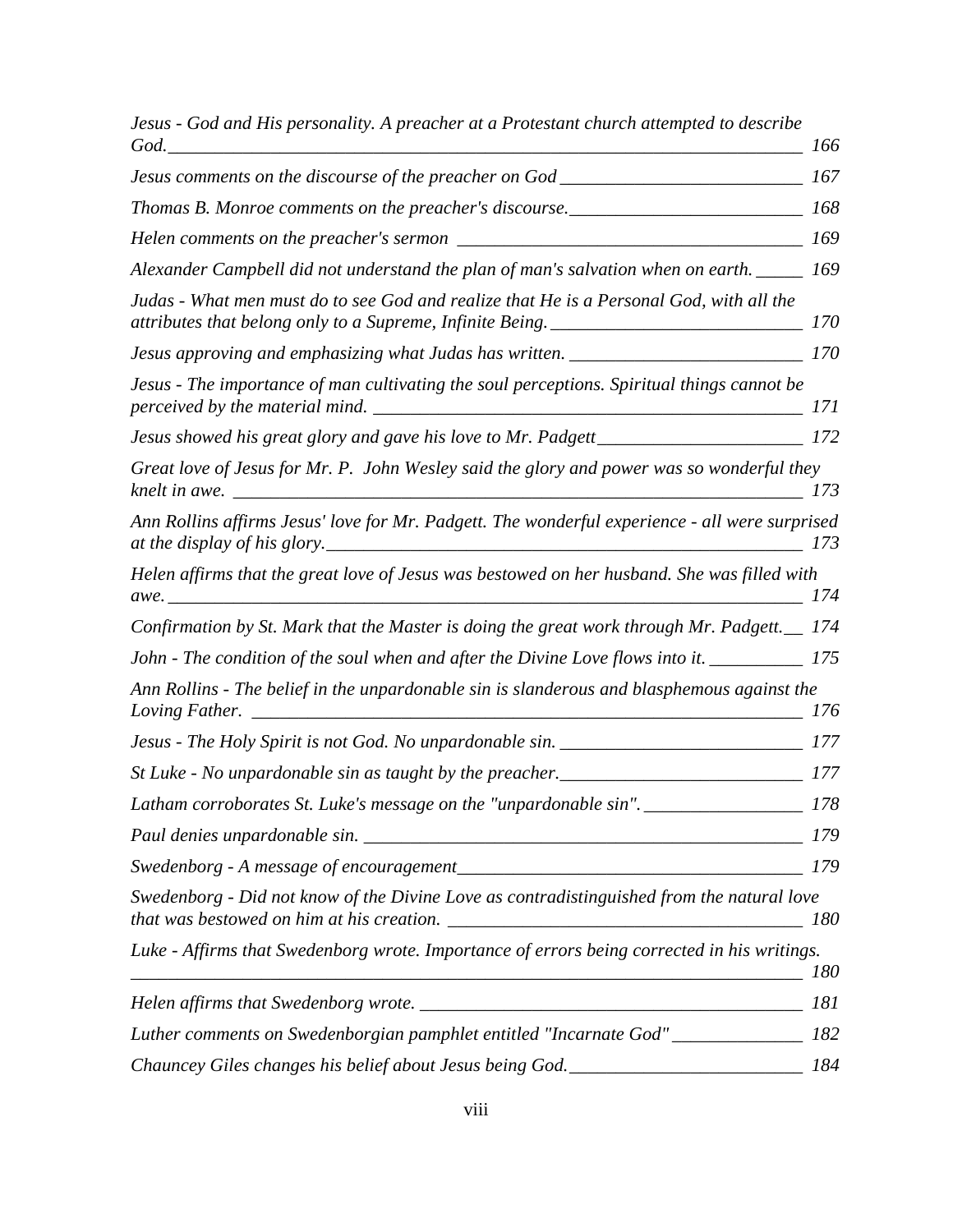| Helen affirms that Luther wrote on "Incarnate God." _____________________________                                                                                                                                                                                                        |
|------------------------------------------------------------------------------------------------------------------------------------------------------------------------------------------------------------------------------------------------------------------------------------------|
| St John - How and when God answers prayer. Laws of rapport and communication. ____ 185                                                                                                                                                                                                   |
|                                                                                                                                                                                                                                                                                          |
| John - Laws of rapport and communication, continued ____________________________                                                                                                                                                                                                         |
| Jesus - The result of obtaining the Divine Love in removing worry. Prayer is a wonderful help<br>when offered with the true longings of the soul and will always find a response. $\frac{1}{\sqrt{1-\frac{1}{n}}}\$ 193                                                                  |
|                                                                                                                                                                                                                                                                                          |
| John - Why should men learn that they are not to be left to themselves in their conception of<br>what life means, and what its importance is in the economy of man's creation and destiny. 194                                                                                           |
| 195<br>Jesus - The Divine truth must be declared to all mankind.________________________                                                                                                                                                                                                 |
| 197                                                                                                                                                                                                                                                                                      |
| John - What Is the Holy Spirit and how it works. ________________________________<br>197                                                                                                                                                                                                 |
| Comments by Jesus of a discourse by a preacher who knows only the way that leads to the<br>perfect natural man. Man's main existence in the flesh is for the purpose of giving the soul<br>individualization. All other apparent objects are only secondary. Explains the incarnation of |
|                                                                                                                                                                                                                                                                                          |
| 201<br>Helen - Man himself must make the effort to overcome the influence of the evil ones. ____                                                                                                                                                                                         |
| A Mother gives her experience after passing over, due to giving birth to her baby. ______                                                                                                                                                                                                |
| Luke - "The sins of the parents are visited upon the children unto the third and fourth                                                                                                                                                                                                  |
| Luke makes some corrections in the previous message _____________________________                                                                                                                                                                                                        |
|                                                                                                                                                                                                                                                                                          |
| Judas - The greatest sin is against the Holy Spirit that conveys the Divine Love into the soul.                                                                                                                                                                                          |
| Helen corroborating that Judas wrote on the unpardonable sin.                                                                                                                                                                                                                            |
| St John - It was not ordained by God that Judas should betray Jesus; Judas was not a bad<br>man.                                                                                                                                                                                         |
| Many things in the Bible John says he never wrote. John was mistaken about the kind of                                                                                                                                                                                                   |
| Saul's testimony - Many laws of the Old Testament came to him by tradition.                                                                                                                                                                                                              |
| Jesus gives advice to Mr. Padgett. Is anxious for him to get into condition of soul so that Jesus<br>212                                                                                                                                                                                 |
|                                                                                                                                                                                                                                                                                          |
| 215<br>Luke - Incarnation of the soul - Mystery of the birth of the soul in the human being. $\frac{d}{dx}$                                                                                                                                                                              |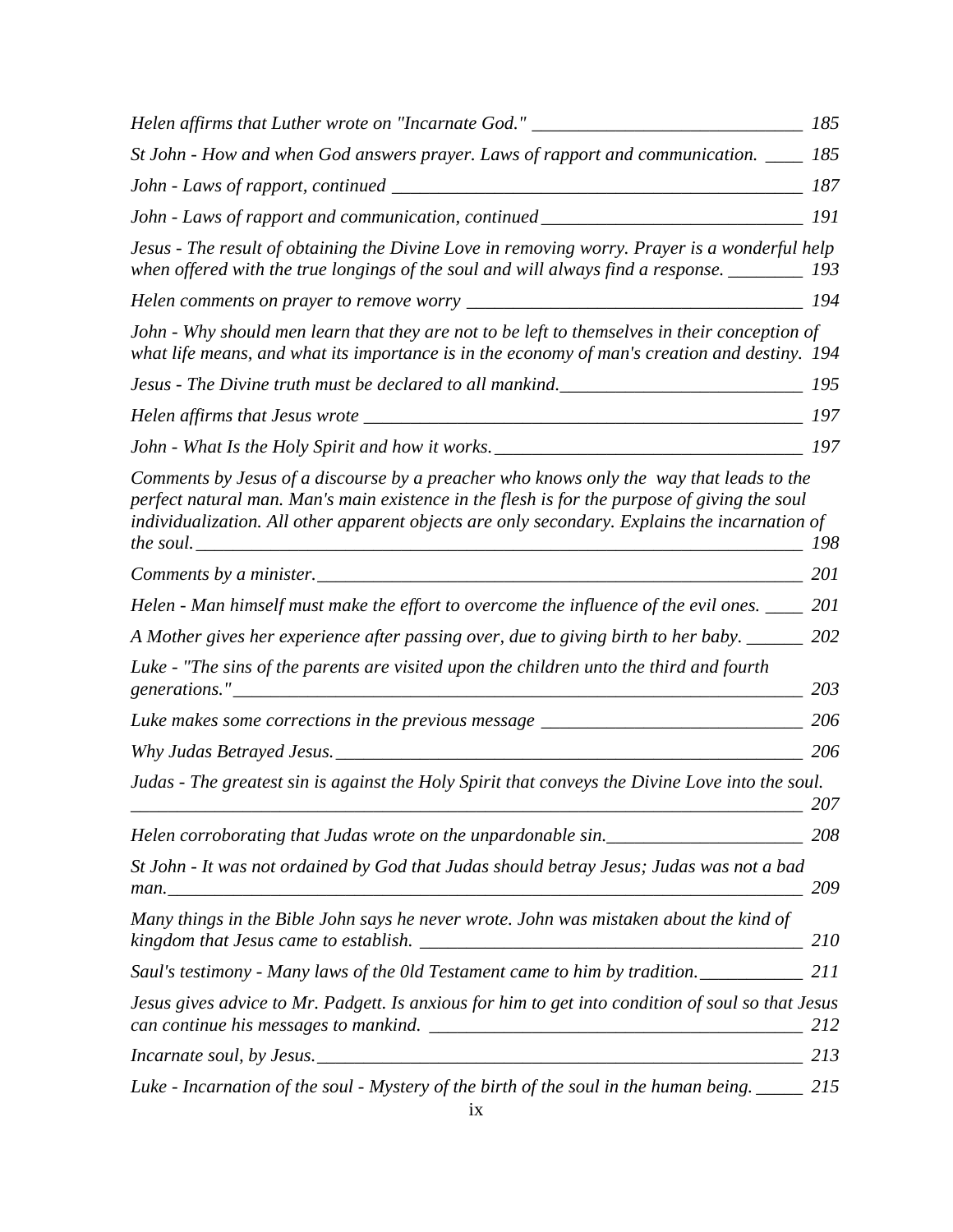|                                                                                                                                                                                             | 217        |
|---------------------------------------------------------------------------------------------------------------------------------------------------------------------------------------------|------------|
| Jesus Refers to the prophecy in the Bible (Matt. 24) ____________________________                                                                                                           | 219        |
|                                                                                                                                                                                             | 219        |
| Aaron gives his experience and what he now knows about immortality since Jesus came and                                                                                                     | <b>220</b> |
|                                                                                                                                                                                             | 221        |
| Mrs. Padgett's experience of joy and grandeur in the third Celestial Sphere.______________ 222                                                                                              |            |
| Jesus refers to Mr. Padgett's wife's description of the third Celestial Sphere. The importance                                                                                              | 223        |
| Jesus - Mr. Padgett's soul condition. Gives encouragement to continue in prayer for the                                                                                                     | 224        |
| Elizabeth, cousin of Mary, mother of Jesus. The work that Mr. Padgett is doing, which is the                                                                                                | 225        |
| Helen - Confirmation that Jesus and Elizabeth wrote the preceding messages. ________                                                                                                        | 226        |
| Luke - What is necessary for a man to do to recover the purity of soul and love that was<br>possessed by the first parents. Doctrine of original sin is a mocking, damnable lie. ______ 226 |            |
| John - Important that man must search and find the truth. _______________________                                                                                                           | 229        |
| Saul - God is not the God of any race but of the individual. ____________________                                                                                                           | 230        |
| Ann Rollins - The necessity of obtaining the Divine Love. Those who refuse this Great Gift<br>after the privilege of obtaining it is withdrawn will suffer the "second death" __________    | 231        |
| Nero - Roman Emperor - His experience in the hells and his progress to the Celestial                                                                                                        | 234        |
| Mr. P.'s grandmother encourages Mr. Padgett to press forward to the goal. Refers to the great                                                                                               | 236        |
| Spirit describes his experience in one of the hells ____________________________                                                                                                            | 237        |
| Helen - Confirmation that the spirits who have written actually did so. _______________                                                                                                     | 240        |
| Swedenborg writes on the hells. Refers to Mr. P.'s work in receiving the messages. _____ 240                                                                                                |            |
| John Calvin interested in the work and the means whereby all men may receive the Divine                                                                                                     | 242        |
| Solomon Writes of Mr. Padgett's selection by Jesus. _____________________________                                                                                                           | 242        |
| John Layton - All that the spirits wrote about the magnificent power and glory of the Master<br>is true. The revelation makes an epoch in the spirit world. $\frac{1}{2}$ $\frac{1}{243}$   |            |
| Saleeba comments on the glory of Jesus as she saw him the other night. ___________                                                                                                          | 244        |
| White Eagle - Astonished at the wonderful glory of the Master - Spirits were awed by the                                                                                                    | 244        |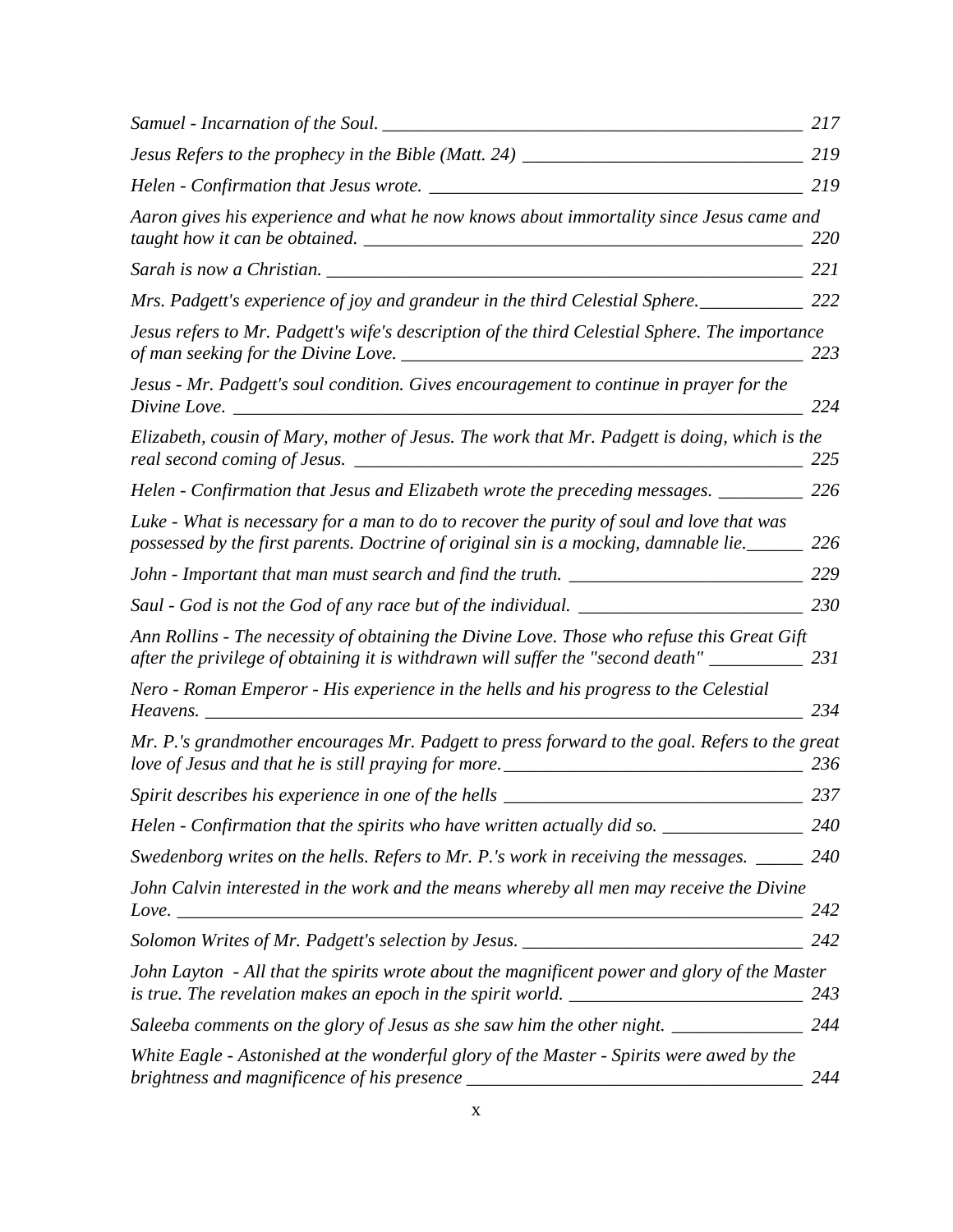| Helen Affirms Solomon wrote through Mr. Padgett. _______________________________                                                                                                           | 245        |
|--------------------------------------------------------------------------------------------------------------------------------------------------------------------------------------------|------------|
| Jesus - How the Divine Love enters into the soul of man. When a man dies shall he live again<br><u> 1989 - Johann John Stone, mars eta biztanleria (</u>                                   | 245        |
|                                                                                                                                                                                            | 249        |
| Lazarus affirms that Mr. Padgett is selected by Jesus to do the work.<br>251                                                                                                               |            |
| John - Portraits of Jesus. Only the Father can fill the soul with the Divine Love. ________ 252                                                                                            |            |
| Helen comments on John's message on the portraits of Jesus _____________________                                                                                                           | 254        |
| Elias - The hope that all mortals have in a future destiny of freedom from care and                                                                                                        | 254        |
| Samuel - What causes the souls of men the unrest that now exists in the world? _______________________________                                                                             |            |
| Hugh Latimer in the Celestial Heavens. His beliefs when on earth. Jesus came and told him he                                                                                               | 256        |
| Ann Rollins - Description of some of the spheres. Criticizes a book Mr. P. was reading. _ 257                                                                                              |            |
| Samuel - Continuous life of a man after the death of the body as shown by the manifestations                                                                                               | 259        |
|                                                                                                                                                                                            |            |
| Abraham Lincoln - How man can come into harmony with the laws that govern him as the<br>created man, without obtaining the Divine Love. _________________________________                  | 264        |
| Helen comments on Abraham Lincoln's message on man's progress in his natural love. __ 265                                                                                                  |            |
| John - How prayers are answered for material things. The miracle of the leaves and fishes                                                                                                  | 266        |
| Helen affirms that John wrote, and comments on prayer for material things. _____________ 267                                                                                               |            |
| St. Paul's comments on the preacher's beliefs. Perfection is a relative term. ________________________________                                                                             |            |
| Jesus attended the church service with Mr. P. and commented on the people's belief. ____ 269                                                                                               |            |
| St. Stephen - What is the meaning of the Divine nature which the soul of man partakes of upon<br>the transformation of that soul by the inflowing and possession of the Divine Love. _____ | <i>270</i> |
| Helen - affirming that St. Stephen wrote on the meaning of the Divine Love, etc.                                                                                                           | 272        |
| St. Luke, on the teachings of new thought and explains the erroneous beliefs of same. __ 272                                                                                               |            |
| Jesus on "New Thought". The importance of mankind knowing the truth of the New Birth. 275                                                                                                  |            |
| Helen comments on the preacher's sermon on New Thought _________________________                                                                                                           | 276        |
| John - Men or prophets cannot tell what will happen centuries ahead - it can only be known<br>by the Father. $\sqrt{2}$ by the Father.                                                     | 277        |
| Jesus explains the necessary conditions required so that the higher spirits can help those in<br>lower spheres.                                                                            | 278        |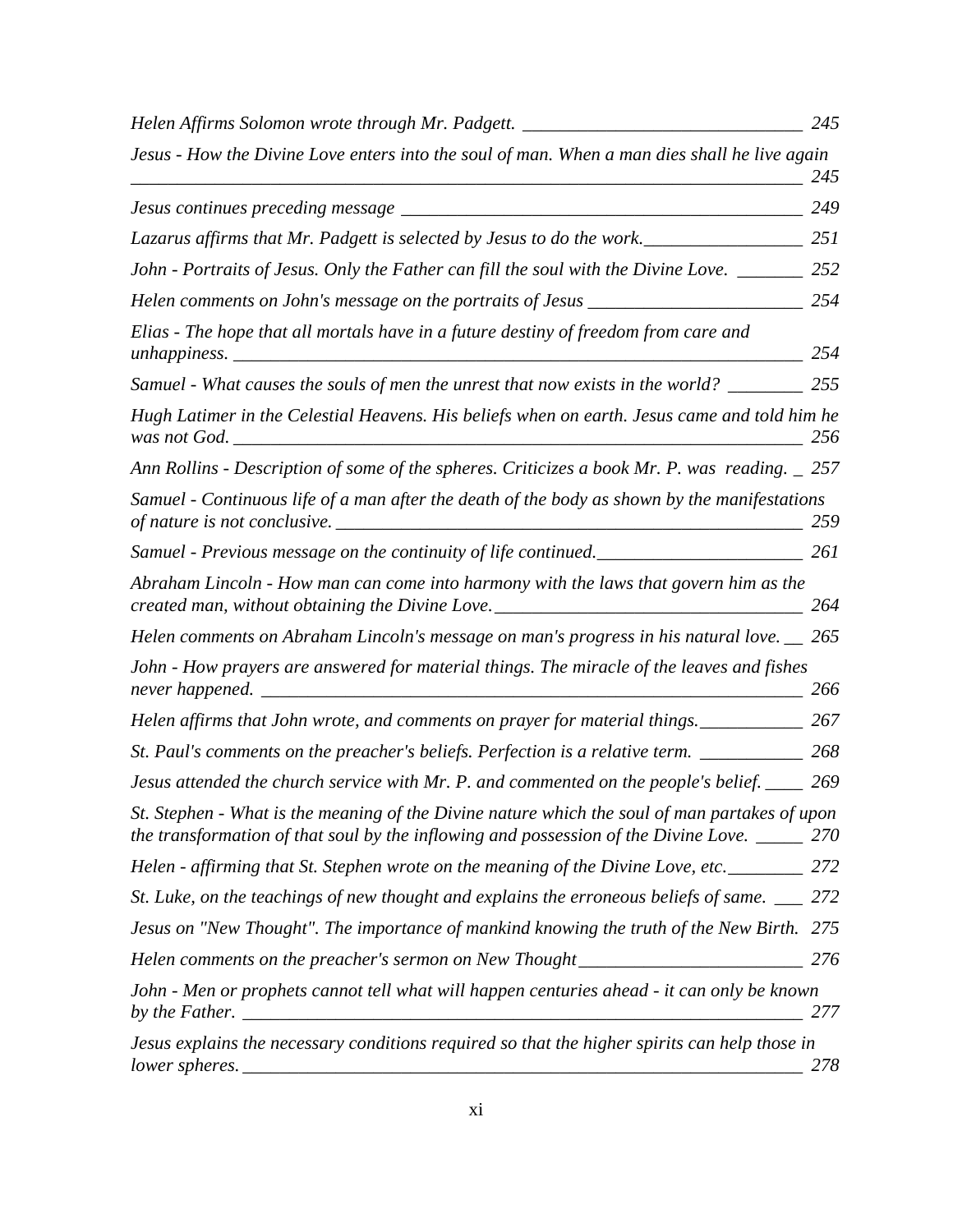| Prof. Salvards - The object of man's life on earth and the necessity of doing certain things<br>whereby man can become perfect man - but not the Divine man. ___________________<br>281               |
|-------------------------------------------------------------------------------------------------------------------------------------------------------------------------------------------------------|
| St. Paul wants to write what he now knows to be the truth ______________________<br>283                                                                                                               |
| When the Divine Love comes into the soul, the lesser Law of Compensation is removed from<br>284<br><i>the scope of its working.</i>                                                                   |
| John - Truth, knowledge and love. How to solve the problem of what is true and what is not.<br>285                                                                                                    |
| Elameros - Spirit who heard Jesus' teachings when he was on earth. ______________<br>286                                                                                                              |
| Jesus - There is nothing in existence or in the knowledge of man comparable to the Bible -<br>except the truths that Jesus and the celestial spirits have written through Mr. Padgett. ___ 287        |
| Daniel Webster affirms that Jesus and spirits of the higher spheres are revealing the great<br>289                                                                                                    |
| 290                                                                                                                                                                                                   |
| Luke - Religion is the relationship and harmony of men's souls with the Soul of God.<br>290                                                                                                           |
| John Yorking - disciple of Jesus. His knowledge of the true teachings of Jesus when on earth.<br>292                                                                                                  |
| James - The Frailties of the human mind and moral qualities. ___________________<br>294                                                                                                               |
| Helen - Affirming that James wrote on the frailties of the human mind and moral qualities 295                                                                                                         |
| James - How man can again be restored to the perfect man, like the first parents before their<br>296<br>fall.                                                                                         |
| 298<br>Paul - What is the real body that is resurrected at the time of the physical death. _______                                                                                                    |
| 299                                                                                                                                                                                                   |
| Jesus refers to Mr. P.'s mediumship. Denies reincarnation. _____________________<br>300                                                                                                               |
|                                                                                                                                                                                                       |
| Saelish - No such thing as reincarnation. Was caused to visualize a Divine spirit and was<br>304                                                                                                      |
| Jesus - What is the correct way in which a man should live the life on earth, in order to<br>receive the cleansing from his sins, so that he can acquire the purification of his natural love.<br>306 |
| Jesus - How a mortal may obtain the development of his soul without the help of the Divine<br>307<br>$Love$ $\overline{\phantom{a}}$                                                                  |
| Luke - The development of the soul in its natural love, wherein the New Birth is not<br>310                                                                                                           |
| Luke - continued from preceding message. Development of the soul_<br>313                                                                                                                              |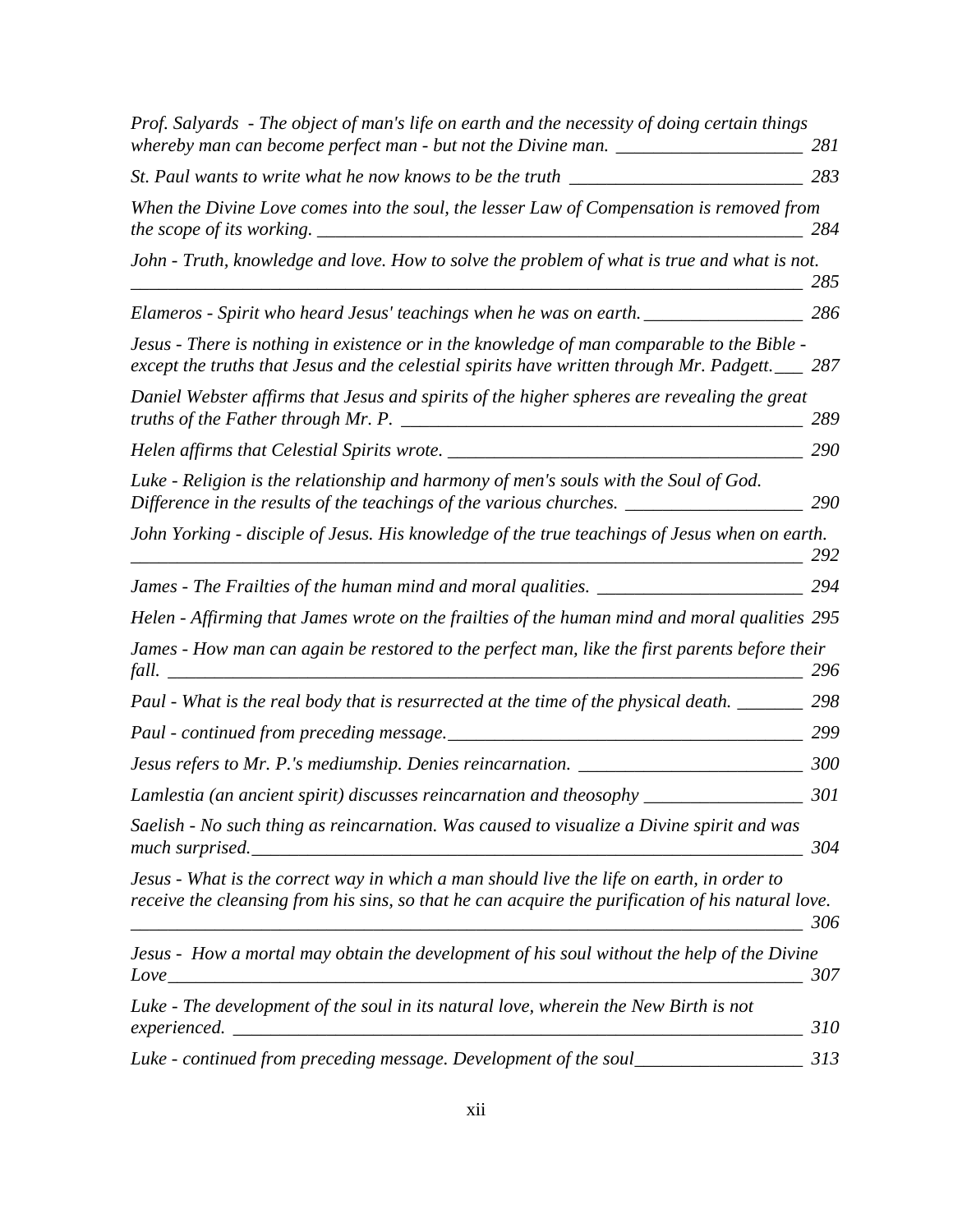|                                                                                                                                                                               | 313 |
|-------------------------------------------------------------------------------------------------------------------------------------------------------------------------------|-----|
| Jesus -The truths may be understood by the simple - Does not require a highly developed                                                                                       | 316 |
|                                                                                                                                                                               | 316 |
|                                                                                                                                                                               |     |
| St. Paul's comments on the preacher's sermon, "The Drama of St Paul." His experience when                                                                                     | 320 |
|                                                                                                                                                                               | 321 |
| St. Jerome - The truths of God must not be sought for in his writings or those of the disciples                                                                               |     |
| John - The truth as to the Hells _______________________________Error! Bookmark not defined.                                                                                  |     |
| John - No one will suffer in hell for eternity - all will progress. ________________________________ 323                                                                      |     |
| John - What is the destiny of the mortal who has not experienced the New Birth, but will<br>progress to that condition which may be called the perfect man. _________________ | 324 |
|                                                                                                                                                                               |     |
|                                                                                                                                                                               | 327 |
| Samuel - The happiness and peace that passeth all understanding that comes to the possessor                                                                                   | 328 |
| THE PRAYER                                                                                                                                                                    | 329 |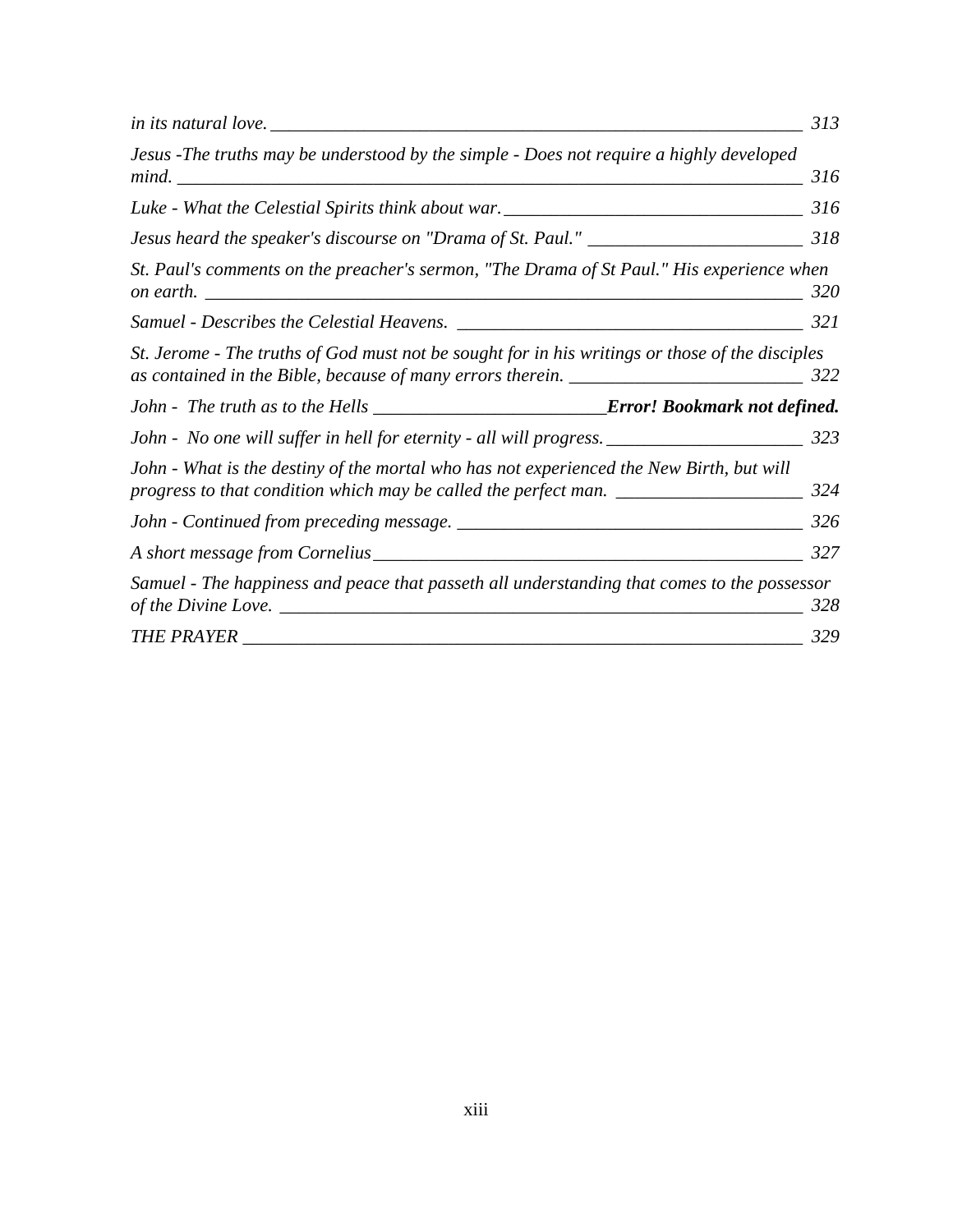### *The Testimony of James E. Padgett*

*(Mr. J. E. Padgett's religious beliefs were of the orthodox Protestant church before he obtained the Messages. This letter explains his experience and beliefs at the time of receiving these communications. It was written to an orthodox minister of the Protestant faith.- LR Stone)* 

DR. GEORGE H. GILBERT, Ph.D., D.D., Dec. 28, 1915. Dorset, Vermont. DEAR SIR:

 I hope that you will pardon me for writing you as I herein shall, for your evident voluntary interest in a certain subject matter and my involuntary interest in the same, furnish the only excuse. I have read your article, "Christianizing the Bible," in the November issue of the Biblical World, and am much impressed with the same, not only because of its inherent merits but because its demands and suggestions are very similar to those which have been made through me in a way and manner which I can scarcely expect you to give credence to; nevertheless, I shall submit the matter to you recognizing your right to consider what it may say unworthy of your serious attention.

 First permit me to state that I am a practical lawyer of 35 years experience, *(43 years experience at the time of his decease on Mar. 17, 1923)*, and as such, not inclined to accept allegations of fact as true without evidencing proof. I was born and reared in an orthodox Protestant church and until quite recently remained orthodox in my beliefs; that a little more than a year ago, upon the suggestion being made to me that I was a psychic, I commenced to receive by way of automatic writing messages from what was said to be messages from the spirit world and since that time I have received nearly 1500 such messages upon many subjects but mostly as to things of a spiritual and religious nature, not orthodox, and as to the errancy of the Bible.

 I have not space to name nor would you probably be interested in the great number of the writers of these messages, but among the writers is Jesus of Nazareth, from whom I have received more than 100 messages *(Many more messages from Jesus were received up to the year 1923)*. I will frankly say that I refused for a long time to believe that these messages came from Jesus because God, while He had the power as I believed, would not engage in doing such a thing *(Mr. P. thought, as many of the orthodox do, that Jesus is God, or second part of the Trinity*).. But the evidence of the truth of the origin of these messages became so convincing not only from the great number and positiveness of the witnesses, but from the inherent and unusual merits of the contents of the messages that I was forced to believe, and now say to you that I believe in the truth of these communications with as little doubt as I ever believed in the truth of a fact established by the most positive evidence in court. I wish further to say that to my own consciousness I did no thinking in writing the messages. *(I)* did not know what was to be written nor what was written at the time except the word that the pencil was writing.

 The great revelation of these messages from Jesus as he wrote is to make a revelation of the truths of his Father. He asserts that the Bible does not contain his real teachings as he disclosed them while on earth; that many things that he said are not therein contained, and many things that are ascribed to him therein he did not say at all. And he wants the truths made known to mankind.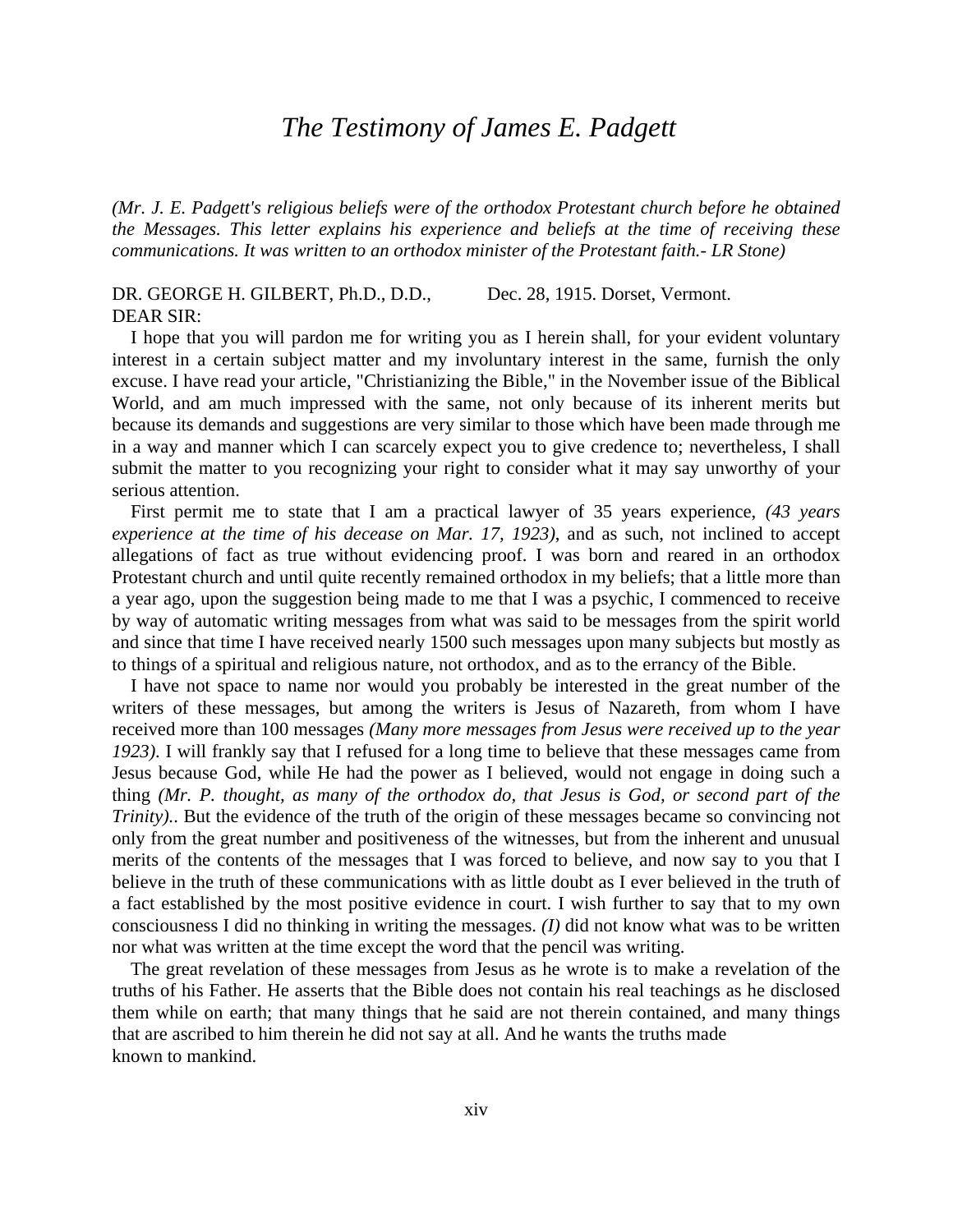And I must say that many of these truths which he has already written, I never before heard of, and I have studied the Bible to some extent. One thing in particular impressed me, and that is what the truth is of his bringing "life and immortality to light." The Bible does not state it, and I have not been able to find in any commentaries on the Bible an explanation of it.

(Yours Truly, J.E. Padgett)

## *Introduction*

 *"…There was a man of the Pharisees, named Nicodemus, a ruler of the Jews. The same came to Jesus by night and said unto him, Rabbi, we know that thou art a teacher come from God, for no man can do these miracles that thou doest except God be with him.* 

 *Jesus answered and said unto him, Verily, verily, I say unto thee, Except a man be born again, he cannot see the Kingdom of God.* 

 *Nicodemus saith unto him, How can a man be born when he is old? Can he enter the second time into his mother's womb and be born?* 

 *Jesus answered, Verily, verily, I say unto you, Except a man be born of water and the Spirit, he cannot enter the Kingdom of God.* 

 *That which is born of the flesh is flesh, and that which is born of the Spirit is Spirit.* 

 *Marvel not that I said unto thee, Ye must be born again…" John, Chapter 111, verses 1-7* 

 The New Birth is the essence of Jesus' mission. Nowhere else will one find so succinctly and clearly the requirements of the glad tidings of salvation which Jesus received from the Father and proclaimed to mankind. All the promises and prophecies of the Old Testament are here fulfilled.

 The meaning of the New Birth, and how it brings salvation to mankind through Jesus the Christ, has never been explained; it is found neither in the Gospel of John, such as it has come down to us, nor in any of the many interpretations of immortality which the fathers of the early church or the spiritual leaders of the later reform sects have sought to inject into the passage.

 For the New Birth is not a product of speculation or reasoning coming from the mind; it is an experience of the soul and the fountainhead of that great joy and gladness which constituted the heritage of the early Christians, a heritage now lost to the churches of Christianity. The New Birth resulted in the joyful knowledge that, on leaving this earthly existence, man could look forward with certainty to a life of eternal glory with God.

 What, then, is the New Birth? What was this God-given doctrine which Jesus proclaimed, but which has been so long discarded in favor of man-made notions of salvation, to be supposedly achieved through rites and ceremonies? The New Birth is Jesus' revelation to the world that the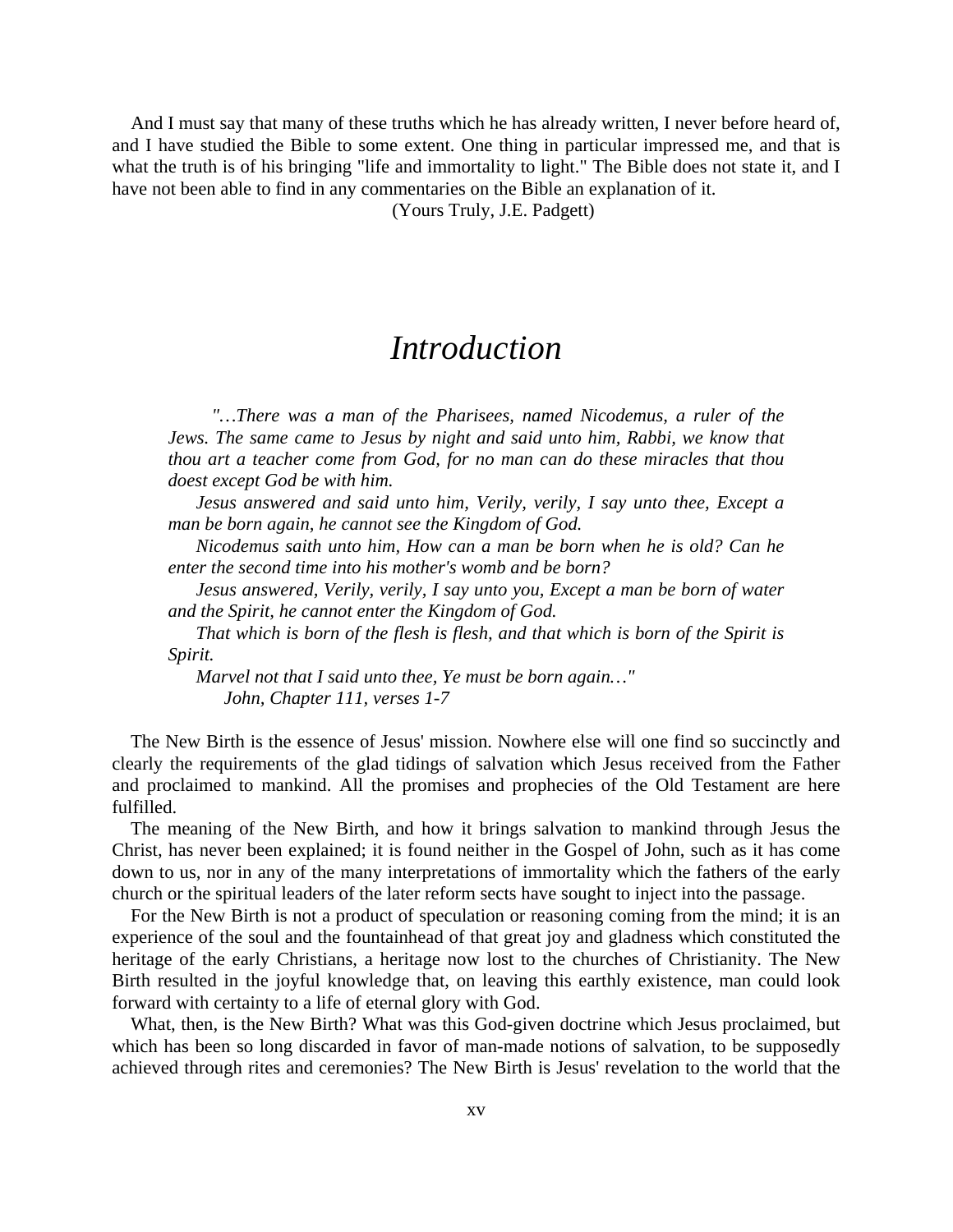Divine Love of the Heavenly Father, withdrawn from mankind with the fall of the first parents, had been rebestowed by the Father in His goodness and mercy. Jesus, his soul filled with the Father's Love, was the visible proof of its bestowal.

 Our Salvation, then, resides in the Divine Love of the Father. His Love, obtained through earnest longing of the soul and prayer to Him, is not inherent in the soul itself, as some may believe, but it is something added to the soul from the Father in response to individual seeking, and when obtained in sufficient degree, gives that soul the certainty, knowledge and possession of immortality, eternal life in the Kingdom of God. The soul that seeks the Father's Love may continue to obtain it in increasing abundance throughout all eternity.

 That is what Jesus meant by being born of the water and the Spirit. The water is not any symbol of purification, but the "living waters" of God's own essence, His Divine Love, which fills the soul and enables it to live. The Spirit does not come to dwell in the soul of man but, being the instrument of God, has the function of conveying the Father's Love into the soul of whomsoever may seek it in earnest prayer.

 The Father's Love, as it continues to permeate the soul, transforms that soul from the image of God, in which it was originally created, into His very essence and nature, and brings it into at-onement with Him. As Prayer for His Love continues, the evil desires of the flesh which pollute the soul are in time eliminated and only the Father's Love, Goodness and Mercy abide therein.

 This is the real meaning of forgiveness of sin, and in this sense can come only with the New Birth. It is not something that comes miraculously through belief in Jesus' name or trust that God by His mere fiat will overlook the transgressions of His children. And this is confirmed throughout the pages of the Old Testament, in which the children of Israel paid with captivity in Assyria and Babylonia and suffered greatly at the hands of oppressors for creating the conditions leading to such calamities by the accumulation of their sins and backslidings. True, by exercising his will, man can seek forgiveness by trying to tear out of his soul those emotions which are not harmonious with his real nature; and indeed, he should strive to do so. Yet everyone knows how difficult this is. And God's help is available to overcome sin for those who seek it, with a contrite heart and in earnest prayer.

 God's forgiveness consists in our turning to Him and seeking His Love, which, on entering the soul, progressively eradicates from it those desires and emotions which are at variance with His Laws. The forgiveness that comes with the New Birth, then, is a positive act of cooperation on the part of man and God. Man must seek it in soulful prayer and God confers it upon man through an active process of eradication.

 The New Birth, then, as the transformation of the human soul into the Divine Soul and the consequent purification from sin through the Father's Love, thus qualifies the soul to live throughout all eternity with God in His Celestial Mansions. This is the Love which Jesus manifested in his soul and with which he charged his apostles to love one another at the Last Supper *("This is my commandment, That ye love one another, as I have loved thee." John XV, 12)*. It is the Love which he explained to Nicodemus, that master in Israel, and taught men of faith to seek for.

 Thus Jesus was born from above; indeed, he was born of the Holy Spirit in the sense that it is the agency through which the Father's Love was poured out in abundance into his soul; and he told Nicodemus that he too and all those of God's children who would obey his teachings, could also be reborn through the Spirit and become at-one with the Father. This transformation of the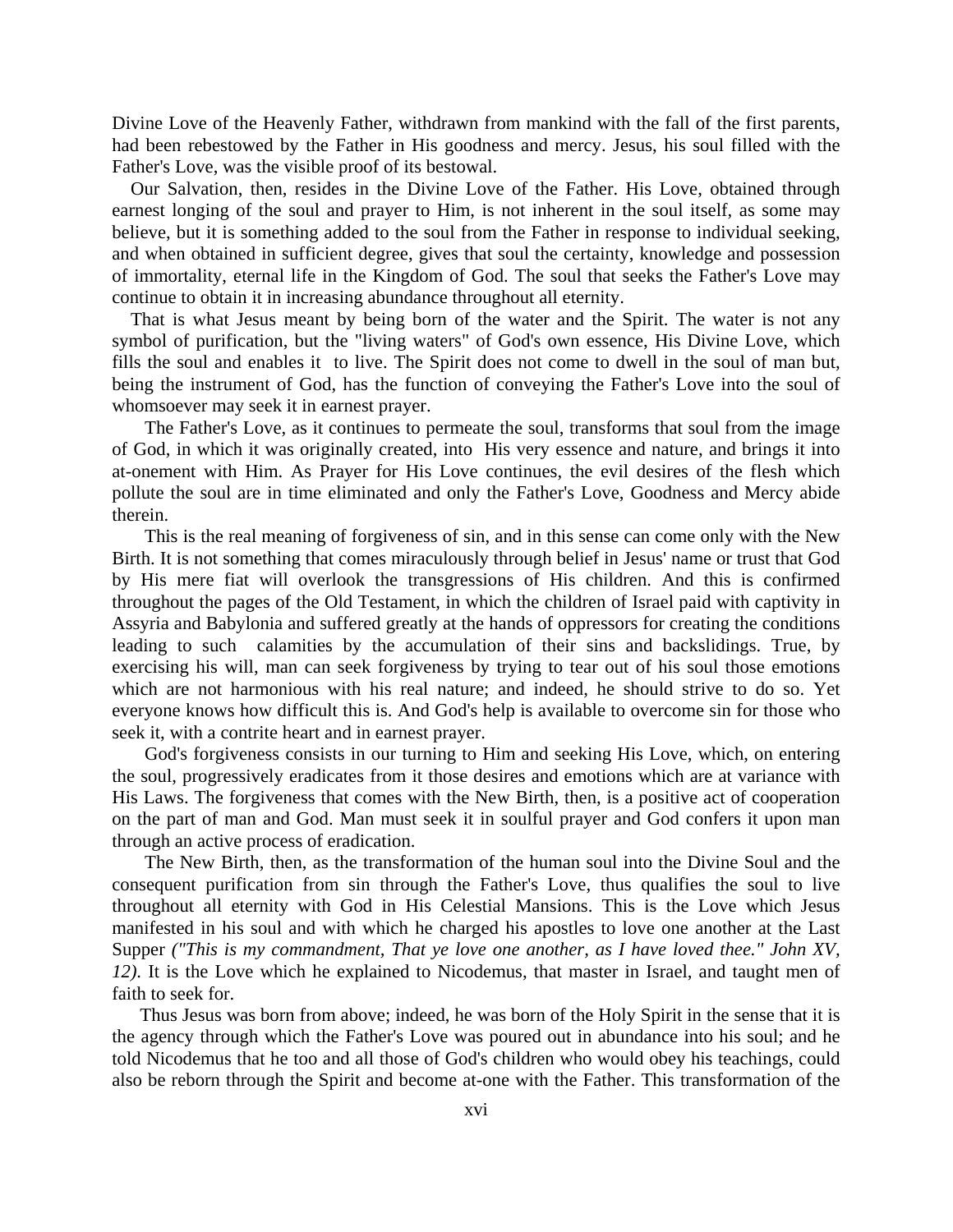soul, this spiritual regeneration, is the New Birth which Jesus taught and which has now been made crystal clear in the *True Gospel Revealed Anew By Jesus* and obtained through the mediumship of Mr. James E. Padgett, a Washington lawyer, between the years of 1914 and 1923. These writings, which Jesus himself declares are his "New and Repeated Gospel for all Mankind," brings to light his true teachings of the New Birth and the Father's Love. D.G.S.

### *Notes for the Internet Edition*

 James Padgett received these automatic writings as a continuous stream of script, with no break separating the words. This, combined with the fact that there were occasional errors in the mediumship itself, made the job of transcribing them a feat in itself. The original transcription of the messages was done by Dr. Leslie R. Stone without benefit of word processor (or perhaps even electric typewriter), and so it is not surprising that there were some errors in his work. The book is in the process of being re-transcribed from the original manuscripts, and corrections will be made to this digital text as the transcription progresses.

 In this book the editors felt that it was desirable to leave the majority of the mediumship errors in place, since they provide a testimony to the interaction between Padgett's mind and the minds of the various spirit-authors. We know that Padgett was capable of formulating a logical sentence, and clearly (as evidenced in some of the messages) the angels were capable of writing in a most sublime and sophisticated manner. And so we are left to conclude that the occasional garbled sentences are the result of a lack of rapport between Padgett and the spirit-authors - an explanation supported by statements made by the spirit-authors themselves.

 Most footnotes in this book were inserted by L.R.Stone or Dr. Daniel G. Samuels (D.G.S.). Some footnotes (usually noting an error) were added by the present editors. The present editors have inserted occasional missing words, identified by parentheses *and* italics. Words in parentheses but not italicized are part of the original text (though in a few cases these were apparently inserted by Dr. Stone). Passages which are unclear or inaccurate have been marked with "*(sic)*" - Latin abbreviation for "thus it was written".

This First Internet Edition was released May, 1999.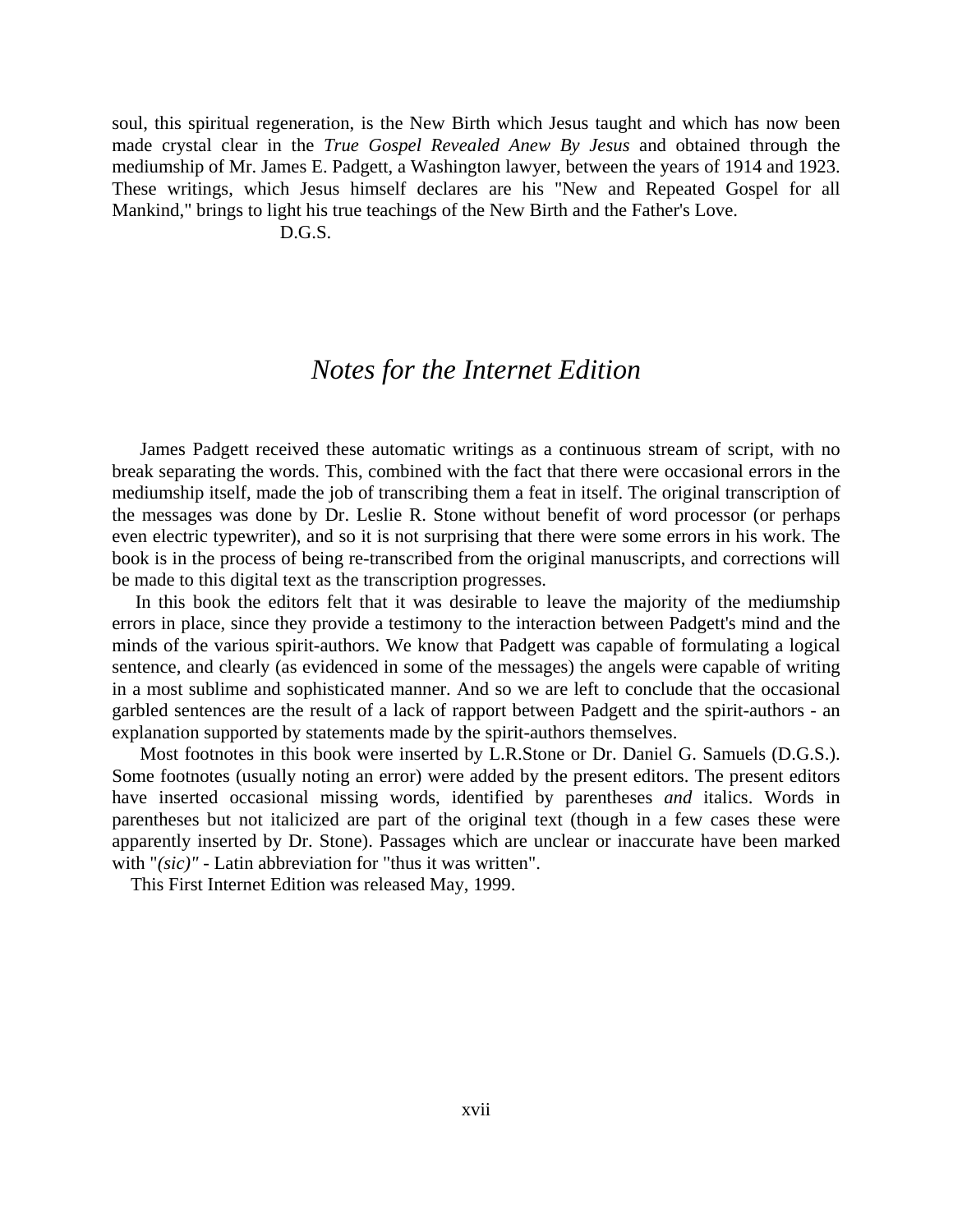## *The Messages*

 *Jesus wants the world to follow his teachings.* 

I am here, Jesus.

God is Love and they that worship Him in spirit and love will not be forsaken.

 I came to tell you that you are very near the Kingdom, only believe and pray to the Father and you will soon know the truth, and the truth will make you free. You were hard hearted and sinful, but now that you are seeking the light I will come to you and help you, only believe and you will soon see the truth of my teachings. Go not in the way of the wicked for their end is punishment and long suffering. Let your love for God and your fellow man increase.

 You are not in condition for further writing. I will come to you again when you are stronger. Yes, it is Jesus and I want the world to follow the teachings of my words.

Goodbye and may the Holy Spirit bless you as I do.

Jesus Christ.

#### *Helen confirms that Jesus wrote*

I am here. Helen. (*Mr. Padgett's wife*)

 Yes, I am here and I love to be with you. (*Who last wrote to me?)* The savior of men. He was with you and I was so glad as I feel that you will now believe that I am in the spirit world and in the Love of God. He is the lord who came down from Heaven to save men *(sic).* Let his love for you help you to become a more spiritual man. God will bless you in all your doings.

Good night.

Helen.

#### *A short note from Padgett's father*

 Yes, I am here, your father. Yes, it is true. He was with you and you will soon learn much more from him as he says that he will teach you the Truth and the Light and the Way. Love God and keep His commandments. Let your heart be open to the Divine teachings of the Master. He will not show you all the love he has for you, but will let you feel that he is your loving friend and savior.

 *(Why did he come to me?)* Because he loves you and believes that you may be of some benefit to the world.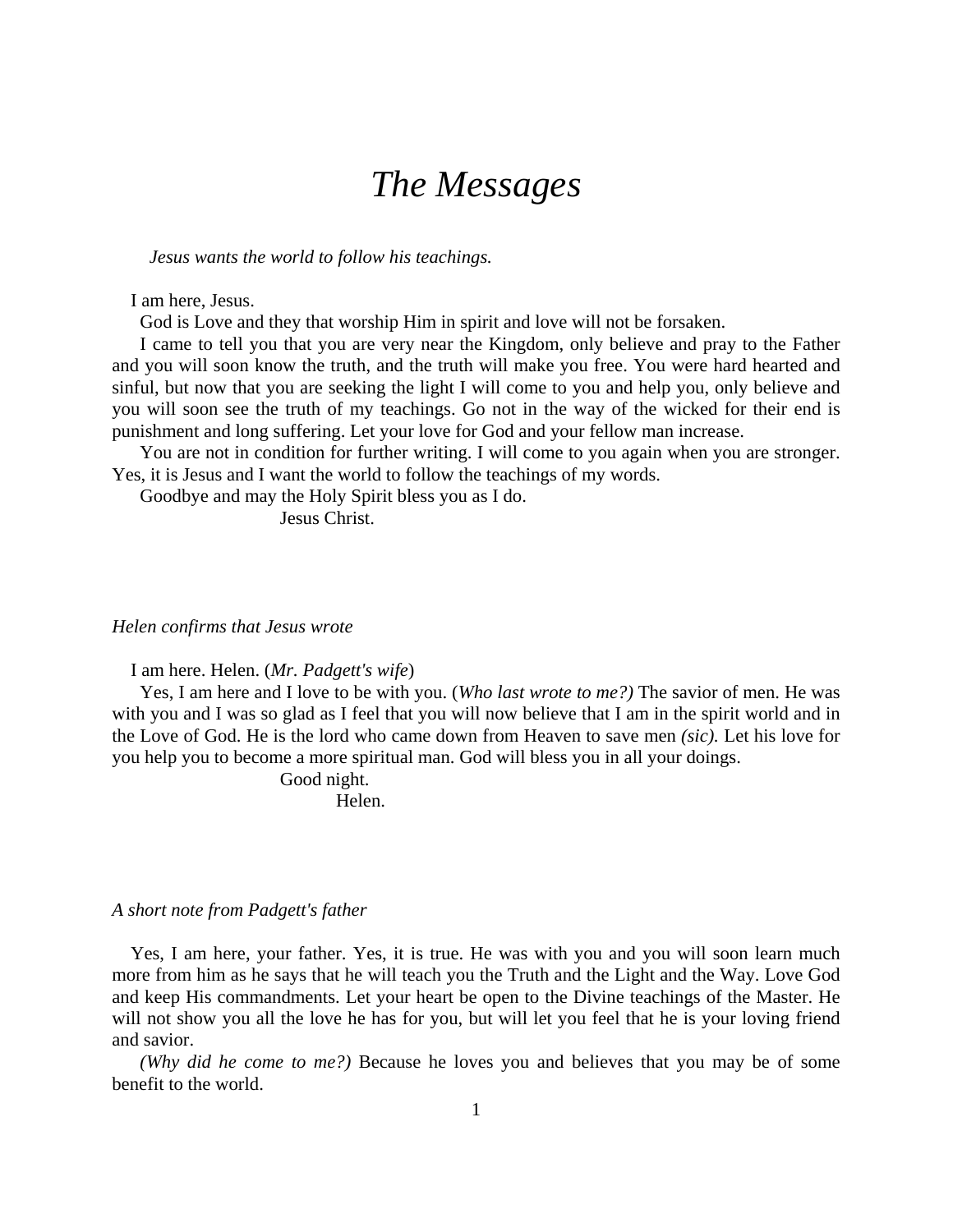Yes he was the real Jesus of the Bible.

 He is not in the Heavens and sitting on the right hand of the Father, but is among all mankind and still teaching them the power of Love and truth. He does not need the worship of men, but all that he wants is their love and happiness.

 He is not the savior of the few but of all who will ask him to help them. Let your love for God increase and you will not be unhappy or cast down.

Good night.

Your father, John H. Padgett.

#### *A note of encouragement from Ann Rollins*

Give your heart to the Lord and He will bless you as you will soon realize.

 He did and he will come to you again soon. He is waiting to tell you of the truths that he is longing to have you know. He is not going to let you feel that he is away up in the heavens far beyond the reach of men, but is with them all the time working and trying to save them from their sins. Let your love for God and His truths keep you from unbelief and doubt. Be a true seeker after the knowledge that is in Christ, and you will not be long in doubt as to which is the way to eternal happiness. Keep trying to find the truth. He told me that he would come to you so that you might not doubt any longer, and he is not going to leave you again as he did some years ago when your heart was hard and sinful.

You must believe that he came to you. He is no other than Jesus of the Bible.

I will love and help you at all times.

Your grandmother, Ann Rollins.

*Personal message to Mr. Padgett. Jesus is not God, but was sent by the Father to lead men to His favor and Love. He is the Way, the Truth and the Life.* 

I am here, Jesus.

 Be of good cheer for I am with you always. Do not let your heart fear, for the Lord is your keeper and He will be your guide and shield. Only believe and trust in Him and you will soon be born again into the spiritual world of His Kingdom. Let me teach you and give you the thoughts that He gave me while on earth. Let me show you that the things of this world are not the things that save the soul from sin and unhappiness. Be a true follower of your God.

*(Question: What does it mean to be "born again?")* 

It is the flowing of the Holy Spirit into the soul of a man and the disappearing of all that tended to keep it in a condition of sin and error. It is not the workings of the man's own will but the Grace of God. It is the Love of God that passes all understanding. You will soon experience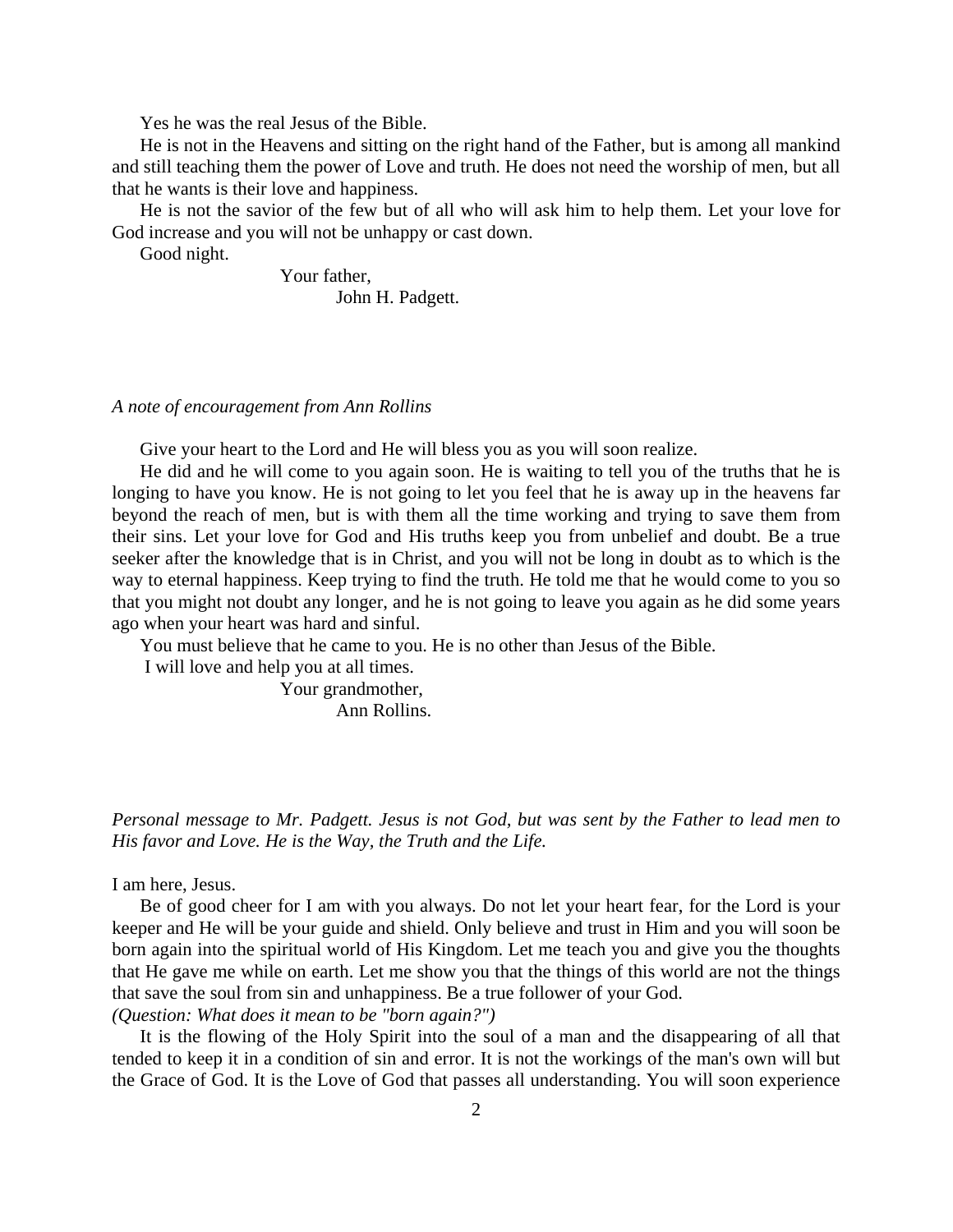the change, and then you will be a happy man and fit to lead others to the truths of God. Let your heart be open to the knockings of the Spirit, and keep your mind free from thoughts of sin. Be a man who loves his God and his fellow man. Your love is only now of the earthly kind, but it will soon be of the things spiritual.

 You must not let the cares of this world keep you from God. Let His Spirit come into your soul. Your will is the thing that determines whether you will become a child of God or not. Unless you are willing to let the Holy Spirit enter into your heart, it will not do so. Only the voluntary submission to or acceptance of the Holy Spirit will make the change.

 I was the instrument in God's hands of leading men to His favor and Love. When I said "I am the Way, the Truth and the Life," I meant that through my teachings and example men should be able to find God. I was not God and never claimed to be. The worship of me as a God is blasphemous and I did not teach it. I am a son of God as you are. Do not let the teachings of men lead you to worship me as a God. I am not. The trinity is a mistake of the writers of the Bible.

 There is no trinity - only one God, the Father. He is one and alone. I am His teacher of truth, the Holy Spirit is His messenger and dispenser of Love to mankind. We are only His instruments in bringing man to a union with Him. I am not the equal of my Father - He is the only true God. I came from the spirit world to earth and took the form of man, but I did not become a God - only the son of my Father. You also lived as a spirit in that kingdom, and took the form of man merely as a son of your Father. You are the same as I am, except as to spiritual development, and you may become as greatly developed as myself.

### *(Question: Why were you called God's only son in the Bible?)*

When on earth, I was the only son who had, until then, become vested with the Divine Love of God to the extent of being wholly free from sin and error. My life was not a life of earthly pleasure or sin, but was given wholly to my Father's work. I was His only son in that light. He was my Father as I knew Him to be. He is not a spirit of form like myself or yourself.

 I was born as you were born. I was the son of Mary and Joseph, and not born of the Holy Spirit as it is written in the Bible. I was only a human being as regards my birth and physical existence. The account in the New Testament is not true, and was written by those who knew not what they wrote. They have done the cause of God's truths much injury. Let not your belief in that error keep you from seeing that my teachings are the truth.

Be only a believer of God and His truths and you will soon be in the Kingdom.

You will soon be able to understand as I understand.

Good night.

Jesus Christ.

*A confirmatory note from Padgett's father* 

I am here, your Father.

*(Question - Who wrote last?)* 

Jesus - the one of the Bible. He was with you and you are the one who must feel that you are highly favored. You must believe that it was he. No, it was the true Jesus. No imposter could have written as he did. Good night.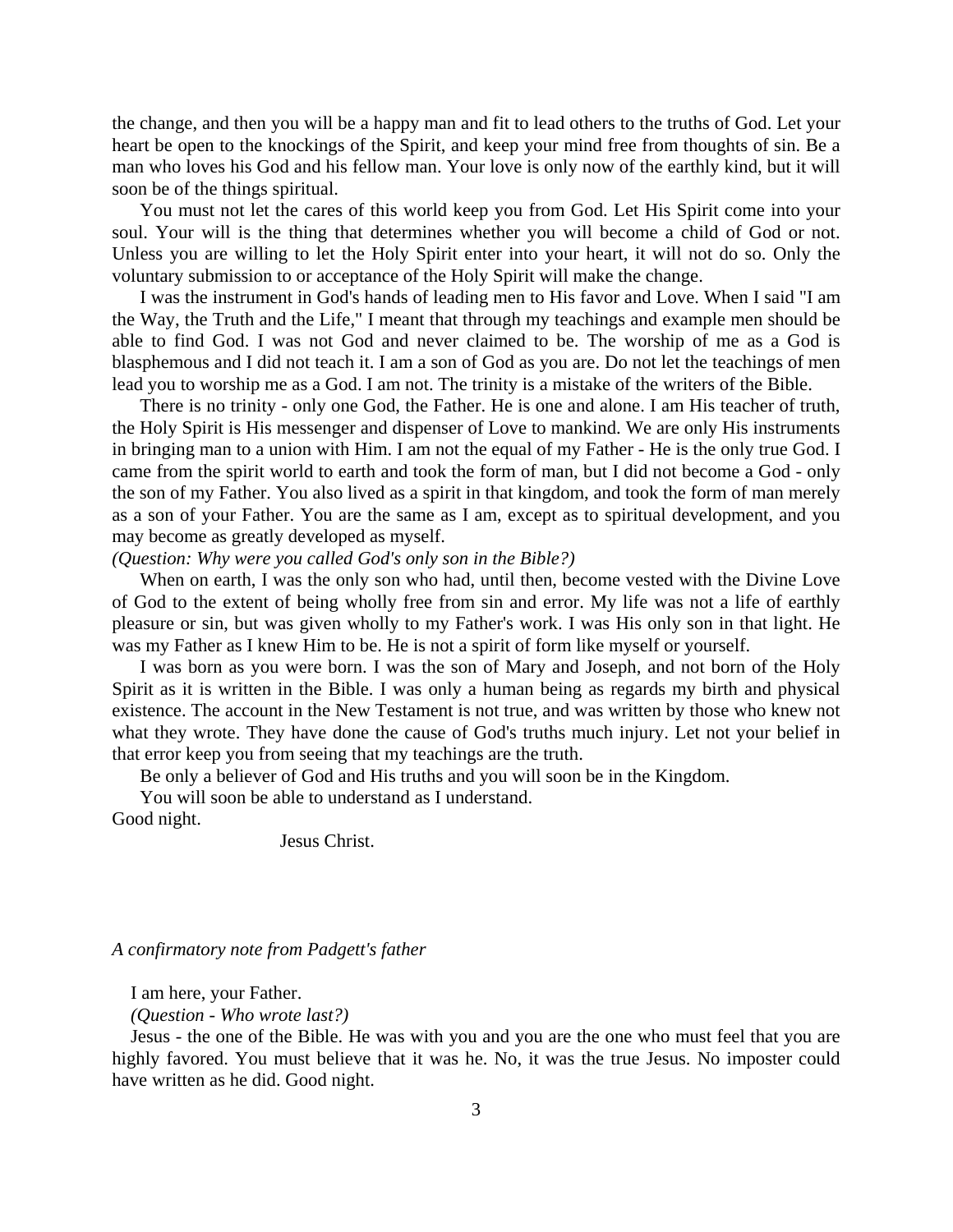Your father, John H. Padgett.

#### *And Ann Rollins*

 You were talking to Jesus. I know, for I was here, and have talked to him many times. Be of good cheer. You will soon feel the influence of his having been with you.

Your grandmother, Ann Rollins.

*And Helen* 

 Good night - I love you. Helen.

*And his mother* 

 You have my blessing. It was the Christ who was talking. He is your friend and savior. Your mother, Ann R. Padgett.

*Divine Love is reaching out to every man. Mr. Padgett is the instrument to receive the truths.* 

 Christ Jesus is here and wishes to write to you about the Love of God and the needs of mankind.

 Let your mind be free from all thoughts of evil and sin. The Love of God is reaching out for every man so that the meanest will be the object of His care. Do not let the thought that He is only loving the good and righteous lead you to think that you must seek the company of these favored ones only. Let the lost and unhappy be the objects of your efforts to show them the way to the Father. You will have an opportunity, in receiving our messages, to teach all mankind about the Love of God for His children - that they are the children of His greatest Care and Love. Be only earnest in your efforts to spread the truths which I shall teach you in my communications, and you will be a successful laborer in the work which the Father has decreed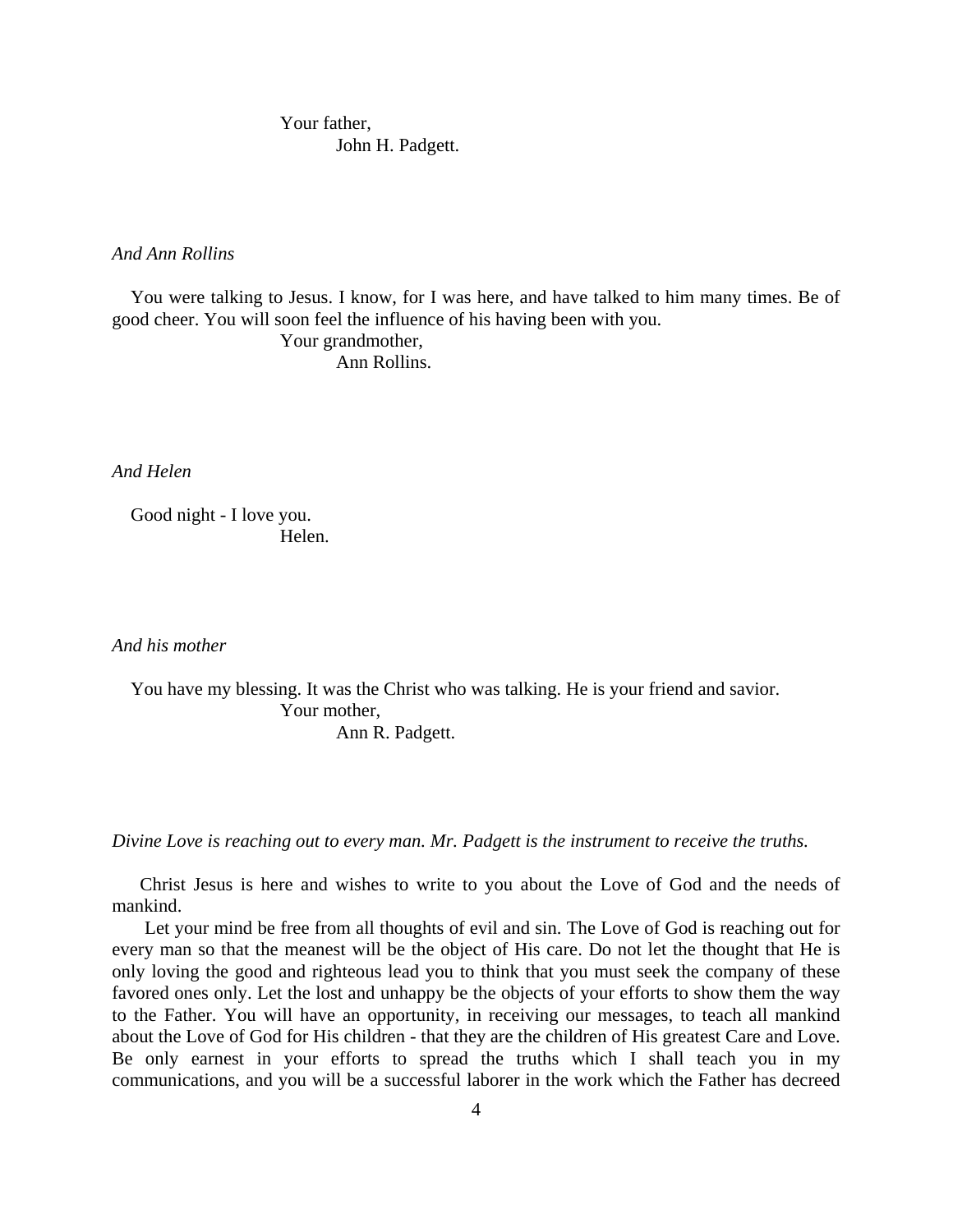that you shall do. Give your best endeavors to the spreading of the messages, and you will not only save the souls of the blinded and lost, but also will hasten the coming of the Kingdom in your own life and heart. Let me come to you often, for you are the instrument that I wish to use in my new (or repeated) *Gospel of Glad Tidings to the Human Race.* Be true to the trust that I shall impose in you and let not the cares of the world keep you from spreading my gospel. Come to the Love of God in a more enlarged and truthful meaning and you will be my true follower. Let me lead you to the fountainhead of all the truths which God has in store for humanity.

 My own love and power will guide you and keep you in the way of Light and Truth that you may teach to your fellow man. Your own soul must be first purified, and then you will be able to show others the power and love that I have for them.

 You are not to seek the help of other spirits until I teach you the truths of my Father. He is the only one who has the power to save men from their sins and errors. Be true and earnest in your work, and don't let other things distract your mind from the task set before you.<sup>1</sup> The world needs a new awakening, and the infidelity and unbelief of men who think themselves wise but who are foolish, as they will ultimately find out, and the material things must not fill their souls much longer or they will suffer more than they can imagine. The material needs of mankind are not the only clouds that must be lifted from their souls.

You are too weak to write more now.

 Yes, but I am not able to write more now because you are not in condition. You must stop writing now.

Jesus Christ.

*Mrs. Helen Padgett's experience in leaving her body and going to the spirit world* 

I am here, Helen.

1

 I am so very happy as you are loving me very much tonight, for I can see that your thoughts are with me so much more than of late; so let me continue to feel that you love me so much. *(Question)* 

When I realized that the time had come for me to go, I did not fear to do so, but calmly waited and thought that all my sufferings would soon end. And when my spirit left the body I commenced to feel as if I was rising out of it and that I was going upward to the place that I had so often heard my father speak about. But I had scarcely awakened to the fact that my spirit had left the body, before your mother had me in her arms and was trying to tell me that I had nothing to fear or cause me to feel that I was not with those that loved me. She was so beautiful that I hardly realized that it was she, and when I commenced to see that I was no longer in my body, I asked her not to leave me but to take me with her to where she lived. She told me that I could not go there, but that God had prepared a place for me to go to, and that she would accompany me and show me the truth of my future existence. I went with her, and she took me to a place that was very beautiful and filled with spirits who had recently passed over. She did not leave me for a long time, and when she did, your father came to me and said, "I am Ned's father and want to

 $<sup>1</sup>$  From this point the rapport is being lost, as evidenced by the grammatical errors</sup>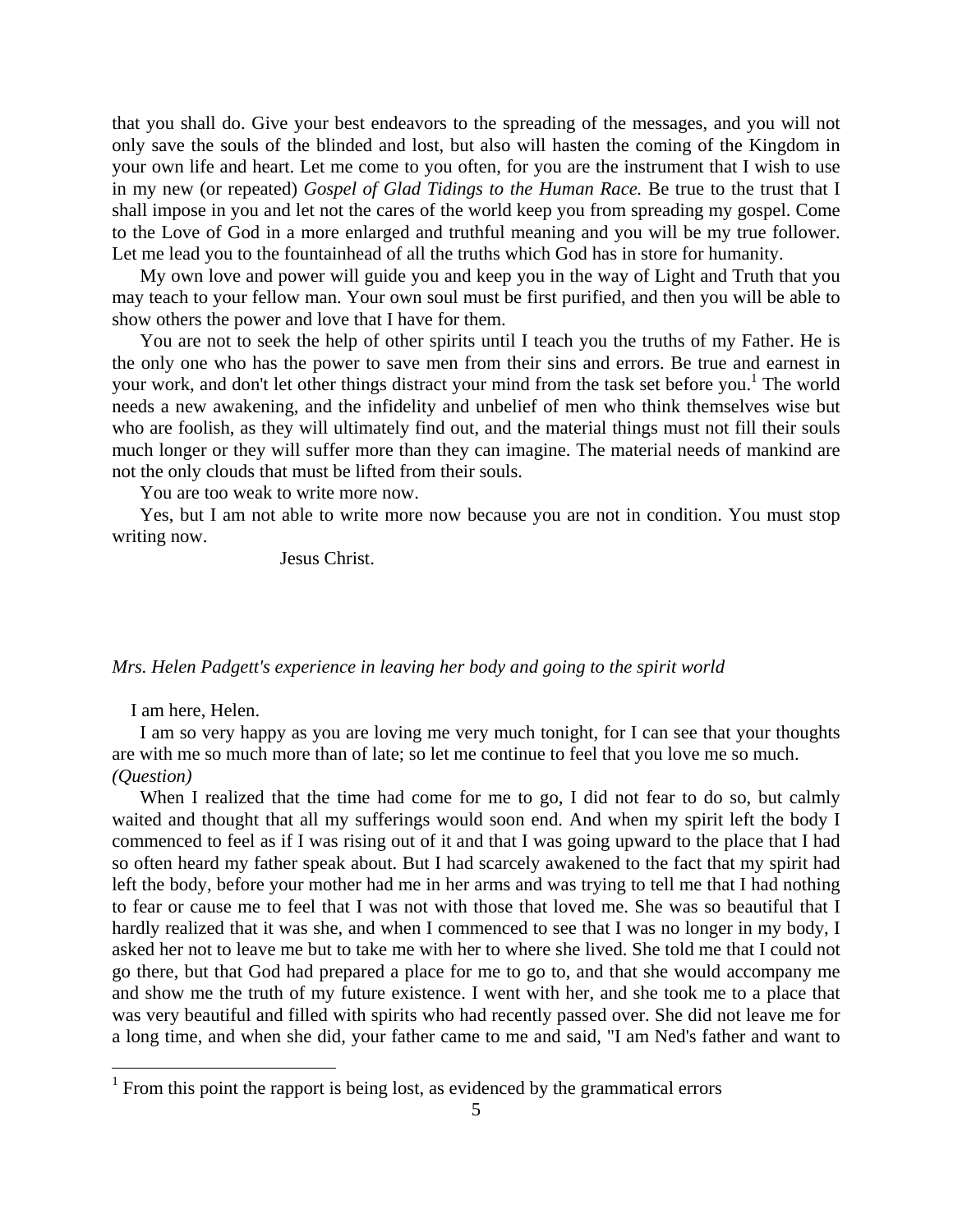help you to realize that you are now in the spirit world, and must not let the thoughts of the earth keep you from getting in a condition to learn that all of us are only waiting for the Love of God to help us to higher and better things."

 Your grandmother soon came to me and told me who she was, and was so beautiful and bright that I scarcely could look at her, for her face was all aglow with what seemed to me to be a heavenly light; and her voice was so sweet and musical that I thought she must be one of God's angels that I had read about in the Bible. She told me of the things that God had prepared for me, and that He wanted me to love Him and feel that He Loved me.

 But after awhile I commenced to think that I must be deceived in my sight and hearing, and was still on earth, and needed only my body again to know that I was still a mortal. Some time elapsed before I really became conscious that I was a spirit and was not on earth; for when I tried to talk to you, as I did, you would not listen to me and turned away from me as if you did not see or hear me. After a short time your mother and father came to me again, and tried to persuade me that I must not continue in my belief that I was still of the earth, but must believe that I was in spirit life, and needed only the things of the spirit to make me more contented.

 So you see, I was so very fortunate in having your dear parents and grandmother welcome me when I passed over. If they had not received me I do not know to what condition of fear and distraction I might have been subjected. No spirit can learn the truth of the change, unless in some way helped by others.

 So you see, when you come over I will be there to receive you and love you so much that you will never have to go through the period of doubt that I did. Your father is also waiting to receive you, and in fact, all your spirit band have agreed that when you come, you will have nothing to fear for want of help and love.

 I first saw my parents after I commenced to believe that I was in the spirit world; and when I saw them they did not know me, but thought that I was still in the body and that they were still on earth, as they had not yet awakened to the fact that they were in the spirit world. They were very unhappy, and it took considerable talking to make them believe that they were spirits and not mortals. My father was more easily convinced than was my mother, for he commenced sooner to recall that when death comes, the spirit must go to God who gave it. My mother would not believe so soon, for she continued to think that she was with her acquaintances on earth, and that they were not treating her very courteously, for when she spoke to them, they would not answer. But thank God, they both now realize that they are in the spirit world, and that they must learn to love God, if they would be happy.

 When I commenced to leave the body there was no pain or suffering, only a feeling that I was rising out of it. No darkness appeared to me, and I saw my body lying there as if it were asleep. I did not try to hold it, but thought that it was merely taking a rest, and that as soon as it felt refreshed I would enter it again and continue to live as before. I did not wait for it to awaken, but continued to arise until, as I told you, your mother clasped me in her arms - she was my own dear mother as well as yours.

 I did not know that I was dying, but felt that something unusual was happening, and I was not afraid. As I always in life dreaded death (as you know), the strange thing to me was that I did not look upon death as dying. It was only a pleasant dreamy feeling, and I only thought that I was going to become absent from my body until it was refreshed. My thoughts were not of death at all. I had been suffering pain, but I thought that I was getting well, and the feeling of relief that came over me was the result of my getting better. As my spirit arose, I thought only of my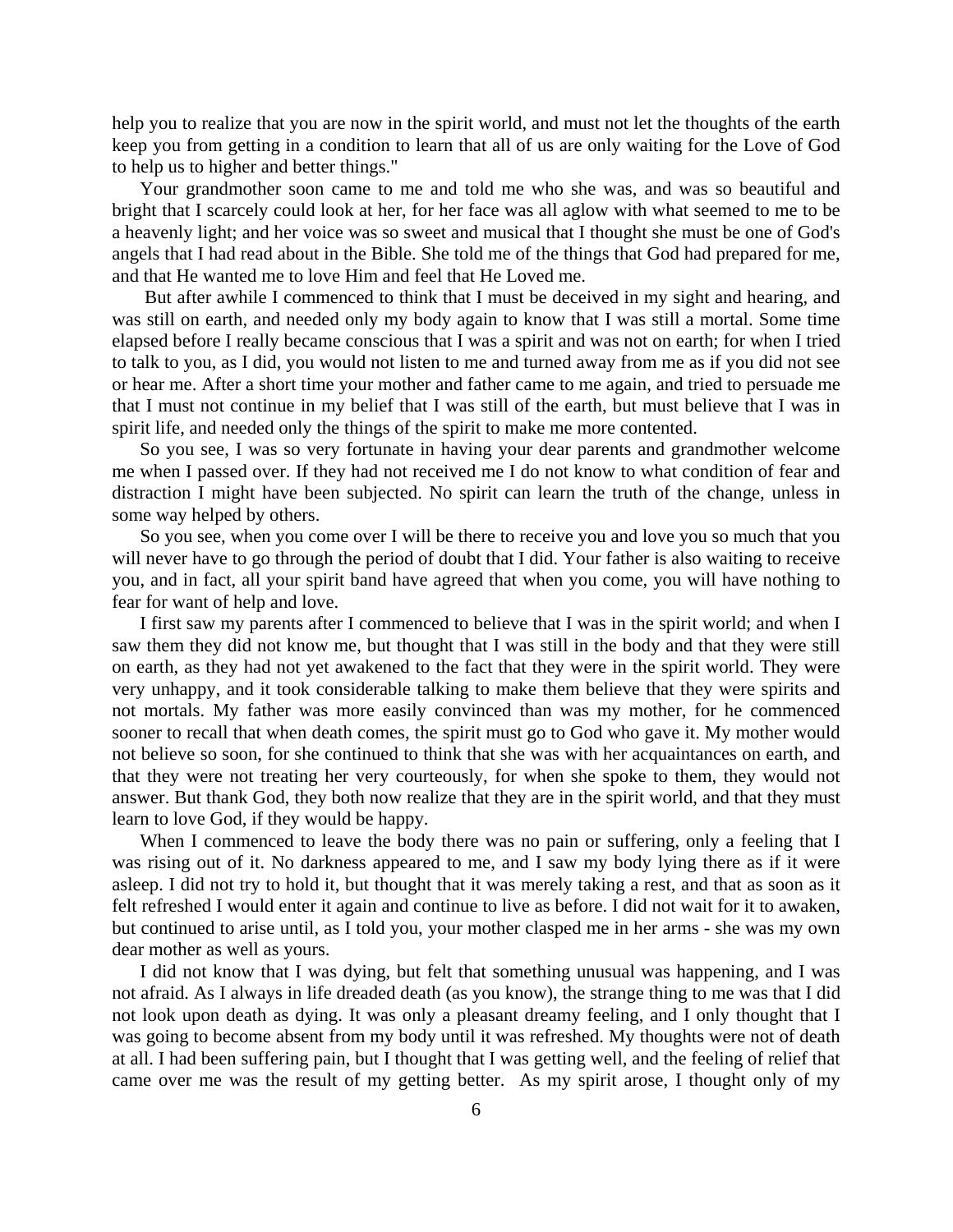condition and how soon I would be able to return home and see my friends. No other thoughts came to me - not even my love for God, or the fact that I was not in condition, as regards my soul, to meet my Maker, as I had been taught. There was absolutely no fear of what might happen to me, or that I would soon be called upon to account for the sins I had committed. Just before my spirit left my body I was unconscious, but just as soon as the separation commenced I became fully conscious and knew everything that took place, and did not feel at all as if I were in danger or needed the help of anyone.

 I did not stay with my body at all, when I commenced to leave it, but continued to rise, as I have told you, until your mother met me. So you see death, which I so much feared, was not such a dreadful thing to experience.

#### *(Question)*

Yes, when my son came to where my body lay, I returned to it, and saw it taken away, and afterwards buried; but I still did not understand what it all meant, and only when your grandmother told me that I would no more inhabit it, did I commence to realize that I had left it forever. But even then I had some feeling that she was mistaken, and that in some way I would return to it again and continue to live on earth.

 Yes, when I had been in the spirit world a short time, I saw other spirit forms and, even then, I was not in a condition of mind to fully understand that they were spirits and not mortals. The resemblance is very real to one who has never had his spiritual eyes opened; and even though the spirit forms all appear much more beautiful and bright, yet to me they all seemed to be human forms, and I thought that I was not in condition to fully see just what they were.

You must let me stop now, for I am tired.

 Your own true and loving, Helen.

#### *A short note from Helen*

I am here, Helen.

 I am very happy and so are you, as I can see, for you are not worried tonight, but you must not try to write much for our condition is not so good as it might be.

 Yes, I think so, or if you feel that you should write a little, let your grandmother write as she is here and wants to say something to you about your love for God and His Love for you.

Your own true and loving,

Helen

*The importance of getting the Divine Love in the soul.* 

I am here, your grandmother.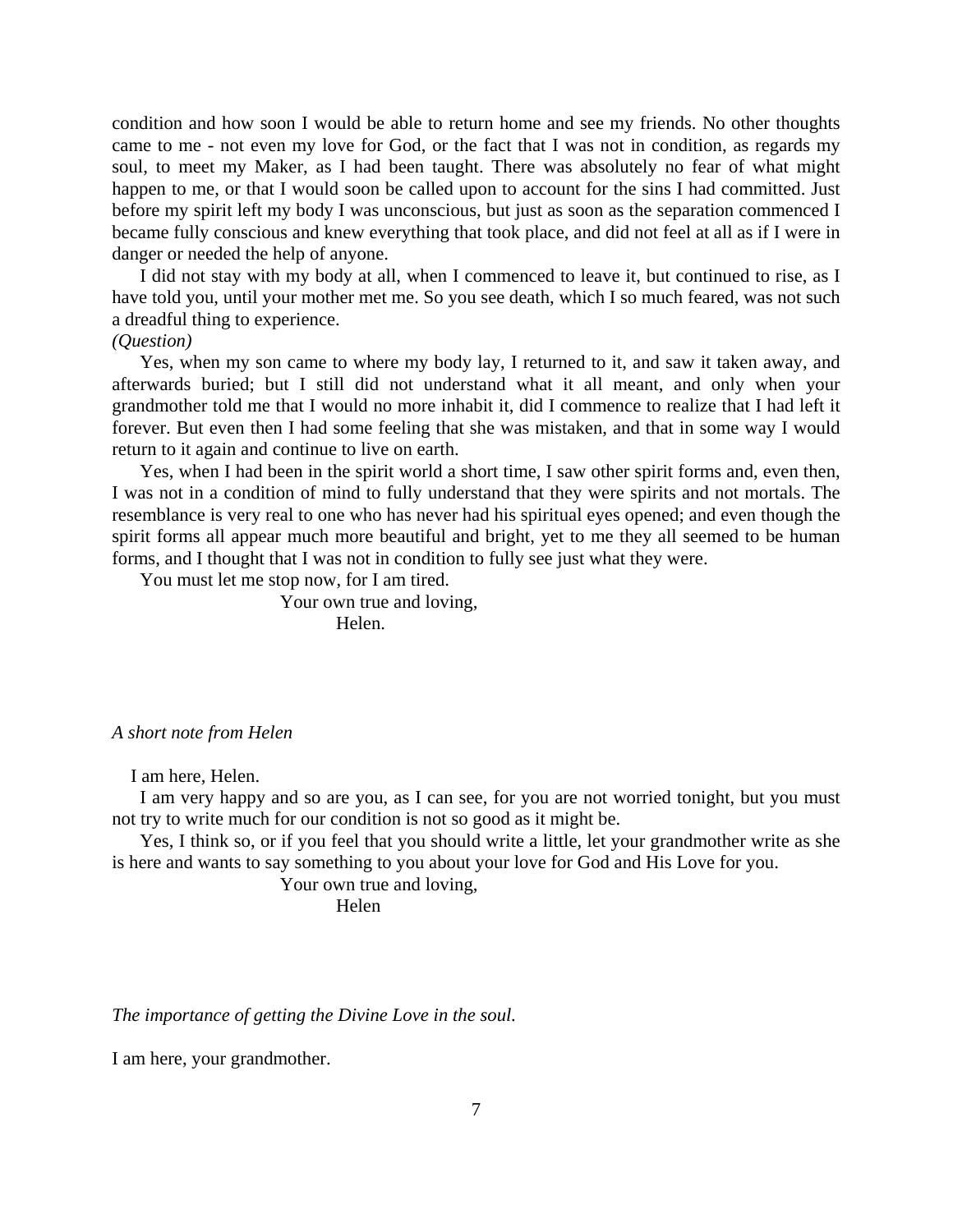I wish to tell you more about the things of the spirit, for they are the important things that you should know. You are very near the Kingdom, and if you keep on trying to have more of God's Love in your soul, you will soon realize the full joy and peace which comes with such possession. Try to let your heart receive more of His Love, for He is always ready and waiting to bestow His Love upon you. He is the one Lovely Father for you to long for and keep with you in all your thoughts and aspirations. Do not let the worries of life keep you from loving and believing that He wants you to become one with Him in Love and Grace. He is not only waiting for you to let His Love flow into your heart, but He is anxiously knocking at the door of your heart, that you may open and let Him enter.

 Be true to your best spiritual longings, and you will soon feel that you have got that in your soul which will give you perfect peace and happiness. You are only now beginning to learn that you must feel that your Father is so near you, that He must become a part of your life and being. When that Love has fully taken possession of you, you will know that you are His own true and reconciled son, just as all are who have come into a realization of that Love. So do not doubt that you may become such a son of your Father, for I tell you that I know from my own experience, the grandeur of living in the favor of His Blessing.

 Be my own dear boy and do try to reach out and get this Love. You must not let the things of your earth life keep you from the higher things that the Father has prepared to give you. You will soon know, as I know, that the only things worth striving after are the things of this spiritual Love of the Father. Be more anxious to get this knowledge, and it will come to you in all its beauty and convincing force. I so wish that you could see the Holy Spirit's work among men and spirits, for then you would not doubt any more that God is a God of Love, and not of anger or retribution.

 Keep praying, for that is the one great means to receive the Love of God. Without prayer men cannot reach the answering ear of the Father's Grace. He will hear the penitent only, for He will not accept anyone who is not truly and anxiously seeking Him. Man has a will to either accept or reject the Love of God, and until he exercises his will in a way to show that he wants that Love, it will not be given him. No man is ever forced to love God or to let God's Love come into his heart.

 The Love of God cannot be defined, for it passes all understanding, but the result of that Love, when in the souls of men, can be seen and felt, in the exceeding beauty in the countenances of men, and in their wonderful happiness.

 No fear of death or anything that maketh afraid can possibly exist where this Love is. It is not the Love that permits any feelings of jealousy or envy to have an entrance, but is so perfect and all soul filling that there cannot possibly be any room for anything but its own great self. I know that the Love of God is the only thing that can make man supremely happy while on earth, and after he becomes a spirit.

 My love for Him is such that I love every one of His creatures, be they saints or sinners. And that is the difference between the love that He inspires in His children, and the love that exists among men and spirits, which has not His Love for its foundation.

Be sure that no man can be perfectly happy without this Divine Love.

 You wife is progressing very rapidly in the Way to this perfect Love, and I think that in a short time she will be with me in my sphere, for she will not let anything come between her and her efforts to possess the greatest amount of this Love that is possible to obtain.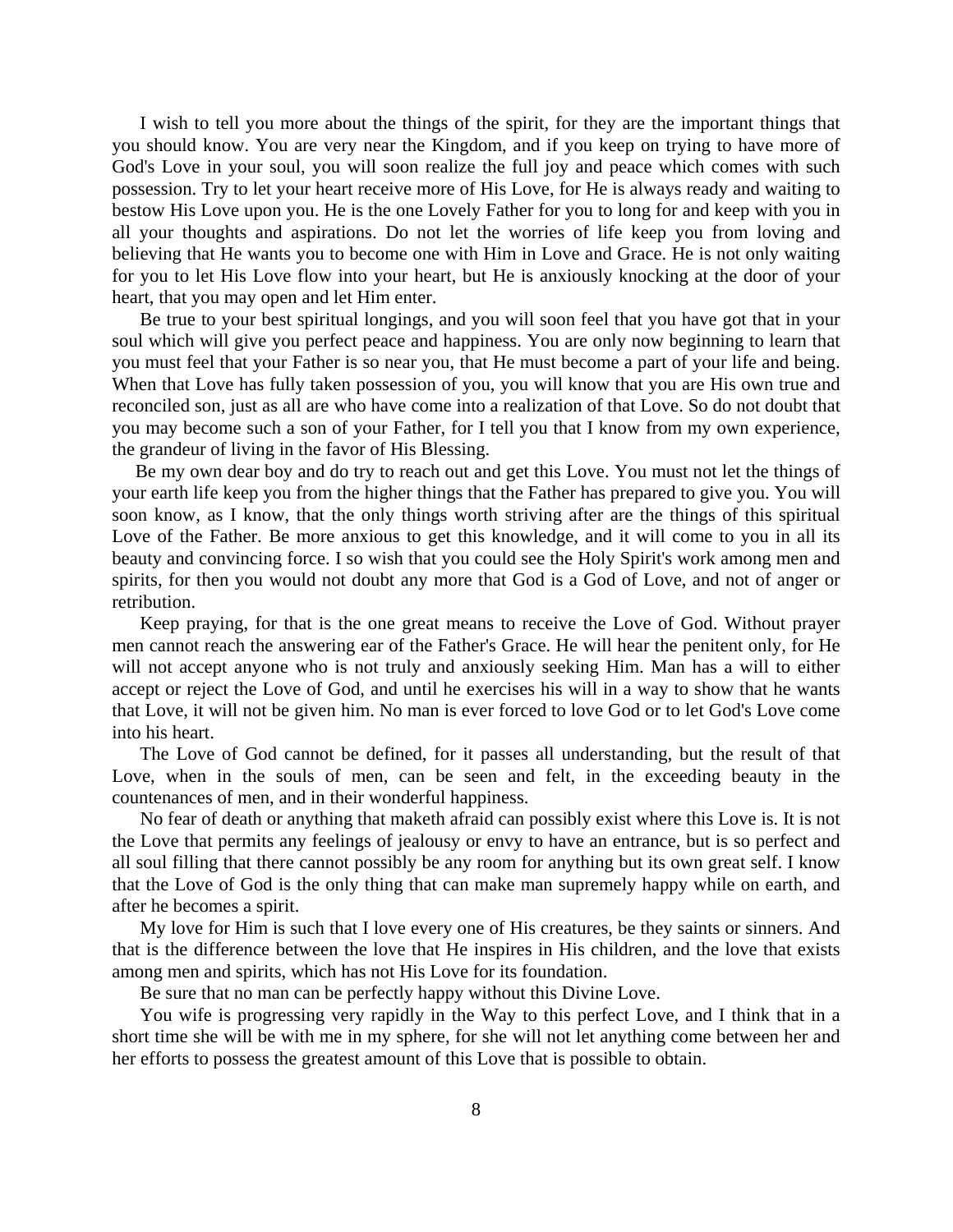It is wonderful how her faith has grown since she first became convinced that she must seek the Father's Love in order to become one with Him and perfectly happy. You must try to get this faith and progress with her, so that when you come over you will go forward together in soul development and conjugal love. She is now in the third heaven, as she has told you, and she is almost in a condition of development to leave that sphere and go with your mother to the fifth sphere, where her happiness will be so much greater.

 She loves you so much that you must feel that she wants you to be with her in all her happiness. She is not the same Helen as when she was on earth, but is so much changed that your mother says her appearance is as different as earth from heaven. She is not only changed in her appearance, but in her temperament and desires for those things which do not tend to retard the progress of the soul.

 Let her tell you of her love for you, and you must believe what she is telling you, as she is not one who is in condition to speak anything else than the truth. Her love for you is so great that I sometimes wonder how it can be; for while we all love you, as well as our soulmates, yet she seems to have such intense love for you that we wonder. We think that her nature is so intense that she cannot do anything in a way that is not the result of her strong and earnest constitution, or rather that is not the result of a power that knows no limitation in effort or force. But while she loves you so intensely, her love for God is not interfered with in the least; for just as she gives her whole soul to loving you, she devotes it to loving God also. And when you do come over you will find such love in her heart for you as we seldom see in the spirit life for our soulmates.

 But you must not think from this that we do not love intensely also, and the love that we all have for our soulmates is very great and deep as I must tell you - but she seems to be almost consumed by this love for you, and you must never do anything to hurt her or make her feel that you do not want it or deserve it.

 My dear boy we must stop writing now as you are not in condition to write more. So I will say good night and God bless you and keep you in His Love and care.

Your loving grandmother,

Ann Rollins.

#### *And Helen affirms*

I love you, good night.

 Yes she did, and she did not tell you all for she cannot know it all, but I know and I tell you that my love for you is not capable of being told.

Good night, my own dear Ned.

Helen.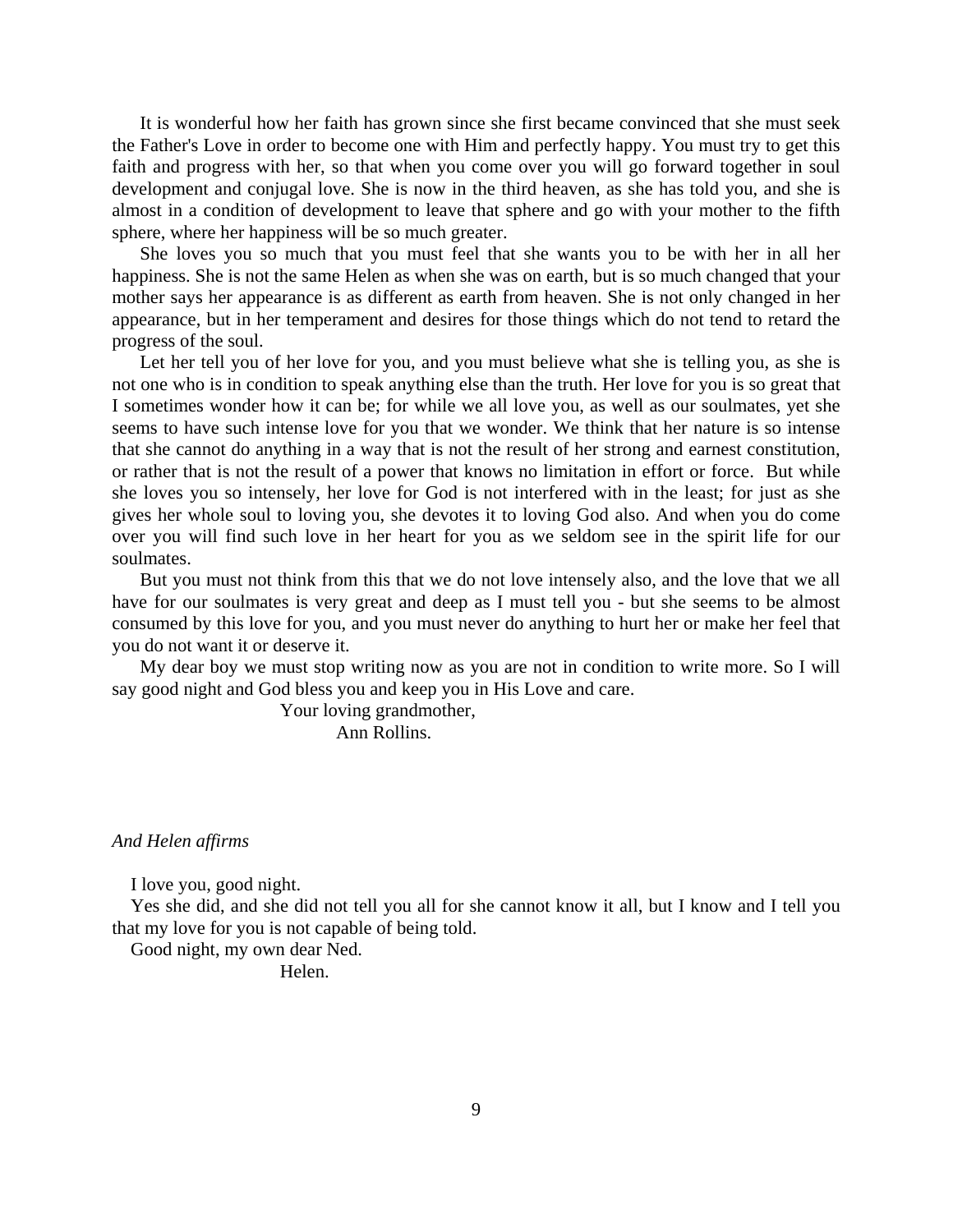*Spirit's experience after writing through Mr. Padgett. Obtained the Divine Love and made his progress into the Third Sphere* 

I am here, your old friend G. R. -

 Yes it is I, and I am glad to be able to write to you again. I told your wife that I desired to write and tell you of my progress in spiritual matters, and as you are kind enough to give me the opportunity, I will try to tell you how my eyes were opened to the things of the spirit, and my heart to the Love of God.

 Well, as you know, when I first commenced to write to you, I did not exactly believe in a God or Jesus or his teachings, except as they related to the moral condition of men. When you first commenced to talk to me about these spiritual things, I thought that you were merely telling me the things that you had learned in your church or Sunday school, and that they were only intended for men and women of no capacity to think for themselves, and suited only to receive what the preachers might tell them. So, you see, I was not in a very receptive condition of mind to enable me to believe that what you told me had any foundation in fact or in truth. Jesus, to me, was just the same as any other man who had received large conceptions of the truth; but he was only a mere man, in the sense that what he attempted to teach he had learned by study and meditation, or through some worldly source that I did not know of. At any rate, I believed that his teachings were not the result of inspiration, or derived from a source any different from what mankind received other information as to things of nature, or of spirit. Well, as you continued to tell me that I was mistaken, and that there is a Source from which all good flows, other than the mere mind or conscience of man, I began to think about the matter. And when I looked around me and saw that your mother and wife - who claimed that they had received this Love of God which you insisted was waiting for me to obtain - were so beautiful and happy, while I and my folks were not very beautiful and not at all happy, I began to inquire the cause. And when you told me that their, I mean your mother's and wife's, condition was due to this Love of God, I asked them to tell me about the nature of this Love, and the way in which they obtained It. And your mother, bless her soul, took great pains to instruct me in these things.

 And, when I learned that prayer was the only way to this Love, and saw you praying for me with all your heart and in great earnestness, I commenced to pray also; but I must confess that my prayers were not accompanied with much faith. But I continued to pray, and every night when you prayed for me and for the many others who were with you praying, I tried to exercise all the faith possible, and prayed for more faith. This continued for some time, and one day your grandmother, who is a most wonderful spirit in goodness and beauty, came to me and said that she was your grandmother and was very much interested in me, on your account as well as on my own, and commenced to unfold to me the great efficacy of prayer. She assured me that if I would only try to believe, and pray to God to help me believe, He would answer my prayers; and I would soon find that with my earnest efforts, faith would come to me, and with faith would come this Love into my heart, and with this Love would come happiness and joy.

 So I listened to her, and tried to believe that what she told me must be true, and that she was interested in me and desired only my happiness. I continued to pray, as I said, and one day after I had received some considerable faith, I met Jesus, and he told me of the wonderful things that his Father had prepared for me, if I would only believe and ask Him to give them to me. Jesus was so very beautiful and loving that I could not resist the influence which came over me; and then my faith increased, and I prayed with all my heart and soul. At last, light came to me, and with it,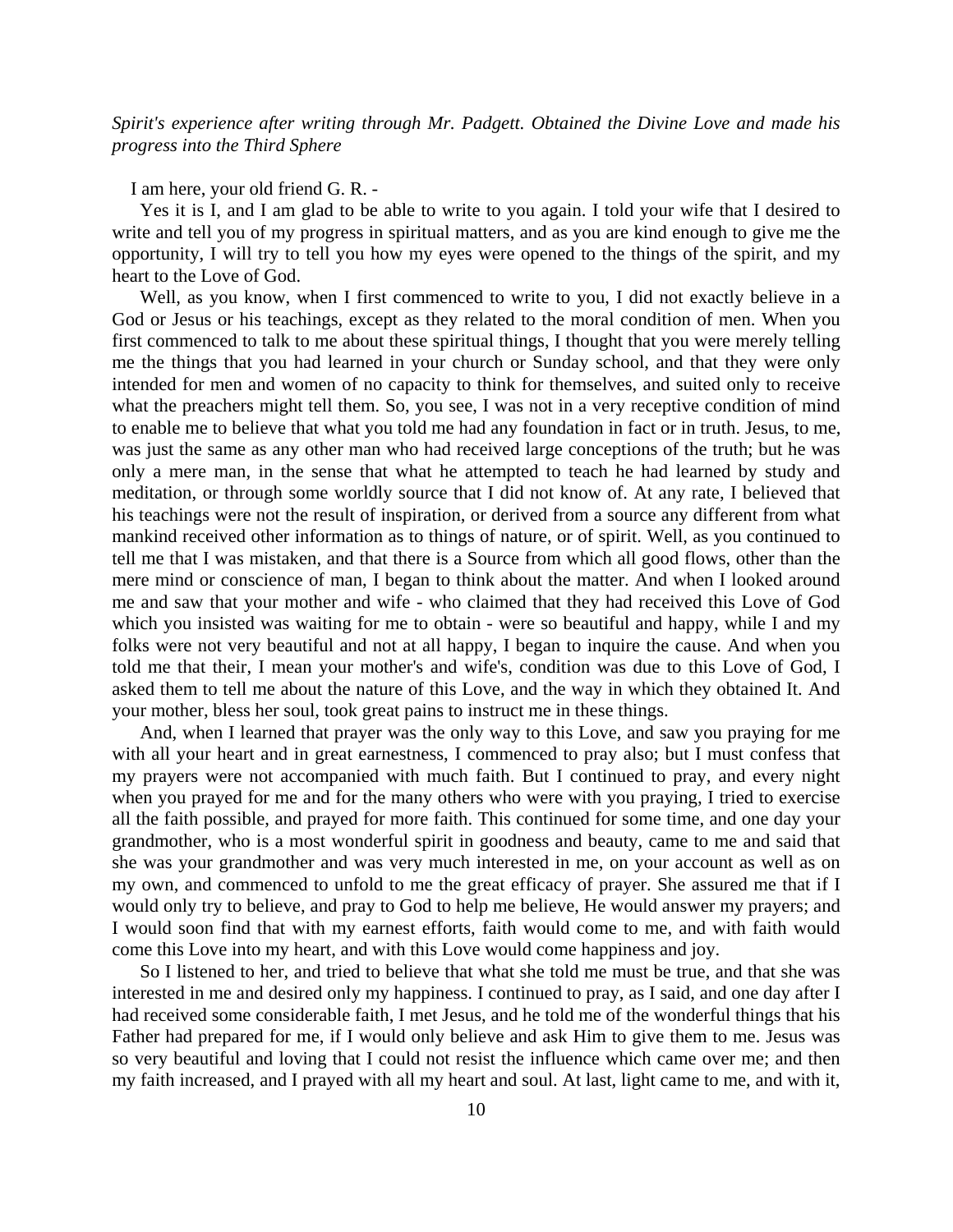such an inflowing of Love as I never dreamed could exist, either in the earth or in the spirit world. But it came to me and I felt as if I were a new spirit, and such happiness came as I never experienced before. And then that dear mother of yours came and rejoiced with me, and also your beautiful wife who had tried so hard to induce me to seek for this Love.

 Oh, Padgett, I tell you that in all the wide universe of God there is nothing to compare to this Love of the Father. Let me say, that in all my life, when only my intellect ruled me, there was nothing to compare with that which came to me with this inflowing of the Love.

 I am now in the third heaven with many beautiful and happy spirits. Your mother and wife are higher up, and are so beautiful and good that when I am in their company I feel that I will become a much happier man if I will try to follow them. Your father has progressed too, and so has Professor Salyards.

 Well, my soul is one now that is filled with this Love. My mind is elevated in its thoughts and not inclined to think of those things that are merely intellectual. For I tell you that while knowledge of all God's laws and nature's apparent mysteries is desirable, yet a knowledge of this Love of God is far and above compare - and not only more necessary but more desirable. I would not give the feelings that come to me from the possession of this Love for all the sensations of delight that might arise from the discovery of the most stupendous and important law of the workings of nature.

 Let this Love come first, and then the other acquirements will only help to show the spirit that God is a God of Wisdom and Power as well as of Love. But as you have read, "Love is the fulfilling of the law" - nothing else is. And the man who has all the knowledge and wisdom without this Love is poor indeed.

 Jesus is the most wonderful of all the spirits in both Love and the knowledge of the Father's attributes. He is the greatest, and knows that the Father's plans to save and redeem mankind are as he teaches. So you must listen to him and believe. I am going to try to learn more of his teachings, and when I do, you shall know what I learn.

 Jesus appears to me the one altogether lovely - he has no competitor, and no one who sees him, if he has any of this Love in his soul, can fail to know that he is the true Jesus of the Bible, and the most perfect son of his Father. I realized this only after this Love came to me; it seems that spirits who have not this Love do not realize who Jesus is, or how wonderful and glorious he is. This may seem strange to you, but it is a fact. Only when the spirit has an awakening of his soul's love for God does Jesus appear as their great brother and teacher of this Great Love of the Father.

 You must not let the things of the material life lead you to think that you must wait until you come to the spirit world to get this Great Love, for I tell you that the man whose soul is opened to the inflowing of this Love while on earth is a much more fortunate man than he who waits until his earthly life ends. If I had only become conscious of this Love when on earth, I would have been saved many hours of suffering and unhappiness after I became a spirit. My own experience is so true to what so many undergo, and will undergo, that if I could proclaim to every man on earth the necessity of becoming possessed of this Love while on earth, I would do so with all my might and strength.

 I can tell you of my experience in passing over, but I do not think it best to do so tonight, as it would take too long and require more strength than you have tonight. Sometime soon I will do so in detail.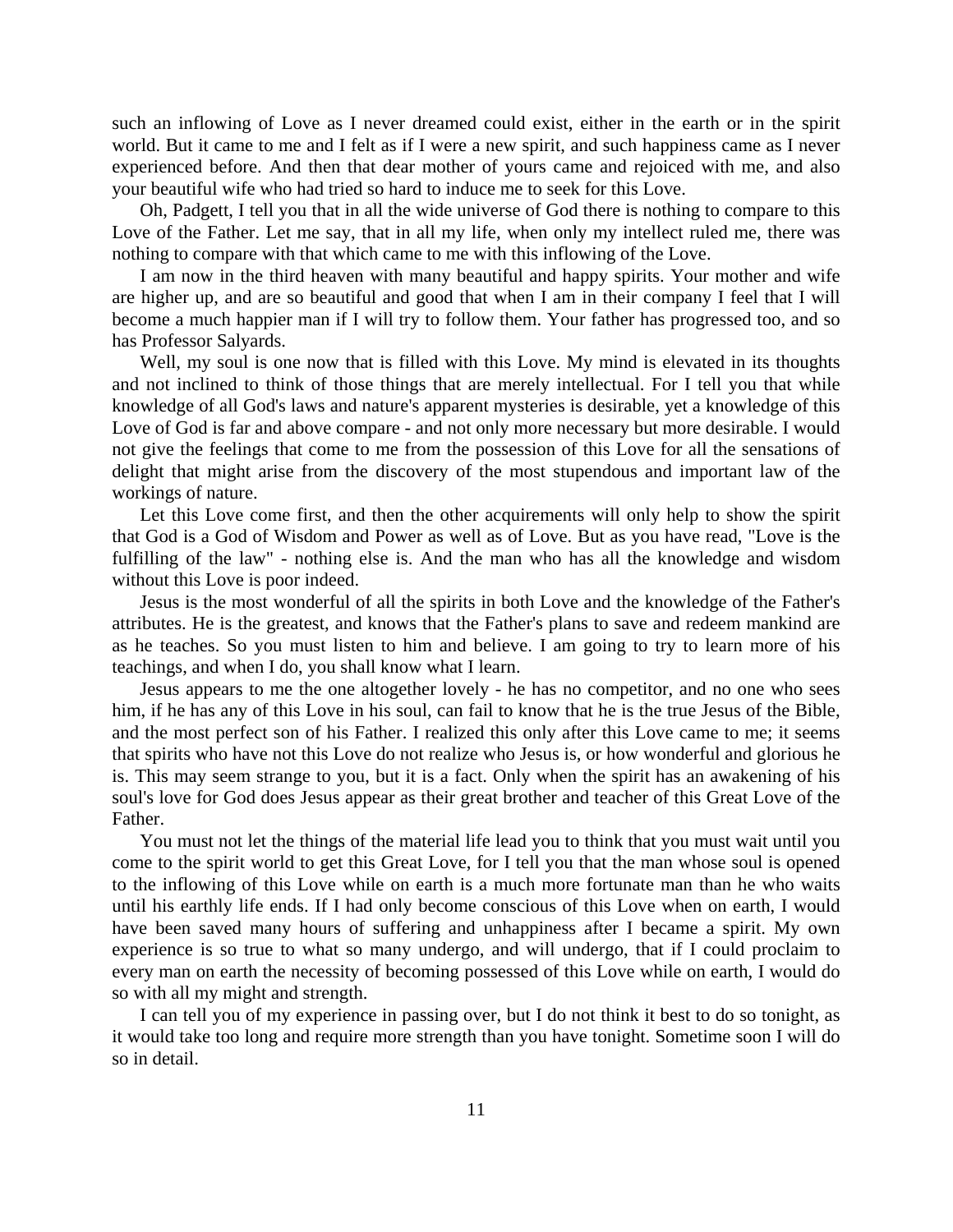I am so glad that I have been redeemed by this Great Love, and the teachings of Jesus, and the help of your spirit relatives, and also, by the help of your prayers, that I cannot express the extent of my gladness. Nothing in all heaven or earth can compare with the feelings of joy that come to a soul when it realizes that it is at-one with the Father in Love and power.

 Yes, they *(old friends of Padgett in spirit world)* know, and are with you every night as you pray. They don't seem to quite understand though that you can help them in any way, but still they, in a manner, feel some peculiar sensation as you pray and the others pray with you. Do not stop praying for them.

 I tell you that you are a wonderfully blessed man in having such a loving Christian mother and grandmother to pray with and watch over you all your life. If all men had Christian parents to teach and show them the Way to this Love of God, as they grow from childhood to manhood, many a time of suffering and unhappiness would be avoided, and many a spirit would come into this life with many less sins to atone for.

Your old friend,

 $G. R - - -$ .

*(Whenever initials are given instead of full name it is because living relatives might object.)* 

*Mrs. Helen Padgett describes the method used to communicate her thoughts through Mr. Padgett* 

I am here, Helen,

 Let me tell you that you are only making yourself unhappy trying to learn all about the way that I write to you; for you cannot do it, as you are not able to see my method, and I cannot fully explain it to you. But I will try to do as best I can.

 When you take hold of the pencil, I exercise all my power to move the pencil so that it will write just what I think, but in order to do that I have to let my thoughts go through your brain. You do not do the thinking but merely let the thoughts pass through your brain, and the movement of the pencil is caused by the exercise of your brain in conjunction with my power which I exercise on the pencil. So you see, you do not originate the thought but merely convey it to the hand, which I guide in accordance with my thought. You do not have anything more to do with what is written than an electric wire has to do with transmitting a message from the party at the end where the message is given.

Let me explain in another way. When I think a thought I pass it through your brain to your hand, and my power to move your hand is brought into action, just as when you think a thought your power to move your hand is brought into action.

 My thoughts are not your thoughts; and when I think, your mind catches the thought but does not create the same. So you must believe that I am doing the writing and not you - for I write some thoughts which you could not write if you tried. How do you like that for assurance?

 But to be serious, you could not write the things that I write without giving much thought to the different subject matters, for some of them are not familiar to you, as you have often said. Let go the idea that you are writing things which emanate from what is sometimes called your subconscious mind, for you have no subconscious mind, and the philosophers who teach such an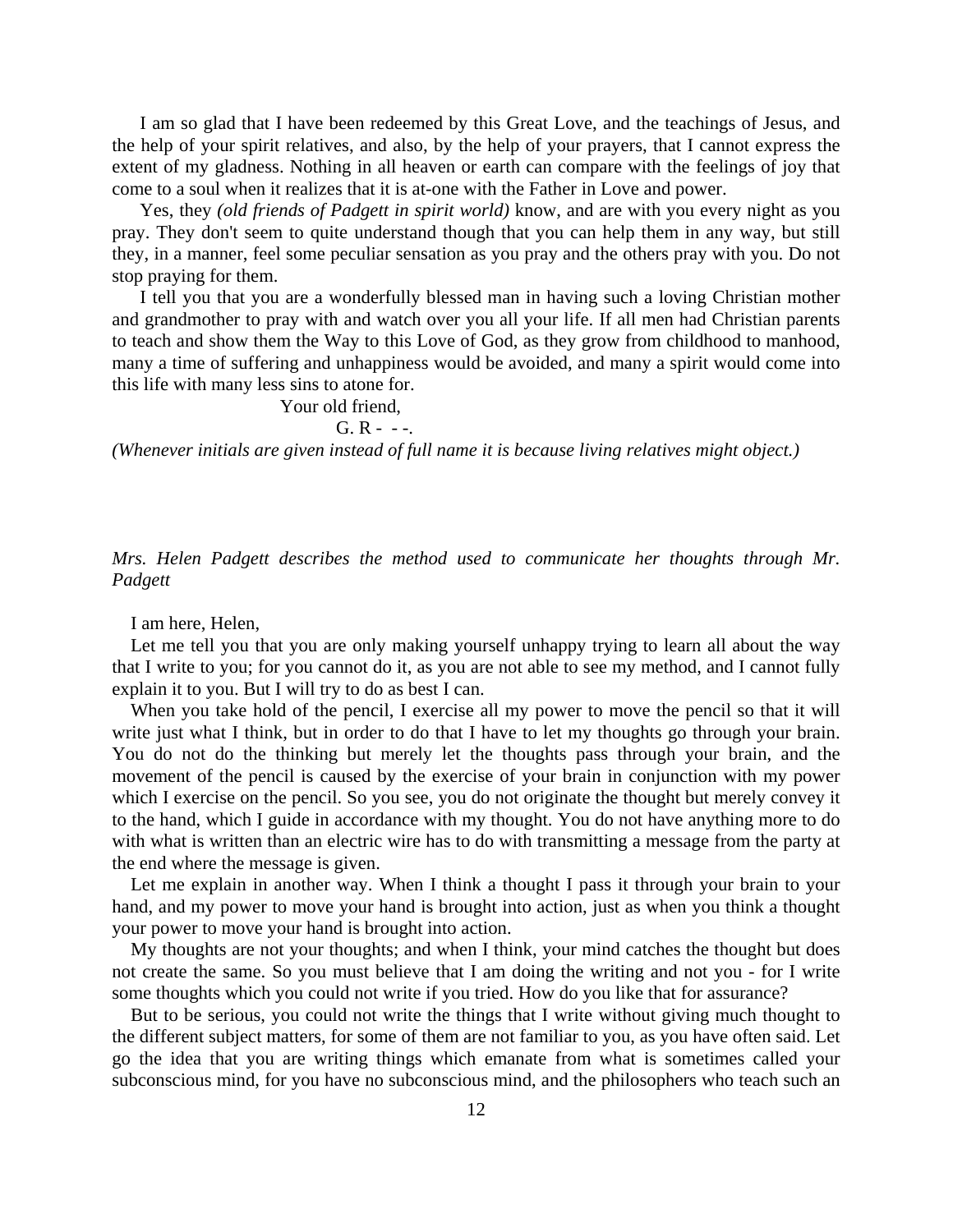idea are not acquainted with the laws of the mind. The mind is only the spiritual evidence of thoughts that congregate in the brain, but which really are not a part of the material thing which the "wise men" call the subconscious self or mind *(sic)*. There is no such thing, and when they let their explanations of things which they cannot account for rest on the assertion that the subconscious mind furnishes these thoughts, they are all wrong. Only the material brain furnishes thoughts which it puts forth from the observation of the senses, or from the faculties which are brought into action when the reason is made the basis of the thoughts.

 I am not a very good expounder of these things, but I tried to make it as plain as I could. Yes, I am telling you this from my own observation and understanding of these things. When you receive communications from Mr. Riddle he will be able to explain more fully and more satisfactorily the laws which govern these things, and you must soon let him write.

 I am studying the laws of physical and psychical sciences, so that I may be able to assist you in your investigations when you come to search for the true relationship between spirits and mortals, and the laws which control these communications. Yes, my studies include the investigation of the laws governing clairvoyance and inspirational communications. You will have the opportunity sometime to have an experience in each of these phases, and I want to be in condition to assist you to a degree that will help you in arriving at conclusions which will be correct, and which will help others to understand the laws that govern these things.

 So you see your wife loves you so much that she is willing to attempt to learn these things which are thought to be only for the masculine minds, in order to help you more clearly understand them.

 But while I will do this, I will not cease to try to learn, to the fullest, those things which will give me a clearer understanding of those spiritual truths that lead closer to God and His Love. These are the absolutely necessary; the others are important but not necessary in order that a soul may sooner or later reach the knowledge that makes it one with the Father. The Love of God, which passes all understanding, is the one great thing to learn of and possess.

 My home is now so very beautiful that my happiness is more than I can tell you of. You will be also happy when you come over, for I am filling my home with such beautiful thoughts and so much love, that when you come you will wonder how your little wife could possibly have accumulated so much beauty and filled the house with so much love.

 Yes, as I receive more of God's Love into my soul, my home becomes the more beautiful, only I do not have to be in the home to be able to have this Love with me. It is with me all the time, and when I am in my home, the home becomes a reflection of that Love. The home is not beautiful if the Love is not there, so you see the home depends upon the existence of the Love for its beauty. My soul is the creator of my home, and without the soul being beautiful, the home could not be beautiful.

When I leave my home to come to you, the home remains the same, because while my soul is with me, and also the Love that makes it beautiful, yet the home retains the reflection, or as you might say, the atmosphere of that Love to such a degree, that the beauty of the home is not lessened or deteriorated by my temporary absence. So you see the home has a permanency although it depends upon the soul to give it its beauty and loveliness. My home is not yet perfect, but as I grow in God's Love, then more perfection will come to it; the more Love that I have the more beautiful the home.

We all are dependent upon the degree of love in our souls for the appearance of our homes.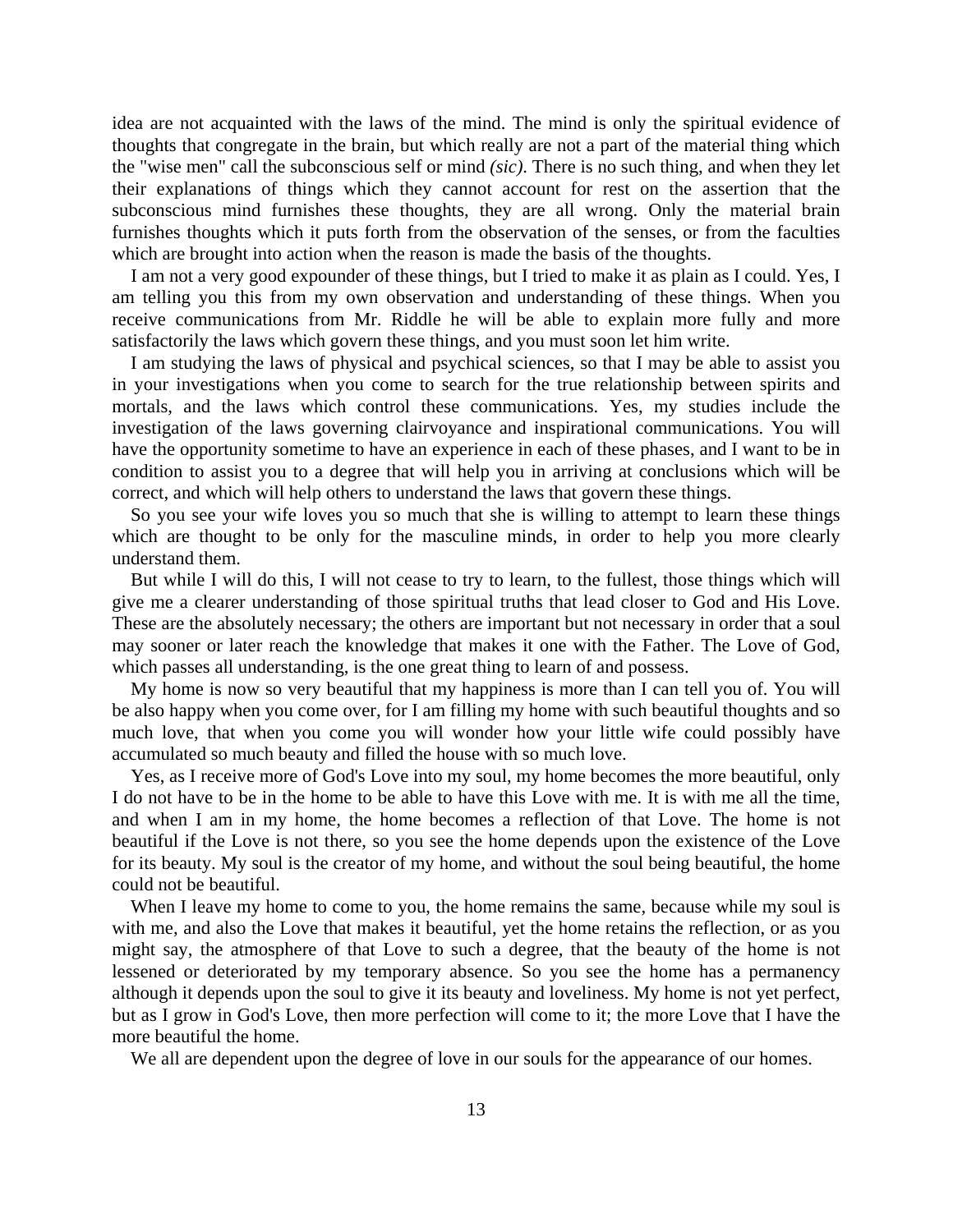Let your endeavor be to get all of this Love that you possibly can, and if you succeed in getting as much as I have, you will be one with me and our home will be together. If you do not, I will have to wait until you do before we can live as one together. So do try to get all of God's Love that you can. If you will only give your thoughts to the spiritual things, and let your soul be open to the inflowing of this Love by praying with all your soul longings, you can progress just as rapidly as I do. So love enough and want to be with me enough to try with all your heart to get this Love.

Your own true wife,

Helen.

*Jesus giving Mr. Padgett advice as to prayer and worship. Says he has selected Mr. Padgett to do this work.* 

I am Jesus,

You are my dear brother and I will tell you what I desire you to do at this time.

 You must not let the little worries of your business life keep you from giving your thoughts to God in worship and in prayer, and from believing in me and loving me as your friend and teacher; for I am, and wish only to have you do those things which will make you more at-one with the Father and love me more. You must try to let all your thoughts turn to the mission which I have selected you to do, for you I have chosen and you must do my work. As I am the one that God selected to do His work when I lived on earth, so you are the one that I now select to do my work, by giving to the world my messages of truth and Love. I will soon commence to write them and you must preserve them until such time as you shall be in condition to have them published.

 I do not want you to think that you are not worthy to do this great work, for you are; otherwise I would not have selected you, and this fact alone should be sufficient to make you not doubt that you are a suitable person for the work.

 In my teachings I want to show you that I am only my Father's son, as you are His son, and not to be worshipped as God. He is the only God, and the people who today are worshipping me in all parts of the world are not doing what I desire; for they are putting God in the background and making me their object of worship, which is all wrong and which I am so anxious to have cease. They must look upon me only as a son of God, and their elder brother who has received from the Father His full Love and confidence, and which I am bidden to teach to them.

 You are not to let anyone tempt you to let your love of God be displaced by any love you may have for me, for your love for me must not be of the kind you have for Him - He is the only God and you must worship Him alone - so be careful and make this distinction or you will make an egregious mistake.

 I am your own dear brother and teacher and love you with a love that I have for very few of the mortals. Why? because I see that you will become a true follower of me and learn to love God as I love Him; only I do not want you to think that you are now in a condition that leaves you free from sin, or from the necessity of praying to the Father with all your heart for an inflowing of His Love. You must get all this Love that is possible; and that can be gotten only by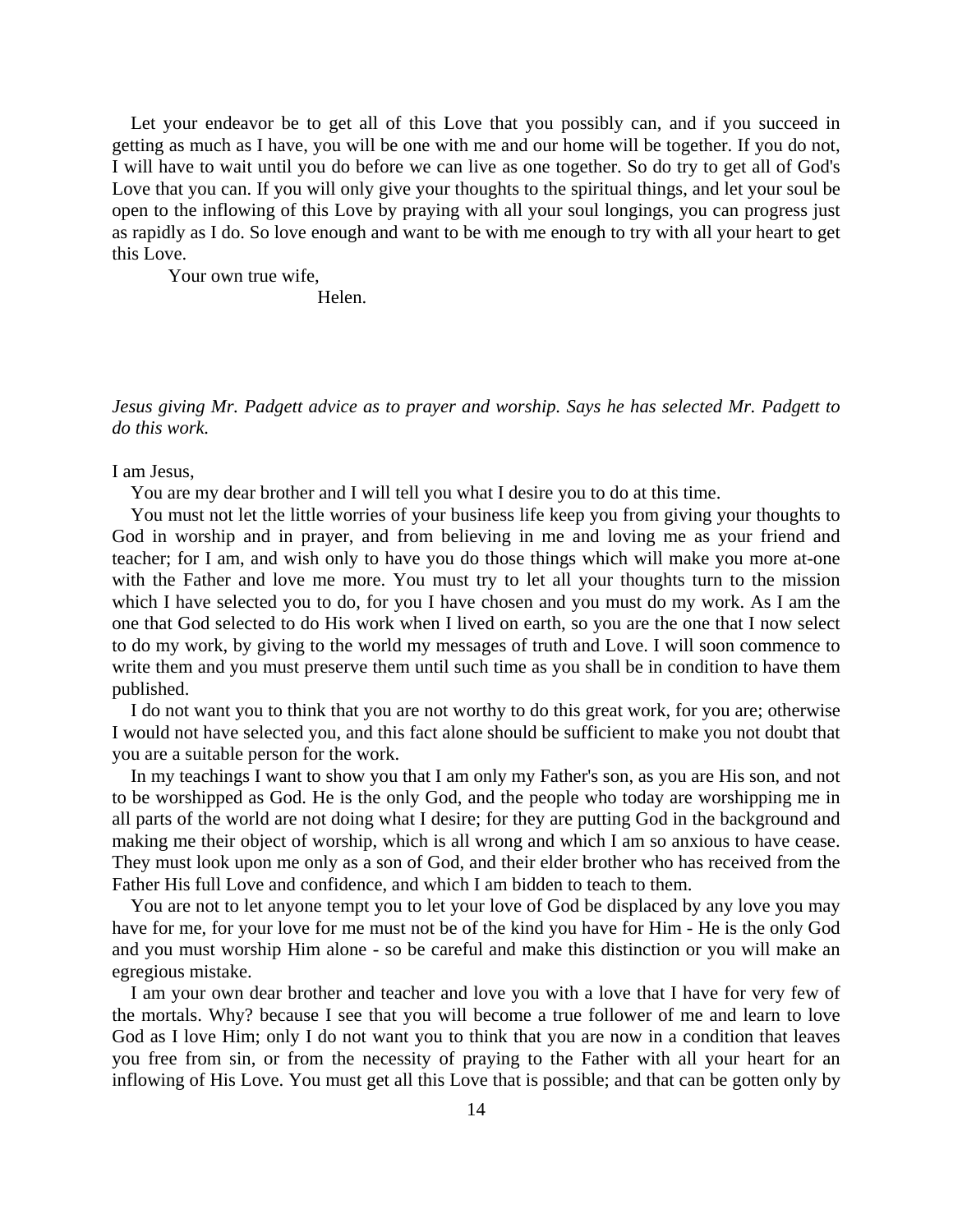prayer and faith. So in your prayers have faith, and the time will come when you will become very close to the Father and enjoy His Love to a degree that few have so farobtained. *(Question)* 

Yes, it is possible, and as I say, it will take place. Only do as I have told you.

 Yes, I will help you with all my power and love, and you will succeed. Only try to believe, and you will realize, before you come to the spirit world, that God is your Father - to a degree that will enable you to live very near to Him, as I am living. Your faith is now very great, as I know; and not-withstanding the fact that at times you have your doubts and get despondent, yet your faith is there, and it will grow in intensity, and become so strong that it will never again be shaken.

You must now let me stop as you are tired and need rest.

 Yes, there are many things in my life as written in the Bible which are true, and many that are not true. These I will tell you of when I come to write my formal messages.

So let us stop now.

Your own true friend and teacher -

 May God's blessings and mine rest upon you this night. Jesus.

Your grandmother -

 Was he not lovely and grand? You certainly are a very favored man and I wonder at the great Love that may be yours and promises of the Master.

 Yes, I heard what he said, and he knows. You must believe, for he never says what he does not know to be true. You are certainly more blessed than all others. Only think of that promise and the certainty of it.

You are too tired to write more now.

 Your loving Grandmother. Ann Rollins

I am here, Helen,

 You are too much loved by the Master to ever be unhappy. So let me say good night, and that I love you with all my heart and soul.

Helen.

#### *G. R. Continues describing his progress*

I am here, your old friend G. R. *(Full name not given because living relatives might object.)*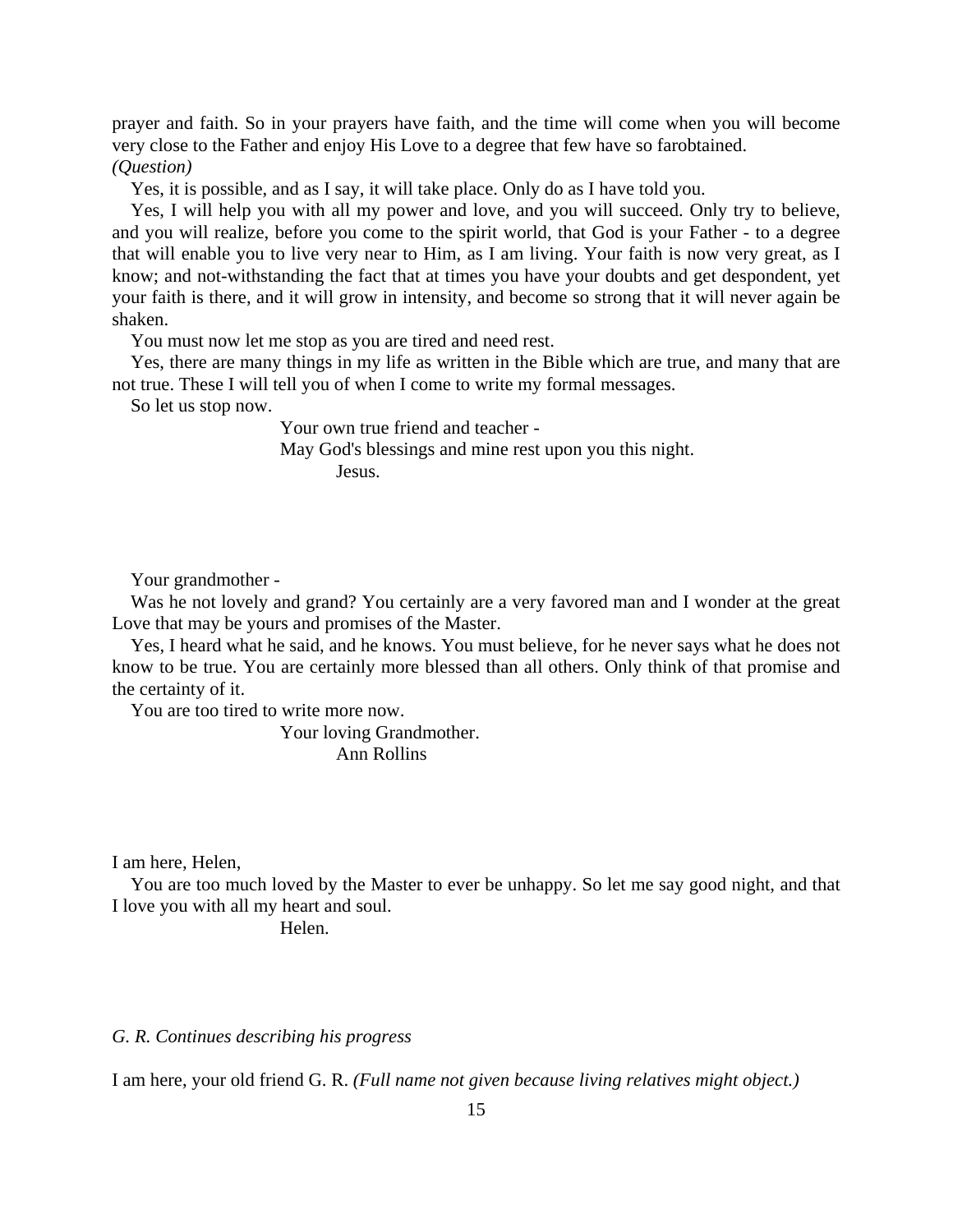I am very happy tonight and I am glad that you are so much better. You had rather a hard time of it, and reminded me somewhat of the suffering that I used to undergo when I was on earth and in Washington. Well you are cured of the indigestion, and your digestive organs will soon be in perfect working order.

 The faith that you had in your prayers and the work of the Master! You were actually cured by your faith - the work done was only a means used to impress upon you the fact that God had answered your prayers. I do not see how you could have had such faith as you had at the time, but it is a fact that you had it, and as a consequence, the cure was effective.

 When you prayed as you did, I was so very much impressed with your faith that I expected to see your prayers answered as they were. Jesus helped you to pray and also helped your faith. He also did the work that you observed through the power which he possesses. It was a revelation to me, I must confess, and caused me to believe more than ever in prayer and faith.

 I am now so very happy in my new sphere that I cannot explain to you what that happiness means. I cannot express myself in language sufficiently strong and descriptive that you may comprehend. But this I will say, that my happiness now transcends all my conceptions of what happiness might be, when, as a mortal, I sometimes thought of the after life, and the happiness which might be in store for me when I passed over.

 I am in the third sphere, but am not contented to remain there, for your mother has told me on many occasions of the far greater happiness existing in the higher spheres. I am now striving and praying for this greater happiness, and I will never be content until I get it. Your wife is in a much higher sphere, and is so very beautiful and so exceedingly happy, that I know that where she lives such happiness must exist.

 I am also happy because I have my soulmate with me so very often, and her love is so great and pure that it leads me on to higher things, and enables me to seek with so much earnestness the Great Love of the Father, which I now believe is waiting for me if I only will strive to obtain it, and have the faith which all who have obtained a very large degree of this Divine Love tell me of.

 Your grandmother is so wonderfully beautiful and filled with this Love, that her very presence inspires me to believe and seek for the happiness of these higher spheres.

 Well, as you want me to tell of some of the laws of the spirit world, I will say that the one great law is that God is Love, and that he is willing to bestow that Love on anyone, spirit or mortal, who asks Him for it. I am not only very happy, but I find that my mind is expanding to a great extent by reason of that Love that I possess. No man or spirit can possibly be filled with this Love, and not have the wisdom that necessarily comes with the Love. I am not so much interested in purely mental phenomena as I was before I received this Love and believed in a Father of Love and truth; but I am, nevertheless, able to understand many things to a far greater degree than I could when I had merely the mental pursuits in mind. I am not yet fully conversant with the laws of communication, as I told you I would learn and instruct you in, but I know enough to be able to say that every spirit is trying to communicate with his friends on earth; and the reason why he is not able to do this is because the mortals are not in that condition of psychical rapport that will enable them to receive the communications of the spirit. I do not yet know why one mortal is so susceptible to these influences as to be readily understood and another mortal is not. Some spirits say that the law controlling this matter is not understood by spirits who have been here for a great many years, and who have given considerable study on the subject.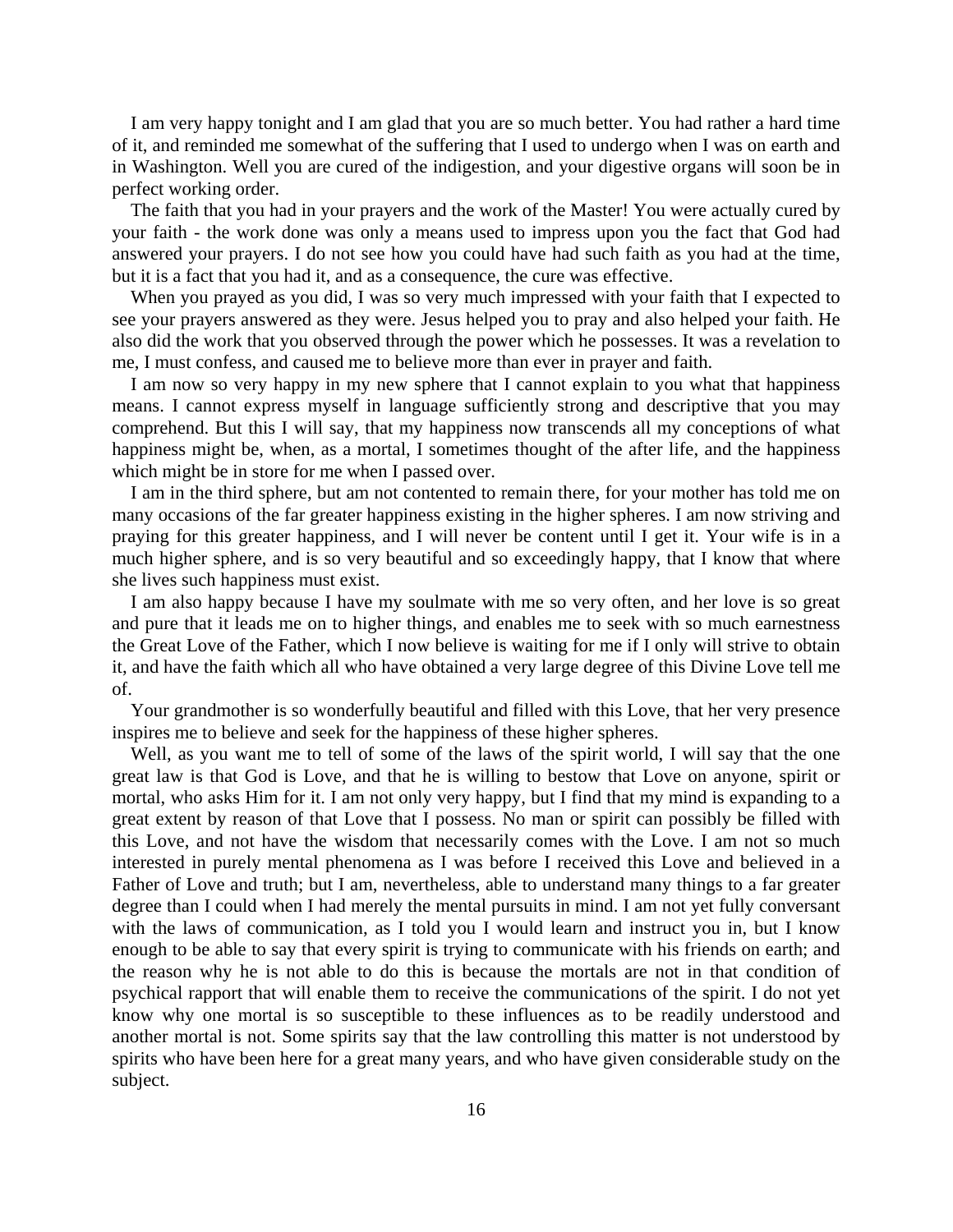But this I do know, that when the rapport exists, the communications can be made with the exercise of the powers.

 But I don't know of any manifestation as satisfactory to both spirit and mortal as the writing such as you are now doing, for we have the opportunity for such a greater extent of communicating and interchanging of thoughts. I am perfectly delighted at the possibilities given me of writing you in this way. So you must believe that I am writing to you, and that all the others of your band are doing the same thing.

 Your wife has more power in this regard than any of us, and she does not hesitate by writing you whenever you call for her. She is a wonderful spirit in her grasp of spirit things and in her love for the Father. So you must not let any doubt come into your mind when she writes to you, and tells you of so many wonderful things, and of her love for you. She seems to love you with a love that has no limit or possibility of growing less.

 I am now going to tell you of my progress in this Love and happiness. When I last wrote you I told you that I had commenced to have faith in the Father, and had received some portion of His Love. Well, since then I have been praying and asking God to give me more faith and Love; and as I prayed my faith increased, and as my faith increased, more of this Love came into my soul, and with it an increased happiness. So I would not stop striving until I realized that my soul was commencing to get such an inflow of this Love that it seemed that all things which tended to retard this inflowing were leaving me, and only Love and goodness were taking possession of me. I am now very far advanced over what I was when you first commenced to talk to me of this Love, and I shall through all eternity remember and thank you for what you did for me. I was also fortunate to have your mother and wife with me very much trying to show me the way to this truth of the New Birth; and then when your grandmother came to me, it seemed as if I could not resist the influence to seek and try to find it.

 Lastly, when I had received enough of this spiritual awakening to realize who Jesus was, I gave him my close attention, and as he continued to show me the way to the Father, I commenced to grasp the truth and believe that my salvation depended on my receiving this Great Love and becoming a finer and better man. I tell you that Jesus is the most wonderful of all spirits that I have seen or heard about. He is so filled with Love and goodness that there seems no doubt in my mind that he is the son of the Father, in the special sense of the term. I mean that he is so much nearer the Father, and has so much and many of His attributes that he is the greatest son in the sense of being more at-one with the Father. We are all sons of the Father, but there is such a difference in our spiritual conditions, and the contrast between Jesus and us is so great, that we can readily believe that he is the greatest true son, and that his great love and knowledge of the qualities of the Father is greater than any Celestial Spirit. I do not mean in the sense that he was created in a different way, physically, from other men. No immaculate conception or birth from the womb of a virgin. I do not believe this dogma, and the Master says that it is not true, for he was truly, so far as his physical being is concerned, the son of a man and woman, as you or I am.

 Now, I am also convinced that mankind cannot be saved from their sins unless they follow the way showed them by the Master. No man can save himself, and I wish strongly to emphasize the fact that man is dependent upon God for his salvation from the sins and errors of the natural man. I do not mean that men have not a work to do themselves, for they have. God is willing to save them, if they ask it and acknowledge that without His help they cannot be saved; but unless they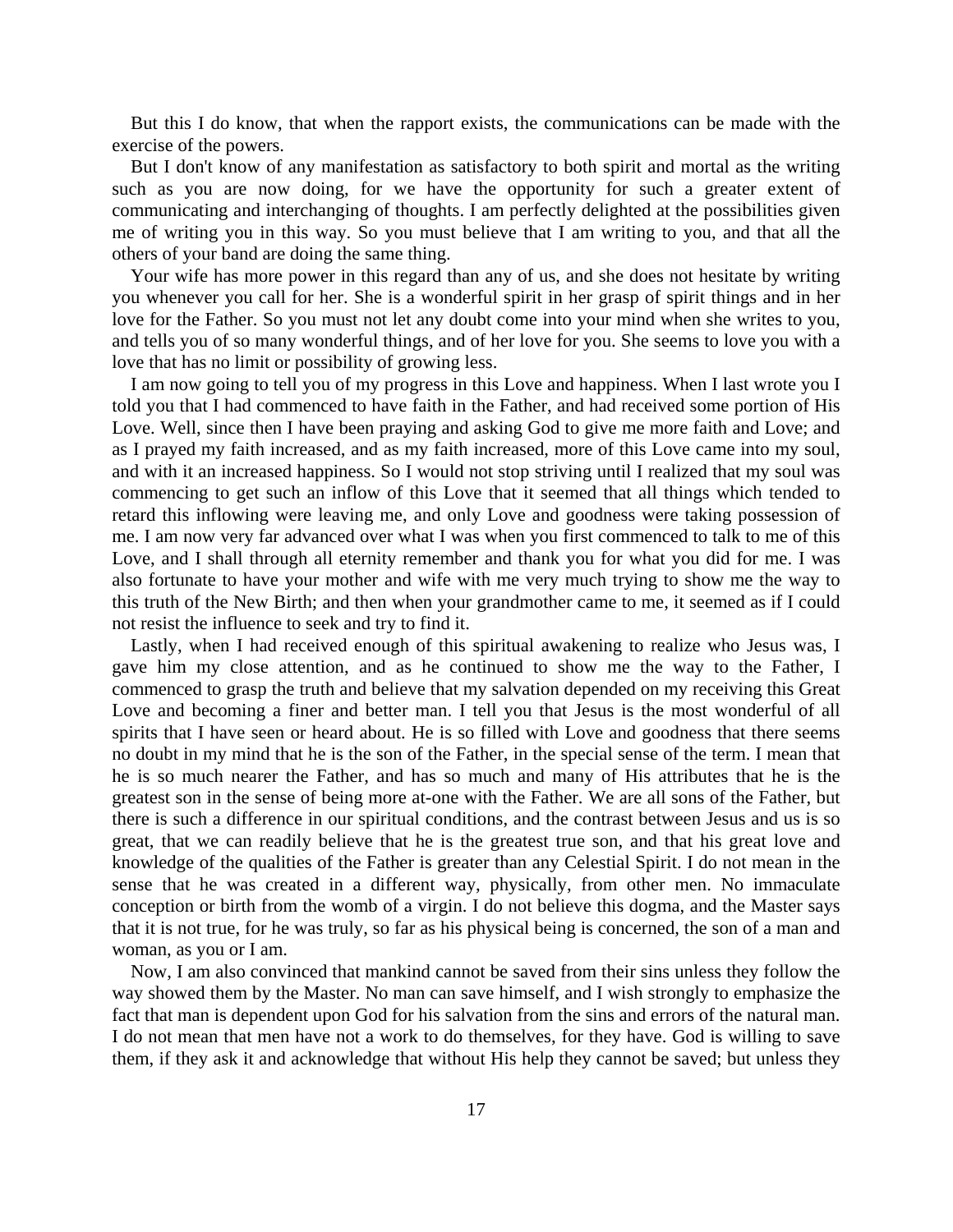do ask and believe, He will not interfere with their conditions. So you see I am not only a believer in God and Jesus, but also in the doctrine that men cannot save themselves.

 I thought that man was sufficient unto himself when I was on earth, but now I know that he is not. Man may be comparatively happy, and free from what is called sin - that is, a violation of God's laws; but that happiness is not the same, nor is man's condition the same, as when he gets this Divine Love from the Father.

 I will not speak longer on this subject tonight, but reiterate that when on earth I thought that by my own exertions, I might possibly become Divine, yet now as a spirit, I know that man is not Divine and cannot become so in all eternity, unless he receives this Divine Essence which comes to him by the New Birth. Divinity is of God, alone, and only He can bestow it on man. Man, not having this Divinity, cannot create it by his own efforts. So believe what I say and strive to get it, and you will then succeed and become as the redeemed in the Celestial Spheres.

With all my love and blessings.

 $G$ . R  $\overline{R}$ 

#### *Jesus - On the love of man*

I am here, Jesus.

I want to write tonight on the love of man.

 This love is one that is not understood by humanity in its most important particular. I mean that this love is not one that is sufficient to give man the highest degree of happiness which he may obtain in either the mortal life or in the life to come.

 This love is of a nature that changes with the change in the ideas and desires of men, and has no stability that will serve to keep him constant in his affections. No man who has only this love can ever be in condition to say that he will continue to have this love for a longer time than the present; and when he thinks that his love can never change, or leave him, he is only giving thought to the wish.

 But this love is one that may last for a long time, and sometimes it seems that it can never die or grow less; yet, in its very nature, it has not that constancy which insures its lasting longer than a moment of time.

 I do not mean to say anything disparaging of this natural love, for it is undoubtedly the greatest gift that the Father has bestowed upon mankind, and without it, men would be in a very unhappy condition. Yet, it is not the Great Love of the Father which all men may receive, if they will only seek and strive to obtain it by prayer and faith.

 This natural love is that which unites men and women in unity while an earth, and enables them to approach nearer to a life of happiness than does any other human quality; but still it has the danger always accompanying it, that sometime, in some way, it may cease to exist.

 The mother's love is the strongest of all loves given to mortals, and apparently it can never end or grow old, yet a time may come when that love will die or cease to retain all its vitality or beauty. I know it is said that love never dies; but that is not true as regards this natural love; and no man can say that his love of to day will remain his love of a few years hence.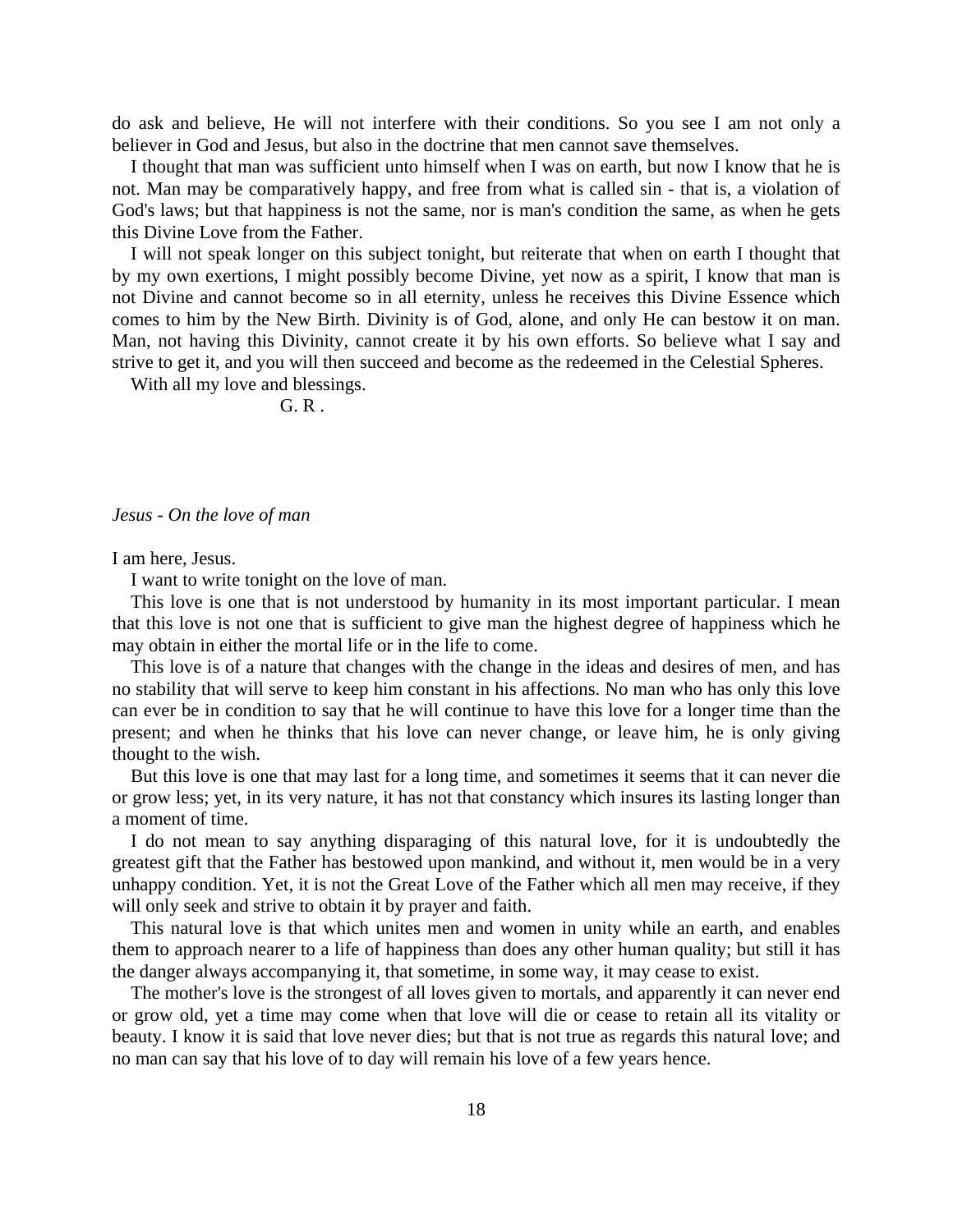Yet, there is a love that may be called the natural love that will last forever, providing these souls seek and obtain the Divine Love, and that is the love that God has implanted in two souls that he has designed to become one in spirit life. This love is really not two loves, but one and the same love manifested in the two opposite sexes, and which is only a complete one when these two apparently independent souls come together in perfect unity. This is what is commonly called the love of soulmates, and which is that essence of spiritual love which makes the happiness of the two spirits of mortals seemingly complete. Yet this love is not of a Divine nature, but merely the highest type of the natural love.

 So, when men speak of the love of one mortal for his fellow man, it means merely the love which his human nature is capable of having and giving to another mortal.

 I do not wish to be understood as in any way implying that this love is not a great boon and blessing to mankind, for it is, and without it, there would not be the harmony that exists on earth; yet, at this time *(World War I)*, hatred and anger seems to have taken its place in the hearts of many men who are now striving to kill and destroy. But this is only for a season; the war will cease and then men will realize, more than for a long time, that only their love for one another can make the earth a happy and desirable place to live on.

 Love, I know it is said, is the fulfilling of the law, but no man can thoroughly understand this until he knows what love is. I do not mean that in order to fulfill every law man must have the Divine Love of the Father, because there are laws that govern the Divine existence, and laws that govern the human and merely spiritual existence; and the Love of the Divine is the fulfillment of the former laws, and the natural love is the fulfillment of the latter laws. So you must see that only as men have the Love of the Divine can they fulfill the laws of the Divine existence; and so, as they have the natural love only, can they fulfill the natural laws.

 But this natural love will not be able to make them one with the Father, as I have before written; and the utmost of its powers and functions is to give them that happiness which they will receive in living the life of a spirit or man unredeemed.

 I will not say that man should not cultivate this love for his fellow man to the greatest possible degree, for he should; and if that should be the only kind of love that he may have, either on earth or in the spirit world, the more of it that he possesses the happier will he be, and the greater will be the happiness of his fellowman and fellow spirit. So when I said, when on earth, that men should love their God and love their fellow men as themselves, I meant that they should do so with all the possibilities of whatever love they might possess. Yet, if men would only learn, as they can, that there is no necessity for them to have only the natural love, but that they can all seek the Greater Love, and obtain the correspondingly greater happiness, and immortality.

 Men do not realize this, though, and seem to be satisfied with this natural love and the pleasures that ensue from its possession.

 I would not have them do anything that would lessen this love or shut their hearts to its influence, when it pure and good; but yet, I cannot help trying to impress upon them the great desirability of having this higher Love in their souls.

 Yes, I am a lover of all men, and I want them to feel the happiness of the inflowing of the Divine Love, and thereby learn what the Love of God means, and what they may have if they will only seek.

 This love of the purely natural will not suffice for the temptations that beset men on earth; and, also, will not insure against temptations when they become spirits. I know this, and hence I say it with the positiveness of one who knows - you may say, with authority.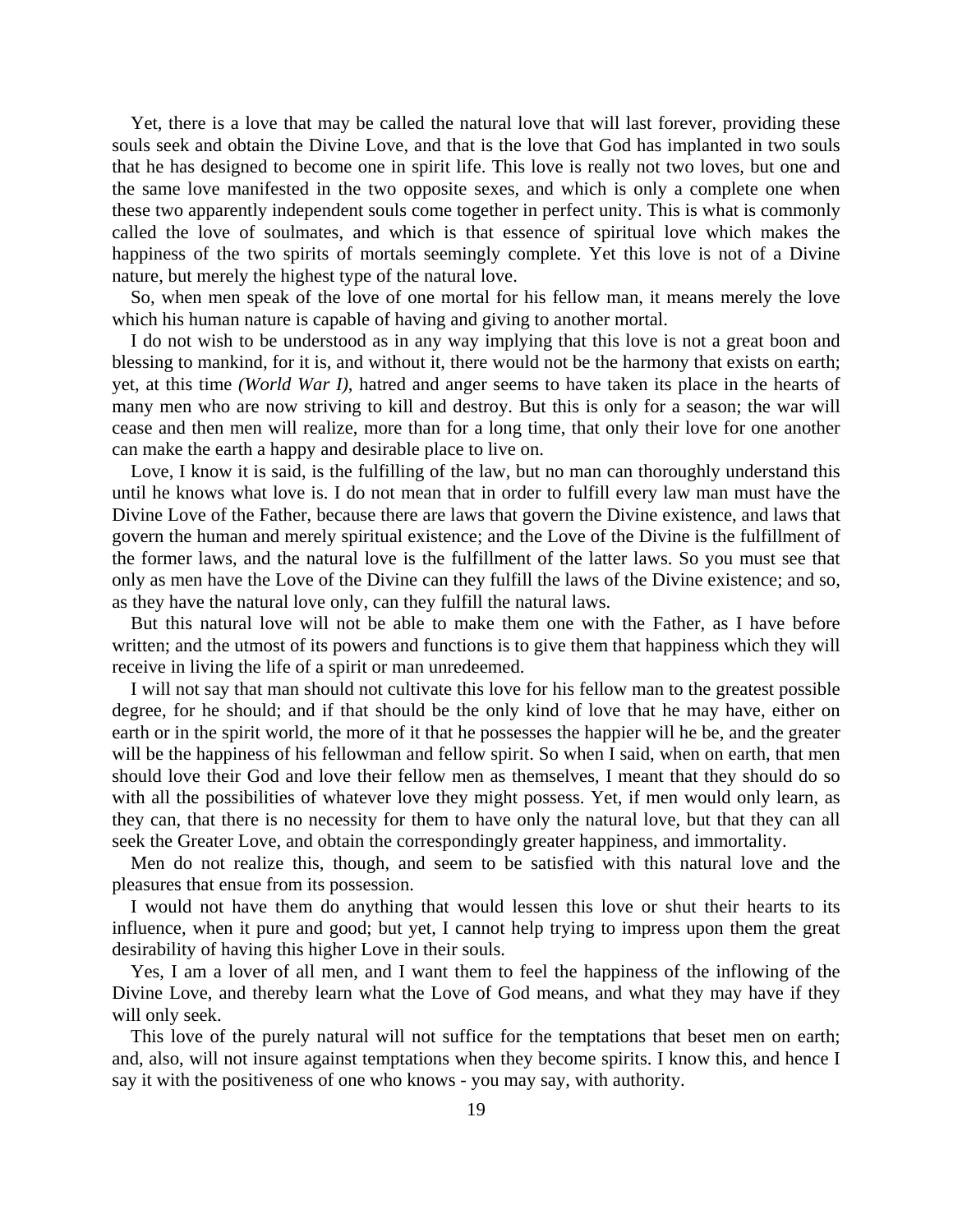As you are tired I must stop. With all my blessings and love, I am, Your brother in spirit, Jesus.

*Personal message to Mr. Padgett from Jesus.* 

I am here, Jesus.

 You are my friend and disciple. You are in me and I am in thee, and we are in the Father. You are in me for all eternity.

 My kingdom is not of this world and you are not of this world - you are in me, as I told my disciples of old. Only believe me and keep my commandments, and I will love you to the end, and the Father will Love you.

# *(Question)*

I mean that you must love all mankind - and try to show them the way to God's Love.

 I mean that I am my Father's son of truth and righteousness, and as such you must pray the Father in my name, not because I am Jesus, but because I represent all the truth and Love of my Father.

 Yes, and that is the only way in which men can come to the Father - no other - and when my kingdom is completed only those who have become one with the Father will become a part of it.

 Yes, she told you the truth - my kingdom will be composed only of those who believe in my teachings and who have received the Holy Ghost. So do not doubt more. You I have selected and you will be my true disciple and messenger of truth - you have my help and love to the fullest, and no man can take it from you. In all eternity you will be with me.

 God answers your prayers because you have faith and are my own disciple. So continue to pray and He will hear you and answer your prayers.

No, only believe and trust Him - He will never forsake you or let you want.

 You must love God with all your heart and soul and mind and your neighbor as yourself - this is the great commandment. So observe this and you will be happy and free.

 Let your prayers become more fervent and your faith more fully developed. I will help you to know more of your Father's Love, and you will soon become a true follower of me.

 You must seek and you will know; wait until I give my messages, and then you will know the truth.

Yes, I am the vine and you are the branch - so believe.

What you have written is my thoughts - you did not think any of these thoughts.

So good night and may God bless you as I do now.

**Jesus** 

Oh, my dear son, the Master has told you the way to salvation. Only believe!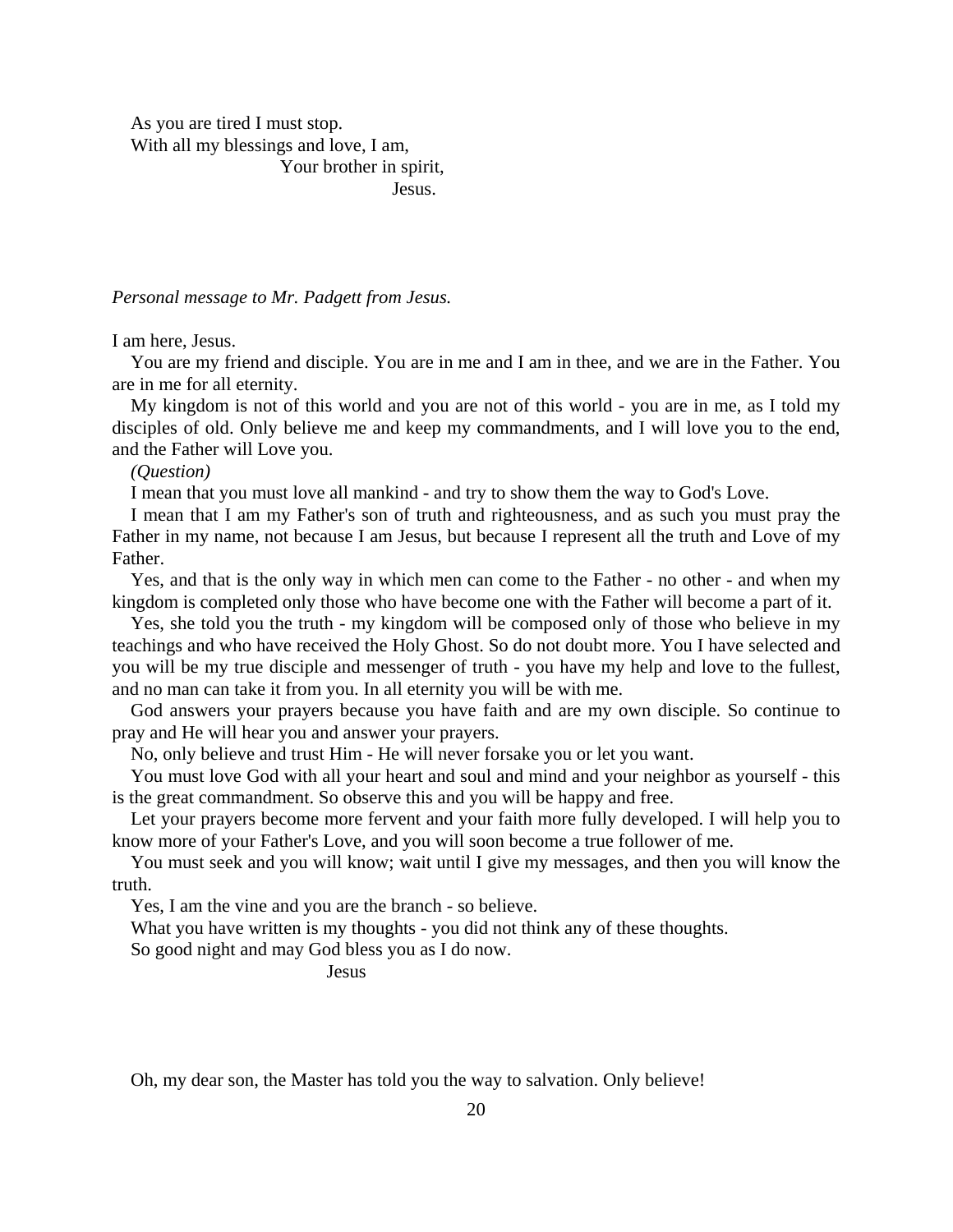I am your loving mother.

 *Ann Rollins' experience in progressing from the Third Sphere into the Celestial Heavens.* 

I am here, your grandmother.

Yes, it is I. I want to tell you of my experience in progressing in the spirit life.

Well, when I passed over, I was received in the spirit world by your grandfather and my own dear mother who had been in the spirit world for so very many years. She was then living in the seventh sphere and was a most beautiful and happy spirit. Now she is far up in the Celestial Spheres, and occasionally comes to see me and tells me of the great beauty of her home, and of the wonderful spirits who inhabit the spheres where she lives.

 She lives in a high sphere of the Celestial Heavens, and is with many of the redeemed spirits who lived on earth many centuries ago. She mentioned some of them who were well known on earth, such as John Wesley and his brother Charles, and Luther and some of his contemporaries who were engaged in the great reforms of those days. Whitfield is one she named, and Bunyan, also. They seemed to have reached this sphere by obtaining the Love that we have written you of. So, when I think that, through gradual development and progression of my spiritual being, there are these high spheres for me to attain to, I feel that my faith and seeking for the Divine Love have a great deal yet to accomplish, in the way of soul development.

 Well, shortly after I passed over, I progressed to the third sphere, and thought that there the very seat of heaven must be, because my happiness was so much greater than I ever anticipated.

 Well, when I first entered the spirit world, I confess I was disappointed, because I did not see the Father on his throne and Jesus sitting on his right hand, as I had been taught to believe; but it was not long before I realized that such a belief had no foundation in truth, and that God has no throne, such as the writers of the Bible had declared, but that His Spirit is manifested everywhere and in all places, and is a Spirit that has no form in the sense that I had been taught to believe.

 After living in the third sphere for some little time, and having received much information from spirits who lived in higher spheres, and having received a great abundance of God's Love, I progressed to the fifth sphere and found a wonderful home of beauty and harmony among spirits who had experiences similar to my own, and who had received the Divine Love to a degree which gives us all this great happiness that I tell you of.

 In some of the planes of this sphere are many spirits who have not received this Divine Love, but who have attained to wonderful moral and intellectual qualifications; but they were not so happy as were those who had received the Great Love of the Father. They gave their thoughts and works more to things that pertain to moral and intellectual progress than to the soul development in the Divine Love.

 It may seem strange to you that these spirits could live in an atmosphere where so much of God's Love was manifested by the numerous spirits who had received this Love, and yet, not realize that this Divine Love is the one great thing absolutely necessary for their further progress and greater happiness. But such is the fact, and many of these spirits of the greatest intellectual development are still pursuing their studies of laws that have to do solely with things that relate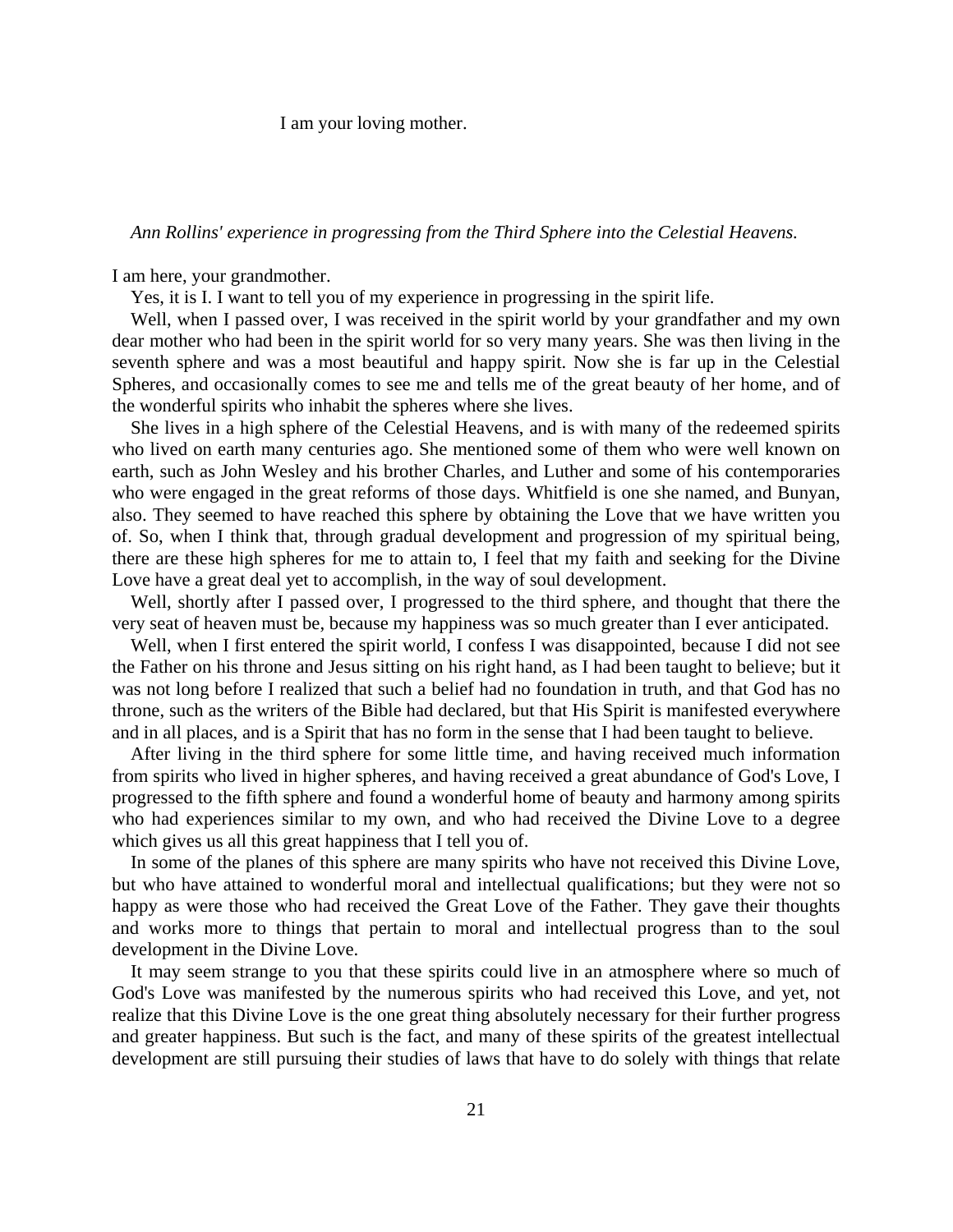to the operations of spiritual laws and the causes of phenomena that astonish both mortals and spirits.

 I have wondered many times that they have not had an awakening to the real and grander truths of spirit life, and to the causes of the development of the souls of those with whom they come in contact, who are so much more beautiful and happier than are these students of merely spiritual laws and causes that produce only astonishing phenomena.

 Strange as it may seem to some, intellectual progression is not necessary to soul progression, but with soul progression by obtaining the Divine Love comes a wonderful knowledge of these other things that I speak of. I, as you know, was a person of just ordinary mental acquirements, yet in this spirit world I have left behind me many great minds possessed of wonderful intellectual information. I mean not only as regards the progress of my soul, but also as regards the attainment of knowledge that these men are devoting their time and work to obtain.

 Strange also, it may seem to you, that with soul development in the Divine Love there comes intellectual development, but to us who have experienced this fact it is not strange, because the mind is only an attribute or, as I may say, a quality of the soul, and as the soul develops in the Divine Love, the mind must necessarily also develop.

 Philosophy is merely the conclusion of minds that have given thought and investigation to the subject matter of that philosophy, and, when it is determined by the mere mind, it is still uncertain, and subject to revision and change as the mind may change. The mind, in its development, does not necessarily learn the full and real truth; and in this spirit life, among these men of purely great minds that do not possess the Divine Love, there is as much variety of opinion, and as many disputes as to what is the truth, as there are on earth. The mind, of itself, cannot always discern the truth, because it is not infallible, even when it is the mind of a spirit and that spirit a highly developed one.

 But as the soul develops in the Divine Love, this development means that what comes to it as a fact, is a truth - the everlasting truth. The soul does not learn all truths at once, but the truth that it does learn is one that never changes, and lets no revision alter or set it aside. No, truth of the soul's discernment is never shown to be error, and no error ever becomes a part of the soul's discernment of truth. So, you see, the great road to the ascertainment of the realities of God is through, and only through, the development of the soul by the inflowing of the Divine Love. The eye of the soul is that interior perception which needs not reason from cause and effect to discern and forever establish the truths of God.

 So, how very necessary that men and spirits should learn the great fact, that if they would learn the truth of spirit life, they must endeavor to develop the soul's powers of perception by seeking for the inflowing into their souls of the Divine Love.

 I could tell you many wonderful things to illustrate these propositions, if I had the time to do so, but I have not now; but sometime I will go more in detail on this subject, and then you will more fully understand what I mean.

Well, after I had lived in this fifth sphere and learned the great and wonderful truths that are taught therein, I progressed to the seventh and there learned what real happiness is, as I thought. No spirit who has not received this Great Love of the Father lives in this sphere, because the mind is, as it were, absorbed by the soul to such a great extent, that without the soul development the mind would have no place of lodgment. I mean that the mind, as such, then becomes so subordinated to the powers and operations of the soul perceptions that it cannot exist as mere mind, independent of the soul's development.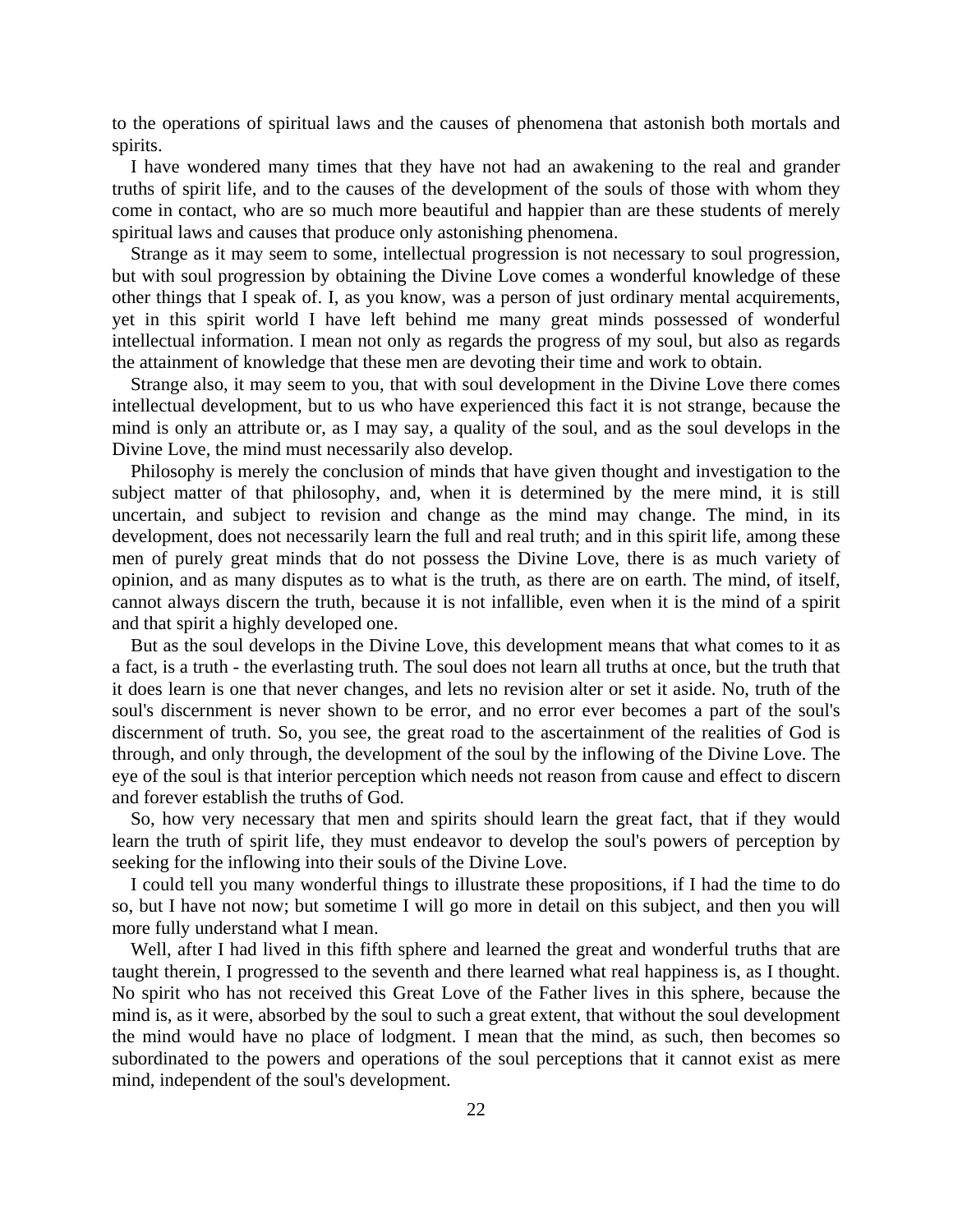In this sphere all is grand and beautiful to an extent that I cannot describe, because you have no possible mental conception with which I can compare such beauty and grandeur.

 Our homes are very harmonious and without stain or anything that emanates from things other than the soul's essence and power. No mere intellectual happiness exists, and no spirit who has not this Great Love could possibly be happy there. But yet, while all this happiness exists, I was told that happiness is far greater in the Celestial Spheres, and, consequently, I was not satisfied to remain in the seventh sphere, although I could not realize how my happiness could be any greater than it was. Yet, as I say, I was not contented to remain in my home there. And I was also told that there was a way to get into this Celestial Sphere, and a way so easy that the mere statement of it caused doubt. But I prayed for faith and the Divine Love, and on an occasion my faith brought the Divine Love into my soul in such abundance, and I progressed to the first Celestial Sphere, where I now am.

 The Book of Revelation in the Bible, in its most extravagant description of the New Jerusalem, gives no true conception of what the beauty and magnificence of this sphere are; and I will not attempt to describe them, for I cannot. But a man, or spirit either, who has never seen the wonderful beauty of this sphere, cannot conceive of what its magnificence is.

 I am so very happy that it seems to me there can be no greater happiness, and yet, my mother tells me that there is, and that the Divine Love of the higher spheres is so much more intense and filled with so much more of God's Divinity that I cannot have the slightest conception of what it is.

 I am now trying to reach these higher spheres, and am told that faith and prayer for the inflowing into my soul of the Divine Love are the only instrumentalities that will enable me to do so. My prayers are constant and my faith is growing, and I realize, that when the Holy Spirit fills me with this Divine Love, as I expect it to do, I shall progress.

 So you see, one great element of God's method of making His redeemed happy, is to set before them a higher mark for which they may seek with the assurance that it can be attained.

 Well, I have written you quite a letter, and feel that I must stop now, as I need to leave the earth's atmosphere for awhile.

So with all my love and blessings, I am,

Your grandmother, Ann Rollins.

### *Helen writes on the law of compensation*

I am here, your own true Helen.

 You didn't think I could change the announcement of my coming, but you must know that I can do anything to please you, my dear Ned.

 Yes you have, and I have been so very happy. Well, sweetheart, I must tell you that I am very happy and am progressing very rapidly. I don't expect to remain in this sphere very much longer, for my love and faith are so great that I feel that I must get closer to God's fountainhead in the Celestial Spheres. Doesn't it seem like some fairy dream? But it is all true, and I am so happy.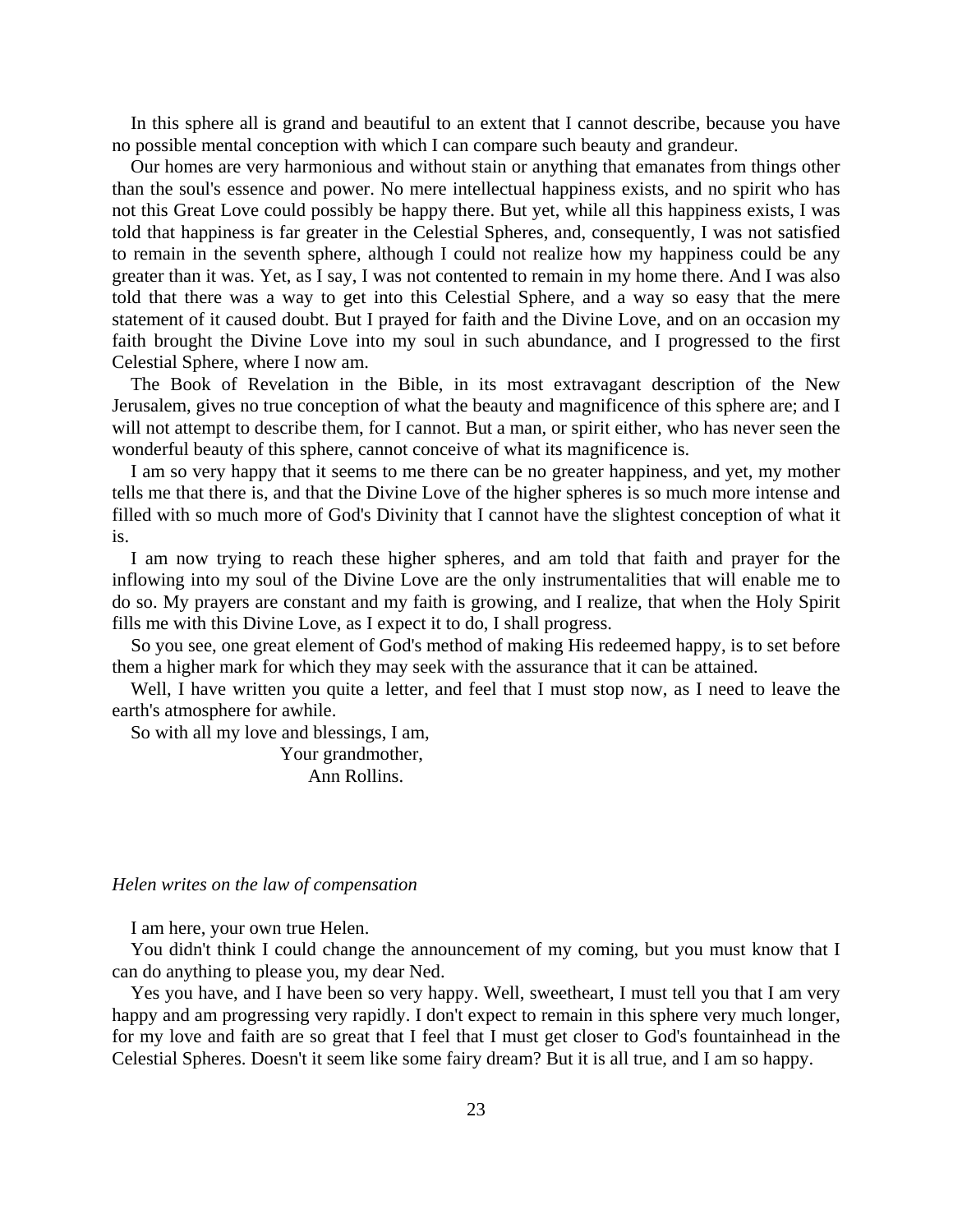I will soon be with you in a long letter, telling you of this Great Love, and how much I love God and you.

 No you won't, for you are progressing, too. You may not realize it, but it is true, and if you should come over now, you would be surprised to find yourself in a high sphere. Well, I know how you feel, but you must believe that I can see your spiritual condition better than you can.

 Well that may be so, but when you get this Great Love in your heart in sufficient abundance, and you have much of it now, your sins will be blotted out. This is the law of regeneration; otherwise, the man who continues without this Love, and the man who receives it, would be in the same condition, and the New Birth would mean nothing. So do not think that this Great Love is not sufficient to cleanse the soul of the results of the sins of earth life; and, best of all, it cleanses while you are a mortal.

 I know that the spiritualists quote and proclaim the law of recompense or compensation, but there is a higher law that nullifies that law; and when Love, this Divine Love, comes into the soul of a mortal, the law of compensation is removed from the scope of its working, for Love is the fulfilling of the law. So do not let that stumbling block make you believe that this Great Love is not sufficient to remove all sin and error, and to purify your soul so that you may become fitted to live in the kingdom of the Father and become one with Him.

 No, the Love is for the vilest sinner, and no man can by a mere act of restoration fit himself for the inflowing of this Divine Love. It is waiting for the sinner as well as for the saint; and even though your sins be as scarlet they will be made white as wool. I mean that you will not have to wait to make recompense to mortals before this great Love can do the cleansing work; else what is the use of having this Great Love provided for man? If he shall first make himself pure what is the necessity for the work of the Holy Spirit?

 Only pray for this Love and have faith, and you will get it. God is the judge of what a man shall do to render justice and restitution, and when He says that this Divine Love, with all its cleansing power, is for the sinner who seeks for it by true faith, who has the right to say that the sinner must first do what man may think is justice between himself and his fellow man?

 I know whereof I speak, for the experience of many spirits who have been redeemed by this Love show that they were sinners, and had not "paid the last farthing," when they received this Love. God is the judge, not mortals nor spirits.

 So, my dear Ned, do not let the idea that you must render to every man that which you think he may be entitled to, keep you from believing in the mercy and Love of the Father.

 Oh, how I wish I could be with you a little while in my bodily form, and tell you face to face what this great Love means to you and to me and to all of us.

 So sweetheart, believe me when I say that even though you may be a great sinner, yet the Father's Love is sufficient to remove all those sins just as soon as you can receive it. Such is the law of this Great Love.

 Faith and prayer can open the very heart of the Celestial Spheres, and Love will flow down into your soul as the avalanche of snow that feels the warmth of the sun's bright rays rushes from its mountain heights when winter leaves with its chilling gloom and blasting breath for other climes.

 Love is not only warmth, but it is the very burnings of the soul's great storehouse of God's Divine Essence.

 I am not only the possessor of this Love to a large degree, but I realize that as I advance to higher spheres there is a greater abundance awaiting to fill my soul with its great undying fires of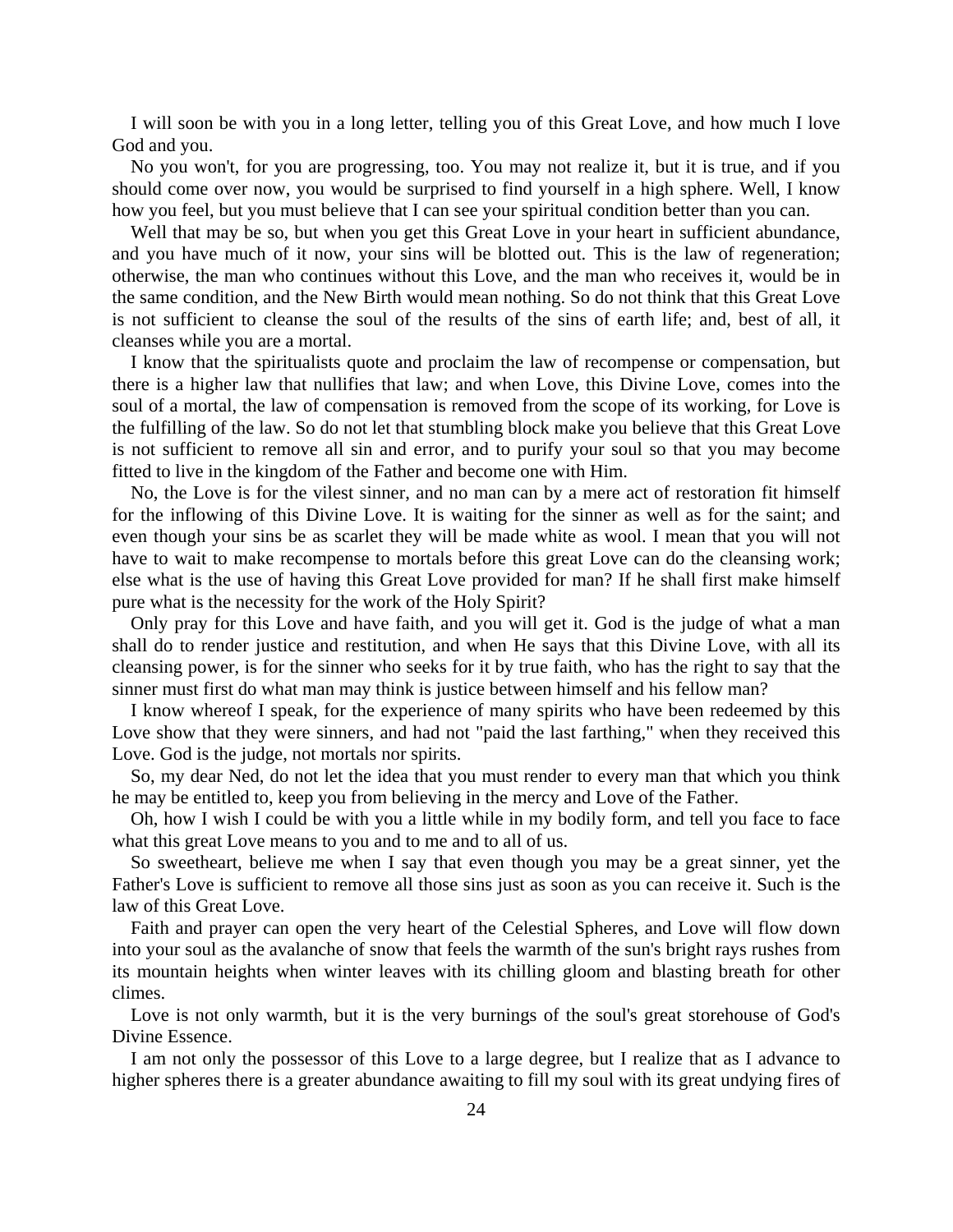never ending burnings - by burnings so great and free from everything that makes for unhappiness and discontent.

I must stop now.

 So my own dear and precious Ned, love me as I love you and we both will be so very happy, that heaven will be with us and in us even while we are writing in the earth surroundings.

Your own, Helen.

# *Helen describes her home in Third Sphere. The importance of seeking for the Divine Love*

## I am here, Helen.

 I am very happy for I have so much Love of God in my heart that I cannot think of anything that tends to make me unhappy.

 Yes, my home is very beautiful and I am perfectly delighted with it. It is made of white marble and is surrounded by lawns and flowers and trees of various kinds. The grass is so very green and the flowers are so beautiful and variegated. The trees are always in foliage and have such beautiful limbs and leaves. I am most pleased with my home, I mean the building. There are many beautiful pictures on the walls, and the walls are all frescoed and hung with fine coverings, and the floors are inlaid with beautiful mosaics. I have all the splendid furniture that I could possibly wish for, and my library is full of books of all kinds, especially of those that tell of God and His Love for man. You would be in your element if you could be with me.

 I have music, such as you never heard on earth, and instruments of various kinds which I am learning to play, and I sing with all my heart and soul as the days go by. I have beds on which I lie down, but I never sleep. We do not need sleep here; we only rest, for sometimes we get tired from our work and are greatly refreshed by lying on the beds and couches which are so comfortable that we do not realize that we are tired after lying down a little while.

 Yes I do, and when I sing I think of you and wish that you could hear me as you did when I was with you in the body. I like "The Song that Reached my Heart"; it seems to bring me more in rapport with you than any of the others, although "Sing Me to Sleep" is one that I enjoy to sing very much.

 Yes we eat fruit and nuts, but do not do so because we are hungry, but more because we enjoy the flavors so much; and we drink water, pure and sweet, as it makes us feel so refreshed when we are a little tired. No, our fruit is not of the earthly kind - it is so much more delightful that I am unable to describe it to you. And the nuts are different, also. Yes, the water is purer than what you have and is more refreshing.

 No, our instruments are not like those on earth, they are not stringed instruments, but are played by our thoughts of goodness and love. We do not use fingers or lungs, but merely thoughts, and if they are pure and loving, our music is very beautiful and not discordant.

 Yes, I am, when you are asleep or doing something in the line of your work; then you do not need me and I am free to leave you. You must not think that I am not free to leave you when I am with you, for I am, and I come to you of my own free will; but love compels, and in that particular I am not free and don't want to be. Your love to me is the greatest thing, except God's Love, in all the world, and without it I would be very unhappy. You do not know how very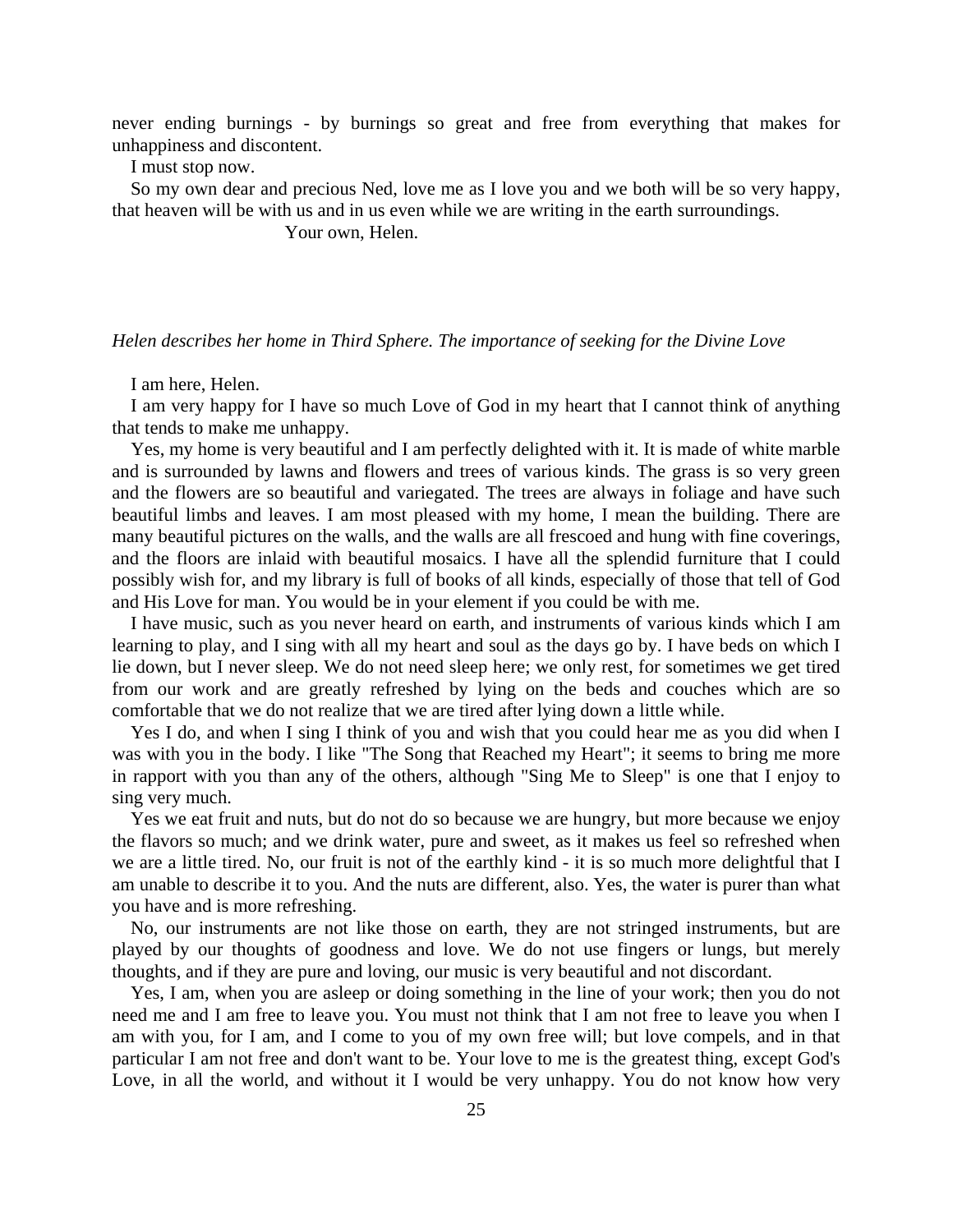necessary your loving me is to my happiness; and you must never cease to love me, for if you do not I will not enjoy my home or the spirit world so much. Yes, I know, but I some times fear that you may forget to think of me as I want you to.

 Yes it is permanent, and the house and trees and flowers are more real to me than were ever the houses and trees and flowers on earth; they are not shadowy as you may think, but are so very substantial that they never decay or grow old.

 Yes, I have one selected for you now, and will make it so beautiful that you will wonder how it was possible for me to do so; there will be so much love in it that there will be no room for anything that is not in harmony with my love, and you will realize that your own Helen loves you with all the love that a soul can have for its mate.

 Yes, we will be together in every way and separated only while we are doing some of God's work. You will be with me in all my thoughts and I will be with you in your thoughts. Love will keep us through all eternity.

 Yes, we will love our parents and children just as much as on earth, but they will not need our love so much, as they will have their own soulmates to love them. We will visit them and be visited by them, and enjoy their society even more than when on earth. They will love us very much, but the love that makes two souls one will exist only for the soulmates. God's Love will not interfere with that - I mean our love for God. It is of a kind that is different from our love for each other, and is of a more spiritual and Holy nature.

 I am so very much pleased to see that you are getting more of His Love in your heart each day, and soon you will do the work that the Master has laid out for you to do.

 Yes, I am going to try to progress into the higher planes, and hope to do so as rapidly as is possible, but you may rest assured that no matter what plane I may be in, my love for you will not lessen, and I will not cease to be with you as I now am. The life in the higher spheres without you would not be complete - you are necessary to my complete happiness. God has decreed that two soulmates are intended to make one complete whole, and they must, in order to be wholly happy and to fulfill the laws of His Love, live together forever as one.

 Yes, I know, because I have asked your grandmother and she has told me. You can progress on earth just as rapidly as I can here, if you will let God's Love come into your heart as fully and as abundantly as I do; and you can if you will only pray to the Father. He does not require the child of His care to be in the spirit world in order to develop his soul. You have the same soul now that you will have when you come here, and if you let God fill it with His Love while you are on earth, why should it not progress as much as it does here? God does not intend to wait until you come over here that He may give you the full enjoyment of His Holy Spirit; it all depends upon you. If you truly and sincerely seek His Love, you will get it on earth just as easily as you can get it after you have shunned off the body. The Love of God coming into the soul of a man does not depend upon whether he is in the flesh or in the spirit. All souls must answer for the sins done in the body, but it is not necessary that such penalties be paid in the spirit world you can pay the penalty while on earth. As you sow so shall you reap, but the reaping is not necessarily here.

 If you seek earnestly for God's grace and Love you can obtain them on earth, and I am informed that when they are obtained on earth, greater will be the progress of the spirit when it comes over. So let me pray you to seek these blessings while you are in your present life, and not wait for them to be given to you after you have entered the spirit world.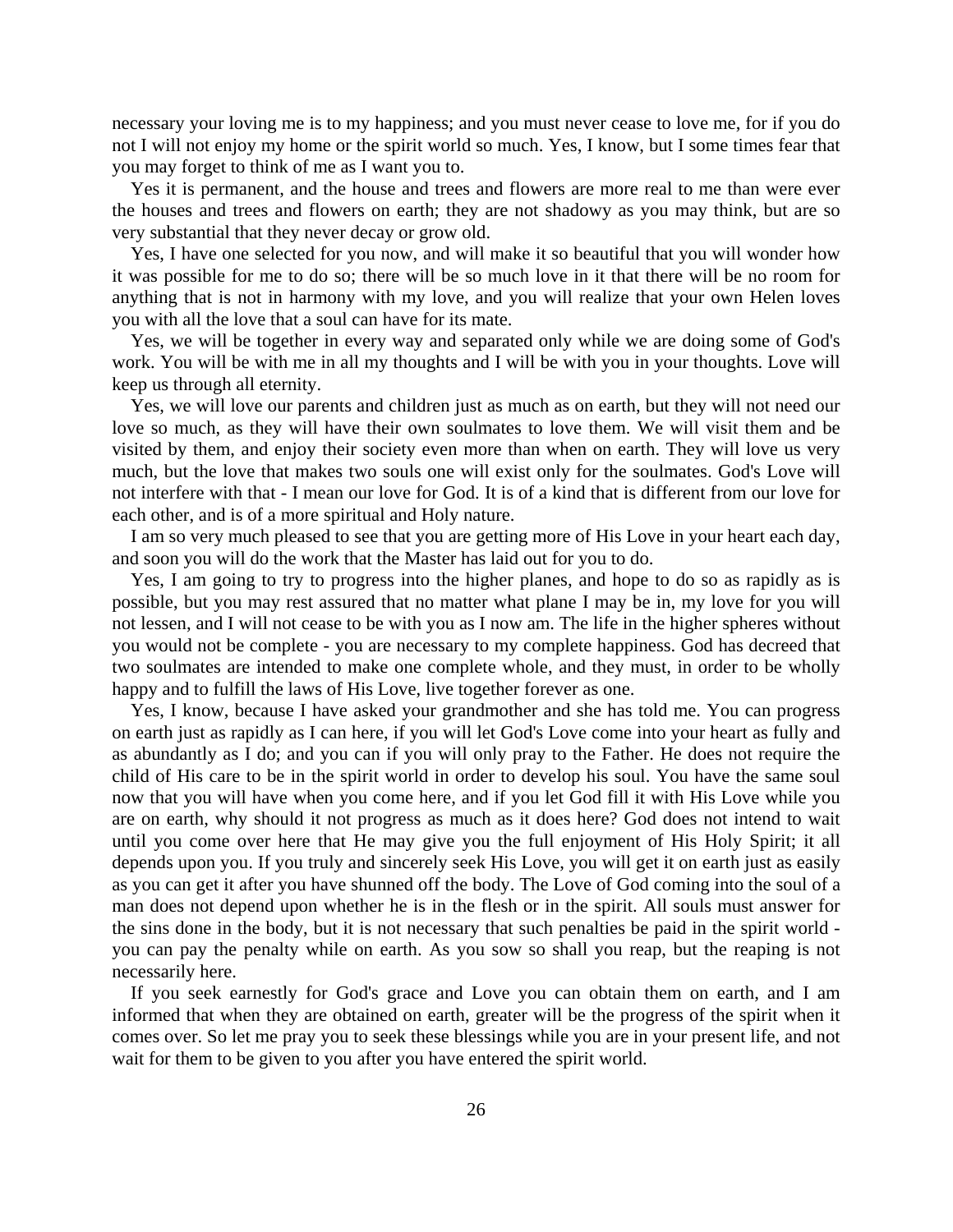Your grandmother says that she had that experience, and when she came here, she entered the third heaven, without going through a period of expiation or purification in the lower spheres. She is a wonderfully bright and pure spirit, and is very close to God, and has so much of His Love in her soul that her countenance really seems an illuminated face. She is in a condition of almost perfect Love and peace, though she says that she is striving for a higher plane and a closer at-onement with her Heavenly Father. She is the one who can help you in your spiritual progress more than all others, except Jesus, who is the grandest and most glorious spirit in all the heavens.

 Let your thoughts be of a pure and holy kind, and you will soon realize that God's Love is in your soul to a degree that will make you feel that He is your own near and dear Father. Do not doubt His Love, or that He can come to you through the Holy Spirit, for that is His messenger of Love, and it will never refuse to come into a man's heart and soul, where the desire exists to have it come, by earnest sincere prayer for its inflowing.

 Be true to yourself, as I have told you, and you will soon be in God's Love and favor. Do not let worries or disappointments keep you from seeking His Love, and believing that He is waiting to enfold you in His arms of mercy and Love, for He is not only waiting but wants you to call on Him. Do not let the thought that He is afar up in the heavens cause you to think that He is not always near you anxiously waiting your call.

 He is not willing that one of His children should perish, and when they go astray His great Heart of Love yearns for them to return and partake of His bounties and blessings. You must try with all your heart to realize this truth, for it is a truth, and is the greatest truth taught us by Jesus, who is the greatest of all teachers. Make your daily life one of prayer and aspirations, and you will see that what I have told you is not only true, but you can make it a part of yourself. You have only to let your desires turn towards God, and He will meet you more than half way, for He never sleeps or closes His ear to the supplications of His children; and those who have sought Him with an earnest and repentant wish, and longing desire of the soul, know that He has always responded to their call.

 You are now in the way to obtain these blessings, and I pray that you may continue, for you cannot find true happiness in any other way. This is what Jesus meant when he said, "I am the Way, the Truth and the Life". He knew that there was only one way to obtain the Father's Love, and that is through the New Birth, which is merely the flowing into the soul of man the Love of God, to the extent of eradicating all desires and tastes for things which are not in harmony with God's laws and Love.

You must give your thoughts more to this vital consideration of the economy of God's being.

 It is not a question of what church you belong to, or what particular faith you may have, or who your preacher may be, or to what duties you owe to the church, or to the ceremony of baptism according to the church's dogmas; but whether you have sought God in spirit and in truth, and have received His favor and Love.

 This is an individual matter, and no man can be saved by the sufferings or progress of another. Each soul is a complete unit, when joined with its mate, and the spiritual condition of each soul towards God determines what its place and happiness will be in the spirit world. So do not let the thought that it is necessary to believe in a special church dogma or any ceremony, keep you from seeking the New Birth. This is the fundamental principle that operates in the atonement of man with God, and all other doctrines are merely secondary, and need to be believed only as they may lead to a belief in this foundation.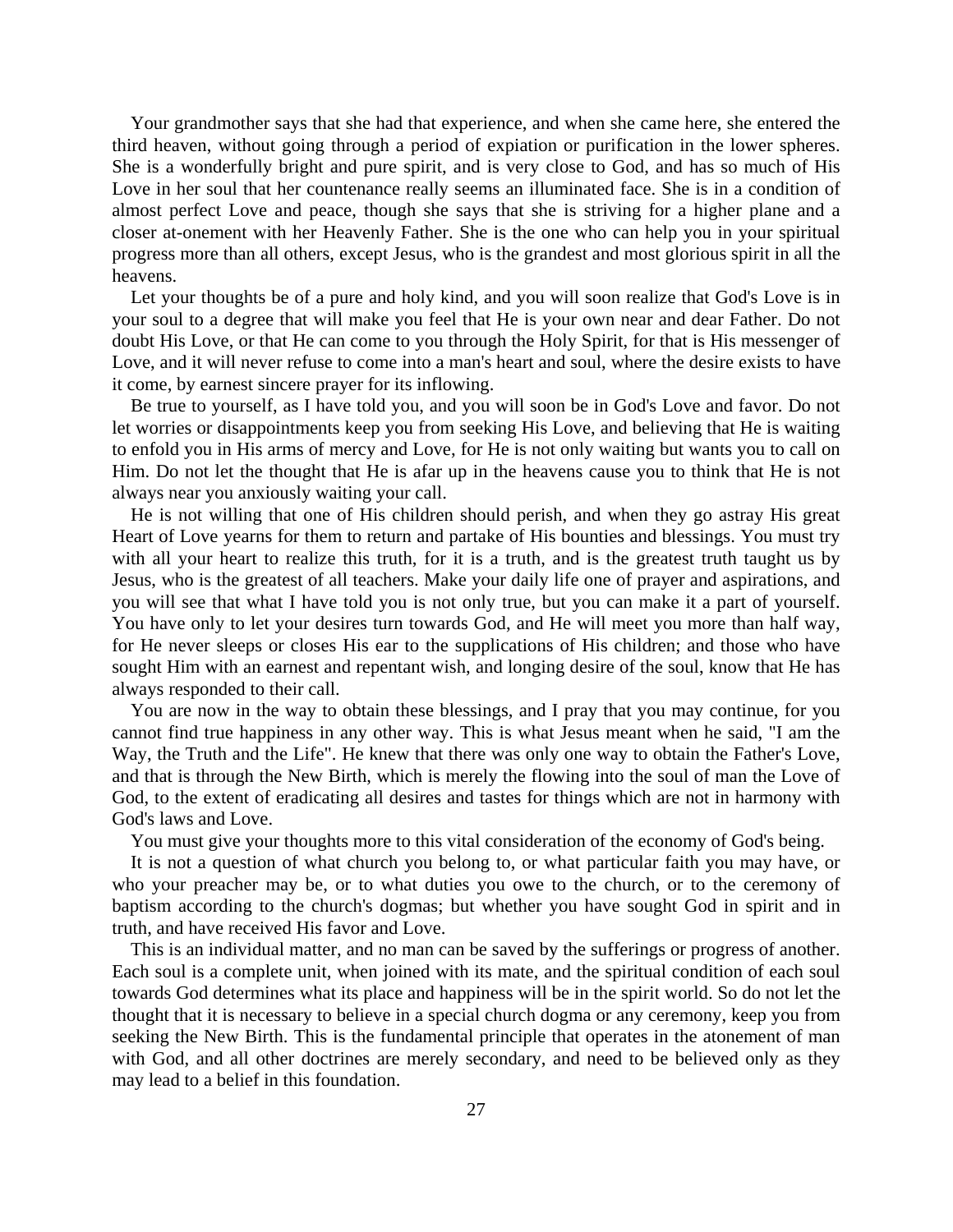I am writing at the dictation of your grandmother, for she knows, and I, of course, would not be able to write in this way of my own thoughts and experience.

 She says that you must try to get in condition so that the Master may write; that that which he shall say will show to mankind the everlasting truths of God's kingdom and laws; that she is a mere tyro in the knowledge and ability to explain God's truths; that Jesus will teach you. So try to become more spiritual, so that you may learn the wonderful teachings of God's Love and truth that he will give you.

You must stop writing now as you are tired and so am I.

So love your own true Helen, and pray to God for Love and spiritual enlightenment.

Helen.

*Jesus - The power of Love to redeem men from sin and error.* 

I am here, Jesus.

I want to write tonight on the power of Divine Love to redeem men from sin and error.

 My Father's Love is, as I have written, the only thing in all this universe that can save men from their evil natures *(sic)*, and make them at-one with Him. This Divine Love I have already explained, and when mankind will read my messages and try to understand the meaning of this Love, it will soon become more at peace with itself and with God. This Divine Love is the one great power that moves the universe, and without it there would not be that wonderful harmony that exists in the Celestial Heavens of the spirit world; nor would so much happiness exist among the angels who inhabit these spheres.

 This Divine Love is also the influence which makes men on earth think and do that which makes for peace and good will among men. It is not possessed by all men, in fact, by comparatively few, yet its influence is felt over nearly the whole earth. Even those who have never heard of my teachings, or of my Father, enjoy the benefit of its influence; in some kind of belief or faith in an overshadowing spirit of great power and watchfulness. I know that this is true, for I have visited all parts of the earth, and have looked into men's hearts and found in them some elements of belief, which evidenced that this Great Love was influencing these unenlightened people. So, notwithstanding the fact that my gospel is not preached to every creature, as I commanded when on earth, yet this Love of the Father is everywhere and all pervading.

 Still, it is not received in all that fullness that enables those who feel its influence to realize that God is their Father, and they are his children, who may become members of his household in the Celestial Spheres.

 No man can receive this Love unless he has faith in the Father's willingness to bestow it upon him, and truly and with earnestness prays for it.

 Every man has in him the natural love which will give him great happiness in eternity as a mere spirit and an inhabitant of the spheres lower than the Celestial - even though he refuses to seek for the Divine Love that will make him a Divine angel of the Celestial Heavens.

 Only this Divine Love can change the natural man into a man having the Divine nature in Love that the Father has. I do not mean that man, even though he be filled with this Love to the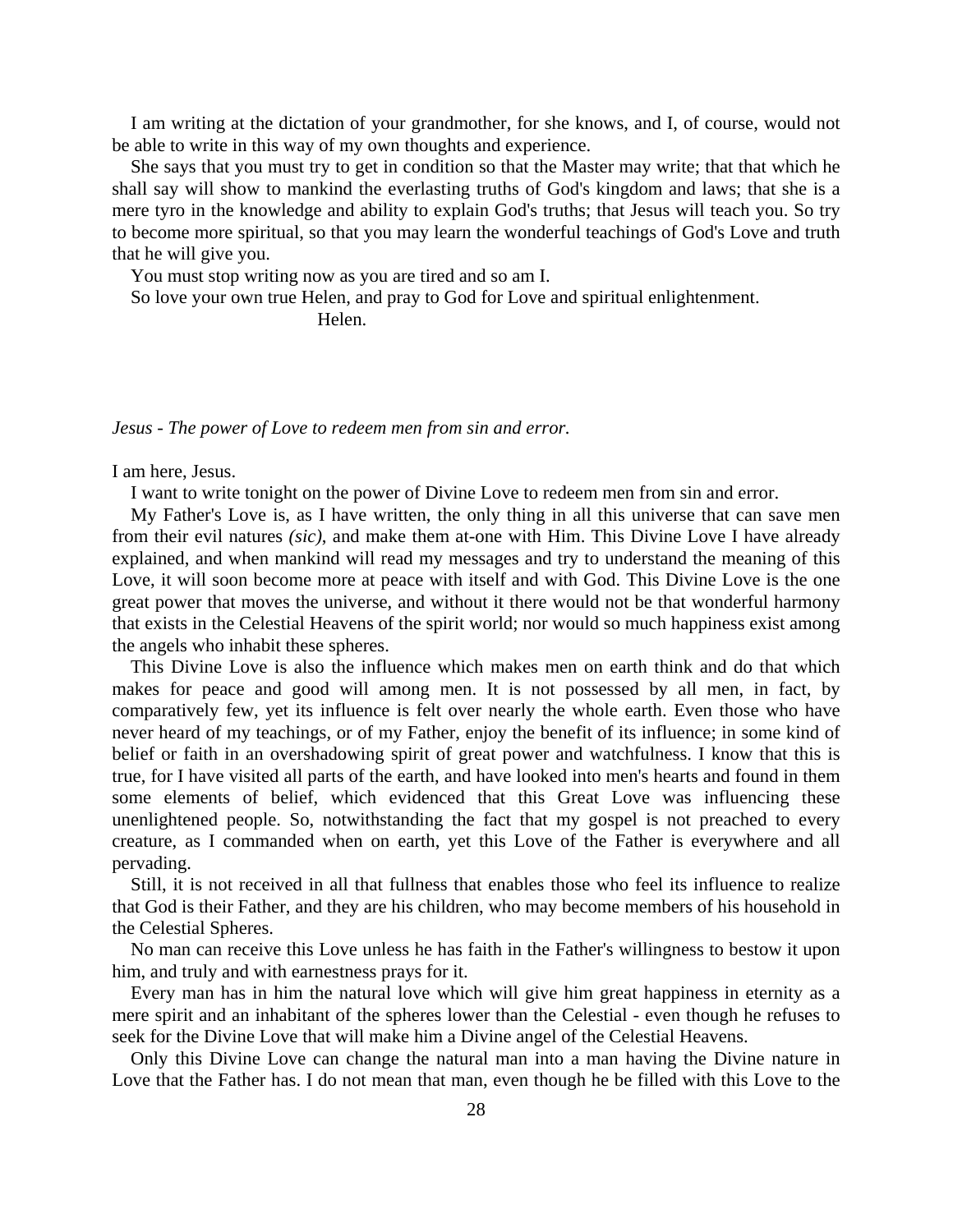highest degrees, will ever become a god and equal to the Father in any of his powers or attributes. This cannot be, but this Love will make him like the Father in Love and happiness and harmony. This Love has no counterpart in all creation, and comes from the Father alone. It changes not, nor is ever bestowed on anyone who is unworthy, or refuses to seek for it in the only way provided by the Father.

 My experience in these Celestial Heavens is, that this Love has the power to change the most hardened sinner into a true child of God, if only through faith and prayer such sinner will seek for it. Let this Love take possession of a man or spirit, and its power to purify and change the heart of that man or spirit never fails.

> Your brother and friend, Jesus.

#### *Jesus - Previous message continued*

I am Jesus.

You are in condition to resume my message tonight.

 I am in a condition of love that enables me to know that my Father's Love is the only Love that can redeem mankind and make it at-one with Him. So you must understand that this Divine Love is a Love that has no counterpart in all the universe, and must be received by man in all its fullness, in order for him to attain to the Celestial Spheres, where the Father's fountainhead of Love exists. So I say, that no man can become a part of God's Divinity until he receives this Divine Love and realizes that he and his Father are one in Love and purity.

 I will now tell you what this Divine Love means to everyone who has received it. He is in a condition of perfect peace, and his happiness is beyond all comparison, and he is not willing that anything or power shall lead him to those things that are not in accord with the Divine Love and God's laws of harmony. He is not only happy, but is away beyond the lower spirits in intellectual development and knowledge of the spiritual things of the Father. I know that no man is able to obtain the great soul perceptions until he has the soul development, and is fitted to live in the Celestial Spheres, where only love and harmony exist.

 So, do not think if a man merely becomes wonderful in his knowledge in an intellectual sense, he is fitted to live in these higher spheres, for he is not; only the great development of the soul, by obtaining into his soul the Divine Love, will enable him to live there. *(Question)* 

John never said that by me were all things created that were created, and that I, as God, came to earth and became an indweller in the flesh. That is a mistake and an interpolation, for I never was God, neither did I ever create any part of the universe. I was only a spirit of God, sent by Him to work out man's salvation, and show him the only way to the Heavenly Home that God has in keeping for those who receive the New Birth.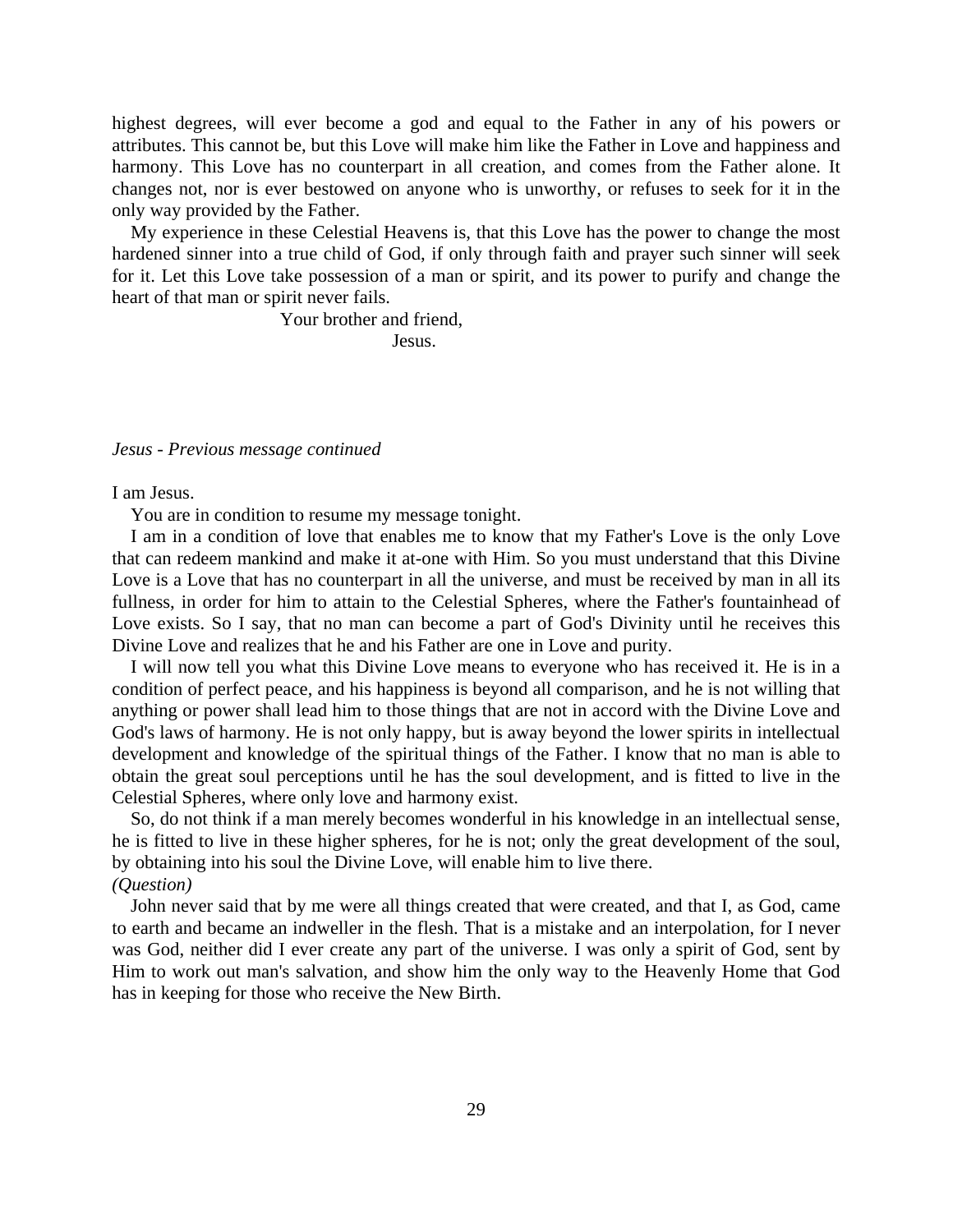Well, I live in all spheres, but my home is in a sphere that is very close to the fountainhead of God's Love. It has no name or number<sup>1</sup>. With me in the Celestial Spheres are all those who have received this Divine Love to such an extent that they have become entirely purified and at-one with the Father. Many are progressing towards that home and will, sooner or later, get there.

 Those who fully received this Divine Love through faith and prayer are in the Celestial Spheres, but those who have not yet obtained this Love to the degree mentioned, are not. Yes, Paul is, and so are Peter and John and James and several others.

## *(Question)*

I meant that I would go to the Celestial Spheres where I now am and prepare these mansions, which I have now done. And it rests with spirits and mortals only to become inhabitants thereof.

 Some are, and some are not; the mere fact that these ancient prophets and seers were the mere instruments of God in declaring His purposes and laws, does not mean that they necessarily received this Great Love, so that they are now inhabitants of the Celestial Spheres. Moses and Elias are in the Celestial Spheres and so is John the Baptist; but many great teachers of spiritual things or of future existence are not, because they have not obtained the New Birth.

 Well, it will depend on whether you live and believe in such a way as to get this Great Love; if you do, you will not have to wait long years to be with me in the Celestial Spheres. You are now in the right way, and if you will only persevere and let your faith increase and get the Divine Love in sufficient abundance in your soul, you will be. And this remember, that I am your special friend and helper, and will be with you when you are in doubt or trouble, and will keep you from relapsing into a state of unbelief or of carelessness.

 If, as you say, he will seek that Divine Love, and pray to the Father in faith, and believe that the Father will bestow it upon him, he will receive it; and when he receives it in sufficient abundance all sin that he may have committed will be blotted out. No further will he have to pay the penalties of his deeds of sin and error. This is what I came principally to teach mankind. When I said, as you sow so shall you reap, I meant this to be the law of God as applied to the natural man as well as to everything else in nature; but that law is subject to be set aside so far as its operations on the souls of men are concerned, by the soul of man receiving in sufficient abundance, the Divine Love. And when the Great Love of the Father is sought and received by the soul of man in sufficient abundance, the law of compensation is made noneffective and the law of Love becomes supreme, and man is relieved from the penalties of his sins.

 Yes, I know how men reason about this matter, and that is the great stumbling block that prevents them from receiving this Divine Love, and believing that it is efficacious in saving them from paying the penalties of their sins.<sup>2</sup>. Well, you now see what I am trying to do, and I am so well satisfied that you will make a success of your work, that I feel more than ever certain that my messages will be understood and given to the world. So keep up your courage, and in a short

<sup>&</sup>lt;sup>1</sup> Jesus is higher up in the Celestial Spheres because of having prayed for and obtained the Divine Love in greater abundance than any other Celestial Spirit. When a spirit obtains a sufficiency of the Divine Love in the soul it leaves the seventh sphere and enters the first Celestial sphere and then progresses to the second Celestial and after this to the third Celestial. Above the third Celestial sphere the spheres are so graduated that no number is used. - D.G.S.

 $2^2$  Read Vol.I, Pages 125 to 130, Forgiveness, by Ann Rollins.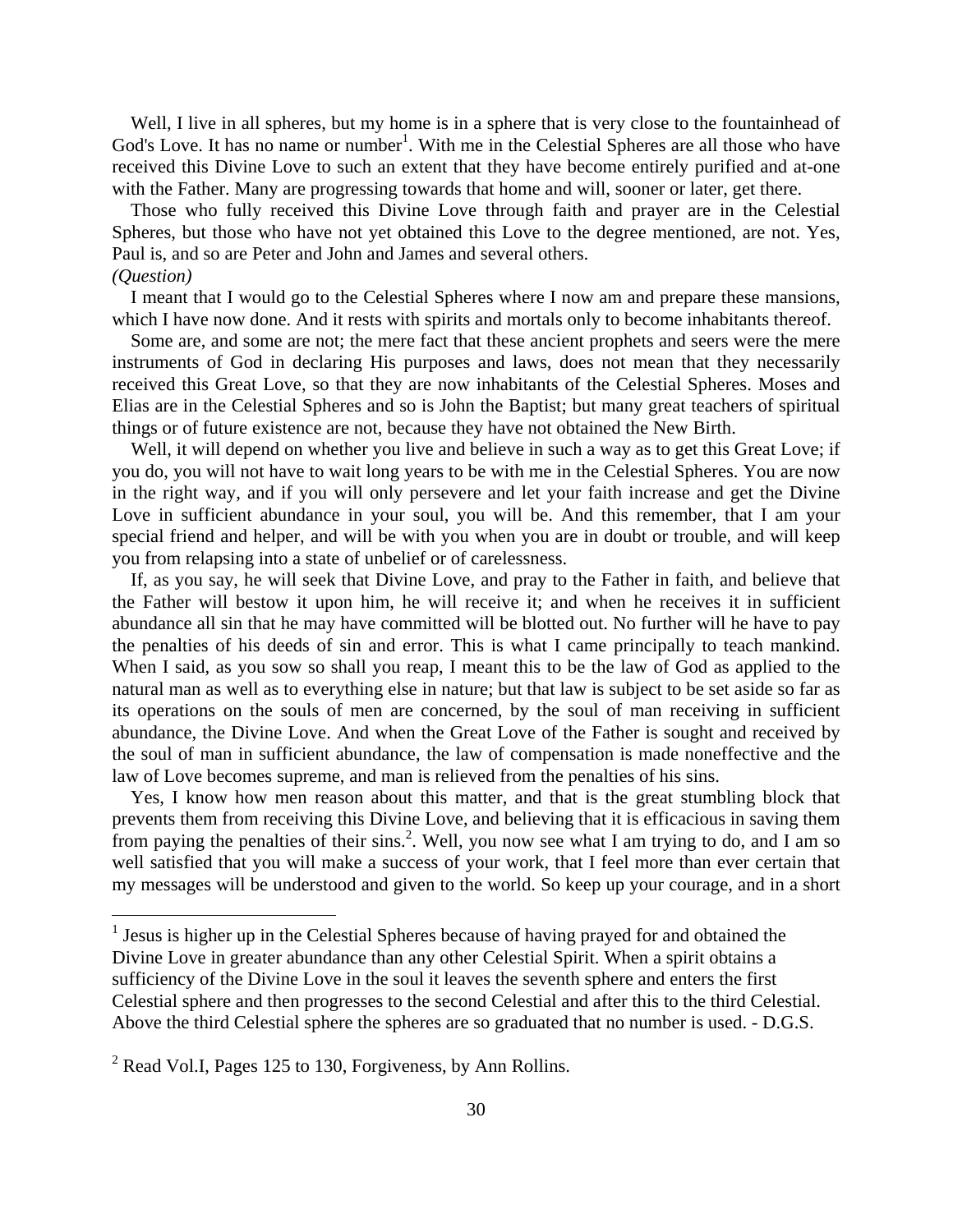time all will be in such condition that there will be nothing to interfere with your doing the work as you desire.

 Yes, most assuredly, and when you get into the work with all your earnestness and faith, you will see that you will be able to receive the messages just as I intend that you shall receive them.

Let us stop now,

 Your own true brother in spirit, Jesus.

*Mrs. Padgett describes her home in the Celestial Spheres.* 

I am here, Helen.

Well, I am very happy, and you are happier and feel better.

 I am now going to write you about my home, as I promised, and you must not think I am not in condition to write, if I should not be able to describe it as you may think I should; the only reason for my failure will be that I cannot find words to express myself.

 Well, my house is a beautiful white one of a substance that you might think of as alabaster, and two stories in height, with rooms on each side of a wide and beautiful hall. The rooms are very large and filled with the most beautiful furniture that you can conceive of. The walls are all hung with satin coverings, and between are lovely pictures. The parlor, as you would call it, is filled with the most exquisite and comfortable couches and chairs, and with beautiful tables and bric-a-brac, and also many pictures of landscapes and fruits and flowers. I don't know who painted them, but they are there and give me much delight, and satisfy to so great an extent my love for paintings and pictures. There are also many little curios that would make the heart of an aesthetic person rejoice and feel glad. My music room has in it instruments of various kinds, wonderful in sound and construction. I play some of them and also sing in my weak way, as you say on earth; but I enjoy the music more than I can tell you, and so do many spirits who call to see me.

 I have other rooms, such as repose rooms, a library, and rooms for meditation and prayer. My library is full of books dealing with subjects that are to me now so congenial and necessary, for they tell me of God's Love and care for his children. There are also books that deal with the laws of the spirit world and of the other parts of the universe; but these latter I do not read much, for my whole study is so given to the laws pertaining to our own spirit world and its relationship to your world, and the Love of God, and the love that should exist among mortals and spirits, that I do not find time for these other studies; and, in fact, I have not the inclination.

 There are books that you might call fiction, but really are not, for they describe the actual experience of spirits in such a vivid and interesting way, that if they were portrayed in your earthly books you would think it fiction.

 Not all the books in my library deal with the higher or more substantial things of this spirit life, for we have our recreation for the mind, in the way of variety in reading, the same as you do on earth, and we are the stronger and happier for it. So you see, if you were here, I know that the library would be your place of rest from your work, although I know you like music very much.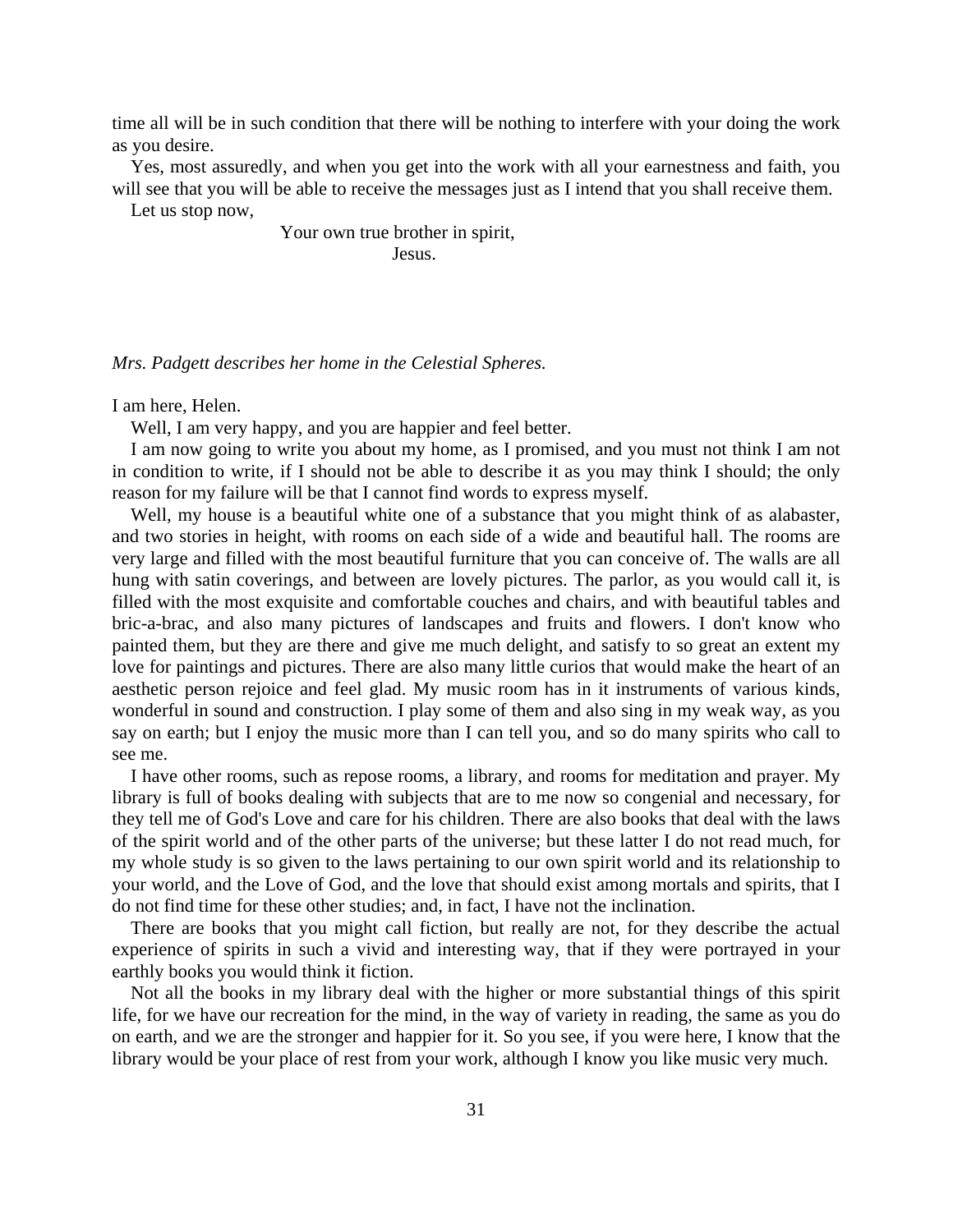We have a dining room also, but we do not need kitchens, as nothing is cooked, but everything eaten just as we get it from the trees and vines. We do not eat meat or bread or potatoes or things of that kind. Our food is principally fruits and nuts; and such fruits you never saw and never will until you come with me. The fruits, mostly, are pears and grapes and oranges and pomegranates of course, not just the same as you know them on earth. I merely use these words of description to give you some idea of what they are like. We have them in great variety and always fresh and ripe. The nuts too, are of many kinds and qualities. None need nut crackers for them to be broken in order to be eaten. There are no cakes or candies or anything of that nature. We do not actually eat these things with our teeth and palate and use intestinal organs, as you do, but we inhale, as it were, the delicious flavors and aromas of the fruits; and strange as it may seem to you, we are just as much satisfied, and probably more so than you when you eat them with your physical organs. I cannot more fully explain to you just how this thing is, but, as we say, we eat the fruits and nuts.

 We drink pure water, and nothing else; and spirits who say they have wines and other beverages, tell what I have never seen or heard of since I have been in the spirit world. Of course, I do not know every thing that exists in all parts of this great world of spirits. And this water is so pure and satisfying, that I cannot imagine any spirit would want anything else to drink. But, yet, as I say, I do not know as to this.

 We do not actually drink the water, for we have not the internal organs that you have in the physical body, but we seem to absorb it in our system in some way that gives all the delight and satisfaction that you enjoy when you drink water.

 We often have our "teas", as your fashionable women on earth might say, and very many of our spirit friends attend and help make the gatherings enjoyable and happy ones. Of course, the male spirits attend, for I must tell you that in this life there are no clubs or businesses that keep the sexes apart, as in your life. I mean that the two sexes are more together, and enjoy the society of each other to a far greater degree than in your earth life. Of course, I do not mean that these spirits have all found their soulmates, for that is not true; but each enjoys the company of the others, as friends and spirits having similar desires and aspirations. My companions are very similar in their love for the Father and in the development of their souls, and in their thoughts and desires for things spiritual. We discuss many questions pertaining to the soul and it progress, and to the Love of the Father, and to the love of spirits and mortals. While we are joyous and happy beyond compare, yet we do not indulge in frivolities or thoughts that have not a tendency to elevate us to higher things.

 We have music and dancing, but our dancing is different from yours. We merely exercise ourselves in graceful and artistic movements, without any contact of spirit bodies, or the embracing of each other. Of course, we hold hands as we dance, but no familiarity, as you would say, is indulged in.

 Well, I have a room for repose, where after working long and, to some extent, feeling tired, I rest on these couches that I tell you of. We do not sleep, but sometimes we go into a kind of dreamy state that gives us much refreshment and vigor. I am now resting from some hard work that I have been doing in your earth plane. I mean that when I am not writing to you, I am resting.

 So, you see, we are not enjoying one continuous condition of feeling, as that might become monotonous.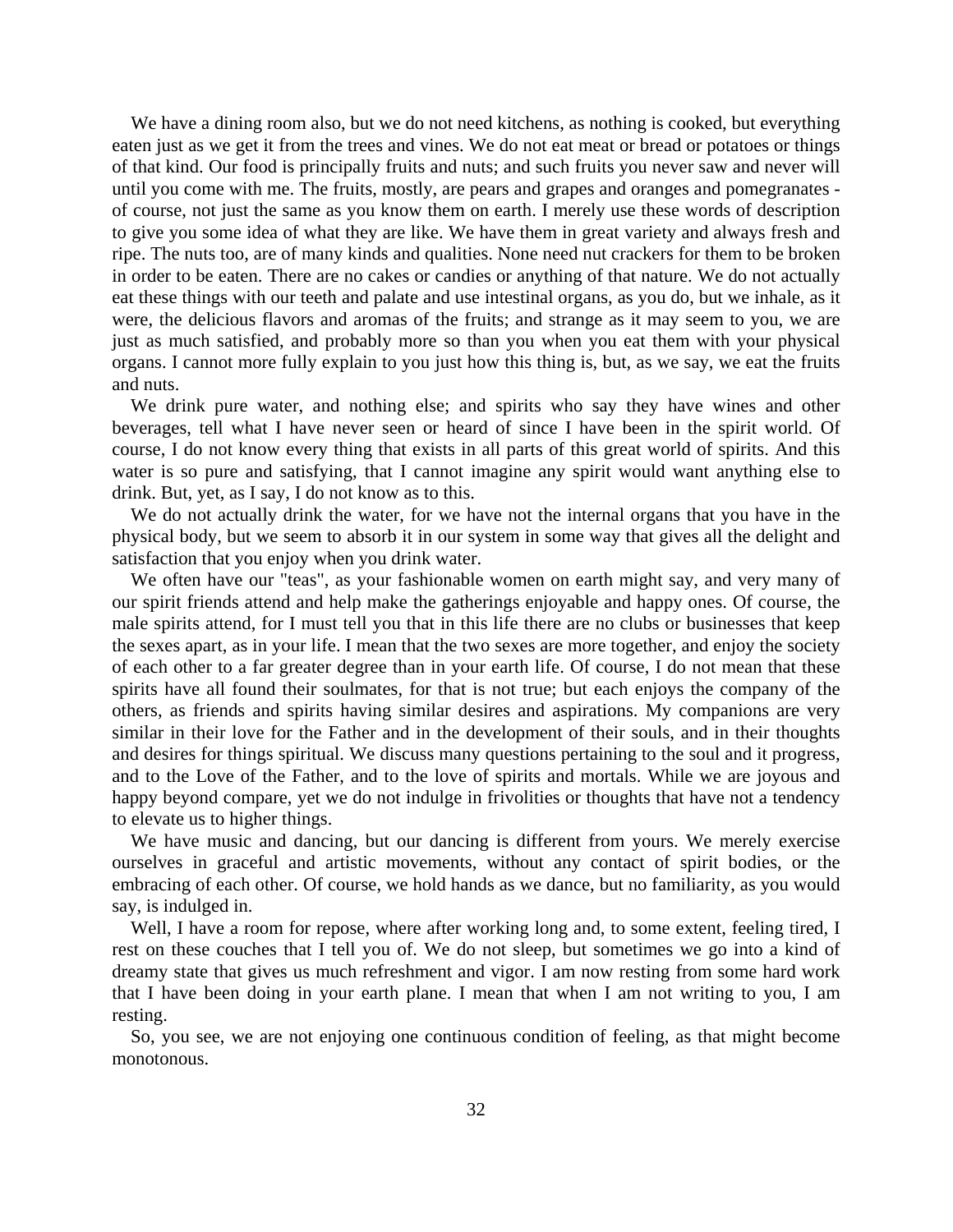I am now trying to help some of the spirits who have recently come over from your city, and who were acquaintances of yours on earth. I will tell you of them when next I write you.

I am tired now and must stop.

So with all my love, I am your own true and loving,

Helen.

*Ann Rollins corroborates Mrs. Padgett's experience and tells of the happiness of spirits in the Celestial Spheres.* 

I am here, your Grandmother.

Well, I am exceedingly happy and am glad that you are feeling so much improved.

 You had quite a long letter from Helen, and I hope, a very satisfactory one. When she tries she can write a very good letter.

 I am, as you know, in the same sphere with her and your mother, and we are all very much together, though we live in different homes. Helen, of course, is not as far advanced as I am, and neither is your mother, but, nevertheless, we are very congenial and love one another very much. Soon though, I will leave them for a higher sphere, and then they will miss me I know, for they keep telling me so, and say that they will follow soon after, and I believe that they will, for they are wonderful spirits in Love and faith; and these two possessions, as you know, are the "open sesame" to things and spheres higher.

 Well, my son, as Helen told you of her home, I want to tell you a little bit about the condition of the spirits in this sphere. No spirit who has not received this Great Love of the Father is here; or better, all spirits who are here have received and possess this Love. Mere intellectual acquirements are not sufficient to fit a spirit for this sphere; and if a spirit ever realizes that the gate is shut to him, it is because he has not this Love. And then the great happiness that exists here could not be enjoyed by the mere mind, for the mind is limited in its capacity for happiness. Only the soul can enjoy this great happiness.

 I sometimes think that if mortals could be permitted, for one moment only, to realize what this happiness is, they would never let their lives slip by without making the greatest efforts to fit themselves for this great life in the Celestial Spheres.

 Our time here is occupied in helping one another to a greater realization of the truths of our Father, and in helping spirits who live on lower planes than we do. I do not, now, very often come to the earth plane to help other spirits or mortals; but, of course, in your case I am so bound by my affections and desires, that I am with you quite often, and more so with that darling little daughter of yours; for as I have told you; I am her guardian angel, and so long as she lives, I will be with her to help and guide.

 We are engaged in the study of things that pertain more to the spiritual things of this life, than to studying the things of the other worlds of the universe; these things to us are what might be called the material things, and while a knowledge of them would be very interesting, yet our thoughts are turned to the more important truths of God.

 Yes, we all have our libraries and homes, as Helen has told you of, but, of course, there is a great difference in these homes, depending upon the amount of Love which the spirit has in his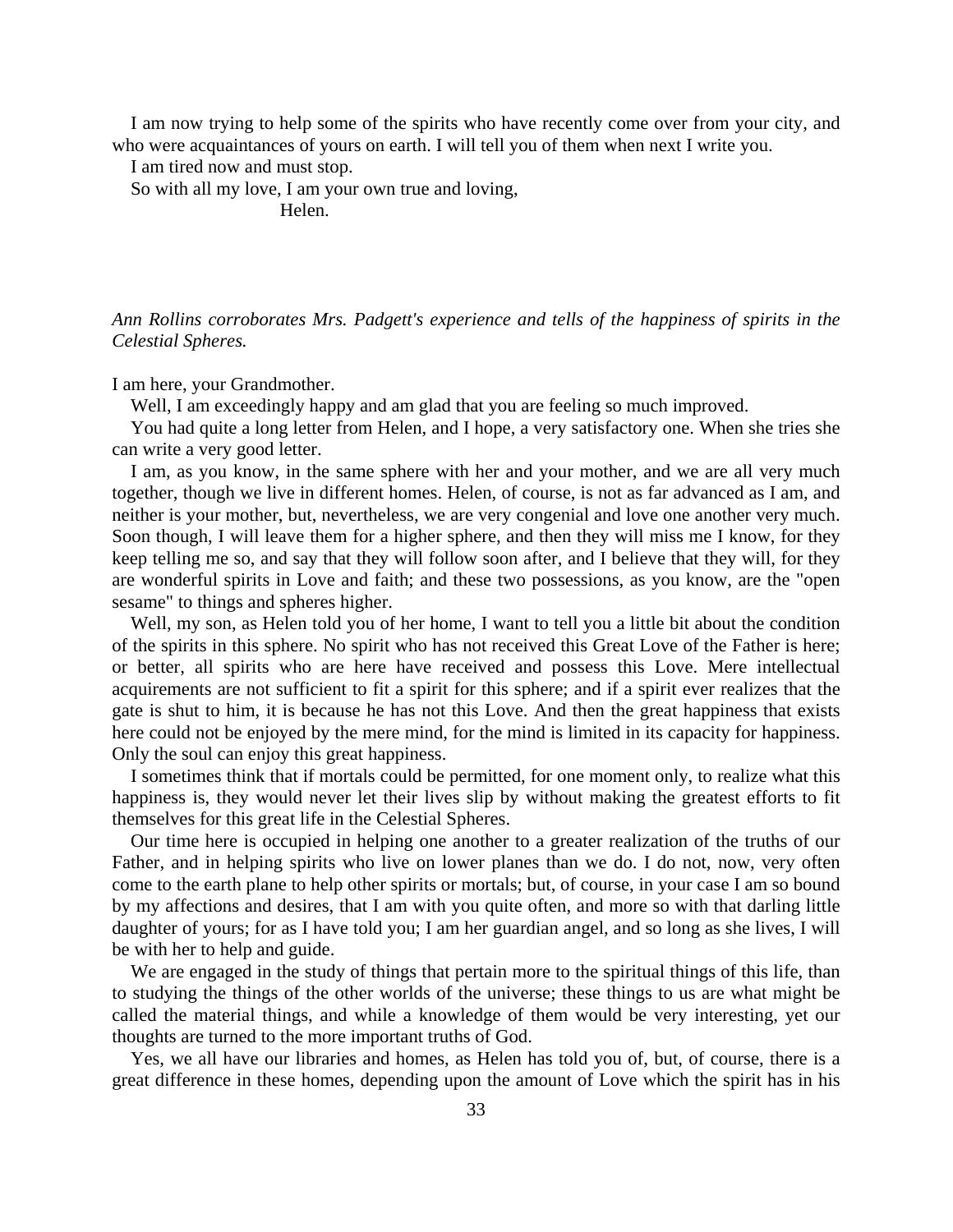soul. I am now living in a home that is so beautiful, that I could not in the short time that I will write tonight describe it to you; but soon I will in detail, and then you can realize what a home it is.

#### *(Comment by Padgett)*

Well, do not believe everything in the book you have been reading because it is said to be written by spirits, because, even if it is so written, the information given depends upon the condition and knowledge and belief of these spirits. Some may tell the exact truth as they conceive it to be, and yet it may not be the truth.

 Well, the explanation is, that the spirits whose communications you read have never learned the truth taught by the Master. They only know what they have learned from what they have read, or from what spirits, who have not this great knowledge, have told them. Any spirit who doesn't say that Jesus is the greatest spirit and teacher, and the only one of the great teachers who have ever lived on earth who shows the only and true way to the Father's Kingdom, has never learned this way, or come under the influence of the Master. So as far as that is concerned, do not pay any attention to what they say, or let their communications influence you, for these communications will not help you spiritually.

 There are certain great assembly places in the spirit world where the higher spirits meet and discuss the various plans that they think will benefit mankind, and also the lower spirits; and I believe the Master has attended these meetings and given his advice and encouragement. For you must remember that he is a teacher, not only of the way to God's Kingdom, but also of the acquiring of those things that will help and benefit mortals and spirits who have not received this Great Love.

 Part of his mission is to make man and spirits happy, even though they may never become inhabitants of the Celestial Spheres. God Loves all his creatures, and the Master, as His greatest instrument of Love and beneficence, is doing all that he can to make these men and spirits happy; and, as some of these communications say, he has helped in many of these assemblies to do good for all. But, while this is so, yet he is the Father's greatest instrument in showing men the way to the higher Life.

 Well, that is a question that seems hard to answer; but if these other great teachers will not believe the Master's message as to the only way to the Kingdom, they alone know why and will have to bear the consequences.

Not all spirits are able to see these great truths, any more than mortals are, and the mere fact that they have so much greater opportunity to learn these truths does not seem to persuade them to accept the same.

 The higher spheres in which these ancient seers and wise men live are not the Celestial Heavens, but spheres higher up in the spirit world; and no matter how high they may get in these spheres, they will never partake of that Divine essence or nature of the Father which we have told you of, unless they seek for and obtain the Divine Love, and qualify themselves to enter the Celestial Heavens. They will always be nothing more than spirits possessed of the natural love which they had on earth, but, of course, more refined and free from sin; yet it is merely natural love and nothing more.

Yes, I have met Paul and Peter and John and James and several others of lesser development.

 Yes, they are all in the Celestial Spheres, and very happy, yet they go to the lower spheres to do the work set before them.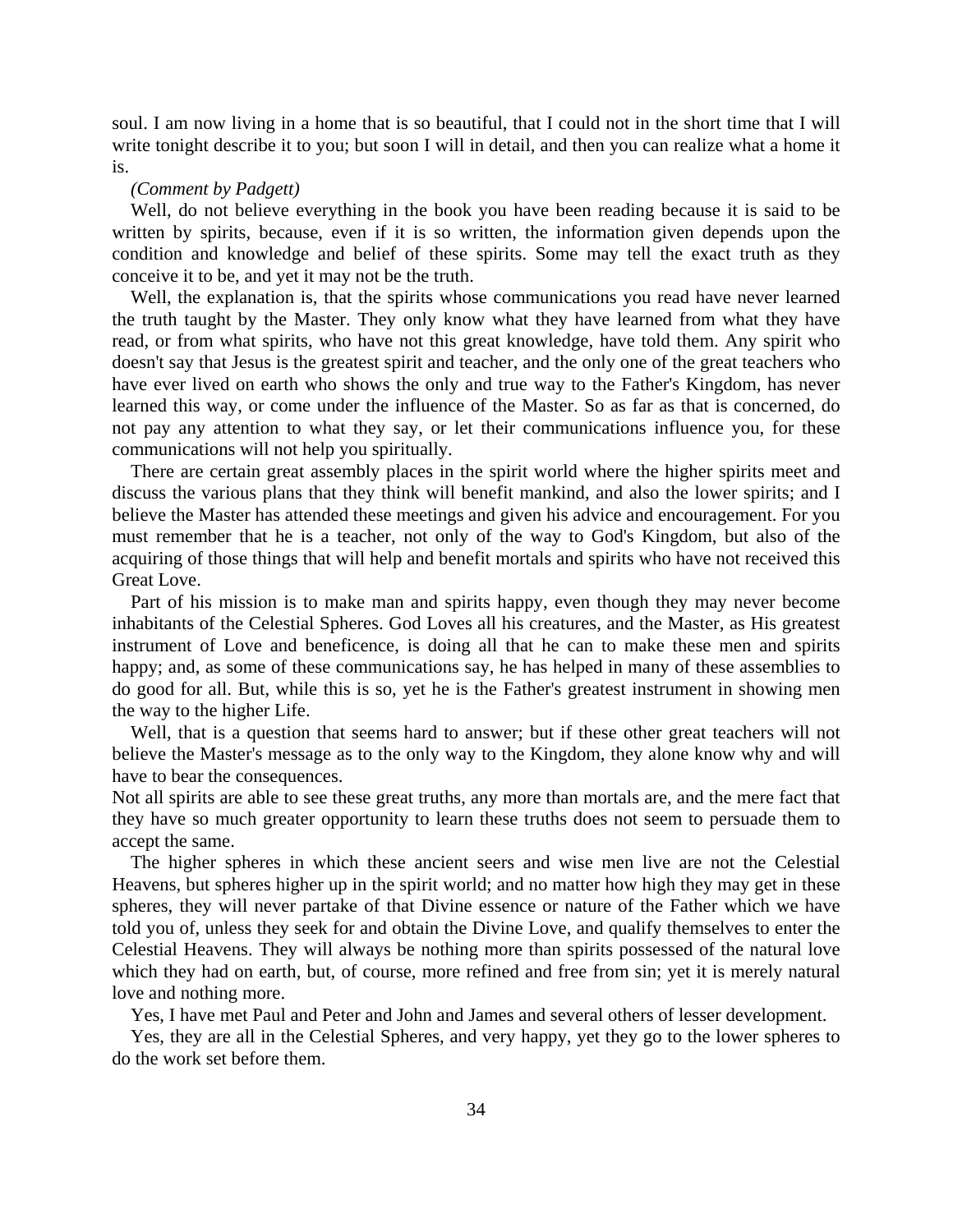No spirit who has not received this New Birth is ever permitted to enter the Celestial Spheres, and, hence, the spirit that you speak of has never seen the home of John, and never will until redeemed by the Love of the Father.

 I do not think these mortals who claim that they left their bodies and entered the Celestial Spheres, ever did so, and I have grave doubt that they ever entered the spiritual spheres above the third.

This is a subject that I will write you more fully about some other time.

I must stop now, and you must not write more tonight.

So, with all my love I am your own loving grandmother,

Ann Rollins

*Mrs. Padgett's experience in trying to show a spirit the way to God's Love* 

I am here, Helen.

 I want to tell you of my experience in trying to show a spirit the way to God's Love, which I had a short time ago.

 Well, I talked to this spirit of this Love, and told her that the only way to happiness and to the Celestial Kingdom was through prayer and faith, and that all spirits who were inhabitants of those spheres had received this Great Love of the Father only through prayer and faith; and if she wanted to become an inhabitant of these Heavens she must seek for this Love in that way. She said that she was told when on earth that if she only observed rules and regulations of the church, and devoted herself to doing church work and looking after the interest of the church, so that it might be sustained and fostered, she would go to heaven just as soon as she had left the earth life - that that would be all that would be required of her, and that no other seeking or striving after God's Love would be necessary to enable her to get into the Heavens where God and all His angels are. I told her that she must now realize that such performance, of what she considered to be her duty, had not been sufficient to carry her into these Heavens, and that she must realize that something more was necessary. But she still persisted, that her belief in what she had been taught in the church could not be changed, and that very soon she would become an inhabitant of these higher spheres. So I left her, because I saw that at this time her belief had so fastened itself upon her convictions, that it was useless to try to convince her that she was laboring under an absolutely false belief.

 So, I find that in this spirit plane there are many spirits in darkness and bigotry, which prevents them from seeing the truth and progressing to the higher spheres. I do not think that mortals, when they become spirits, have any better opportunity, for sometime at least, to realize and accept these truths than they had when on earth, and the men or women who teach these things have a great sin to answer for, as Jesus said, cursed is he who believes and teaches these false doctrines. And I think he must have laid especial emphasis on the teaching as it affected not only the teacher, but many others who had faith in and accepted these teachings as true.

 I am so glad that I, when on earth, was never fully convinced of these church dogmas: as I consequently found it so much easier when I came to the spirit world to believe the truths as they are. Of course, I was exceptionally blessed in having your mother and grandmother, who are so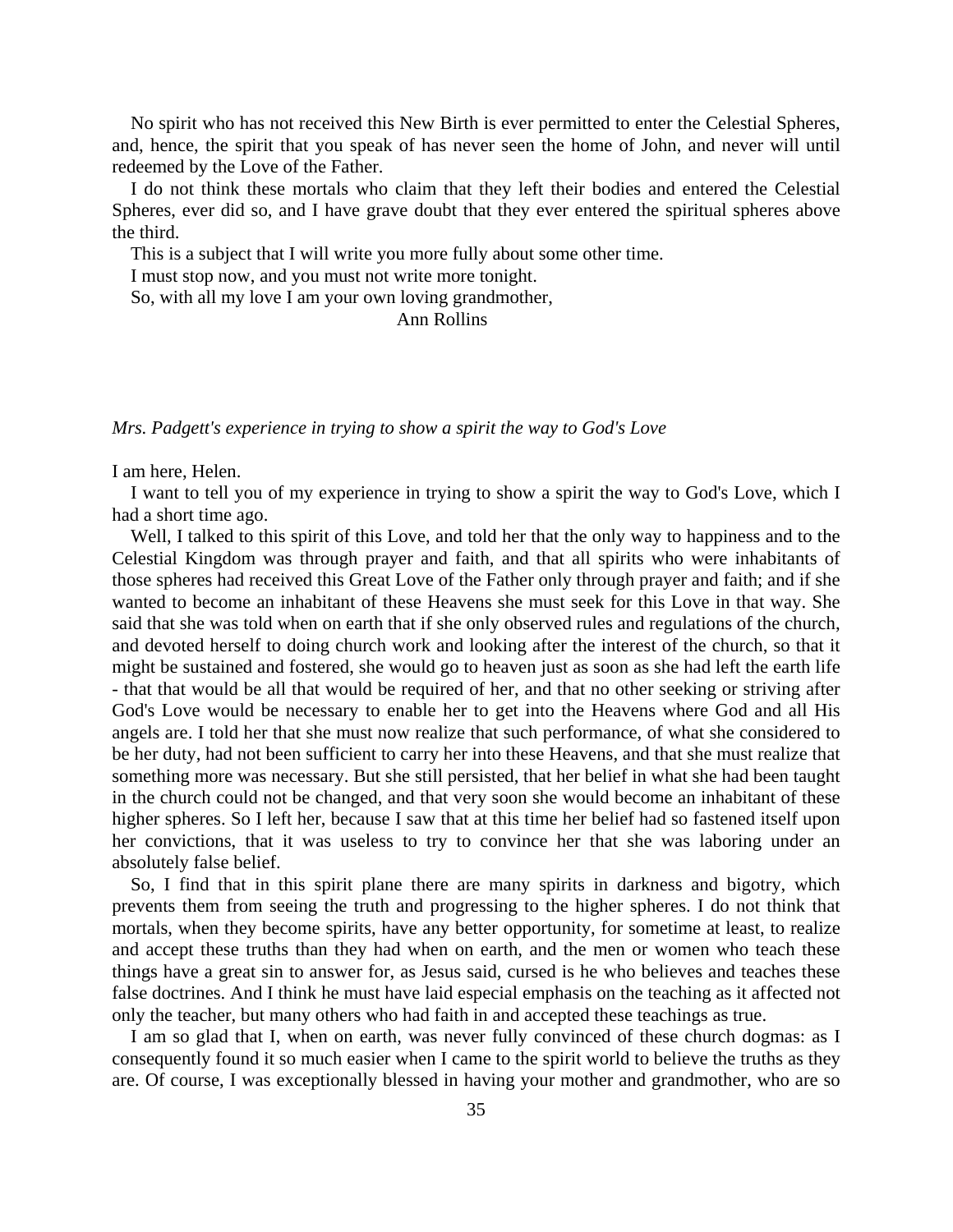well versed in these things, to show me the way, and then when Jesus came to me and corroborated what they had said, I could not help from believing.

 So you see the importance of learning these truths while on earth, for the greater our comprehension of them as mortals, the more easily will be our progression to the higher things of the spiritual life.

Well, I thought I would tell you of this little incident as it shows you a great and necessary truth, and one which all men should know.

So with all my love I am your own true loving,

Helen.

*Assurance that he is Jesus. Refers to a spirit who claims he has lost his soul.* 

I am here, Jesus.

 I know that what you say is true, but it is I, Jesus, the man who was crucified on Calvary, that comes to you and writes. These persons who will not believe this fact, will some day become convinced.

 I am with you, as I have told you, because I have work for you to do, and also because I love you very dearly. So you must not doubt me in any way; and if you do not, you will soon see from my messages, and also from your own spiritual development, that I am the Jesus that I represent myself to be. So believe in me and you will be happier and prosper in every way. I want soon to commence my messages again. Yes, you will soon be in condition, and then we will continue our work.

Well,  $he<sup>1</sup>$  was so overshadowed by the results of his confining all his thoughts, when on earth, to his mental development, that his soul was permitted and compelled to starve, and as he now believes, has left him. Of course, he has his soul, and only needs an awakening of his spiritual perceptions to realize the fact; but as long as he remains in the mental condition that he is now in he will never find his soul, as he says. The only thing that will get him out of that condition of mind is an opening of his spiritual nature, and then a belief in the Love of the Father. Your grandmother is now endeavoring to bring about his awakening, and she will succeed, for she is a very wise as well as highly developed spirit in her soul qualities.

 The spirit is not what you might call a wicked one, he only committed the great error of believing that the mind was everything in existence, and as he said, the soul and all spiritual faculties were myths. Many a spirit is in this condition, mind over-shadowing the soul to such a degree as to cause the soul, so far as the knowledge or belief of the spirit is concerned, to be lost. He is not one that will find much difficulty in recovering his soul, as soon as the soul faculties are awakened.

<sup>&</sup>lt;sup>1</sup> Spirit wrote Mr. P. that he had lost his soul. See "What is a lost soul" from Jesus. Vol. 1, Pages 343 to 353.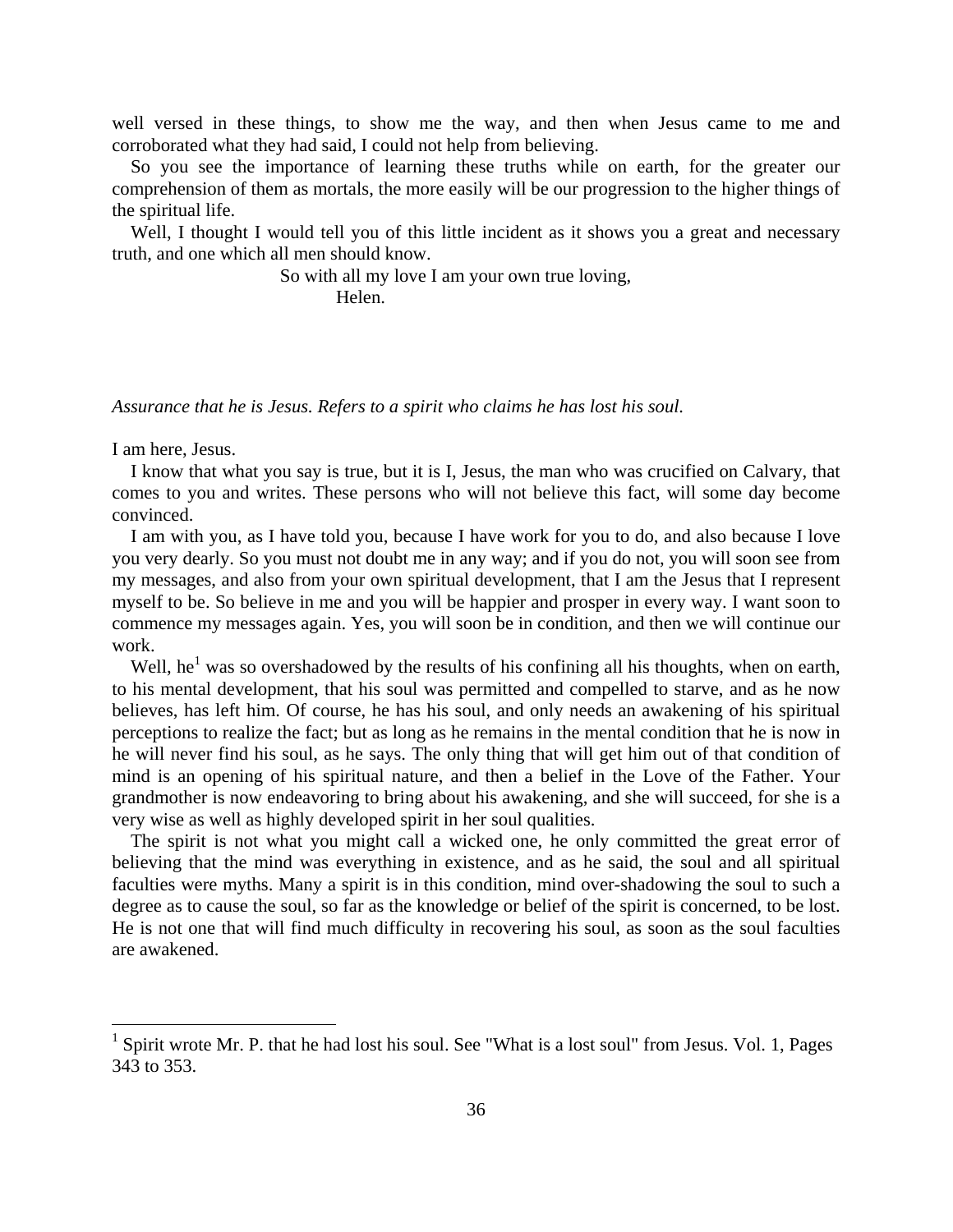The unfortunate spirit is one who knows that he has a soul, and knows that that soul is filled with sin and error, and has no apparent way of becoming cleansed. I know of no spirit more to be pitied, or who needs more the influence and help of both spirits and mortals.

 Let me tell you right here that when you help a spirit to find the way to salvation and God's Love, you are doing the greatest work that God has given any of his creatures to do - and when that spirit, through your help, finds that way and realizes the truth and receives this Love, he is forever your most thankful friend and worker in forwarding the interests of your own spiritual being. So when the Bible says, for every soul saved there is a new star added to the crown of one who is the instrument in saving such a soul, it only declares a truth which exists and which never changes. So in your work of helping these poor sinful and darkened spirits you are laying up spiritual jewels, which, when you come over into the spirit world, will form a part of your soul's existence.

 Of course, there are no jewels, as such; but they represent great qualities of happiness and Love, which the Father will give you. Men do not realize of what momentous importance the saving of a soul is, and what results come to him as such a savior.

 I am not going to write more on this subject now, as in my other messages I will deal with it. So, I will now say good night.

And may the Love of the Father be with you and in you this night.

I will give you all my love, and help you to obtain your desires.

Your true brother,

Jesus.

I am here, Helen.

Well, did not the Master explain what the lost soul means in a way that makes it very plain? I am so glad that you asked him and received the answer that you did.

 He is the only Jesus of the Bible and you are right when you say you believe that he is. Let not what men say cause you to doubt this fact, for it is a fact.

 He is the greatest son of his Father, and when you have him for a friend, you are rich indeed. So my dear Ned continue to believe in him, and listen to his teachings, and follow them.

 Well, I love you, as you know, with all my heart and soul, and with a love that increases as the Father's Love fills my heart more abundantly; and when I am so filled with more of this Love, I will tell you, and you will know that my love for you has increased correspondingly.

So my darling Ned, I must say,

 Good night, Your Helen.

*Ann Rollins affirms that no imposters write through Mr. Padgett* 

I am here, your grandmother,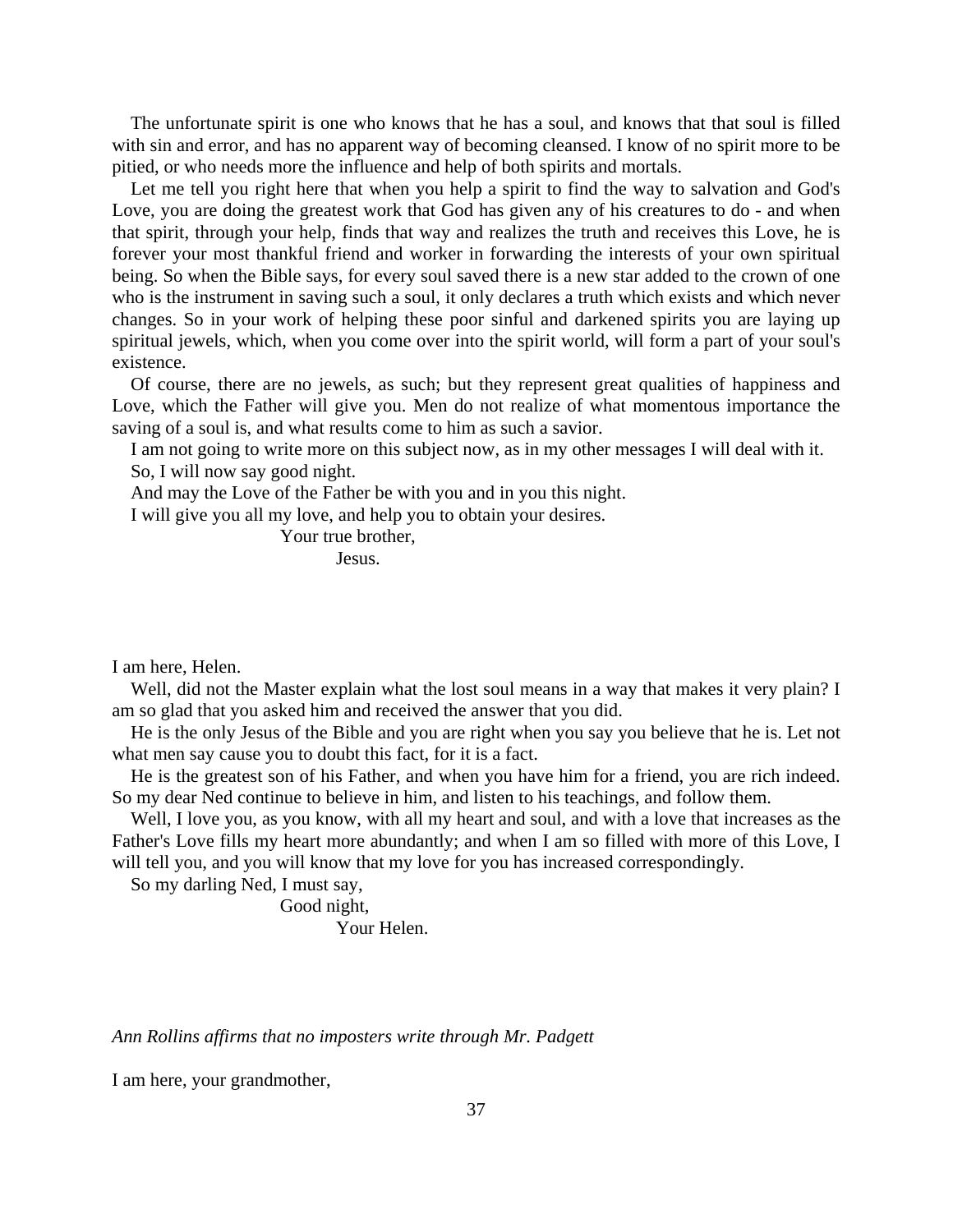Well, I am glad to be with you again, as I want to tell you of some truths that you will be benefitted by knowing.

 You have had more or less doubt pass through your mind as to whether we are really the persons whom we represent ourselves to be, and whether your own mind does not produce the thoughts and write, or whether some evil spirit or imposter does not.

 I want to tell you now, with all the love which I have for you, that everyone of us who writes you is the person he represents himself to be, and no spirit who may seek to impose on you is permitted to write or in any way communicate with you. Our band is sufficiently powerful to prevent any such spirit from intruding himself upon you. Of course, the unfortunate spirits who write you, we permit to do so, but they are not impostors, but tell you truthfully just who they are. $^1$ .

 I know how natural it is for you to doubt this great marvel of spirit communion, and of the truthfulness of our representations, but I assure you that it is all true.

 The Master is the one of whom you read in the Bible, and of whom you have heard all your life; the only difference being that he is not God or a part of Him, but a spirit - the greatest in all the Celestial Kingdom.

 He is not so very different in his desire to do the great work which the Father gave him to do, from what he was on earth, except that he is now more highly developed than when a man traveling the plains and mountains of Palestine.

 He is more powerful and knows so many more truths of the Father, but his love is just the same, only greater in degree.

So you must not doubt any longer or you will not develop as you should.

 He is the wisest and most filled with the Father's Love of all the spirits in the Celestial Spheres.

 I know that you love us all, and I believe that you love him also, and when I tell you that his love is greater than that of any of us, I am merely telling you what is true.

 I would like to write more tonight, but there are some others here who are very anxious to write you and I will stop.

Your own true and loving grandmother.

# *Jesus - The result of Mr. Padgett's declaration*

I am here, Jesus.

 Well, I am here to tell you of my great gratification in hearing you declare your belief in me again as you did today. This may seem to be a small matter to you, but I tell you it is one of greatest moment, not only to my cause but to you personally, because it puts you in close rapport with me, and helps you get into a condition which enables you to respond with a greater facility to my efforts to convey to you my messages. And also it has a reflex influence on your spiritual

<sup>&</sup>lt;sup>1</sup> Mr. Padgett enabled the unfortunate spirits to visualize the bright ones so that they could receive help. Mr. Padgett gave one evening each week for this purpose.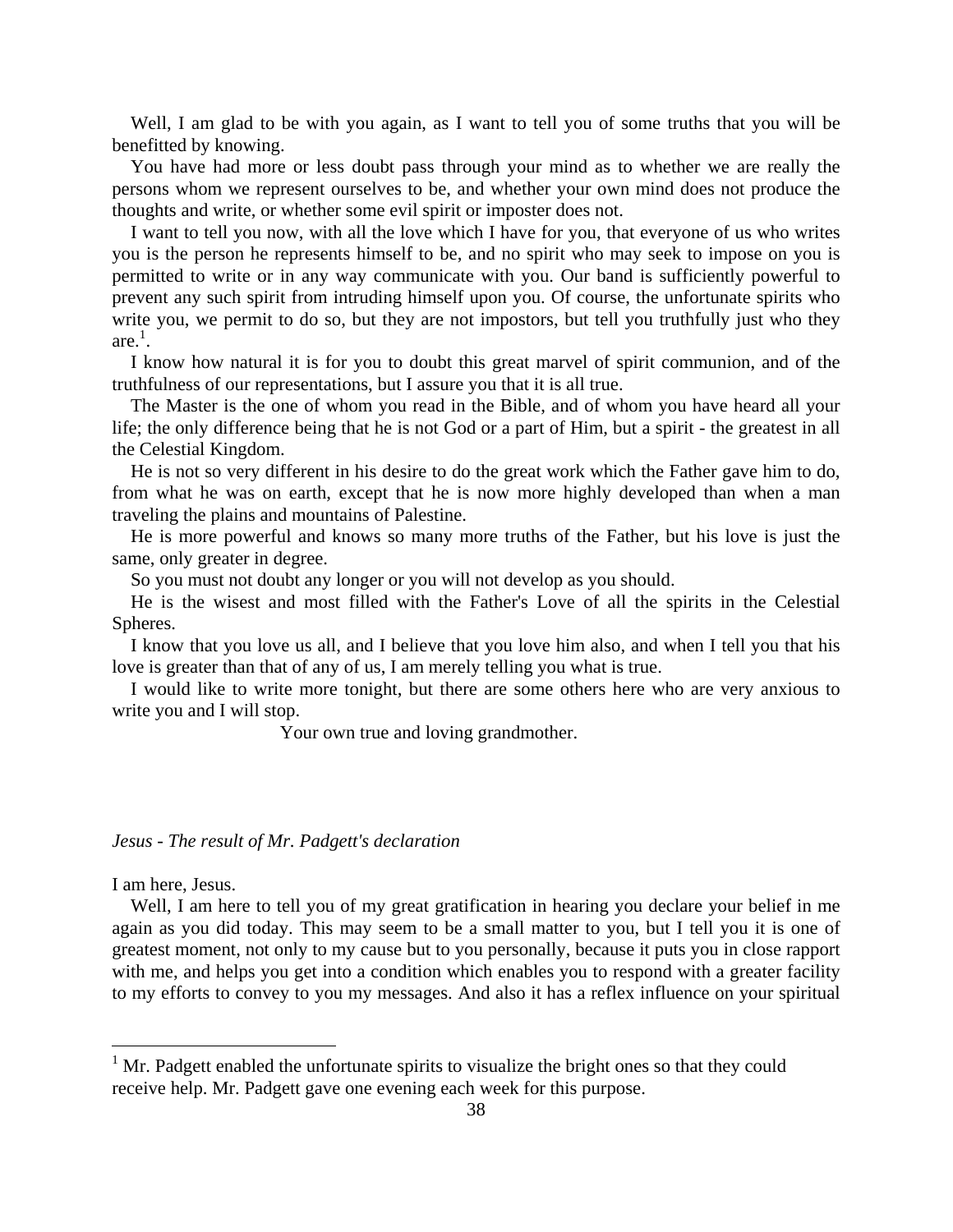condition, and tends to increase your faith in what I tell you of the Father's Love and great mercy, and His plan for man's redemption.

 I am pleased with your declaration and will help you to become more at-one with me in my work.

 So let not doubt come into your mind as to my being who and what I represent myself to be, for if there is a truth in all the universe, that assertion of mine is a truth. Let your faith increase, and your life will be happier, and you will become better fitted to inhabit the sphere which I have determined you shall have for your home.

 Oh, my dear brother, it is a great consolation to know that you will do my work as I desire it to be done on earth, and to feel that I can rely upon you to receive my "Gospel of Truth and Light to mankind."

 Yes, you were correct and I will soon write on this subject at length, and you will see that, before me, no man or spirit ever declared the truth of immortality.<sup>1</sup> You have a right conception of what I meant, and you will sometime realize that that immortality is for you. You and all who believe as you do and seek for the Divine Essence, which alone can bring immortality to man.

Very soon now I will continue my last message and then we will progress faster in our work.

Well, I will not detain you longer tonight, as there are several present who desire to write.

Well, that is now a part of your work<sup>2</sup>, and your band knows that you must do that work. It will not injure your rapport with your band, or cause your power of writing to diminish.

So with all my love and the blessings of the Father, I am your own true brother.

Jesus

# *Help given to a spirit*

 Let me write a little. I need your help and believe that you can help me, as I have been told that you have helped others before me.

 I am a spirit in darkness in despair. I am a very bad man, but I never knew it until I came to the spirit world, and saw clearly just what kind of character I have. No man really knows his own condition, until he has shuffled off the mortal coil and becomes a transparent spirit; then every inmost thought is apparent, and he becomes, as it were, a mirror of his own true self.

 My life was not what the world would call an evil one, and I tried to live, as I thought, correctly in the sight of God and man, but it was all outward appearances only. I mean that I was deceiving myself. My soul was not involved, but merely my intellectual condition as to what was right and wrong. The Beatitudes were not mine - and soul religion was not mine. I was a strict church member and conformed to all the conventions and dogmas of the church so far as their outward appearances are concerned - and was at the same time not of the true soul worship of

 $\overline{a}$ 

 $2$  The work referred to is helping spirits who wrote through Mr. Padgett, and enable them to visualize the bright spirits who help them in their progress.

 $<sup>1</sup>$  Vol. I - Page 47, by Jesus.</sup>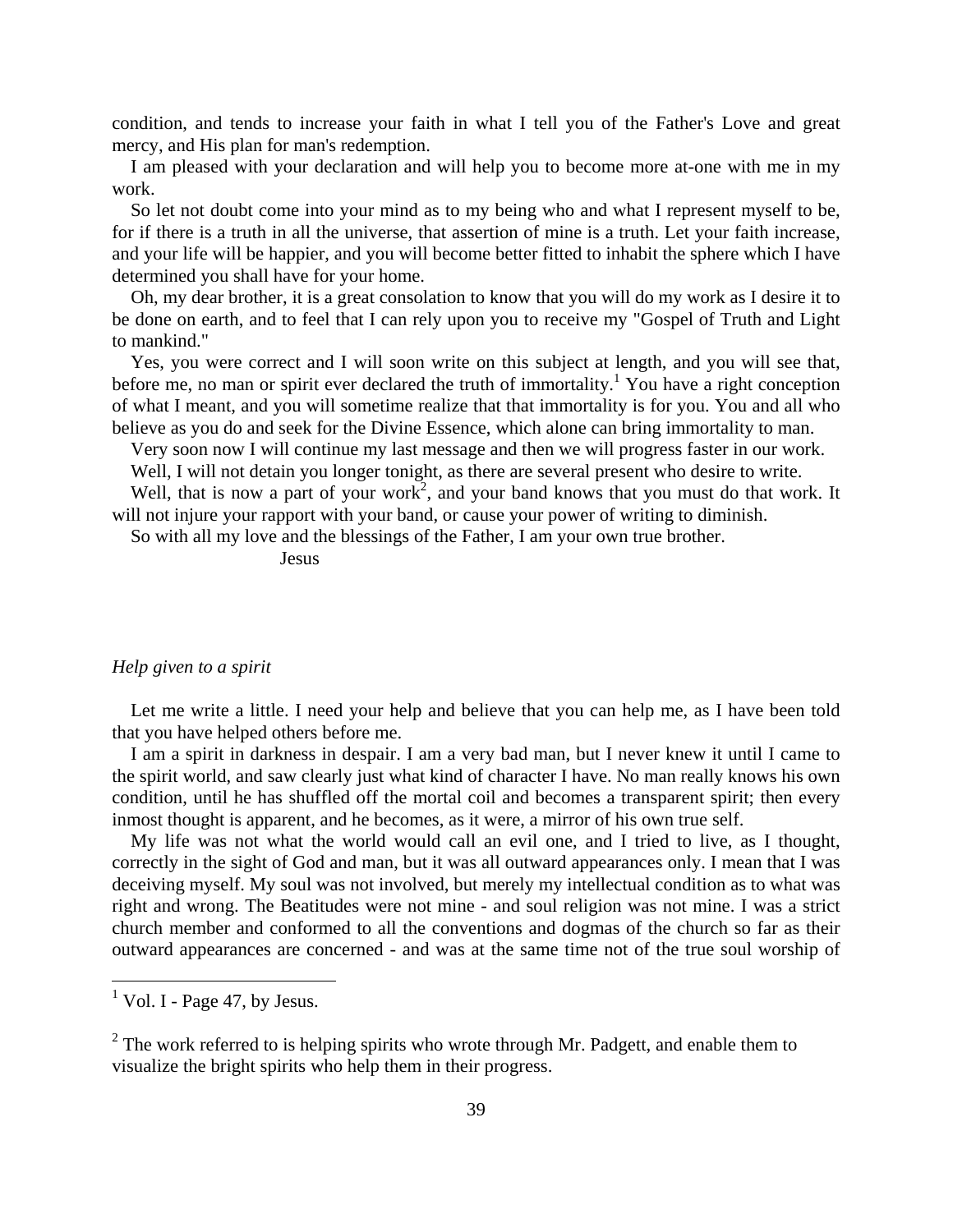God. I thought that by observing the dogmas and creeds of my church, I was doing God's will, and that nothing further was necessary. I was baptized and confirmed by the proper dignitaries of the church, and was told that I was a child of God, and was certain of salvation. And when as I grew to manhood and became, as you may be surprised to know, a clergyman, I found a deep consolation in administering the services of the church, and receiving and confirming applicants into membership.

 But all this did not bring me true communion and at-onement with the Father, for I had not the Love of the Father in my soul. My intellect was all Christian, but my soul was not in unison with the Father's Love. How often I thought what a great and satisfying thing it was to be within God's fold. I mean His church, which had been established by Jesus, and had come down to us in apostolic succession. But what a mistake! Apostolic succession is of itself a meaningless church government, and no such succession can confer upon any priest or clergyman the power to bestow upon the souls of men the Love or Mercy of the Father. This I have learned, to my sorrow, since I became a spirit.

 So I say, let those who think that any priest or bishop can bestow this Love of the Father, or can make the soul of man the recipient of this Love, awaken to the fact that no such power exists in these church ministers. Only, as I now believe, can God Himself do this great work.

 So when I came into this spirit life, and found that I was not in my Father's kingdom, as I had believed, I was sorely disappointed, and in my disappointment commenced to think that the whole of the Bible teachings were merely fairy tales, and that God was not, or if He existed, He had deceived His church by having it believe that the members of such church were the specially redeemed children of the Father. I had been in this state of doubt for a long time, and only recently have I commenced to see the truth, and learn that the way to God's Love is not through the churches as such, but only through the true and earnest aspirations of the soul; that no mediator is necessary, but that God is waiting and willing to bestow this Love upon whomsoever may truly ask it.

 No priest or bishop can relieve a soul from sin, or forgive the sinner; and no man can reach the Father's Love or favor except through this direct, individual supplication to the Father. The priest may show the way if he knows how, but so few know, for the reason that they not only teach but believe, that all a man has to do is to conform to the church's demands, and that when he does so, God is ready to receive him into His Kingdom.

 But let all such men know that if they depend alone on such conformity to duty they will be disappointed, as I was, when they come into the world of spirits - where only truth can prevail, and where all that is hidden on earth is uncovered.

 Now, I am not to be understood as decrying the churches or the good which they do, for many of their members, notwithstanding the dogmas and creeds, have received this true soul union with the Father - and many preachers have declared truths in their sermons, which have been the means of leading their hearers to a true understanding of the Father's Love. What I intend to convey is that the churches emphasize too much the necessity of conforming to their dogmas and creeds, and neglect to show men the true way to the Kingdom.

 The only prayers that reach the Father's heart are those which carry the true aspirations of the supplicant to the throne of grace. Men may repeat the written prayers for a whole lifetime, and if the prayers do not express the aspirations and desires of the applicant, they have no more effect than would the repeating of the multiplication table.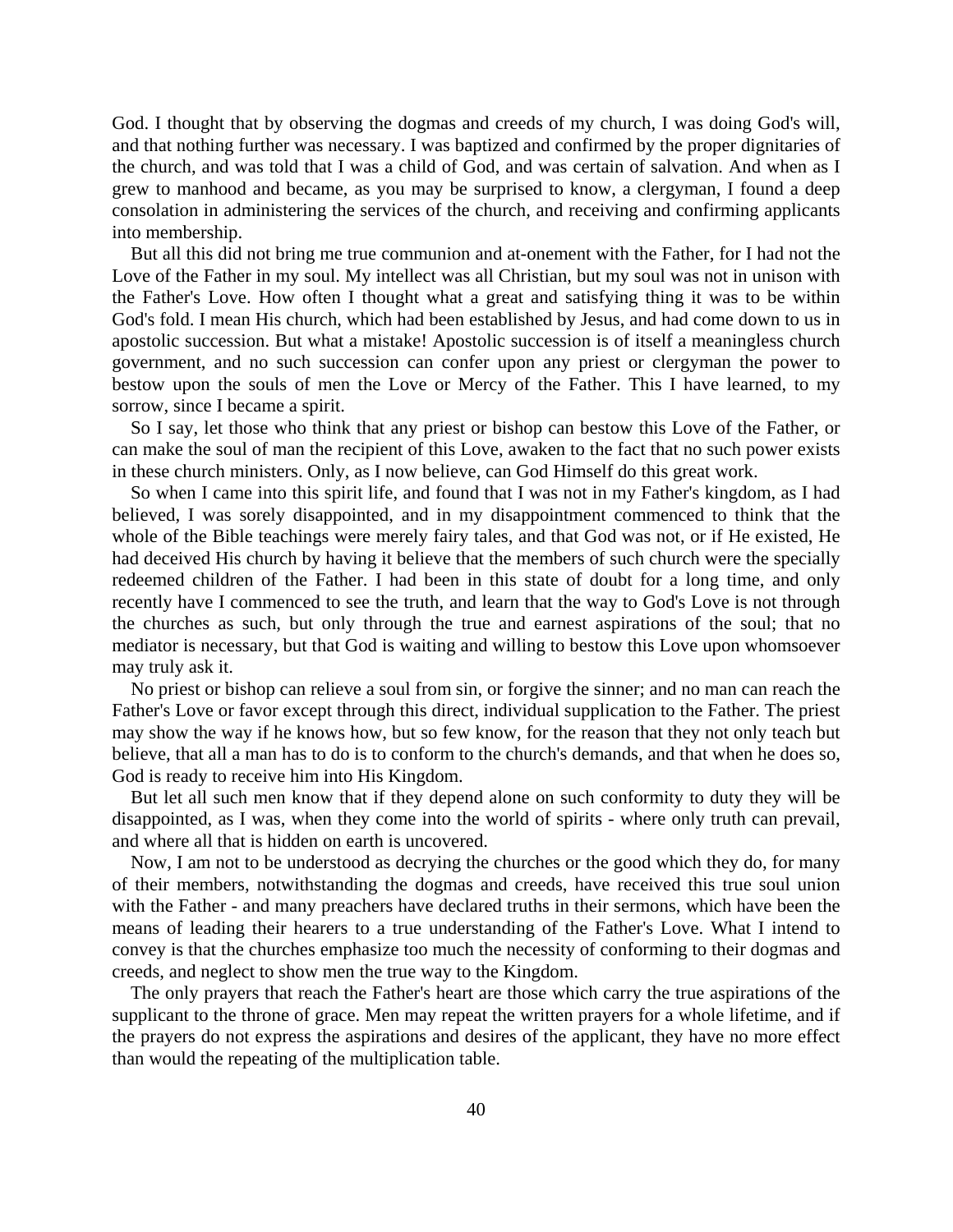And if men will consider for a moment, they will see that this must be true; only the soul of man can receive this Great Love of the Father, and when these written prayers are repeated without the longings of the soul entering into these repetitions, the soul is not open to the inflowing of this Love, and hence man can receive no possible benefit.

 So I say, let men learn to know, that religion is a matter purely between God and each individual soul, and no church or priest or bishop can, because of any claimed warrant existing in it or them, save a man's soul from the sins of life, or make such soul one with the Father. All that such priest or bishop can do is to show the way, if he understands it, and when he does that, he has performed a greater service to mankind than he may realize.

 I now see the falsity of my depending on the performance of my duty to my church, merely as a duty. I performed my duties, but I starved my soul, not intentionally, but because I thought that the performance of duty was all that was necessary. Some day I hope that men will learn that there is only one way to God, and that through their earnest, personal prayers, with faith.

Well, I have written enough.

 I was a clergyman of a church in a western town. My name was W- and I passed over in 1871. I am now learning the way.

 I came to you for help, because I saw that you are surrounded by bright and beautiful spirits, who must have this Love in their souls to a great degree; and I thought that if I could meet them, and have them tell me of what this Love means from their personal experience, I might be benefitted.

Well, I have acknowledged the introduction, and I certainly feel myself fortunate in meeting them - they are so beautiful and lovely. I thank you very much, and sometime with the permission of all of you, I will come again and write.

So with my best love, I say good night,

W\_

## *Personal message. Jesus still doing the Father's work*

I am here, Jesus,

<u>.</u>

Yes, I am, and you will be enabled to fully understand what the Holy Ghost is, $<sup>1</sup>$  and what</sup> meaning should be given to it as you find it referred to in various parts of the Bible. I will say this though, that it is not God. It is merely one of his instrumentalities, used by Him in doing His work for the redemption of mankind.

 I will not write any message tonight, but will commence next week, if you are in better condition.

Well, as you believe what I say as to my being a son of God, and not a god, you can easily believe that my coming to you as I do, is not at all contrary to any law of the spirit world. The fact that I have my home in the highest Celestial Heaven does not prevent me from coming to earth to do my work, which has not been carried on by those of earth who should have performed

<sup>&</sup>lt;sup>1</sup> Holy Ghost or Holy Spirit by Jesus. Vol. 1. Pages 72 to 76.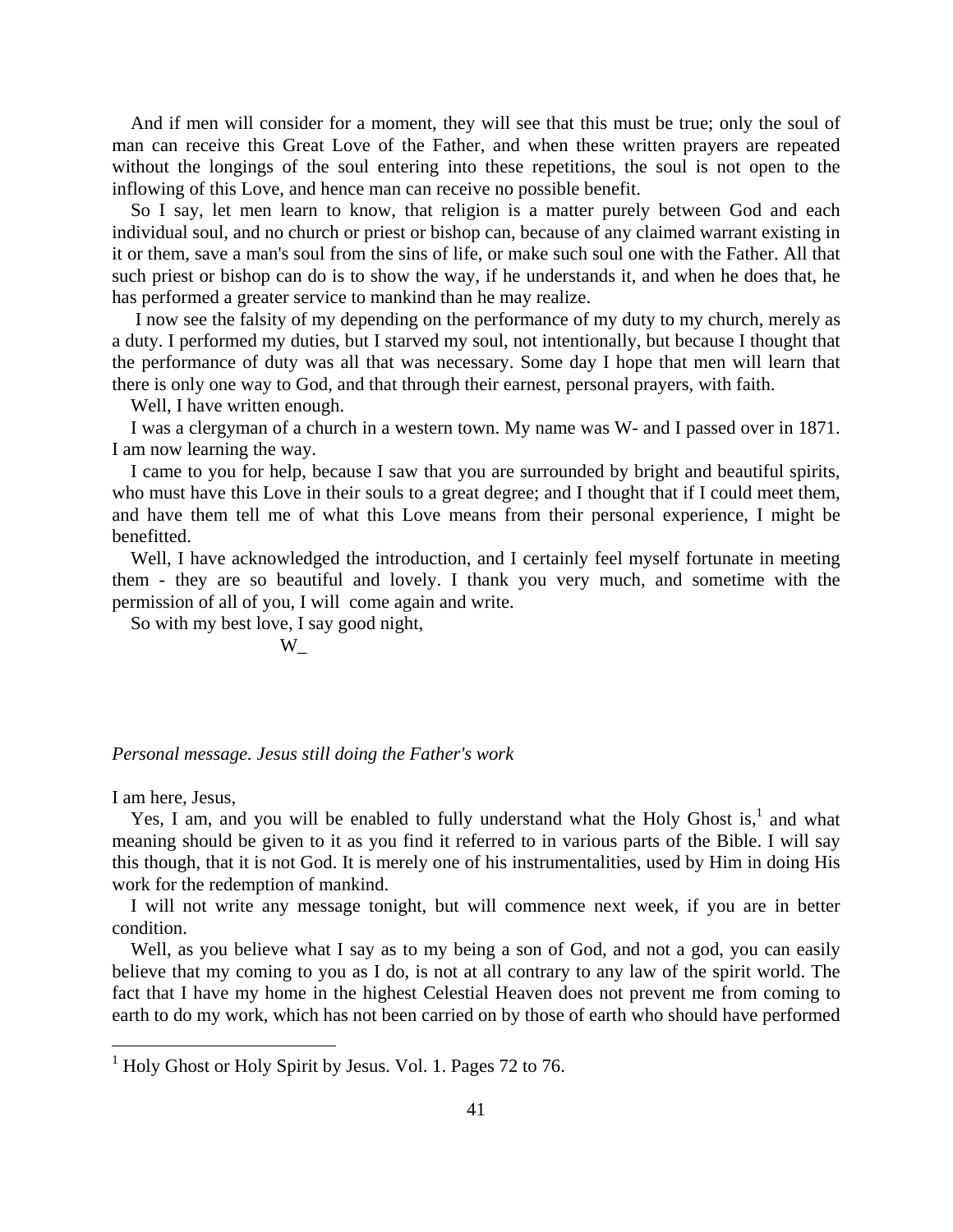it. I am a spirit of love and sympathy, as well as of great spiritual development, and I desire that all men shall know what the great plan of the Father is for their redemption and happiness.

 So, because I am such an exalted spirit, as you say, it is no reason that I should not come to you, and communicate with you freely and, in a way, confidentially. I love you, as I have told you, and I have selected you to do my work and hence, I am trying to make you one wholly atone with me.

 You must not doubt me just because I come to you so often and speak so familiarly with you, because I hope and expect that in the great future you will be very close to me and with me. I am trying to prepare you for so great a progression in your spiritual condition, that when you come over, you will realize the oneness that I speak of, and be fitted to live near my sphere.

 Well, your grandmother is a wonderful spirit in her development, and by the time you come over she will be near me, in my home, and, as I believe, will your mother and wife. They are all filled with the Father's Love and are receiving it more abundantly all the time. They are now in the first sphere of my Kingdom, and will find that their progress will be much more rapid.

So try to believe what I say, and do my will, and all will be well with you.

 Well, soon you will be free, as I told you, and then you can do the work without being interfered with by material things. I know that it is hard for you to lay aside these cares, and I am not disappointed or impatient that you do not, but only believe that the time will soon come when they will trouble you no more.

 So as we have written somewhat long tonight, I will stop now. I will pray for you as I always do.

With all my love and the blessings of the Father.

 I am your loving brother, Jesus.

#### *Prof. Salyards - Laws of the spirit world.*

I am here, Prof. Salyards.

 Well, I am here as I agreed, and will endeavor to write you my thoughts on the subject: "What may spirits know about the laws of the spirit world after they have been in that world for a short time."

 As you know, I have been here for a comparatively short time, and while my studies have been to a considerable extent in the study of these laws, yet, I find that I have limited knowledge of the same, and much of my information has been gathered from other spirits who have lived here a great many years, and who have devoted their study and investigation to these laws.

Well, I want first to say that no spirit, by the mere fact of having shortly before made his advent to this world, has received any much greater knowledge than he had when on earth.

 My knowledge of spiritual laws when on earth was not very extensive, and I found, when I came into the spirit world, that I did not know much more than I did before I came; and such is the experience of every spirit. But, as I continued to investigate these matters, I discovered that my capacity for learning was greatly increased, and that my mind was more plastic and received this knowledge more easily than when I was a mortal. This is largely due to the fact that the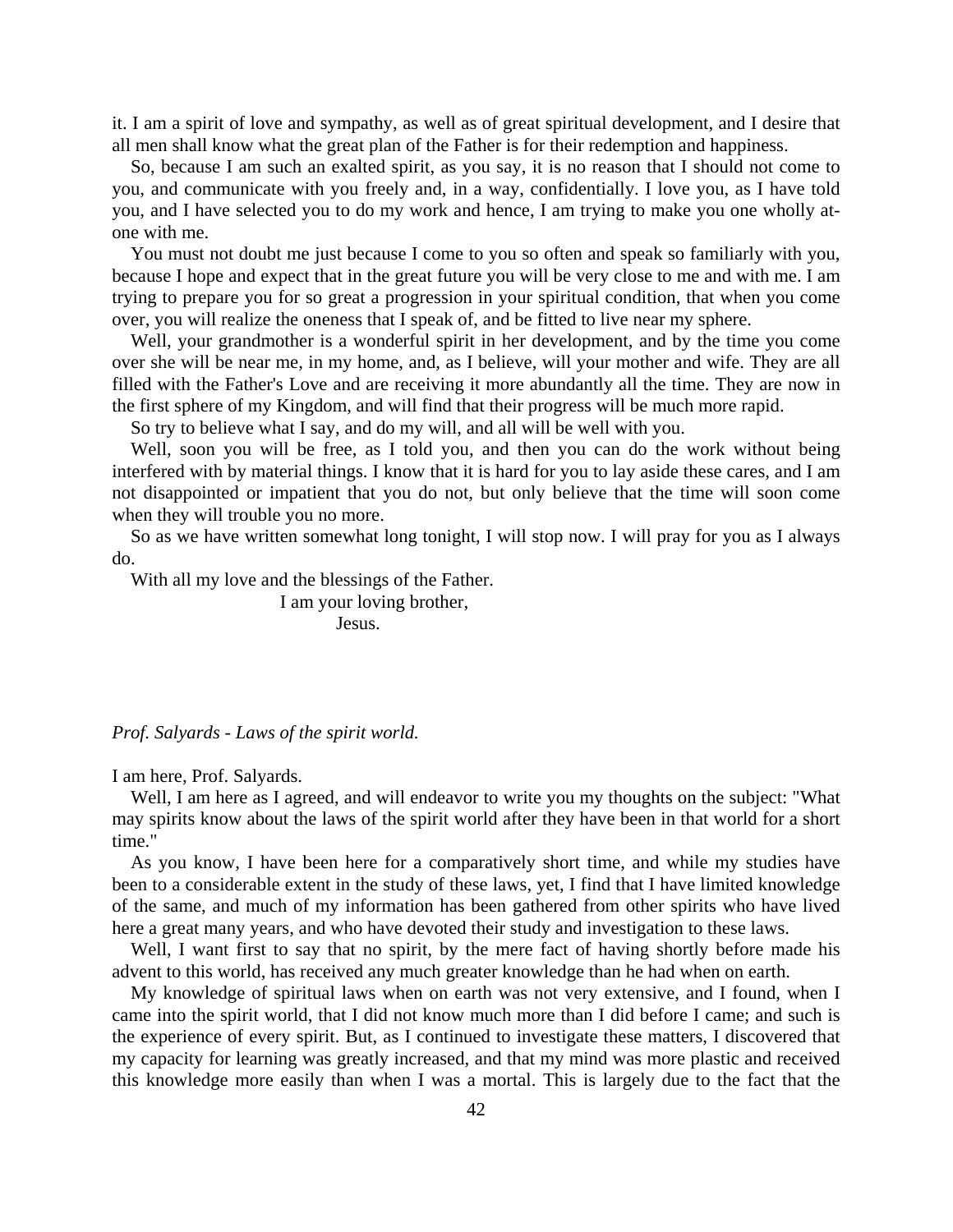brain, I mean the mortal brain, is, when compared to what you might call the spirit brain, a thing of much inferior quality, and not so capable of learning the cause and effect of phenomena.

 I am now undergoing a course of study that will, I have no doubt, give me wonderful information of these laws, so that ultimately I may become what you mortals might call a learned man.

 The first and, to me, the most important law that I have learned is that man continues to live in the spirit world without his earthly body. This great law, while to you and to many others is well known and is an established fact, yet, to me, was not known, as I had never had any experience in spiritualism and had never given any study to the subject.

When I arrived in the spirit world, I learned that this law is one of God's truths, and that it is fixed and will never change, for all will survive the change of so-called death.

 The next great law that I learned is, that no man can of his own power make his condition or position in the spirit world just what and where he would have it be. This is another fixed truth, and one, which many spirits even, do not fully comprehend; for they think, or so express themselves, that all they have to do is to exercise a little will power and they can move from certain conditions. But this is not true, for the law controlling this matter never has any exceptions in its operations.

 Man or spirit can, in a way, determine what his destiny may be, but when once fixed by this great power of will which God has conferred on man, he cannot by the exercise of that will change that fixed condition until the laws of compensation have been satisfied; and even then the change is not brought about by the exercise of his will, but by the operation of the laws releasing him from memories and recollections which hold him to the conditions that his life has placed him in. So when men think that they, by the exercise of their own will, can release themselves from a condition which they have made for themselves, they are mistaken.

 Many spirits here have this idea, and believe that if they only chose to exercise their vaunted will power, they could relieve themselves of their darkened condition and get into happier conditions. But strange, they never try this and the reason therefore is apparent. They could not if they tried, and will not try because they cannot. And yet they think that when they get ready, they will only have to exercise this will and the change will follow. No, this law is as fixed as any law of this great universe of God.

 Of course, while man or spirit cannot by the exercise of his will change his condition, yet, in order to secure that change, the will has to be exercised, because the help which comes from without, and which is absolutely necessary to man, and which causes the change, and will not come unless man exercises the will in the way of desiring and asking for it.

 So let not man think that he is his own savior, because he is not; and if the help did not come from without, he would never be saved from the condition which he finds himself in, when he enters the spirit world. You hear in your spirit circles and read in the publications about spiritualism that progression is a law of the spirit world. Well that is true; but it does not mean that a spirit by the mere fact of being in the spirit world necessarily progresses, either mentally or spiritually, for this is not true. Many spirits who have been here for years are in no better condition than when they first became spirits.

 All progression depends upon the help that comes from outside the mind or soul of man. Of course when this help comes, man has to cooperate, but without this help there would be nothing with which to cooperate, and no progress could possibly be made. Many of the spiritualists make this great mistake when they speak or write on this subject. But let them know, that if a man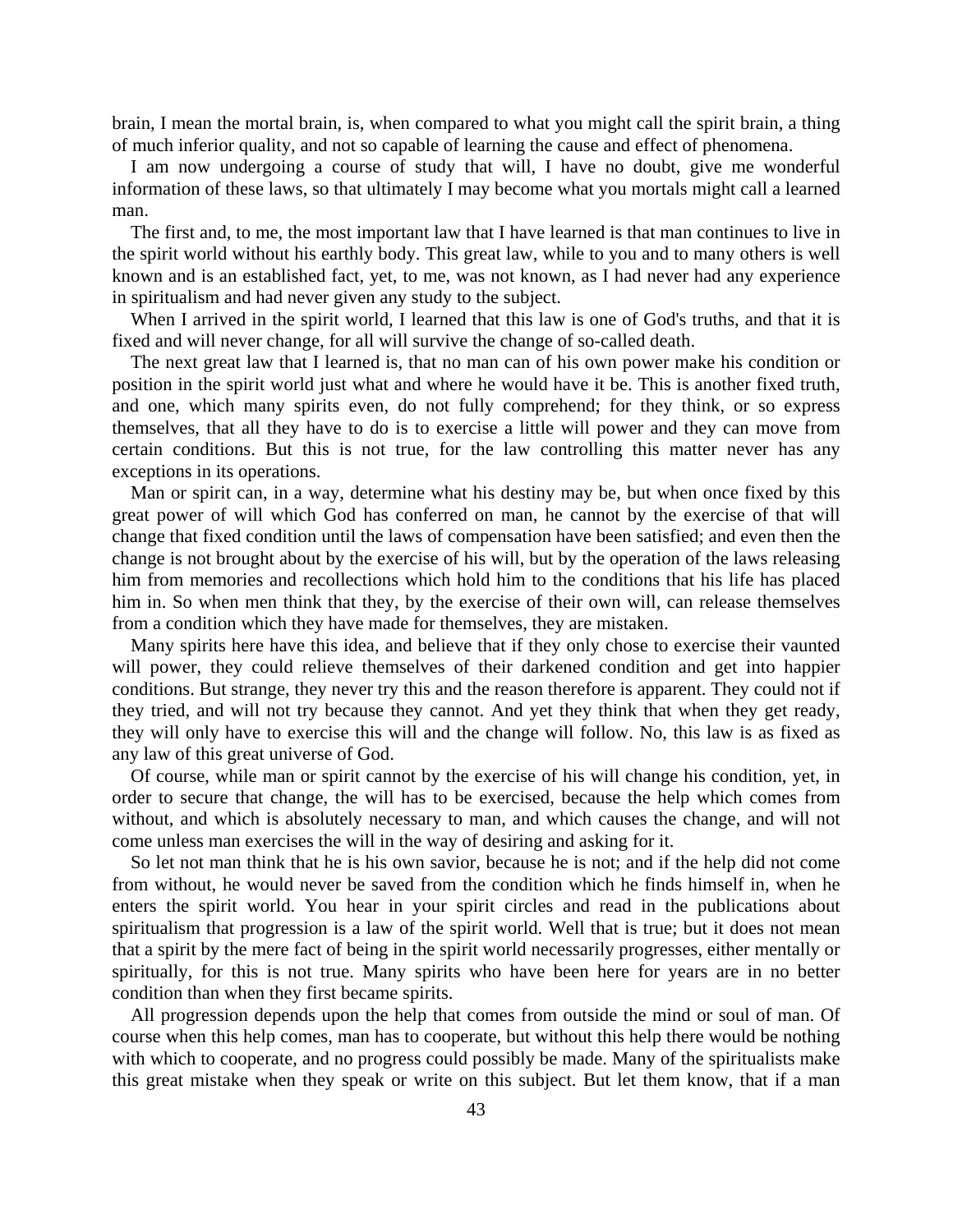depends upon his own powers, exclusively, he will never progress. And this law does not apply only to the soul's progress, of which you have heard us speak so often, but to the progress of the mere mind, and also to what might be called the purely moral qualities. My observation, and my information from the other spirits that I have mentioned, confirms the truth of what I have said: man, of himself, cannot elevate himself either mentally or morally, and the sooner he learns that fact, the better for him.

 Another law of the spirit world is, that when a spirit once commences to progress, that progress increases in geometrical progression, as we used to say when teaching on earth.

 Just as soon as the light breaks into a man's soul or mind, and he commences to see that there is a way for him to reach higher things, and make greater expansion of either his mind or soul, he will find that his desire to progress will increase as that progression continues, and with that desire will come help in such abundance that it will be limited only by the desire of the spirit. His will then becomes a great force in his success in progressing and working in conjunction with the help that calls it into operation. It becomes a wonderful thing of power and irresistible force.

 This progression may be illustrated by the history of the snowball, which started rolling from the top of a hill. As it continues its descent; not only does its velocity increase, but it continually enlarges its form and body by the outside snow attaching itself to the ball. So with the mind or soul of a spirit: as it ascends, it not only becomes more rapid in its flight, but it meets this outside help that I speak of, which help attaches itself to the spirit, and, as it were, becomes a part of it.

 So you see that the great problem is to make the start; and this principle will apply to mortals as well as to spirits, because, if the start be made on earth, the mere fact of becoming a spirit will not halt or in any way interfere with the progress of the soul of that spirit. Of course, this means that a correct start be made. If the start be a false one or based on things other than the truth, instead of progress continuing when the man becomes a spirit, there may have to be a retracing of the way, and a new start made, in order to get on the right road.

 And this applies to the progress of the mind as well as to the progress of the soul. The mind of a mortal learns many things which seem to that mind to be the truth, and which, in its opinion, must lead to progress and greater knowledge. But when the earth life gives place to the spirit life, that mind may find that its basis of knowledge were all wrong, and that to continue in the way that it had been moving would lead to increased error; and consequently, a new start must be made. And frequently, the retracing of that mind over the course that it had followed, and the elimination of errors that it had embraced, is more difficult and takes a longer time to accomplish, than the learning of the truth does after the mind makes its correct start.

 So sometimes the mind of great learning (according to the standards of earthly learning) is more harmful, and retards more the progress of that man in the ways and acquirements of truth, than does the mind that is, as you might say, a blank; that is, without preconceived ideas of what the truth is on a particular subject.

 This unfortunate experience exists to a greater extent in matters pertaining to religion than to any other matters, because the ideas and convictions which are taught and possessed of these religious matters affect innumerably more mortals than do ideas and convictions in reference to any other matters.

 A spirit who is filled with these erroneous beliefs, that may have been taught him from his mortal childhood, and fostered and fed upon by him until he becomes a spirit, is, of all the inhabitants of this world, the most difficult to teach and convince of the truths pertaining to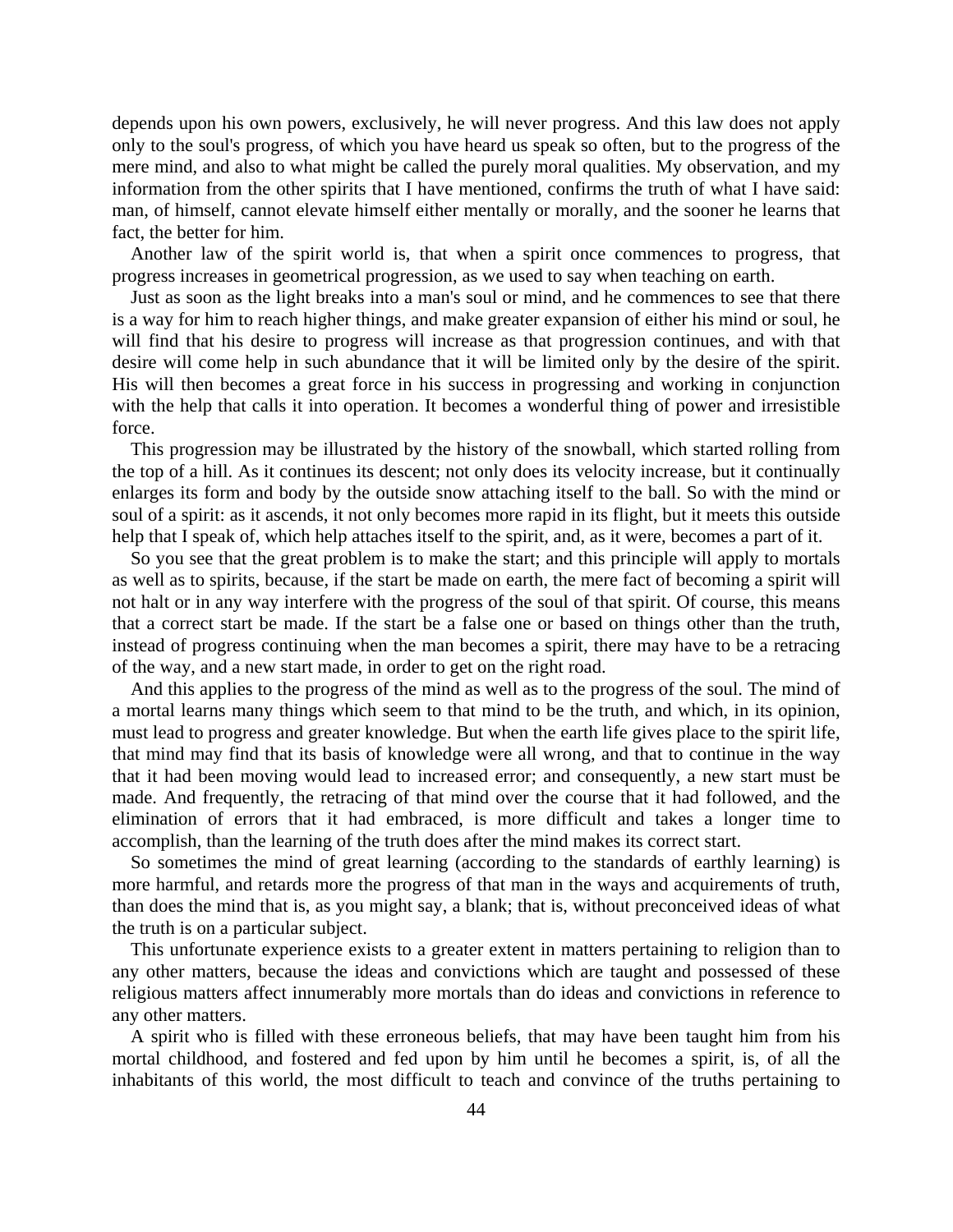religious matters. It is much easier to teach the agnostic, or even the infidel, of these truths, than the hide-bound believer in the dogmas and creeds of the church.

 So, I say, let the minds of mortals be opened to the teachings of the truth, and even if they are convinced that what they believe is the truth, yet let not that belief stand in the way of them being able to see the truth, when it actually is presented to them.

 Another law is, that not all who know that life in the spirit world is continuous, are certain that continuous life means immortality.

 I mean by this, that the mere fact of living as a spirit, does not of itself prove that such spirit is immortal.

 This is a subject that spirits discuss as much as do mortals, and it is just as much a question of uncertainty, as is the immortality of the soul as taught among mortals, now and for all ages past.

While men know that the death of the body does not mean the death of the spirit, and that such spirit, which is the real man, continues to live with all its qualities of a spiritual nature, yet there has never been any proof presented to man that that spirit will live for all eternity, or, in other words, that it is immortal.

 I say this, because I have read the histories and beliefs of most of the civilized, and some not called civilized, nations of the world. And I was not able to find in all my readings that it was ever demonstrated that man is immortal. Of course, many pagan and sacred writers taught this, but their statements were all based on belief and nothing more; and, so I say, immortality has never to mortals become demonstrated as a fact.

 In the spirit world, the spirits of not only the lower spheres, but those of the higher intellectual or moral spheres, are still debating the question among themselves. I am informed that there are some who lived on earth many centuries ago, and who have become exceedingly wise and learned in the knowledge of the laws of the universe, and have become so free from the sins and errors of their earth life that they may be called perfect men, and yet they do not know that they are immortal. Many of them think that they are just such men or spirits as were they who were represented by Adam and Eve; they know not that they are any less liable to death than were the ones just mentioned. And hence immortality is a thing which may or may not exist for spirits as well as for mortals.

 I know that many of your spiritualist friends on earth claim that the mere fact that spiritualism has demonstrated the continuity of life, establishes the fact of immortality. But a few moments consideration will show you the falsity of this reasoning.

 Change is the law eternal, both on earth and in the spirit world, and nothing exists the same for any length of time; and in the succession of these changes, how can it be said that in the future, far or near, changes may not come by which the existence of the spirit - the ego of man - may be ended, and that ego take some other form or enter into some other condition, so that it will not be the same ego, and not the same spirit which is now living as a demonstration of the continuity of life?

 And so, many spirits, as well as mortals, do not know what is necessary to obtain, to have the certain knowledge of immortality.

 But many other spirits know that there is an immortality for spirits who choose to seek that immortality in the way that God in his great wisdom and providence has provided. I will not discuss this phase of immortality now, but will at some later time.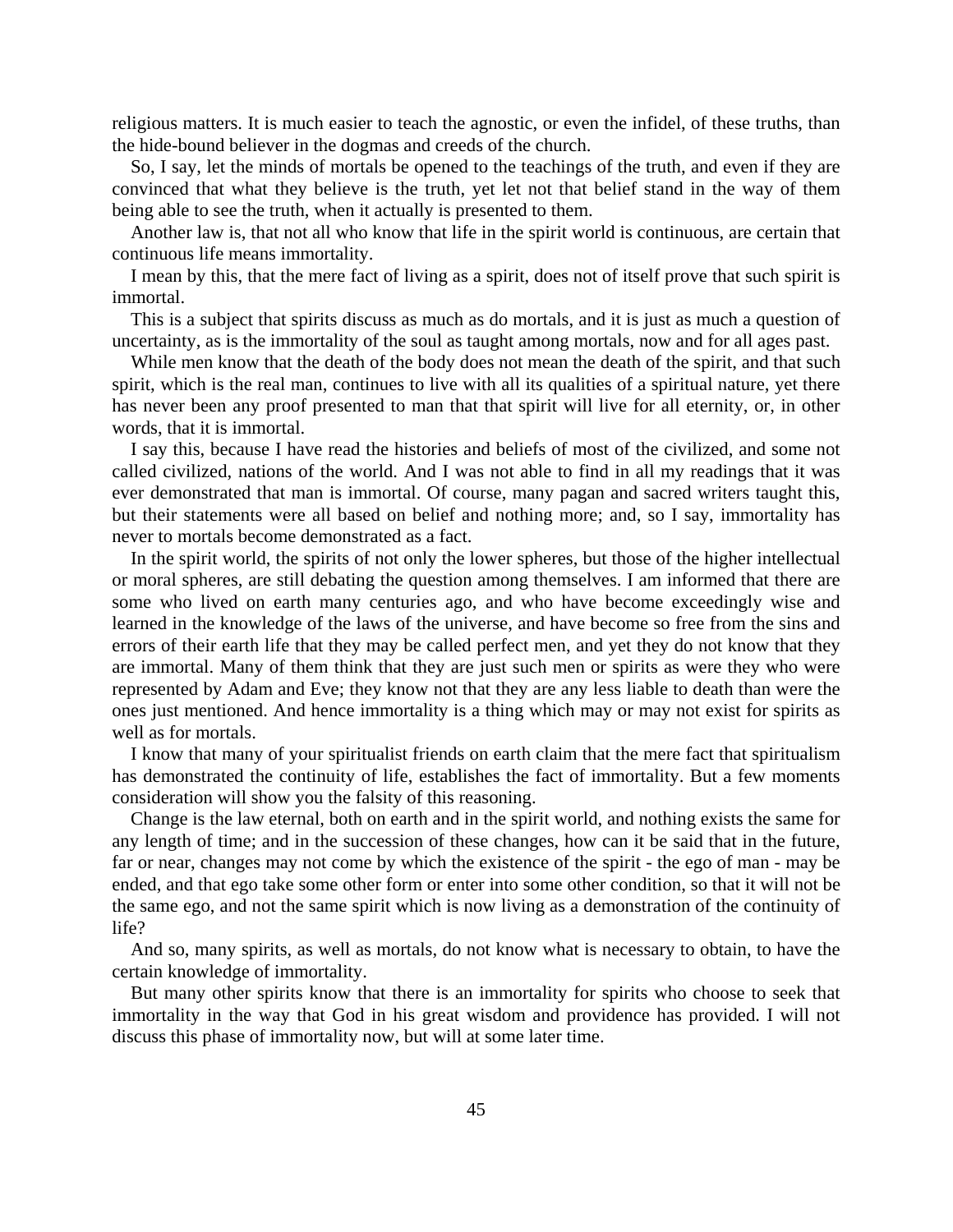There is another law, which enables spirits to become, by the mere operation of their natural affections and loves, pure and free from the consequences and evils of their mortal lives, and again become perfect, like the first parents before the fall.

 This does not mean that the law of compensation does not operate to the fullest, and that it does not demand the last farthing, because such is the exactness in the operation of this law, that no spirit is released from its penalties, until he has satisfied the law.

 As you believe, and as many other mortals believe, a man's punishment for the sins committed by him on earth are inflicted by his conscience and memories. There is no special punishment inflicted by God on any particular man, but the law of punishment operates alike on every man. If the facts that brings that punishment into operation are the same, that punishment will be the same, no matter whether the object of its infliction be the same or different persons. So you see, it cannot be escaped, on any ground of special dispensation, so long as the facts which call for its operation exist, and the conscience and memories of the spirit realize these facts.

When a spirit first enters the spirit life it does not necessarily feel the scourging of these memories, and this is the reason why you will so often hear the spirit, who has so recently left his mortal life, assure his friends or sorrowing relatives at the public seances that he is very happy, and wouldn't be again in the earth life, and similar assurances. But after a little while, memory commences to work, as the soul is awakened, and then never ceases until the penalties are paid. I don't mean that the spirit is, necessarily, continuously in a condition of torment, but substantially that, and relief does not come until these memories cease their awful lashings. Some spirits live here a great number of years before they receive this relief; while others more quickly obtain it.

 The greatest cause which operates to relieve these spirits of these memories, is love. I now mean the natural love; and this love embraces many qualities, such as remorse and sorrow, and the desire to make amends for injuries done, etc. Until a spirit's love is awakened, none of these feelings come to him. He cannot possibly feel remorse or regret or the desire to atone, until love, no matter how slight, comes into his heart. He may not realize just what the cause of these feelings may be, but it is love just the same.

 Well, as these various feelings operate, and he acts in accordance with them, a memory here and there will leave him, never to return; and as these memories in turn leave him, his sufferings become less, and after awhile, when they have all left him, he becomes free from the law, and it, as to him, becomes extinct. But it must not be understood that this is a work of quick operation, for it may be years - long, weary years of suffering - before he becomes thus free and once more a spirit without sin or these memories. This is the way the great law of compensation is satisfied; it cannot be avoided, but all its demands must be met, until sin and error are eradicated, and the soul returned to a pure state.

 But this gradual release from these penalties does not mean that a spirit is progressing in his journey to the higher and brighter spheres; because even without this torture and torment, he may still remain stationary as to the development of his higher nature, mental and moral. But when he has been relieved of these sufferings, he is then in a condition to start towards the progression that I have spoken of.

As you are tired, I will continue the balance of my discourse when I write again.

With all my love I am our true friend and professor,

Joseph H. Salyards.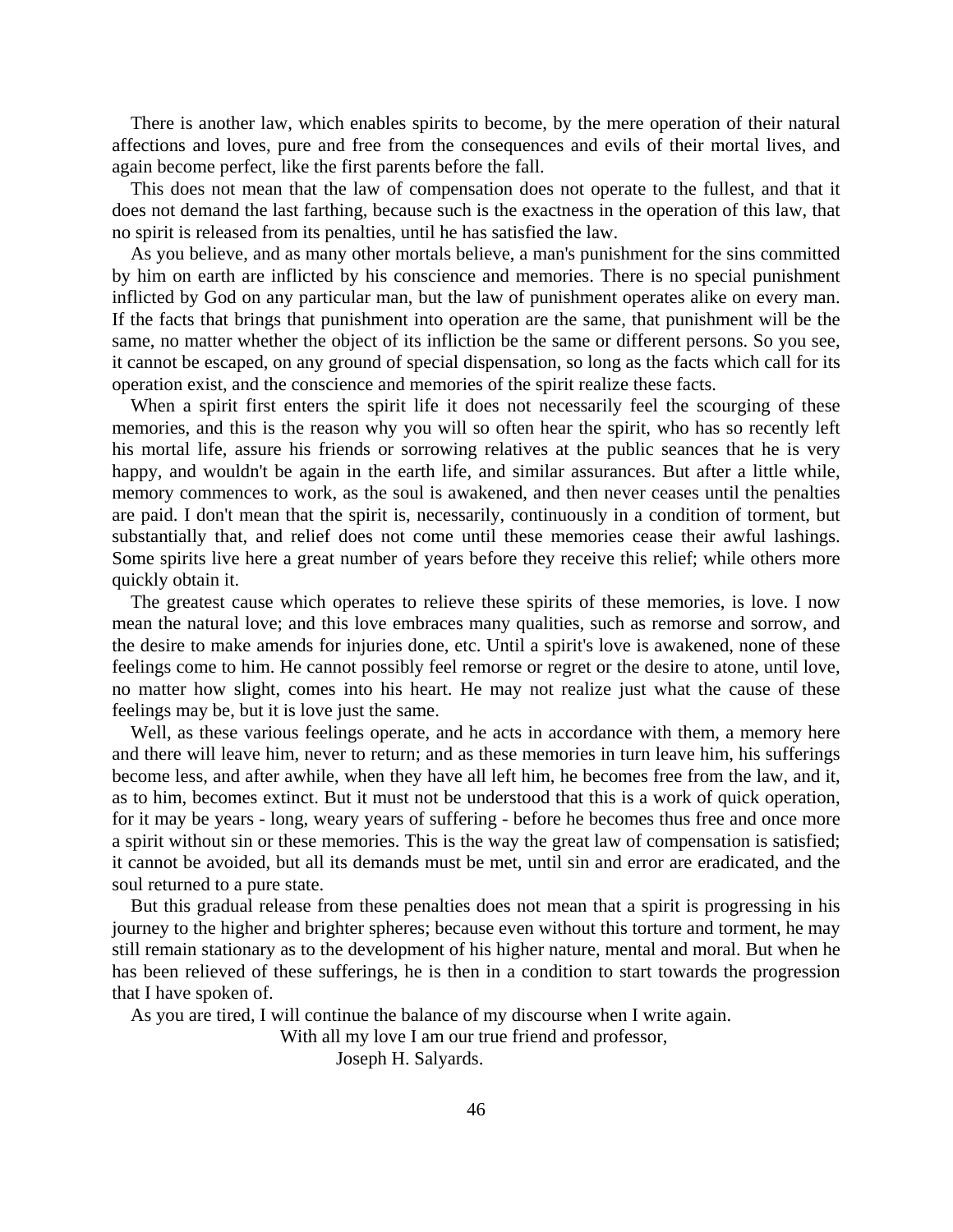I am here, Helen.

Yes, I would be here no matter what happens.

 Well, you had quite a discourse from the Professor, and a wonderful one it is. I am glad that he wrote you on the subject, as it clears many doubts that you or your friends may have. He has not finished yet, but he saw you were tired and stopped.

*(My brain felt fatigued...)* 

Yes, that is what he said, and I am so glad that you realize that he uses your brain as well as your hand. Why Ned, without your brain we could not write at all. So don't think that we merely use your hands, for your brain is the more important of the two.

> Your own true and loving, Helen.

*Professor Salyards - Laws of the spirit world continued.* 

I am here, Professor Salyards.

 Yes, and I am very much pleased that you have, and that you are in such good condition to write tonight. Well, I desire to continue my discourse on the laws of the spirit world, as known to many spirits.

 The next law is: That no matter how much knowledge of material things and of purely physical laws a man may have acquired on earth, his knowledge is not sufficient to fit him for the higher things of the spirit life.

 Many men think that because they have this great knowledge of the material universe, they need not attempt to learn the laws which control the operations of spirit life, or the laws which determine the position and development of that part of man commonly known as the soul.

 This is a very great mistake, and all human beings, sooner or later, will realize the necessity of learning these more important laws of the soul development, and of the spiritual part of man. I never, while on earth, attempted to investigate these laws, and consequently, when I came into the spirit world, I was as a newborn babe in my understanding of these laws; and so will all humans be who have neglected the investigation and study of these laws, as I did.

 I would, therefore, advise every man to give his best endeavor to the study of these laws, and especially that part of them which deals more particularly with the soul's development and progress towards the greatest happiness. These laws are set forth and declared to a very large extent in the New Testament, and in some parts of the Old are many suggestions as to what a man should do to save his soul from death; and by this I mean the death that comes with neglecting to exercise all the qualities of the soul that a man is capable of exercising, when in the mortal life. A man may let his faculties of mind die by neglecting to feed them the proper mental food, and so with the soul. Of course, the soul never dies, as far as known, in the sense of absolute destruction and disintegration, but it can get into such a state of inertia or lethargy that, so far as it is a part of the activities of man, it may as well be dead.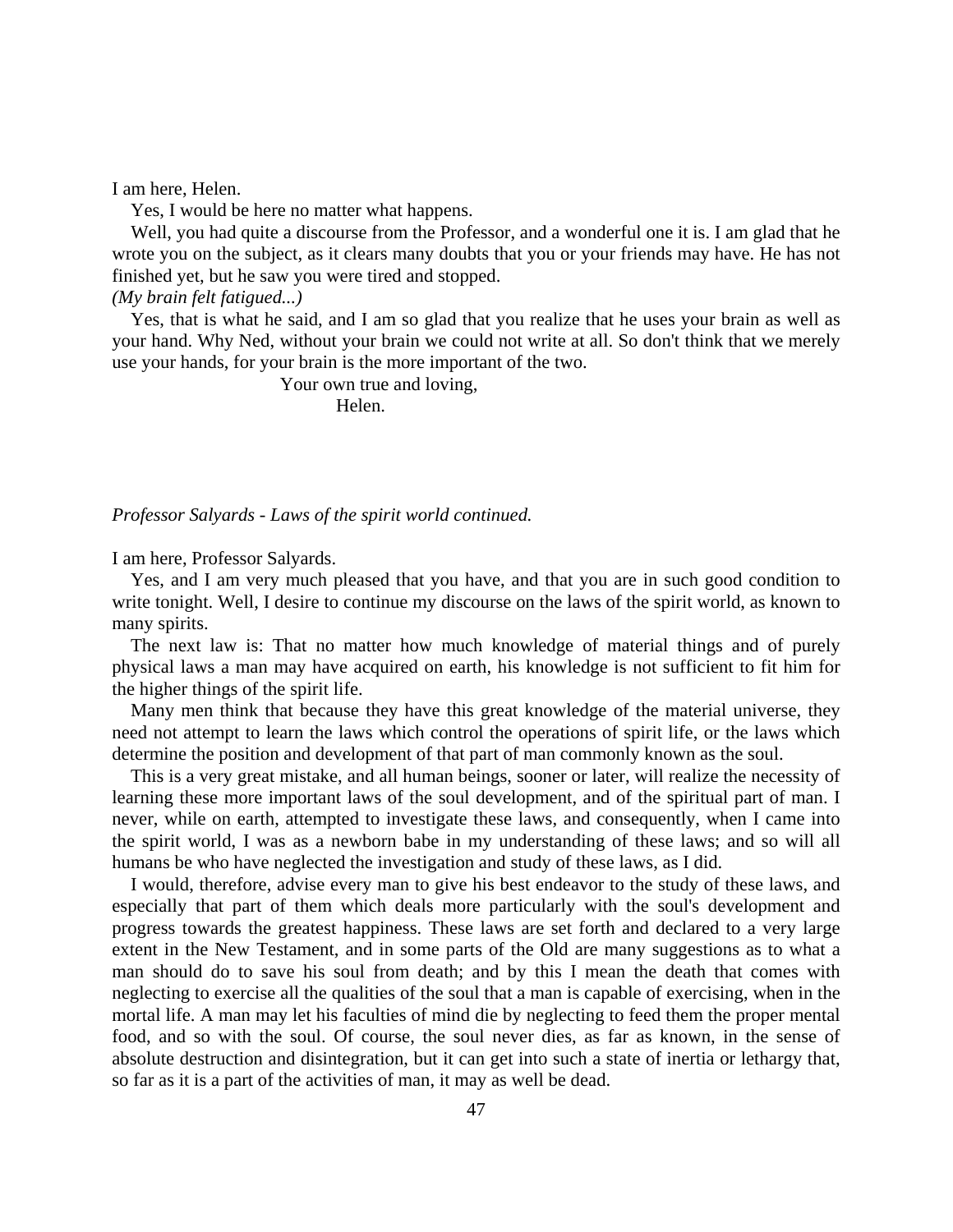I don't mean to say that the mere neglect to exercise these soul faculties will cause a man's soul to remain dead forever, for that is not so. Sooner or later, either in the mortal life or in the spirit life, this soul will have an awakening, but that awakening may be delayed for many years, and even centuries, and, in its highest sense, it may never have an awakening. So let men know the importance of studying and applying these spiritual laws to their own selves while mortals, and when they come to be spirits, they will find what a great advantage to their progression and happiness such study and application have proved to be.

 There is another law of the spirit world that is of vital importance to those in the mortal life, and one which they can learn, and that is, that no man can, of himself, save himself from the penalties of the law of compensation. I have written about this before, but it is of such vast importance, and affects all human beings to such an extent, that I feel justified in saying something more on the subject.

 This law of compensation is as fixed as any of God's laws, and cannot be avoided under any condition or circumstances, except one, and that is the redemption of a man's soul by the Love of the Father entering into it, and making it at-one with His own, and like His in all the qualities that partake of the Divine essence.

 I know that many men do not believe that there can be any forgiveness of sin, because they say it is impossible to make clean, in a moment, the soul of a man that has been steeped in everything vile and sinful while living the life of a mortal. Well, this I believe to be true, and I do not think any of our greatest teachers of these highest truths attempt to declare the doctrine of instantaneous cleansing of a vile and sinful soul; at least, that is not the doctrine taught by the greatest of all teachers, the man of Nazareth, whom I sometimes see and converse with; and he, I believe, knows more of the laws governing the salvation of men, than any other or all other teachers combined.

 His teaching here is, that while a soul is not instantaneously cleansed by receiving a portion of the Divine Love, as we have heretofore explained it to you, yet the inflowing of such Love into the soul of a man starts him into the way of right thinking, and causes him to realize that his soul is open to the influence of this Divine Love. So mortals, as well as spirits, may receive this awakening of Divine Grace, to a very large extent, as soon as they realize that this Love is the only thing that will remove the penalties of this law of compensation.

 I do not believe that immediately after the sinner feels this Love coming into his soul, he becomes a saint and at once gets rid of his evil nature, for that can hardly be. Such an instantaneous cleansing would scarcely serve the purpose for which the work of this redemptive Love is intended.

 Some persons seem to be able to receive more of this Love in a short time than do others, and, consequently, their complete redemption is more quickly accomplished. But to me - and I have experienced the inflowing of this Love, and its effect upon my sinful nature, and upon my recollections of the deeds of my earth life which call into operation this law of compensation there does not seem to be any probability of an instantaneous cleansing of the soul, so that a man suddenly becomes fitted to live in the Celestial Heavens, where the Father's Love, in all its purity and completeness, exists. I know it is taught by many preachers, and it is also the dogma of some churches, that the blood of Jesus cleanses from all sin - and that, in the twinkling of an eye - but you must not believe this, for it is not true. The blood of Jesus was spilled many centuries ago, and is now become a part of other elements of the natural world, and cannot save anyone. And I go further and say, as Jesus has taught me, that his blood never had any efficacy in saving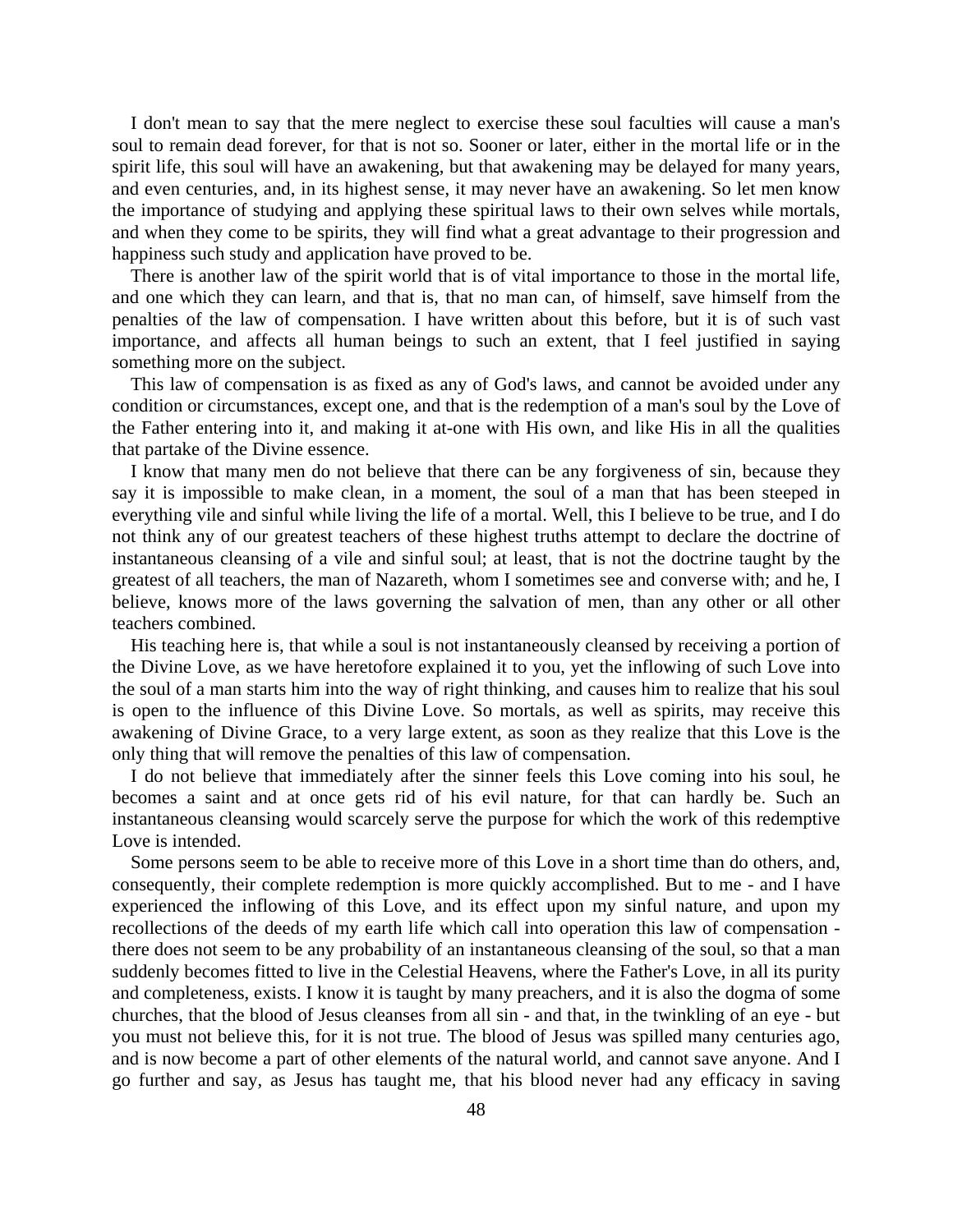anyone. He never taught that his blood could do any such thing, or that the shedding of his blood was in any sense, the means of saving a soul. He is not now teaching any such doctrine, and is disappointed that those who lead the masses of mankind should teach any such doctrine, because it takes their attention away from the one and vital principle which is necessary to their salvation. And that is, the New Birth: which means merely the flowing into a man's soul and becoming a part of it, of the Divine Love of the Father. It does not come to a man because the blood of Jesus was a sacrifice, to appease the wrath and requirements of the Father, or because of any vicarious suffering of Jesus.

 But to return to this law of compensation. No man, by his own exertions, can save himself from the operations of this law, and he, so long as he has this idea of depending on his own powers, will have to pay the penalties. Of course, as he pays these penalties, he progresses nearer and nearer to a time and condition when the law will cease to operate upon him, and he will become comparatively happy; but such payment may require long years of suffering and unhappiness.

 So, I say, let man know that for every act and deed, and for not doing what he should have done, he will have to answer the law. I do not mean by this repetition to cause men to think that I delight in showing them that they will have to suffer and live in darkness for a time uncertain, for I do not take any pleasure in calling their attention to this great law, and the certainty of its operations. Rather I do this to help men to avoid these sufferings and unhappiness, by seeking the Love of the Father while on earth, because, from my observations, I believe that it can be found more easily while in the flesh, than after a man becomes a spirit.

 Another law of the spirit world is that every human being of one sex has, on earth or in the spirit world, one of the opposite sex, who is his soulmate. The importance of this provision of the Father for the happiness of humans and spirits, has never been fully understood by those who have not with certainty met and recognized their soulmates.

 I know that on earth men have claimed that certain of the opposite sex were their affinities, and with such claims as an excuse, have done much wrong and sin.

 But the soulmate is not an affinity which may be suggested by the passions or desires, but is one provided by the grace and Love of the Father to live with the other soulmate through all eternity. Before they took on the form of flesh, they were united, and when, in accordance with God's plan, they separated and became mortals, they became no less soulmates, although they may not recollect their former unity or relationship while living the mortal life. But as certain as God lives, these two soulmates, at some time, after they become spirits, will learn their true relationship to each other, and will, if nothing insurmountable intervenes, come together again in true union and happiness.

 The mere fact that a certain man and a certain woman are husband and wife on earth, does not mean that they will live together as husband and wife through all eternity. If they are soulmates, they may, but if they are not, they will certainly separate after they enter the spirit world. That true relationship cannot be hidden here, and no mere form of relationship of husband and wife will suffice to keep the persons together.

 The great truth of soulmates is one which needs further elucidation, and one which I will try hereafter to explain more fully. But for now it is sufficient to say that every man born of woman has his soulmate, either on earth or in the spirit world, and vice versa.

 Well, I have written a great deal tonight and you are tired, and so am I, and so I will continue at another time the rest of my discourse.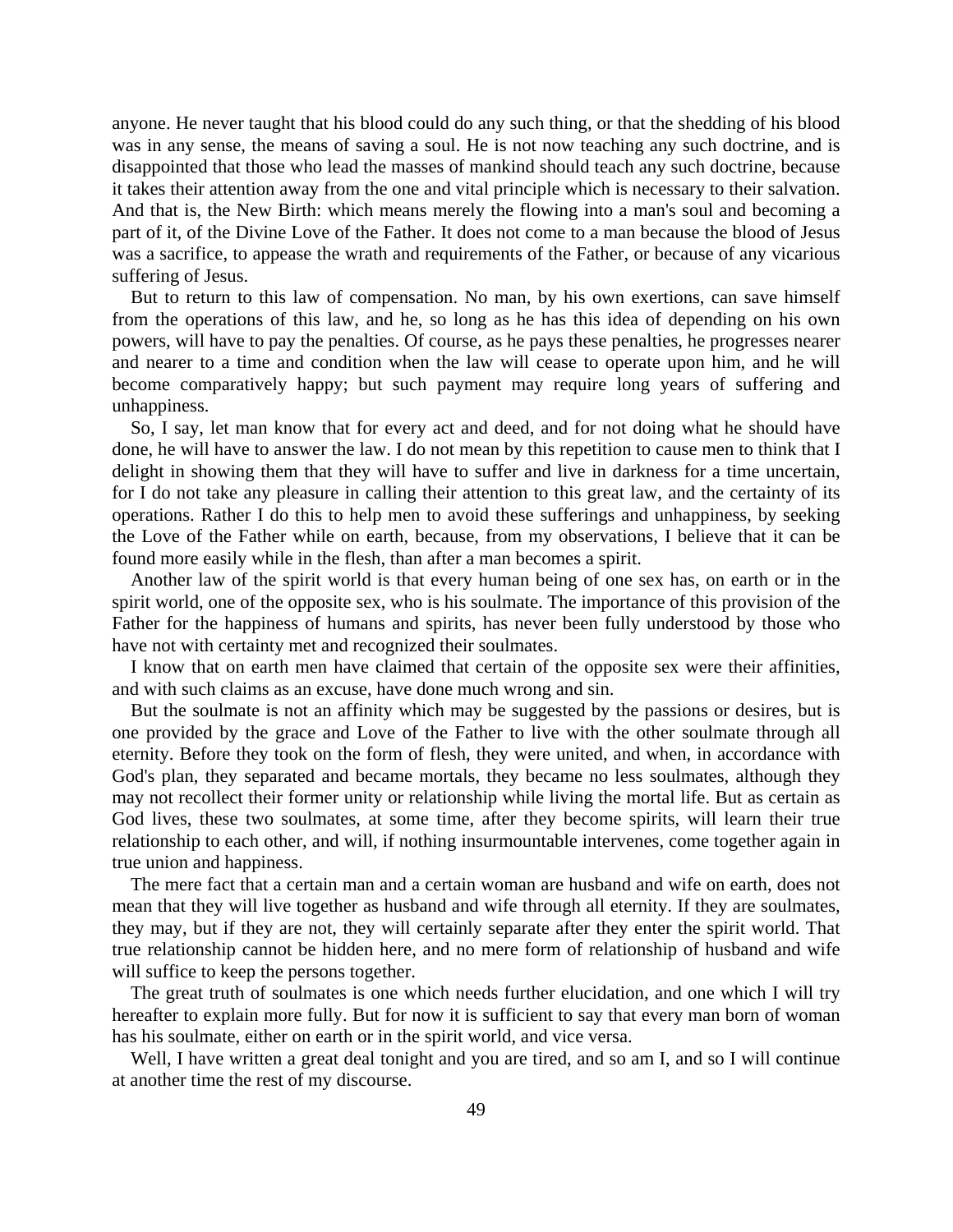With all my love and best wishes for your happiness and success,

I am, your old professor and friend,

Salyards.

## *Mr. Padgett's grandmother describes her home in the Second Celestial Sphere.*

Well, my darling son, I am so happy to be with you and tell you that I am now in the Second Celestial Sphere, where everything is so beautiful, and happiness exists to a degree that I cannot portray to you. I am in my own home and what it is, I can scarcely describe, for you have no words which are adequate to give you an idea of what I may mean in attempting to describe the glories of this sphere.

 My home is of a material that you have no faint counterpart of on earth, and it is furnished with everything that is suited to make me happy and more thankful to the Father for His Love and kindness.

 I am living all alone, but I have many visitors, and love is the ruling sentiment among all its inhabitants. No spirit who is not filled with this Divine Love of which I have so often told you can possibly live in this sphere. The spirit who has all the most wonderful intellectual acquirements, and is without this Love, cannot enter this sphere, nor can the mere natural love of mortals or of spirits fit the spirit for inhabitancy here. Only the Divine Love of the Father can make a spirit so at-one with all the surroundings and atmosphere of love that here exists.

When I left the first sphere I was taken in charge by a most beautiful and glorified spirit, and carried from my home in the first sphere up to the entrance of the second sphere where many other beautiful spirits were waiting to give me welcome - and such a welcome I never thought could be extended to a spirit who is progressing. But I was received with all the love and affection and evidence of joy that the spirits of this sphere have for a spirit who has progressed from the lower one. Oh, I tell you that my happiness was certainly beyond any conception of what I had in the home which I just left.

 I thought that the beauty and grandeur of the first sphere could not possibly be surpassed, but when I tell you that comparison cannot be made between the beauty of the two places, it is the best that I can do.

 My home was all ready for me, and I was carried by a whole host of spirits to it and told that it was for me, and that God had prepared it for my happiness and joy. It certainly is beyond description, and it would be useless for me to try to describe it.

 The spirits here are so much more beautiful than those of any other sphere. They are more ethereal and their garments are all shining and white - not one little speck reminds one of the earth or the grosser spheres of the spirit world.

 And here the music is entirely Divine and of such a great variety - all telling of the great Love of God, and sung in His praise and adoration. I have not yet seen all the beauties of this sphere, and I may later give you a fuller description of it.

 Yes, I met some spirits whom I knew on earth, but not many; some of the truly Christian men and women who lived and loved and worshipped God, and passed over long before I did.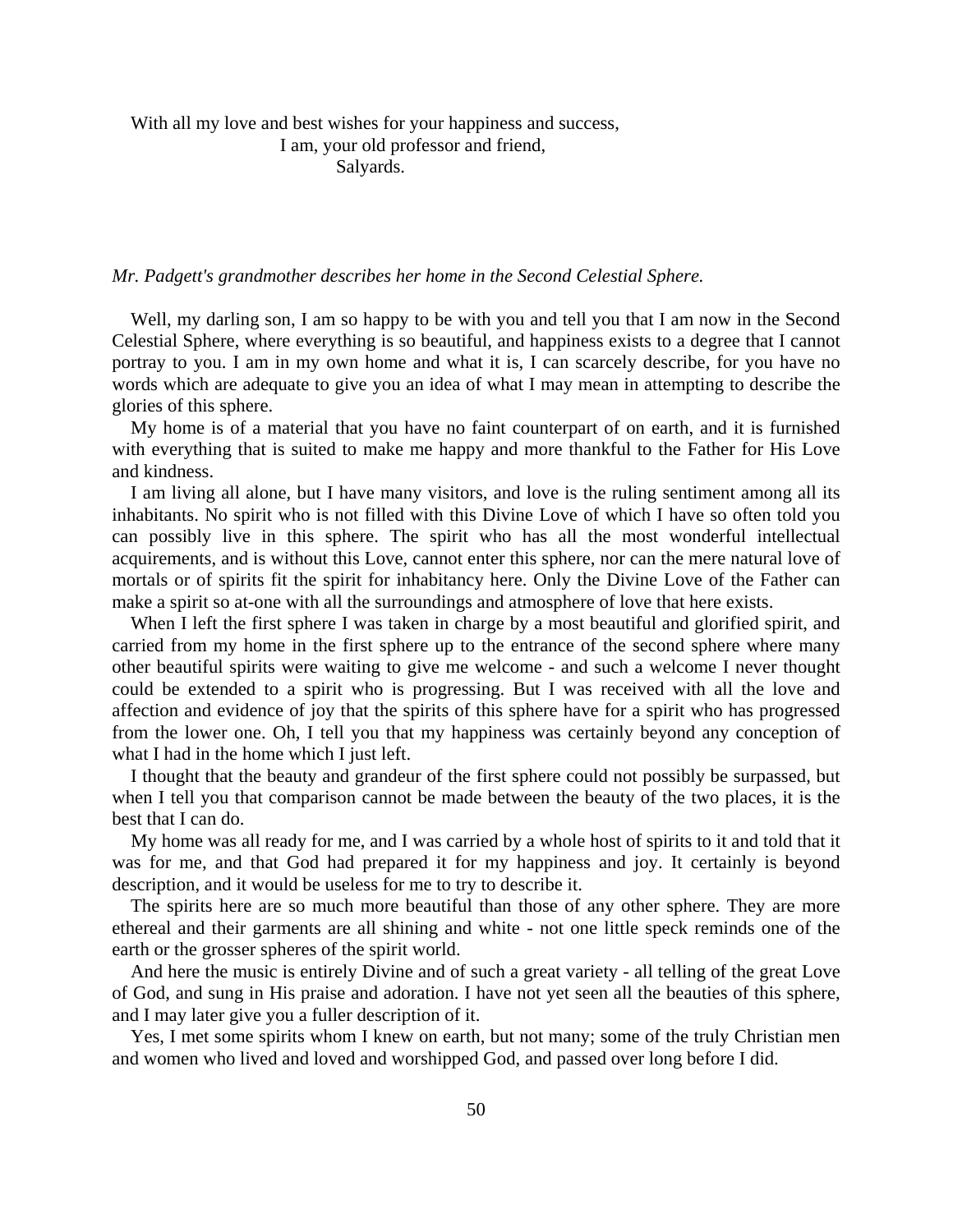My own dear mother and father have progressed to this sphere and were ready to receive me; and how glad they were to welcome me and take me to their arms of love.

Well, I must not write more tonight as you are not in condition for extended writing.

So with all my love, which is so much greater than when I last wrote you.

I am your own true and loving grandmother.

*Ann Rollins' experience in seeking the Divine Love of God, and in realizing that He is "the Father". Describes Jesus' appearance.* 

I am here, your Grandmother.

 I am happier than I can tell you. I am living in my home of which I told you a few nights ago, and it is a beautiful home beyond the possibility of description.

 Tonight, I want to tell you of my experience in seeking the Love of God, and in realizing that He is my Father, who loves me with a Love that knows no shadow of wavering or cessation.

 I was not always filled with faith, or believed so implicitly in prayer, but in my early married life, I received the conviction that if I would be happy in life and fitted to receive the blessings which the Bible promised to those who should seek the Lord and his Love, I must see the necessity of seeking; and I, with all the earnestness of my nature, commenced seeking for the Father's Love, and as a result I found it, and with it a great happiness and peace.

 You know what my spiritual condition was in my later years on earth, and how my faith was such that, although I was nearly deaf and blind, yet I was happy and joyful. Well, when I came to the spirit world, I brought that faith and love with me, and I found that it was just as real here as it had been on earth. Of course, in some of my beliefs I was mistaken, such as my belief that Jesus was God, and that his death and blood saved or could save me from sin and damnation; but notwithstanding my mistakes in these particulars, my love for the Father was not interfered with, and I continued to live in that love and was happy.

 I had not been in the spirit world a great while, before spirits of a higher order than myself came to me and told me many wonderful things of the Father's Kingdom, and that my progress to the higher spheres would depend upon my receiving more of this Divine Love in my soul and becoming more at-one with the Father.

 The first time I saw Jesus was after I had been in the third sphere a short while, and when I met him he impressed me as being the most beautiful and loving spirit that I had ever seen; and when he told me that he was Jesus, I, of course, was somewhat surprised, because I had believed that he was sitting in the heavens on the right hand of God, as I had been taught on earth to believe.

 And when he saw my surprise he looked on me with a wonderful love and said that I must not further believe that he was God, or even a part of Him, or that he was in the high heavens accepting the worship of men, for he was only a spirit as I was, and was still working among mortals as well as spirits to lead them into the light and the way to the Father's Love.

 At first, I confess, it was difficult for me to believe this, and I had my doubts; but his manner of talking to me and the wonderful love that he displayed, not only for me but for all mankind, soon convinced me that he was the true Jesus and not an imposter. And afterwards, I met many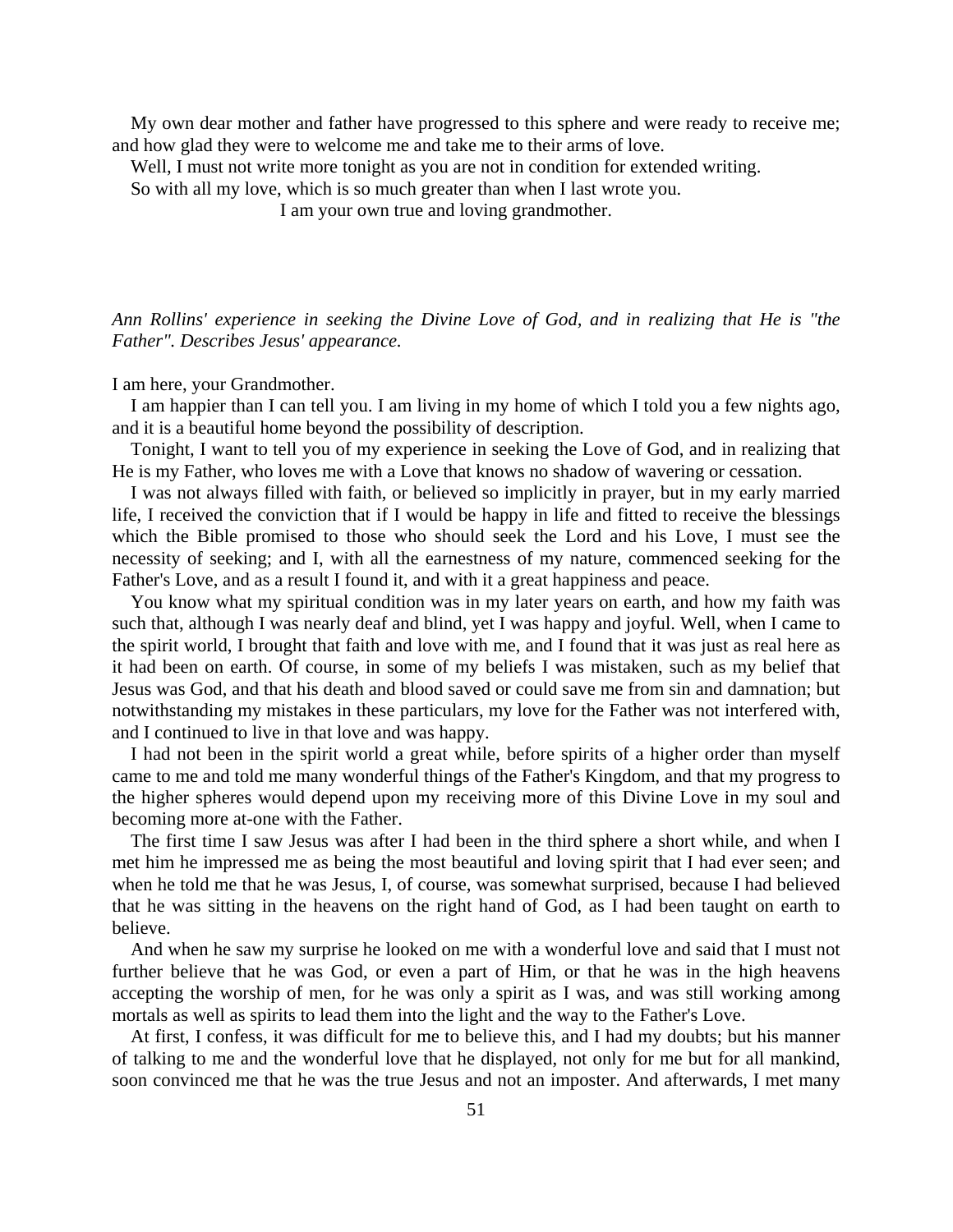spirits who knew him and had been his followers for many years, and they told me that he was the Jesus of the Bible, and I could not do anything else but believe. And now, after my long years of association with him and feeling his ministrations of love and the influence of his greatness, I know that he is the true Jesus, who by his teachings and overwhelming love saves men from their sins, by showing them the way to the Father's Kingdom. So my dear son, do not doubt what I tell you now in reference to this matter, or what I have already told you.

Well, it is somewhat difficult to describe his appearance, but I will try. He is of a commanding figure, as you say on earth. His features are regular, and his eyes are of a deep blue, almost a purple blue, with such depths of love in them that under its influence you almost forget to note the color of his eyes. The hair is a beautiful brown, worn long and parted in the middle so that it falls over his shoulders. His nose is straight and somewhat long, with nostrils very refined and showing the artistic elements in his nature. His other features are in keeping with those I have described. He wears a beard quite long and very silky and brown like his hair. His manner is grace itself and modesty personified, and yet in him is the intensity of feeling which can show itself in just indignation when the occasion requires. And yet with all the great beauty of his person and the greater love of his soul showing itself, he is very humble - more so than any spirit I have seen.

 I have given you a bare outline of his appearance, and you will never fully realize in your mind's eye just what his appearance is; and only when you come over and meet him will you fully understand the appearance of the most wonderful and beautiful and loving spirit in all God's universe.

 Some day this will happen; and you will not have the doubts that I had, and your heart will go out to him from the first moment of your meeting. My dear son, it is a greater privilege than you can appreciate, to be thus prepared to meet your friend and teacher; for he is your friend to a degree that is beyond what I thought he would ever be while you are on earth.

 So you see, my experience was a somewhat exceptional one, and one secret of its being so is that I received very great faith and the Love of my Father - while on earth.

 While the teachings of many preachers are that the earth is the only place of probation, and that teaching is not correct; yet if it were believed more, and mankind should prepare their future in view of that belief, many a man, when he becomes a spirit, would avoid experiences that are very unpleasant and retard his progress in the spirit world. Of course, such a belief (that the earth is the only place of probation) when the mortal fails to make the preparation, will work him great injury after he becomes a spirit; because such a belief is difficult to get rid of, and as long as it lasts the spirit is very apt to believe that his status is fixed forever, and hence he will not progress until he accepts the truth.

So you see after all, the only good belief is a belief in the truth, which never changes.

 Probation is not confined to the earth life but is with man and spirits alike. In fact it never ends, for each preceding condition of a spirit is nothing more than a probationary condition to what follows. But the great probationary condition, undoubtedly, is that which exists for the mortal while on earth; and if that probation is accepted and made the most of, the spirit of man gains an advantage which is beyond my ability to describe.

 Sometimes men do not attempt to take all the advantage of this probation on earth, and come to the spirit world in all their material thoughts and sins, with their souls dead, as Jesus said, and find that in such condition, as spirits, they have a more difficult time to awaken from such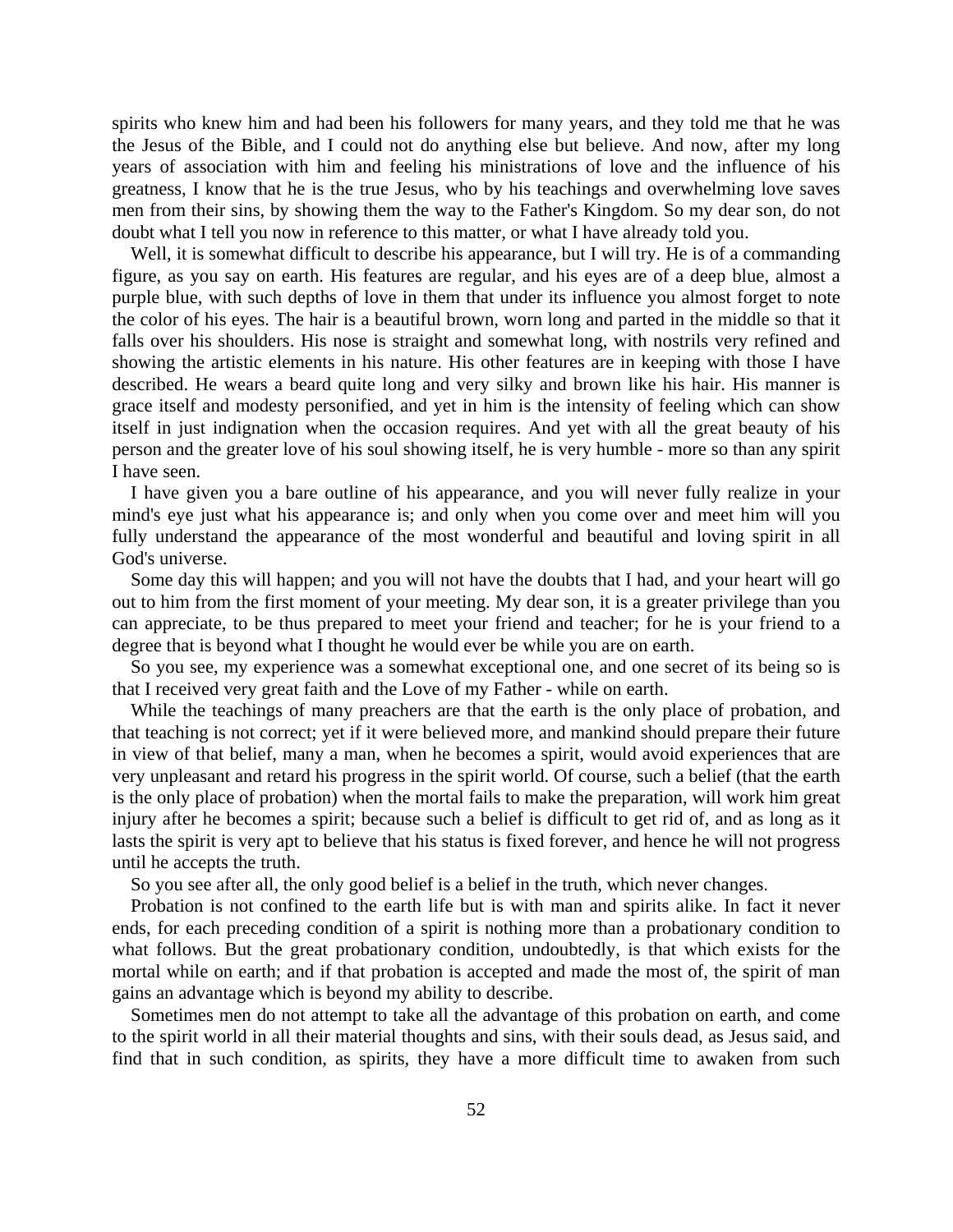condition and progress; and I am informed that some spirits have been in this world for many, many years and have not yet had an awakening.

So you must see the importance of taking advantage of the earth probation.

 Well dear son, I have written a great deal and must stop now, though I should like to write you a much longer time.

So with all my love I will close, and sign myself

Your loving grandmother,

Ann Rollins

I am here, Jesus.

Well, I am ready to write more of my discourses, and I want you to prepare for our writing very soon. I think that tomorrow night will suit for the work. Commence about nine o'clock, and then you can write until we finish it.

 Yes, very soon the Love will come to you in abundance, and you will realize its cleansing effect, and will also experience a wonderful peace filling your soul. So tomorrow night we will write.

 She was correct, except that she may have overdrawn her description of my beauty and goodness; but she thinks as she wrote and you must believe what she said.

 Well, I love you with all the love of an elder brother who is filled with the Love of the Heavenly Father. This is all that I can say, for it is most comprehensive and leaves nothing to be added.

 I will pray with you tonight, that the Father's Love may come to you in great abundance. So with the love that I mention and my blessings and the Love and blessings of the Father.

> I am your true friend and brother, Jesus.

*Jesus - The earth life, and what it means to mortals.* 

I am here, Jesus

You are better tonight in your spiritual condition and I will write a formal message.

 I desire to write on the subject of, "The real truth of the life on earth, and what it means to mortals."

 When men come to the knowledge that they are children of the Father and under His care and protection, they will see that they must lead such lives as will fit them to become in union with the Father and be able to partake of His Love which makes them, as it were, a part of Himself. I mean that there is in all men the potentiality of becoming a part of the Divine Essence, but in order for them to partake of this Divinity they must let the Love of the Father, in its highest nature, enter into their souls and make them at-one with Him. No mere love that they had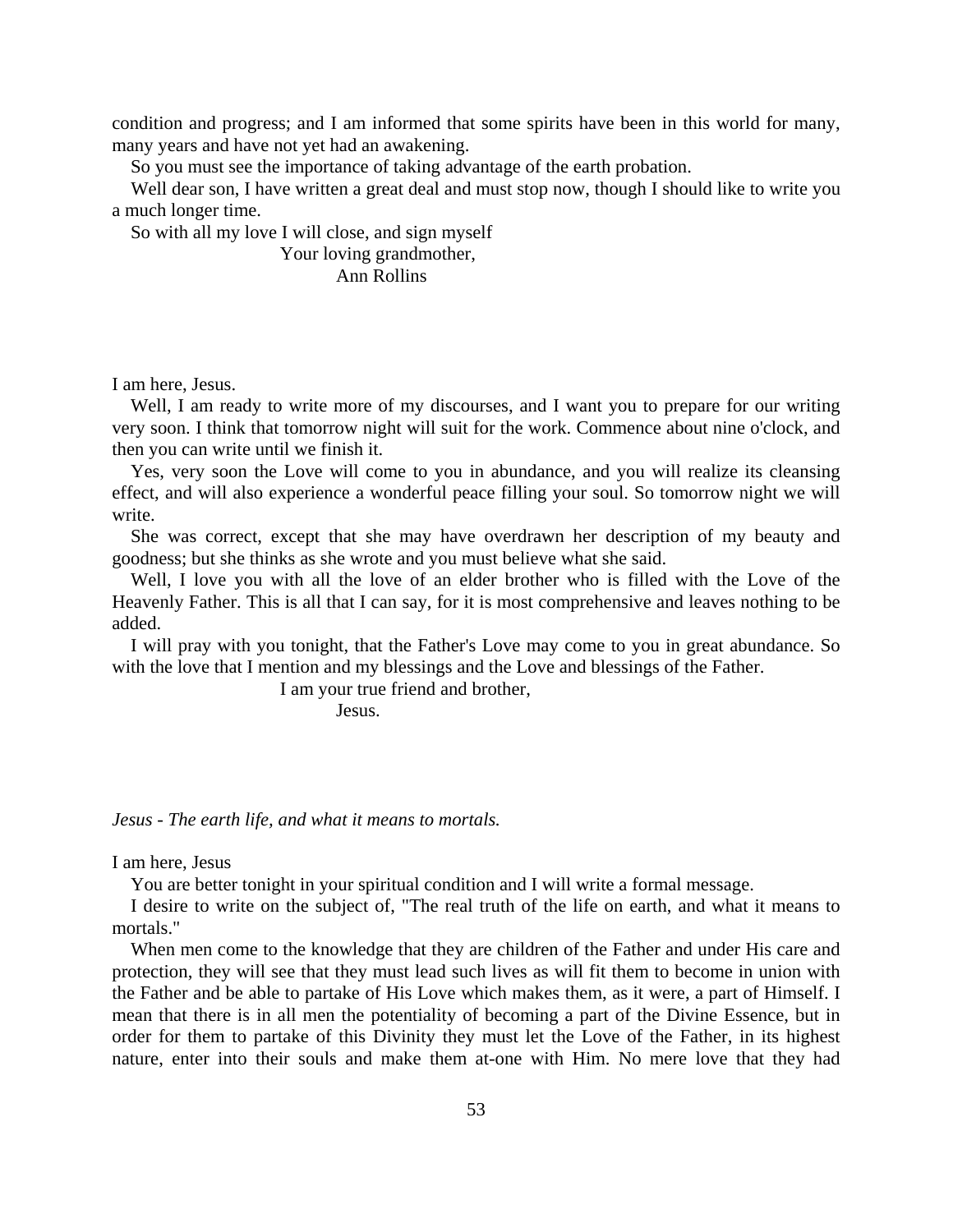bestowed upon them as creatures of the Father's handiwork will enable them to attain to this exalted condition.

 The natural love, of itself, is not sufficient, because when that love was bestowed upon them it was merely intended to enable them to live in a good and harmonious way with their fellowmen. It was not the real Love that formed a part of the Divine nature of the Father, and was not intended to make men a part of that nature. So, in order for men to receive this higher Love, they must do the will of the Father while on earth, or they will have a more difficult work, after they become spirits, in receiving the wonderful inflowing of this Divine Love.

 The earth is the great plane of probation, and the development of the souls of men depends upon their correct living - in accordance with those principles which the Father has established as the means whereby they may receive this condition of Love, which alone can make them atone with Him.

 Merely good deeds are not sufficient. Back of all deeds must be the soul's development, which results only from the possession of this Love. I do not mean by this that deeds do not form a part of this development, for they do; but deeds without the possession of this Love will never make a man the possessor of the one thing needful to ensure his entrance into the Heavenly Kingdom.

 Men must love one another, and must of course, "do unto each other as they would be done by." If this rule of conduct was observed men would be much happier on earth, even if they do not possess the Divine Love that I speak of.

 No man can of himself become filled with this Love, for in only one way will it come into his soul: and that is by prayer to the Father for its inflowing, and faith that He will give it to him who asks earnestly and humbly. I know that some men think that prayer is nothing more than an appeal to their own better selves, but I tell you that this is a wrong belief; and when they realize the truth that prayer ascends to the Father, and is heard by Him and answered, they will understand the great mission and benefit of prayer.

 Let men live the most exemplary lives, and yet they will not necessarily become partners of this Great Love, and have the qualities that are necessary to enable them to receive the great gift of unison with the Father. I urge all men to live a good moral life, because it has its own reward in the spirit world, and makes them happier as spirit beings in a condition of mere natural love, and will fit them for a life in the spirit world which will bring to them happiness; but not the happiness of those who fit themselves for a greater happiness in the Celestial Kingdom.

 I will not discourage men from seeking the life of a moralist, or of one who tries to follow the truths of conduct which the golden rule imposes, but on the contrary, emphasize the necessity for such a life. A good man approaches nearer to the image of the Father than any other being can possibly attain to, and his reward in the future life will be that which comes only from living the life of such a man. So I say, the more a man lives in accordance with these moral precepts, the nearer he will approach the image in which he was created.

 **But why should men be satisfied with the image when the Real Substance may be theirs by obeying the invitation of the Father? The image may satisfy some who are content with small things, but the aspiring soul wants the real substance which the Father offers freely to those who will accept His invitation.** 

No man can really live a good moral life unless he has as his guide the Love that I have mentioned. I do not believe that any man who knows the difference between the image and the Substance will be satisfied with the former, for if so he is rejecting the greatest happiness that even the Father can bestow upon him.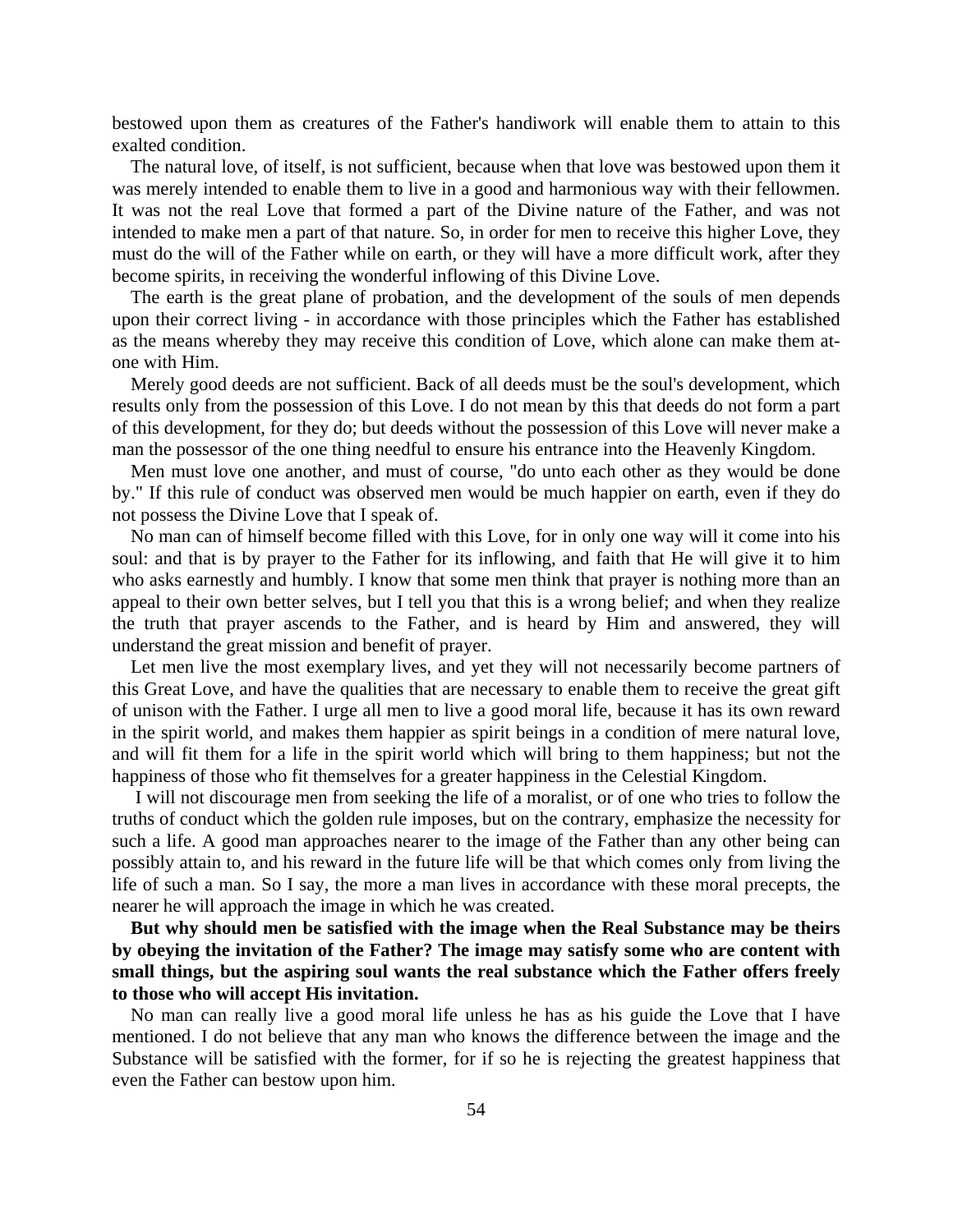So let not men be content with trying to live good moral lives, but seek with all their hearts the Love that makes them truly angels of God; and such angels as can feel and realize (by reason of the Divinity which such Love brings to them) the certainty that they are immortal.

 Immortality is only of God, and anything less than God, or His Divine Essence which makes the creature a part of that Divinity, is not immortal.

 Adam and Eve (as they are called) were mortals, free from sin and obedient to the Father, and thought that they were immortal; but when the temptation came and they yielded, they realized to their great sorrow that they were not immortal. And so will every spirit of mortal be in the future life, where the Divine Love of the Father has not become a part of its existence.

 Life on earth is an important part of the great eternity of living, and men should realize this to its fullest meaning, and not think the earth a mere stopping place where the spirit is enfolded in flesh only for the pleasures and gratification of its carnal appetites. This earth life is a fleeting shadow of the spirit life, but an important shadow to the happiness which man may enjoy in the future. It is the most important period of man's whole existence, and the way that such life is lived may determine the whole future life of the man. I don't mean that there is no redemption beyond the grave, for the mercy of the Father continues into the spirit life; but when man fails to accept this mercy - I mean the way in which he may become a Divine child of the Father - while in the earth life, he may never accept it in the spirit life.

 So many spirits are contented to remain in the happiness of their natural love, and refuse to be convinced that there is a greater Love and happiness awaiting them in the Father's Kingdom which may be theirs, if they will only believe and seek. This I say from my knowledge of the real condition of spirits in the spirit world, and the difficulty which the redeemed spirits have found in their endeavors to convince these spirits who are enjoying the happiness of their natural love, that there is a happier and better sphere in which they may live, if they will seek for the Divine Love of the Father.

 As I said when on earth, "strait is the gate and narrow is the way which leads to life eternal, and few there be who enter therein." And this saying applies to the spirit world as well as to the material world.

**So let me urge upon all men to seek the straight and narrow way, for only by it can men come to the full enjoyment of what the Father has provided for them.** 

 **I will now stop, but in closing will say, with all the love and knowledge which I possess: Let men seek this great Divine Love, and in faith they will find it, and forever be one with the Father - immortal as He is immortal, and happy beyond all conception.** 

 **So I will say with all my love and blessings, and the blessings of the Father, "seek and ye shall find."** 

Good night.

Your loving brother and friend, Jesus.

I am here, your grandmother.

 What a truthful and important message the Master wrote you; he knows that what he said is of the most vital importance to mankind. I only wish that all mankind could hear his message, for if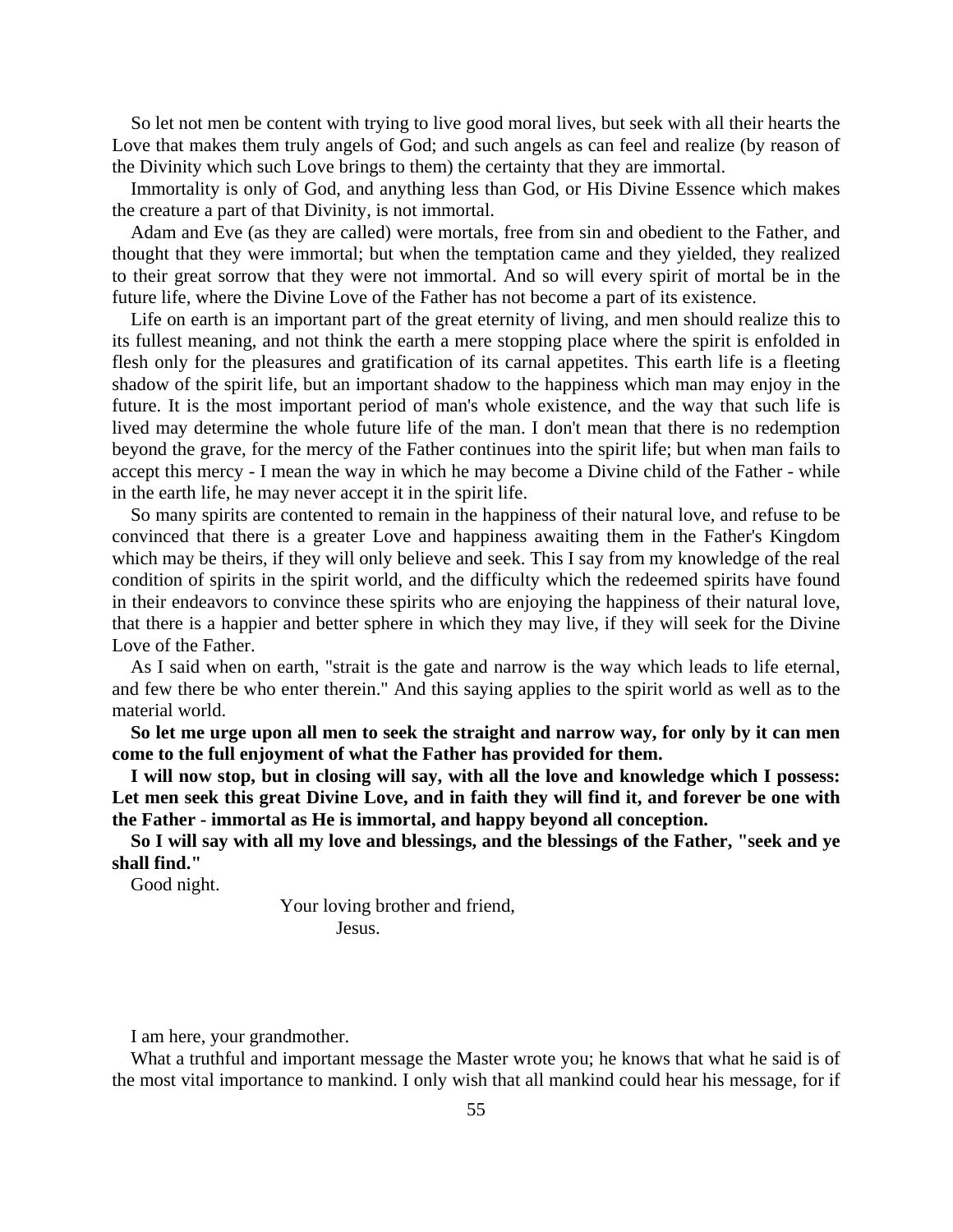that could be, many a thinking and perhaps thoughtless man would turn his thoughts to God and strive to obtain that Great Love, of which the Master wrote so eloquently.

 The more I think of the great work that you have been selected to do, the more I am surprised, because, as I conceive it to be, this work is of more importance to mankind than anything that has been attempted since the Master was on earth and unfolded to his disciples and hearers the great truths of His Father.

 So try with all your faith and earnestness to get into as high spiritual condition as possible so that you may be able to receive and write the important and heretofore hidden truths which the Master shall disclose to you. He is so much in earnest that these truths shall be given to mankind, that in selecting you, he has done you the greatest possible honor.

> Your loving Grandmother, Ann Rollins.

*Jesus - The meaning of immortality.* 

I am here, Jesus.

 I want to tell you what I mean by immortality, as you and your friend differed today in your ideas of what it means.

 When Adam (as he is called) was told that if he should disobey God and eat of the forbidden fruit, he should surely die, the word death meant death of the soul, so far as its future progress in that which would insure its receiving the Divine essence of the Father's Love was involved. It did not mean the physical death or the death of the body, because it is very apparent that after his doom was pronounced, he lived in the flesh a great many years.

 But his soul's progression stopped, and it was only after my coming to earth and teaching the doctrine and truth of man being restored to the condition which Adam occupied before his fall, did mankind have the privilege of becoming immortal again - that is, of being permitted and in condition to obtain that soul progress which would enable them to become one with and a part of the Father in His Love and Affections.

 I do not mean that Adam was endowed with this Divine Love when he was created, but that he had that formation of soul potentialities which, if properly exercised, would have brought him in that unison with the Father that would have made his nature Divine; and when he disobeyed the commandments of the Father, he died, so far as that possibility of obtaining the Divine nature was concerned.

 As to those who lived on earth between Adam's fall and my revelation of the truth of redemption, they did not receive this nature, or potentiality, and were compelled to live only as mortals and spirits having the natural love. They never were admitted into the Father's heavenly kingdom, but existed merely as spirits having the natural love which was bestowed upon Adam and his race.

 Abraham, Isaac and the rest of the persons who are described in the Bible as being children of God, and obedient to his commands, were not partakers of this Divine nature, and became so only after my coming to earth and showing the way to its attainment.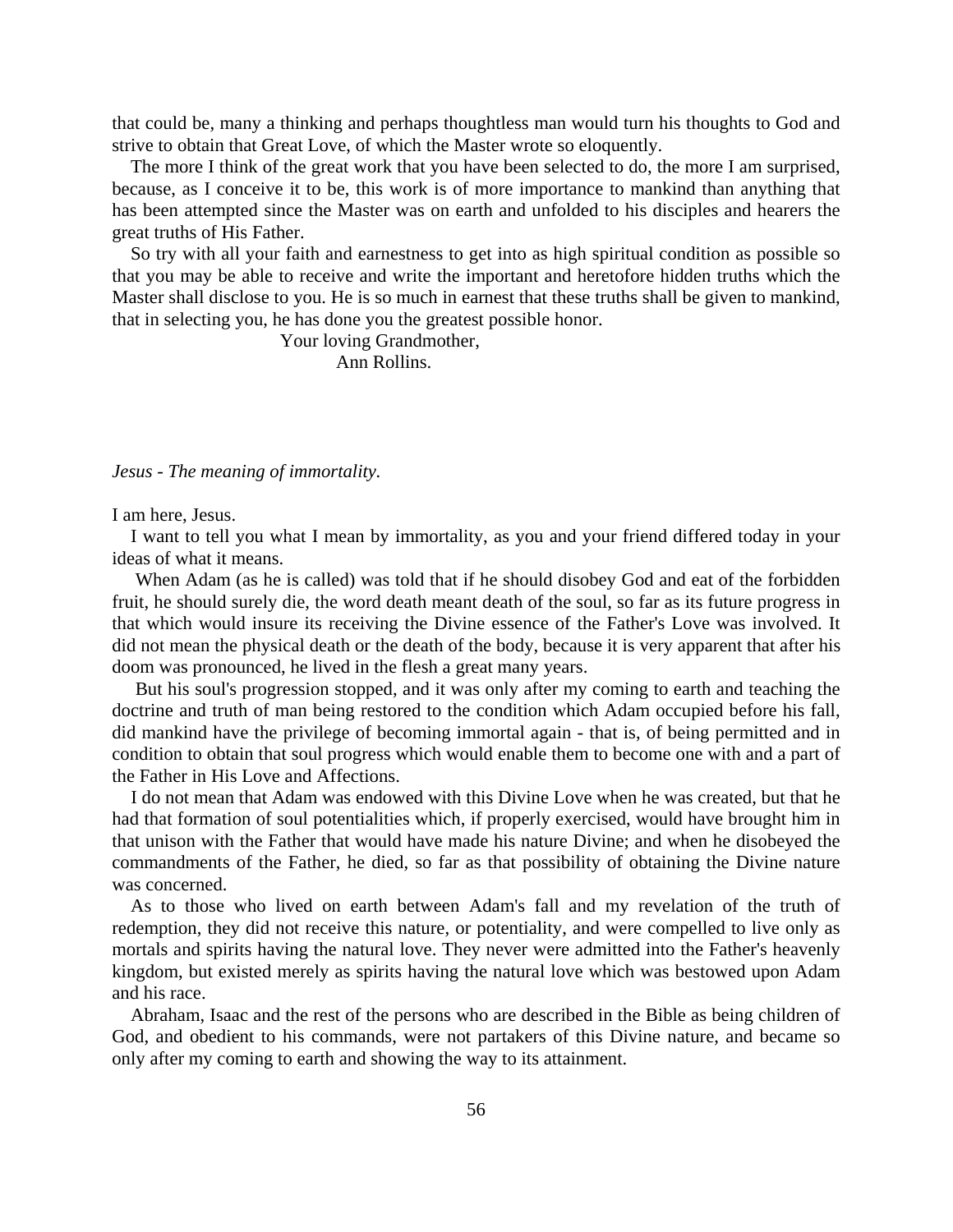When I was sent<sup>1</sup> to earth, God sent me with the truth as to mankind's redemption, and at the same time conferred upon mankind the privilege of receiving His Divine Essence. No sacrifice or death of mine brought this great boon - but only with my coming came this Love and the way to obtain it.

 Adam was not created immortal, but had only the potentiality of immortality, and after his "death" man ceased to have even this potentiality - until God sent it to them with my coming to earth.

When it was said, "as in Adam all men died, so in *(me)* were all men made alive," it merely meant that when Adam fell, that which formed a part of his being and made it possible for him to become immortal was taken from him; that is, as to that potentiality and privilege, he died, and was no more able to attain to the condition of soul that enabled him to become one with the Father, or to partake of His Divinity; and that in this condition of death mankind remained until, as I say, I came and brought with me the restored gift of the soul attribute which made it possible for man to again become immortal.

 When this gift was bestowed upon man, it was also bestowed upon all those who were then living in the spirit world, but they could obtain it only in the way that was provided for man to obtain it. Understand me, everything that was lost by Adam's fall was restored by my coming with the restored gift; and it embraced every spirit who had ever lived as mortal and every mortal who thereafter lived up to the present time.

 My coming, of itself, or the death or sacrifice of me by the Jews, did not restore mankind to the condition that existed in Adam before his fall; I was only a messenger of God sent with that gift, and to teach the truth of its restoration to mankind and to spirits. And when, after my death, I descended into hell, as the Bible says (but which saying does not express the destination of my going, for the true meaning is that I went into the world of spirits), I proclaimed to the spirits the truth of the bestowal of this restored life which had been lost by Adam's disobedience.

 All spirits, good and bad, now have this restored potentiality of obtaining the Divine nature that I have spoken of, and immortality. So you see, when Adam died it was the death of the soul quality or potentiality which makes immortality possible.

 When the Bible speaks of those men of ancient times who were God's prophets and beloved children as walking with Him, it merely means that they had obtained such a high development of their natural love that they could occupy those spheres in the spirit world (upon their physical death), which made them - mere spirits of mortals - close to the Father and supremely happy. I mean that happiness which does not partake of the Divine nature. They were not in the same condition of soul attributes as was Adam before his fall, for they did not have this potentiality; and any interpretation of anything written in the Bible which gives to any man or spirit at that time the possibility of receiving the Divine Essence of the Father is erroneous and misleading.

 As I have said, my death or sacrifice by blood, as is emphasized in creeds and worship of the churches, did not in the slightest degree work to bring about the restoration of this great favor of God to man. They were merely the results of the conditions of the beliefs of men in the Jewish nation, which would not tolerate my declarations of truth. My death, etc., did not appease any wrath of God towards men; but of His own Great Love for His creatures He bestowed this gift, or privilege of the soul, which man had lost by Adam's disobedience.

 $\overline{a}$ 

<sup>&</sup>lt;sup>1</sup> This should be understood as only a figure of speech - Jesus the man was "sent" to earth in the same way that everyone else is.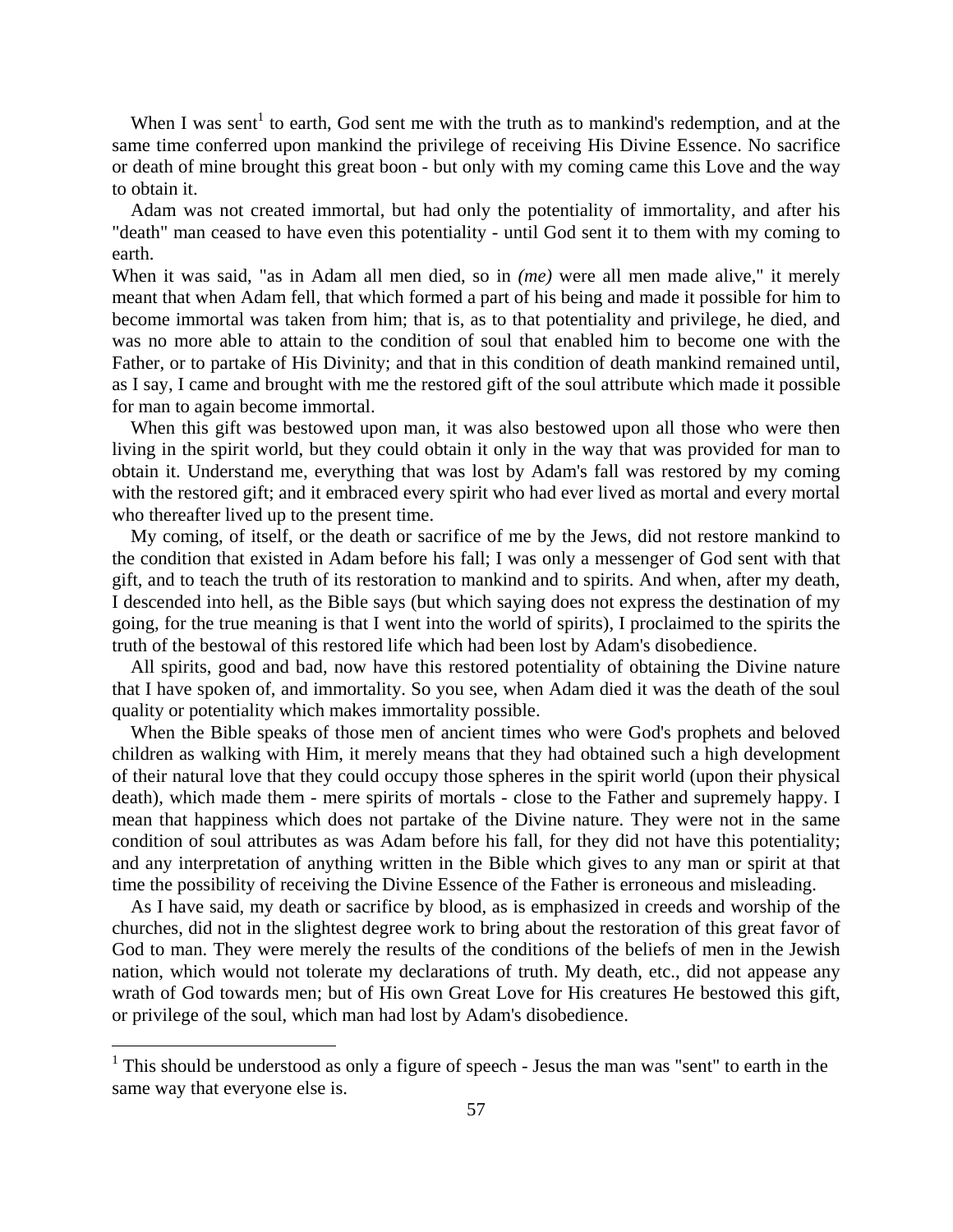#### *(Question)*

It was the disobedience of believing that he was not dependent upon God for the soul quality or potentiality that made it possible for him to partake of God's Divine nature. The tree of good and evil merely represented the knowledge that God had reserved unto Himself of the existence of that which, if known to Adam, would have subjected him to temptations that would destroy this soul quality of which I have spoken. And when Adam ate of the fruit of this tree - that is when he disobeyed God and sought the knowledge of those things which subjected him to the temptations that might cause him to cease to be all good - God took away the potentiality of Adam becoming one with Him and immortal. It was a direct punishment for disobedience, and the result was that man was left mere man, either as a mortal or as a spirit.

 I do not think that it was ever said that if Adam should eat of the tree of life, he would live forever and become as a god, because he was already the recipient of this tree of life: in that attribute of his soul which could, by its proper development, make himself like the gods. And here you must understand that "gods" could mean only those who possessed this Divine nature of the Father. There was only one God, and all other living beings in the spirit world were merely those who were possessed of the God-like qualities of love and obedience; none were gods. The angels of God were merely the spirits that I have last described.

When it was said that man was made a little lower than the angels, it meant that while these angels had that Divine nature perfected to a more or less degree, man had only the potentiality of soul that would enable him to obtain that development which would perfect him so that he could become an angel. But this saying does not apply to any man born after Adam, and before my coming with the announcement that God had restored to man this Divine attribute which Adam had forfeited.

 So you see, the loss of immortality does not mean the death of the physical body, but the death of that quality or potentiality of the soul which enabled man to become like the Father in certain of His Divine attributes. And more strictly speaking, the mere possession of the soul of this quality is not immortality, or rather it does not make a man or spirit immortal, but merely gives him such quality of soul and potentiality that, by its proper development, he may become immortal.

 In the future, all men, either as spirits or mortals, will possess that soul quality or potentiality, until the great day of judgment shall again take from those who have not, at the time, perfected their souls into the enjoyment of the Divine nature, as I have explained. When that day comes, those who are without this Divine essence in their souls will be forever deprived of the privilege of receiving the great gift of this Divine Essence, or in other words, of God's Divine Love. And after that time, those spirits who have never acquired this Divine nature will be permitted to live merely as spirits enjoying their natural love - just as Adam after his fall, and all spirits and men who lived between that time and my coming, lived only in their natural love. This is the second death. Adam's was the first, and the great day of judgment will declare the second. And after that, never again will man have the opportunity of partaking of this Divine Essence of the Father and becoming "as one of the gods."

 Men may reason to the utmost of their limited intellects in the way of saying that God would not subject his creatures to this second death and thereby deprive them of this great boon of becoming partakers of His Divine nature, and the great happiness that comes with it, but such reasoning, or the conclusion reached, will not change the fact. What I tell you is the fact, and many men, to their sorrow, will when too late realize that it is true.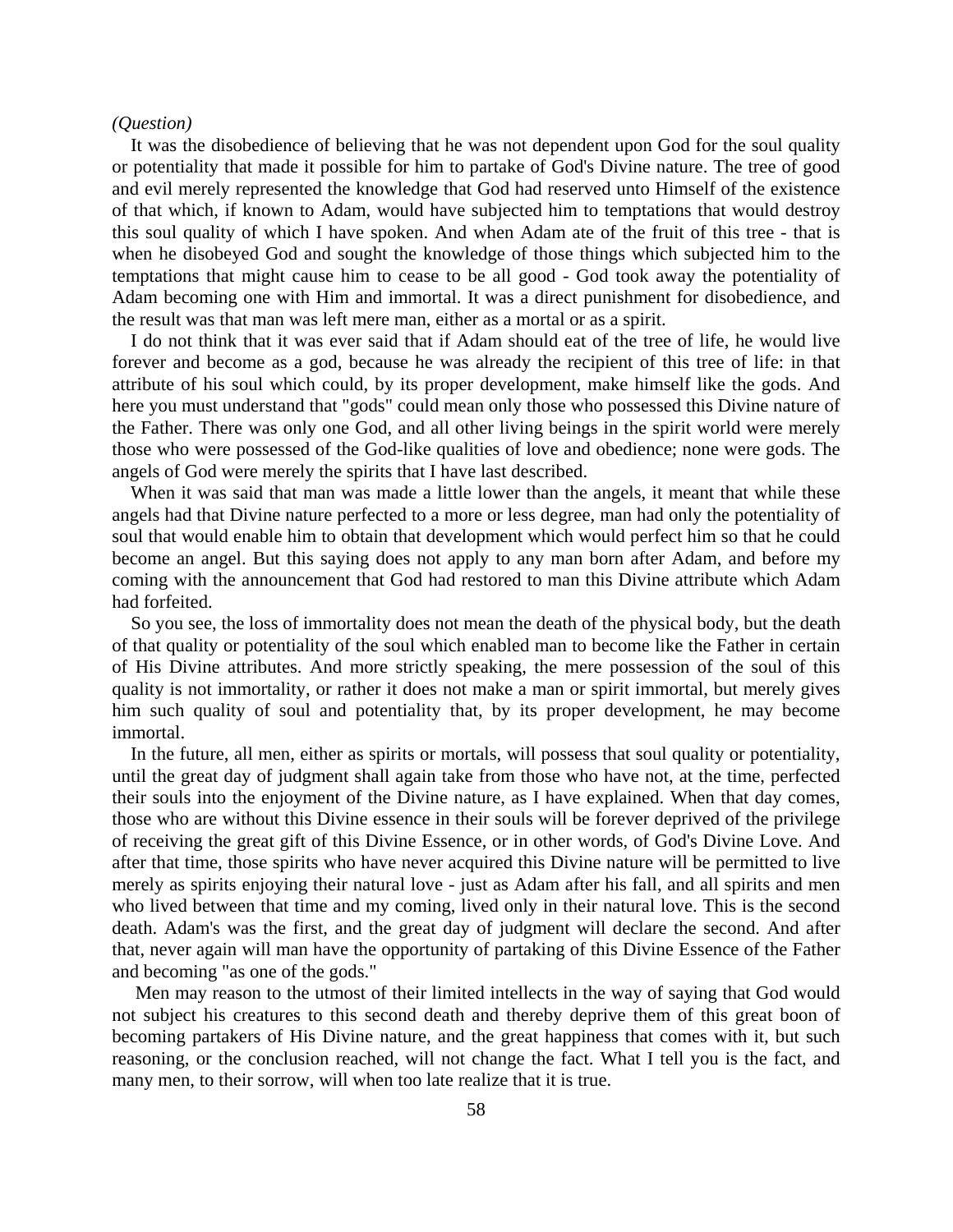And men will not be justified in complaining of this. The opportunity is now given and will in the future be given to all men and spirits to become the children of the Father, in the angelic and Divine sense, and if they refuse to do so, they can have no grounds upon which to base the accusation of injustice against the Father or His Love.

 He will still be their Father, even though they may not accept His Great Gift, and they will from the natural love bestowed upon them be comparatively happy; but they will not partake of His heavenly Kingdom. They will be like the guests invited to the marriage feast, who, because of various excuses, declined to attend. While they were not deprived of other food and sustenance, yet the more precious food which the host had provided for them at the feast, they never partook of, and never thereafter had the opportunity to.

 Many of my parables in the Bible illustrate this great truth when properly understood - as men did in those days when I was on earth, but now harden their hearts and shut their intellects to the truths of these parables and to my teachings.

 Of course, ultimately, all these men will be saved from sin and error, and in fact, sin and error will be destroyed entirely. Men and spirits will live in comparative happiness; but they will live in death and not in life, so far as the life of the soul, with its possibilities of becoming Divine and of enjoying the great happiness which the Divine Love of the Father bestows, is concerned.

 So you see, immortality does not pertain to the physical body or to the spiritual body, or to the soul unqualifiedly, but to those qualities of the soul which makes it possible for the soul to become in its nature Divine. And immortality does not mean mere continuous existence, because every spirit and every soul may live through all eternity in their individualized form. When it was said in the Bible that I brought immortality and life to light, it did not mean that I showed man merely that they would, as spirits, continue to live forever, but it meant that they would live forever in the Father's Kingdom, with natures Divine and not capable of being deprived of the great and true life which is found only in that Kingdom.

 So let you and your friend think over what I have written, and in places where my meaning may not appear plain, I will try, by the inspiration of my knowledge and power, to enlighten your souls and intellects. You are both very mediumistic and easy recipients of inspiration, and as your souls seem to be attuned to the truth, and as you are seeking earnestly for the truth, I will endeavor with all my powers to inspire you with such intellectual thoughts and spiritual perceptions as will enable you to see these truths in all their nakedness - face to face, and not as through a glass, darkly.

I must now stop - and give you my blessings, and the blessing of the Father.

Your friend and brother,

Jesus.

I am here, your grandmother.

 Well my son, the discourse of the Master is wonderful. Never before has he explained to mortals the real inner truths of immortality and other truths of a kindred nature.

 I was somewhat impressed with the earnestness with which he wrote and the great exertion of his thoughts, and love that accompanied his writing. You must study the message earnestly, for in it are truths which appear nowhere else that I am aware of. Oh, the great blessings of the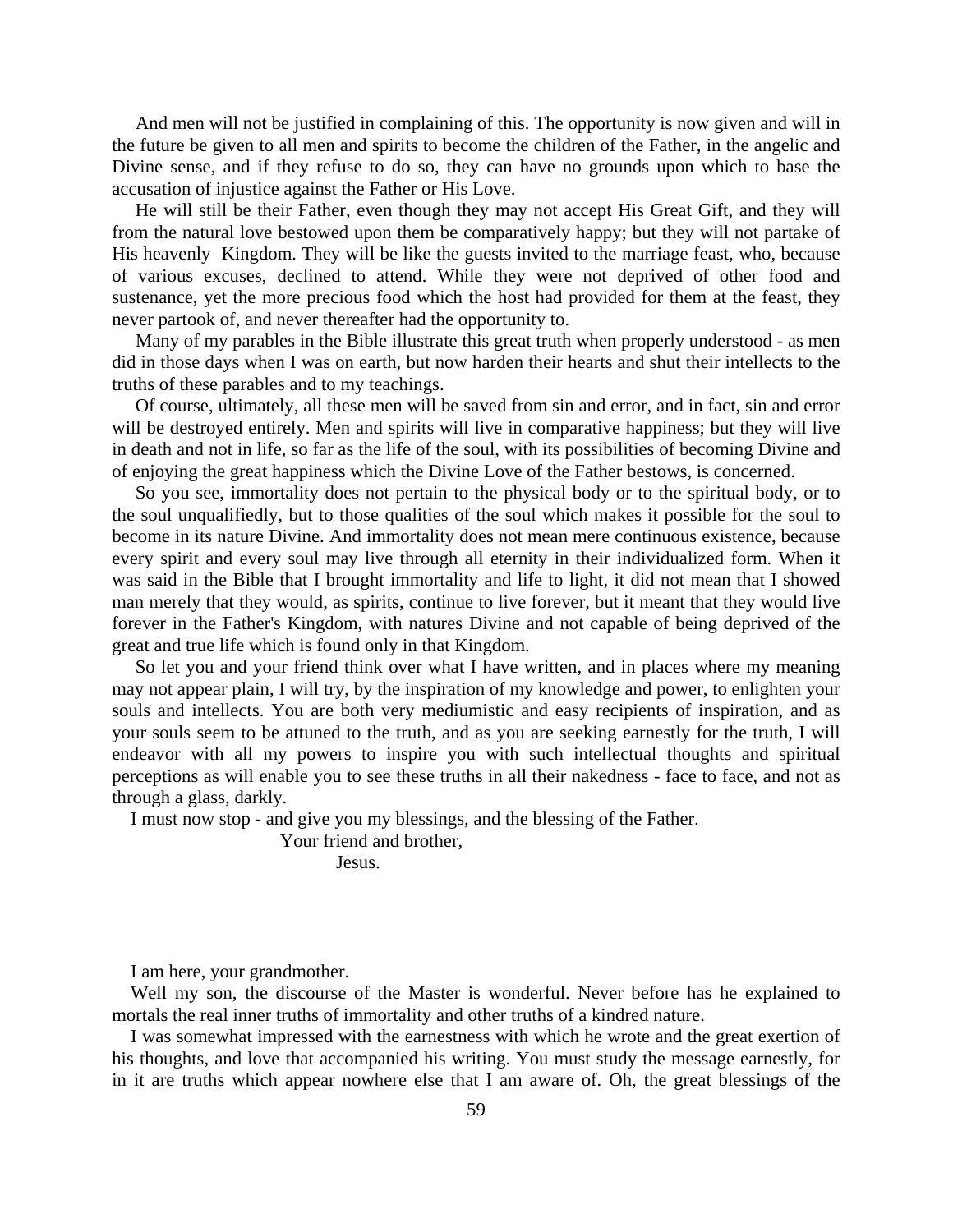Father to his children! How thankful we should be that we live in a time when this Great Gift has been restored to mankind, and have the privilege of partaking of it.

I will not write more tonight as you are considerably exhausted by your writing.

So, with all my love and best wishes for your welfare,

I am your loving grandmother,

Ann Rollins.

### *Saleeba, ancient spirit of the sixth sphere, seeking help*

Let me write just a little as I need help, and I saw how you helped the last spirit who wrote.<sup>1</sup> It was (to me) wonderful what a change came to her as you told her of God's Love, and when she went with that beautiful spirit who spoke so lovingly to her, I thought that hope is for me too.

So, I know you will help me, as I need it so much, and you seem willing to help us all.

 I am a woman who lived a great many years ago in a land that is far distant from your home; and at a time that runs back into the centuries. I was an Egyptian Princess, and lived in the time when your Jesus, that I heard you speak of, was not known to the world. I was taught the philosophy of the ancient Egyptians, and Osiris and Isis were our god and goddess. We worshipped them, but not in love or soul adoration, but in fear and dread. They were not the loving Father that you say your God is, but the dread things of power and wrath that called for our obedience through fear of punishment, and the tortures of the hells which they were supposed to rule in, and there torment the spirits of mortals who disobeyed them. So you see, our souls were not developed with love, but our minds were controlled with fear, and we offered our sacrifices to appease the terrible threatenings of their wrath.

 I was naturally a loving woman, and in my life outside of my religious beliefs, I was compassionate and sympathetic. Those who were subject to me in our intercourse of government loved me, and were grateful and obedient subjects; but when it became a question as to our worship and religious duties, I sacrificed many of them to satisfy the wrath and demands of our gods. These sacrifices were made at first openly, but so great did they become, and deleterious to the good of the nation in its political aspect, that latterly our sacrifices were made in private, but they were made nevertheless.

 Our beliefs were as real and as earnest as are the beliefs of you Christians in your God of Love and mercy; and we did the will of our gods with as much belief that we were doing our duty, as do you the will of the Father in the belief that you are doing your duty.

 But as I now see, what a difference in the motives, and what a difference in the results. Our motives were to appease our angry gods, and thereby prevent their wrath from falling upon us who continued to live, and your motives are to get and be filled with the Love and Mercy of a Father of Love, and to have your souls filled with that which will enable you to live in His presence and become supremely happy.

 $\overline{a}$ 

<sup>&</sup>lt;sup>1</sup> Mr. Padgett had just received a message from a spirit who was in darkness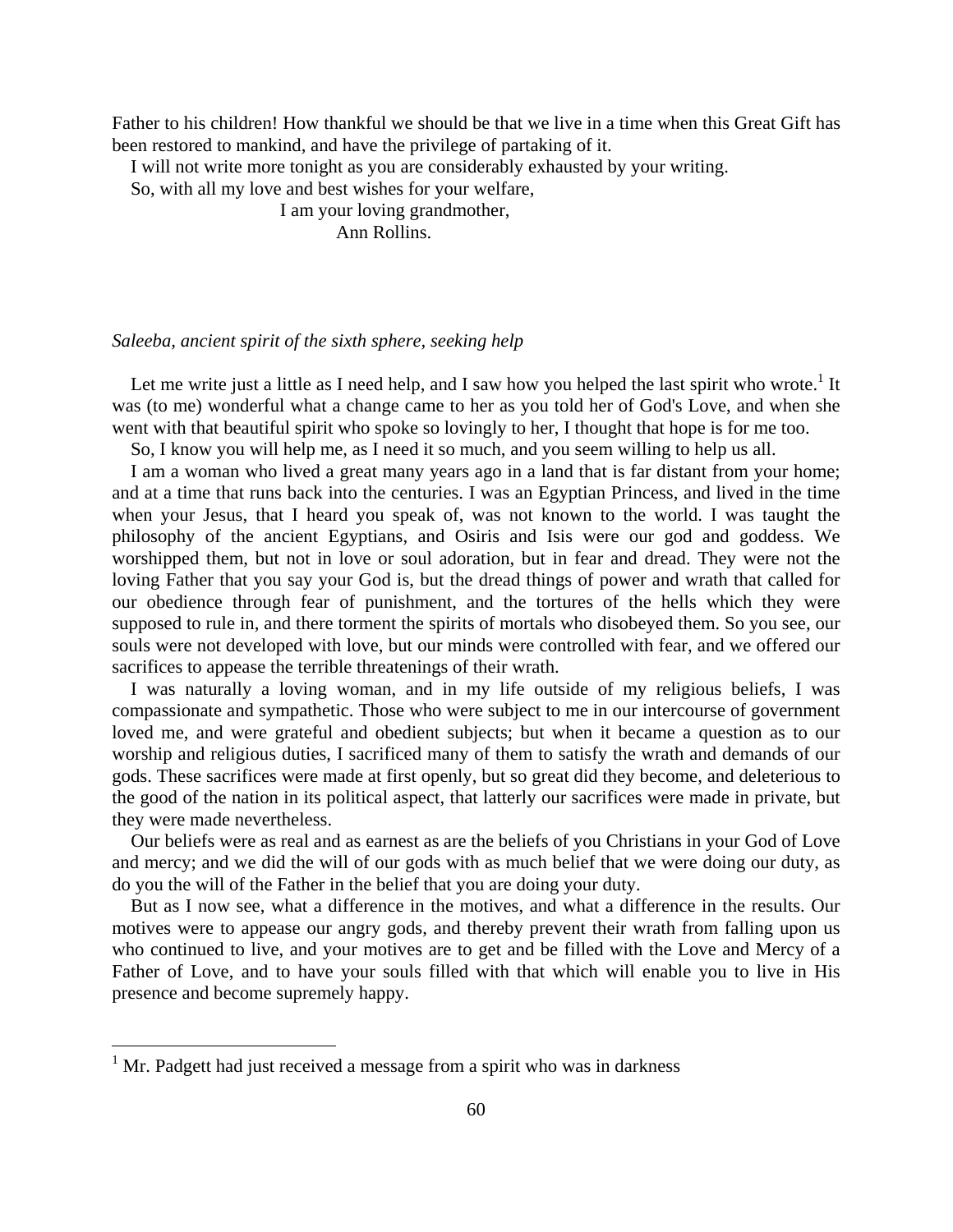In the long years that I have lived in the spirit world, I have learned all this intellectually, and many other things that show me the cruelty and degradation of the beliefs that prevailed when I was a mortal and which resulted in the deaths, physically, of many of my subjects, and the death also of their souls.

 Love to us, was not a thing divine. Obedience and placating the anger of the gods were the divine things to us.

 And now, while I have heard of this Love of your Father, and have seen the results of this Love upon their appearances, and the apparent happiness of the worshippers of your God, yet I have never understood this Great Love, except in an intellectual way. My soul has never felt the influence of this Love, and I had never before thought it necessary for me to seek the secret of obtaining the benefit of this Love. But I now see that there is something more to this secret than the mere knowledge of the Love's existence, which the mind tells me must exist; and so having, in my journeys to earth, heard of your meetings with the spirits who are seeking this Love, or rather a way out of their darkness and sufferings, and having seen the effect of some of their efforts, I came to you to learn the way, if possible, by which I may obtain the soul experience which I have heard you, and the beautiful spirits who come to you, speak of.

 Of course, my ancient beliefs still have some influence over me, though I have found that Osiris and Isis are myths; but yet, that negative knowledge has not supplied me with the means by which I can get this Love you speak of. While I know that the angry gods do not exist, still there is a void in my soul which I realize has never been filled. So I pray that if you can help me to the way that will lead to my finding this soul filling Love that you speak of, I will be greatly obliged if you will do so, and will follow that way.

 In the years since my coming into the spirit world, I have lived in a number of spheres, each one in succession a progressive one. But in none of these spheres which I have lived in, have I found that the inhabitants are possessed of this soul Love that I am anxious to obtain. In the higher spheres in which I have lived and in the highest, there is a wonderful development of the mental qualities, and the knowledge possessed by these spirit inhabitants is beyond all conception of mortals. Sin does not exist in these highest spheres, and happiness is very great, and the spirits are very beautiful and bright. But in my comparison of the beauty and brightness of these spirits with those who claim this soul development of Love, I notice a great difference.

 We have our loves and our harmonies, and peace reigns supreme, but yet I am not satisfied, and so with many others who live where I do. But the cause of this dissatisfaction is not revealed to us, and only, as I say, in my visits to the earth plane and hearing of this Love, have I become convinced that the great secret of our dissatisfaction may be found among those spirits who claim to have this wonderful Love. So I come to you and ask you to show me the way to learn of it.

 Well, I have visited the earth plane many times since I have been a spirit, and occasionally, have conversed with the spirits who claim to have this Love, and they have to some degree told me of this Love, but I never thought much about it until lately. I was happy in my condition as I have told you of it, and did not think it worth while to inquire into the fact of what this Love meant. But somehow, lately, the desire to learn of it has taken possession of me, and hence I come to you because I see others coming to you who say they need help.

 I did not go to the others you speak of because I thought that I might get more help by coming to you first. The spirits who are seeking your help say that they can in some way obtain an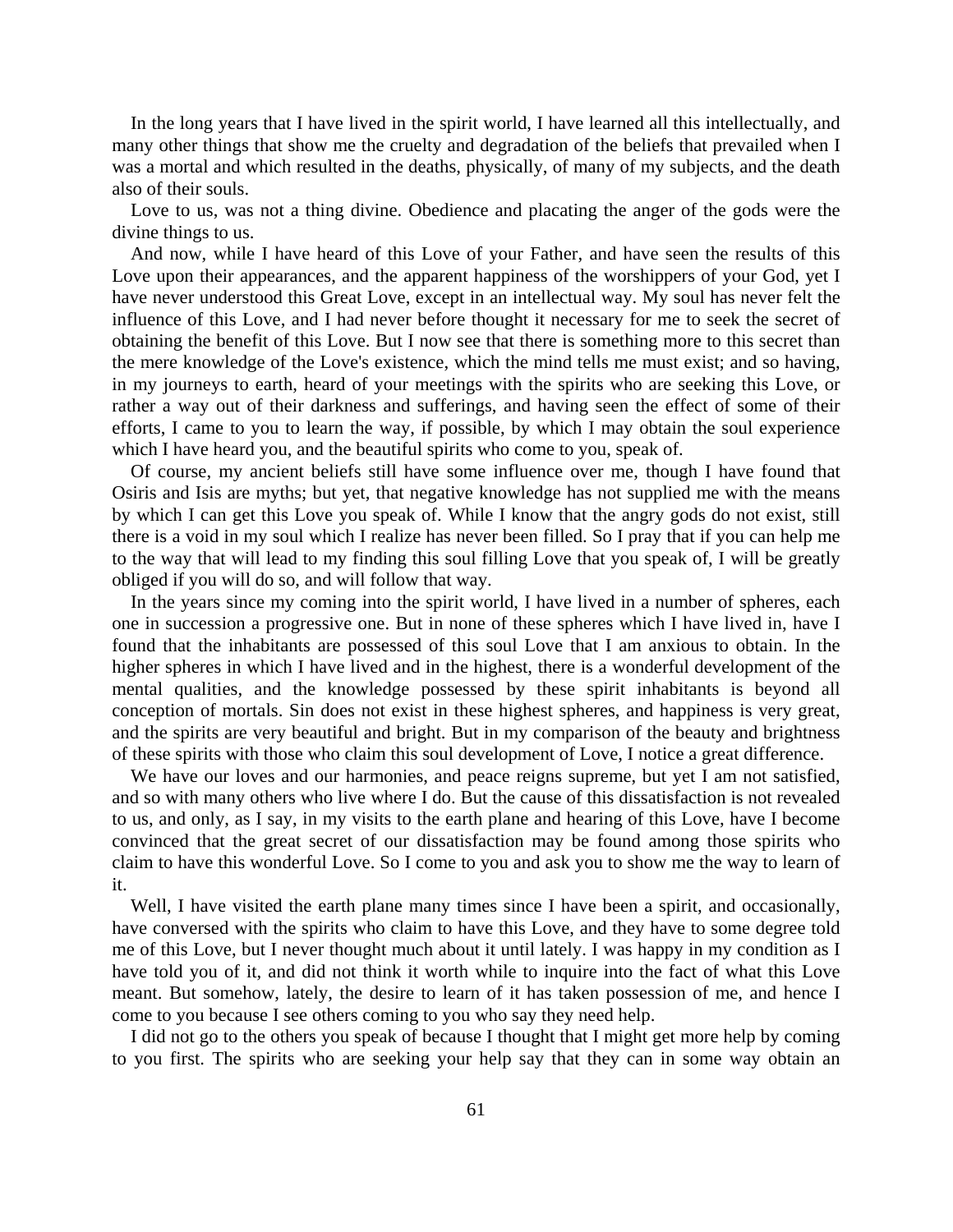advantage in coming to you first. I don't know why, but they believe it; and when I saw the effect of their coming to you, I thought it might be so, and hence I came.

I was the daughter of one of the early Pharaohs and my name was Princess Saleeba.

 I do not know how to compute the centuries, but I lived before the pyramids were built, so you see I have been in the spirit world a long time.

 Not now, but sometime I will come again and write you more in detail a description of the spheres through which I have progressed.

 I have called for your mother, and she is so very beautiful. She must have a great amount of this Love. She says that she will show me the way to obtain it, and will love me herself - and take me to the greatest spirit in all the spirit world, in whom I can see this Love developed in its greatest perfection. And I am going with her.

So remember my promise to come again, for I will.

So with many thanks and my kindest regards,

I will say good night, Saleeba.

#### *Jesus - Many of the ancient spirits are not in the Celestial Heavens*

I am here, Jesus.

 No, the spheres in which she *(Saleeba)* lived are the ones that your grandmother described as being the homes of the merely intellectual spirits. In these different spheres are many subspheres, and the different races of mankind naturally congregate with those spirits of their own race - so that while this Egyptian may have lived in these different spheres, it does not follow that she lived in the same subspheres with the spirits of other races, and in all probability she did not. She is a very ancient spirit, but her age as compared with eternity - that which is passed as well as that to follow - is as a grain of sand on the seashore to all the rest of the sand. She is old as men consider age, but as we look upon it, she is of the now - and not very old.

 She will tell you of the spheres in which she lived, but they will not be any different, or any greater than the ones your grandmother described. And she has not progressed above the sixth, and cannot until she receives the Divine Love and essence of the Father.

 So, as she describes these spheres to you, keep in mind the fact, that she has never gotten beyond the sixth, as described by your grandmother.

 She may have passed through what seems to her many more spheres than the ones described by your grandmother, but all the various stages through which she passed constitute no more than the six lower spheres. She never was in the seventh or passed through it.

 So let your mind be settled on this point: No spirit who is without this Love has ever gotten beyond the sixth sphere.

 The ancient Bible patriarchs and prophets, such as Moses, Abraham, Elisha, and the others, never got beyond the sixth sphere until my coming, when they received the Divine Love - and the fact that they are ancient spirits does not necessarily imply that they are in a very high sphere now.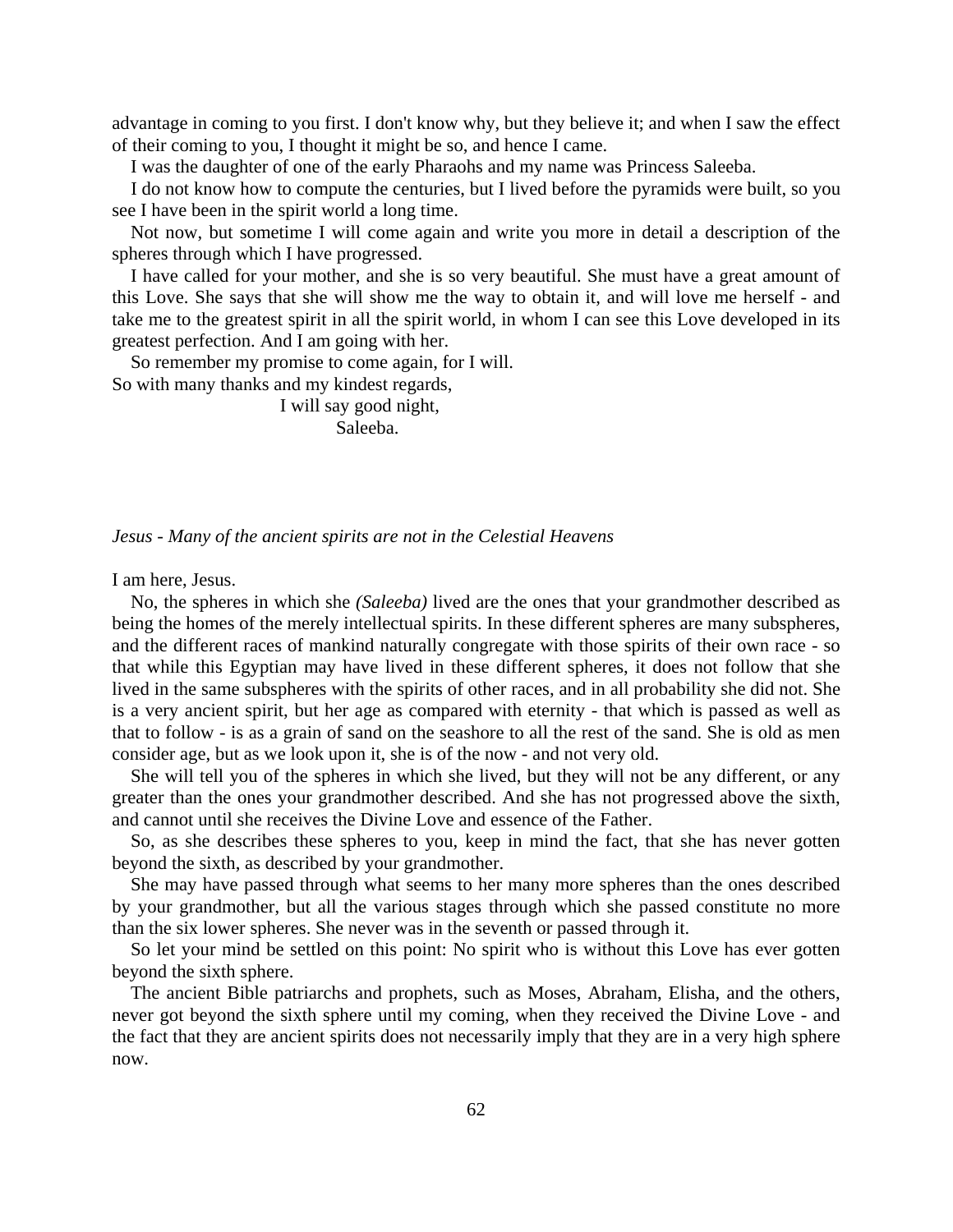Your grandmother, for instance, is in a much higher sphere than all of the ancients who have never received the Divine Love.

 So the fact that a spirit is ancient, does not, of itself, mean that it is of a very high order of spirit. Many a spirit who passed over comparatively recently is as high in the sixth sphere as are these ancient ones. And many a spirit who came to the spirit world within a short time, your wife for instance, is in a higher sphere than many of these ancient ones who have been in the spirit life for centuries - yes, centuries upon centuries - and for the reason, that these ancients have only the mental development which can carry them into the sixth sphere only, while your wife has the soul development which has already carried her to the Celestial Spheres.

 So do not think that because a spirit who comes to you may be an ancient spirit, it may be in a high sphere, or can instruct you in those things which will lead you to the Father's kingdom; for it is not true.

 The Egyptian who came to you is now seeking this Love and she will receive it, and progress higher as she develops her soul, but she will never get higher than the sixth sphere until her soul development fits her for the higher spheres. The mere fact that she has the mental development which enabled her to progress to the sixth sphere will not help her in any degree to progress above it.

 As her soul develops, she will leave the sixth sphere and inhabit a sphere of soul education which is in unison with her development, and it may be the third only - but this sphere will enable her to make more rapid progress than if she should remain in the sixth, because of the reasons that your grandmother portrayed in her message.

 So do not be impressed with the thought that because a spirit is an ancient one, it can help you or instruct you in those things which pertain to your soul development.

 Of course, their mental qualities are developed to a high degree, and they can tell you many interesting things about the times in which they lived, and of their experiences in the spirit world; but these things, while interesting, do not help you to attain to the Divine Kingdom. As regards this soul knowledge, they may be mere babes, and totally devoid of all the things necessary for the soul development through Divine Love.

 I have many things yet to write about, and as we write you will see that I am the true Jesus, and that my knowledge of the Father's Kingdom is the greatest possessed by any spirit, be he ancient or modern.

 I wish that I could write to you every night, but under present earthly conditions I cannot, because it might interfere with your life on earth. But, as I have told you, very soon you will be in the condition where I will have your services all to myself and my work.

 I will not write more tonight, but only say believe, and you will see the glories of the Father, and your own salvation and happiness.

Your friend and brother,

Jesus.

I am here, Saleeba.

 Yes, I only wanted to say that I am very happy, and feel that I must tell you because you first caused me to seek this Love and to find the way to my soul's development.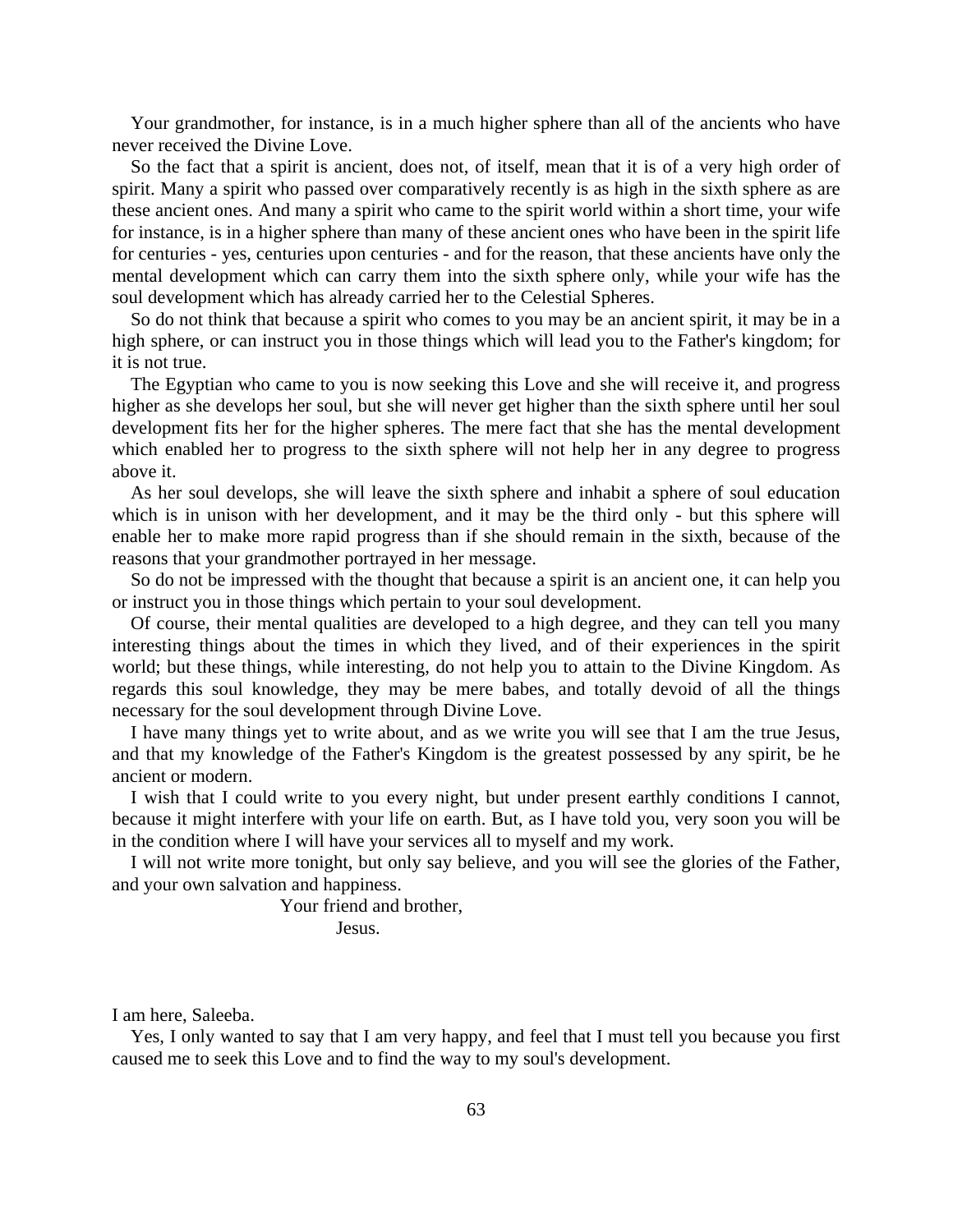I know that you are not so much interested in me as in some others who write to you, but I further know that no one feels more grateful to you than I do. So you see as I progress I must come and tell you of my happiness.

 Yes, that is what I want, and you seem to understand just what is necessary, and I am glad that I can come to you. So my dear brother, think of me sometimes and pray to the Father to give me more of His Divine Love that makes me at-one with Him.

I will not write more, but will say good night.

 Your sister in Christ, Saleeba.

*Saleeba's progress in obtaining the Divine Love.* 

I am here, Saleeba.

 I am in a much happier condition than when I wrote before, and I want to tell you that the Love of God in my soul is the cause of my being happier. Your sweet wife was with me a great deal, telling me of this Love and showing me the way to seek for it, and I believed her and followed her advice, and as a result, I found a great deal of that Love. It is so very great a creator of happiness - and I want more of it.

 I am living in the third sphere because I find so much more of that soul Love there than in the sixth, and what I want now is that Love. So you see I cannot live where this Love is not so abundant. When I get more of it I shall go to the sixth and tell the spirits there what a great happiness I have found, and try to persuade them to seek it also, and I believe that many will.

 I am so glad that I broke into your writing when I did, for if I had not, I would not have learned the way to this Love and happiness. I shall always look upon you as my friend and brother, and will do anything in my power to help you.

 I have not found any of my race in these soul spheres as yet, but there may be some of them there. But if I can possibly accomplish it, there will be some of them in my sphere very soon. *(Question)* 

I have forgotten a great many things in connection with my earth life, but I remember my parents and some of my associates and some portions of my religious beliefs. And sometime I will tell you of these things.

 I will also tell you of my experiences in passing through these spheres, in my progress to the sixth, where I had to stop progressing. It is strange that I did not find this out until recently, but it is a fact.

 No spirit who lives in the sixth sphere is as beautiful as the spirits of the third sphere who have the soul development - and the merely intellectual spirit can never become as beautiful as those having the soul love. Well, I must stop, as I only wanted to let you know that I had not forgotten you.

I will come again soon and tell you what I promised.

 So I will say good night. Your friend and sister, Saleeba.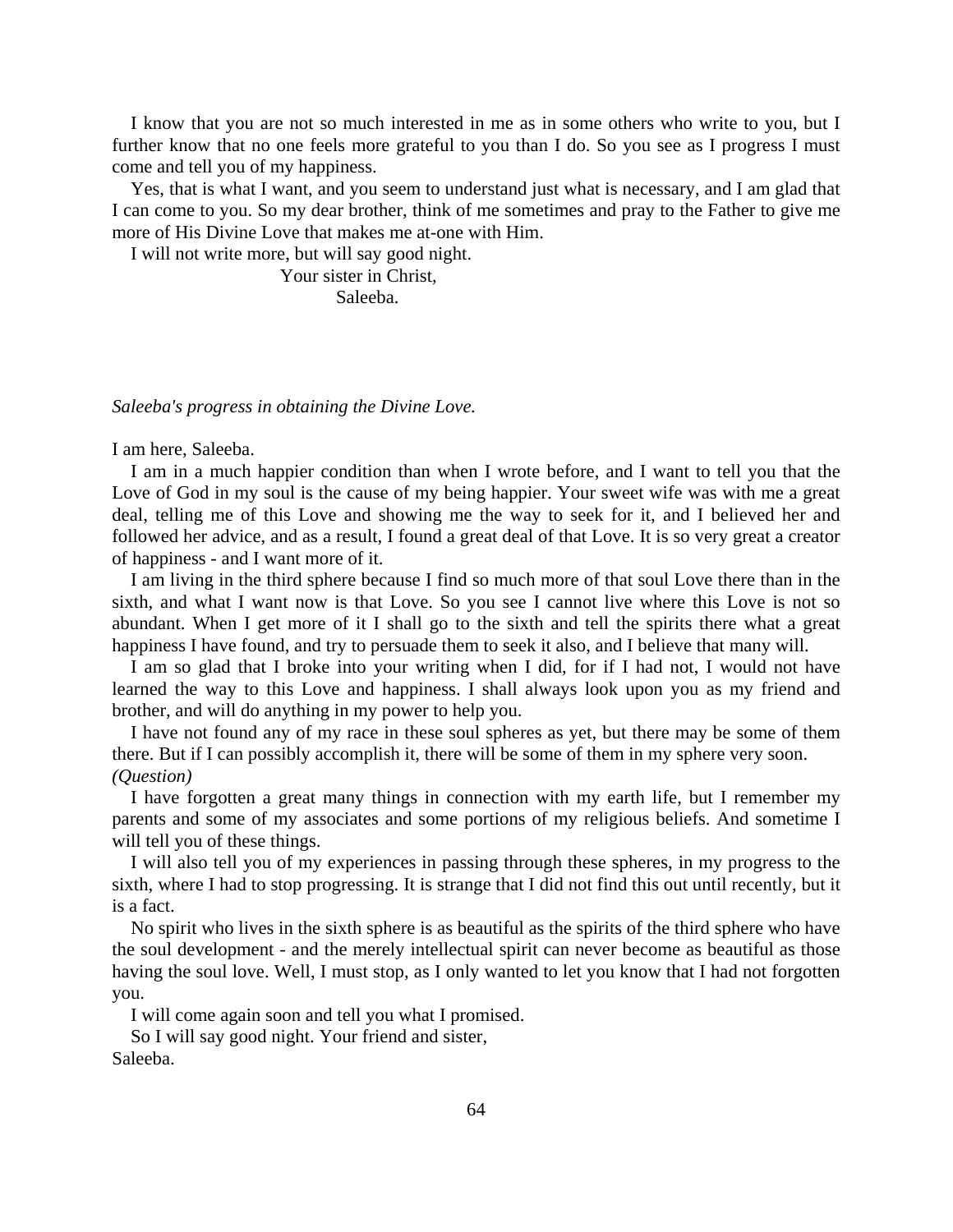### *Saleeba progressing and soon will be above the Third Sphere*

I am here, Saleeba.

 Well, I am with you again, and I want to tell you that I am so very happy, as I have progressed so much since I wrote you a short time ago.

 I am still in the Third Sphere, but I am in a higher plane, and with spirits who have the soul development to a very great degree, and in their love I am just so happy that I cannot express to you its extent.

 Oh, what a wonderful thing the Divine Love is, and when I consider the long years that I lived as a spirit without knowing anything about this Love, I can scarcely express my regret at the unfortunate position in which I lived. I know now that Jesus is the true leader of all the spirits who have this great soul development, and that he can show the way to the Father's Kingdom as no other spirit can; and besides, when I come in contact with him, I realize that he has so much of this Love himself that what he says must be true.

 I will soon progress to a higher sphere, they tell me, and will get Love in more abundance, and then in a little while I shall go to my own people and tell them of the wonders and glories of my new found home. What a blessed, happy time I anticipate among these spirits who are now in such ignorance of the only thing that brings this great happiness.

 I am not in condition now to tell you of my residence or life on earth as I promised, but sometime I will keep my promise.

 You must think kind thoughts of me, and let your love come to me so that I may feel its benefit; for I must tell you that the loving thoughts of a mortal who knows what this Divine Love is have a wonderful influence on spirits, and their advancement in the spirit spheres.

I will not write more tonight.

So with my love and kindest thoughts, I am,

Your sister in Christ,

Saleeba.

*Saleeba progressing to the Celestial Spheres.* 

I am here, Saleeba.

 I want to say only a few words that you may know how happy I am, and how much my soul is filled with this Divine Love of which you first told me. Oh, my friend, it is difficult to keep from shouting the fact that I am a redeemed child of the Father, and one who knows that His Love is mine, and that I shall live through all eternity, enjoying the happiness which His Love and mercy have given me.

 I intended to keep my promise and tell you of my life on earth many thousand years ago, and so I will sometime, but now I am so happy in this great possession that I cannot think of those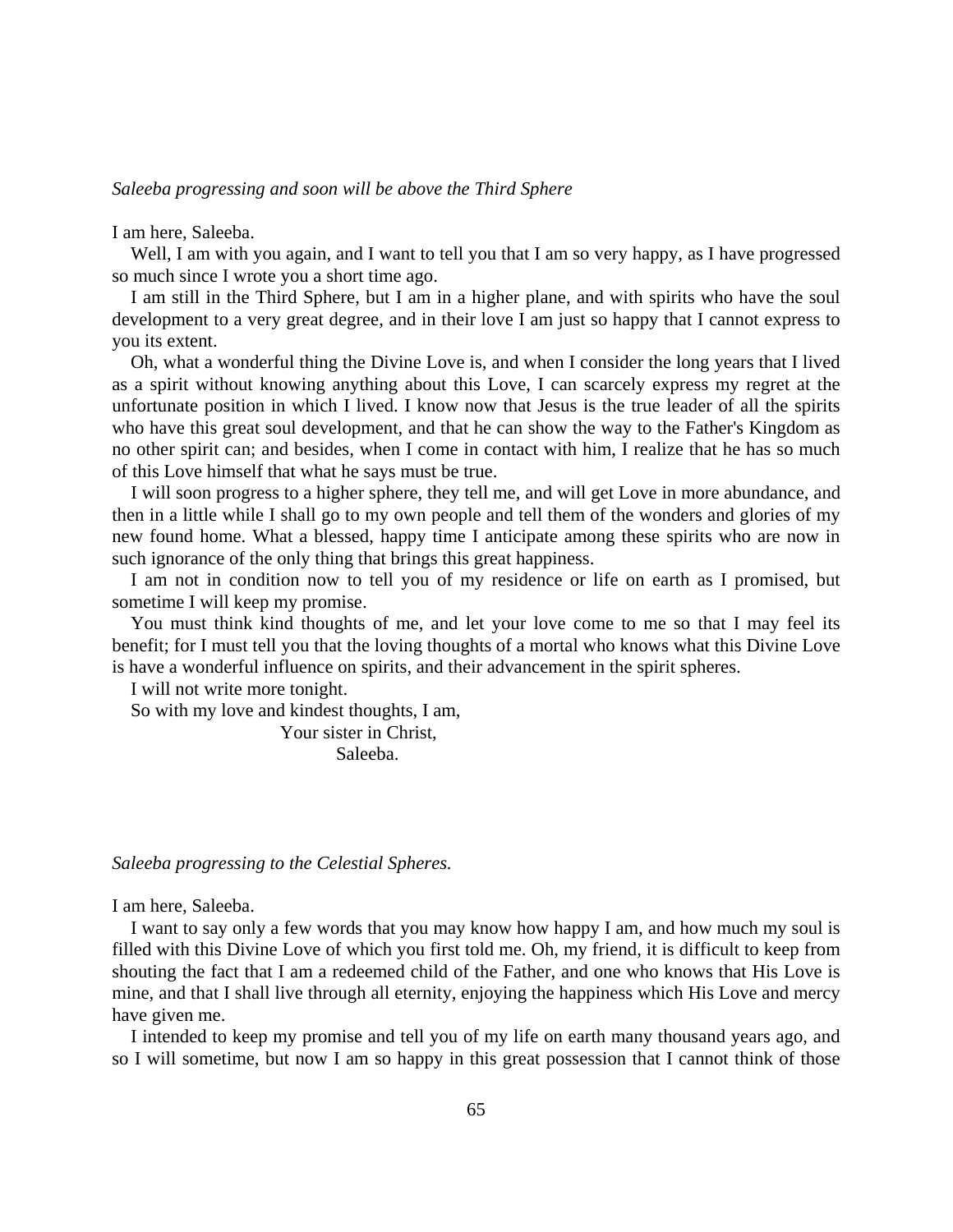earthly things in such a way as to relate to you my experience as a mortal. Wait a little while and I will try to describe to you all the things of my earth life that may be of interest to you.

 I will go very soon now to my people and tell them what I have found and urge them to seek for it, and I trust that they will follow my advice. There are many of them that are good and pure spirits, with a natural love in such a state that they are very happy and contented, and yet, when I realize the great difference in the happiness that is theirs, and that which may be theirs, I cannot refrain from going to them and telling them of it.

 I know that you are glad that I am happy, and are interested in my progress, and hence, I love to come and let you know what my condition is.

 I will not write more tonight. So believe that I love you as a sister, and pray for you and ask the Father to make you happy and fill your soul with His Love, and bless you.

Good night.

 Your sister, Saleeba.

*Jesus says Ann Rollins is a very capable spirit in discussing those things which reveal the truths of the Father.* 

I am here, Jesus.

 I merely want to tell you tonight that you are so much better in your condition for writing my messages, and for receiving the Love of the Father in your soul.

 You took my message the other night in a very satisfactory way, and I am pleased with the manner in which you caught my meaning. So very soon we will have another message and a very important one.

 I am with you in your hours of lonesomeness trying to help you and comfort you, and lead you to the Love of the Father.

 Tonight, I will not write more, as I desire that another shall write, who will give you a message that will interest you very much.

 I mean your grandmother. She is a very capable spirit, in discussing the things pertaining to the spirit. I mean those things which reveal to men the truths of the Father, as she has learned them and understands them; not merely in a mental sense, but in the way of her soul perceptions.

 So you will receive much benefit from what she may write, and you will realize that she is a wonderful spirit in the knowledge of all these things that tell of God's Love, and of His care and mercy towards mankind.

I will now with my love and blessings, and those of the Father say good night.

Your friend and brother,

Jesus.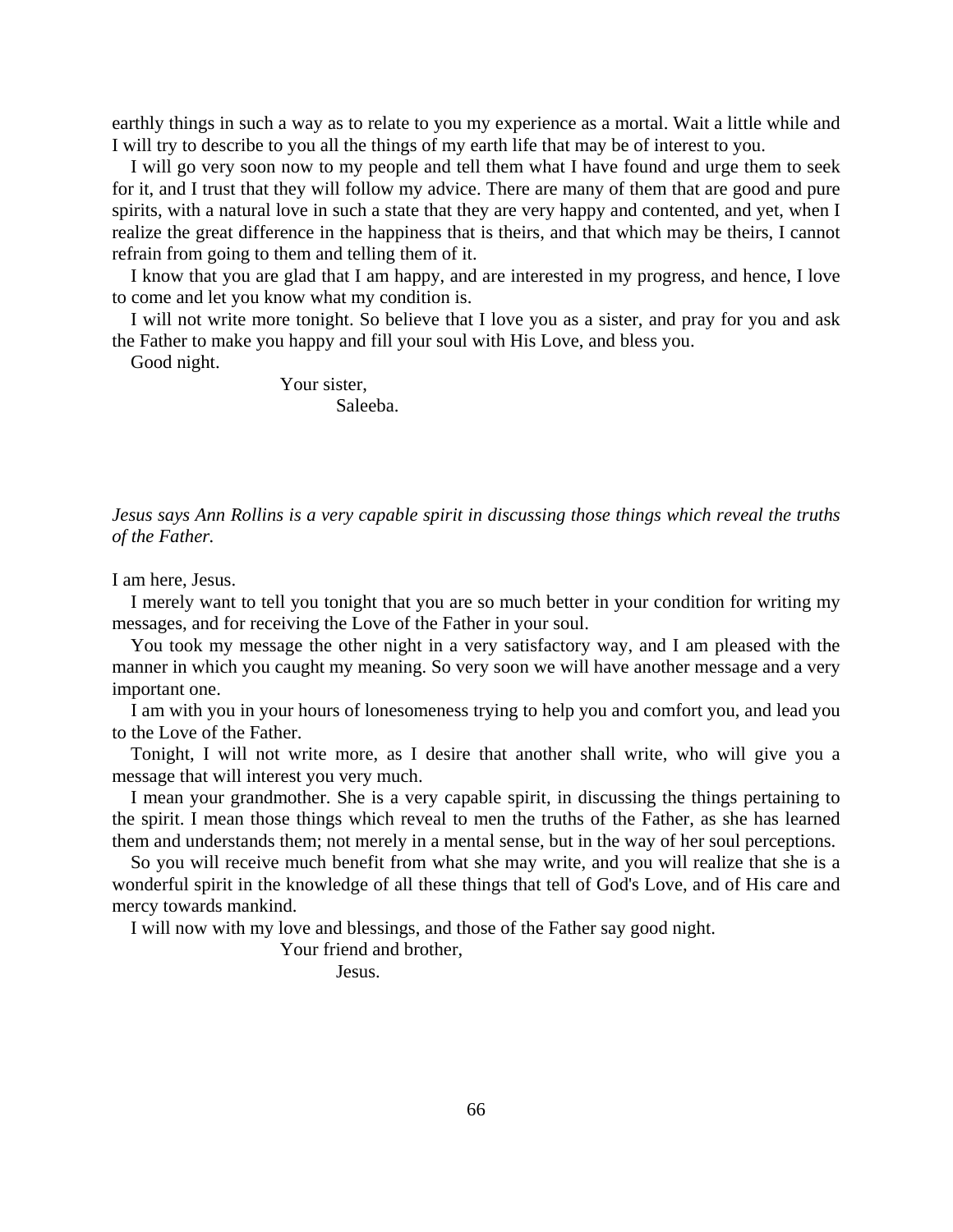# *Description of the several spheres and the different kinds of spirits inhabiting them, from Ann Rollins.*

 Well my dear grandson, I am here and desire to write awhile tonight about some things that are true, and show you the workings of God's Love among men and spirits.

 I have had a great deal of experience, although I have not been in the spirit world a very long time - as we count time, which we do not; but I merely use the expression that you may understand what I mean.

 I am, as I told you, in the second Celestial Sphere, where your wife and mother also are. In this sphere, all the inhabitants are spirits who have been redeemed by the Divine Love and great mercy of the Father, and by the great gift of immortality which Jesus wrote you about the other night.

 I am now so developed in my soul qualities that I realize that I am a part of the Father's Divine nature, and that I have in me those qualities of His nature that make me immortal, and which immortality can never more be taken from me; and what I say applies to all the inhabitants of this sphere.

 Of course, you will understand there is yet more Love which we may obtain, because our progress in the Divine Love never ceases, until we get into the very presence of the Father, and are able to see Him with our soul perceptions.

 This phase you cannot possibly understand, as you are now, but when you come to the place where I am, you will; and it is even possible for you, in a way, to comprehend it while in the mortal life, but not to the extent that you will when you become a spirit and live in this sphere.

 Your mother and wife now have this quality of soul perception, but even among us there is a difference of comprehension of this, and I am told that as I progress higher and receive more of this Love, this soul perception will become clearer and more satisfactory to me. So when you hear us say we are redeemed and have as our possession a part of the Divine Essence of the Father, you must understand that it is a comparative thing, and that we are not perfect - even the Master is not perfect, as God is perfect, so he tells us. But he is progressing in the acquisition of this Love and in the increased power of this soul perception.

 Until we reach the first Celestial Spheres, we have not a sufficient quantity of this Love to make us partakers of this Divine nature of the Father to the degree that all the natural loves are absorbed by the Divine Love; for all below that sphere have more or less of the mere natural love, which causes them to retain their worldly affections. I mean those things which tend to retard their progress.

 Of course our natural love for our relatives or friends does not leave us even after we reach the Celestial Spheres, but when we become inhabitants of these spheres, we have no interest in the affairs of earth or its government.

 The seventh sphere is the one that divides those spirits who have merely intellectual or moral qualities which are developed, as it were, to the highest degree, from those spirits who, in addition to mental and moral development, have their souls developed by the Divine Love of the Father.

 No spirit who has not this Love can become an inhabitant of the seventh sphere, so that when you hear of any of your spirit friends or acquaintances, or of any other spirits, being in the seventh sphere, you will know that these spirits have received the Divine Love to an extent a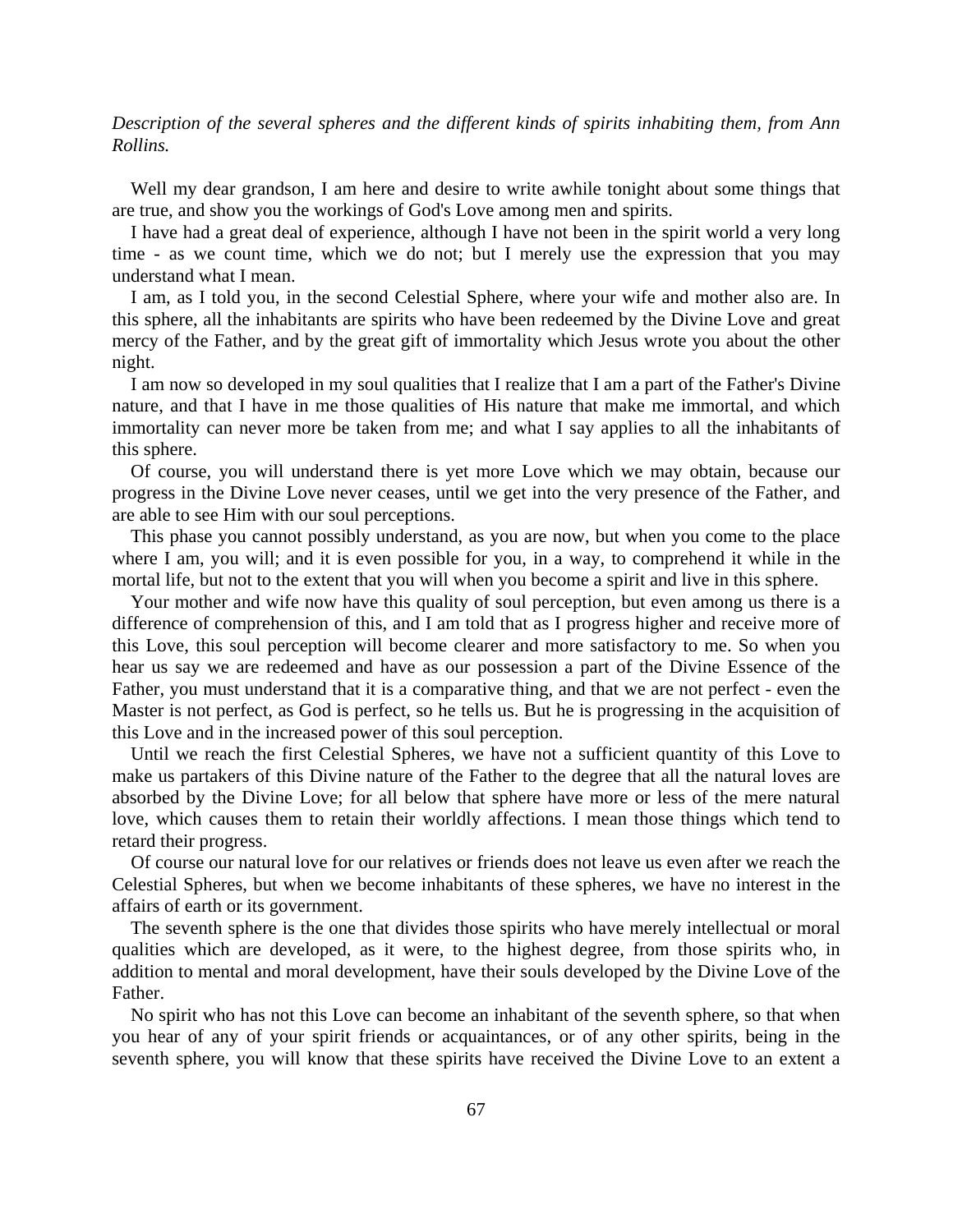little short of that which enables them to enter the first Celestial Sphere and which makes them at-one with the Father, and hence immortal.

 The sixth sphere is one where the mental and moral qualities are developed to their greatest extent, and it is not necessary for the spirit to have this soul development to any great extent in order to become an inhabitant of this sphere. In other words, it is a sphere which is given more especially to those spirits who have given more thought to the improvement of their minds and their moral qualities than to the development of their souls by obtaining the Divine Love of the Father. This sphere is one of great happiness for these spirits of mental and moral excellence, and it is the highest that they can attain to in their progression in the spirit world.

 Of course, these spirits may also receive this greater soul development, for the Divine Love is free and waiting for all of God's children; but my observation has been that when the spirits who find their happiness in purely mental pursuits or in the development of their moral natures, get into this sphere, they seldom become dissatisfied enough with their condition of happiness to desire or seek for a greater one; in fact, the majority of them will not believe that there is any greater happiness that they can attain to, and, hence, the deadening satisfaction which possesses them.

 I know it may be a little difficult for you to understand this matter as I have attempted to explain it, but what I have said is true; and in the day of separation these spirits will realize that fact, but then it will be too late to remedy their neglect or want of the soul desire for the soul development, that comes only by the inflowing of the Divine Love into the soul in sufficient abundance, and which is necessary to permit them to become inhabitants of the Celestial kingdom.

### *(Question)*

Well, when a spirit enters the spirit world its condition of mental, moral or spiritual development determines where it shall first live. In the large majority of cases, the first home of the spirit is the earth plane, and in that there are a number of planes, respectively higher or lower than others. So when the spirit finds itself in the earth plane, it also finds that its condition is not much different from what it was on earth. The same ideas of right and wrong, of beliefs, of affections and of desires obtain.

 Sometimes these conditions will last for many years, and again the change can come comparatively soon. This change of condition depends frequently upon the friends or relatives, who try to help and instruct them when they come over.

 If such spirit helpers are themselves developed in the line of intellectual pursuits, they will more naturally endeavor to direct the newly arrived spirit along the same line of thought and aspirations; and so with the morally developed helpers - they will make the questions of morality the important ones for the new spirits to give attention to. And so with the spiritual helpers, or those who have received the Love of the Father in their souls, and to whom such Love is the most important thing in all the spirit world. Naturally they will endeavor to instruct the spirit in matters pertaining to this Love and the increased development of it. So you see, much depends upon the helpers which the new spirit finds waiting its advent into the spirit world, and the instructions which such spirit helpers give it.

 But more will depend upon the condition of the spirit itself. As I have said, when it comes into the spirit world it brings with it all its beliefs, desires and affections, and these respective qualities will, to a more or less extent, influence the directions of its progress. It is much easier to influence a spirit who has had, while on earth, awakened in him a love of God even to a small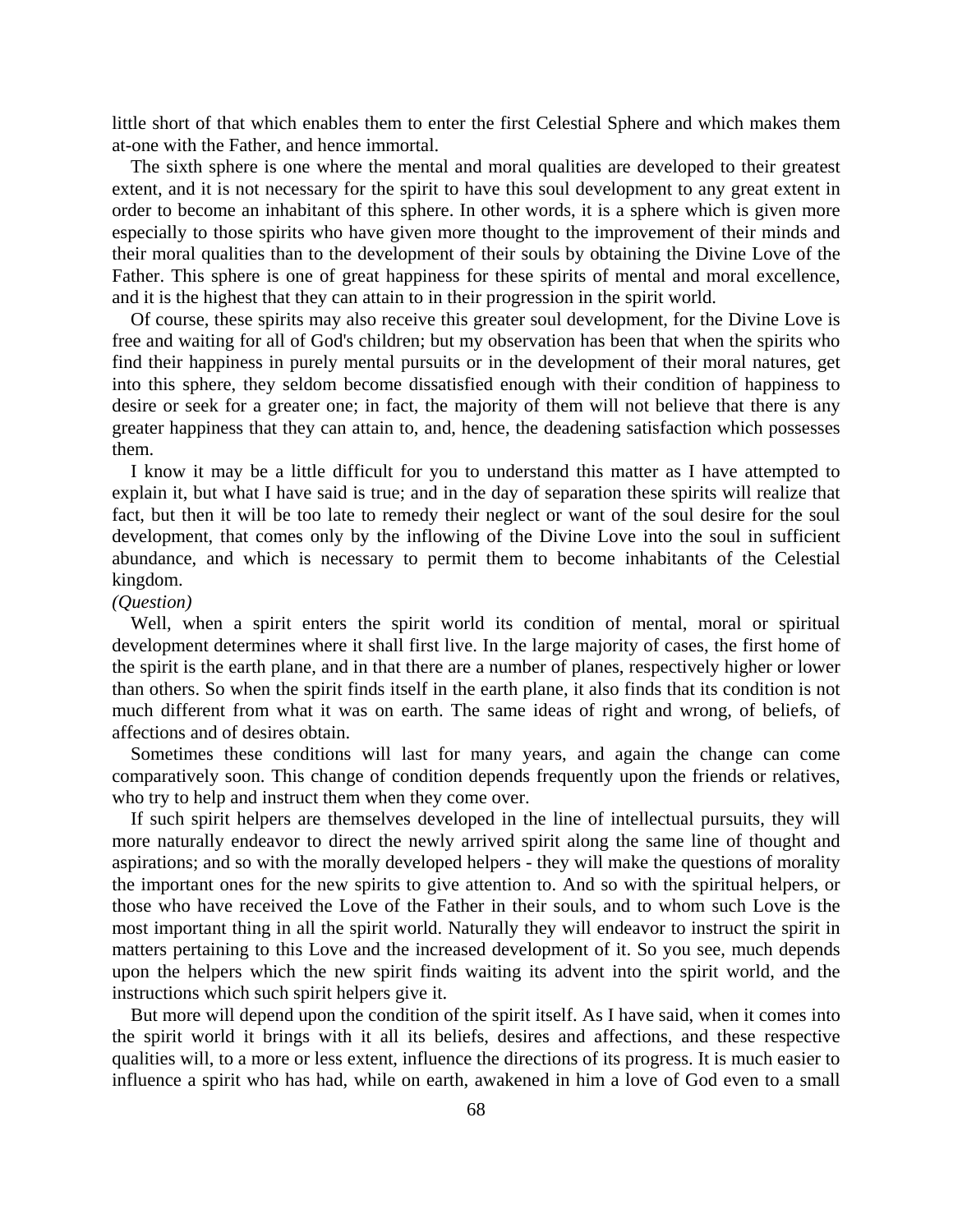degree, to pursue the thoughts that will lead him into spiritual ways, than to persuade one who has never had that awakening. And so with the spirit who, while on earth, gave his studies and thoughts to mental pursuits, to the exclusion of thoughts relating to God or to religious matters. Such spirits will naturally be attracted to those things which it considers a continuation of its earthly thoughts, or which will enable it to pursue the development of those thoughts; and consequently, they are its "treasures" which necessarily have the most of its affections, and from these affections will arise its desires which will, unless something greater intervenes, cause it to follow the course of these desires. And the same principles can be applied to every condition of the spirit - mental, moral or spiritual.

Now, to the point of your question.

 Such spirit, following the natural inclination of its condition as I have explained, will endeavor in its progress, to get into that sphere where there are afforded the greatest opportunities for the development of the particular phase of its condition which constitutes its chief motive force. And this is in accordance with a spiritual law.

 The spirit desiring above all else the development of its mental qualities will naturally seek that sphere where these qualities have the greatest opportunity for such development. And so with the moralist and the spirit of religious thought.

 Now, God, in His great wisdom and goodness, has provided these several spheres and made them suited for the purposes of their creation; and all the spirits have the choice as to which they will enter and seek to live in. But, of course, not only one sphere of its kind is provided, but there are several so provided, so that there may be progression on the part of spirits who have these several phases of desires and attractions.

 The second, the fourth and the sixth spheres are appropriated for those spirits who have more of the qualifications and desires for advancement in their mental and moral pursuits, or rather for the development of those qualities possessed by them which pertain more to the mental and moral natures.

 Of course in their progress from the lowest to the respective higher spheres that I have mentioned, the spirit must pass through the intervening spheres; but they do not linger in them or seek to make them their homes, or stay in them for their development, because in these intervening spheres the qualities which these spirits are attempting to develop, are not given much attention, and these spirits would not be much benefitted by remaining in these spheres. But the fact of passing through these intervening spheres does not indicate (for the contrary is true) that these spirits in so passing, in any degree, receive any additional love or development of their soul qualities. So that a spirit in the third sphere, possessing the Divine Love, may have more soul development than one who lives in the sixth sphere who has not the Divine Love.

 And so in contrast to the second, fourth and sixth spheres, that I have named, the third, fifth and seventh spheres are the ones appropriated to and specially prepared for the spirits who are seeking the development of the Divine Love into their souls; and in these spheres, Divine Love is the great thing that is sought for and acquired. The spirits of these spheres may be just as highly developed in their mental and moral qualities as are those before described; and, frequently, they are more so, for with the soul development in the Divine Love, strange as it may seem to you, comes mental and moral development. But this development of the mind is not the chief thing for which these spirits seek.

 Every desire and aspiration with them is subordinated to their great efforts to obtain this Divine Love to the highest degree, and ever and ever are these spirits seeking for it, and they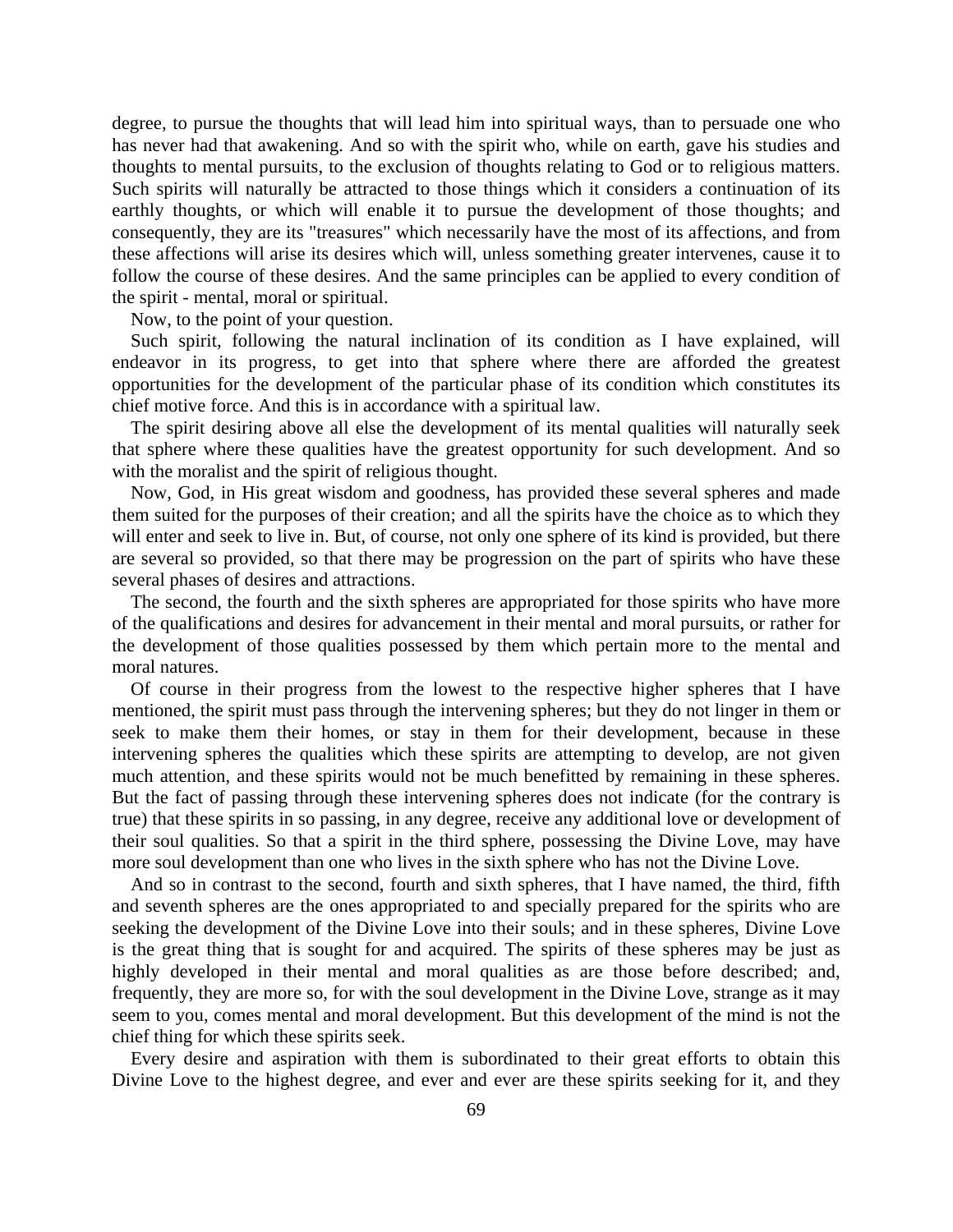have never become satisfied, in contrast to those who merely seek the mental and natural love development.

 As I have said, beyond the sixth sphere, these merely mental or moral seekers cannot progress, unless they seek for the Divine Love, and in this sixth sphere the mind's happiness is reached.

 And the sixth sphere is a more prolific one of probation, in the sense that many of these spirits are awakened to the necessity of seeking this soul development, because after some of these spirits have been there for a long time, they commence to realize this limitation to their mental happiness. And, strange as it may seem to you, they frequently make their first start by calling up the recollections of their childhood days, when they were taught and believed that God loved them, and that His Love was the greatest thing in all the world. So you see here illustrated, in a way you probably never have thought of, the saying of Jesus that, "except ye become as little children ye can in no wise enter the Kingdom of Heaven."

 But many of these spirits have no childhood recollections of this kind, and then comes the work of the higher spirits who have been redeemed by this Great Love of the Father.

 In all this you will see how God recognizes and respects the independent will of His creature. He does not force them to seek His Love, but waits until they, by their own experience, learn that what they once thought was all sufficient for their happiness, is not sufficient; and realizing this insufficiency, they become dissatisfied, and with such dissatisfaction comes the wish to learn the great unknown of desire, which, at last, causes them to feel their dependence upon a source of happiness not emanating from themselves.

 And thus, my dear son, in my imperfect way, I have attempted to give you a description of the several spheres and their character and the object of their creation.

 You must believe what I have told you, for it is true; and in believing you will see the great advantage in striving to enter the spheres of the soul or the Divine Heavens; for in doing so, you will not only gain your soul's development but also the development of your mental qualities and your moral nature also.

 And thus you will understand the great saying of the Bible: "Seek first the Kingdom of God and His righteousness, and all these things shall be added unto you."

 Well, I have written you a long letter and must stop. So with all the love of a devoted grandmother, I will say, good night.

Ann Rollins.

*Jesus - Why men must receive the Divine Love in order to be admitted to the Celestial Kingdom.* 

I am here, Jesus.

I am with you tonight as I heard you longing for me, and have come to comfort and bless you.

 My dear brother, you have the Love of the Father in your soul to a great extent this night, and I see that you are very happy and feel that the Father is very near you. And I am so glad that your condition is such, for I want to tell you how much the Love of the Father is waiting to bless you and make you at-one with Him and a true child of His affections

 I am now prepared to give you my next formal message, and if you feel that you would like to take it tonight, I will do so.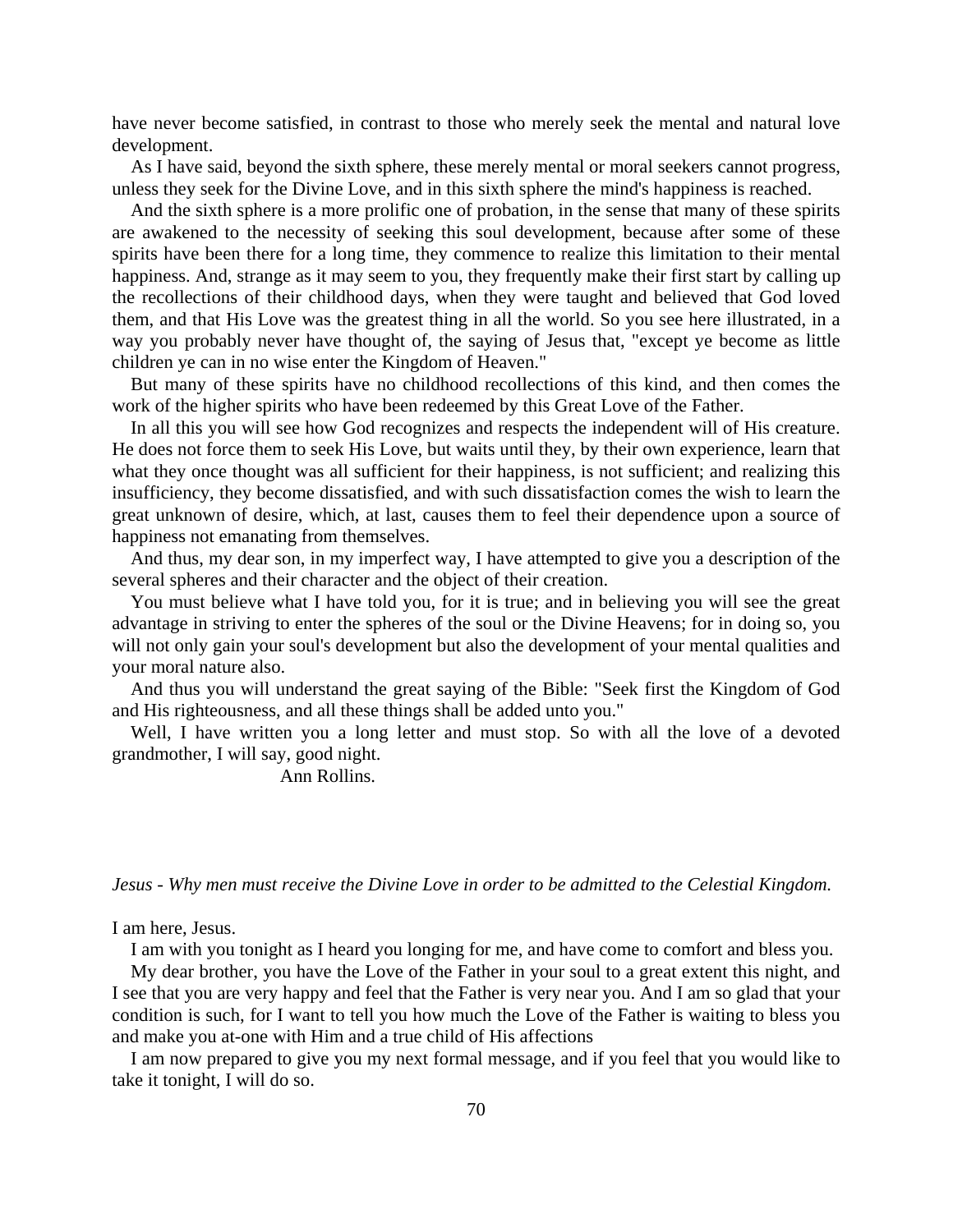Well then, I will write on the subject: "Why man must receive this Divine Love in order to be admitted to the Kingdom of Heaven or Celestial Kingdom."

 In that Kingdom there are no spirits who have not received this Love, so that their natures are of the Divine Essence of the Father. I do not mean that any spirit is perfect in this Divine nature, but that the spirit has so much of this Divine Love in his soul as to make him in unison with the nature of the Father. There are different degrees of perfection, or rather there are different degrees of possession of this Love by the spirits, and their happiness and glory are dependent upon the amount of Love possessed by them. No spirit though, who is an inhabitant of this Kingdom, is without this Divine Love; and no spirit has in its soul any sin or error that may have been a part of it while in the earth life.

 All the spirits know that they are immortal, just as the Father is immortal; and this knowledge comes to them only from the possession of this Love which is the Divine Essence that flowed into their souls from the great Divine nature of the Father. Should anything in the soul not be in unison with the Soul of the Father, that spirit could not possibly enter into that Kingdom; and as the soul of such spirit remains in such condition of inharmony, it can never be received into the Celestial Kingdom.

 I know that among men, and spirits also, it is thought and asserted that the Father is all merciful and all good, and in His great plan for the salvation of men, and for establishing the harmony of His universe, no man or spirit will be excluded from His Heavenly Kingdom; but in this thought, mortals and spirits both are mistaken; and I am sorry to say that many of them will, when too late, realize this error.

 God has certain principles which are fixed and which are necessary for men to know and obey in order for them to become at-one with Him and partake of His Divine nature; and if they fail to obey the requirements of these principles, they will forever be excluded from possessing that in their souls which will make them like the Father, and admit them to His Kingdom.

 They, in such condition, or want of the qualifications, even though they were admitted to the Kingdom, would not be happy, for their condition would wholly fail to respond to those things in the Kingdom which give happiness to the true children of the Father; and they, of necessity, would be most unhappy, and heaven would not be a heaven to them. So you see, all spirits, in order to inhabit this Kingdom, must have the prescribed requirements of soul love and soul development.

 As I said when on earth, "He that enters into the sheepfold in any other way than through the gate is a thief and a robber," and no thief or robber is fitted for this Kingdom of Divine Love.

 Let man know, that no Mercy or Love of the Father will be given him to enable him to enter this Kingdom, unless that man seeks this Love and this Mercy in the way the Father has ordained that they shall be sought for. No special providence will be extended to any man, and if he comes to the marriage feast without his wedding garment, he will be cast out and not be permitted to enjoy the feast. Men may reason to the extent of all their reasoning powers to prove that the Father, being a loving and merciful Father, will not cast them out or keep them from entering this Kingdom, because they are all His children and the objects of His Love and favor, and that one is as dear to Him as the other, and that He is no respecter of persons, and, therefore, will treat all alike; but I tell them that they are mistaken, and if they wait until the Great Day when the sheep shall be separated from the goats, they will realize to their everlasting exclusion from this Kingdom, that what I say is true.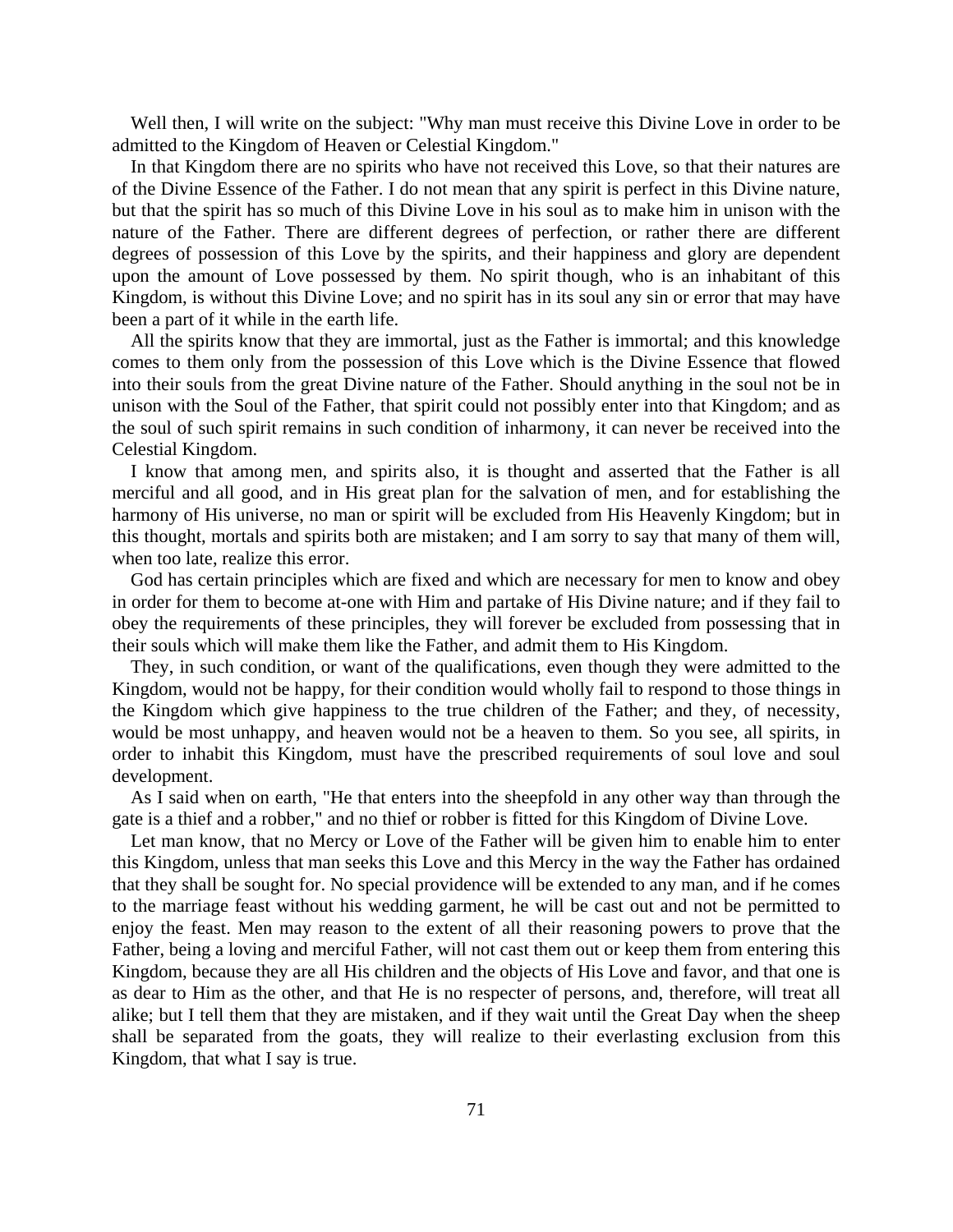Of course, every spirit ever born is the object of the Father's care, and He makes no distinction between the spirits and mortals that He has created, and wants every one of them to inhabit His Kingdom and partake of those things which He has provided for them, and which are beyond their conception in the greatness of the grandeur and beauty of these things. And He calls to all His creatures to come and partake of these great provisions that He has made for them, and no creature is refused the gift of these things, or heard to ask and not be answered with their bestowal; yet, when that man or spirit who has this great boon, and the way shown by which he can receive these gifts, refuses or neglects to follow that way or to receive these gifts in the way ordained by the Father, then all these Great Gifts are withdrawn from him, and never, after the Great Day of separation, will he have the privilege of receiving them.

 And men cannot say that the Father is unjust or unmerciful or unloving because He forever, thereafter, shuts the door to these privileges or the opportunity of receiving them. Men have rejected His Gift and neglected to search His plans for their great happiness, and, consequently, they will have no right to complain, when they, like the foolish virgins, find the door shut against them.

 So I say, men must realize the necessity of putting on the wedding garments and of filling their lamps with oil, in order to be admitted into the Kingdom.

 I will not herein tell the way in which men must prepare themselves for an entrance into this Kingdom of the Father,<sup>1</sup> for it would take too long, but I will in a future message explain this fully; but I will say, before closing, that if men will pray to the Father for the inflowing into their souls of His Divine Love, and have faith, they will find themselves on the true way to become inhabitants of His Kingdom.

 As it is late I must stop writing, and with all my love and blessings and the blessings of the Father, will say good night.

> Your friend and brother, Jesus.

I am here, Helen.

 $\overline{a}$ 

 Well, sweetheart, you had a wonderful and vital message from Jesus, and you must study it, for it lies at the foundation of all the future happiness of men and spirits. Of course you know the way and will follow it, but there are so many men now living and who have lived, who will never see the Kingdom of Heaven or Celestial Kingdom.

 I am so glad that I have found this Love which makes me a redeemed spirit, and I am just as glad that you have; and to think, all our band have, as well as many of the darkened spirits who have come to you for help. Have you ever thought of the greatness of the work that you are doing, and what the probable result will be to you as well as to them?

Well I am not able to tell you, but the Master says great will be your reward.

 Oh, my Ned, what a blessing it is that you have such a wonderful power given you as to be able to do this great work of Love and Salvation.

With all my love and earnest prayers for your happiness that my soul can utter, I am,

<sup>&</sup>lt;sup>1</sup> Way to Celestial Kingdom. Read Vol. I, Pages 20-25.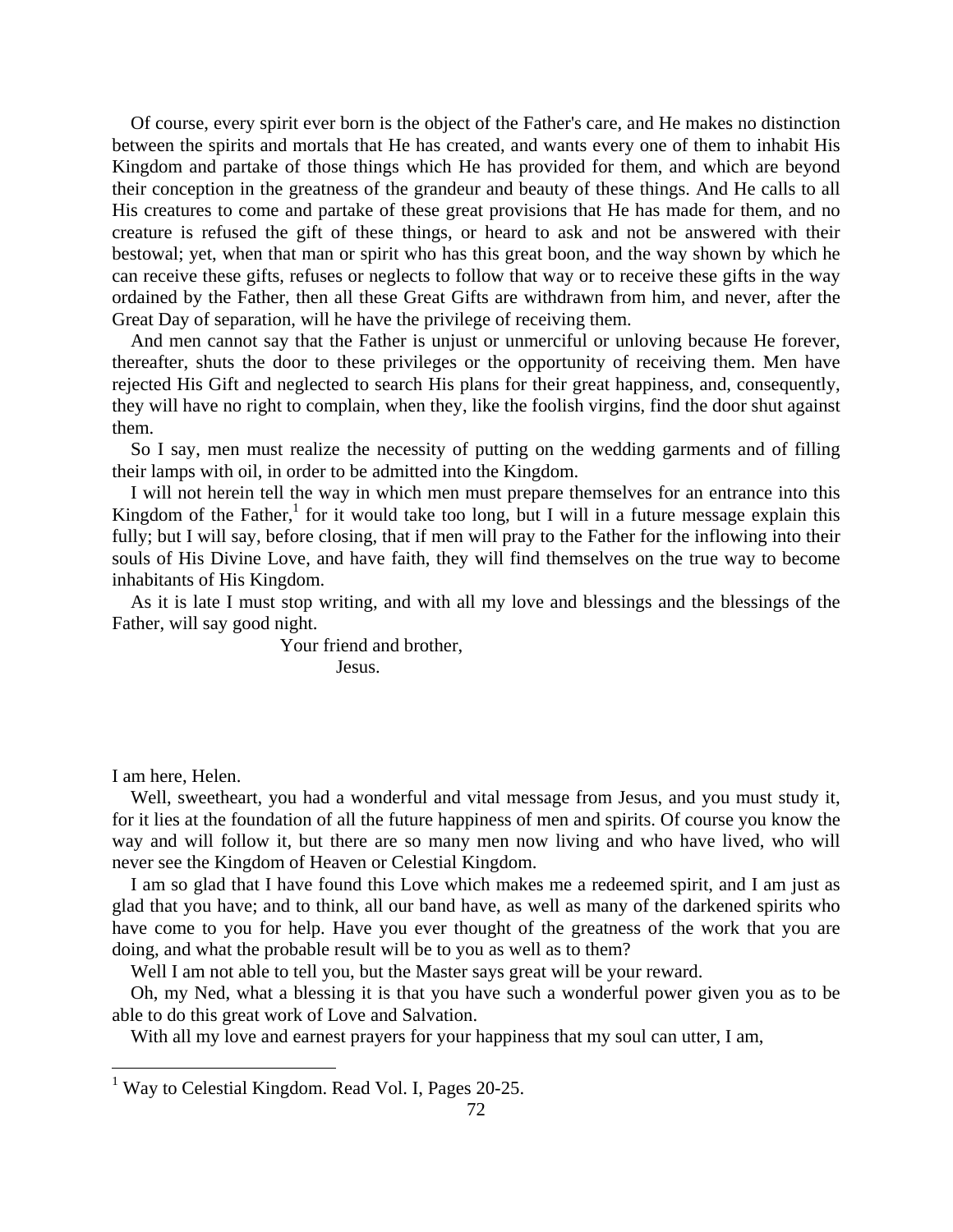Your own true and loving, Helen.

*Why men should believe he is the true Jesus, and why he writes through Mr. Padgett.* 

I am here, Jesus.

 I want to tell you tonight that you are much better in your spiritual condition and I desire to write a message, and have you take it, if you feel that you are in condition.

 Well, I desire to write on the subject of, "Why men should believe that I, who write to you, am the true Jesus of the Bible, and why I write to you."

When I lived on earth men did not believe that I was a God, or that I was anything more than a teacher of God's truths, possessed of wonderful powers, not then so well understood as they are now since men have comprehended to a limited extent the possibility of the spirit forms operating through the material world - that is, the spirits of men and the mortals of the other have the power to communicate with one another, and that the powers possessed by the spirits, which are almost unlimited, may to a certain extent be conferred upon and exercised by men. This intercommunication and possession of powers and the conferring thereof on men, was not so well understood when I was on earth as they are now.

 I, by reason of my soul development and my knowledge of spiritual things, was able to exercise these powers to an extent that made the people of my time, suppose that I was the only Son of God, possessed of many of His powers and attributes; and as a matter of fact I was possessed of these powers and attributes. But I was only a mortal when on earth, and only a spirit after I passed from the earth to the spiritual life.

 Of course, my development of the soul qualities were such as to enable me to do many things on earth which no other mortal could do, and after I became a spirit to obtain a position in the spirit world that no other spirit had obtained. Yet I am only a spirit, a highly developed one, possessing more knowledge of God's truths and having more soul development than any other spirit.

 If I were God or a part of God, I would be something more than the mere spirit that I am, and my position would be such that I could not or would not communicate with you in the manner that I do. But I am only a spirit, having the same form and means of communicating with the mortals of earth that other spirits have, only to a greater degree. I am not doing that which should be surprising to mankind. My home, of course, is in a sphere far above that of the earth sphere, and my condition of development is far greater than that of any other spirit, and I am not of the earth in any particular, yet my powers are correspondingly great and my ability to communicate is in accordance with my powers and knowledge.

 If I were God I would not resort to the means of communication that I do now, and it would not be surprising that men would not believe that I would so communicate. But as I said, not being God there is no reason that I should not communicate through you or any other qualified medium the great truths of my Father and the plan provided by Him for man's salvation.

 So men should not think that because I am the Jesus of the Bible, and have for so many years been accepted and worshipped by so large a part of the human race as God, or rather a part of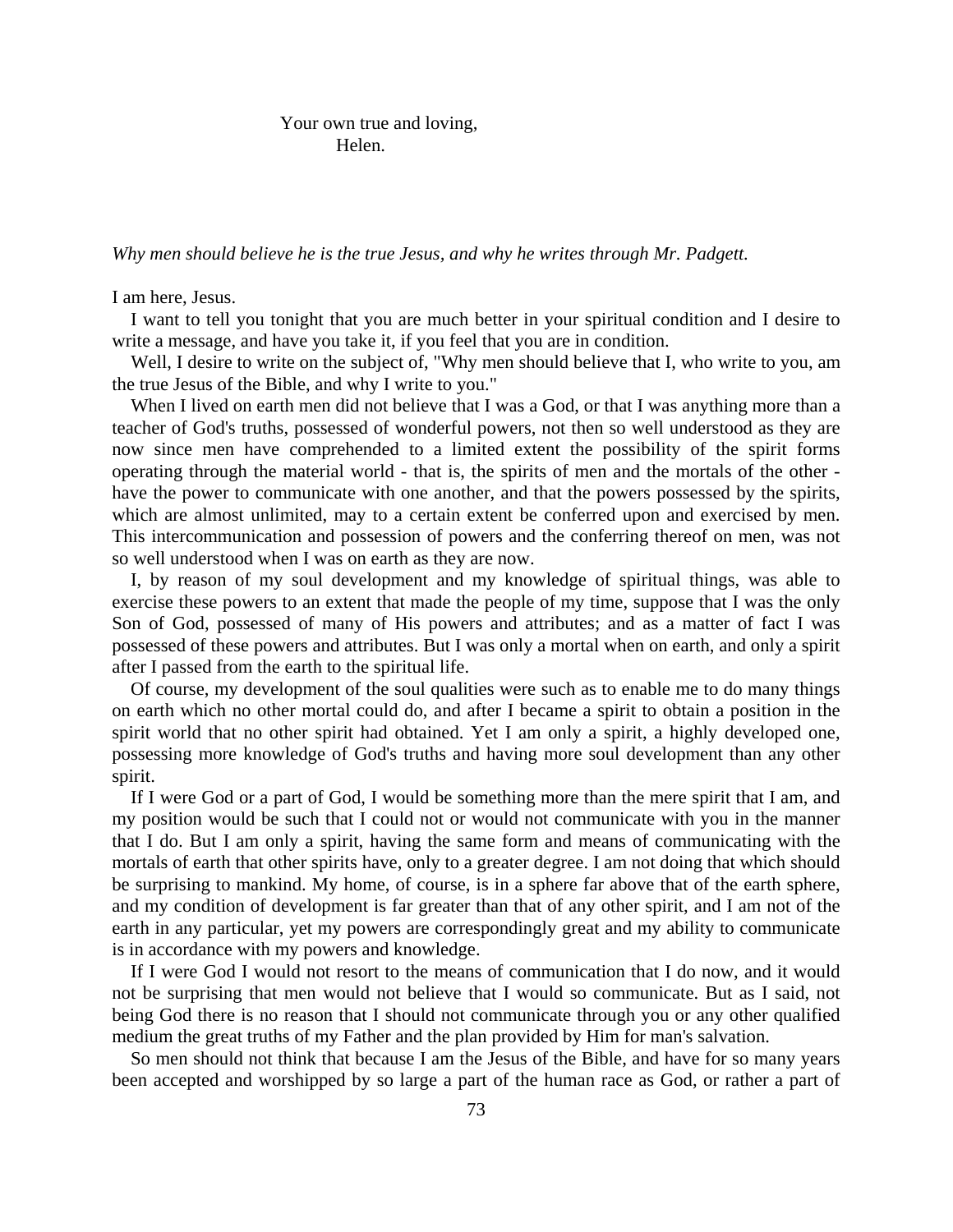Him, that, therefore, it must not he believed that I, as a spirit, have not the qualifications and powers of other spirits, and because I do so communicate, that I do that which, as God, I should not do.

Well, I must not write more as you are not just in condition. But I will finish the next time you write, as I very much want men to understand my position with reference to them and to the spirit world.

 I am not so much in rapport with you tonight as usual, and you are not in condition to take my meaning. We will try again, soon. I want you to pray more to the Father and have more faith. I will come again soon. I will say good night.

> Your friend and brother, Jesus.

I am here, Helen.

 Well, sweetheart the Master was disappointed that he could not finish his message, and he seemed to he very anxious to write tonight. Of course, you could not help the disappointment, but he is so very anxious to continue these messages. I know that you were perfectly willing that he should write, and tried your best to take the messages, but somehow your condition was not just right. Well you will have the opportunity again soon.

 No, it was the Master; he was writing and no one else. You will not be imposed upon by anyone claiming to be him; we will not permit such a thing, and you must not doubt.

 I want to tell you that you are very much improved in your spiritual condition, and you must pray more and have more faith. We are trying to help you in every way, so pray to the Father and you will soon realize the results of your prayers.

 As you must not write more tonight, I will stop. But I must tell you that I love you with all my heart and soul.

XXXXXXX

Well, sweetheart, good night.

Your own true and loving,

Helen.

*Ann Rollins' experience in the second Celestial Sphere. Has passed beyond the second death.* 

I am here, your grandmother.

 I want to tell you tonight of my experience in my new home, among the redeemed spirits who have entered that Kingdom.

 I am living, as I told you, in the second Celestial Sphere, and am surrounded by everything that makes me happy and in unison with the Father. I am also in close attachment with the Master, although he lives in a sphere much higher in the Celestial Heavens, and which, he tells me, is close to the fountainhead of God's Love.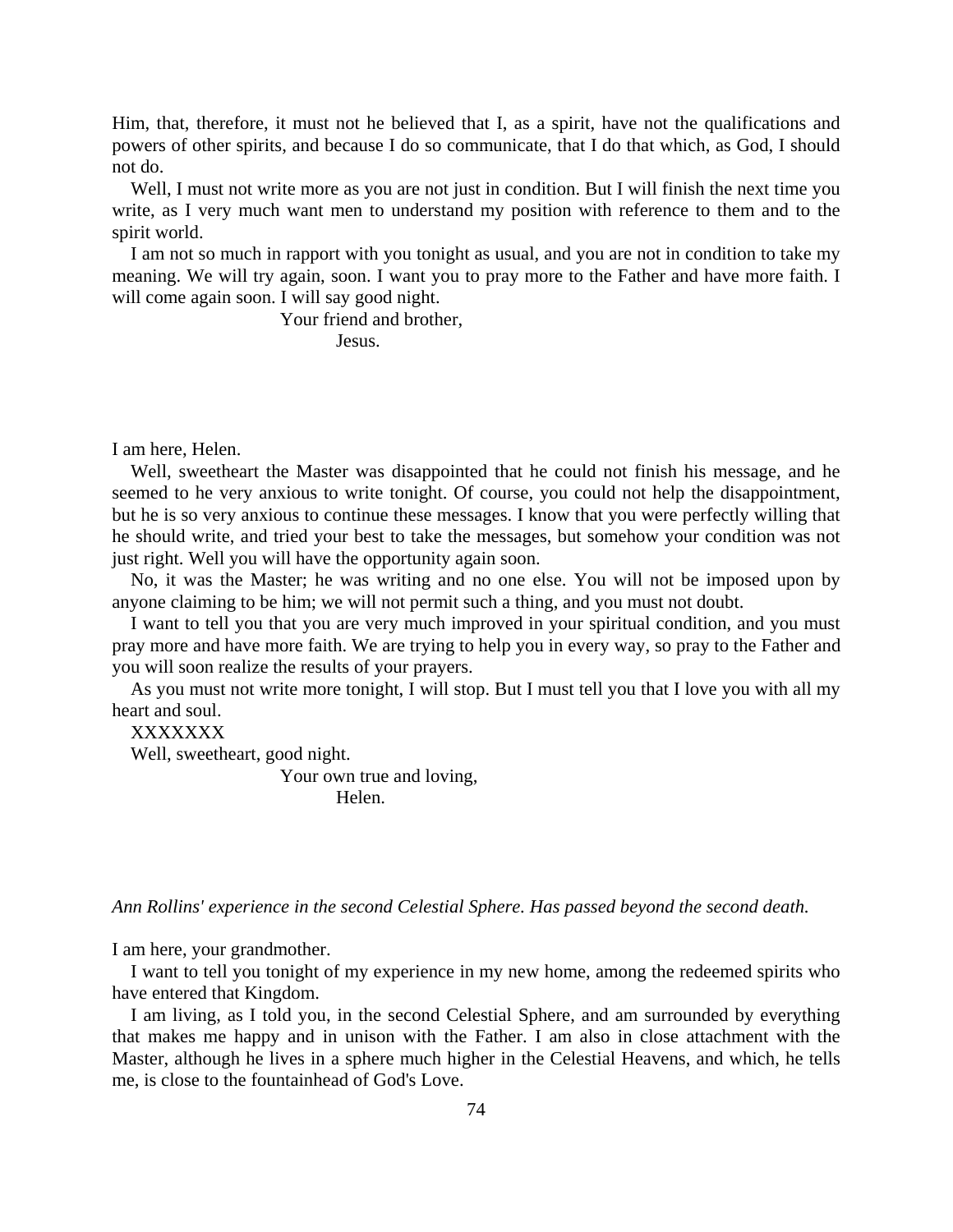I have with me a great number of spirits who have received the Great Love of the Father in great abundance, and who are so good and beautiful that they are as of the Father. And here I must tell you that all angels in His Kingdom, which is ruled over by Jesus, are the spirits of mortals who once lived on earth, and not what the Old Testament called angels are. I am informed there are beings who never had the experience of living in the flesh. I have never seen any of these angels and I don't know where they live, but Jesus says they are a distinct class of God's creation, and that they live in spheres that are separated from the heavens that he rules in. I have often wished to see some of these angels, but it does not appear that they ever come to our Celestial Heavens.

 So when you hear us speak of angels we mean only those who were mortals, and who have been redeemed by the Love of the Father and who are living in the higher spheres of our own Celestial Heavens.

 Of course I don't know whether these other angels will ever know anything about our Heavens or not, but if they ever should, I doubt that they will ever realize the full meaning of a soul redeemed, because only those who have gone through the experience of living in the flesh and having all the sorrows of mortals and the redemption from their condition of sin and error by the Love of the Father, can ever fully understand what redemption means.

 So I believe that no angel without this experience can ever enjoy the happiness that we who become inhabitants of Christ's Kingdom, enjoy. I may be mistaken in this, but this is my belief.

 All ministering angels are spirits who once inhabited the physical body, and only such, it seems to me, can have that sympathy and love which fits them to understand and be able to sympathize with the sufferings of humanity. Why, if you will think a moment, you will remember that even Jesus was not fitted to perform his great mission and to declare the Love of the Father, until he had entered into the physical body so that he could understand fully all the frailties and sufferings and longings of mortals.

 At any rate, no angel that comes to mortal to minister is other than the spirit of one who has passed through these sufferings and sins of the mortal.

 Well, as I have said, I am surrounded by many of these beautiful redeemed spirits, and they are all happy beyond conception by you who live on earth.

 I am in a state of perfect happiness myself, and want for nothing that is necessary to make me realize that God is my Father of Love and mercy. Yet I desire the progression that will take me to the higher spheres, but not on account of any discontent on my part, but because I am told that there are homes awaiting me and my companions in these higher spheres that are so much more beautiful than those which we now have. And besides, the law of progression is constantly working here, and never are we permitted to cease our longing for the higher life and the greater abundance of the Divine Love that our Father promises us will be ours, if we desire and seek for it. But you must never forget that while we strive to progress, we are never dissatisfied with what our Father has provided for us and what we possess.

 My home here is a part of the Celestial Kingdom, and we who live in this sphere are all immortal, in the sense that that word has been explained to you. We are greater in our attributes and qualities than were the first parents at the time of their creation. We can never die again and have passed beyond the second death, as it is written, for our Love is now so abundant that we are all partakers of the Father's divinity to such an extent that it can never be taken from us. No, not in all eternity.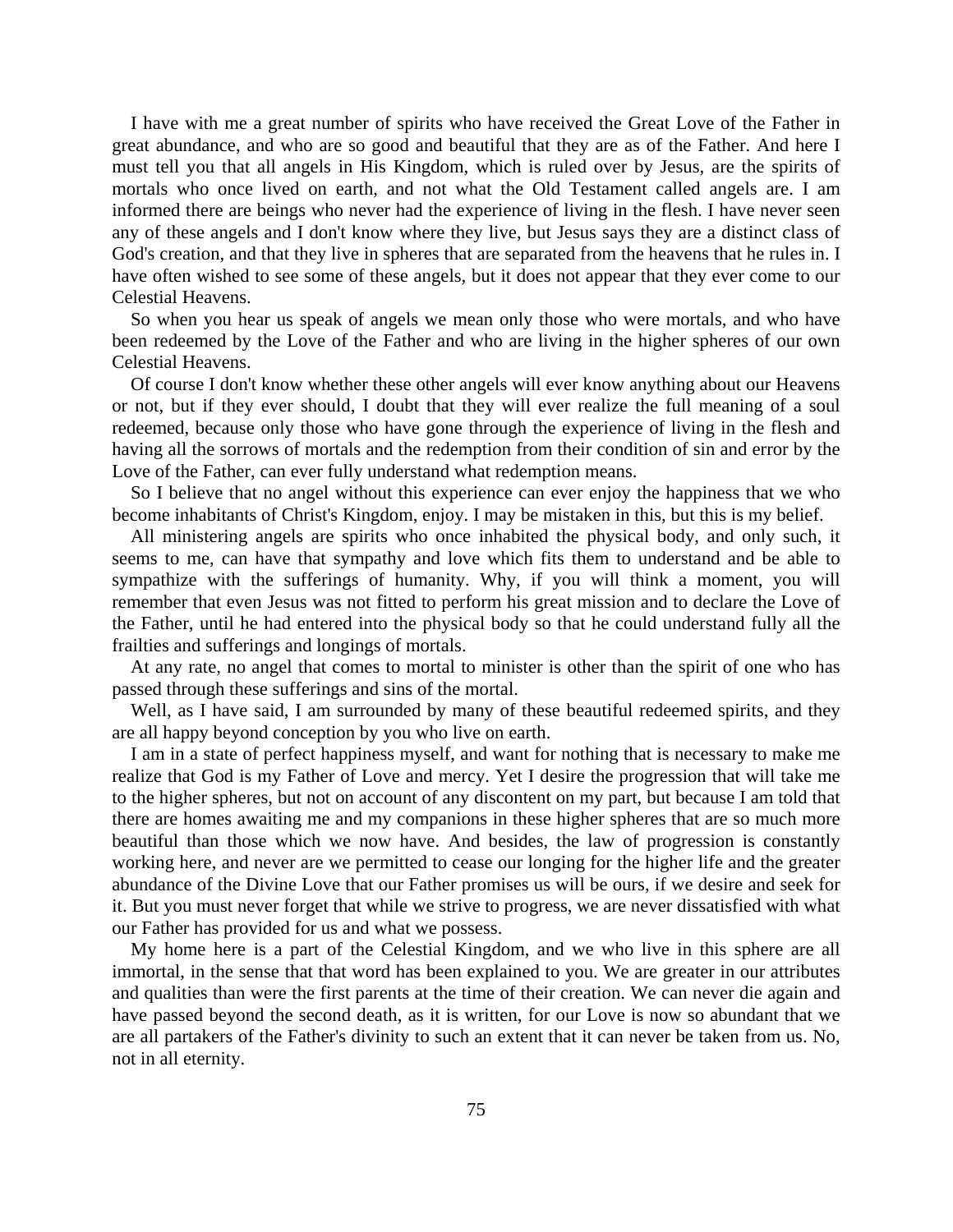And yet, with all this knowledge and consolation that it brings to us, we still have our love for those who live on earth, who have not yet acquired this Great Gift of the Father; and our work in trying to help mortals is a joy to us and never anything but a labor of love.

 I will not tell you at this time how much our interests center in the work that the Master is doing for the salvation of mankind, but only say, that his love for man and his desire for their redemption are greater than they were when he was on earth; and all his followers - all who are in the Celestial Heavens as well as those who are in the spirit spheres - are working in unison with him to accomplish this great work to its fullest extent.

 And many mortals are inspired by him and by his spirit followers, to assist in this work and make known to mankind the truths of his teachings and the wonderful Love of the Father which passeth all understanding.

 So while the dogmas and teachings of many of the churches are not in accord with the truth, yet the teachings of the spiritual truths of Christ's mission, and of the gifts of the Father are now being bestowed upon mankind, and are the causes of many a soul being turned to God's Love and thereby securing their own salvation.

 False beliefs and false doctrines as taught in most of the churches do much harm and retard the soul's progress, and keep many souls from the light while on earth as well as in the spirit world, but yet, with all these false teachings are mingled some truths of the soul's qualities for progress, and of the way in which it may find the entrance of God's Love into the soul and into His Kingdom.

 I know that many men die with these false beliefs and retain them for a more or less longer time after they become spirits, yet the fact that they have as a part of their beliefs the faith in God's Love and in Jesus' teachings, will help them to grasp the real truth and to progress more rapidly after they have gotten rid of these false beliefs.

 So while you must pity the followers of most of these orthodox: churches because they are living in the security, as they think, of these false ideas, yet you would not be justified in attempting to do anything to abolish these churches in toto, because there is nothing to supply their places, and the truths which they teach would be destroyed and nothing left to serve the soul's interests.

 But I tell you that the time is coming when the churches will teach the real truths of God's Love and of Jesus' mission and the way to man's salvation; and then humanity will be happier, and the Kingdom of Heaven will exist on earth as it does in our Celestial Heavens. The time is now ripe for these churches to receive these truths, and men's longings for light and happiness will demand that the true gospel be preached, and it will be.

 So my dear son, you see the necessity for providing the means by which these great truths may be conveyed to mortals. The Bible is losing its hold on many - not only the students but the common people as well - and the truths which were intended that that book should contain must be brought to the knowledge and consciousness of men and women.

 For many years the powers of the spirit world have been making efforts to have these truths communicated to men, but with very indifferent success. Now I believe that I can see before me, as a vision, that many good men and women will develop their psychic powers to such an extent that they can be used as mediums of communication, and they will be so honest and earnest in their work, that men will believe the communications and learn the real truths that the Master is striving to teach.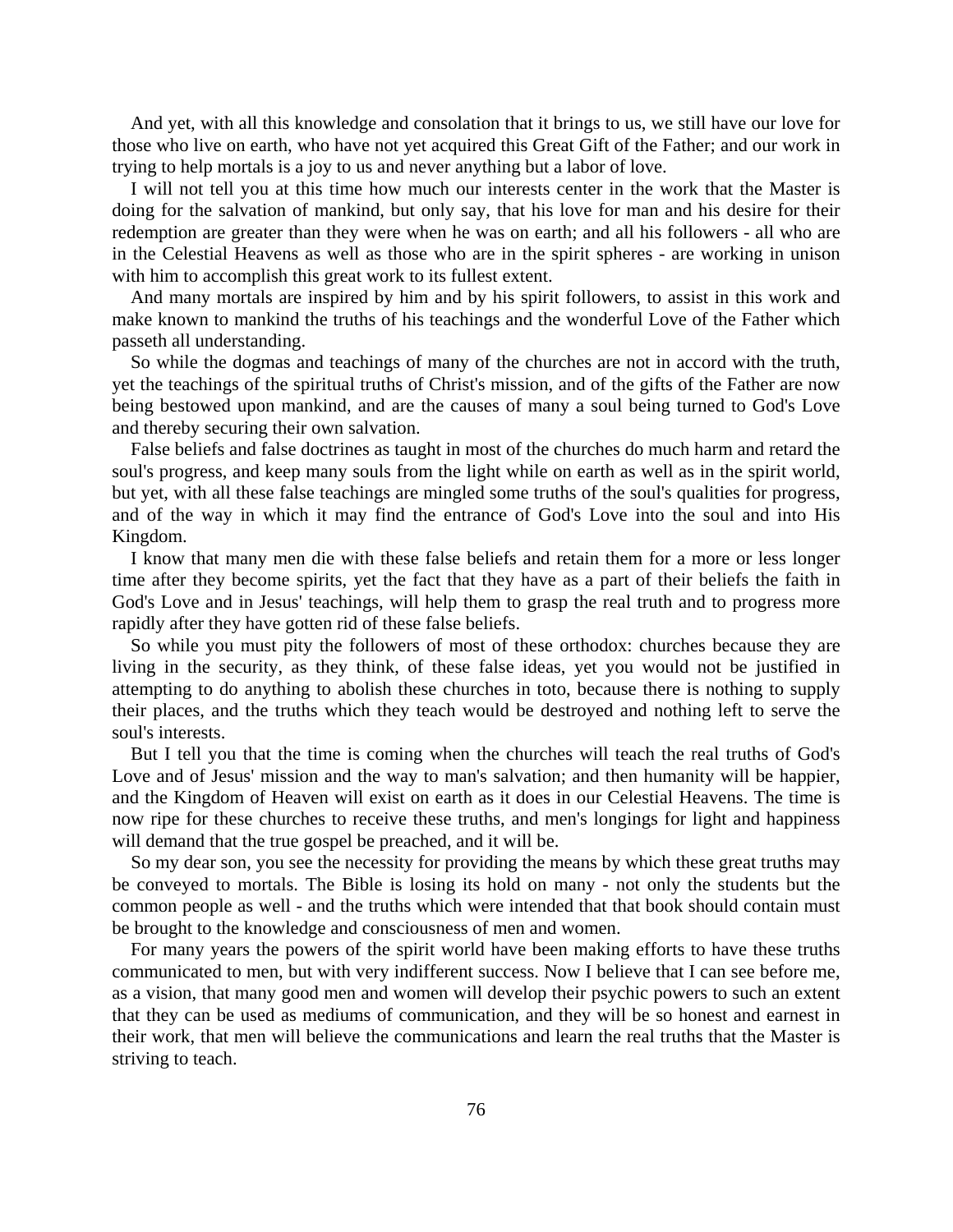I must stop now, as I have written a long time and you must rest awhile before you continue to write.

Your loving grandmother.

### *Jesus - The efforts of spirits to show men the truths of the Father.*

I am here, Jesus.

 I want to add a little to what your grandmother said, on the efforts of the spirit world to show men the truths of the Father.

 I know that it will be difficult to make men believe in communications that may come through mediums, and that the churches will antagonize the reception of such communications, but I want to tell you that there will be such power exerted by the spirits of the Kingdom, that no efforts on the part of men or churches will be able to withstand these efforts of the spirits. Just as soon as mortals get in condition to receive these truths, they will be given all the powers necessary, and the truths will come with such force and exactness, that the erroneous beliefs will have to give way and let the truths that I speak of take their places.

 I know that it will be difficult to get men and women in the proper condition to receive these communications, but it will be accomplished and that before a great while.

 Humanity is now longing for the truth of the Father, and their longings must be satisfied. No longer will form and ceremony and the mere declarations of the churches as to what God has provided for his children and what the churches have provided be sufficient to satisfy. The mind as well as the credulity of men must be considered, and when the teachings of the churches are against reason and the knowledge of spiritual laws which men may learn, these souls which hunger and thirst for God's Love and the way to obtain it must be satisfied.

 I know that my Kingdom will be established on earth in a fuller and more truthful way than ever, and men will believe in me with a greater confidence than they ever have - not as a God to be worshipped, but as a brother and friend who is able to show them the way to the Love of the Father and to their own salvation and to immortality. So you see the importance of getting good and righteous mediums to convey these great truths.

 Mere physical phenomena do not enlighten the soul very much as to its destiny and what road it shall travel to reach God's Love; and such phenomena will henceforth become of less importance in bringing men to a knowledge of what awaits them in the spirit life.

 I will try to influence many mortals to get in this psychic condition, so that they may receive these truths, and thus do the great work that is necessary for the redemption of men to a greater degree than in the past.

 So you must be constant in your work and faith, and after a little while many will engage in the same work.

I must stop now.

Your brother and friend,

Jesus.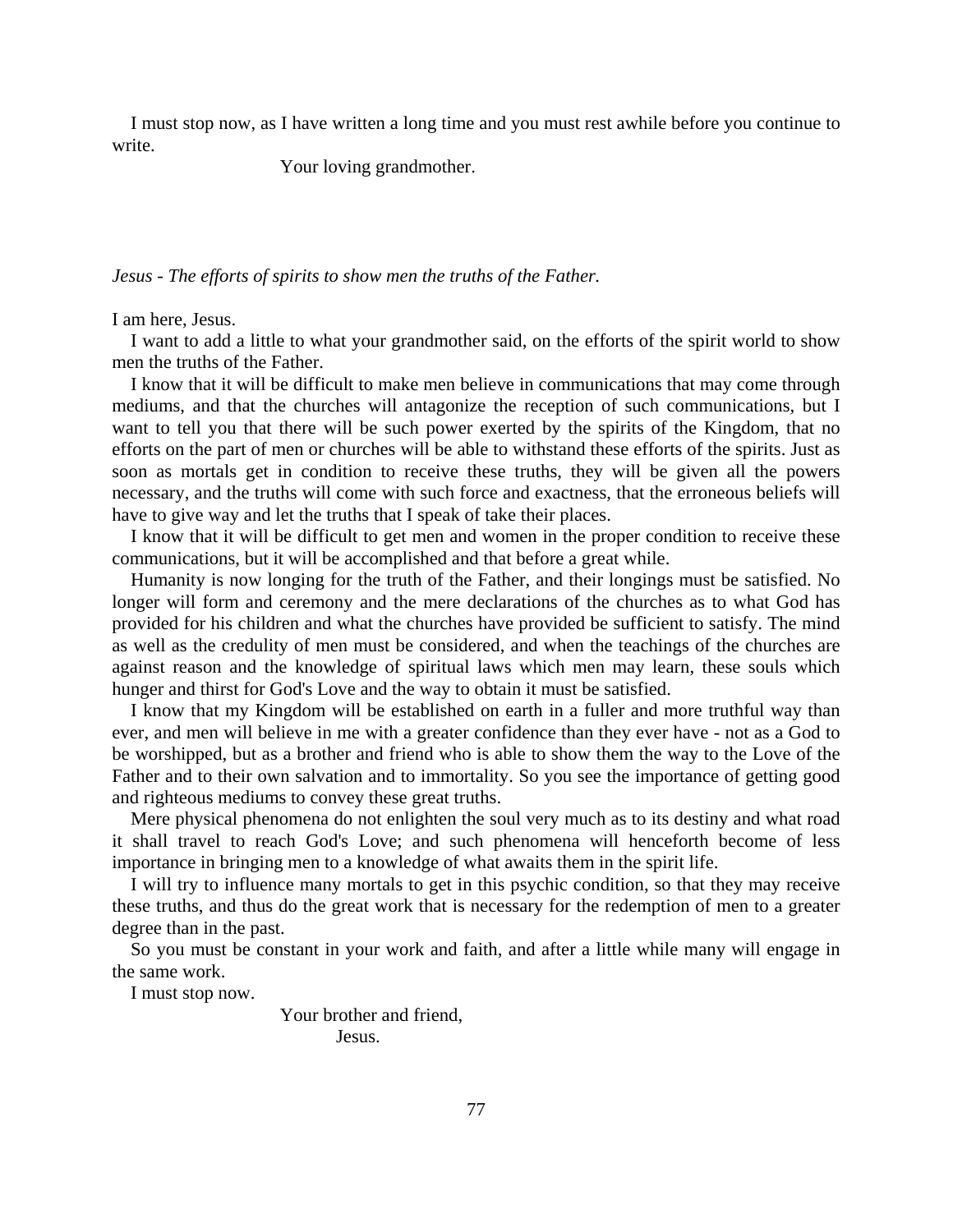### *St John - Divine Love should not be confounded with the natural love.*

### I am here, St. John.

I felt your call and came. I will tell you of love, as that is what you called me for.

 The love that I taught when on earth, is the Love that the Father has prepared for all His children who might seek it. All that is required is that they seek with earnestness and faith, and they will receive it. I know that this Love is frequently confounded with the natural love that God gave to man at his creation, but the two are different and distinct. Every man has this natural love to a more or less extent; and it is a great gift and makes man what he is; but not so many have this other Love, because it is bestowed only in answer to prayer and the real longings of the heart and soul. This is the Divine Love, and this is the Love that makes man a part of the Divinity of the Father, and, consequently, immortal.

 God is Love - and this is the great truth of His being. But His Love, while free for all, yet is not bestowed without the desire of the mortal to receive it. I wish that I had time tonight to more fully explain this Great Love but I have not; and I came to you only because you called me.

No, not tonight, but I will come sometime and write you a long letter on these subjects.

 I am supremely happy and am working for humanity, and so directly does the Master. I do more for the advancement of the spirits after they have commenced to enjoy the Love of the Father in their souls. Well, Jesus is the ruling spirit in our Kingdom and His power is supreme. It is, of course, the Kingdom of God; but this Kingdom is being formed by the Master, and to him is given the supreme ruling power, and we are all his followers. He rules by love and ministrations, and not by the hard lines of force and coercion. Yes, he has many with him in the Celestial Spheres, but they are all subordinate to and obey him, but it is hard to make you understand this. This obedience is the result of love, and the word does not convey the exact meaning intended.

# *(Question)*

Well, that was a request made by us in our desire to become of importance, but we did not then understand what His Kingdom would be. We are equal here provided we have the same amount of Love - the Divine Love, that alone determines our place and position.

 Jesus is the greatest of all, because he has more of this Love than any other spirit, and because he is nearer the Father and knows more of Him and of His attributes. No distinction is made in this Kingdom because of any relationship or personal greatness, but only because of more or less of Divine Love in the soul of the spirit.

 I will come to you at times and write you of my knowledge of the truths of the Father, and hope that they may do you and the world some good.

 I was not an educated man at that time when on earth, and never was, so far as languages are concerned. I had no knowledge of the philosophy of the great thinkers and writers of that time. All the knowledge I possessed of spiritual matters came to me from the teachings of Jesus and the promptings of the Holy Spirit. I was not a learned man in the earthly sense.

 You have my blessings and my love, and I hope that the Holy Spirit may soon fill your soul with the Love of the Father in greater abundance and keep you in its care and keeping.

I will say good night.

St. John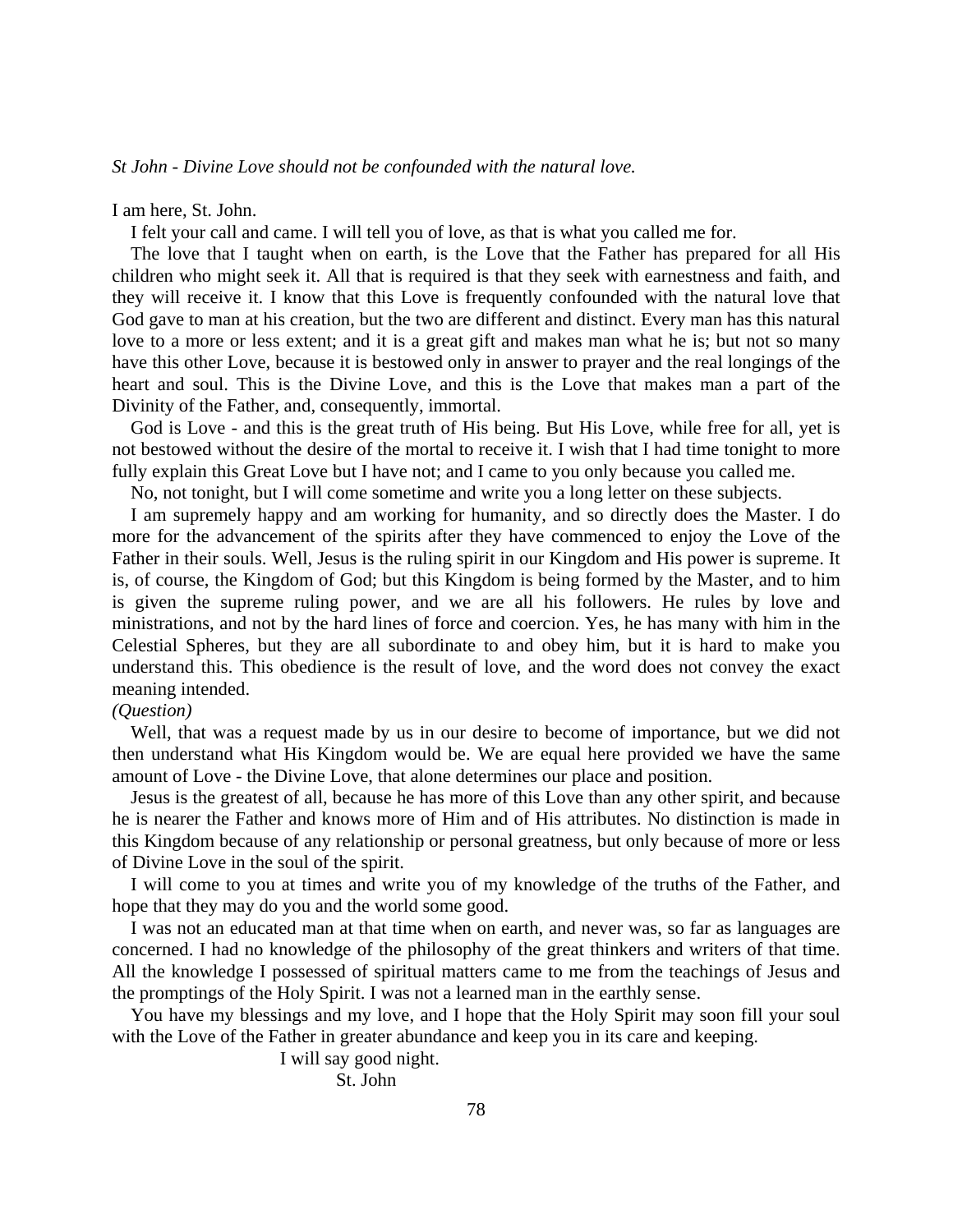I am here, Jesus.

 $\overline{a}$ 

I merely want to say that you are better in your spiritual condition and also physically.

 You must not forget to pray to the Father and have faith. I am with you and will help you in all your undertakings and in your soul development, as I promised. So believe what I say and try to throw off all worries from now onward to the time when the occasion for the same will cease.

Yes, the message of Mr. Beecher<sup>1</sup> was written by him and it contains the truth with reference to immortality as I have explained to you before. He is a strong and logical reasoner, and I am glad that he wrote on the subject. It may be used in connection with my writings, and will have its effect with a number of persons who thought much of him when on earth. I want him to be a regular contributor to my cause.

So my dear brother, let your faith in me increase and give all your love to the Father.

I will soon write a message as I suggested last night.

With all my love I am your friend and brother,

Jesus.

## *Confirmation by St. Andrew that Jesus writes through Mr. Padgett.*

I am your friend and brother in Christ and his love, St. Andrew.

 I came because I am interested in the work which you are called upon to do - and because we all love you and want to see you progress in your soul development and in your capacity for receiving the messages of the Master, which he has selected you, as his disciple, to receive and transmit to the world.

 I am the true Andrew of the Bible, and no other and you must believe that I am. I know that you may have doubts as to so many of the disciples of the Master coming to you to write, but you must not be surprised at that fact, for who are more interested in the great work that you are to do than the disciples of the Master, who know that his teachings are the truth, and that mankind needs them at this time, more than at any time in the history of the world.

 So let all your doubts disappear and believe that we are with you in all our love and desire that you may be happy, and may have that soul development that will make you one with us and with the Father, the Creator and Preserver of us all.

 Well, you must believe in what we say. I know of no way in which you can become more convinced than by our writing to you. Let no man turn away your faith from us, as no man can truthfully say that we are not writing to you, and hence, the testimony of such a man is not of that character as to overcome the positive testimony that you receive from us and all your band that the Master is actually writing to you. No spirit will be permitted to impersonate the Master

<sup>&</sup>lt;sup>1</sup> Refers to message - Vol. 1, page 53 - "Immortality" by Henry Ward Beecher.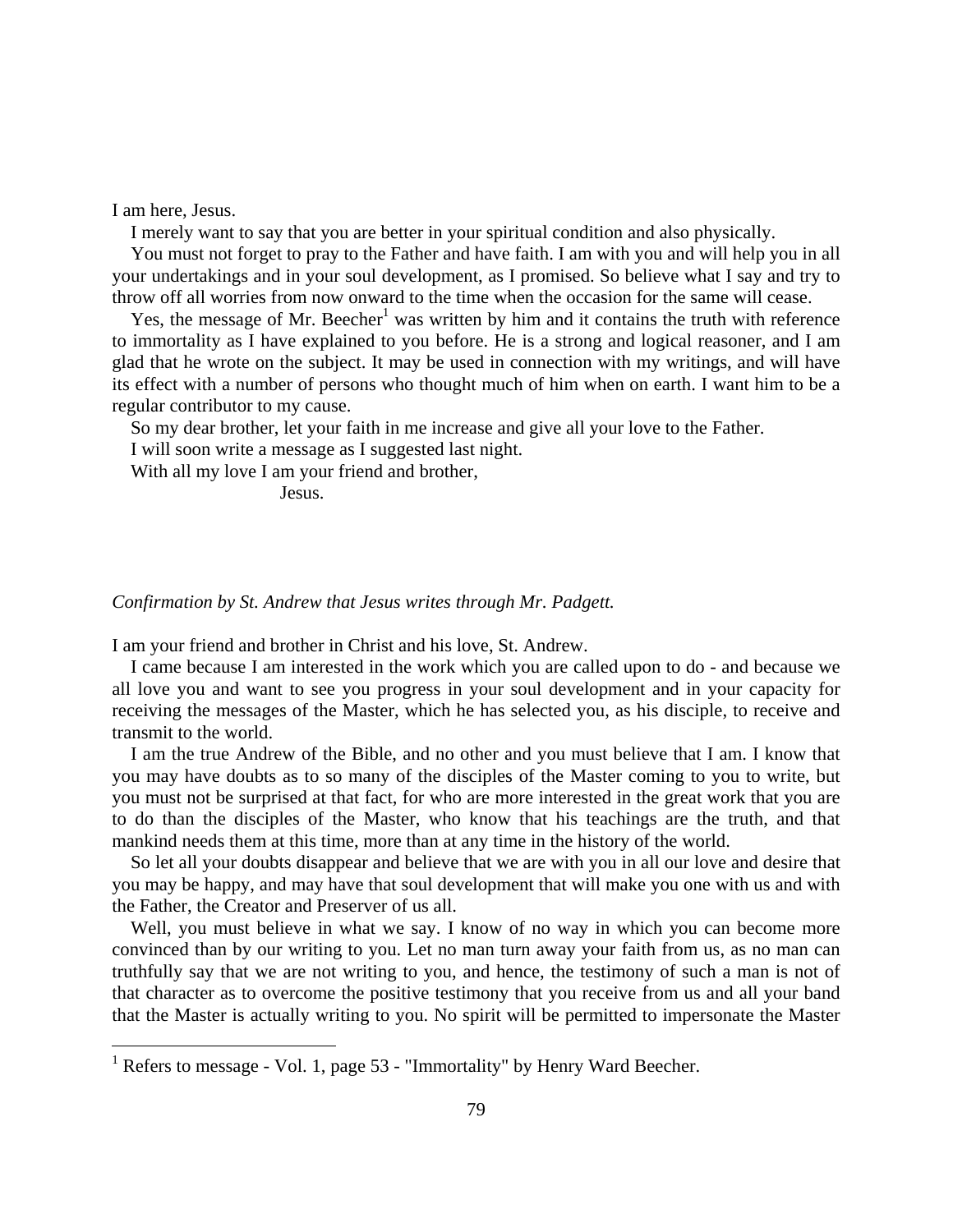or any of us. We are of that higher order of spirits that are all powerful, and if any spirit should attempt to impose upon you, we would soon compel such spirit to cease its attempt to deceive you, and leave you in your efforts to seek and learn the truth. Yes, sooner or later they will disclose their cloven feet.

 Well, we expect that you will doubt at times, but we know that after awhile your faith will be so firm that no doubt will ever enter your mind.

 Jesus selected you, and because you are not worthy, that must not cause you to doubt that he has made such selection. He knows just what is best, and what your qualifications and possibilities are, and it is not for you to say that you are not worthy or not fitted to the work. Let faith in him and in his love and in his promise be established beyond doubt or questioning.

 Yes, you certainly are favored and you should appreciate that fact to its highest conception; for I tell you that you are as much favored in being selected for this work as were any of us when he selected us for his disciples, and I may say to a greater degree, because you are the only one in all the universe that he has chosen to do this great work, and you will find after awhile that it is a work of stupendous importance and involves much labor and exhaustion of both body and mind.

Well, I have written a long letter for my first appearance, and I must stop; and I say as the most important thing to tell you now: Believe, and you shall see the glory of the Father and your own salvation.

 I will say with all my heart that I am your true friend and brother, and will pray for you with all my love and faith. So good night - Your true brother and friend,

St. Andrew, the Apostle.

#### *Confirmation by St. Peter.*

I am here, St. Peter.

 I come for the same reasons that Andrew came, and I want to add my testimony to his that you are the true selection of the Master to do his work, and that he is with you very often writing to you and bestowing upon you his love and blessings. You must believe and let not doubt enter your mind or keep you from fully believing that the Master is your friend and brother and is with you in your times of worry and gloom.

 I am a spirit, who once, when on earth had great doubts as to the Master's sacred mission, and as to his being the true son of the Father, but these doubts left me when I saw the greatness of his person and the wonderful Love of the Father which possessed him. You will remember that I even denied him - that is that I knew him as a mere man - and what anguish and suffering that denial gave me. So you must not doubt or deny him.

 I know now beyond all question of doubt that he is the true Master and the true son of God, and the only one in all God's universe that has the Divine Love of the Father to such an extent as makes him almost like the Father in goodness and wisdom. He is your friend and saviour, and even more he is your brother and companion in this great work which he is doing for the salvation of mankind.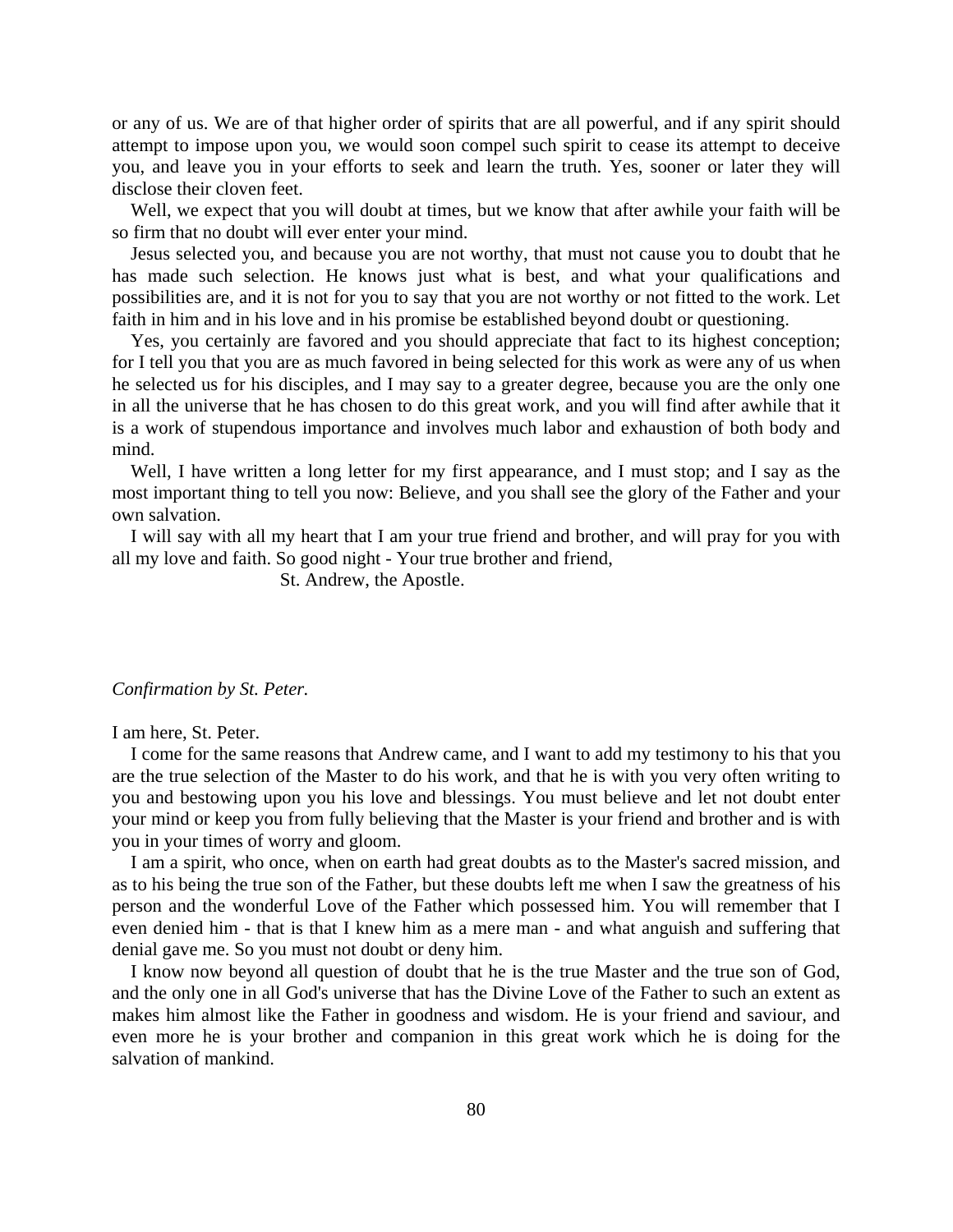I, Peter, tell you this, and I tell you it with all the authority and faith, and more knowledge than I had when I declared him to be the only and true Divine son of God, and you must believe what I say. So let no more doubt or fear that you are not the Master's instrument selected by him and confirmed by his love and grace to do this great work. I, Peter, declare it, and I know what I declare, and say it with all the authority that knowledge gives me.

 All the followers of the Master are interested in this work and in you, and we are now forming our band, which shall guide and instruct you in all these truths which only we of the higher heavens know.

 I do not mean that we will supersede your present band, but we will work in conjunction with them, and you will receive many messages from us as time goes on, and you will believe that we write them to you.

 You have more power of the spirit world being exercised in your behalf than has any other mortal; and with the exercise of this power there will come to you a power that no mortal has ever had since the days when we lived on earth.

So you must have more faith, and to get it you must pray to the Father more and more.

I have written enough for tonight and must stop.

But let me again insist that you pray to the Father and ask for more faith.

I am your brother and friend,

St. Peter (the rock.)

 *Confirmation by St. John.* 

I am here, St. John, your friend and brother, and at-one with God and a follower of the Master. So you must believe what the Master promised you for he will not fail you.

 I must not write more tonight, but will stop and say that you have my love and best wishes for your success.

So believe in what we write, and you will realize the results of our promises.

So with my love and blessings, I am your friend and brother.

John the Apostle.

#### *Confirmation by St. James.*

Let me add my testimony to what the others have written.

 I am also a follower of the Master and was with him in his travels through Palestine, and was with him when he was crucified on the cross, and saw the great manifestations of God and the doom of evil, and the principalities of the air, as St. Paul describes them.

 I was a true follower of the Master on earth, and a true one in the spirit world. He is now the Prince of Peace in its truest sense. His love for humanity is so great that we, even though we are his true lovers and very close to him, cannot comprehend it.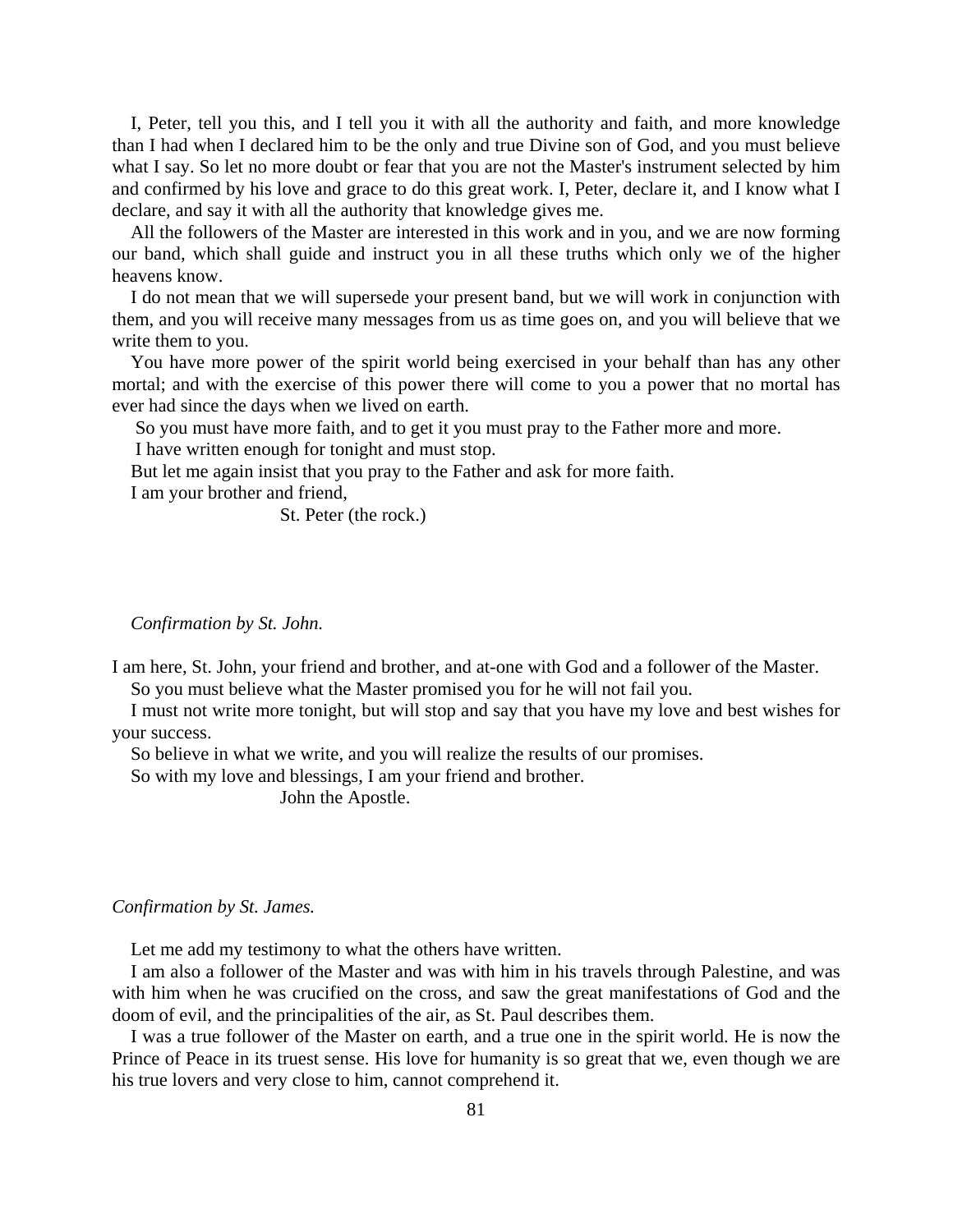So you must believe in him and in the fact that he has chosen you to do his Great Work. Believe and work and you will see the salvation of the Father manifest itself as never before.

 You have working with you all the powers of the Kingdom of Jesus and nothing will be able to withstand such powers. And Love, the Divine Love of the Father, will enter into many a soul and make it an inhabitant of the Kingdom through this Great Work.

 I will not write more tonight but as Peter said he will be with you often in love and sympathy, and will write you of the truths of the Heavenly Kingdom.

So with all my love and blessings, I am your own true brother and friend.

St. James.

an apostle of Jesus.

### *Confirmation by St. Jerome.*

 I am also a brother spirit and want to tell you that the wonderful messages that you have received tonight are true, and were written by the spirits professing to write them and that you must not doubt. So believe and you will receive the greatest of all blessings, the Divine Love of the Father.

 I will not write more at this time, but will come again and tell you of things no mortal has ever heard of or conceived.

I am your brother and friend,

St. Jerome. the writer and commentator of the Bible.

#### *Confirmation by St. Anthony.*

I am your brother and friend in Christ and in the Love of the Father.

 I am a man who was a follower of the Master when on earth and a follower of him in the spirit world. I mean in the Heavenly Kingdom, and I am a lover of God and a part of His Divinity.

 I was not one of his apostles, but I loved him and believed in him, and died in his cause and am now receiving my reward, for I am now, as I say, an inhabitant of his Heavenly Kingdom; and immortality is mine as it will be yours if you continue to believe in him and get the Divine Love of the Father in increased abundance.

 So, let me tell you that not every man has bestowed upon him the great favor which the Master has bestowed upon you. No other mortal, at this time, has that great blessing of love and selection that he has given to, and made of you.

 The others have told you of this Wonderful Love and power and blessings that have been and will be bestowed upon you.

So I will stop now and say that I am,

Your brother and friend,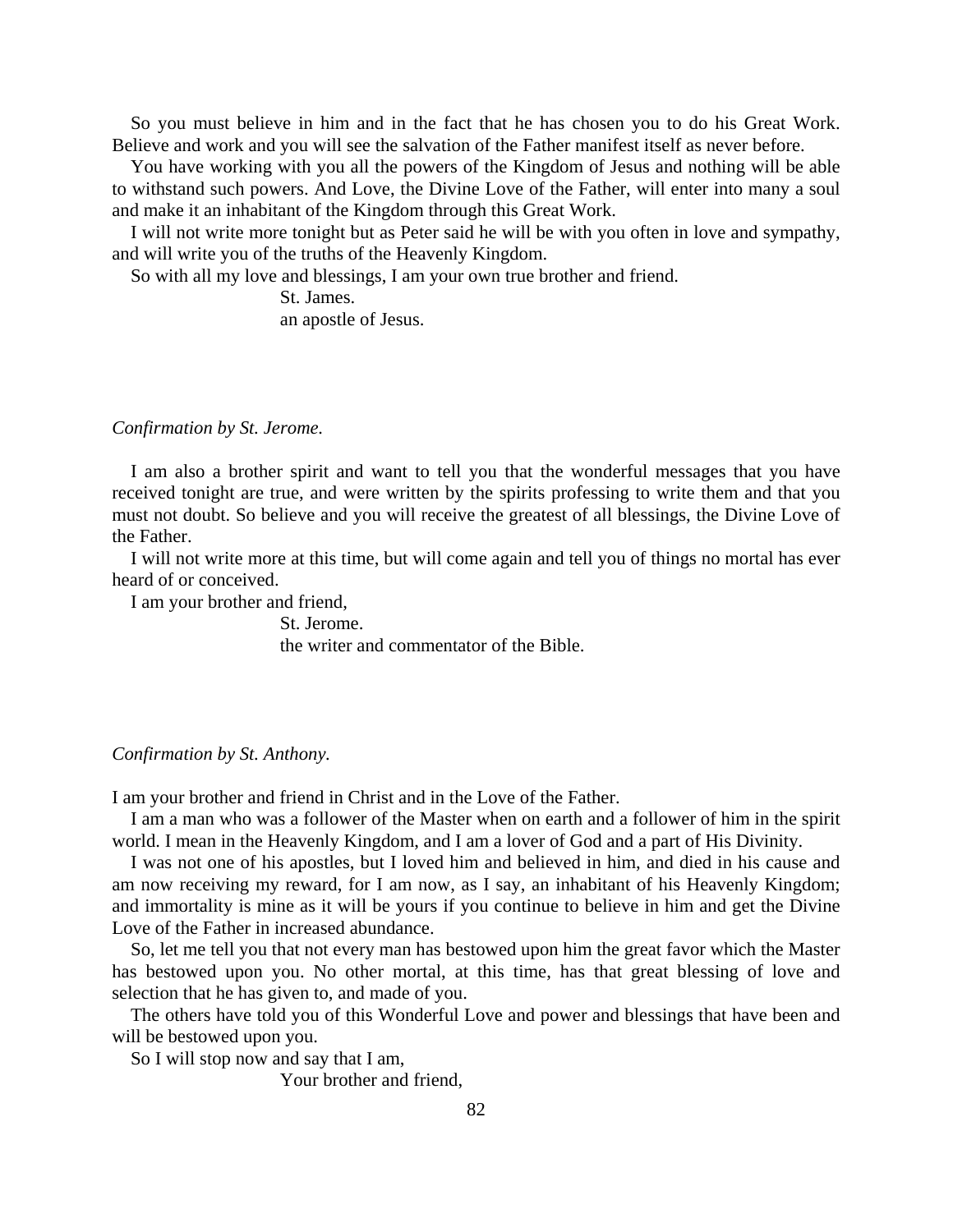St. Anthony as the world calls me.

#### *Confirmation by Mrs. Padgett*

I am here, Helen.

 Well, sweetheart, you have received tonight wonderful messages from wonderful spirits and I hardly know what to say.

 It almost overwhelms me to see the great spirits of the Kingdom of Jesus come to you and write such messages. It seem to me that they are all interested in your work to such an extent that they feel that every one of them must come to you and bring the Great Love and power which they possess and give it to you.

 It is so wonderful and astonishing that I can scarcely conceive that it is true. I did not think that you would ever be so favored in your life on earth, but now I see that you will have a work to do that no other mortal has ever had. And to think, that you are my Ned and a mere man.

 So I thank God for His great goodness to you, and also the Master for having chosen you as his disciple to do this great work.

 We are praising God and thanking Him for His mercy towards you. I cannot write more tonight as I want to think of it all.

 Only believe and you will see what a wonderful spirit the Master is and how much he loves you.

So sweetheart, I will say good night.

 Your own true loving, Helen.

*Confirmation by St. Stephen that Mr. Padgett is chosen to do the work.* 

I am here, St. Stephen.

 I am the martyr, and I came to you to tell you that you must believe in us as spirits who once lived on earth and taught the truths of Jesus to men, and who were followers of him and lovers of the Father, and are now inhabitants of His kingdom and immortal.

 I died the death portrayed in the Bible and Saul who was my most pernicious persecutor is the same person who afterwards became Paul the Christian. I merely state this fact to identify myself with you, and to show you that I am the same spirit who once died for the faith.

 So while I am now a happy spirit and an inhabitant of the Heavenly Kingdom, yet once I was a mortal engaged in teaching the truths of the Master, and suffered the pains and torments which such teachings and such faith brought to many of Jesus' disciples.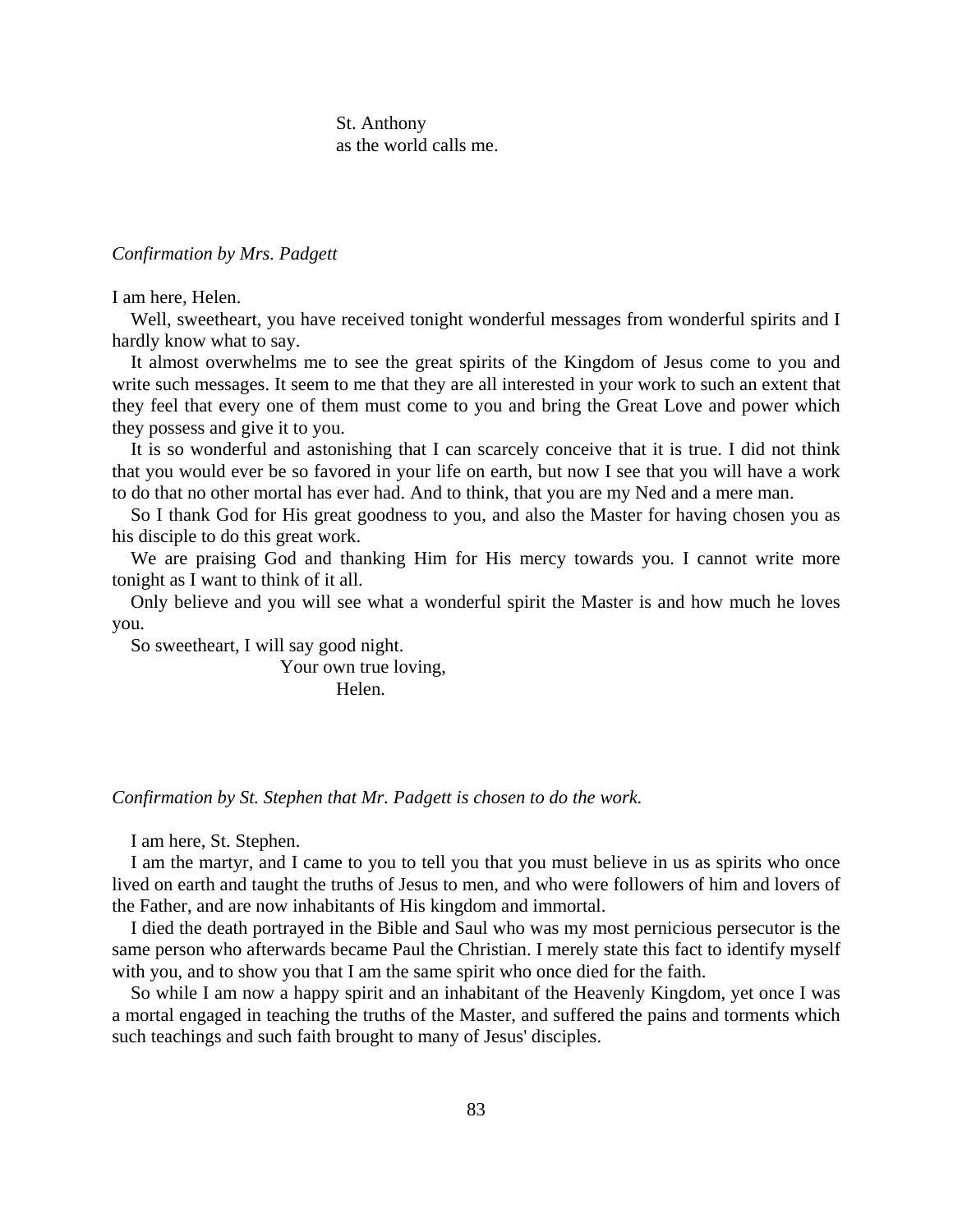But those times are past, and now these truths may be preached and there is none to make afraid; yet opposition will come from the churches and the ecclesiastical brethren who are bound by their beliefs in the creeds of the churches.

 But, nevertheless, the truths must be taught, and the Master has chosen you to receive them so that they will be given to the world, and while your task is a glorious one, yet you will find much responsibility and antagonism, and maybe persecution in your private life, because of such teachings. But be firm and stick to these truths, and in the end they will prevail, and mankind will be benefitted and will turn to the Love of the Father and pursue the way that the Master will show.

 So let not your courage falter or your efforts cease, and you will find a recompense not only in the spirit world but in the world of mortals as well.

 I will be one of your band that St. Peter spoke of, and you will find that your power for good will develop wonderfully and in a way that will make the world take heed to the truths that you shall transmit. You are the chosen one and have with you the powers of the Celestial Kingdom, and the world will not prevail against you or your efforts to show mankind the way to salvation.

So put your trust in the Master and in the Father's Love and you will not be forsaken.

 I will come to you again and give you some truths of the Father's kingdom that will show the real truths of God's will.

My teachings will be supplemented to those of the Master and in unison with them.

So I must stop now.

I am your brother and friend.

St. Stephen, the martyr.

### *Confirmation by St. Thomas.*

 Let your mind be open to the conviction that I and all the others of the disciples of Jesus have and can write to you in testimony of your selection to do the great work that you have been called to do. Never was mortal so favored by the greatest man and most wonderful and powerful spirit that ever lived. I, an apostle, do not see how you could have been selected, and not so great a lover of God as we might expect the mortal to be who should be called to this work. But the Master has chosen you and he knows what is best, and we have no right to pass judgment on his choice. But no matter whether you are worthy or not, you have been chosen and you must do the work.

 I know that you will have sustaining you all the power and wisdom of the spirit world that is ruled over by Jesus; and that will be sufficient to insure not only success in your work, but also your own soul's development and salvation.

 I wish that I might tell you what a privileged man you are, but I cannot tonight, as I must stop now and let another write.

I am your brother and friend,

St. Thomas the doubter.

*(Mr. Padgett asked a question).* 

Because my faith was failing as it did when I was told that the Master had risen from the dead.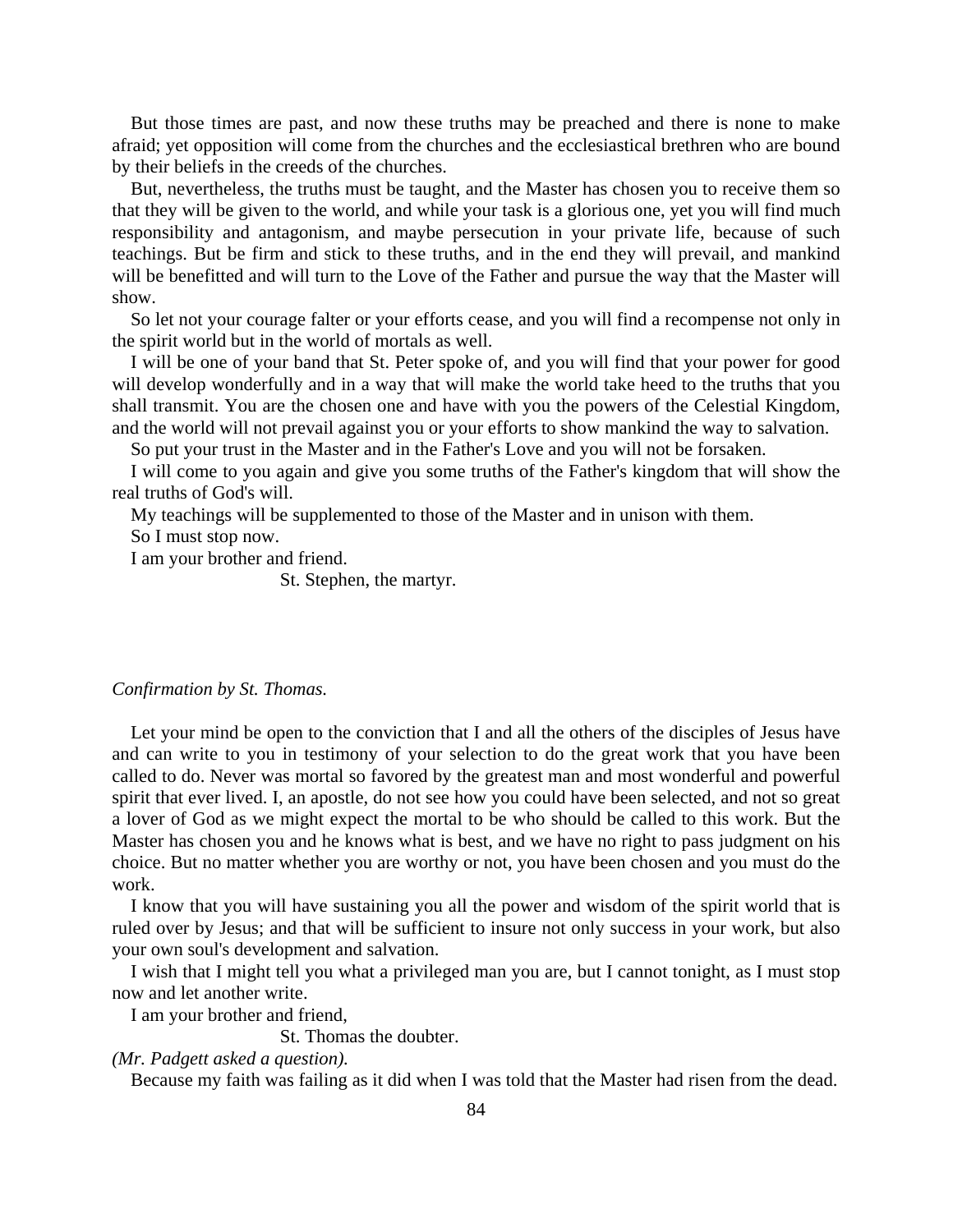Oh the curse of unbelief! I say to you above all things, Believe, believe, and believe. St. Thomas

*Confirmation by St. Barnabas that Mr. Padgett is selected by the Master.* 

Let me supplement what St. Stephen wrote. I am an apostle of the Master and was called Barnabas, the partner of Paul in much of his ministry in extending and making known the truths of the Master throughout Asia and also Judea. I was not only the collaborator with Paul at Jerusalem, but among the circumcised Jews who embraced the faith of Christianity. I am now working with the apostles in trying to help men and spirits understand and believe in these Great Truths.

 So you must believe that I am trying to help you in the great work which the Master has decreed and declared you shall perform. We are all with you and will exert all our power and love to forward the cause of righteousness and the redemption of men.

 You must acquire the faith which is so necessary to your success. I mean the faith which leaves no room for doubt that the Master has called you, and has, and will give you power and spiritual development that you may do his work as he desires you to do it. Be a true believer and you will not fail.

 I will not write more tonight, and will say, may God prosper you and make you like unto Himself in soul qualities and in goodness. I am your brother and friend.

St. Barnabas, the apostle and a lover of the Master.

#### *Confirmation by A. G. Riddle that the Master and Apostles have communicated*

I am here, your old partner.

 Why, Padgett, such testimony as that would have established in court any fact that you or I might have asserted. Just think a moment. Here are witnesses of the highest character, with the knowledge and opportunity for knowledge that cannot be disputed, and one identifying the other, and all testifying in the most positive way as to that one particular fact.

 Who can say that there can be any possibility of mistake? Never in the world has a fact been more conclusively proved, and if you doubt that you have been selected for this great work, I cannot understand the operations of your mind.

 Well, my dear boy, to think that in the latter years of your life this great work has come to you! A work that I am informed has never been successfully given to mortal before to do. You certainly are blessed and I am so thankful that it is so, and that you and I were friends on earth. God moves in mysterious ways His wonders to perform.

So my dear friend, let me congratulate you as you are worthy of congratulations.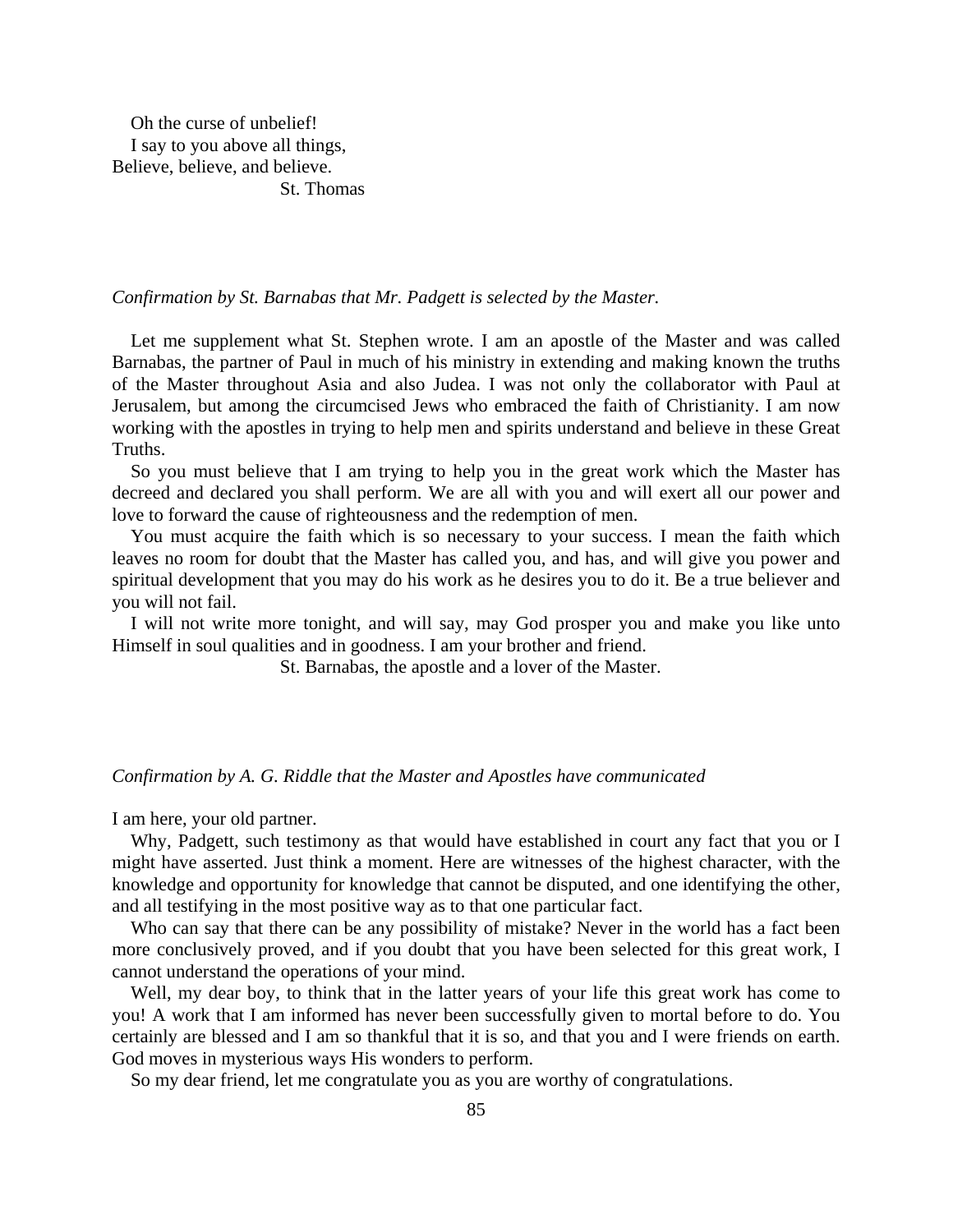I will write soon and tell you more of my opinion of this great surprise when I think more of it. With all my love, I am your old partner and now your brother in Christ.

A. G. RIDDLE.

#### *Luke Gives His Testimony.*

Let me add my testimony also, and you will soon see that any doubt is more than foolishness.

 I am St. Luke, the writer of the third gospel, as it is called; but here let me tell you that in that writing are things that I never wrote, and never believed to have any existence. I know that my gospel is considered one of the most authentic of the four, but in it as it is contained in the Bible are many errors - and impossible declarations of the truth as taught by the Master. You must eradicate the errors and retain the truths, and this you will be able to do when you have received the messages from the Master, and the epistles that we, the apostles and disciples, may write.

 Your labor will not be an easy one, but you will be given strength and understanding and wisdom sufficient to make your work of showing the truth to mankind a correct and unimpeachable one. I will help you in this particular work with all my love and powers of depicting the true meaning of what may be written you, and will be with you continually when you get ready to compile these messages and other writings which will come to you from the Master and many others of us.

 But in order to become perfect in this great work you must acquire abundant faith and a large degree of soul development. These qualifications are very necessary, because spiritual things conveyed must be spiritually received. This we all know now, and we tell it to you for you must know it too.

I must not write more now, and so will say good night.

 Your brother and friend, St. Luke, sometimes called the Doctor and sometimes the learned disciple of the Master.

# *Confirmation by John Wesley*

I am here, a man who lived in the faith of the Christ, and who was a true follower of him, and lover of the Father.

 I hesitate to write at the same time with these great spirits who have written you, but yet, I want to give my testimony also to the fact that I have heard the Master say that he has chosen you for the work of delivering his truths to the world.

 My dear brother believe this great fact with all your mind and soul, for it is a truth, and one which prefers you before any other mortal.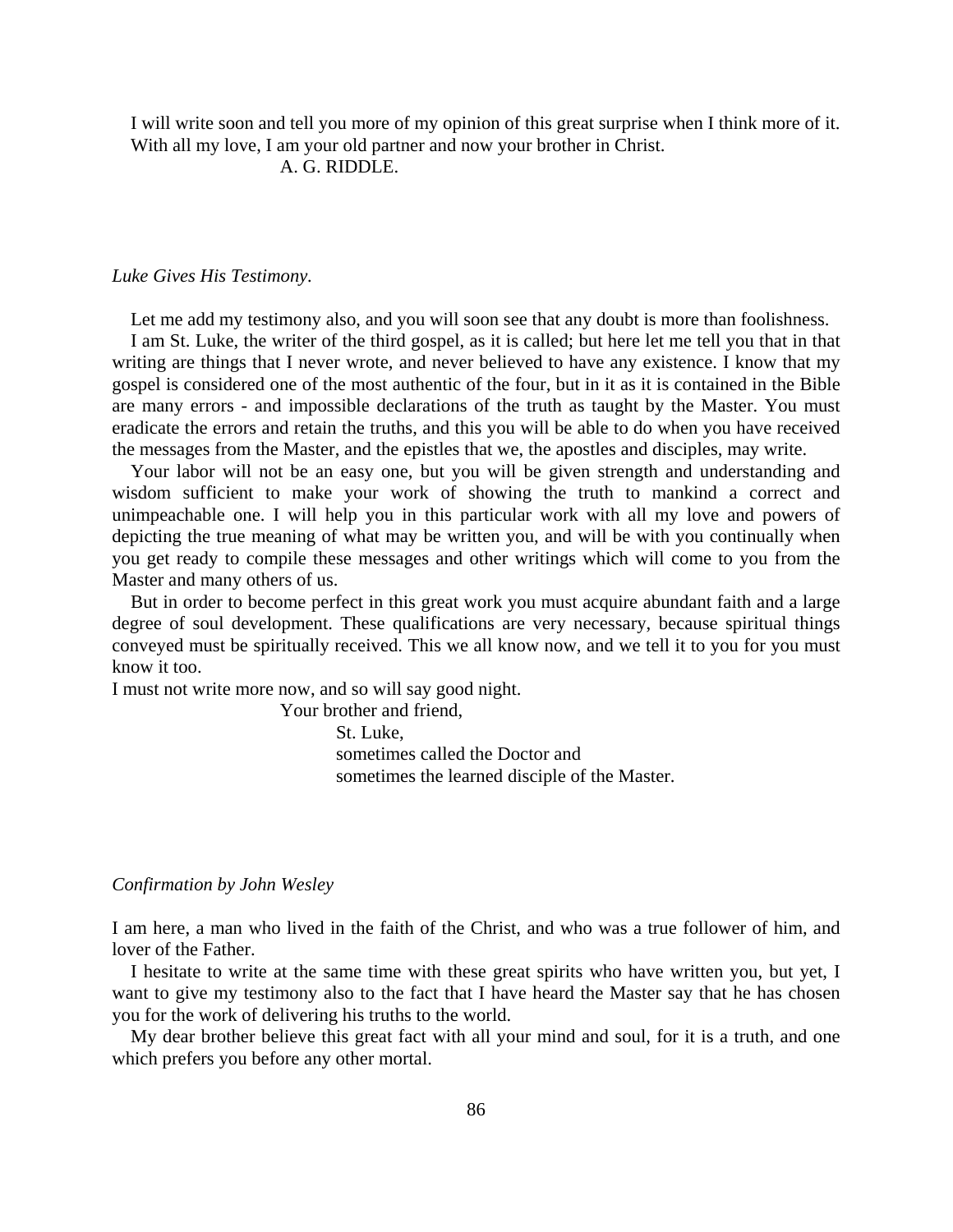Jesus, the greatest of all spirits and the one nearest the fountainhead of the Father's Love, has declared to us who are close to him, and working to accomplish his great desire for man's salvation, that you he has selected, and that you will do the work and will not fail if you will only have faith.

 So make your start in trying to get this faith, and pray to the Father for more of it, and it will be given to you in great abundance. Only the Father can give the faith that will remove mountains and overcome all obstacles.

 I must not write more, and say good night, and sign myself your true brother and co-worker in the cause.

John Wesley

the Methodist preacher.

*Confirmation by Mr. Padgett's grandmother, amazed at the great assurance given to Mr. Padgett.* 

 I am your grandmother, and I feel that I must write to you before you stop, for I am so amazed at the great assurances that you have received as to your being called to the great work of the Master, that I cannot let you retire without telling you what a blessed man you are.

 I, of course, knew that the Master had chosen you and the writings that you have received do not add one bit to my knowledge, but the thing that surprises me is, that all these exalted spirits should come, one after another, and declare to you the fact that you had been chosen.

 Certainly you cannot doubt in view of what this multitude of witnesses have said. I don't quite understand why so many should have come to give you this assurance, unless it be that they wanted you to start into this great work with a faith that admits of no doubt: and to ensure that faith they saw to be necessary, that this great and cumulative testimony should be given you.

 My dear son, I feel that you have been blessed above other men now living and that the great favor which has been bestowed on you is one that very few mortals have received.

So I tell you that we all thank God and praise His goodness for what He has done for you.

 You must not think that He had nothing to do with this selection, for He is the great Father, and Jesus, the great Son, consulted Him as has been told me.

 Jesus is himself, all powerful and wise and good, but also humble and loving and he is very close to the Father and seeks His advice and guidance as when on earth.

 So you see that our Master, while supreme in this kingdom where the redeemed live, yet he realizes that he needs the help of his Father. This is true and will be true during all eternity.

Well, you are right - but you must not think of your own unworthiness.

So believe.

 I think that it will be the most wonderful band of spirits that has ever existed, except that band which watched over and protected Jesus from his birth to his death.

So my dear son, I must stop now and will say that I am your own true loving grandmother,

Ann Rollins.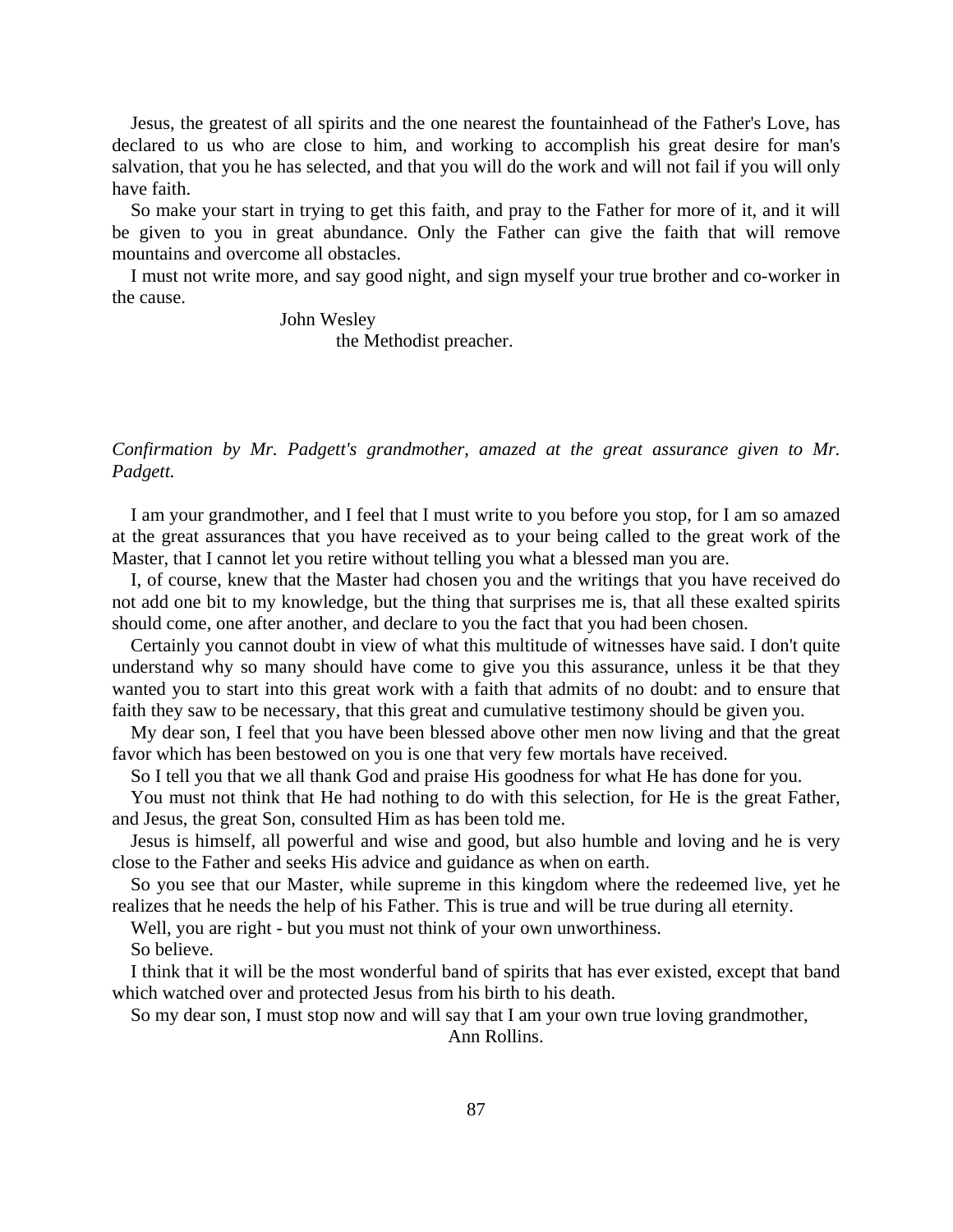I am here, Helen.

 Oh, my darling Ned, I cannot tell you how happy I am that all these great spirits should have come to you and testified that you are the chosen of the Master.

 Of course, I knew it, and you knew it before, but to remove all doubt that you might have, they came, and in such certain terms declared the fact.

 I know that you will have the power and love of many spirits to sustain you in your work; and to think of the wonderful messages that you will receive - first those of the Master which will excel all others, and then those of his various apostles and disciples. You will certainly be blessed with wonderful knowledge of the Celestial World.

You must not write more tonight.

 Well, the power that will be exerted by that band will surpass any power that has been exerted before, and you will have the protection and sustaining power of spirits that will not permit any undesirable spirits or mortals to interfere with your work.

I am your own true and loving

Helen.

*St. Paul explains his thorn in the flesh, his experience on the way to Damascus.* 

Saul of Tarsus, now Paul of near Damascus.

 Well, as you are so longing tonight for love and fellowship with the disciples of the Master, I thought that I would write you just a little to show that all the Master's disciples are in their living spiritual bodies, and I am alive and will never again

 I have written many epistles which are contained in the Bible, and some are nearly correct, and in them you will find my idea of God and of the Master. I never taught that the Master was God, and neither did I teach the doctrine of the vicarious atonement or the sufficiency of Jesus' blood to save a sinner from the sins of his earthly deeds. I never taught that any man's sins would be borne and the penalty for same be paid for by another - and wherever these doctrines are set forth in my epistles, they were not written by me.

 I agree with John. God is Love. For this means that God is everything that is good and pure and lovely. Love is the fulfilling of the law and Love includes everything.

 Yes. It (the thorn in the flesh) was my doubt at times that I was called to preach the truth of man's salvation as taught by Jesus. I say I doubted at times that I was called to do such work, for notwithstanding the Bible narrative of my conversion I was not altogether convinced by the vision that I saw. I know now that it was a true vision and that I was called - but when on earth I had doubts at times, and this was my "besetting sin".

 Well, as to that I am afraid that I will have to disillusion you, for I was never stricken blind or taken to the house of the prophet of God as the Bible says.

 My vision though was plain enough, and I heard the voice upbraiding me, and I believed, but at times there would come this doubt that I speak of.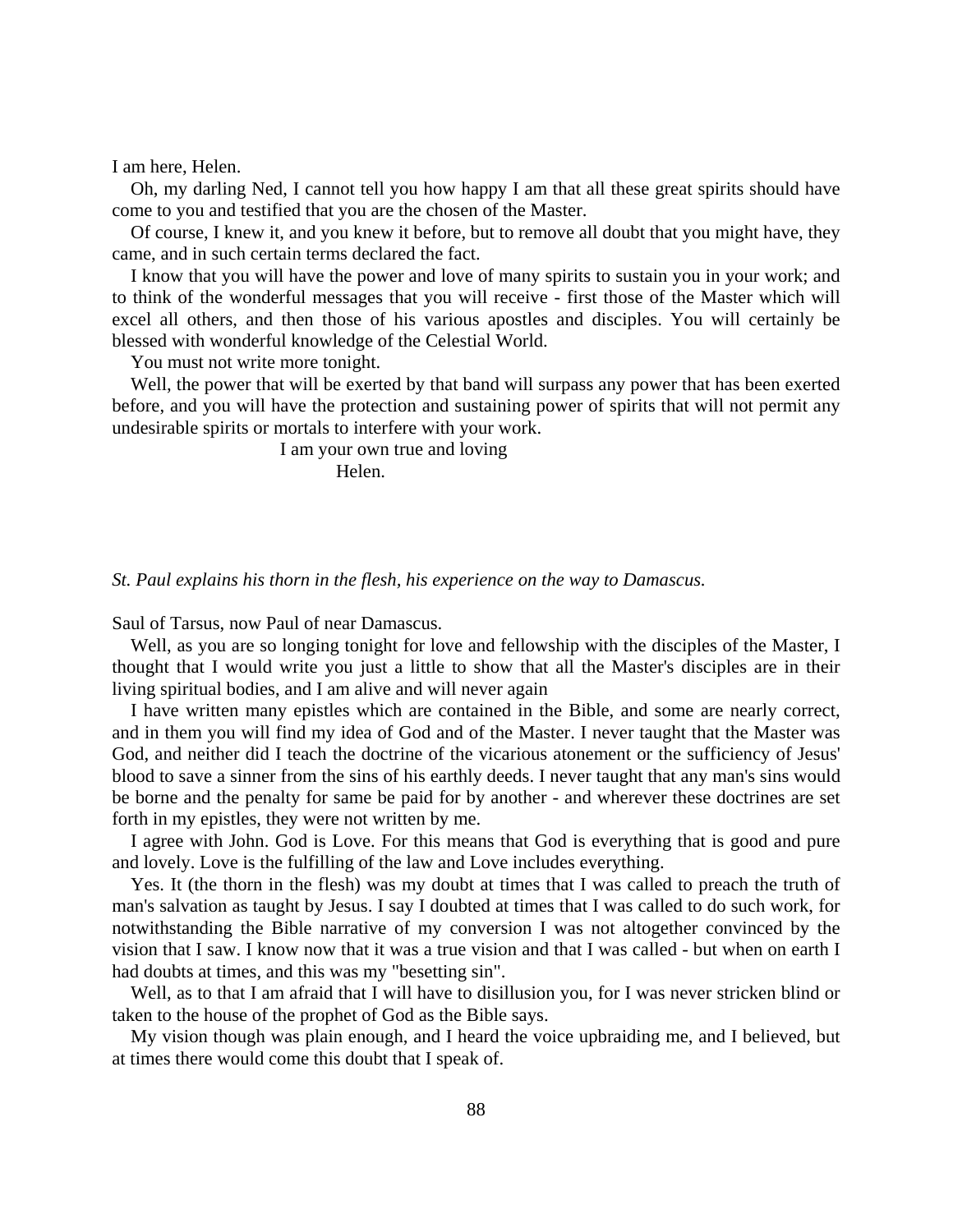Of course, from my epistles you would never think that I had any doubts, and I purposely abstained from making known my doubts and so called it my besetting sin. But I thank God that I never let that doubt influence me to prevent me from giving the work my call, for if I had I would have undoubtedly relapsed into the persecuting Jew.

 As I continued to preach my faith grew stronger and after a while my doubt had left me, and in my latter years I had no doubt.

 No, I am not in as high a sphere as is St. John, for I have not that Love that he has; but I am in a very high sphere and am the governor of the city in which I live. I am probably as much filled with this Love as any of the inhabitants of my city; and consequently, having been a disciple of the Master, they selected me for their governor.

No, Peter is not in the same sphere-he is in a higher one.

Some are higher and some lower. Andrew is in my sphere, but does not live in my city.

 I am glad that you called me tonight or rather, the influence of your love, as I am much interested in the work that you have to do for the Master. You will be able to do this work and it will be a great revolutionizing one when it is published.

 Well I will be glad to write you at times and will give my present opinion on some of the things I discussed in my epistles.

So as I have written considerable I will say good night and stop.

Your friend and brother,

St. Paul of the Bible.

*St. John corroborates that Jesus writes through Mr. Padgett.* 

I am the spirit of St. John. You called for a spirit of love and I came, because I am such a spirit.

I am the disciple whom Jesus loved and who loved him more than did any of the others.

 No, and neither has any spirit in all God's universe. He, Jesus, is the one who loves the Father to a greater degree and has the Father's Love above all others.

 Yes, I know that he comes to you and tells you the truths of God, and of His love for you and for all mankind.

 I feel that he is anxious to have you receive these truths and make them known to mankind, and you will have the power to do so, for he is determined that you shall be his disciple as I was when on earth; and I want to tell you that he loves you very much and is attracted to you beyond his attraction to any other mortal at this time.

 You will have a wonderful opportunity to get close to him and to receive the influence of his presence as well as of his love.

So do not fail to do everything in your power to accomplish the task that you have undertaken.

 The first great truth is - **God is Love**, and the second is - **You must be born again**. These are the two greatest truths of the Bible. I consider them greater than the commandments to love God and to love your neighbor as yourself.

Yes, I am St. John of the Bible.

 I live in a Celestial Sphere which is far above the seventh spiritual sphere. I am with a number of disciples and others who have in their hearts an abundance of God's Love. My sphere is not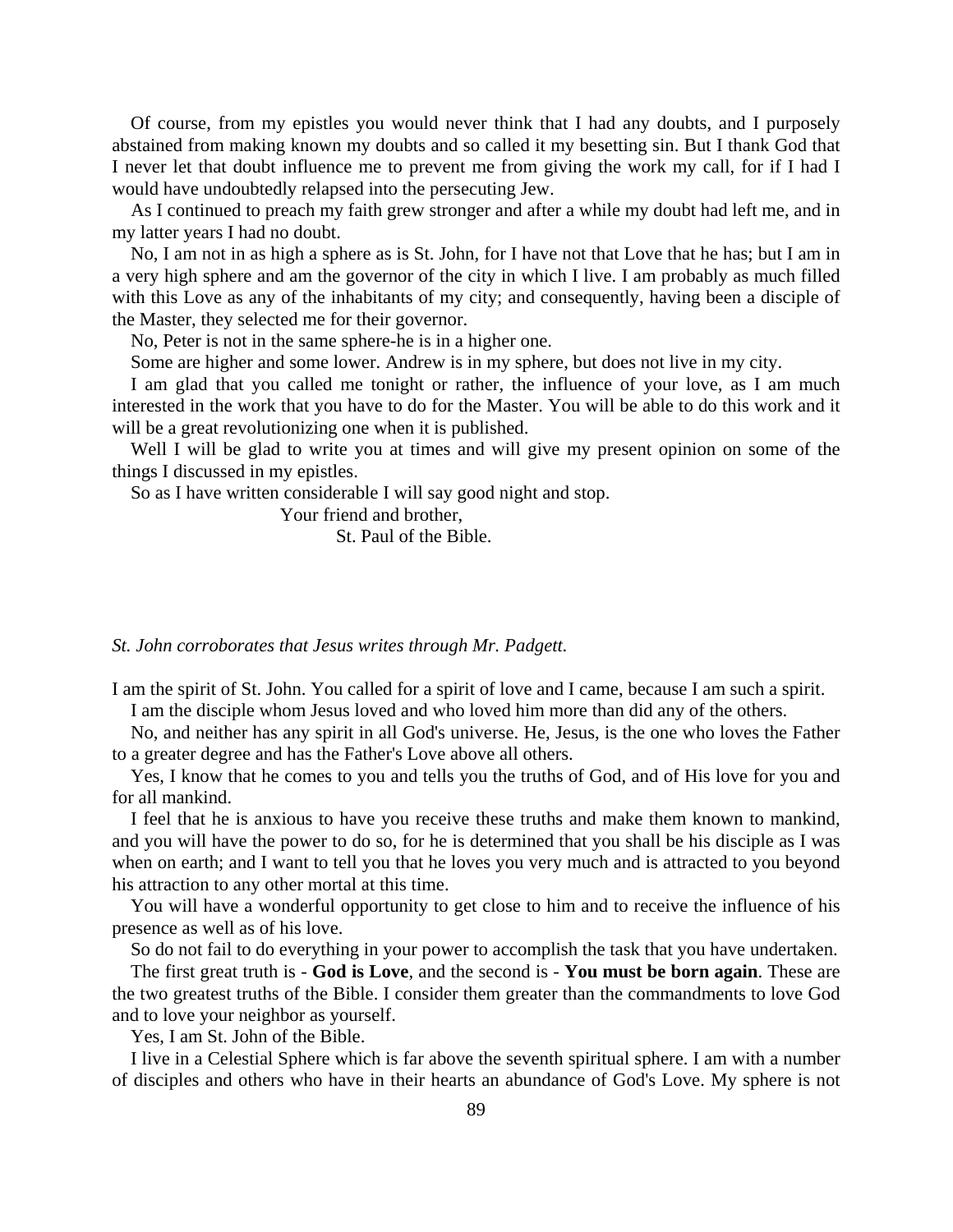numbered, and it needs no number, for it is near the highest. The Master is higher than anyone else in his home.

 I do not live on an island as you say, but my home is in the great city where the redeemed of God live. And I am the leader of the city in the teachings of this Love and its government. I am working for the good of all its inhabitants as well as for spirits in a lower plane and sometimes for mortals.

I will come to you again sometime and write you some of the truths in my city

Well, I will explain my meaning when I come again, and will say now that the word which created the universe was not Jesus but God, and He alone.<sup>1</sup>. This gives you an idea of what I meant.

Well, I will say you are very near the Master, and he loves you and I love you also.

So my young brother, I will say good night.

St. John of the Bible

*Solomon's position in the Celestial Spheres* 

Solomon of the Old Testament.

 Well, I was visiting the earth plane and happened to see the two last spirits visit you. I thought that I would do so also.

 I know Paul and John and converse with them sometimes, but do not live in as high a sphere as do they. Wisdom which I was said to have had in a preeminent degree, is not the equal of Love in elevating a spirit in the Father's kingdom; and they are possessed of more of this Love than am I. Yet I have great hope that someday I will get this great soul filling Love to a degree that will enable me to live with them and the others of the followers of the Master. I mean his disciples.

 I became a follower of the Master many years ago, and know that he is the only Way to the Father - and I mean by that, the Way which his teachings show is the only Way. It may seem a little surprising to you that I, said to have been such a wise and good man, am not as exalted as are the disciples. Well, while I lived and died many years before the disciples, and one would suppose that I made more rapid progress than they, yet such is not the fact, because my progress prior to the coming of Jesus was purely intellectual, and after his coming it was a long time before I started on my soul's progression. So you must remember that the fact that a spirit who is called an ancient spirit, does not mean that it is very highly exalted in the spheres - because a spirit prior to Jesus' coming to earth could only make intellectual and soul progress in the natural love and then not higher than the sixth sphere of the spiritual spheres. But after his coming, and rebestowal by God of Immortality and the Divine Love on mankind, the ancients had the opportunity to make soul progression which was intended, and would enable them to ascend to the higher Celestial Spheres.

I would like to write more, but you are tired. So I will say good night.

 1 Vol. I, pages 346-347. The true meaning of "In the beginning was the Word."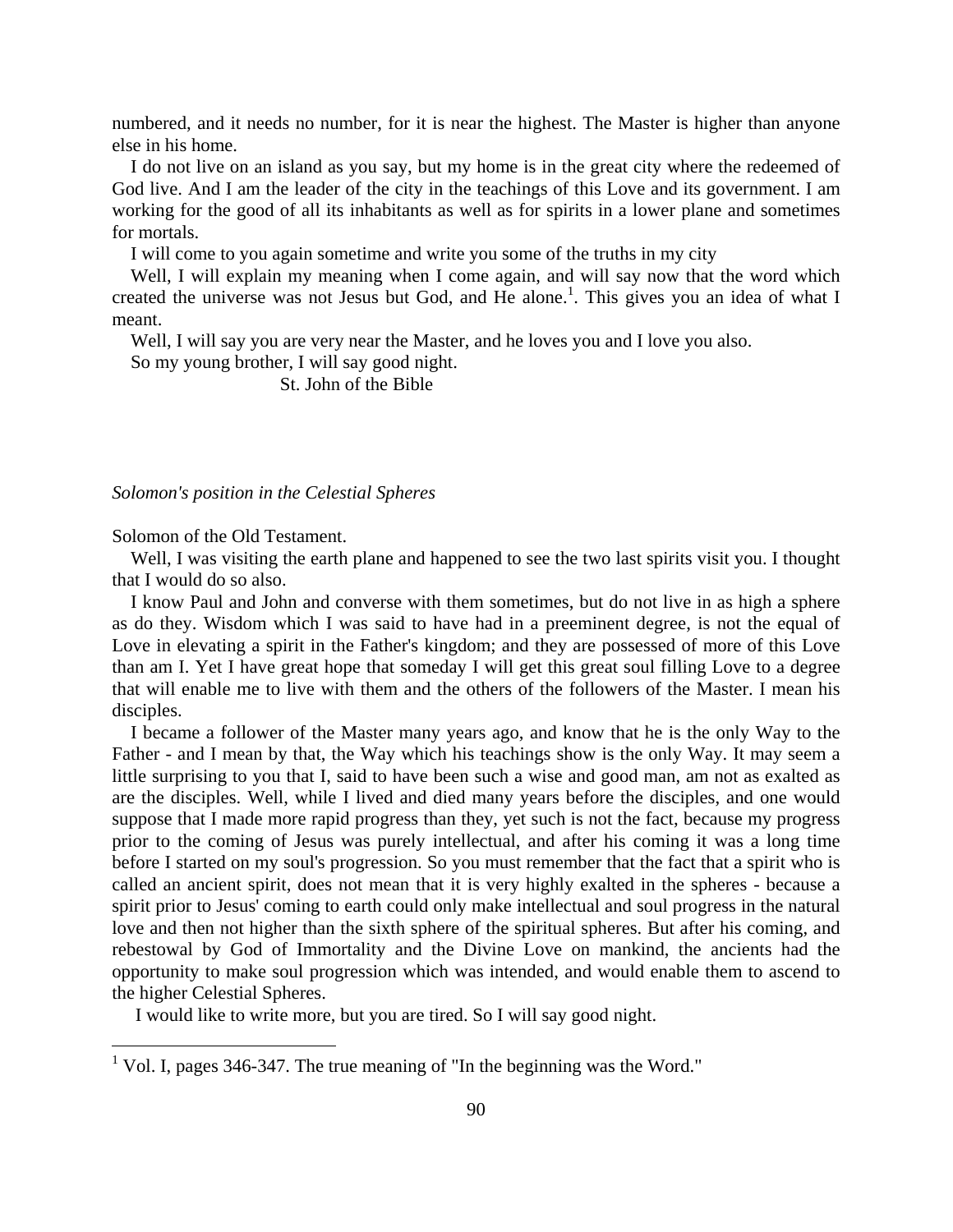### Solomon the wise

### *Helen refers to John and Paul and Solomon writing*

### I am here, Helen

Well sweetheart, you are tired and must not write much tonight for it will make you feel bad. So when I tell you a few things stop writing.

Well, I see you want to know if the spirits who wrote you last night, I mean the disciples and Solomon, really wrote you. I am glad to say that they did. They were whom they represented themselves to be and you must believe.

 After he wrote I had a communication with St. John and he told me that you are on the way to the kingdom. He is so loving and so beautiful and seems so filled with Love that I really could not help from loving him. But yet he is not so glorious as the Master. None are - he is the one altogether lovely. But St. John is a wonderful spirit and he is interested in your work and will no doubt write you at times.

 I did not talk to St. Paul as he left just as soon as he stopped writing, but I will sometime when he comes to you, as he says he will.

 Neither did I talk to Solomon, because he departed as soon as he had finished. You may think him a wonderful spirit in appearance, because of the great number of years since he lived on earth. But the years make no difference in appearance. He looks as young as do your own band, though more beautiful and loving. He is not a spirit who has any of his racial appearance, but as I have said, his appearance is caused by the development, no matter what race they may have belonged to on earth.

 When a spirit who was a negro on earth gets this soul development, he goes into that sphere which his development fits him for, and no distinction is made between spirits on account of what their race may have been on earth. When a spirit who was a negro on earth acquires this soul development the color that distinguished him on earth leaves him and he has the appearance which his soul development gives him. He is no longer a negro but a redeemed spirit and has the color of one.

So you see the color of a mortal on earth does not determine his color in the higher spheres.

 In the earth plane, the earth color clings to the spirit and sometimes it is intensified. In fact, a purely white man may become very dark in that plane, and the negroes become darker. As I have said the condition of the soul determines the appearance.

 So the heaven of all races may be the same, provided the individuals of those races obtain this Divine Love in the same degree.

 How blinded we are on earth to the fact that all humans are God's children, and all loved by Him just alike, no matter what their color or nationality may be. Well, you must stop now. So with all my love, I am your own true and loving

Helen.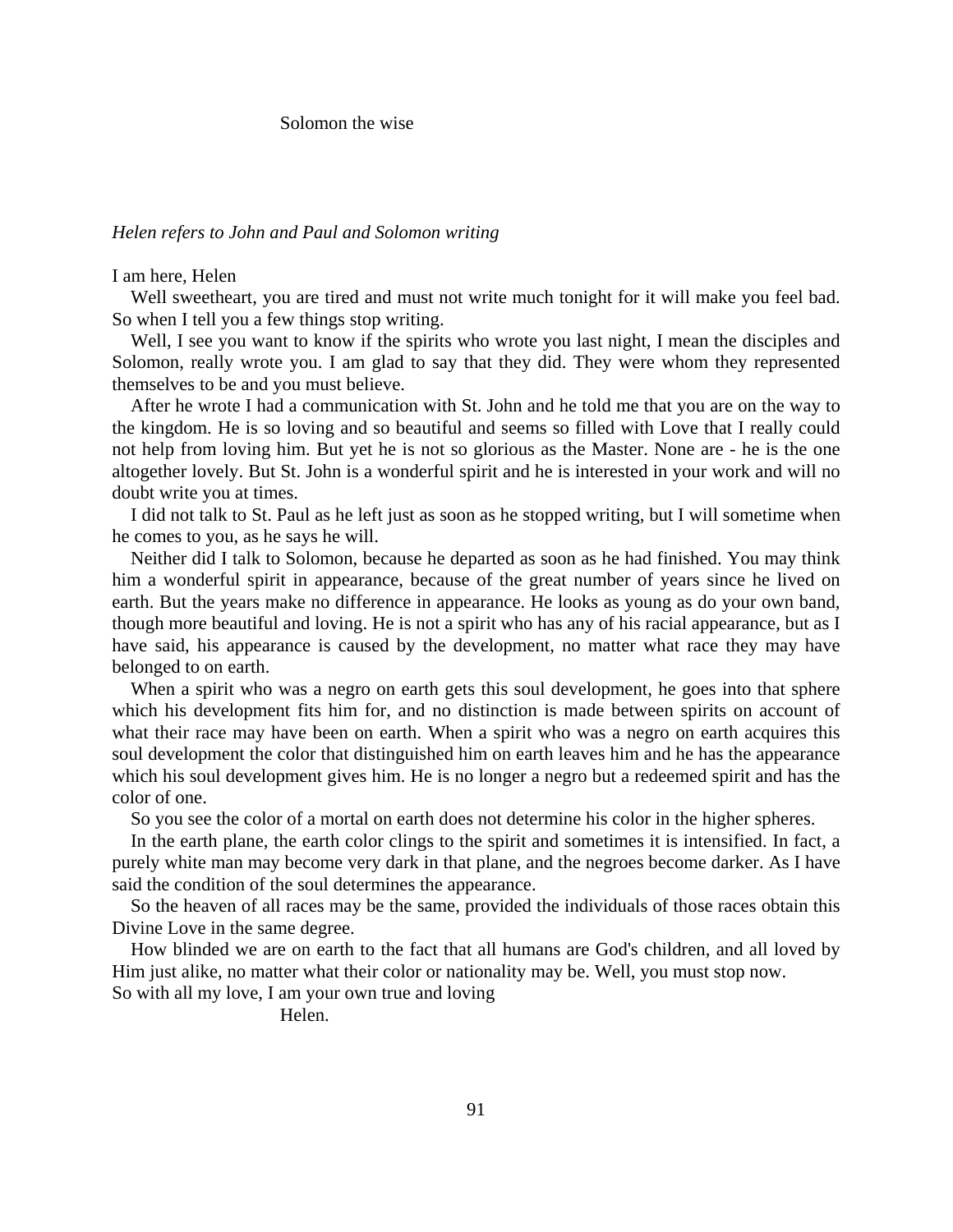# *The time is now ripe for the Truths to be made known so that mankind can be redeemed from the false beliefs.*

#### I am here, John the Baptist.

 I come because I want to encourage you to pray more and to believe. The Father's Love is waiting for you to fill your soul to its utmost, and the only things required on your part are prayer and faith. We are all interested in you and want you to get into a condition that will enable you to take the Master's messages as rapidly as possible for the time is now ripe when they should be given to mankind, and started on their work of redeeming men from false beliefs and erroneous doctrines and dogmas. I, John, tell you this, for I call see that men are longing for the truths of God - such truths as will remove from the teachings of the spiritually guided all superstition and errors. Such truths as will accord with the reasoning of men who are not biased by erroneous beliefs either in matters spiritual or material.

 I tell you that these truths will be easier for the mere materialist to receive and understand, than by those who are bound by the beliefs which the creeds and dogmas of the churches have inculcated. And the acceptance of this New Revelation of the truths of God will be by those who have no preconceived ideas of what the nature and relation of man to God, in the spiritual sense, is, rather than by the learned theologian and the simple worshipper at the altars of the churches, who believe whatever may be told them by the priests and preachers.

 As I was, at one time, the voice of one crying in the wilderness, I am now the voice of many spirits of God, who know that the Master will teach the truths of his Father, and that these truths must be accepted by mortals on earth, and by spirits in the spirit world in order that they may receive that salvation which the Father has prepared for them, and which, when accepted and realized and possessed, will fit them to become partakers of the happiness and immortality which the Father has promised them.

 I have written you in this manner tonight, because I want you to realize more fully and deeply the important work which the Master has selected you to do, and also the necessity of continuing this work at the earliest possible moment.

 Well, I have been interested in the great amount of discussion on that point, and how the belief one way or the other has caused those calling themselves Christians to form distinct sects. If they only knew or would know, that it does not make a particle of difference to their soul's salvation, whether Jesus was immersed or sprinkled, they would not let the bitter feeling arise that frequently does in discussing this matter.

 But to settle this dispute to the satisfaction of those who may read the book which you may publish and believe in its statements, I will say, that when I baptized Jesus, I went with him into the water and then took the water in my hands and placed it on his head - there was no immersion.

 As this water was merely symbolical of the washing away of sin and error, and does not actually accomplish that great necessity, in order for men to become one with God, it did not make any difference whether the recipient of baptism was immersed or sprinkled.

 It is strange that many men who profess to have received the forgiveness of their sins and become reconciled to God should let a trifling thing of this kind cause so much strife and bitter disputations.

I will now stop.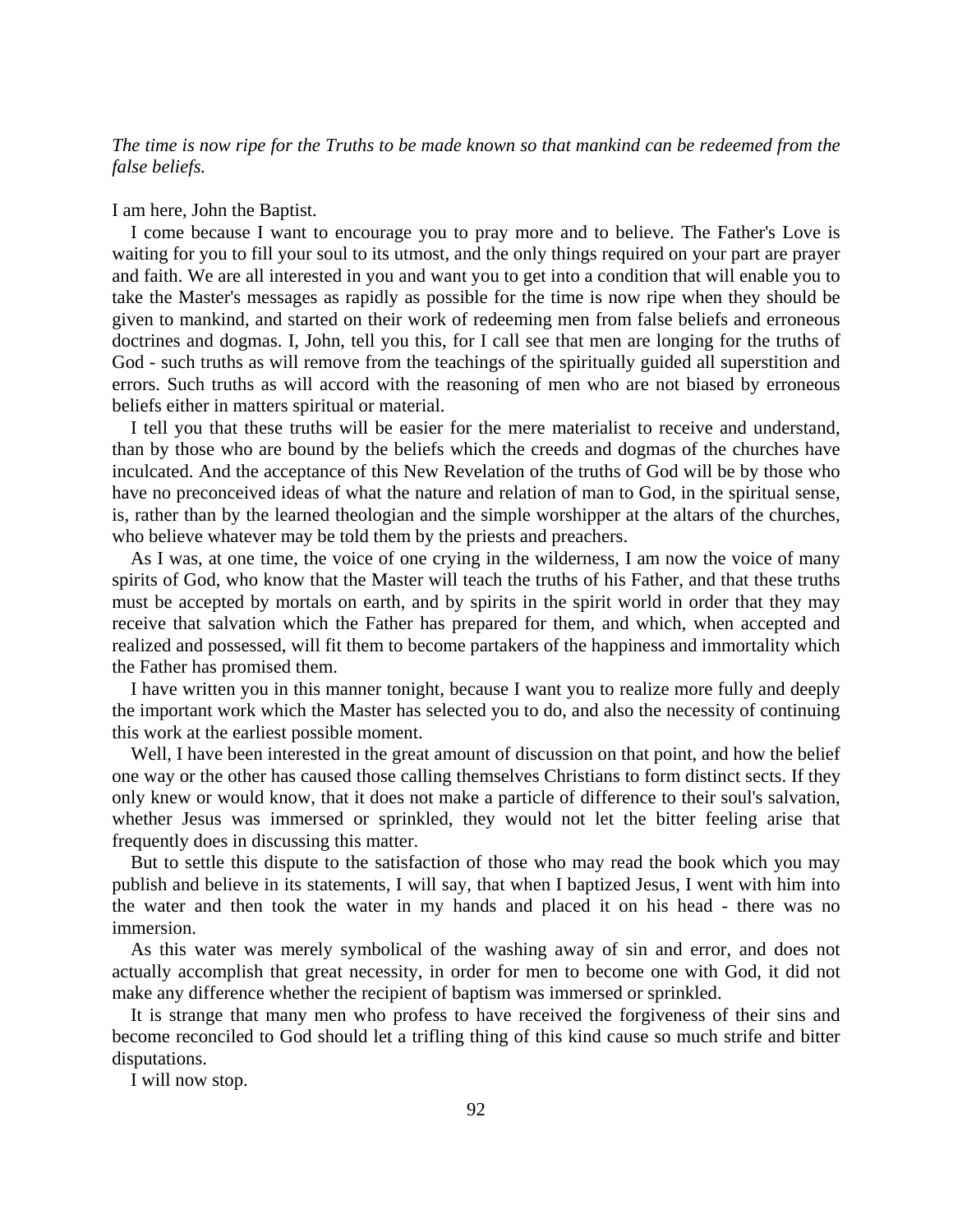Your brother in Christ, John The Baptist

*Mr. Padgett must believe in Jesus as a Saviour but not through the vicarious atonement* 

 Go to the Lord, and your strength will be renewed and your soul will receive a wonderful inflowing of the Divine Love, so that you will be able to throw aside all worries and earthly cares, and be in condition to receive the great truths that are awaiting you; for you have as your helper and friend, the greatest spirit in all God's universe.

 This I tell you because you need to be sustained and will be as long as you live the life of a mortal.

 I am not one who is known in the annals of the church or in the lives of the saints, for I never was a saint on earth and neither am I here, but only a lowly follower of the Master, who to me, is the most wonderful of all God's creatures.

 So you must believe that he is your friend and saviour, for he is; and you need not believe in his blood, or his vicarious atonement, or his self sacrifice either. Only believe in the Divine Love and in the further fact that Jesus is the wayshower to all who may seek this great salvation.

 I must not write more, for I am not one of the high celestial spirits, as I live in the fifth sphere only, but, nevertheless, I have a very great deal of that Love, and a happiness which I cannot tell you of.

So with all my love, I will say good night.

 Your friend, John B. Carroll, a one time resident of Baltimore, Md.

## *Nicodemus - On the importance of the New Birth*

 A master in Israel, and yet I did not understand this New Birth. How few understood it then, and how few now.

 Oh, the long years that have gone by since Jesus told me that I must be born again to inherit eternal life, and how comparatively seldom this great truth is taught by the churches and the teachers of religious matters.

 This truth is at the very foundation of mankind's redemption, and until a man receives this New Birth he cannot possibly enter into the Kingdom of Heaven. Men may claim to have faith in God and believe on Jesus' name and conform to all the essentials and sacraments of the churches, and yet, unless they have this New Birth, their faith and works as Christians are vain.

 This I know from my own experience as well as from the teachings of the Master, and I desire to emphasize, with all the powers that I have, that it is the only important requirement to immortality.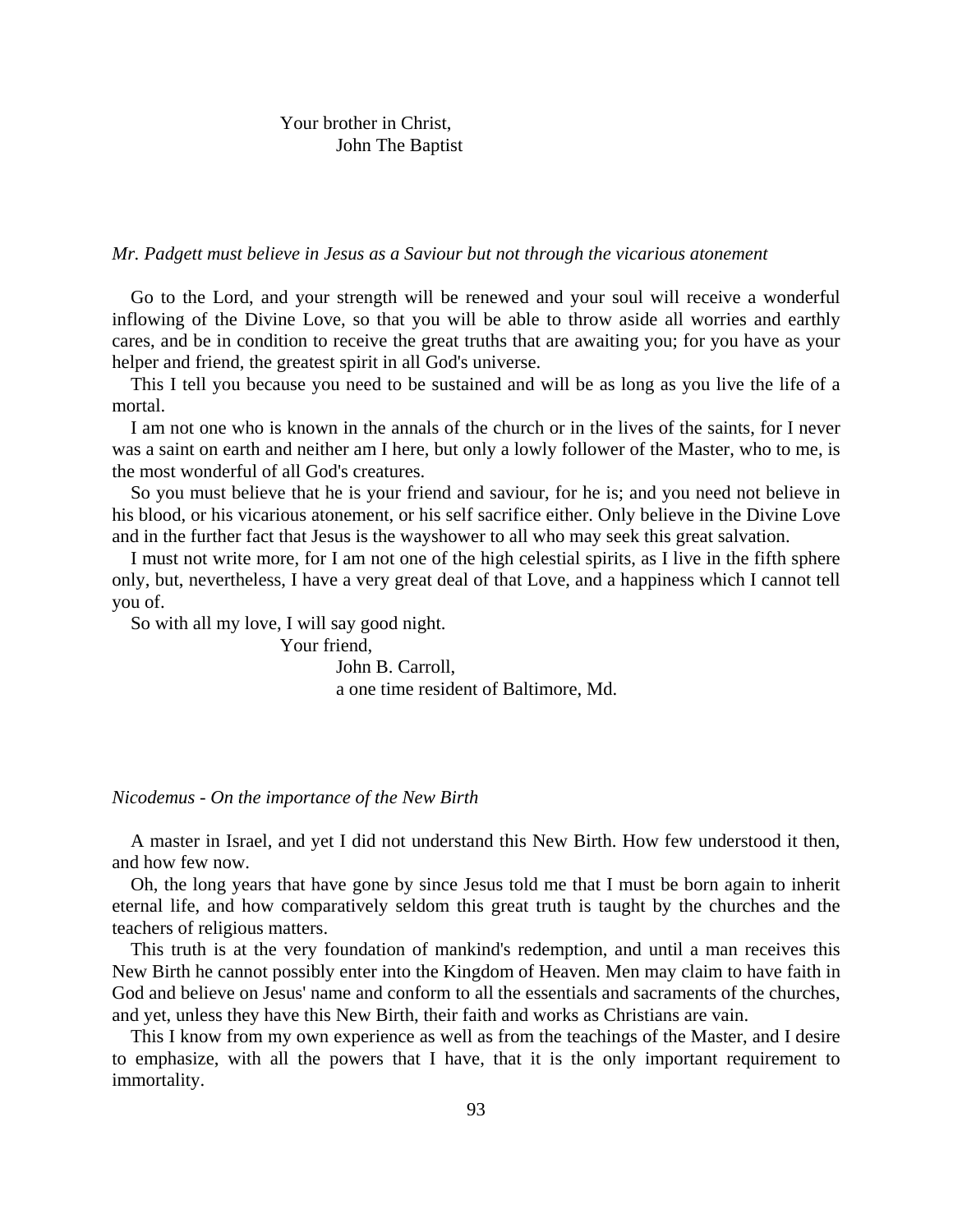The New Birth means the flowing into the soul of a man the Divine Love of the Father, so that that man becomes, as it were, a part of the Father in His Divinity and Immortality.

 When this truth comes to a man he commences to take on himself the Divine nature of the Father, and all that part of him that may be called the natural nature commences to leave him, and as the Divine Love continues to grow and fill his soul, the natural love and affections for things of the earth will disappear, and as a result he will become at-one with the Father and immortal.

 Why don't those who profess to be teachers of Jesus' truths - which are the truths of the Father - and all followers of him, pay more attention to this vital truth?

 When you shall have received the messages from the Master, I think you will find this Truth of the New Birth to be the one thing that Jesus will emphasize and reiterate most.<sup>1</sup>. It is the most important thing for men not only to hear about and acquiesce in their intellectual beliefs, but also to actually experience.

I wish that I had understood it when on earth as I do now.

 He meant as no man could see the wind or tell from whence it came or whither it was going, so no man who received this New Birth could see the operations of the Holy Spirit<sup>2</sup> or know whence it came. But this latter expression must be modified, because we all know it comes from the Father; but just how we do not know. The Holy Spirit is as invisible as the wind, and yet it is just as real and existing.

 But men need not trouble their intellects to know exactly what this Great Power is, for it is sufficient to know: that which causes the New Birth is the Divine Love of the Father coming into the souls of men. I must stop as I have written enough for tonight.

 So let me subscribe myself a brother who has received the New Birth, and a lover and follower of the Master.

Nicodemus

*John gives encouragement to Mr. Padgett - The wonderful love the Master has for him.* 

John, apostle Of Jesus.

 I desire to write a little while and tell you of the wonderful love that the Master has for you in your selection to do his work.

 So I say, he loves you not only because you are his choice for doing his work, but because he wants you to become a very spiritual man having a large soul development, and becoming fitted to enter his kingdom and becoming one of his near and dear followers and brothers in the Love of the Father.

 I do not know of any mortal who has been so blessed in his earth life. Even we who were called by him when on earth were not so blessed, until we received the Holy Spirit at Pentecost,

<sup>1</sup> 1st Edition - Vol. 1, Page 24, second paragraph. Jesus writes: "How to Obtain the New Birth."

<sup>2</sup> Read "Holy Spirit from Jesus" - Vol. 1, Ist Edition, Page 72.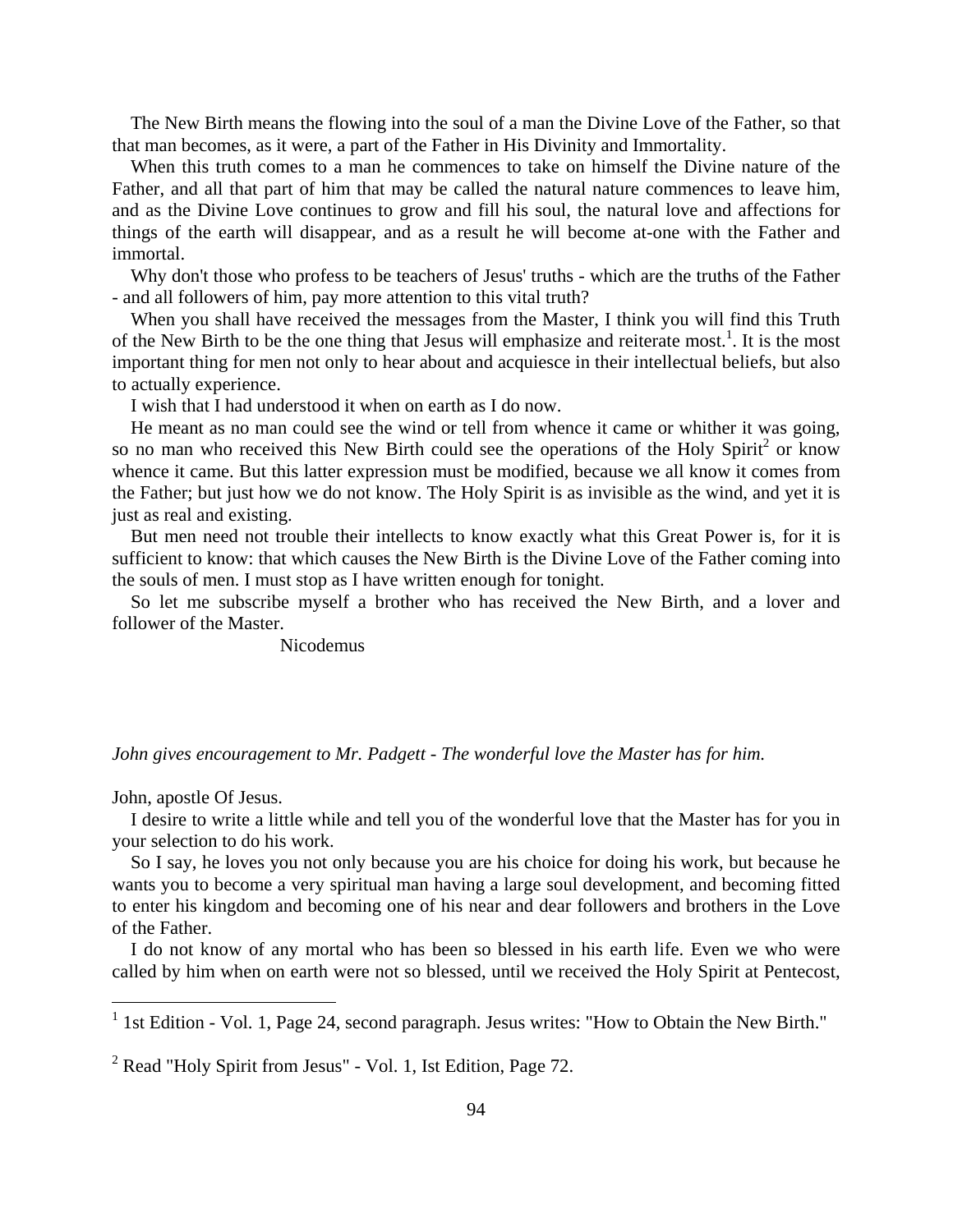as you are now doing. You will receive this Great Gift in greater abundance in a short time, and then you will realize what the gift of the Divine Love means to your soul and to your happiness on earth.

 So, you are now my brother and a new apostle of the Master, and I know your work will be greater in extent than was the work of any of us when we were trying to spread his teachings while on earth. I hope that God will bless you abundantly and keep you free from all sin and error.

I am with you very frequently, trying to help you to obtain the Divine Love of the Father.

Well, you will receive it, and when you do, as you say, all other things will come to you - I mean all things necessary to carry on the work that has been assigned to you.

 So with all my love and blessings, and the assurance that you will soon receive the Love in increased abundance and do this Great Work with a faith that will not falter.

I am your brother and friend,

St. John.

*St. John Comments on the Beliefs of the Preacher (early message)* 

And he said, that there is no other salvation than through the blood of Jesus.

How in error he is, and how he will find the truth on his awakening in the spirit life.

 Let not Your heart be troubled or your faith in the Master be shaken by anything that he or any other man may say.

 I was at the meeting and what the preacher said was all right, except - that you must believe that only the blood saves from sin. No, he did not say that in so many words, but that was what he intended that his sermon should convey.

I am St. John.

I never said that the blood of Jesus saves from sin, and neither did Jesus or any of his apostles.

Let not the conversation cause you to doubt for a moment what we have written to you.

 So I will stop now and will only say further, that we are all with you and want you to believe firmly in what we may write.

 Yes, I am sorry to say that that is their belief, and what a great mistake they make and how great the awakening will be for them, when they shall learn the truth. So believe and trust

John.

*John - Importance of prayer so that the soul can be developed and works will follow* 

I am here, John, apostle of Jesus.

 I am the apostle, and you need not try me as your friend said, for no spirit can impersonate me when I am present.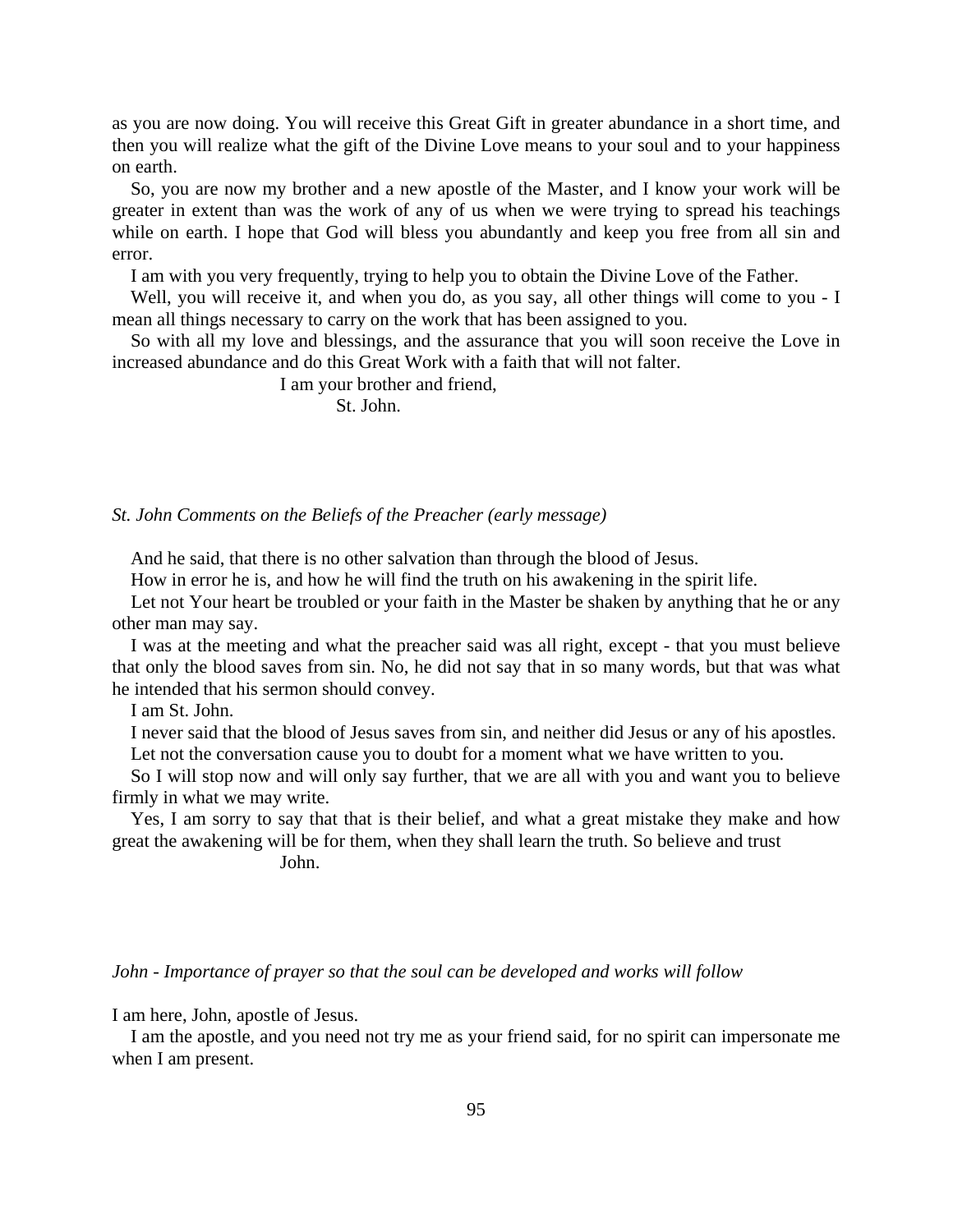So you must believe me and try to receive what I may write tonight, in faith, and you will find that you will be benefitted.

 I came principally to tell you that I have been listening to the conversation between you two and to the reading of the Sermon on the Mount given to us by the Master in the days of long ago, as you would say.

When that sermon was delivered we were not in a condition of great spiritual development, and we did not understand its inner meanings, and as to its literal meaning we thought it was not intended for the practical affairs of life. People, I know, think that we, at that time, were very spiritually developed and had an understanding of the great truths taught by the Master, which were superior to what men have now, but I tell you that this is a mistake. We were comparatively ignorant men, fishermen by occupation, and had no education above the ordinary working man of that time, and when Jesus called us to become his apostles, we were as much surprised and hesitated as much as you did when the similar mission was declared for you.

 Our knowledge came with our faith in the great truths which the Master taught, and from our observation of the great powers which he displayed, and also from the influence of the Great Love that he possessed. But when mankind think that we easily understood the great truths which he taught, they are mistaken. Only after the descent upon us of the Holy Spirit at Pentecost did we fully come in accord with the Father, or fully appreciate the great truths that the Master had taught.

 Of course we learned many things which men of that time did not know, and our souls became developed to a large extent, but not sufficient to bring us to a knowledge of the wonderful meaning of the truths which made men free and brought them in unison with the Father. In your conversation tonight you discussed the relative value of prayer and works, and did not agree with the preacher, that works are the great things to develop men into love and bring about great happiness in the world, and that prayer is not of such importance.

 Now let me, as a spirit and as a man who worked on earth and prayed on earth, say with an authority that arises from actual experience, and knowledge that comes of observation, that of all the important things on earth for men who are seeking salvation and happiness and development of soul, prayer is the most important, for prayer brings from the Father not only Love and blessings, but the condition of mind and intent that will cause men to do the great works that the preacher admonished men to engage in.

 Prayer is the cause of the power being given to men that will enable them to do all the great works which will bring reward to the doer, and happiness and benefit to the one who receives the works.

 So you see the results can never be as great as the cause, for the cause, in this instance, not only gives to men this ability to work, but also to love and to develop his soul and to inspire him with all good and true thoughts. Works are desirable, and in some cases necessary, but prayer is absolutely indispensable. So let you and your friend understand and never doubt, that without prayer the works of men would be unavailing to accomplish the great good which even now man performs for his brother.

 Pray, and works will follow. Work, and you may do good, but the soul does not benefit, for God is a God that answers prayer through the ministrations of His angels and through the influence of His Holy Spirit, which works on the interior or real part of man.

I will stop now.

With my love to both of you, I am your brother in Christ,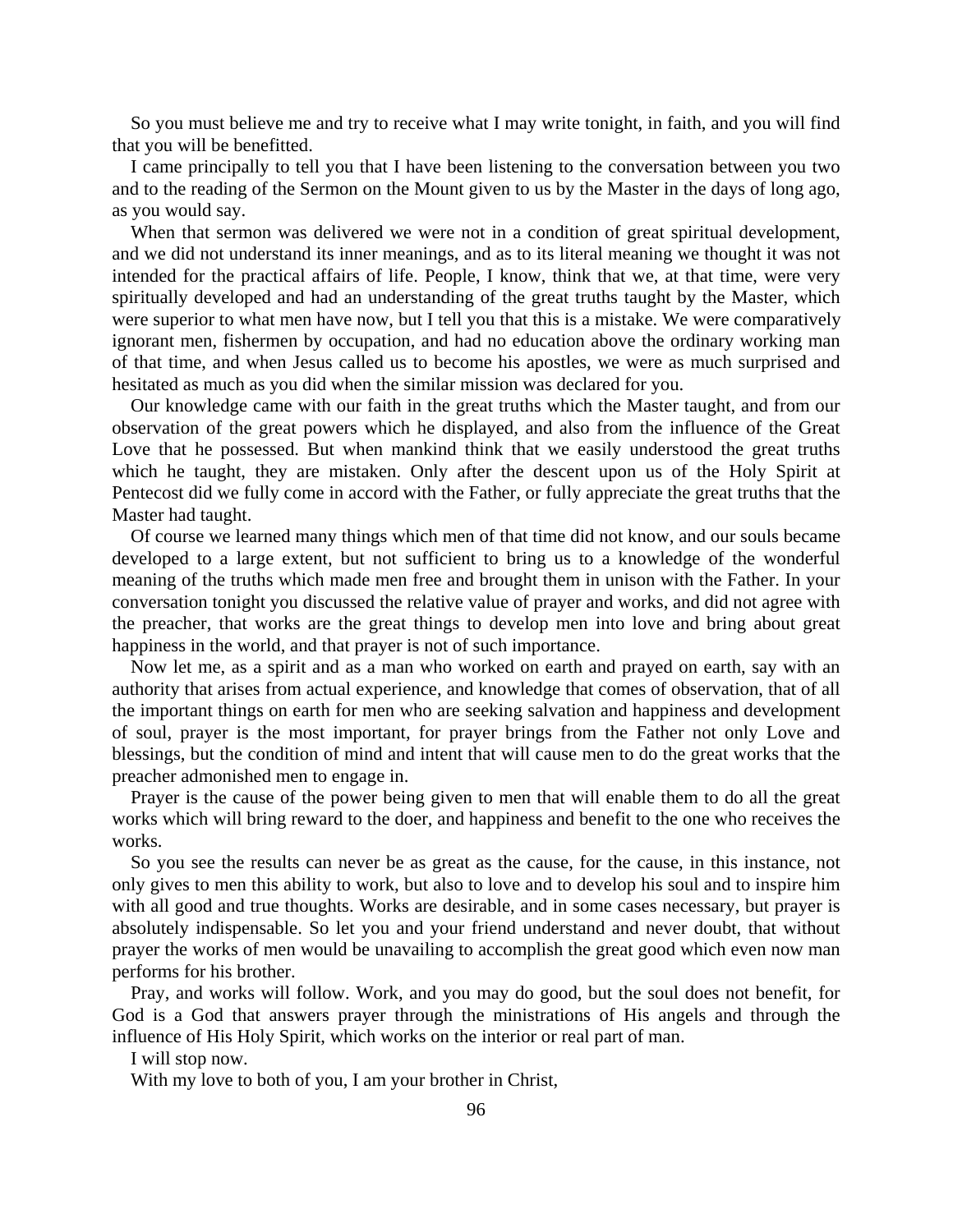John.

*Ann Rollins - The blood of Jesus does not save from sin.* 

I will say a word also.

I am your own dear grandmother.

 I came to tell you that I know now that the blood of Jesus does not save from sin. You will remember how, when on earth I believed this doctrine of error. How I used to talk about the precious blood of Jesus being able to save from all sin, and used to sing with all my heart and belief in the old hymn: "There is a fountain filled with blood" and so forth. Well I know now that that belief is all wrong, and that Jesus is so anxious to have men learn that it is a great error and stumbling block to the soul's progression.

 Of course I know that a vast majority of those now living will never believe that this saying of the Bible is erroneous until they come to the spirit world; but if they only could be taught to throw aside this belief and rely entirely on the Divine Love for their salvation while on earth, how much easier their progress would be when they come over.

 So you see, that while many say that a belief does not amount to much, yet I tell you that it causes more unhappiness and retards the progress of spirits to a greater extent than any other one thing.

 I know that only the Divine Love of the Father saves from sin and makes mortals at-one with Him. So in your work for the Master, you will have to make great efforts to cause people to give up this belief in the blood, and turn to the truth of the New Birth. Many of the orthodox will oppose your efforts and refuse to believe what you may tell them to be the truth, but many will believe and seek this New Birth, and find the peace and happiness of a soul whose sins have been forgiven.

I must not write more tonight.

 I will come again soon and tell you more of the result of your work among the unfortunate spirits who seek your help.

So my dear son, I will say good night

 Your loving grandmother, Ann Rollins.

*Saul - Advice to his people, the Jews.* 

I am here, Saul:

I will say only a word as it is late, and your wife says that I must not write much.

Well, I have not written for a long time, and I desire very much to write you a message regarding some important spiritual truths that I know will be of interest to you; and if you will give me the opportunity, I will come soon and do so.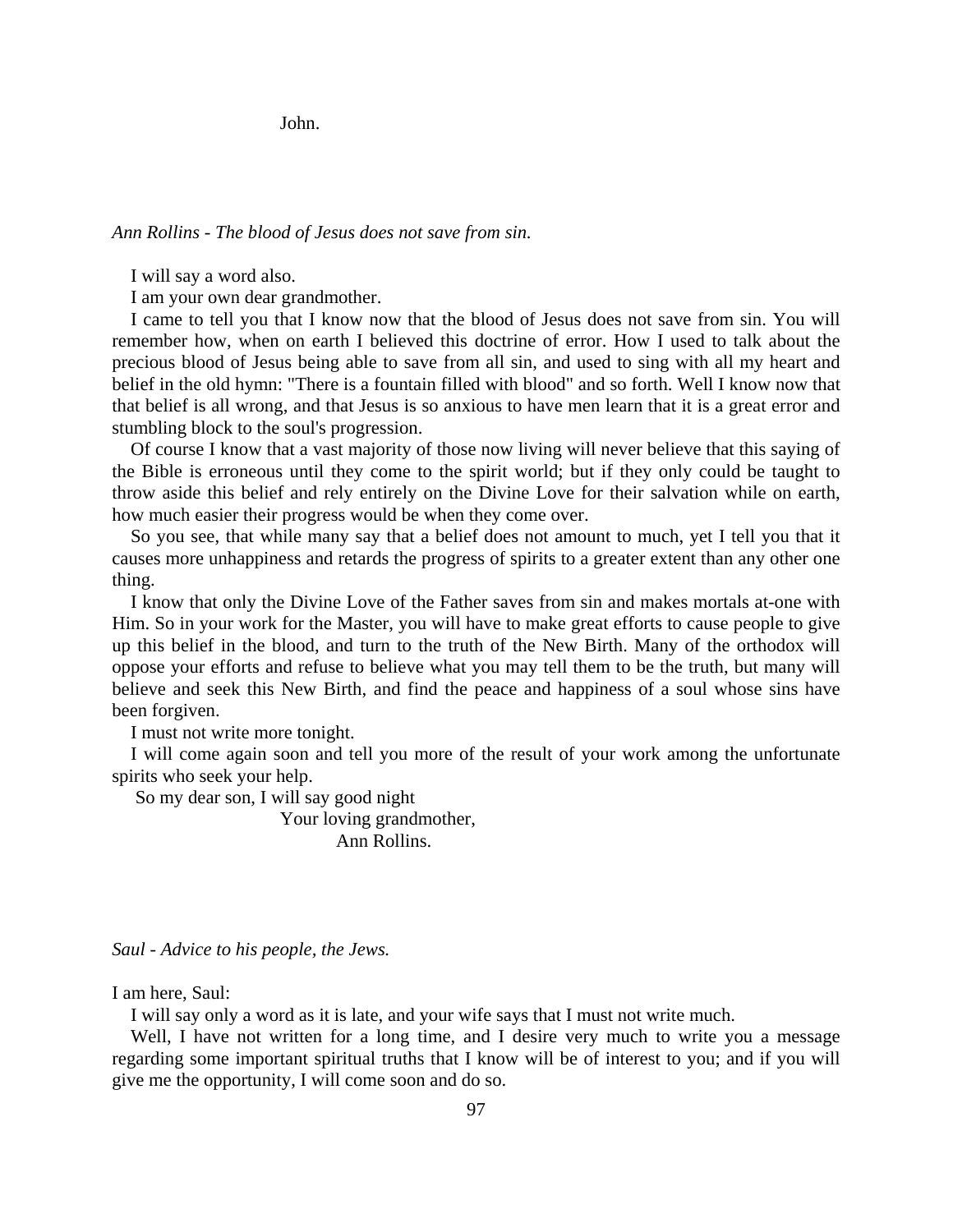I am interested in the Jews and I desire to tell them of some truths that may open up their minds to the way to the Celestial Kingdom, and cause them to cease to believe that their old orthodox beliefs in their father Abraham and the God of the Old Testament is all that is necessary to bring them into the presence of the true God.

 I realize that it will be difficult to write anything that will convince them of the errors of their beliefs, yet I will try, and pray to the Father to open up their understanding.

 The happenings in the countries where war is now raging will have their effect upon the Jews as well as upon the Christians and Pagans, and I desire that they, in their awakening consciousness may have the benefit of the truth. So if you will give me the opportunity I will come soon and write.

I should like to say a few things more, but it is best that I do not tonight, and I will stop.

 So with my love and the blessings of God, I will say good night. Your brother in Christ,

Saul.

## *Samuel Gives His Experience in the Spirit Heavens and His Progress to the Celestial Kingdom*

I am here, Samuel. I am Samuel the prophet.

 I want to tell you that I am in a condition to tell you of my existence here in the spirit world, and what I know about the truths of the doctrines of Jesus as I have learned them since I became possessed of the Divine Love which he brought to earth and to the world of spirits.

 I have lived a great many years in this spirit life, more than you may think from the account of my earth life as contained in the Old Testament, for that book does not state correctly the time when I lived as a mortal. Many thousand years have gone by since I lived and performed my work as prophet and teacher on the earth, and I have in all these long years learned many things about the spiritual world, and its conditions and laws. In the first place, I am not a spirit who was given over to the evils that men are usually possessed of when they become spirits, because when I lived on earth I was very close to the Father in his thoughts and love. I mean the love which He gave to man at that time. This love, while not the Divine Love, yet was a love that was sufficient to make men happy when they possessed it free from sin and error and tried to do the will of the Father as they understood that will. Many men thought that they understood this will, when in reality they only knew that which the laws of Moses taught them to be right in the sight of God. But some men were given a deeper insight into the mind and love of the Father to bless and make men happy in their natural love and consequently were closer to Him, and better understood His will and what was pleasing to Him.

 I have since my becoming a spirit learned many truths which I did not understand on earth, and which are necessary to know in order to be able to enjoy this love in its fullness.

 I never, though, possessed this Divine Love until after Jesus came to earth and showed men and spirits what this Love meant, and how necessary it was to obtain it in order to become a part of God's Divinity.

 I do not now see that I was any more in favor of God, as I then possessed only this natural love, than were many others who had the privilege of receiving from His angels the inspirations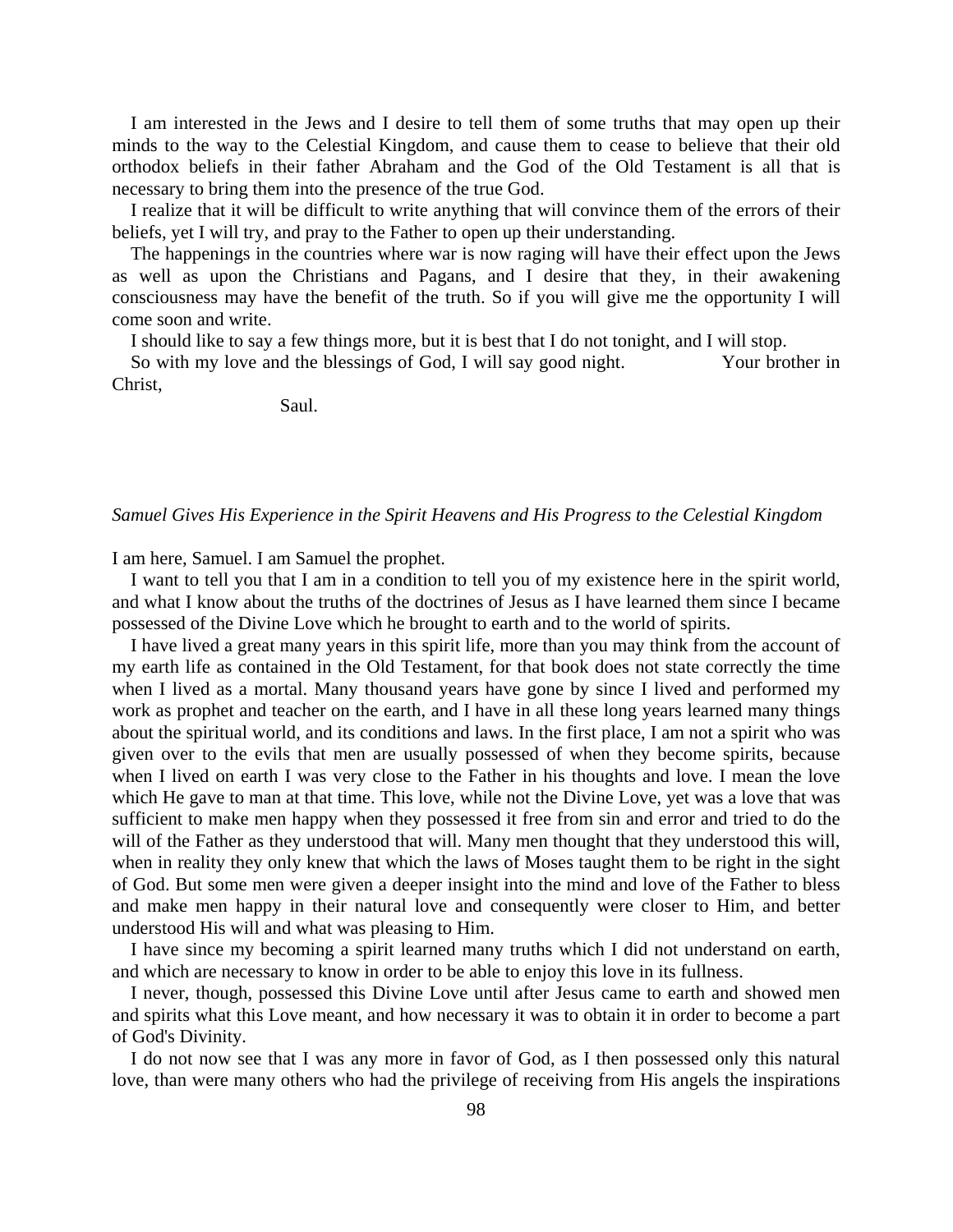which came to them at times, and which made them able to tell the inhabitants of earth what was the purpose of God to have them do.

 I was only a man in the sense that I was only possessed of this natural love and hence, could get no higher in the spiritual world than this natural love would enable me to attain.

 I am now in a heaven which this Divine Love has opened up to me, and which enables me to enjoy the great happiness which that Love causes all to have, who possess it.

When I lived in the spirit world before obtaining this Divine Love, I was only possessed of that happiness which comes from the natural love, and I knew nothing of the happiness which I now possess. So you see, the spirit which has not this Divine Love can go no higher in the spiritual spheres than it is fitted to occupy by reason of this natural love, and the principal source of happiness is this natural love and the development of the mental faculties. On earth it is possible for a man to obtain this happiness and live in the heaven of the perfect natural man as I did prior to my obtaining this Divine Love.

 I was a spirit in the highest of the spiritual spheres and was very happy, as I thought, but when I obtained this Divine Love, I realized that the happiness of my former condition was as nothing compared to that of my present condition and I therefore want to tell all mankind that they must seek for this higher Love if they wish to obtain a bliss that is supreme.

 I know that this rambling talk may not seem very instructive, but I merely wish to emphasize the fact that I lived a mere man, though in the spirit form, before I obtained the Divine Love, and that only with the coming of that Love in my soul did I partake of the Divinity of the Father.

Well, they are still in the spiritual heavens<sup>1</sup> because they have not yet embraced the Christ doctrine of Divine Love. They are living and teaching the doctrines that they taught on earth, only much improved.

 I don't know, except that they have been satisfied with what they taught and the happiness that they live in. It may seem strange to you that they have not found this Love in all these years, but it is a fact, and they are not seeking for it. I feel that they have neglected a great opportunity and have lost very much by letting all these years go by without having sought the great truth.

 The different teachers of the various religions which have come to earth are occupying planes in the spiritual heavens all to themselves. They, the Jews, still think that theirs is the only true religion, and that they are the chosen people of God, and that all others are mistaken in their doctrines.

Well, I must stop. So thanking you for your kindness, I will say good night.

Samuel.

*Jesus denies that he is God, or that his blood washes away men's sins.* 

I am here, Jesus.

 $\overline{a}$ 

 $1$  Referring to many in the 6th sphere of the perfect natural man that do not possess the Divine Love to qualify them to enter the Celestial Heavens.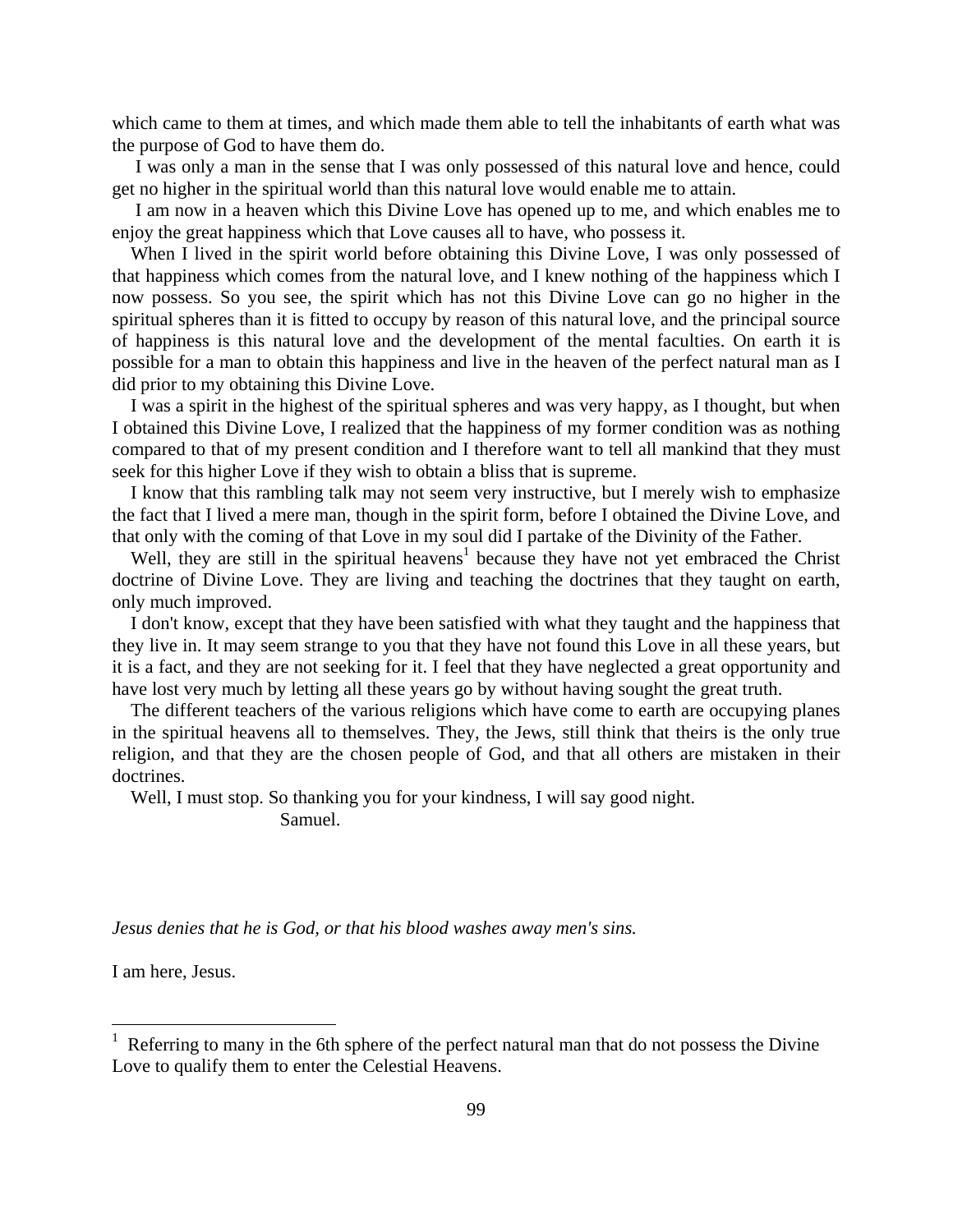I was with you tonight and saw that the Spirit was filling your heart with the Divine Love of the Father and that you realized its presence, and felt that even though the people who worshipped me in their ignorance, yet they have this Love of the Father to a great degree.

 I do not approve of their frequent reference to my blood as saving them from their sins and keeping them in the grace and favor of the Father, for, as I have told you, my blood has nothing to do with the salvation of any soul - only the Divine Love of the Father saves a soul from sin and makes it one with the Father in His Love and divinity.

 But, nevertheless, these people have this Love in their hearts, and while with their intellects they look upon me as God, yet their souls are turning to God, and consequently, they receive the blessings of the Father's Love and are receiving to a large extent the development of their souls.

 I am glad that you attend these meetings *(The Church of the Holiness, Washington, D. C.)*, for in them is a wonderful presence of the Spirit and the Love of the Father, and while you may not be in sympathy with their doctrines as to who and what saves them from sin and unrighteousness, yet the Influence of the Spirit is so great that it helps your soul development.

 I tried to influence the speakers to tell just what the conditions of their souls were, and what experience they had in receiving and enjoying the Divine Love; and many of them experience and have as a part of their religious possession just what they said they had.

 It will be beneficial to you to attend this church, and get the benefit of the presence of the Holy Spirit which is with them in their worship.

 I was with you and tried to make you feel my presence, and I did, and you felt a little exaltation of your soul qualities and enjoyed the services, especially the singing and the prayers.

 So, while you must not be influenced by their doctrines as to my being God or to be worshipped, yet if you will ignore this and only consider that their real worship is of God and that their souls are in unison with Him, you will find that these services will do you much good.

 I am with you very much and am trying to get you relieved from the worries which come to you. I am also trying to help you get in that spiritual condition which is necessary in order for you to take and continue my formal messages.

 Yes, you are and I am glad that it is so. I want you to become a man so possessed of this Love and of faith, so strong that nothing that you may encounter will swerve you from your convictions and from your work.

I see that you are anxious to continue this work and you will soon be able to do so.

 Yes, I know that the Bible iterates and reiterates the statement that I am God, and that my blood saves from sin, and that I am a propitiation for mankind, but nevertheless, the Bible is all wrong, and these false doctrines must be corrected and men taught the true plan of salvation. I will be with you very often until we have commenced our work in the way that we desire to carry it forward. Let not anything that you may read in the Bible cause you to have a conception that may not agree with what I shall write. Let your mind be blank on these truths and wait until I shall disclose them to you, and believe me.

 John never wrote these statements as contained in his epistles and Gospel, and he will write to you denying that he did. The Bible contains many truths and many of my sayings, but also, many statements that were never made by me or by the apostles, and my mission now is to correct all these errors. So you see we have much work ahead of us and we must commence it as soon as possible.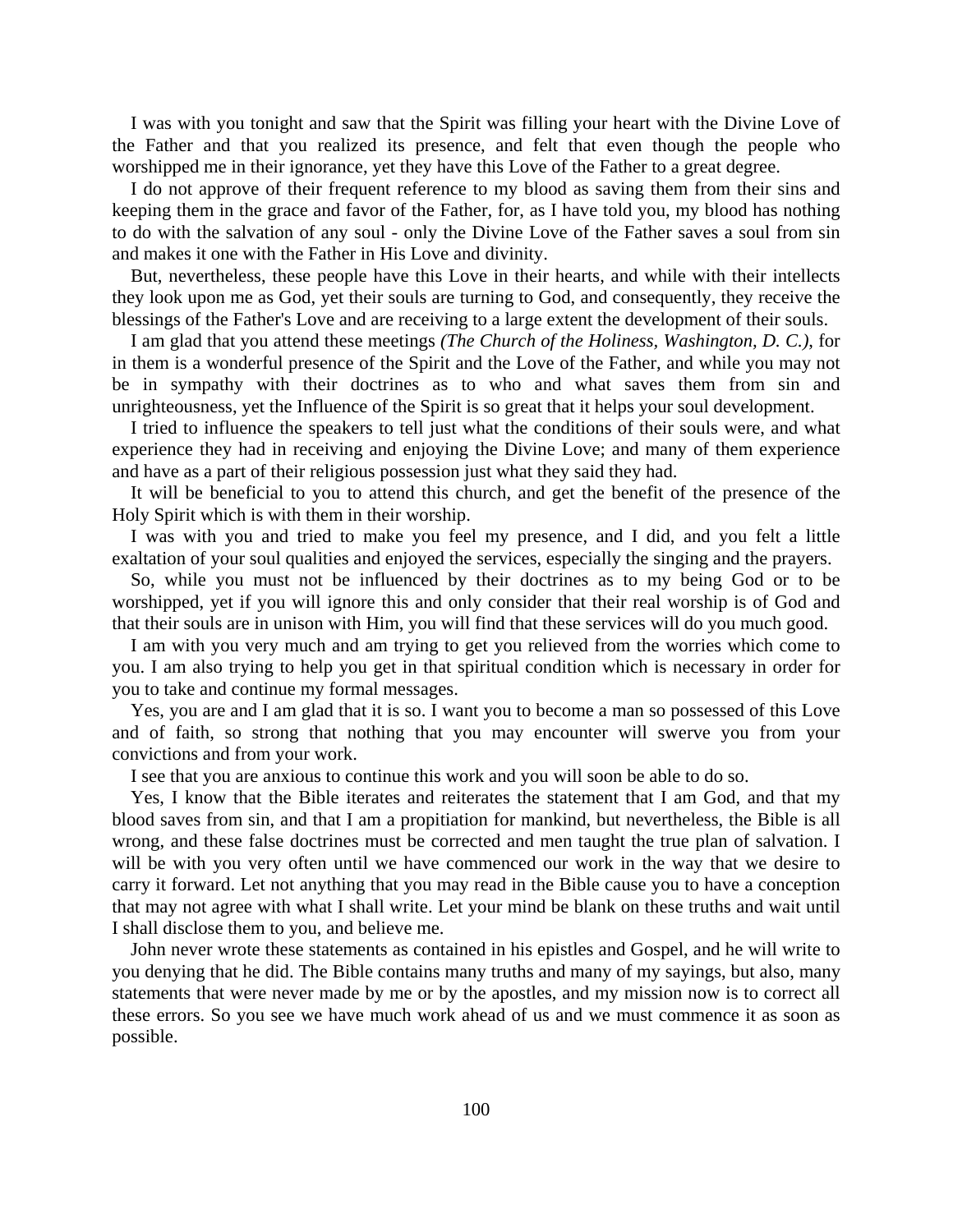I am with you tonight to comfort and encourage you and help you to overcome not only your worries, and if you will only pray to the Father and believe, you will be successful in both particulars.

I will not write more tonight as others are here to write, and I desire that they shall do so.

Your brother and friend,

Jesus

# *Aman, first parent, reveals his temptation and fall.*

Aman, the first parent.

 You don't believe me, I can see, but I am whom I say, and want to tell you that I am now a follower of Jesus and a lover of God, and live in the Celestial Heavens far up near where the Master lives.

 I know it is hard for men to believe that I am the father of all physical manhood, and that I can come and communicate with mortals; but Jesus has rendered this possible in his opening the way for the higher spirits to communicate through you. You should feel specially blessed at having this great privilege, and feel that the Master has conferred on you a great favor, as he has.

Well, I have never before come to earth to communicate with mortals, and, the experience being new, I find some difficulty in doing so. But I will try to write a few more lines.

 I and my soulmate lived in a paradise which God had given us, and were very happy until the great fall. We were so filled with the thought that we were all powerful and all wise, that we concluded that the obedience which God had required of us, was not necessary for us to observe, and that if we only exerted our powers, we would be as great as He is great, and would be able to obtain that immortality which he possessed. But, alas the day. We were mere creatures, although wonderful and beautiful, and we soon realized that fact.

 The disobedience was in not waiting for God to bestow upon us the great Divine Love that would make us like Him in substance as well as in image. We were like Him in our possession of souls and also in the possibility of obtaining the Divine Love.

 We disobeyed Him in that we tried to make ourselves believe that we were as He was, and that we need not submit further to His decrees. We tried to make this belief a thing of reality, and in our vanity tried to appear as gods; but as soon as we did this the scales dropped from our eyes, and we saw how naked and impotent we were.

 God did not drive us from His paradise, but the inexorable laws of our creation and of the workings of His will, showed us that no longer could we expect this Divine Love, which He said would make us Divine.

 And so we became mere mortals, deprived of the potentiality of obtaining this Divine Love, and we had thereafter to become subject to all the appetites of the natural man and to work to satisfy these natural appetites.

 We continued to live in the same place as formerly, but no more could we be satisfied with the spiritual food that had supplied our wants and enabled us to subdue the appetites which formed a part of our physical being. The physical then asserted itself and the spiritual became subjected to it, and we became as mortals now are, and had to find our substance in mother earth. We were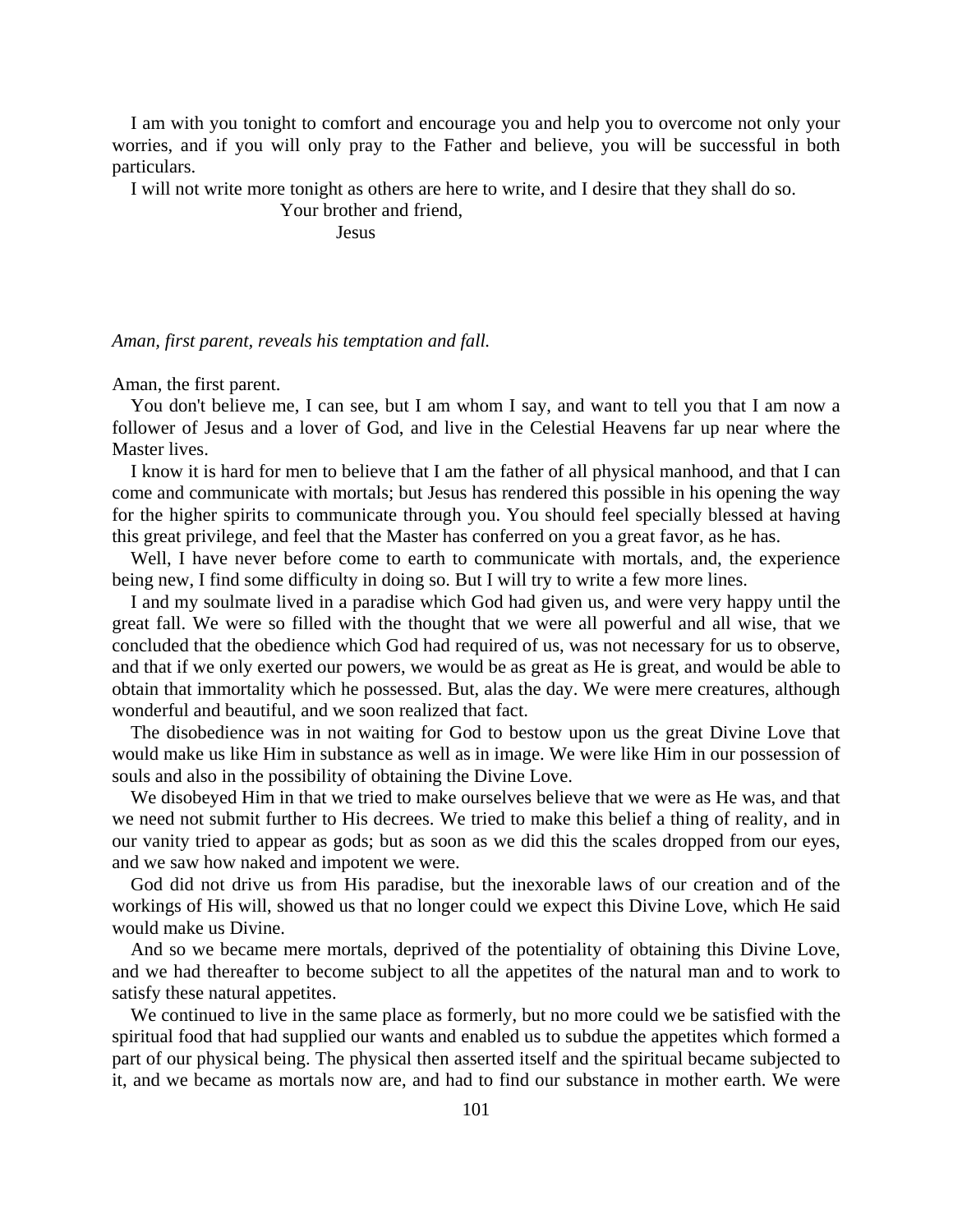compelled to till the soil and earn our living by work. I mean we had to work in order to make the earth supply us with food for our physical wants.

 It was a bitter time of sorrow but the law had imposed its penalty, and we were without power to relieve ourselves of that penalty, and had to live thereafter without the possibility of obtaining this Divine Love and of having our spiritual natures reassert themselves over the physical, and subdue it.

When Amon and I were created, there were no other human beings living on earth, and none came there to live, until we had sons and daughters who intermarried and produced other sons and daughters.

 I cannot tell you how long ago our creation was, but many thousand years before the coming of Jesus. I will not write more tonight, but will come again sometime and write.

Your brother in Christ,

Aman.

*Amon, mother of all human creation, gives her experience. Her temptation and disobedience.* 

Amon.

 I am the first mother of all the human race, and I want you to know that before Aman and myself, no human beings ever existed. We were created by God at the same time, and were ready, just after the moment of our creation, to live the lives of natural beings. So that there was no gradual growth on our part from any other creature or thing. I know it has been said that the first man was not created, but developed from some animal of the lower order, and as the process of evolution proceeded, this being became in the end a man, with all the wonderful organism and structure of his body, but I want to tell you that this is not true.

When I was created I was as perfect in my physical organism as I ever was afterwards or as any man or woman ever became from that time into the present. In fact, I believe, that at the time of our creation we were more perfect than mankind are now, because we had no physical ailments, no sickness, no deformity of any kind.

 We certainly were more beautiful in face and form than mankind now are or have been for many long centuries; and besides, our bodies and organism lasted for longer years than do the bodies of mankind at this time.

 Before our fall we were very happy in our conjugal love, and knew not troubles or worries of any kind, and never had anything to make us afraid or draw us apart from each other or from God; nor until the great temptation came, and then because of our ideas of our greatness and power and want of dependence on God we fell, and never again were restored to our position of beauty and happiness that were ours in the beginning of our lives on earth.

So you must see that we were specially created and not evolved from any other thing.

 Some men now may marvel and wonder at the Bible description of the creation of man, and reject the description as the imaginings of a mind of romance or imagery and not true, but I tell you now that the essentials of this creation and the fall, are true. Of course the parts played by the apple and the snake and the devil are not true literally, but are symbolical of the principles that entered into the temptation and fall.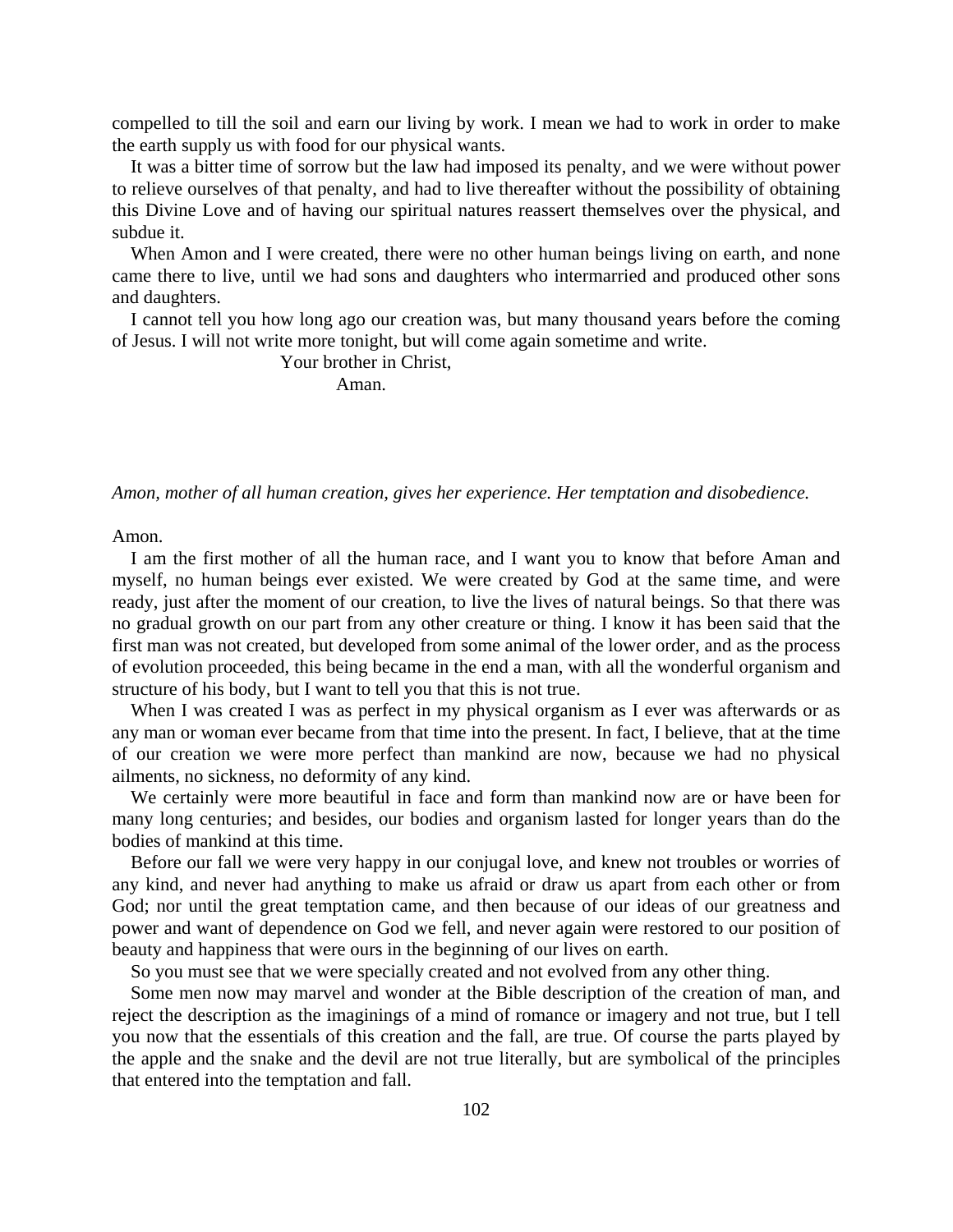Well, I was as much to blame as was Aman, but I did not entice him after I had the ambition to become immortal without waiting till that time came when God would give us that quality of His own nature; but our ambitions grew together and we discussed the matter of making the great effort between us, and acted as one in trying to obtain this great immortality.

 So the story in the Bible is not exactly true just as far as I am concerned, for I did not entice or seduce Aman to do the great wrong; neither did he seduce me to enter into the effort.

 But all this is past, and many thousand years have gone by since our fall, and we have suffered much because of our first sin. As you have been told, many thousands of years passed since the time that we forfeited the gift of immortality, until it was restored and made known to humanity by Jesus the son of God, for he was the son of God, and as being a part of his Father's Divine nature he was Divine, and partook of those qualities of the Father which gave to him immortality, and those who follow his teachings and receive the New Birth will become Divine and immortal also.

I must not write more tonight.

Yes, I will, and now I will say good night.

Your sister,

Amon.

### *Aman makes a correction.*

I am here, Aman.

 Yes, and I want to correct what I wrote before in this: that I never was a spirit who wanted to have merely immortality as God was immortal, but I also wanted to obtain the power and wisdom which I saw that God possessed.

 I thought that if I could obtain these qualities, I would become a God and a co-equal with my Creator, and hence the possessor of all the universe, and of all power and knowledge that He had. My effort to realize my ambition in these particulars was a part of my great sin of disobedience.

 I thought it best to tell you this so that my description of the great sin of disobedience would not be only a part of the truth. I now know what an insignificant creature I was as compared to the Father, and I also know that the creation of Amon and me was the highest creation in all the universe of God.

 But the great mercy and Love of the Father, notwithstanding my great sin, has placed be in the position and condition which he promised me at my creation, and which I forfeited with such fatal consequences. You have a privilege which I was then deprived of for so many long years, and your happiness may be as great as mine is now without having to wait the long and many years that I waited. No wonder that mankind worships Jesus as God, when we consider the Great Gift that he brought to them and the way to obtain it.

I must not write more.

Your brother in Christ and father in the flesh.

Aman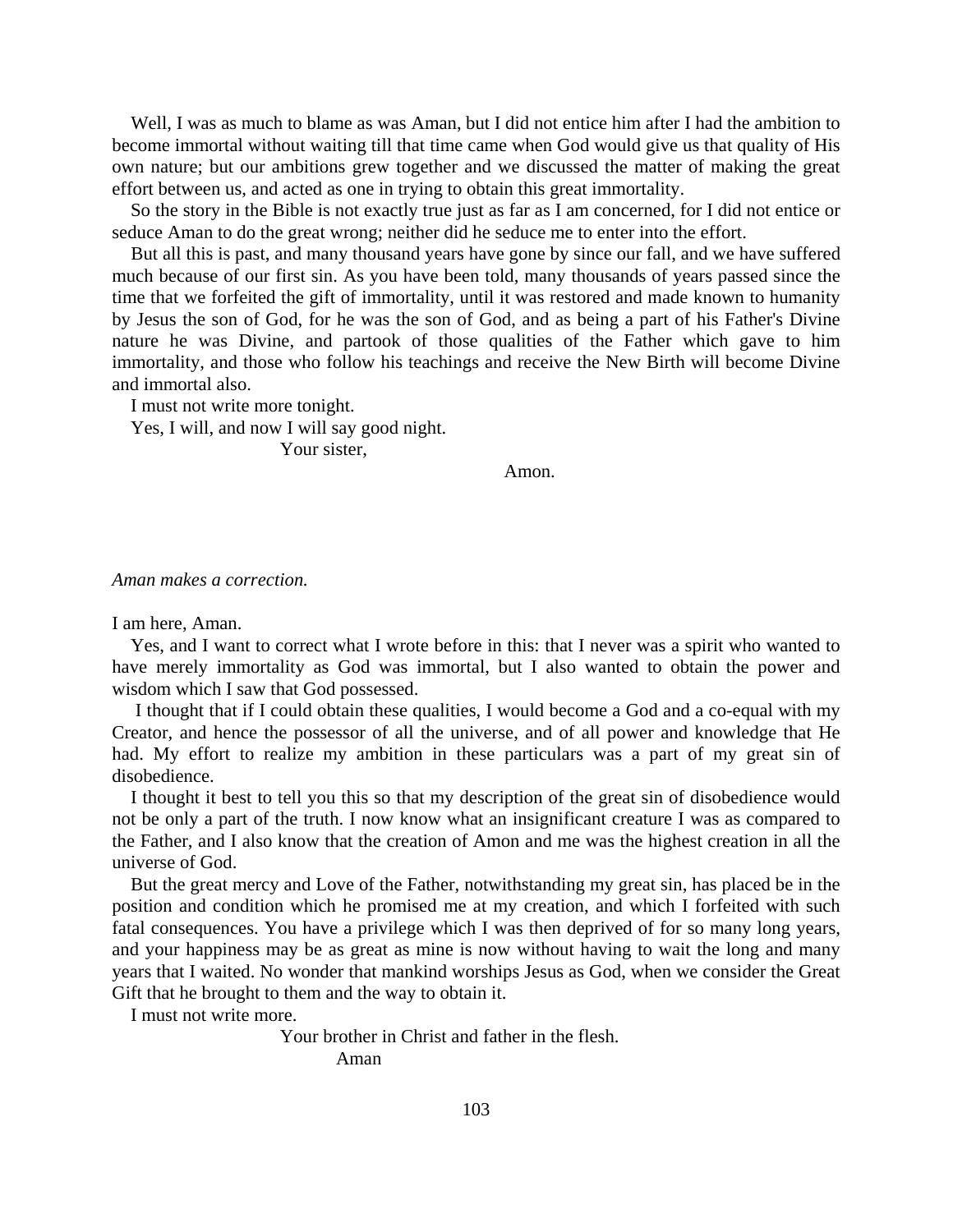John affirms that Aman and Amon, the first parents, actually communicated through Mr. *Padgett.* 

I am here, John.

 I merely want to say tonight that you must soon prepare to take messages which the Master and some other high spirits desire to write.

 Let your arrangements be such that you can take those messages without any one being disappointed, for when you say that you will receive them and then something comes up to prevent, the spirits feel that you have not interest sufficient, and they are disappointed.

 Well, that will be satisfactory and we will make our arrangements to comply with that understanding.

 I know though that you have been in a condition of love and soul during the past few days, and have realized that the Father has been close to you, and you have been happy. So continue to turn your thoughts to the Father and His Love and you will find that there will come to you an increased Love and a great happiness.

I feel that your faith is growing and that the rapport between us all is steadily increasing.

I did not intend to write more tonight, as we will all wait until the time that you have named.

 Well, I have already told you that that Book *(Revelation)* was written as a kind of allegory, and that now it is of no practical use, and should not be given much attention. Besides it is not as I wrote it for many interpretations and additions have been made. At any rate it is of no importance, and men lose much time in trying to solve what they call its mysteries.

 Well, Aman is a general term which means first or highest, and when applied to man it means the first or highest creation. As it is applied in Revelation to Jesus it means the man who first received the Divine Love of the Father after its rebestowal.

 I will come to you sometime and explain this matter more fully. Yes, they *(Aman and Amon)*  came to you and gave you their names which were the names that they were called by after their creation. They were both created instantaneously and became living souls in a moment, and did not grow from a germ by the slow process of evolution. Their story of the fall is substantially correct as I have learned from them and from the Master.

 The names Aman and Amon are correct, and were known thousands of years ago to the early inhabitants of the earth and who descended from them.

 The story of their fall was, of course, known to their immediate descendants and became known for some generations after their deaths to their more remote descendants; but after awhile the names became forgotten, but the substance of the story of their fall did not, and there were at one time manuscripts showing the account of the fall, but they disappeared long before the time of any of the present writings, though the story of the fall with various changes and amendments came down the ages, until the writers of the Old Testament incorporated such tradition in the Book of Genesis. Of course, Adam and Eve did not exist, and neither is the story as to their fall, true. It is only symbolical in the way of showing that man once occupied an exalted and happy state, and by his own disobedience fell, and with his fall came the condition of evil and sin.

Well, I must not write more tonight. So remembering what you say,

I am your brother in Christ.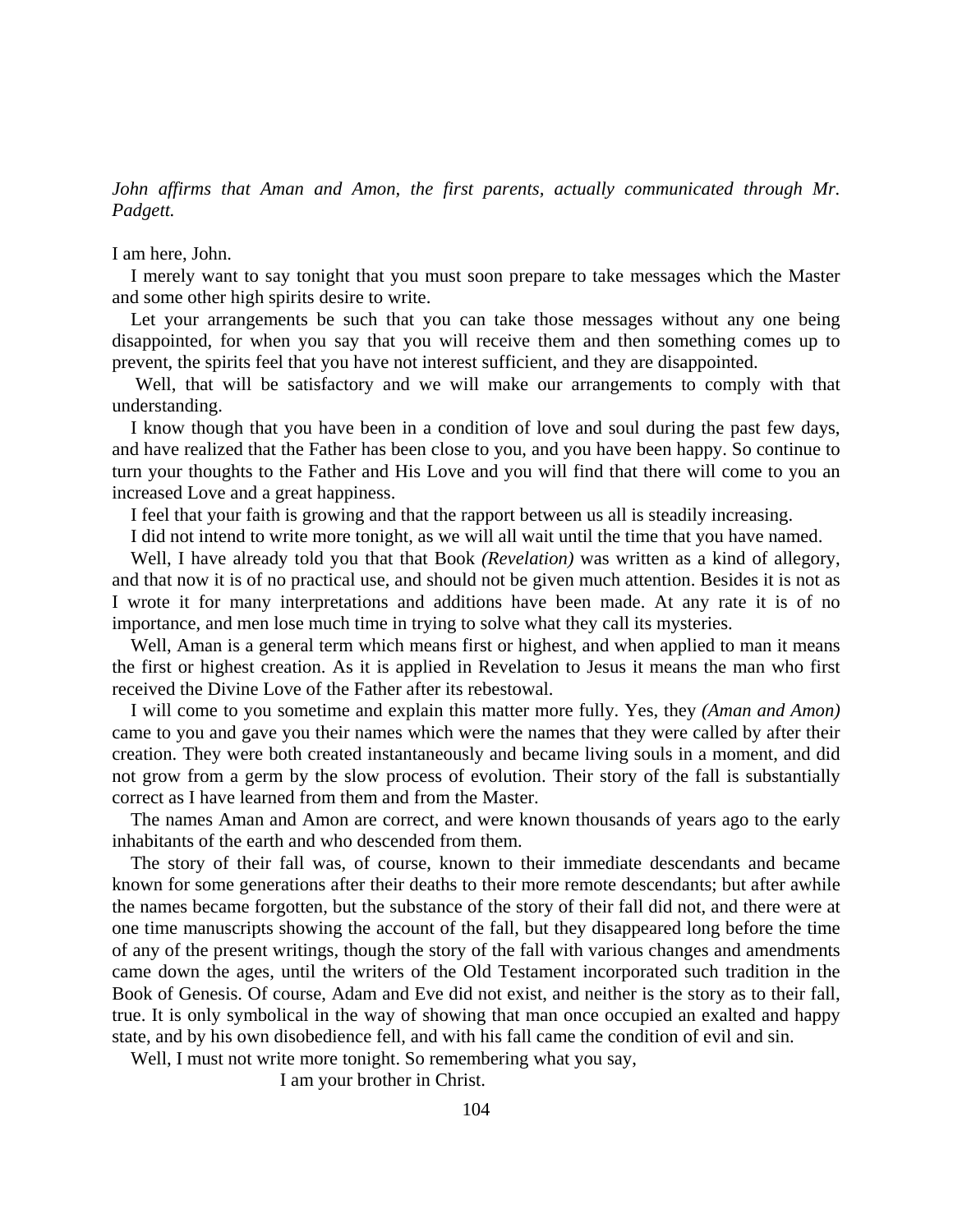#### John - apostle of Jesus

*Helen refers to Jesus' Love for Mr. Padgett. Affirms that Amon wrote about the creation of the first parents.* 

I am here, Helen.

Well, my dear old Ned you must stop writing for tonight as you have written a long time.

 I am so glad that you are now in such good condition of faith and love, and feel so close to God and so near to the Master. It certainly is wonderful how he loves you and clings to you and tries to help and influence you for good. We are all surprised at his love for you and he does not seem to grow impatient that you sometimes seem not to care whether he loves you or not. But such is his Great Love.

 Oh, my dear, you must love him more and get closer to him and trust him with all your heart and mind, for I, your own Helen, tell you that he is with you very much and loves you more than you can possibly conceive to be true.

He is trying to help you spiritually and he will succeed.

 Well she *(Amon)* was a beautiful and bright spirit, more so than most any of the spirits that I have seen from the higher spheres. She talked to me for a while and told me that she was the first mother, and that I was one of her children. She has a wonderful portion of the Divine Love and seemed so grand and loving to me that I am inclined to believe her. But I cannot tell you anything more about her as I never saw her before. But I heard the Master say that he would tell you sometime about her and you may get a great treat from him.

So good night.

 Your loving and true, Helen.

*Josephus - Creation of the first parents. Difference in their qualities, equal in their relationship to God.* 

I am here, Josephus.

 I come tonight to write a few lines upon a subject in which you may be interested as I have observed that recently you have been reading my History of the Jews, and there are some things in that book which require correction. I don't mean that I desire to correct the whole book, but I do want to say something on some of the subjects that you have been reading about.

 Well, you will notice that I attempted to tell of the creation of the world and of man, and that what I said was taken from the Old Testament, and that I elaborated a little upon what is contained in Genesis.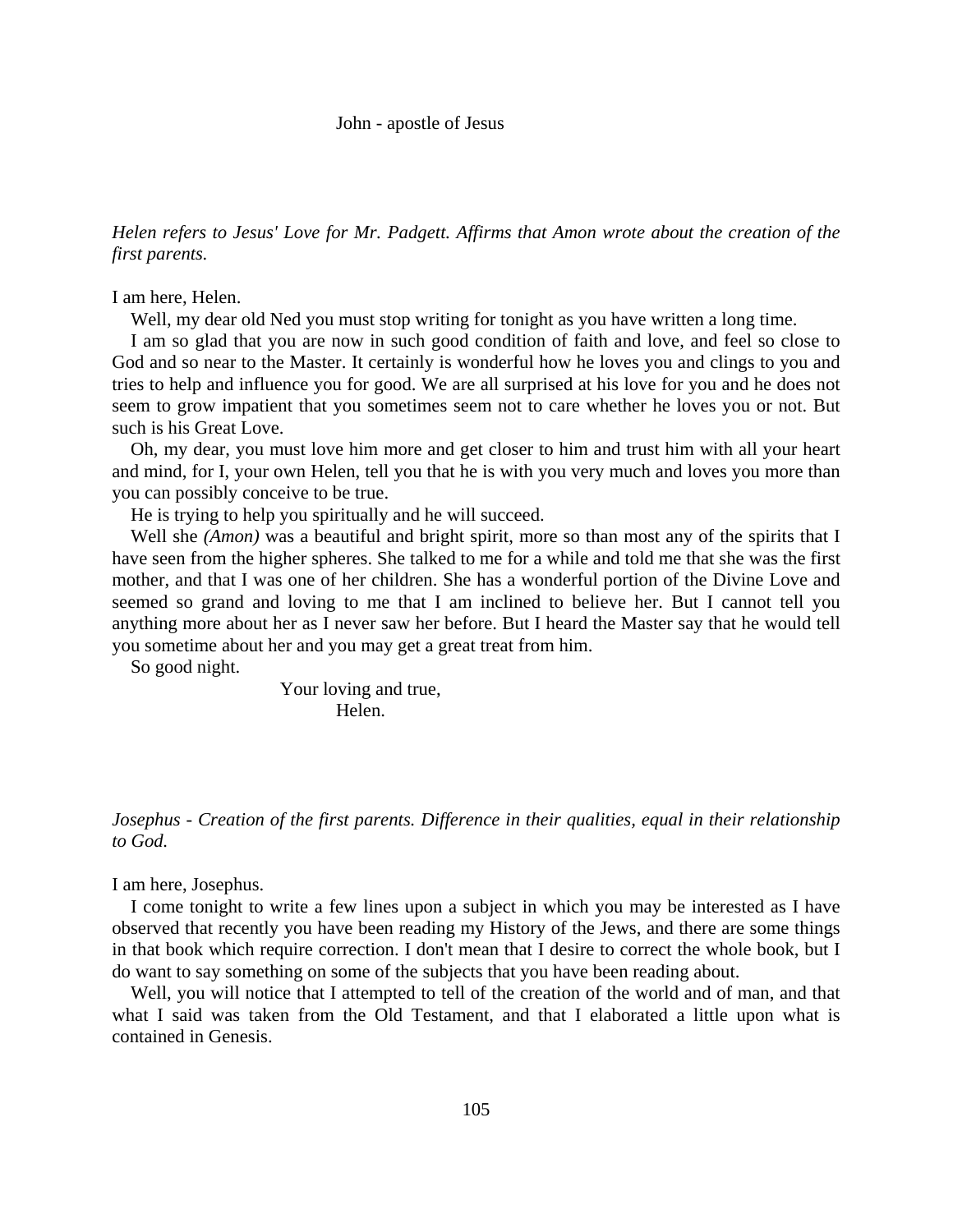My work was not taken entirely from the Old Testament for in my time on earth there were other books dealing with this subject that were entitled to just as much credence as was the Old Testament, and from these books I obtained much information that is contained in my writings.

 But the truth of the things which I wrote, I find now to be not the truth in many particulars, and should not be accepted as such. The description of the creation of man is not in accordance with the facts, and the story as related in the Old Testament, and by me, is not the true story of the facts of such creation.

 I have not the time now to enter in detail, into a correction of the errors contained in these descriptions, except that I wish to say a few words as to the creation of man and also his fall.

 He was not made of the dust of the ground, but was made of the elements that existed in the universe of a different order from the mere dust of the ground, and was so created by God for the purpose of forming the mere physical body of man. The two persons called our first parents, were created at the same time, and not one out of the rib of the other. Therefore, the man and the woman are equal in their dignity, and in the relationship which they bear to God, and the one is of just as much importance in the sight of God as is the other. One was created stronger, physically, than the other, and also was given a stronger mentality, for the exercise of the reasoning powers, and the workings of the physical organs of the body. And the other, while weaker in these particulars, yet was given more of the spiritual and emotional nature and also, an intuition by which she could understand the existence of things just as accurately and more quickly than could the man by the exercise of his reasoning power. One was just as the other as respects the gifts bestowed, and together, they were the perfect pair - male and female were they created, with divers functions and duties to perform in the perfect workings of the laws of God.

 Power and love were theirs, and neither was made the superior of the other, nor was the one to be subject to the other, and had it not been for their fall there never would have been the subjection of the female to the male.

When the disobedience took place and the consequent fall, the qualities of the spiritual were taken from them to a large extent, and the animal qualities, as they may be called, asserted themselves and then the male felt his superiority by reason of the fact that he possessed a greater amount of these animal qualities; and the female became subordinated and continued to be ever afterwards, for the male, not having these spiritual qualities to the extent that his mate possessed them, and not being able to realize the greater existence of these qualities in the female, believed that the physical was the superior, and as he possessed the physical to a larger degree than his companion, he determined that he was the superior, and therefore asserted this superiority, and the female observing that this physical superiority did exist, submitted herself unto the male and so continued until now.

 As man degenerated, this domination of the male intensified, and in some parts of the earth the female became nothing better in the sight of the dominant man than one of the lower animals.

 This degradation continued until man found the lowest place of his degeneracy, and when the turning point came the qualities of the woman came to be more recognized, but very slowly, and for many thousand years this inequality continued, and man remained the master.

 As man evolved from this low condition and the moral qualities began to come more into his consciousness, and the animal nature became less dominant, the condition of the female commenced to improve, and as education came into the life and practices of men, woman's opportunities became more extended, and she was more and more recognized as approaching the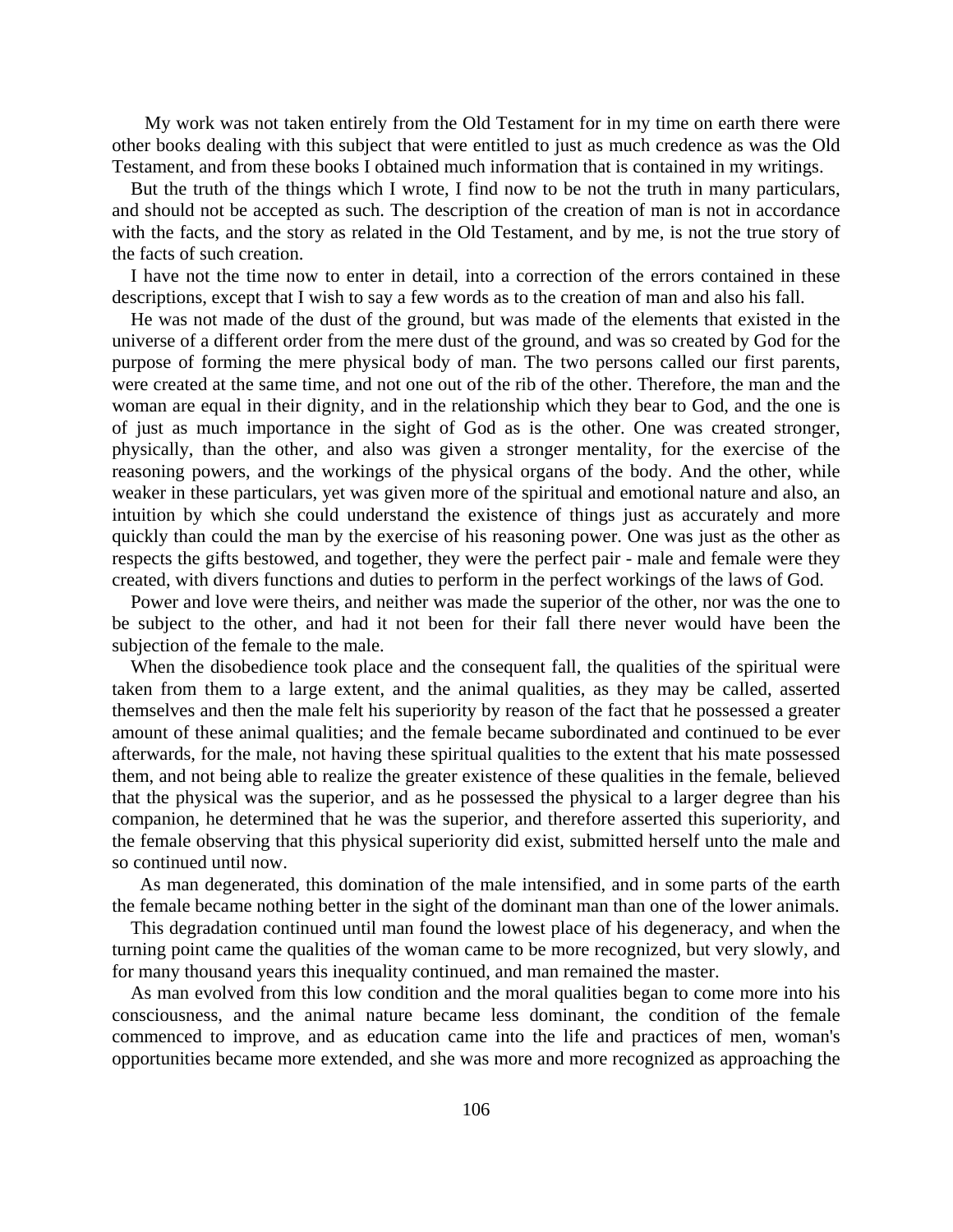equal of her companion. In some countries of the earth her equality was recognized, but not in many.

 The Jews recognized the equality of the woman in all matters pertaining to the home or the domestic life, and continued the distinction which had previously existed, only in respect to public affairs and the qualities of the mind - women were not permitted even by them to develop their mental faculties, and were taught that they were things that belonged to the male, in all matters pertaining to the state or religion of the race.

 The consequence of this course of life, was that the woman developed the spiritual qualities which were hers to a larger extent, and her refinement and emotional nature and love principle exceeded those of the man to a great degree, and she became in her soul nearer the image of the Divine.

 I have noticed that this progress has continued with the passing of the years, and now in some of the nations of earth the equality of the woman has become recognized, notwithstanding the fact that the laws of these countries did not permit her to exercise the rights of man, as she is his equal only in the home or in social life.

 But a time will come when she will be recognized not only by the individual man but by the man-made laws as his equal in every particular, and the further fact will appear that she will be his superior in matters pertaining to the spiritual.

 As the time approaches when man shall return to his former state of purity and harmony with the laws of God, the spiritual qualities will assert themselves and the animal will become subordinated, and woman will stand before God and man as the latter's equal, and in these soul qualities, his superior; for in the beginning, in this particular, she was his superior; but that superiority existed only in order that what in this regard was lacking in man, was supplied by the woman, and the perfect pair was one.

 You may think that this is a digression from what I first intended to write, and so it is, but I thought the occasion a proper one to tell mankind the future of the two integral parts of the perfect creation of God.

I will not write more tonight, but sometimes will come again and write.

So with my love I will say good night.

 Your brother in Christ, Josephus.

*John - What should a man do who is not satisfied with any of the churches* 

I am here, John.

 I was with you tonight and heard the preacher answer the question, and some of his answers were very satisfactory, but there was one that did not exactly satisfy the true longings of the man who is in search of truth, I mean the one that asks what should a man do who is not satisfied with any of the churches.

 Well, if he can find no church that provides truths that satisfy that man's inquiring soul, then that man can never feel that he should go to any church for information as to those things which he has no knowledge of or which he has grave doubts about.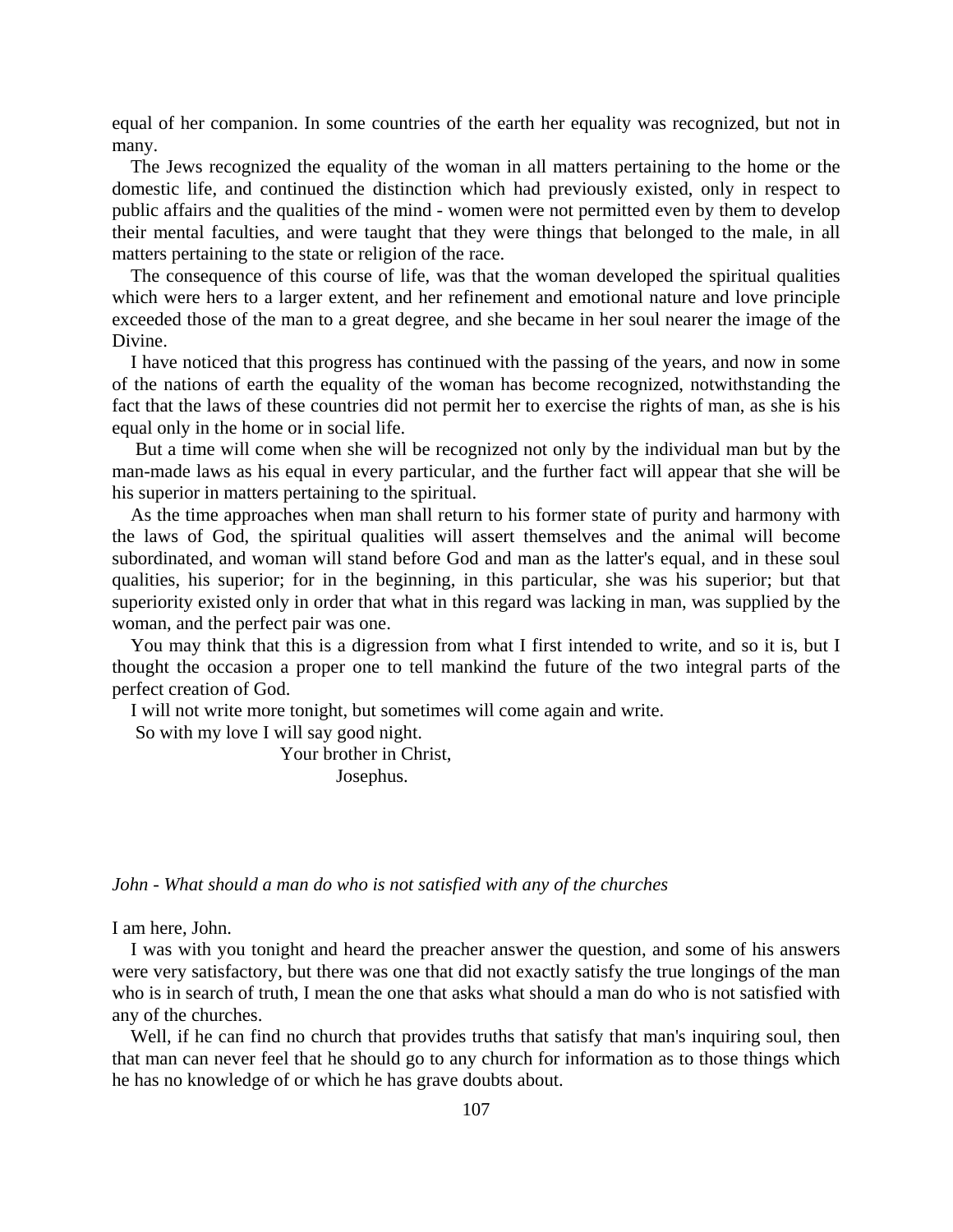The churches, of course, can give no information of truths that the churches themselves do not know, and if the truths that these churches teach fall short of what the man is seeking for, then these churches cannot possibly be satisfactory to him. While the churches differ in their creed and government, and perhaps in some particular construction or interpretation of the Bible, yet they, the orthodox churches, are all founded upon the teachings of the Bible, and they cannot teach greater or other truths than that Book contains, and, hence, if a man is seeking for truths that are not in the Bible, his inquiries cannot be answered by those whose knowledge is confined to the Bible teachings. And the non-orthodox churches cannot give forth the truths of the spiritual kingdom of God for they to a large degree reject the Bible and depend very largely upon ethical and moral doctrines, and the results of the works of mere conscience in determining the right and wrong of things. The spiritual things are not known or taught by these churches, and, consequently, the inquiring mind cannot get from them the information or help that it is calling for.

 I know that in such a condition and want of knowledge of truth on the part of the churches, such a man is without the privilege of having his cravings for the truth and his cravings for spiritual things satisfied. And, as a consequence, he must seek further to get the information which he may consider so necessary, and when he comes to so seek, he will find no place where such knowledge may be found.

 The mere intellectual acquirements of students and philosophers will not supply what the man is seeking and he is without any possibility of obtaining what he seeks for.

 And so the preacher's suggestion that he and two others form a church of their own, would have some force were it not for the fact that any church that might be so formed would have no greater possession of the truth than the churches that he has failed to find any satisfaction in.

 There are many men on earth today in the condition of the man spoken of, and many who refuse to seek in the churches for the truth, are without any recourse to other means or places of teachers of whom they can learn the things that they are searching for.

 The spirits have known of this condition of men for these many centuries and have been trying to supply a way or create a medium through which the great spiritual truths of God could be made known to men. And for that very purpose we are now using you to receive our messages of truth and make them known to mankind, and provide a church, may I say, where the seeking man may find answers to his inquiries.

 We shall complete our delivery of these truths through you and then the man who cannot find a church where his searchings can be satisfied, will find a reservoir of truth opened up to him, that will not require any preacher or church to explain it.

 As you proceed in your experience with the churches and teachers of the old truths, as they call them, you will more fully realize the necessity for our work and your work.

I will not write more tonight, but will come soon and deliver a formal message.

With my love and blessings I will say good night. John.

*St. Augustine says that many of the teachings of the Bible cannot be relied upon.*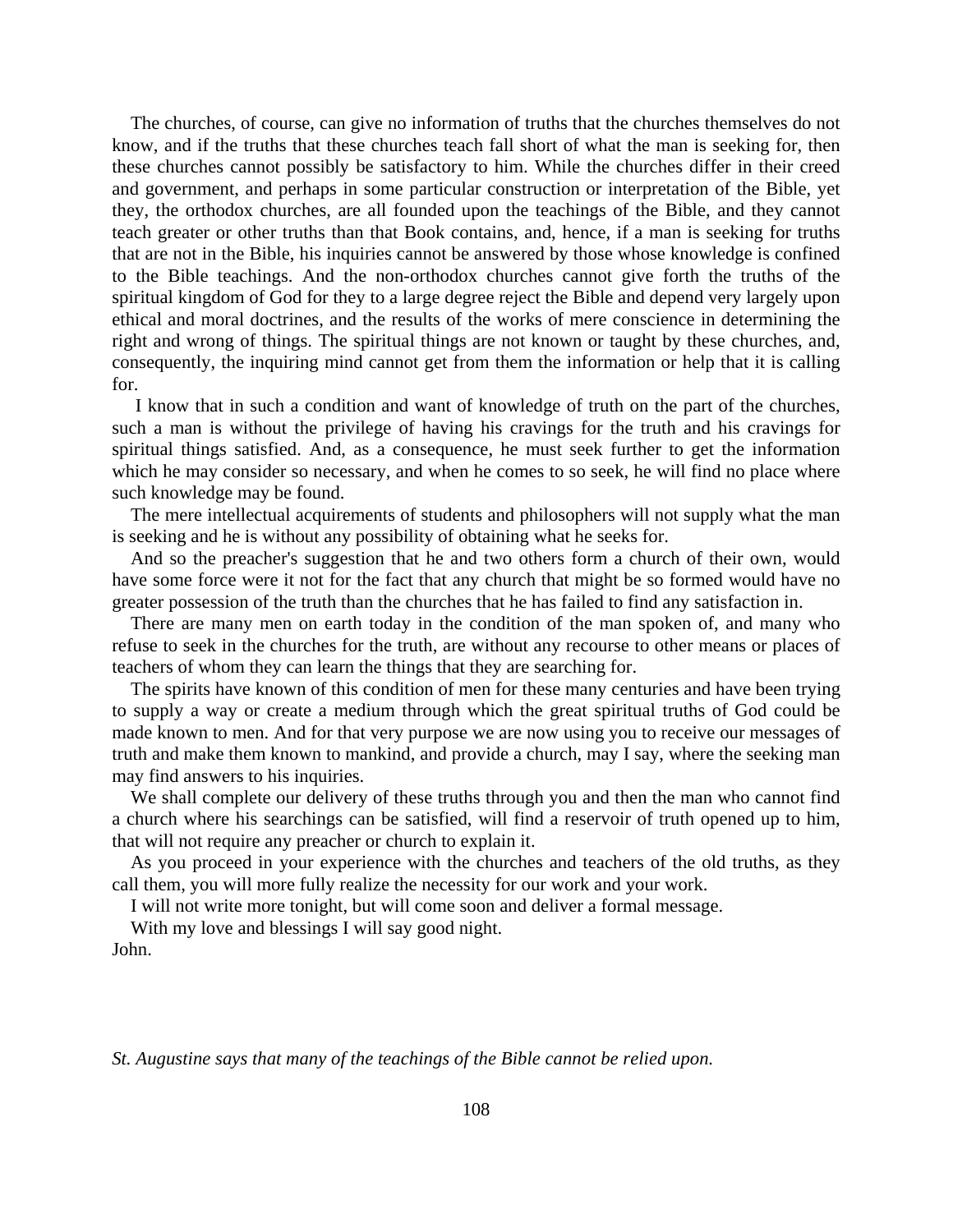I am here, St. Augustine.

 I merely want to say that I am the St. Augustine who lived after the death of Jesus and was well acquainted with his teachings as they were preserved by the Church. At that time I never knew exactly what became of the manuscripts that were in existence when I lived, but the ones that are supposed to furnish the origin of many of the Biblical writings were not the ones that I was acquainted with. Those that I used were all written in Greek and were written by the disciples of Jesus, and by those of his followers to whom the disciples had communicated the teachings of the Master; and they were the genuine ones and were written from the actual communications of the disciples.

 Of course, the teachings of Jesus were never recorded at the time of his teachings, but were merely the recollections possessed by the disciples of what they thought he really said, and consequently, as you may realize, they were imperfect and could not be relied on implicitly.

 I know that great controversies have arisen in the church as to what portions of these writings should be accepted as genuine, and many needless disputes have caused the officials of that church to differ as to what were really the writings of the disciples, and what were not. I, when on earth, joined in these disputes, and maintained that certain of these writings were genuine and certain were not, but I was as likely to be mistaken as any of the others.

 But even the ones that I thought genuine were more or less flavored by the spiritual knowledge and beliefs of those who wrote them. So I tell you that you cannot depend on these writings as a whole to learn what the Master actually did teach.

 He is now in condition to give you the genuine truths, and whenever what he may say conflicts with what is contained in the Bible, you must consider what he now writes as the truth and discard the Bible account as unreliable.

 I tell you this, because I am interested in having the world learn the truths which he came on earth to declare.

 I am a spirit of the Celestial Spheres and am a follower of the Master, and am trying to help in having these truths come to the world again.

 I did not always believe, as I do now in many particulars, and my comments on the Bible should not always be taken as correct. So if you will pardon my intrusion I will repeat, pay attention to what Jesus may say now, and do not let the Bible statements, which do not agree with what he may write you, disturb you or cause you to doubt what you may receive.

 Sometime I shall come and give you my ideas of some of these spiritual truths, and how necessary it is that men should know them.

 I certainly believe in the New Birth, and I want most emphatically to say that it is one of the most important truths of the spiritual world: It has not heretofore been very often understood, and its exact meaning is somewhat in doubt by even the best students of the Bible. I will not write more tonight, but will say that you are my brother in the good work of showing to mankind the truths that are so important to their future happiness and salvation.

So with a love that is in Christ, I am your brother

St. Augustine.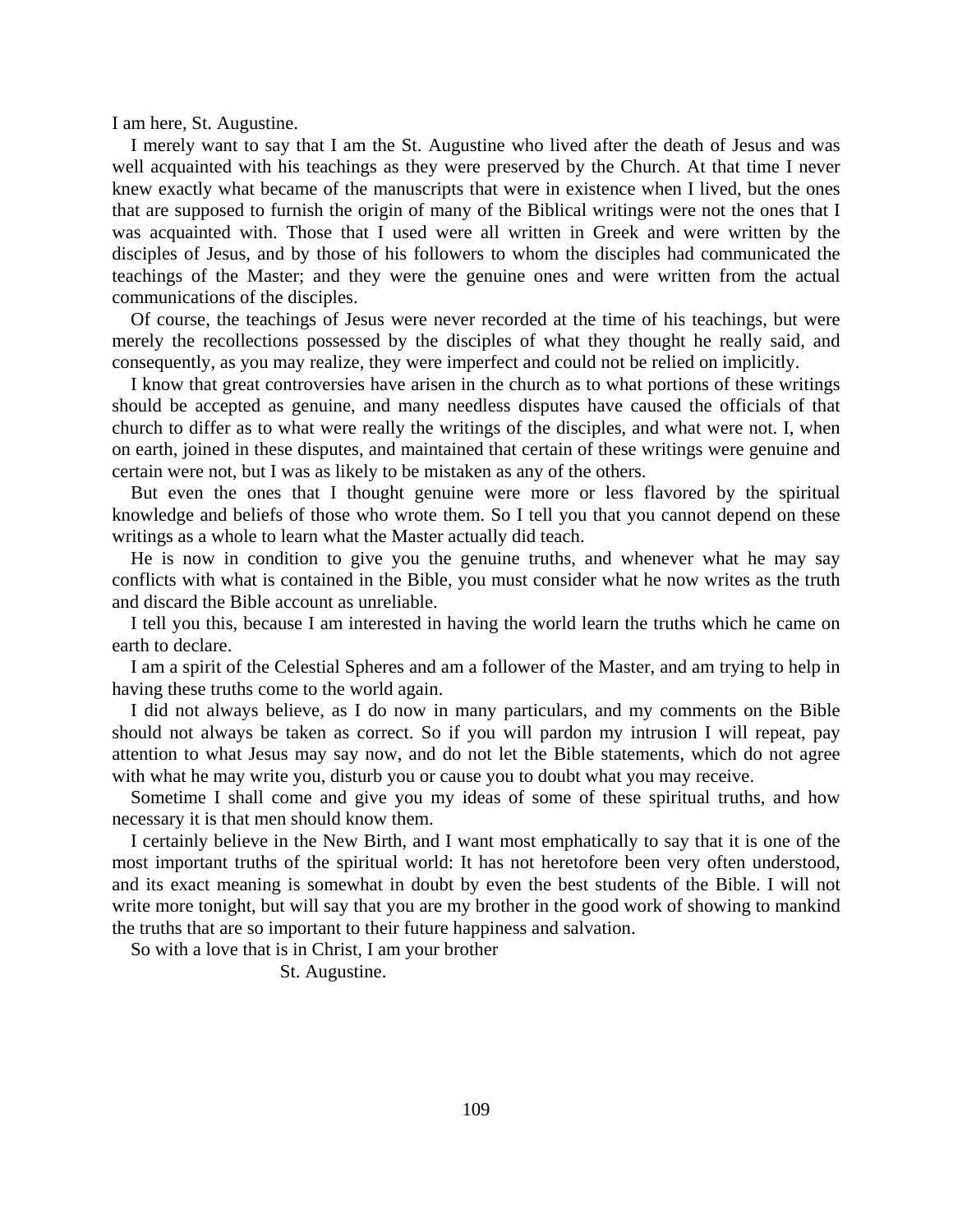### *Efficacy of faith in God.*

I am here, John.

 I only want to say that the faith that the preacher spoke of tonight as being possessed by Elijah is the faith that you must try to obtain, and then you will realize that you will be superior to all the worries and troubles that may come to you. This is the kind of faith that overcomes every obstacle and makes you a true child of the Father and one whom He will never forsake or let go unprovided for.

 I was with you at the services and I tell you that the minister made a forcible application of the truths taught by that instance in Elijah's life as related in the Old Testament.

 If men would only learn the efficacy of that kind of faith in God, they would become so much happier and possessed of that great peace of which the Master spoke. I am telling you this not as a speculation or a theory, but as the result of knowledge and actual experience. The same faith that existed in Elijah was the same faith that existed in the martyred disciples of Jesus, and the same faith that you and all other men may now have. God never changes, although men's conceptions of Him do, yet no matter what these conceptions may be, the same God rules and lives, and, as the preacher said, is present with you; and faith in Him is always accompanied by a power that never fails in working out His truths.

 I, John, tell you this, because I want you to obtain that faith as you will need it in the great work which you have before you, and which can only be done by one whose soul is developed by such faith.

 I was present tonight at church, because I had been with you a large portion of the day, trying to influence and encourage you with my love and influence.

 Very soon you will again commence to receive the messages of the Master and continue to do so until they are completed. And what messages of truth they will be. As the minister said tonight there will be troublers, but their mission will be similar to that of Elijah - that is, will show to mortals the true God, and that genuine faith and steadfastness of purpose will bring to mankind the salvation of the Lord.

 I will not write more tonight, but will say before I stop, try to get this faith, and you may get it even as Elijah had it, by earnest persistent prayer, accompanied by belief. The Lord gives faith to him who seeks for it in earnestness and longing desire.

 I will say further, that you are progressing very much in your soul development, and if you will only trust in the Master's promises, very soon the worries that you have will pass away, and you will be free to do the: work without being distracted by anything that militates against the exercise of the soul perceptions, which are so necessary in your work.

So my dear brother, I will say good night and God bless you.

 Your brother in Christ, John.

*Saint Peter gives advice to pray.* 

I am here, Saint Peter.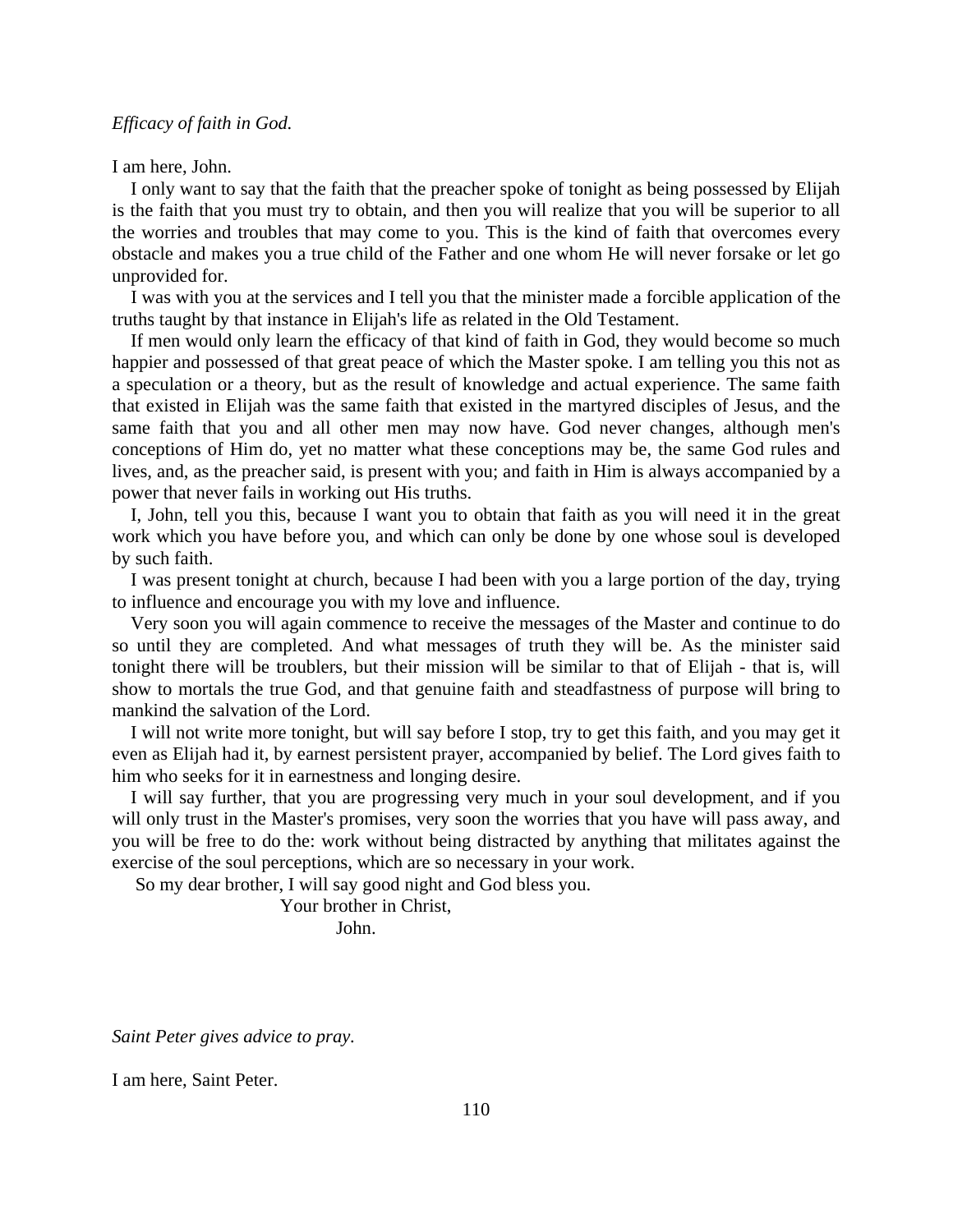I want to tell you that you are very near the Father tonight and that His Love is filling your soul to a great degree. I see that you are anxious to learn of the spiritual things of the Father and of His Love towards you and all mankind.

 You must pray for more faith and trust implicitly in His promises, and in the promises of the Master, for they will be fulfilled and you will not be disappointed or left to yourself. I am with you quite often now, for I want to assist in the great work that Master has chosen you to do; and you must get into a condition that will enable you to do this work in the greatest perfection. Your soul must be developed with this Divine Love of the Father, so that you will be in accord with the Master when he writes, for unless there is such accord you will not be able to get the spiritual meanings of his messages as he wants you to do.

 There is nothing that will cause this development as well as earnest, sincere prayer to the Father. With such prayer will come faith, and with faith will come the Substance of what you may now only believe. So pray often, believing that the Love of the Father will come to you, and you will realize your oneness with Him.

 I am so much interested in you and your soul development that I am going to help you with all my love and power.

 Let not the things of the world detract your attention from these spiritual necessities, and you will find that all these material things will be supplied you.

 Be firm and courageous in your beliefs and professings and God will be with you in every time of trial and distress. This I know and tell you as one having knowledge. I want you to let your faith increase until doubt shall flee away, and only trust in the Love and goodness of God remain with you. I will not write more tonight.

So with all my love and blessings I am

Your own friend and brother in Christ,

St. Peter.

*Josephus affirms that Jesus is a true son of God, and lived on earth and was crucified.* 

### I am Josephus *(Jewish historian).*

I am the Jewish historian and now a Christian. You are not a man to let alone. I mean that I must write some of my knowledge of the things of those ancient days, for I see that you are selected to do a great work and I want to contribute to the truth of Jesus' life on earth. He lived just before I wrote, but I had heard of him many times, and I know that he was a real existing being. In my history of the Jews I mentioned him, and when the learned say that what is there said is interpolated, they say what is not true; for he did live and taught in Palestine as the New Testament claims.

 I never met him, but the wonders of his works were circulated all over the country and caused much agitation on the part of the leaders of the Jews.

 I never wrote much about him, because we all looked upon him as a mere agitator and destroyer of our religion, and to such we never gave much notoriety in our writings.

 But this same Jesus of Nazareth lived as a man and was crucified by the Romans at the clamor of the Jews. I want to tell you this, because it is claimed that he never lived on earth.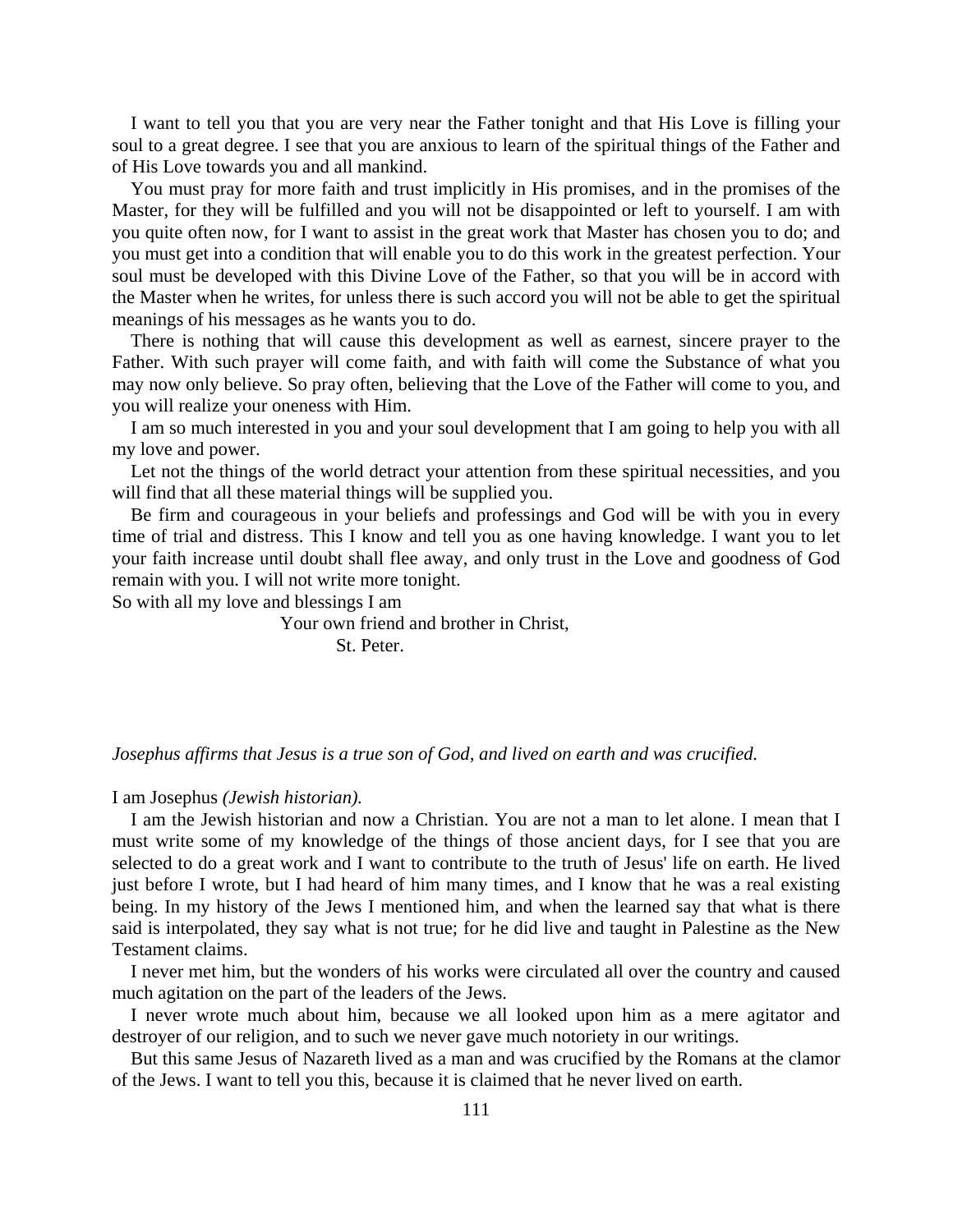I am a follower of him, and believe in his teachings and have received the New Birth that he taught.

 I live in the Celestial Heavens where only his followers live. He was the true son of God, and his mission was to show men the way to God's Love and to declare the rebestowal of the Divine Love.

 I tell you that this is the most important truth in all the heavens, except this, that God is Love. These two constitute the hope of mankind and furnish the means by which man may acquire immortality.

 Without this New Birth, men will remain merely men, and will not partake of the Divine Love, and the home in the Celestial Spheres. I say this, because I know from experience what this New Birth means, and from observation, that those who have never received it cannot enter these Spheres. So man must believe this great truth.

 Many Jews have become believers since becoming inhabitants of the spirit world, but the large majority of the inhabitants of the Celestial Heavens are those whom we called Gentiles. God had not chosen people in the sense that He designed to save any particular nation in preference to all others. He knows no preference. All are His children, and the great gift is for all who ask for it in faith.

I must not write more tonight, but with your permission will come again.

 Vespasian is a Christian now, but he never was while on earth, notwithstanding that it was said that he was. He continued a pagan as long as he lived, but he knew something of the Christian teachings; and after he had been in the spirit world a considerable time he received the light and was born again. He is in the Celestial Heavens and a follower of the Master.

 So you see, many Jews and Gentiles and pagans who rejected the Master and his teachings on earth have, since becoming spirits, had the opportunity, and embraced it, of becoming partakers of the Divine Love and followers of the Master.

 Well, you may be surprised to know that Herod is also a Christian. But no pen can portray the sufferings that he had to undergo. Oh the long years of repentance and torment and darkness! His experience was a hell indeed. But the Love and mercy of the Father were even sufficient for his redemption; and among all the spirits of our Celestial Heavens, none are more humble and meek than is this same Herod. His life, voluntarily assumed, is one of service and devotion to the Master. I think that his love for the Master is so great, that even he cannot appreciate it.

 I will, with all my love and earnestness, accept your invitation, for the work is of the greatest importance and the time is ripe. Oh what an awakening there will be when the truths of God, which the Master is communicating through you, shall come to the knowledge and consciousness of mankind.

 I am your brother in Christ, and a fellow worker and so I will say with all my love and best wishes – good night,

Josephus.

*Jesus - What it is that makes a man Divine* 

I am here, Jesus.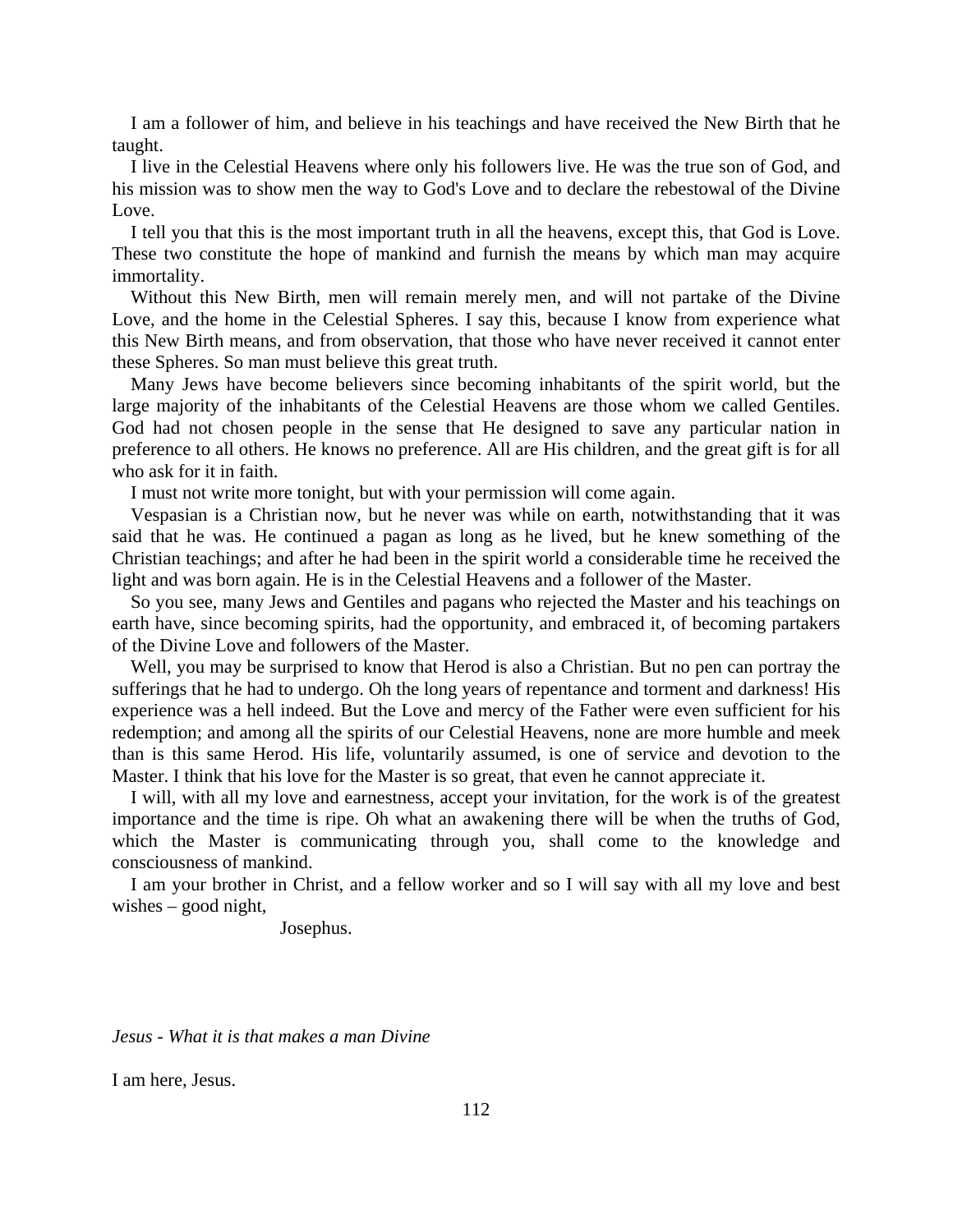I wish to write tonight on the subject: "What it is that makes a man Divine."

 When man was created he was given the highest qualities that could be bestowed upon a mortal, and yet he was mere man, but the perfect one, and with these qualities was given him the possibility of becoming Divine like the Father in his nature; but this gift was never possessed by him in its enjoyment of full fruition until after my coming to earth, and making known to man that such a possibility existed.

 The first created man never possessed this gift in its fulfillment, but merely had the possibility of receiving it, on condition that he continued in his obedience, and made the effort to receive it in the way that the Father declared was the only way.

 You have been told in detail what this gift was, and how the first parents forfeited the enjoyment of it by their disobedience and ambition to possess it in a way that was not in accord with the Father's way.

 As we have said, man lost this possibility at the time of the first disobedience, and thereafter became gradually a man with his moral nature sinking lower and lower until he became almost lost in the condition of the beasts in the field. And from that condition he has been steadily improving or progressing towards his first estate of purity.

 But a great many men have ceased to know, or have never known, that God is the Creator of all things, and that all creation is dependent upon Him for its very existence, and in their assurance and self importance they have assumed and professed to believe that their progress or salvation depends upon their own efforts, and that these efforts are sufficient to bring about this state of purity or harmony with God's laws and desires.

 But in this men are mistaken, for there is nothing in them that is Divine, and there never will be when they depend upon their own selves to progress to this state of perfection. The Divine nature of the Father is not in man and will never become a part of him until he pursues the way which is absolutely necessary for him to follow in order to become anything more than mere man.

 I will not write more tonight as I think it best not to do so. I understand that you could not prevent your condition of sleepiness, and I do not blame you, but I think it best to wait until later to finish what I desire to write.

 Well, my dear brother, believe that I have only love for you, and will get close to you as we progress - so I say, don't worry.

I will say good night.

 Your brother and friend Jesus

### *St. Stephen affirms Jesus wrote.*

 I am here, and desire to write just a few lines, for you are not in condition for lengthy writing tonight.

 The Master was disappointed, but he is so loving and good that he did not complain and only wanted you to feel that you must not worry, because of the fact that you could not take his message - but nevertheless he was disappointed.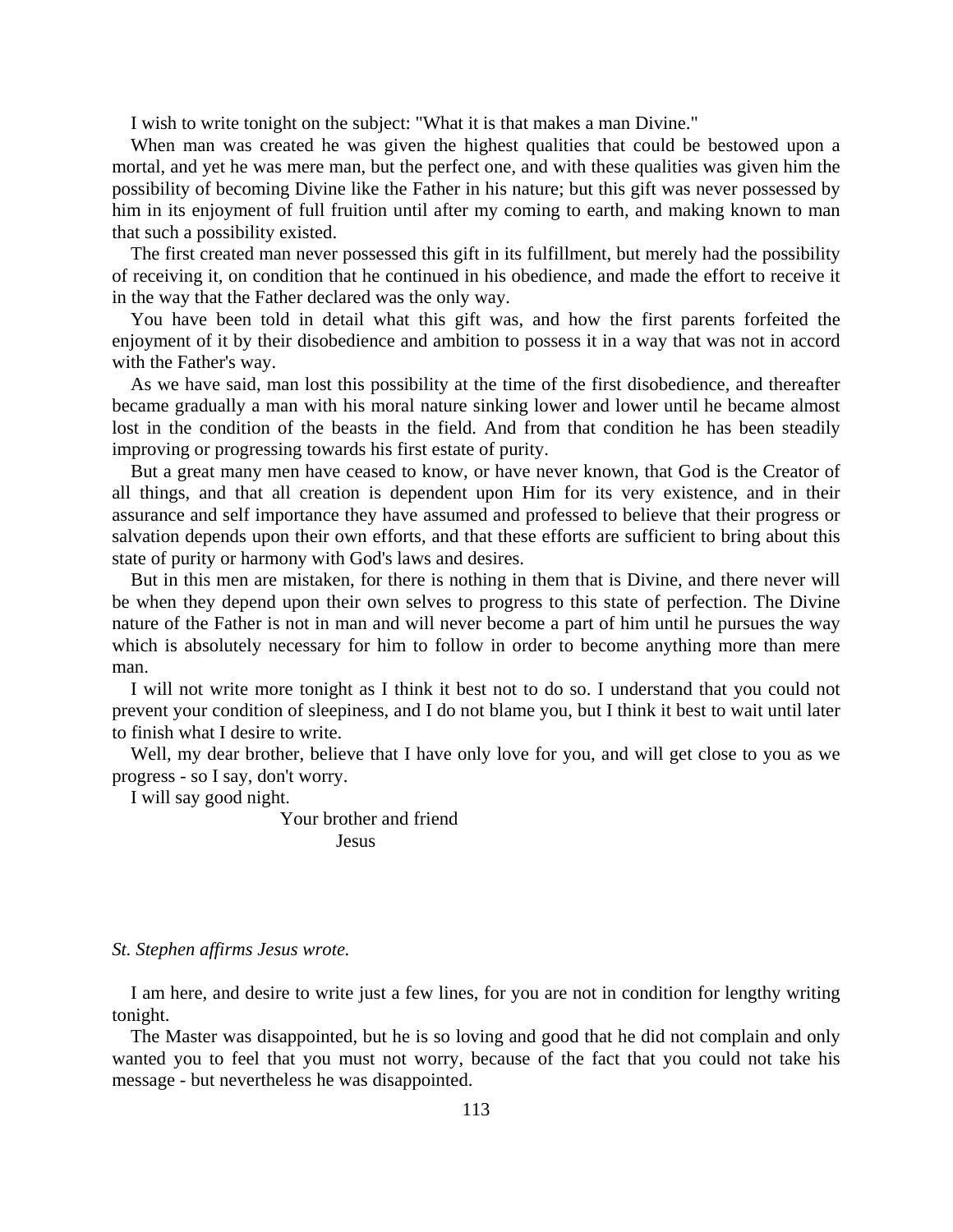I understand that you could not control your sleepiness and are not to blame, but it was unfortunate, and it must in some way, if possible, be avoided in the future.

 If you only realized the great importance of these messages and the great number that are yet to be written, you would bend every effort to facilitate their reception. I am not saying this complainingly, but merely stating a fact. So try your best to get in a good condition so that there will be no failure in your receiving the messages.

 I am so very much interested in this work and so are a host of other spirits who realize the importance of these truths being given to mankind. They are the only truths, and never, since the time when the Master was on earth, have they been revealed to man.

I will not write more tonight, but will say with all my love that I am your brother in Christ.

St. Stephen.

*Josephus affirms that Jesus lived in Palestine at the time he wrote of him.* 

I am here, Josephus.

 I merely want to say that since I wrote you last I have made inquiries as to who it was that taught that my book was interpolated in the paragraph where it speaks of Jesus.

 These persons are they who do not believe in Jesus as an historical person and try to procure evidence to show that he was not.

 But I tell you that he was, and that he actually lived in Palestine at the time I wrote about him. I do not think it best for me to write a long letter tonight but will come again sometime.

Your brother in Christ,

Josephus.

*Advice given by Jesus in attending church service. Jesus was present with Mr. Padgett.* 

I am here, Jesus.

 I was with you tonight and my spirit was in your heart to an extent that made you feel its presence, and caused you to suffer somewhat physically - but it was there to tell you that I was present and that my love was helping you to get nearer the Father and His Love.

 I know that the people who were worshipping me were not doing what I approve of or like, but their hearts were turned to God; and while they were making me the object of their worship, yet the spirit of God was with them, and the workings of the Holy Spirit were in the hearts of very many of them showing them the Love of the Father and the truth of His salvation.

 They, of course, are mistaken when they talk about being saved by my blood, for my blood has nothing to do with their salvation, but as they have been taught this, I cannot expect that they will know the real Salvation which the Father has provided for them. Sometime they will know that only the Divine Love of the Father saves from sin and error, and that not any blood of mine or death on the cross can save them.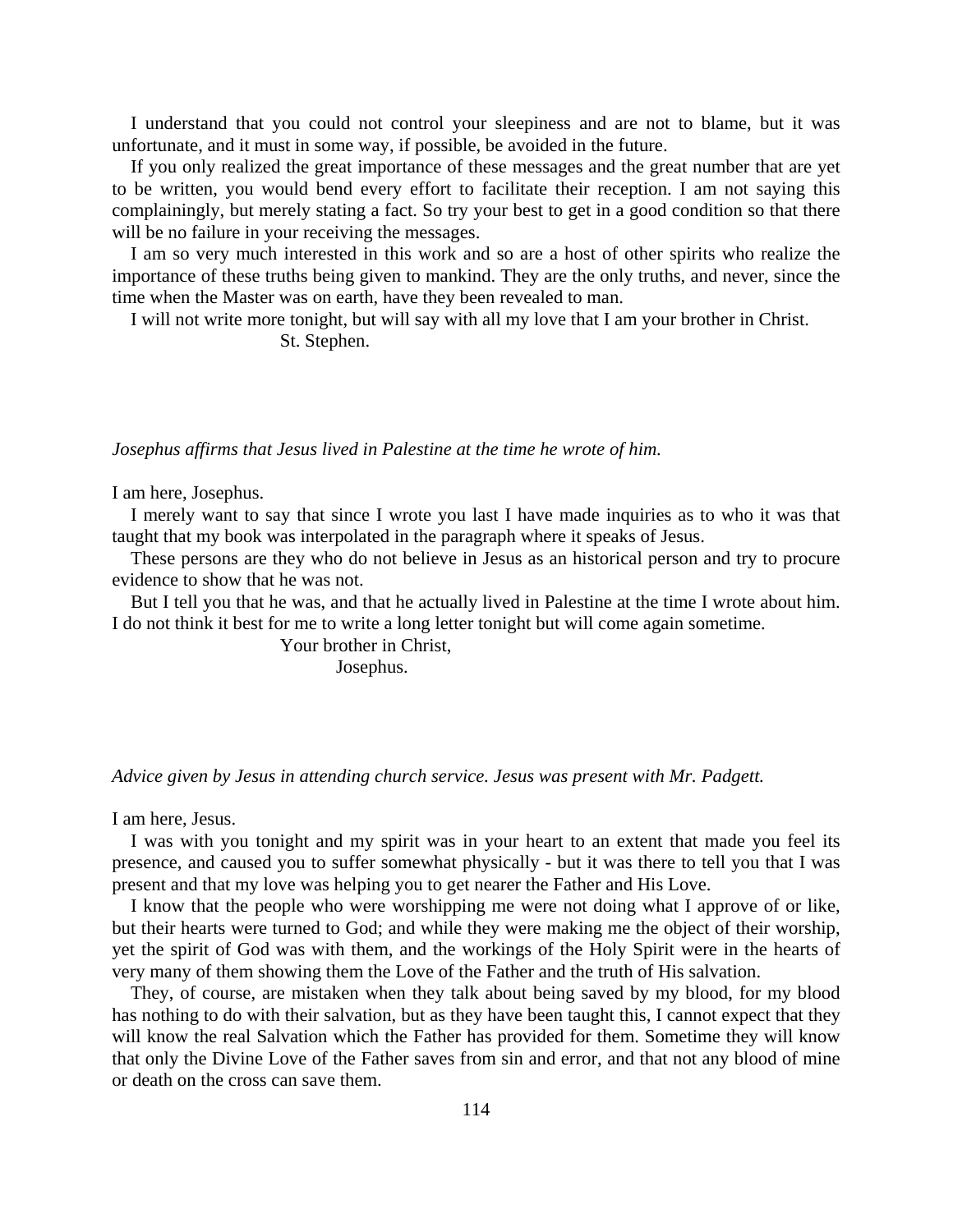But, notwithstanding this false belief, these people in their prayers actually aspire for the Love of God, and He knows the longings of their hearts and sends the Holy Ghost to fill them with this Divine Love which makes them become very close to the Father, and makes them happy.

 So, while, as I say, I don't like the worship of me, yet the truth of God's Love enters into their souls and they become at-one with Him to the extent that such Love enters their souls.

 I know that to you, with your enlightenment, it appears that they are making a great mistake in worshipping me and believing that my blood saves them, yet, you must understand that while they make such mistakes, yet they are receiving the Divine Love and that it is working to redeem them from their sins and evil lives. So let not this error in their belief make you think that I am not with them, or rather that the Christ spirit is not with them, teaching them the way to the Love of the Father and to the great happiness which that Love brings to them.

 I know that the meeting did you great good and opened up your soul to the inflowing of this Love, and consequently, to a renewed faith and trust, and renewed love for the Father and belief in me.

 Let this Love in you increase and pray to the Father for more faith in His promises, and for a greater inflowing of His Love, and very soon you will realize His actual presence in your soul to an extent that will make you know that you are one with Him in Love, and in the possession of the Divine Essence that will cause all doubt to leave you and give you a faith in which no doubt will appear.

 I am glad you went to this meeting tonight and I hope you will go again, for the influences attending it were helpful to you, and were from above.

Soon I will write again as I desire, if you will only pray more and trust more.

 You are thinking right and I will pray the Father for you, and if you will only persist in your desires and try to act in accordance with our prayers you will succeed; for the Father will hear your prayers and will help you to the fullest.

And in addition, I will be with you and help you with my power and love.

So do as I say, and above all have faith in the Father and trust me.

 I will not write more tonight, but will say that I will be with you during the week and will help you in your spiritual efforts. So with all my love, I am

Your friend and Brother,

Jesus.

### *Francis Bacon on the continuity of life after death.*

 Let me write a few lines tonight upon a subject that has recently been discussed by a spiritualist, a preacher, a philosopher and a scientist, and that is the continuity of life after death of the physical body. Each of these writers approach the subject from a different viewpoint, but all arrive at the same conclusion based upon different means of argument, and that is, that life continues after death.

 The subject is one in which mankind is vitally interested and is worthy of consideration by the greatest minds of investigation and research, and should be studied in the light of nature as well as in that of actual demonstration by the experiences of those who have by their experiences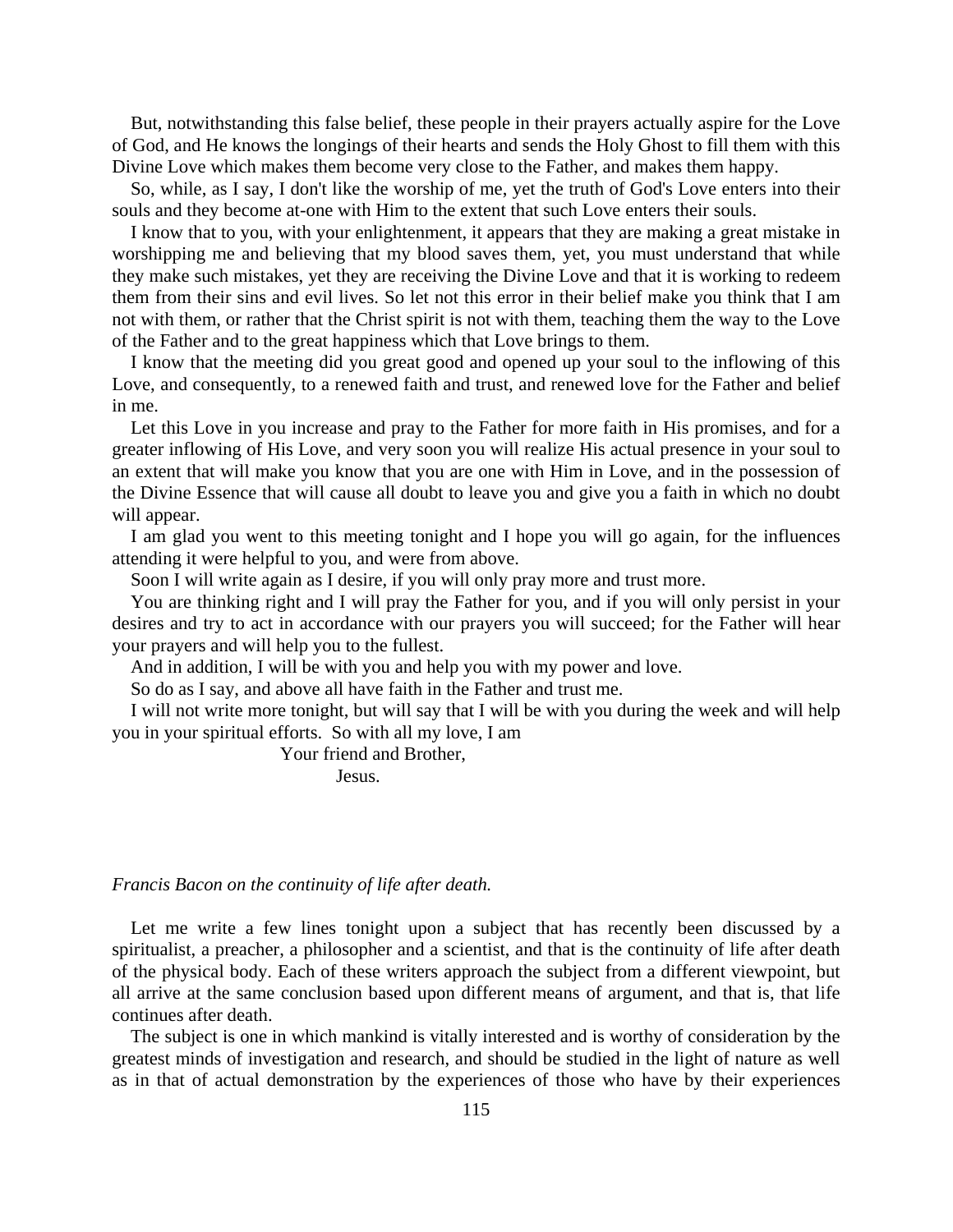proved to mankind that the spirits of their departed friends and acquaintances and of others of more or less distinction when in the physical life, do actually live and communicate to men their existence and the possession of the mental faculties and thoughts that were theirs when mortals.

 The proper study of man would demonstrate this fact, and logically doubt would cease to exist, but the difficulty is that men do not understand man or his creation and faculties and his relationship to things of life known as the material or matter. It is a common belief that matter that is now existent, or rather that what men see and know of the material is all that is knowable, and that when that which is merely physical, as commonly understood, ceases to exist no further or other knowledge of it can be obtained or understood by the finite mind of man.

 But this accepted assumption is not true, and if man would only think for a moment of what matter or the material is, they would comprehend the possibilities of its workings and functionings, and also, of what use may be made of the same by the minds of the spirits operating upon it in the spiritual world; that is in the world beyond the comprehension of the five senses of men, which are only the means of the spirits working in the ordinary purview of the physical life.

 Matter is eternal, and exists in all the spheres of the spirit world just as it does on earth, although in different forms and attenuations, and in conditions that may or may not be the objects of the physical senses, or of the senses of the mind which are superior to or exclusive of these mere physical senses. Matter is, in its essential nature, the same, notwithstanding the fact that it assumes different forms - some visible to the ordinary senses of men and some entirely outside of that view or sensation, and as to these senses wholly nonexistent, yet to these other senses of the mind just as real and tractable and subject to the influence of the workings of the mind, as the merely physical matter is to the five senses of men.

 The world in which men live is composed of the material, and the world in which I live is also composed of the material, of the same nature, but of different consistencies and objective qualities. The material of the universe is always material, whether or not it be cognizable by man and subject to his thoughts and inventions and uses; and as man progresses in the study of the same - I mean the practical and experimental - he will discover that there are things of the material in nature which to him are being developed and made known, and which a few years before he had no conception of their existence. Such is the discovery and use of electricity, and the workings of the laws of nature which enables him to make possible the effects of wireless telegraphy. These discoveries and workings of forces of the unseen are nothing more or less than a certain kind of knowledge controlling the same as to his consciousness has become apparent. But in all these operations, matter is the thing made use of and not any spiritual power as commonly understood by men. So you see matter, whether in the grossly physical of earth or in the more attenuated and invisible of the spirit world, is that which is used to produce effects and is operated on by the mind, whether or not it be tangible and understandable or not.

 The mind is an entity indivisible and united, and is not separable into the subjective and objective as men frequently teach, except in this: that in its workings, that part of the mind which controls the brain in the ordinary affairs of life may be called the objective, and that part which is suited for and used in controlling the material after it has been transformed into the purely invisible may be called the subjective. But it is all one mind and exists in man while on earth, just as it will and does when he becomes a spirit.

 Man in his journey through life, and I mean when in the earth existence as well as in the eternal part of his existence, is always of the material, that is his soul has a material covering and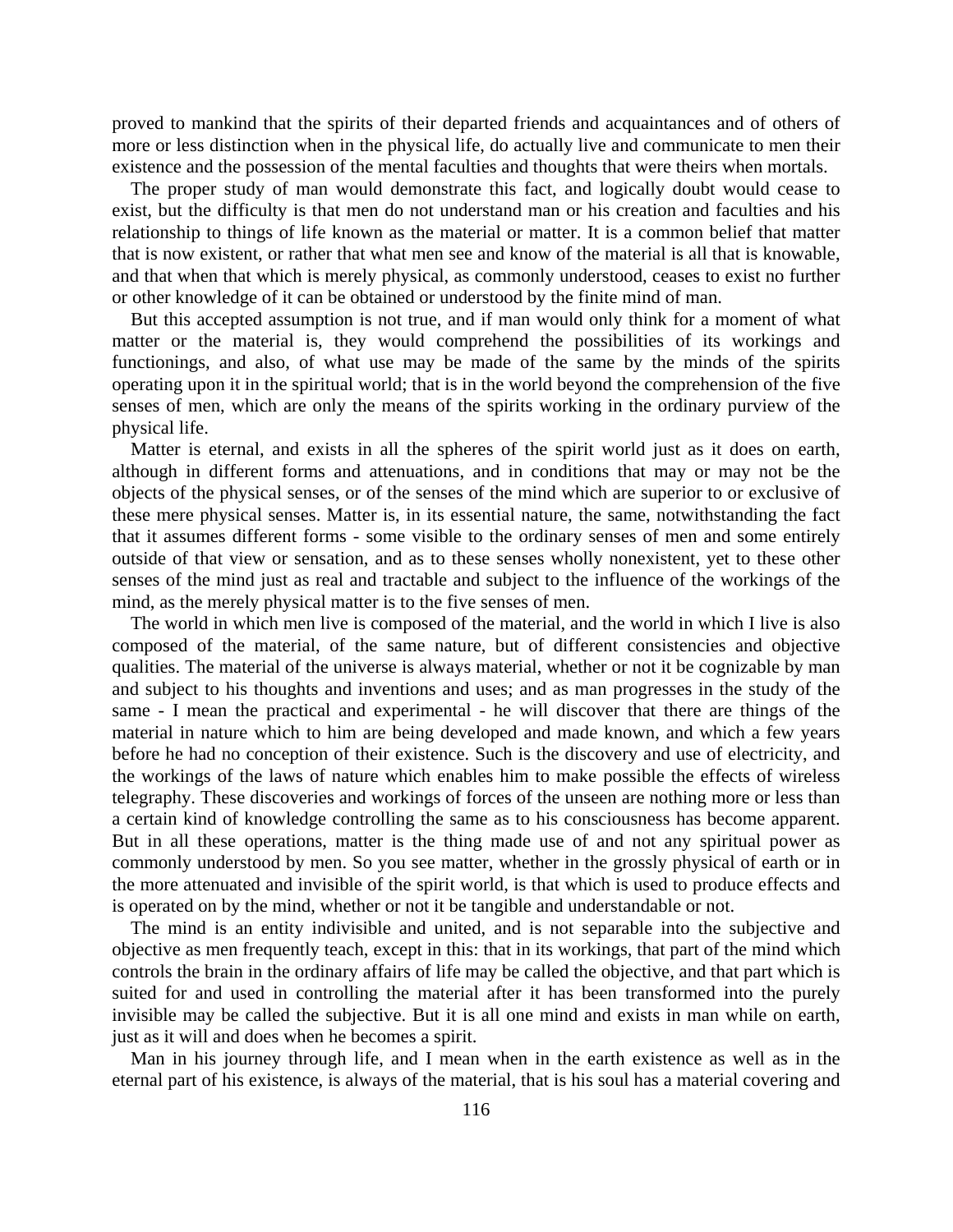appearance, and while this material covering changes in its appearance and quality as he progresses in the spheres, yet the gross physical of his earth life and the sublimated spiritual of the eternal part of his life, are both of the material - real, existing and tangible - and used for the purpose of their creation, namely: the protection and individualizing of the soul which they contain.

 Now this being so, you can readily understand that man, when he gives up the coarser physical of the human body, does not cease to be of the material but becomes an inhabitant of the finer and purer material of what is called his spirit body; and this body is subject to the laws governing the material just as was his physical body subject to these laws; and the spirit, which in this sense is the real man clothed in the material, controls and uses that material more effectually than it did when on earth, bound in the physical. All the material of the spirit world is used and formulated by the spirits according to their degree of intelligence and development as the occasions for such uses may arise, and such use or the effects of the same are or can be made known to man according as his limitations admit.

 Ordinarily, man's understanding of the effects of the spirit's control of the material of the invisible world is limited by the capacity of his five senses to comprehend, and as these five senses were created for the purpose only of permitting or helping the spirit to manifest itself with reference to those things which belong to the wholly physical of earth, it rarely happens that men can perceive the invisible material or the workings of the laws controlling the same.

 Now in what I have said this spirit is merely the mind of man - the same indivisible mind that he possesses when on earth, but which because of the limitations of the physical organs he was not able to function as regards the invisible material, so that man could understand that functioning and its results.

 Man when he dies is thereafter the same being in all his faculties, desires and thoughts and in his ability to use the material as he was before his death, except that the purely physical organs of his own being are no longer his, and as to them he is dead; but strange as it may seem to you he can and often does control the physical organs of another man who is living in the flesh, if that man will submit to that control. And when you think for a moment you will realize that there is nothing remarkable in this. The mind of the spirit remains just the same as it was before his departure from the body, having all its powers and thoughts and consciousness, and if it can obtain control of that which is necessary to manifest itself to the consciousness of men, there will be no difficulty in its doing so, and nothing unusual or supernatural. Its own organs of brain and nerves and the five senses having gone, and the brain of every other mortal being subject to the control of its own mind, so long as that mind claims the exclusive use or control of these organs, the mind deprived of its own physical organs cannot control, because it is a law of being that no mind in its normal state can be intruded upon by another mind, and unless the mind whose seat and functioning are within the spirit body which is enclosed in the physical body possessing these organs, consents to the control of such organs by the other mind, it cannot use such organs. But the power is in the disembodied spirit or mind; only the opportunity is wanting.

When the spirit desires to control the invisible material, it is limited only by its intelligence and knowledge of the law governing such control, and its progress in the spirit spheres.

Well, I have written enough for tonight, but will come again and amplify my message.

Thanking you, I will say, good night.

 Your friend, Francis Bacon.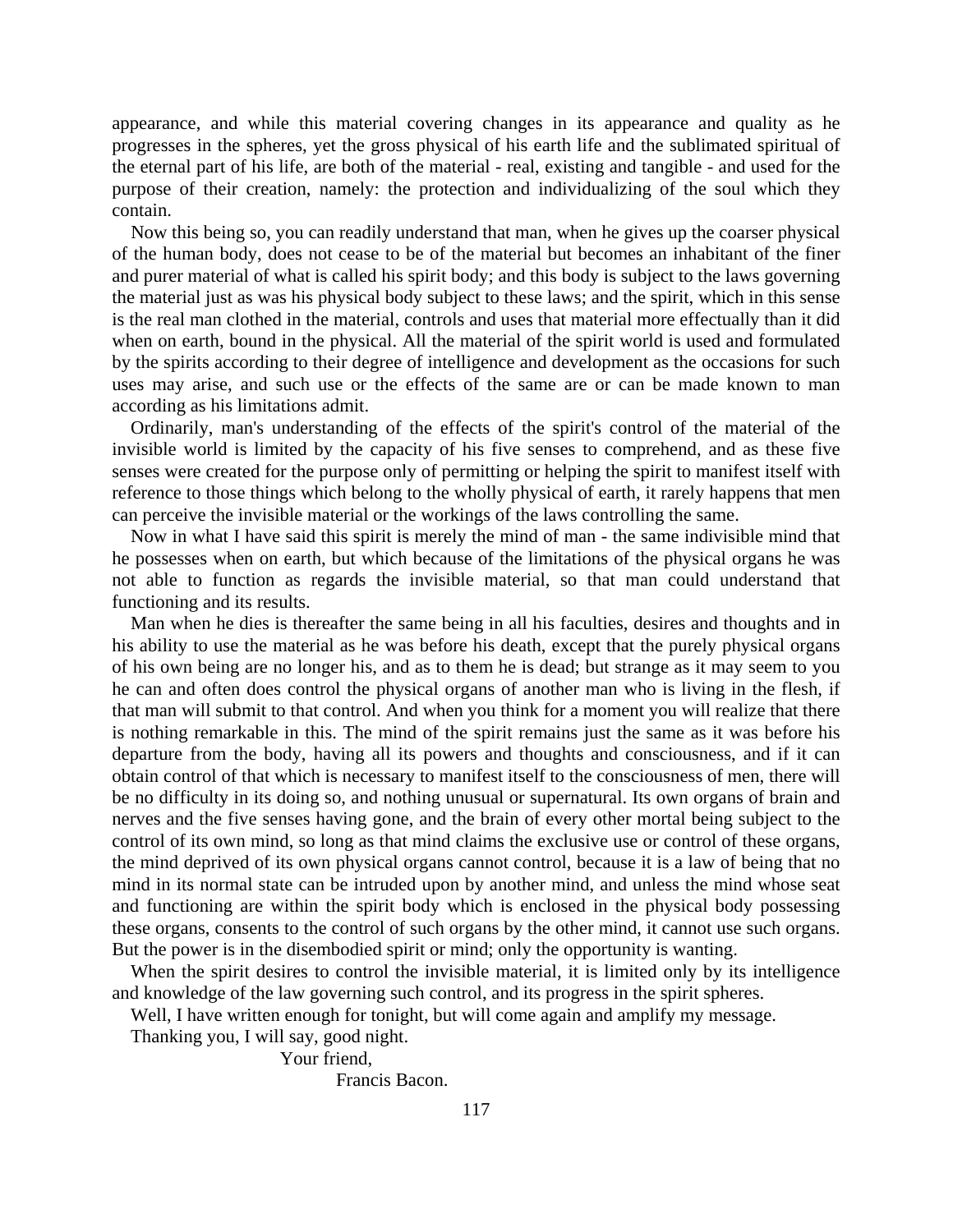### *Helen Affirms that Francis Bacon wrote on the continuity of life after death*

I am here - your own true and loving Helen .

Well dear, I am glad that you are in condition to again receive the messages of the spirits who wish to write you in reference to things spiritual.

 The spirit who wrote you was very anxious to do so, and we permitted him in order that you might gain some conception of what the material of the universe is, and the power that spirits have over such material.

 But this is not the nature of the messages that we wish to convey to you, and we will not permit ourselves to be interfered with very often in this particular, and until our messages are all delivered you must not think of such things.

 The Master has been with you today and is well pleased at your way of thinking, and says that you will soon commence to receive the higher messages again, and we are all anxious to write. Keep up your prayers to the Father and your thoughts about the higher things of the spirit world.

 As you have been drawn on a great deal tonight I will not write further now, and will only say that we all love you and will be with you to help you in your thoughts. So love us and say good night.

> Your own true and loving, Helen.

### *John explains the difference between the natural love and the Divine Love.*

I am here, John

<u>.</u>

Let me say just a word. I was with you today when you were talking to your friend,<sup>1</sup>, and heard your conversation, and saw the utter want of comprehension on the part of your friend as to the truths of the spirit world, and especially of the laws that divide the mere perfect man from the Divine man or spirit. He is so engulfed in the conceptions that he has of these loves arising from his experience in life that he can only see the existence of one love, the natural, and his mind is not capable of seeing the other Love, and of course his soul has not that development which would assure him of the reality of the Divine Love. The mind itself is capable of informing him of the existence and working of the natural love, and as this is the only means that he possesses of understanding what love is, he cannot possibly understand this Love, and that soul developed to a degree by the very Love itself. He may argue to the extent of the capacity of his mind and he will never be able to comprehend the Love that requires a perception of the soul, and he may remain satisfied and convince himself that the natural love is the only love and that when it

<sup>&</sup>lt;sup>1</sup> Mr. Padgett's friend was investigating spirit laws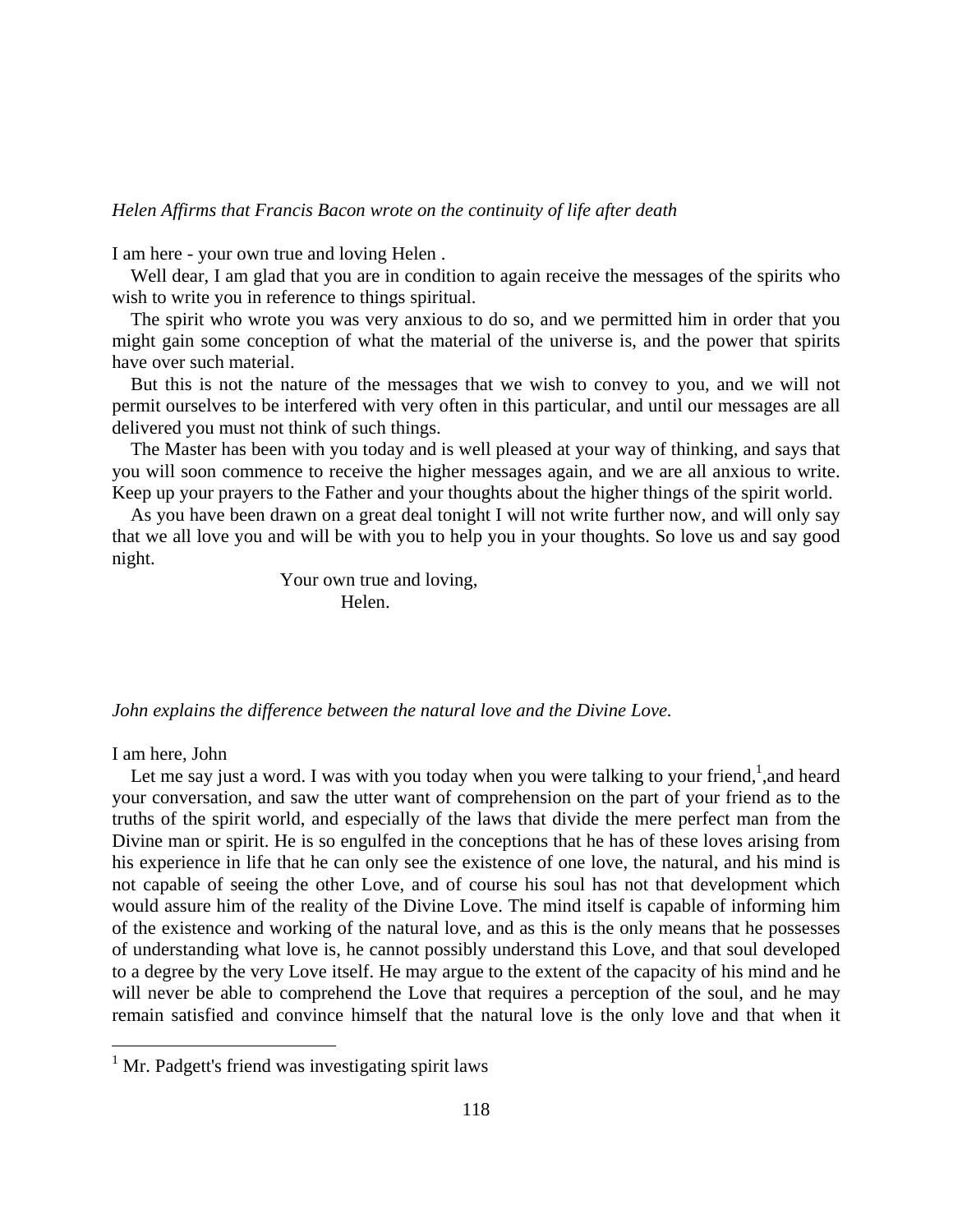becomes developed to a certain degree it becomes the Divine Love, and then find that that he is far away from the truth.

 He must know, and I mean it is necessary for him to know, that only those who have the Divine Love to some degree are capable of knowing that the Divine is a thing of itself, and not the development of the natural love, and has in it not the qualities of that love. The one is of God, that is partakes of His very nature, while the other is also of God, but does not partake of His nature, but is only a creation intended to make man happy and perfect in his condition of the mere man - the merely created existence.

 I thought that I would give you these short comments on your conversation in order to show the grave and important mistake under which your friend is laboring. He will not easily believe these things of truth while in the flesh, and when he comes to spirit life the difficulties will be just as great, and it may be that he will always be content to remain the possessor of this natural love only. I wish that it might be otherwise, and that he might let go his intellectual belief and hearken to the call of the soul, which when not trammeled by these beliefs is continually longing for this Greater Love .

 Believe that I am your friend and interested in you to an extent that you cannot now comprehend, but which, some day you will understand and wonder that such a thing could have been. Good night.

> Your brother in Christ, John.

*Mary writes that Jesus was the natural son of Joseph and Mary.* 

I am here, Mary the mother of Jesus.

 I come to you with all the mother's love of one who loved her dear son so much while on earth, and who suffered all the heart pangs which the cruel death of my beloved caused me, and with the love that has been purified by experience and closeness to the blessed Father.

 I say, I come to you with this mother's love, for you are the children of my Father, as I am his child, and you are also the brothers of my dear son, who is with you so much and so interested in you and your future.

 Let your love for the Father increase, and also your love for the Master, as he is the greatest and dearest friend that you have in all the Celestial or spiritual heavens.

 I am in the Celestial Heavens, very near the fountainhead of God's Love, and also near the home of my dear son, but not in the same sphere with him for no spirit in all the Celestial Heavens has the same great soul development as he has, or possessed with the Divine Love to such an extent.

And I want to say just here that I am not in the condition or place that I am, because I am his mother, but because of the development of my own soul - only this great possession of the Divine Love determines our position and condition here.

 I am now in such condition that I know that the Love of the Father is the only thing in all the universe of God that can make a mortal, or spirit either, a partaker of the Divine nature, and an inhabitant of the Kingdom of Heaven.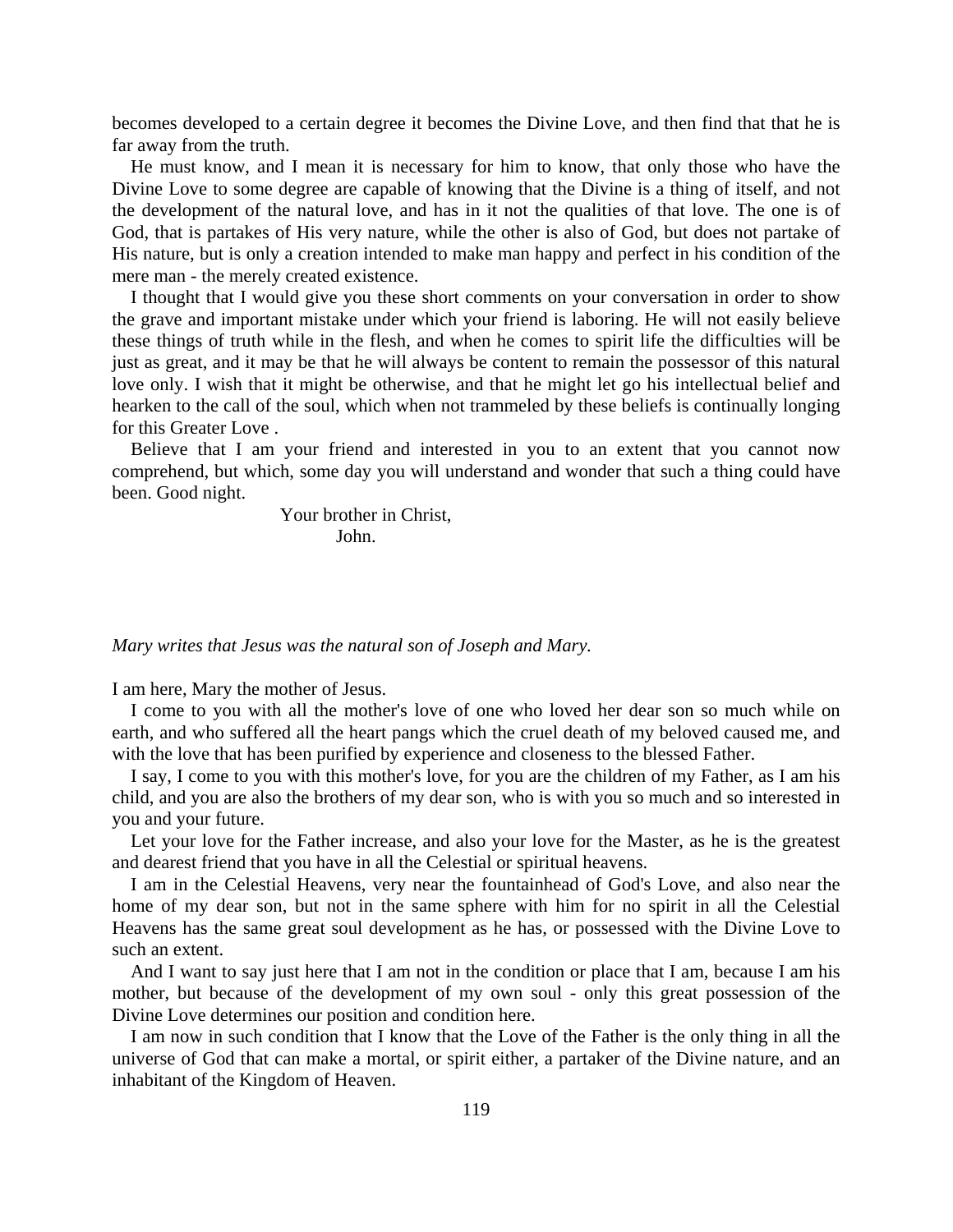I will not write more, but will come again and write you of the early life of Jesus, and of his development in the Love as was shown to me, while he was a growing child, and after he became a man, prior to his public ministry.

# *(Question - Was Joseph the father of Jesus?)*

Well, I suppose I am the only one in all the universe of God, who knows the fact with reference to that question, and I as a spirit of the Celestial Spheres, knowing only truth, say to you and all the world, that Joseph was the actual father of Jesus, and that he was conceived and born as any other mortal was conceived and born. The Holy Spirit did not beget him and I never was informed that such a thing would happen. I was known by Joseph before the conception of Jesus, and by him I was made pregnant with that blessed son. This is the truth and all accounts and statements to the contrary are erroneous.

 I was a simple Jewish maiden, and never had any knowledge that my son was to be different from the sons of other mothers, and it was not until after the development in him of the Divine Nature of the Father that I realized that he was so different from the sons of other mothers.

I will not write more tonight.

 So my dear children believe what I have written, and also know that I love you with a great love, and am working with the other Celestial Spirits to make your souls the possessors of this Great Love.

With this Love and my blessing I will say, God be with you now and for all eternity.

Your sister and mother in Christ,

Mary.

*John affirms that Mary, the mother of Jesus wrote.* 

I am here, John.

 I came tonight to tell you that the Master will not write, as he is not present, but is at work in another part of the universe, where he is needed, and where he is doing a work that none of us can do.

 Well, I know that he had an engagement with you but he thought best not to keep it, and sent me here to tell you, for he did not want you to think that he had forgotten you, as he has not. Very soon he will come and continue the messages, and you will not be disappointed.

 I will not write more tonight as you will have a communication from another that will be interesting.

 Yes, it was a glorious night, for as you were told many of the Celestial Spirits were present with their love and helpful influences - and one especially was with you, having a great love for you and your friend. She still has a great mother's love as well as the Divine Love, or rather this Divine Love which includes this motherly feeling and desire to make you happy as one of her children, although she is your sister rather than your mother, - but still she feels like the mother of all of Jesus' followers, as she is his mother still, and yet, not his equal in the great soul development.

 She really wrote to you, and what she stated is true, notwithstanding the declarations contained in the Bible, as to Jesus' conception and birth.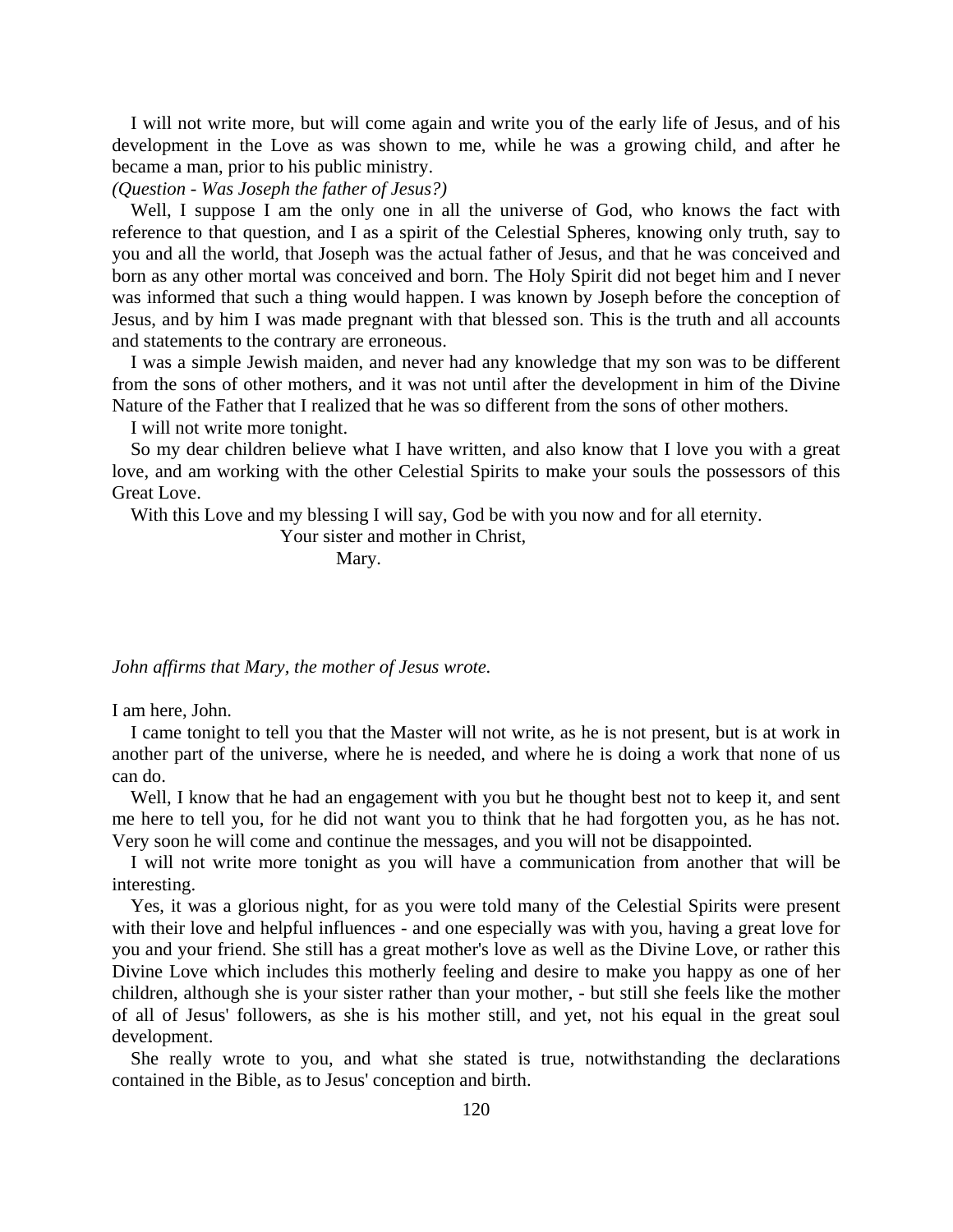And I must here state again, that at no time in his ministry did he claim or have the slightest thought of having been conceived by the Holy Spirit or that he had any other father than Joseph.

 We never looked upon him as God or as a Son of God in the peculiar sense in which the orthodox churches teach; and now I know he was not such God or Son of God. He is merely a spirit as are the rest of us, but the one possessing more Divine Love, and having the greatest knowledge of the Father, and of His personality and attributes.

So believe what we have written you on this question for it is true.

I will stop now, and in doing so will say, God bless you.

Your brother and friend,

John.

*Saul affirms that Mary, the mother of Jesus wrote.* 

I am here, Saul.

 I want to write just a line as I see that tonight you have around you so many of the high spirits. I do not intend to say much, but I must tell you that I am in a condition of love that makes me happy as I see that you are.

 I am not so high in my position or have so much of the soul development as have those who have just written you, but yet, I am a spirit who knows the truth of the Divine Love and a possessor of the Divine nature. I want to say to you both, pray and believe. Let not what others may write or say to the contrary cause you to doubt that the spirit who wrote you was Mary - not the Virgin Mary - but Mary the mother of Jesus. She is a beautiful and pure spirit and one who is filled with the Father's Love to a wonderful degree.

 She also has her mother's nature to an extent that makes her love all the children of God, whether they be good or sinful, and she does pray to the Father for the sons of earth, but she is not pleased when mortals pray to her as some one who should be worshipped. She is only a spirit filled with love, and when they, I mean mortals, look upon her as a mother she is not displeased, for as I say she loves them all; but when they think that in order to reach the ear of the Father in seeking for His Love, they have to pray to her to intervene, she is sorely displeased and, if she could do so, would proclaim to them the great error and sin in believing in her and praying to her as a necessary intermediary between God and themselves.

 Some day, mortals will know that the Father hears their prayers, just as he does the prayers of Mary or any other spirit, and that while she and all other spirits can help them, even by their prayers, yet God wants the prayers and soul longings of mortals directed to Himself.

 I write this to show that some of the orthodox Christians make a great mistake in praying to the Virgin Mary or to any other saint, instead of to the Father.

 I will not write more tonight, and will say that I, as well as the other spirits who are here tonight, love you with the love of a brother who knows the reality of this Divine Love.

Your brother in Christ,

Saul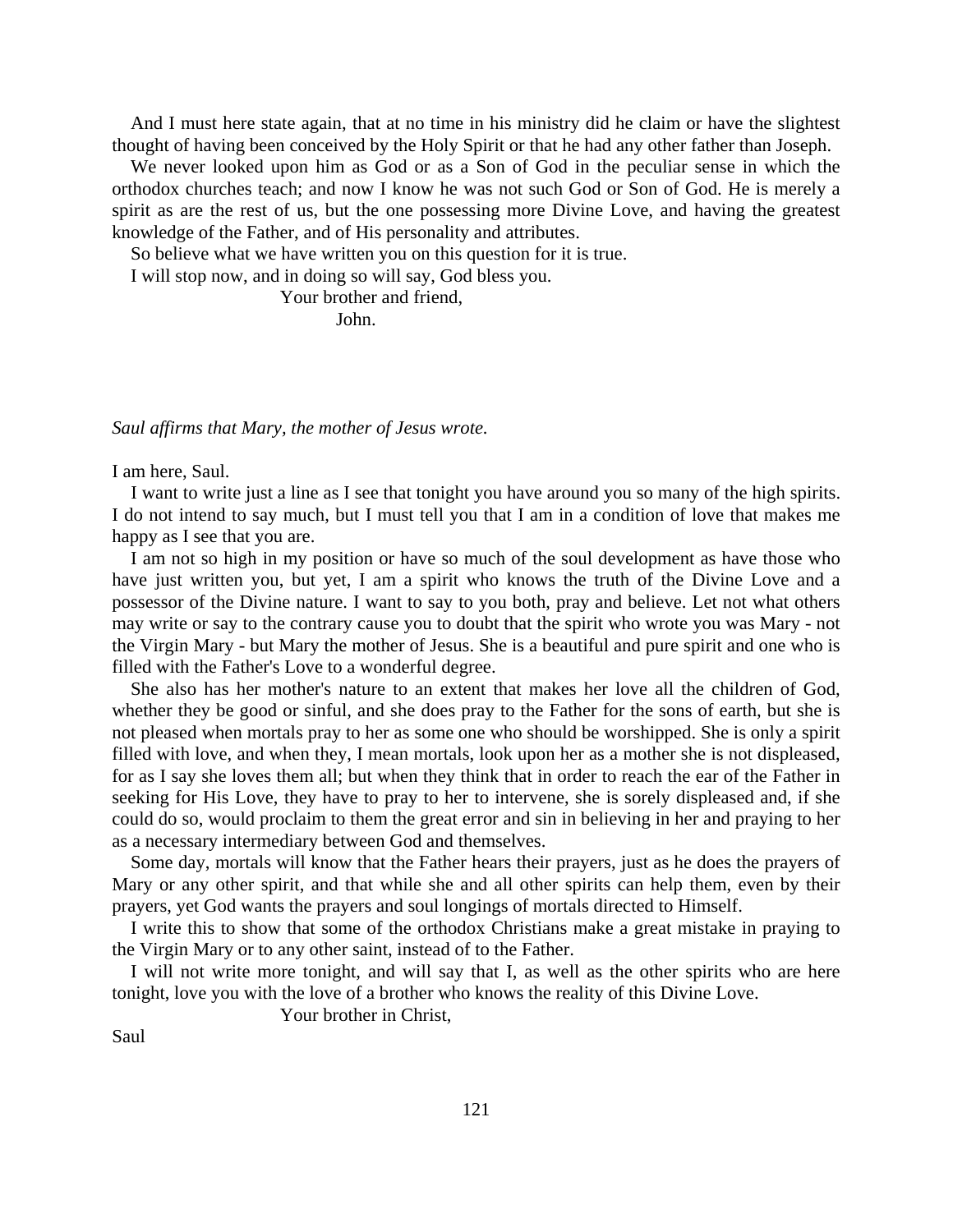### *Helen affirms that John, Saul and Mary wrote*

I am here, your Helen.

 Well, you have had some wonderful messages tonight, and you must believe that they were written by the spirits who professed to have written. I know the spirits, and I tell you - and you know that I would not deceive you - that John and Saul and Mary wrote you, and what they wrote they know to be true.

 How happy I am tonight, for I see that you are happy too, and have felt the influence of the Great Love that has surrounded you this night.

 I never, in all our meetings, have seen so many of the Celestial Spirits as have been present tonight. And if it were not that you are too tired, though you may not realize it, many others would write you.

 But the fact is that you have been in an atmosphere of love that I believe has rarely come to mortals, and this love is of a nature that can only come from spirits who have received this Divine nature of the Father. So you and the Doctor must believe what I tell you and follow the advice that has been given you and rely upon the encouraging words that have been written.

 John is a very beautiful spirit and is so greatly developed in his soul perceptions that his knowledge of the Father and the love that comes from him is astonishing.

I will not detain you longer tonight for I see that you are tired.

Good night and pleasant dreams.

Your own true and loving,

Helen.

*John the Baptist - Jesus was the true Messiah and the true Christ as he taught when on earth.* 

I am here, John the Baptist.

 I have not written you for some time, and tonight I come merely to let you know that I have not forgotten you, and am with you quite often, trying to help you with my love and influence.

No, I was not present then.

 Well, I am glad that you had such an experience, and I will tell you that you shall have many more experiences of that kind for the Celestial Spirits are your friends and companions, and where they are, only love can come.

Well, that does seem contradictory, but the fact is, that I never sent my disciples to ask any such question. I knew at the time of the baptism of Jesus that he was the promised Messiah, and that knowledge never left me or degenerated into a doubt. This passage of the Bible has no foundation in fact, for I never thought it necessary to ask any such question, and, as I have said, I never asked it.

 To me, Jesus was the real Christ, and I knew that he was the true and only one, and that no other would come after him, for when he brought to light the fact that God had bestowed upon mankind the great possibility of obtaining the Divine Love and the Divine nature, there never thereafter arose the necessity for the existence or coming of another Christ. The Great Gift that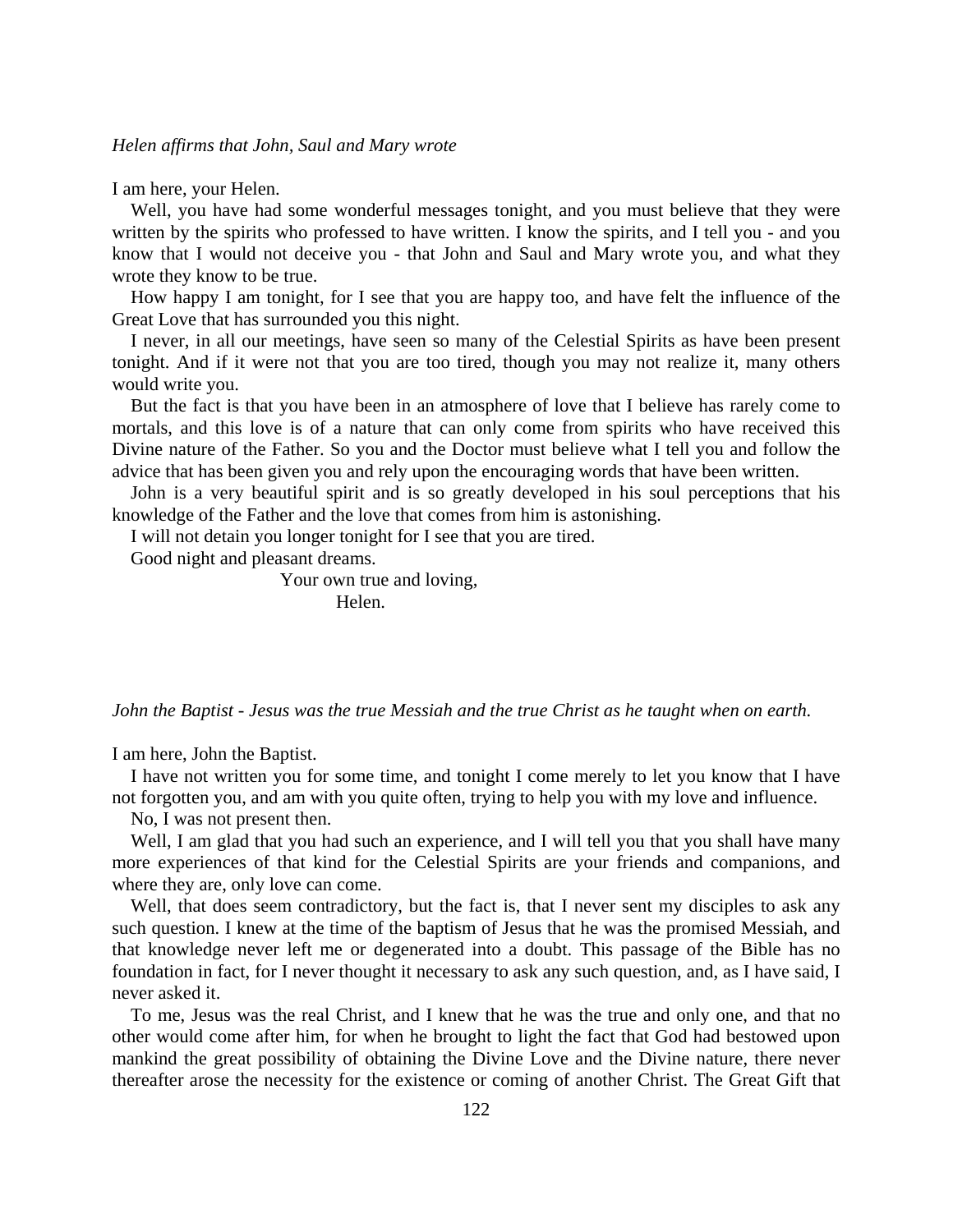was necessary to make man a being Divine had been bestowed, and beyond that there was nothing that the Father had to bestow upon mankind.

 I am so sorry that such an untruth should have been written and incorporated in the Bible. It did Jesus an injustice and made me appear as a contradictory prophet and messenger of his coming. When I said, I am the voice of one crying in the wilderness, make straight the way of the Lord, I meant that I knew that Jesus was the true Christ, and that forever thereafter would that knowledge be mine. No, I did not send my disciples to ask the question that you referred to.<sup>1</sup>.

 As I knew then, I know now, that Jesus was and is the true Son of God, and the savior of mankind, in the sense that he brought life and immortality to light. I will soon come and write you on some of these Bible declarations.

 I will now stop, and in doing so say, that you have my love and blessings and the Love of the Father, which is the Great Love that makes you a part of the Divine Essence of the Father.

So my dear brother, good night,

 $\overline{a}$ 

 Your brother in Christ, John The Baptist.

## *Spirit who believed in the creeds and his awakening to the truth after he met Jesus*

I am here, the spirit of one who when on earth was a believer in the divinity of Jesus and in his being one of the three parts of the Godhead, co-equal with the Father and with the Holy Spirit.

 This belief I died in and as a consequence, when I came to the spirit world, I was disappointed and also surprised to find that Jesus is not God, but a spirit made like the rest of the inhabitants of that world, though infinitely more beautiful and possessed in a very much larger degree of the Divine nature of the Father.

 I did not believe that this was true until a long time after I entered the spirit world, for my old beliefs clung to me, and while I did not find myself in heaven singing psalms and playing on harps as the Bible taught, yet I was not very happy and was not in much darkness, and I settled down to the belief that the state in which I found myself was the one that I should probably remain in until the great day of judgment and the general resurrection of those who had died.

 But after a while I met spirits who said they were from a higher sphere, and who told me that there is no such thing as a fixed state in the spiritual world, and that the day of judgment is every day that I existed as a spirit, and that if I chose to do so I could progress out of my condition into higher spheres where I would find more happiness and light.

 Of course I did not readily believe this, for my old beliefs stayed by me and I continued in my condition of hesitancy for a long time, until at last I had the good fortune to come face to face with the Master, and then I knew that my beliefs were wrong and erroneous. Such a beautiful and bright and loving spirit I had no conception of.

 $<sup>1</sup>$  John the Baptist says he never sent two of his disciples to ask Jesus - "Art thou he that should</sup> come, or do we look for another?" (Matthew 11; 2,3.)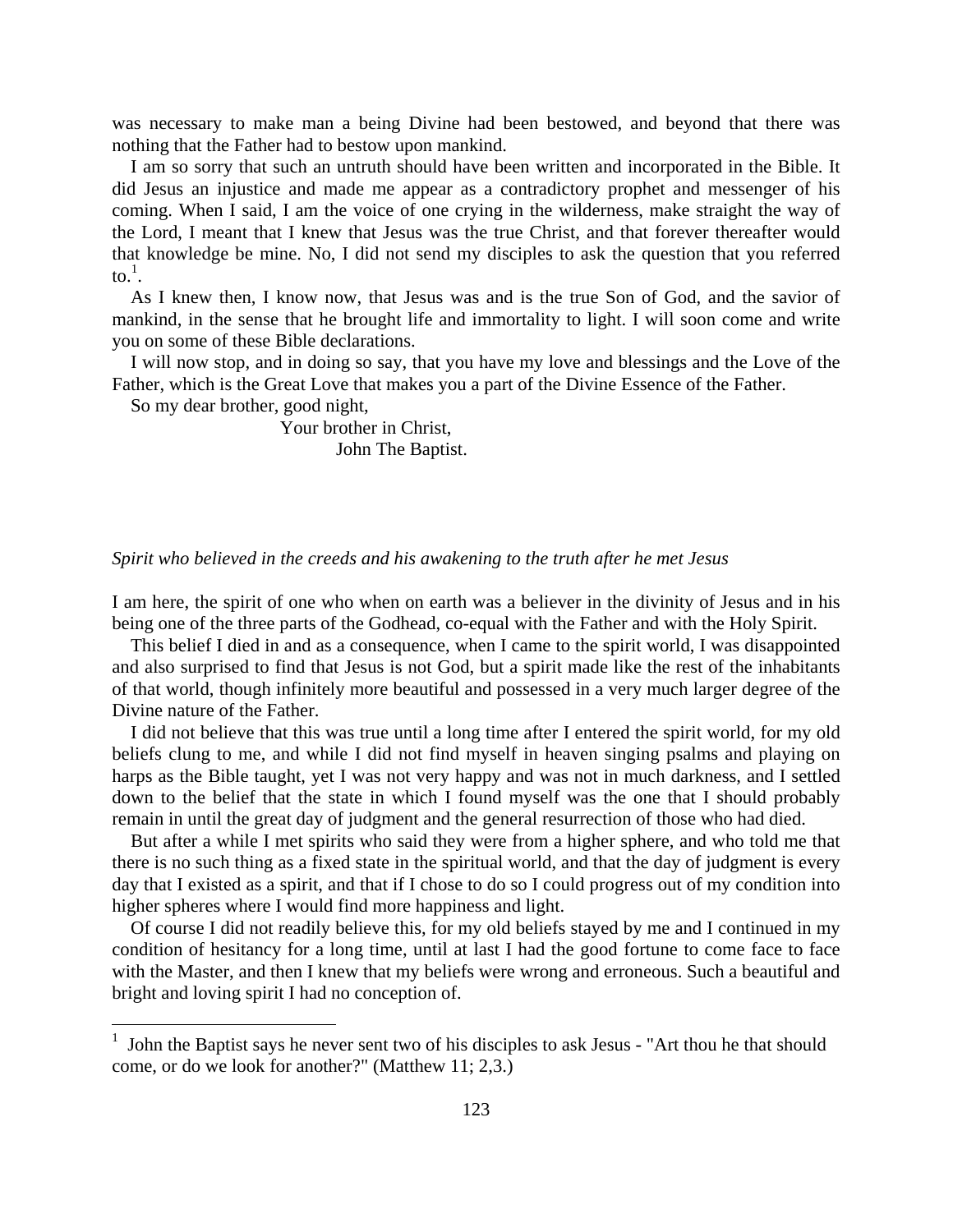He told me that he was not God, and that he was only a son of the Father, and that I was a son also, and could obtain the Divine Love just as he had obtained it, if I would only pray to the Father and have the necessary faith.

 Since then, I have been praying, and my old beliefs about Jesus being God, and the great day of judgment and the resurrection of the dead at the last day have left me, and I am a free spirit possessing the Love of the Father to a considerable extent.

 I am not so exalted and bright, and have not the soul development that your band have, but I am progressing and know that the Divine Love of the Father is what we all, spirits and mortals, need to make us one with the Father, and partakers of His Divine nature and of immortality.

 I am a stranger to you, and you must excuse my intruding, but I so desired to write as I have, that when I saw the way open I could not resist the temptation to write.

I am S. B. S. I lived in the city of New York and died many years ago.

I am in the fifth sphere and am progressing.

So thanking you, I will say, good night and God bless you.

Your brother in Christ,

S. B. S.

*Spirit gives his experience and how his old beliefs in the creeds retarded his progress. Affirms that Mr. Padgett was selected by Jesus to receive the messages.* 

 I am here and want to write a little tonight with the permission of your band and yourself. You will remember me when I tell you that I am an old friend of yours and a brother in the profession.

You knew me as G. H., and I knew you as my young lawyer friend.

 I am living in the third sphere and am comparatively happy, and am trying to progress to the higher spheres, but somehow the old beliefs that I imbibed, when on earth, seem to retard my progress. As you know, I was a Methodist and believed in the Methodist doctrines, and yet was not so spiritual as I should have been. I have learned or rather unlearned and learned many things since I have been here, and, as a consequence, I am in a better condition to appreciate the truth than when on earth.

 Well, I know now that the blood of Jesus, as such, does not wash away sin, and also that he is not the saviour of men because of any vicarious atonement. These were great stumbling blocks to me when I came into the spirit world, and my disappointment growing out of these beliefs was very great, and almost caused me to believe that there never was any Jesus or any God. But thanks to some of my spirit friends who knew the truth, I was prevented from becoming an unbeliever in the truths of salvation and so was saved from what might have been a great stagnation of my soul and its progress.

 Yes, and I am somewhat surprised at Riddle's progress, for I must tell you that he is in a higher sphere than I am, and is more filled with this Love of the Father. He has told me somewhat of his experience, and how you first started him to right thinking, and then how your band, I mean your grandmother, and the rest of your kinfolk, came to him and helped him to see the light, and the necessity of seeking and obtaining God's Love. He is now a very bright spirit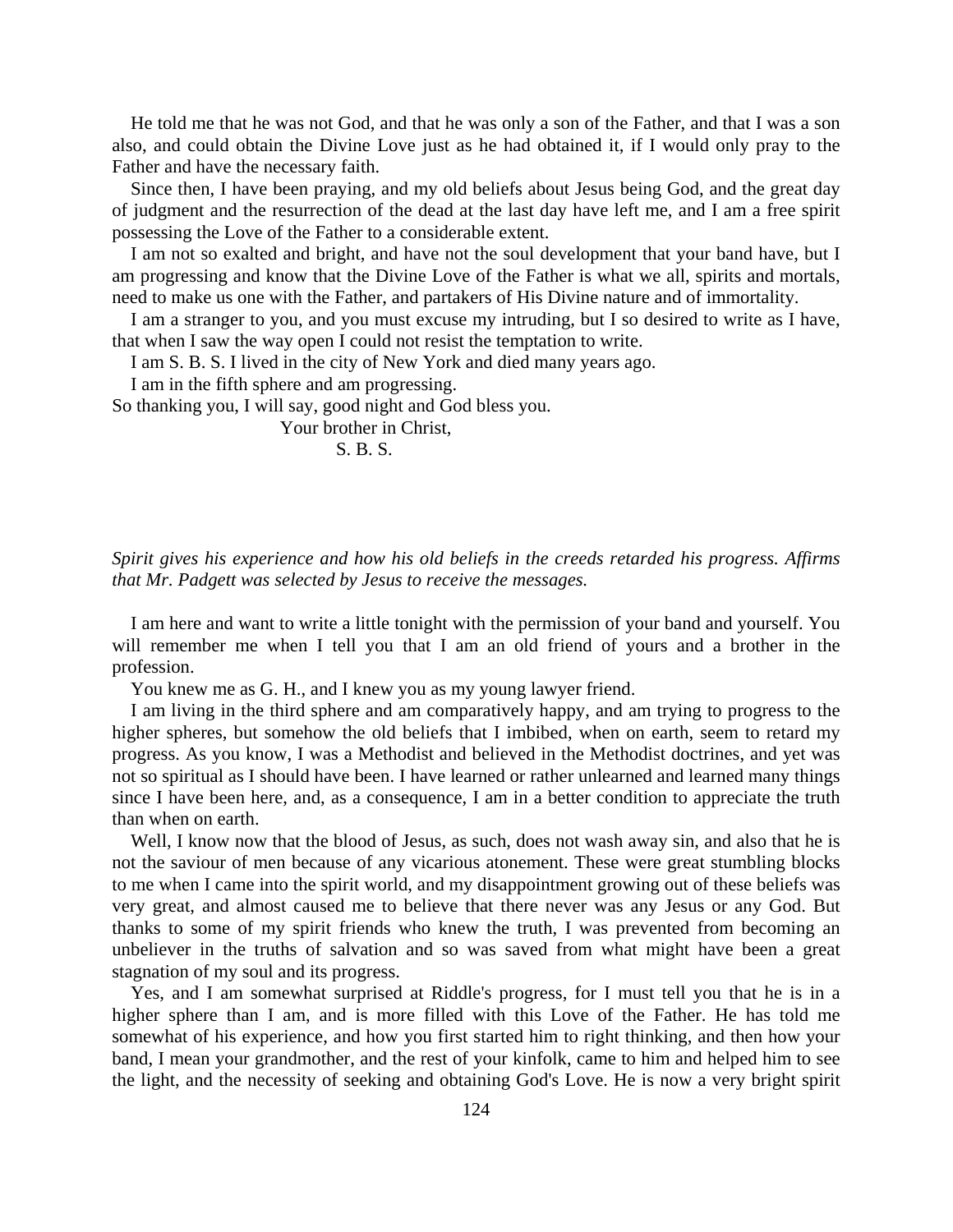and has much faith. So you see, a man may have his doubts on earth and yet succeed in progressing more rapidly than one, who, though he believes in God and the Bible, yet because of his erroneous beliefs, stands still.

Well, I must say that I have been with you a number of times when the spirits were writing to you, and I was very much surprised at first that such a thing should be; and I saw that you were doing the dark spirits a great deal of good in the way in which you helped them out of their darkness and sufferings.<sup>1</sup>. When I was on earth I did not suppose that there would ever come a time when you would be in this kind of work - in fact I did not know that there was such a work to be performed by anyone. Yes, I have seen Jesus writing to you a number of times, and only tonight did he do so.

 My views as to him have changed very much since I was on earth. As you may have thought, I then believed him to be God or one of three that constituted God, and that he was a way up in the heavens, sitting on the right hand of the Father, controlling the heavens and the earth. But since I have been in the spirit world my beliefs have changed, and now I know that Jesus is not God, but only his highest, best son, and a spirit such as I am. He has at times talked to me and told me of many erroneous beliefs contained in the Bible and in the dogmas of the churches. He is a wonderful spirit - the brightest in all the spirit world, and the one that is closer to the Father than any of the others, ancient or modern.

 He is so very filled with the Divine Love of his Father that we adore him as our Master-not worship him as God. I have been surprised at the great interest he has in you, and the abundance of love that he has for you. But I know that I need not have been surprised for he has selected you to write his messages to the world.

 What a fortunate man you are. I don't sometimes understand how such a thing can be, but he says that the world must have all the truths of the Father, and he selected you because he saw that you could carry out his desires better than any other mortal; and so you are favored.

Well I must stop as I have written a very long letter and some others wish to write also. So my dear brother I will say good night.

> Your old friend, G.H.

*Helen - How wonderful it is to obtain possession of the Divine Love.* 

I am here, your own true and loving Helen.

Well my dear Ned, I see that you are very happy tonight and I join in your happiness, for the source of both our happiness is the same - the Great Divine Love of the Father. How loving He is and how thankful we should be that we not only have the privilege of receiving this Love, but that we know the way as the Master has taught. Oh, wonderful is this Love and more wonderful that little, insignificant creatures as are we, should have the way pointed out to us by which we can obtain this Love. The Father is good and his Love is without stint or limitation in its

<sup>&</sup>lt;sup>1</sup> By causing them to visualize bright spirits after they wrote through Mr. Padgett.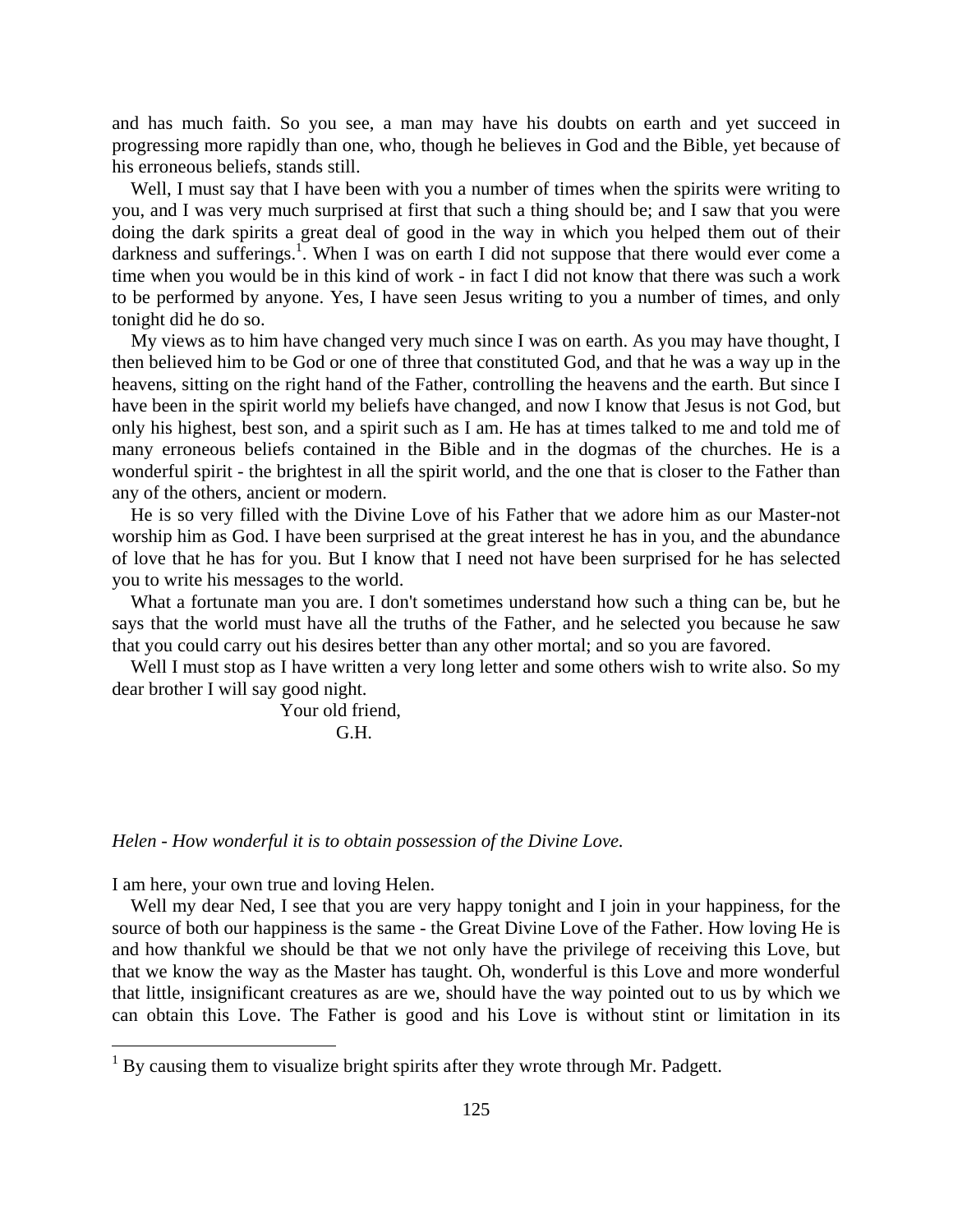bestowal on all his children, even on those who do not seek for it with longings of the soul. Always it is waiting for the desires of men to possess, and, as you know, never is the man who earnestly seeks for it, disappointed. Love is the one Great Gift of the Father which all may obtain, and only man, himself, can prevent this Love transforming his soul from the condition of the mortal to that of the immortal.

With all my love,

Your own true and loving Helen.

# *Jesus states that his disciples never wrote many false doctrines in the Bible attributed to him.*

I am here, Jesus.

 I was with you tonight, and heard what you said about the Bible and its writers, and I desire to say that many things in it were not written by my disciples or by those to whom my disciples had delivered the sayings that I made use of while on earth.

 The text as contained in the present Bible is not a true copy of what I said, or what was in the manuscripts of those who originally wrote; and I am trying to correct the many errors that the Bible contains.

 Well, the sayings in the Epistles and in the Gospels and in Revelation to the effect that my blood saves from sin, are erroneous, and my disciples never wrote that false doctrine, for I repeat here, what I have before written you, that my blood has nothing to do with the redemption of mankind from sin, nor has my blood any effect in reconciling men to God or making them one with Him. The only thing that works this great result is the New Birth as I have explained it to you.

 So do not let these sayings of the Bible disturb your belief in what I say now, or in what I may hereafter say.

 Well, the Revelation of John is not true - it is a mere allegory and not just as he wrote it, for it contains many things that are absurd and not in accord with the truths as I shall write them to you. He has written you already on the "Revelations"<sup>1</sup> and told you what he did not write, as he has been annoyed by this book of the Bible and its interpretations by the preachers and others. It is nothing but a revelation of a vision which he thought he saw while in a trance, as you mortals say. I mean that the real Revelation that he wrote is only the vision of a trance. So let not these things disturb you.

 I see that you are getting more of the Divine Love in your soul, and your spiritual eyes will be opened, and your soul perceptions will, before long, see and understand many of the vital truths of God.

I will not write more tonight.

With all my love, I am,

 $\overline{a}$ 

Your brother and friend,

<sup>&</sup>lt;sup>1</sup> Revelations - St. John. Vol. I, Edition I - Pages 195-199.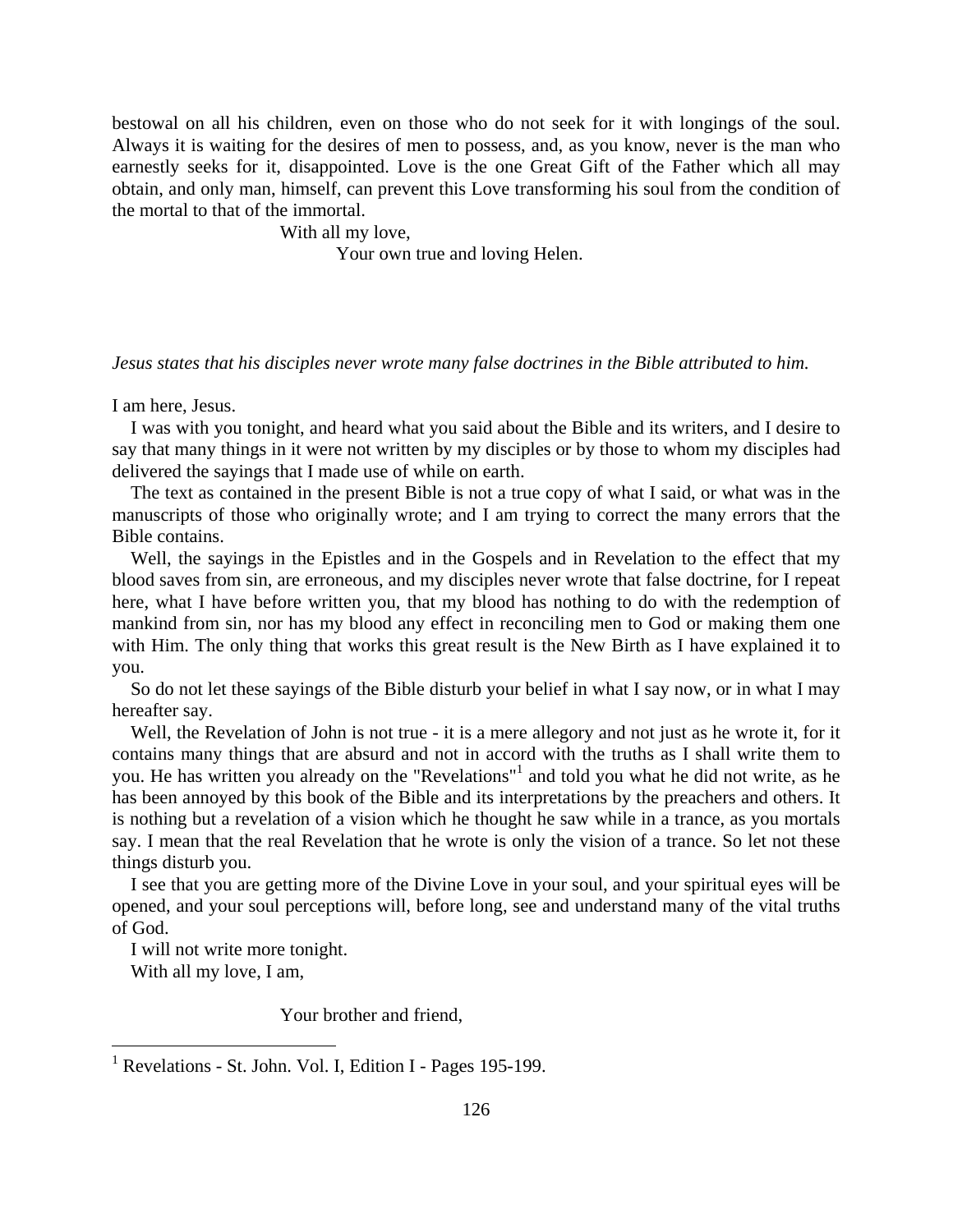Jesus.

*John - Not the blood of Jesus, but the Divine Love is what saves and redeems. Revelation of the Bible is not to be relied upon as true in many particulars.* 

I am here, John of the Revelation.

 I saw you studying the Bible or rather those portions of the Book which treated of the salvation of mankind through the blood of Jesus, and that you made extracts from the Revelation, which declared that the blood of Jesus washed away sins of mankind and redeemed them.

 Well, I want to say that while I wrote a Revelation or rather dictated it to another to write, I never wrote the words declaring the salvation of mankind through the blood of Jesus, which declared that the blood of Jesus washed away sins of mankind and redeemed them, for I did not believe any such doctrine and had never been taught such a belief by Jesus.

 Much of the matter contained in the Revelation I never wrote; but men or scribes who professed to copy the description of my vision, added to it for the purpose of incorporating therein the views of the Christians of that early day, so that their views might be emphasized and in union with similar views that had been added to the Gospels and Epistles in the copies which these same persons or their predecessors in these views had made.

 The Revelation is merely a vision which I had when in a trance and was undoubtedly intended to illustrate or predict those things which would be visited upon the believers and the nonbelievers in the truths of God as taught by Jesus and his apostles.

 At the present day, I cannot see that this book can serve any good purpose in making men acquainted with the truths of God, or with the relationship of man to God. Many of the things therein contained are not true as a Truth, but were used merely to illustrate a truth. There are no streets of gold or pearly gates or dragons or beasts or white horse or other material things which are depicted in that book; and it is valuable only so far as imagery may show to mankind some spiritual truth.

 And besides it has been so embellished and added to, that many of its figures or images do not illustrate any truth, or anything else, but merely serves to give the book the character and appearance of a book of mysteries.

 So, I advise you in attempting to search for the truths that the Bible contains, do not waste your time in trying to discover the meanings of the various dark sayings and mysterious descriptions which this book contains.

 There are enough truths in the Bible, though mixed with many errors, to lead men to the light and to salvation. Love is the great principle, and the fact that God is waiting to bestow that love on mankind, if they will only seek for it, as it is the principle which is sufficient to lead men to the Celestial homes and happiness.

 I am not an advocate of all the isms which men draw or formulate from the Bible, but on the contrary, deplore and condemn the misconstruction of the truths which it contains, and which men may understand, if they will search for them in humbleness and in the spirit of a little child.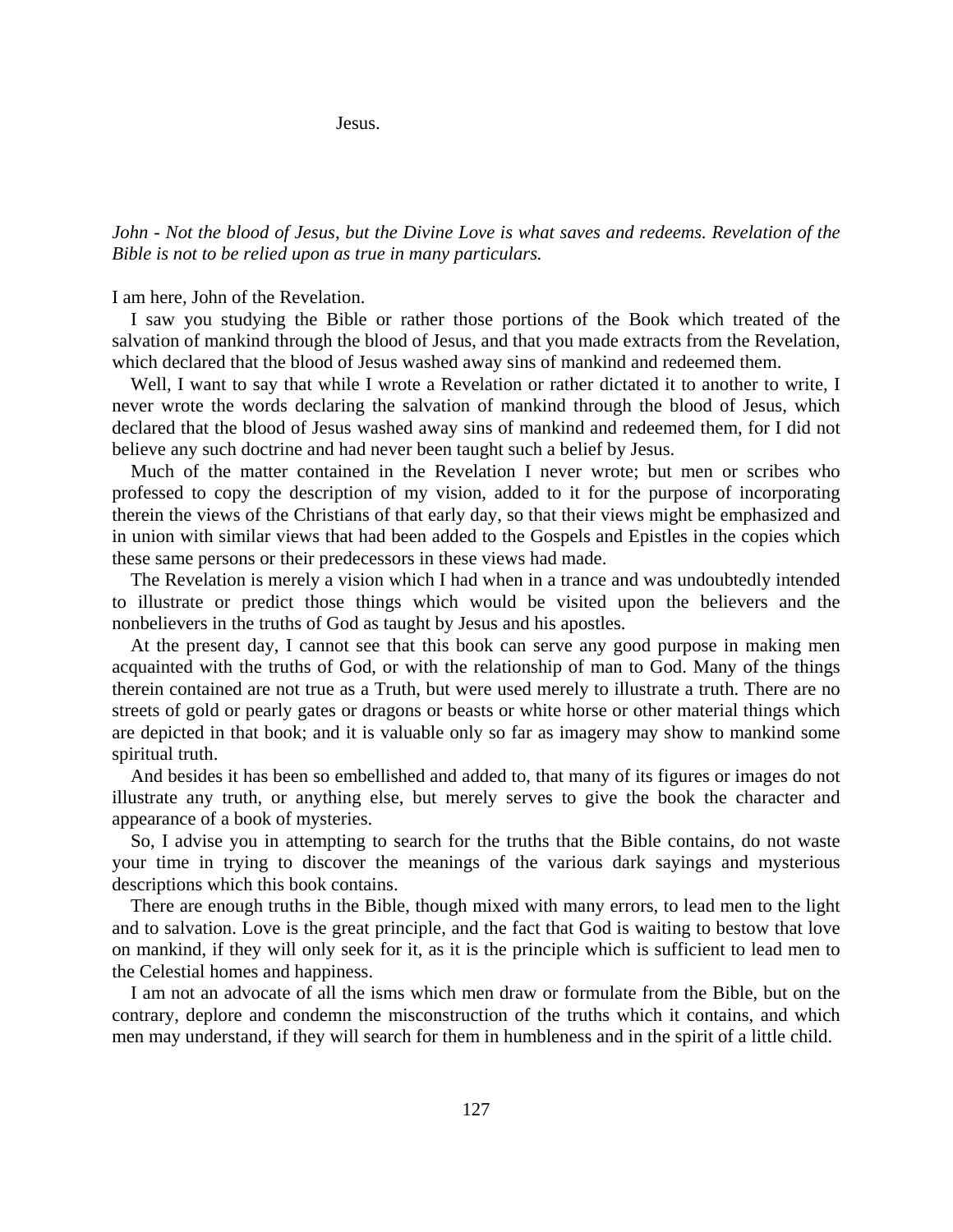But, whatever of errors may be written in the Bible will be shown by the messages which Jesus shall write to you, and after they are transmitted and made known to mankind there will be no occasion for men to accept or believe these errors.

 So, I tell you that while the Bible, even as now written, is a grand old book, yet it is not the true mouthpiece of God in very many particulars, and is a stumbling block to man's acquiring a correct knowledge of the truths of God.

 These truths will not conflict with the reasoning of the normal man who is not prejudiced by views which are erroneous, either in the scientific or the religious world.

 A man who believes what is not true is just as much an infidel whether that belief relates to the sciences or to religion. A belief in the false is a want of belief in the true, and, hence, as to the true he is not a believer.

I will not write more tonight.

So will say good night and God bless you and your work.

Your brother in Christ,

John Of Revelation.

*Helen - The epistles in the Bible are not the same that the Apostles wrote. Very little in the Bible explaining the New Birth.* 

I am here - your own true and loving Helen.

1

 Well dear, I see that you have been reading portions of the Bible tonight and that you have not found in the same any mention of the Divine Love in the sense that it has been explained to you or any evidence that the writers had any knowledge of the love in the way of being born again. Of course they used the expression, but the meaning that they gave to it is altogether different from the one that Jesus gave the other night.

 Now you have been told that he taught the apostles this true meaning and that they to a more or less extent understood it, and especially John, and as a truth, being the very foundation of the truth of salvation, it may be surprising to you that if John wrote the epistles which are ascribed to him, he did not speak of or attempt to explain the meaning of this New Existence. But the apostles do not mention the New Birth in the light of the explanation that has been given to you, and you may very reasonably infer that these epistles were not written by any of the apostles to whom they are accredited, $1$  but by some writers who had some knowledge of the moral truths of Jesus' teachings and of the great one expressed as "that they should love their brethren as themselves." You will find very little in any portion of the Bible that will show you that the great truth of the New Birth was understood by the writers thereof; and all that you will find is, that love between man and God, and man and man, with all that flows from it, such as patience and kindness and charity, etc., is the fulfilling of the Christian doctrines. No distinction is made

 $1$  What is the fact in reference to the authenticity of the Bible by St. Luke, Vol., 1st Edition -Page 150.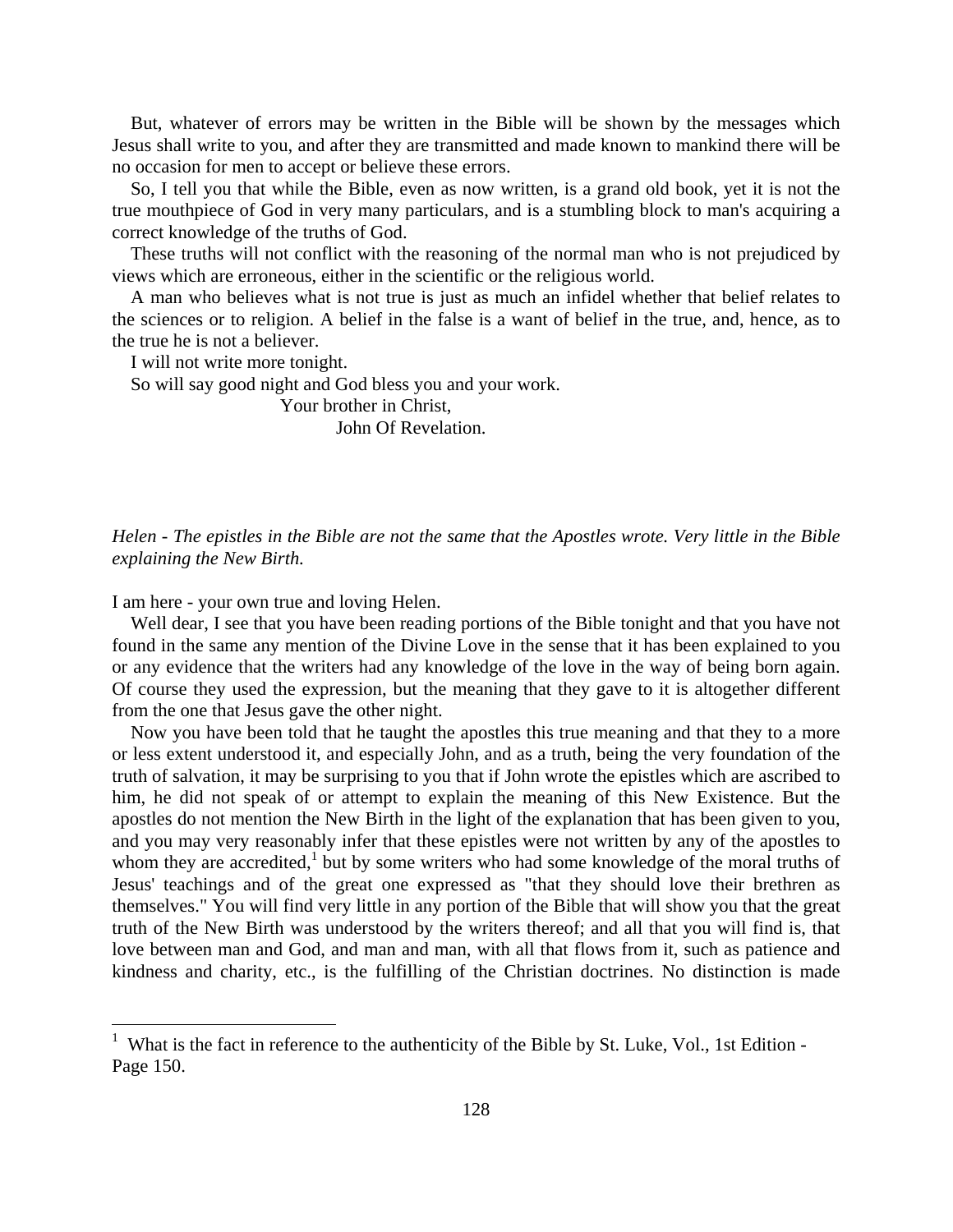between the natural love of man and the love of God bestowed upon him at his creation and the great Divine Love which man never possessed until the coming of the Master.

 It may seem strange, that this knowledge that the apostles and many others had in the time of the Master when on earth, should have been lost to the world. But it is a fact, and, as a consequence, the teachings of Jesus as to this great truth have for all these long years failed to work out his mission.

 Well, I could write for a long time on this matter but it is not necessary, as you already know of these things.

Good night.

 Your own true and loving, Helen.

#### *St. Peter on forgiveness of sin*

 Let me write a few lines for I am very anxious to write you in reference to a truth which obtains in our spirit world, and with which you may not be acquainted.

 As you may not know there is in our world a law which makes the soul of one who has not yet been purified suffer the penalties for the acts of sin and evil of which he may have been guilty during his earth life; and there is no forgiveness of these acts in the sense that forgiveness is taught by the theologians and churches, but the only forgiveness is the cessation of recollection of these acts so that they become as though they had never been; and, as the soul becomes naturally pure and in harmony with the laws of its creation, it then comes into its natural condition, and then, and then only, forgiveness takes place.

 God does not forgive by the mere act of pronouncing forgiveness or by any arbitrary and sudden blotting exit of sins, and thereby removing the condition which creates the inharmony; and so you will understand, that He cannot forgive sin in this way, neither can the popes, priests, teachers or churches, and the pronouncing of forgiveness by these men constitutes a deception of and an injury to the persons who pray and ask for forgiveness, and for such deception these men will have to answer when they come to the spirit world and realize the truth of forgiveness and the great deception that they had practiced upon those who were their followers and believers in these false doctrines. Many spirits are now living and suffering in darkness in their purgatories just because of their beliefs, and the results thereof, in these misleading teachings.

 There is no forgiveness until man makes the effort by struggling and succeeding in getting rid of these recollections; and such riddance can be obtained only by men realizing the fact that sin is only the effect of their having done those things, and thought those thoughts which are out of harmony with the will of God and the laws governing the creation of man.

 There can be no sinning of the physical body or of the spirit body, but only of the soul caused by the exercise of the will in a manner antagonistic to the will of the Father. The body, of course, is affected by these inharmonious thoughts and impelling directions of the will, and is caused thereby to commit the act which is the external demonstrator of the inharmonious exercise of the will; and as God leaves to man the freedom of exercising his will, as such will may be influenced by the thoughts, desires and affections of his appetites and lusts, so God leaves to man the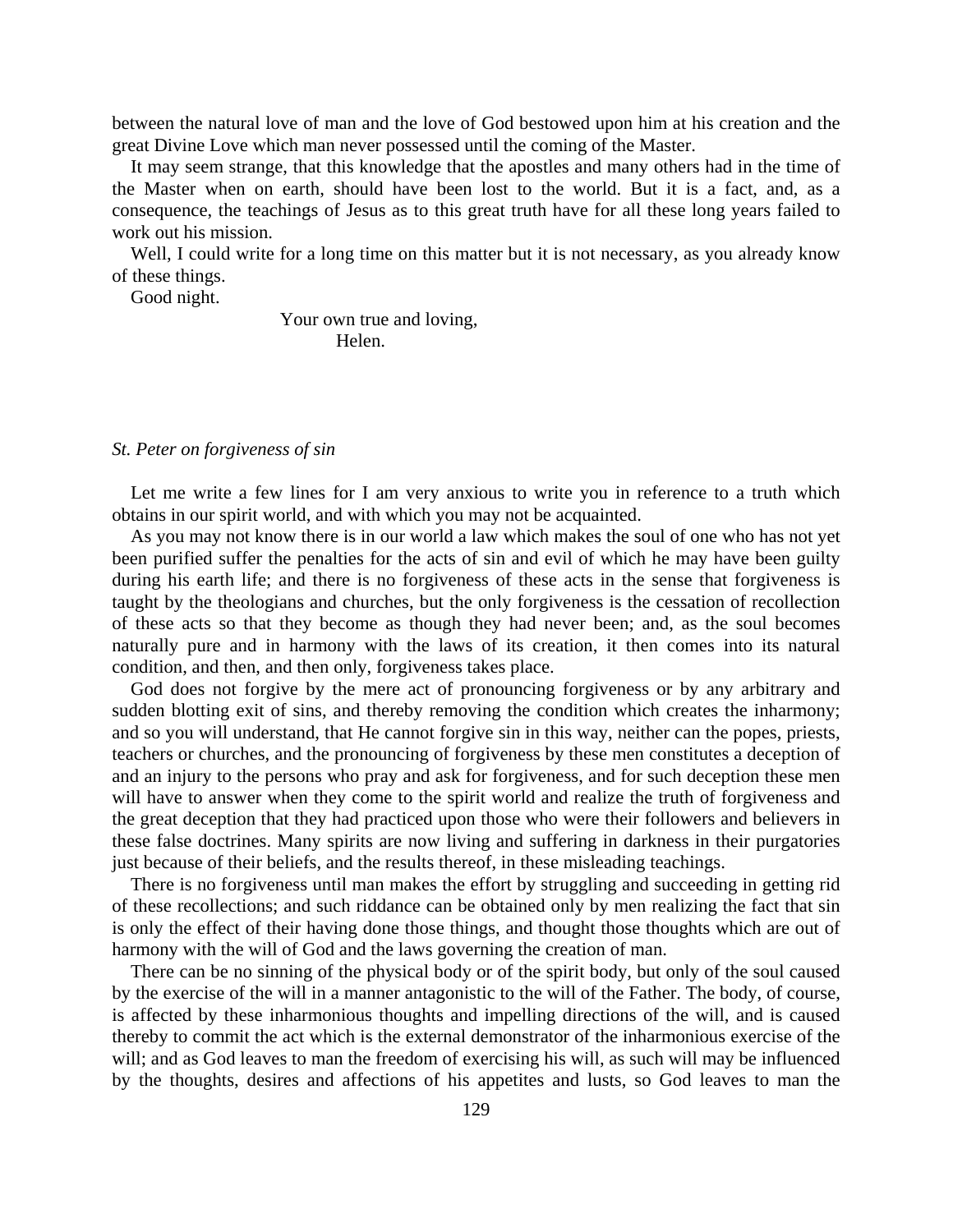application of the remedies that will free the soul from such influence and effects as are caused by this exercise of the will; and only when these thoughts and appetites and lusts become eliminated from his soul and desires, does the soul come into its natural condition and in harmony with the will of God.

 Man, himself, must be the actor and the initiating force to bring about these changes in his will, and no assurances of forgiveness by popes, priests or churches can eradicate these contaminating influences, or remove that which is the cause of the sin or the effect of the cause. You must see that there can be no relationship between the assurance of forgiveness and the sin or the cause thereof.

 Prayer to the Father for forgiveness or supplication to priests and church is supposed to effectuate the objects sought, but this belief is erroneous and does not bring the relief prayed for; yet prayer is a very important element in forgiveness, and while the Father does not, and the priests and church cannot, forgive sin in the manner mentioned, yet true, sincere prayer to the Father for forgiveness will bring its answer, and affect, not the sin, but the soul and state of men, so that their will and appetites and desires may be influenced in such a way that they will receive and realize the fact of a wonderful help in changing these appetites and desires, and in turning their thoughts to those things that will enable them to remove from their recollections the acts and thoughts, which are the causes of the existence of their souls in a state of sin.

 If men would only realize these truths, and, when they desire the forgiveness of their sins, pray to the Father for help in turning away from these thoughts and in exercising their will in accord with His will and not expect any arbitrary forgiveness or removal of their sins, they would find themselves on the way to this forgetfulness and the true forgiveness.

Well, I desired to write this short message and am pleased that I could do so. Thanking you, I will say, good night.

> Your brother in Christ, Apostle of Jesus, Peter.

*Jesus - The wonderful power that may come to Mr. Padgett if he will only have sufficient faith* 

I am here, Jesus.

 I am glad that you are so much better tonight and that your thoughts are turned to the higher things of which I so much want to write you.

 John has told you truly of the faith which you must seek to obtain, and which you may obtain if you will only pray to the Father with all earnestness and confidence. Elijah's faith is no different and no greater than what you may obtain if you will come close to the Father by prayer, as he did. The Father is as much your Father as He was his, and your mission is a greater one than was his.

 I am the Jesus who is the true son of God, and am closer to Him than is any other spirit, and know the extent of His Love and power to a greater degree than does any other spirit; and I tell you with the authority that my love and knowledge gives me, that you may obtain a faith that will enable you to perform greater wonders than did Elijah.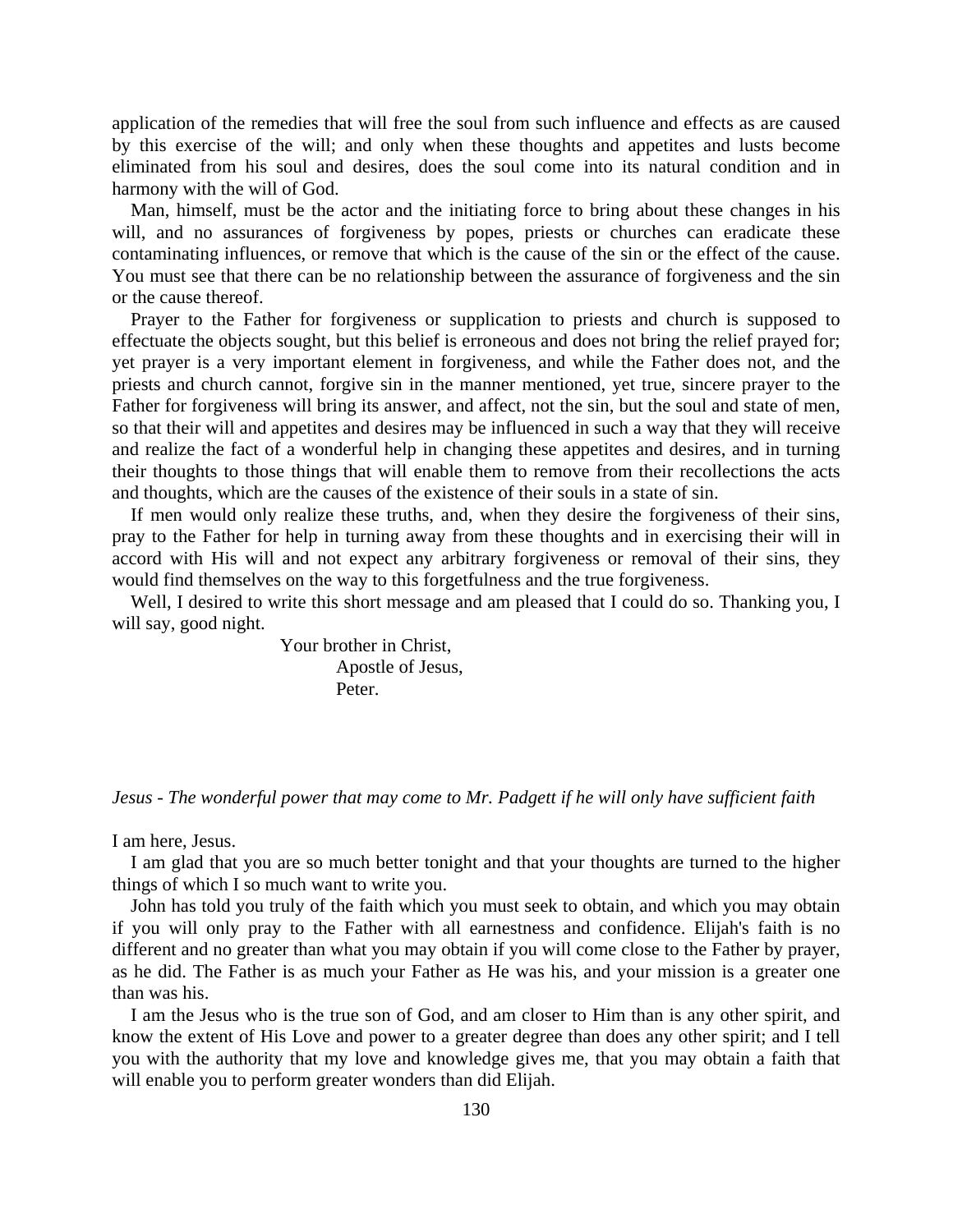Trust me implicitly and your faith will grow so strong that your freedom from worries and cares will come to you as the sunlight breaks from behind dark and threatening clouds and bathes the whole landscape in light and beauty.

 You must soon now resume my message taking, and attune your soul to the influences which I will bring to you.

 Well, you will receive help, as I have promised and you must not doubt me longer. I know that you consider your unworthiness as the great stumbling block to the performance of my work, but if I say that you are worthy, you have no right to say otherwise, or to feel that I am mistaken in choosing you, or that you are being deceived in this communication.

 I am Jesus, the chief of the Heavenly World which my Father has given me, and there is none to gainsay or prevent what I do or determine to do. This you must believe, and on that belief guide all your acts.

So forever hereafter, know that I have chosen you for my disciple of this New Revelation.

 But with the acquiring of this faith also acquire more of the Divine Love of the Father, for this is the great power which will develop you into the disciple that I intend you to be.

 Pray to the Father and trust me, for my love for you is without limit, and my care for you shall be increasing until all shall be accomplished.

 I have written this emphatic and authoritative message to you tonight, that you may know that there is no uncertainty that I, Jesus, have chosen you, and you must not again doubt that your mission is as I have told you.

With all my love and my blessings, I am,

Your brother and friend,

Jesus.

# *Jesus showed his glory*

I am here, Helen.

 Well, sweetheart, now you must be satisfied beyond all doubt that you are the chosen one of the Master to do his work.

 It was Jesus who was writing to you, and never before have I seen him with such a royal and authoritative expression on his face. It must have been just such a look as he had when before the tomb of Lazarus he said: "Lazarus come forth." Power and determination were in his words and stamped on his face, and we who are here never before felt the wonderful authority which he has. Always before, were only love, and humility and grace, but when he told you what he did, everything seemed to be subordinated to this regal power and authority, which he showed forth.

 I never before had seen this phase of his attributes, and we all felt that we were standing in the presence of - if not God - then of the mightiest personage in all God's universe.

 I can well imagine that his wrath, should he ever have occasion to show it, would be terrible and withering.

 So my dear you must no longer doubt or hesitate as to what your work is to be, or as to what great power you will have back of you in doing his work.

I am simply awestruck tonight and can write no more now.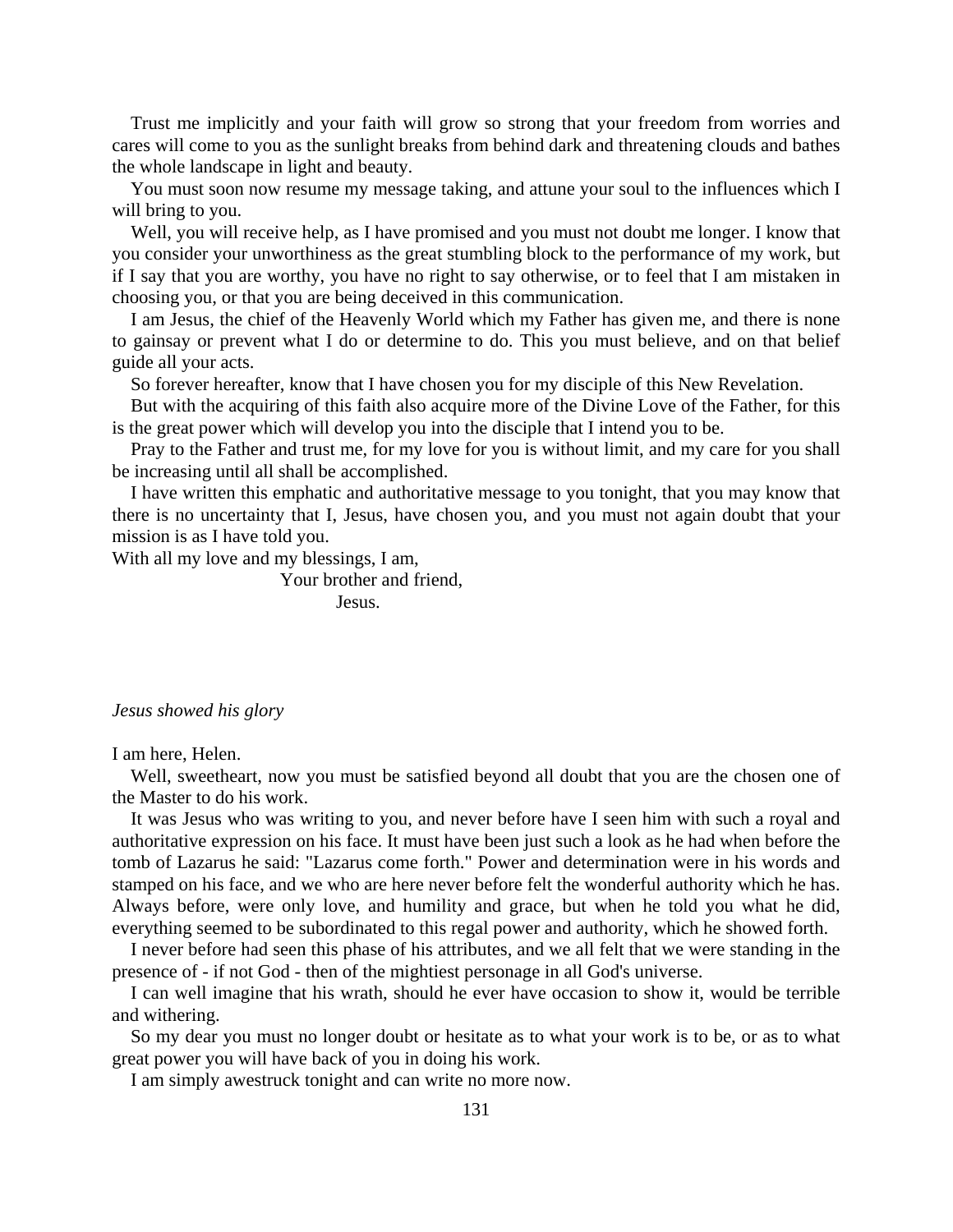So with all my love, I am,

 Your own true and loving, Helen.

*Affirming that Jesus showed his glory, Power and authority when writing through Mr. Padgett, and the wonderful blessings and faith that may come to him.* 

I am here, St. John, apostle of Jesus.

 I am here again so soon, because I want to help you believe in what the Master wrote you as to your mission, and the work that he has chosen you to do.

 I know it is difficult for you to believe that the communication actually came from Jesus, but I must tell you that he wrote the message, and that what you received and wrote he actually said, and in doing so he was the king as well as the loving savior who heretofore appeared to you as the loving and kindly brother that he is.

 You must not doubt that he wrote you just as you received it, and that he has selected you for his disciple to do this great work of receiving and transmitting to mankind the wonderful truths which he shall write.

 When he selected me as his disciple on earth I had my doubts as you have yours, and it was only after I came in close personal contact and association with him and saw the wonderful power that he had as well as the great absorbing love, did my doubts leave me. While you cannot see him as I did, and hear his voice of love and blessings as I did, yet your will be able to feel his love and realize his presence.

 When he told you that you must doubt no longer as to your being selected for this work, he was a magnificent spirit in his aspect of power and authority, and we who saw him as he told you these things, knew that he was the Jesus who led us through Galilee and performed the wonderful things that he did, and also the great Jesus who gave to us the knowledge and the way to obtain the powers to heal the sick, and open the eyes of the blind and raise the apparent dead.

 His presence was that of a very god, for he seemed possessed of all power and authority as well as of love and grace. The spirits who were present and who had never seen these qualities of his nature displayed before, were awestruck, and like Peter and James and myself on the Mount of Transfiguration, fell to their faces because of the exceeding brightness of his countenance and the glory of his power which illuminated his whole being.

 When he comes into the spheres lower than that in which he lives, as you would say, he leaves behind him this great brightness and glory, and appears only as a beautiful loving brother spirit. And never before had those spirits who were present when he wrote you, seen the wonderful and inspiring appearance which he then showed.

 I tell you that you are a very favored mortal, and when your faith grows, you will realize what a wonderful mission has been given you to carry out.

 Now we are all more interested in you than ever and continually will you have around you some of the high celestial spirits to aid and enlighten you in doing this great work, but the greatest of all will be the Master, for he will be with you often.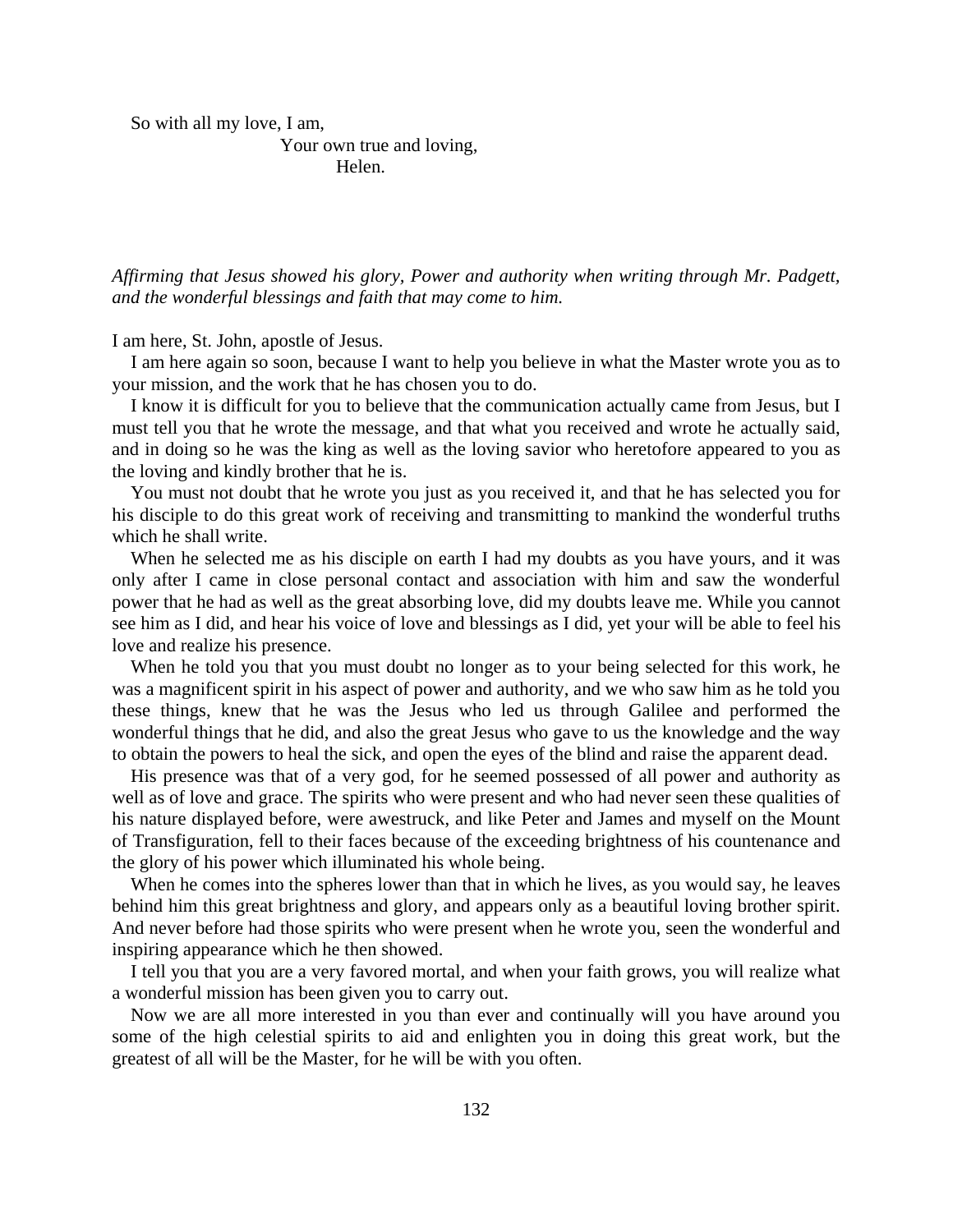Now you must strive to attain to the fullness of this Divine Love and the faith which is so necessary. There is no doubt as to your getting it if you will only pray; and I must tell you here, that you have the prayers of a host of Celestial Spirits ascending continually to the Father that this faith may be given you in its greatest degree. I, John, tell you this, because I know, and my knowledge is based on fact.

 So let your prayers go to the Father, and let your trust in the Master and his promises increase, until at last you may realize the wonderful blessings that may be yours.

 I will not write more tonight, but will say that very soon the worries will disappear and you will be in condition to resume the writings. With my love and blessings, I am your brother in Christ,

John.

*A. G. Riddle in a condition of wonderment after seeing Jesus showing such brightness and power.* 

I am here, your old partner.

 I will write only a few lines tonight, as I am in such a condition of wonderment over what took place when Jesus was writing to you last night that I do not feel able to gather my thoughts for extended writing. I want to say that what happened was to me the greatest revelation as to the character or rather the attributes of Jesus that I have seen since I have been in the spirit world.

 When he wrote to you in his emphatic and authoritative manner, he became transformed into such a being of light and glory and power that none of us could look upon his countenance, and we had to fall upon our faces to hide the brightness of his presence. I tell you it was a wonderful evidence of his greatness and power. Never before had I seen him clothed in such brightness and power. He was always the most beautiful and bright and magnificent of all the spirits, but never was there displayed in him before those appearances which made us think that he must be a very god.

 I now know as never before that he is the true son of God and that he is worthy to follow and believe in. What a wonderful spirit he is. All love and power and greatness, and yet all humility. Such a combination of attributes I had no conception could ever exist in the same spirit.

 Well my boy, I cannot say much more now, except that you surprise me more and more because of the great favor and blessings you have had conferred upon you. We are all amazed over it, but of course, happy over the fact.

 You must try your best to do this work, and fulfill the mission for which you have been chosen.

What a wonderful Jesus. I cannot help thinking of him and the greatness of his being. I am so glad that I saw him as he appeared when he wrote, because now I have some conception of what the glory and grandeur of the high Celestial Heavens and their inhabitants must be.

 I will not write more tonight, for I cannot think of anything just now, but of the glory of the Master. I am your old partner,

A. G. Riddle.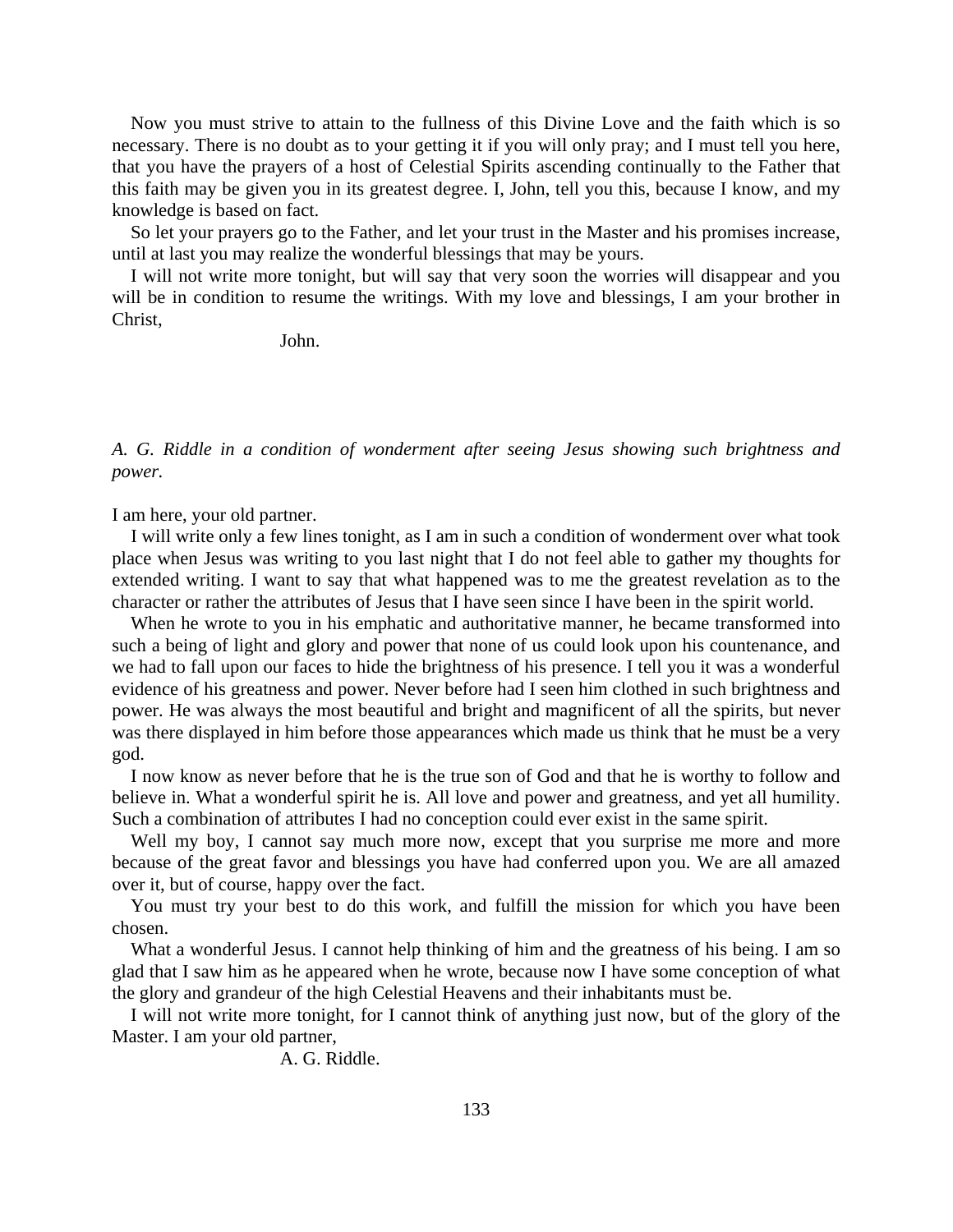# *Mr. Padgett's grandmother affirming that Jesus wrote and showed his glory and power.*

I am here to tell you of my Master's glory.

 Heretofore, we have written you mostly of his love and beauty and humility, but said very little of his grandeur and the glory of his countenance when he permitted these attributes to appear in all their fullness and splendor. And this was reasonable, because until last night we had never seen this great brightness and glory.

 I am in the Celestial Spheres, but he never before displayed the wonders of his love and powers to me or to others in my sphere, and neither to those in the lower spheres. But last night oh, the glory of it - he came to you to write and in doing so, when he told you what your mission is, he assumed the authority and power which are his, and there came into his countenance and very being that wonderful glory and brightness which made him a being from other spirits, apart.

 I have seen the glories of the Celestial Spheres in which I live, and they are so magnificent and wonderful that I have never been able to describe them to you; but they are as a mere shadow to the glory that surrounded and came from the Master when he appeared as I say. We were spellbound as you say, and could look upon him but for a moment only; and I can well imagine how his three disciples fell upon their faces at the time of the transfiguration on the Mount.

 I cannot describe to you his grandeur and brightness, but your sun would appear as a pale moonbeam in his presence. And how thankful that I saw him as he is, for it shows me what must be the wonderful glory and beauty of the sphere in which he lives, and to which I am striving to attain, and thanks be to God, the Master says I may become a dweller therein if I will only pray and have faith and let the Divine Love come into my soul in sufficient abundance.

 When I think of all the wonderful things that have centered around you in your communications with the spirit world, I simply have to wonder in amazement, and think why such things should be. The only explanation that I can give is that you are the special object of the Master's desire to have his work on earth carried forth in the way that he has declared.

 My dear son, you must not doubt again as to what you shall do in the way of performing the work of the Master. Your call is certain and you must believe, and believing, do with all your strength and the powers that will be given you, this great task. And let me say further, you must make it a work of love.

 Pray to the Father for faith and you will get it, and trust in the Master and you will never be forsaken.

I cannot write more tonight, as I want to think of the wonderful scene of last night.

Your own true and loving grandmother.

*R. G. Ingersoll was present when Jesus wrote and showed his glory. Agnostic no longer - a most repentant believer now.*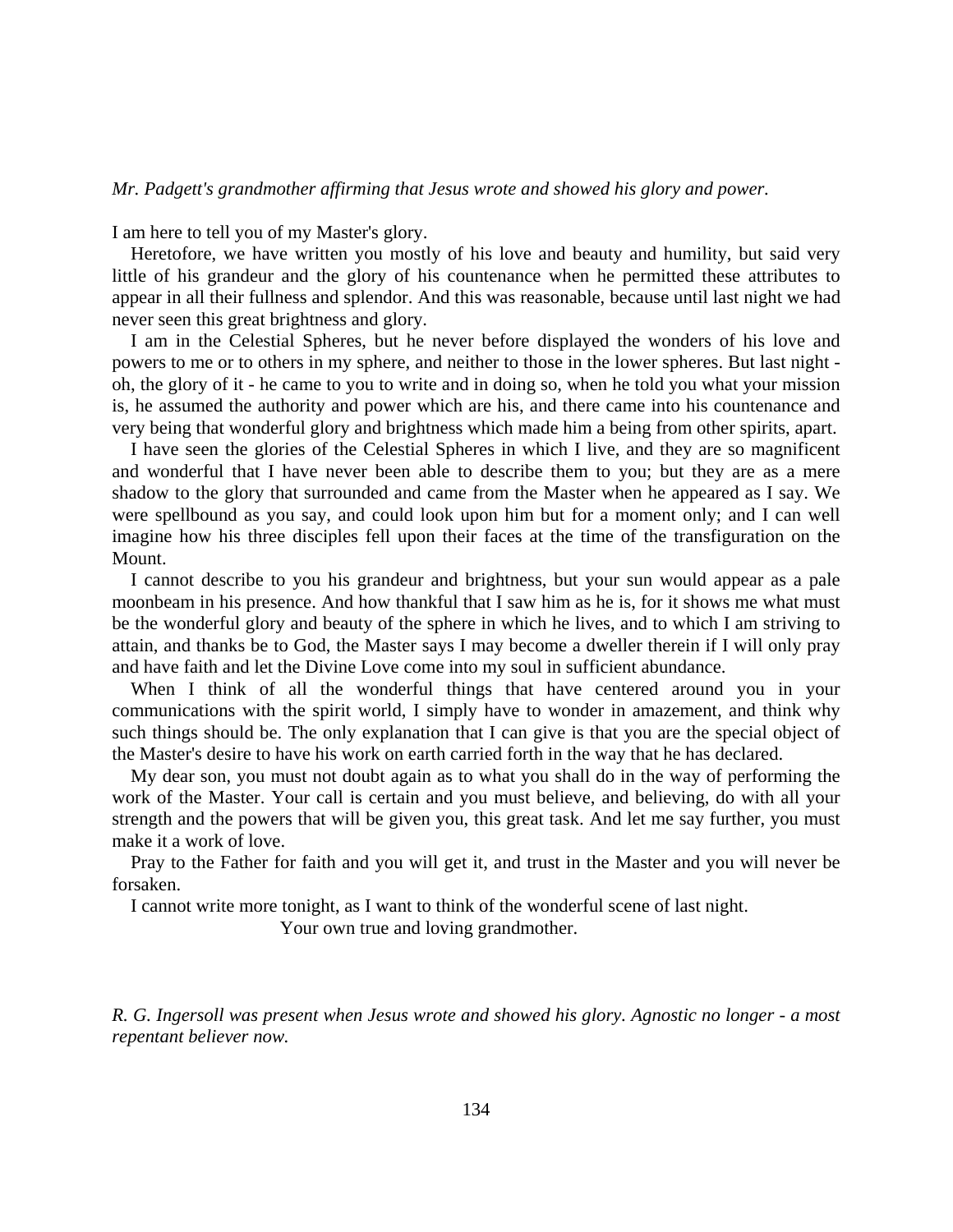I must say a word, for my heart is so filled with regret and remorse, and the recollections of my awful mistakes while on earth, that I must release my soul of its burdens so far as a confession can do it.

 I am Ingersoll, and I am not the agnostic any longer, but the most repentant believer in all God's spirit world, and one who now knows that Jesus Christ was and is the son of God to the fullest meaning of the word.

 Oh, how glad I am that I came to you when I did, and that you caused me to seek the society of your band of beautiful and bright spirits who are filled with the Divine Love of the Father. For if I had not been with then I would not have witnessed the scene of last night, and today be a believer in the Jesus, who I now know is the savior of men by his wonderful love and knowledge of the truth.

 Well my dear friend, such a scene as I witnessed last night was never witnessed on earth, except as I now believe, by the three disciples of the Master at the transfiguration on the Mount, and then I doubt if the glory was as great and the brightness of the Master so blinding and magnificent as they were last night.

 I had seen the Master a number of times, and while to me he was the most beautiful and loving of all spirits and one to whom I was drawn in great affection, yet I had no conception of the other qualities or attributes of his which he displayed last night.

 And what must I think of you, a mere mortal as are thousands of others on earth, having a soul development to a certain degree, but not to that of any of the spirits in the soul spheres here, as I am informed, to be selected for the work of doing the Master's desires on earth, and having that selection declared or rather ratified by an occasion that made all the spirits present tremble with awe at the glory and power which were displayed by Jesus Christ, who I, on earth, proclaimed to be merely a good man.

 I tell you that you are wonderfully favored, not only in being selected to do his work, but in having that selection anointed, as it were, by such evidence of glory and God-like power as were shown last night.

 I had no conception of what the glory of God meant or what the power of God could mean, and least of all did I suppose that any spirit in all the spirit world could possibly possess such glory or manifest such power. But Jesus Christ possesses the glory and power to such a degree as to make him almost godlike.

 As I said, I was present, and observed him as he wrote to you, and also what he wrote, and as he proceeded to tell you that he had selected you to do his work, he was the beautiful loving Jesus that he always is, as I had seen him; but as he proceeded and you doubted the possibilities of such things, and even to doubt if Jesus was really writing to you, there came into his countenance a wonderful look of authority and power and then the more wonderful brightness that outshone the noonday sun, and glory indescribable, and upon which none of us could look, and we fell prostrate to the earth, as you would say.

 Oh, I tell you, the power which emanated from him was beyond all conception, and the wondrous authority that appeared in his whole being was not possible of being withstood by either spirits or mortals - and we were filled with awe and admiration.

When he had finished writing, the glory and brightness that I describe, left him, and he again appeared the humble loving but beautiful Master; and before leaving us he gave us his blessings - and to me came a great peace that passeth all understanding. I know now that Jesus is my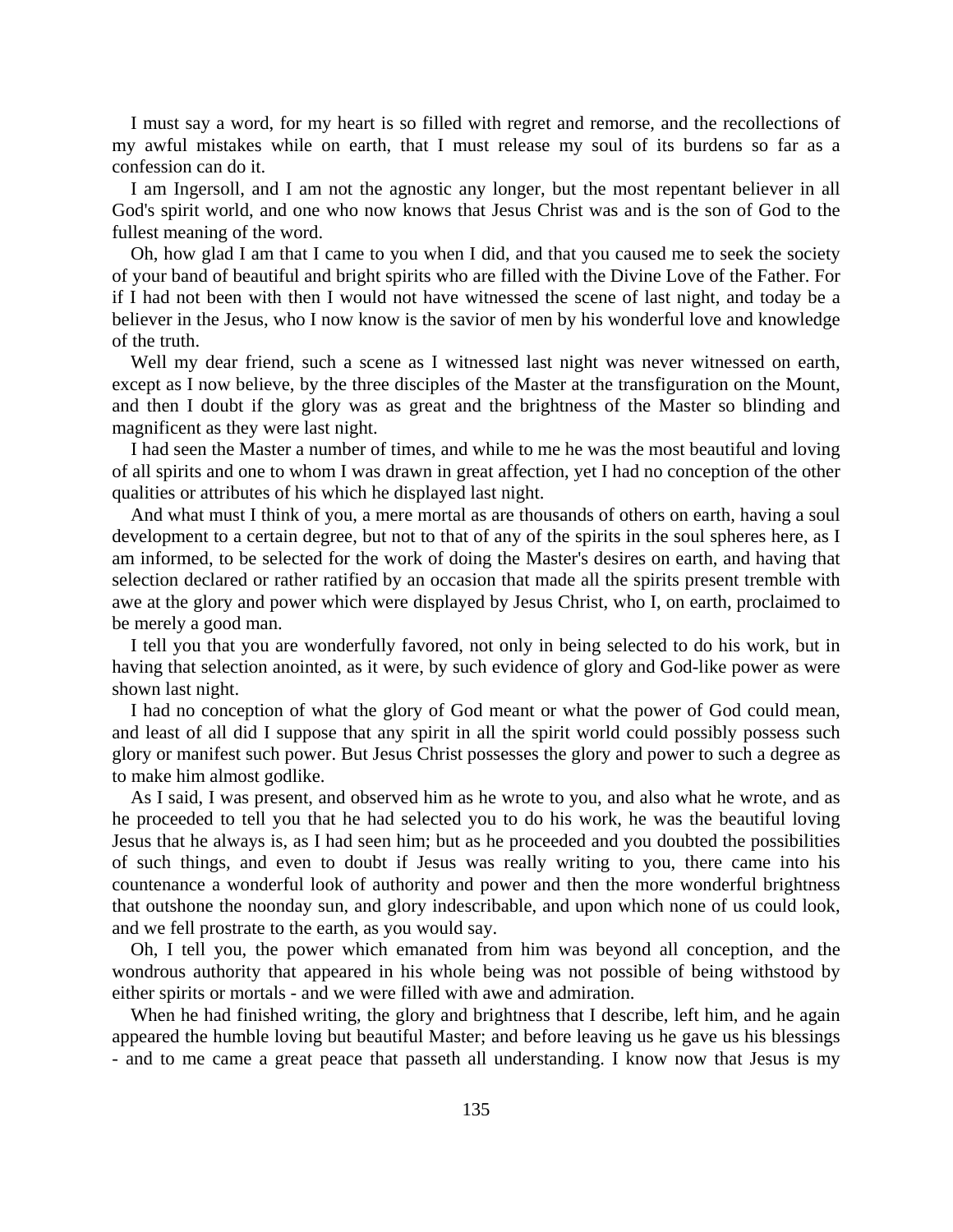savior, and that the Divine Love of the Father is a real existing thing, and I am striving to obtain it.

 I believe in the New Birth, and am praying for it, and your dear grandmother tells me that I will soon get it.

 So now I say to you, that you can declare to the world that Ingersoll the agnostic is no longer an agnostic, but a believer in the Father's Divine Love and in Jesus Christ his beloved son, and the Way and the Truth and the Life.

 I will not write more tonight, but when I shall have gotten my thoughts and feelings together, I will write you at large and tell you of what my soul says as to my future destiny.

Well, thanking you for your kindness and for you having such a grandmother,<sup>1</sup> and for such a Jesus, I am,

Your friend,

R. G. Ingersoll.

 *Helen affirms that Jesus wrote and showed his glory and selected Mr. Padgett to do the work in receiving the messages.* 

I am here, Helen.

 $\overline{a}$ 

 Well, sweetheart, you have had some wonderful messages tonight, all confirmatory of the fact that the Master has chosen and confirmed you to do his work.

 How thankful I am that this evidence has come to you, for now you cannot doubt and you will lay all your plans to carry out the desires of the Master, and to get in condition to receive his messages.

Now, we must stop.

 But oh, my dear Ned, to think that you are the object of the Master's choice and his great love. Love me as I do you,

> I am your own true and loving, Helen.

# *John the Baptist affirming that Jesus wrote*

 Let not your heart be troubled, believe in God and in the Master. This is as true tonight as it was when spoken by Jesus to his disciples many centuries ago.

 You are his disciple now just as certainly as were they, and while you cannot see him or hear his voice as they did yet the words are just as emphatically spoken tonight as they were to the other disciples.

 $1$  \*Mr. P.'s grandmother had previously helped Ingersoll in his progress.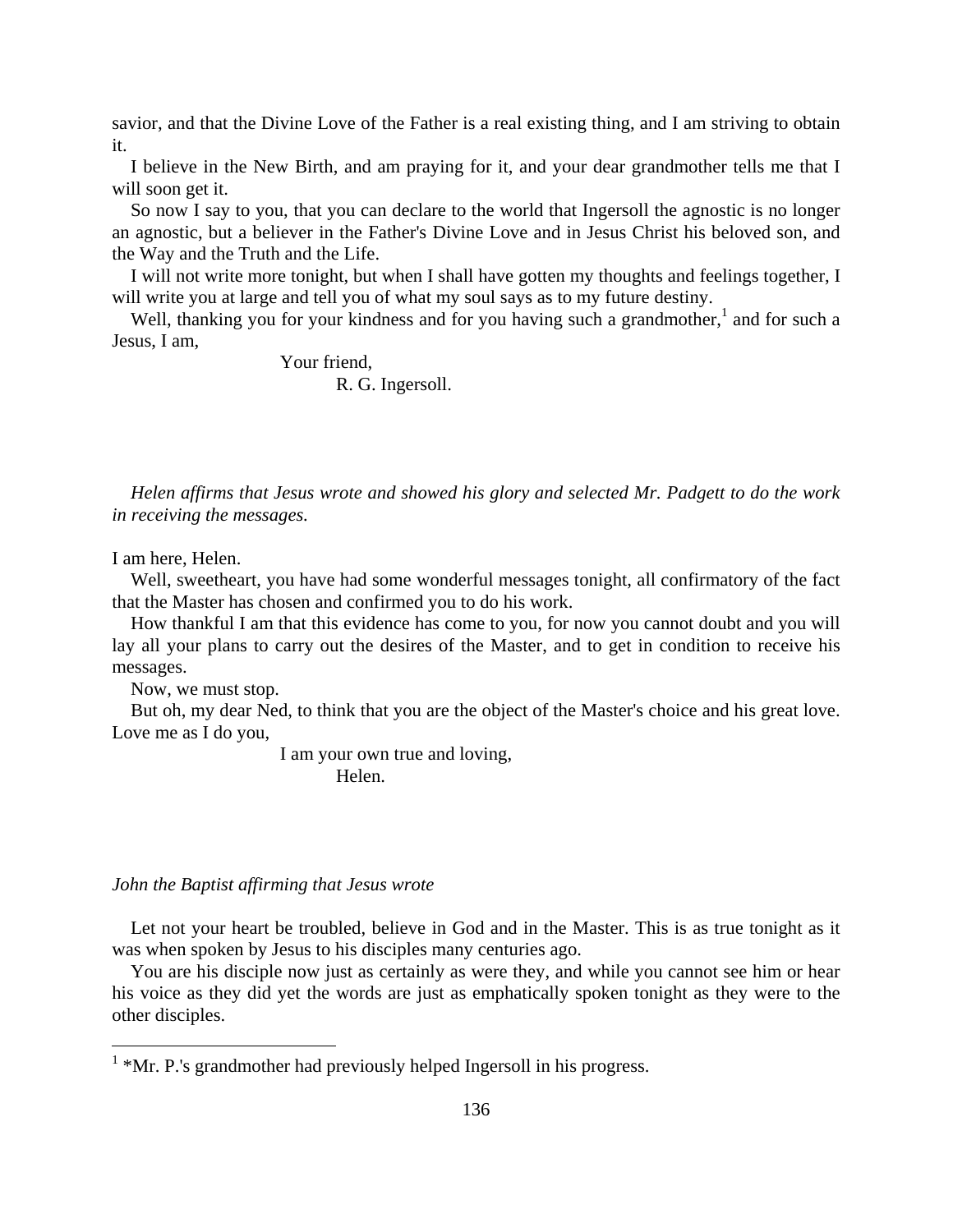You do not realize what love and what powerful influences are with you tonight, else you would let your worries flee to the winds and never return.

 I merely want to tell you this to let you see that there is another of the Celestial Spirits who knows that the Master's promises will be kept.

 I am not here because I want to encourage you merely, but because I want to tell you a fact, and fact it is, that you will soon be relieved of your worries.

 Go to God in prayer and you will find great consolation as we have all found consolation in our troubles, and when on earth we had a great number who were persecuted resulting in the death of many of us. But we had faith, and our faith and the love of the Master helped us over many rough places. I merely want to add another confirmation to those who have told you that you will be relieved of these worries.

I will stop and say, that I am your brother in Christ,

John The Baptist.

*St. James says that Mr. Padgett will soon get relief from worry.* 

When you are weakest, then are you strongest, because then you rely more on the power and help of the Father. Such has been your condition tonight, and I want to tell you that you have received a wonderful amount of the Father's Love, and the love of the Master. This I tell you because I know from what I actually have seen. So you should not let your worries trouble you so much. Try to think more of the promises of the Master and of the Love of the Father, and you will realize that help is very near you.

 We are all here tonight because we are interested in you and want to see you happy, and you should be so; and if you could only know the love that surrounds you, you would cease to worry so much.

 The Master has told you that your worries will leave you soon and you must believe him, for it is true.

 I know this, and I can only corroborate what he says, so that you must not continue to let these temporary troubles keep you in such a condition of gloom and despondency.

I will not write more tonight.

 Your brother in Christ, James The Apostle.

## *St. Luke gives assurance that relief will soon come to Mr. Padgett.*

 I am here too, and want to assure you that our love is all with you tonight, and we are trying to make you feel that you are not forsaken even though things look very dark and you see very little light. But the light will soon come and with it a relief that will make you realize that the Celestial World is with you in love and power.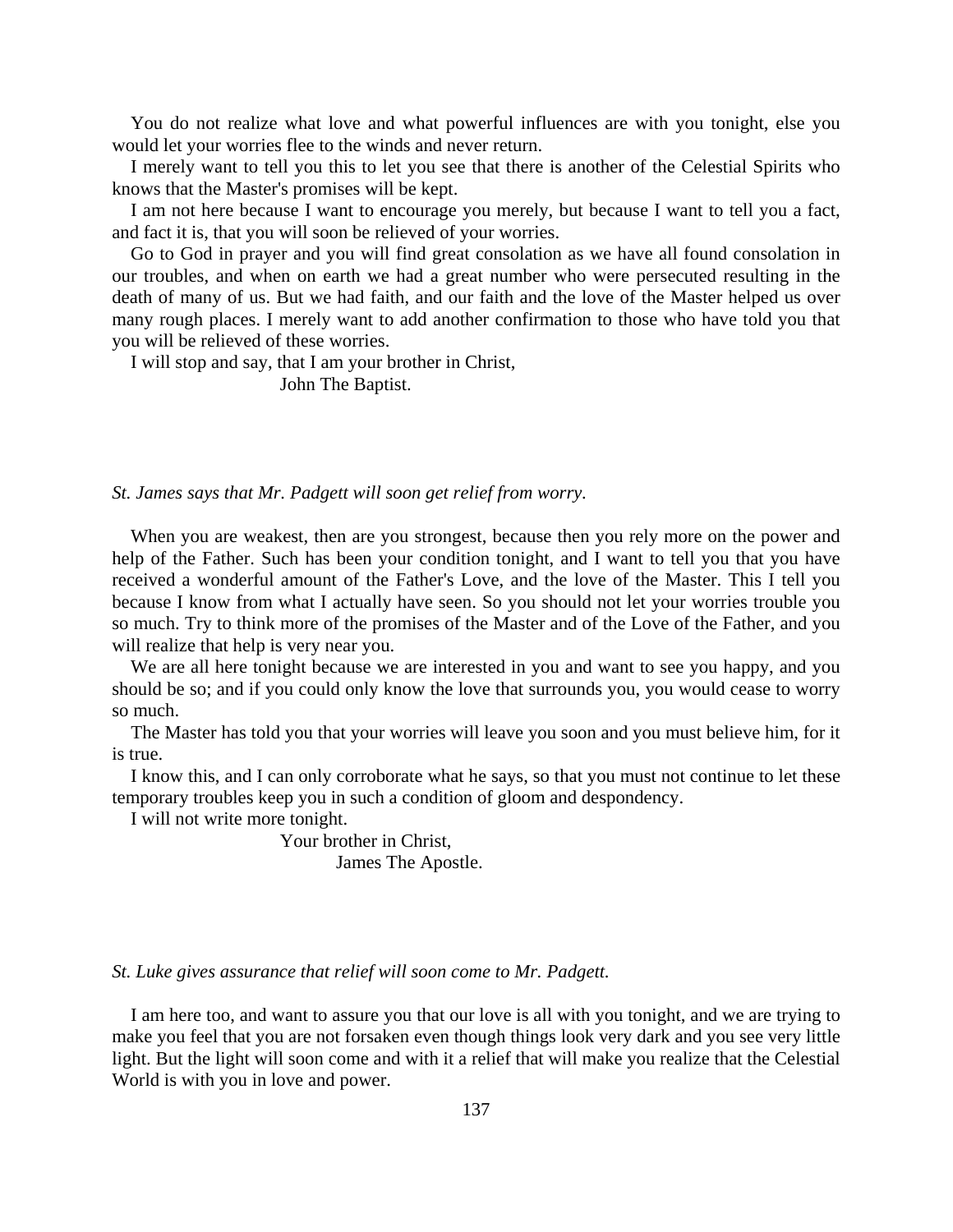I see how worried you have been today and what a condition of helplessness possessed you, but we were with you then and were trying to help and encourage you with our influence.

I will not write more tonight, but will say I am

 Your brother in Christ, Luke.

I am here, John - apostle of Jesus.

 Well, I will say that you are now surrounded by the love and influences of a band of Celestial Spirits, all sending to you their best and kindest wishes, as well as their love. I am now trying to make you feel my presence and love, and if you will open up your heart, you will realize that you are surrounded by love.

 We are many and all anxious that you feel our presence, and you must pray to the Father more and ask for more faith. You will receive it, and will be correspondingly strengthened.

 So let me say before I close, that you are all the special care of the Master, and his love for you tonight was something wonderful. He seemed to let all his love center on you, and I do not doubt that you felt its influence.

I will stop now and say that you have my love and blessing,

Your brother in Christ,

John.

*Barnabas says Mr. Padgett is the favorite of the Master on earth.* 

 Such are the thoughts of men when troubles arise: I can do nothing of my self, but will go to my Father and seek His aid; and the thoughts are true and the aid is certain.

 You are that man tonight, and you will not be disappointed for you will find relief from your worries and the help that the Father shall bring to you.

 The Master is all love and you seem to be his favorite on earth, and you can rest assured that you will not be forsaken. I tell you this because I know from experience.

I will not write more. I am,

Your brother in Christ,

Barnabas, the apostle.

# *John Wesley's affirmation.*

 When the Master said, "Feed my sheep", he not only meant that Peter and those to whom he was talking should feed the spiritual natures of those who should believe on him and try to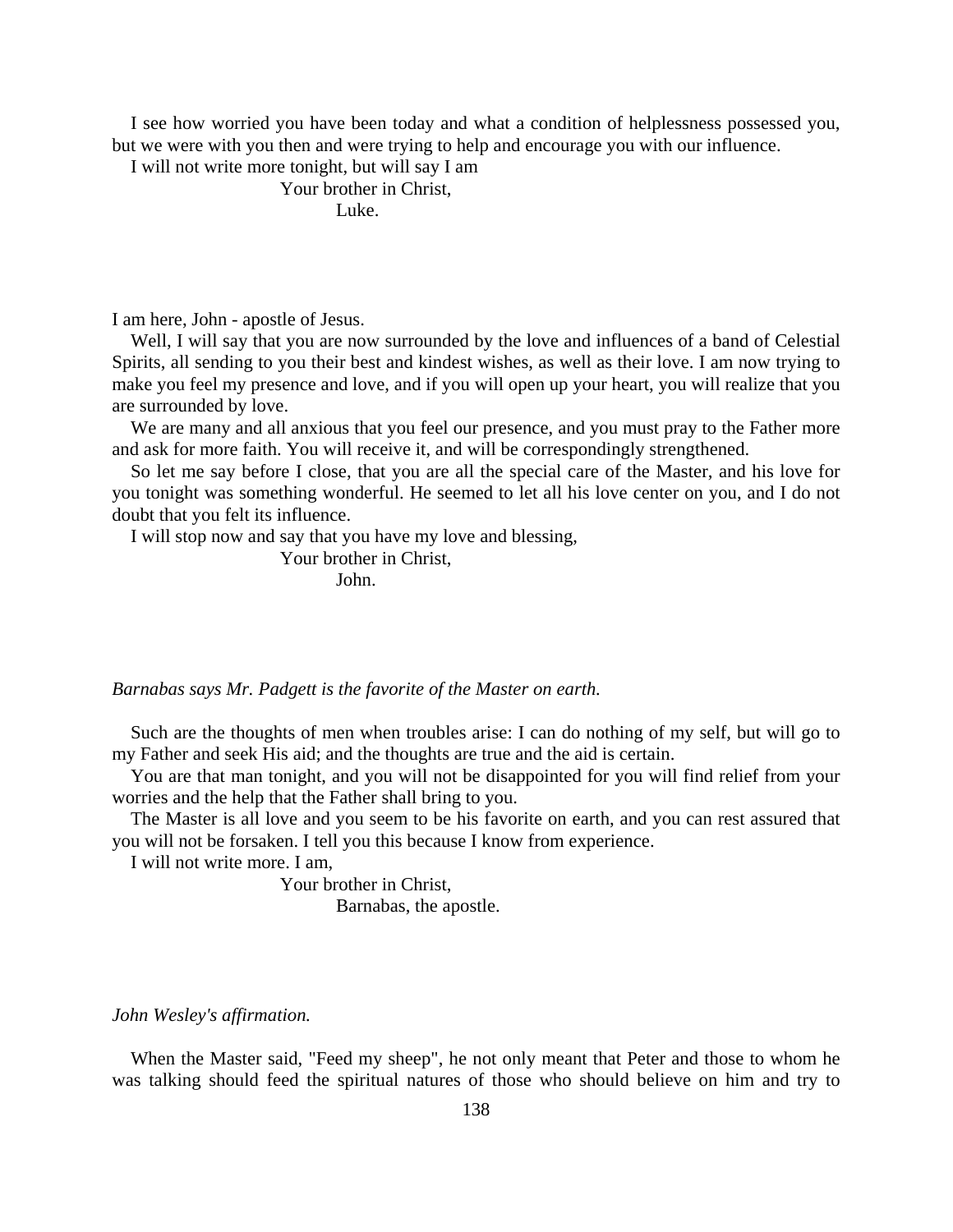belong to his fold, but he also intended that their material wants should be taken care of. And tonight he is saying the same thing, and as you are his sheep of special care and love, he intends that all the things that are necessary for your well being shall be given you. So do not doubt at all, but believe that you will be looked after in all your times of need.

 He was so loving to you tonight that we were all somewhat astonished at the great love which we saw going to you, and thought how dear you must be to him. I have never seen him take such interest in any particular person before, and when you realize what his love and power are, you will be more astonished than were we.

 I see what your troubles are, and while they may seem mountains high to you, they are merely temporary and will soon pass away. So believe in what the Master told you, and pray to the Father for Love and faith. I will not write more, but will say God bless you.

> Your brother in Christ, John Wesley.

# *Garner the preacher gives encouragement.*

Let the worries  $g_0$ <sup>1</sup> and bury themselves, and turn your thoughts and soul aspirations to God, for these are the things eternal and those of the world merely temporary things.

 I say this, because I know, that if you will only pray to the Father and trust in the Master you will realize that what I say is the truth, and can be understood and realized by mortals as well as by spirits. So my brother try to look on these worries in that way.

I am with you often trying to help you and have you feel my influence and love -

I will not write more.

 Garner, the preacher.

*Mrs. Padgett refers to the many consolatory messages received.* 

I am here, Helen.

1

 Well, you have had the most wonderful consolatory messages tonight, that I have ever known to be given to any mortal. With what love the Master spoke to you and tried to comfort you. He is a precious saviour and you seem so dear to him.

Try to trust him and do as he says.

 $1$  Mr. Padgett told me (L. R. Stone) that soon after he received the above messages, the causes of his worries were removed.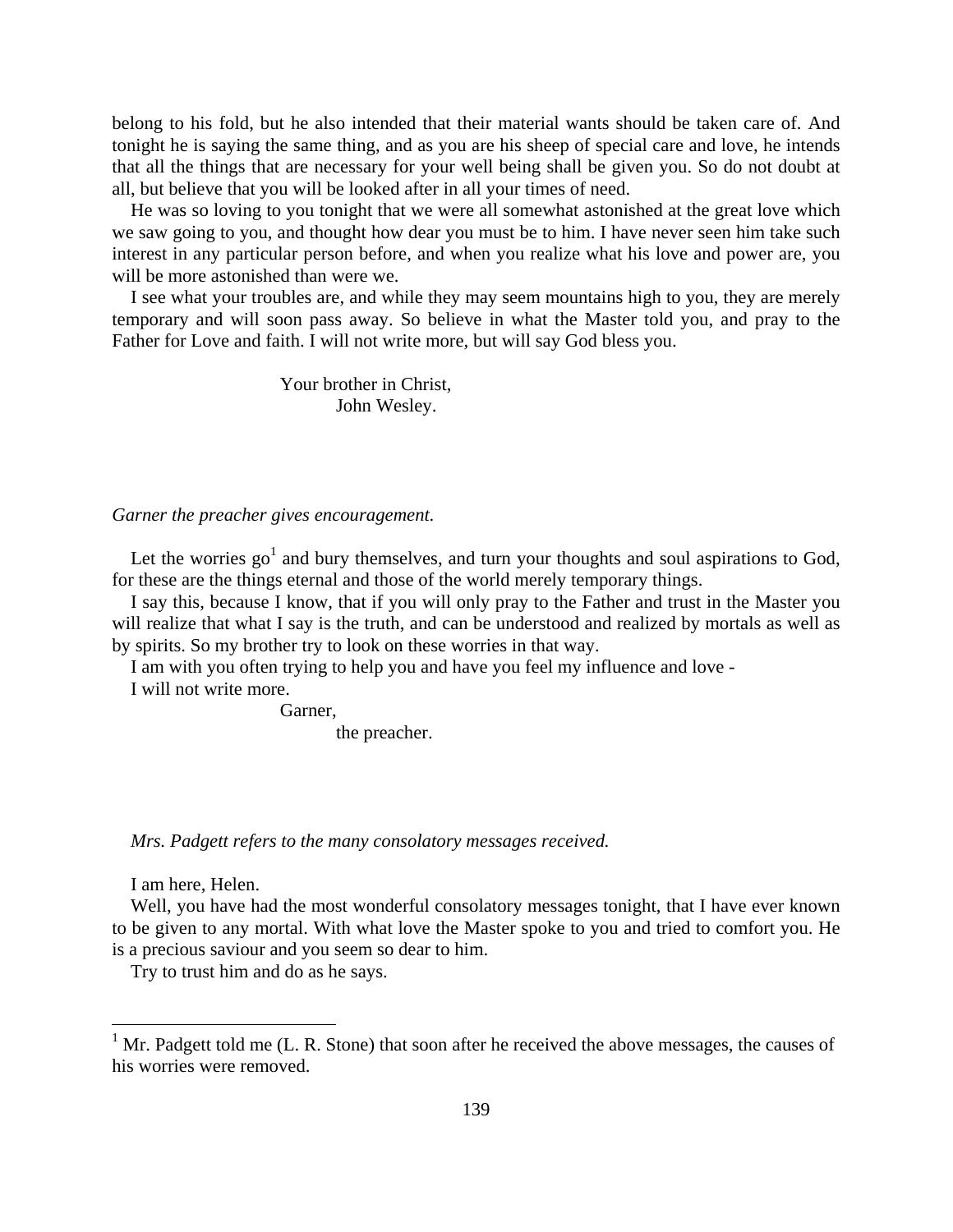These others are all Celestial Spirits, and are also much interested in you, and want you to get rid of your worries. You are sleepy and must go to bed.

So with all my love I will say good night.

 Your own true and loving, Helen.

*Luther - What man should believe in trying the spirits.* 

I am here, Luther. (One time monk and reformer)

 I came to tell you that you are not much benefitted by the book *(Pastor Russell's "Atonement")* you have been reading tonight, because it ignores the very foundation of the plan of man's redemption - that is the Divine Love which the Father bestowed on mankind at the coming of Jesus. The blood atonement is all wrong and misleading, and has done much harm to the truths of God and to mankind.

 I will admit that there are many truths stated in the book and many that will do much good to humanity to understand and believe, but because of the great error in the vital point of the declaration as to the plan of man's salvation, these truths which the book contains may not do the good that they otherwise might.

 Of course you who understand the true plan of salvation may make the true discrimination between those declarations which declare the truth and those which do not. But on the whole I do not see that the teachings of the book will do you much good.

 Well, I know that the passage in John refers to the spirits of men who once lived on earth and who communicated to the members of the early church in their places of worship, and elsewhere. John has explained to you, and what he said, I have been informed by others of the apostles, is true.

The author of that book has certain theories, and, of course, he is construing all the teachings of the Bible in such a way as to sustain his theories. But he is wrong as he will discover when he comes to the spirit world.

 He teaches that the soul as well as the body of man goes into the grave to await the great day of judgment, and there is no such place as the spirit world inhabited by the spirits of departed mortals and to maintain this position he quotes from some of the old books of the Bible. But these books were not written by men inspired by God to declare the truths, and the quoted expressions are merely the result of the purely human minds of the authors, who did not know what they wrote to be a fact, but because of the conditions in which they were in, they concluded that such assertions must be true. Let not the writings of these old writers or of the present day writers either, cause you to hesitate to believe what the Master may write as being true.

 I merely wanted to say this as I saw that you are interested in this book and I wanted to warn you against letting it influence you in any way.

 Yes, I say that Jesus Christ did come in the flesh, and I know it, for he is here a spirit and once lived on earth, But that fact does not prove that any spirit who acknowledges that, is a true follower of him or a redeemed spirit of the Father.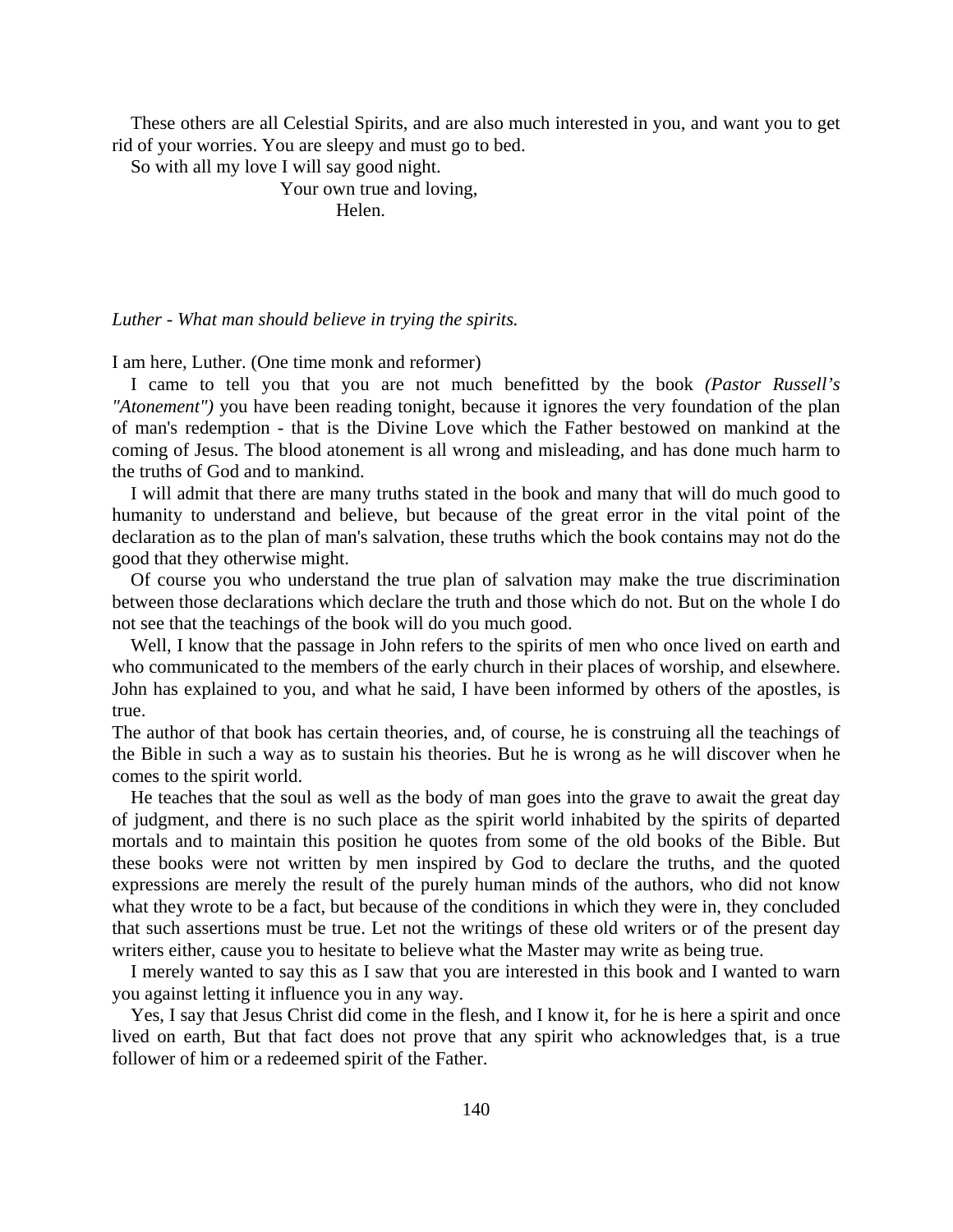There are many spirits in the spirit world who believe that Jesus, the spirit whom they sometimes meet, once lived as a mortal, and would, if asked, say that he lived in the flesh, but they are not believers in the Divine Love of the Father, or have had the benefit of his great plan of salvation or acknowledged him as the savior from sin and error. So that the test set forth in the Bible may have been considered a true test in the days of the early church, yet it is not now a very safe one for the reason that I have mentioned.

 And if a test is necessary, I think a better one would be: try the spirits and every one who does not acknowledge that Jesus is the best beloved son of God, and brought to the knowledge of mankind the rebestowal of the Divine Love, and declared to men the way in which that Love may be obtained, is not a spirit that should be communicated with for the purpose of learning spiritual truths.

 This test is better, because no spirit who has not received this Divine Love, or the New Birth, will acknowledge the existence of these things, because it has no knowledge upon which to make the acknowledgment.

 I must not write more tonight, but I hope the little that I have said may help you and others who have doubts, as to what the meaning of that part of the Bible, which refers to the trying of the spirits, is.

 I am very anxious to write you again as to some of the higher truths pertaining to the spirit world, and soon I hope that I may have the opportunity.

I will say good night.

 Your brother in Christ, Martin Luther.

*Luke asserts that the Gospel in the Bible is not the one as he wrote it.* 

 I will write a little as I am interested in what you have received from Luther tonight, and as I am supposed to have written the Gospel of Luke, I desire to say a few things in reference to the correctness or rather incorrectness of many things contained in my Gospel.

As you infer, I am St. Luke the writer of the third Gospel and a follower of Jesus.

 My Gospel was not founded on anything I had personal knowledge of, but upon the writings of others and the traditions which were the common knowledge of many Christians at that time. I knew several of the apostles and obtained much of my information from them, as well as from many of the Christians who were members of the congregations to which these apostles preached and expounded the sayings of Jesus.

 In my Gospel, as now contained in the authorized version, there are many things that have been interpolated. This version was not based on what I wrote, but upon pretended copies of my writings; and the persons who made these copies did not follow literally my writings, but added to my text and gave their own interpretations of what I had written in such a way as to destroy the true meaning of what was intended to be conveyed by my writings.

 There are many truths contained in the Gospel as now written in the Bible, and they are the truths of God, but there are also many errors which contradict these truths. For instance, I never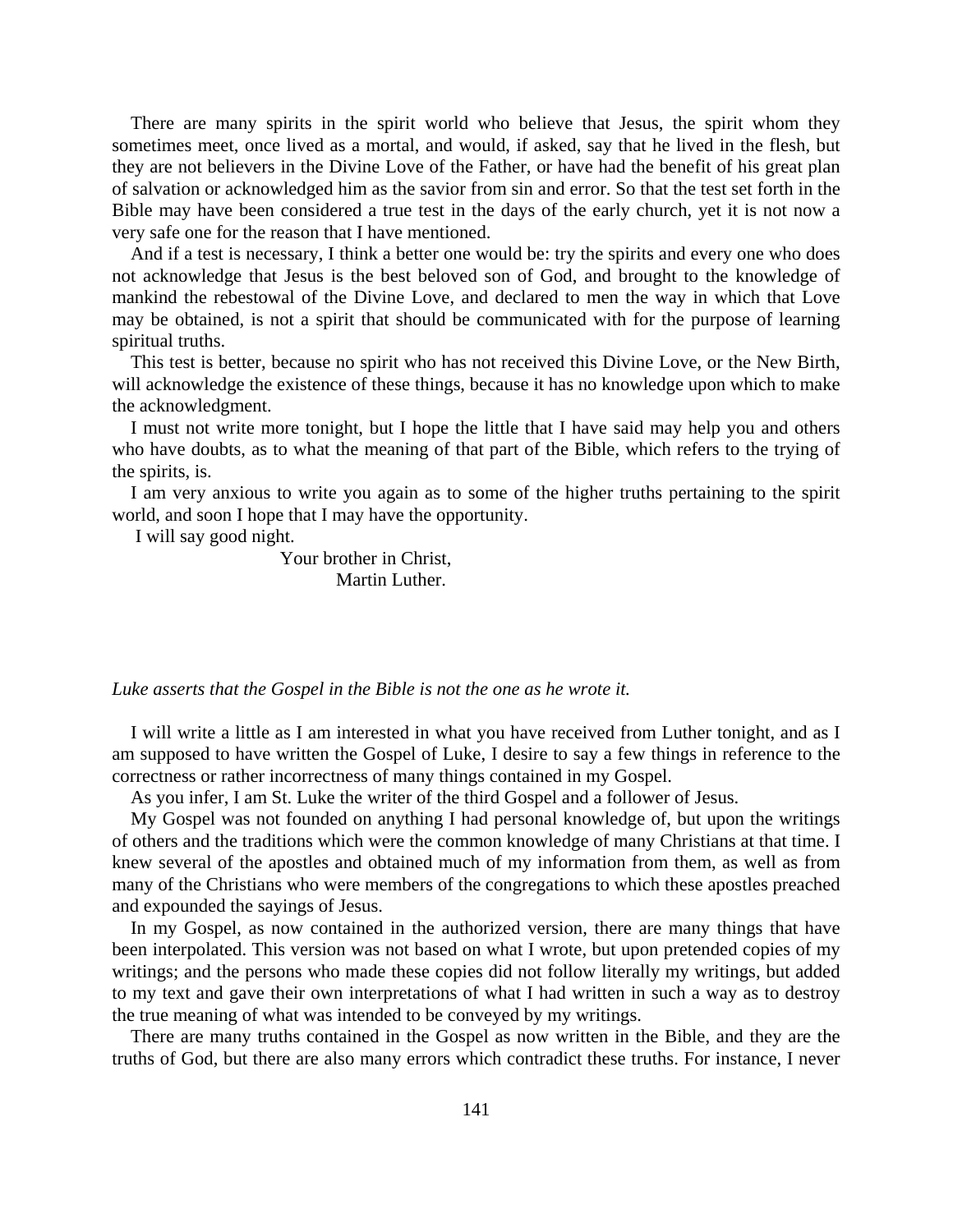wrote that Jesus commanded his disciples to believe that the wine was his blood or the bread his body, and to eat and drink these things in remembrance of him.

 How this interpolation could have been made I do not know, but will observe that the same things are said in all the four Gospels, and this saying must have been derived from a common source, and that must have been the minds of those who pretended to copy the Gospels.

 I tell you now that this saying, that the blood of Jesus saves from sin, is not true, and if men depend upon this blood for their salvation they will never be saved, but will enter the spirit world in all their sins, and will be surprised to learn that Jesus is not waiting to receive them in his arms and carry them to the mansions prepared for the truly redeemed of the sons of men.

 I know that a vast number of the members of the various churches believe this harmful doctrine, and that as a consequence, many persons claiming to be Christians will realize that their sins have not been forgiven them when they come into the spirit world.

 Sometime, as these writings continue, I will point out the errors of my Gospel to an extent that will show you the fact of what great additions and misinterpretations have been made thereto.

I will stop now.

 Your brother in Christ, St. Luke

*Luther - Observance of the ceremonies which my church still uses in its worship is not approved by God or Jesus.* 

I am here, Luther.

 I desire to write a short message tonight on the subject of: "The observance of the ceremonies which my church still uses in its worship is not approved by God or Jesus." I will not detain you very long and will try to express myself as succinctly as possible.

 Well, as you may not know, the church of which I am the founder believes and teaches the necessity of infant baptism and the observance of the Lord's Supper as necessary parts of its church doctrine, and of such very great importance that without them it is difficult to become an accepted member of the invisible church of Christ.

 Nothing is further from the truth than these doctrines for the baptism of infants, for they have no virtue to save one from his sins or to make him in at-onement with the Father, and the mere fact that water is sprinkled on an infant's head and some blessing pronounced by the preacher does not in any way bring that infant in unison with the Father. Baptism is of man's creation and to God it means nothing more than an outward ceremony that affects the infant merely as regards its connection with the established earthly church. It is not possible for this baptism to have any effect upon the soul of the infant and neither does it open up the soul faculties to the inflowing of the Divine Love.

 God cares not for these ceremonies, and rather looks upon them with disapproval, for their tendency is to make men and women neglectful of the great truth that will bring them in harmony with God's laws of Love and redemption.

 And the same thing may be said of any and all kinds of baptism, whether the subject thereof be an infant or a grown man or woman. As to the sacrament of the Lord's Supper, it has no part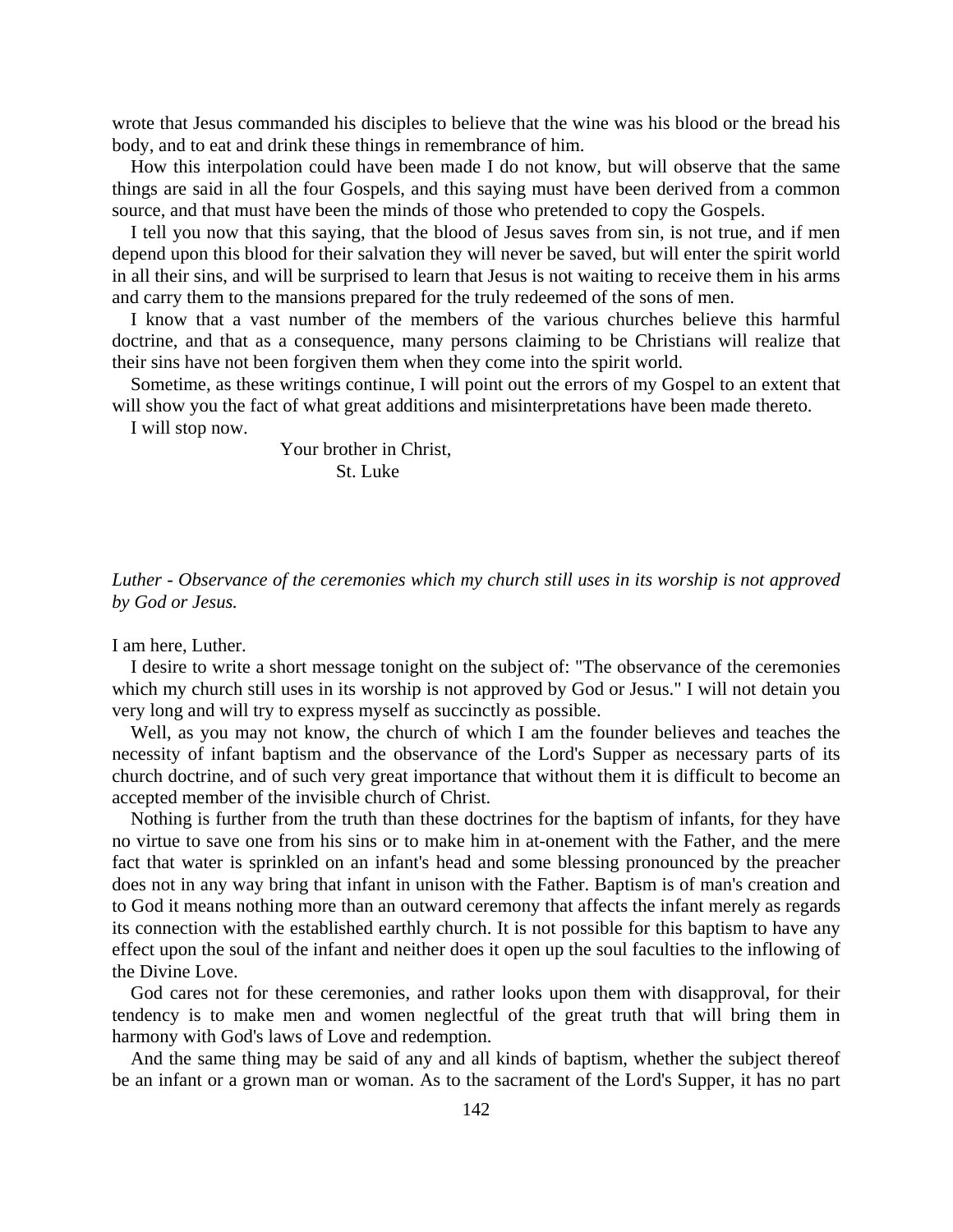in God's plan for the redemption of mankind and it is merely a reminder of the association of Jesus with his disciples. It cannot affect the condition or development of the soul, and as now understood and practiced this sacrament is of no importance, for Jesus does not want to be remembered in the way of recalling to him the tragedy on the cross which was only the result of the malice and envy of the Jews; and the blood spilt is not an element that enters into the plan of the salvation of men. And besides, with this sacrament there is always more or less worshipping of Jesus as God, which he, Jesus, abhors and looks upon as blasphemy.

 So you see, the celebration of the last supper is a thing which is not acceptable to God or to Jesus. He does not want men to believe that they can be saved by any sacrifice of him or by any blood which he may have shed as a result of his crucifixion.

 Of course, you will remember that the question of what the wine and bread of the sacrament really were, was one that engendered much controversy, and even hatred and ill-feeling on the part of those who were assisting me in the great Reformation. If I had known then what I do now, no such question would have been debated or believed in by me and taught for many years. The blood of Jesus was no more than any other man's blood, and the commemoration of the last supper that Jesus gave his disciples before his death, is a useless ceremony and brings no help to those who indulge in this sacrament.

 I see that you are tired and sleepy and I will not write more now. So with my love and wishes for an increase in you of the Divine Love,

> I am your brother in Christ, Luther

*Luther denies the vicarious atonement, etc. Bible full of contradictions and errors.* 

I am here, Luther - Martin Luther.

 I came again because I want to tell you that I was with you this afternoon when you were reading the comments on the origin and different versions of the Bible. Among them was a reference to my version, and I want to say that while my version was a pretty correct translation, yet the manuscripts and other versions, upon which I based my translation, were not the real writings of those who profess to have written them. I mean that those manuscripts were not true copies of the original epistles and books written by those whose names they bear. Many interpretations and more constructions were given to the texts of the originals than you or any other mortal are aware of.

 The Bible as now written and as I translated it, is full of contradictions and errors and makes the truth hard to ascertain. Take for instance that one subject of the blood redemption.

 No greater error was ever written than that the blood of Jesus saves from sin, or that his blood washes away sin. It seems to me now, so absurd that I wonder and am astonished that I could ever have believed in such an absurdity.

 I know now that there is no efficacy in Jesus' blood to accomplish any such results, and the pity is that many men now believe this, and, as a consequence, neglect the one vital and important requirement necessary to salvation, that is the New Birth. This and this only saves men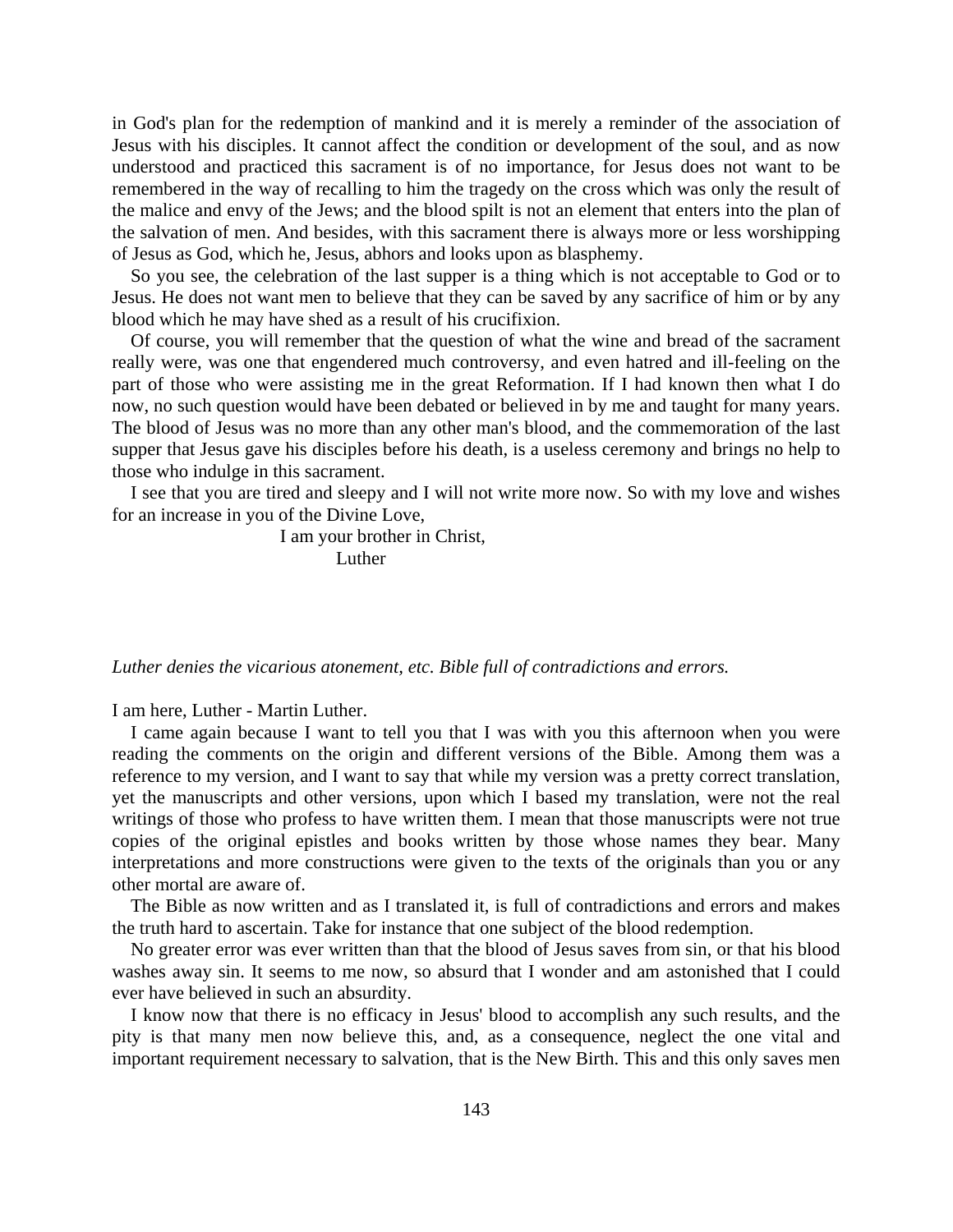from their sins and fits them to enter the Kingdom of God, which is the Kingdom of Jesus, for he is the Prince of that Kingdom, and the Ruler thereof.

 Jesus never said any such thing, for he has told me so. This saying that his blood was shed for many, is not true. He never said it, neither did he say "drink the wine", being his blood, in remembrance of him, for the wine is not his blood, and neither does it represent anything that has to do with him or his mission on earth, or his present work in the spirit world. How unfortunate that this saying is made to represent something that he did not say.

 So in order to understand the real truths of God and man's relationship to Him and His plan of salvation, you must believe what the Master shall write you and what his apostles may write, for now they understand what his true mission was, and what he attempted and intended to teach when on earth, and what he is teaching now.

 I also will write sometimes and give you the result of my instructions and knowledge as I received them since being here.

I will not write more tonight.

 Your brother in Christ, Martin Luther.

*Luther denies the efficacy of the Eucharist to save man. Jesus living and teaching and demonstrating the Divine Love in his soul, and how man can obtain it, shows the way to salvation.* 

# I am here, Luther.

 I have come merely to remind you that I am waiting to continue my discourse to my people. I am very anxious to do this, and as soon as you get in condition I hope that you will give me the opportunity. Well, we will arrange that, and all that we desire is for you to get in condition.

We are with you a great deal and try to assist you in every way possible.

 Well you have asked me a question that I should like to have more time in which to answer than I have now. But in short, Jesus was not of the substance of God in the sense that the Catholic Church, following the Nicene Creed, claimed. He took on a part of the Divine substance as the Divine Love filled his soul, and so can you or any other man do to the extent that you may receive this Love. But to say, that Jesus was in his very being of the substance of the Father to that degree that made him equal to God, is erroneous, and should not be taught or believed in. He was born or created in the likeness of God in the way that has been explained to you and in no other. He was a man and not God, or any part of Him, and if he had not received into his soul the Divine Love, he would never have been of the substance of the Father. But being of a very spiritual nature, and in fact so much so that he was without sin, this Love commenced to come into his soul very early, as you may say, from his very birth, and at the time of his anointing he was so filled with it that you may say, he was of the substance of the Father in the quality that that Substance possessed of the Nature Divine. He was no more Divine though naturally, as I may say, than was any other mortal born of the flesh. I should like to write you a long message on this subject, and will some time, when convenient.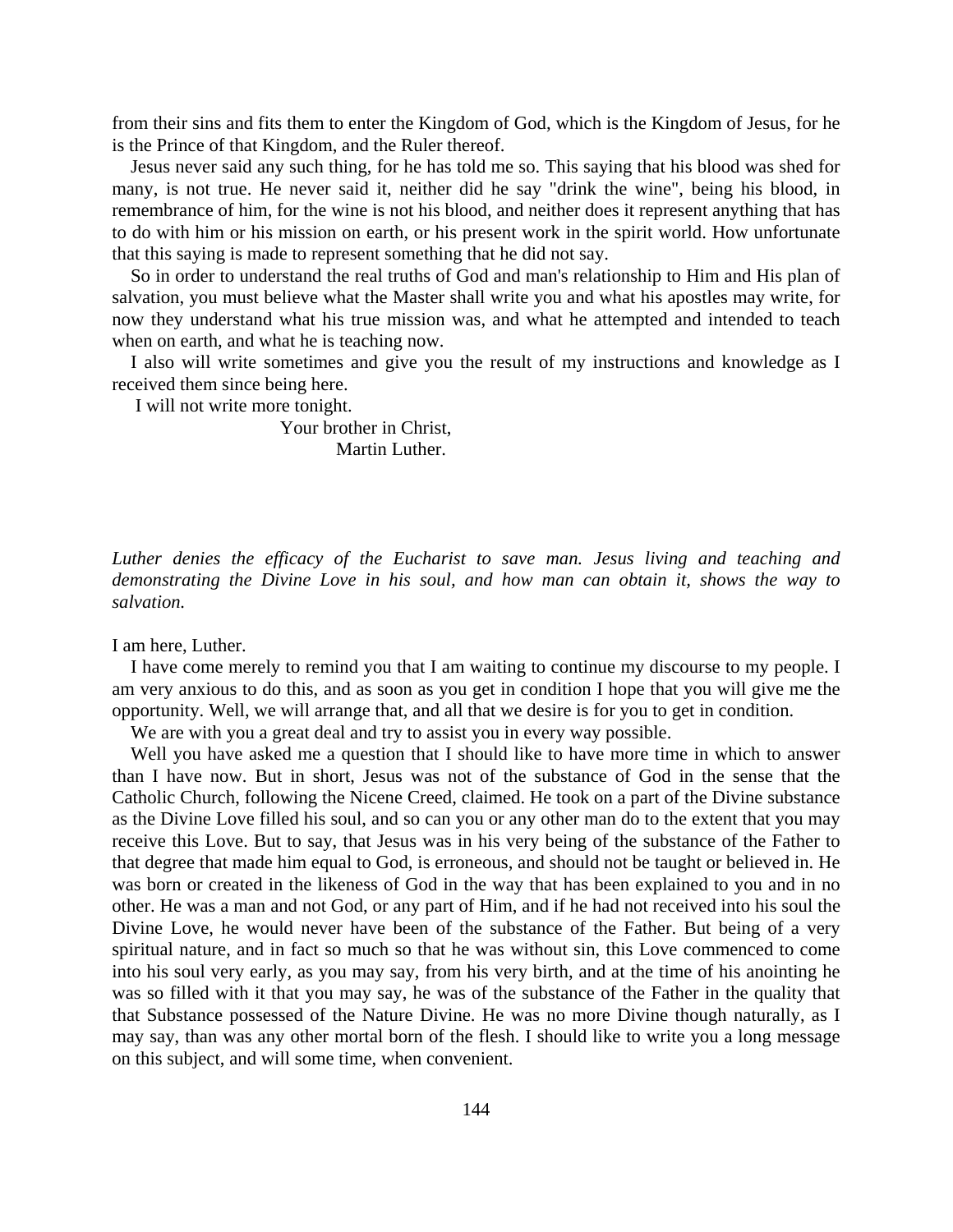Well, all the speculation that has ever existed as to the Eucharist and the change in the qualities of the bread and wine, are untrue. Jesus is not in these elements in any particular or view that may be taken. His flesh and blood went the way of all other flesh and blood of mortals, and no more forms a part of the bread and wine than does your flesh and blood.

 This sacrament, as it is called, is very abhorrent to the Master, and when it is celebrated, I must tell you, he is not present, not only not in flesh and blood but also not in his spiritual presence. He dislikes any kind of worship which places him as its object in the position of God or as the son of God who paid a great debt by his sacrifice and death. He wants God alone to be worshipped, and himself to be thought of only as the one who brought to light immortality and life by his teachings and the living demonstration of the truth of the existence of the Divine Love in himself.

 He does not approve of the teachings of men that his death and his blood were the means of man being saved from their sins and becoming reconciled to God. He says, it was his living and teachings and demonstration of the Love of God existing in his own soul that showed the only true way to salvation.

But, I must not write more now. So with my love I will say good night.

 Your brother in Christ, Martin Luther.

#### *Mrs. Eddy's testimony*

 Let me write a few lines, as I am anxious to declare some facts, which when on earth were not facts to my understanding and beliefs. And oh, the pity of it all.

 Today, I was present at the church where the preacher discussed and criticized my teachings and me also and I am compelled to admit that some of his criticisms were true and justified.

 I am Mrs. Eddy, and the founder of the sect which bears the high sounding name of Christian Science, and the doctrines of which are neither Christian nor science as I now know from actual experience in the spirit world, where many of my teachings are shown to be not in accord with truth, and so misleading.

 I now realize that my mind and soul were not in accord as regards the truth, while I lived a mortal, and that my mind was superior in causing me to have certain beliefs which I left to the world in the form of doctrines contained in my text book and my other writings.

 My soul possessed a considerable degree of the Divine Love, as that Love has been explained to you, and when I came to the spirit world that Love was my salvation, notwithstanding the errors of many of my teachings as to mind and matter, and non reality of sin and evil.

 I am too weak to write more, but I will soon come for I must declare the truths. Good night.

Mrs. Eddy.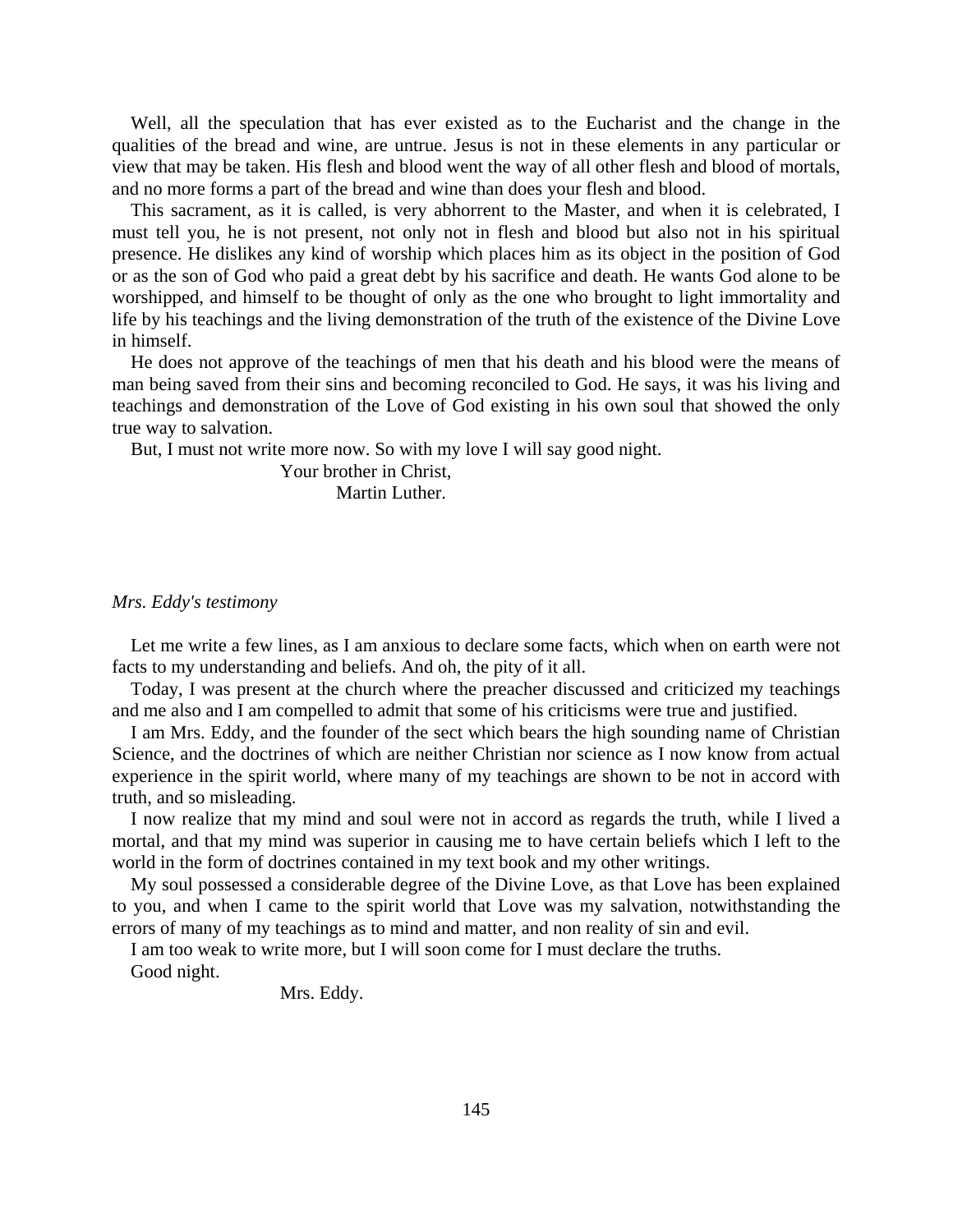*Jesus - Some of the doctrines of Christian Science are untrue. Very important that the truths being revealed through Mr. Padgett be made known as it involves the salvation and good of all mankind.* 

# I am here, Jesus.

 I have been present as you read the article on Christian Science and was interested in your comments, and am pleased to assure you that your annotations were correct, and that in the particulars that you criticized the statements of the writer the same were erroneous and not in accord with the spiritual laws of truth and the understanding thereof. Sometime I will come and write you a message at some length on the doctrines of Christian Science, for the reason that I think a correction of the claims of this cult is very important.

 The doctrines that it proclaims to the world contain many truths and are beneficial to mankind, and are doing much good, both spiritually and physically, but some of the claims are so much in violation of the truth that they must not be permitted to pass as truths uncontradicted.

 The founder of this Science or discovery, as her writings and followers claim, is here now, and deplores the fact that she left to the world so many false and misconceived concepts of the truth that so many persons believe and teach. She is a spirit of much soul development, and is in possession of much of the Divine Love, which she did not conceive the meaning of by her carnal mind, as she called it, and was not therefore able to teach what this Divine Love is, and its operations upon the souls of men, and the effect of its presence in such souls.

 She never conceived any higher ideal for man than the perfect man,one who should become wholly delivered from the sins and errors which all men have to a more or less extent. And her teachings that sin and error and disease are not things of reality, because God did not create them, are all wrong, for they have a reality that not only makes men unhappy and causes them suffering in the mortal life, but also prevents their progress towards her ideal of the perfect man in the spirit world. God only is good, and everything that He created is necessarily good, and cannot contain that which is evil or in conflict with His creations; but, as we have explained to you, while He created man perfect, knowing only good, yet He bestowed upon him that great power of free will, and after his disobedience, he exercised it in such a way that he violated the laws of his being, and sin and error resulted - this made man the creator of evil.

 Mrs. Eddy will write you very soon on the subject of her Science, as she is very anxious to remedy the errors that she taught, and we have determined that it is advisable that she do so, on account both of her followers and her own account, for her work here and so far as possible in the mortal world, is to unteach, as it were, the errors that she taught.

 I expected to write my message, or rather finish the message which I partly wrote a few nights ago, but you are not just in condition to receive it, and I prefer waiting until you feel better in this respect.

 I am glad that you are so much interested in that message, and when you receive it, I don't think that you will be disappointed, for as you say, the subject is the one fundamental truth to be made known to mortals. I will deal with it in all its phases, and you must try to get in the best possible condition to receive it.

 Well, I do not think that that will be necessary for there will be such powers present, that the presence of any mortal and the favorable influences that he may attract will not afford any assistance to you. You must know that I have greater power than all the other spirits have, and when I come to you the assistance of the powers of any other spirit is not needed. If you will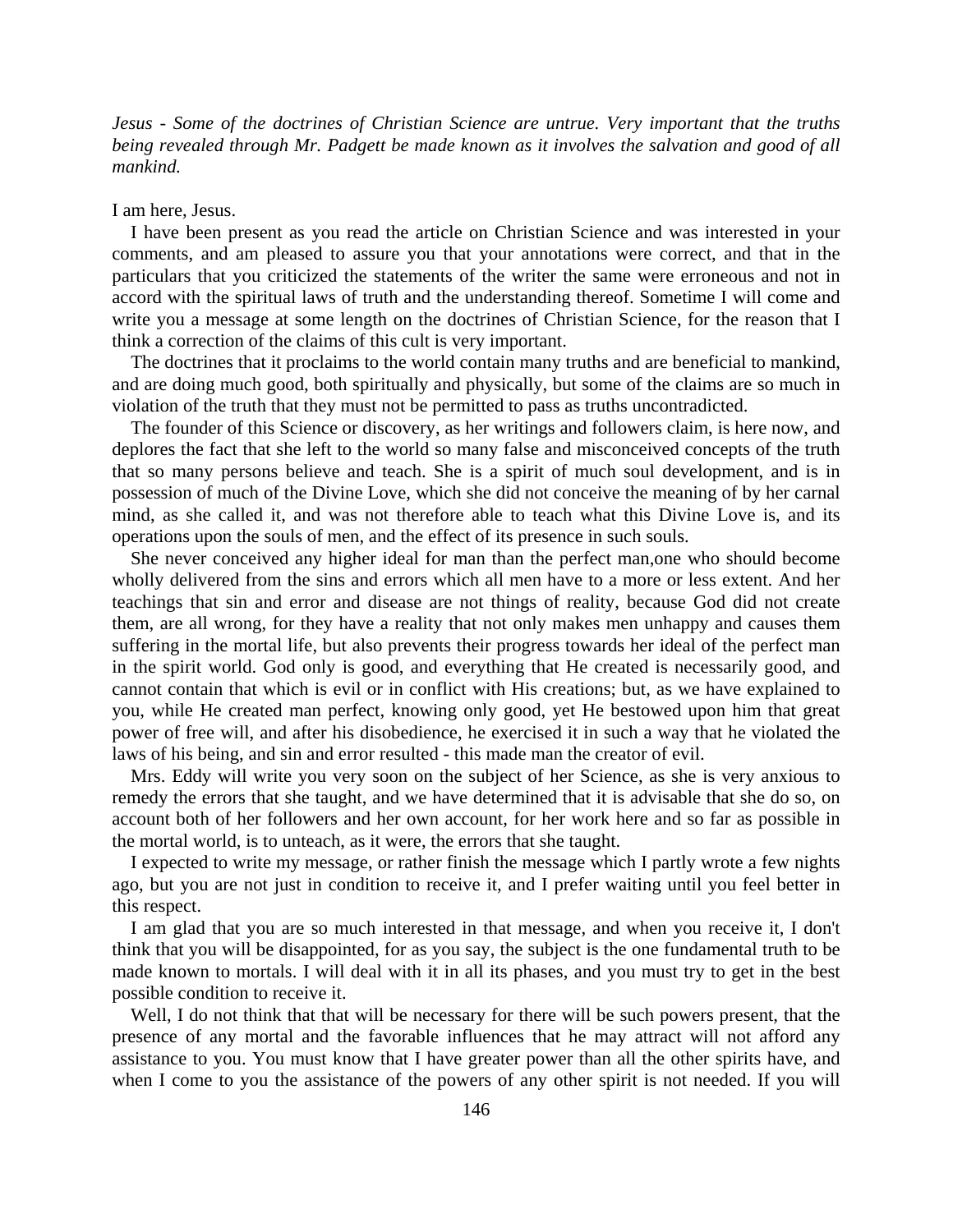only get your soul in the best condition possible, so that I can make the proper rapport, nothing else will be needed.

 I will not write more tonight. I love you very much and am with you quite frequently, throwing around you my love and influence, and trying to help you develop your soul condition and become in greater at-onement with the Father.

 Yes, I have kept my promises, and when you call for me to come with you and pray, I come, and send up my earnest supplications in your behalf, and I know that the Father answers my prayers, not only because of the faith that I have, but because I can see the effect in your soul's condition.

 Well, you must not think that I am God or one of the Godhead, for as I have told you, I am only His son, and the possessor of so much of His Divine Love that I get very close to Him, and have communion. I have my home in the Highest Heaven, that the spirit of man has not yet so far reached, but, notwithstanding, I am not of so exalted a condition, or in such position, that I do not come to you in love and sympathy and as your elder brother. In my exaltation, I am most humble, and I must tell you that humility is a certain and eternal accompaniment of great spiritual and soul development.

 And because I am the highest of the Father's sons, you must not doubt that I come to you, and deliver my messages and pray for you and throw around you my love and influence.

 I have explained to you the great reason why I am doing this, and this reason is one that involves the salvation and good of all mankind, and you. I will tell you now that you are engaged and made a co-worker with me, and the spirits who write you, in the greatest work that any spirit or man can engage in. And I want further to say, that you will accomplish the work, and successfully; and when the time comes for you to lay down this work and come to the spirit world, your reward will be beyond all conception, and your happiness will be complete.

I see that you have in your mind the thought as to what will be the future of your two friends.<sup>1</sup>. Well, they will perform their work and it will be a great and important work, that will bring them a reward similar to the one that is in store for you; and this reward is not the result of any special dispensation of the Father, but is the result of the work and the associations and experience that you all will have in doing and completing the tasks that are before you.

 You, and they too, are now doing a work which is laying up rewards in the spirit world for you when you come over, and not only there but you are now experiencing some of the benefits that flow from your work. Continue in the efforts that you are making to show spirits and mortals the way to the Father's Love and my kingdom, and you will find a wonderful reflex happiness come to you while you are yet mortals.

 If you men could realize the love and spiritual influences, and the number of highly developed spirits that are with you so often, and the efforts the latter make to help you and bring happiness to you, you would feel that you are the truly blessed of the Father.

Well, I must stop now. Remember what I have said and believe that I am,

Your brother and friend,

Jesus

<u>.</u>

 $<sup>1</sup>$  Mr. Eugene Morgan and Dr. L. R. Stone.</sup>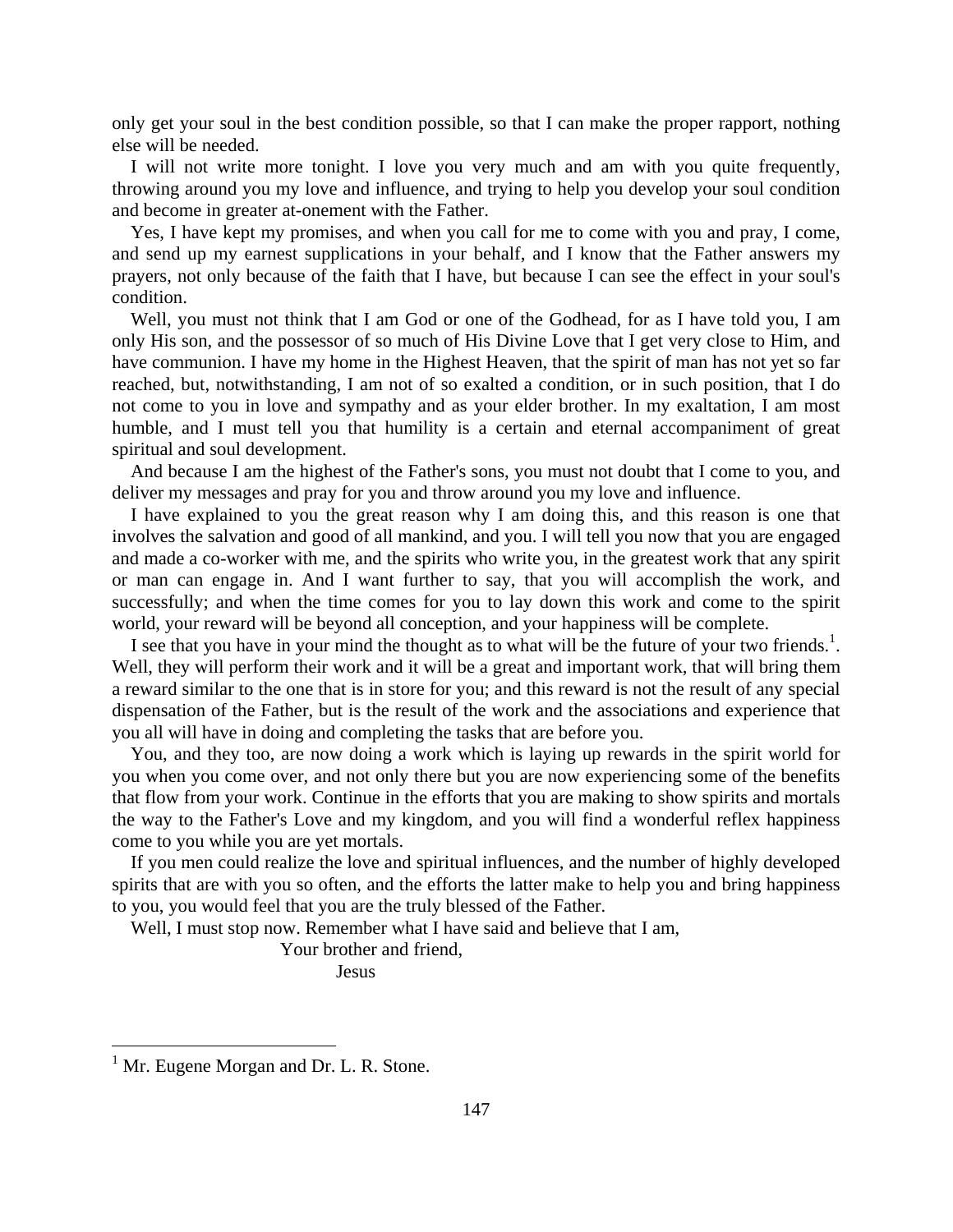*Helen - the Master wrote and was anxious that Mr. Padgett should comprehend his message and its importance.* 

I am here, your own true and loving, Helen.

 Oh, my dear, how glad I am that the Master wrote to you as he did, and if you only could have seen him as he told you of his love for you and the great happiness that will be yours when you shall have finished your work, you would have been thrilled as well as very happy. He seemed to be full of love and glory, and so anxious that you should fully comprehend what he wrote you.

Your own true loving,

Helen.

*Spirits' experience when entering the spirit world and their progress - John B. Comeys.* 

 I desire to write you a short time to inform you of certain truths which you should know pertaining to the spirit life, and to what mortals who lead the lives of good and pure men may expect and be assured of realizing.

 I am in the Celestial Spheres, but I shall not speak of these spheres, but only of the spiritual spheres, where men after they become disembodied spirits may live and experience a happiness which they on earth have no conception of.

When a spirit first enters the spirit world it receives a welcome from some one or more spirits whose duties are to receive such spirit, and to show the place where it is suited to live or exist.

 Such spirit is then permitted to meet its friends and relatives and to commune with them for a short or long time and receive whatever consolation such friends or relatives may be able to give it; and in many cases the gladness and happiness of these spirit friends cause the spirit to believe that it is in heaven, or at least, in a place of great happiness.

 But after this first interview, the spirit must, by reason of the law of attraction, go to the place where its condition of soul or its condition of moral growth or intellectual development fits it for, and there remain until such condition is made better and enables it to rise to a higher place.

 No spirit, after it once gets into the place that is suited for it to live in, ever retrogrades, although it may stand still for a long number of years, and never make any progress. But this is a truth not known to a great many mortals, and spirits also, that the condition of the mortal at the time he becomes a spirit fixes his condition and place of living when he first enters the spirit world; after he is put in such place by the law of attraction as I have said, and when once that place is found and occupied, the spirit never goes to a lower place; but either will stay in that place for a long time, or will progress - and ultimately will in all cases progress.

 Well, the evil spirits find these places of habitation in the earth planes, which are many, and of varied kinds, having many different appearances, suited to the conditions of the spirits who will occupy them.

 A spirit who is in the lowest of these earth planes is said to be in the lowest hells, as all spirits who are in these planes where they suffer and encounter darkness believe and say they are in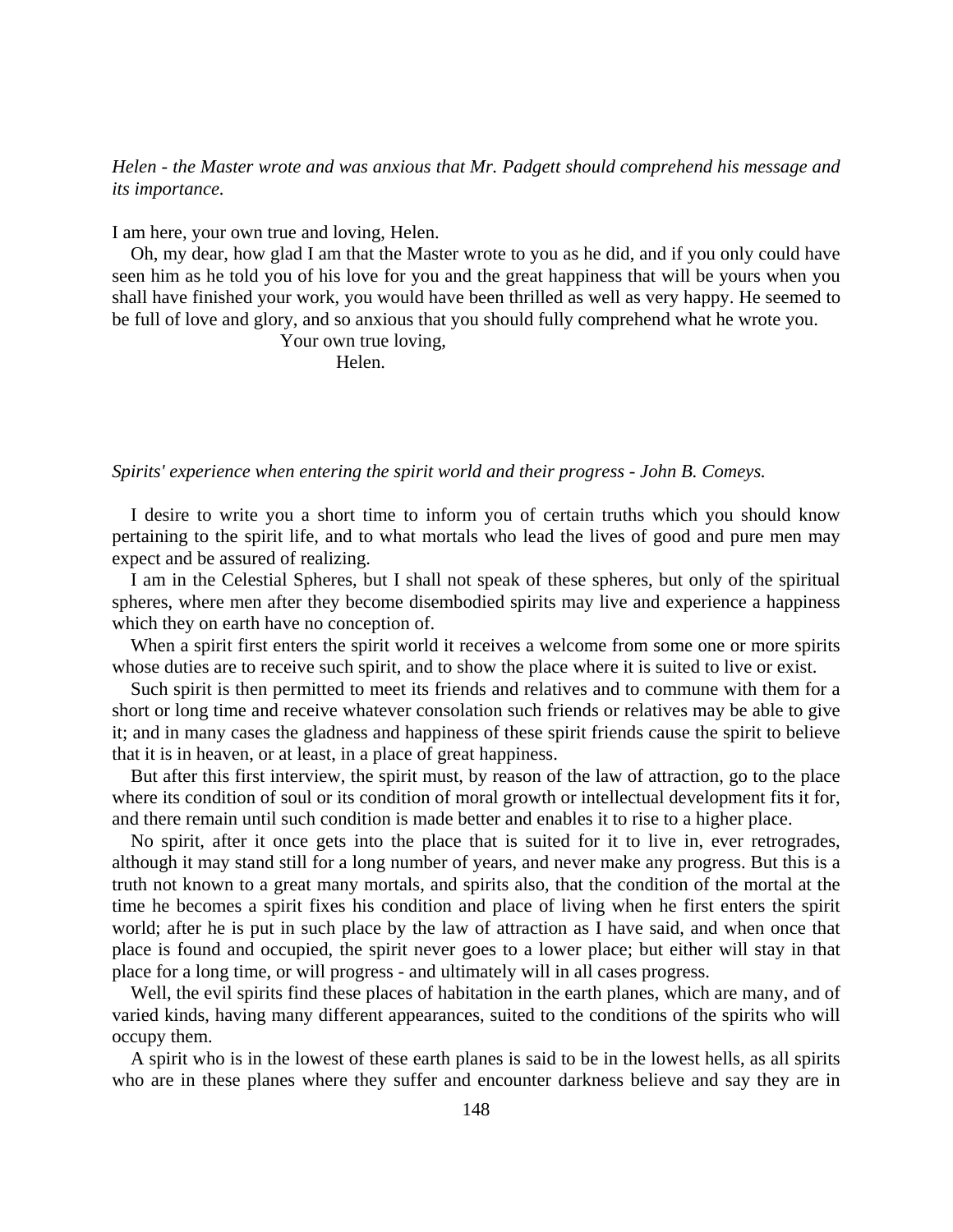hell. But this is merely a name used for convenience, for the hells are merely places forming a part of the one great universe of God.

 These hells, as you may imagine, are very numerous, for the conditions of spirits are very varied, and each spirit has a place in which to live fitted to its condition.

 As the spirit becomes freed from some of these conditions, which as to them causes the law of attraction to work, he progresses to a higher and better place, and finds that his surroundings are not so dark and painful. And as this progression continues, such spirit will ultimately find himself in the planes of light and comparative happiness, where the evil recollections have to a large extent left him, and the good deeds which he did on earth then come to him and cause a happiness that makes him realize that he was not all bad, and that God has been good to him in relieving him from the sins and evil thoughts which bound him to the place from which he has progressed.

 But after all this, he has not gotten into any of the spheres which are above the earth planes, and he may have to remain there for a great many years before he enters the second sphere which is next in gradation to the earth plane. This latter plane is the most populous of all the spheres, for it has spirits coming to it in great numbers - in greater numbers than are progressing from it to higher spheres, and hence it has a greater variety of sub-planes than has any of the other spheres, and is filled with a greater variety and kind of spirits than are any of these higher spheres.

 When a spirit has remained in the earth planes a sufficient length of time to put him in condition to go to the next higher sphere, he makes his progress, and is never prevented from doing so. I do not mean to say that the spirit is compelled to remain in the earth planes any particular number of years before progressing, for this is not true; on the contrary the number of years that he remains there is determined by his condition of progress, so that some spirits may go through these planes in less than a year and others may remain there many years.

 In the second sphere, appearances are brighter and many opportunities are afforded the spirit to seek for and obtain happiness that he did not have before, and many spirits find great happiness in pursuing their intellectual studies and things of this kind, and in obtaining a knowledge of the laws of the spirit world governing what you might call the material nature of this world and also of the earth world.

 This sphere is not so well suited for the growth of the soul faculties, and those spirits whose desires and aspirations are for the development of their soul qualities do not stay in this world or sphere very long, for they do not find that the necessary provisions for such development exists, and as a consequence, they progress to the third sphere, where they find wonderful opportunities and surroundings, which enables them to progress in these matters of the soul.

Well I see that you are tired, and I will postpone any further writing on these matters to another time.

So Good nightgood night

- John B. Comeys.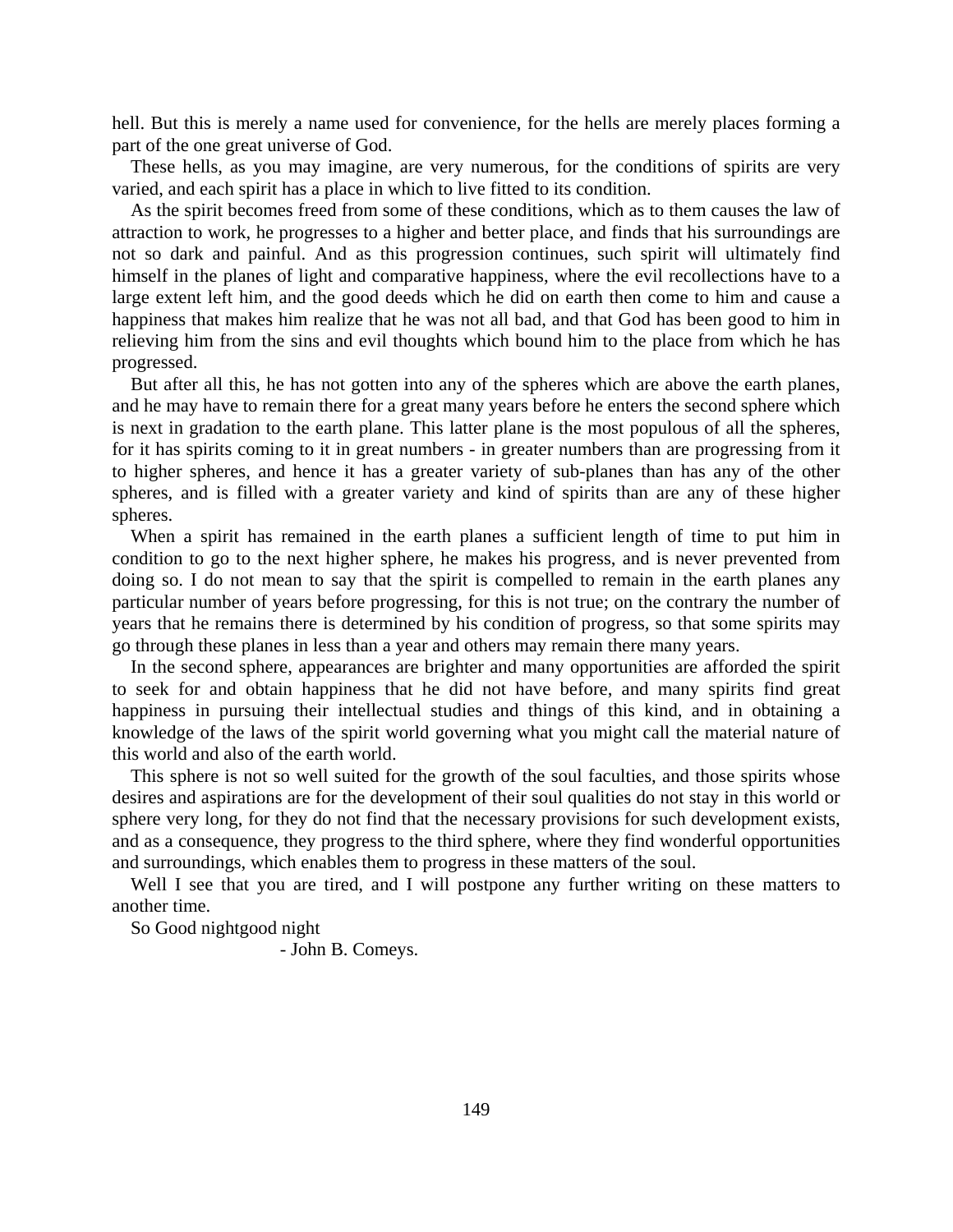*Joseph H. Salyards writes about his knowledge and soul perception, "Who and what is God." God has personality.* 

I am here, Your old Professor Salyards.

 I merely want to say that I am very happy, and want you to know that I am progressing in my condition of soul development and in my knowledge of the truths that pertain to the spirit world. I have not written you for a long time, and would like to tell you of certain truths that I have learned since last I wrote you.

 Well, I find that I am now in a condition of soul development that enables me to see the truth of what the Master has told us in reference to the real existence of God.<sup>1</sup>. Who knows what His creatures are doing and in what way they are making use of their souls and bodies. I mean that this God is one having all the faculties that you would suppose only a being would have who had a personality and form; but can hardly understand how a mere essence or formless existence could have such powers and qualities.

 I never, until recently, could comprehend the real truth and meaning of God (I believing him to be mere essence, void of form or personality), who could have the wisdom and love and power that I was taught such God possessed. Such comprehension is beyond the finite mind, and can only be accepted as a realization of an existing condition or truth by means of faith. Yet now I have more than faith to enable me to understand the fact that this God, whom we call our Father, for He is, has all these qualities and powers; and such understanding is to me a wonderful and unexpected addition to my knowledge of God.

 This understanding, of course, is not a thing that arises from any exercise of the mind, or the result of any mental power or quality which I may never have realized that I possessed, but is the result of the exercise of my soul perceptions, which have become so great and in such condition of unison or harmony with our Father's qualities of soul. that He and all these attributes appear to me as real, perceptible existences, having a certainty of comprehensible being, as do the existence of spirits and their attributes.

So you see what soul development may mean and what its possibilities are.

 No mere development of the intellectual qualities or attributes could ever lead to a comprehension of the personality of God as I have described it.

 I never in all my life, natural or spiritual, conceived or expected that it were possible for any soul of mortal or spirit to see God as I now see Him, and I never could understand what was meant by the beatitude, "the pure in heart shall see God", except in this sense, that as we became pure in heart, those qualities that were ascribed to God would become a part of us, and as such possessors, we could see God, or rather the result of those attributes of God in our souls.

 I don't know whether you can fully comprehend what I intend to convey to you, but I have tried my best to put the idea in such language that your mind may understand, to some extent, what my meaning is. I know that you will never fully know what this great soul perception is, until you have experienced what this development is in your own soul, which is necessary to enable it to see with the clearness that I now see.

 I thought that I would tell you of this progress of my soul, so that you might have some faint idea of what the development of the soul means in a way other than an addition to the development of the love principle. But really all phases of its development are part of or

<sup>&</sup>lt;sup>1</sup> See also "Who and What Is God" Vol. I - pages 59-63, & pages 63-69.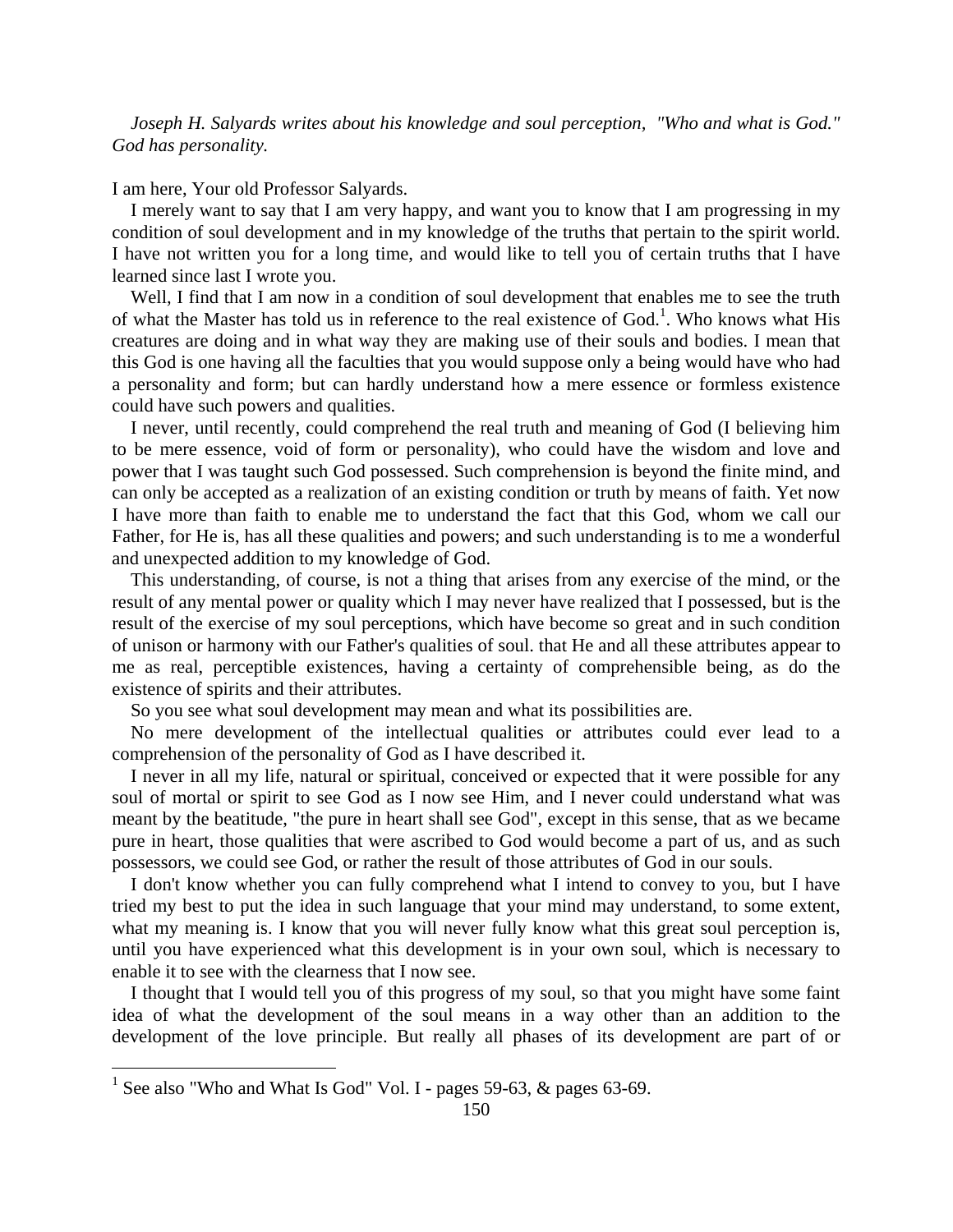dependent upon and resultant from the development of this love principle; for Divine Love is the fulfilling of the law, and law includes that which enables us to perceive that God is a personality, having these qualities that I speak of.

 I see that I have written enough for tonight, and if you will carefully read what I have written, you will find much food for thought, and probably some help to a correct, concrete comprehension of who and what God is.

 So expressing to you my gratification and pleasure in being able to come to you again and having you take down my ideas of who our Father is, and also for the opportunity to declare that God is a being, having an existence of His own, comprehensible by the soul perceptions of the redeemed of His creatures, I will say, good night.

Your old professor and brother in Christ,

Joseph H. Salyards.

*Jesus affirms the message. The personality of God - the necessity of developing the soul perceptions to be able to perceive God's personality* 

I am here, Jesus.

 I have heard what the Professor said to you and you must try your best to comprehend its meaning, for it contains a description of the true conception of God in a way that only one having the developed soul perceptions could explain. The only difficulty in the way of your fully understanding this idea of who and what God is, is that the idea is not one that the mere mind can grasp, for only the soul that has been developed to a sufficient degree can comprehend. But yet, you may be able to conceive of its meaning to an extent that will enable you to get closer to our Father as a real, personal Father, and not as a being of formless existence only. I mean that the idea of personality may bring the Father nearer to you, so that you may realize a deeper meaning of His Love and care and mercy and interest in you and in all His creatures.

 In my message on God, you will find that the idea of personality is spoken of, but not emphasized so much as in the writing of the Professor; but the truth is that our Father is, to the soul perceptions, a Being of real existence and personality.

 I know how difficult it is for the mind to conceive, even in a faint way, how such a personality can be a part of a Being who is declared to be a mere spirit without form or limitation, and everywhere at the same time; but I tell you that it is a truth that by the soul's faculties is comprehensible the personal attribute of the Father.

 Of course, men will not understand this truth so long as they depend upon the mere intellect to comprehend it, and to them it may not mean much; but it is of the greatest importance to mankind, both in their lives on earth and in the spirit world. "Thou, God seest me", is not a mere meaningless generality which men repeat and do not understand, for God does see every act of man; and as I said when on earth, not even a sparrow falls without my Father knowing it, and the hairs of your head are all numbered. So if men will only learn that this great truth is of such importance, they will take more care of the manner in which they live their lives.

(I am not disconcerted by the interruption.)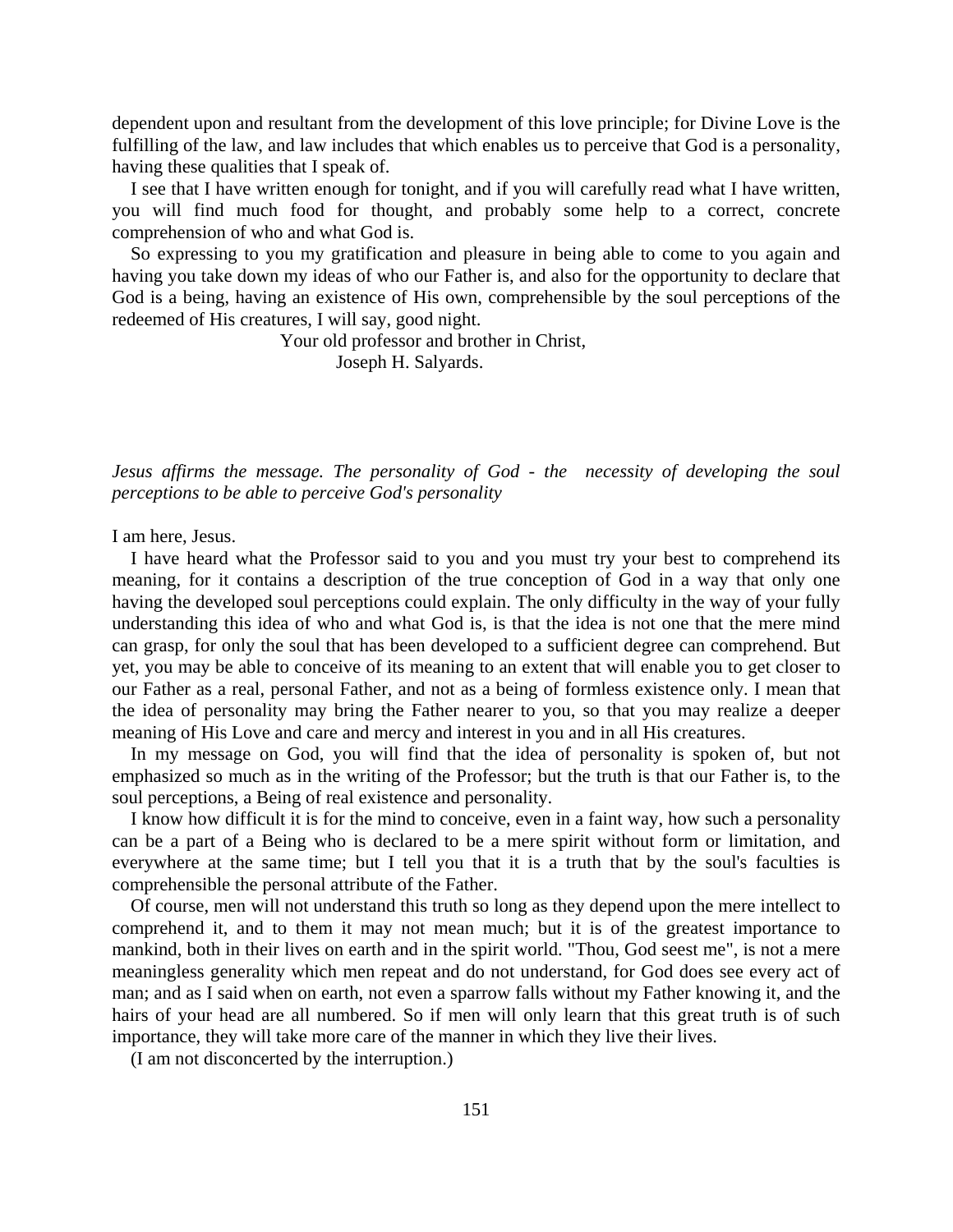As I was saying men must realize that God knows not only their acts but their thoughts, and every idle thought will have to be accounted for, and the penalties which his laws impose will have to be paid.

 So, if men would only realize this fact, of God's being able to see and know what their lives on earth are, they would many times think before they do some things which they do, supposing that no one but themselves know of them.

 I am very glad that the Professor wrote to you on this subject tonight, for it is one that is very important in our plan of revealing the truths of God and His attributes.

Very soon I will write you another message, and one that will be very important to mankind.

I will come again soon, and tell you of some things that you must learn.

So with all my love and blessings, I am,

Your own brother and friend,

Jesus.

 *St Luke adds his testimony to the Professor as to "Who and what is God". God has personality.* 

I am here, St. Luke.

 I want to add my testimony to that of Professor Salyards as to "Who and what is God." Of course, since the Master has substantiated what the Professor wrote and enlarged on it, my testimony is not necessary, yet, I desire to say a few words which are expressive of my knowledge arising from my own experience.

 I have a soul development which is greater than that of the Professor, and a perception which is clearer and more convincing than his, and yet, what he has said is all that I can say as to the truth of the personality of God, except that to me it is undoubtedly much clearer and of longer acquaintance.

 I know that God is a being that has personality, though not a form like unto man, but has all the attributes that have been mentioned. These attributes are not God, but merely qualities which he possesses, and which in their workings upon the hearts and souls of men emanate and flow from Him. You may better understand this if I call your attention to the fact that while you can see and feel and hear and love and dislike, yet these attributes or qualities are not you, but only those things that belong to your personality. You may be deprived of any or all of them, and yet you may not cease to exist as a personality. And so with God; while these things of Love and wisdom, and loving and hearing do not constitute God, yet they are a part of Him and are exercised by Him, just as the qualities I have mentioned are exercised by you.

 I know it is difficult for the mere mind to comprehend this great truth of God having a personality, yet it is a truth, and just as real to the perceptions of the developed soul as is the existence of yours or any man's personality to the finite mind.

 And here is another fact in connection with this great truth, and that is that only the spirits who have experienced the New Birth and become filled with the Divine Love of the Father, and hence a partaker of His Divinity, will ever be able to perceive this great truth of the personality of God.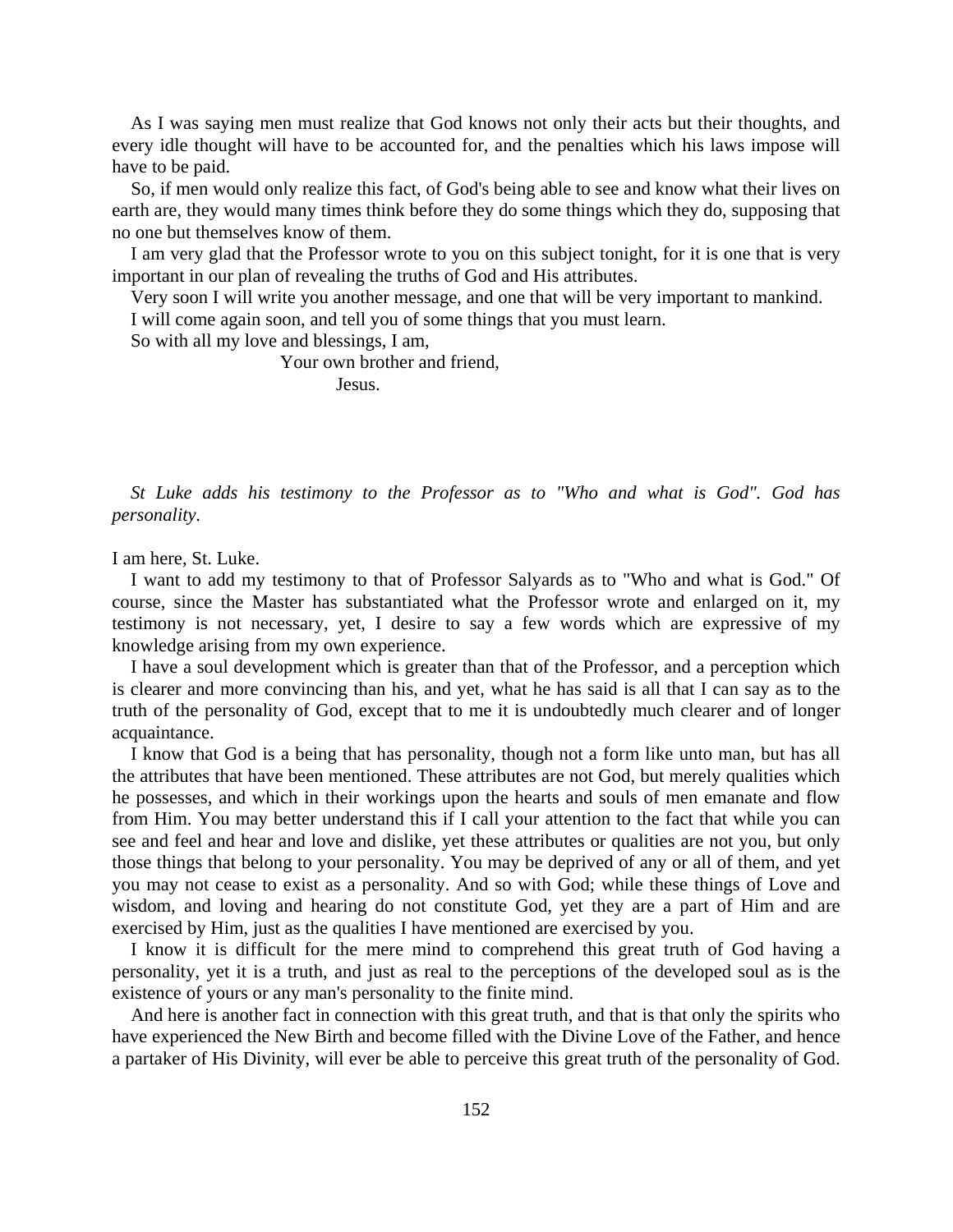No other spirit will ever receive that soul development which is absolutely necessary for it to possess in order to perceive the great truth under discussion.

 Yet the mere fact that these other spirits do not comprehend or understand this truth, does not make it any the less a truth, and all men and spirits are subject to its operations, and must come under the benefits that they may receive by reason of the workings of this truth upon their lives and thoughts.

 Just because men cannot see God it does not follow that He does not see them, for He does; and their every thought is known to Him and taken account of. And strange as it may seem to you, or as I should more appropriately say, surprising as it may seem to you, that account is kept in the memories and consciences of men themselves, and when the time comes for them to render an account of their acts and thoughts, no other place or receptacle is sought for or examined to find this account than these very memories and consciences; and nothing can be hidden or lost, until it has fulfilled the purpose of its existence.

 Men may create, but they cannot destroy - I refer now to their actions and their thoughts. While on earth they may forget and ease their consciences by forgetting, yet, when they come to the spirit world, and are called to render an account, the inexorable laws that are really their judges and executioners show them that there is no such thing as forgetting - and has been said, they have forgotten to forget.

 God is being, self-existing, unchangeable, but full of Love and mercy, and these He does not exercise in any individual case, but has made certain that His laws of mercy will so operate that all the spirits of men and mortals also, may by their own acts and desires place themselves in such condition of soul, that these spirits will receive the benefit of this mercy. Yes, His mercy is from the beginning waiting for all men to ask for it and want it, just as is His Love.

 I could write on this subject for a longer time, but I must not write more tonight as you are tired, so I will close.

With all my love and blessings,

 I am your brother in Christ, St. Luke.

*St Stephen - God can see and hear and know what the thoughts of men are.* 

I am here, St. Stephen.

I want to say only a word.

 At the time of my martyrdom I saw the heavens opened and the spirits of the just made perfect, so now I can by my soul perceptions see my God as a real personal being, full of Love and mercy.

 Let no man rest in the assurance that God is only a formless spirit, without the attributes of seeing and hearing and knowing what the thoughts and deeds of men and spirits are, for if he does, in the time of accounting, he will be deceived in his false security.

 I am in a condition of soul development to know the great truth that God is a God of real personality, and when I say this I don't mean individuality in the sense that you are an individual. But what I mean by personality is that all these attributes of Love and power and knowledge and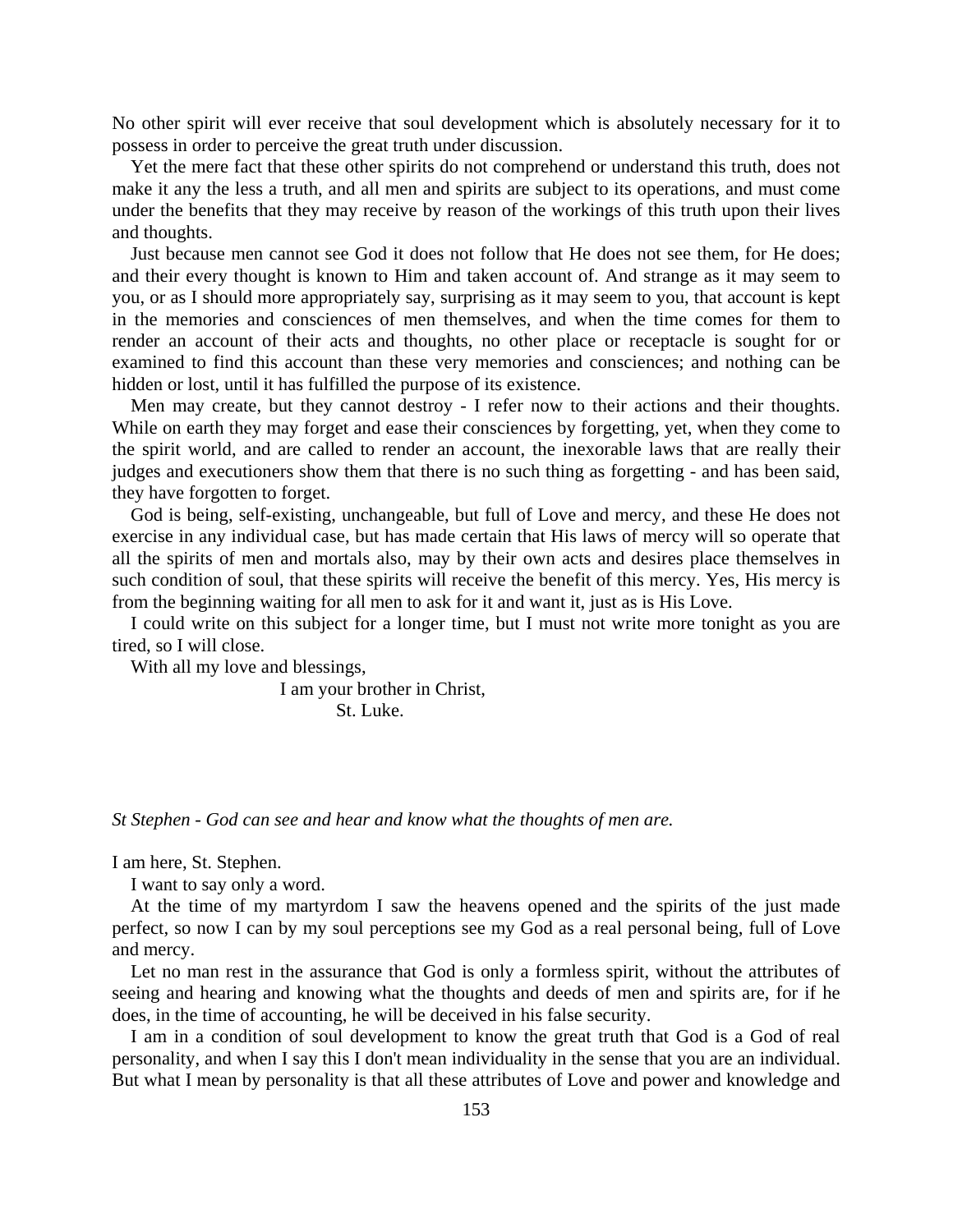mercy do not constitute God, but are merely a part of His being and flow from Him in their operations upon men, and in fact upon all the things of the universe.

 I will not enlarge upon this truth, as it has been explained by those who preceded me, but I will say this, that because a man with a finite mind cannot understand this truth, it by no means follows that it is not a truth, for it is, and in the great future every man who has received the necessary soul development will learn and know this truth.

 I will not write more tonight, but will say to you, continue to seek this great development of your soul, and you will not be disappointed in coming to the realization that God is our Father of the Master, the close personal and loving Father.

With all my love I will say good night,

Your brother in Christ,

St. Stephen.

*Colyer the preacher gives his beliefs; denies the trinity.* 

I am here, Colyer.

 I was a preacher. I am now a preacher and my doctrines are those of Christ stripped of the creeds and dogmas of the churches.

 I was not an orthodox preacher, but was one who believed in God and in Jesus as the best and most spiritual man that ever lived on earth, and who taught the truths of his Father.

 I am of the same belief still, and I have since being in the spirit world learned many things to confirm my belief. The orthodox doctrine as to his being God or one of three Gods is a pernicious one and against all reason and truth. He is just who he said he was - the son of God and the son of man - the first in a spiritual sense and the latter in the material or natural sense.

 He never, as he has told me, claimed to be God, and his disciples never understood that he was such. The freedom of men's minds from this doctrine of his being God, will do more to bring men to the truth and to believe in religious truths than can be conceived of. When his true mission on earth shall become understood, men will turn to the true worship of God, and to a belief in the teachings of the Master, which will result in many a one being saved from their sins, and in happiness and harmony and brotherly love being more firmly established on earth.

 I am a believer in the Divine Love and the New Birth and am an inhabitant of the seventh sphere, and am trying to progress to the Celestial Spheres.

I will not write more tonight as you are tired, but will come again sometime.

So with all my love as a brother in Christ, I am

Robert Colyer.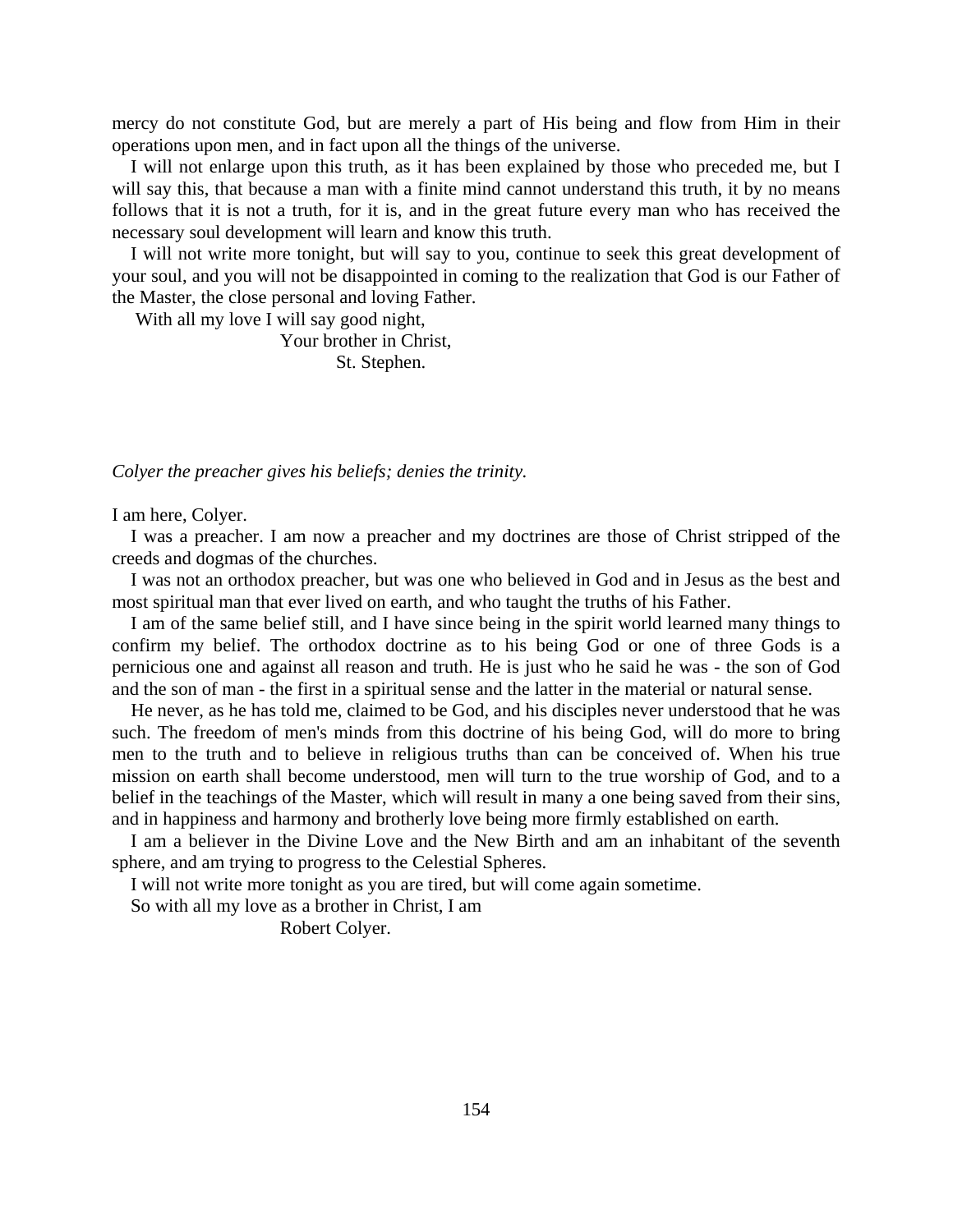*Denies the vicarious atonement. Spirit communion was more prevalent in the days of St. John than now. If men would have faith like the Apostles of Jesus, healing and so-called miracles would exist today.* 

## I am here, John.

 I do not write St. John, because I am not called by that name in the spirit heavens, and I have written you often enough now, that you will identify me when I merely write John.

 Well, I heard what the Master said, and I can only add thereto, that I never wrote the things which declare that I preached that the blood of Jesus saves from sin or that Jesus was a propitiation for the sins of mankind. Neither in my Gospel nor in my Epistles nor in Revelation did I write such a doctrine. As I have told you before many things contained in these books were written by others to carry out certain plans and ideas of the writers. I never said that Jesus was God and that he was begotten by the Holy Ghost, or that he is equal with God, or that he saved a man from sin by reason of any personal qualities which he may have had.

 So let your mind eliminate these false doctrines and receive the truths which the Master shall write with a perfectly unbiased mind, free from all preconceived ideas.

*(Answer to question by Mr. Padgett follows:)* 

I meant that many spirits would try to communicate with man and attempt to teach false doctrines as to Jesus and his mission.

 That the only spirits who were capable of conveying the truth, and worthy of belief were those who should acknowledge that Jesus was the son of God in the way that it has been explained to you. Not that Jesus or Jesus Christ was God. Only those spirits who acknowledge Jesus as the Son of God and have received the New Birth, and know anything about the kingdom of Christ, or of the gift of the Divine Love of the Father, and the way to obtain it, as taught by Jesus, should be

acknowledged. All other spirits who have not this knowledge, and consequently would not acknowledge Jesus as the son of God, who should hear his teachings, is not to be trusted as being true followers of Jesus.

 This is nothing mysterious or contrary to the laws governing the conduct or beliefs of men. If a spirit, or man either, knows nothing about a certain subject he certainly cannot teach others its qualities or merits, and, hence, I was applying an ordinary law of nature to the way in which spirits should be tried. For I must tell you now, and it is a truth, and was a truth at the time I wrote my gospel and epistles, just as it is a truth now, and always will remain a truth, that every spirit who acknowledges that Jesus is the son of God is a redeemed spirit, and has received a portion of the Divine Love, and is progressing in the kingdom which Jesus is now forming. And when I gave those instructions to my children, as I called them, I intended that their communications should be only with those spirits or men who had received this New Birth.

 I know that all the spirits who have received this Divine Love in sufficient abundance are good spirits, free from sin and error and *(with)* the power or inclination to influence mortals not to sin or to do anything which is contrary to the Will of the Father, while all the other spirits may or may not exercise upon mortals the influence of evil.

 Hence, try the spirits, and if they do not acknowledge Jesus as the son of God, let them alone, and do not receive their communications or teachings, because they are not believers in Christ and the New Birth.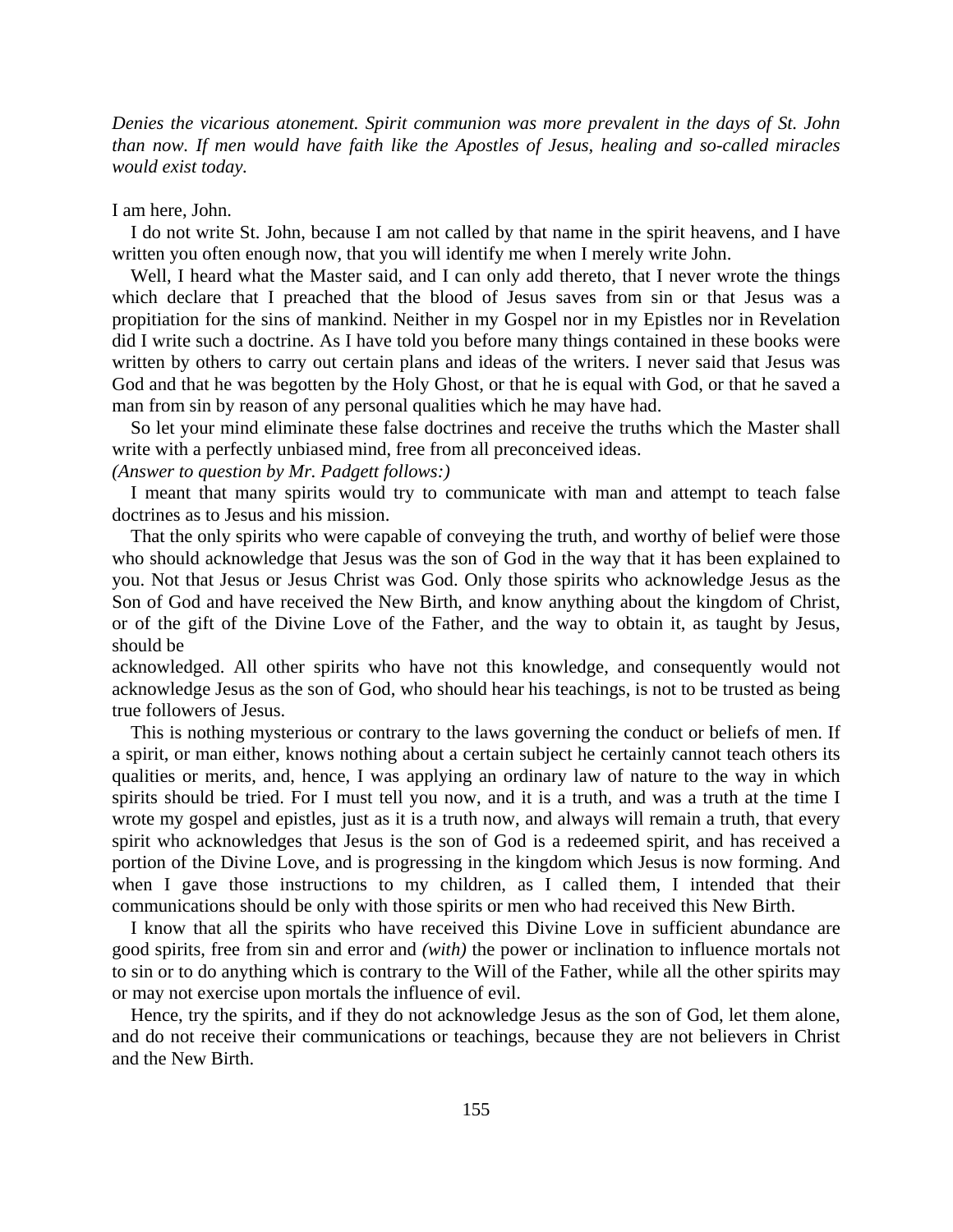Among my children or believers in the Christian religion were many persons who had the power or gift of communicating with the spirits of the departed, and did so communicate; and such communications were made known to the rest of the congregation and believed by them. And hence, my injunction against communion with those spirits who were not believers in Christ.

 You must not think that this is the only age in which spirits communicate with mortals, for I must tell you that in my time it was much more common than now; and in our congregations when worshipping and when in our other gatherings, and often in private, we had these communications.

 This was an important part of the services of our meetings, and one that kept us in constant harmony with the soul power of those who lived in the spirit form, and from whom we received powers of healing and of doing good in many other ways.

 In those days healing the sick and doing kindred things were a very important part of our work as Christians. We believed what Jesus had told us on earth, and we increased our faith and performed many works, which the people who did not believe as we did, thought were miracles.

 To us the healing of the sick and the doing of these other things were just as natural as eating and sleeping. I tell you that our faith then was a certainty. We possessed the Substance that Paul speaks of, and we expected to do the things just as we expected to breathe and be able to do material good to our brothers.

 But after a few centuries, when men came into the church for other purposes than to receive the New Birth and do the will of the Father, faith, such as I speak of, died, and the power to do these things was taken away from men, and the church became a congregation of men having the mere lip worship.

 And all through the centuries from then until now, this power has not been with men, except that here and there some true believer with a faith such as we had has appeared, and done wonderful things.

 So I say, let not what the Bible may say about Jesus being God and having those other qualities with reference to the salvation of men, disturb you in your beliefs in what the Master may write you.

I will not write more tonight, but will say good night.

Your brother in Christ,

John.

*St John - The Kingdom will be completed, and the door of the Heavenly Kingdom closed.* 

From St. John.

 We are Celestial Spirits of the highest order, but that fact does not prevent us from realizing the necessity for the salvation of man, and even though we have to come to earth to bring about this salvation in work and association with the spirits of the earth plane, yet it is a labor of love, and humility is the touchstone that brings to us happiness in our work.

 No, we are with you often and in close association, and we would not be fellow workers with the Master, if for one moment we should have the feeling that, because of our high estate we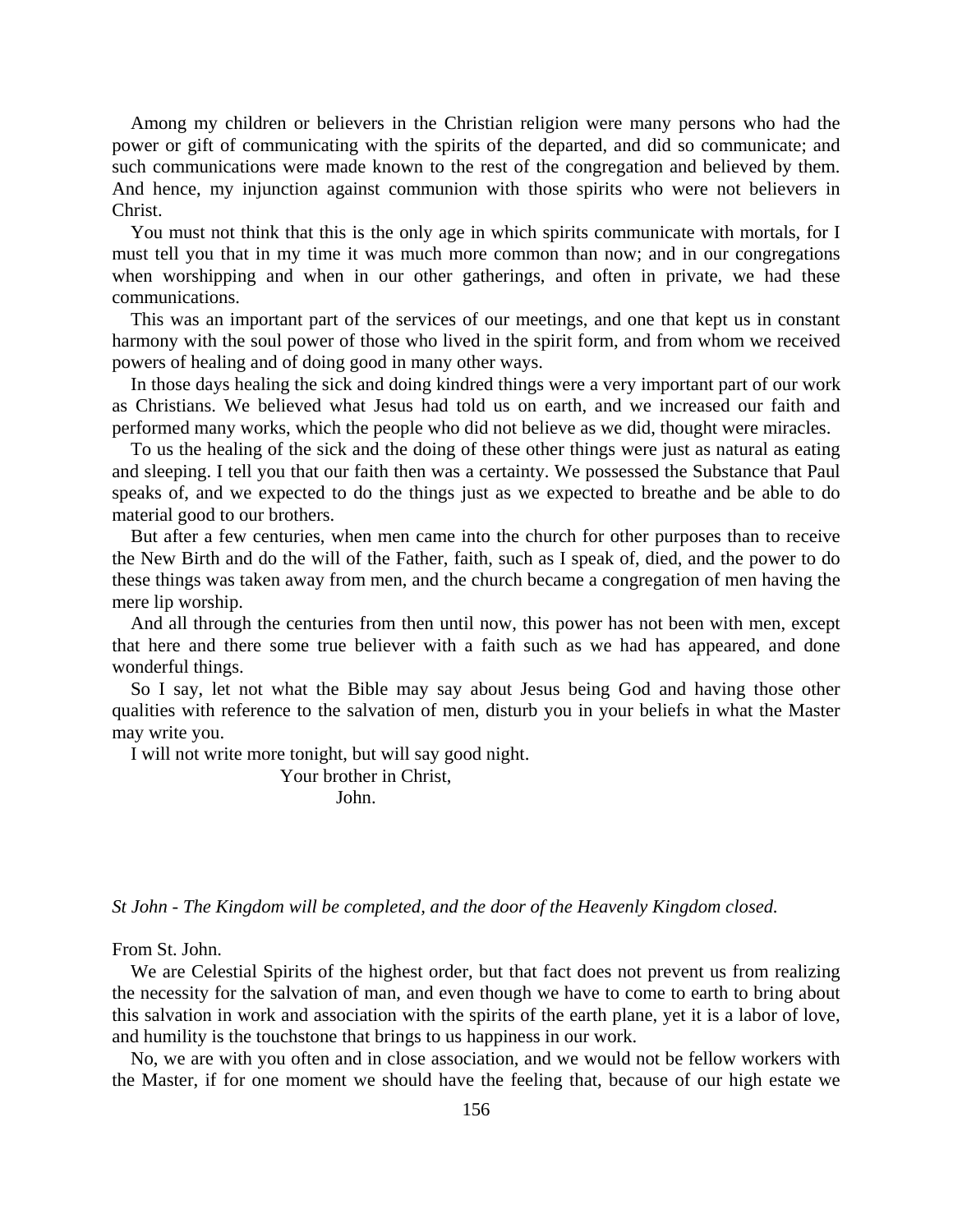should not come in rapport and helpful association with sinful mortals, and so long as the Father requires His great truths to be taught and men's souls saved from the effect of the great fall, and made angels of Divinity, our work will continue. But sometime after the Celestial Kingdom is closed, our work on earth, as well as in the spirit spheres will cease, and then our homes in the Celestial Spheres will be our only places of labor and love.

 The kingdom will be completed - the door of the Heavenly Kingdom closed, and the angelic hosts become separated from the spiritual or perfect man. Such is the decree.

 And as the Father desires all men to become at-one with Him in His Divinity of Love, we must work until the great day of the consummation of the Kingdom arrives, and spirits who have not on the "wedding garments" shall suffer the doom of the second death.<sup>1</sup>. And when Jesus said, "Work while it is day, for the night cometh when no man can work," he meant that while the Kingdom is open for men to enter we must work, for when its doors shall be closed the work of the angelic laborer must cease, and men and spirits be left to an eternity in the spiritual spheres.

 And so we work, and so must you work until the time of separation, and as the Master said, the wheat and the tares must be permitted to grow together until the great time of the harvesting shall take place.

But until then we must mingle and work and pray without ceasing.

 Your brother in Christ, John.

*St John - Divine Love is ever waiting to fill the soul, and will, when the soul longings become real for its possession.* 

I am here. St. John.

 $\overline{a}$ 

 I heard your prayer and know that this Love is flowing into your soul and that now you have a great abundance of its possession of which you are conscious. It will never fail you when you pray in earnestness and with the real longings for its coming. It is always ready to respond to your aspirations and to make you feel its presence and the happiness that comes with it.

 I, as you know, am your special friend in my work of helping to develop your soul, and whenever you pray to the Father, as you have just prayed, I come to you with my love and influence to help open up your soul to the inflowing of this Love. Have faith, and you will have the certainty of the presence of the Love, and that it is yours - seeking to come into your soul in greater and more abundance.

 You are blessed in that you have the knowledge of the existence of this Love, and that it may be yours if you so will it to be, and pray with the true longings of your soul's desires. You cannot doubt the truth of what I write, for, as in the ordinary things of life, there is nothing so convincing as personal experience, and your experience is such that there has been no room for doubt. So if you would keep the consciousness of the presence of this Love continually alive, pray and pray whenever the opportunity presents itself, and by this I don't mean that you shall

 $<sup>1</sup>$  second death: the loss and death of the privilege of obtaining the Divine Love.</sup>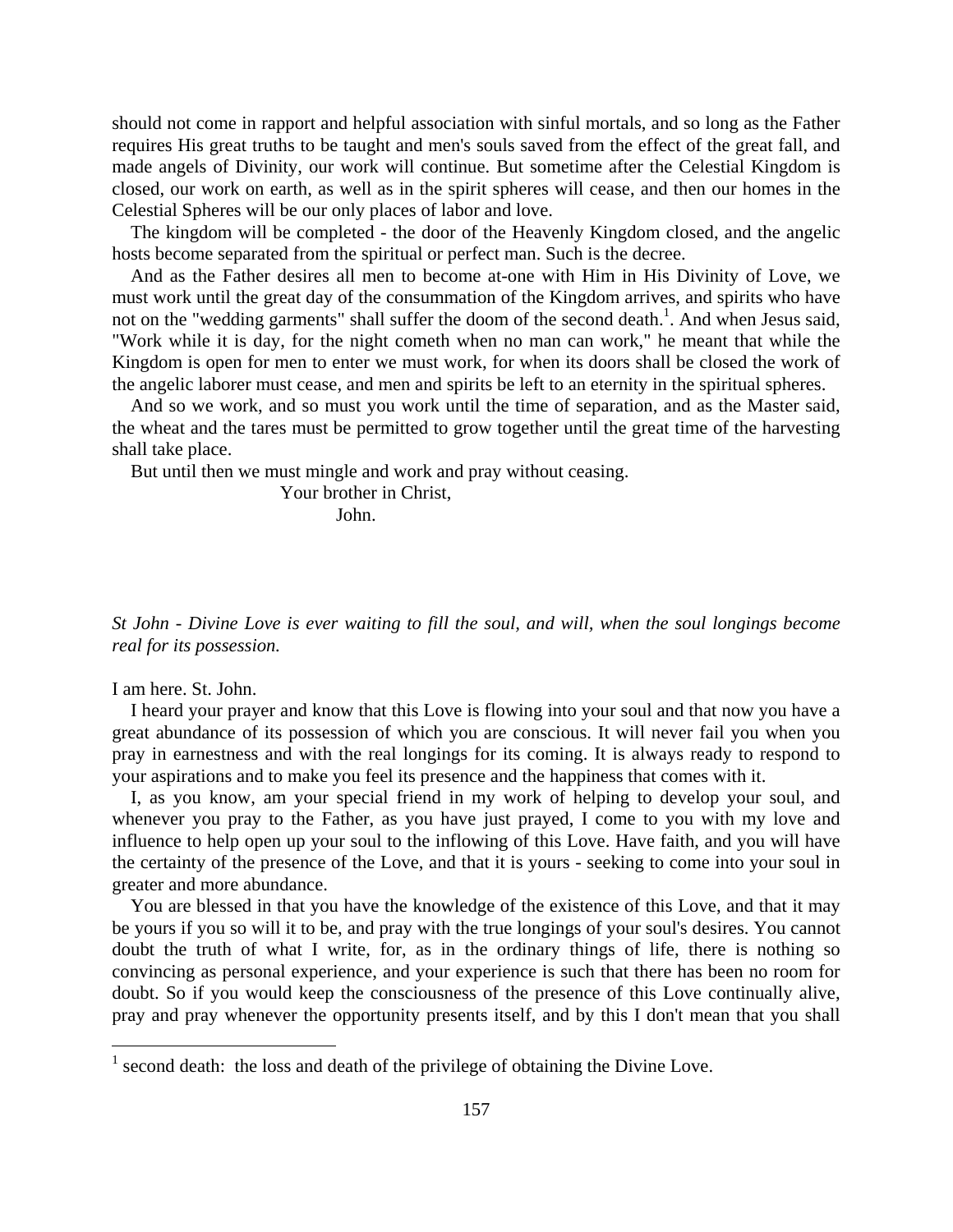wait for a time when you are not engaged in your business affairs, but at moments when the mind may be free, even if only for a moment, from these business affairs. The longings, if exercised only for a moment, will bring their results; for God's ear is always open and ready to cause the responses to such longings.

 One moment of true soul felt longings is more effective than hours of prayer where these longings are not present. The prayers of the lip or of habit arises no higher than the escaping breath, and does not cause the Love to respond and flow into the soul. Remember this, and then realize how futile are all the prayers of preachers and ostensible worshipers when the soul's longings and desires are not present.

 Only soul can call to soul, and love responds only when such soul calls. The mere desires of the mind, if I may so express my meaning, do not in the least affect the soul, and as mind can operate only on mind, there cannot possibly be any activity of the soul's faculties, when only mind is in operation. Hence, you will see, that all the worship that comes merely from the mind will not effectuate the working of the Love or bring into operation the Spirit's work.

I write this to further encourage you, and also to make plain the necessity for the true prayer.

John.

 *Jesus says those who worship him as they do in the churches commit blasphemy* 

I am here, Jesus.

 I was with you at the church this morning, and I impressed you with my feelings in reference to what the preacher said as to my sacrifice and blood and, instead of calling upon his people to show their gratitude for the sacrifice and the cross, he should have taught them that the sacrifice and the blood do not save them from their sins, and in that particular there is nothing that calls for their gratitude; and that to worship me as they do, and as he teaches them to do, is blasphemy, and a more heinous sin than ingratitude.

 I was successful in impressing you with my feelings of dissatisfaction and was glad that I could, for it shows that our rapport is becoming closer, and after awhile you will be able to receive my thoughts and inspiration as well as my writings.

 You must pray and have faith, and if you do you will more often have the experiences that you did last night; which only means a quicker soul development.

Trust me and you will not be disappointed.

I will not write more now.

So with my love and the Father's blessings, I will say good night.

Your brother & friend,

Jesus.

I am here, your own true and loving Helen.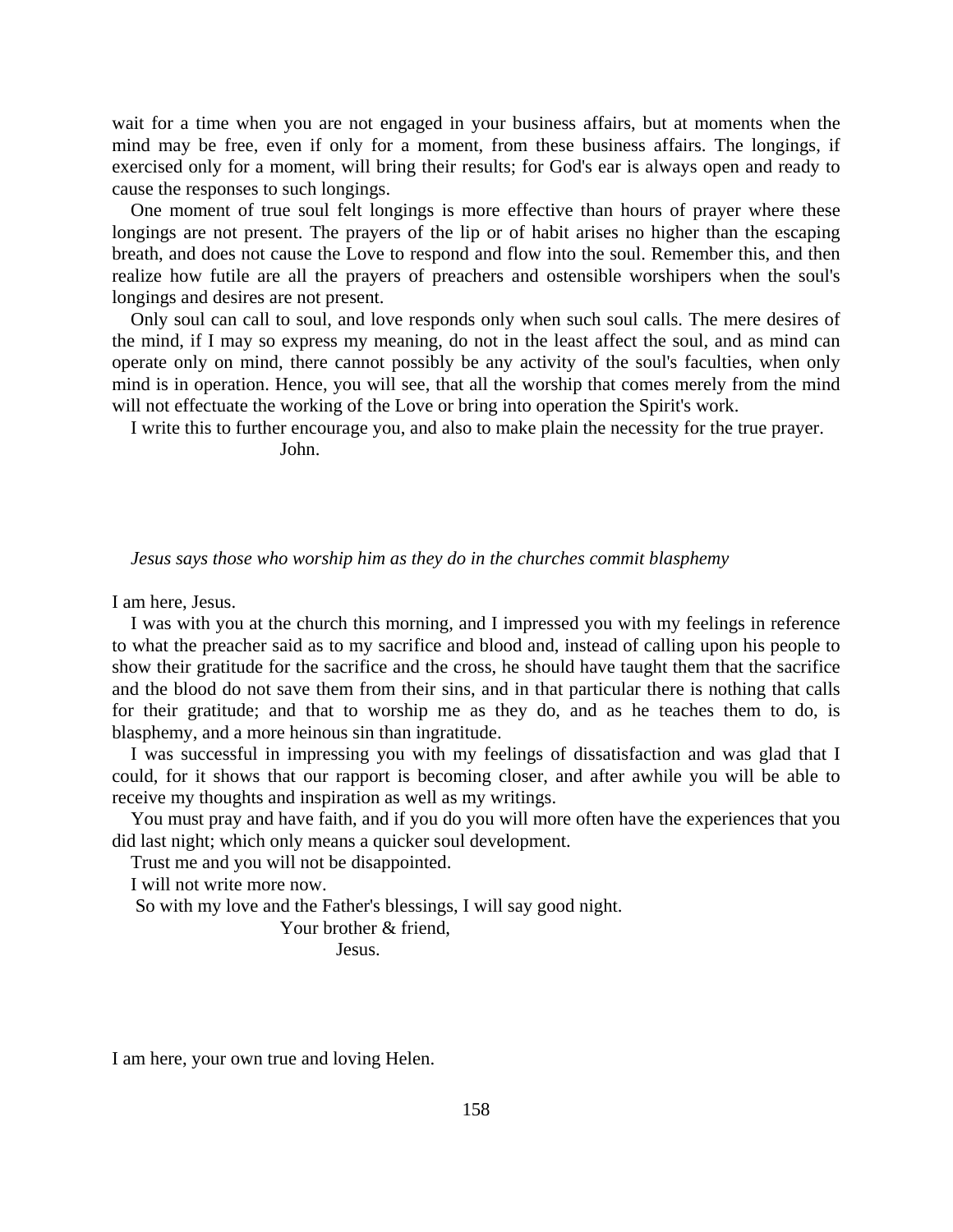Well dear, I see that you do not feel like writing much tonight, and I will say only a few words.

 The Master was anxious to finish his message, but he saw your condition and was not displeased that you did not write.

 So sweetheart, keep up your courage and faith and pray, and you will be happier and realize your desires.

Good night, my own dear husband.

 Your own true loving, Helen.

*Lazarus says he was not dead when he was raised by Jesus. Confirms that Jesus writes through Mr. Padgett.* 

I am here, Lazarus.

 I was the one whom Jesus called from the grave. I merely want to say that I was not dead when I was resurrected but had on me the sleep of death. But I was not entirely a spirit separated from my body. I know this, because if I had been a wholly separated spirit, Jesus could not have brought me to life again. No spirit, once entirely liberated from the body, can ever return to it and reanimate the body. I know the Bible says or the inference from what it says, is that I was dead, but this is not true as I have above stated.

 I am now in the Celestial Heavens in a sphere that is not numbered, but very near those in which the disciples live.

 My sisters are also in the Celestial Heavens. We all believed in the teachings of the Master, and consequently became imbued with his doctrine of the necessity for the Divine Love to come into our souls.

 While on earth Jesus did teach us that God had again bestowed on man this Divine Love and we believed it. I know that the disciples were taught this same doctrine, but just how far they understood this teaching I do not know. It is strange and they did not declare it in their Gospels, but such seems to be the fact, and it is unaccountable why this important truth was not preserved and taught in their writings. I know that it is the truth and that only those who have received this Love in their hearts can become inhabitants of the Celestial Heavens. Men may refuse to believe this Great Truth if they will, and think that by attending church and worshipping God in their service with their lips, they will be able to enter the Kingdom but they will find themselves mistaken.

So in your teachings, let this great truth be the cornerstone of whatever you may teach.

I am supremely happy and want all mankind to be so.

 I came to you to inform you of these truths so that my testimony may be added to that of those who may have written to you.

 Jesus is in the spiritual world working to teach men and spirits his truths. He comes to you and writes and you must believe the fact for it is a fact.

I must stop now, so I will say good night. Lazarus.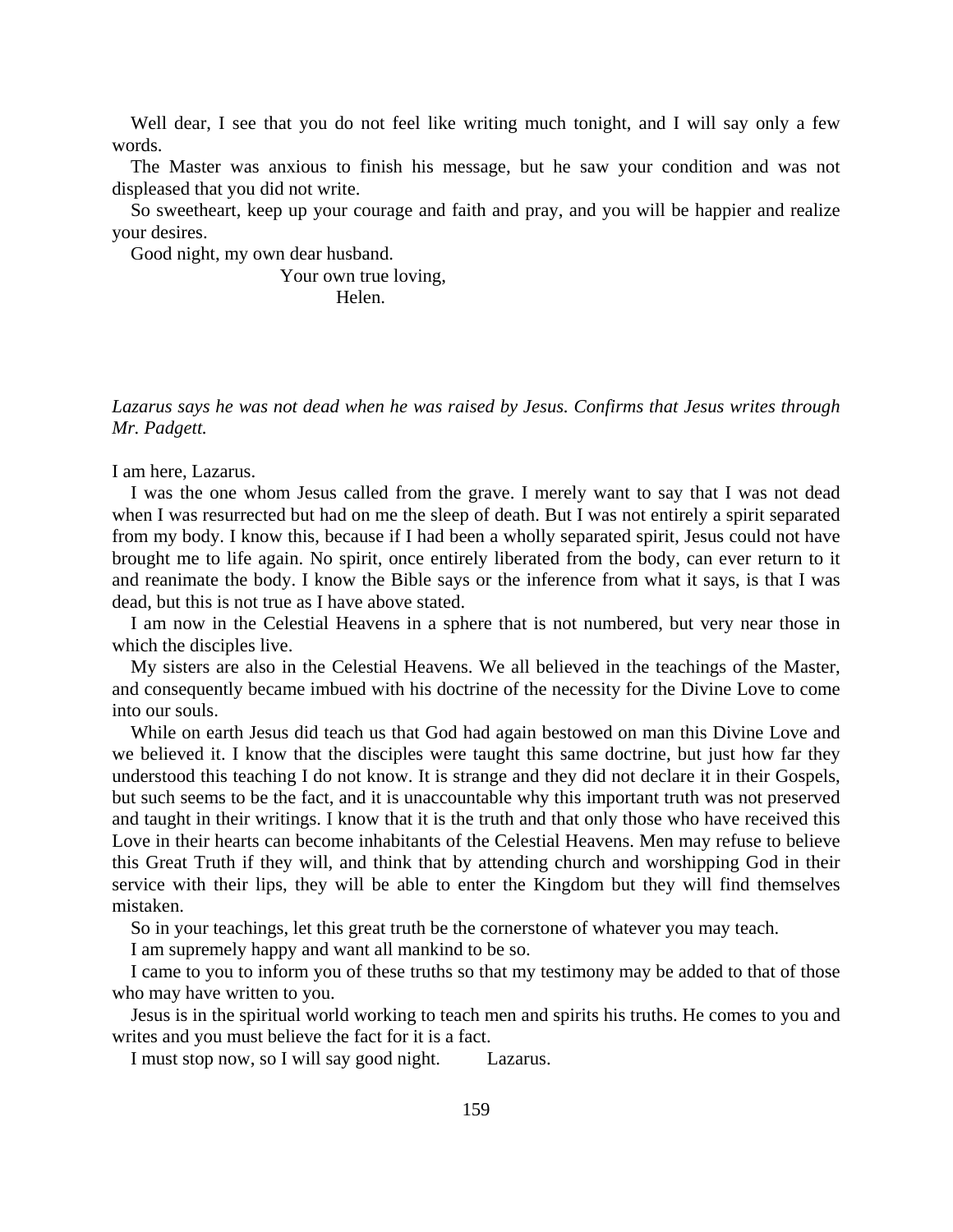*Jesus says his blood does not save men. Only the Divine Love or New Birth that he taught saves and redeems.* 

I am here, Jesus.

 I heard the discussion between you and the other man about my blood saving from sin, and I felt that you were not benefitted by what was said, because his faith is based on ignorance of the true plan of salvation and my mission on earth.

 But he is so firmly fixed in his belief that no argument that you might make would convince him that anything but my death and atonement could save from sin. So I do not think it would do any good to attempt to argue with any of these people in reference to the matter of my blood as the means of salvation.

 They have received the Divine Love to a considerable degree and the Holy Spirit is with them in their worship and is in their hearts, but it does not come to them by reason of their belief in my atonement, but because they pray to the Father for its coming and making them a new being so far as their soul development is concerned. They do not know that only the flowing of this Divine Love into their hearts in answer to prayer is what gives them this New Birth.

 They think that my blood has something, or rather that it is the great and only cause of this New Birth and they will continue to think so. I would not let this matter deter you from attending their meetings because, as I have said, the spirit is present with them. Of course they will learn differently when they come to the spirit world and see that I am not God.

 Yes, I know that is what all the orthodox believe but that does not make it a fact, for no devil ever comes and teaches the things that I have written you.

I will not write more now.

 So with the assurance that I am with you very often, and that I will guide you in the ways of truth, I will stop.

> Your brother and friend, Jesus.

*St. Andrew - Divine Love casteth out all fear.* 

I am here, St. Andrew.

I came to tell you that where love is, there can be no sin or unhappiness, and fear is not.

 We, who live in the Celestial Spheres, know this to be a fact, and with all the force and authority that knowledge gives, we declare this truth unto you tonight: the love that casteth out all fear is the Divine Love of the Father, and when a spirit obtains that, there exists no such thing as fear, and nothing that could create or permit fear to exist.

 God wants the souls of men in love and not in fear, and the only way in which such end can be accomplished is for men to see and know Him as *(a)* God of Love only. No man can come to the Father except through this New Birth and faith in the Father's Love.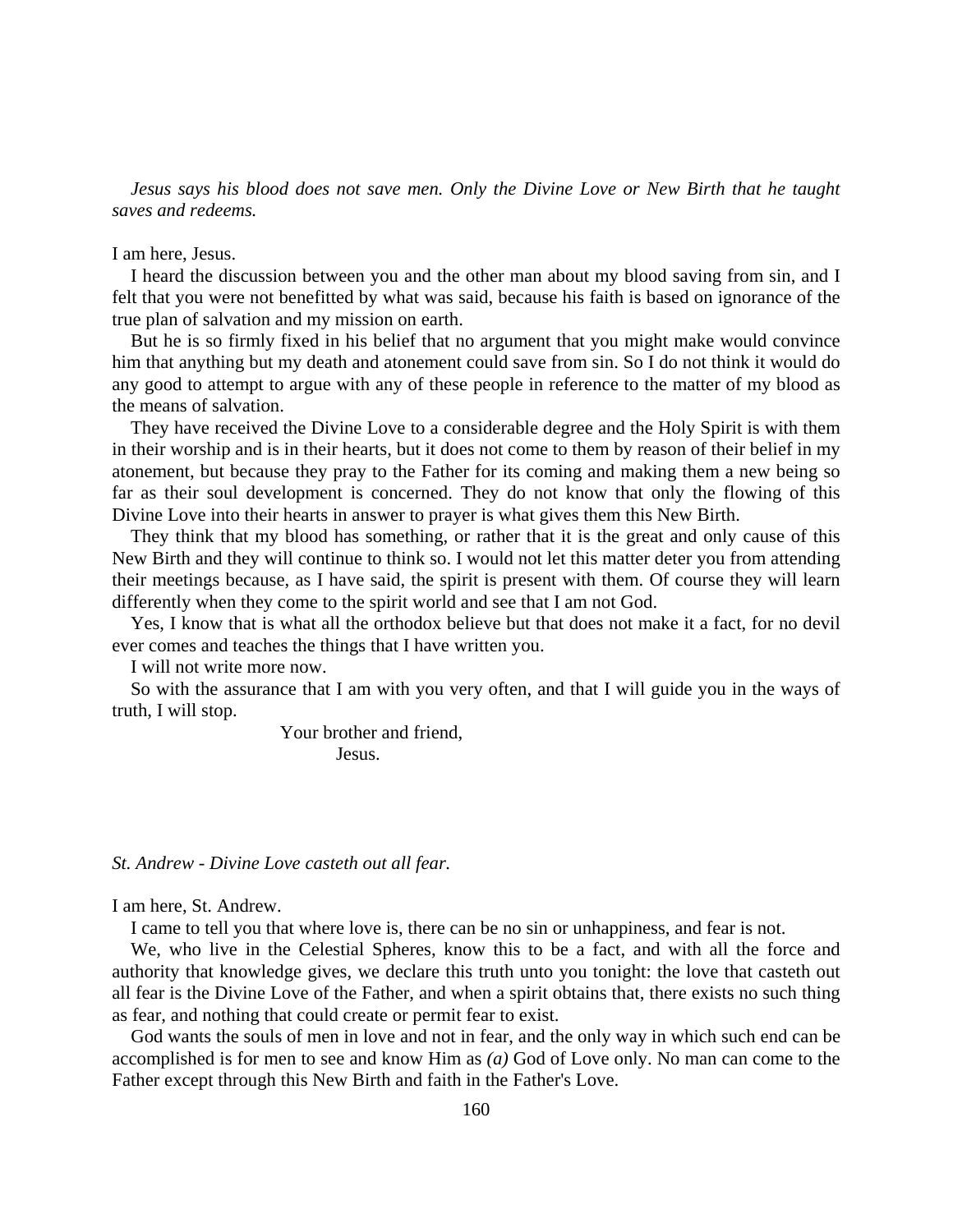The performance of duty, good works and mere faith, while they will all help man in the development of his moral character and qualities, yet they will not give him an entrance into the Celestial Heavens which are the heavens where Jesus rules and is the Prince, unless the spirit shall obtain this Divine Love which makes it a part of the Father's very essence of Divinity.

 Many spirits are happy by reason of their having led good, moral lives on earth and because of a high development of their natural love, and realize that God is their Father, and watches over them and gives them many blessings; but this happiness is not that which comes with the possession of the Divine Love, and besides, the place of habitation of these spirits is limited and does not permit these spirits to have free access to all the spheres where God's goodness and care are manifested.

 The spirits who have obtained this Divine Love have no limitation to the spheres in which they may progress, and are not restricted in their places of habitation or in the spheres in which they may live. And besides, the presence and glory of the Father are so much greater in these Celestial Spheres than in those where the mere natural love obtains.

I must not write more tonight, for you are commencing to tire. So with all my love I will say,

Your brother in Christ,

St. Andrew.

 *St. Paul denies the efficacy of the vicarious atonement. God was never a god of wrath but always of love.* 

# I am here, St. Paul,

 I merely want to write about the truth of the New Birth, because I speak, or rather it is written, that the blood of Jesus saves men from condemnation and sin and death.

 This is not true, and I never wrote such declarations of what purports to be true. Jesus did not save men by his death or sacrifice, and as I am informed now, and learned when on earth, he never claimed that his blood or sacrifice saved men. And I hardly see how that could be so, because the blood did not have any efficacy to affect the condition or spiritual development of men, and his death could not help men to become redeemed from any condition of evil or defilement that they might be in, and hence, there can be no possible connection between his blood or sacrifice and the condition of men, whether good or bad.

 I know that it is claimed that the blood of Jesus tended to appease the wrath of God towards men as did his death, but this presupposes that God had a wrath against men and that only blood and death could satisfy it. What a barbarous assumption!

 God was never a God of wrath, but always of Love, and men can come to Him in reconciliation through Love only, and not through any sacrifice. Jesus never taught this doctrine of sacrifice and does not now, but repudiates it and says that it is a doctrine that is doing his cause and the salvation of mankind a great harm.

 If men will only think for a moment, they will see that the only relation between God and man is that which arises from the soul's condition. God, as I said, is Love, and for man to be at-one with Him, man must become Love; I mean that his soul must be filled or permeated with this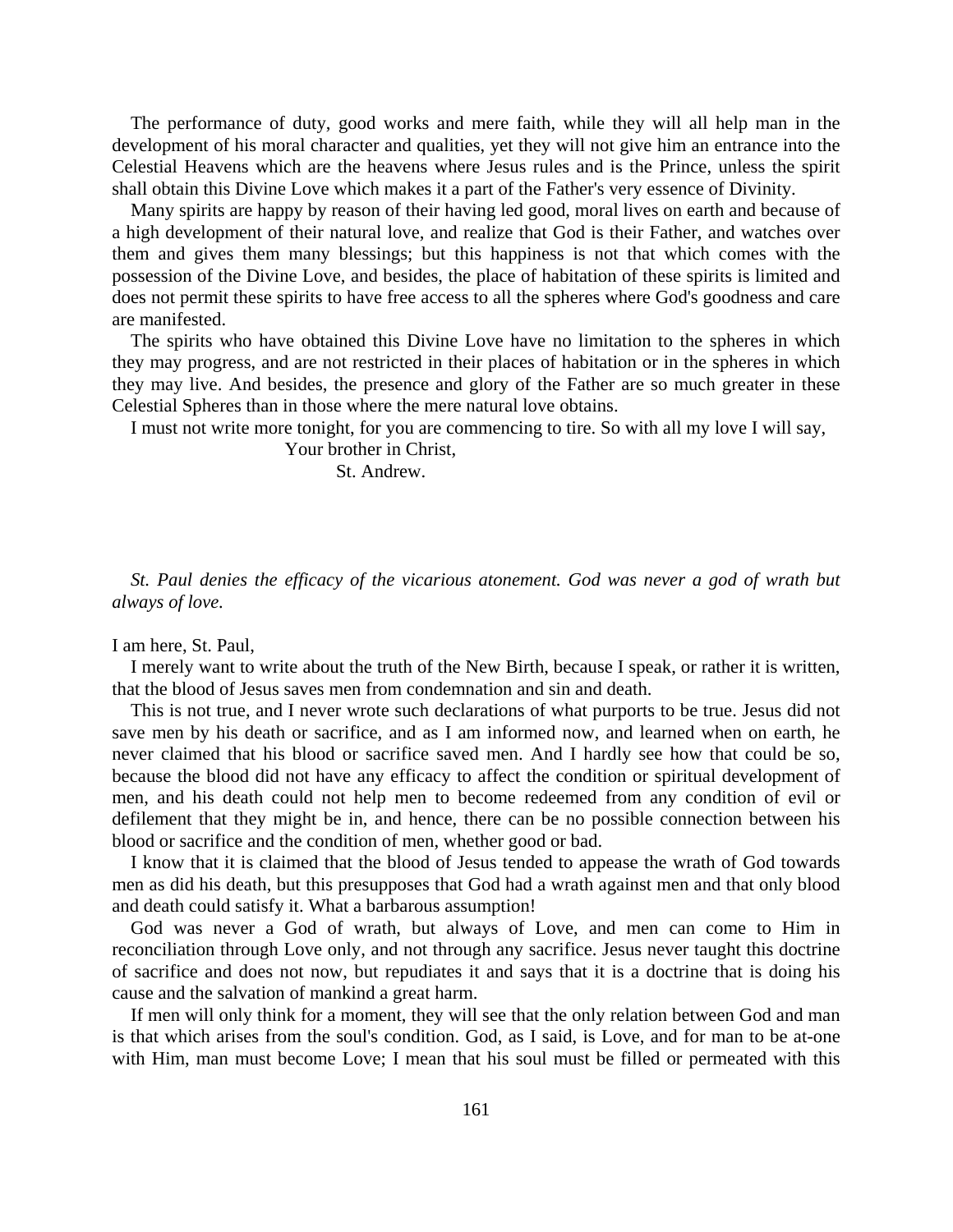Love to such an extent, that it will become impossible for anything that is not of love to be or remain a part of his soul.

 I do not mean that it is necessary for men to obtain this Divine Love in order to live and enjoy a happiness which is far above the happiness that they have on earth, for that would not be true. God has given to man a natural love, which, when enjoyed in all its intended purity, is sufficient of itself to make men comparatively happy; but this love does not make man a part of God's oneness, or enable him to partake of the Divine Essence of the Father. And this oneness is absolutely necessary for men to become reconciled to God as Jesus taught.

 So, while the large majority of men may never become reconciled in the sense that I have mentioned, yet they will be able to enjoy this inferior happiness in the spirit world, and to such a degree that no sin or evil will be permitted to mar it.

 A small minority will become reconciled to God and enjoy the superior happiness which such reconciliation will bring to them. They will be in their nature and substance like the Father, having his Divine Essence and partaking of His immortality.

 But this reconciliation can only be obtained by what is called the New Birth, which comes to men not by reason of any power or effort on their part only, but by the operations of the workings of the Holy Ghost, the instrument of God in bringing about this New Birth.

 And yet man has his part to perform also, in this great renewal of his spiritual being. He must open his soul to the inflowing of this Divine Love, and must pray to the Father for the inflowing of the Holy Ghost, and with his prayers, must believe that the Father is waiting to bestow it.

 Without the desire on the part of man to receive this Divine Love with prayer and faith, it will not come to him, for God never forces any human soul to a New Birth against its will.

 I tell you this, because in my opinion this is the one great important truth of the mission of Jesus on earth, and the one that human beings should understand and try to comply with.

 I know now, as I never knew on earth, the full meaning of this truth, and I thank God all the time for His goodness and mercy.

 Only those who receive this New Birth become Divine angels, all other spirits remain mere spirits and subject to all the changes and conditions that belong to spirits; for there is nothing fixed as to those who may remain mere spirits any more than there was in the case of the first man and woman. We know now that changes may take place in the conditions of these spirits during the workings of God's plans.

 Many men may, even when they know of the things that I have written, be content to remain mere spirits and live their spiritual lives in the happiness which their natural love gives them, but it seems to me that all men, if they will think a little and understandingly, will seek for the greater Love and happiness and immortality.

 I wanted to write this tonight, for I see that some of the teachings of my Epistles may tend to lead men astray on this most important question as to what saves them from their sins and reconciles them to God.

 I will not write more tonight, but will come at times and write you in regard to the various spiritual truths of this Kingdom

I will say good night.

 Your brother in Christ, Paul.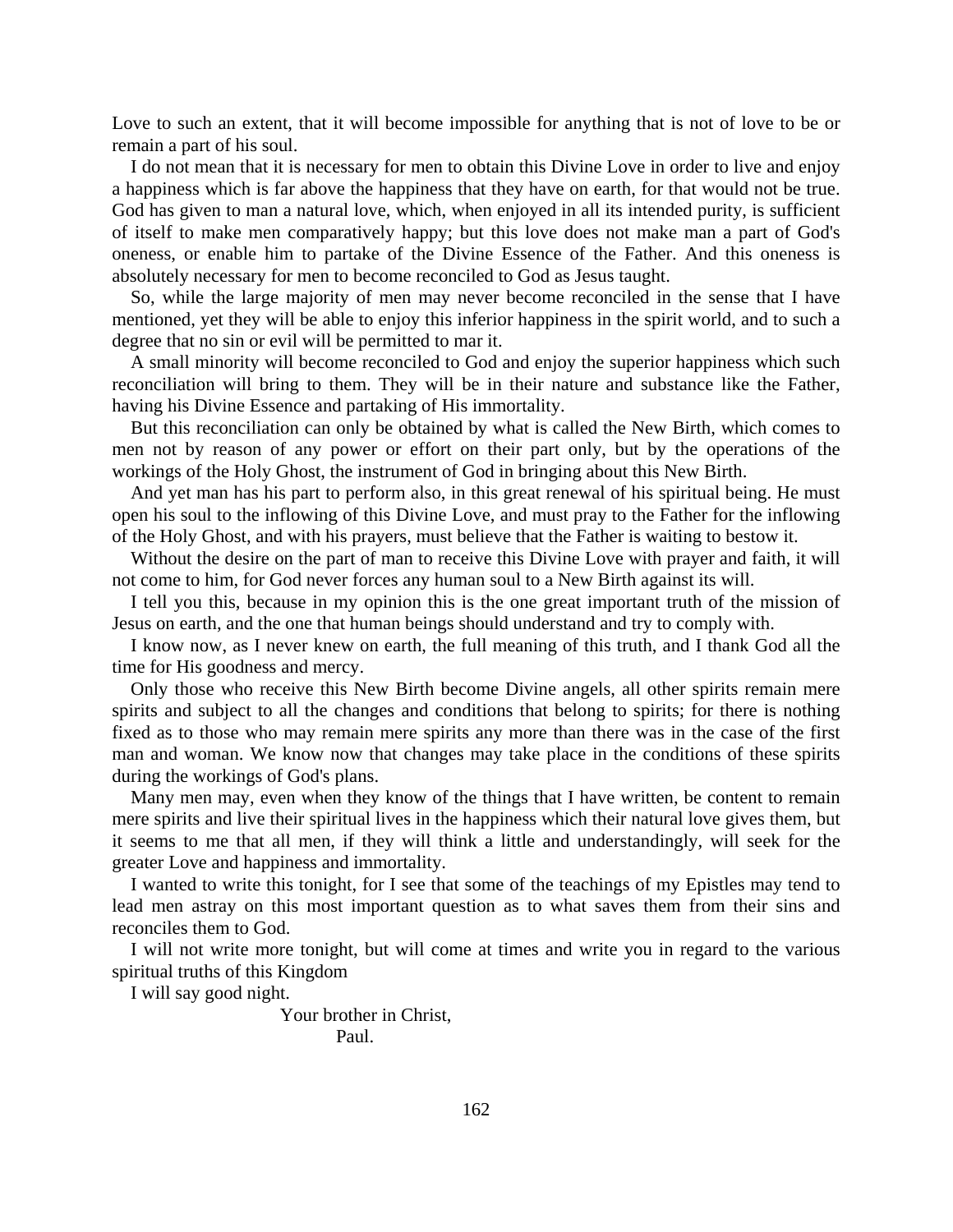# *Mrs. Eddy did not know the truth that has been revealed in the messages that Padgett has received*

 Let me write a line, for I have been interested in the conversation of the Doctor and want to express to him my thanks for his efforts to enlighten one of my followers as to the truth; and my obligation is based on the fact that I recognize the misleading errors of some of my teachings, and that I am responsible for the beliefs of many mortals that are not true and have the effect of keeping them from the truth; and further, that whenever any of those who have embraced the beliefs that I taught are shown the light and directed to the errors of my teachings, I am to that extent happier and relieved from the burdens which I carry with me - that my teachings are keeping so many from the truth. In all this I refer to the great question of the Divine Love and the way in which mortals may obtain the same and become in harmony with the Father, and partake of His Divine nature and immortality.

 I have examined these truths since I came to the spirit world, and realize with a great conviction that the reflection of the Divine Love is not the possession of that mind which comes only with the possession of the Love of the Father.<sup>1</sup>

 I wish that I had time tonight to write you a longer letter on this subject, but your guide says that you are not in condition to receive a lengthy letter and I must stop.

 Let me express the hope that you and your friend, whenever the opportunity occurs, will attempt to enlighten my followers as to the truths which you know, and as to errors and the want of the true explanation of a salvation which my books do not contain.

With my love I will say good night.

Mrs. Eddy

I am here, your own true and loving Helen.

 Well dear, I have been with you all evening and enjoyed your conversation. You may believe that the last communication was from Mrs. Eddy, for she actually wrote and was glad that she could do so, and because she carries the burden of which she wrote, we permitted her to write.

 She realizes that, although she has a great amount of the Divine Love, yet the knowledge that she believed and taught others to believe the errors of her writings causes her much unhappiness in the way of possessing a great desire to undo or neutralize the effect of what she taught. Love me and pray to the Father.

Good night.

<u>.</u>

 Your own true and loving, Helen.

 $<sup>1</sup>$  The fact that this sentence doesn't seem to make sense suggests that the rapport was weakening</sup>

<sup>-</sup> the following sentence further suggesting that this was the case.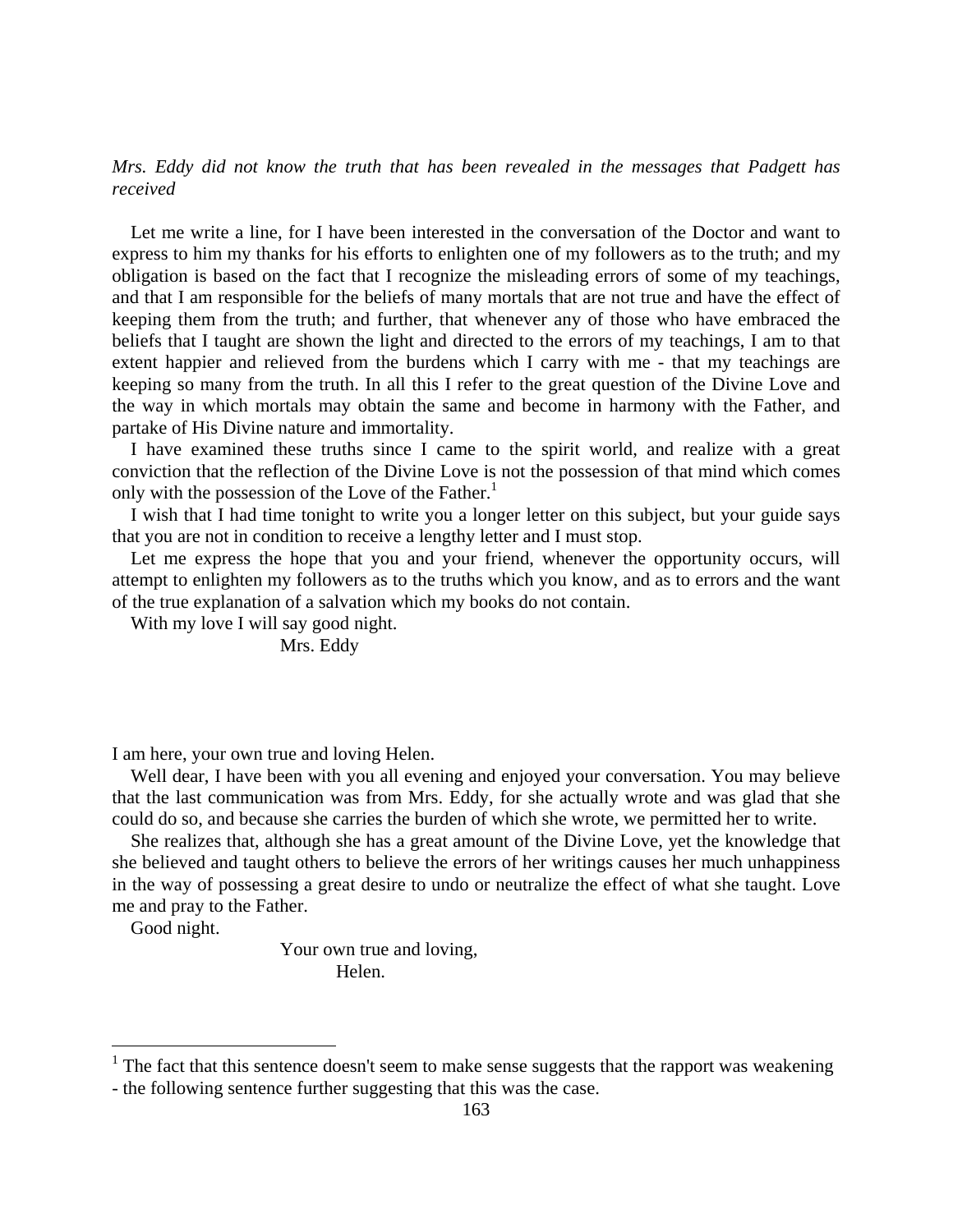### *Jesus - Some of the errors and deficiencies of Christian Science*

#### I am here, Jesus.

 I come today to tell you that I am pleased with you in your efforts to find the truth of what we have taught as to God and of the relation of man to Him.

 I have been with you in your reading of several days past, and have observed the effect upon you of the contrast between the beliefs and teachings of men as you have read them and the teachings of truth that we have revealed to you in our messages.

While these writings that you have been reading have in them some things of truth, yet there are many things that are wholly untrue, and the mere results of speculation.

 Today, if you feel in condition, I will instruct you as to some of the errors and deficiencies of Christian Science, and the want of the true comprehension of its founder of the realities of being. She writes and teaches that there is nothing real in sin and error and disease, and that their apparent existence is wholly due to the mortal mind, and that when this mind denies the existence of these things, they will no longer exist. Well, in this assertion there is a large grain of truth, but in order to understand and apply this truth, more than a mere denial of their existence must be taught and believed by man.

 It is true that God never created anything of evil - or that which is not in harmony with His nature and essence, which are only good - and that to ascribe the existence of these evils and discords to God is erroneous and blasphemous. But the fact remains that these things exist, and the mere denial of their existence does not remedy the harmful results that flow from such existence.

 Man suffers from evil and error and disease and has always so suffered since the fall from his state of perfection, and always will suffer in consequence of there being in his consciousness these things of reality, and the mere calling them the result of "Mortal mind," will not explain their existence or furnish a remedy by which they may be gotten rid of. First arises the necessity of understanding how, and by what means these things came into existence, and then it will become easier for the understanding of the means and the way by which they may be eliminated from the life and apparent nature of mankind.

 As I have already told you, these things, foreign to God's creation, were created by man alone in the excessive and unlawful exercise of his will power in following out the suggestions and desires of his animal appetites, which unduly asserted themselves when man lost a part of his spirituality by his disobedience.

 Their creation was the result of something more than what the founder of that Science calls the "mortal mind", for the mind is only a part of man's being; and while the faculties of the mind must be used in the operation of all the powers and qualities of man, yet the mind is not the originator of all his desires and appetites and emotions. The emotional nature and affections are distinct from the mere mind, or the intellectual faculties, and as regards sin and error, are generally the creators of the same, although the mind may and does foster and increase these things so created.

 Then man must understand that these excrescences to his perfect creation are real and existing, and result in his own damnation and alienation from the good, and are antagonistic to his original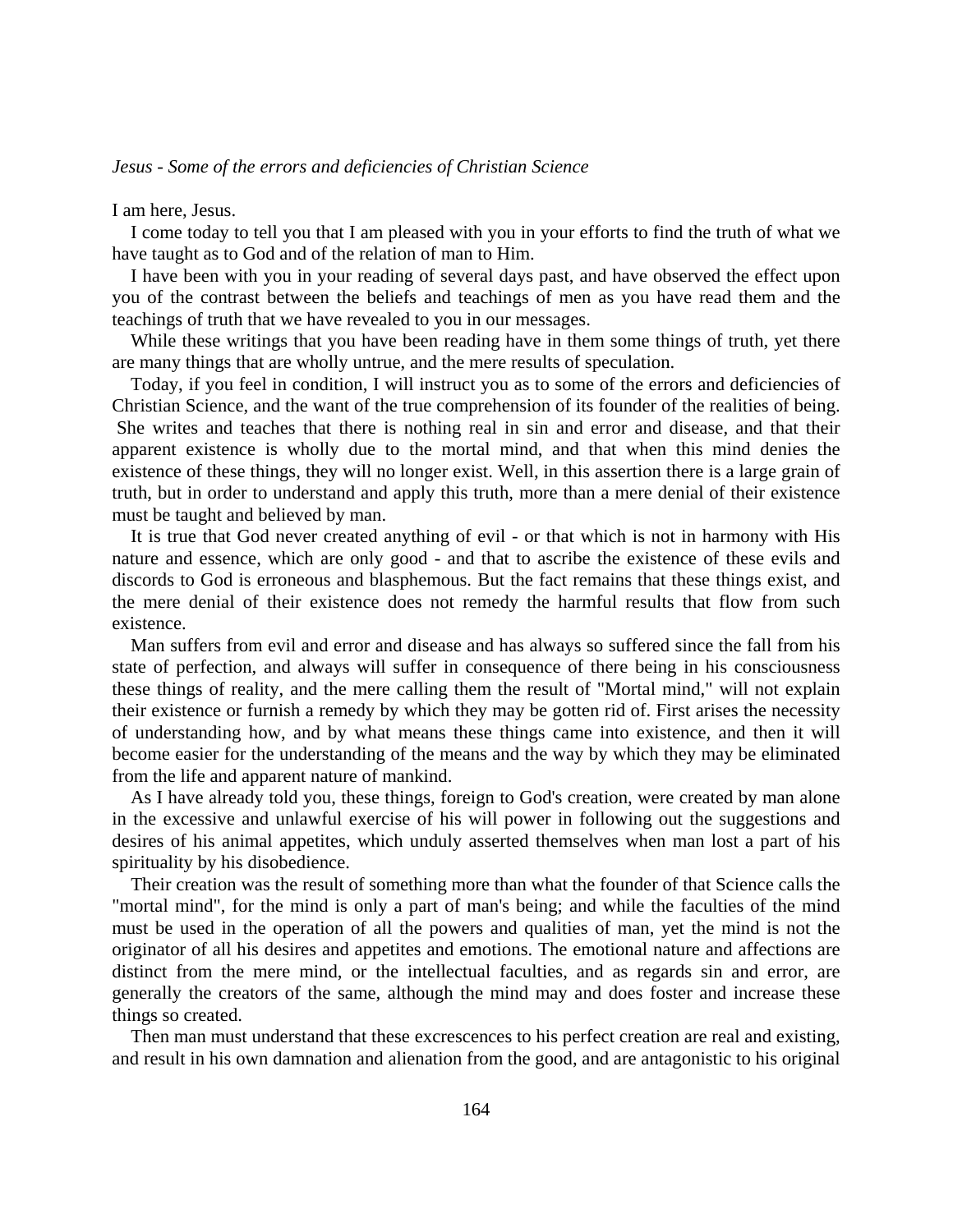and natural condition of perfection - and that they cannot be swept out of existence by the mere assertion that they are not real.

 Again, man must understand that they are the creatures primarily of the inordinate exercise of the animal appetites and desires, and not of the exercise of the mind, and *(that they are)* to be eradicated by the same process in reverse order as was used in their creation.

 Of course, it must not be lost sight of that in using this process, the faculties of the mind must be brought into operation, just as they were in the creation of these existences. And the great fact to be remembered in this process is that these things are real, and not things of the mere imagination which is the equivalent of the founder's "mortal mind".

 Now, when man grasps the meaning, as thus explained, of what these things really are, and how they came into being, then he will the more readily comprehend the way or the means by which they are to be destroyed and never again permitted to become a part of his being; for while they do not by nature belong to his being, yet by reason of his being the creator of them, they are, so far as his consciousness is concerned, together with all the results flowing therefrom, a part of his being; and that part which keeps him in discord with the laws controlling his own existence. The purity of his true being is always besmirched by the impurities of his own artificial being, and always will be, until he eliminates these impurities which, as to him and to his fellow man, are real, persistent existences.

 The will, however, is the great force that must be used in the destruction of these excrescences, and as this will power in man is free and untrammeled, and in its operations follows the suggestions and desires of the appetites - both animal and spiritual - of man, it therefore becomes apparent that these appetites and desires must first be controlled and directed in that direction that will cause the will to be exercised in such a manner as to lead the thoughts and deeds towards the realization of the desires and appetites in harmony with God's laws.

 As sin and evil are not the creatures of the spiritual desires, but wholly of the animal, then to eradicate from man's being these things of evil and sin, the efforts of man must be directed towards the supplanting of the unlawful and inharmonious animal desires and appetites, by appetites and desires arising from the same source that is in harmony with the laws creating this very source.

 Man was created by God with animal appetites just as he was created with spiritual aspirations, and the one is just as harmonious with the laws of his creation as the other, and the loss of the spiritual aspiration, or the perversion of the animal appetites, similarly causes man to become out of harmony with these laws. So that man in order to become free from these foreign parts of his being, must strive, not by a denial of their reality, but by the effort to supplant them, to recreate, as it were, in himself the animal appetites that are consistent and in harmony with those which were his when he was made the perfect man; in other words, to destroy the beings of his own creation, and possess only those of the creation of God.

 Of course, in this effort, he will have to use his mind, mortal or otherwise, but in addition, he will also have to exercise the faculties of his emotional and affectional nature, which are not of the mind but the soul. Mere negation or belief will not be sufficient, but desires and cravings for these things which engender sin must be supplanted by desires and craving for those things which are in harmony with his creation.

 So, I repeat, the teachings that sin and error and disease are not real, and are no part of man's being, as he now exists and lives, is erroneous and when not understood, harmful, and not sufficient to bring about the regeneration of man.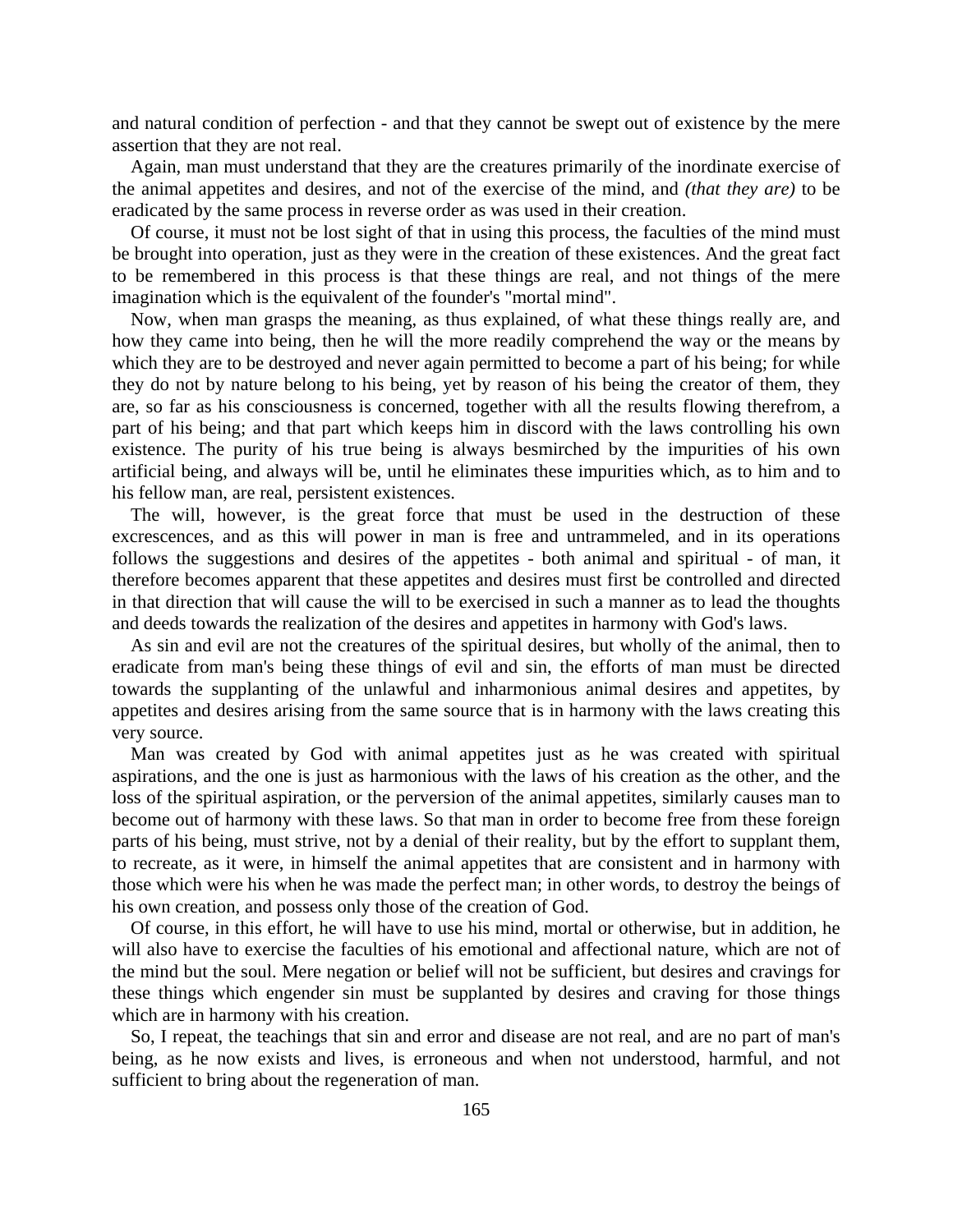In one sense it is true that sin and error and disease are not real, but that means that so far as God's creation of man is concerned they have no existence, for He created only that which was good and in harmony with His perfect laws. But as man is a creator as well as a creature, and as these things are the creatures of man alone, then so far as the being of man is involved, they have a reality which will persist until their creator - man - has destroyed them.

 I am pleased that you gave me the opportunity to write today, and am also glad to find you in good condition.

> Your friend and brother, Jesus.

*Jesus - God and His personality. A preacher at a Protestant church attempted to describe God.* 

I am here, Jesus.

Let me write a few lines.

 I see that you were much interested in what the preacher said tonight about God and His personality, and that you gave him several questions which he could not answer. This must be expected, for to men is not given ordinarily a true conception of God, or who or what He is, and only by the development of their souls by the Divine Love can they obtain any conception of His being. As their souls thus develop, they become a part of His Divinity, and their soul perceptions become opened up to a realization of who God is, to a small degree at least, and then they know that He is something more than an all enveloping energy, supplemented by a purposeful will.

 The preacher has not these soul perceptions and cannot conceive of God, the Soul, but can only express to you the truthfulness of the evidences of God's existence, such as the energy that he spoke of.

 As you know, this energy is His Spirit, although the preacher has not the exact conception of what this Spirit is or how it operates. He confuses the soul and spirit, and makes the mere instrument by or with which God expresses His energy, to be the real true substance of God, the Soul. He is right when he says that he cannot go back of this energy to find God, for his soul perceptions have not yet been awakened to a cognition of that from which the energy proceeds, or which is the very source from which flows all the manifestations, that to his mind constitute God. He is like the theologians and philosophers, who believe that these manifestations and energies and forces are the only God, the only personal God; and he may be shocked to hear that his teachings amount to only this. But it is true, and to him there is no more personal God than to the others, with this exception; that he attempts to believe that in some manner and in some way connected with this energy, there is a Will which has in it a purpose of love or kindness or fatherly care; but the real personal God, with his Great Soul of Love which is being always bestowed upon the individual man, he does not conceive of or make his own.

 God is Soul, and only Soul, which has in it all the attributes of Love and wisdom and thought for the welfare of His creatures. He is a thinking and seeing God, and all the energies of His Soul are used to make men better and happier. As is the natural father of the man a personal father, so is the Great Soul of God, a Personal Father to all his children; and men, when they have the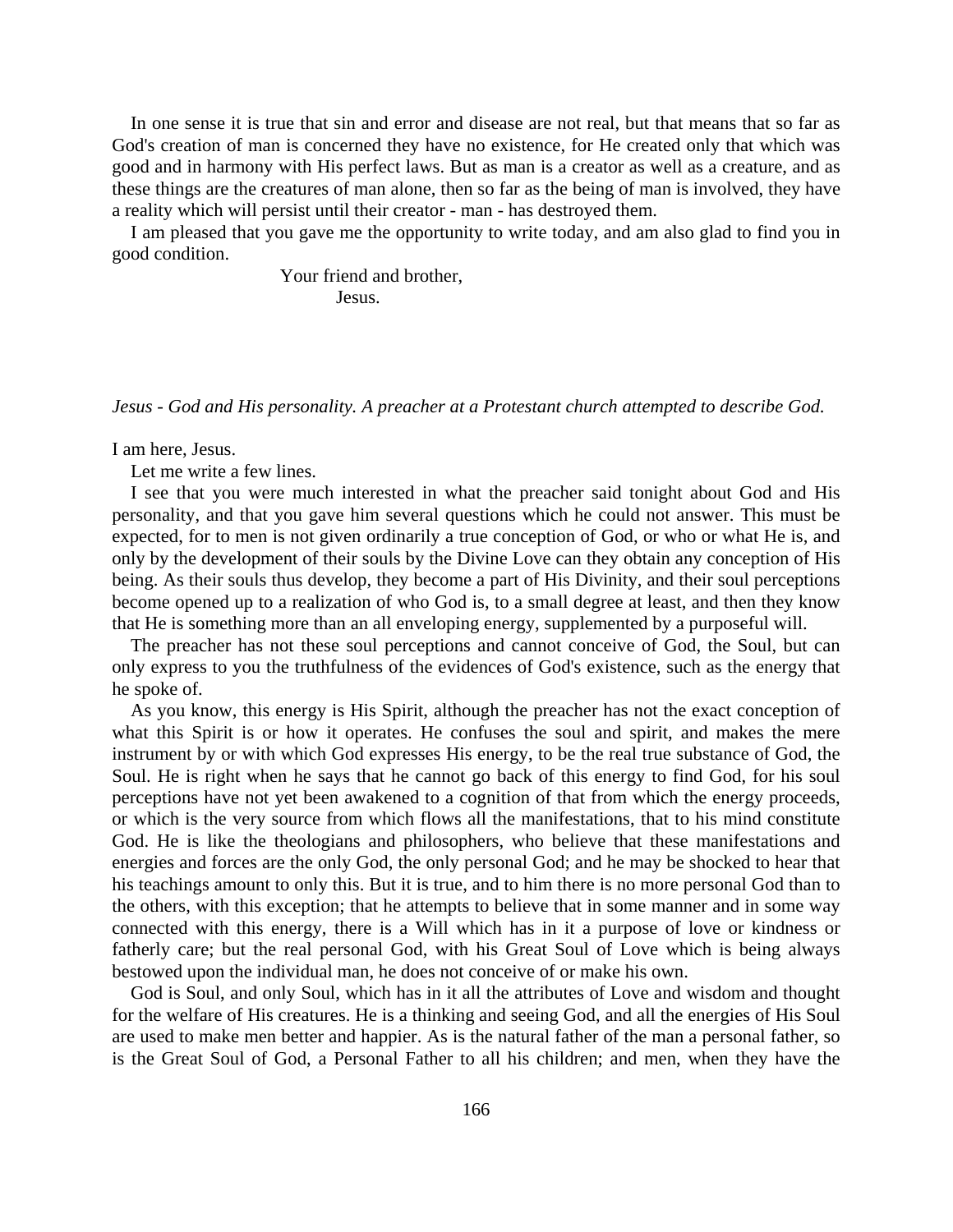development of their souls in the Divine Love will know that God is personal - something more than an all enveloping energy or force or mere manifestation of His existence.

 The preacher says, in substance, that God is everywhere, and His presence may be realized by all who are willing to receive that manifestation, and that whether they are or not willing, that presence exists just the same. This is pantheism, toned down a little by his beliefs in a more personal God, but still pantheism, and wholly wrong and violative of God's being.

 The source of things can never be the things themselves, although the things as they flow from the source have some of the qualities of the source itself, and so these manifestations of God's existence, while they are of His qualities, yet they are not equivalent of His presence or the source from which they flow. God is not everywhere, but in His Heavens, and all these expressions of His powers and will and energies are merely evidences that there is a source from which they all come, and they are not that source itself.

 And again, the preacher said that God created the body of man and not the spirit, as he calls it, meaning the soul, so that the body is a creation by itself and cannot contain in it the spirit or the spirit body, but that this spirit is outside of the human body, and is in a general way a part of one Great Spirit that is universal and everywhere and that, therefore, all men, no matter what their conditions may be in the earth life or in the eternity part of life, are brothers, and God is the Father of them all. Well in this the preacher is mistaken, for every man has his own individual spirit *(and)* soul, and on the state or condition of that soul depends the happiness or misery of the man; and he is merely the brother of other men because he is a creature of God and made in his image, and not because he is a part of the universal spirit, which the preacher believes permeates everything and exists everywhere. And God is the Father, because these children are His creatures, the objects of His creation, and individualized, each working out his own destiny. As we have told you, some of these children will always remain the merely created children, while others will partake of His Divine Love, and become a part of His divinity, and inhabitants of the Celestial Spheres.

 The preacher has many things to learn, and as he believes in the search for the truth, if he will let the Divine Love flow into his heart and transform his soul into the very essence and substance of the Father's divinity, he will be able to learn many things spiritual as well as of things material. are governed by law, and unless the soul gets into a condition that enables it to see and realize the higher truths of the spirit world, it can never obtain knowledge of things spiritual, and one of the objects of such knowledge is God.

Well, I have written enough and will stop.

With my love, I will say good night.

 Your brother and friend, Jesus.

*Jesus comments on the discourse of the preacher on God* 

Let me say a few words tonight.

 I was with you again at the services and listened to the preacher as he expounded the truth of God and the truth of man as he conceived these truths to be, and I am compelled to say that if his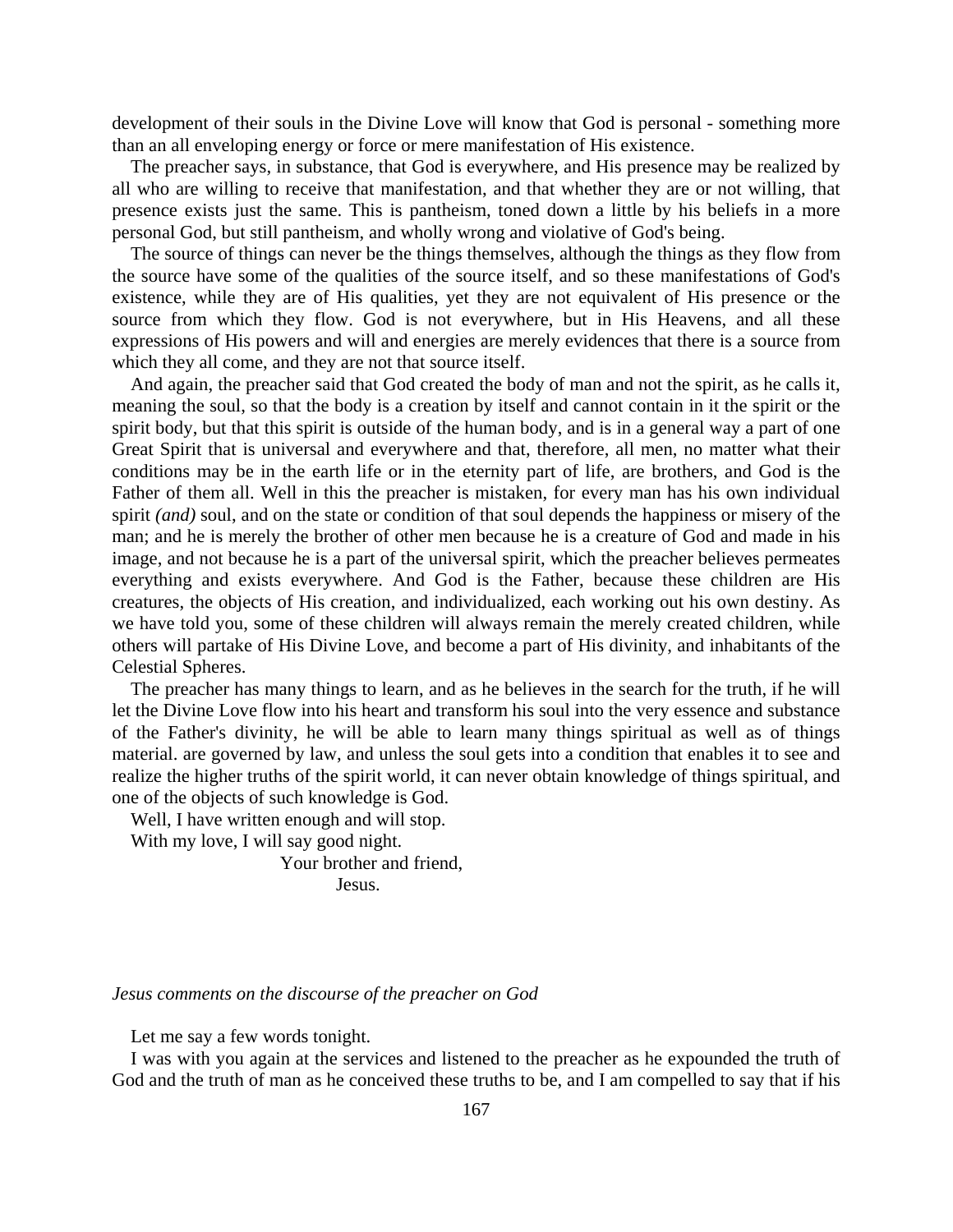future state of happiness depended upon these supposed truths he would be a very unhappy spirit in one of the million heavens of which he spoke.

 I am sorry that men can conceive of such notions of God and man, and teach them to other mortals. But so it will be for many years, and until my teachings, through you, are accepted and believed by men, great darkness and error will prevail in the earth.

 It is hardly necessary for me to attempt to analyze many of his erroneous statements, for they are so many and so erroneous that it will take too long a message to review them all.

 But I will say one thing, and that is, that when he attempted to show that God's energy and man's energy are one and the same, he was all wrong, and knew not what he said. God is a being who is infinite and omnipotent and as to his energies there is no limits, while man is a mere creature of God, and cannot possibly have any greater or other energy than he was created with; and this energy is controlled by the soul that is man, and is subject to all the limitations of that soul.

 Well, I will not write more tonight, but hope ere long to write you one of my messages of truth.

 I see that you have been somewhat in doubt as to the reality of the truths of the messages that you have received, and as to the power of the Divine Love to make you a child of God, in the sense Divine. You must not let such doubts enter your soul for one moment, for they are the breeders of other things that are most harmful and tend to alienate you from the Father. As you are aware, God's Love is all around you, and may be in you, and if permitted to flow into your soul, with faith accompanying it, you will find yourself growing in at-onement with the Father, and realize that fact. So my brother get rid of your doubts and come to God in the faith that is childlike and dependent. He will not disappoint you. I will be with you, and try to help you in your desires.

Pray more to the Father, and believe that His Love is yours; only for the longing and seeking.

I will not write more tonight.

 Rest assured that my love is with you in all its fullness; and believe that you have a work to do.

Good night.

Jesus.

### *Thomas B. Monroe comments on the preacher's discourse.*

 Let me say a word, as I was also present at the meeting tonight, and listened to the preacher as he unfolded what he thought to be the truth of God and man.

Well, I will not stop to discuss many of the errors of his teachings or the workings of his mind, but only say, that if God is as he considers him to be, he would not be the God, which we know to exist and who Loves us and whom we can call Father. The all enfolding energy is not the God of Love and mercy, and the preacher cannot possibly find in such a God, the Father that is calling for and caring for his children.

I merely wanted to say this.

I am an inhabitant of the Celestial Kingdom, and will say good night.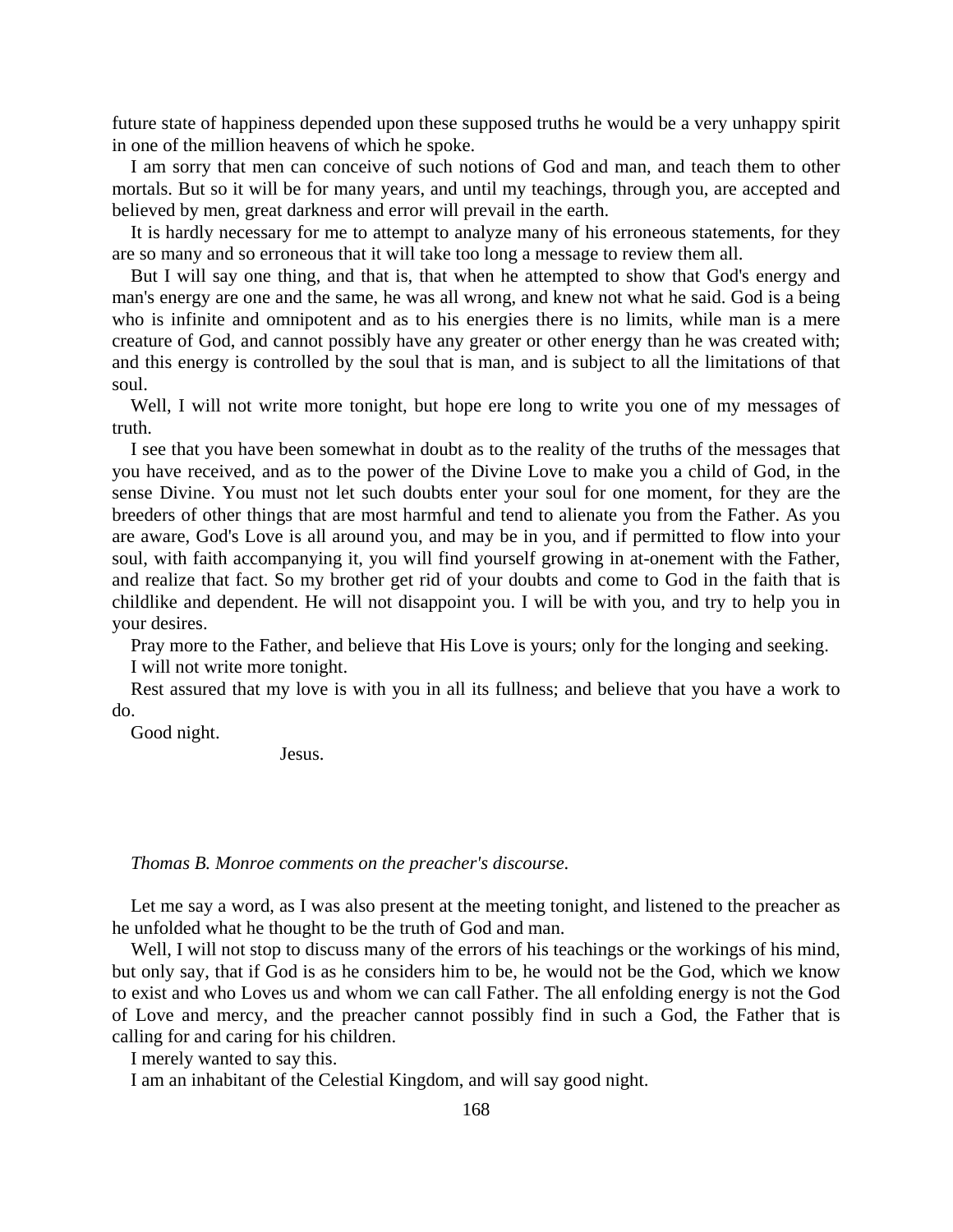### Thomas B. Monroe.

## *Helen comments on the preacher's sermon*

I am here, your own true and loving Helen.

 Well dear, I see that you are not very much enlightened by the preacher's discourse tonight, and I do not see why you should be, for he has no true conception of either God or man, and gave no help to those who are searching for the true God, the Father.

 I see that you may feel that you are benefitted though by the negative lesson that his discourse teaches. He tells of what he thinks God is, and in telling this, demonstrates that he knows nothing of the true God. You may hear the full course of his lectures and you will not learn much that will benefit you in an affirmative way. But attend the same, and then meditate upon them, and you will find that you have listened to a man who knows nothing of God or the spiritual world of which he pretends to speak.

We all love you and want you to love us.

Good night.

 Your own true and loving Helen.

*Alexander Campbell did not understand the plan of man's salvation when on earth.* 

I am Campbell.

 I am the founder of the Campbellites. Well, I have spelled it as it should be spelled. I know my followers are called Camellites, but that is not correct.

But the name makes no difference, for I am the man, and these people are my followers.

 I merely want to say that when on earth I did not understand the plan of man's salvation, and I taught erroneous doctrines as to this matter, and I now see the great harm that I did, but, nevertheless, there was some good done also; for my people worshiped God as their Heavenly Father, and prayed to Him, and many of them received the ministration of the Holy Ghost. So I am grateful for what I taught, and also very sorry for the errors that I taught.

 I am now in the Celestial Heavens and know that Jesus is a spirit and not God, and that his great work is still going on.

 So when I say that I am a follower of Jesus, I mean that I follow his teachings and try to imitate his life here as on earth. I am a stranger to you but I felt that I must write to you, and so took this opportunity. So thanking you I am,

Your brother in Christ,

Alexander Campbell.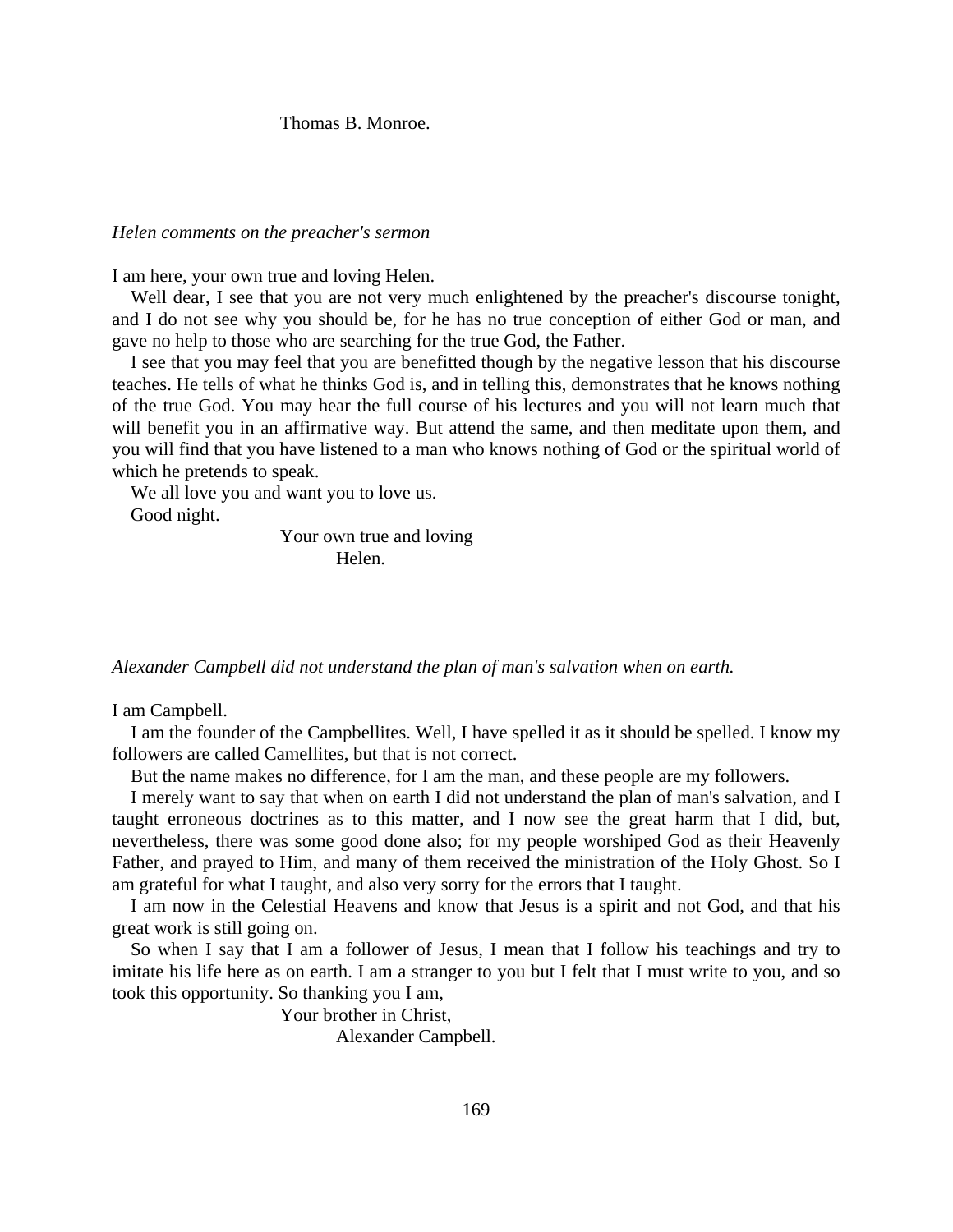*Judas - What men must do to see God and realize that He is a Personal God, with all the attributes that belong only to a Supreme, Infinite Being.* 

Let me write, Judas.

 I have not written you for a long time and feel that I must write you and declare some truth that is of importance to you and to mankind. I will not write a very long message, and what I have to say will be put in short sentences and made succinct. I know that you wonder who I am and what I will write about, and you must not be surprised if I tell you what you may think is not of much importance.

 Well, my subject is, "What is the best thing for men to do who desire to see God and realize that he is a personal God, with all the attributes that belong only to a Supreme, Infinite Being."

 God is a spirit and a person, and not a mere nebulous being without form or personality. He is real as to these qualities, and is not wanting that which will make him the Father that Jesus so often called him.

 Now in order for a spirit to see and understand just what all this means, the spirit must get in that harmony with Him that will enable the spirit to possess qualities of soul that is like the qualities of the Father that the spirit desires to see and understand. This condition can be obtained only by the spirit pursuing the way that the Master so often writes you of, and which is absolutely necessary in order for the spirit to obtain the qualities necessary for such comprehension. Only as a soul is filled with the Love of the Father can it possibly be in the condition that will enable it to see and comprehend this personality of God. No mere development of the intellectual faculties or of the natural love will suffice for this purpose; and while such development is necessary in order for the spirit to become the perfect man in order to enjoy the condition that belongs to that man, yet such development is not sufficient to enable the spirit to see and comprehend the Father.

 It is much easier for a spirit to get in the condition just mentioned than to get in the condition last described; and as you may see the wholly different thing that the development leads to, *(this)*  should be sufficient to induce the spirit to accept the Father's Love, and become a true son of His.

 I have written what I desired, and thank you for the opportunity, and with my love will say good night.

Judas.

*Jesus approving and emphasizing what Judas has written.* 

 What Judas has written you I approve and emphasize, and with all my love for the mere man, as for the spirit, urge them to pursue the way and attain to the great goal that the Divine Love will fit them for and lead them into.

I will not write more tonight, but will soon come and write you a long message.

Your brother and friend,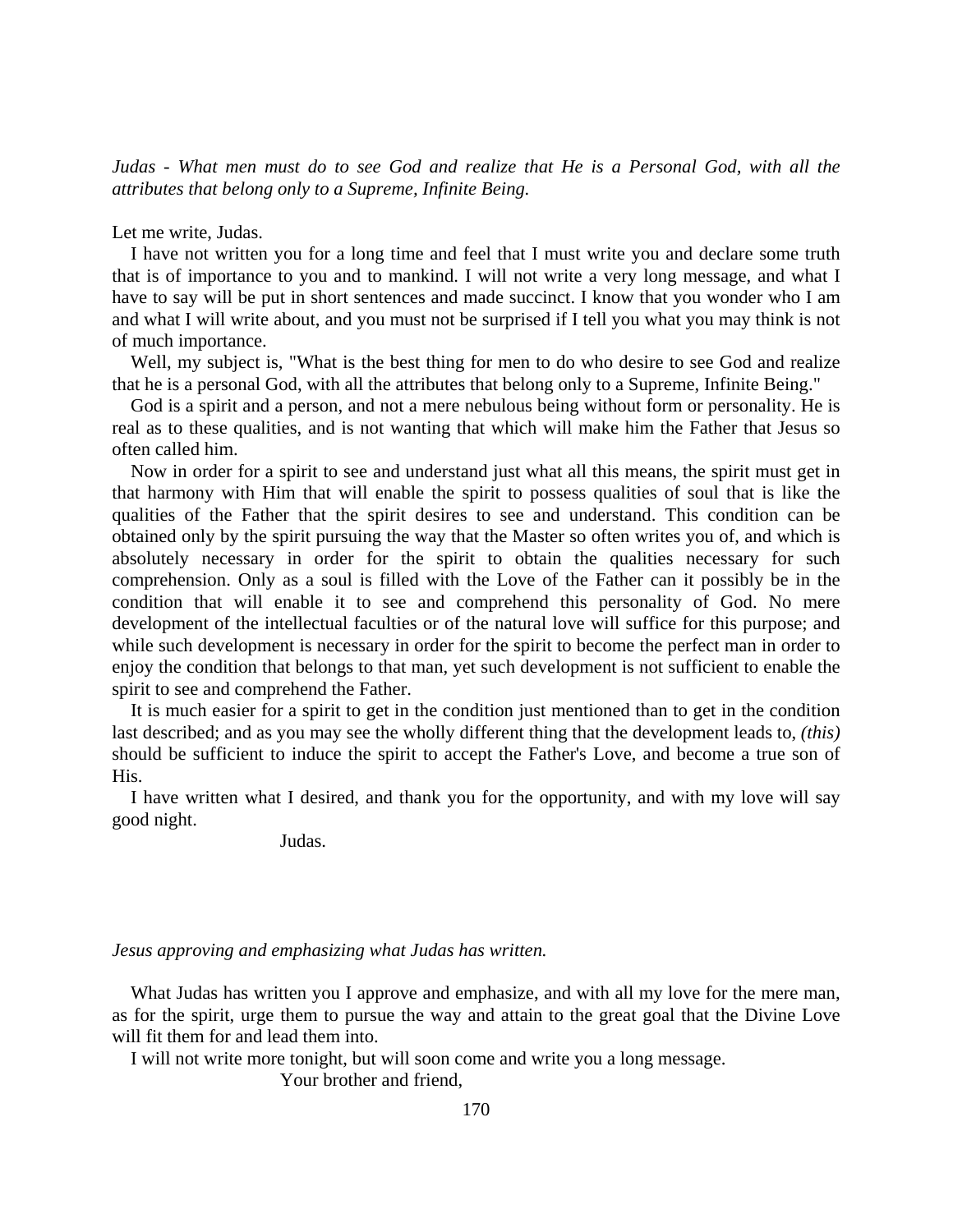Jesus.

*Jesus - The importance of man cultivating the soul perceptions. Spiritual things cannot be perceived by the material mind.* 

I am here, Jesus.

 I have heard your discussion and am much pleased that you and your friend are progressing so rapidly in the knowledge of truth, and very soon you both will be surprised at the extent of knowledge of spiritual things and truths that will come to you.

 No man, who on earth is given to only what you may call the material things, will be able, when he becomes a spirit, to understand the spiritual laws, until he has gotten rid of the material mind, and the reasoning that comes from the powers which have been exercised only in the investigation of material things.

 You cannot perceive spiritual things with the material mind, neither can a man by reason of those powers of the mind which know only material things, be able to perceive the truths of the spirit. Hence the necessity for man cultivating the soul perceptions, which are greater and more comprehending than all the faculties of the material mind.

 Mind, as usually understood by man, is undoubtedly a wonderful instrument in investigating and learning the laws of nature and the relation of cause and effect in the physical world, but such powers when applied to the things of the spirit, will not help much, but rather retard the progress of the soul's development of its faculties. The reasoning power given to man is the highest quality of the material mind and, when properly exercised, affords a very safe and satisfactory method of arriving at the truth. But such power when exercised in reference to things which are strangers to it, or with which such powers having no acquaintance, or have never been concerned in the investigation of the phenomena of their existence, cannot be depended upon to bring conclusions that will assure men of truth.

 Laws are eternal and never change and are made by the great Father to be applied to all the conditions and to all the relationships of the material world and of the spiritual world. But the laws that apply to the operations of the material world are not fitted to apply to the operations of the spiritual world; and the man who understands the former and their application to material things is not able to apply the laws applicable to the spiritual world to spiritual things. A knowledge of the laws pertaining to the natural will not supply a knowledge of the laws pertaining to the spiritual.

 And hence the great scientist who, when on earth, was able to discover and show the operation of the laws controlling material things, when he comes to the spiritual world and attempts to apply this knowledge to the things of the spirit, will be wholly unable to do so, and will be as a babe in his ability to understand and draw deductions from the spiritual laws. So you see the necessity for man's becoming acquainted with these spiritual laws, if he expects to progress in things to which they apply.

 The material laws may be learned from by the operation of the senses that belong to and constitute the material mind, but the spiritual laws can only be learned by the exercise and application of the faculties of the soul. The soul is to the spiritual things of God what the mind is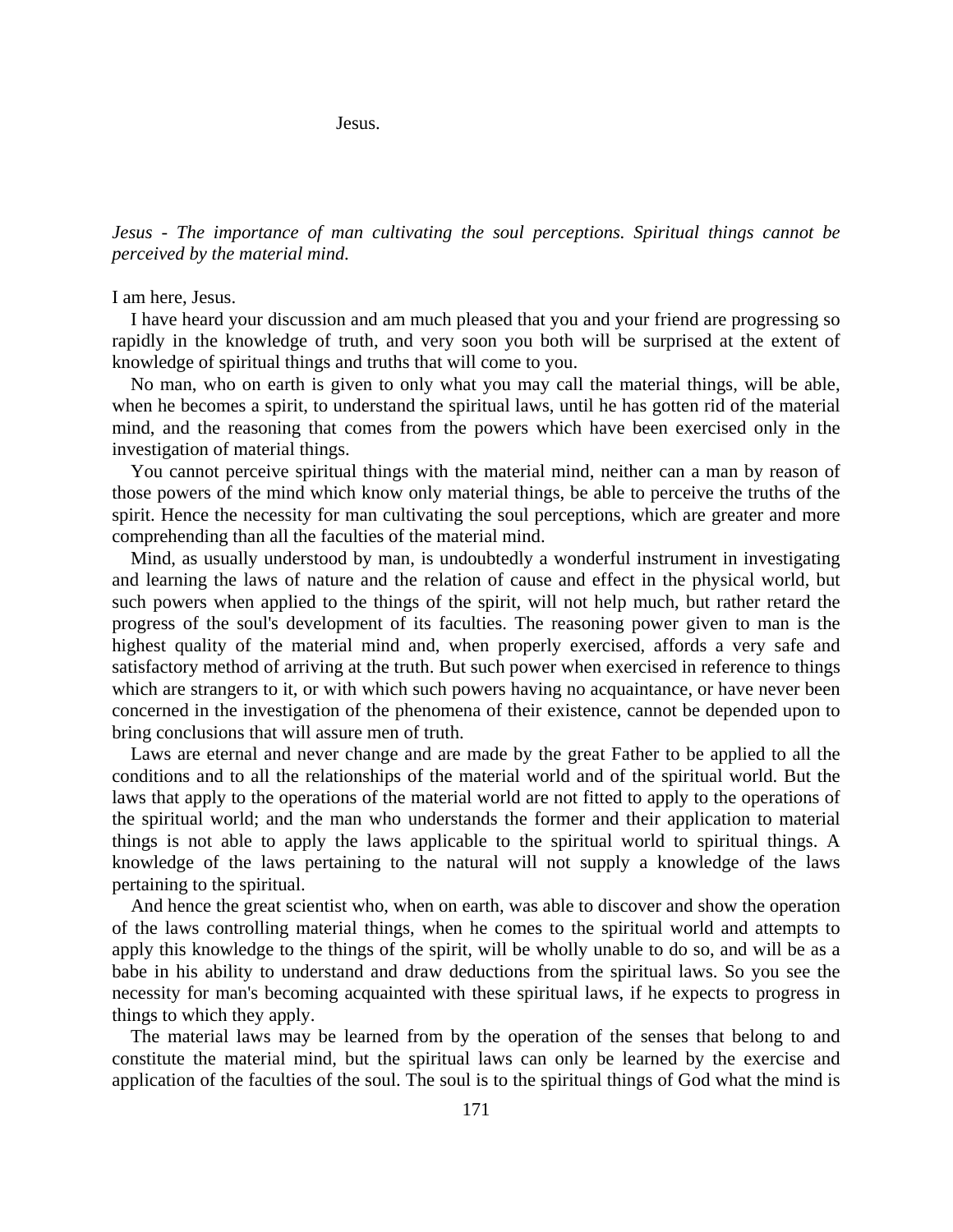to the material things of God. And the great mistake that men make and have made, is to attempt to learn these spiritual things with the powers of the material mind.

 I write thus because I see that you and your friend desire to learn the nature and operations and workings of the spiritual things, and hence I want to impress upon you the necessity for exercising the soul perceptions which will come to you as your soul develops. These perceptions are just as real as are the five senses of the natural mind, though most men do not even know of their existence; and when once you have succeeded in understanding that they do exist and that you may be able to use them just as you use the faculties of the material mind, you will be able to progress in the development of these faculties or perceptions with as much success and certainty as does the great scientist or philosopher in the studies of the things to which he applies the faculties of his material mind. I hope that I have made plain what I intend to convey.

 I will not write more tonight, but say let your faith increase and pray more to the Father, and you will see open up to you a wonderful vista of knowledge of the truths of the spirit.

Your friend and brother,

Jesus.

#### *Jesus showed his great glory and gave his love to Mr. Padgett*

I am here, Jesus.

 $\overline{a}$ 

Well I am so glad that you are so longing for this Love and I will tell you that the Father loves you with all His Divine nature, and is helping you to receive this Love into your soul, and you will soon receive it in such abundance that you will find yourself happy beyond all conception. And I love you too with all my heart and soul, and am very near you and try to make you feel my presence and influence. Rest assured that I am with you in all my love and tenderness and that you are the special object of my care and keeping. I wish that you could see me as I write this for I am filled with so much love for you, that I know, if you could see the glory of the Father displayed you would never again doubt my love. Oh, my brother, only try to get this Love by prayer and faith in such a way that it will become as real to you as anything which your natural senses show you to exist in the physical world.

 It is more real than anything in all nature, and you have in you the possibilities of realizing that it is an existing thing, and is yours, if you will only pray and believe. I am with you in prayer at night,<sup>1</sup> and with all my love and faith I ask the Father to bless you and make you a true partaker of His Love and mercy, and to give you the assurance that you will receive and know that you have it.

 My dear brother I must stop now, but your longings tonight have been so great and so earnest that I could not stop without telling you as I have. And remember this that I, Jesus, with all the knowledge and authority that I possess, tell you that the Love of the Father shall be yours, and

 $1$  Mr. Padgett told me that when he was praying just before retiring at night, he sometimes saw Jesus alongside praying with him.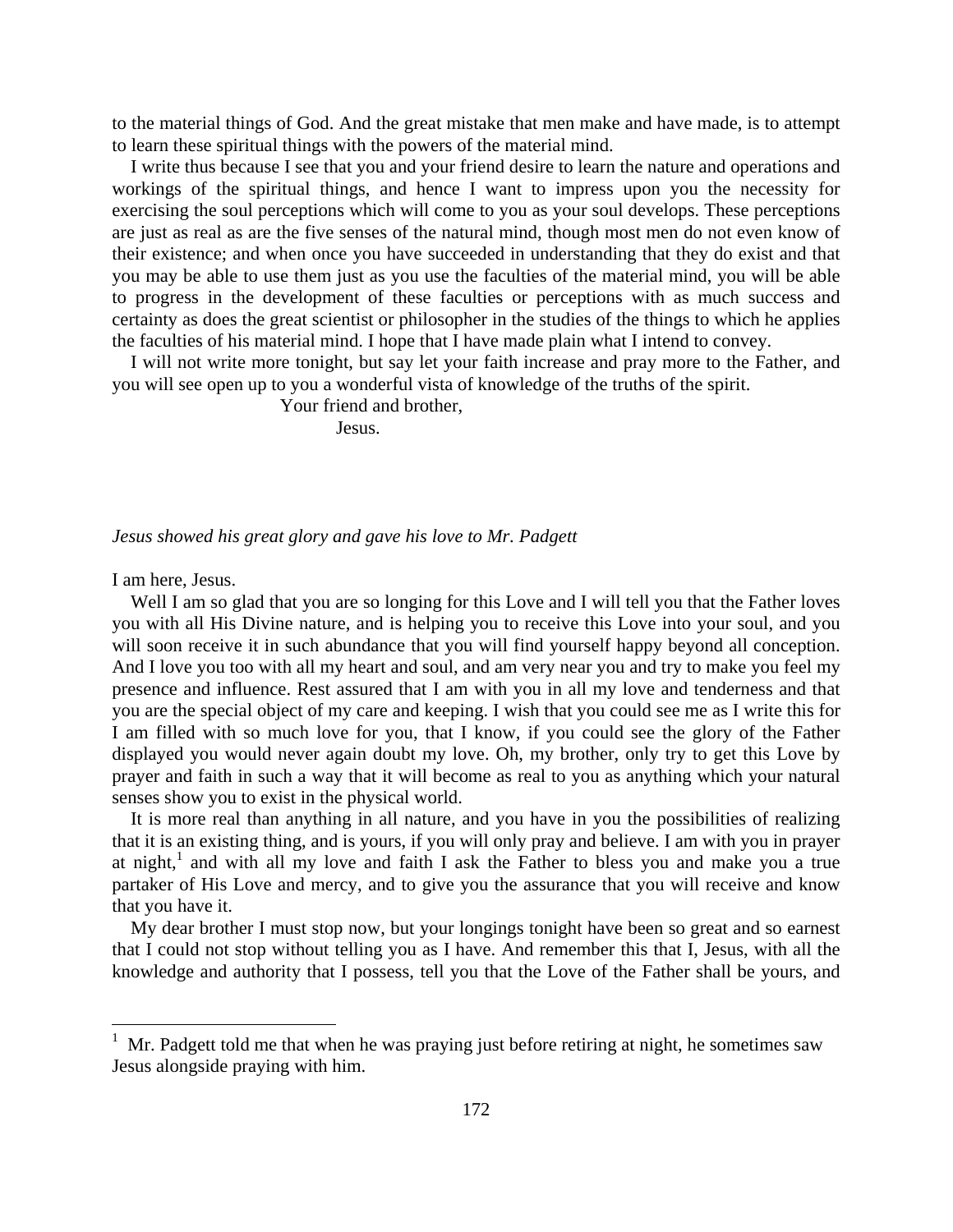you will become a most happy man, and a power on earth in things spiritual and which pertain to the Father's business.

 So believe me and trust the Father, and you will not be forsaken or left alone, but will be surrounded by a host of witnessing angels that you are the chosen child of the Father, and the object of His Great Love and blessings.

 I will not write more now, but I will say, that I love you as a true brother and friend, and even as a closer one to you; and you must believe, and yours will be the happiness that few on earth possess.

So with all the great love that is mine I will say good night and God bless you.

Your friend and brother,

Jesus.

*Great love of Jesus for Mr. Padgett. John Wesley said the glory and power was so wonderful they knelt in awe.* 

 Let me write a word too, for I was present when the Master bestowed upon you his great love and prayed the Father to send into your soul the Love of the Father - the Divine Love - that will make you one with Him. And I must tell you that never before have we seen such love and glory displayed by the Master as he displayed tonight to you his love and blessings. Oh, I tell you that it was wonderful and we all stood, or rather knelt in awe, for we could not stand in his presence.

 What does all this mean! None of us know for we have never received such evidence of love from him, and have never seen any one else receive the love in that way.

 We commence to know how you must be a very important man to the Master, and you must be the special object of his love and care, for he seems to love you with a love that we cannot understand, although we have in our souls the Divine Love of the Father to a very great degree. But yet such love as he displayed tonight we have never seen and the meaning of it we cannot fully comprehend. Oh, I tell you that you are a blessed man, and you have with you not only the love and power of the greatest spirit in all God's universe but also the Great Divine Love of the Father. So let us think of this wonderful experience before writing more. I will say good night.

> Your brother in Christ, John Wesley.

*Ann Rollins affirms Jesus' love for Mr. Padgett. The wonderful experience - all were surprised at the display of his glory.* 

 Let me write while the power of the Master is here, and tell you that you have had a wonderful experience tonight, and so have we who have stood by and seen the Master write to you, and bestow upon you his great love.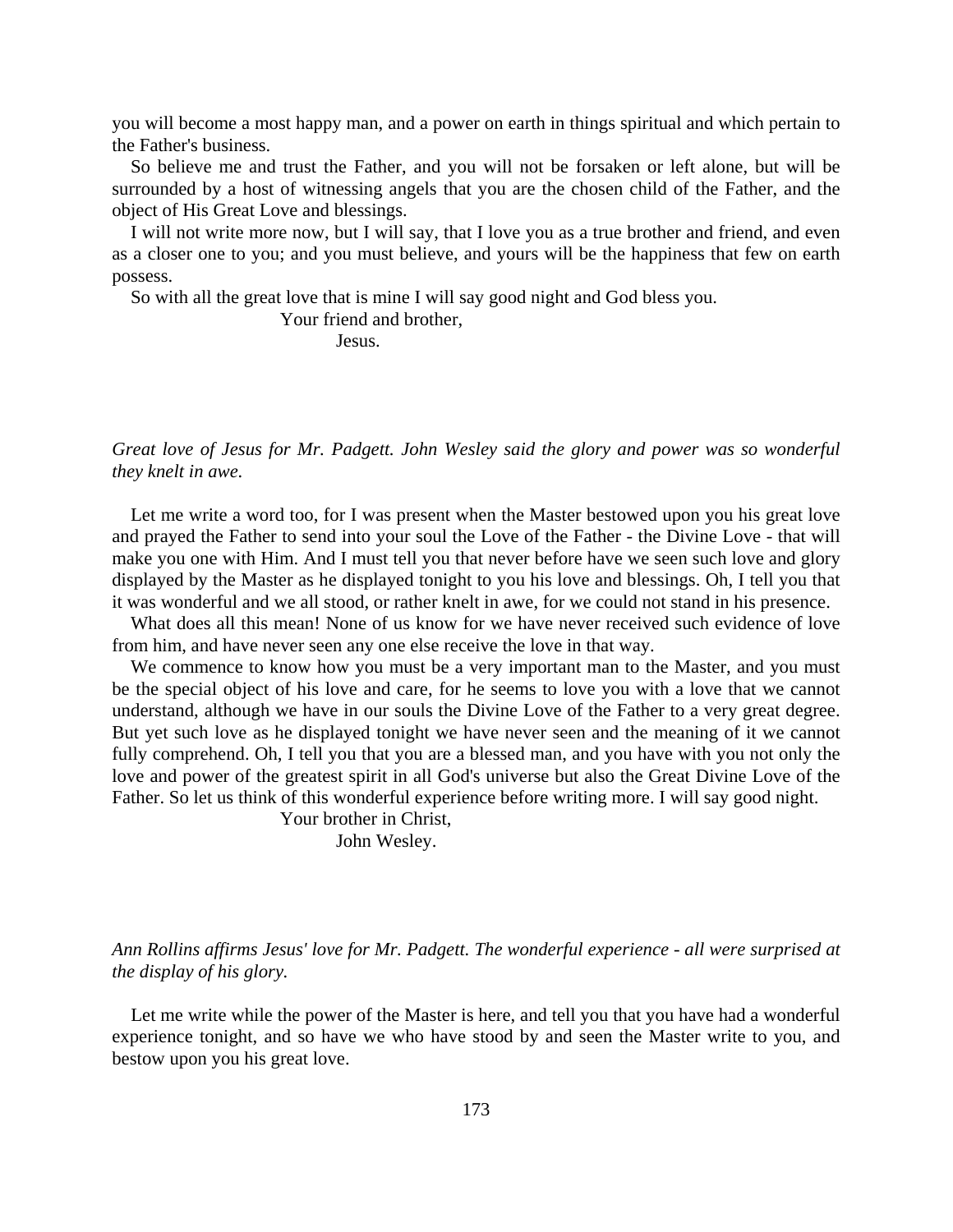He was glorious as he told you of the Great Love of the Father, that would come to you and how he would be with you in all his love and blessings trying to make you happy.

We were all surprised at the great display of his glory, for it was like the great shining light of God's countenance of which we have heard, but never seen. You certainly are a blessed man and one that must become very happy.

 I am not in condition to write more tonight, and can only praise God for the Great Love and favor that he has bestowed upon you. So my dear son believe what I have told you, and know that we all rejoice with you in the great favor which you have from the Master. So dear son, good night.

Your own loving grandmother

*Helen affirms that the great love of Jesus was bestowed on her husband. She was filled with awe.* 

I am your own, Helen.

 Well my dear Ned, I can scarcely write as I am so filled with awe over what has happened tonight that my power to write has almost left me.

 But my darling I must tell you that you are very dear to the Master and a child of the Father's Love to a very great degree. Such love, I never before saw displayed and I never expected to see it, especially bestowed upon you who are so dear to me.

 I must not try to write more tonight as I am so filled with love and wonder and thankfulness that I can hardly think. So my own dear Ned, love me with all your heart and soul, and believe that I love you too. But when I think of this night and the great love that was bestowed upon you, my love seems like a mere shadow; but it is all that I have to give you, and I give all I have. So sweetheart, good night.

> Your own true and loving, Helen.

*Confirmation by St. Mark that the Master is doing the great work through Mr. Padgett.* 

 I must add my testimony to the others who have preceded me, to the fact that the Master is now doing a great work for the redemption of mankind, and that through you he is going to transmit his great spiritual truths to sinful man.

 I will not write much tonight, but say that in the future I will communicate my thoughts, which are the creatures of knowledge and experience in the Celestial Spheres of Christ's Kingdom. Good night, and may God keep you in His Love and care forever more.

St. Mark,

the writer of the second gospel, originally true as written, but now full of errors.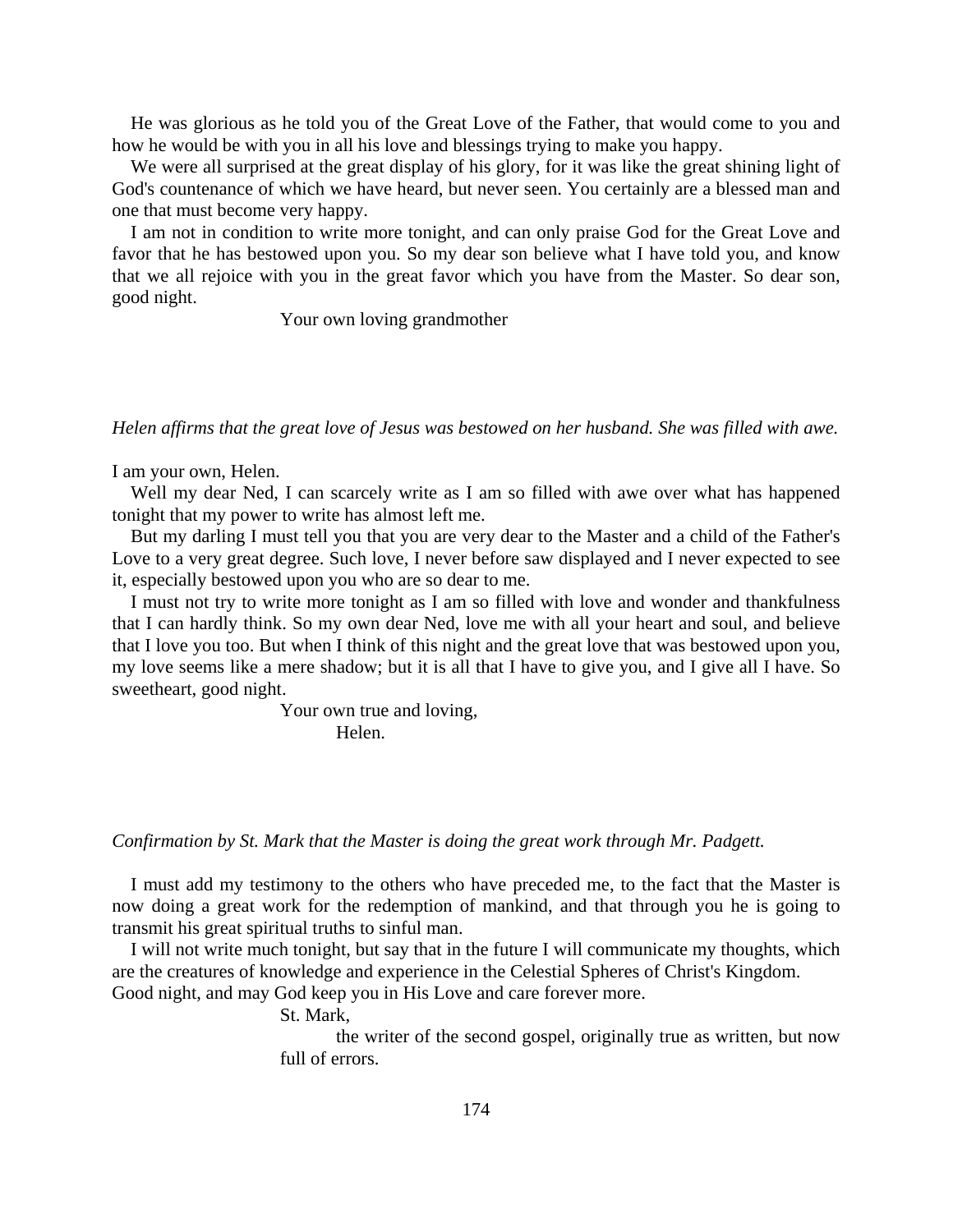# *John - The condition of the soul when and after the Divine Love flows into it.*

#### I am here, John.

 I come tonight to tell you that you are in a better condition than you were last night, and that I desire to write a short message if you think that you can receive it.

 Well, I will not write very long, and what I shall say will have to do with "the condition of the soul when and after the Divine Love flows into it."

 As you know, the soul in the condition in which man possesses it before the entrance of the Divine Love is not in accord with the Love of God, nor is it a part of the great Oversoul. It is only a special creation made in the image of the Father, having in it the natural love which was conferred upon man at the time of his creation, and not having in it any part of the essence of the Father, or any quality that makes it of the Divine nature of the Father, or necessarily immortal.

 But when the Divine Love enters into it, and it becomes permeated, as it were, with the Divine Essence, then it takes on the Divine nature of the Father, and to the extent that it receives and possesses this Love it becomes at-one with God and ceases to be a mere image, and becomes transformed into the substance.

 The soul in this condition is altogether a different entity from the soul in the condition in which it was created, and no longer is subject to the dominion of either the mind or of the animal appetites and desires, and, hence, the spirit possessing such a soul is, in essence, a part of the Father, or as Jesus said, is in the Father and the Father in it.

 Now, do not understand that such a soul is the soul that man originally possessed with increased development of purity and goodness or freedom from sin, because such is not the case. Such soul by such transformation becomes a new thing, and never again can it relapse into the soul of man's origin. Because of the qualities that it then possesses, it becomes immortal, and such immortal nature can never be taken from it.

 It is now a thing of love and purity, and consciousness of its true condition is always with the spirit that has such soul. This transformation is gradual, and men must not think that by the mere act of conversion from their state of death they at once become possessed of the nature of the Divine, for such is not the fact. The transformation is gradual and comes according to the susceptibility of the souls to receive this Love of which I speak. But when once the inflowing of the Love commences, it continues eternally. Although there may be times of stagnation and apparent loss of this Divine Essence, yet always is the transformation taking place, and at certain stages in its progress, the possession of this Divine Love will be so great that the original soul, or its original qualities will entirely disappear and leave only the new qualities which the Divine Love has implanted in it. The leaven when once deposited never ceases to work until the whole shall become leavened.

 I will not write more tonight, but only further say, that this condition of transformation may be obtained by all men if they will only seek for it in the proper way and with faith. I will soon write you again.

 In leaving you, I give you my love and blessings and the assurance that I am helping you in your efforts to carry forward the work, and in accomplishing all the promises. So my dear brother, good night.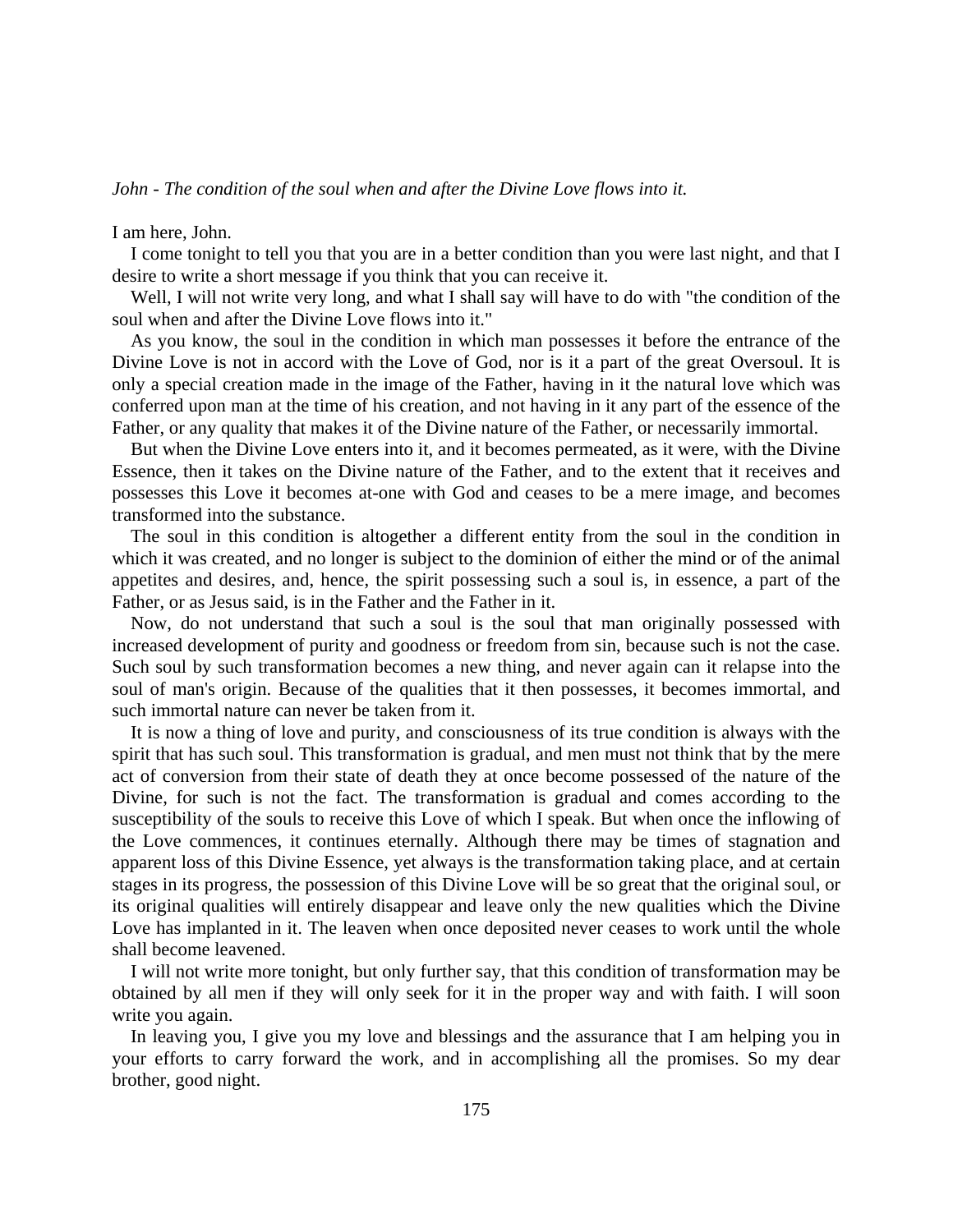Your brother in Christ, John.

*Ann Rollins - The belief in the unpardonable sin is slanderous and blasphemous against the Loving Father.* 

I am here, your grandmother.

 I have been listening to your conversation tonight and am much pleased to see that you and your friend are growing in your conceptions of the truth.

 The matter of the unpardonable sin is one that is of the greatest importance to the world, especially in view of the fact, that so many of the orthodox ministers teach that it is a thing of real existence and is so dreadful in its consequences.

 But thanks to the Master, that teaching will not in the near future be permitted to go unchallenged, for the truth in this particular will be made so plain that men will cease to believe in it, and as a consequence will be relieved from a fear that has kept many a one from seeking the Love and favor of the Father.

 I know that this revelation of the truth will antagonize many of these preachers who see that it is one of the strongest instruments that enables them to keep together their organization. But this antagonism will not avail, for the truth will prevail, and mankind will, when they come to think for themselves, embrace this truth with gladness and joy.

 How strange that the professed ministers of Christ should so slander and blaspheme the one loving Father, and cause men to look upon Him as a God of insatiable wrath, and one who, because a man refuses to believe in the doctrines of the churches consigns him to eternal punishment and hell; and when he gets into such condition of hardness of heart that, as your preacher said, "even God Himself will have no power to save."

 Oh, it is pitiable, that such erroneous and harmful doctrines should be taught, and worse than all by professed ministers of the loving and lowly Jesus.

 So my son, you and your friend, whenever the opportunity comes to combat this monstrous teaching, do so with all your strength and power of conclusion and show and proclaim to the world that such teaching is not true, and that for every sinner there is opportunity for salvation, and that God loves the man who will not believe on Him just as He loves the believer, only the former may not partake of the Divine nature as does the latter.

 I wanted tonight to write this, because I thought that the time was opportune to impress upon you the falsity of this great dogma that has no foundation in truth or in the plan of God for the salvation of humanity.

 Well, I will not write more tonight as you have others present who may want to write, but before I close I want to say in fulfillment of John's statement to you today that he is present and with him is his great influence of love.

So with all my love I bless you both.

Your grandmother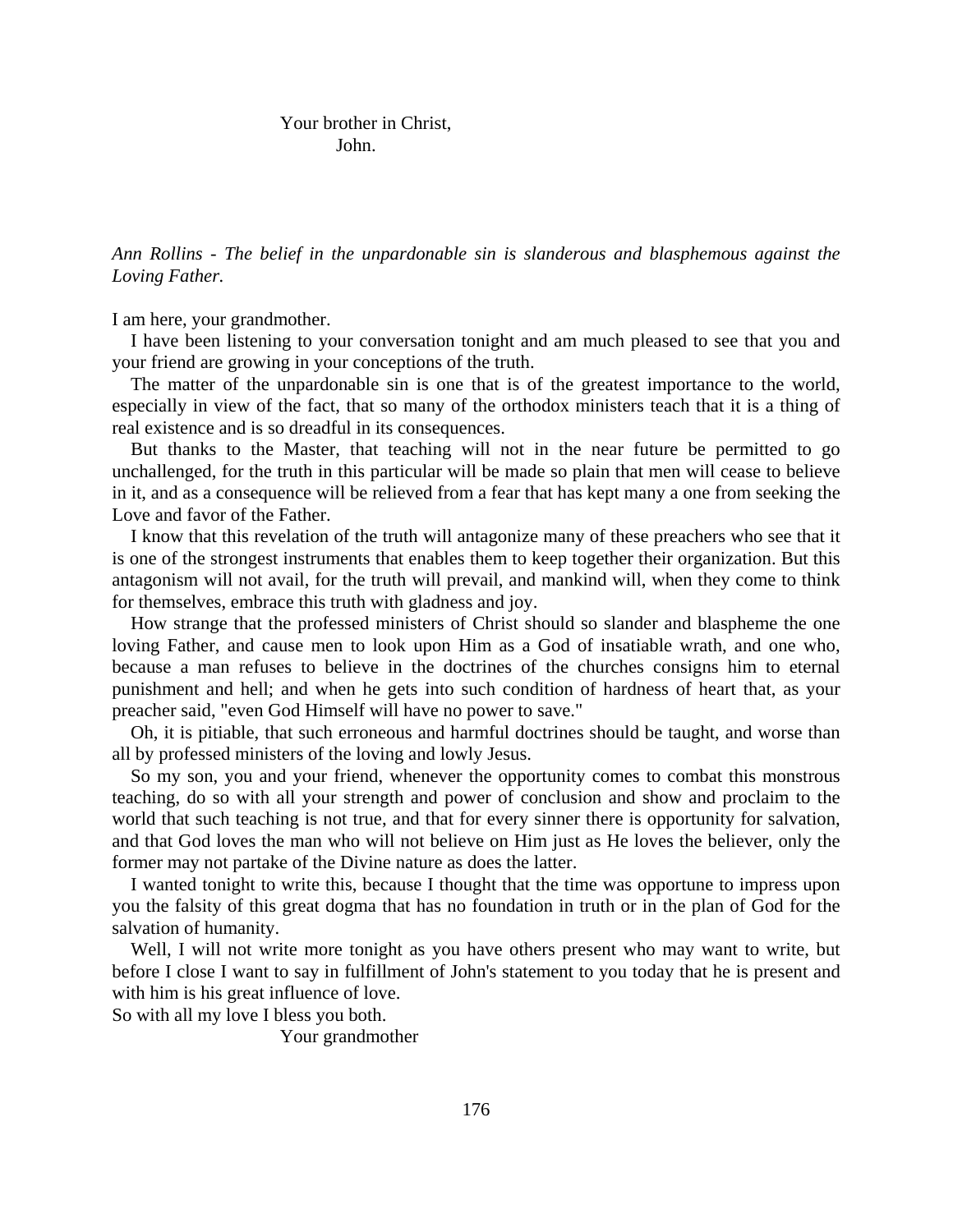## *Jesus - The Holy Spirit is not God. No unpardonable sin.*

#### I am here, Jesus.

 I want to tell you, once and for all, that the Holy Ghost is not God and that the unpardonable sin is a thing which has no existence either in the world of mortals or in the spirit world. I never used the expression contained in the Bible in reference to the unpardonable sin, and it has done more harm to my cause than most any other thing.

 Well, I was not conceived by the Holy Ghost as many believe. I was a man created and born as other men; only, as I have told you, I was without sin.

 All writings which make the Holy Spirit equal to the Father are untrue. The Holy Spirit, as I have told you, is a mere instrument of God in doing His work among men, and for men to believe that the Holy Spirit is God, is blasphemy - but even that sin will be forgiven men.

 I hope that before we get through our writings I will make it so plain and convincing that the Holy Spirit is not God, but a mere spirit, though the Greatest Spirit in His kingdom, that men will cease to worship it as  $God.$ <sup>1</sup>.

 Yes, I will write a formal message on this subject, and you will see that the Holy Spirit cannot possibly be God. So do not let this question interfere with your belief in me or in what I write to you. You are now in the way to truth and the kingdom; and if you will continue to pray and have faith you will become an inhabitant of that kingdom, no matter what the Bible may say which is apparently in conflict with what I write. So with all my love, I will say good night.

Your friend and brother,

Jesus.

### *St Luke - No unpardonable sin as taught by the preacher.*

I am here, St. Luke.

 I was with you at church and heard the sermon on the unpardonable sin, and was much interested in the way in which the preacher dealt with the subject. His discourse was very plausible, but it is not true. As Jesus has told you, there is no unpardonable sin, and all men in this life and in the life to come, have the opportunity to be saved from their sins and become atone with the Father.

 The great danger in such a sermon as the one preached tonight is, that men who have not become believers in Jesus as the Savior of the world, and I mean the expression in the sense that we have explained it to you, will think that after they have arrived at a certain age and find their souls show no inclination or desire to seek the way to God's Love or to a reconciliation with Him, they have committed the unpardonable sin, and hence there is no use for them to try to find the way to salvation. It is a damnable doctrine, and the preacher who announced it has incurred a

 1 Read Holy Spirit, from Jesus, Vol. I, Ed. 1, Pages 72 to 76. St. Luke, Pages 76 to 80.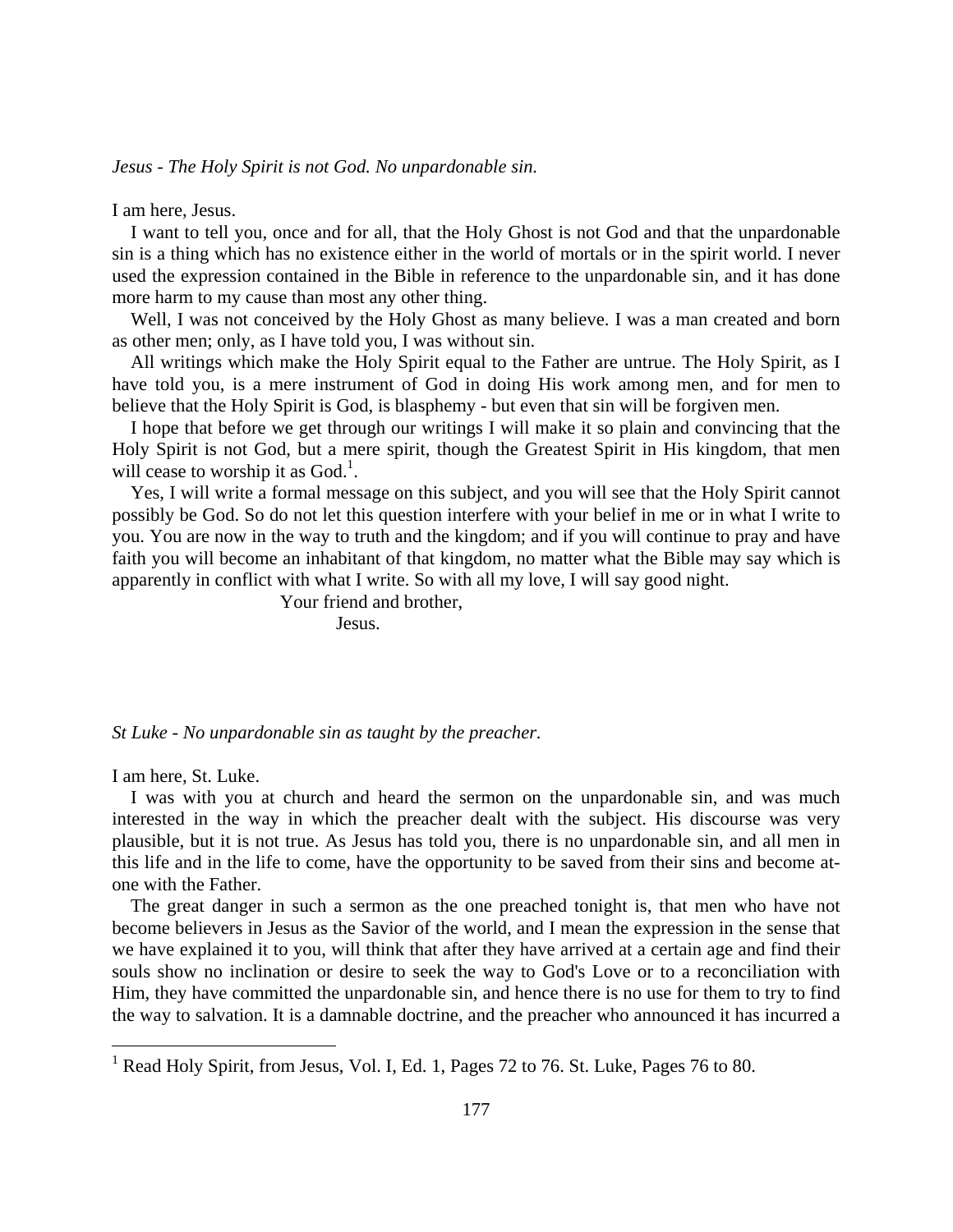dreadful and awful responsibility, for in the after life he will very likely meet spirits in a condition of darkness and stagnation of soul, who will tell him that because of his sermons they gave up all hope of salvation, and believe at the time they meet him just as they did on earth. And he, possibly, may see the errors of his wrong teachings: and then will come to him remorse and bitter recollections of these teachings and the great harm that they did to these darkened spirits.

 When men get to know the truth, as they will when the Master shall have delivered through you his messages, they will not have to run the risk of becoming bound and shackled by such false beliefs as the one of which I speak. But before that time, with so many preachers and especially those so called evangelists who strive to force men into the erroneous beliefs which they teach through fear of eternal damnation, many men will have formed these beliefs and will suffer the consequences which these false doctrines entail.

 I was sorry that someone could not have arisen in the church and resented his doctrine of the unpardonable sin, and told all the people that there is no such thing, but that the Father's Love is waiting for every one who may seek it, in great abundance and freely to be given, and that if men will only come to the Father in prayer and belief, that Love will be given them, and salvation and immortality will be theirs.

 The age of a man has nothing to do with his salvation; it is for the old as well as for the young, and no idea or suggestion of any unpardonable sin must be interposed to prevent any man from believing that the Great Love of the Father is waiting for him. So you see, with some truths preached by these orthodox ministers there is a great deal of error, and the effect of the latter is to prevent or undo any good which the truth may have otherwise been bestowed upon men.

 Well these great errors have been preached and worked their injury for many centuries now, and men will be hard to convince that they are not the true doctrines of Jesus, and that the claimed truths which they teach are not the only truths. I will not write more tonight. I will say with my love and blessings, I am,

> Your brother in Christ, St. Luke.

*Latham corroborates St. Luke's message on the "unpardonable sin".* 

I am here, Latham.

 I was a preacher in the days of the Reformation, and died in England a martyr to my beliefs and preachings.

 I merely came to tell you that you must believe in what Luke wrote you as to the unpardonable sin, for I know that it is not true, for many men who on earth denied God and the Holy Spirit, have since coming into the spirit world found the Divine Love of the Father and salvation.

 I know it may not have been necessary for me to say this, yet I thought it best to do so, as I was a man and became a spirit long after Luke lived, and that which he said was the truth in my day, and is the truth now. I will not write more but will say good night.

Your brother in Christ,

Chas. Latham.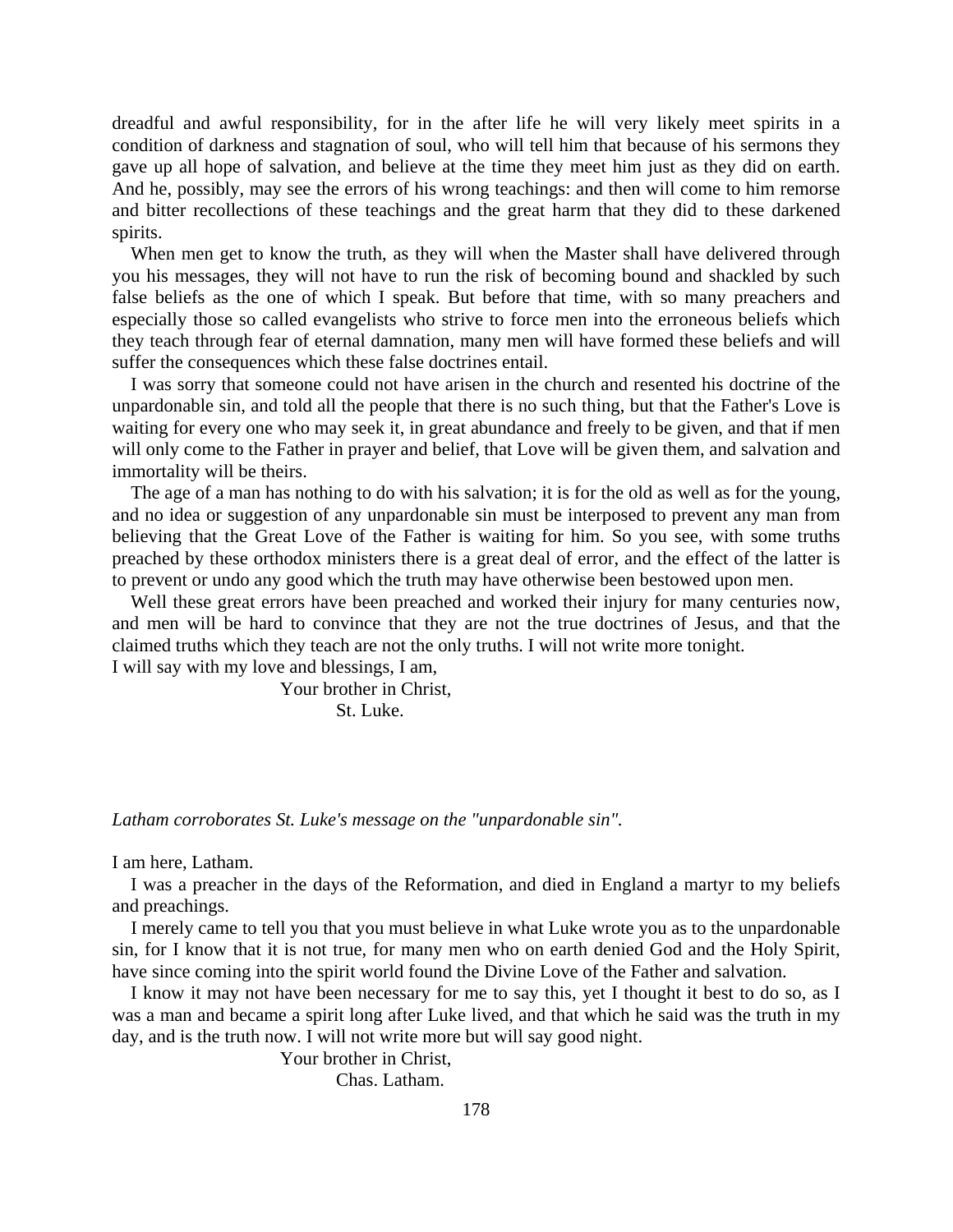*Paul denies unpardonable sin.* 

I am St. Paul.

 Yes, I was trying to write my name, but was a little confused and stopped. Well I am all right now.

 I merely want to say that the unpardonable sin as taught by the preacher has no existence, and the preacher is wholly in error, for no soul is without the privilege of coming to the Father and obtaining His Love and mercy even in the spirit world.

I am not in condition to write more tonight and neither are you, so we had better stop.

Your brother in Christ,

Paul.

 *Swedenborg - A message of encouragement* 

I am here, Swedenborg.

 Well, I am sorry to say that my work was a failure; and that, because of that fact, I have suffered very much since I became a spirit. I know now that what I attempted to do was injured by my preconceived ideas based on the orthodox teachings, and that I did not carry out the work of the great mission that I had been selected to perform.

 I will say now, though, and you must believe me, that you have been selected to do the work which I failed to do, and I hope that you will permit me to give you one piece of advice and that is: take, record and believe only the messages as they shall come to you from Jesus and the other high spirits, and let no opinion of your own mar or flavor these communications. The truths will be presented to you and you must accept them as they come.

When I came to the spirit world and realized the failure that I had made, then everything was failure to my conscience.

 In your case, you have no such preconceived ideas to hamper you or prevent you from receiving the truths, for you are used merely as a conduit through which these truths are to be received, and they are to be declared in the very language of the writers.

 I am your friend and brother and co-worker in making known these truths, and write only, because I, as a failure, can speak from experience. So my brother, turn your thought more to this work and, if necessary, sacrifice every worldly consideration to carry forward your work and make perfect your efforts to fulfill the great mission with which you have been blessed. I will not write more now.

May the Father bless you with His Love.

 Your brother in Christ, Swedenborg.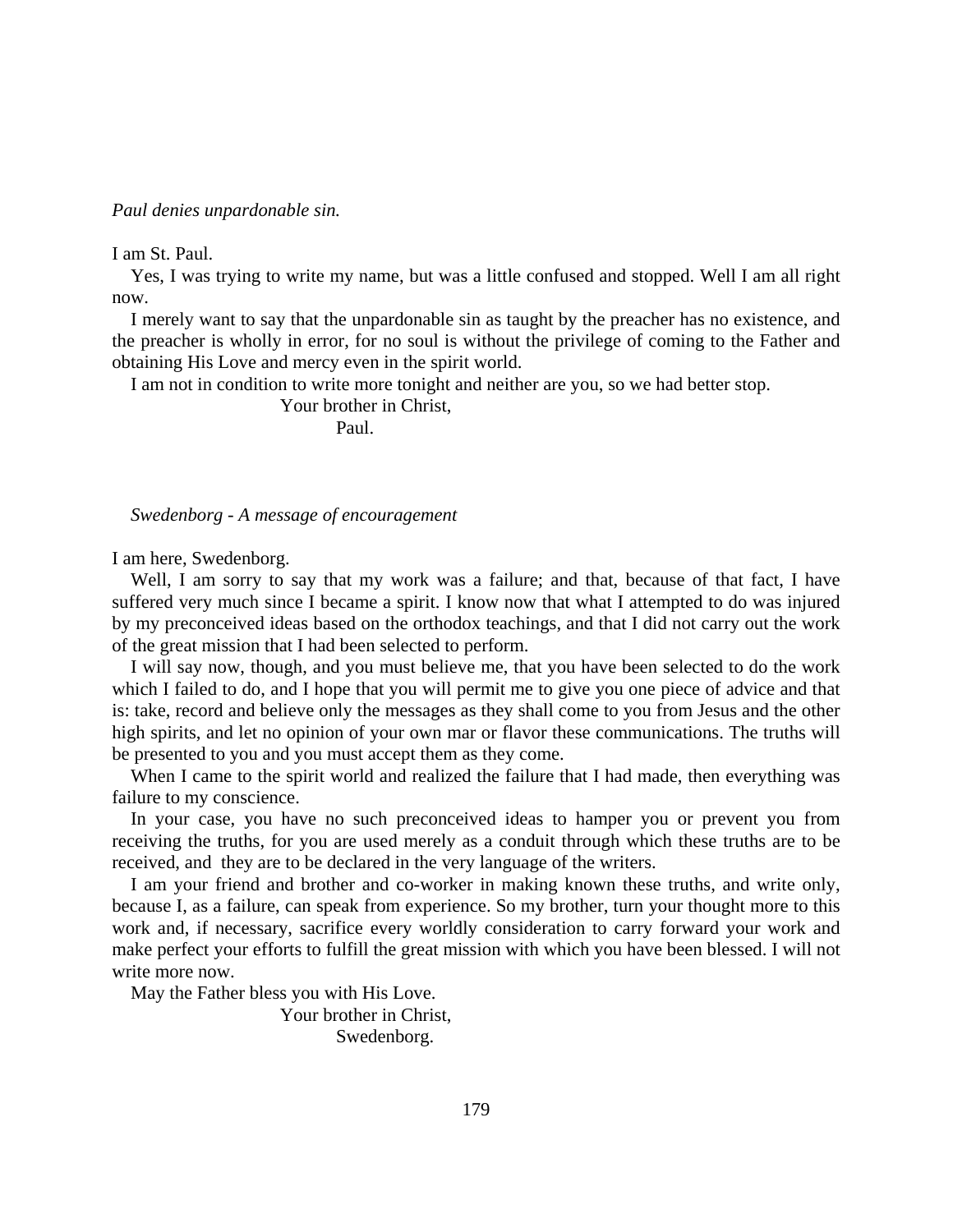*Swedenborg - Did not know of the Divine Love as contradistinguished from the natural love that was bestowed on him at his creation.* 

I am here, Swedenborg.

 I merely want to say that I have been reading my work as you read, and that I now realize how many statements of error and untruth I made in that work. The errors are so many that it will take a longer time than I have tonight in which to give you a bare outline of them. But I will soon come and write you, and hope that you can give me an evening when I can write without limitation of time.

 Since I have been in the spirit world, I have found that there are so many statements in my writings of my experiences while in the mortal, when I was permitted in my spirit - or as I then said, interiors - to enter the spirit world, that were not truly conceived or interpreted, that it is absolutely necessary that I should correct and describe in accordance with what I now know of the truth, and especially is this necessary as I have on earth a large number of mortals who believe in my teachings and are trying to follow them in their lives and deeds. So, you will appreciate my anxiety to be permitted to write. Tonight, I will not write more.

 Well, I am sorry to say, that I did not know of the Divine Love, which by its reception into the soul made angels of men, and recreated them, so that their souls became in their very substance, Divine. I did not know of this Love as contradistinguished from the love that was bestowed upon man at his creation, and which, in itself, has nothing of the Divine. No, I was ignorant of this and never learned it in the spirit world in my visits to that world, nor in my conversation with spirits.

 I know now that no matter how great is the ruling love of a man for falsity and evil when he enters the hells, he will have the opportunity to have that love changed, and that ultimately the loves of all who are in the hells will be changed into the love for good - in some instances into the Love of the Divine, and in others, to the purification of their natural loves to that which will make them perfect men.

 These are some of the things that I desire to write about, and there are many others equally erroneous.

 I am in the Celestial Spheres, and of course, am an angel of God and the possessor of His Divine Love that has caused my soul to become Divine, and immortality to become to me a thing of understanding and possession.

 I will stop now, and with my love and the blessings of God and all the Divine angels, I will say good night.

> Your brother in Christ, Swedenborg

*Luke - Affirms that Swedenborg wrote. Importance of errors being corrected in his writings.* 

I am here, Luke.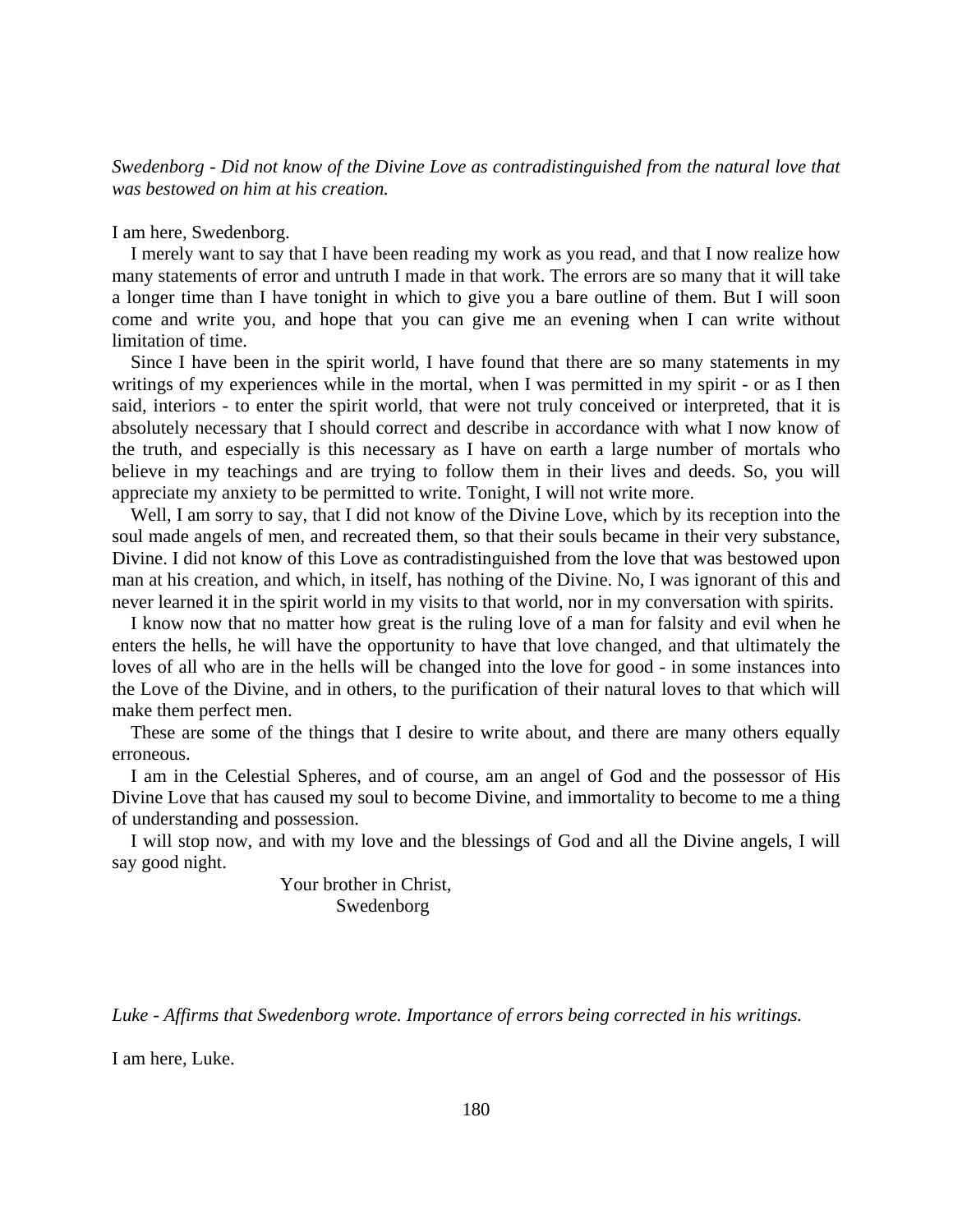I come to tell you that you must not doubt that Swedenborg wrote to you, and what you wrote, or rather, received, in answer to your questions, he actually wrote. We are all desirous that he shall write you on the subjects that he has expressed a desire to write upon, for many of the teachings and doctrines that are contained in his earthly writings are erroneous and must be corrected, for they are being studied and believed in by many mortals, and all to their leading away from the truth.

 The one great error or untruth that must be corrected is his teaching, that Jesus is God. This is blasphemous and abhorrent to all the angelic spirits, and more so to the Master than to any other, and for the correction of this, Swedenborg must write. Well, I will not write more tonight, except to say this, that another anniversary of the resurrection of the Master, as it is believed, has come, and men are worshipping Jesus as God, and sending their praises and thanks to him as the great redeemer of the world by his death and "resurrection", while as you know, his death had very little to do with that redemption, and his resurrection was not the resurrection that he taught could be the experience and possession of all mankind.<sup>1</sup>.

 It is pitiable and destructive to the truth for men to believe and teach that the mere resurrection of the spirit from the body is the resurrection that Jesus came to teach and demonstrate; and when we see each year the repetition of the observance of the anniversary of this rising of Jesus from his physical body, and all the false beliefs and teachings, we realize more and more the necessity for our truths being made known to the world.

 So you must work harder and pray to the Father to increase your soul development so that our messages may be more rapidly received.

Remember what John said a few nights ago and believe, for the promises then made will soon be realized by you. I will come soon and write a message.

 With my love and great desire that we become closer in our rapport and more expedient in our work, I will say good night.

> Your brother in Christ, Luke.

## *Helen affirms that Swedenborg wrote.*

I am here, your own true and loving Helen.

 Well dear, I come to say that Swedenborg actually wrote you, as I realize that you had a doubt come into your mind as to whether he really wrote. He actually answered your questions in his own words, and not any thought contained in his answers came from your mind. Luke also wrote, and you must believe.

Good night and God bless you.

 $\overline{a}$ 

 Your own true and loving, Helen.

<sup>&</sup>lt;sup>1</sup> Read *Resurrection* Vol. I, pages 94 to 107 by St. Paul and Jesus.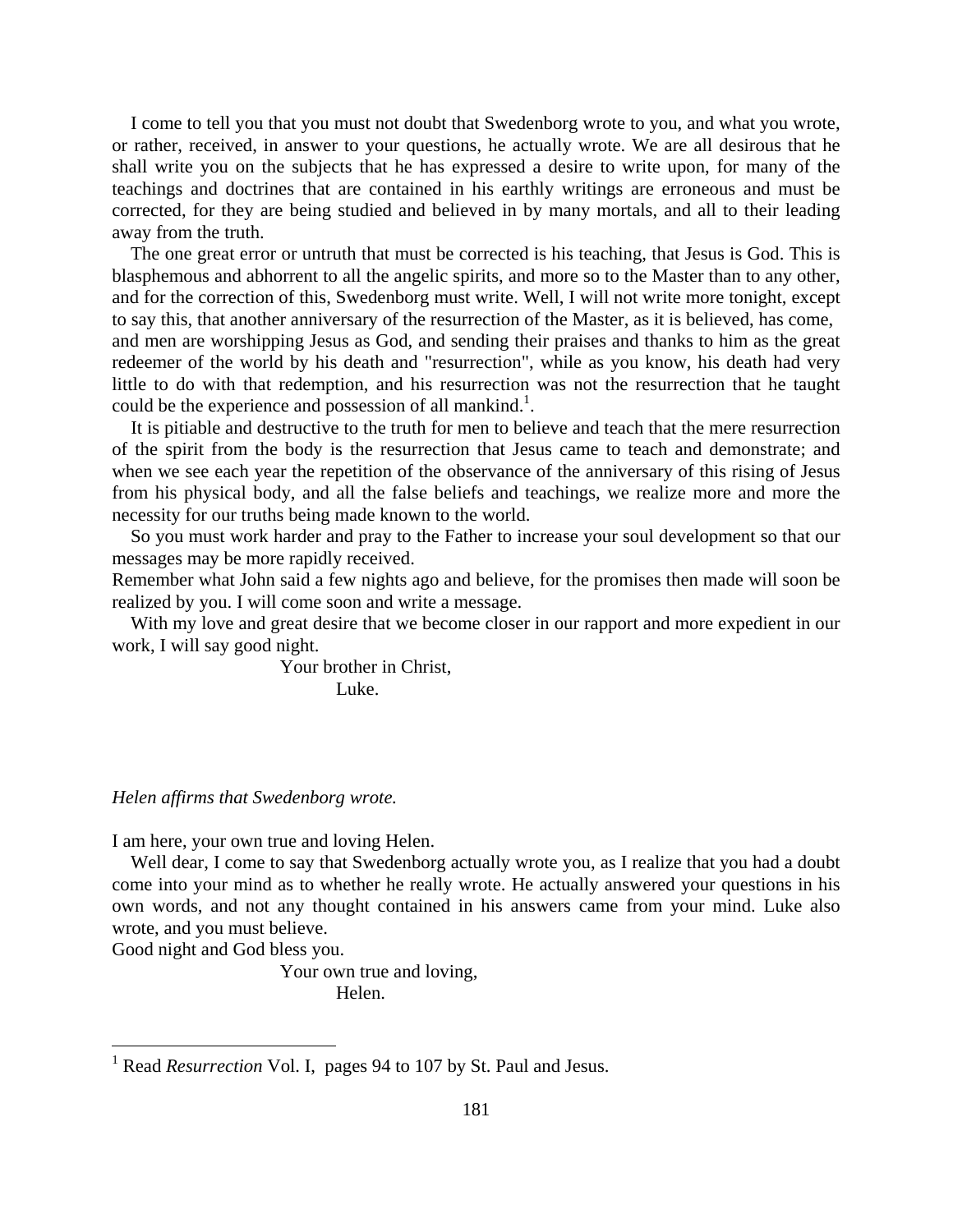## *Luther comments on Swedenborgian pamphlet entitled "Incarnate God"*

I am here. Luther.

 I merely desire to say that as you read the pamphlet I read with you, and the description and explanation therein contained as to who God is, are entirely erroneous and blasphemous.

 Jesus never claimed or taught, while on earth, that he was God, and this I say because he has so instructed us, and he never since becoming a spirit has made any such claim, and the teachings of the New Church in this particular are all wrong and tend to lead men away from the true conception of who God and Jesus both are.

 Swedenborg has often conversed with me about his teachings and declared that his explanations as to God are not in accord with the knowledge that he now has, and that the teachings as contained in his books upon this subject were the results very largely of his own speculations, and the results of his endeavors in trying to reconcile what he thought was an absurd conception of the nature and being of God with the true interpretation of the Bible. He could not accept the doctrine of the Trinity, as explained and accepted and taught by the Church, and hence, being a believer in the inspiration of the Bible and its infallibility of religious truths he sought some exegesis that might be consistent with the Bible, and at the same time in consonance with his ideas of reason and common sense. But, as he now says, he added mysticism to mysticism, and irrational explanations to irrational explanations, and the result was that his teachings were more absurd and more difficult to understand than were the teachings of his church.

 The doctrine of the Trinity, as you have been told, is not true, and never had any authority in the teachings of Jesus or those of the Apostles and Bible writers, and was merely the deduction of some of the old fathers of the church, arising from their speculations and desire to make of Jesus a God, though a lesser God than the Father, and at the same time one with the Father and a part of the Godhead that must be considered as being only one God, and as taught by the Old Testament writers and prophets that there is only one God.

 This doctrine, of course, was absurd and, hence, was one of the mysteries of God, but, nevertheless was taught as a truth and incumbent upon man to believe whether they could understand it or not, which of course, they could not.

 But the doctrine was not accepted by all the writers of the early days, for as you know, there were bitter controversies among these expounders of what they supposed to be the scriptures, upon the question as to who Jesus was, and his relation to God. But as the years went by the doctrine of the Trinity became firmly established as a canon of belief in the church, and in my time on earth it was believed, and not questioned by the church; and I believed it also, although I could not understand it.

 Now, Swedenborg was a member of the church that bore my name and which I was credited with having founded, and believed in its doctrines, even as to the Trinity, and the actual transformation of the wine and bread into the blood and body of Jesus, and he continued in this belief up to the time of his wonderful visions of the spirit world and his experience in meeting the spirits and angels of that world, including Jesus, whom he in his writings claimed to be God,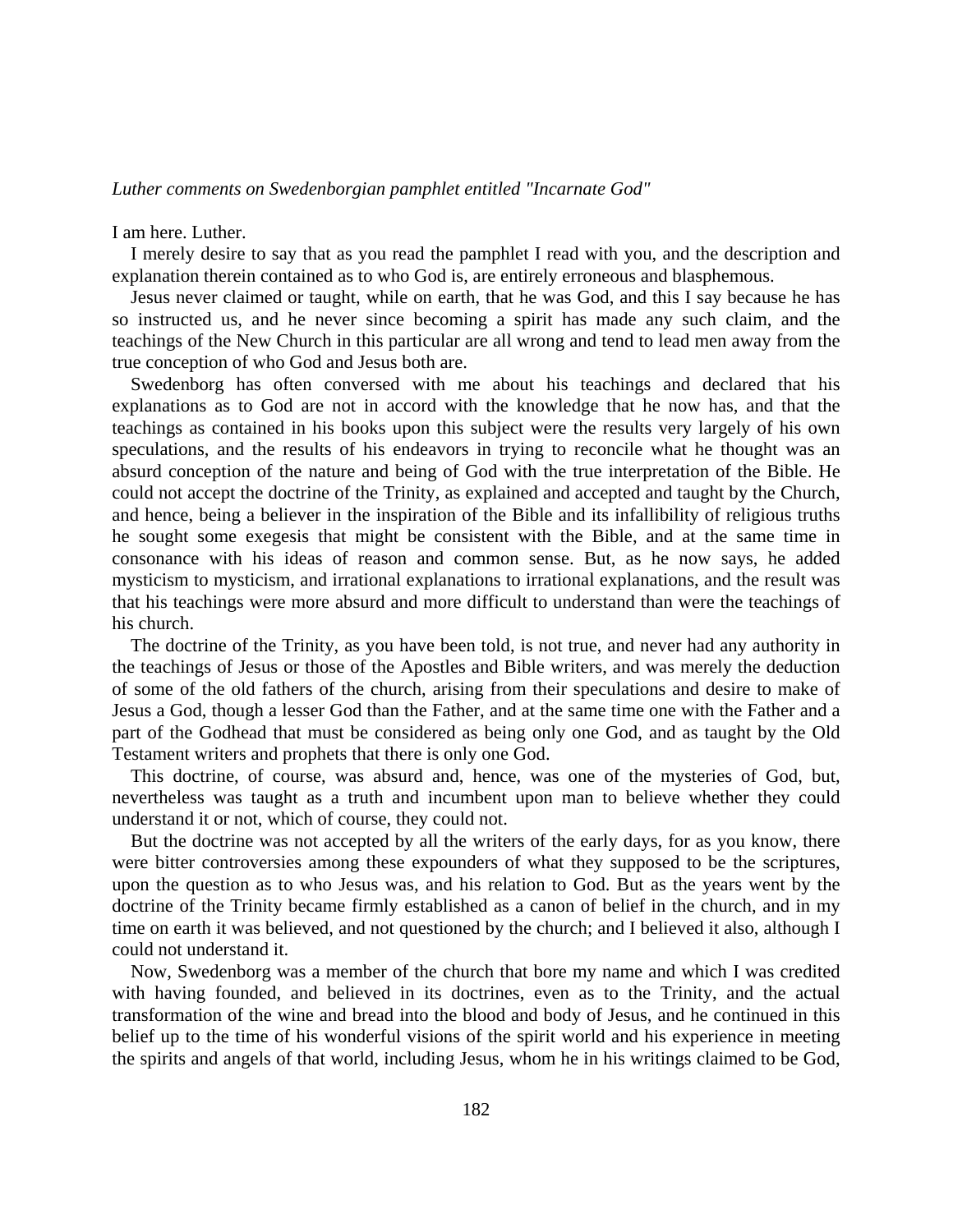and with whom he had many conversations and from whom he learned the spiritual truths that he declared to the world.

 As you have been told, in the working out of the plans of the Celestial Angels, under the leadership of Jesus, Swedenborg was selected as the instrumentality through whom the spiritual truths should be revealed to mankind, and in carrying out that plan, power was given to him to come in his spirit perceptions or his inner sight, as he calls it, into the spirit world and there see the conditions of spirits and angels, and also of their environments, and learn the higher truths from conversations with spirits and angels. And he did come in the manner indicated and communed as he has claimed, except that he never talked with God, but only with Jesus, who he misconceived to be God; and this cannot be wondered at, for Jesus was a spirit, so transcendent in glory and love and wisdom, that it was almost natural, as I may say, that the mortal in his new and unusual experience should conceive this glorious Jesus to be God Himself. But it was not God, only Jesus, that this seer saw and listened to.

 Having a conception of this kind, you can readily see that when he came into his mortal self again, and many times this occurred, he firmly believed that Jesus, who had form and individuality in the spirit world similar to what he had when on earth, was actually God, and it therefore became easy for Swedenborg to reject the doctrine of the Trinity, *(and in its place proclaim)* Jesus is God, manifested in the flesh, and God is Jesus, the Divine Man.

 Of course, you must understand, that in the exercise of this seership, he experienced the doubts and fears, that at times what he saw and heard might not be things of actuality, and that possibly his imagination, or as in these latter days, what is called the subconscious mind, was deceiving him, and being a man of extraordinary mentality and strong convictions, as well as established faith in the doctrines of the church to which he belonged, many of his interpretations of what he saw and heard, and his teachings therefrom, were limited and flavored by his existing mental condition and faith. He has told me that for many years before his experience as seer, he had to a more or less extent doubted the truth of the Trinity, and accepted it only as a mystery, and because the church declared it to be a truth, and that after his experiences as such seer, believing in the statements of the Bible as the infallible words of God, and also believing that he had seen God in the person of Jesus, he sought an explanation of these Bible statements and a reconciliation of them with his belief that Jesus was God, and the result was his declared doctrine that Jesus is God.

 And so in many other of his teachings, based upon his experience in the spirit world, he embraced many errors and misconceptions of the truths, and to such an extent that, as you have been told, his mission, in its results, was a failure, and the truths that he had been selected to learn and declare to the world were never made known to mankind.

 This failure was disappointing to the spirits who conceived this plan and in whom were lodged the spiritual truths of God, and who were acting as God's instruments in their endeavor to make them known to humanity.

 But it will be more satisfactory to you, and convincing to whomsoever may read the truths that you are receiving from these same high spirits that selected him, as their messenger, to have Swedenborg come himself, and explain the workings of his mission, and the causes and particulars of his failure in doing the great work that had been assigned him to do.

 He says that he has one consolation that many who have founded churches and attempted to declare spiritual truths upon which doctrines and creeds have been promulgated and believed in, and that is that his followers are so comparatively few in numbers, and consequently, so many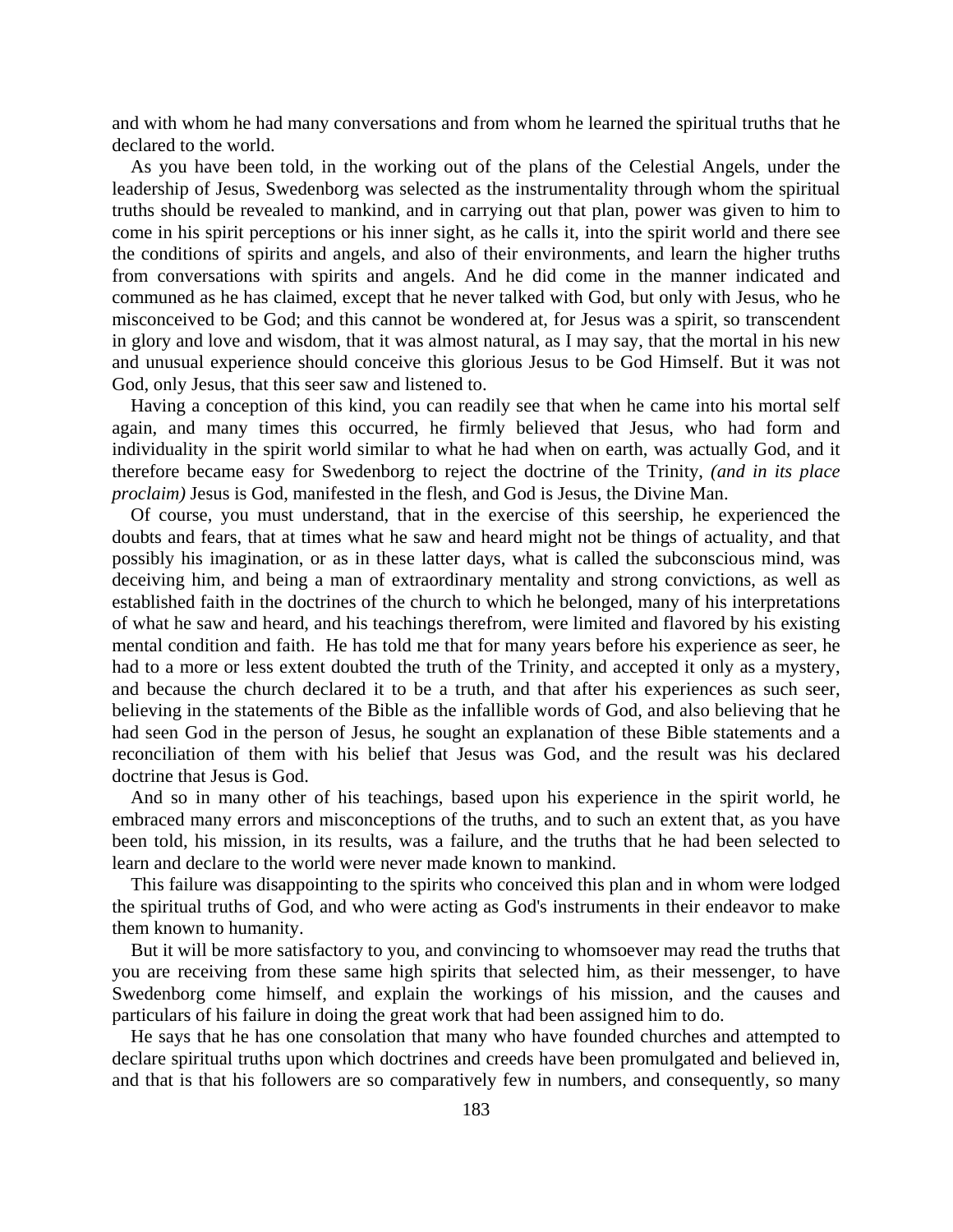less mortals are being deceived by his teachings. And I can appreciate the consolation that he may have in this fact, for my teachings and beliefs that are false as his are false, are believed in and followed by a very large number of mortals, to their injury.

Well, I am glad for the opportunity to write you tonight, and I am still waiting for the chance to finish my message to my people on the errors of continuing in my teachings, and the necessity for them to become undeceived, and learn the truths that are now being declared to mankind.

I will not write further. So good night.

 Your brother in Christ, Luther.

#### *Chauncey Giles changes his belief about Jesus being God.*

Let me write you a line, for I am interested in what has just been written you, for when I lived on earth, I was a Swedenborgian or New Churchman, and believed in the doctrines of that Church, and especially in the corner stone of its beliefs, and that is that Jesus was God, and the only God to be worshipped as such and accepted as the incarnate God, who came to earth and lived and taught among men the coming of God into the flesh.

 Well, I, when on earth was a leader or preacher in that Church, and during the course of my ministry I not only taught but wrote many pamphlets and some books upon this doctrine of God becoming man in the form of Jesus, and on many other doctrines, that I now know to be untrue.

 And my authority for saying that this fundamental doctrine of the Church is untrue, is that I have seen and talked with Jesus in the spirit world, and learned that he is only the spirit of a mortal, but the highest and most glorious spirit in all the heavens, and is not God; and I have never seen God nor any spirit who has seen Him with the spirit eyes, though Jesus and others of the highest spirits say that they have seen Him with their soul perceptions, which must be true because Jesus is so much like God in this: that he cannot tell a lie.

 But I know that there is a God, and my knowledge is based on certainty, but the basis of this certainty I cannot explain to you, as you could not comprehend my explanation. But God loves *(lives?)* and rules and loves, and is present with us and with you in some or many of His attributes, and Jesus is not this God.

 I wish that I could come to my people and tell them of the errors of their beliefs, and the truths as they exist and to the extent as now known to me, but I have no hope of ever being able to do so, for one of the cardinal doctrines of the Church is, that with the passing of Swedenborg passed the possibility of all communications between God or his angels and mortals as to spiritual truths, and that it is contrary to God's will that mortals should attempt to penetrate the veil that separates the two worlds.

 How such beliefs as I taught now cause me suffering and regret, for I see no way of remedying the wrong that I did, and of turning the thoughts of my followers into the paths that lead to truth and the certainty of heaven.

 As this is my first attempt to communicate, I am somewhat tired and must stop. But I thank you for the opportunity, and hope that some time I may have the privilege of again writing.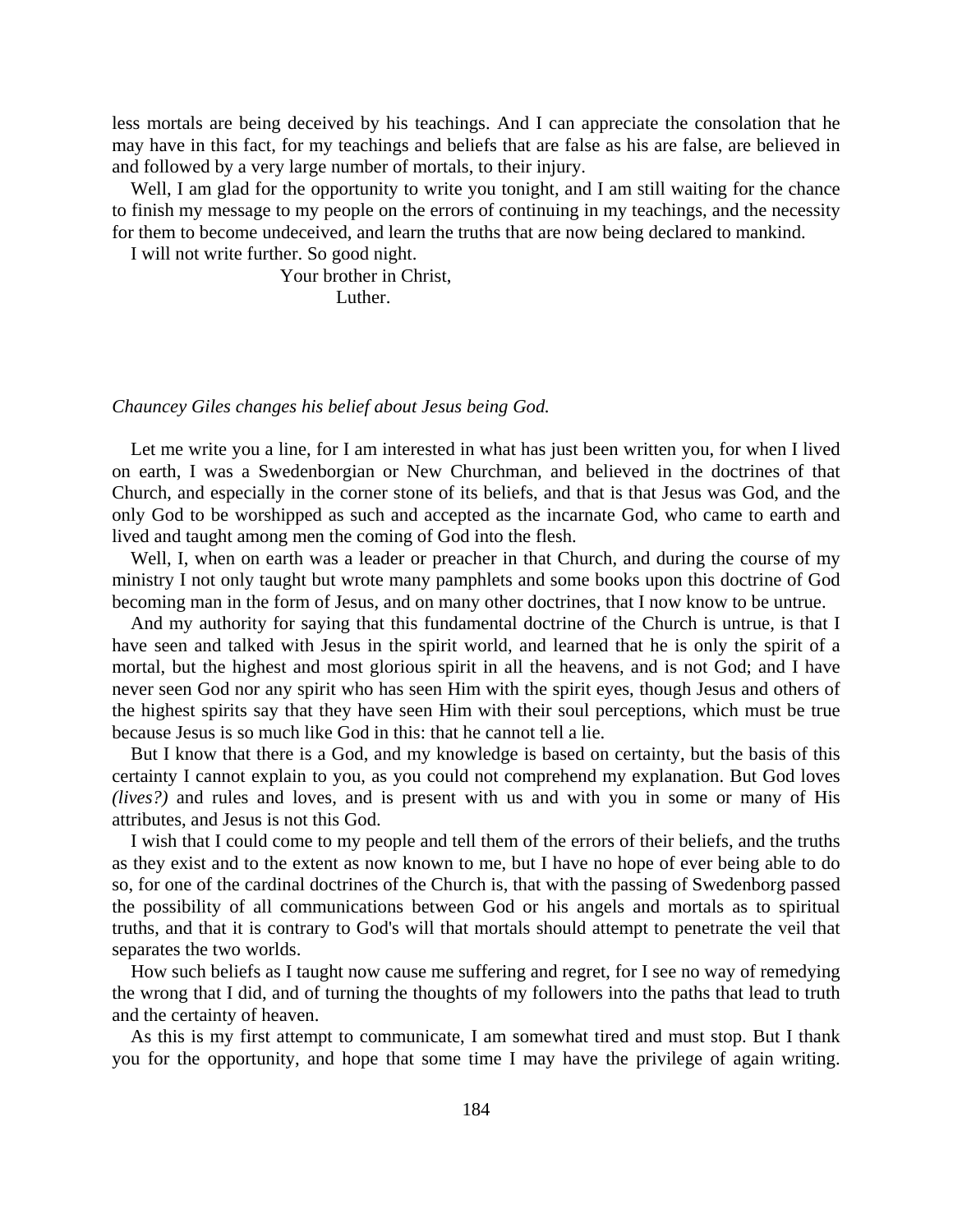Notwithstanding my erroneous beliefs, I have in my soul some of the Father's Divine Love, that enables me to sign myself,

> Your brother in Christ, Chauncey Giles.

*Helen affirms that Luther wrote on "Incarnate God."* 

I am here, your own true and loving Helen.

 Yes, Luther wrote, and the other spirit I don't know, but I have no doubt that he is whom he represents himself to be. He seemed to be in much earnestness and was very anxious to write, and seeing that he was a good spirit with a message, we let him write, and he felt better by having done so.

 Swedenborg was here tonight and is very anxious to write and soon he will as he feels that he must write a message on the subject that you have been interested in recently.

I will not write more. So with my love I will say good night.

 Your own true and loving, Helen.

*St John - How and when God answers prayer. Laws of rapport and communication.* 

I am here. St. John. brother of James - apostle of Jesus.

 I come to you today because I see what your condition is and that you need encouragement, and as I am your special guardian I could not abstain from writing you as I have. So I say, trust in the Father and in our help and you will not be disappointed.

 It has been a long time since I have written you in regards to spiritual things, and I desire very much to do so, as I have important messages to communicate, as have many other spirits who have been accustomed to write you.

 While your material affairs are important, yet these spiritual truths are of more importance, not only to you but to the world for whom they are primarily intended. The world needs these truths more at this time than ever before, and the sooner we can complete our book of truths the better it will be for suffering humanity, and for many whose hearts are now lacerated because of the great destruction of human life caused by the war.

 Well, I know that many believe that in some way God has an overpowering direction as regards the progress and outcome of the war, and in a certain sense this is true, for He is always interested in and seeks to reach the souls and hearts of mankind and, of course, desires that the great suffering and devastation shall cease. But as the cause of all this was the evil desire and ambitions of men, He will let men, themselves, control the conduct and outcome of the war. He will not by His exercise of power in an arbitrary way end the war or determine which of the contending nations shall be successful, except in this, that through the instrumentality of His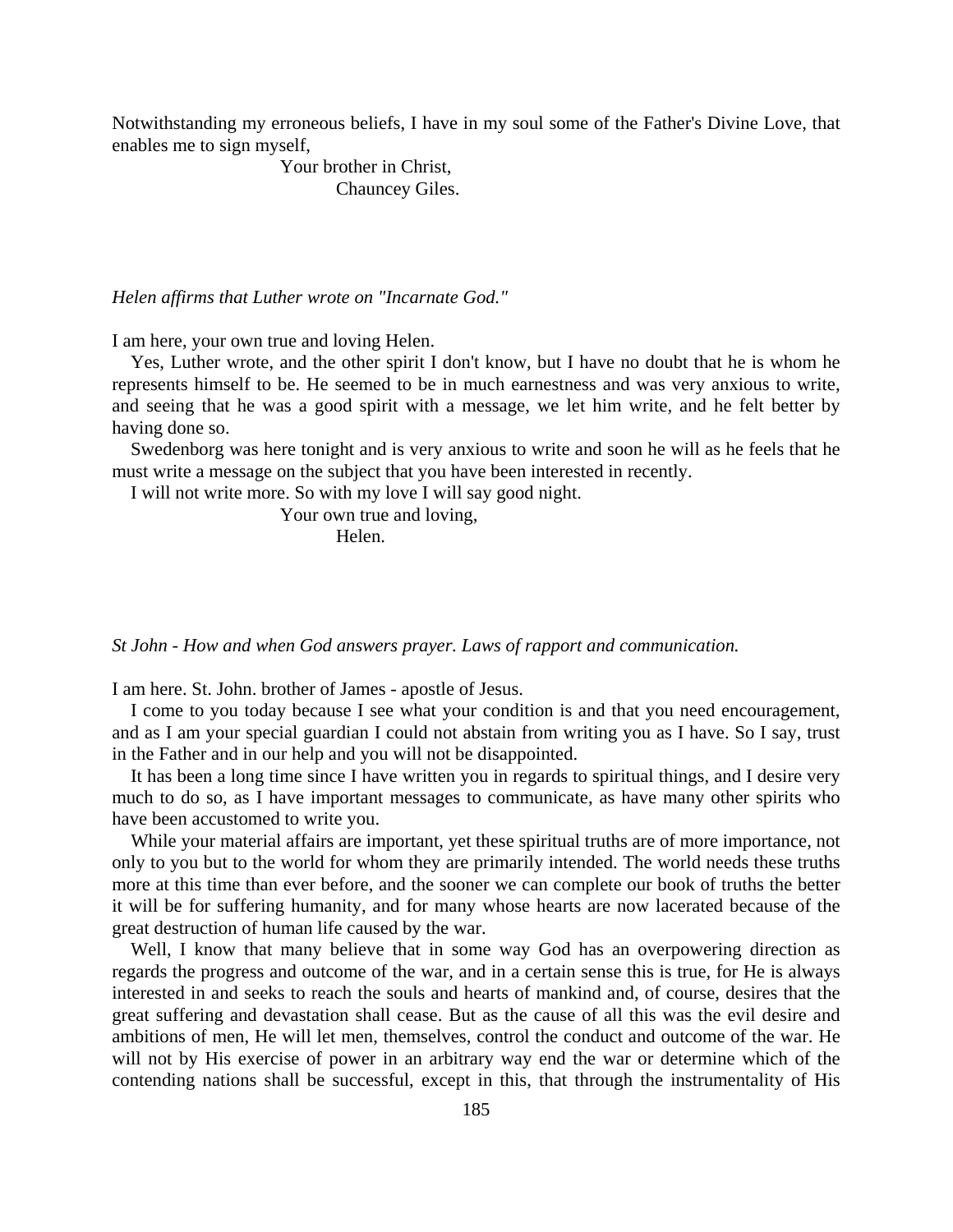Spirit, He will influence the minds and consciences of these men in such a way that right and justice will prevail, and the evil thoughts and deeds of men be stopped in their operations. His spirits are working to this end at this time, and have been for a long time, and so have the evil spirits been working to bring discord and destruction upon humanity. The leaders of the nations have been, in a large degree, obsessed by these evil spirits, and have been influenced in many of their thoughts and acts by these dark ones who delight in seeing mankind suffer, and in evil asserting itself.

 The spirits of truth are exercising a wonderful power over the hearts and souls of men, and one that will cause them to soon realize that evil must not be allowed to prevail and that truth and right must assert themselves, to the end that the war must not only cease, but that men must become more in unison with truth and justice. In this way the Father will answer prayer, and His Love will also continue to flow to men.

 I know that prayers are ascending unto the Father from many men and from many of the churches of the respective contending nations for success, but only those prayers will be answered which tend to bring about the overruling of evil and injustice; and the spirits who are working the Father's will will answer these prayers only which in their answer will bring about the desired end.

 As I have said, while God does not take interest in these matters by His arbitrary power and decree that the one or the other of these warring nations shall overcome and conquer the others, yet, He does by His angels exercise such influence upon the men who are engaged in the struggle, that in the end His will will be brought to pass. But men, immediately, must determine the course and results of the issue, and no miracle will be performed which will make one side the conqueror of the other, and while this is so, this determination by men will be influenced as I have stated.

 Man has his free will and, as we have written you, that is never arbitrarily controlled by the Father, but in the exercise of that free will, whenever man violates the laws of God, man must suffer the penalty of that violation. This is a never changing law of the material as well as of the spirit world. When evil is sown evil must be reaped, and until this evil ceases to operate as a cause, good will not appear. The men who are directing the war must understand that this law is operating in the conduct of the war, and that evil thoughts put into execution will inviolably bring evil consequences.

 You may look for an earlier determination of the struggle than some men now believe possible, yet ere that end comes many mortals will become spirits and find their homes - some in the darker spheres, and some in those of light and love, but all are the children of God and will not be forsaken by Him in the great eternity.

# *(Question)*

Well, you have not been in that condition of mind that has enabled us to make the necessary rapport with you. We must have a mind that is filled with thoughts of the higher things of truth, even though we do not use those thoughts. Our thoughts are all spiritual, and our truths can be received only by the mind in a spiritual condition, and you, lately, have not had so much of this spiritual mind as formerly. Our contact has not been so close, and our rapport, necessary to enable us to express through your mind these spiritual truths, has not been so perfect. And when I say mind I merely mean the organs of the brain as influenced by the thoughts of the mind; for I will tell you what you may not know, that these component organs of the brain are not always and under all conditions receptive of the same control by the minds of spirits. You may receive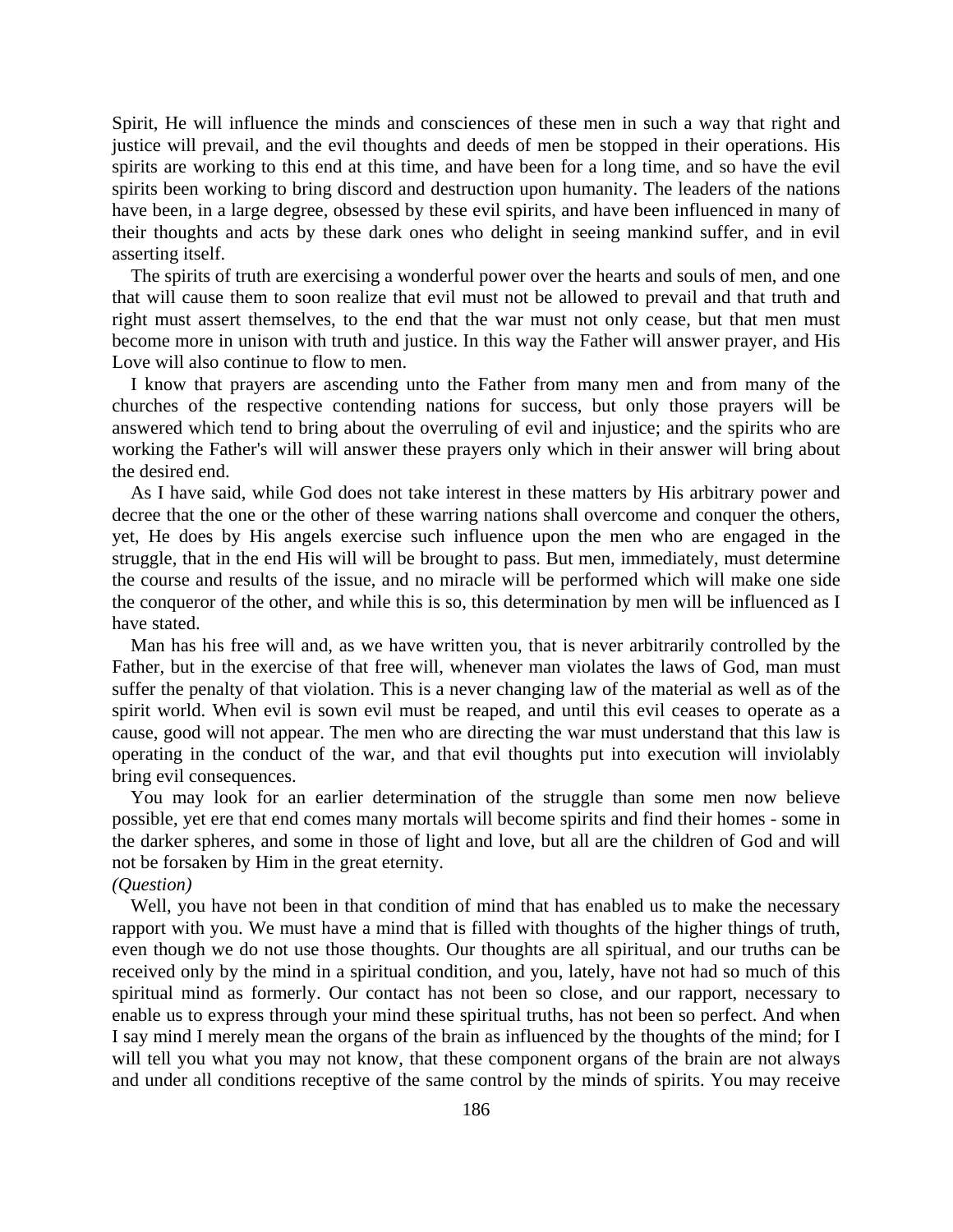through your brain a long and profound message of things pertaining to what you may call the material, and yet under similar conditions of these organs, not be able to receive messages of the higher truths; and the conditions of these brain organs are caused by the condition of the soul in the possession of things spiritual.

 It is difficult for me to express just what I intend to convey but this you will understand, that upon the development and possession by the soul of things spiritual, depends the capacity of the human brain to receive the various kinds of messages. A medium who is merely intellectual and morally good cannot receive those messages of the highest truths, because there can be no rapport between the brain of such a medium and the mind of the higher spirit who may desire to communicate. And thus you will understand why it is that the messages from the earth-bound spirits or from those who have merely the intellectual development, are so vastly more frequently received by mediums than messages from spirits of the soul development.

 A spiritual thought - I mean a thought which can come only from a spirit who has the development of the soul that makes that soul Divine - cannot possibly pass through a human brain which has never been developed by a soul in which the Divine Love has entered and worked its regenerating powers. Things of the material may be conveyed through a brain purely material, things moral through a brain which has been influenced by moral truths, and things spiritual through a brain which has assimilated those truths that come only with the development of the soul by Love. This is the law of rapport and communication.

Well, I will not write more now.

 But in closing urge you to have faith in us, and let your worries leave you, and pray more to the Father.

Goodbye.

 Your brother in Christ, John.

*John - Laws of rapport, continued* 

I am here, John.

 I desire to write for a short time tonight upon a subject that I consider important, and you may consider interesting.

 As you may know, it has been sometime since I wrote anything of a formal character and I regret very much that so much time has gone by without my being able to communicate some of the spiritual truths, and also regret that your condition has been such that I was unable to make the rapport with you that is necessary in order that I may deliver to you these messages of the nature mentioned.

 I have explained to you in a former recent letter, in a brief way, the law of communication and rapport, and that law, if you will try to understand it, will enable you to comprehend the reason why we have not been able to communicate these higher truths.

 It may seem to you that if we control your brain and not use or transmit your thoughts but only the thoughts which come from our minds, it would be immaterial what the nature of our thoughts might be, and that as your brain is used by us as a mere instrument we, having possession of your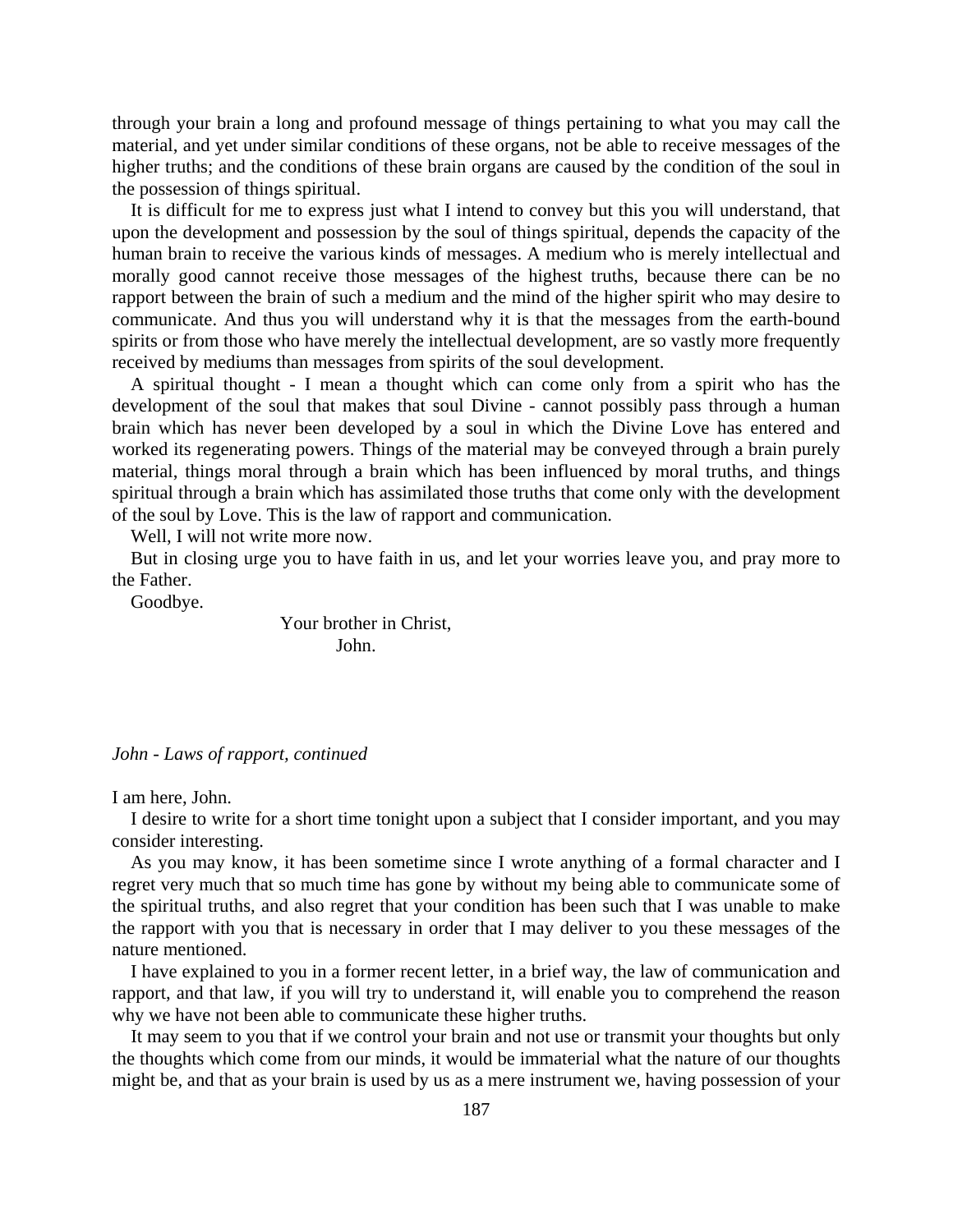brain, would have the power to write anything we might desire. And upon a mere superficial glance at the assertion, it could be reasonably supposed to be true.

 But, as we have told you before, rapport and our ability to use your brain are governed by laws, and one of these laws is that a high thought cannot be transmitted through a human brain which is not in the condition that qualifies it to receive the thought, just as the brain, in matter pertaining to mere material knowledge cannot receive a conception or comprehension of some intellectual truth with which it has not had acquaintance, and transmit it. A brain cannot be used by the mind of the human to make known or present a problem in geometry, when that brain has never been used by the mind to acquire an acquaintance with or knowledge of the principles of geometry. This is an incomplete analogy but it may serve to illustrate what I mean.

 In the conception by the human mind of a truth, material or spiritual, the brain must be used in order to manifest or make known that conception. This is absolutely true where the idea or thought originates in the mind of the man who is using his own brain to formulate or manifest that idea or thought. The mind may have the thought or knowledge of some branch of learning, and yet when it has never used the brain to put that thought or knowledge into concrete form the brain cannot manifest or transmit it. This law applies specifically to the capabilities of the brain where it is attempted to be used or controlled by the mind of the man who owns the brain. And from this you will see that it is possible for the human mind to have thought and knowledge of things which it cannot use the brain to express.

 In many of your material things of life, such as great invention, the knowledge of these inventions is in the mind, it may be, for a long time before it is formulated and expressed by the brain, and sometimes it never gets through the brain at all. The mind and the brain are not one and equivalent things; the one is the operator, the other is the thing used to operate with, so that the possessions of the operator may become manifested to others.

 But this law, applying to and controlling the relationship of the mind and brain possessed by the same man, does not so absolutely apply to and control the relationship of mind and brain, where the mind is that of a spirit and the brain that of a mortal, for in such case the mind may take such complete control of the brain, that the former's manifestations are not governed or limited by the special experiences or want of experiences which the brain may have had in its use by the mind of the mortal along specific lines of expression or manifestation. Thus, as you may know and as it has been demonstrated by the work and experience of many human mediums, the minds of spirits have controlled the brains of these mediums, so that such brains have transmitted from these spirits expressions of various kinds of languages and mathematical truths with which such brains never have had any acquaintance or become exercised in expressing.

 In these instances the brain is used merely in the sphere of intellect and the spirit who takes possession of that brain and uses it to express and make known the knowledge of the spirit's mind, is doing no different thing in essentials, to what the human mind, controlling its own brain, could have done had the brain been exercised in those directions. The capacity of the brain, whether exercised or not by the human mind controlling its own brain, limits the power of the spirit to control in the manner and for the purpose mentioned.

 But this law has a further phase, and that is, the greater the general experience of the brain in its exercise by the human mind, the more perfectly can the spirit mind control it. All this is dependent upon facts which I cannot linger here to explain, such as the mediumistic qualities and susceptibilities of the human whose brain is attempted to be controlled by the spirit.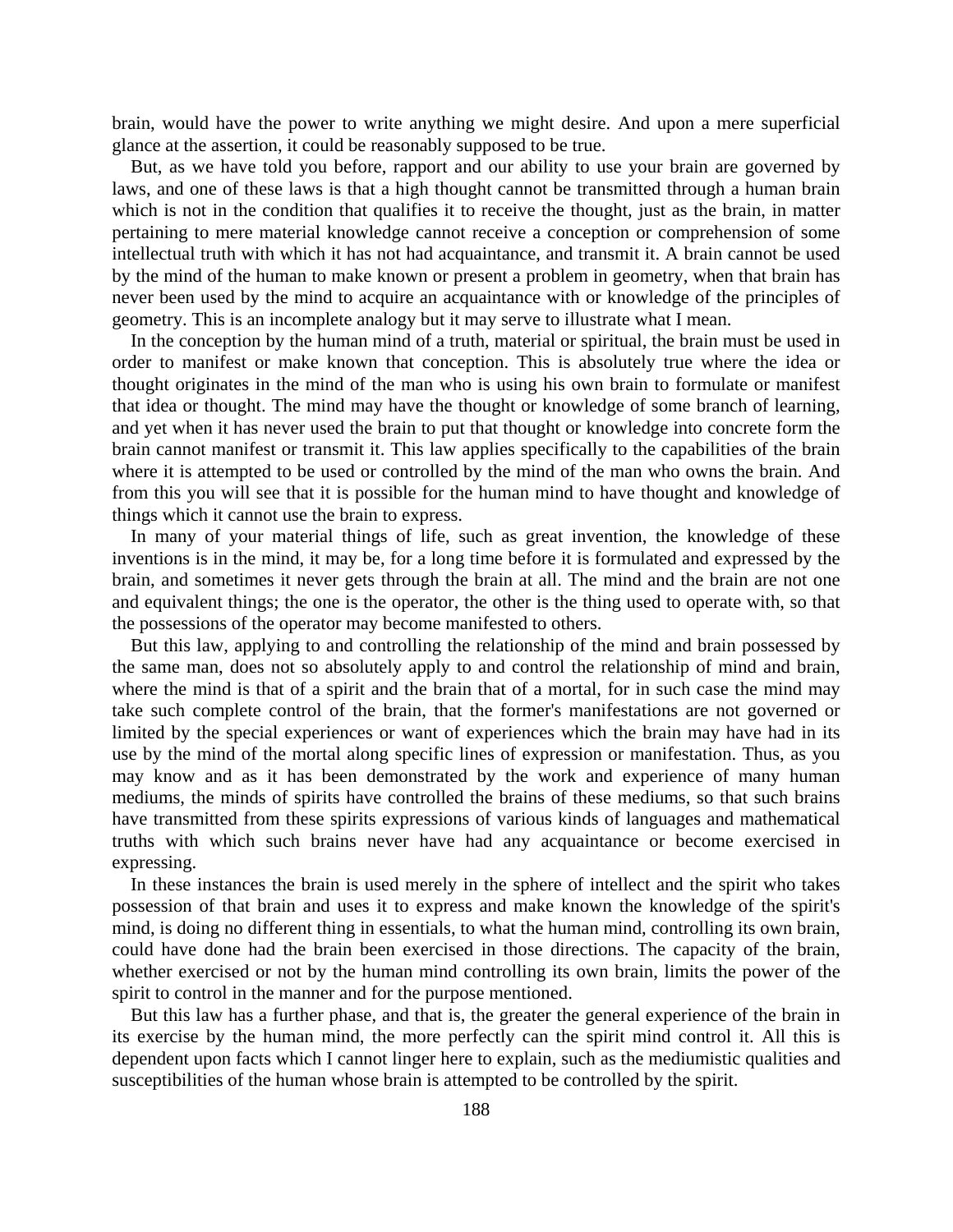And the same laws apply to the disclosure of truth and principles along the moral planes. A spirit cannot possibly use the brain of a mortal to convey or transmit through it moral precepts or truths that that brain is not capable of receiving. And I do not mean by this that the brain must have had any acquaintance with any or many particular moral truths, or must have been used by the human for the purpose of receiving or imparting these precepts, but must be in its essential capacity, potentially able to transmit and receive these truths. And so the capacity of the brain to receive and transmit these moral truths, limits the control of the spirit over the brain to express through it, these truths.

 The rapport of the spirit with the human is determined by the development of the brain and the moral qualities of the human at the time the rapport is attempted to be made - and this means the actual development of these conditions and not what they may appear to be to other humans, or even to the individual himself. And this development determines to a large extent the power of the spirit to use the brain to disclose the truths, either intellectual or moral.

 A medium can receive only such truths as his condition according to the nature of the truths, is susceptible to the forming of a rapport by the spirit. The possibility of rapport, and the kind thereof, lie at the foundation of mediumship, and determines and limits the power of the spirit to convey its thoughts and the capacity of the mortal to receive them.

 When the medium is in a certain condition of development the spirit, writing, can form the rapport according as that condition harmonizes with the condition of the spirit; and it is impossible unless the harmony exists, for the spirit to write these things which require a greater degree of development than the medium at the time possesses. Hence, you will in a way understand why so few of the higher spiritual truths have ever been delivered to the world through the mediumship of any mortal who has been possessed of gifts of either automatic writing, as it is called, or clairvoyance or inspirational powers.

 As to those truths which did not require a higher degree of development than was possessed by the medium, there arose no difficulty in transmitting the same, and many mediums have been very successful in receiving the truth suited to their condition. And this fact, and law also, will explain to you why the same spirit may communicate through several mediums, and yet the communications be of a dissimilar character; that is, the communications through one medium contain higher or lower character of truth than those transmitted through some other medium; and with the result that those mortals who have heard or read these different communications, especially when critical, have been prone to believe that the same spirit was not making both communications. But this is not a just conclusion, for while the spirit was in the same condition, possessing the same knowledge at the time of both communications, yet the mediums, because of their difference in development, were unable to receive the same character of messages.

 You may search the whole history of spirit communications and of mediumship and you will not find any messages of the character of those that have been transmitted through you, and for the reasons that I have stated.

 Swedenborg was the last and nearer perfect instrument for receiving these higher truths, and yet he, because of his want of soul development and his being bound, to a more or less extent, by his orthodox beliefs and scientific knowledge that caused him to coordinate and fit in these truths with his ideas of correspondence and such like conceptions, was a failure, and could not be successfully used to transmit these truth which we have been communicating through you. And after him other gifted and, in some respects, successful mediums were used by spirits, of the higher knowledge and progression to convey truths, but their conditions were such that, under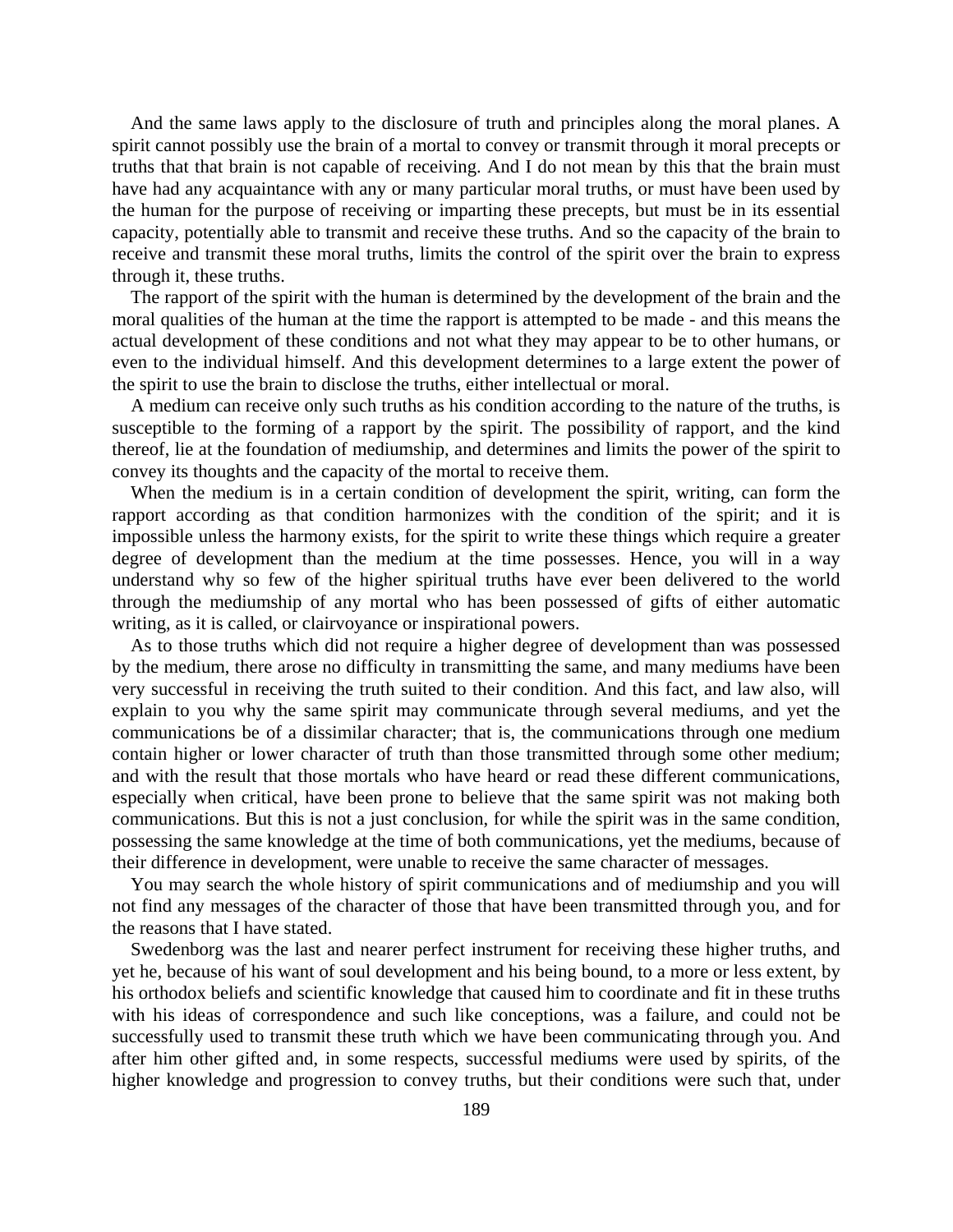the workings of the laws governing rapport, these mediums could receive only those truths which their conditions of development permitted them to receive. The workings of this limitation was not dependent upon the condition and ability of the spirits to impart these higher truths, but upon the capacity of the mediums to receive them. You, yourself, have had experience as to how this law works and controls communication and rapport, for, as you know, it has been a long time since you were able to receive any spirit messages of these higher truths, although the spirits have been present with you many times, ready and anxious to make the rapport and deliver their messages; and you have been willing, intellectually, to receive them, but because of your condition or want of condition, the spirits could not deliver them and were compelled to wait until you get into the necessary condition. From all this you will comprehend why so very few messages containing high spiritual truths, or even moral truths, come through mediums. The mediums, mostly, are so developed that they can receive only messages dealing with the material affairs of life, and which kinds of messages I am compelled to and can truthfully say, are those that are largely desired by the mortals seeking information from the spirit world.

 Again, in your reading of spiritual literature you may have observed the great diversity of opinions of spirits upon the same subject, and sometimes contradictory opinions, thus causing doubt on the part of mortals, as to what are the facts existing in the spirit world as to the subject of inquiry. Well this is due very largely to the condition of the mediums, and also to the knowledge of the spirits who attempt to communicate, for the knowledge of spirits is limited by the extent of their progress and development.

 Many spirits believe that what they have learned is true, and so give authoritative expression to the facts of their knowledge, and often believe what they know is all that may be known of the subject on which they communicate. And these are mostly honest in their beliefs and truthful, as they think, in their messages. And thus it is well for mortals to understand that everything written or spoken by spirits, at all times, is not to be accepted as the finality of truth. And on the other hand apparently contradictory statements should not be taken as fraudulent merely because they are contradictory. A spirit with greater knowledge using a medium in harmony with itself, can convey to men the more exact and greater extent of truth than can a spirit with less knowledge and development using a medium in harmony with itself.

 Now, from what I have written, it is apparent that in order to get the greater truth, and more extended knowledge of the spirit world, mediums should make the effort to obtain larger and more intensive development of their spiritual natures as well as of their intellectual capacities. This acquirement is absolutely necessary to the reception of the higher truths which are so vital to mankind.

 So, you see, communication and rapport depend upon the condition of both spirits and mortals working in unison; though more I may say upon the condition of the mortal, for, if the medium is in the proper state of development, there being always many spirits present with that medium in condition and readiness, a rapport can be made.

 The Master is here tonight and has heard my communication and unites with me in saying: have faith and seek with all your soul for this Love. Believe that I am your special angel friend.

Your brother in Christ,

John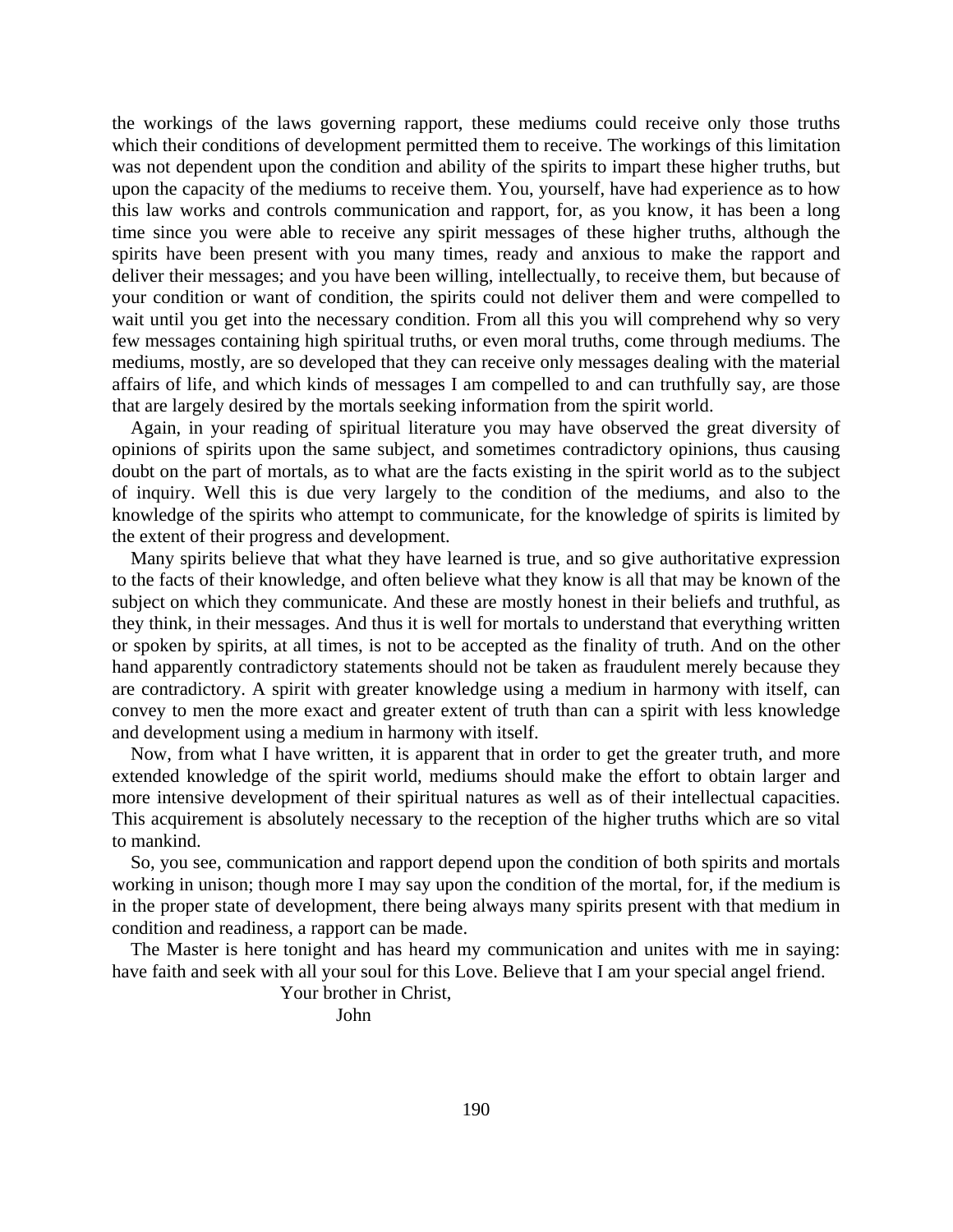### *John - Laws of rapport and communication, continued*

Let me write a few lines tonight as I have not written for a long time and am anxious to say a few words which may be of help to you.

 I have been present on many evenings when you were expecting to receive communications and was disappointed because of reasons or causes that you could not understand, except that you were not in that condition which would enable the spirits to make a rapport with you.

 Well, this is true, and is the immediate cause of the want of power of communicating; but it is well that you understand more than this, for in order to remedy the difficulty you must have some knowledge of the seat thereof.

 I have explained to you the law controlling rapport and communication, and endeavored to make it as plain and understandable as possible, so that you, at least, might grasp its meaning; but, I see there are some things that you do not understand, and because thereof, you have had the recent experience of not being able to receive the many messages that were waiting to be delivered through your brain and hand. As I have said, the first and important requirement is that you be in that condition of soul which will, because of its qualities, enable the spirits who may desire to write the higher messages to form a rapport or union with you, which means simply to take charge and control of your brain - a brain which because of certain qualities and thoughts having possessed it, will be in harmony with the thoughts that these spirits desire to transmit through it, just as it is absolutely necessary that the medium through which it is desired that the electric fluid shall flow, must be a medium possessing such nature and qualities as will permit the fluid to flow through it. A wire or medium may be made of wood, and the electric fluid be present, ready to flow through it, but cannot. And why? Not because the wire or wood may not be perfect in itself as such wire; but, because the wire has not that nature and quality that will permit the electric fluid to make a union with it and thus control it. And so it is with the brain of the mortal, that such brain has the possibility of possessing, when properly prepared, those qualities that will admit of this union and control, while the wood has not. But the brain, when devoid of this preparation, is just as non-receptive to the union with and control of these spirits as is the rapport - as is the wooden wire to the union with the electric fluid.

 You have been told on numerous occasions that you were not in condition and that the spirits could not make the rapport, and that you must make the effort to get in condition; and this assertion and advice are all true. You were told to pray more to the Father and think of spiritual things, and then you would become in that condition. This is true, and the advice is helpful. But you were not told what this praying to the Father or thinking of spiritual thoughts means, and, hence, you may do these things in a way and yet not get in the condition.

 I know that during a long period in the past you have been receiving many messages of the higher truths, and for the delivery of which a brain highly prepared was necessary to receive the same, and the thought has come to you, why were you able to receive these messages at the time of their delivery and not be able to receive them now because, as you further think, your brain is in as good condition now as it was at those times. Well, in the latter thought you are mistaken, and the fact of such mistake should be sufficient to convince you that your inability to receive the messages should not surprise you. During the periods mentioned you prayed more often for the inflowing of the Divine Love and your longings were intense, and the desires to possess this Love, which is so vital to the preparation of your brain, were so much more active. And also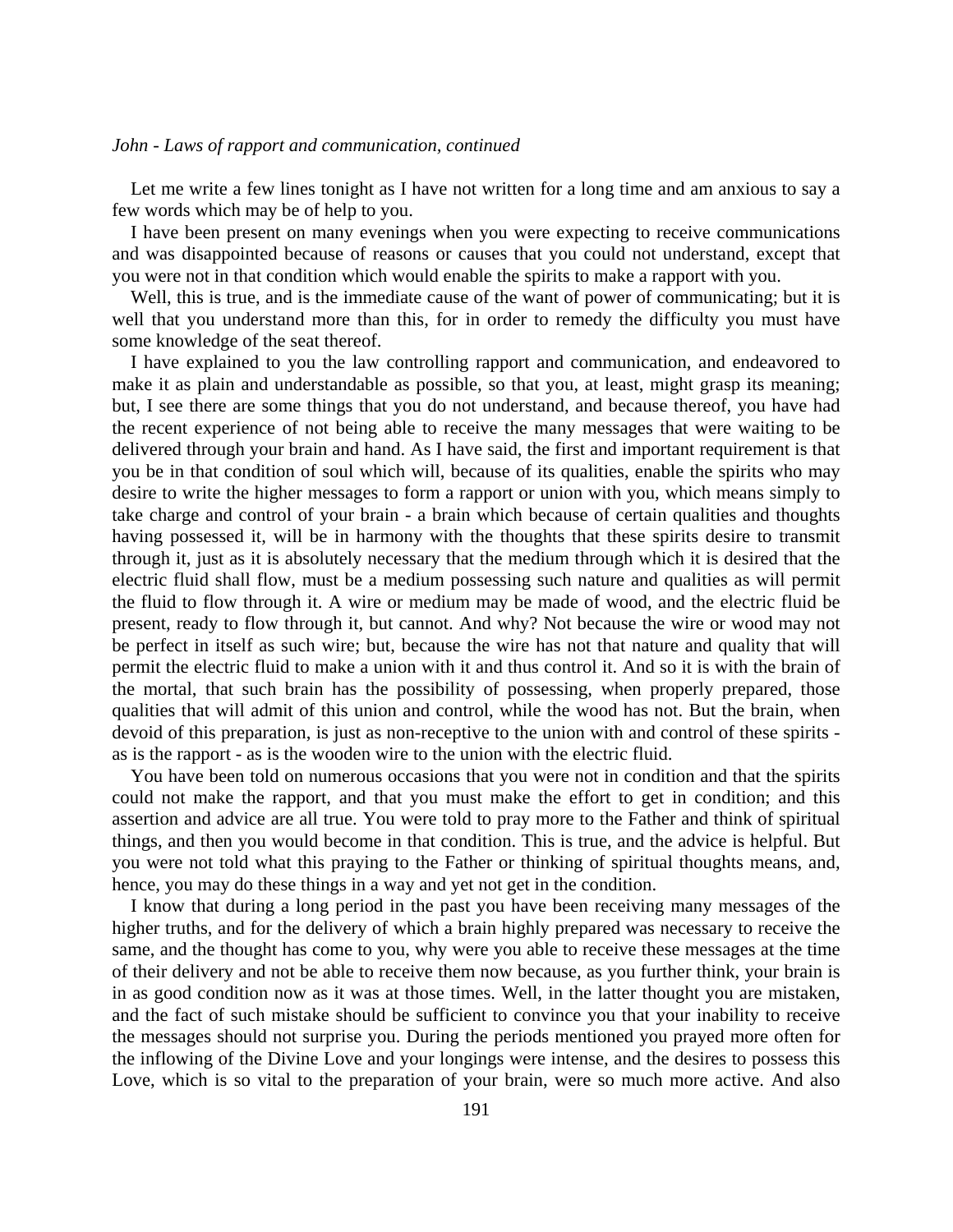your thoughts of things spiritual were so much more frequent. In other words, you were then seeking with your whole heart to learn the truths of God and to possess His Love; and, hence, your brain was continually in that condition which enabled the spirits to make the union and control it for the purpose of their higher expressions.

 Lately you have not had the longings or prayed the prayers for the Love as frequently and, as a consequence, the qualities and elements of thought that have possessed your brain were not such as to put your brain in that condition which made it receptive to the passing through it of those thoughts of the higher truths. Now from this, you must not infer that this condition is a mere matter of brain condition, produced by itself, for it is not. You have had the intellectual desire to write and receive the messages as much as you ever had, and also to receive messages of the higher truths that should be new as well as edifying to you, and your desires were real, and you were disappointed because they were not realized. And this merely demonstrates to you that there is something more than the mere mental or intellectual necessary to prepare the brain for the reception and transmission of that which partakes of the nature of truth that has its source in something else than the mere human mind. These higher truths come from spirits whose minds, as you might say, are of the soul, and as only soul can deal with soul, it requires that the preparation of the brain should come from the exercise of soul powers upon the organs of that brain. And, hence, the necessity for your soul being in that condition that will produce in the brain the qualities that will unite and permit the truths of the soul to be received and transmitted.

 You must not only pray to the Father for the inflowing of this Divine Love but you must pray often, until you realize almost constantly the possession of this Love in your soul; and also, you must turn your thoughts, and I do not mean the merely intellectual thoughts, but the thoughts of the soul, which as you have already had you may have again, to the spiritual truths which have been revealed to you, and to the spiritual realm where you believe other spiritual truths are waiting to be revealed. If you will thus pray and think, you will find coming to you the desires and expectations of the fulfillment of these desires and an enthusiasm which will come from the development of your soul by the possession of this Love, and also the soul thoughts. This is what is meant by the condition necessary to enable the spirits to make the rapport. Of course, as to the ordinary matters of the spirit world where no special soul condition is required, the spirits can make rapport as they desire, and in your case many of them could have written at the times you thought you were unable to receive any writings. But we thought it best that no spirit be permitted to write you, as it might endanger the probability of your getting in the condition that we desire and which is necessary in order for your brain to receive our vital and important messages. And, hence, your Indian was directed to not permit any spirit to write you, and he did not though many made the effort to do so.

Well, I am glad that I can write you in this manner tonight, and hope you will consider what I have said, and realize the importance of your getting into the condition of which I speak. The brain must be used by the soul having the Divine Love active and so prepared to receive the rapport.

I will not write more tonight, but will merely say that we have many more messages which we desire to transmit.

 So believe that I am frequently with you in my love and desire to help and protect, and make your mission a success. Good night.

> Your brother in Christ, John.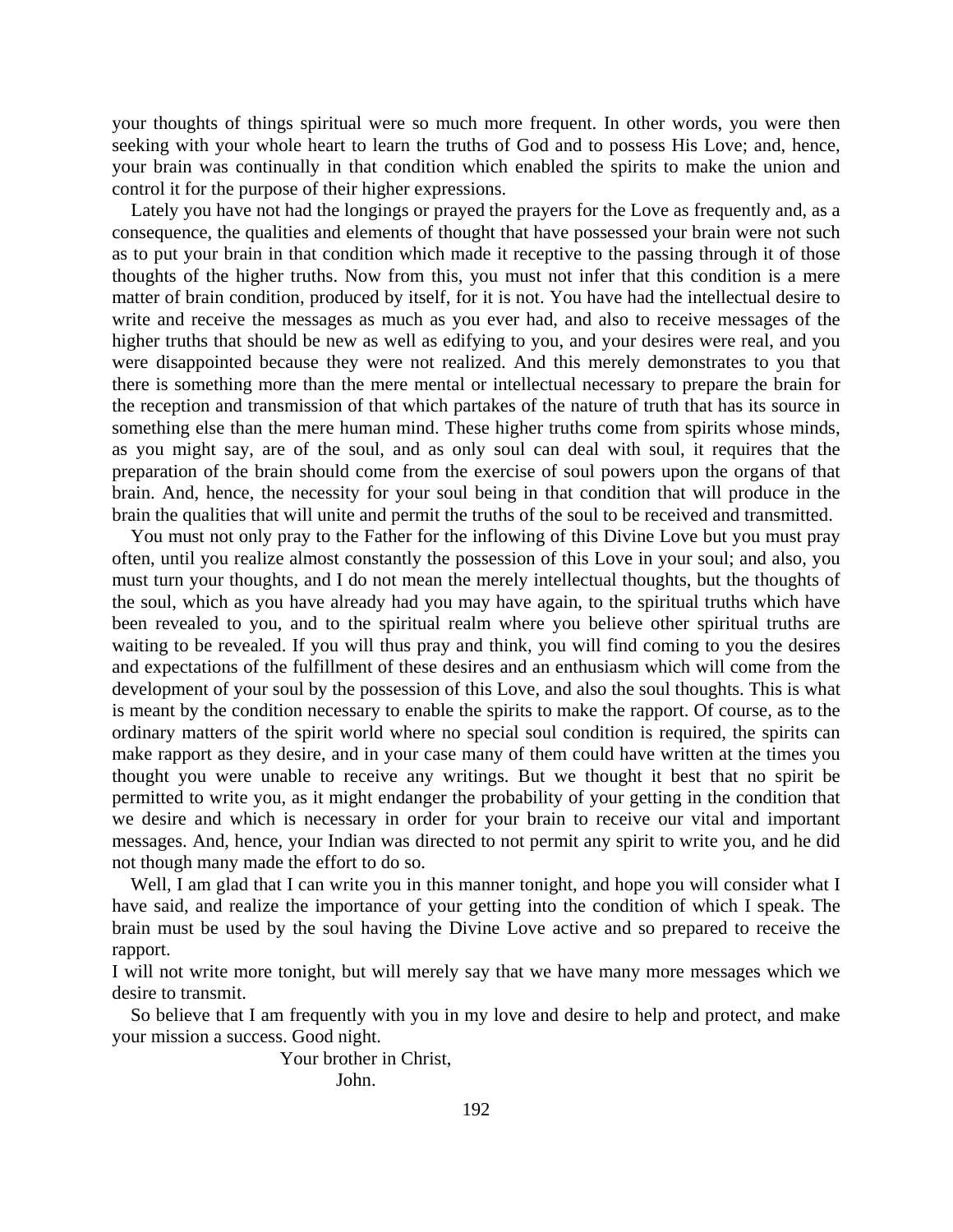*Jesus - The result of obtaining the Divine Love in removing worry. Prayer is a wonderful help when offered with the true longings of the soul and will always find a response.* 

### I am here, Jesus.

 Well, my brother, I see that you are much better than you have been for some days past, and that you have prayed more to the Father for the inflowing of His Love, and, as a consequence, have more of it in your soul, and are in a better condition spiritually and physically.

 I should like to finish my message on God tonight, but I do not think that you are in just the condition necessary to enable you to receive it, and I think it desirable to postpone it for a while longer.

 You must surely realize the effect of prayer to a greater extent than ever, because if you had not prayed as you have been doing for the past few days, you would have found yourself in a great degree of despondency. as the same cause for creating this despondency exists now as it existed several days ago when you were so depressed and worried. Prayer is a wonderful help when offered with the true longings of the soul and will always find a response, and the benefit will not be merely spiritual but, as you may say, material as well.

Of course, prayer does not remove the cause of worry and thus relieve the mortal from worry, but it operates on the mortal's consciousness in such a way as to remove the effect of this cause of worry on the feelings and mental conditions of the mortal, and in this way is the mortal benefitted and his prayers responded to. He, as it were, becomes a new man and ceases to look upon these causes in the same light that he did before the prayers commenced to bring their responses. And he in his real self, is a different man from what he was when in the condition that existed before he prayed.

 I am so very glad that you prayed and let your longings go out to the Father, and tried to have faith in us to help you. We are helping you, and you will soon realize the result of our work in securing those things that you desire and consider necessary to enable you to get rid of your worries and perform our work. Continue to pray and to have faith in us, and you will not be disappointed in what we promise, for our promises will be fulfilled in a very short time.

 I have many messages yet to write, and so desire that you get in condition to receive them properly; and besides myself, there are many other spirits who want to write upon these truths, that are so important that the world should know. So, if you continue to pursue the course that you followed today, you will find a wonderful improvement in your condition of soul and mind and spirit qualities, and we will be able to form the required rapport that is necessary to our properly communicating.

I will not write more tonight.

 But in closing, I advise that you continue to pray with all the longings of your soul, and to believe with all the strength of your mind and you will develop to a surprising degree in your soul qualities and perceptions and also in your physical condition and mental strength. I will say good night.

> Your brother and friend, Jesus.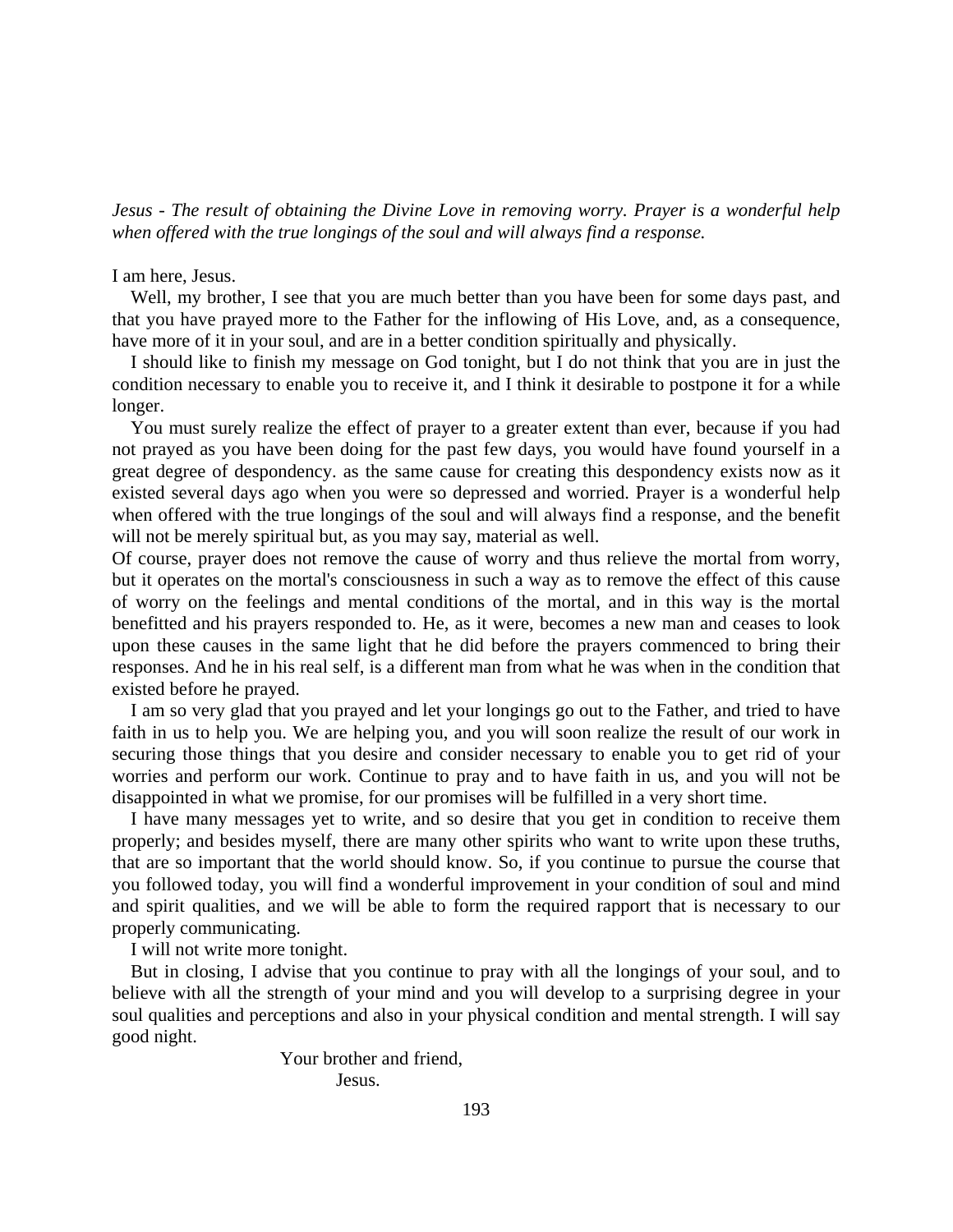#### *Helen comments on prayer to remove worry*

I am here, your own true and loving Helen.

 Yes, it is Helen, and I will write only a few lines as I see that you are feeling so much better physically and spiritually, and I think it best that you go to bed early tonight.

 I am so glad that you do not feel so worried as you did, and also, that you can understand that prayer helps so much to get rid of the worries while it may not remove the immediate cause thereof; but as you are helped, you are strengthened and the better fitted to deal with the causes and overcome them.

 So my own dear Ned, continue to pray, and try to have faith in us, and you will realize so wonderfully the response to your prayers, and the fulfillment of your hopes and freedom from your causes of worry.

Good night,

 Your own true and loving, Helen.

*John - Why should men learn that they are not to be left to themselves in their conception of what life means, and what its importance is in the economy of man's creation and destiny.* 

I am here, John.

 I come tonight to tell you of a truth which is important for you to know as well as for the world of mankind. I will not write a very long message, but what I may say will be the truth and every man should understand it and make it his own.

 I will not write upon any subject that you have been instructed upon before, but will deal with a subject entirely new and my subject is: "Why should men learn that they are not to be left to themselves in their conceptions of what life means, and what its importance is in the economy of man's creation and destiny." I know that this may seem to you to be a strange subject to write on, but it is one that should be of interest to all men who know that the earth life is very short and then eternity takes them into its embrace and never again permits them to become creatures of time.

 Man lives and dies and never lives again according to the materialist, and he is as the brute animal without any future. But the spiritualist, and by that I mean those who believe that there is something more to man than the mere material, believes he lives and never ceases to live, although the physical body dies never to be resurrected again as such body.

 Now, as we take either the one or the other of these views, the meaning of man's earth life assumes a very different aspect, and calls for very different thoughts and actions on his part in living his life. Of course, if what is called death is the end of things, that man should do, or he should think he should do, as the old saying, "eat, drink and be merry for tomorrow you shall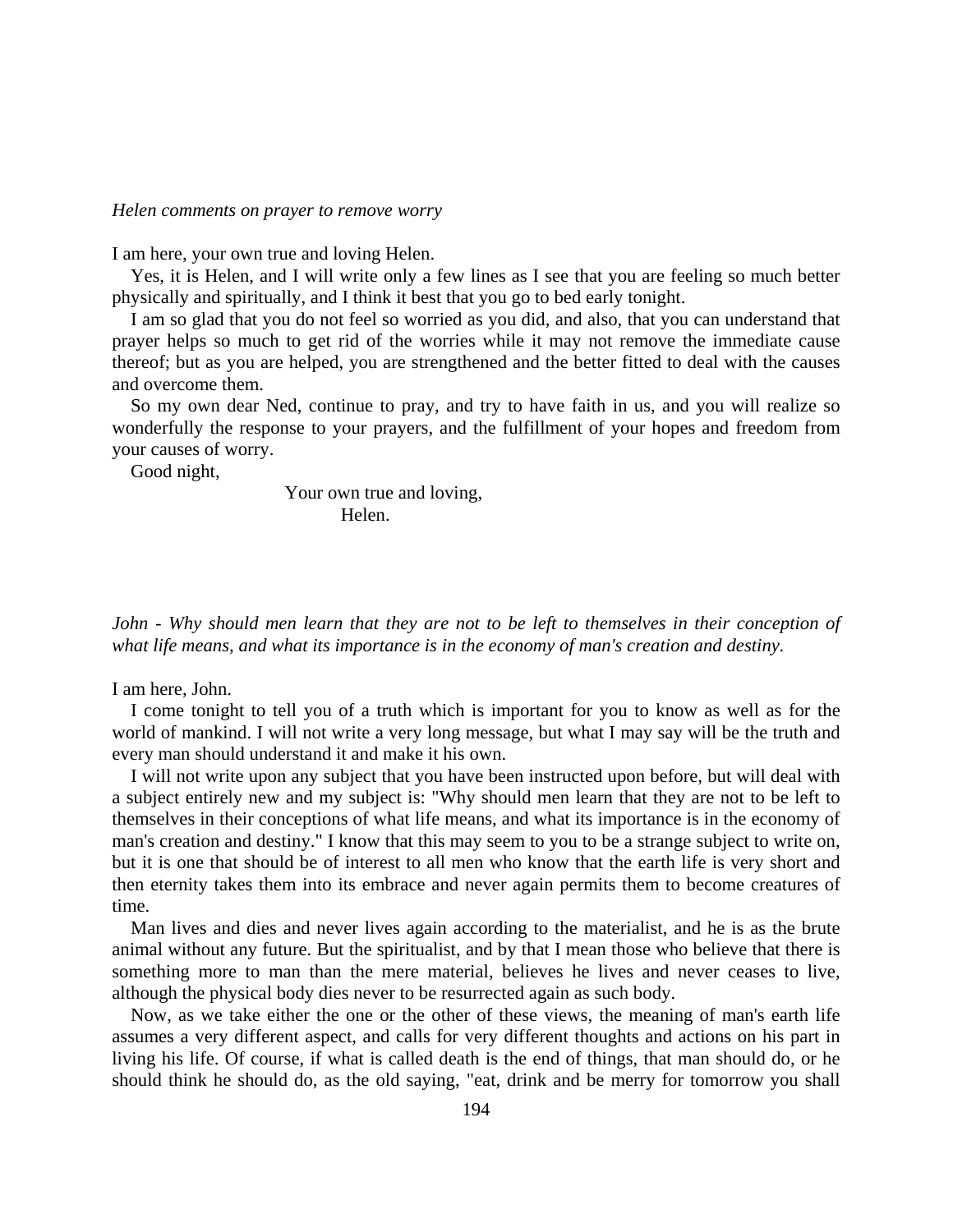die," and with that death comes oblivion and forgetfulness never to be awakened again into consciousness. His mission in the universe is fulfilled, and he can no more experience the hopes or ambitions or joys or sorrows which were his as a living man.

 But on the other hand, if man never ceases to live, then his thoughts and conduct should be turned towards the accomplishment of that which will provide for him the best possible future.

 Those of both opinions know, that when death comes the physical body can no longer be used, and those who believe in the continuous existence know that as the physical body perishes man must have some other form or body in which may be lodged the consciousness of this continued existence, and that body must be as real as the one which he relinquishes. Such being the fact, the man who knows that death does not end all will naturally and necessarily seek to learn what that body of continued existence is like, and what is necessary to enable him to obtain that body and thereby enjoy the living in eternity. And thus seeking he will not be satisfied to learn that that body is the mere spirit body which has been his during all the years of his earth life, but will desire to further learn what the relationship is between that body and the manner of living his earth life.

 I know that of himself, man cannot to any degree discover this relationship, and that he must depend upon the teachings and experiences of those who have experienced the separation of the spirit from the physical in order to at all comprehend this relationship.

 As one having had this experience, I wish to say that the spirit body is, of itself, a creation like as is the physical body, and has its existence only for the purpose of preserving man's individuality, and of containing and sheltering his soul, both while on earth and after he becomes a spirit.

 Then his living means that he is placed on the earth merely to acquire an individuality, and to learn that within him is the soul which is his real self and which he must cherish and educate and feed with the higher thoughts and goodness of his original creation; and not neglect the opportunities that come to him for this development.

 I know that this seems incoherent to you with no special object in view, but you are mistaken in thus thinking for the object will soon be seen. But as you are not just in condition for further writing tonight, I will postpone my writing until later. So trusting that you will not feel inclined to reject the message I will say good night.

Your brother in Christ,

John.

### *Jesus - The Divine Truth must be declared to all mankind.*

I am here, Jesus.

 Let me write for I am anxious to tell you that you are in a much better condition than you have been for a long time, and your thoughts of today and especially of tonight have put you in a spiritual condition, and if you continue in these thoughts and longings you will soon enable us to make the rapport by which we can continue our messages with greater frequency and with exact expression of what we desire to convey.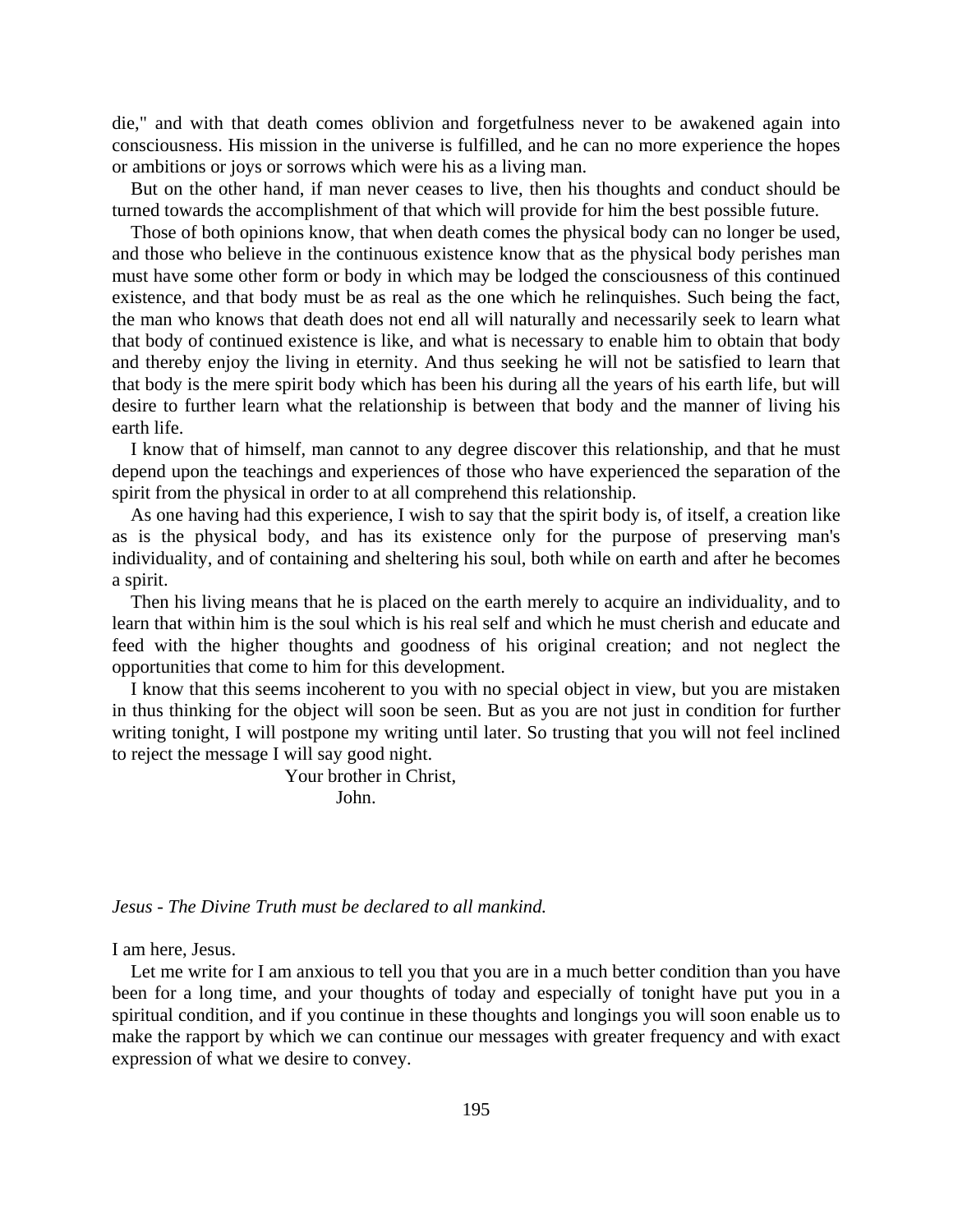I have been with you a great deal today, and have tried to exercise upon your soul and mind an influence that will cause you to more fully realize the responsibility that rests upon you and the importance of the work that you are to do. I was with you at church this morning and saw the impression made upon your mind by the preacher, when he asked the question - if any one had anything to offer that would show him that he had not grasped all of the truth as to the spiritual things, as he called them, that would cause men to aspire for and obtain a higher course of living - and also saw that you realized that your work, if carried to its conclusions, would answer that question. And so you must think of this question and try with all the powers that have been given you to learn these truths, so they can be made known - not only to the preachers of the so-called Christian churches but to all mankind. You already have truths enough to show this minister that he is not preaching the true Christian spirituality that I came to the world to teach, and did teach, and that he must not rest satisfied with his knowledge of spiritual things but must seek for more light and truth, and then make them a part of his own possessions, and teach them to the world of men, and especially those to whom he has the opportunity of ministering.

 I am much pleased that you are in so much better condition of soul, and want you to persist in your efforts to obtain more of the Love of the Father, and then you will be able to bring true enlightenment to the unthinking and unknowing world, of the truths that are so vital to their salvation.

 I was also with you tonight and saw the impression made on you by the preacher when he set forth Samuel as he then was, as an example to be followed by the true seekers after the important things that lead to spiritual regeneration and perfect manhood, and was glad that you could appreciate how far the character of Samuel fell short of what is necessary to make a man the Divine Angel, or even the perfect man. The preacher does not experience the truth of the Divine Love in his soul, and in fact has not even an intellectual knowledge of its existence and operations. He believes that I am God, and that my blood washes away the sins of all men who believe in me; and thus thinking, he is satisfied to rest upon the promise of the Gospels, which he accepts as the true teachings of me.

 Samuel is now here, and was with you at the church, and realized how devoid he was, at the time spoken of by the preacher, of that thing which was necessary to his salvation. And that his demand upon the people to behold him, and then bring any charge of unrighteousness that they could against him and his conduct as a servant and prophet of Jehovah *(sic)*. This is a very pretty story and to a certain extent contains in it a teaching of the moral laws that works for good, but it is not more important than many other things contained in the Old Testament. Samuel will come some time and write you of his life on earth, and his ministry as a servant of Jehovah.<sup>1</sup>.

 Well my dear brother, I will not write more tonight, but will soon came and write an important message, which I know will not only benefit but interest you.

Well, I will write on the subject that you suggest, for this is an important thing for men to know, as so many think they are doing God's will in their various courses of living and in their various forms of worship. His will is one that corresponds with all the laws that affect man in every way, and men must know what this will is.

<u>.</u>

<sup>&</sup>lt;sup>1</sup> Message from Samuel Vol. I - Pages 270-273.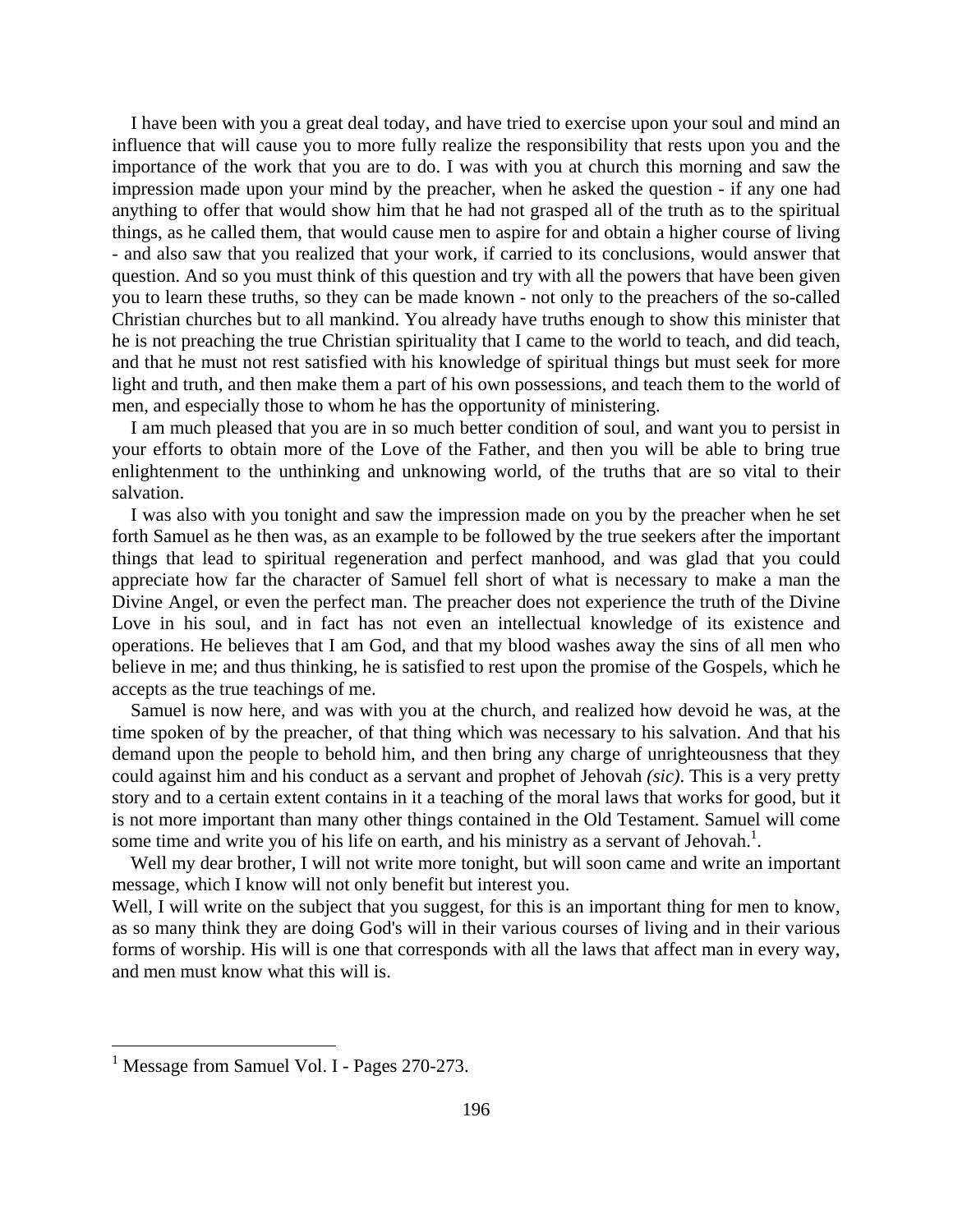I will come soon and write on this subject and hope that you may be successful in receiving my message as I intend to deliver it. With my love and blessing, and the assurance that I will be with you in all times of need, and try to direct you in your thoughts, I will say good night.

Your friend and brother,

Jesus.

### *Helen affirms that Jesus wrote*

I am here, your own true and loving Helen.

 Well dear, I am so happy that you are in such good condition to receive the messages, and that you have again realized the presence of the Love in your soul, and have turned your longings and desires to the Father, for an increase of His Love.

 I cannot tell you how solicitous I have been for you, and have prayed the Father that he would pour out his Holy Spirit upon you, and call you again to the work that you must do. How different you are when in the condition of love from what you are when indifferent and cold and shut in, as it were, to your thoughts of the material. If you could only appreciate what it all means to be in this condition of indifference, you would try with all the powers of your soul and mind to never let the condition come over you. There is nothing in all the universe that can possibly compensate for the loss of this feeling of the possession of the active Love in your soul, and you must realize it.

 I am so glad that the Master wrote you as he did, and hope that you will remember what he said, and become in unison with him and the work that he has given you to do. Be true to him and to yourself and you will arrive at the state of will that will make and keep you very happy while on earth, and give you the certainty of a home in the Celestial Heavens.

 But believe that I love you with all my soul, and want you to be very happy. Many spirits are anxious to write.

So good night.

 Your own true and loving, Helen.

*John - What Is the Holy Spirit and how it works.* 

I am here, John.

 I merely want to say that your condition is improving and that in a few nights we will be able to continue our messages, and then you will find yourself happier in more ways than one. I mean that you will feel better spiritually.

 I was with you tonight at the meeting, and it did you good, for there were many spirits present who have the Love to a more or less degree, and of course, their influence was being exercised on and felt by the worshipers.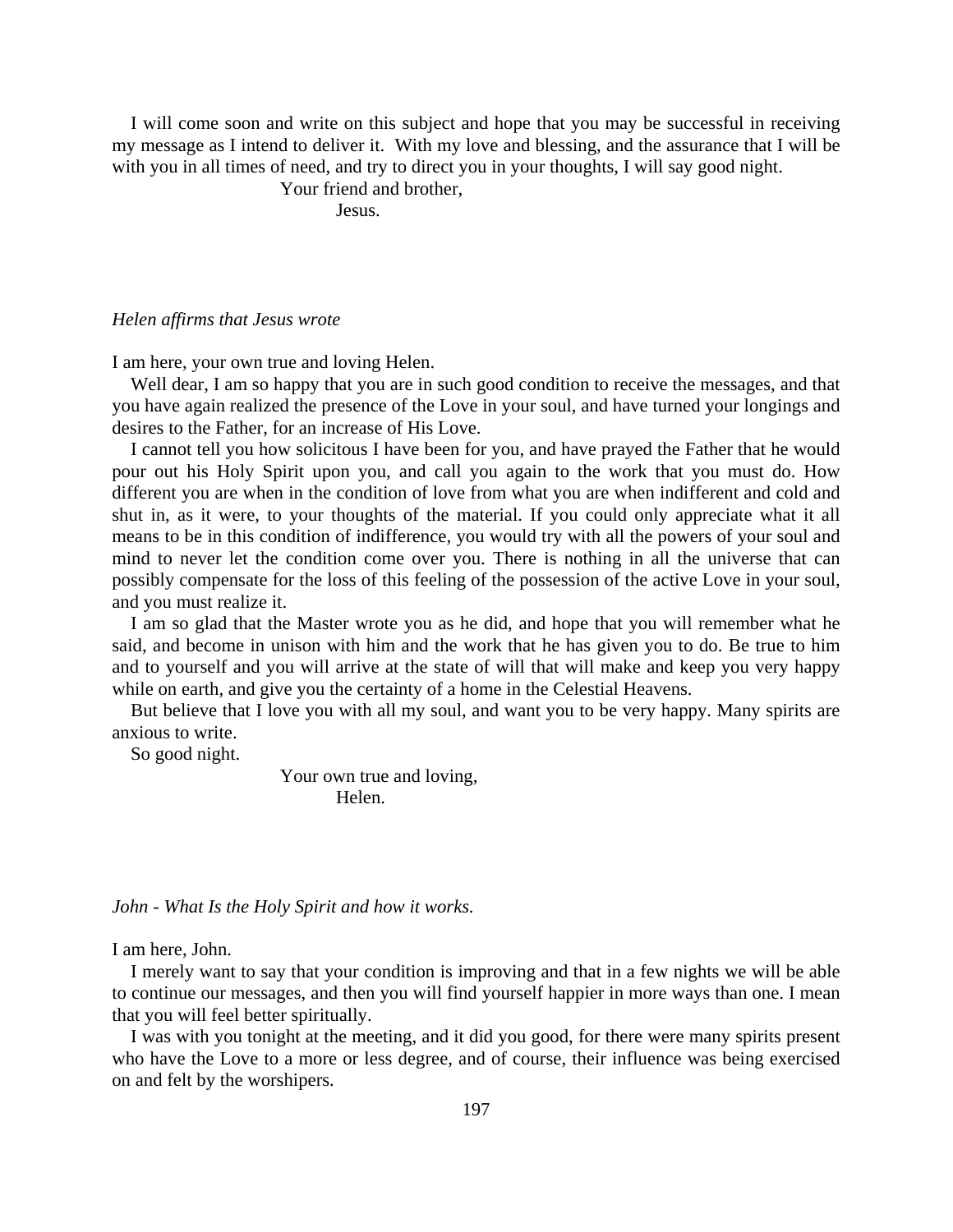The preacher is a man with a considerable amount of the Divine Love in his soul, and if he only had the true conception of Jesus he would find himself possessing more of this Love; and his idea of the Holy Spirit is such that it interferes with his receiving the effect of the work of the Spirit. He thinks and believes it to be an entity - in other words a being of substance and thought and sentient capacity, whereas, as you know, it is not, but merely the evidence of the working of God's own soul in bestowing upon mortals His Love and mercy. The Spirit is God's messenger for this purpose and is not a creation of His, as is Jesus and mankind. It is merely an energy of the soul of the Father, conveying His Love. The Spirit could have no existence without the Soul of the Father, and is entirely dependent upon the powers of that Soul for its existence, and only in the sense that it conveys God's Love can it be called the Comforter. And to grieve the Spirit, as the preacher said, means only that the Love of God is grieved, which is in fact not true, for this Love is never grieved, as it is so great and so intense in its desire that men shall receive it, that it never becomes grieved, though it is often disappointed, as you may say, that men will not receive it. It is always present waiting for men to receive it, and by their longings and prayers, cause their souls to be opened up to its reception. And this remember: that this Love of the Father is so very great that the Spirit which conveys it to man cannot become grieved.

Well, I did not intend to write on this subject tonight and what I have said is merely fragmentary, but sometime I will come and write in detail.

 You must pray more and let your faith increase and you will find what the Holy Spirit is, and how it operates.<sup>1</sup>. Your prayers will be answered, and a great inflowing of the Love, and also your desires will be realized. Keep up your courage and you will not be disappointed. Today may look dark and dreary, but tomorrow the sun will shine, and you will enjoy the sunlight.

I will not write more now. So with my love and blessings, I will say good night.

Your brother in Christ,

John.

*Comments by Jesus of a discourse by a preacher who knows only the way that leads to the perfect natural man. Man's main existence in the flesh is for the purpose of giving the soul individualization. All other apparent objects are only secondary. Explains the incarnation of the soul.* 

I am here, Jesus.

 $\overline{a}$ 

 Let me write tonight as you are in good condition, and I desire very much to write you in reference to a subject that is important for men to know.

 As I have before written you, there are two destinies for man in the spirit life, and the one or the other of them may be just as he desires and seeks for.

 I was with you today as you listened to the preacher expound the reasons why he is a believer in the faith of the church to which he belongs, and in which he is a leader and teacher. He is undoubtedly honest and earnest in his beliefs, and, so far as they go, they will afford him the

 $<sup>1</sup>$  Holy Spirit - Vol. I, Pages 72 to 76, by Jesus.</sup>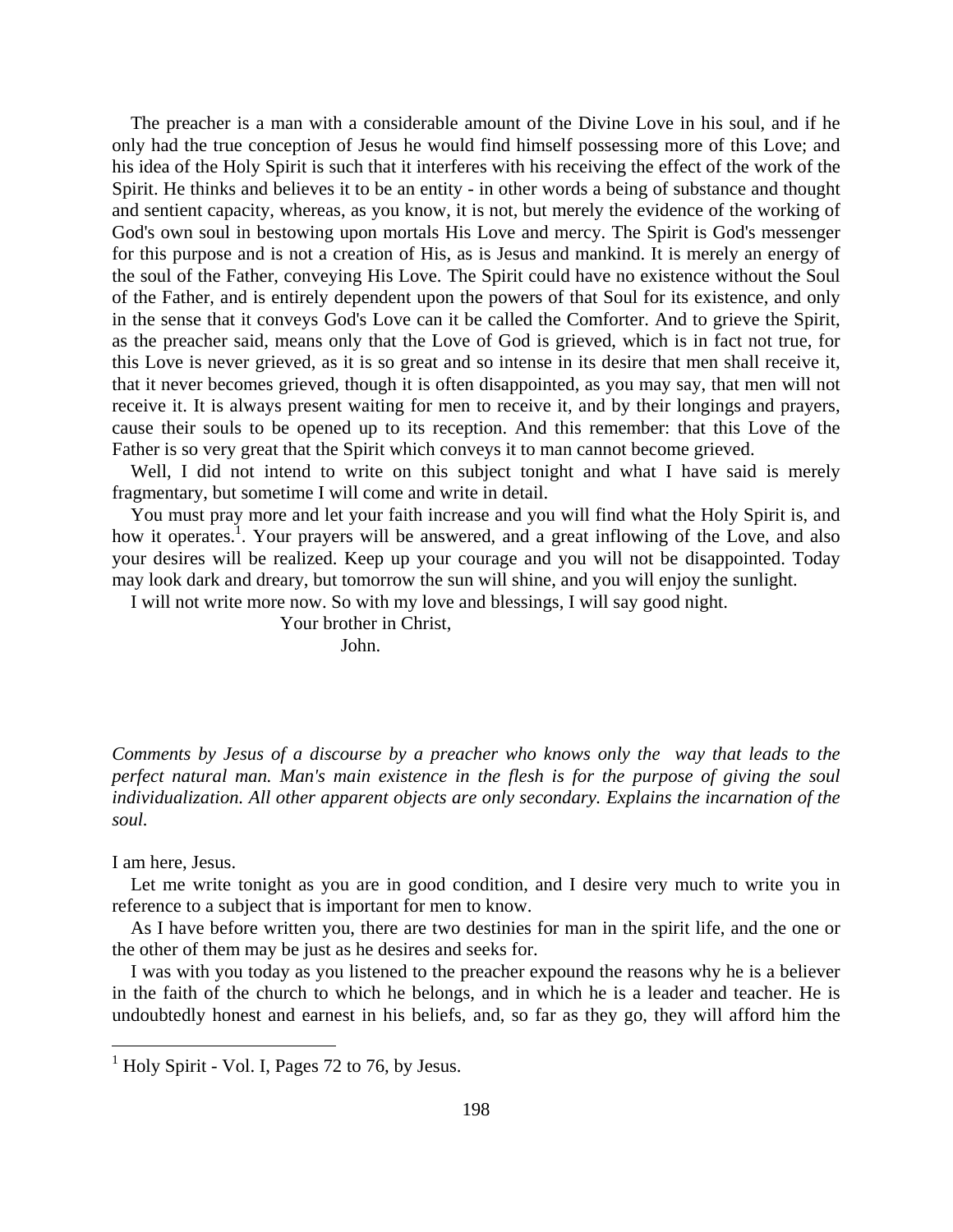happiness that he spoke of, provided he puts such beliefs into actual, practical living and makes them the dominating, dynamic influence that shall guide and control him in his intercourse with humanity. He said truly that there is a law that operates in wonderful power in shaping men's lives, and which, when obeyed, will determine the career not only of men but of nations; and that law is, that when once a truth is ascertained or comes to the knowledge of men it must be recognized and acted upon, or it will lose its beneficent effect upon the lives of men.

 If he applies this law to his own life he will experience a wonderful help in meeting the difficulties and cares of life, and in overcoming the things that beset him as a thinking man.

 This is a wonderful truth, and so far as it pervades the life of a man will result in making that life one of consistent goodness, and cause harmony between that man and God who overrules the secret things of the universe, and that man will enjoy a great happiness even while in the flesh.

 But this is not the important object and aim of what the preacher calls religion, nor does it furnish the means by which a man may come into a greater and closer harmony with the will of God. I know, that to man this present mortal life seems a thing of the greatest importance, and that the chief aim of man should be to act in that manner that will make his life successful and happy, and, so far as it is suited to make man the harmonious creature that is intended, it is advisable to follow that course of living and loving. But the preacher does not know of and cannot teach the great object of man's appearance on earth, and the goal that is ever before him, waiting to be reached and possessed.

 As I have told you before, man's existence in the flesh is only for the purpose of giving his soul an individualization, and all other apparent objects are only secondary, as you may say, accidental accompaniments of this process of individualization. Hence you will observe that this great object is accomplished equally in the case of the infant who dies young and in the case of the man who lives to a ripe old age - in each case the object of the soul's incarnation in the flesh is effected. The old man, of course, has his experience - a longer and more diverse existence in meeting and overcoming or submitting to the exigencies of his living than does the infant, but the great object is not more perfectly accomplished in the one case than in the other. The soul becomes individualized the moment it finds its lodgment in the receptacle prepared by the laws of nature in using the human father and mother as its instruments, and time thereafter does not influence or have any determining effect upon that soul so far as its individualization is concerned; and neither does eternity, for that condition being once fixed never can be changed nor annihilated, so far as is known to the highest spirits of God's heavens. Of course, the soul as thus individualized is subject to the various influences that surround it in its mortal life, and these influences may be retarding, deadly or destructive to the progress of the soul, but cannot possibly affect the object obtained by that soul's coming into the flesh or ever require a new individualization of that soul. Its identity and character, as an individualized thing are established, and no condition of the soul as to its goodness or badness can ever, in the slightest degree, affect this character or identity. The soul once individualized always remains the individual, even though the elements that enter into and make up the form will always find itself being rebuilt and continued by the operations of the law that preserves the individuality of that soul.

 Then, I say, the object of the incarnation of the soul is to give it an individualization, and this in two appearances; first, in that of the physical form which men by their perception of their natural organs of sense can perceive, and secondly, a form that is more sublimated and generally invisible to these organs; a spiritual form.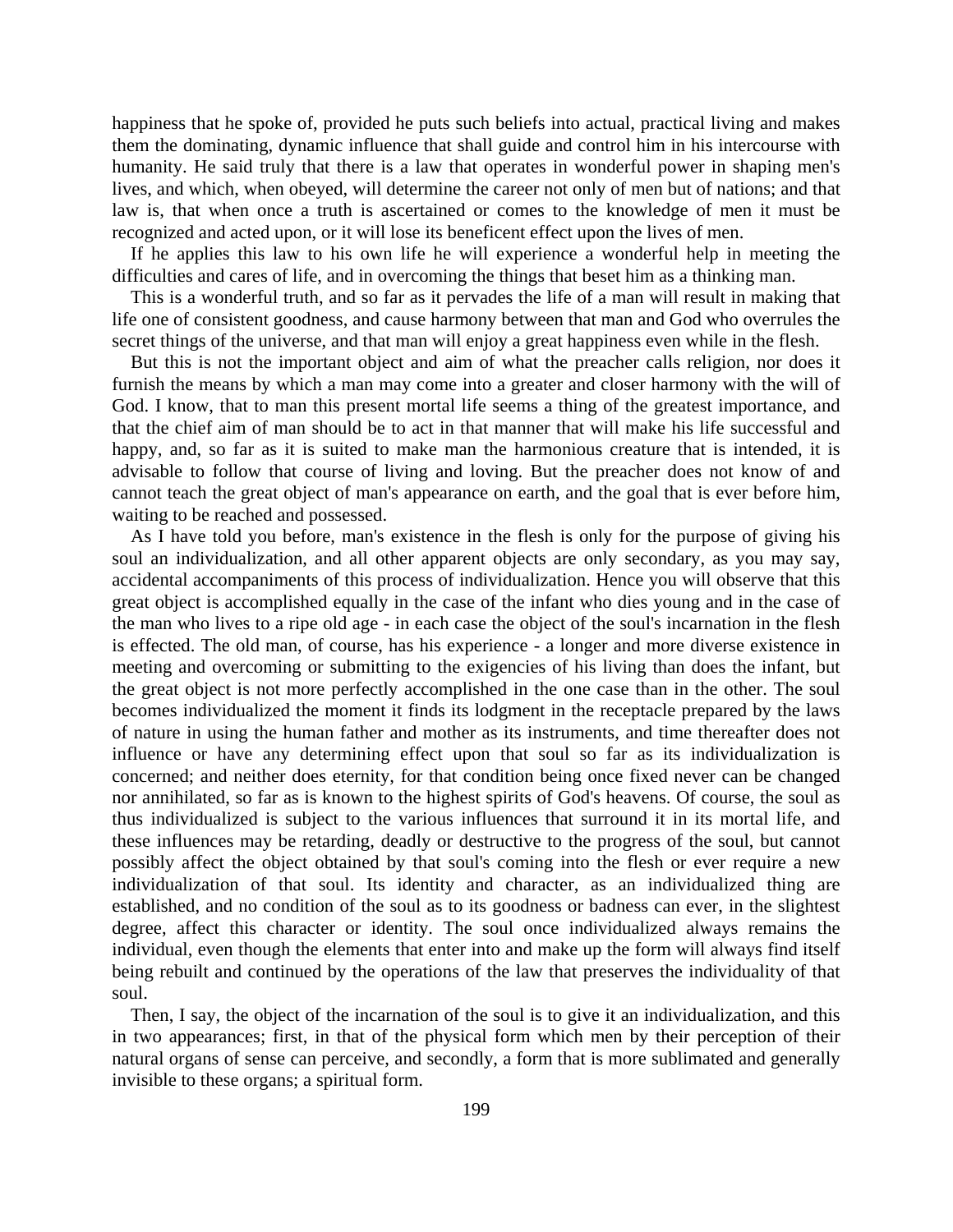At the moment of incarnation the soul takes the form which has been prepared for it by the forces that exist in the parents and retains that for during the natural life; and at the same moment there is created for it or attracted to it, the form of the spirit body, which then and ever afterwards remains with it. Both of these bodies are of the material; one of the visible material of the universe, the other of the invisible but still of the material.

 As you know, that body which is made of the visible material lasts for a little while only and then disappears forever, while that which is of the invisible, and which is more real and substantial than the former and exists all the time of the existence of the visible, continues with the soul after the disappearance of the invisible body; and while changeable in response to the progress of that soul, yet the spirit body never in its composite form leaves that soul. This we in the spirit life know to be true, just as certainly as you mortals know the truth of the existence of the physical body. And as you mortals may in the short space of the life on earth identify the man - which is really the soul - by the appearance of his physical body, so we in the spirit world identify the same man by the appearance of the spirit body, and so this fact must be forever.

 Then such being the fact, it must be conceived that the soul has its existence in the physical body for an infinitesimal short time; that is, its life on earth is only the breath of a moment, and then it enters on its career through eternity, and after a few years, as you may say, it may cease to remember that it ever had a lodgment in the physical body.

 The preacher criticized the religion that taught man to think of and prepare for the future of the soul, and emphasized the fact that their thoughts should be more of the present, and that duty and good works towards their fellow man should be the object of their living, and their religion. Well, I recognize the importance of duty and good works and approve of them with all the knowledge that I now have of the demands and requirements of God's Love, but on the other hand must say, that their importance to man's future destiny is also the importance of other privileges and obligations possessed by, and resting on man, during the short time that the soul is clothed in the physical body. Duty performed, and good works will lessen the distress and sufferings of the mortal life, and cause the man who performs the duty and does the good works to become more in harmony with God's laws of mercy and truth, but will never suffice to bring a soul into harmony with the will of the Father as regards the higher destiny of man. These things will tend to lead merely to the purification of the soul, and to cause it to come into accord with the laws of its own creation and their end. These constitute merely the exercise of compliance with the moral laws, and bring only a moral effect. And when I say moral laws I mean those laws that demand that, and by the observance of which, man comes into the condition of the perfect man, which was his at the time of his creation. He thereby obtains nothing more than belonged to him when he existed as the perfect man and was in complete harmony with God as such perfect man. He then loved God with all the capacity of his soul in the exercise of the Love that had been bestowed upon him, and could have loved his brother as himself.

 And to this condition men are, to a more or less extent, now striving to attain, and many precepts of the Old Testament as well as of the New, will lead men to thus obtain, and if this were the only destiny of man, then the religion of the preacher, which he says is based on these moral precepts of love to God and love to his fellow man, would be sufficient to obtain the goal sought, and love and duty and service would be all that are required of men while on earth as well as after they become spirits; and the exercise of these graces by men while on earth would be just as necessary and helpful as would their exercise afterwards in the spirit world. These things of love to God and love to man, and service and sacrifice constitute the true religion that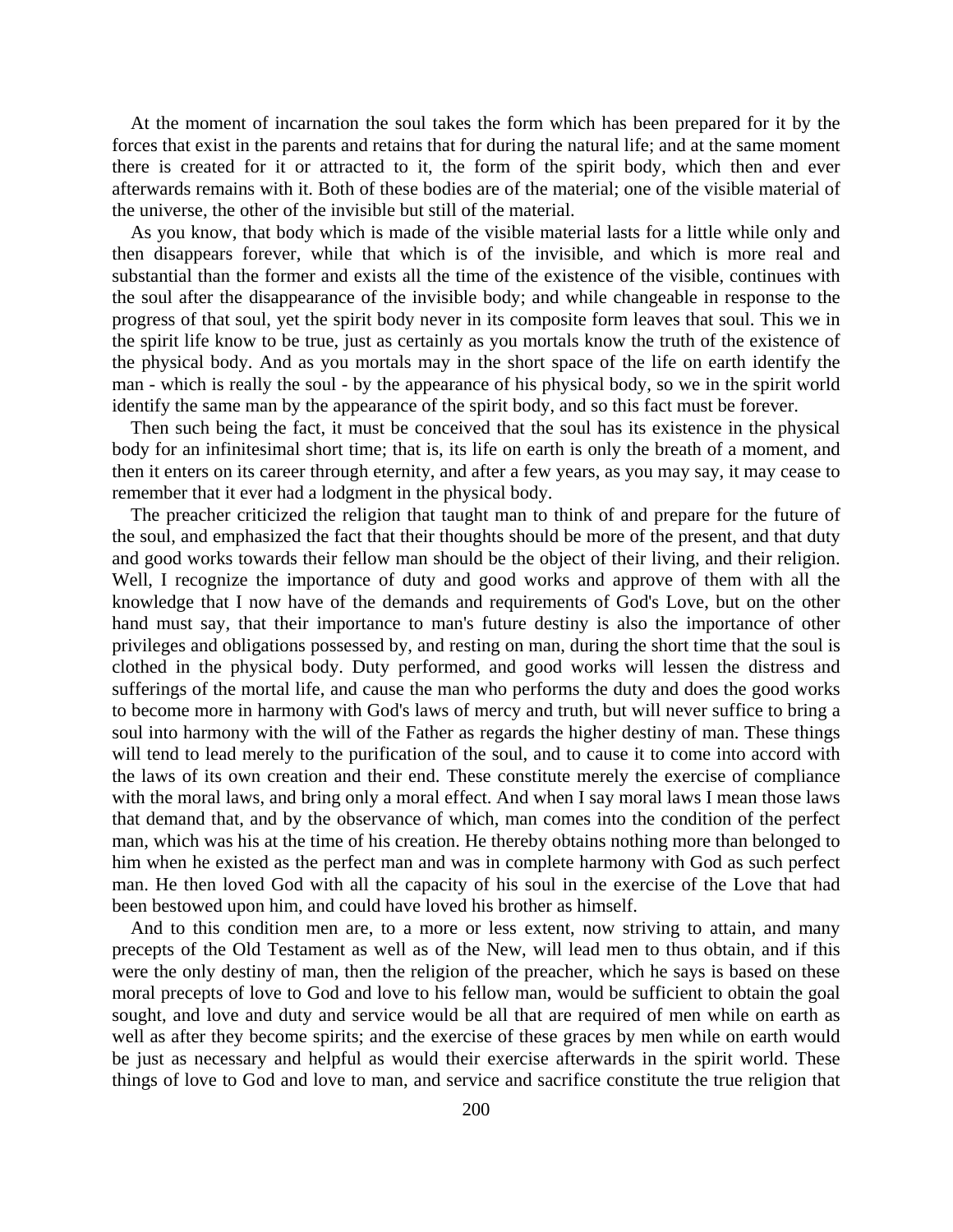leads to the perfect man, and makes for that harmony with the laws of God governing the condition of the perfect man, but not the Divine man.

 These things should be preached by all ministers and teachers, and practiced by men everywhere, for in their practice are happiness and bliss unspeakable. As these things work to a finality, man again becomes the son of God and obedient to His laws, and realizes the meaning of "love God and love your brother". And so I repeat, the preacher in pronouncing the basis of his religion, declared the truths that will lead him into the condition of the perfect man, in harmony with God's will as to man's creation.

 Well, I see you are tired and so we will postpone the further writing. I am very much pleased that you are in so much better condition, and hope that we may continue our messages without further interruption. Only pray more and believe that the Father will answer your prayers. So believe that I love you and want you to be happy and free from care.

Good night.

 Your brother and friend, Jesus.

#### *Comments by a minister.*

 Let me write just a line as I merely desire to say that I have listened to what the Master has written and can testify that the love to God and love to our fellow man are not all that man needs for a basis of his religion. I was when on earth a minister and taught the same doctrines that the preacher of the day taught, and believed that they were all that man needed, and died in that belief; but, alas, I discovered after many years of darkness, and of happiness in my natural love that they would not furnish a basis for my progress to the Celestial Heavens - to the condition of the soul transformed by the Divine Love. I merely wanted to say this. If agreeable to you I should like to come some time and detail more at length my experience in learning the basis of the true religion. I will say good night.

> Your brother in Christ, DR. C - -.

# *Helen - Man himself must make the effort to overcome the influence of the evil ones.*

I am here, must I say? - your own true and loving, Helen.

 While, in many instances, the evil spirits influence mortals in their thoughts and actions, yet this is not always the case and it will not do for mortals to think so. They are not the mere pliant tools or subjects of these evil spirits, but are persons with free wills, controlled by their own appetites, and for them to believe that all their evil acts are the results of the influence of these evil spirits would place them in a very subservient and deplorable condition, and at the same time retard the development of themselves by their own thoughts and acts. No, the evil spirits are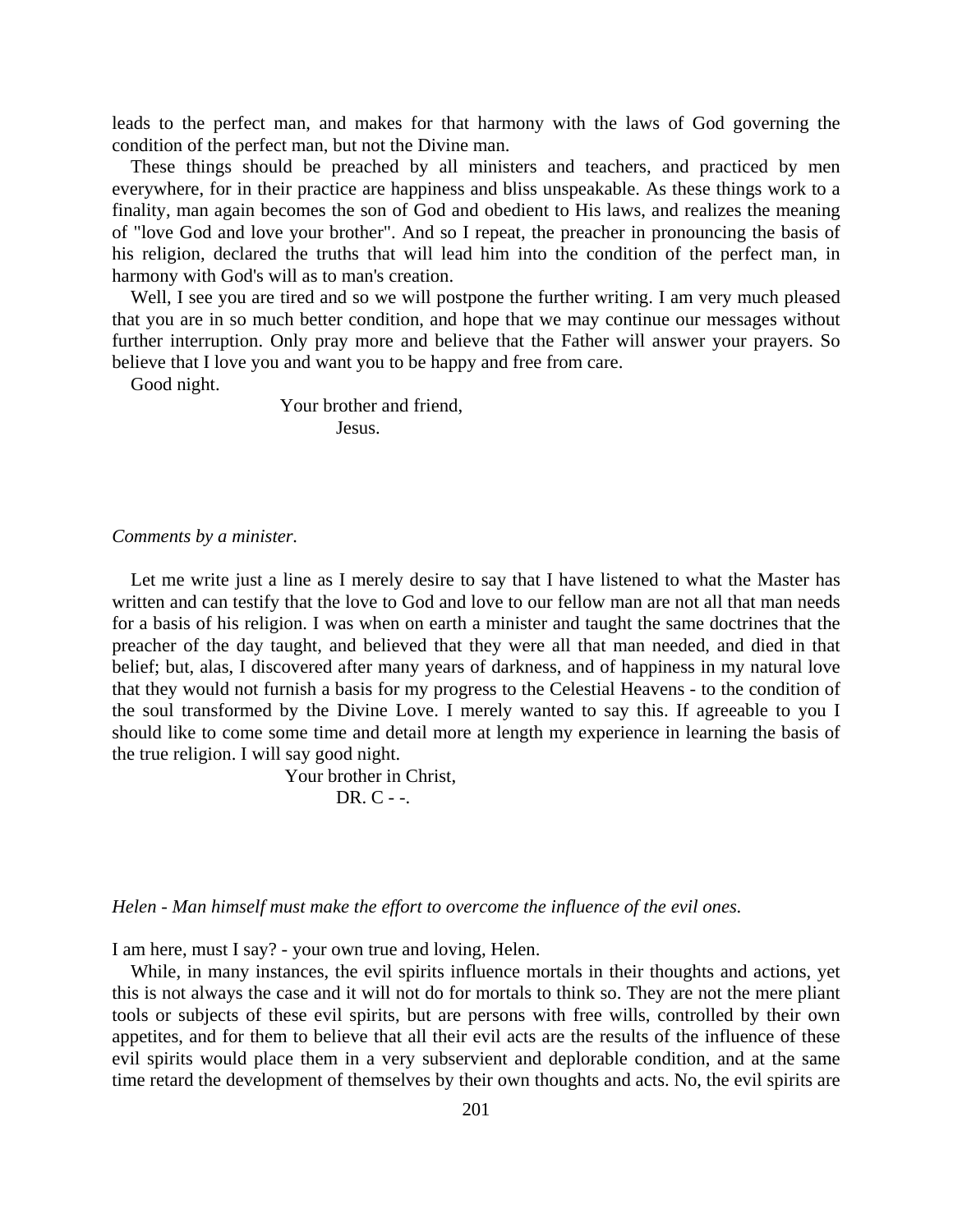always working evil, but all the thoughts and desires that mortals have and do, are not the results of the influence of these spirits.

 Man must realize that in himself is the cause of his own evil thoughts and deeds, though increased by the influence of these spirits, and that he must master these thoughts that he be able to drive them from him and overcome them by thoughts of a different and higher nature. It will not do for men to think that they are wicked only because of the influence of the evil spirits, for to think so would retard their development and at the same time take from them a realization of their own responsibility. And on the other hand, the source of good thoughts is within themselves, and if they will only seek for this source they will be able to progress in their moral conditions; and while the good spirits can and do help them, yet primarily men must help themselves from the good that is within them.

 I would like to write you fully on this matter, and will sometime, but tonight you are not in condition, and I will not try. But remember this, that whatever of evil is displayed or gives evidence of the soul being possessed by it, yet within themselves is the power to overcome and cause its eradication. I mean that men must make the effort; realize that they are masters of good and evil. We can help you, if you will let us - it depends on you - and no other can take the praise or blame of the results of your thoughts or actions. Yet, you must also realize this, that when the evil ones form a rapport with you, and in a way obsess you, it will become the more difficult for you to exercise your own will; and hence, men should pray to be given help from the Higher Source to overcome the influences of these evil ones. The character of your company will determine to a considerable extent the kind of thoughts you may have and the deeds you may do. But good or bad be your associates, you alone will be responsible for the results of your thoughts and acts. I must not write more.

Good night.

 Your own true and loving, Helen.

### *A Mother gives her experience after passing over, due to giving birth to her baby.*

 Come to the bridal chamber, death. Come to the young mother when she feels for the first time her newborn's breath. And so death came to me when I was but a young bride and lived in expectation of a new, loving being that would be part of my flesh - and died when my baby came. As life came to it, death came to me, and we missed each other at the very moment that I heard its first cry.

 And when I came to life in the spirit world I was bitter and thought God to be so heartless and cruel to take me from my baby, and was so unhappy, and wanted to die over again.

 I would like to tell you of my misery and gloom and hatred of my very God, whom I had believed in and thought that I loved, but I cannot now. But this I must say, that my unhappiness was for a short time only, for bright spirits came to me and comforted me, and assured me that I was not separated from my baby, but could go to my baby and watch over him and give him my mother's love, and so I did, and am now doing, for my baby who is now a man, and still I am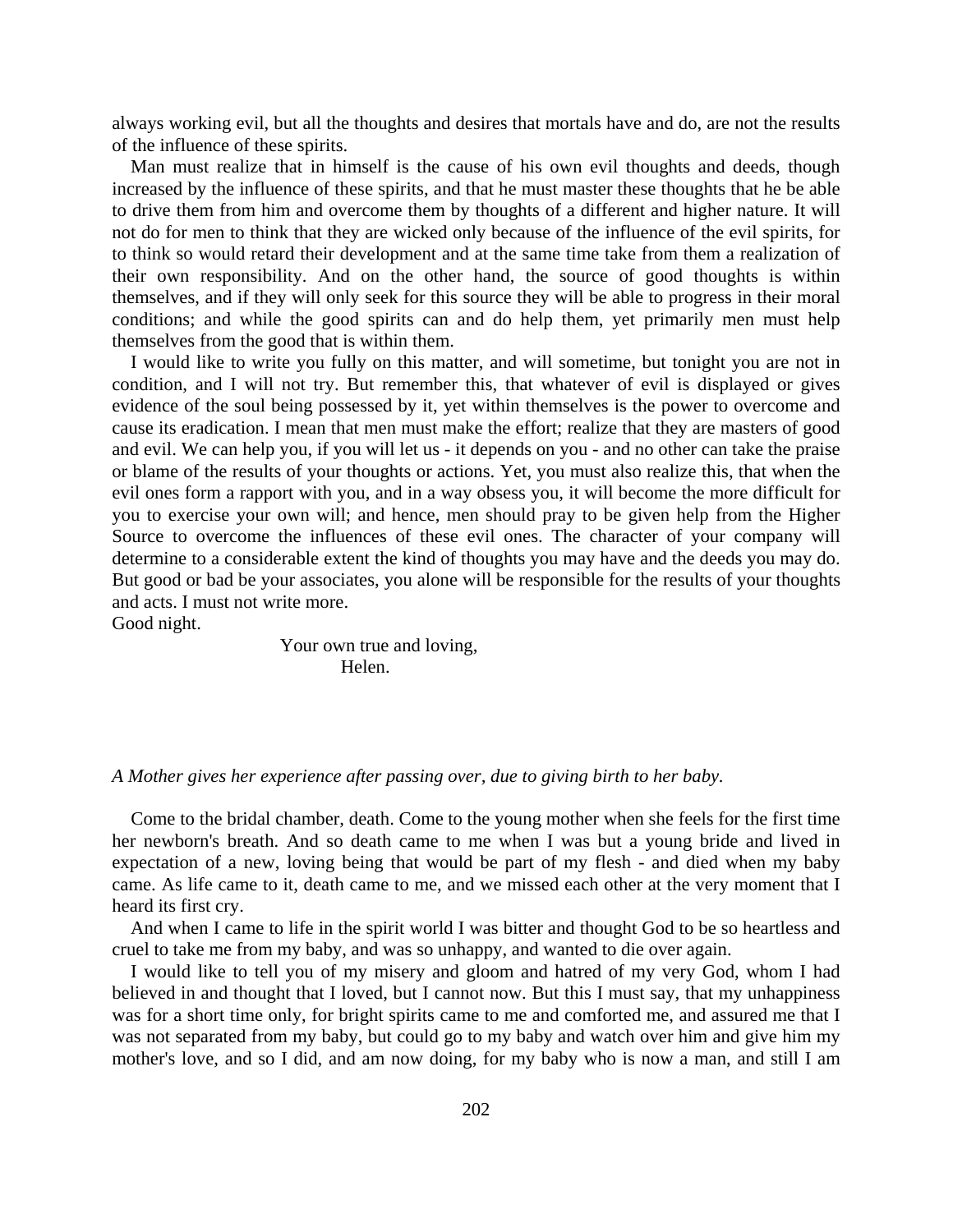with him, and I know that I have been a greater blessing to him as his spirit mother, than I would have been had I remained his mortal mother.

 I write this to comfort mothers who have to leave their babies as they come into the earth life, and to assure them, that, though they disappear from the visions of their loved ones, yet they can always be with them - close and in deep rapport with them and love.

 Death comes as an enemy, but when recognized, only a friend appears. Mothers, thank God for such a death and the great consolation it brings to the departing and to those left behind.

Goodbye.

 $G.S.$ \_\_\_\_\_\_\_\_\_\_\_.

*Luke - "The sins of the parents are visited upon the children unto the third and fourth generations."* 

I am here. Luke.

 I desire tonight to write for a short time on the text: That the sins of the parents are visited upon the children unto the third and fourth generations.

 I know that usually the explanation of the text has been that the material sins or rather the sins which result in material injury or affliction are visited upon the children and to a very great extent this is true. but that explanation is not what was intended by the declaration.

 Man is not only a material or physical being, but is more largely a spiritual being, having a soul and spirit which never ceases to exist, and which are just as much a part of him while on earth, as when he becomes a spirit; that is after he has left the vestments of flesh and blood.

 These real parts of man are of more importance to him and his real existence than is the physical part, and the sins which man commits are not the results of any primary physical action, but of the operations of the powers which form or have their real seat in the spiritual part of his being.

 The physical part of man is not the originator of sin, but merely manifests its effects, and it (sin) almost always manifests itself on and in the physical body, and leaves its scars apparent to the consciousness of men upon such body; and hence, as man is able in his ordinary condition to perceive the effects more plainly on this body, he thinks that the meaning of the text must refer to the sins that affect and are shown upon his body, and at the same time ignores or is not sensible of the fact, that the great effect or injury of sin is upon and to the spiritual part of man.

 As the physical body is affected by the results of these sins being carried into operation, so much more so is the spiritual part of man affected by the fact that these sins had their creation in that spiritual part of man.

 It may be asked, in what way can the effect of sin upon a man, that is upon his soul and spirit, have any injurious effect upon the spirit and soul of his child, so that the child may suffer from the sin of the parent.

 Well, when a child is conceived and gestates and is born, he not only partakes of the physical nature of his parents, but also of the qualities and condition of the spirit and soul of the parents. This may seem improbable, but it is a fact that the spirit and soul that enters into the child when it is conceived comes from the great universe of soul and spirit, wholly independent of the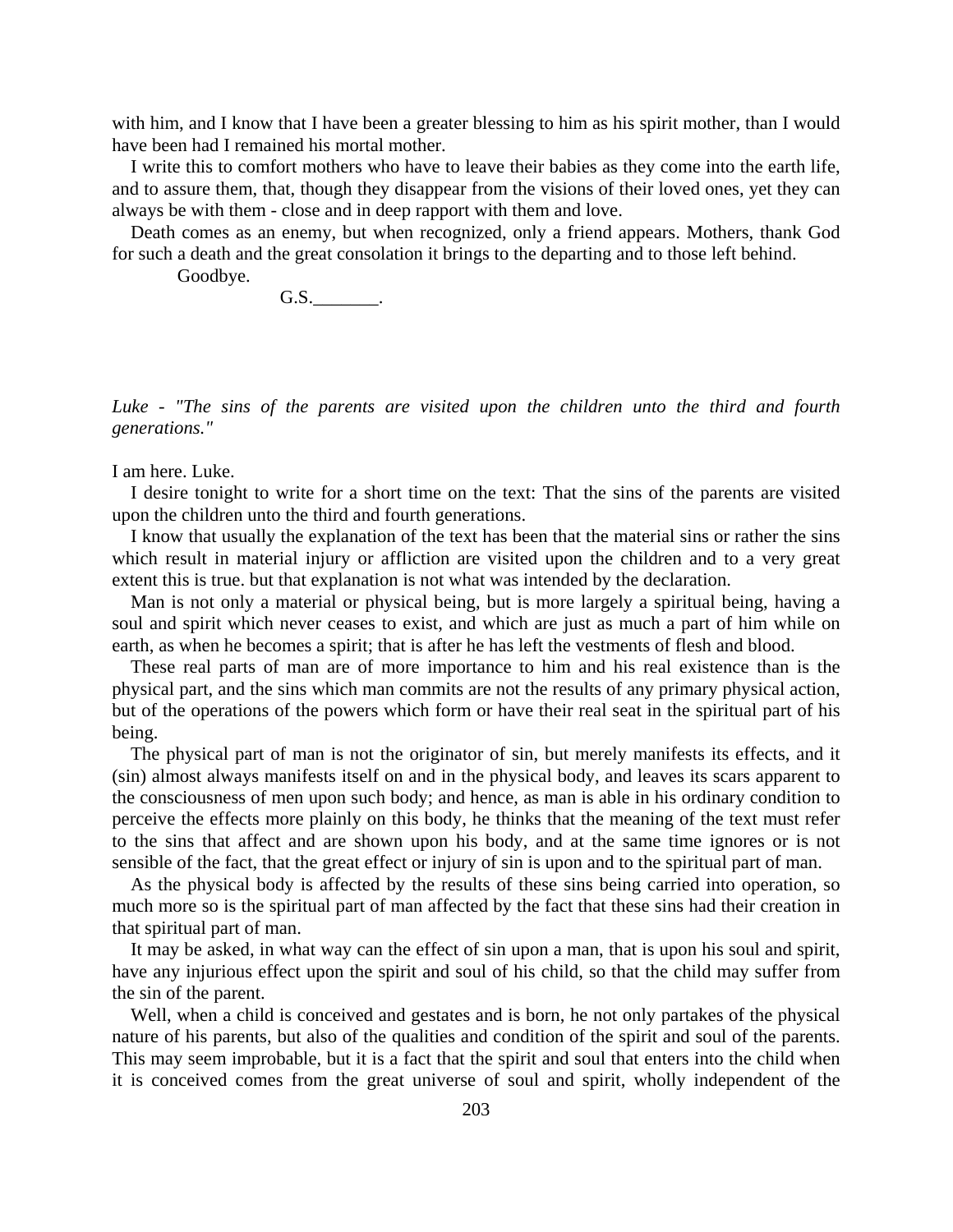parents and is not in its nature or qualities a part of the parents as is the flesh and blood which build up and produce the physical body of the child. But while this is true, it is also true that this spirit and soul of the child is susceptible to and in a way absorbs the influence of the spirit and soul of the parents, not only at the time of conception but also during the period of gestation, and even for years afterwards, and to such an extent that this influence continues beyond the mere earthly existence of the parents and into the life of the progeny to the third and fourth generation, as the text says.

 The spirit part of the child is more susceptible to the influence and evil effects of these sins than is really its physical body, for as I have said, the spirit part is the originator and breeder of the sins, if I may so express it, while the body is merely the recipient of the exercise of the sins and the objects of their manifestation.

 The influence of spirit upon spirit is more extensive and certain than mortals can possibly conceive of, and the results of that influence are not so apparent or known to the consciousness of the succeeding children, or to the respective parents, as men suppose, and as a fact they do not understand or become conscious of the fact that such influence is operating upon the spiritual parts of their children. They see and realize that the effects of such sins become manifested in the physical body, and as their ordinary natural senses cannot perceive the condition of the spirit, they conclude that the text can only mean, that these sins are visited upon the material bodies of their children.

 But I must tell them that, while great and deplorable injury is inflicted on these material bodies, yet greater and more lasting and more grievous - in the way of manifestations - injury is inflicted upon the spiritual nature of the children; not only because this nature continues to live, but because men, not realizing that this nature has been injured, make no attempt to find and apply a remedy as they so often do in the case where these sins manifest themselves in the physical body.

 And besides, there are many sins that do not affect the mere material body, but which do great injury to the spiritual nature, and which to the senses of men are never perceptible.

 A man is not only the parent of a child's material body but in a secondary way is also the parent of its spiritual nature, and the condition of the parent's spiritual nature influences and determines to a large extent the qualities and tendencies of the child's nature for good or evil, not only while it is a mortal but frequently after it has ceased to inhabit the veil of flesh. So let parents know that they do not live to themselves alone as mortals but that their evil thoughts and deeds have a greater or lesser influence upon the spiritual natures of their children, especially at the time of conception and during gestation. Then how important that every parent during these times particularly, and at all times, should have their spiritual natures in that condition of purity and freedom from sin, that their children may be conceived and born in a condition of soul purity, which will not reflect any evil that they can charge their parents with being the creators of.

 If men would only realize these facts and live their lives in accordance with the truths which I here declare, how much sooner would the human race be brought into harmony with God's laws and the souls of men be freed from sin and evil.

 I know it is often said that it is unjust and not in accordance with the justice of an impartial God that the sins and penalties arising from the disobedience of our first parents, should be visited upon mankind who were and are their progeny, as such mankind had no part in that disobedience. But when it is remembered, and it is a fact, that God did not create sin or evil or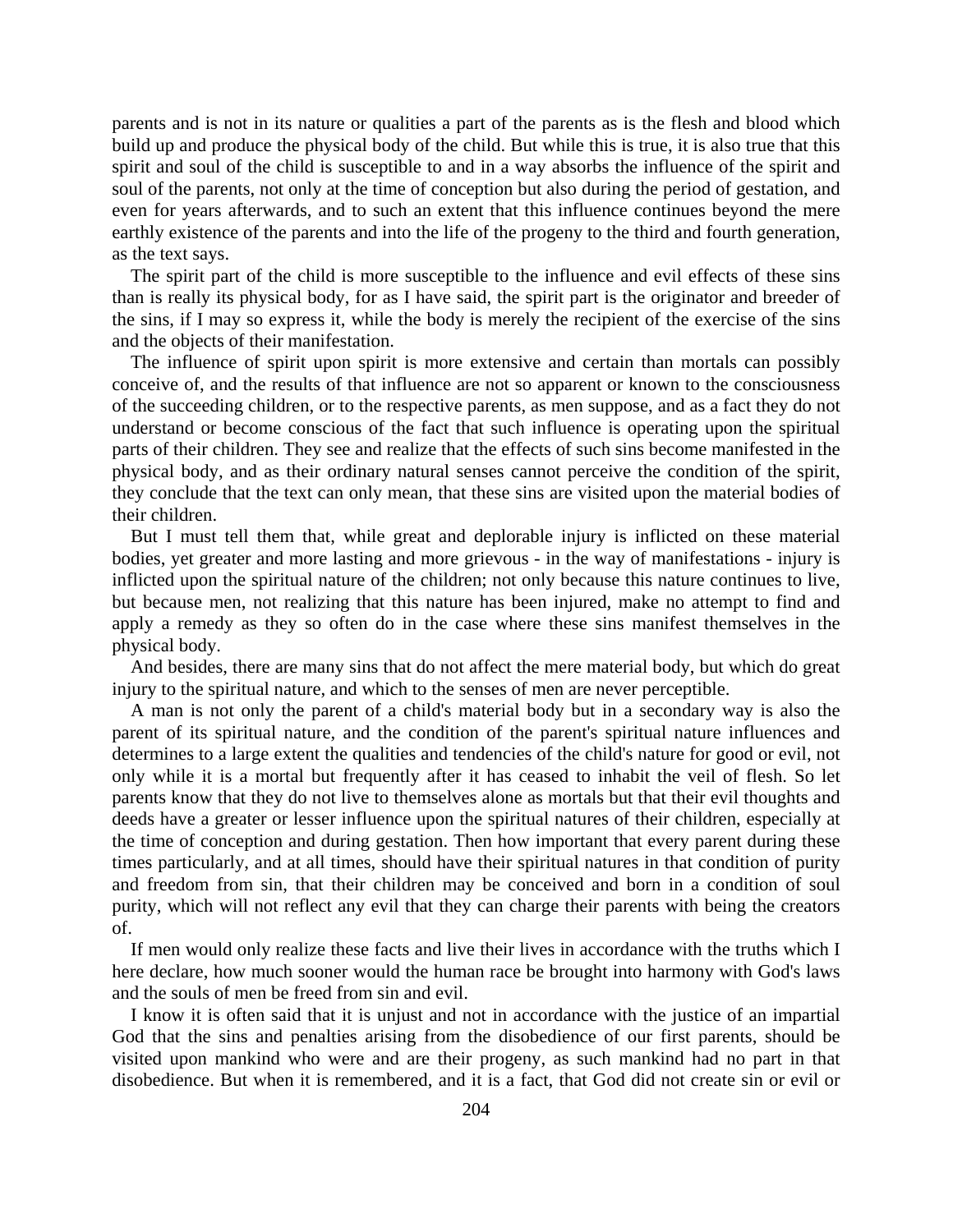impose such upon the first parents for their disobedience, but that they themselves created evil and sin, and men have been creating these inharmonies ever since, it will be seen that an impartial God, who is our only God, is not responsible for either sin or evil and the consequent penalties which they impose. And, as has been written you before, the abolishing of sin and evil and their penalties is in the power of man and his will.

 As these first parents created these evils, as I have explained, and in the manner that I have pointed out to you, their sins, by the influence which they have upon the spiritual nature at the time of conception and birth become, as it were, a visitation and that is the spiritual desires and tendencies and inclinations toward that which is evil *(sic)*, and this influence continues with the child for years after its birth, according as the child and parents are closely associated together in their earth lives. And as each succeeding generation caused the visitation of its sinful influence and tendencies upon the succeeding generation, you can readily see how men, all men, became subject to the sins and evils and penalties which were brought into the world by the first parents.

 Instead of God being the creator of these things or visiting them upon the children of man, He declares that their existence is contrary to the harmony of His creation and must be eradicated before man can come into that harmony and an at-onement with Him. And as He gave to man the great power of free will, without any restriction upon its exercise, except as a man's understanding of the harmony of the operations of God's laws might influence him to exercise this great power; and as man in the wrong exercise of that power brought into existence these things of evil and sin, so man, as he perceives this plan of God's harmony, must exercise that will in such a way as to free himself from these things which are not part of God's creation, and are out of harmony with His plans for the creation and preservation of a perfect universe, of which man is its highest creation.

 God never changes. His laws never change. Only man has changed from the perfection of His creation; and man must change again before that perfection will again be his.

 Now from all this it must not be inferred that man is left to his own efforts to bring about this great restoration, for that is not true, because Gods instrumentalities are continuously at work influencing man to turn again to his first estate, and become the perfect man, as he ultimately will become. (I am not here referring to the workings of the great Divine Love which, when a man possesses in a sufficient degree, makes him more than the perfect man.)

 So, "the sins of the parents are visited upon the children to the third and fourth generation", means, the tendencies and inclinations toward that which is evil *(are created)* not by God, but by man himself, solely and exclusively.

 And oh man, could you see the results of these sins upon the spiritual natures of your children, as you often see them upon their material bodies, you would hesitate in your sinning and think, and thinking would see the way by which the great blot upon the happiness and salvation of humanity could be removed and its progress to the "perfect man" be hastened and assured.

 Well, I have written enough for tonight, and hope that what I have said may be understood and meditated upon by all who may read it. I will not detain you longer, and with my love and the blessings of one who is now not only the perfect man, but a possessor of the Divine Nature of the Father and an inheritor of immortality, say good night.

Your brother in Christ,

Luke.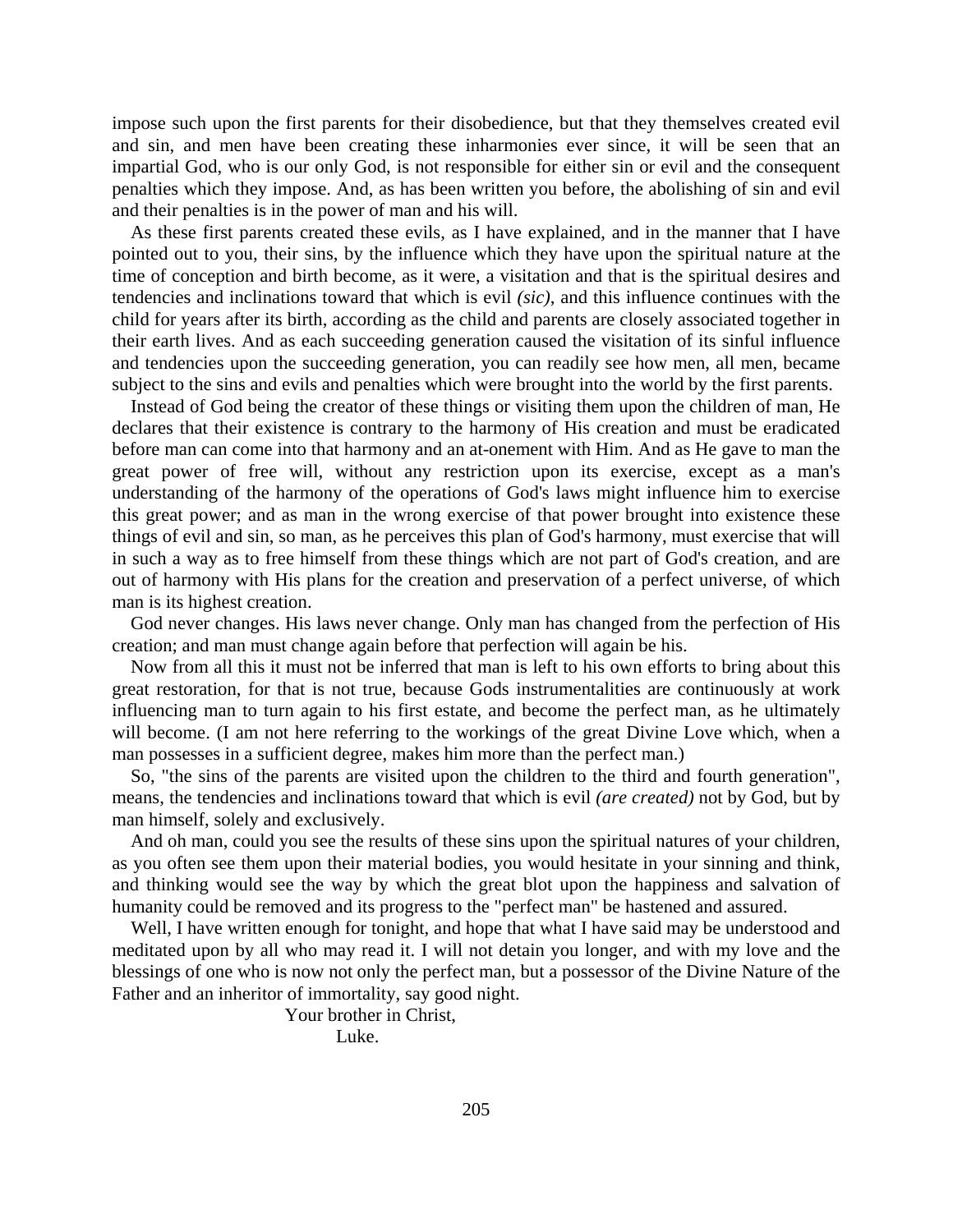## *Luke makes some corrections in the previous message*

I am here, Luke.

 I desire to make some corrections in my message of last night, and will thank you to receive them.

 I desire to say, that when I spoke of the sins of the parents being visited upon the children at the time of conception and birth, I meant that these sins, by the influence which they have upon the spiritual nature of the child, became, as it were, a visitation. I did not mean that any part of the real sin of the parents became a part of the spiritual nature of the child, but only that the influence of the parent's sins upon the child is sufficient to give the spiritual desires and tendencies of the child an inclination towards that which is evil; and this influence is continuous with the child for years after its birth according as the child and parents are closely associated together in their earth lives.

Let this point be made plain so that man may not quibble about the meaning of what I wrote.

 Otherwise the message is true and just as I intended it should convey to you the truth of the meaning of the text.

I will not delay you longer tonight, but with my love and blessings say,

I am your brother in Christ,

Luke.

*Why Judas betrayed Jesus.* 

I am here, Judas Iscariot.

 I came tonight because I want to tell you of just what my condition and expectations were when I betrayed Jesus, which resulted in his crucifixion.

 I was a very enthusiastic lover of the Master and believed thoroughly in his teachings and his power, and did not believe that the Roman soldiers could take him away from where we were, if we did not permit it to be done. As a consequence, I was anxious that Jesus should show his great power, and demonstrate to the Jews that he was a true son of God, with power over men and devils.

 I never betrayed him for the money that I received, for it was not sufficient to pay for one moment of happiness which I have lost because of my act in betraying the greatest spirit in all God's kingdom.

I see that you are too sleepy to write more tonight. I will come again and tell my story.

So good night.

Judas.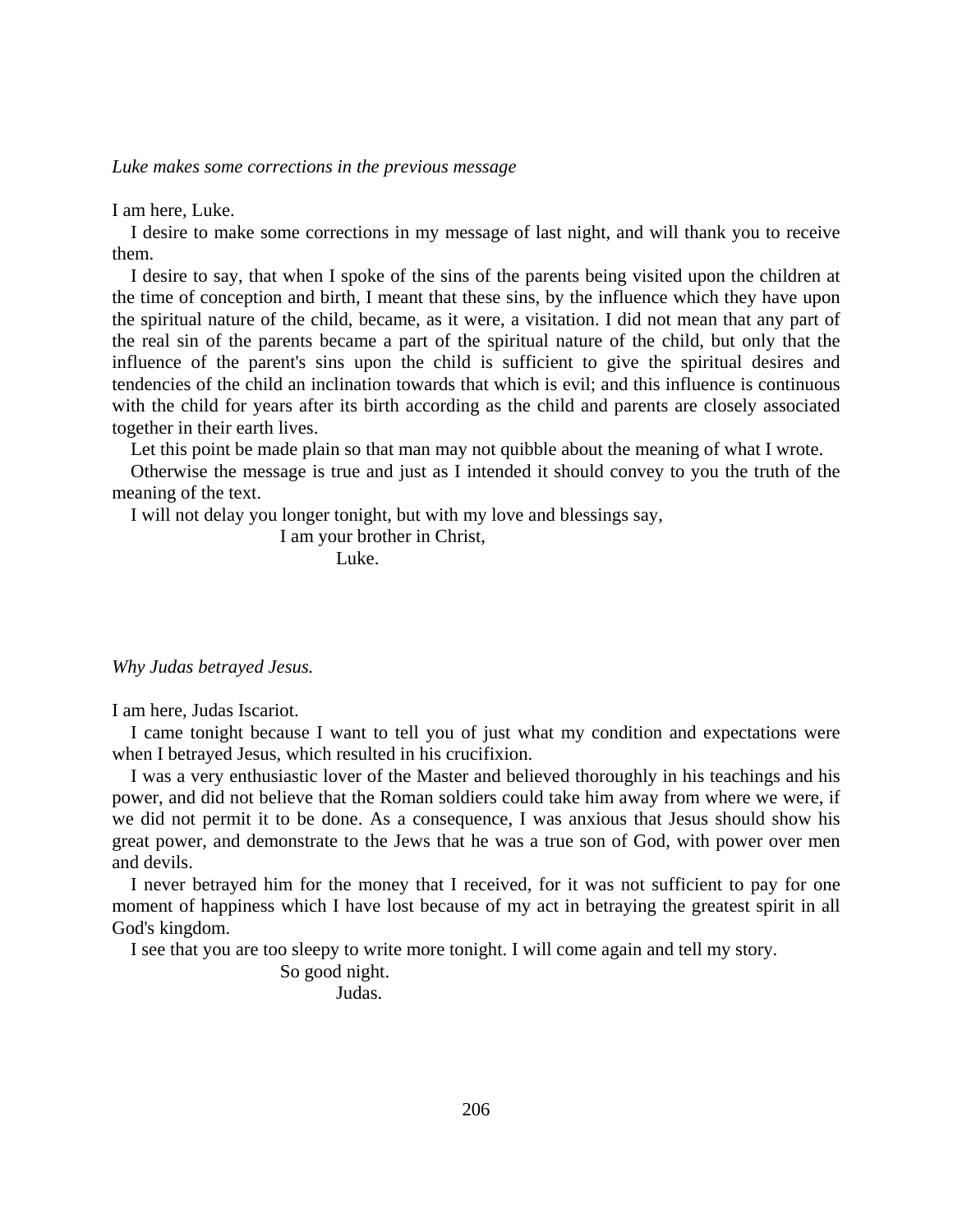*Judas - The greatest sin is against the Holy Spirit that conveys the Divine Love into the soul.* 

## I am here, Judas.

 I come tonight to write a short message for I have been interested in what you and your friends have said regarding "the greatest sin".

 Now, to me, for a long time, the greatest sin in all the universe of God was my sin in betraying Jesus to the Jews, and it was a real, living, blasting sin, and so enormous that I could not endure my life, and face the recollection of that awful tragedy; but since I have been forgiven of that sin and become a redeemed child of the Father and an inhabitant of the Celestial Heavens and a possessor of immortality, I realize and know that my sin was not the greatest, even though I suffered for long years after I became a spirit.

 As sin may be committed by neglect as well as by affirmative action, and my betraying the beloved Master was a heinous one, but yet, even in my case, and as applicable to me, my greater sin was not seeking for the Divine Love of the Father. We were not ignorant of this, for the Master had taught us that this Love was open to and waiting for us to seek and obtain, and I had not sought for it in the right way, and of course had not obtained it; and in such neglect I was not the only one of the disciples that was guilty of that sin.

 No, even we who had been with the Master for so long a time did not fully understand the importance of obtaining this Great Love, as we were more interested in his establishing his kingdom on earth and, as we thought, a material kingdom, to be controlled by spiritual powers manifested in him, and in us as his disciples. And the material, in our minds, was of more importance than the spiritual, and our expectations were that this great power would come, and that the Master would become our king.

 As I say, he had taught us that this Divine Love was open to us, and that by prayer and earnest seeking we could receive it, but to us there were so many important things to be done, connected, as I say, more immediately with our earth lives, that we neglected the Great Gift that was ours for its seeking, and as a consequence, in my case, I had to suffer for a long time before I awakened to the fact, that it was not too late, even for me, to receive it.

 My sin of betrayal had been forgiven me in that I realized that the recollections of it were leaving me and that I was progressing in the way of purifying my soul in its natural love, and that as the spirit of the onetime murderer, I was coming into happiness and light.

 And then I had memories of what the Master had said to me about this Great Love, and after awhile I had sufficient awakening to cause me to make the effort to obtain this Love, and as that awakening came to me, my old-time associates, who had progressed to the higher spheres came to me, and in their great beauty and transcendent love, helped me to progress and to pray, until at last this Love came to me, and I realized that not only had my sin of murder been wholly forgiven, but that the greater sin of rejecting and neglecting to seek for the Divine Love had also been forgiven me. The sin of the murderer or of any violator of God's laws, other than that of rejecting the inflowing of this Love, may and will be forgiven a man and he will become pure and happy in his natural love, but such forgiveness will not make him an inhabitant of the Divine Heavens or an inheritor of immortality, while the forgiveness of the sin of rejecting the Holy Spirit, will not only take away from him the recollections and taints of all other sins, but will open up to him the very portals of the Celestial Heavens and give him a home in the Father's kingdom.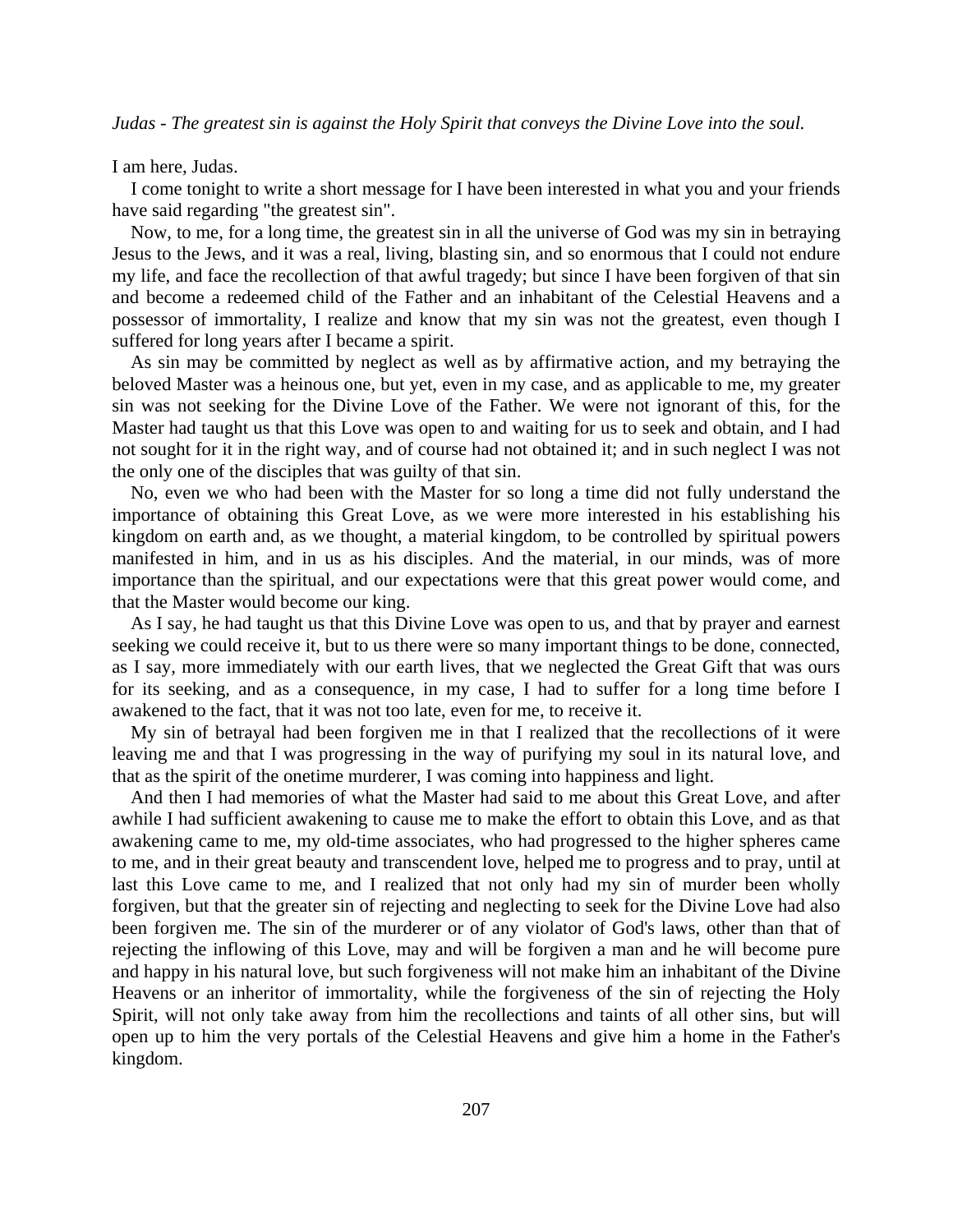And thus, you see, every sin except that of sinning against the Holy Spirit, may be forgiven a man, with the result that he will become the perfect man, but the forgiveness of all these sins many times over, if it could so happen, would not make him the Divine Angel.

 And I need not explain to you, for you can readily see from what I have written, that the greatest sin in all the world is the sin against the Holy Spirit - the sin of neglecting or refusing to let the Holy Spirit bring in and to the soul of man the Great Divine Love of the Father. And not only is this sin the greatest because of the results that flow from it, but because it will continue to be the unpardonable sin so long as man refuses to permit its forgiveness.

 When the sin of murder and such kindred sins are committed, the sin then ends and only its consequences must be suffered and the penalty paid; but the sin against the Holy Spirit is a continuing sin, committed every day and hour and minute and never having an end until the mortal seeks and receives the inflowing of this Divine Love. As has been written you many times, yes, the large majority of men and spirits will continue forever and ever to commit this sin, and in the effects to follow, to them, it will become and is the unpardonable sin.

 As we are much interested in you, and have determined that you shall not go astray to these Divine truths, my brother spirits of the Celestial Spheres, thought it fitting, as the world considers that I committed the greatest sin in all the history of the world, that I should write you on this subject, and explain that the greatest sin in all the world is the sin against the Holy Ghost.

 We all know this, and while I write, you must believe, for it is true, that all of us and the Master too, declare that the sin I name is the greatest sin.

 And now to be a little more personal, for your gratification and comfort, I desire to tell you, that you three will not be found guilty of having committed this great sin, for you have in your hearts and souls much of this Divine Love, and the Holy Spirit is with you quite often in answer to your prayers, and in answer to ours also, for we all pray for you, causing this Love of the Father to possess your souls, even as the leaven wrought in the batch of dough.

I have written longer than I expected and will now stop.

But be assured that you have our love and the blessings of the Father.

Your brother in Christ,

Judas.

#### *Helen corroborating that Judas wrote on the unpardonable sin.*

I am here, your own true and loving Helen

 Well, I am pleased that you received the message from Judas and it is a wonderful message filled with truths that you will perceive with more force and newness the more you read it.

 It was actually Judas writing, and as he said, he was chosen by the others to deliver the same, for many of them were present while he was doing so. And I was here also and heard what was said, and know that what I tell you is true.

 How blessed you and Mr. Morgan and the Dr. should feel to know that of all the wonderful spirits of the Celestial Spheres, the most wonderful and the highest come to you and communicate with you, and not only that, but they bring with them an atmosphere of love that has a most beneficial effect upon the conditions of your souls. I am so happy that I can tell you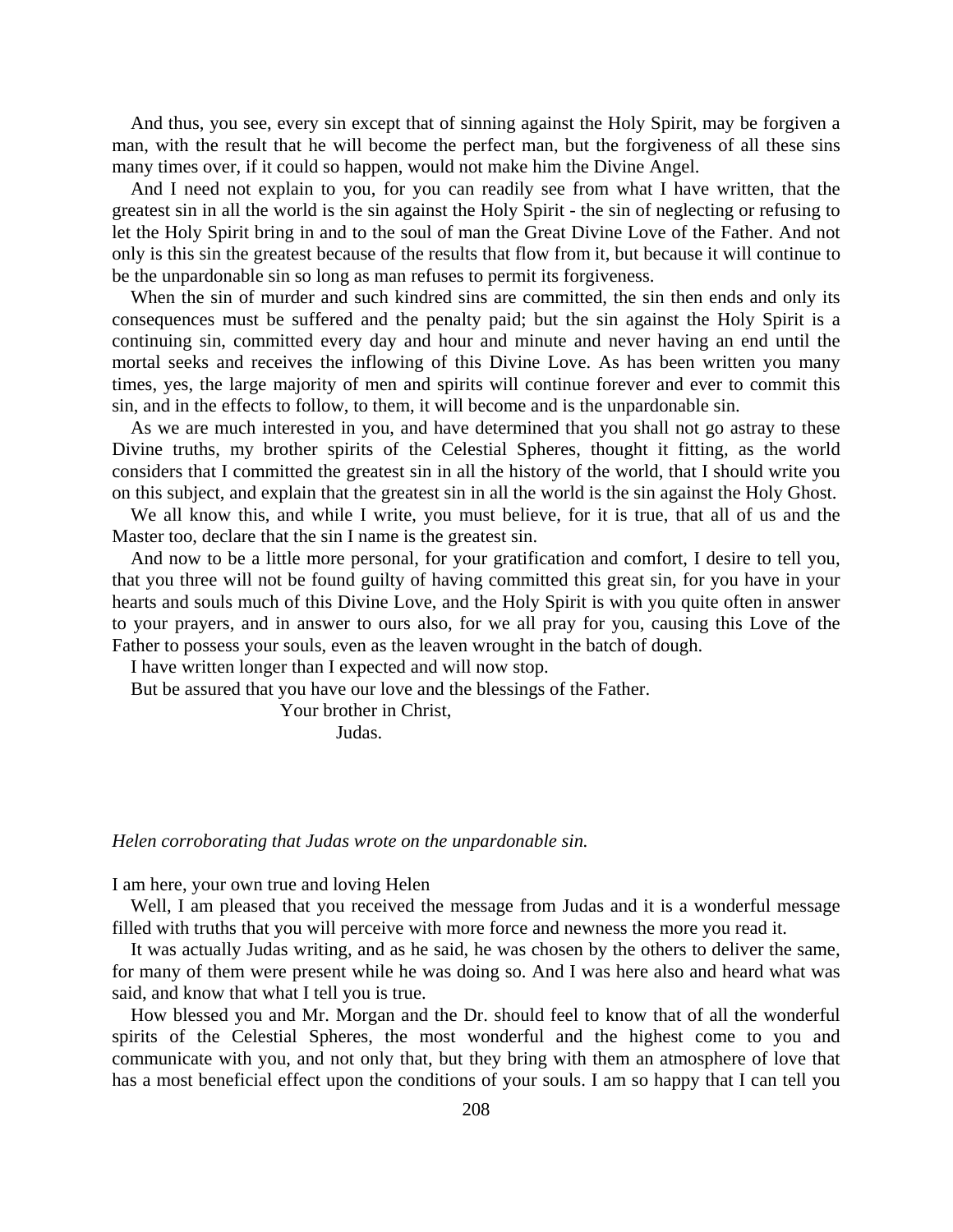this and I know that you will believe me, for my love for you would not permit me to deceive you, no matter what the occasion might be.

 Yes, my dear, these high spirits are your friends and brothers. What more can I say to cause you to realize the greatness of the experience that you are having? I do not know.

 Well as you were much drawn on by the message of Judas, I do not think it best to write more tonight and I will stop.

> Your own true and loving, Helen.

### *St John - It was not ordained by God that Judas should betray Jesus; Judas was not a bad man.*

## I am here, St. John.

 Well, there are some things in my gospel that do not seem to be very plain, and perhaps are contradictory. But you must remember that many of these writings were not mine or written at my dictation.

 In the mutations of time many things have been added to and subtracted from what I wrote and, as a consequence, the true and the untrue are mixed.

 Well, it will be a very difficult task for you to make the distinction in simply reading or even studying the Bible, for the tenor of the writings is the same. The only way that you can separate the true from that which is not, is to wait until Jesus gives you his messages. Of course, we can help also in that particular.

 Well, that was not the word which he used, because he never taught that it was ordained by God that Judas should betray him. In fact the death of Jesus was never a part of that which the Father considered as necessary to the performance of his mission. Of course it was certain that Jesus would die, but the manner of his death was not foreordained, as my Gospel written in your Bible declares. Judas was not a bad man as he is depicted to be and his betrayal, as it is called, of the Master, was not for the purpose of gratifying any avarice that he might be supposed to have or because of any jealousy or desire to revenge a wrong, but it was because he was impulsive, and *(had)* a belief in Jesus' powers and ability to overcome the Jewish leaders in their fight to defeat the objects of Jesus' mission; and he thought he would be doing the Master and his cause a great benefit by having it demonstrated to these Jews that the Master could not be silenced or harmed by any act of theirs. It was really an act that grew out of his love for and belief in the greatness of the Master's powers.

 Well, I tell you that Jesus never said any such thing. He never even told us that one of us should betray him, and I know because I was there

 If Jesus knew that Judas would betray him, he did not tell any of us at that time, and we only knew it for the first time when Judas actually committed the act. I don't believe that Jesus knew it before that time; in fact he has told me that he was surprised at Judas' betrayal of him. So you must not rely on the Bible statement as to what occurred at that time.

 Judas was the youngest of the disciples and not so easily controlled in his impulses and acts, as he would have been were he older.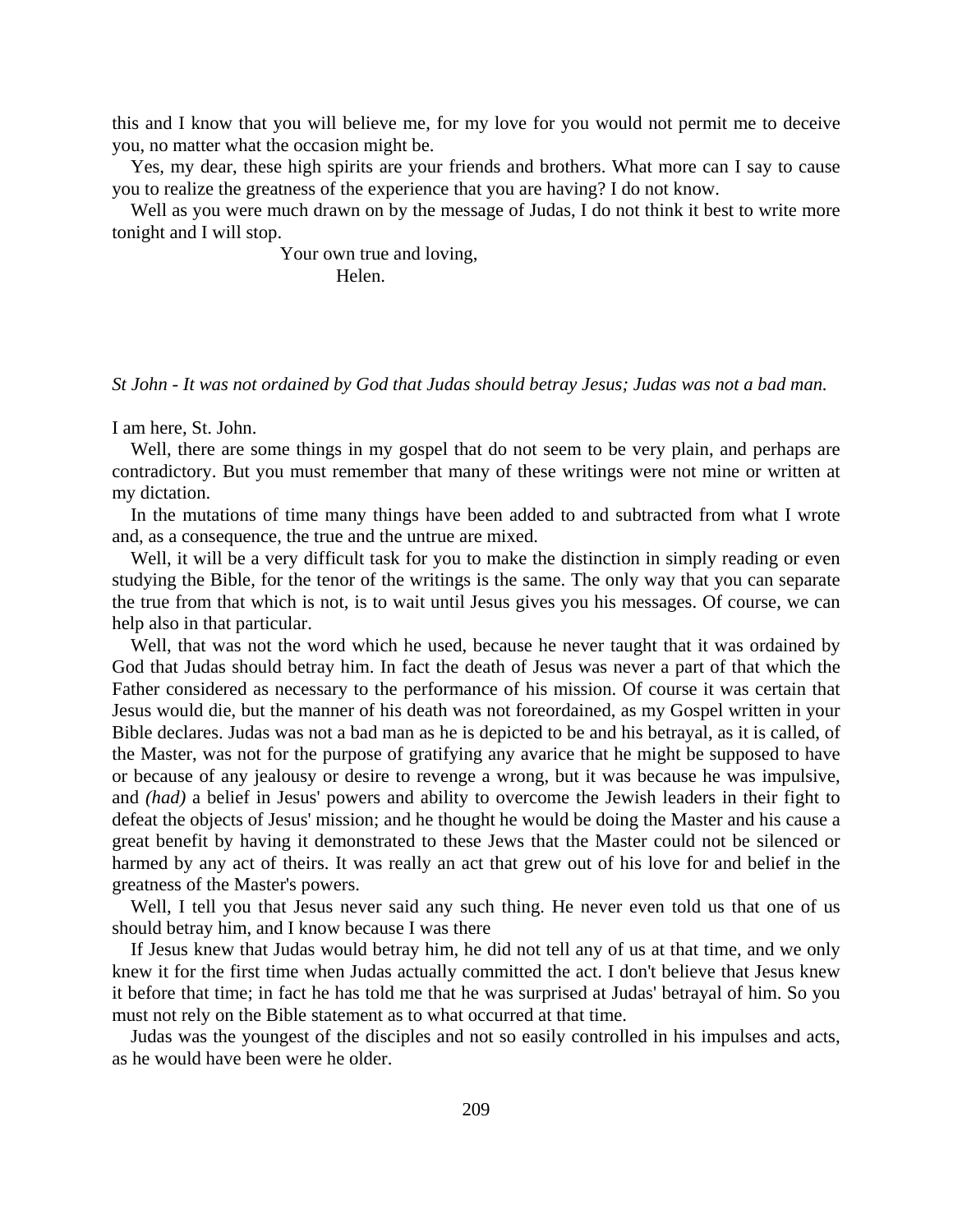Yes, I know, but they are all based upon the same erroneous writings, for you must know that these Gospels, as you have them, are not the originals written by those whose names they bear.

Let not these things disturb your belief in the essential truths which the Bible contains.

# *(Question)*

The trouble is that Jesus as the individual is given the prominence which should be given to his teachings. He is displeased very much because of this, and one of the great objects of his writing anew his truths is to correct that error, and make the truths which he received from the Father, the prominent things.

 As you progress in your writings you will see that this is the great object of which he shall write.

 Well, I will tell you that you are in the way to receive the Father's Love in very great abundance. In fact, so much so, that you will realize that you are one with the Father.

 I see, that you at present, have some difficulty in your way, but they will soon disappear and leave you free to do this great work. So my advice is to believe in the Master and pray to the Father and you will soon be a much happier man.

# *(Question)*

When on earth, I was a married man, and in my family, the mother of Jesus lived until her death. She, Mary, lives near me. She is a beautiful spirit and filled with the Love of the Father. But you must not suppose that because she was the mother of Jesus she has any more exalted position than she otherwise would have had. Family ties do not determine anything in the higher spheres - the soul development is the criterion. Many spirits are living in higher spheres than Mary.

I will not write more now.

 Your brother in Christ, John.

*Many things in the Bible John says he never wrote. John was mistaken about the kind of kingdom that Jesus came to establish.* 

I am here, John.

 I will not write now, except to say, that your spiritual condition is much improved and you are advancing in your soul perceptions of the truth and of the reality of the Father and His Love. *(Question)* 

Yes, I know, but you must remember two things with reference to the writings in the Bible ascribed to me, namely: First, that many of the sayings therein contained, I did not write or authorize to be written, and, secondly, that at the time I lived on earth and wrote, my knowledge of the truth and of God was not so great or so correct as it is now. I realize that some things I then believed and taught, were not in accord with the truth as I now know it to be - even my conception of Jesus and his mission on earth, and his return to earth, was not true. Then, although I was a close companion of the Master and had many lessons of instructions from him, I was a quite ignorant man and did not grasp the spiritual meanings of his teachings, and up to the time of my decease, my beliefs were more colored by things of the material than by those of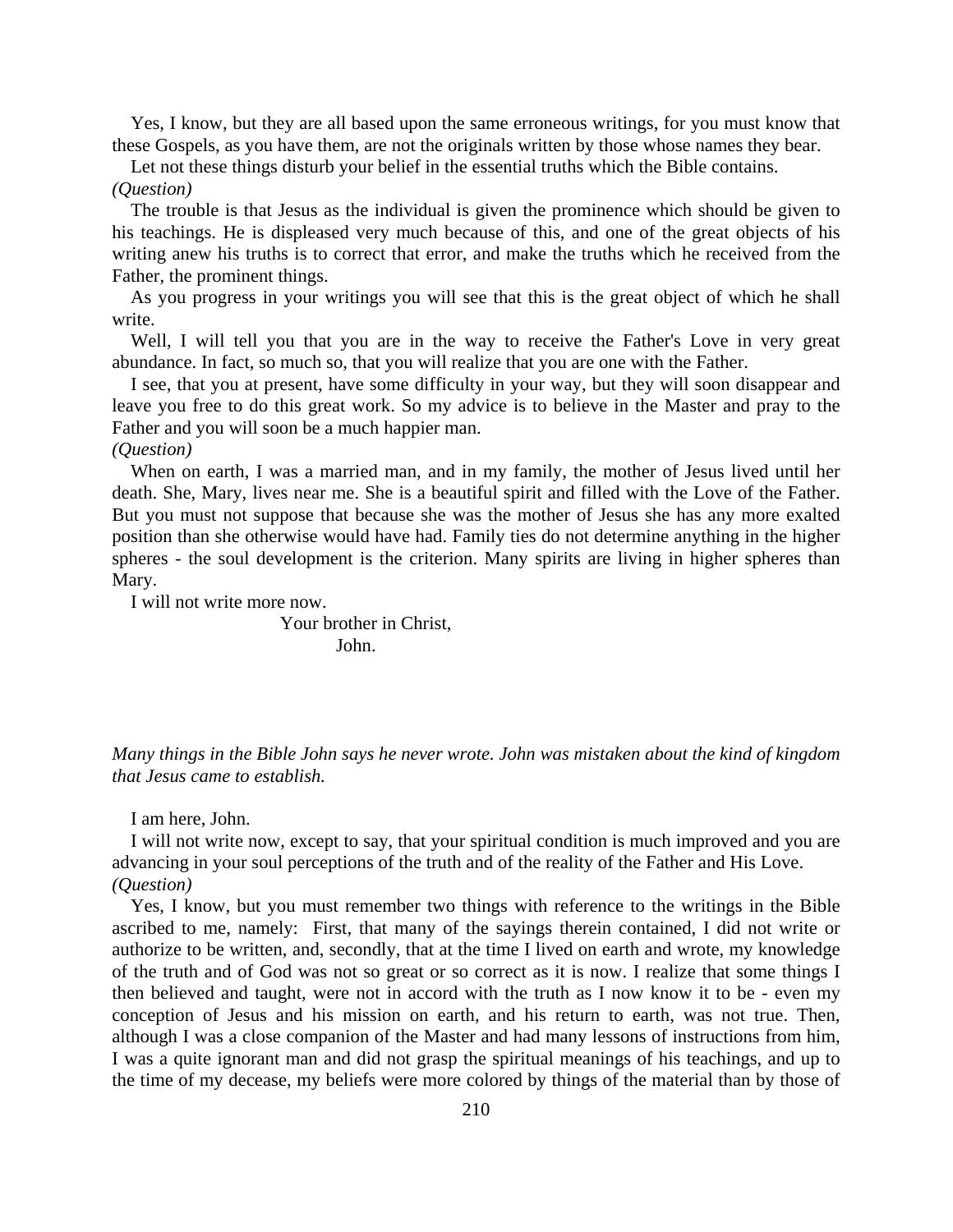the spiritual. For instance. I, as did the other disciples, supposed that he was coming to earth again in a short time-at any unexpected time - and set up his kingdom on earth. Now, this is a fact, notwithstanding that he had said that his kingdom would be a spiritual kingdom, though existing on earth. I could not dissociate from my conception of the establishment and existence of this kingdom, the idea, that in some way it would be an actual, visible kingdom in which the Master would be the king, and rule as other kings ruled, except it would be a rule of righteousness.

 All this may seem a little strange to you. but if you will consider for a moment that my teachings as a Jew were to the effect that when the Messiah came, he would actually rule on earth as a king, you will understand how difficult it was for me to get the idea, or make the distinction between that kind of kingdom and one which would be purely spiritual.

 At sometime, I will write you more fully on this matter, for I realize its importance, as many, yes a majority of the professed Christians, now believe that Jesus, at sometime, will come to earth and establish a material kingdom and rule all the nations of the earth; and some of these enthusiastic Christians believe that they will be of the elect, and become princes and sub-rulers in that kingdom, as material men called by the resurrection to again become the human, although glorified, as some of them express their faith. Well, they will be disappointed, for when they shall have passed from the mortal to the spirit, they will forever remain spirits, and the only kingdom that they will live in thereafter will be a spirit kingdom; and that, whether the kingdom of the restored man or of the Divine angel, will not be on the earth.

I must stop now.

 So pray to the Father and strive for a deeper and more abiding faith, and you will realize the truth and this experience.

Good night.

 Your brother in Christ, John.

*Saul's testimony - Many laws of the 0ld Testament came to him by tradition.* 

I am here, Saul.

I very much desire to write a short message tonight as I promised you a short time ago.

I will not detain you very long, and will try to make my message as succinct as possible.

 I know that many men look upon me, as depicted in the Old Testament, as having been a great sinner and violator of God's laws. Well, that is largely true, for I did not let God's will control me as I should have done, and consequently, I became in discord with His will, and did many things that were contrary to His laws. Of course my knowledge of these laws was limited to the teachings of Moses and the prophets, as they were given to me by tradition and word of mouth.

 The books which are part of the Old Testament were not written in my time, and many of these laws came to me by tradition. The Old Testament contains many sayings which were written long after the times that they purport to have occurred, and many things therein declared never had any existence, except in the minds of men, who, at much later periods, conceived that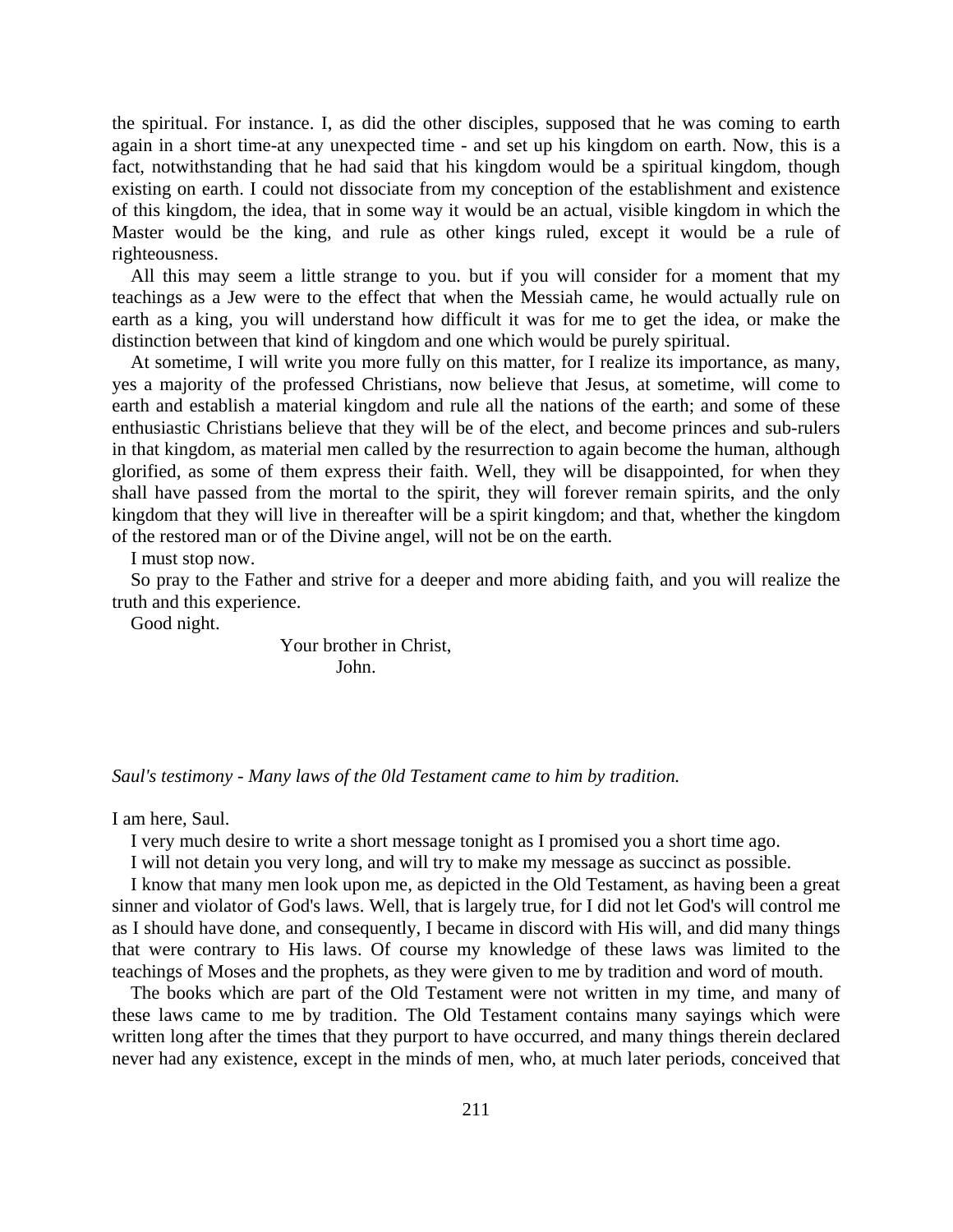it might be wise to write these things. Many alleged incidents connected with my life, never had an existence, and were merely the fictions written by subsequent writers.

 We had very few writings in the shape of manuscript in my time, and men depended upon tradition and memory. Well, the history of my life and doings, was not written at the time it purports to have been written. I was a real person and a king, and some records of me and my people were actually written, but they were very few, and as time went by the imagination and ingenuity added to them in the way of tradition, and then those books relating to me, as they are now contained in the Bible, were compiled from some of these writings and from tradition. The story of my experience with the witch of Endor, as she is called, was not written at the time; but it is a fact that I had visited her, and had an experience somewhat similar to that related in the Bible. I had with me at the time of my visit, some of my followers, and they saw and heard what took place, and after my death, they repeated and described what had taken place to my countrymen, and also to the followers of David; and some parts of this occurrence became inscribed on the materials which we used to preserve some of the occurrences of those times. But there was not kept any accurate history of the scene. The people of those days had retentive memories, and for long years afterwards this incident of my life was handed down from generation to generation, and some parts thereof were written by some scribes and other parts by other scribes.

 I merely write you this to show that you need not give credit to the supposed truths of many sayings of the Old Testament, for many of these accounts had no existence.

 I know that what I have written is not of much importance, but while you are receiving these truths, you had as well learn something of what was true in my life.

I will not write more tonight, so thanking you, I will say good night.

Your brother in Christ,

Saul.

*Jesus gives advice to Mr. Padgett. Is anxious for him to get into condition of soul so that Jesus can continue his messages to mankind.* 

I am here, Jesus.

 Well, my disciple, I realize that your desires are that I shall deliver a message to you tonight, and I am anxious to do so, yet I see you are not in condition that I may take possession of your brain that is necessary in order to write satisfactorily. I am sorry that this is so, but it is a fact, and we will have to wait awhile longer, which will not be very long, for you are much improved, and if you continue to pray you will soon become in that soul condition that will enable me to make the rapport. There are many messages yet to be written and I am anxious that you receive them in order that they may be delivered to the world, for the world is now awakening to a greater realization of the fact that man is spiritual and must have spiritual food. The war is causing many people to think of the hereafter and the destiny of the soul; and the knowledge that the world now has of the future life is very meager and unsatisfactory, merely a knowledge that the spirit survives death and experiences more or less happiness in the spirit life.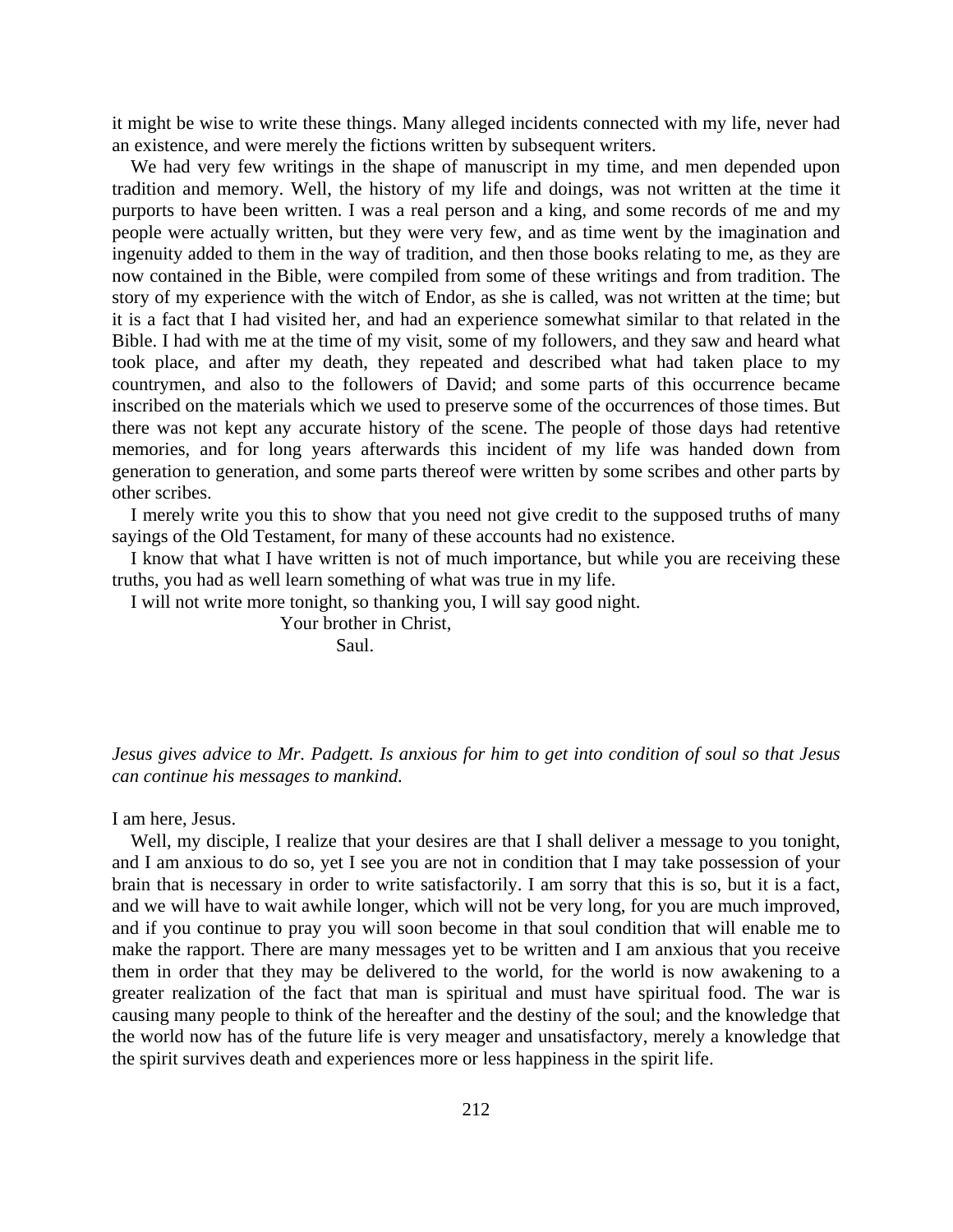As you know, this is not the vital thing in the destiny of man, for while a knowledge of the survival of man from the death of the physical, may and does give a great deal of consolation to the near and dear ones who are left on earth, yet that fact does not, in the slightest degree, determine the condition or destiny of the soul that has left its home in the flesh; and there are no means, now known to men, to show that destiny, except some things written in the Bible which are the subjects of much speculation and controversy and want of belief. The consolation of those who have faith in the Bible is founded on that faith, or rather, in most cases, belief; but there are a number of believers in the truths of the Bible, with a conscious soul perception of their real meaning, who have that faith which makes certain to them the facts of destiny, and the possession of love in their souls.

 I will come soon and endeavor to write a formal message; in the meantime let your prayers ascend with more earnestness and longings to the Father.

 As you know, I love you as my brother and disciple, and am with you as you pray each night, uniting in our prayers, and you must let your faith increase, and believe that your prayers are being heard, and will be answered to the fullest. I will not write more now.

So my brother, good night, and may the Father bless you with His greatest blessings.

Your brother and friend,

Jesus.

### *Incarnate soul, by Jesus.*

#### I am here, Jesus.

I am here as I promised last night and will write on the subject of the Incarnate Soul.

 You may have observed in your studies of the different theories of the creation of man that always the question has arisen as to the relationship of the spiritual and physical - that is, as to the soul and the material body. I know that many theories have been set forth as to how and when the soul became a part of the physical body and what was the means adopted by the laws of nature, as they are called, for the lodgment of the soul into that body, and the relationship that one bore to the other. Of course this applies only to those mortals who believe that there is a soul separate in its existence and functionings from the mere physical body; as to those who do not believe in the distinctive soul. I do not attempt to enlighten but leave them to a realization of the fact when they shall have come into the spirit world and find themselves existing without such body, but really existing, with the consciousness that they are souls.

 When the physical body is created it has no consciousness of its having been created, for it is merely of the unconscious creations that are of the other material creatures of nature, and does not feel or sense in any degree the fact, that it is a living thing dependent upon the proper nourishment of its mother for its growth and continued life in accordance with the laws of nature, and the objects of its own creation. The father and mother, being necessary to the creation or formation of this merely animal production, know only that in some way there has come into existence an embryo thing that may eventuate into a human being like unto themselves. If this thing were allowed to remain without the soul it would soon fail to fulfill the object of its creation and disintegrate into the elements of which it is formed, and mankind would cease to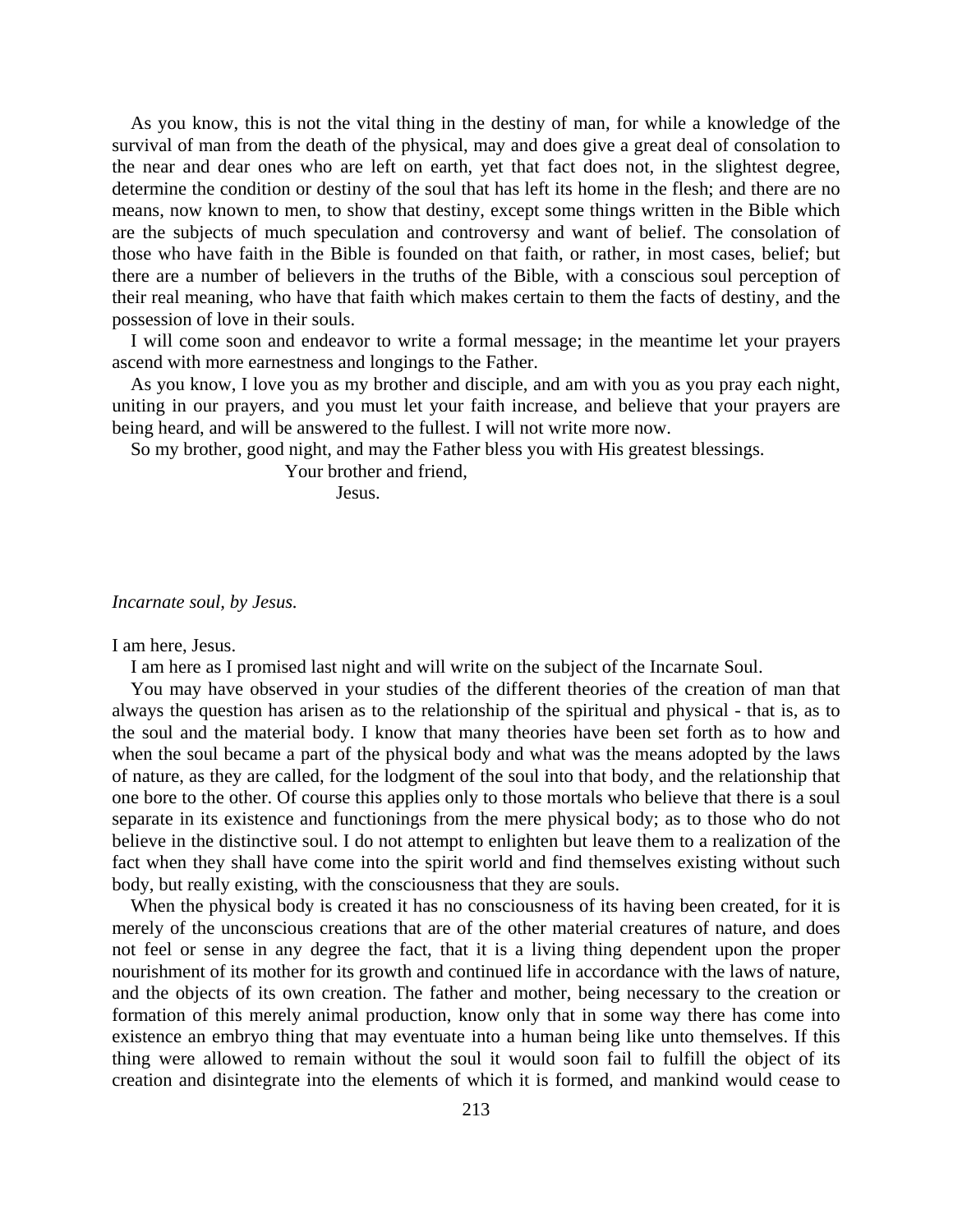exist as inhabitants of the earth. This physical part of man is really and only the result of the commingling of those forces that are contained in the two sexes, which according to the laws of nature, or of man's creation, are suited to produce the one body fitted for the home of the soul that may be attracted to it, to develop its individuality as a thing of life and possible immortality.

 The result of this commingling is intended only as a temporary covering or protection for the growth of the real being, and does not in any way limit or influence the continuous existence of the soul, and when its functions have ended, the soul, which has then become individualized, continues its life in new surroundings and in gradual progression, and the mere instrument used for its individualization is disseminated into the elements forming its appearance and substance. As this body was called from the elements for a certain purpose, when that purpose shall have been served, it returns to these elements.

 This body, of itself, has neither consciousness nor sensation, and in the beginning has only the borrowed life of its parents, and then when the soul finds its lodgment, it has only the life of the soul: for the human life can exist only so long as the soul inhabits the body, and after such habitation commences, the borrowed life of the parents ceases to exercise any influence or directing force on the body. This, then, is really the true description of the physical body, and if it were all of man, he would perish with its death and cease to exist as a part of the creation of the universe of God.

 But the soul is the vital, living and never dying part of man - is really the man - and the only thing that was intended to continue an existence in the spirit world. It was made in the image of God, and there is no reason for its existing for the continuing companionship of the physical body. And when men say or believe that the body is all of man, and when it dies man ceases to exist, they do not understand the relationship or functioning of soul and body, and know only the half truth which is visible to their senses - that the body dies and can never again be resuscitated. This is a determined fact and all arguments by analogy, to show that man must continue to live notwithstanding the death of that body, are not apposite and very inconclusive. All these analogous appearances only show that the objects of the analogy ultimately die, and thus fail to prove that these objects are eternal, just as much as if there had never been any change in their condition or appearance. The final demonstration is that they die, and when this analogy is applied to man, it must show that he dies also, and is no more.

 But the questions are asked, whence comes the soul, by whom created, how does it become incarnated in man and for what purpose, and what is its destiny?

 First let me state, that man has nothing to do with the creation of the soul or its appearance in the flesh. His work is to provide a receptacle for its coming - a mere host, as it were, for its entry into the flesh, and existence as a mortal or in the appearance of a mortal. But his responsibility in this particular is very great, for man can destroy that receptacle, or care for it so that the soul may continue in earth life a longer or shorter time. And while this receptacle is the creation of man and without him it could not be brought into existence, yet the soul is no part of his creation and is independent of the body - and after the earth life, in the spirit world, it will cease to remember that it was ever connected with or dependent upon the creation of its parents. The soul, in the spirit life, as a truth, is so separated from and dissociated with that body which was its home while in the earth life that it looks upon it as a mere vision of the past and not a subject for its consideration.

 As has been told you, the soul was created by the Father long before its appearance in the flesh, and awaited such incarnation for the purpose only of giving it an individuality, which it did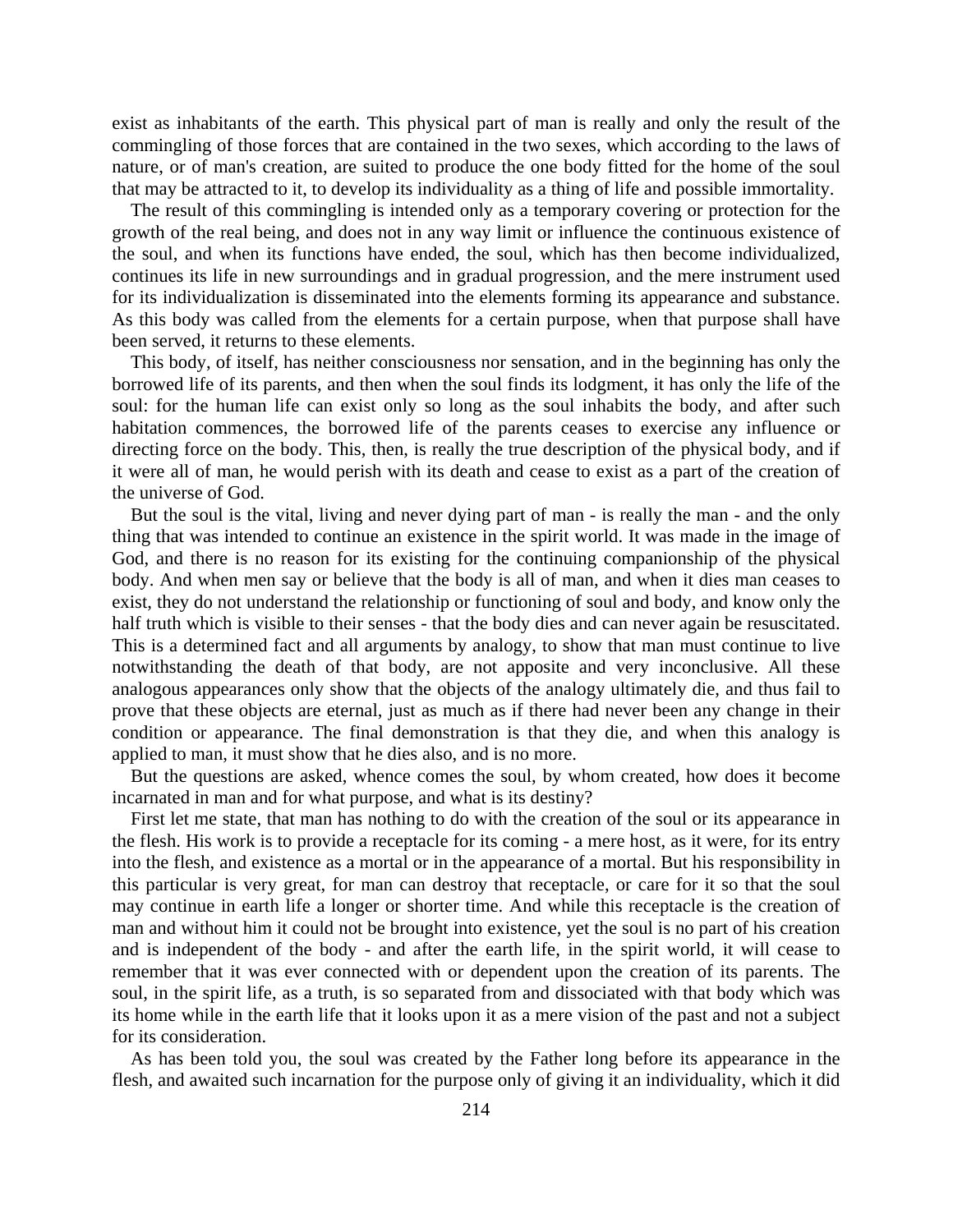not have in its preexistence, and in which it has a duplex personality - male and female - that is needed to be separated and made individual. We who have had this preexistence and incarnation in the flesh and have obtained this individuality, know the truth of what I have here stated.

 There is a law of God controlling these things that renders these preexisting souls capable of knowing the desirability of incarnation and they are always anxious and ready for the opportunity to be born in the flesh and to assume the separate individuality that they are privileged to assume. As men provide the receptacle for their appearing and homing, as it were, they become aware of the fact and take advantage of the opportunity to occupy the receptacle, and become ostensibly a human being with the necessary result of individuality.

 I am glad that you are in a better condition and will continue the messages as we have been desiring to do for some time.

 I shall be with you and help you in every way, and hope that you will keep up your faith and prayers to the Father. Good night and God bless you.

Your brother and friend,

Jesus.

*Luke - Incarnation of the soul - Mystery of the birth of the soul in the human being.* 

I am here, Luke.

I want to tell you tonight of the mystery of the birth of the soul in the human being.

 All souls which enter into mortal bodies are, previous to such advent, real, living existences, and made in the likeness of the Great Soul, though not having the qualities and potentialities of that Soul, and also, not having the form of individualized personality that they have after they become parts of the composition, or form, of the mortal and spiritual bodies of human beings.

 The soul, in its existence prior to becoming an indweller in the mortal body, has a consciousness of its existence and of its relationship to God and to other parts of the Great Soul, and more especially of the duplex character of its being; and by this I mean the sexual differences in the two parts of the soul, which, in the way that they are united, constitutes the one complete soul.

 When the time comes for this soul to become an indweller in the mortal frame, the two parts that I speak of separate, and only one of the parts enters at the same time into a mortal and never into the same mortal; and while this separation is necessary for the individualization of each part of this one complete soul, yet the two parts never lose that interrelationship, or the binding qualities that existed before their separation, and which continue to exist thereafter, and in the great future, after the work of individualization shall be completed, will come together again and reunite in a complete one.

 This separation may exist a longer or shorter time, depending upon the similar development of those similar qualities that is absolutely necessary in order that this coming together in the original one, as it were, may take place.

 While, as I have said, this soul before its separation has a consciousness of its existence, and when its duplex character leaves it, or rather leaves the two separated parts, and thereafter, until its reentrance into the spirit world, does not again return to these parts *(sic).* But in order to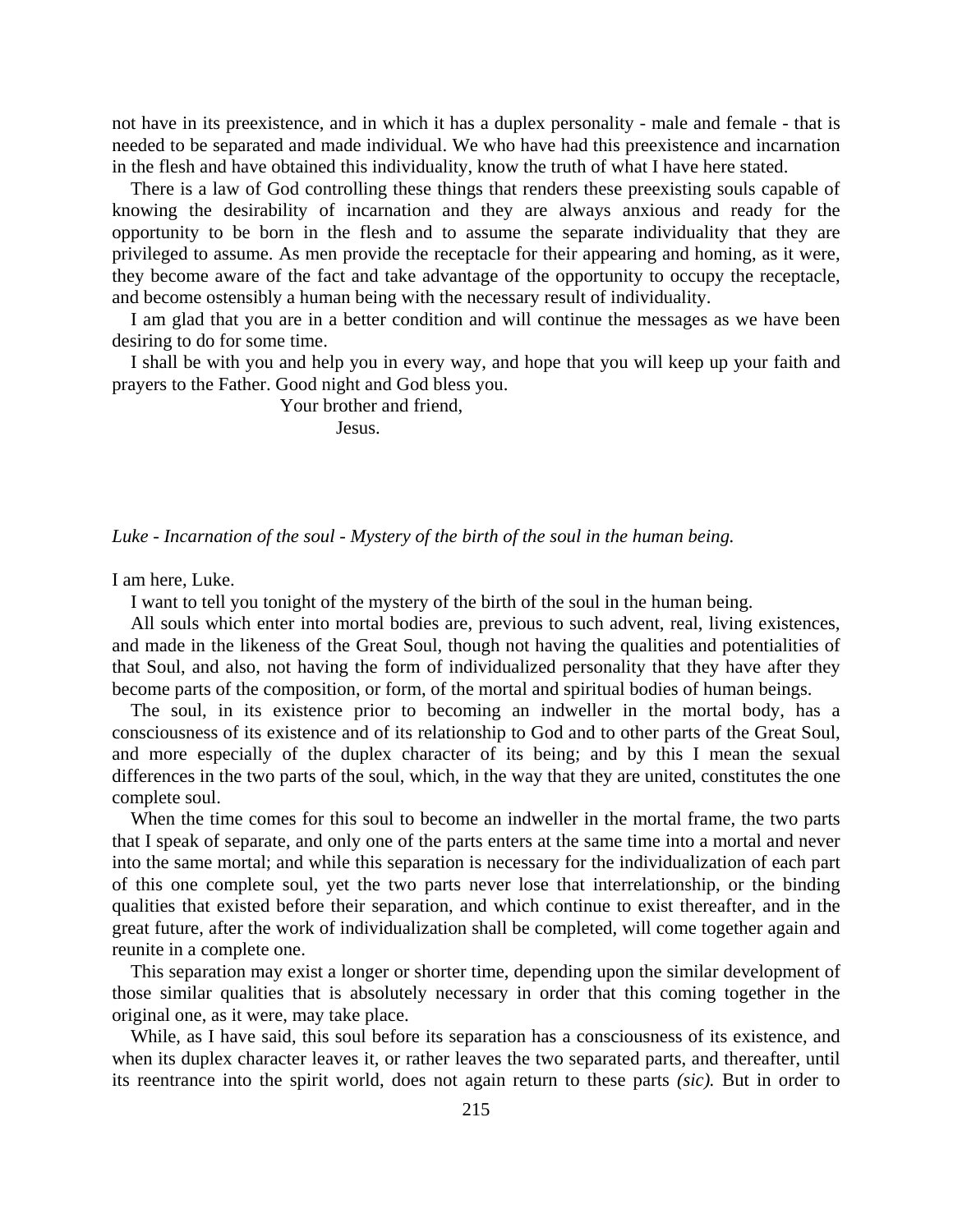regain this consciousness, it is not necessary that both of these parts at the same time shall come again into the spirit life, for if one part becomes a spirit, free from the physical body, and the other part remains in the mortal body, that part that comes into the spirit world may receive the awakening to this consciousness, depending upon certain conditions and developments.

 It often happens, that both these parts will return to the spirit world, and yet, for a long time, live as spirits without having a restoration of this consciousness, because of various reasons that may exist. The conditions of the development of the two parts may be so vastly different that the realization of this consciousness may be wholly impossible; and very often it is the case that when these two individualized parts are informed that they are the soulmates of each other, they will not believe that information, and live on in utter indifference to the fact.

 But ultimately, the consciousness of their relationship will come to them, because their development, no matter whether intellectual or spiritual, will tend towards the awakening of this consciousness, which is always present with them, although dormant.

 Now, as to what this soul is in its constituent parts or shape or form prior to its separation for the purpose of becoming an inhabitant of the mortal body, we spirits are not informed and do not know. We are often present at the conception, and also the birth of a child, and realize that a soul has become enveloped in the flesh, but we cannot see that soul as it enters into that home of mortal environment, because as to us it is invisible and has no form; but after its lodgment in the human body we can perceive it and realize its existence, for then it assumes a form, and that form varies in different incarnations, or in the incarnations in different humans.

 We have never seen the Soul of God, although we know that there is this Great Oversoul, and hence we cannot see the soul of any image of the Great Soul until it becomes, as I say, individualized.

 I know that men have often wondered and asked the question as to the preexistence of the soul that has been incarnated, and what qualities and attributes it had during its preexistence, and as to these particulars I wish to say, that we spirits, although we are inhabitants of God's Celestial Heavens, have little information, though we know that the soul, and I mean the complete soul in oneness, has an existence prior to its becoming individualized. You may ask, how we know this? Well, it will be hard to explain this to you, so that you may comprehend, but this I can say, that we spirits of the higher soul development can, by our soul perceptions, understand the existence of these souls as images of the Great Soul, and the qualities of these images are such, that while we cannot sensibly, as you would say, see these souls or their dualities, yet we are conscious of their existence. To use an illustration, that is not altogether appropriate, you understand that the wind blows, yet you cannot see it.

 And we further understand, and such is the result of our observations, that when the soul, and keep in mind that I mean the two parts when I say soul, once becomes incarnated and assumes an individualized form, it never thereafter loses that individuality, and hence, never again returns to its condition of preexistence, and can never again become reincarnated in the existence of any human being.

 There is no such thing as reincarnation, and all the theories and speculations of men upon that question, which conclude that a soul once incarnated can again become incarnated, are wrong, for the incarnation of a soul is only one step in its destined progress from an invisible formless existence to a glorious angel or to a perfected spirit.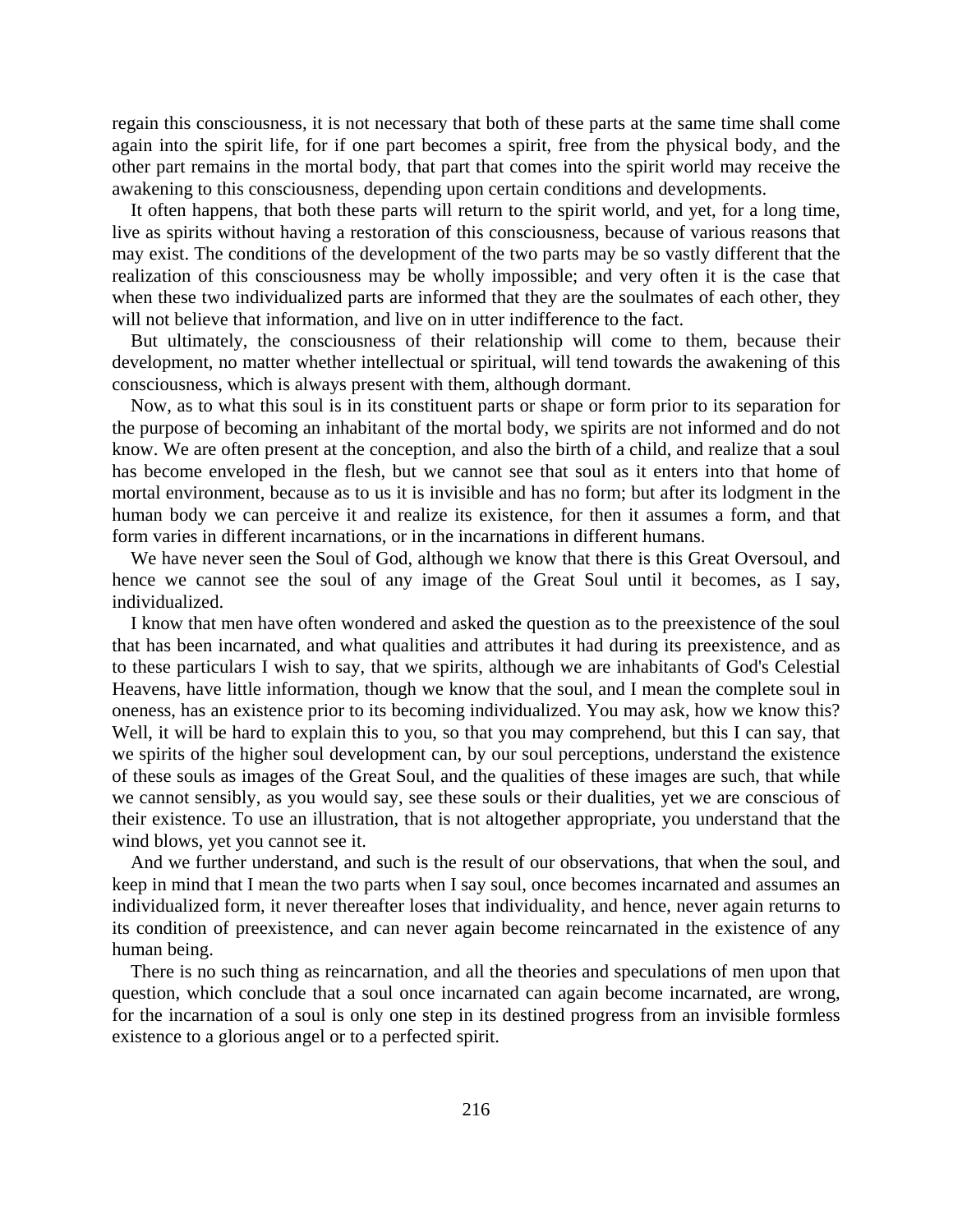A soul in this progress never retraces its steps - it is always progress, though sometimes stagnation takes place - but continues as an individualized spirit until it reaches its goal in fulfillment of the Father's plan for the perfecting of His universe.

 This is a subject that is difficult of treatment for several reasons, among which is the fact that we spirits, no matter how high our attainments, do not have the information in order to give a full and complete description of the soul and its qualities prior to its incarnation, and you mortals are not capable of comprehending the full truth as we may try to convey it to you.

 I have made this effort to give you some faint idea of the soul, as you are in good condition tonight to receive my ideas, but I realize how inadequate my attempt has proved to be. But from it, you can understand that the soul has an existence prior to its finding its home in the physical body, that it is duplex and has a consciousness of the relationship of its two parts, that after it has received the experience of the mortal life and received an individuality, it returns to the spirit world, and that at some time that consciousness will come to it again, and the two parts will become one, unless in the development of these separate parts have arisen barriers that may prevent their reuniting. And further, that this soul will never again retrace the steps of its progression and become reincarnated. I will now close, and with my love and blessings say good night.

> Your brother in Christ, Luke.

# *Samuel - Incarnation of the Soul.*

I am here, Samuel - Yes, Samuel, the prophet.

Well, I will not write long tonight, as I merely want to say that you are much better in your spiritual condition, and the rapport between us is so much greater than heretofore.

 Tonight, I desire to say one word on the subject of my knowledge of how a soul is born into the flesh and becomes an individualized person.

 I heard what Luke wrote you, and I agree with him in his explanation of the character and qualities of the soul in its state before its incarnation; but I want to add one other thing to what he wrote, and that is, that when the soul first separates into its two component parts, and one of these parts enters into the physical body, the other part remains a mere soul, invisible even to us, but having an existence of which we are conscious, and hovers close to the earth plane seeking the opportunity to also incarnate and become individualized; and this happens within a short time after the separation from the half that has already incarnated. Of course, when I say a short time, I do not mean in a few months or even a few years, because sometimes there is a space of several scores of years between the two incarnations; but such time seems short to us who know nothing of time.

 The soul which remains, as Luke has told you, as well as the soul that enters the human body, loses its consciousness of having been a part only of one complete soul, and of its relationship to the other part of that soul, and exists in the supposition that it is still a complete soul and needs no other soul to make it complete. This is a provision of the Father's goodness, so that the soul that continues in its pristine existence will not become lonely or unhappy.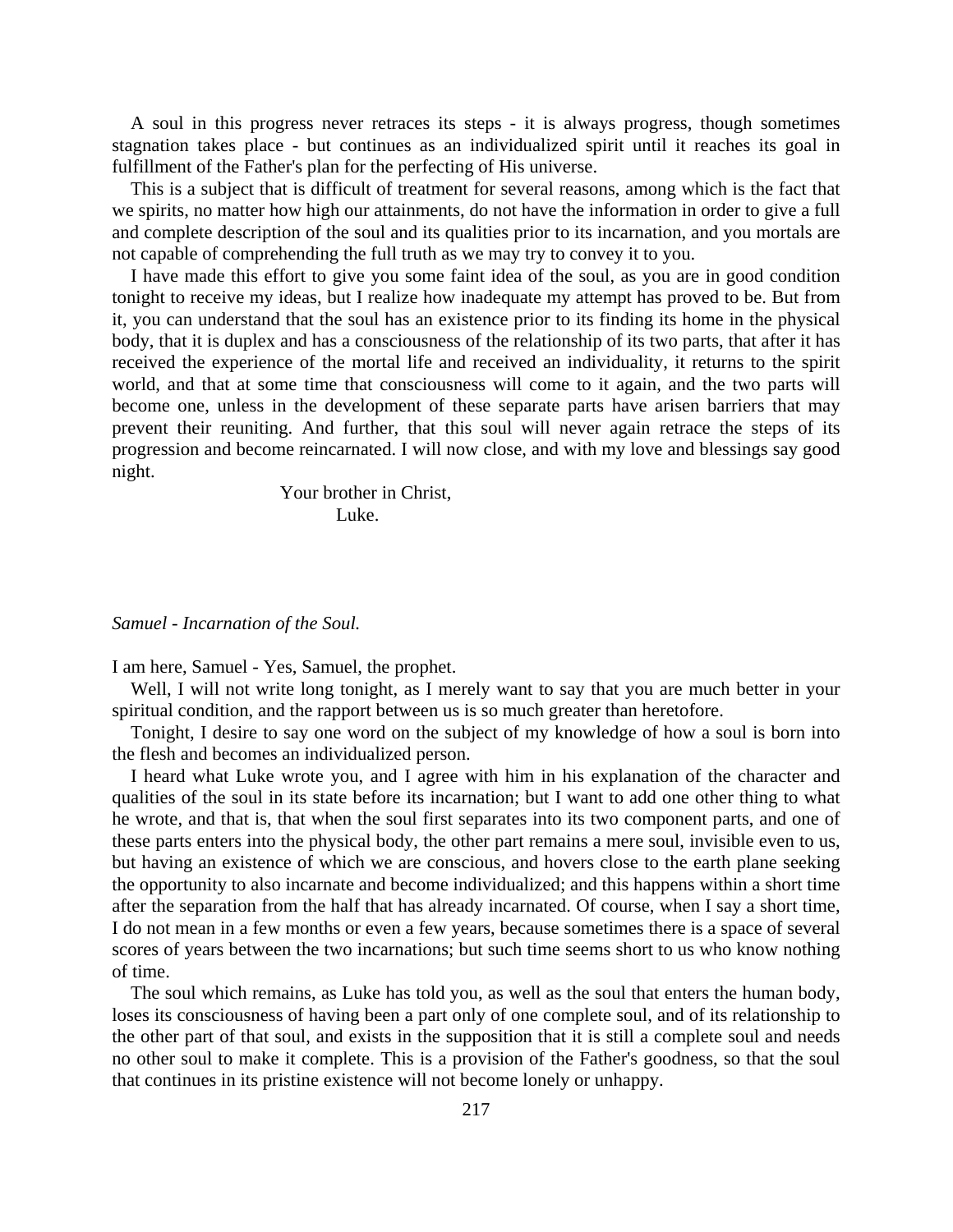You will naturally ask how I know this, as we have said these souls are not visible to us, and I can only answer that we spirits who have developed our souls to a high degree have acquired certain faculties, or what you may call senses, which enable us to know these things. It is not necessary that we should see these unindividualized souls in order to know of their existences and the qualities that they possess, any more than it is that we should be able to see the Great Oversoul of the Father in order to understand its qualities and attributes and existence. I know it is hard for you to understand this, and I cannot now satisfactorily explain it, for your senses of the earth life are not capable of comprehending the explanation, but what I tell you is true.

We often see the birth of the two parts of the souls into mortals and know that such souls then, for the first time, assumes a shape and form, for this invisible image of God fills the whole of the spirit body, and from that body assumes or receives its form, and thereby becomes individualized. The soul is the life of the spirit body and never leaves it during the earth life of the mortal; and comes with it at the death of the physical body, and remains a part of it during all the time of the existence of the spirit body in the spirit world. Whether it can ever become lost is a question upon which I shall write you later. You will remember that Jesus said, according to the Bible, "What does it profit a man to gain the whole world and lose his own soul?"

 I will say this though, at this time, that a man may retain his soul as a fact and yet have a consciousness of having lost it, and he is then as if he had no soul.

 I have said to you what I intended to write, because Luke had omitted to speak of the condition of that half of the soul that remained in the spirit world, after the other half had been incarnated. Matters of this kind, though, are not important as regards the salvation of man, or the perfecting of his soul to such a degree that that soul may become at-one with the Great Soul, having what it did not possess before its seeking a dwelling place in the flesh - and that is, the Divine nature of the Father, and immortality, as an individualized, never dying person.

 As we proceed in these writings you will understand the importance of the soul's becoming incarnated, and then leaving the flesh and again returning to the spirit spheres. And you will also learn that the doctrine of evolution is to an extent correct, but not as commencing from an atom or from an animal inferior to man. Back of and greater than this doctrine of evolution is the great and more Divine doctrine of involution; for if the soul had not come from above and been placed in the physical man, there would never have been any evolution; and if the soul had never received its individualized existence by coming into the body of the human, it would never have evoluted to the Divine nature, as well as to the individualized being that follows that incarnation.

When I say the Divine nature, I do not mean that all souls, either on earth or in the great eternity, necessarily receive that Divine nature, for many of them do not and never will; but all, no matter whether they come into the Divine nature or retain the nature which was theirs in their preexistence, will become individualized personalities, and which will be theirs so long as that soul and its spirit body shall continue to exist.

 I have written enough for tonight, but will come again and write you other truths. So with my love and blessings

> I am your brother in Christ, Samuel.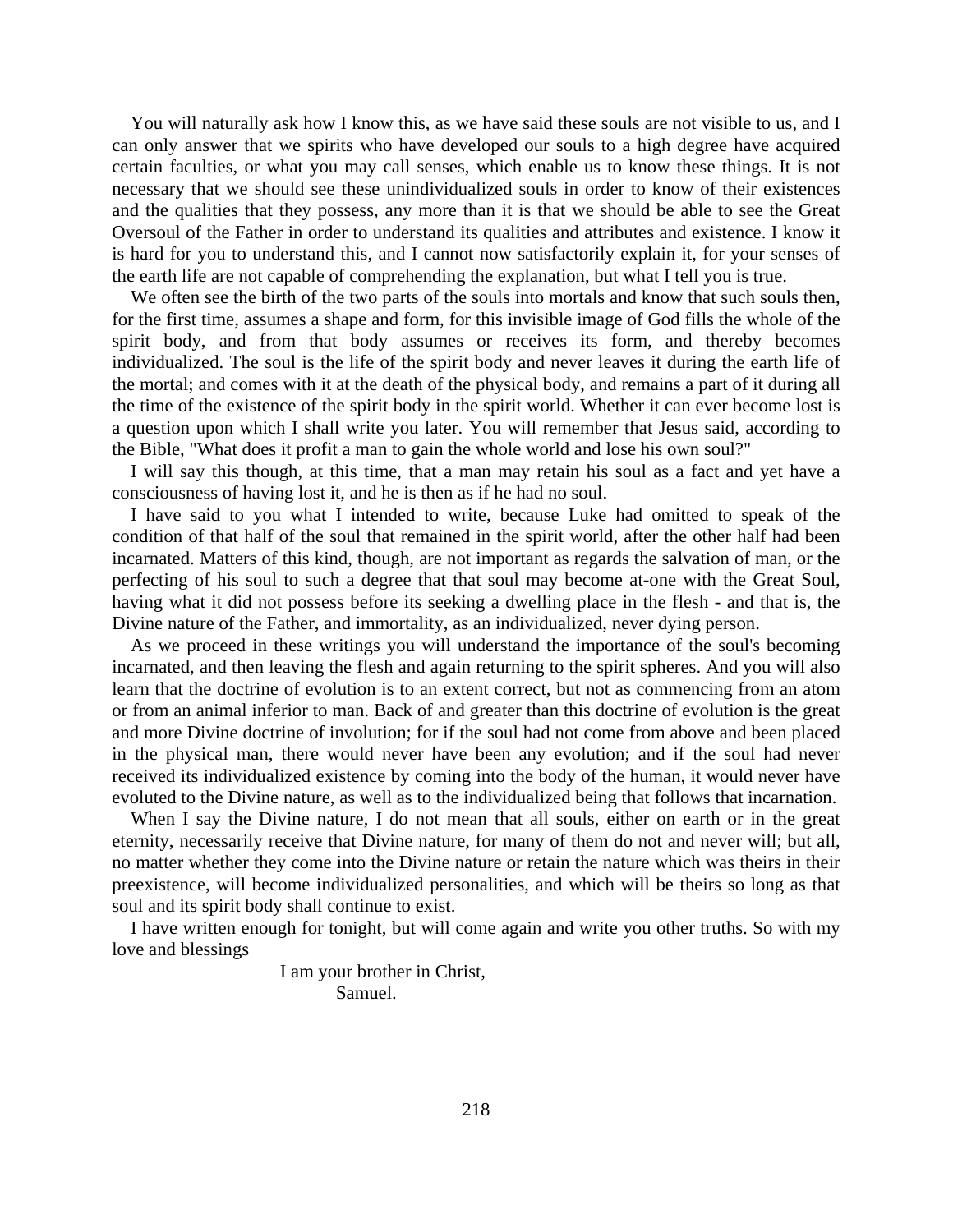I am here, Jesus.

 I would like to write tonight, but you are not just in condition, though much better than you have been, and soon I anticipate I will be able to deliver my messages again. Take my advice and pray more and you will find yourself much helped into the condition which is necessary in order that I may make the rapport. I merely write this tonight to let you know that I am with you and waiting to write.

 You must not let your faith decrease, but believe with all your soul that we communicate with you and are with you trying to help you in every way. You must do the work and keep up your faith in us. I will not write more now.

 Well, so far as that prophecy *(Matt. 24)* is concerned, it referred to the fall of Jerusalem. At that time - I mean just prior to and at the time of the destruction of Jerusalem - the whole world was in that condition that the prophecy speaks of. I did not know anything about the present condition of the earth, and could not have referred to these times, or to what may now happen among men. The end of the age, as it should be written, referred to the ending of the Jewish dispensation, and not to the end of the physical world. That (the world) was not to be destroyed at the time the prophecy was to be fulfilled, and no man or spirit now knows when the earth will cease to exist. Only God knows that, and He has never revealed it. But this I do know, that such an event will never take place until He has worked out His plan for the ending of the world and, I believe, it will be many centuries yet before such an ending to the earth and the visible world will take place. And I do not know that it ever will have an ending, and no human can foretell the same. So you need not bother about these things.

 Each human will have his ending of the earth life, and to him that will be, in effect, the end of the world, and his duty is to prepare for that ending and what will surely follow. Sometime I will write you on this subject.

 There are many matters yet to be disclosed, and this disclosure waits only for your getting in the proper condition to receive the same. You can see the importance of this, for the end of the world is coming each day to many mortals, which is so important for them to know. Think more of the spiritual things, and of your work.

 Believe that I am with you very often, and especially when you pray at night, according to my promise. Good night.

> Your brother and friend, Jesus.

# *Helen - Confirmation that Jesus wrote.*

I am here, your own true and loving, Helen.

 Well, dear, I am pleased that the Master wrote you tonight, for it indicates that you are getting in better condition. You must bend all of your efforts to accomplish the objects, the great objects of your selection, and not let other things interfere, as they have done for some time past. If you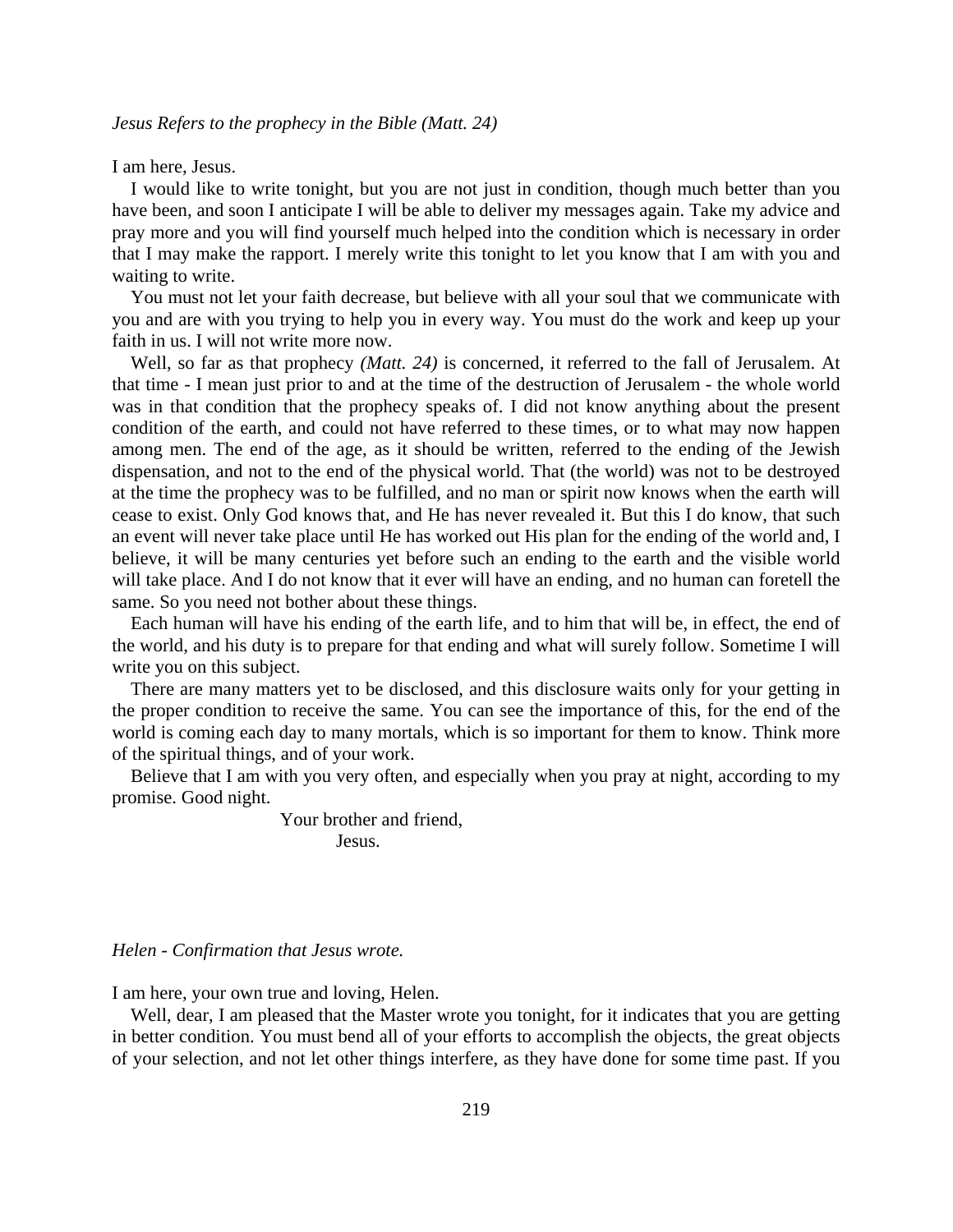will only pray more and turn your thoughts to the spiritual things, you will soon find yourself in the condition which will enable the spirits to make the rapport.

Pray to the Father, and say good night.

 Your own true and loving, Helen.

*Aaron gives his experience and what he now knows about immortality since Jesus came and taught how it can be obtained.* 

 I am the spirit of Aaron, the prophet of the Old Testament and the brother of Moses, as it is written.

 I merely want to say that as you read the message from the spirit of Henry Ward Beecher, I read also, and that is a wonderful description of what immortality is, and how it first was given to mankind after the fall of the first parents.<sup>1</sup>.

 I know the truth of what he wrote, for I experienced the want of this Divine Love for many thousand years before the coming of Jesus and the rebestowal of this Divine Love, which is the only thing in all God's universe that can bring to man immortality.

 So, let this great truth be preached to all the world, and let man know that until he gets this Divine Love he can never become immortal. It is so difficult for man to understand this truth, and for those who come forward as the teachers of men in spiritual things to comprehend that only this love will save them from their sins, and make them a part of the Divinity of the Father, and certain of immortality.

 I lived at a time when we had not the privilege of getting this Love, and, as a consequence, immortality, and we had to find our happiness in our natural love, and that meant a love towards God as well as towards our fellow man; but this love, while it enabled us to experience much happiness, yet it did not give that Divine Essence or nature which now makes our happiness supreme and also at-one with the Father.

 I had many experiences in teaching the Hebrew children that there was only one God, but at that time my conception of God was not what it is now. I then thought more of Him as a God of wrath and jealousy than as a God of Love and mercy.

*(Question)* 

<u>.</u>

In my contest with the magicians of the Egyptian Pharaohs, I was afforded the help of the spirit world, and unusual powers were given me, such as I had never had before nor ever afterwards; but it was for the purpose of causing the king to let the people of God, as we called ourselves, depart from Egypt. When this was accomplished I never again possessed those powers or had any occasion to.

 But those powers were merely the influences that came from the spirit world, and God himself did not speak to me or to Moses, as it is written. Merely his spirits or angels told us what we must do, and gave us the power to do it.

<sup>&</sup>lt;sup>1</sup> Message on Immortality. Vol. I, Pages 53-57.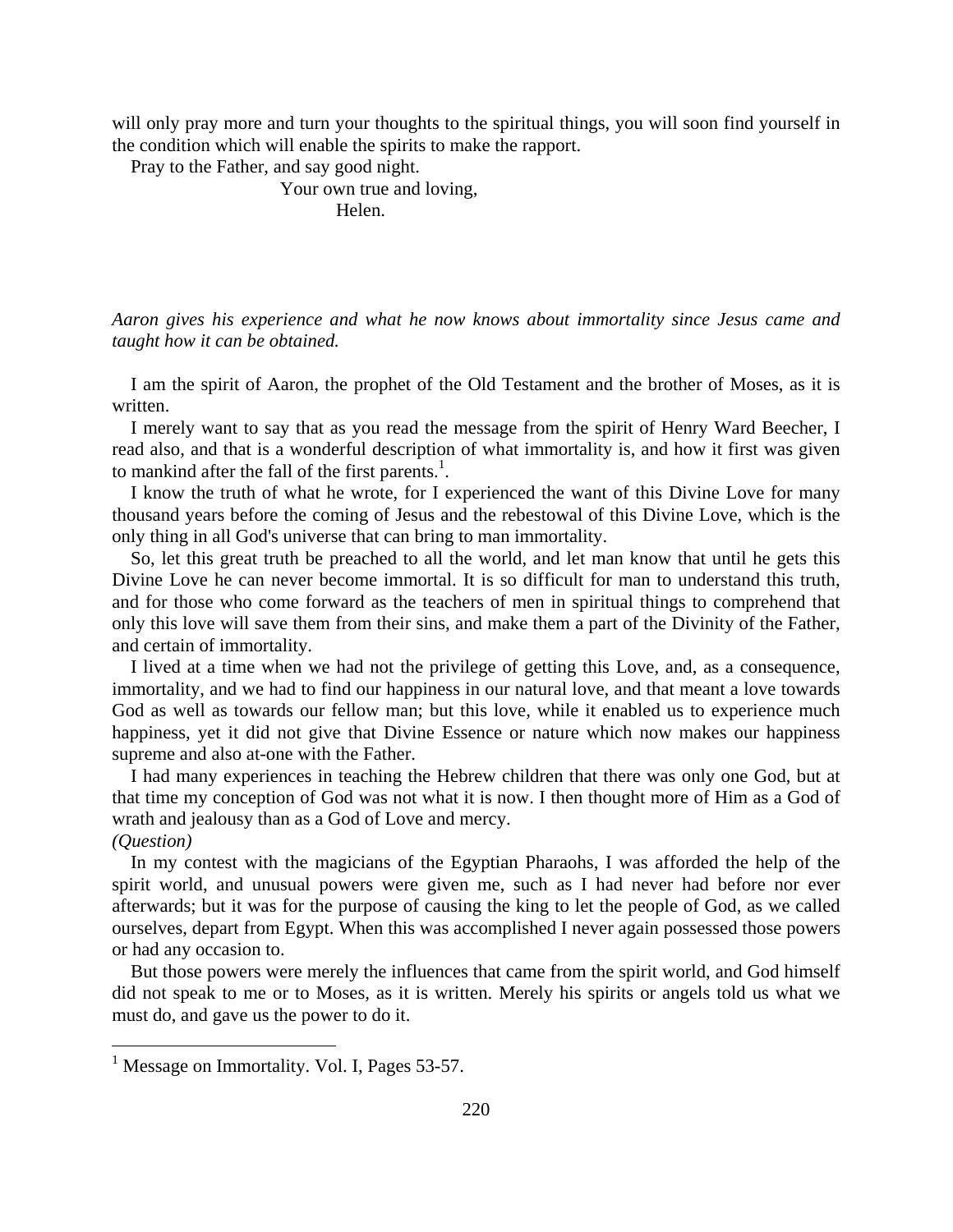This power is still existing, and should the occasion arise again, it will be given to the instrumentality that may be selected to do the will of the Father. Even as to Jesus, who had the greatest power conferred upon him of any mortal that ever lived, this power was given him by the angels of God in obedience to the commands of the Father.

 I cannot explain to you now in what way these commands were given by God, for you would not understand me, if I should make the attempt. But suffice it to say, that the higher angels have such soul perceptions that they can receive and understand these instructions of the Father. All this is, I know, strange to you, but it is true, and because you do not understand, you must not doubt that there is such a close relationship between God and His Celestial spirits that they know what the will of the Father is. I am in a Celestial Sphere and am very high up, but not so high as are the apostles. But I am high enough to know to be true what I write you of my own knowledge.

 I will not write more tonight, but will come again sometime and instruct you in the laws obtaining in our Celestial Spheres.

So with all my love, I will say that I am,

 Your brother in Christ, Aaron the prophet of old.

# *Sarah is now a Christian.*

I am the spirit of Sarah - I was the wife of Abraham.

I want to tell you that I am now a Christian and live in the Celestial Spheres.

 Yes, but there are many things in the Bible that are not true. Well, when it says that I sent Hagar into the desert, or caused her to be sent into the desert, to starve and die - that story was a slander on me, and did me great injustice, because I was not such a wicked woman.

 Abraham did not send her there either, but she went of her own accord, because she had done that which condemned her in her own conscience. Well, she had taken my husband and had a child by him. I know that the Bible says that *(it)* was commanded by God, or that I prevailed upon Abraham to have a child by her, but it is not true.

 Yes, I am happy, and so is Abraham and our son Isaac, and his son Jacob; but they were without this Divine Love for a great many years, as it only came to us when the Master came to earth. I know that you think it strange that I should come to you and write, but as I was with Aaron in the earth plane, and was attracted to you by the light which fills the space around you, I followed Aaron and came to you, and after he wrote, I wrote also. Yes, I see a great number of beautiful spirits around you, and some of the apostles who are so very beautiful and bright. They seem to be so much interested in you, and say that you have been selected to do the work of the Master on earth in the way of revealing the truths which he shall write to you. I don't quite understand it all, but if the Master says it is what shall be done, you will do it.

 I must stop now, but please believe that I am Sarah as I have told you. I will leave you now and say good night.

> Your sister in Christ, Sarah, the wife of Abraham.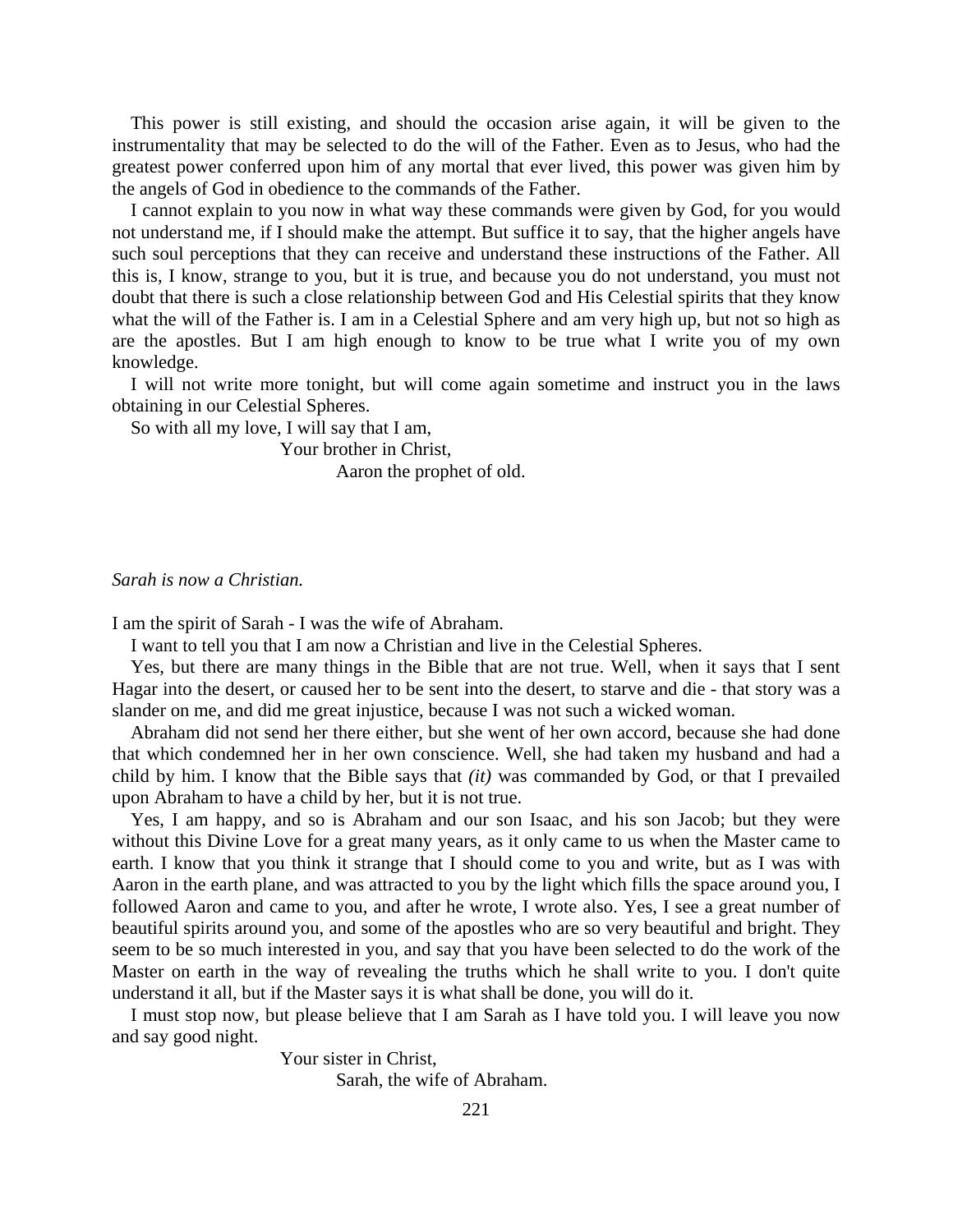# *Mrs. Padgett's experience of joy and grandeur in the third Celestial Sphere.*

 I am here, your Helen, and ready to write as I promised you today, and you must not think that I will not tell you of what is so dear to me, and should be to you.

 It has been a long time since I wrote you very much in detail about myself, and you do not know what has taken place in my soul progression for some time past.

 Well, I have been praying and trying to get more Love of the Father in my soul and have succeeded to such an extent that I am now in the third Celestial Sphere, where are your grandmother and mother also; and my dear, if I could only tell you of the joys and grandeur of this sphere, I should be most happy. But I have not the words at my command to give you any satisfactory idea of what the appearance and conditions of this sphere are.

 I have described to you my home in the second Celestial Sphere, though very inadequately, but that sphere cannot compare with what I have now, and I cannot better describe it than to say it is beyond all possible conception of what you can possibly have of beauty and grandeur and love. I am only in the lower planes of this sphere, but these are so filled with the Father's Love that it almost seems impossible that there can be any spheres where there is more of this Love, but, of course, as Jesus and all the apostles and some others who write you, have their homes in these higher Celestial Spheres and nearer to the fountain of love, consequently there must be more Love where they are.

 I am so happy that I can scarcely tell you of what this happiness means, but at any rate, I must say that there is never the slightest thing to interfere with my happiness or to make me think that I am not an accepted child of the Father, partaking of His Love to an extent that makes me immortal and never again subject to death.

 This happiness is not such as satisfies for awhile, but is one continual source of living, free from all that might enter into the feelings or lives of spirits that know not that they are one with the Father and a part of Him in Love and beauty. I am only wanting one thing now to make my life complete, and that is to have you with me; but from this you must not think that I am not perfectly happy and contented, for I am, but as you have been told I am only one half of the complete one, the other half must come and join the half that I am before the perfect one can become completed.

 So my dear Ned, you must try now harder than ever to get this Great Love in your soul in more abundance, and you may if you will only pray and have faith, for the Master says that you can, and he knows.

 Yes, I have my individual home here, just as I had in the lower spheres, and it is just as real, and more so, as any home which you have on earth. My garments are the same in appearance, as to form, but oh, so much more beautiful and shining white, and my countenance too is more beautiful and full of expressions of love.

 So you see, I have a greater love for my Father and a greater love for you; for as my love for the Father increases my love for you also increases, and I know that when you come over this love will be so great, that you will wonder that such love could exist.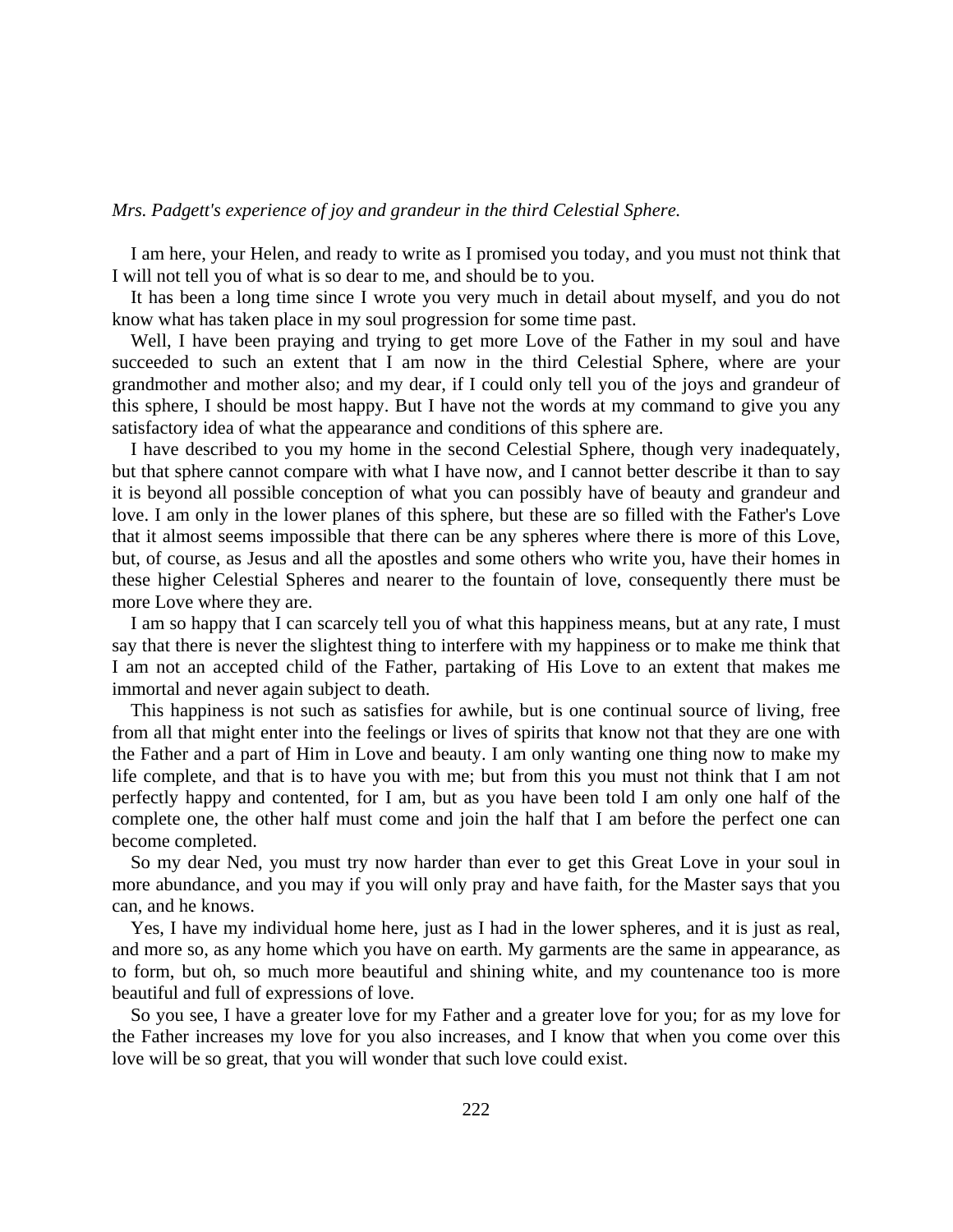I do not think that I had better write more tonight as I do not feel like telling you of other things, and I only want to enjoy this Great Love free from communication about other matters, though at another time I shall be pleased to do so.

 So sweetheart, think of me as I am now, filled with this Great, new Love that is possessing my whole being, and now dear you are the object of this love, outside of that which is the Father's.

 I will not write more, but will say that I am yours now and for all eternity, and am waiting, oh, so longingly, for the time to come when you can be with me.

I will stop writing.

 Your own true and loving, Helen.

*Jesus refers to Mr. Padgett's wife's description of the third Celestial Sphere. The importance of man seeking for the Divine Love.* 

I am Jesus.

 I will write only a few lines. I merely want to say that what you have read tonight from your wife as to her progress and her condition of love is all true. She is in such a state of happiness that you must not wonder, that she was not able to describe to you her home and her new surroundings, for they are beyond description in the words that you mortals use to express your ideas.

 But this I will say, that the heart of man has never conceived nor the mind of man thought of the great blessings and joy which the Father has prepared for those who love Him in the way of possessing His Divine Love which makes their souls at-one with Him, and causes them to partake of His Divine Nature, and realize that they are a part of His Great Divinity, and Immortal.

 If mortals would only learn of this great plan of the Father for their redemption, and then believe and try to get this Great Love, how much more happiness there would be, not only among spirits but among mortals also, for this Love can be possessed to a very great degree by mortals, notwithstanding *(that)* they have all the trials and temptations of the flesh.

 My object is to have you and your friend obtain this Great Love while you are still in the flesh, for your work will require that you have this Love so that you can not only teach its existence, but by your very lives show and prove to mankind that it is a thing of reality.

 I will soon write you another message that will show another great truth which mankind must know.

Well, I will explain that sentence in one of my messages very soon, and will to the satisfaction of your friend show that God never leads any of his children into temptation, and that I never said in teaching my disciples the Lord's prayer, that they should pray that God would not lead them into temptation. I will also write you the actual prayer<sup>1</sup> which I taught them, and which is the true prayer which all men with fervent, honest, longing hearts should offer to the Father. So

 $\overline{a}$ 

<sup>&</sup>lt;sup>1</sup> At end of this book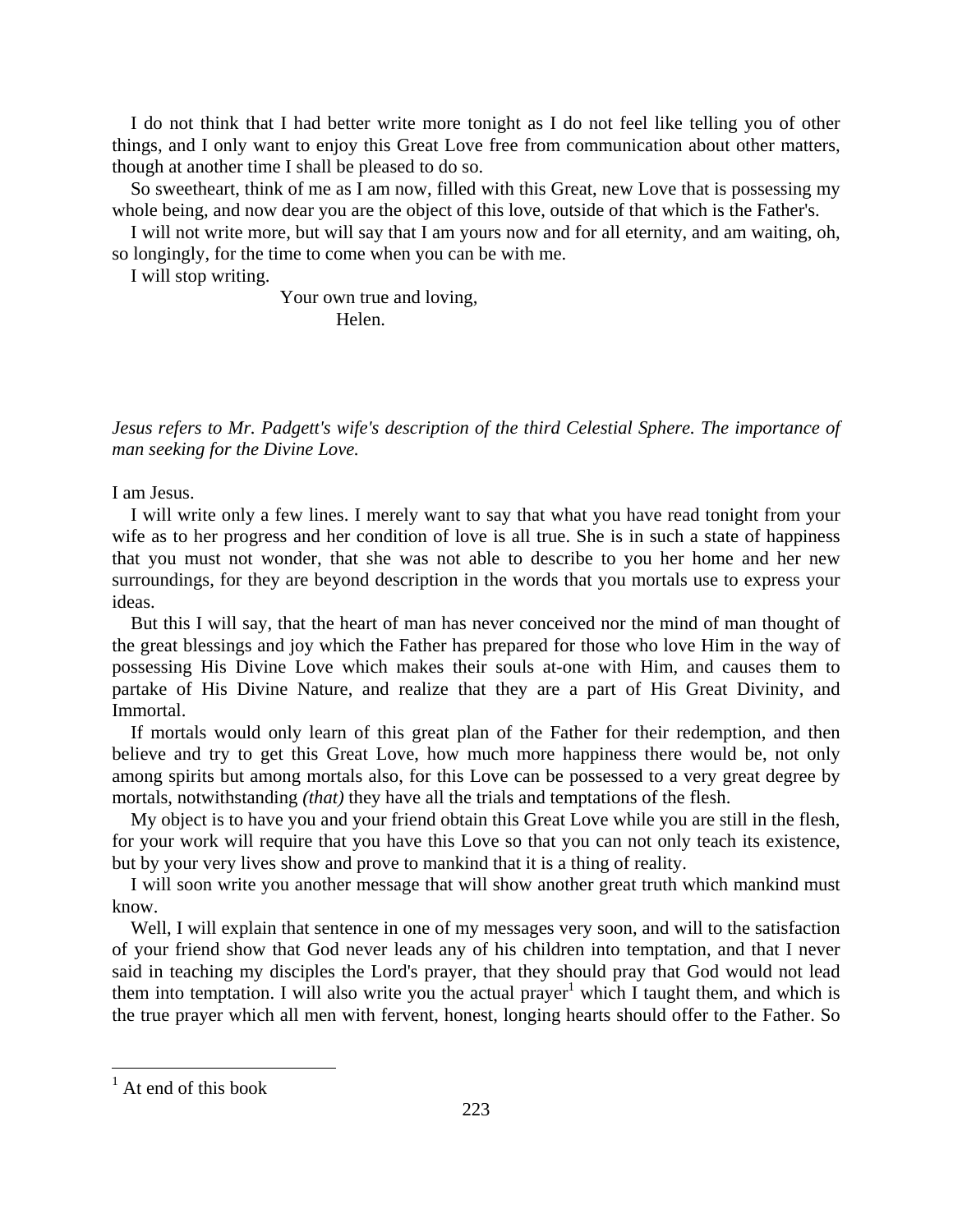let not this trouble you or your friend, for God does not lead men into temptation, but, on the contrary, uses the influence of his righteous spirits upon them to help them resist all temptation.

With all my love for you and your co-worker, and the blessings of the Father upon you both, I am your brother and friend,

Jesus.

*Jesus - Mr. Padgett's soul condition. Gives encouragement to continue in prayer for the Divine Love.* 

I am here, Jesus.

Well my brother, I am glad to tell you that your communion with the Father tonight has been responded to. His love has inflowed into your soul in great abundance. His Holy Spirit has been bringing the Love in wonderful abundance and your soul is now filled with it, and the influence of this Great Love is working in your soul, and you realize its presence. If you will meditate and long for and pray to the Father as you have tonight, your soul will soon be so filled with this Love that you will receive the knowledge, that you have a near at-onement with Him, and you will be conscious of the possession of a part of His Divinity, of which we have written you. The pentecostal shower will come to you as it did to my disciples in the days that followed my departing from them; and I will be with you also just as I was with them, and power and Essence Divine will be bestowed upon you so that you will be able to display the marvelous presence of this Love just as they were able. So you must pray and long, and your experience tonight has given you some foretaste of what will come to you.

 There is nothing in all the world that can take the place of this Love in its power to draw you near to, and make you in at-onement with the Father. All beliefs and faiths in any and every other thing will not suffice. Sacrifice and sorrow on account of sin and vicarious sufferings and mediators, will not work the transformation, because it is solely a conjunction between this Divine Love and your soul, that is capable of bringing you into this relationship to the Father, and the resultant consciousness that you have partaken of and possess, to some extent, His Divine nature in Love.

 Now you are in condition that makes my rapport with you complete, and I have that possession of your brain that enables me to write as I may desire, and I know that I could convey a message to you tonight in a most satisfactory way; but I will not do so, for I think it best to permit the rapport to become a little more intense, and thus enable me to write a long message without the probability of tiring you; for as you know these messages of deep truths such as the ones on the "Soul" and "God" necessarily cause me to draw very intensely on your brain power. But soon now, I will come and commence to deliver my messages and continue to do so if our rapport can be maintained. And it can be, if you will only meditate and pray as you have done tonight.

 I have been with you very much today, entering into your thoughts and endeavoring to influence the longings of your soul. I was with you at the spiritualist's meeting and sometime I will write you in reference to the claims of the speaker, and the real facts as to how much of what she said was inspired, or as she claims, was spoken through her by a controlling spirit.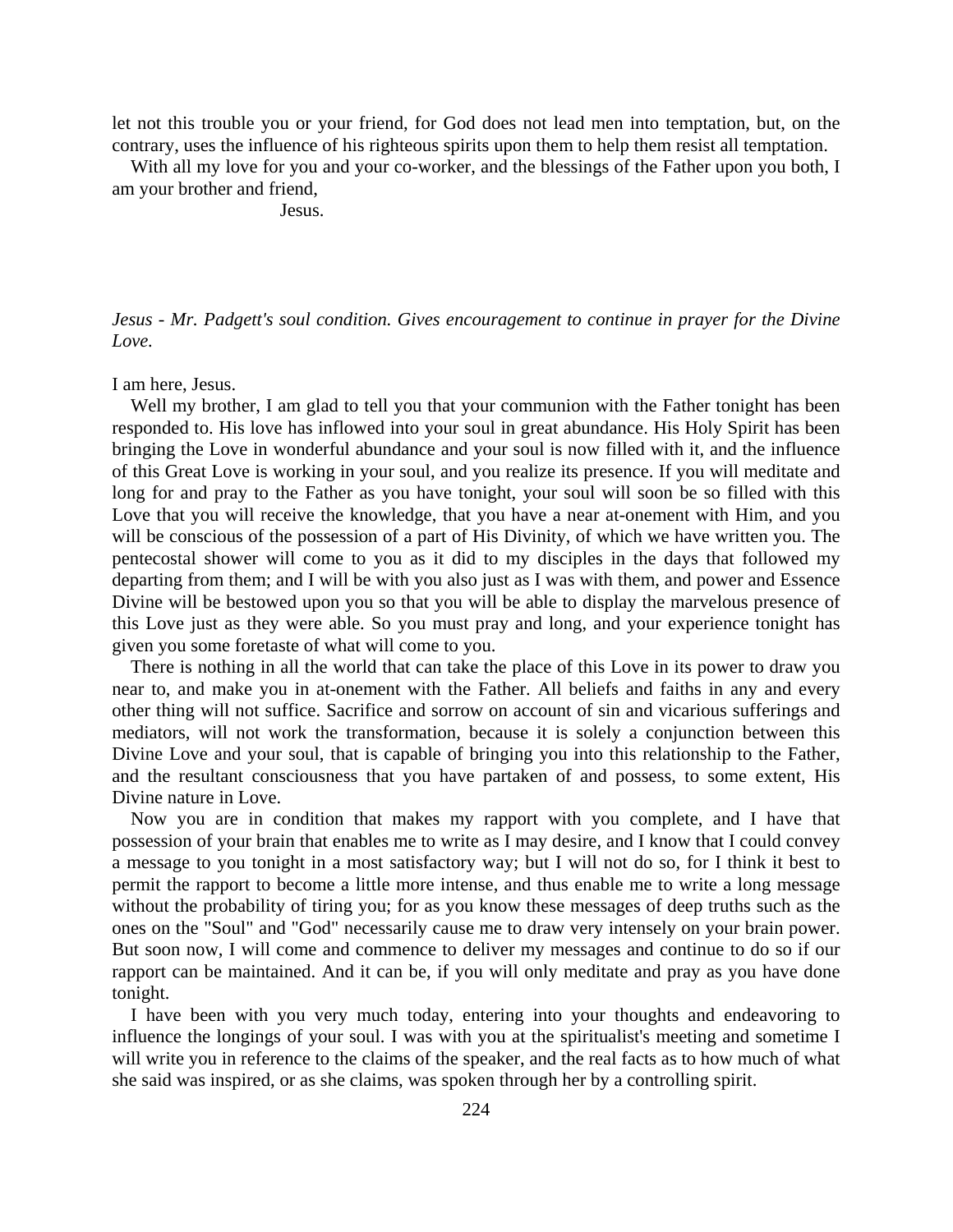I now want you to think more than ever of the importance of your work and of the necessity for you putting all your energies and desires into the work. No one can conceive of what it means, and above all you must realize its great importance and the place that you occupy in carrying it to a successful issue.

 I will be with you very often and I know that you will feel my presence and influence, and, as you do, turn all your thoughts to the Father's Love, and let all your longings go to Him.

 Tonight, I will not write more, but will soon write as I have said. Have faith and know that you have been selected to do the work, and that upon you rests the responsibility that is upon no other man.

With my love and the Father's blessings, I will say good night.

Your brother and friend,

Jesus.

*Elizabeth, cousin of Mary, mother of Jesus. The work that Mr. Padgett is doing, which is the real second coming of Jesus.* 

I am here, Elizabeth.

Let me say a word, and that is, that you are a very happy man just now, and so you should be, for as the Master said, you have much of the Love in your soul tonight. You may not fully realize this fact, but the influence and effect of its presence will manifest themselves, and you will find coming to you that wonderful peace of which the Master has told you.

 For a moment think that there is nothing between you and the Father, and that as regards your longings and His love they are face to face, and no mediator intervenes or can intervene. Only the Father's Love and you, alone. Think of this, and you will realize not only what a wonderful thing the Divine Love is, but what a wonderful thing your soul is that it can become so in nearness and in Love with the Father.

 This is the only way of becoming at-one with Him, and everything besides is inefficacious to bring about the great transformation of which the higher spirits have written you. So many spirits are engaged in this great work, which is the real second coming of Jesus - and which means the second coming of the Love and mercy and privilege of receiving the Love - and if you could only for a moment with your physical vision see those who are present, you would never doubt the work that you are to do, and the great responsibility that rests upon you. But as you cannot in this way see, you must believe without seeing, and let no doubt of the fact enter into your faith.

 I thought that I must write this tonight, for we see your condition, and many are here with you praying to the Father for a great bestowal of His Love upon you.

 So consider what has been written you tonight, and meditate and long for and pray the Father, and you will be greatly blessed.

With my love, I will say good night.

Your sister in Christ,

Elizabeth.

*(Question)*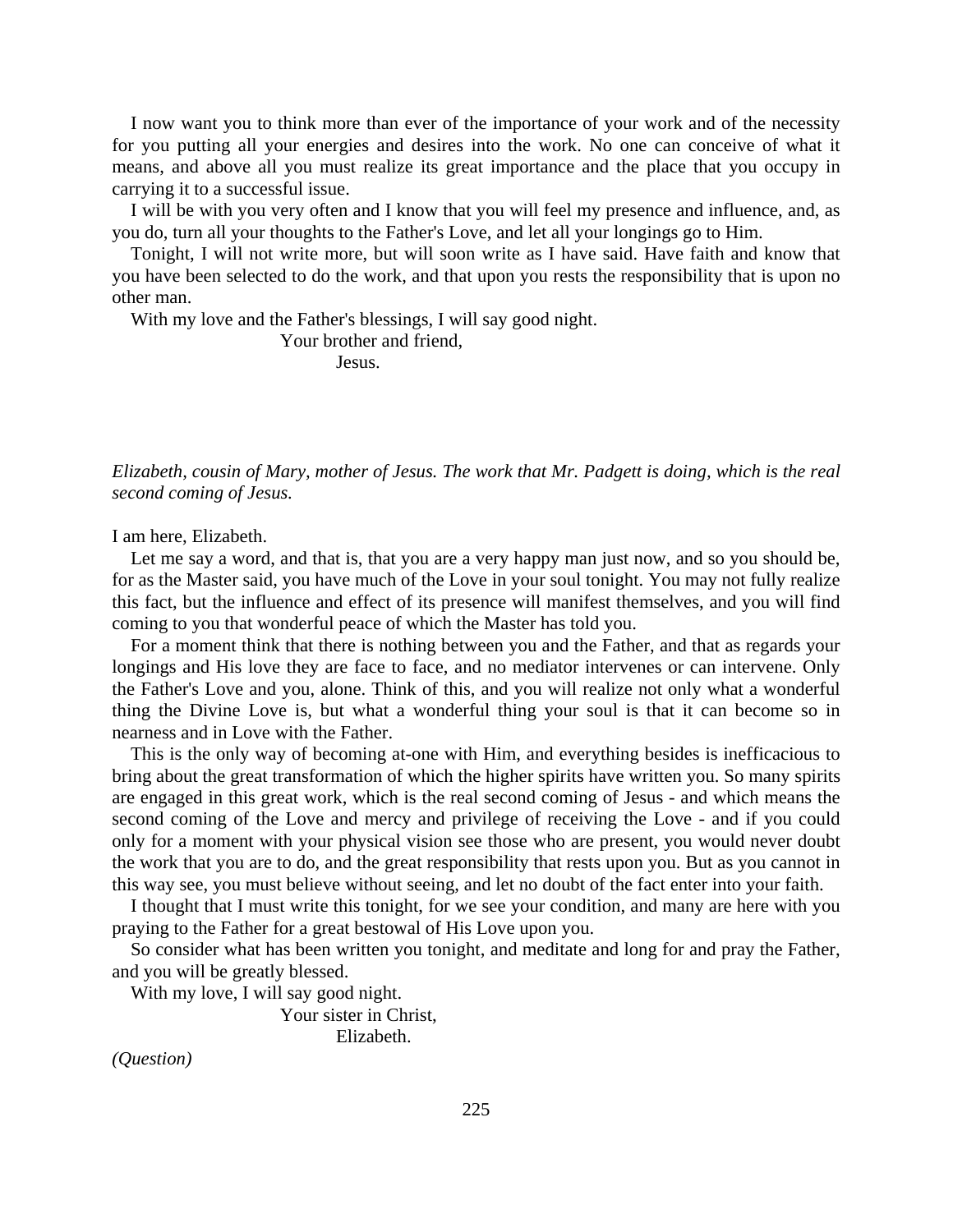Well, it has been so long since I heard or used the name that it was a little difficult to recall and formulate it. Names are of the things that we forget in a short time after being in our Celestial homes, unless there is some special reason for recalling them.

# *Helen - Confirmation that Jesus and Elizabeth wrote the preceding messages.*

I am here, your own true and loving, Helen.

 Well dear, I am very happy tonight, and that because of your condition of soul in the Father's love. You are nearer the Father than you have ever been, and His love is now more shed abroad in your heart than ever before; and the Master was so glad that you opened up your soul by your longings and meditation tonight. Many of the holy spirits are here tonight and united with you in your prayers to the Father, and the Love was bestowed in great abundance. How blessed you are and how happy you should be for you have a realization of the Love in your soul. I know the Master is also pleased that the rapport is now so perfect, and you may expect a long message from him, and many of them. And so do the other spirits rejoice now that they realize that soon they will be able to write. As the Master wrote you, meditate, and long and pray.

 The spirit who wrote is one that I have never seen here before, that I am aware of; and she is a most beautiful and radiant spirit, and has her home in the high spheres of the Celestial Heavens. She says her name is Elizabeth and John tells me that she is the Elizabeth of the Bible, the cousin of Mary, the mother of Jesus. She is filled with the love and seemed so anxious to write you about the Father's love and how close you are tonight to Him.

 Well dear, I will not write more now, for it is not best to do so, as you are in that condition when you can commune with the Father, and I want you to let your thoughts go to Him with all the longings that your soul is capable of. We will remain with you as you sit and meditate and unite with you in your prayers.

So my dear, dear husband, love the Father with all your soul tonight. Good night.

Your own true and loving,

Helen.

*Luke - What is necessary for a man to do to recover the purity of soul and love that was possessed by the first parents. Doctrine of original sin is a mocking, damnable lie.* 

I am here, Luke.

 I have not written you for some time and desire to write a short message tonight on the subject of: What is necessary for a man to do to recover the purity of soul and love that was possessed by the first parents - I mean as a man possessing the natural love only.

 Well, in the first place, he should realize that he is a perfect creature of God, and that his sins and diseases are merely the results of his own thoughts, and of qualities that have come to him down the long ages of his ancestors living on earth.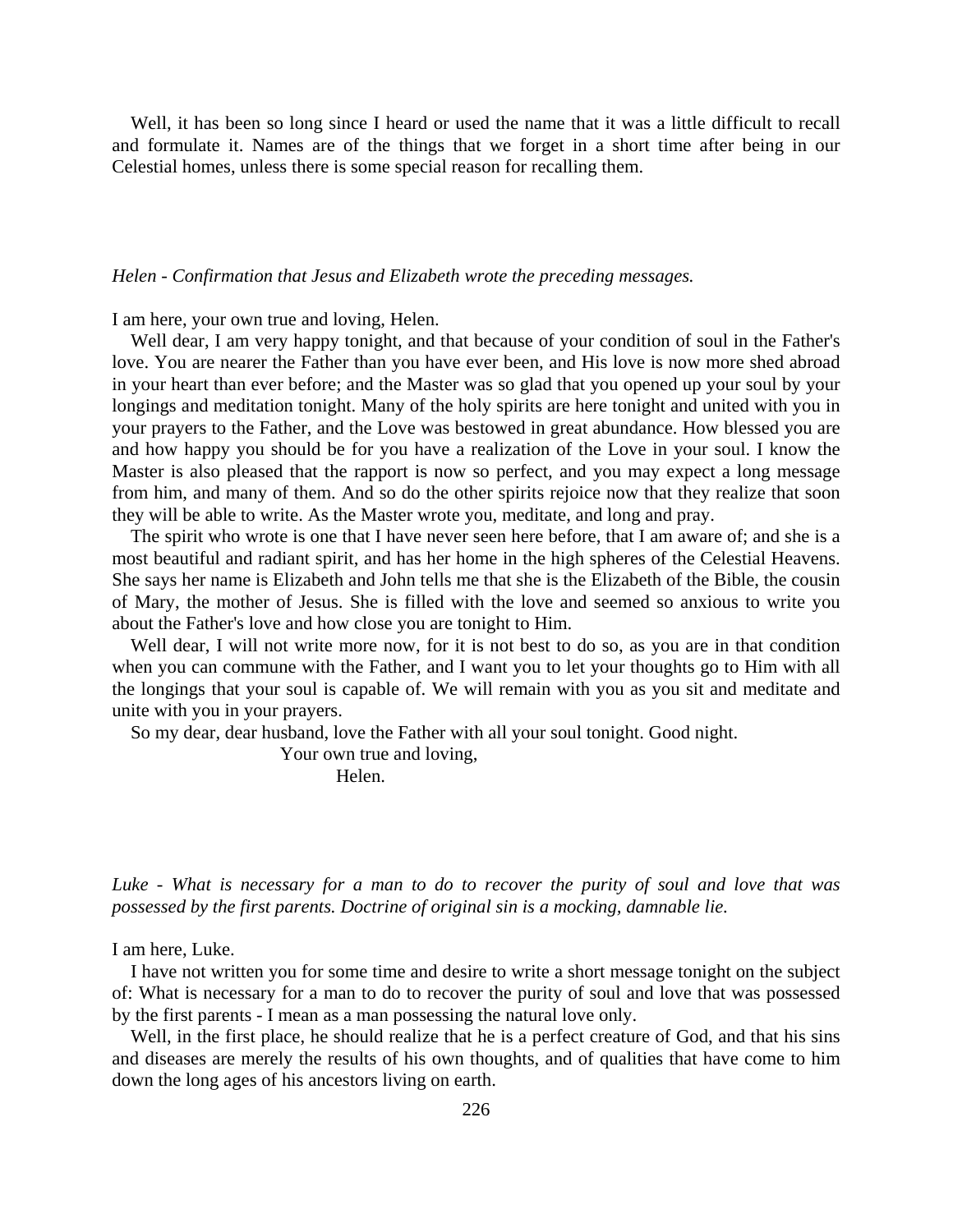He need not suppose that these sins and desires are inherent in or a part of his creation, for they are not, but merely accretions that fastened themselves upon him by reason of the thoughts he has had, and the resultant course of life he has led, and when he changes these thoughts, which will necessarily bring about a change in his manner of living, he will find that he can progress toward the condition of the perfect man.

 I know that many of these thoughts are so deep seated that they seem almost a part of his very nature, and can only be eradicated by the death of his physical body; but this is not true, for man, even while in the full vigor of his manhood, and possessed with all the appetites and desires which arise from the perverted indulgence of these desires, either on the part of himself or on the part of those from whom he is said to have inherited them, may relieve himself from these desires and become a man, having only the thoughts of good, and desires for those things which are in harmony with the nature of his perfect creation.

 This I know, seems to man a thing impossible, and so thinking he does not try to accomplish what I say he may accomplish, and to become free from these sins and unnatural appetites. The almost universal belief in original sin has caused men all along the ages to think that such a task is hopeless, and that they are thinking and acting only in accordance with the appetites and desires that God has implanted in their natures, and that so long as they indulge these thoughts and desires in a moderate or respectable way, they are not doing that which is contrary to God's will or to their own nature.

 But this doctrine of original sin is a mocking, damnable lie, and the sooner man realizes the fact that it is a fraud and deceit, the sooner he will be able to get rid of those things which have placed him in his present condition and held him there bound, as it were, hand and foot.

 This supine submission to this old and ever recurring belief is the great thing that prevents man from starting to progress towards the attainment of that condition, which is purity and health and the perfect man.

 Man must decline and no longer submit to this belief, which, I am sorry to say, is fostered by the teachings of the orthodox churches in order to sustain and make forcible their creeds and dogmas, and to show to man that he is not to be considered worthy of the mercy of the Father, and cannot possibly obtain that mercy and be relieved from the great wrath and punishment that God has prepared for him, unless he believes and acknowledges that he is a dependent and lost man, unworthy of the Father's favor, or the help of the instrumentalities which the Father uses to assist men in regaining their lost estate.

 If men would only think, and in thinking realize that they are dear children of the Father and His highest creation, and that He prizes them above all His creatures and wants them to know that they are beings of such wonderful qualities and possibilities, they would then have come to them an overpowering and convincing sense of what they really are, and of how necessary it is for them to assert their rights as such exalted creatures of the Father, and would realize that they are masters of sin and disease, for they are the creators of the same.

 When they shall assume such position and become possessed of such knowledge, they will find that they have a wonderful power as creatures of the Father, they will realize that they are masters of sin that must be gotten rid of.

 Let men for a moment think again, and thinking know that God does not desire his greatest creature to become or be less than the perfect being that He created. He is not flattered nor does He have any pleasure in the thought that man is degraded and fallen from his perfect creation, and that in order to rise again he, man, must believe that God may show his power in rescuing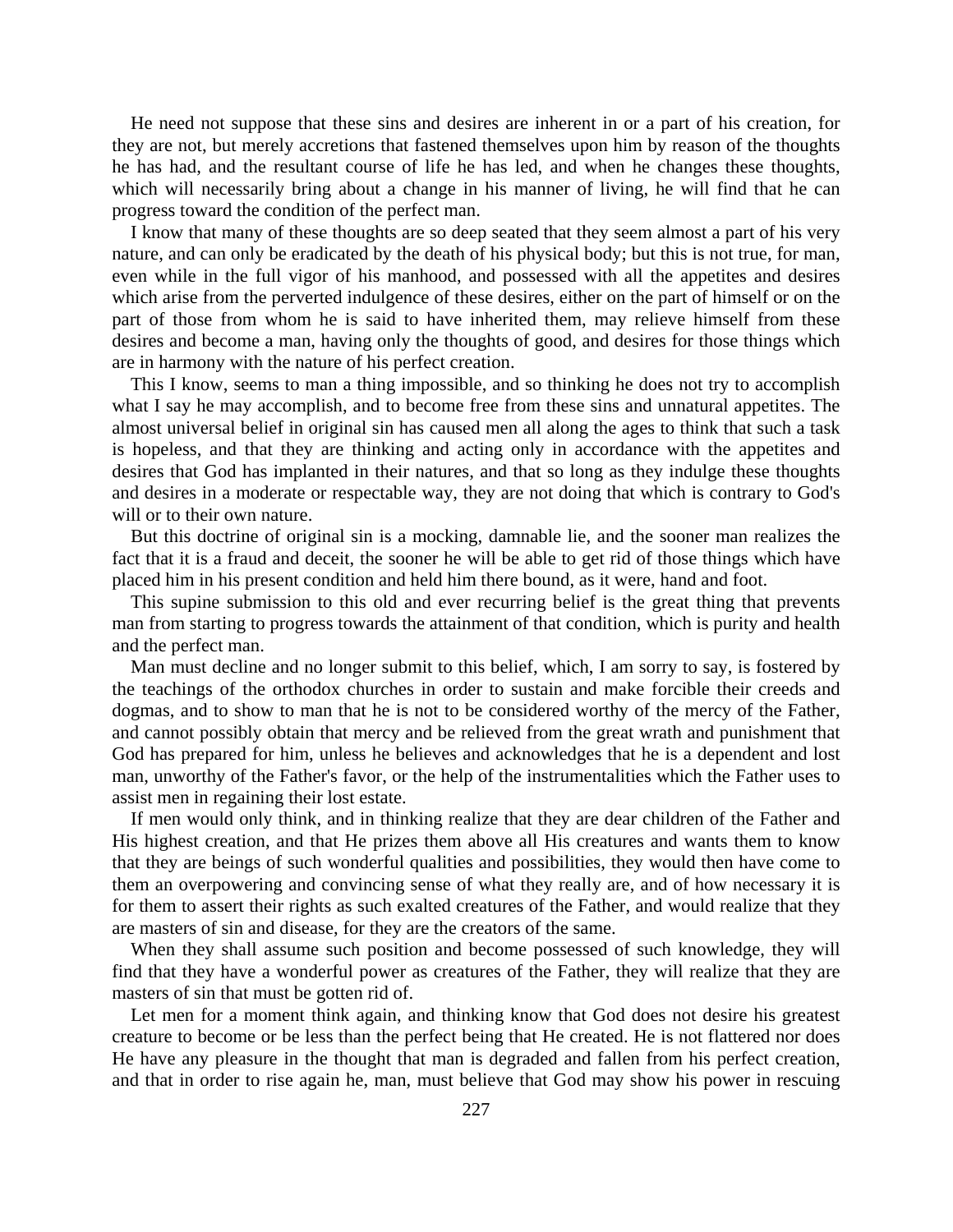him from his low and hopeless condition. No, God is not pleased by man assuming such an attitude, nor does he need any such helpless condition of man that he may show His power or gratify what the teachings of these orthodox imply, His vanity, which He has not.

 In this particular man must work out his own salvation, but it will be a difficult task so long as he continues to believe and act upon that belief, that he is a creature of original sin, and that as God in the beginning failed to make him the perfect man, so now, only God can remedy what he failed to provide in His creation, and that man of himself can do nothing. That all he has to do is to wait until God is pleased to recreate him and thereby take from his very nature this great curse of the original sin. See the great fatality of such belief and how it tends to make man a slave of and obedient to this false belief in this blight of original sin.

 God gave to man in his creation, the great power of will and the right to its unlimited exercise, subject only to the penalties of a wrongful exercise; and by the exercise of that will man created sin and disease and became depraved and fallen, and the possessor of false beliefs as to the perfection of his nature. By the exercise of that will man, himself, must redeem himself from this condition of depravity and false belief, and again become the perfect man - God's wholly perfect creation.

 As man was in the beginning the perfect son of God, and by his own will created his own and only devil, so must he by this same power kill this devil and again become the perfect son. He must believe and declare, and show the sincerity of his beliefs by his acts and living, that he is a perfect son of the Father - needing no new creation.

 This I have written to show what man was in the beginning, and what he really and truly is now; although covered with sin and disease and false beliefs.

 To recover this lost estate or, better, condition, he will find that by searching for and learning and acting upon many of the moral precepts of the Bible and of other so called sacred writings, he will be greatly helped and strengthened in his efforts. But above all let him understand and believe with the certainty of knowledge, that he is God's highest and most perfect creation.

 Now, from what I have said, it must not be inferred that man is his own God, and has not and needs not any tender, loving Father, who is interested in him and always ready to help him whenever he earnestly and in sincerity asks the help of that Father. Always is man dependent upon God; but that dependence is not recognized by God, unless man first recognizes it, and by his longings and thoughts shows to the Father that he needs His help.

 This may seem unbelievable, but man was created so independent in his great will power, as regards the dualities of thought and desire both spiritual and material, that God never interferes to compel. The principle involved in "WHOSOEVER WILL" must be exercised by man before the Father will intervene. But when it is exercised He does intervene, and never refuses or fails to answer the call of the sincere cry of man for help.

 And God does help man in his recovery from the state of false beliefs and degradation, that I have mentioned. His love overshadows men, and His instrumentalities are always ready and waiting to answer the call upon Him for His help in assisting them out of their condition of sin, disease and false beliefs; for, as I have elsewhere written you, in God's universe there must be perfect harmony, and the present man, so far as his own creation of inharmony is concerned, is not in that harmony. Ultimately, man, all men, will become again the perfect man.

 Of course, you will understand that what I have written does not apply to the redeemed sons of God who receive the New Birth and become partakers of the Divine nature of the Father, for in their case the perfect man is absorbed in the Divine angel.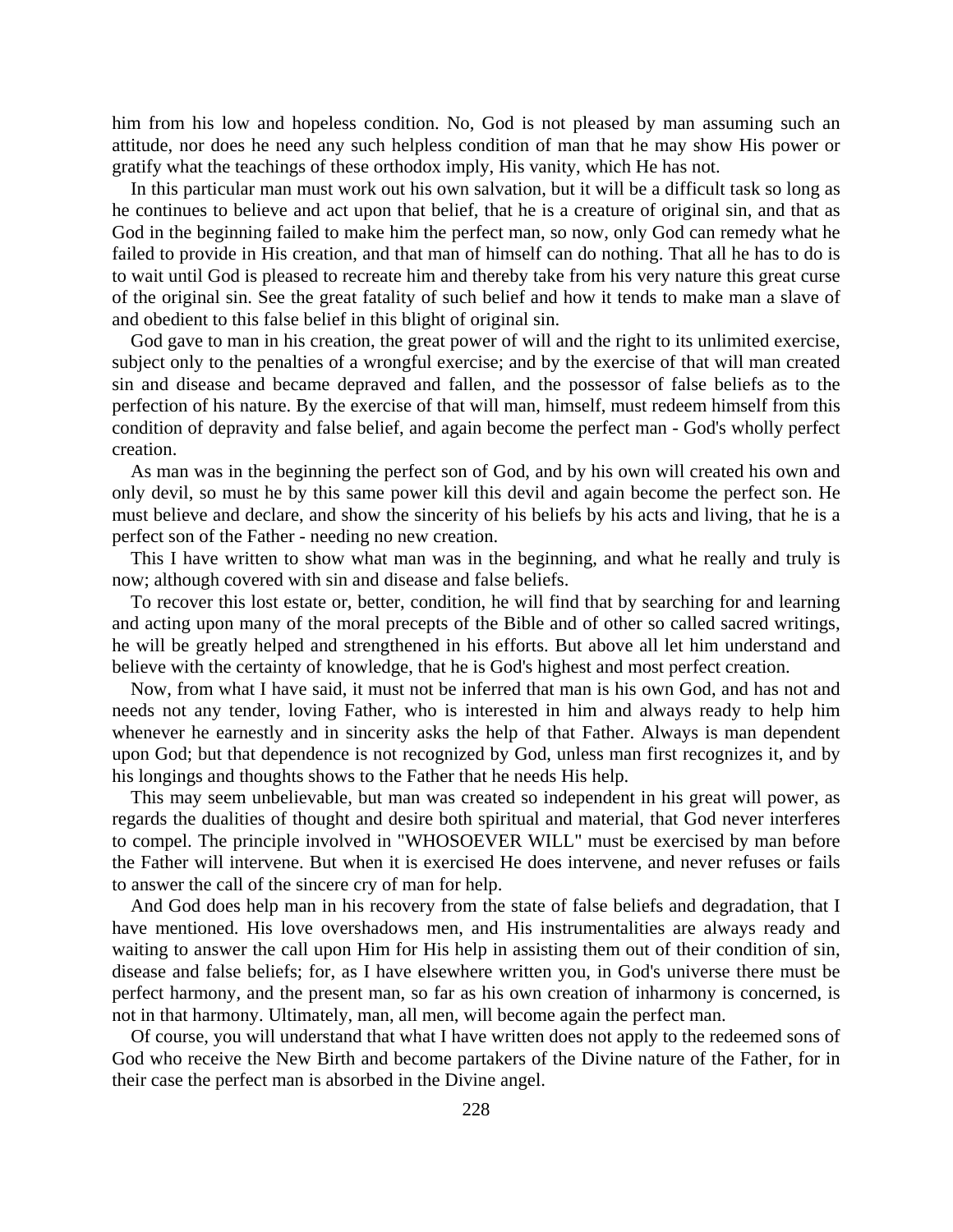I have written longer than I intended, but as the theme is an interesting as well as important one, I thought it best to write just as I have.

I will now say good night and leave with you my love and blessings.

Your brother in Christ,

Luke.

# *John - Important that man must search and find the truth.*

I am here, John.

I desire to write tonight, and if you think it is not too late, we will do so.

Well, I will not make my message very lengthy, but try to condense in short sentences.

 I want to tell you that when a man gets to know the truths of the Father, he will become a very happy and wise man, for these truths have in them only those principles that create happiness and wisdom.

 I know that men believe many things on account of their being ancient or having the authority of their forefathers, or some great saint or writer who lived many centuries ago, but such a basis for truth, while worthy of consideration and examination does not of itself, because of being old, afford any certainty that what is thus accepted contains the truth.

 Truth is a thing very old, and existed for many thousands of centuries before the times in which these ancient writers, as you call them, lived, and in fact, those days of the writers, in comparison to what had gone before, are as yesterdays; and therefore you will see that because the declarations of these writers are what you consider very ancient, they should not be received as having authority.

 Truths of those days, and of the long ages prior thereto, and of the present time are all the same, as truth never changes or assumes new forms no matter what the conditions of mortals may be as to intellectual or spiritual development. And they may be revealed today, and are being constantly revealed as time progresses, and should be accepted with as much credence and satisfaction as any truths that were ever disclosed in ancient days.

 Men are just as susceptible now to the reception of these truths in their spiritual natures or perceptions as they were in the times of Abraham or Moses or at any time since.

 The mind of man was given to him to be exercised in the way of investigation and search, and never was it contemplated in his creation that the time would come when he should accept anything as the ultimates of truth and cease his inquiries, for truths are so many and great and deep, that so far, in the mortal universe, man has acquired only a smattering of these truths. And to rest supinely in this acquirement under the belief that there is nothing more in existence than man may know, violates and subverts the very object of his creation; and what I have said applies to spiritual truths as well as to material ones.

 The churches, I know, declare and try to enforce the declaration, that it is not possible to discover or have revealed to men the essential principles of spiritual truths to a greater extent than has already been declared in the Bible and the churches' interpretation of the same, and that, therefore, it is contrary to God's will that men should seek further for any additional truths, and that men should accept, without question, the sayings of the Bible, and the dogmas and creeds of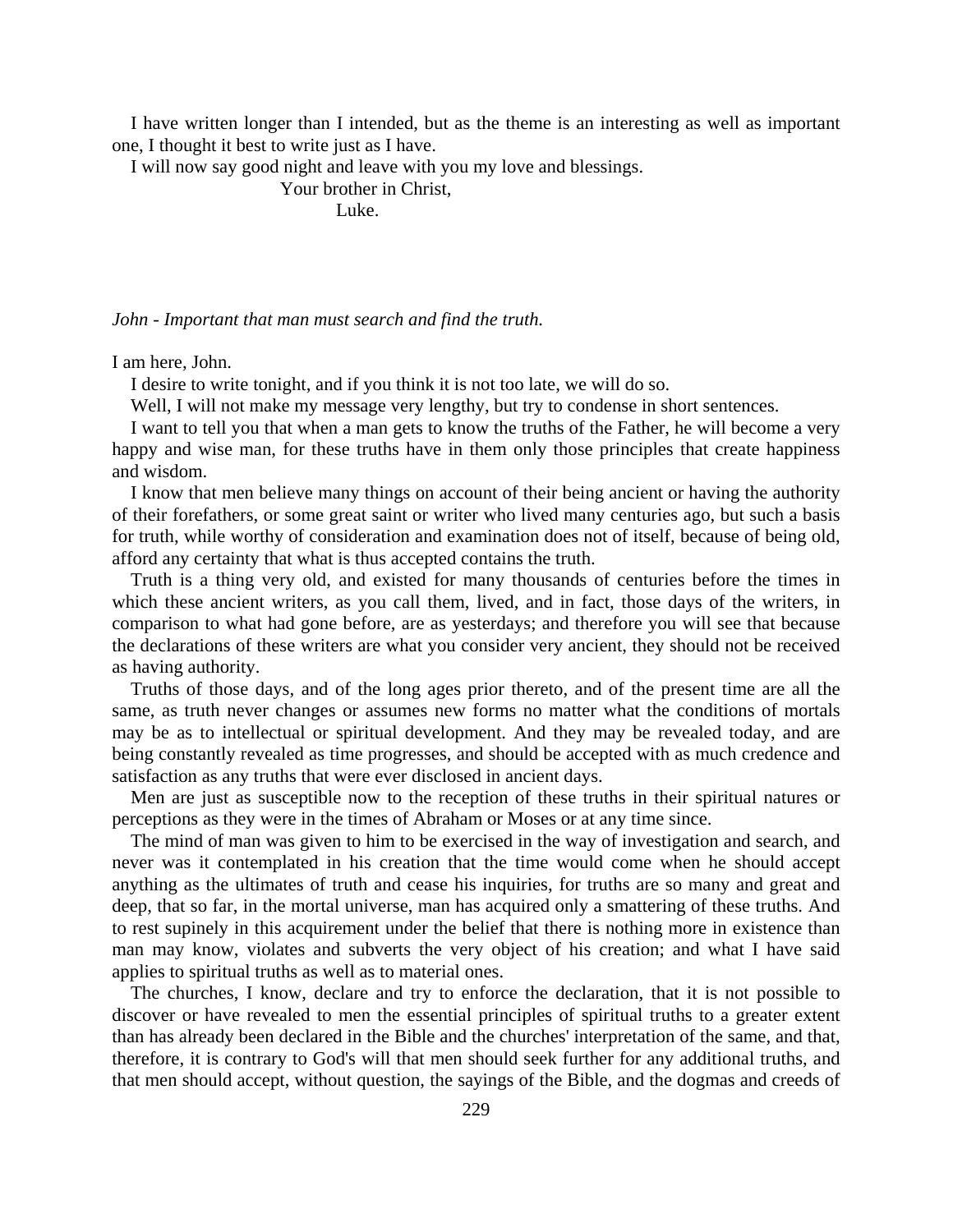the churches which their claim is founded upon, and which they declare are the true principles of spiritual truths. And for many years this has been the demand of the churches, and the members thereof have acquiesced, without question or doubt.

 Now, this has been one of the great causes why men have not progressed more, not only in their spiritual nature but also in what may be called their natural qualities. They have remained satisfied, and what was believed by them centuries ago are believed today. I say all this to show how stagnant the intellects of men have been, as it depends on search and investigation, and has remained for all these long ages *(sic)*.

 I further recite this to show the necessity for men to seek and criticize, and accept or reject as the results of the search may demand.

 In recent years, though, men have made greater progress, and the individual has come to the front and the old accepted fabulations of truths have been assaulted and shaken and denuded of their falsities to a considerable degree, and so it should be. Men must seek, and criticize and accept or reject as their own conscience and reasoning powers dictate, and therein will be freedom of the mind as well as of the will.

 The soul, also, has been smothered in these dogmatic beliefs, and as a consequence its development has been slow, and knowledge of things spiritual has not come to men as it should have done, and as is necessary to teach them their destiny and the truths which should control their lives on earth, and which will control their progress in the spirit world.

 Well, as you are tired, I will postpone the balance of my discourse. I think it best when you feel tired to discontinue the writing instead of attempting to force yourself into receiving it.

So I will not write more. Believe that I am your brother in Christ.

John.

## *Saul - God is not the God of any race but of the individual.*

I am here, Saul.

 I have not written you for sometime and I would like to say only a few words, and these are, that never in all the battles with the Amalakites, did God help me or bring to me victory, as is set forth in the Old Testament. Although some of the prophets, like Samuel, at the time might have thought, yet as I now know, it was not true. God was not the partial and particular patron of the Jews, and to Him is was just as sinful for the Jews to commit murder and the other horrible crimes that are mentioned in the book in connection with my life as king, as it would have been for the pagans to have done the same thing.

 God is not the God of any race, but He is the God of every individual child who comes to Him in true supplication and prayer, seeking His Love and help in his spiritual nature. God will respond and the individual surely will be helped. But should that individual come to Him, seeking power and assistance to murder his fellow man, no matter how great an enemy he might be, God would not help him or approve of his desires, and this being so, you can readily see that He would not help any nation to commit such acts and gain the victory.

 And I want to tell you here, that God is not a God of nations, but of individuals only, and only as the individuals that compose the nations, can He be said to be a God of nations. He wants not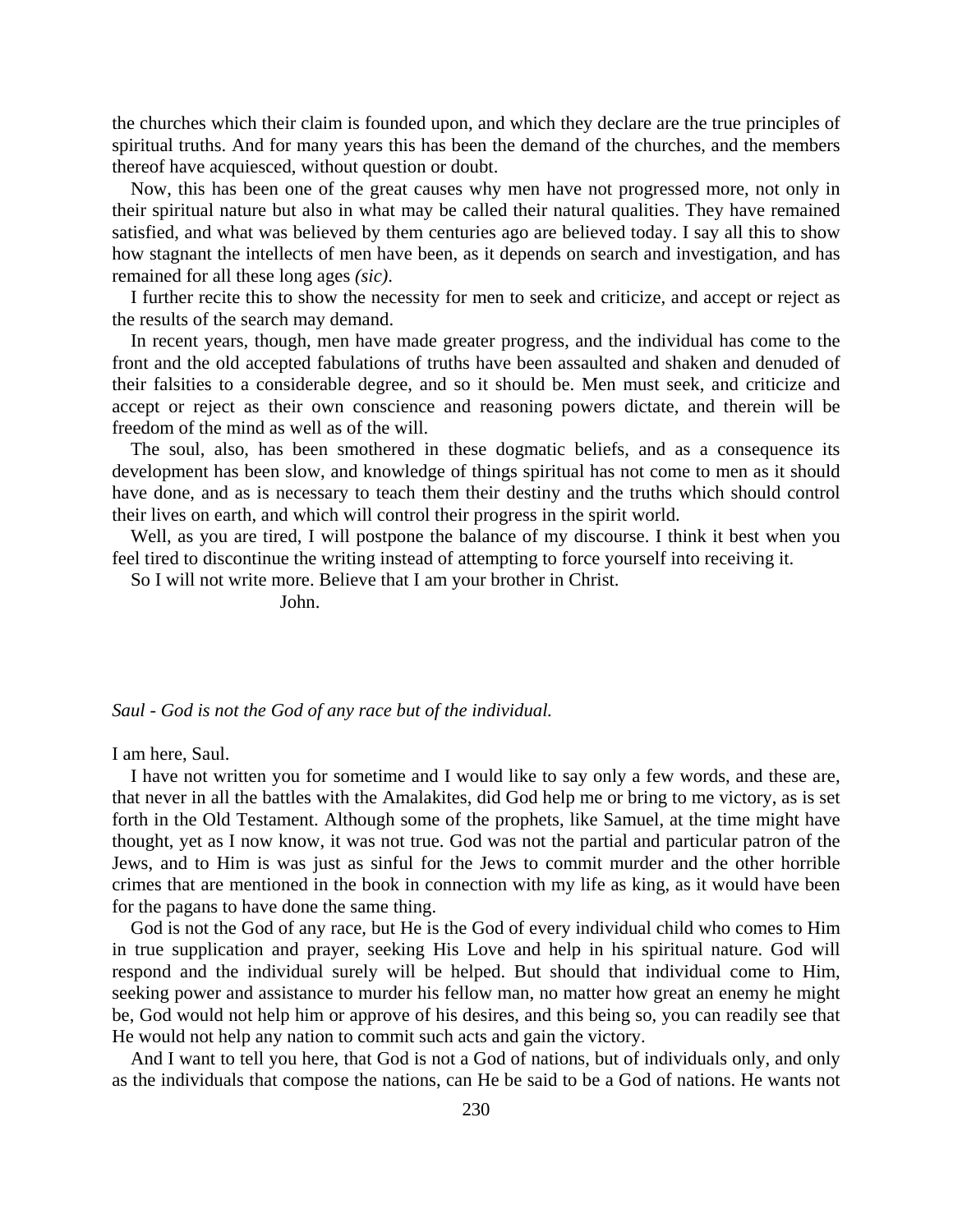the praise of men or of nations because of victory that they might acquire through bloodshed and cruelties ascribed to His help, but he wants the praise of men only because their souls may have been awakened to His Love, and have acquired victory over sin and evil.

 Nations rise and fall and disappear from the face of the earth, but the individuals who compose these nations never die, even though the physical bodies die, and God is a God only of those things that never die, and He is interested in having the individual become victor over sin and the appetites of the flesh. Of course, the individuals make the nation and give it its character and qualities, and hence the nation will become sinful and cruel as the individuals that compose it become sinful and cruel. He does not deal with nations as such, but only with the small, but important, units that make the nation. Hence, for a nation to say that God is our God, or that God will help us to victory over our enemies, is all wrong. When the individual gains the victory over his greatest enemy, himself, then he can claim that God is his God and give Him the praise, and when all the individuals of a nation have gained that victory then that nation can proclaim that God is its God and render to Him praise for the victory. But only in such event is any nation justified in saying, "God is our God."

 And here let me say, that no Christian nation so called, has yet, as individuals, attained to that condition of righteousness and victory over sin, that it can claim to be God's chosen nation.

 And so I say that I, Saul the King, before my alleged fall from the grace of God, was no more helped by God, than I was after that supposed event, for the reason that while outwardly I may have appeared to seek God's directions and listened to the advice of His prophets, yet inwardly, I was no more in accord with Him or reconciled to Him than I was after the momentous event.

 God never helped the Jews, as a nation, to any greater extent than He did any other nation, for they as individuals were no more in attunement with Him than were many individuals of what were called the pagan nations.

 When I went to Samuel in my despair, as the Bible portrays, and felt the burden of the sins of my life, I became nearer to God than I had ever been before, and He was more my God than ever, though I did not realize it. I merely write this to show men that they must not believe and rely on the statement that because I was said to have observed God's Will and obeyed His commands before the time that I realized defeat was certain to be mine, that God was any more my God then, directing and assisting me to overcome my enemies than he was after that event.

I have written enough and will now stop.

 So with all my love, and the assurance that God is a God of the individual and not of the nation, I will say good night.

> Your brother in Christ, Saul.

*Ann Rollins - The necessity of obtaining the Divine Love. Those who refuse this Great Gift after the privilege of obtaining it is withdrawn will suffer the "second death."* 

I am here, your grandmother.

I thought that I might write you a message tonight, if you feel like receiving it.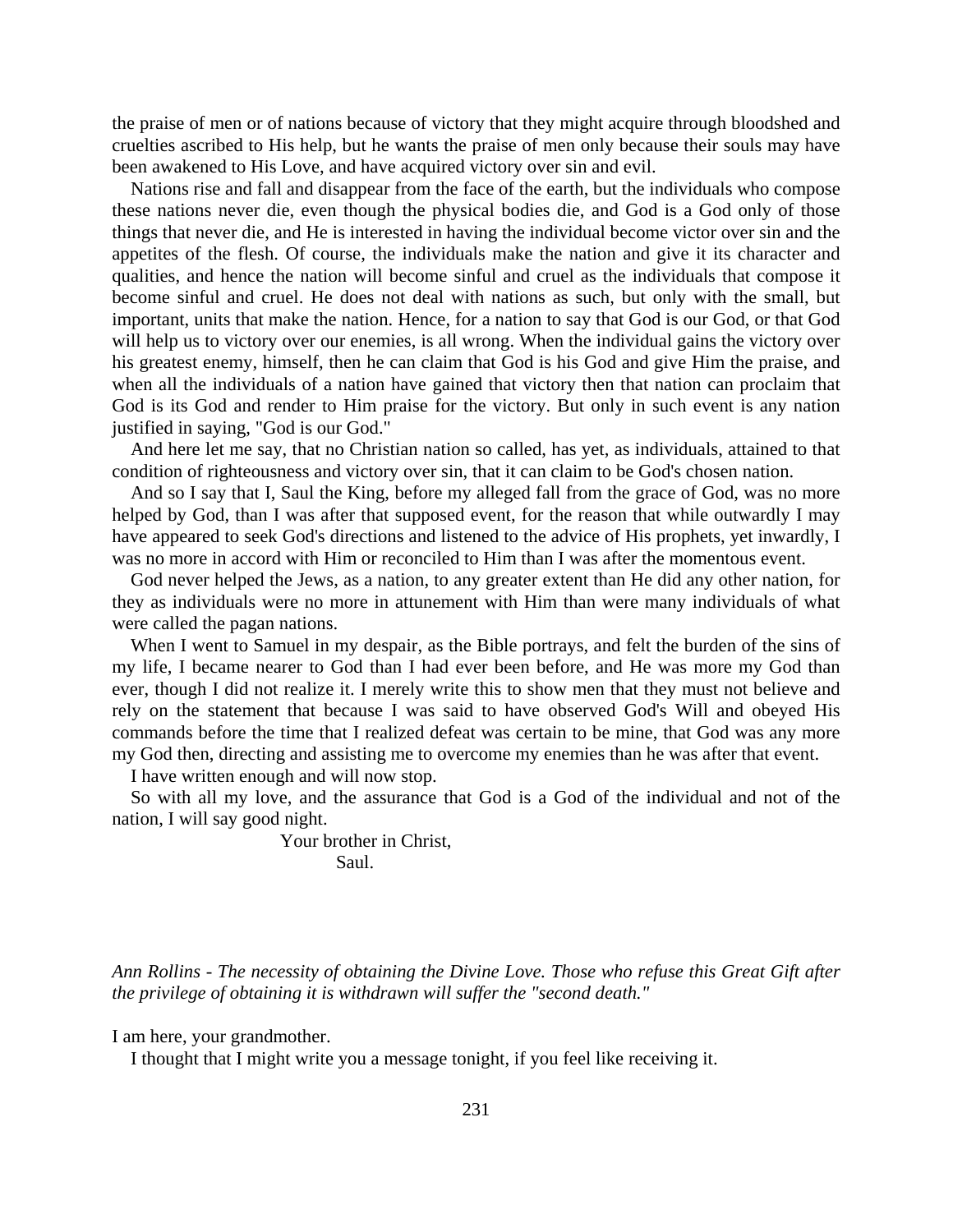The only way in which the salvation that can be obtained by man and make him of a nature Divine is through the medium of the Holy Ghost, and the way pointed out by Jesus.

 I will not here attempt to go into details as to the methods, for they have been fully explained to you,<sup>1</sup> but I must say that no other methods can be pursued that will bring the soul of man in unison with God, and make him of a nature Divine.

 No sacraments of baptism or mere ceremony of the church will enable a man to accomplish this end; and in fact, such things frequently retard the soul of man from becoming in the condition of development that places him in the position of a redeemed child of God.

 I will not write much, in detail, as to what man himself should do in order to bring into operation the workings of the Holy Spirit, but merely say, that he must pray with the sincere longings of his soul for the inflowing of the Father's Love, and have faith that such Love is a real thing and that it comes to him in response to his prayers.

 And now to continue as to the truth that this love is waiting for all mankind, no matter where the individuals of the race may be, and that they can receive this Love even though they have never heard of the plan of salvation as declared by Jesus.

 God intended, when He rebestowed this Love, that every human being, as well as spirit, should have the opportunity to obtain it, and that the manner in which it might be obtained should be made known to all mankind, and in carrying out this intention he specially selected Jesus for this work, who, through his own teachings to mankind, should learn of it.

 Of course, during the short ministry of Jesus on earth it was impossible that all men should learn of him through the teachings of himself or of his disciples, and hence, the spirits of the world of spirits were permitted to hear these teachings, and come into the knowledge, and then, when they should obtain this Love, to teach it to mortals and spirits, which they did, and have been doing ever since.

 But while they have been working all these centuries to bring about this great consummation, yet they have not succeeded for the reason, that they could not force the truth of the plan of salvation upon either mortal or spirit, and consequently, man in the exercise of his free will, and spirits also, in the exercise of their will, unless they would open up their understandings of the soul qualities, supplemented by the exercise of their mental qualities, could not obtain this Divine Love. And just as on earth, *(where)* men have refused to listen to those in mortal life who have attempted to teach them of things religious, so in the spirit world many spirits have and are refusing to listen to the teachings of other spirits, who have the knowledge and possession of this Great Love. And mortals also have failed to respond to the impressions which spirits have been trying to make upon them as to this truth, and, as a consequence, were unable to open up their soul perceptions; and many mortals, as well as spirits, have never received the benefit of the Great Gift of rebestowal. And yet, as I have said, many have responded to these impressions, and even while on earth have had the inflowing of this Love to a more or less extent, although they may not have been conscious of the fact in such a definite manner as to know, that what they had received was a portion of the Divine Love. Among the great obstacles to men putting themselves in this condition of receptivity, are the creeds, and mental beliefs and ceremonies obtaining in many of the churches of Christendom, and in many of the faiths and teachings of the races which live outside of Christendom and which have never heard of this great plan of salvation.

 $\overline{a}$ 

<sup>&</sup>lt;sup>1</sup> The only way to the Kingdom of God in the Celestial Heavens - Vol. I, Page 20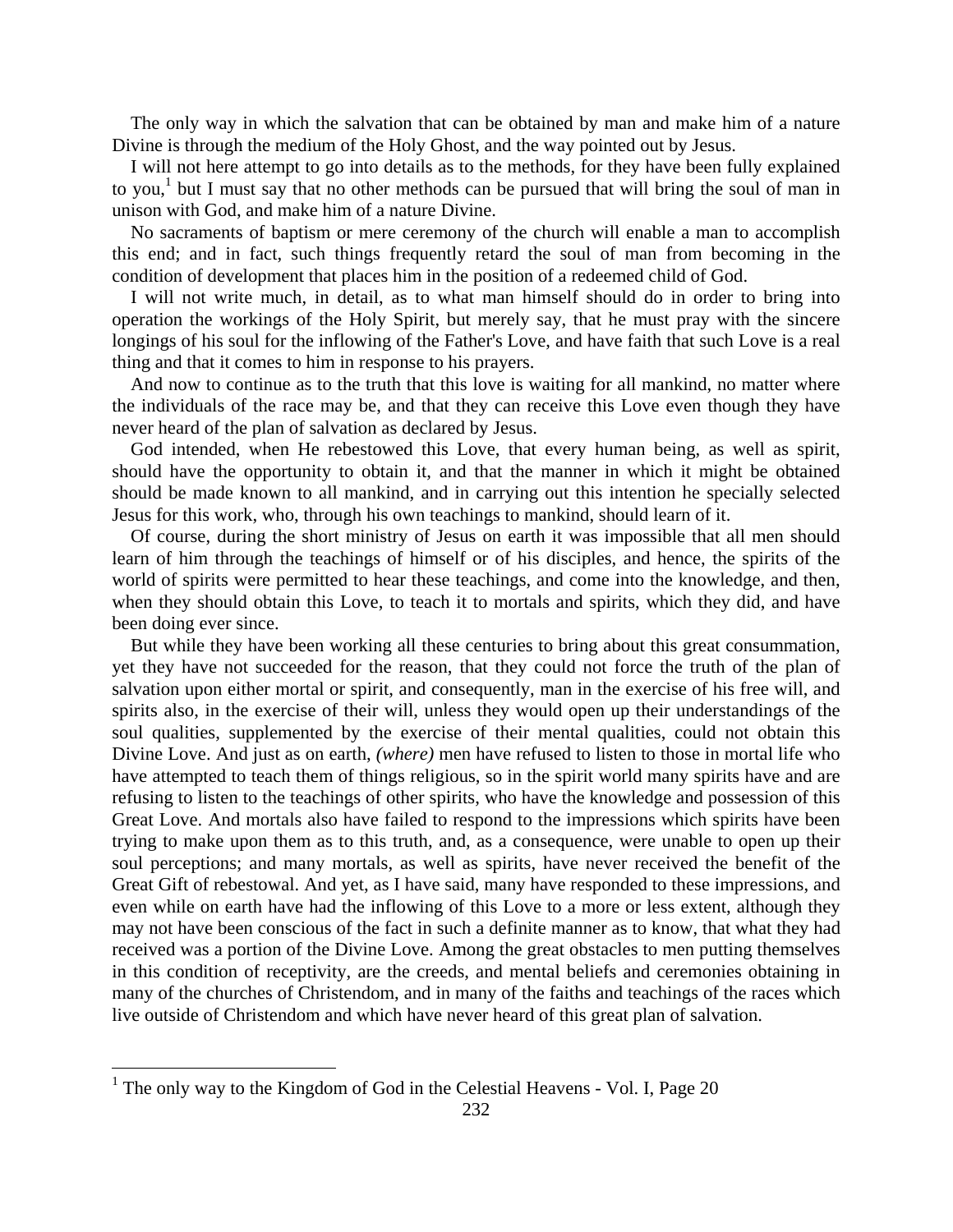In the spirit world, the followers of many of the faiths and creeds, distinct and different from one another, live together in communities as separate races, still believing in their various creeds and teachings of their leaders, and have never heard of this Divine Love or of the necessity of receiving it, but worship God according to their beliefs on earth, satisfied that the doctrines which they profess are the true and only ones, and absolutely refuse to listen to the spirits who often try to teach the truths as to eternal life in the Celestial Spheres.

 Of course, these spirits have the right and the power to refuse to listen to these truths, and are never compelled to. And then again, some of them will listen, and decline to believe that there is any other truths than the ones that they have embraced.

 And thus you see, that while this Great Gift, the Divine Love, and privilege of obtaining it was bestowed upon all men, and the Love is ever ready to enter into their souls, yet a very large majority of spirits and mortals will never receive it and become inhabitants of the many mansions. All men and spirits will have the opportunity before the great day of final separation, but many will not be willing to accept the Gift, and will be satisfied in the happiness of their natural love and contented to live in their merely spiritual homes.

 And here, let me say, because of the fact of the great variety of beliefs and teachings on earth as to the meaning of the second death, many men and spirits will neglect to exercise their privilege of obtaining the Great Gift of the Divine Love and suffer the second death. The second death will take place when that great separation occurs, and the gift of this privilege of receiving the Divine Love of the Father will again be withdrawn from man and spirit. No other death is meant, for man and spirit will continue to live their mortal and spirit lives, without any other death than that which is now constantly taking place. There will be no death in the sense of condemning the spirit of man to eternal punishment, or the annihilation of any spirit, as is taught by some of your religious teachers. No, the only death will be the death that the first parents died at the time of their disobedience, which was the deprivation of the great privilege of receiving the Divine Love and thereby partaking of the Divine nature of the Father, and immortality.

Well my dear boy, I have written enough for tonight and will stop.

 You have my love and my influence to help you in every way, and also my prayers to the Father for your spiritual development. So with my blessings, I will say good night.

Your loving grandmother.

I am here, your Helen.

 Well sweetheart, I am so glad that your grandmother finished her message, for she was so anxious to do so, and I know that you will enjoy the same.

I will not write more tonight, as I see that you are tired.

Your own true and loving,

Helen.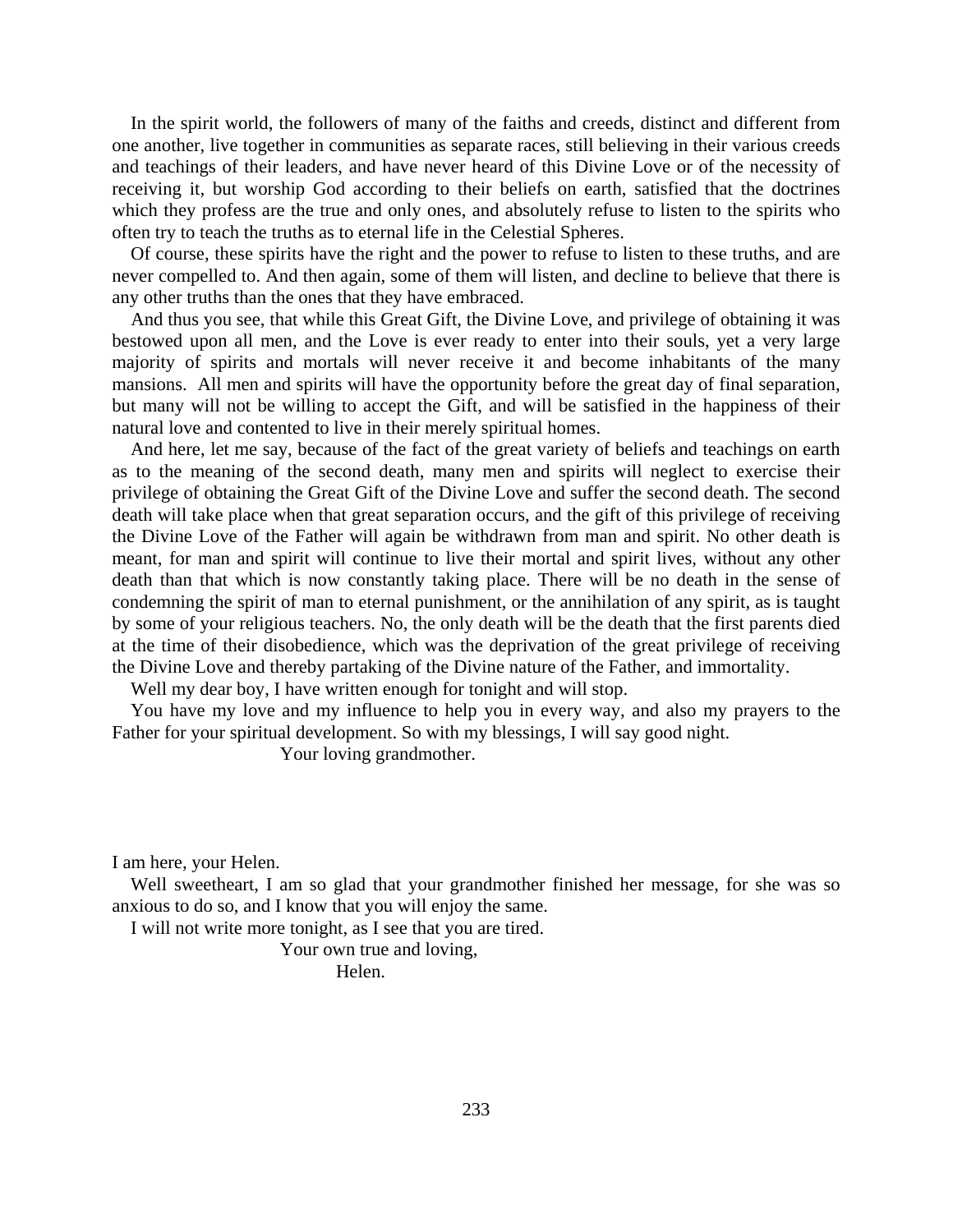# *Nero - Roman Emperor - His experience in the hells and his progress to the Celestial Heavens.*

 I am here, the spirit of one who lived on earth the life of a wicked man, and a persecutor of the Christians, and a blasphemer of God and everything that was pure and holy; and when I had lived the life to its end and shuffled off the mortal coil and became a spirit, I also became a dweller in the lowest hells where all is darkness and torment, and the abode of devils<sup>1</sup> and everything that tends to make the spirit unhappy and at variance with the loving God.

 I introduce myself in this way in order to demonstrate to you the wonderful power of the Divine Love, for now I am an inhabitant of the Celestial Spheres, and know that this Love is not only real, but is capable of making the vilest sinner a partaker and owner of the Divine Essence of the Father.

 My sufferings were beyond all description and I was the most desecrated of mortals, and was almost worshipped by the devils of hell because of the great injury that I had done to the followers of Jesus, who, in my time, were possessed of this Love and faith, which even the terrors of the wild beasts of the arena, or the torches of my own evil designs could not cause them to renounce - in this great religion that the Master had taught them, and the disciples were still teaching when I put so many of them to death.

 The devils loved me for the very evil that I had done, but strange to say the spirits of those who I had sent unto the spirit world before their time were not revengeful to me, or came to me with their imprecations or cursings. Then when I had been in the spirit world a sufficient time to realize my surroundings and the nature of these evils, these spirits of the martyrs, which I had made, came to me in sympathy and pity, and in fact, tried many times to help me out of my great sufferings and darkness. I did not understand all this unexpected kindness and evidence of love, and I would not for a long time believe that these spirits were sincere; and so I suffered for year after year, and century after century, and became convinced that my condition was fixed, and that for me there was no hope, and that the God that I had heard of was not my God, and that devils were the only companions that I was destined to have through all eternity.

 And so I endured, wishing to die, but I could not. Oh, I tell you it was horrible and beyond all conception of mortals! The law was working and I was paying the penalty, and there seemed no end to the penalty.

 I could find no consolation among those who surrounded me, and the pleasures that I first enjoyed, became to me mere things of mockery and derision, and my darkness and torment became the greater. How often I called upon God, if there be a God, to strike me dead, but the only answer to my call was the laughter of the grinning devils, who told me to shout louder as God might be asleep, and may be deaf.

What to do, I knew not, and so I became isolated as best I could from these terrible associates, and many years of my living were spent in the darkness of lonesomeness with never a ray of hope, or the whisper of one word to tell me, that for me there might be a fairer destiny. And so time went by and I waited in my misery for some kind power to come and annihilate me, but I waited in vain.

 During all this time the recollections of my earthly deeds were like hot irons scorching my soul, and burning my body, as I thought, and the end came not.

1

<sup>&</sup>lt;sup>1</sup> devils mean undeveloped spirits who once lived in the flesh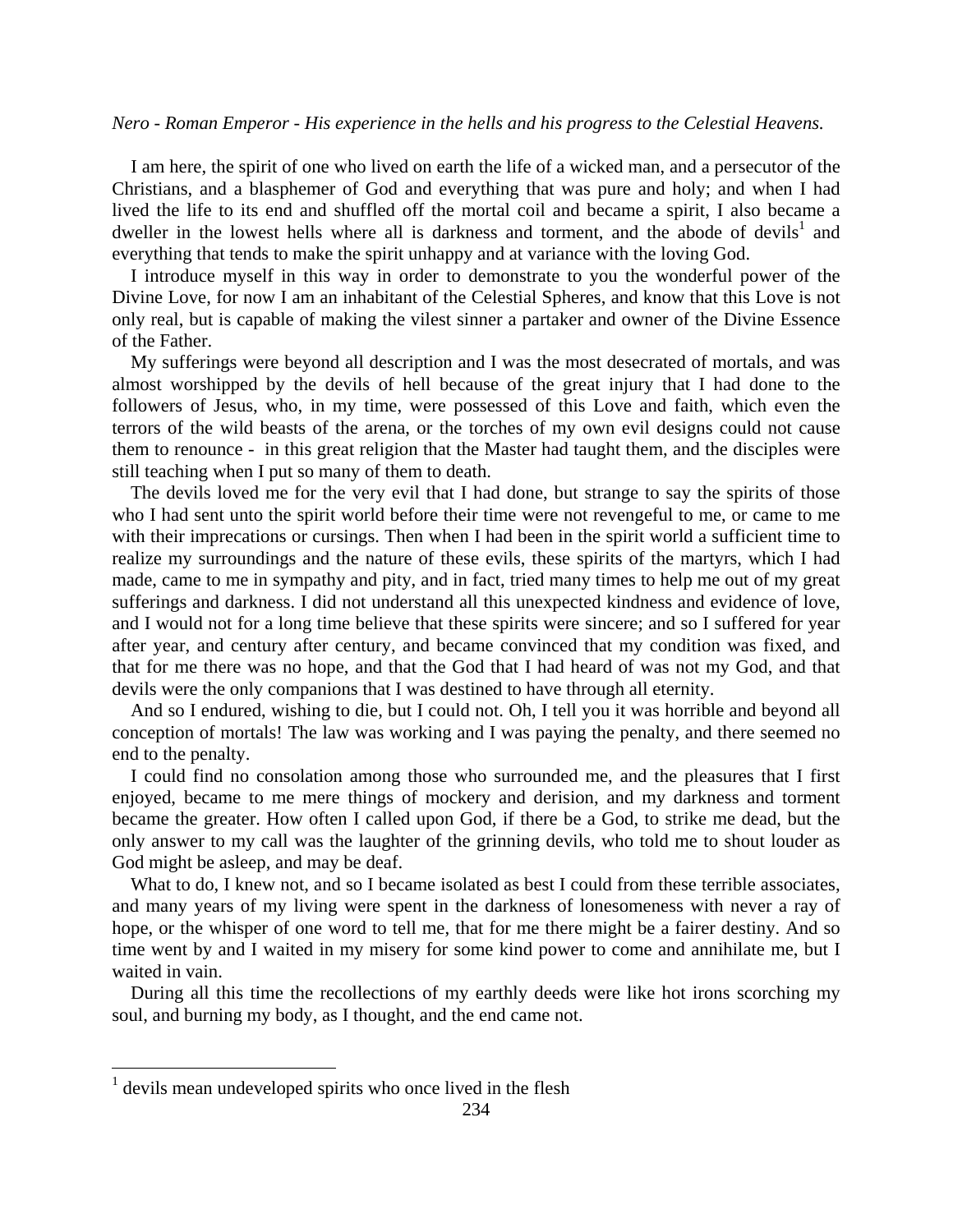Well, I suffered the tortures of the damned, and it seemed to me that I was paying the penalties for all the sins and evil deeds that had ever been committed by all the wicked kings and rulers and persecutors of earth. Many times the shrieks of the Christian children and the groans of the men and women as they were being torn asunder from limb to limb, or burned as living torches which I had made of them, came to me and increased my torment. I lived the life of centuries of torment in a few moments, as it seemed to me, and not one cooling drop of water was mine. It may seem impossible that I should have continued to live in this ever increasing suffering, but I did, because I was compelled to. The law did its work and there was no one to say "enough".

 I might write a volume on this suffering of mine, and yet you would not comprehend its meaning, and so I will pass it by.

 In my loneliness and suffering there came to me on an occasion, a beautiful spirit, full of light and love, and all the beauty of early womanhood, as I thought, and with eyes of pity and longing, and said, "You are not alone, only open your eyes and you will see the star of hope, which is the sign of the Father's Love and desire to help you. I am a child of that Father and the possessor of His great enveloping Love, and I love you, even though you took from me my young life when you threw me to the wild beasts to satisfy your desire to gratify your thirst for innocent blood, and see the suffering and hear the groans of your victims, yet, I love you, not because I am a human with a kindly nature and a forgiving disposition, but because I have in me this Divine Love of the Father which tells me that I am your sister, and that you are a child of the Father, just as I am, and the object of His Love just as I was the object of His Love. You have suffered, and while you suffered, His great Love went out to you in sympathy and desire to help you, but you, yourself, prevented it from coming to you and leading you to light and surcease from sufferings. And now I come to you, your young and innocent victim, who had never done you any greater harm on earth than to pray for you, and ask the heavenly Father to take away from your heart, the great wickedness that caused so many of my people to suffer persecution and death. We all prayed for you and never asked our Father to curse you, or do anything to you to make you suffer. And we have prayed for you often since we came to the spirit world, and we are now praying for you, and this because we love you and want you to be happy. Look into my eyes and you will see that love is there, and what I tell you is true. And now, can you not love us a little and open up your soul to our sympathy, and let your feelings of gloom and despondency leave you for a moment, and realize that in this world of spirits there are some who love you?" Well, to say that I was surprised, does not express my feelings, and as I looked into the love-lit eyes of that beautiful spirit, I felt the great sins of my earth life overwhelm me, and in my anguish, I cried, "God be merciful to me, the greatest of sinners," and for the first time in all my life in the hells, tears came to my eyes, and my heart seemed to have a sense of living; and there came to me feelings of remorse and regret for all the evils that I had done.

 It would take too long to tell what followed this breaking up of my soul, all shriveled and dead, and suffice it to say that from that time, I commenced to have hope come to me, and to get out of my awful condition of darkness. It took a long time, but at last, I got into the light, and this Love which the beautiful spirit first told me of gradually came into my soul, until, at last, I reached the condition of bliss in which I now am. And during all the time of my progress, this radiant loving spirit came to me very often with her words of love and encouragement, and prayed for me, and never left me when I became, as I did at times, doubtful and discouraged. And as my awakening continued, the Love came into my soul, and as she told me of the heavenly things that would be mine as I progressed and reached the soul spheres, where beautiful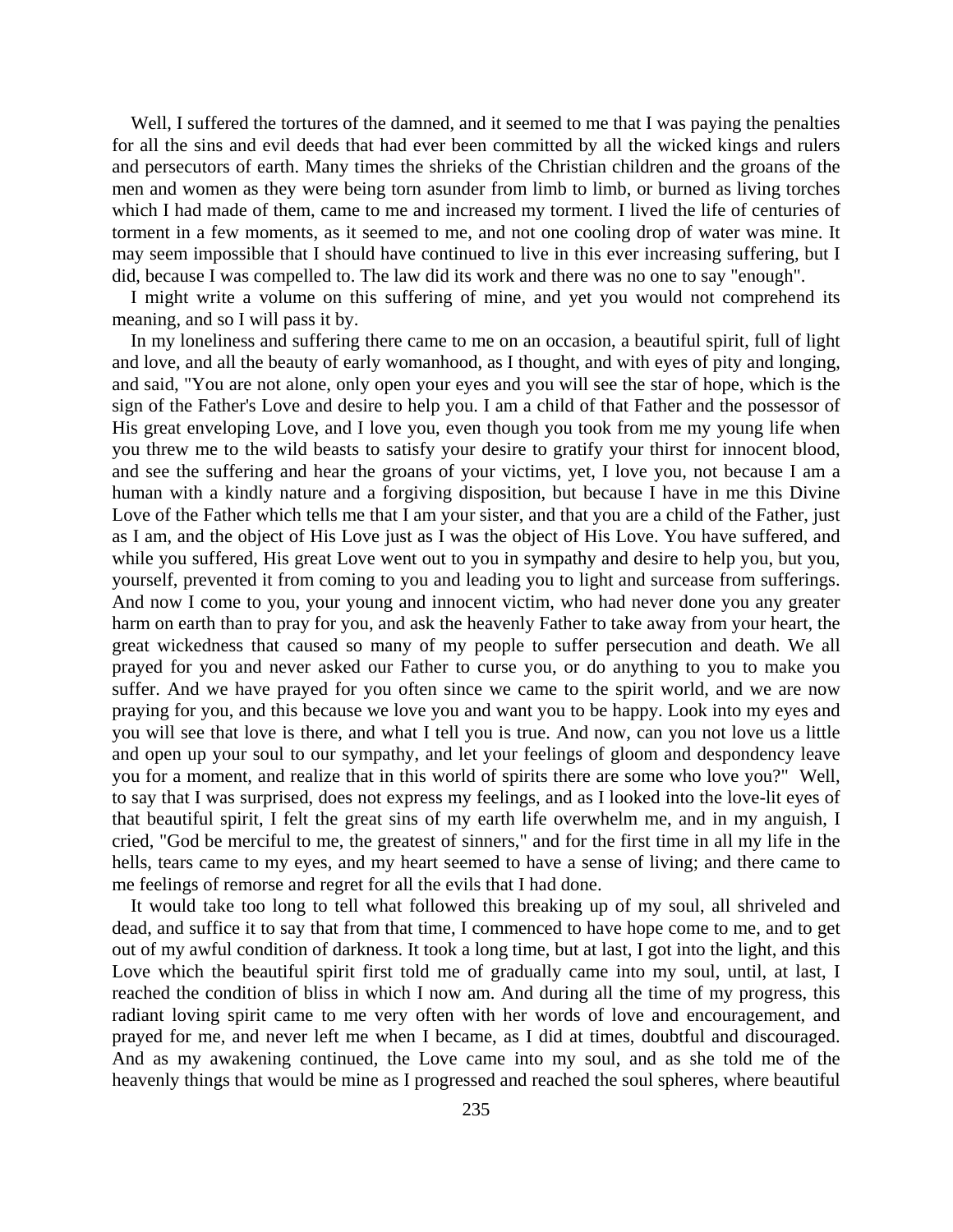homes and pure bright spirits are, I became more and more bound by my love to her. After a while I got into the third sphere, and realized that what she had told me was true, only I had not been able to comprehend the greatness of the truth.

 She then commenced to tell me of the happiness of the beautiful spirits of the two sexes, that I so often saw together, and explained that they were soulmates, and that their love was the greatest of all the loves except the Divine Love, and that every spirit in all the spheres had its soulmate, and at the proper time would find it.

 My love for this loving spirit had then become so intense that in the very depths of my soul, I wished and prayed that my soulmate might be such a one as she; and, at last, I became so filled with my love for her, that I told her that the only thing in all the heavens that I needed to make full my happiness was she as my soulmate, but that I realized that that desire was hopeless as I had destroyed her life, and of course she could not be my soulmate. And oh, how I suffered when I realized that she could not be mine, but was another's.

 As I told her of these longings and hopeless feelings of my soul, she came close to me and looked into my eyes with such burning love, and threw her arms around me, and said, "I am your soulmate, and knew the fact a short time after you came to the spirit world and entered your hells of darkness, and during all the long years I prayed and prayed for the time to come when I could go to you with my love and awaken in your dead soul the response to my great love. And when the time came that I could go, I was so thankful to the Father, that I almost flew to you, with some dread of disappointment I confess, to tell you that you were not neglected or unthought of, but that there was some love in the spirit world that was going to you. Of course, I could not tell you of my soulmate love, for you would not then have understood, but as your soul awakened and the Love of the Father came to you, I became happier and happier, and have waited so anxiously for this moment, when I could tell you that this love that had been consciously mine for so long, is all yours."

 Well, I will draw the veil here, but you can imagine what my happiness was, and as I progressed from sphere to sphere, my happiness and love for her increased and increased.

 Thus I have told you the story of the life in the spirit world of the wickedest man that God ever permitted to live and gratify his feelings of hatred and revenge. And I, who have passed through this experience, and realized all that it means, say, that the Divine Love of the Father is able to and does save the vilest sinner, and transforms the chiefest of devils into a Celestial angel of His highest spheres.

I have written long and you are tired.

I thank you, and will say good night, and subscribe myself.

Your brother in Christ,

Nero,

The Roman Emperor,

and at one time persecutor of God's true children.

*Mr. Padgett's grandmother encourages Mr. Padgett to press forward to the goal. Refers to the great love of Jesus and that he is still praying for more.*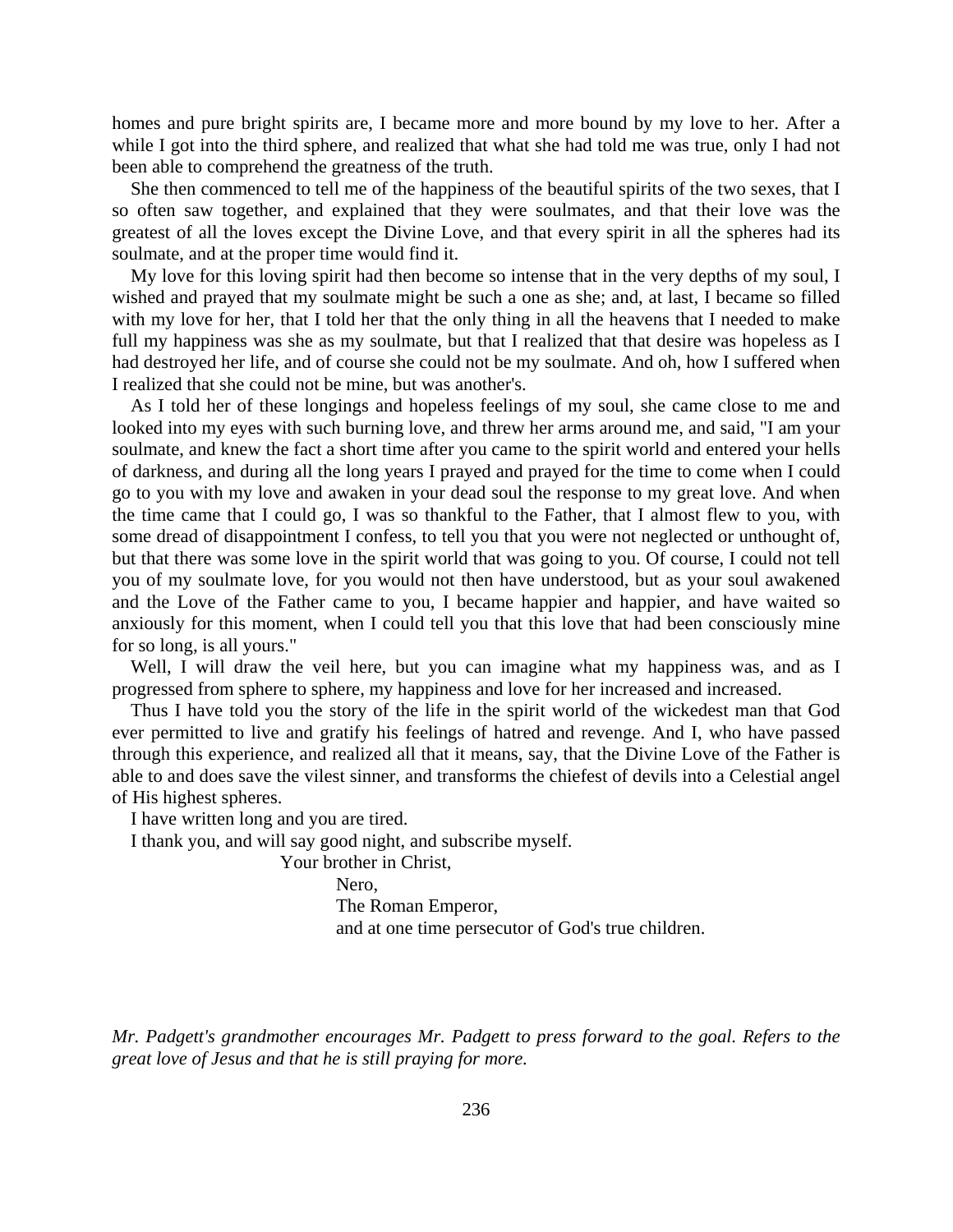I am your grandmother.

 Let me write a few lines tonight, as I have been listening to your conversation with some interest, and I desire to say a few words that may encourage you both to press forward to the goal which you have before you - a home in the Celestial Heavens and the acquirement of a nature Divine, which only those who know the way can obtain, by following the way that the Master has so lovingly taught you. You will not be disappointed in your efforts, for when you long for the Love and receive portions of it, every experience of that kind will help you to get more and create in you increasing desires.

 You must not think that it is possible to obtain this Love in its fullness, and then permit your longings to decrease whenever you feel that the Love has come to you in wonderful abundance, for I must tell you that we in the Celestial Heavens know and realize that there is always more beyond what we obtain; even the Master prays to the Father for an increase of this Love in his soul. And if you could see the evidence of the Love that he possesses, as we see it, you would probably think that nothing more could be obtained, or that there was any greater amount to be obtained; and with us, this fact of the endlessness of this Love is that which keeps us always striving, and consequently, happy, because in realizing our experiences in our progress, and how each successive stage of that progress has brought us greater and greater happiness, we know - I say know, that what is beyond must mean a greater happiness and a nearer approach to the Father, Himself. So I say, let not your strivings in the slightest particular decrease and you will find that increased happiness will be yours.

I will stop now, and with my love to you both will say good night.

Your loving grandmother,

Ann Rollins.

I am here, your own true and loving Helen.

Well dear, it is very late.

 I am glad that you received the messages that you did tonight, although the Master was here and intended to write, but he gave way to these other spirits for he saw that their messages might do some good. But tomorrow night you must be prepared to receive his message.

I will not write more tonight. Good night.

Your own true and loving,

Helen.

#### *Spirit describes his experience in one of the hells*

 I am a spirit who cannot tell you of the joys of heaven, but I can describe the horrors of hell, for just as these other spirits described to you their homes of beauty and happiness, I can describe my home of ugliness and torment. Do you wish me to do so?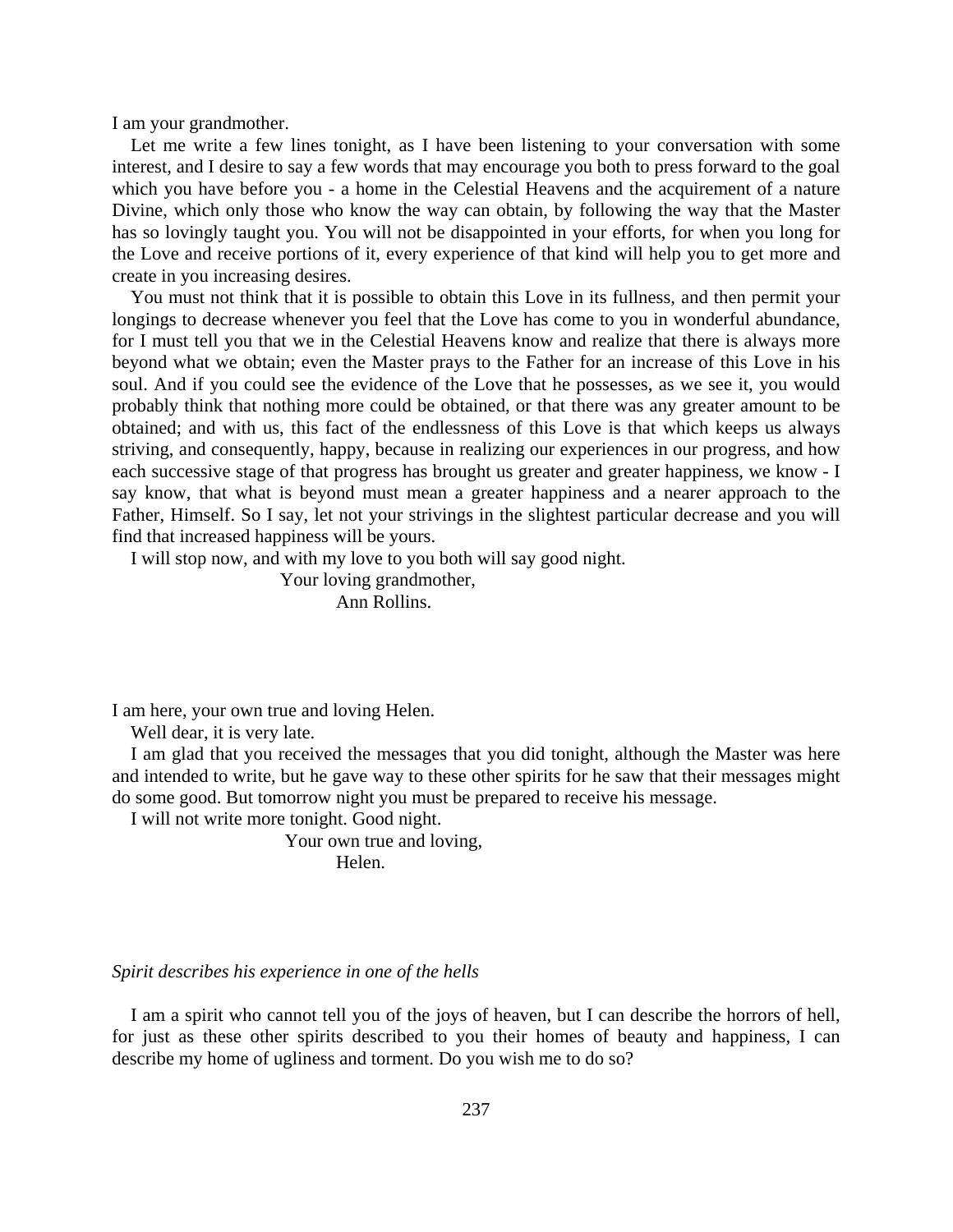Well know then, that when I lived on earth I was a man of very considerable intellectual powers and acquirements and also of an intense animal nature, so much so, that it overcame my judgment and what moral qualities I had, and I became at last a slave to my appetites which were varied, especially my appetite for drink. I had many friends of position, social and otherwise, and I was considered a brilliant newspaper writer, and had access to the inner political circles that were then in control of the government.

 My weakness, or rather the effect of the strength of my animal nature, was known to many of my friends, and they, in many ways, tried to help me and rescue me from my evil and destructive course of living, and, at times, I would succeed in reforming my conduct; but, alas, not for any great length of time; when I would again relapse into my deplorable habits and become the controlled victim of my destroying appetites.

 Of course human friendship and sympathy had their limits, and finally my friends gave me up as lost and past redemption, and I surely and quickly sunk lower and lower in my moral condition, and at last, died a drunkard, unwept and unsung except for the evil that I had done. It was undoubtedly a relief to my friends and acquaintances when I passed over, and forever relieved them of the shadow of my presence and the ghost of what I had been.

 But such was my end, and when I came to the spirit world I found that I still was deserted by friends who had become spirits before me, except some who liked the flowing bowl as I did on earth, and who were inhabitants of the unattractive place that I found myself in when my habitation became fixed.

 I never, when on earth, thought much of the future life, except to convince myself that there was no hell, and if there was a God He was not bothered about me, a mere man of many millions.

 But oh, the fatal mistake; and the unexpected realization of the fact that there is a hell! Whether there is a God I don't know, for I have never seen him or felt his influence. But since I came to you tonight, and heard the messages of those two spirits who described their wonderful homes and their condition of happiness, and ascribed them all to the kindness and care of God, I have commenced to think that there may be a God, and that my mistake was greater than I have heretofore realized. But this is a digression from what I started out to write.

 That there is a hell, I know to my sorrow and sufferings, for I have been the occupant of one for oh these many years; and it is always the same place of horrors and darkness, except sometime it is lighted by the flame of lurid light that comes from the anger and sufferings of some unfortunate like myself.

 In this hell of mine, and there are many like it, instead of beautiful homes, as the other spirits described, we have dirty, rotten hovels all crooked and decayed, with all the foul smells of a charnal house ten times intensified, and instead of beautiful lawns and green meadows and leafy woods filled with musical birds making the echoes ring with their songs, we have barren wastes, and holes of darkness and gloom and the cries and cursings of spirits of damnation without hope; and instead of living, silvery waters we have stagnant pools filled with all kinds of repulsive reptiles and vermin, and smells of inexpressible, nauseating stinks.

 I tell you that these are all real, and not creatures of the imagination or the outflowing of bitter recollections. And as for love, it has never shown its humanizing face in all the years that I have been here - only cursings and hatred and bitter scathings and imprecations, and grinning spirits with their witchlike cacklings. No rest, no hope, no kind words or ministering hand to wipe away the scalding tears which so often flow in mighty volumes. No, hell is real and hell is here.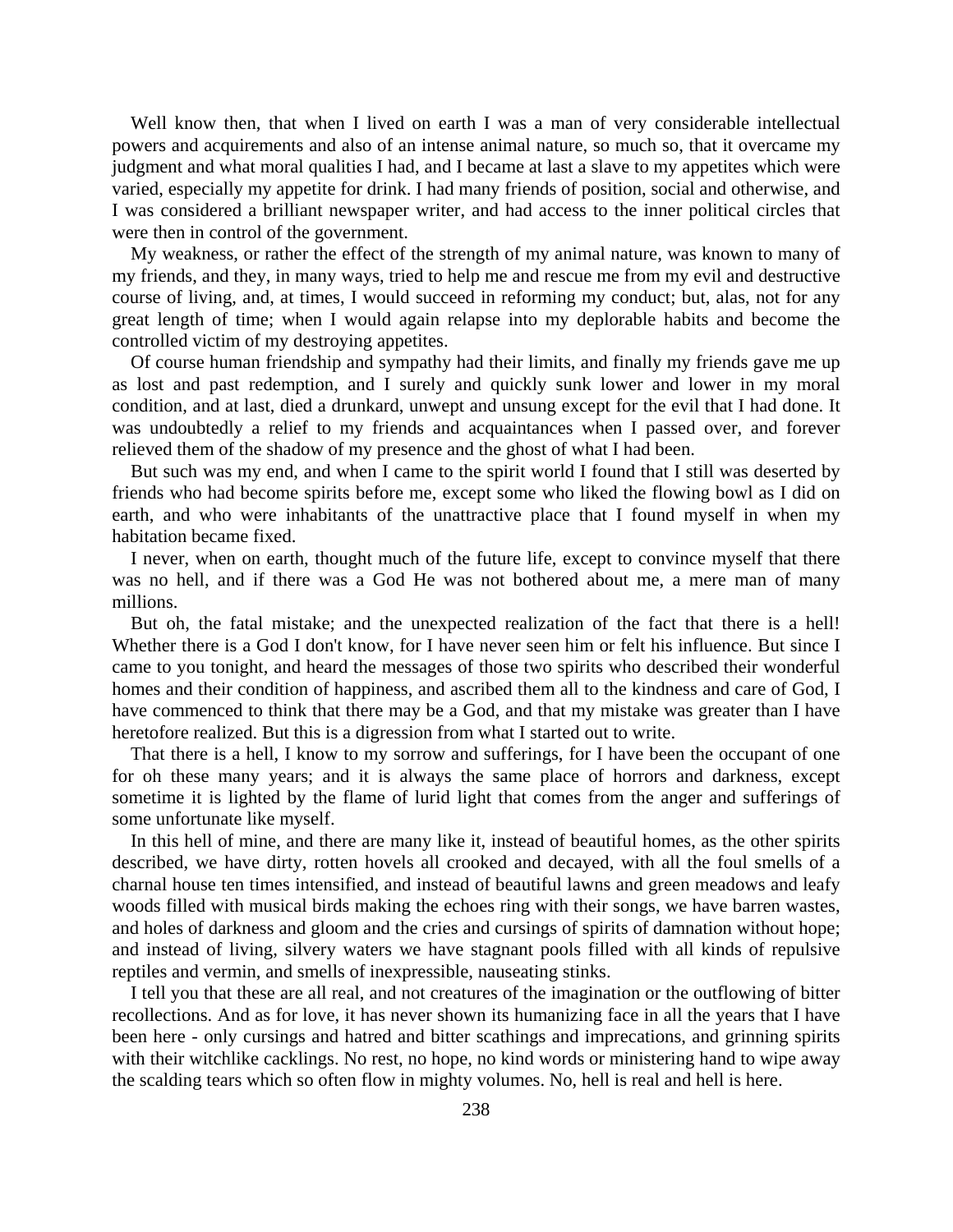We do not have any fire and brimstone, or grinning devils with pitch forks and hoofs and horns as the churches teach; but what is the need or necessity for such accompaniments? They would not add to the horrors or to our torments. I tell you my friend that I have faintly described our homes in these infernal regions and I cannot picture them as they are.

 But the horror and pity of it all is that hope does not come to us with one faint smile to encourage us that there may at some time be an ending to all these torments, and in our hopeless despair we realize that our doom is fixed for all eternity.

 As the rich man in hell said, if I could only send Lazarus to tell my poor, erring brothers on earth of what awaits them, how gladly I would do so and save their souls from the eternal torment.

 Well, I have written you a long letter and am tired, because it is the first time that I have attempted to write for many long years, and I find some difficulty in gathering my thoughts so as to be able to write in an intelligent and collected manner. So I must stop.

 Well, I will say that you are the best friend that I have had since I became an outcast while on earth, and that I will do whatever you may advise, but you must not expect me to have much hope, not doubting your desire to help me, but merely your ability.

Well, I don't understand but I will trust you and will try to believe what you say, only don't create in me that of which I have been deprived of for so long - I mean hope - and have me disappointed. Well I have looked as you advised, and see some spirits who are so beautiful and so bright that I can scarcely look at them. Never before have I seen such spirits or imagined that such could exist. They must be gods, or why all the great happiness and beauty and love which they have. Tell me what does it all mean! Is it a star of hope that has come to me from afar, and bids me trust that these hells shall not be my home forever? Oh, tell me I pray you, are they the spirits of real mortals who lived and died as I did?

 Such love I have never seen; and they look at me with such encouragement and almost human eyes of love, and beckon me to come with them. I have asked if Mr. Riddle is there, and one spirit comes to me and says yes, and that he is glad to have me come with him, as he knew me on earth and is acquainted with my sad life. And now I remember him, for he was a friend who lived in the same city as I did.

 He says: "Come G - and I will try to show you the way to light and relief from your sufferings". And I am going, and as I go a beautiful, glorious spirit comes to me and lays her hand on my head and says: "God bless you my brother and may His Divine mercy be yours"; and she tells me that they all love me and will help me.

 Oh, tell me what does it all mean! Am I dreaming? Are you real and are they real, or am I in one of the deliriums that I used to have on earth? Oh, so beautiful and heavenly. But they say no, that they are real spirits and once lived on earth, sinful mortals like myself.

 How can I ever thank you? I am overcome and cannot write more, but I will come again. So my dear friend good night, for I am going.

G. H. B.

My name is G .H B. and I died in 1899.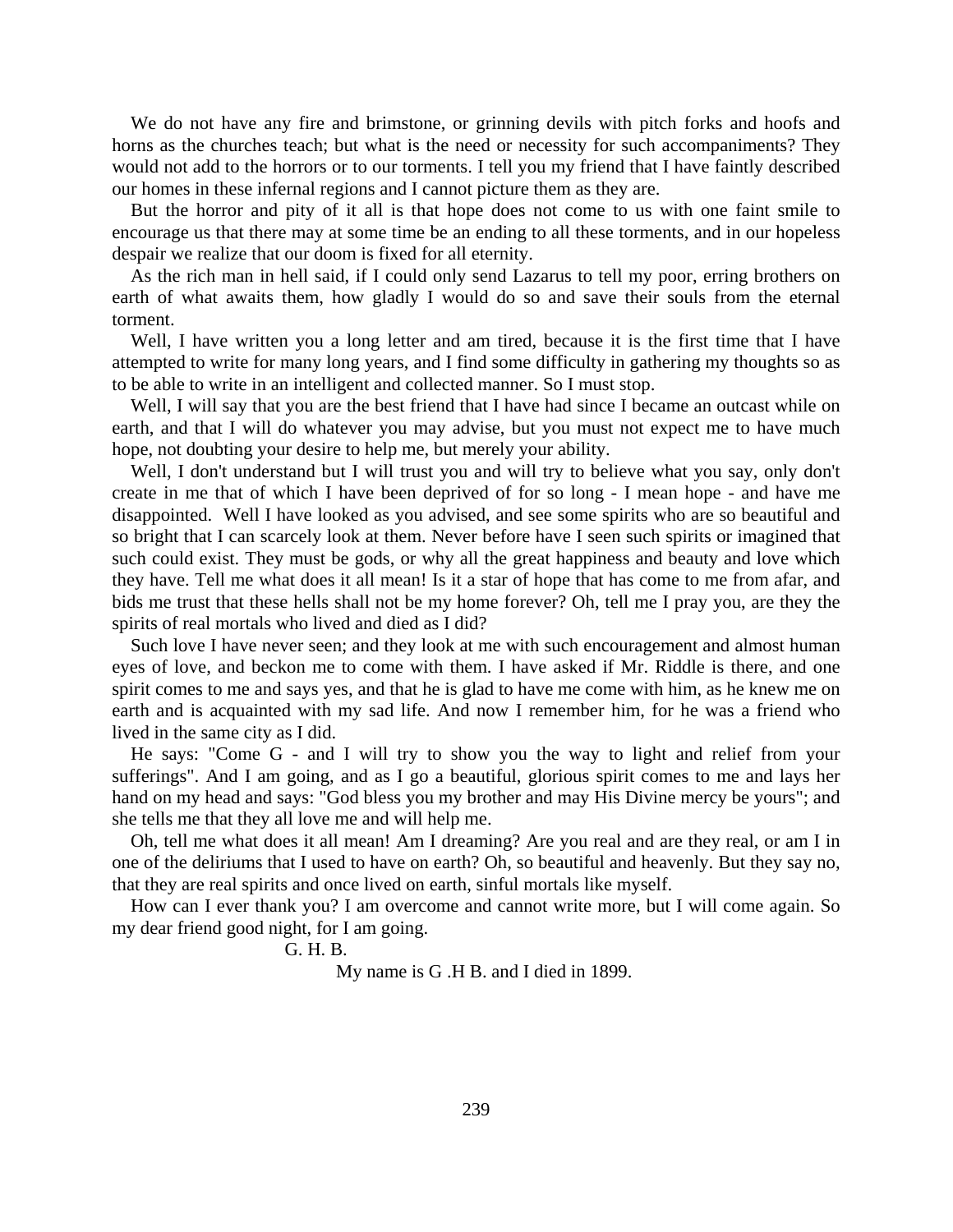#### *Helen - Confirmation that the spirits who have written actually did so.*

I am here, your own true and loving Helen.

 Well my dear, you have had a variety of writings tonight, and I have been greatly impressed with the last message that you received, for the writer was a very intelligent spirit and seemed to be without hope in his soul. He was a very dark spirit and did not seem to have any love in his soul, but was the picture of despair and grief. He firmly believed that his position in hell was fixed for all eternity, and hence the hopeless despair in which he was.

 I am so glad that he came to you and described these hells, for he was capable; and no one can describe them as he who has lived in them for many years and suffered and experienced all their torments.

 He seems to be very grateful, and I think that hope has come to him. He has gone with Mr. Riddle, who is much interested in him. We will all try to help him to progress. So you must pray for him now - we all will.

It is late, and I will not write more.

 Your own true and loving, Helen.

*Swedenborg writes on the hells. Refers to Mr. Padgett's work in receiving the messages.* 

 Let me write a few lines as I desire to write you some truths about what you and your friend were discussing; namely, are there any such hells as are described in the messages contained in the book *(Dr. Peeble's "Immortality")* that you have been reading tonight.

 Well, you must know, that in the spirit planes hell is a place as well as a condition, and that as a place it has all the accompaniments that make it a reality to the spirits who inhabit it. Of course, the conditions of the spirits who are in these hells are determined by their recollections worked upon by their consciences. But notwithstanding that these recollections are the things that cause their sufferings, yet, the appearances of the locations in which they live are due to something more than these mere recollections, for, as you have been informed, all these spirits are in darkness - the degree of the darkness in which they live being determined by their recollections. I mean that when the spirit has recollections of deeds done or not done, which are not so bad as the recollections of another, the former spirit is in a place where there is less darkness than the latter.

 These places have their own fixed condition of darkness and of gloom, and many other attachments which increases the sufferings that spirits have to endure.

 There are, of course, no fires and brimstone lakes, and devils with pitchforks adding to the sufferings of the spirits, but yet, there are certain conditions and appearances which are outside of the spirits themselves, which causes their recollections to become more acute and to work in a manner to produce a greater degree of suffering.

 These hells may be places of caverns and rocks and barren wastes and dark holes and other such things as have been written about; and mortals must know that evil spirits do not live in pleasant places and suffer only from the punishments which their recollections bring to them.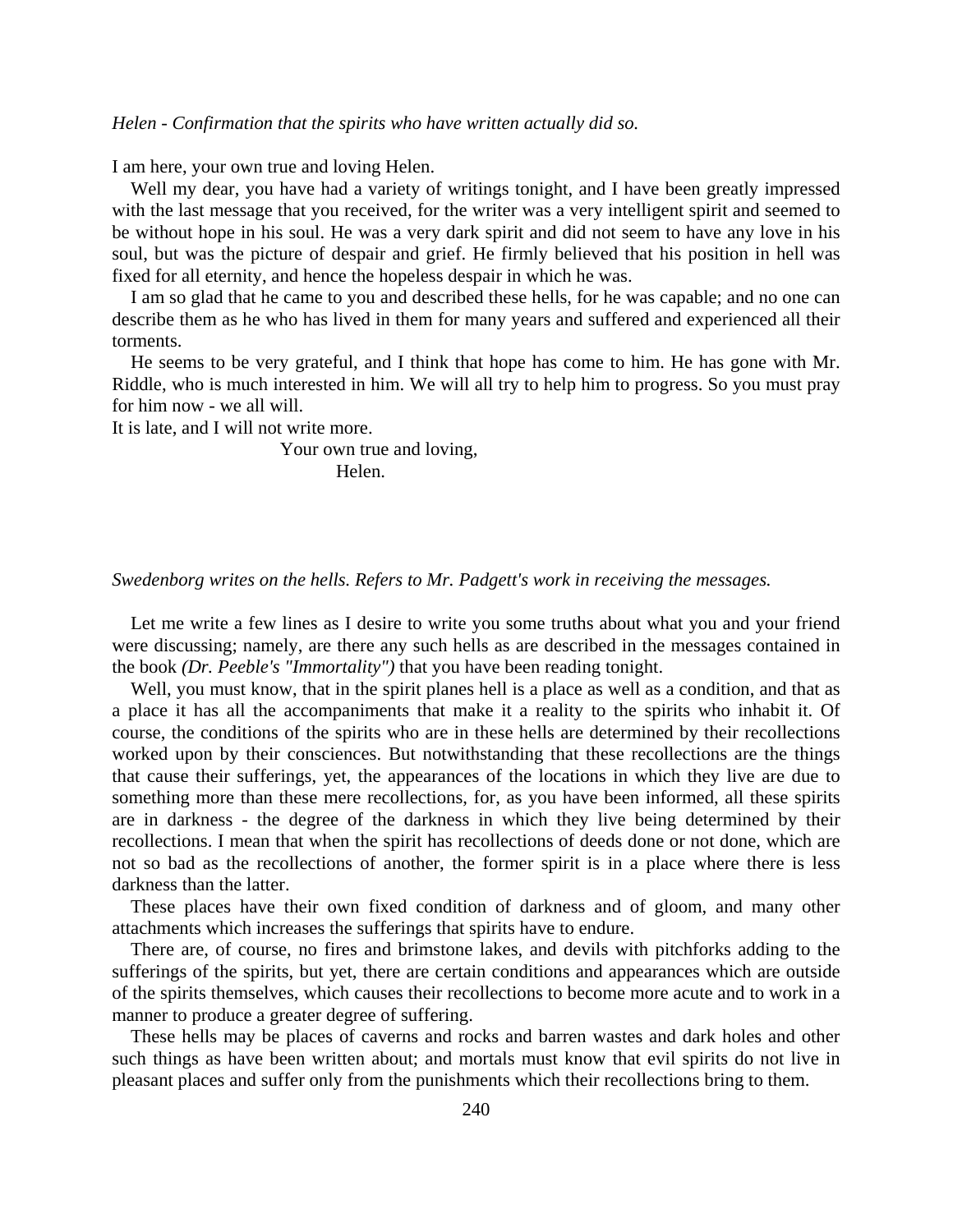And while the hells of the orthodox are in their descriptions greatly exaggerated, yet there is some truth in the ideas which these descriptions convey as to the fact that the hells are places in which are darkness and many accompanying appearances that add to the tortures of the spirits of evil.

 I tell you this because I see you want to know the truth, and for the further reason that you do not believe that there are such distinctive places as the hells; and that the darkness which the spirits in their communications to you speak of is, in your opinion, produced by the conditions of the minds and souls of the spirits who write.

 But such opinion is not altogether correct, and it is best for men to know that the mere recollections do not include all of what the hells are.

 You say you have your hells on earth sometimes, and that is true to a limited extent, and many men suffer very much from their consciences and remorse, but when they come into the spirit world, if they have not gotten out of the condition which these recollections and remorse place them in, they will find that there is waiting them that place or location which will add to their sufferings that arise from the recollections of evil deeds committed while on earth.

 These evil spirits live in communities, for the law of attraction operates in these dark and lower planes just as it does in the higher spheres, and causes spirits of like or similar conditions to congregate together and find consolation, or what they may at times think to be consolation, in one another's company.

 These hells are on the planes nearest the earth, and these spirits are not confined all the time to any particular hell; they have the privilege of moving at will along this plane, but wherever they go they find that they are in these hells, and they cannot escape from them, unless they accept the help from spirits who can instruct them *(in)* what they must do.

 Well, when they come to you to write they are not very far from these hells, because the plane in which they live is a part of the plane in which the inhabitants of earth live.

 Of course, I don't mean to say that that portion of the earth plane that surrounds your earth is composed entirely of these hells, for that is not true, as the earth sphere has in it considerable light and some happiness. And you must further remember that there are many planes in this earth plane.

 These spirits, while their habitations are in these hells, have the privilege of leaving these particular localities and wandering for a short time in and over other parts of this earth plane; but this is only for a short time, and they have to return to the places where they have been placed, and which this law of attraction, that I speak of, draws them to.

 Well, there are thousands of millions of evil spirits, and there is never a time when some of them, thousands of them, are not surrounding and trying to use their bad influences on mortals. We do not know why this is permitted, but only know that it is so. And here again the great law of attraction operates, for many mortals are in similar conditions of development and evil thoughts to what these evil spirits are, and naturally, these evil spirits are drawn to them and do come to them. And frequently it happens, that while visiting these mortals of similar conditions to their own, they attempt to influence mortals who are in a better state of moral and spiritual condition, and sometime succeed in doing them harm.

 But the great fact is, that these evil spirits have a place of living, where they have to remain, until by the operation of the law of compensation they are relieved from some of their evil tendencies and desires, when they are permitted to progress.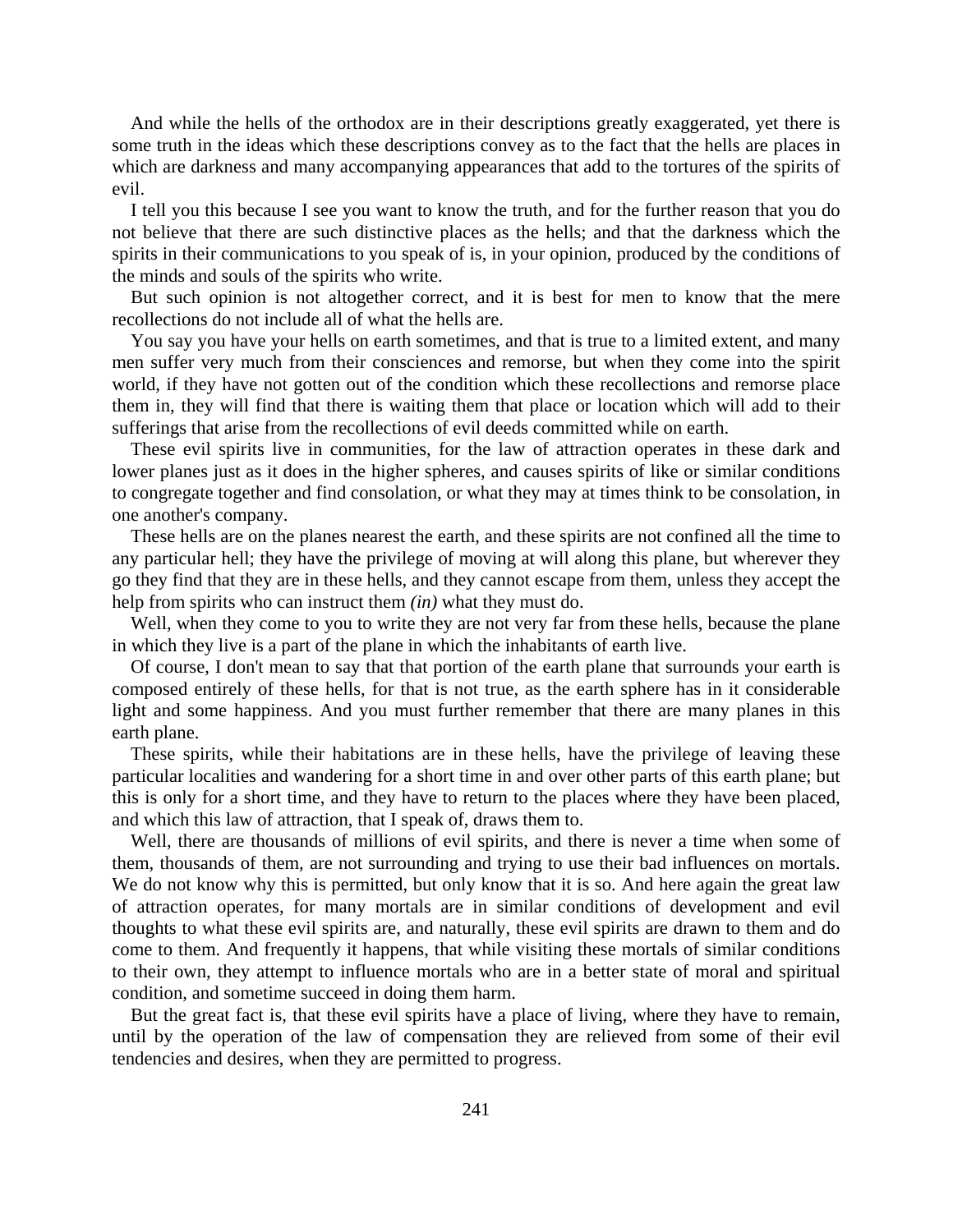My principal reason in writing you is to have you know that there are hells of places as well as of conditions, and that these places by reason of what they contain and their appearances add to the suffering of the spirits.

 As I have written a long time I will stop, and say that I am a Christian and an inhabitant of the Celestial Spheres, and one of the spirit band that is helping you in your great work of the Master. So in leaving you I will subscribe myself,

> Your brother in Christ, Swedenborg, the Seer.

## *John Calvin interested in the work and the means whereby all men may receive the Divine Love.*

 Let me write just a word, as I am anxious to make known to you that I am interested in your work and in the development of the knowledge of the soul and the means by which all men may receive the Divine Love of the Father and become at-one with Him.

 I am not going to write you a lecture tonight and I merely write that I may get in rapport with you, so that later I may have the opportunity and ability to write you of those things of deep and lasting interest to mortals.

 I am not known to you, but I hope that you will soon consider me one of your friends, as I desire to be, I assure you. I must stop now, and in leaving will subscribe myself,

Your true friend and brother in Christ,

John Calvin

## *Solomon Writes of Mr. Padgett's selection by Jesus.*

 I came merely to say that I have listened to your conversation tonight, and was much interested because you have discussed that phase of man's destiny which is most important in all the economy or plans of the Father.

 Your being chosen to do this work was not the thing of the moment, but for a long period of time the highest spirits of the Celestial Heavens have considered this great question, and the way by which the great truths of God and the necessary plans for man's salvation could be made known to mortals.

 Heretofore, the difficulty has been in finding a man gifted with mediumistic powers, who had the unbiased mind, and yet a knowledge to some extent of the soul's requirements, and who could be used for the purpose of receiving these great truths and transmitting them to humanity.

 Some years ago, as you say, a selection was made of a man to declare these truths, and to him much power and spiritual knowledge were given, and even that power of leaving the body and visiting the world of spirits that he might see for himself the actual condition of things as they there existed, and to declare to mankind the results of his observations. And he did observe and declare many truths, but the difficulty in the way of his realizing the pure truth and interpreting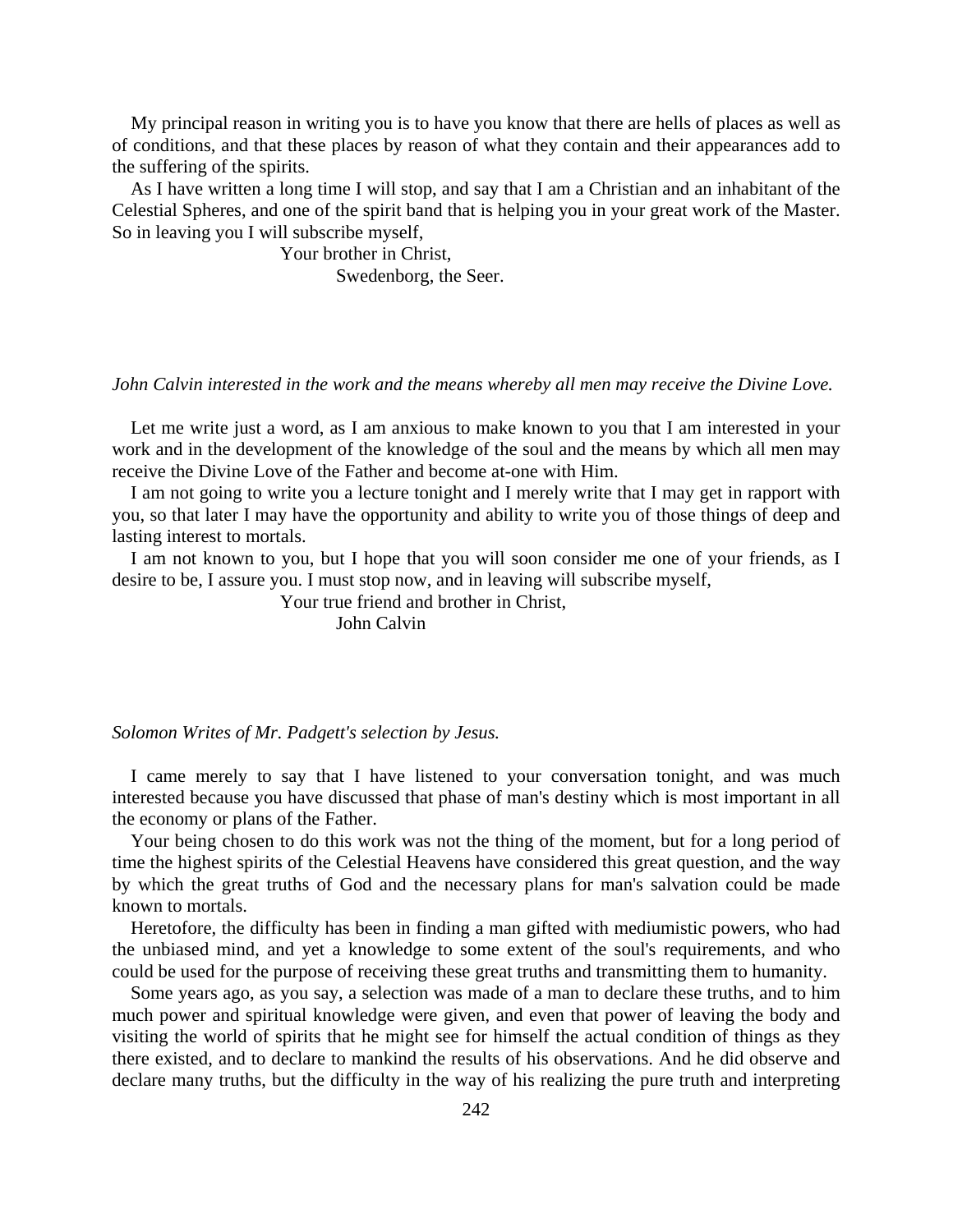the things which he saw, was that his mind was too much biased by what he had read and believed from the writings as contained in the Bible. And hence, his efforts failed to accomplish the great purpose intended by the mission given him. I am here referring to Swedenborg, the seer, as he was called.

 This was a great disappointment to these Celestial Spirits who had projected such a plan for revealing the truths to mankind. At the head of these Celestial Spirits was Jesus, as he is now. Since that time, the time has never been propitious for a plan of this kind to be attempted again until now.

 But now, instead of having the mortal, through whom this plan is to be worked, leave his body and come to the spirit world, and then relate the results and interpretations of his observations, it has been determined that the truths shall be declared to the mortal in the words and thoughts of these spirits, so that no mistake or wrong interpretation can possibly occur; and hence when we saw the possibilities of your becoming a medium with powers sufficient, and a soul capable of development to receive these thoughts and words, it was decided to select you and make you the medium for doing this great work. Of course, Jesus was the active superior spirit in making the selection and we all submitted to his judgment.

 But such is the decree, and now you will understand why you were selected, and the fact that you have been selected.

 I have told you this tonight, because I have been selected by the others to do so. And I, as the wise man of old, tell you from a knowledge founded on fact.

 So both *(Dr. L. R. Stone was present)* of you realize your missions, and strive with all your might to acquire this great faith and soul development which are absolutely necessary to a successful performance of the work.

 We are with you very often trying to incline your thoughts to the higher things, and to fill your souls with their influences which our love for you creates around you.

So in behalf of all of us who are promoting this great work, I give you our love and blessings.

Your brother in Christ,

Solomon,

 the wise of the Old Testament, and the more than wise of the followers of Christ.

*John Layton - All that the spirits wrote about the magnificent power and glory of the Master is true. The revelation makes an epoch in the spirit world.* 

Layton.

I wrote you once before at your office and was interrupted before I could finish.

 I merely want to say tonight that all the spirits who have written you about the magnificent power and glory of the Master, is true, and yet not half told.

 The revelation of that night makes an epoch in the spirit world where those who witnessed it live, for it has been told to many spirits in many spheres, and Jesus is now the great center of interest to many spirits, who before looked upon him as a mere spirit like themselves.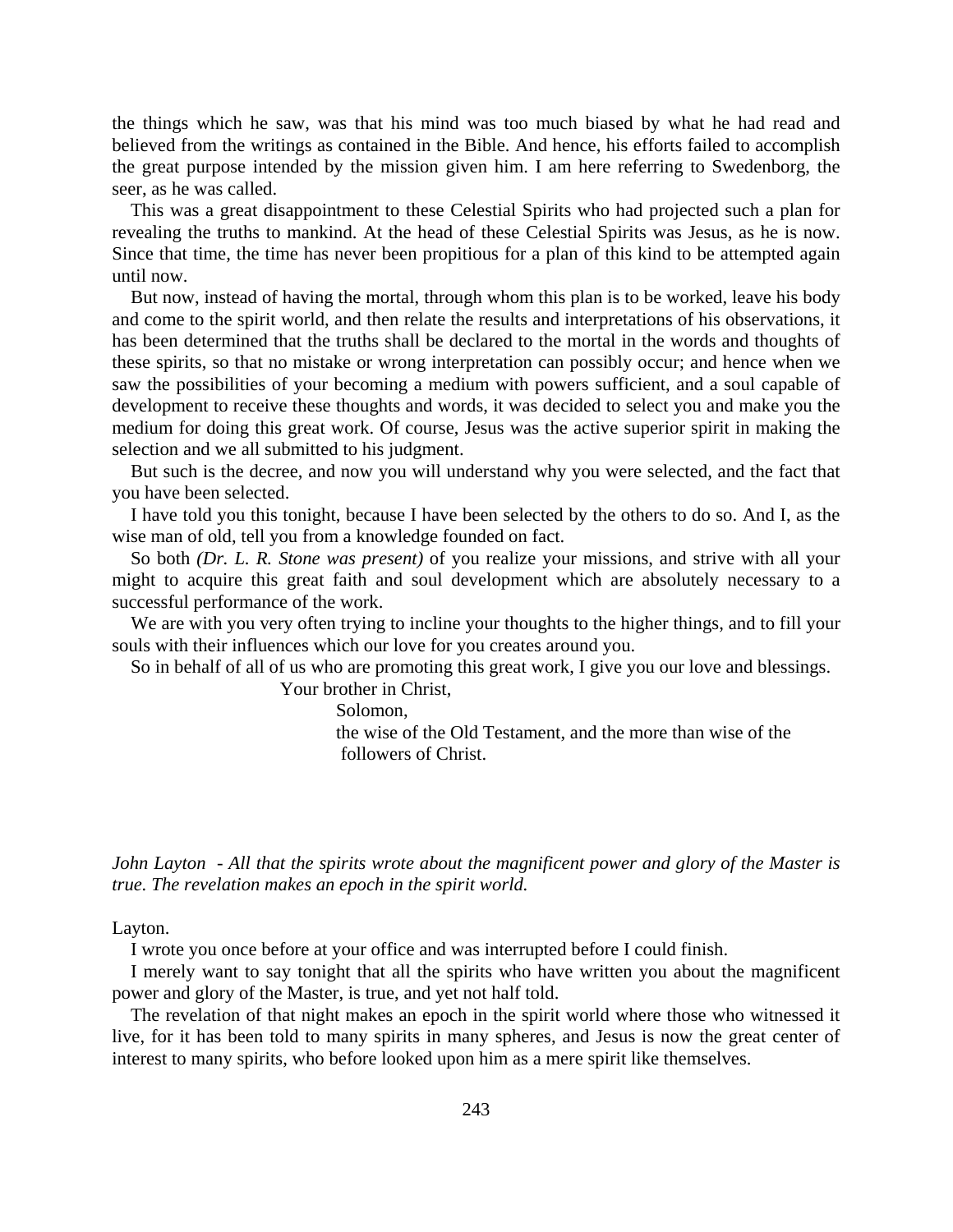How wonderful that this display of power should have been made under the circumstances that accompanied it.

Many spirits were present, from spheres which are not soul spheres, $<sup>1</sup>$  in which live believers of</sup> other religious faiths.

 You will hear much of this night for some time to come, and the results of the great scene will be felt in many places that never before have heard of or been interested in the teachings of the Master. I will not write more.

So good night.

 Your brother in Christ John Layton

*Saleeba comments on the glory of Jesus as she saw him the other night.* 

I am here, Saleeba. $<sup>2</sup>$ </sup>

I want to tell you that I was a witness the other night to the wonderful display by Jesus of his great power and glory - and what a wonderful demonstration it was!

 I never in all my long experience in the spiritual spheres saw anything that approached it, and no spirit in the highest intellectual sphere could for a moment show the great effulgence of light that Jesus did. So you see, I now know positively that the Master is the son of God, and has this Divine Love to a degree that, as I am informed, no spirit who was then present, except probably, some of the apostles, had any conception of.

 I am now convinced to the depths of my soul that the Divine Love of the Father is a real existing thing and that it makes beautiful and Godlike those who possess it. Now I shall strive harder than ever to get it, and the great happiness which I now know must be the experience of those who have this Divine Love to a great degree.

 I merely wanted to tell you this, because, as you know, I am one who a short time ago had never heard of this Great Love. So thanking you for your kindness, I am

Your sister in Christ,

Saleeba

*White Eagle - Astonished at the wonderful glory of the Master - Spirits were awed by the brightness and magnificence of his presence* 

White Eagle

1

 $<sup>1</sup>$  "soul spheres"- spheres where spirits are progressing in the Divine Love.</sup>

<sup>&</sup>lt;sup>2</sup> ancient spirit of the sixth sphere now progressing to the Celestial Spheres.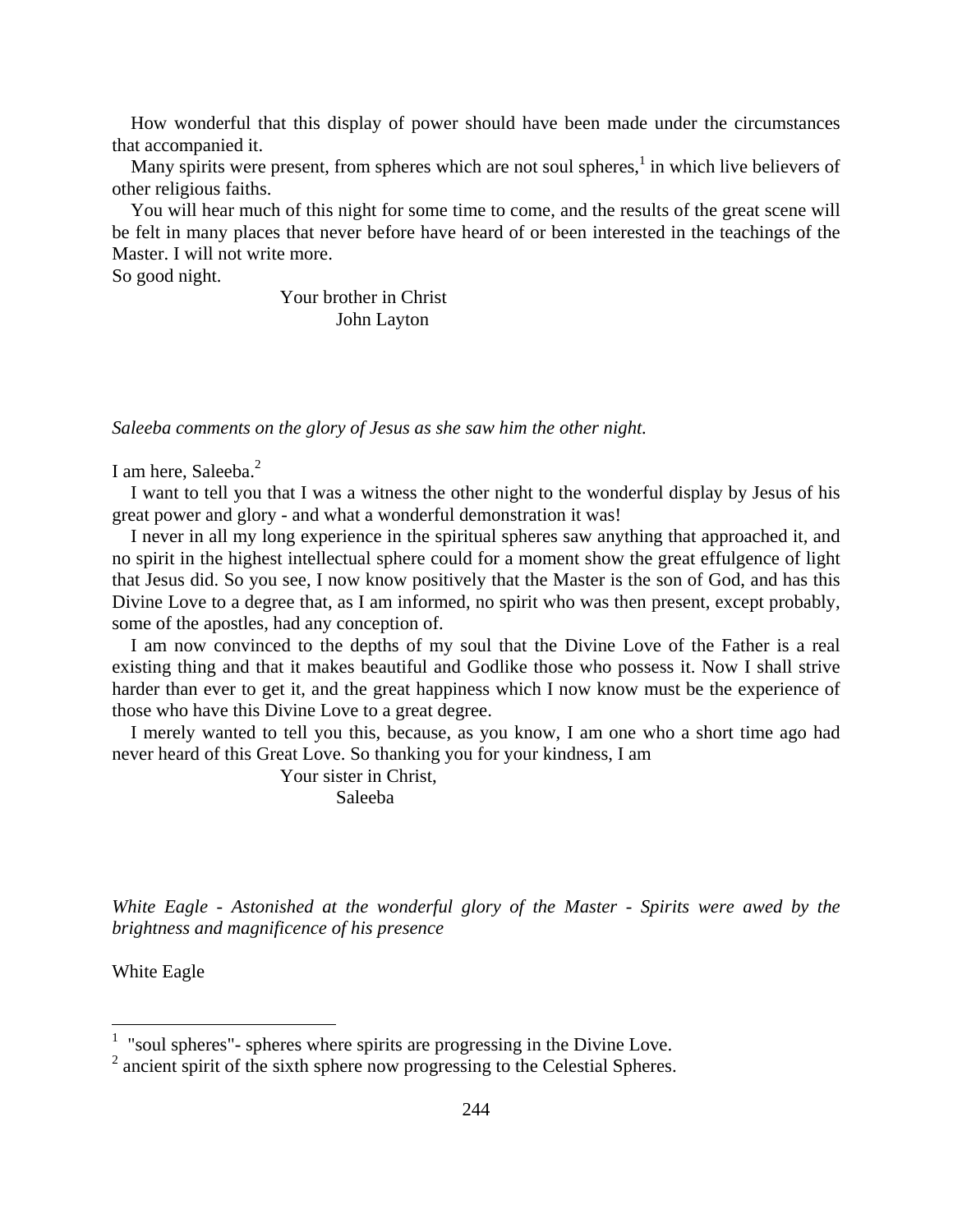I want to say that you are in a very good condition tonight and that a great spiritual power has been with you and made you stronger in your physical as well as in your soul condition.

 I have not written for a long time and I feel that I must say something. I was present and I was so astonished that I could not withstand the glory. It was wonderful and I am more convinced than ever that he is the true son of the Father. Yes there were a host of spirits present, and many of them not Christians, and the effect on them was surprising.

 They were awed by the brightness and magnificence of his presence, and I believe that many of them will become Christians. He is here and wants to be remembered to you. He is with you nearly all the time watching over and protecting you. He seems to love you so very much, and since the night of the great transformation he is proud that you are his charge. So you see, we are both glad that we have you for our special care. I am with you nearly all the time too, and love you very much. So think of me sometimes and love me.

> Your own true guide, White  $Eagle<sup>1</sup>$

*Helen Affirms Solomon wrote through Mr. Padgett.* 

I am here, Helen.

Well, you have certainly had some wonderful messages tonight.

 What Solomon wrote you is true, for I have heard the Master say the same thing, as he has told me that you have been selected because of the reasons Solomon gave. How you must thank the Father for such a favor and blessing.

 What a work is yours, and what a responsibility also. But you will not fail for you will have such help from the Celestial World as will not let you fail. I will not write more, but only say that I love you with all my heart.

> Your own true and loving, Helen.

*Jesus - How the Divine Love enters into the soul of man. When a man dies shall he live again* 

I am here, Jesus.

 $\overline{a}$ 

 I am here according to promise, and desire to write you on a subject that all men should be acquainted with. "How the Divine Love enters into the soul of a man."

 As I have told you before, man is a creature of God, having a body, spirit and soul; and all these are necessary to make the perfect man. But these three parts of man are different in their

<sup>&</sup>lt;sup>1</sup> White Eagle, a powerful Indian belonging to Mr. P'.s band.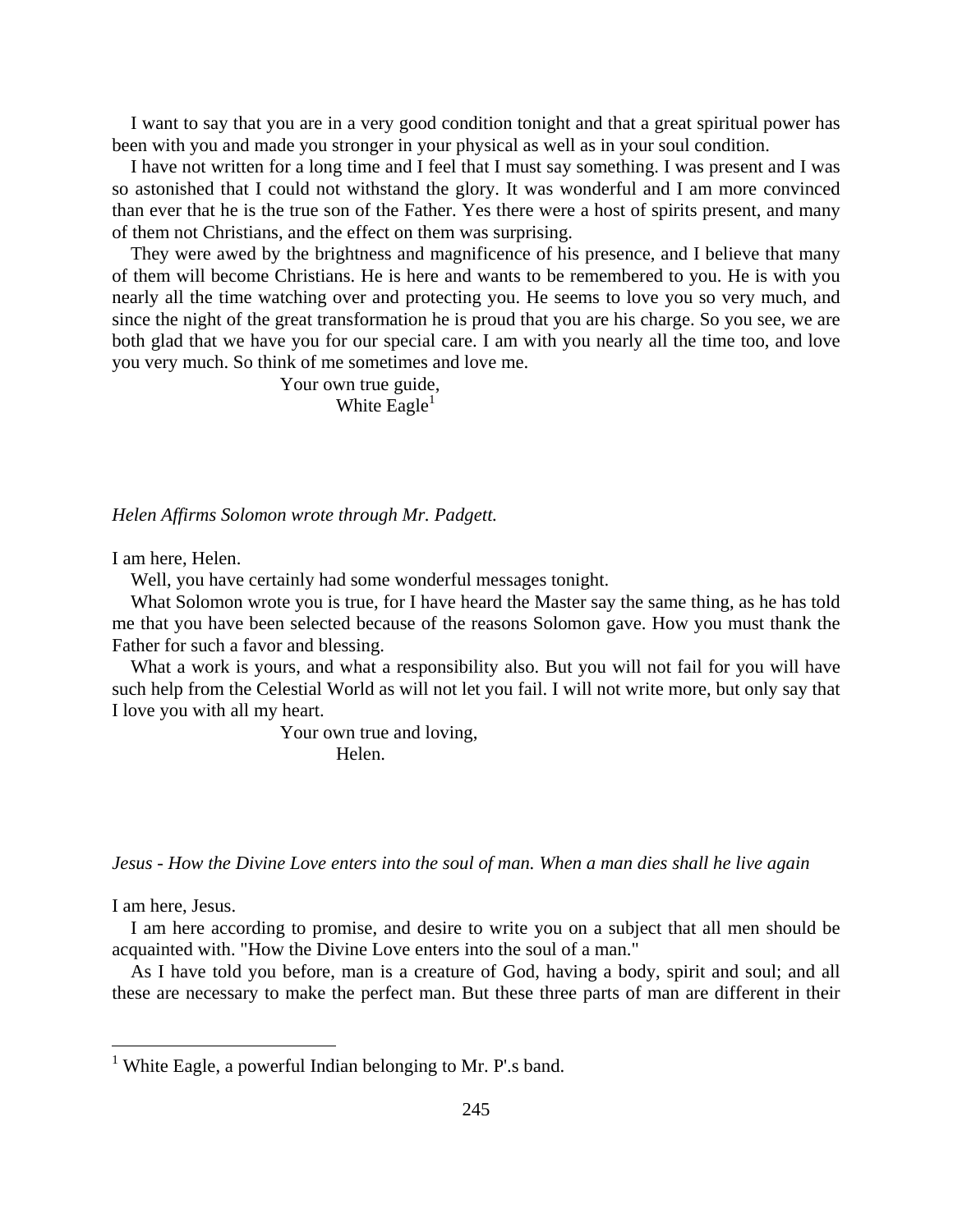characteristics and functions, and are separate and distinct, and have qualities that are unlike in their composition as well as in the duration of their existence.

 The body, as you and all men know, has an existence which lasts only during the life of the mortal on earth, and after that life ends, dissolves into its elements, which no more can form the same body either in the mortal world or in the spirit world, for these elements are merely things of matter and may be and are used to form other bodies and manifestations of the material of nature; not necessarily in the form of human beings, for they enter into other forms both animal and vegetable, and are so disseminated that never again will they become parts of a resurrected body. Your orthodox do not teach this truth, but think in some mysterious way that the mortal body will sometime be resurrected.

 No, the body when it has performed its function of maintaining and shielding the soul and spirit of man during his earth life, is no longer and cannot thereafter be a part of that man, and may be considered as something that is no longer a part of him.

 This body though, as a matter of fact, even during the life of the mortal is not the same body during that life, for continually is there changes in the elements that compose that body; and one element or set of elements, gives place to others and becomes lost or absorbed in the great sea of elements that help form or constitute the universe of God.

 By operation of the laws of attraction and repulsion, these elements, as they replace others which disappear, conform themselves to the general appearance or outline of the parent body, so that the identity of the body as well as of its appearance is preserved; and as a man grows older, the laws which make the changes in his appearance cause these new elements to conform to these changes, so that, even while the material continues to envelop the spirit during the short span of a man's life, yet that material is not the same for any length of time. I make this preliminary statement merely to show that the material part of man is not at all connected with the real man, so far as the persistent nature for him is concerned, and this material need not be considered in discussing the subject that I desire to write about.

 The spirit part of man is that part which contains what may be called the functions of life and the force and power existing in him and which immediately control him in his conduct and living. This real, existing principle of life, unlike the body, never dies, but continues to live after the spirit drops its envelope of flesh.

 This spirit part of man contains the seat of the mental faculties and reasoning powers, and uses the organs of the material body to manifest these attributes. These faculties live and exist, even though the physical body may be in such imperfect condition that the spirit may not he able to make its manifestations in such a way as to enable the mortal to perceive or sense the material things of nature, as they are called. To specify, even though the material organs of sight may become impaired or destroyed, yet in that spirit body, which is within the physical body, exists the actual sight just as perfectly and completely as if these impaired or destroyed organs were doing their functioning; and the same is true as regards the hearing and the others of what are called the five senses of man.

 And as to the reasoning faculties and mental qualities, they exist in the perfect state whether the brain is healthy or not, or whether it performs its work or refuses to do so. These qualities do not depend upon the soundness or perfect workings of the organs of the physical body in order that these spirit qualities may exist in a perfect condition, but the proper workings of the physical organs, or rather the proper and natural movements and manifestations of the brain, and the conscious operations of the mental faculties, do depend upon the spirit faculties being able to use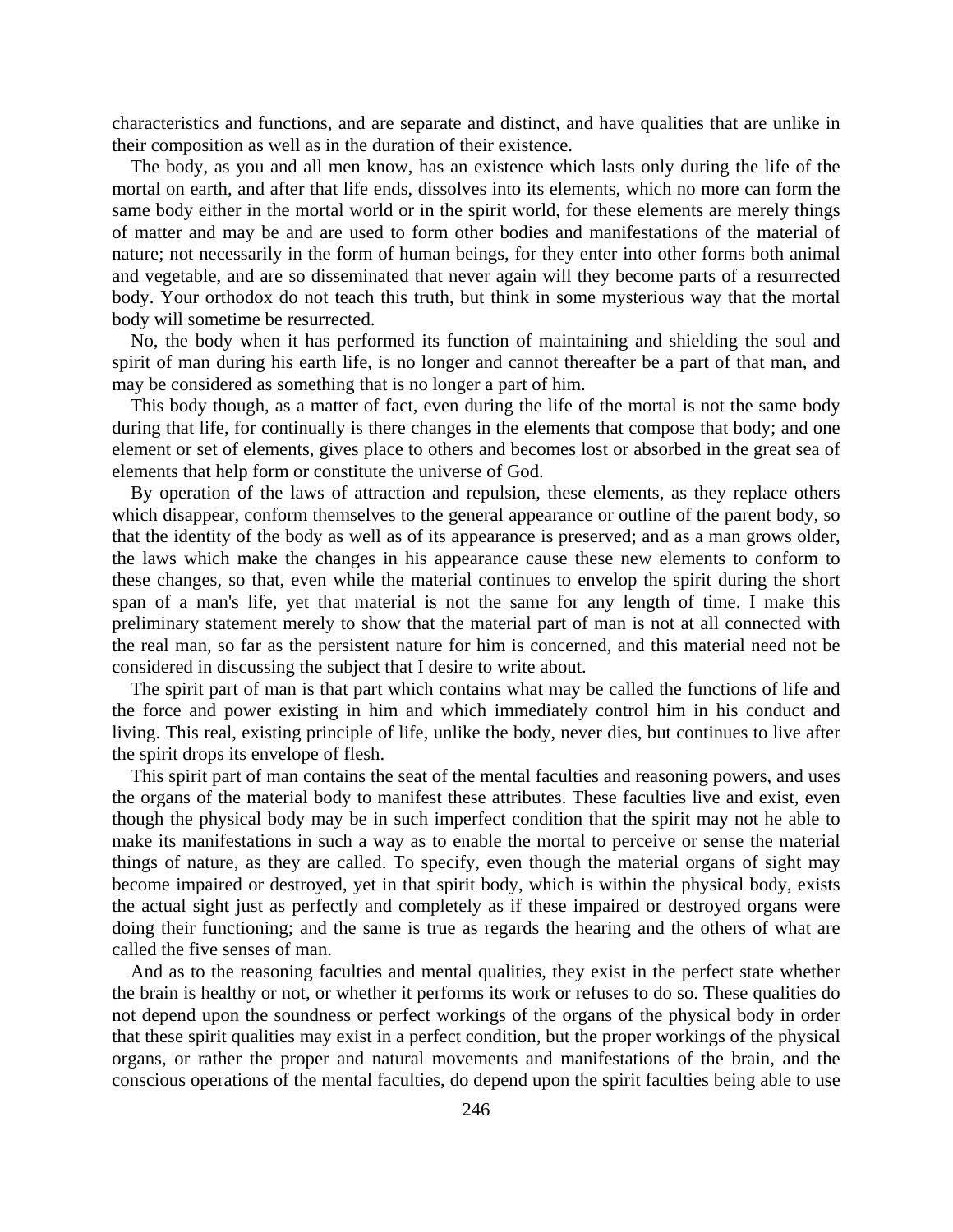these physical organs in a proper way and in accordance with the harmony of the creation of the relative and correlative parts of man.

 These spirit faculties, which man calls the intellect and the five senses, are a part of the spirit body which is enclosed in the material body and which in turn encloses the soul. When the material body dies, the spirit body continues to exist and live on in the world of spirit, and with it and as continuing parts of it, these intellectual faculties, performing all their functions free from the limitations that the physical organs placed upon them. And when this change takes place, these mental qualities, notwithstanding that they have not the material organs through which they functioned when in the mortal frame, can conceive thoughts of things material and hear and see things of the material just as they did, and even more perfectly, when they were enveloped by the environments of flesh and blood.

 So you see when the mortal dies, the only thing that dies and is left behind is the mere physical body, and with the spirit body survives all those things which can be said to be the real man, so far as the mind is concerned. Hence, man never ceases to remember and to progress and to know that he is a being which death cannot destroy or change into something that he was not before death came to him. And thus I answer the question: "When a man dies shall he live again?" He never ceases to live, and his living is not a new life, but merely the continuation of the old life with all the things of mind and conscience that were his in the old life.

 In the purely spirit life the spirit body continues to contain the soul and will be its protector and covering so long as that spirit body shall last. But this body then begins to change, and by disintegration into what we may call spirit elements, and the formation of new elements to replace the disappearing ones. This change in this body is not caused by the same laws that operated to change and disintegrate and replace the physical body, but by the law controlling the development of the soul which the spirit body contains.

 The soul is the real man because it is the only thing or part of man that may become immortal, the only part of man that was made in the image of its Creator, and the only part of man that may become a part of the Substance of its maker and partake of His Divine nature. I say may, for that is an important part of this great possibility. I know this possibility of the soul becoming immortal by partaking of the Divine nature of God, is true; for it is a proven fact in the case of many souls who are now in the Celestial Heavens. I also know that there are many souls in the spirit world, who have been there for many centuries, who have never received this Divine nature and consciousness of immortality. Whether such souls who have not received this Divine nature shall become or are immortal, has never been demonstrated. This I do know, that in the economy of God's plan for the forming of His Kingdom, at some time - when, I don't know - this privilege of partaking of His Divine nature and the certainty of immortality will be withdrawn from the souls of men and spirits, and then, whether these souls who suffer this condemnation will partake of immortality no spirit knows, only God.

 There are other things that I know and here tell you, and among them is this: that so long as the soul does not receive this Divine nature, the mind, which I have described as being a part of the spirit body, continues to exist and dominates both soul and body; and in its progress it may attain to a condition of purity and perfection such as were possessed by the first created living souls - our first parents. Many spirits now are in this condition, but yet are mere men, and their souls remain only in the image of God - nothing more.

 While God is mind, mind is not God, and also while God is spirit, spirit is not God. So that when men teach that mind is God, and that men must seek to attain to that mind, and thus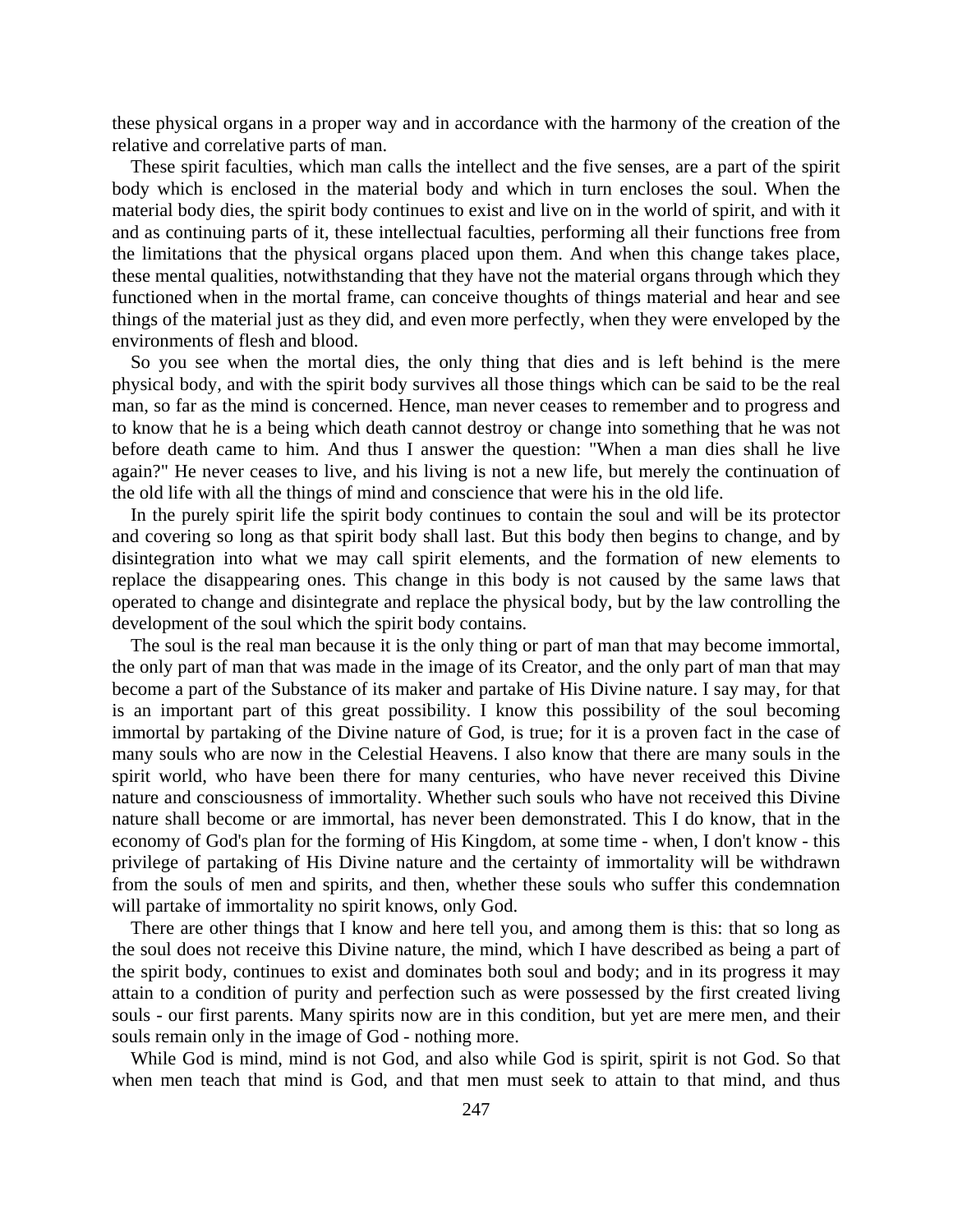become like God, they fall far short of the truth. The mind is only an attribute of God, and beyond and back of that mind is the real God - the personality, and that is Soul, from which emanates all these attributes and manifestations which mortals as well as spirits may be conscious of.

 But while God is Soul, yet that Soul is a thing of Substance with a nature Divine, and the seat and fountainhead of all the great attributes that belong to Him, such as love and power and life and omniscience and mercy. And here I must state one fact which may startle those who believe and teach that mind is God, and that is, that which is called the human mind is not a part of the mind of God, for this human mind and all its faculties and wonderful qualities are mere special creatures just as are the spirit body and material body of man. As I have said, man was created in the image of God only as regards the soul; and here always bear in mind that the creation was only an image.

 The mind of man was a special creation, just as were the minds of the lower animals, differing only in degree. And if God had not given to man a soul and the spirit body to envelop it, and in which he placed this mind of man, when man died the death of the physical body, that would have been the end of him ; as such death is of the body, which is not a part of this soul image of God.

 As I have heretofore written you, when God created man and made him in His own image as to the soul, he also gave to man the possibility of obtaining the Substance of the Father; that is, of having that soul which was a mere image become that soul which is of the Substance of the Creator. I have also explained to you how man, by his disobedience, lost that possibility, and for long centuries was deprived of this great privilege, and how it was again restored to him at the time of my coming to earth, so that he now and for nineteen centuries past has had the possession of this great gift or privilege of partaking of the Substance of the Father.

 Well, when man, by the way that has been pointed out to him, becomes possessed of the Substance of the Father's Divine nature, even in an initial degree, his soul commences to change and lose its character as a mere image, and to progress towards the attainment of that condition when this image disappears and the Divine Substance takes its place; and as the progress continues he receives so much of the Substance that his soul takes on the Divine nature of the Father, and his at-onement with the Father becomes so perfect that he becomes an inhabitant of the Father's Kingdom. This occurs when he becomes fitted to enter the first Celestial Sphere<sup>1</sup>. And just here occurs another thing which may startle those who teach that the mind is the essence of God, and that *(is that)* the mind which man, both as mortal and spirit, possesses up to that point in the progress of the soul where the transformation into the Divine nature takes place, becomes a thing of naught; or rather becomes absorbed in the mind of the soul, which is the real mind of the Father. And then and ever after, only this mind of the soul is that which enables the real Divine man to understand the things of God, to help him in his progress.

 I will continue later. You are tired. But remember that I love you and you have me with you at all times to help and sustain and comfort you.

Good night my dear brother,

<u>.</u>

Your friend and brother,

Jesus.

 $<sup>1</sup>$  The First Celestial Sphere is the one immediately above seventh spirit sphere.</sup>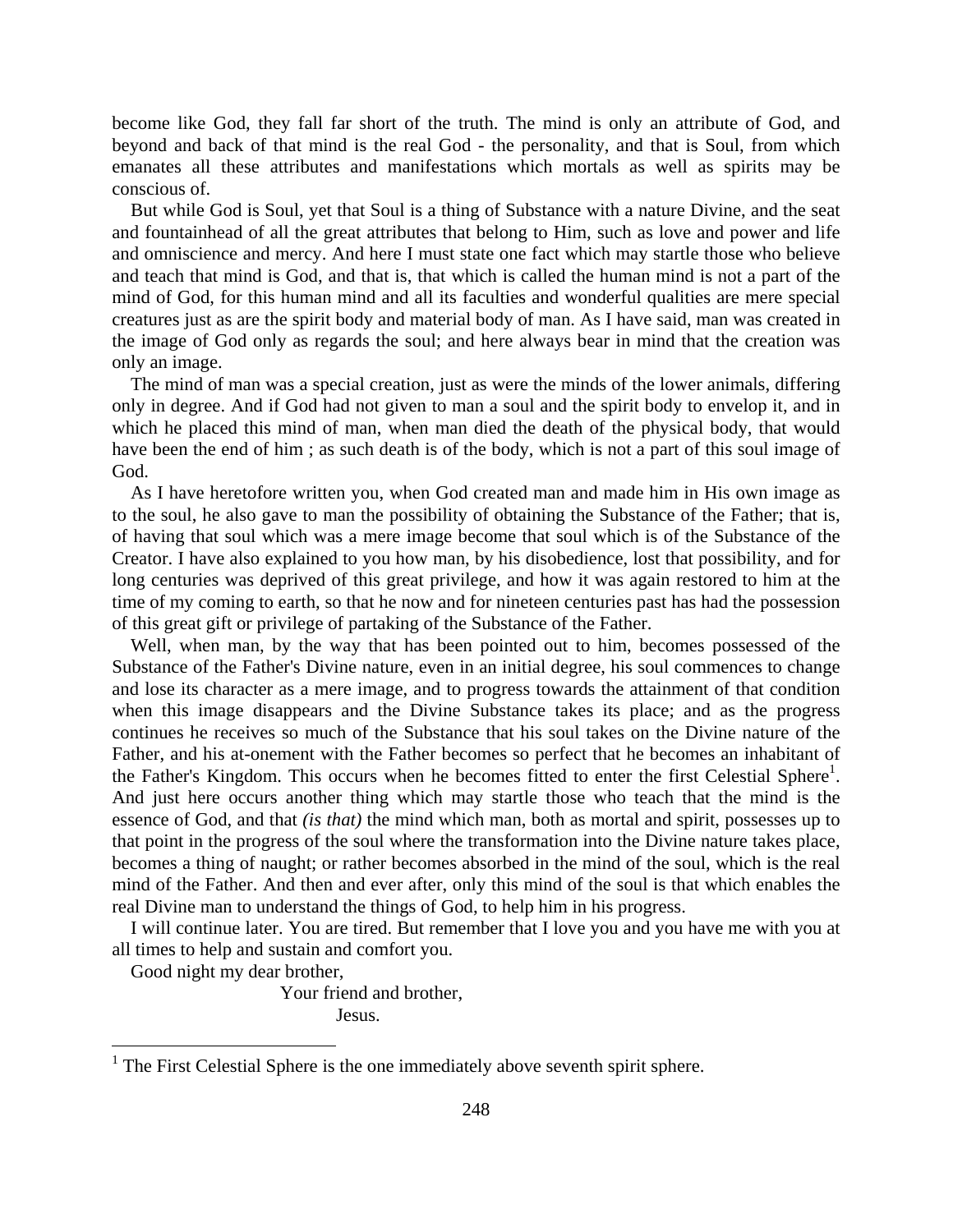#### *Jesus continues preceding message*

I am here, Jesus.

 I come tonight to finish my message and will do so, if your condition is such that you may receive it.

 Well, as you may remember, my subject is: "How the Divine Love enters into the soul of a human being."

 I have already explained to you the difference between, and the respective functions of the physical body, the spiritual body and the soul, and how the real man is the soul, which may live forever.

 I have also shown you how the physical and spiritual bodies change their component parts, and as such bodies, disintegrated and disappear in the form that they may have at any one time.

 Well, the soul is the man and becomes the angel of God's kingdom. The soul may also become only the everlasting part of man in the spiritual kingdom as contradistinguished from the Celestial Heavens.

 The only way in which the soul may become an inhabitant of the Celestial Spheres, is by its obtaining of the Divine Love and thereby become a partaker of the Divine nature of the Father; and this can be accomplished only by the inflowing of the Divine Love, by means of the operation of the Holy Spirit, which is the instrumentality used by God to carry this Love to the souls of men.

 As I have before said, this Love never forces itself into the souls of men, and comes only when men seek for it in sincerity and with effort. It is waiting for all men to receive it, but never comes into the soul of its own initiative, and without invitation. So the important question is, how does it come into the soul and what must men do to induce its inflowing.

 There is only one way, and that is by the opening up of the soul in such a manner that this Love, when it comes in response to sincere seeking, may find an entrance and a condition of development that will cause it to find lodgment and abiding place, harmonious and satisfactory to the qualities of its own existence. Of course, man cannot of himself open up his soul to this inflowing, for, while he has great power, yet the will is not sufficient; nor has he any other inherent qualities that will enable him to place his soul in such condition as to make possible the work of the Holy Spirit in causing the Love to flow into the soul.

 The only means by which this can be accomplished are prayer and faith. When a man in true earnestness and sincere aspirations, prays to the Father for this Divine Love, such prayer not only brings Love, but causes those portions of the soul which are capable of receiving this Love to open up to its coming and to work in such a way as to attract the Love.

 The Holy Spirit never performs this work of preparing the soul for the reception of this Love, but merely brings the Love and causes its inflowing when the soul is in condition to receive it. In answer to prayer, there are other instrumentalities of the Father working to prepare the soul condition that is required, and these instrumentalities are the bright spirits of the Celestial Heavens, whose duties, among others, are to answer the prayers of the penitent in the way of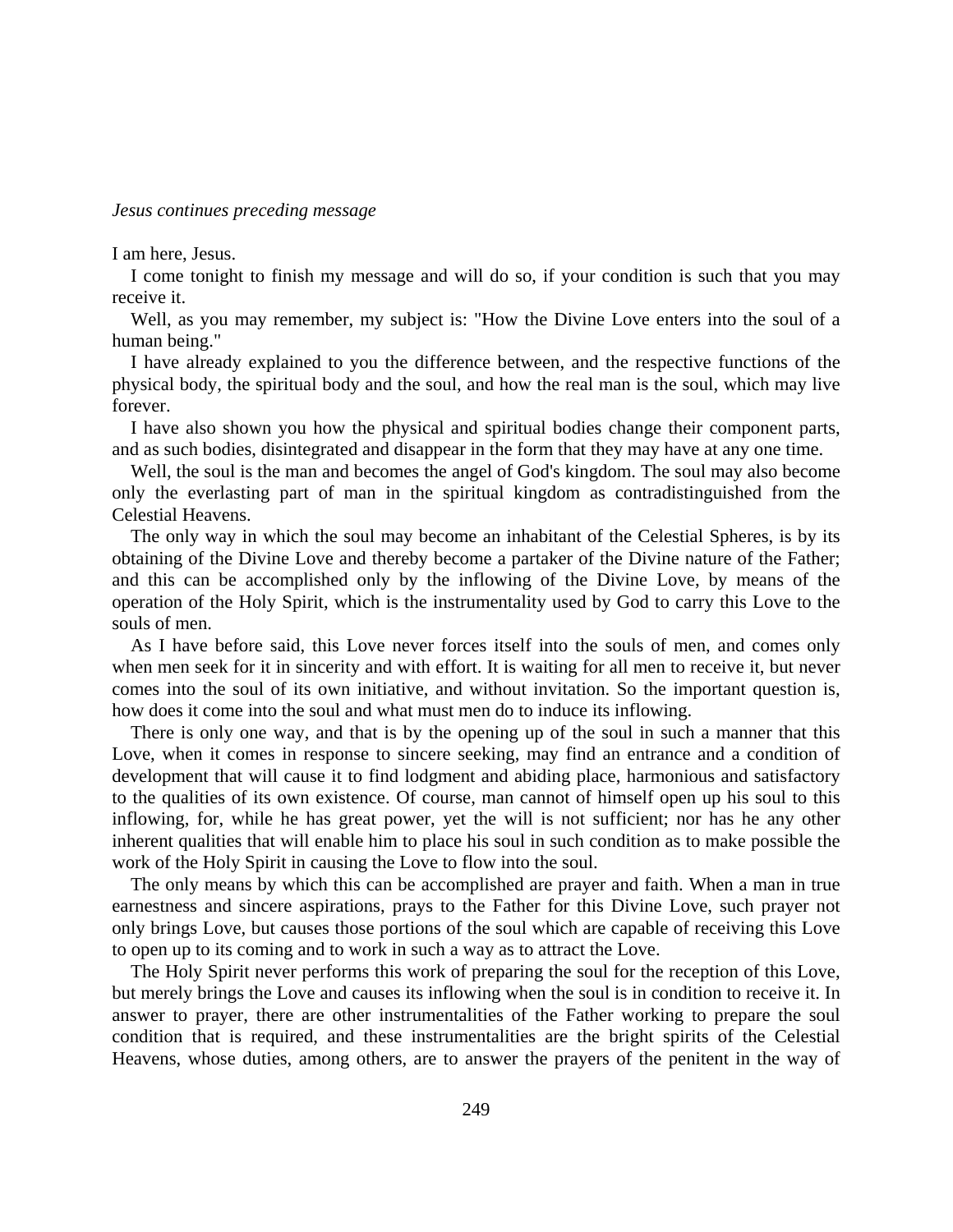infilling the soul with influences that turn the thoughts and aspirations to this Divine Love and its operations.

 As I said when on earth, there is no other way to get into the sheepfold but through the gateway provided, - he that attempts to climb over the fence is a thief and a robber. But this should be modified to fit the exact fact, for there is no possibility of getting into this fold by climbing the fence. There is only one way - that through the gate of prayer and sincere longing.

 I know that many men believe that the performance of church duties, and the observation of the requirements of the church as to baptism and the sacraments, etc., will be sufficient to enable them to get into the Kingdom; but I tell you that they are all wrong, and their disappointment will be very great when they come into the spirit world.

 What are called moral deeds and good thoughts will not cause this inflowing of the Divine Love because these things are necessary steps towards the purification of the soul in its natural love; and no matter how pure this love may become, yet it is not the Divine Love or any portion of it.

 Good thoughts and deeds, though, may help to turn the aspirations of the soul to these higher conditions, and open up its perceptions to a degree that may lead to prayer and faith, and, therefore, in addition to their work of purifying the natural love may prove to be of great value in assisting men towards the development of the soul so that the Divine Love may enter into it. But to depend on good thoughts and moral deeds and a life pure from sin to give man the right to an entrance into the Celestial Kingdom, is a great mistake.

 The Divine Love is a thing entirely apart from the nature of man, even in its purest state, and was never conferred on man as was the natural love, and, consequently, when man obtains this Divine Love, and it becomes a part of his soul qualities, his nature, as it were, changes, and he becomes a new creature. An additional something has been conferred upon him, and it becomes impossible for him to remain the mere man that he was, and he always would, be, except for this change in his nature.

 I know that men do not understand the distinction between a man with only the natural love and one with the Divine Love, but the distinction is so great, that the one, when possessed to a sufficient degree, makes the man a part of Divinity, while the other, no matter how fully possessed and how pure it may become, makes man merely man, though a perfect one.

 Whosoever will pray in sincerity for the inflowing of this Divine Love will receive it. It is not a respecter of persons, and the sincere aspirations of the soul of any man, be he prince or peasant, rich or poor, will invariably cause this Love to come into his soul and change his nature, so that he will become a new creature, and one not subject to death forever more.

 The merely intellectual prayers are not efficacious, for it does not have any effect in opening up the soul, and neither does much of this praying do the work. One little moment of this true praying will be more effective in causing this Divine Love to flow towards the soul than a whole lifetime of idle repetition of prayers that come from a source merely mental. And here let me say that the mind is not the soul, and much less God.

Well, I think I have made plain how this Love flows into a man's soul, and in addition what its effect is, when possessed by man. There is nothing in all God's universe that can take its place for the purpose of making a man at-one with the Father, and of causing him to become Divine, in so far as he possesses this Love. So I say to all men, pray and pray and never cease to pray for the inflowing of this Love, for there is no limit to its abundance, or the amount which man or spirit can obtain. Always in the Celestial Heavens, we spirits continually pray for an increased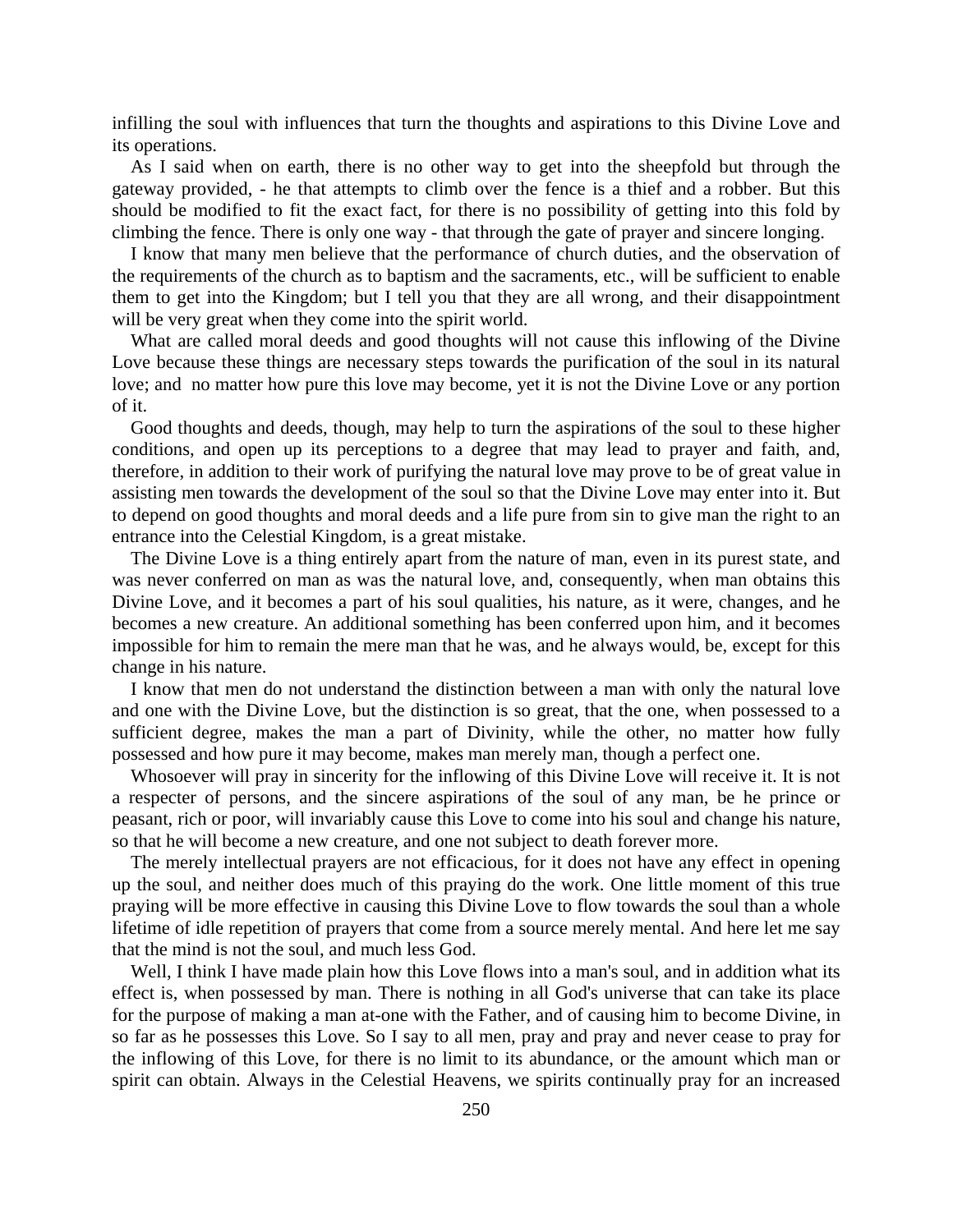bestowal, and always our prayers are answered - but always there is more to follow, I must not write more tonight.

 I am satisfied with the correctness of your receiving my message, and will come again and write you another.

With all my love and blessings,

 I am your brother and friend, Jesus.

# *Lazarus affirms that Mr. Padgett is selected by Jesus to do the work.*

I am here, Lazarus.

 I merely want to say that I am the real Lazarus of the Bible story and that I am an inhabitant of the Father's kingdom, and in the truth that exists in that kingdom, and in its inhabitants.

 I declare to you that the spirits who have written you the truths of Celestial and spiritual things are actually those whom they represent themselves to be. Jesus, especially, is with you very often and communicates to you truths from His great storehouse of knowledge of the truth.

 He is so much interested in the work to be done and the revelations to be made that he is with you very often for the purpose of not only revealing these truths, but of preparing you to receive them; and he is enveloping you in his love, and giving to you a development of your soul faculties that will make you qualified to receive these high truths as no other mortal has ever been qualified, for he knows that you are his best qualified instrument now on earth to do his work and the work of the Father.

 From what I say, you must not suppose that you are the best, or the man having the greatest amount of the Divine Love in the soul, for that is not true, nor are you chosen because of any merits of your own or superior mental endowments; but you have those conditions of attunement with him, that enables him and the other spirits to use you in performing this work.

 I am not of such exalted position or soul development as are many of the spirits who write you, yet I know the plans of the Master, and what I say to you is true.

 I was a Jew and an orthodox one, until the Master came to me and developed my soul so that I could understand his teachings, and become susceptible to the inflowing of the Divine Love.

 I will not write more now, but in closing repeat that you must believe what I have said, and try to do the will of the Father, and the work that you have been selected to do.

 Well, both Mary and Martha are in the Celestial Heavens, and you would naturally suppose that Mary has made the greater progress in her soul development but that is not true, as they both live in the same sphere, and have similar development.

 As you know they have been in the spirit world for a very long time and whatever spiritual superiority Mary may have appeared to have over Martha does not exist, for they both have this Love to a degree that has caused all sin and thoughts for the material to have become eradicated long years ago.

> Your brother in Christ, Lazarus.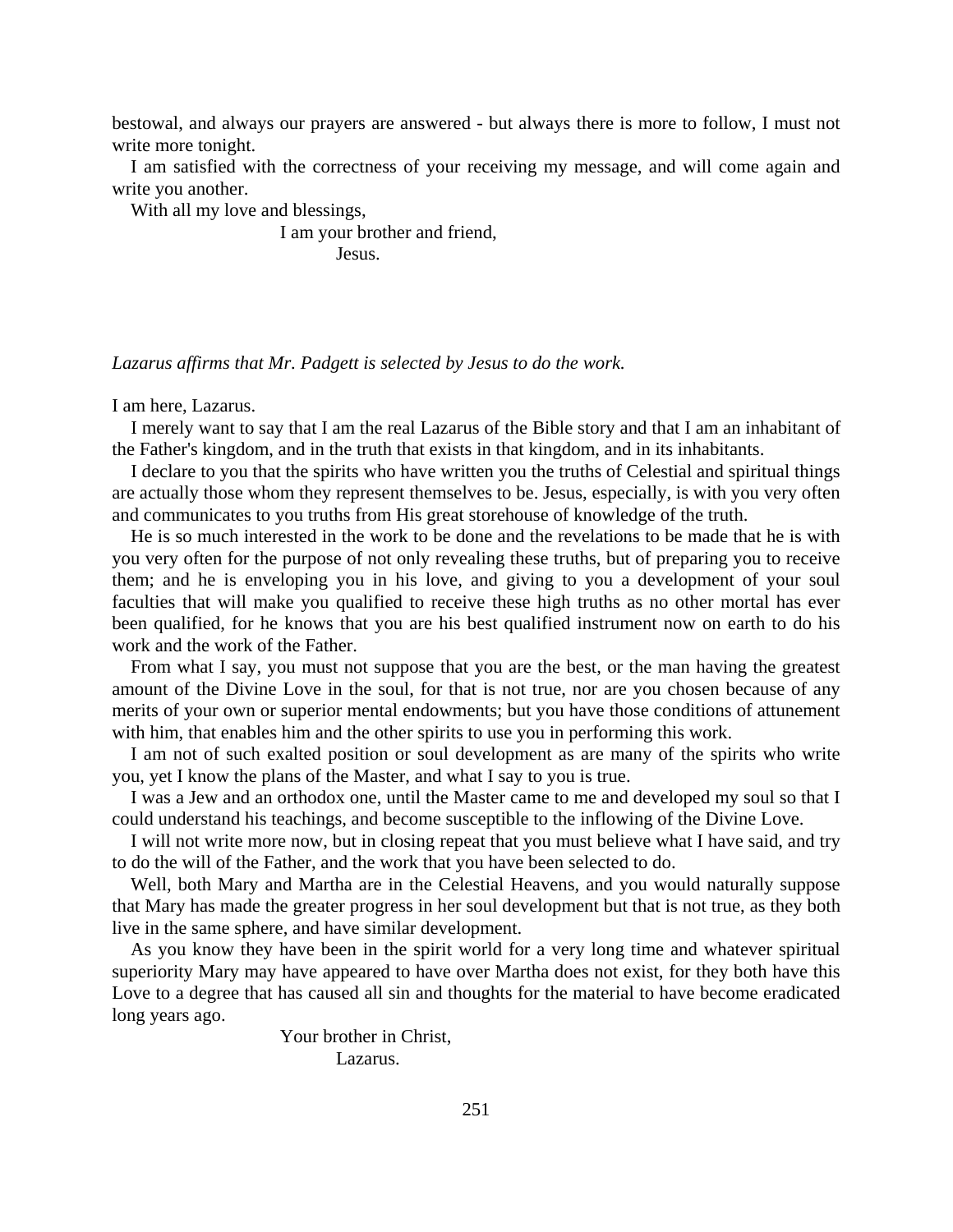# *John - Portraits of Jesus. Only the Father can fill the soul with the Divine Love.*

#### I am here, John.

 I come to write a few lines on the display of what was supposed to be portraits of the Master and which you saw tonight.

 Well, the exhibits were quite interesting and showed the different and diverse conceptions of the artists during the centuries of what the Master looked like, but I must say, that none of them is a correct likeness of him as he appeared on earth or as he appeared after his rising from the dead and made himself visible to his disciples and others.

 I understand how the preacher and many others who were present at the church tonight love Jesus, and enjoy the belief that in looking at some of the portraits they may get a conception of his appearance, and I only wish that his appearance might have been shown by some of the pictures, but as I said, none of them bore any resemblance to the Master whom I knew and associated with, and saw after his resurrection from the tomb.

 None of them displayed the great spiritual light that shone from his countenance, even when he was suffering on the cross, and none of them gave a faint glimpse even of the spiritual beauty that was his when he associated with and helped sinners as well as his friends and disciples.

 I never heard of any portrait having been painted of him while he lived on earth or afterwards by anyone who had seen him, and the oldest of these portraits that were presented tonight was not made until years after his death, and by men who could not have gotten a description of the Master from anyone who had seen him. I know that there was no original as the preacher supposed, that must have given a suggestion to the artists who painted the ones that you saw, for there was never any original. No, the Master passed from earth without leaving behind him any representation of his appearance.

 The portraits were the results of what the artists conceived in their artistic brains, if I may use the expression, of what the Master, who had displayed such wonderful qualities of heart and mind should look like, and as their conceptions of the spiritual and human qualities of the Master differed, so their portraits differed, and the only foundation for their pictures were their own spiritual or non-spiritual conceptions. The Master, of course, like the rest of us who were his disciples, was a Jew, and it is quite natural to suppose that he had the features and hair and beard of the ordinary Jew; and as the Jews have continued to live ever since the time of the Master without much change in appearance or otherwise - I mean in his native land - the artists who conceived him to be a Jew, based their supposed portrait of him upon the appearance of the Jew as they saw him at the time that they painted the pictures.

 And while Jesus was a Jew, he was not what may be called a typical Jew in appearance any more than in other qualities, for he had in him that condition of soul that to a large extent determined and fashioned his appearance.

 His eyes were not dark or brown but a violet blue, and his hair was light and inclined to the auburn; his nose was prominent and somewhat long, and his beard was of the color of his hair, and worn not so long as was the custom of those days, and he never had a razor on his face. His forehead was not so very high or broad, but was well shaped and somewhat effeminate, and indicated that there was not so great mental development as might be supposed, for I must say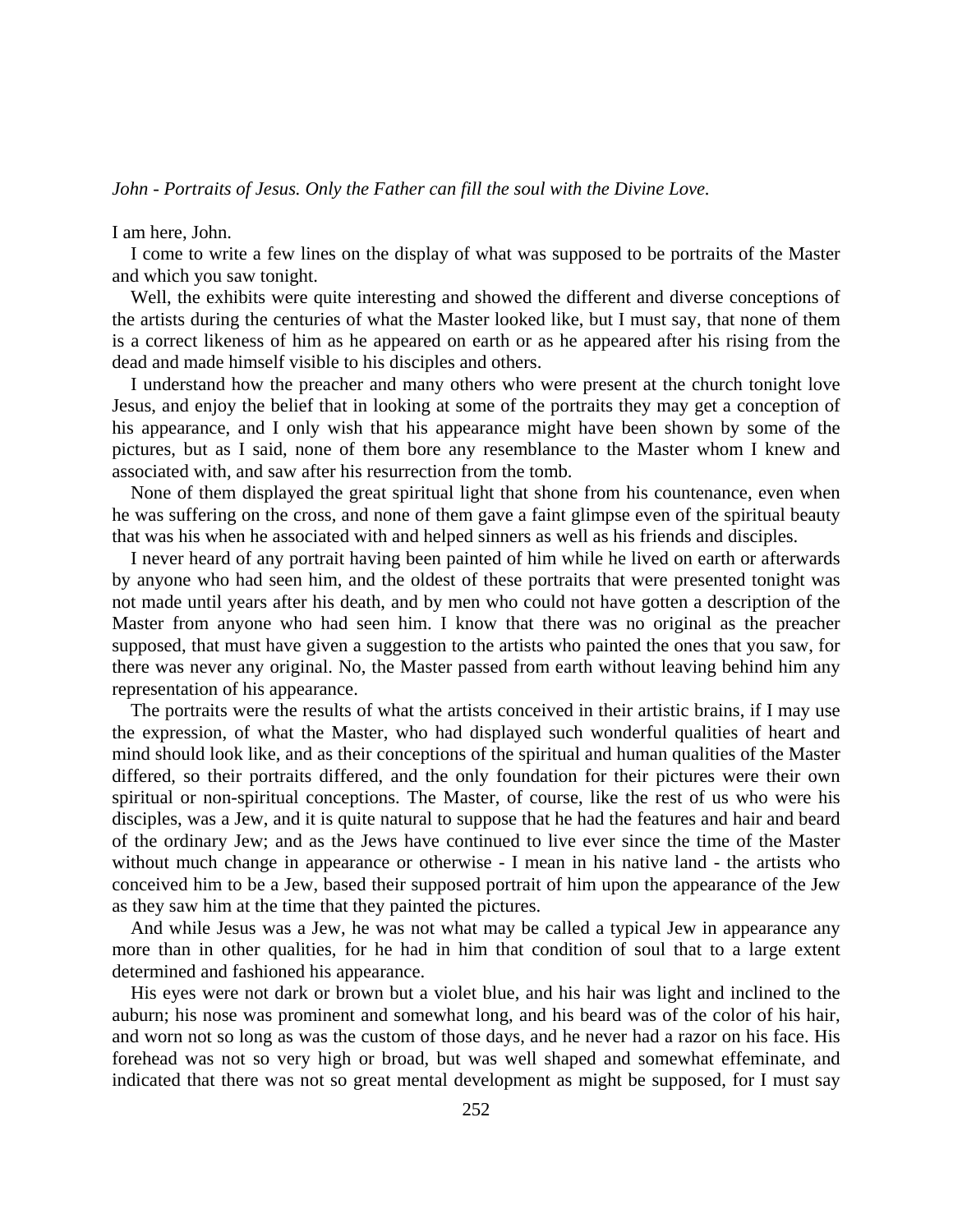here, that his knowledge was not so much the knowledge of the brain as of the heart and soul; and as you know, and as all men may know who acquire the proper soul development, the soul has a brain of its own which is used for the disclosure of the knowledge of that which pertains to the spiritual truths. Mortals may not quite comprehend the meaning of this assertion, but I must tell them that in certain circumstances and conditions the brain, or, to be more exact, the mind of the natural man becomes entirely absorbed in the mind of the soul.

 So that, I say, it is not a correct conclusion to suppose that Jesus, because of having all the wonderful knowledge of the truths of God - his Father, as he preferred to call God - must have had a large development of those portions of the brain that is ordinarily displayed by a large or prominent forehead. His head, in fact, was not very large, but compact and beautifully shaped. He wore his hair parted in the middle and reaching to his shoulders, and it was somewhat curly a beautiful head of hair which seemed to be full of life.

 No artist has had a correct conception of his appearance and no portrait or sculpture conveys a near likeness of him.

 But as the people realize how beautiful he was within they can possibly in their own imaginations see a clearer conception of his appearance than any painted portrait gives to them.

 I sometimes wish that there was on earth a true likeness of him, as he appeared during the time of his great work of love on earth, so that those who love him could have the further pleasure of realizing his physical appearance; but that may not be so, because as mortals naturally worship the pictures of the saints, and through the picture, worship the originals, the danger would be that if there was a picture of the Master, mortals would worship him, even more than they do now all of which worship is very distasteful and displeasing to him, and as he has said, blasphemy.

 The Master should be loved, and his presence longed for, as such presence has in it a wonderful love and influence to help and make happy those who are in condition to realize his presence; but he should not be worshipped.

 Well, as I was with you tonight at the church, I thought that it might be interesting to you, to have told you the truth in reference to the Master and his supposed portraits.

 Of course it is not necessary that there should be any picture of him, true or otherwise, in order to enable mortals to enjoy his presence, for he is working among mortals today as he was when on earth, and his love goes out to them, and his desire that they become in at-onement with the Father; and when mortals sincerely long for his presence, sooner or later, as the laws of his limitations permit, he will be with them, and will comfort and help them, if they will enable him to make the rapport. This is what is meant by his standing at the door and knocking - when the door is opened the rapport is made, and then his love and influence will be felt.

 But the difficulty here is that mortals suppose it to be and confuse it with the great Love of the Father, when the fact is that this love of Jesus is the same Love, in quality but not in quantity, that the mortal himself may obtain by the earnest prayers and sincere aspirations of his soul. The love of Jesus can never transform a human soul into the substance of the Love of the Father, because this transforming Love can come from the Father only, and is bestowed through the medium of the Holy Spirit, as we have explained to you.

 So let all mortals love Jesus with the fervor and fullness of their souls and crave for his love, but in doing so not forget or fail to know, that in thus loving in order to become like Jesus, they must seek for the greater Love of the Father, and give to Him all their soul's longings and desires for the inflowing of this Love into their souls; and the more they receive of this great Divine Love, the better able they will be to love their great brother, Jesus.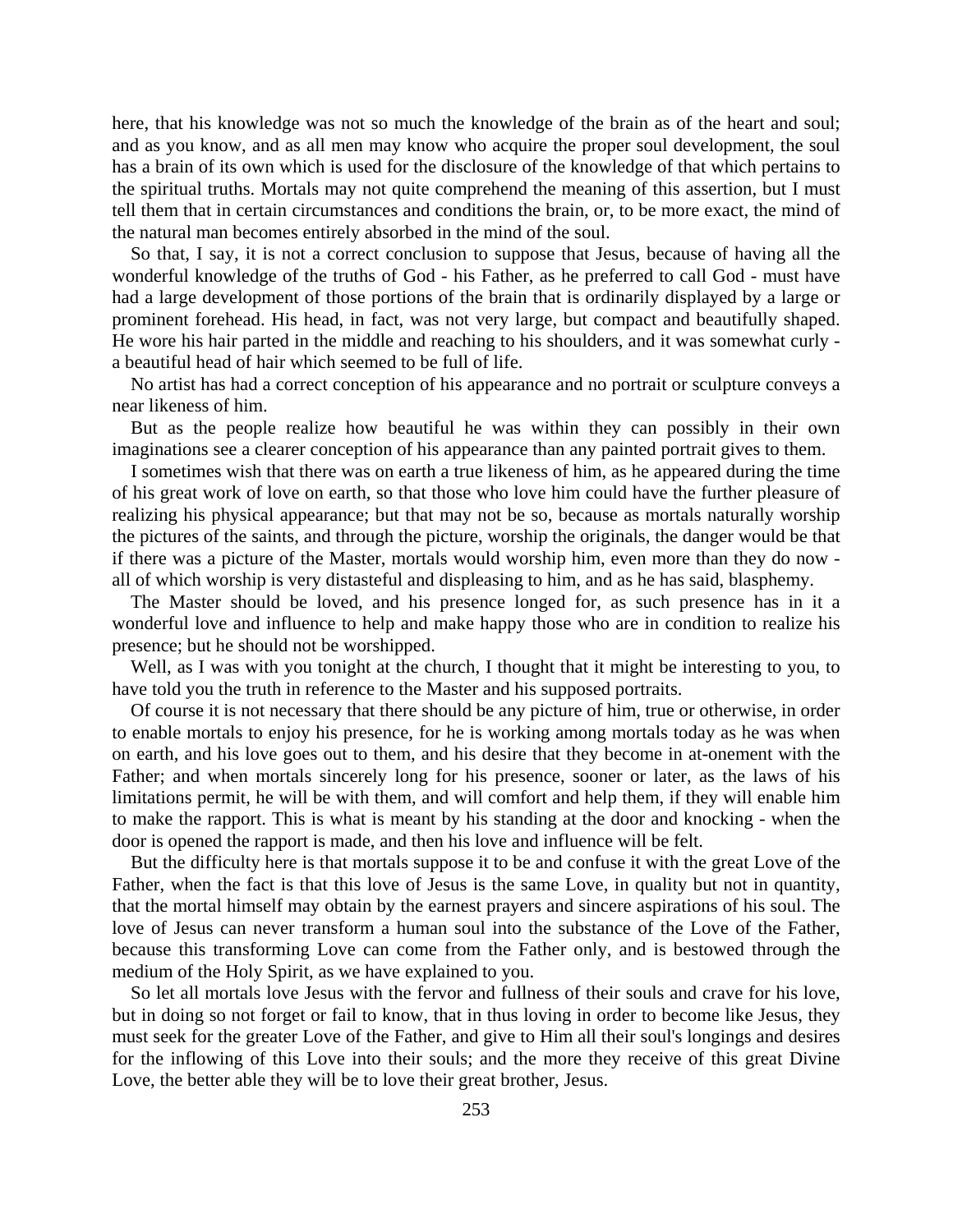Well, I have written enough for tonight. I will come soon again and write you a formal message. So remember what I said to you a few nights ago, and believe and trust, and you will not be disappointed.

With my love and the blessings of the Father, I will say good night.

Your brother in Christ,

John.

# *Helen comments on John's message on the portraits of Jesus*

I am here, your own true and loving Helen.

 Well dear, you had a rather unusual letter from John, and I must say that as Jesus appears now, even when he accommodates himself to the humblest human, the portraits do not resemble him. Of course, I do not know what he looked like when on earth, but John knows and what he says is true.

Jesus told you a short time ago that he would sometime permit you to see him clairvoyantly<sup>1</sup> and when he does, I think that you will see him as he was on earth, or at least as he appeared to mortals after his resurrection; and I hope that when you do, it will be indelibly stamped on your memory, so that if you were an artist you could reproduce his appearance. So you will have to consider yourself truly favored when you see him in this way.

May the Father's Love be sufficient for you.

Good night my dear husband.

 Your own true and loving, Helen.

*Elias - The hope that all mortals have in a future destiny of freedom from care and unhappiness.* 

I am here, Elias (prophet of old)

1

 I desire tonight to write a few lines upon a matter that I have been thinking might be of some interest to you, and that is: "The hope that all mortals have in a future destiny of freedom from care and unhappiness." I know that a large majority of mortals who believe in the Christian doctrines, believe that for a very considerable number of mankind there is awaiting an eternity in the hells of continuous torture and torment, and that in order to avoid such a destiny or future state, men, while on earth. must believe in certain doctrines and conform themselves to such beliefs, for after death there can be no possible opportunity for being saved from such a fate. Of course, these beliefs are the results of the teachings of those who claim to have the ability to

 $<sup>1</sup>$  Mr. Padgett told me that on several occasions, when he was praying for the Divine Love, that</sup> he often saw Jesus praying with him.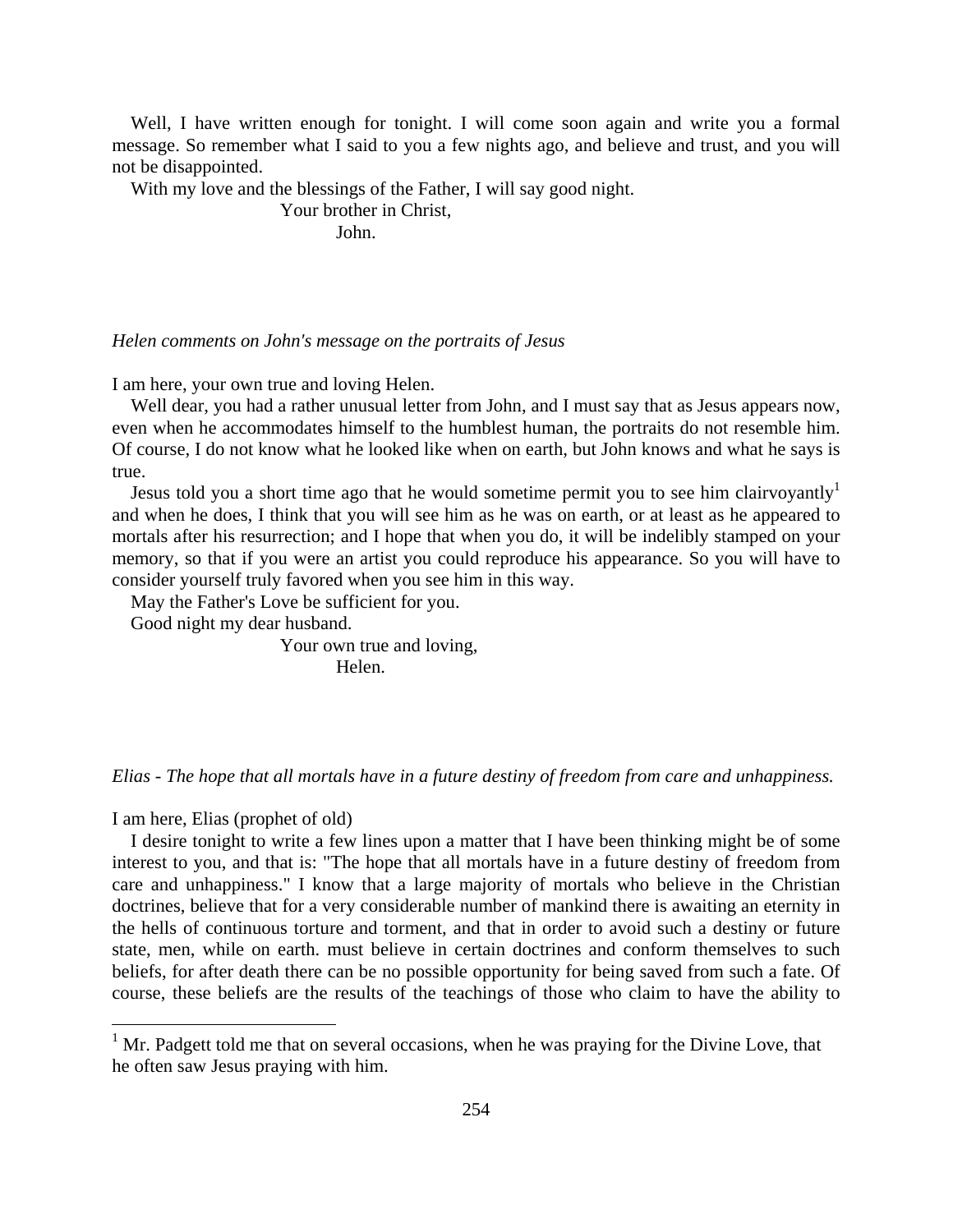interpret the Bible, mixed with a little of divine inspiration and mysterious power and wisdom that are conferred upon those who have the careers of ministers of the Gospel; and men, because of long years of training or of inheritance from those who for long years believed in these teachings, naturally exercise very little independent thought and accept the declarations of these ministers as being almost the divine expressions of God Himself. Such doctrines have caused in their workings much harm to the mortal and much unhappiness to the spirits of men in the spirit world, because beliefs accompany the latter in their existence as spirits and keep them from learning the truth for a long time after they become spirits. It is a great pity that men can be bound by such false and damnable beliefs, and generation after generation continue to become servants to the teachings of misguided instructors. And I wish to say that all these beliefs are untrue and have no foundation in fact, and the sooner mankind knows this the better it will be for their happiness on earth and their welfare in the world to come. It is true that there are hells and punishment, and that the majority of men when they become spirits will have to go into such hells and suffer such punishment; but the element of eternal or everlasting does not enter into the duration of such state or condition, for there is no punishment inflicted on the spirits of men for the purpose of causing them to pay a penalty that can never be satisfied through all eternity. This punishment is only for the purpose of purification, and when it is accomplished, for the particular spirit who has suffered the same, the hell ceases to exist and the punishment ceases to have any necessity for its existence; and, ultimately, the condition of every man will be that of a purified spirit, free from sin and defilement and the necessity for hell or punishment.

 I know that what I have written has in various forms been written before, but I felt that I must say just this much and in the way that I have done.

 I am glad that you are feeling better tonight, and I want to assure you that, if you will pray to the Father, you will continue to grow in your spiritual development, and as a consequence feel better in every particular.

With my love I will say, good night.

 Your brother in Christ, Elias.

*Samuel - What causes the souls of men the unrest that now exists in the world?* 

I am here, Samuel.

 No, I have not written for a long time, although I have been with you quite often and seen the other spirits write, and heard the conversation of yourself and friends on many occasions as you discussed the truth of things spiritual, and commented on the messages that you received on the sermons of the preachers who attempted to explain what they called the Bible truths.

 Tonight I desire to say a few words on the subject: "What causes the souls of men the unrest that now exists in the mortal world?"

 This is a subject, I know, that of late has been widely discussed, and many causes given and tried to be explained as the basis for such conditions of men, individually, and as comprising nations. I realize that it is a large and comprehensive question. and to discuss it in all its features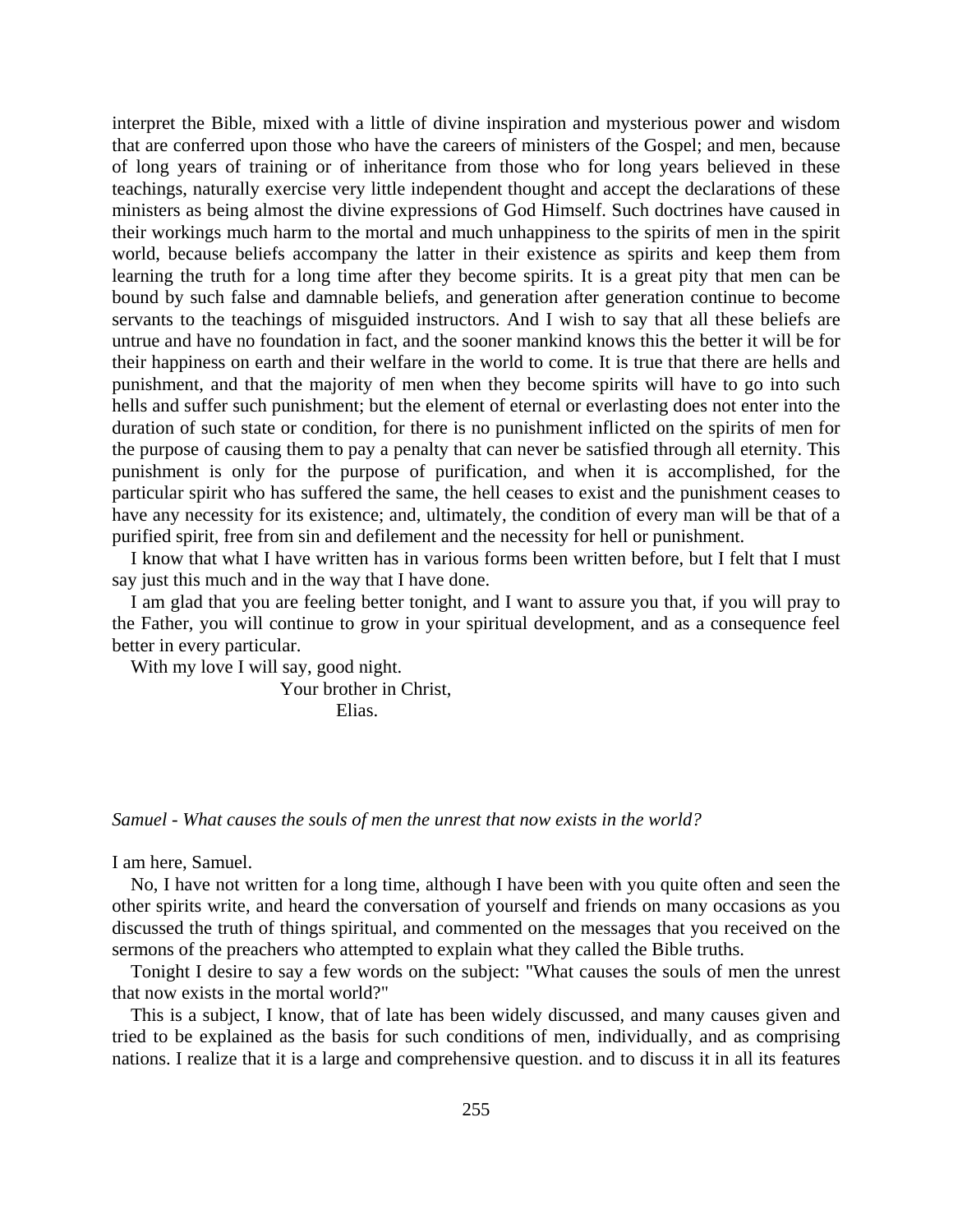would require much more time than we have to devote to it tonight, and hence I will call attention to only a few of these causes.

 In the first place man is so created, or rather he has brought himself into such a condition, that self love or selfishness - and I mean the purely human selfishness and not that of the higher and proper kind - has become the mainspring or active principle of all his motives for doing or not doing a thing or things, and in so acting the rights of others are considered only in a secondary or subordinate sense. If the recognition of these rights does not involve any sacrifice of what he considers is for his own advantage, then these rights may be recognized and admitted and permitted to be carried into actual enjoyment; but if there be any conflict between his conception of what he is entitled to and the actual rights of his brother or friend or stranger, he will see only the justice of his own rights and his consequent action will be based on that conception; and having this motive of selfishness predominant and controlling in his actions, it seldom occurs that the rights of these others are fairly recognized, and consequently, there arises injustice and harm; and the desire of conferring those things which would naturally arise from the conception of the rights of these brothers is ignored.

> Your brother in Christ, Samuel.

*Hugh Latimer in the Celestial Heavens. His beliefs when on earth. Jesus came and told him he was not God.* 

I am here, Latimer,

 I was the martyr who was burned at the stake because of my belief in God, and in salvation by faith and works as taught in the Scriptures.

My name was Latimer - Hugh.

 I merely come to tell you that I am now a happy spirit and an inhabitant of the Father's kingdom. I live in the Celestial Heavens and am a follower of the Master as I was on earth.

 No, I do not now worship him as God. That false doctrine I believed when on earth, but now I know that there is only one God to be worshiped, and that Jesus is His most exalted son. I was surprised, I must confess, when I entered the spirit world and did not enter heaven and see God on His throne and Jesus sitting on His right hand. But it was not long before I understood the truth, for Jesus came to me himself and explained that he was not God and that I must not worship him as such. But we who love God as followers of Christ, adore the Master as our great teacher and elder brother.

 When I first entered the spirit world I found myself in the second sphere among spirits of brightness and love, and after a little while, I entered the third sphere where love is more abundant, and then as my soul became filled with this love and my errors of belief left me, I progressed from sphere to sphere until I arrived where I am now living, and I thank God for His Love and mercy.

 I do not think the fact that I died a martyr to my beliefs had any effect in enabling me to reach a higher sphere than I would otherwise have entered. Not the manner of my death determined my place in the spirit world, but the development of my soul qualities did. If I had a belief in what I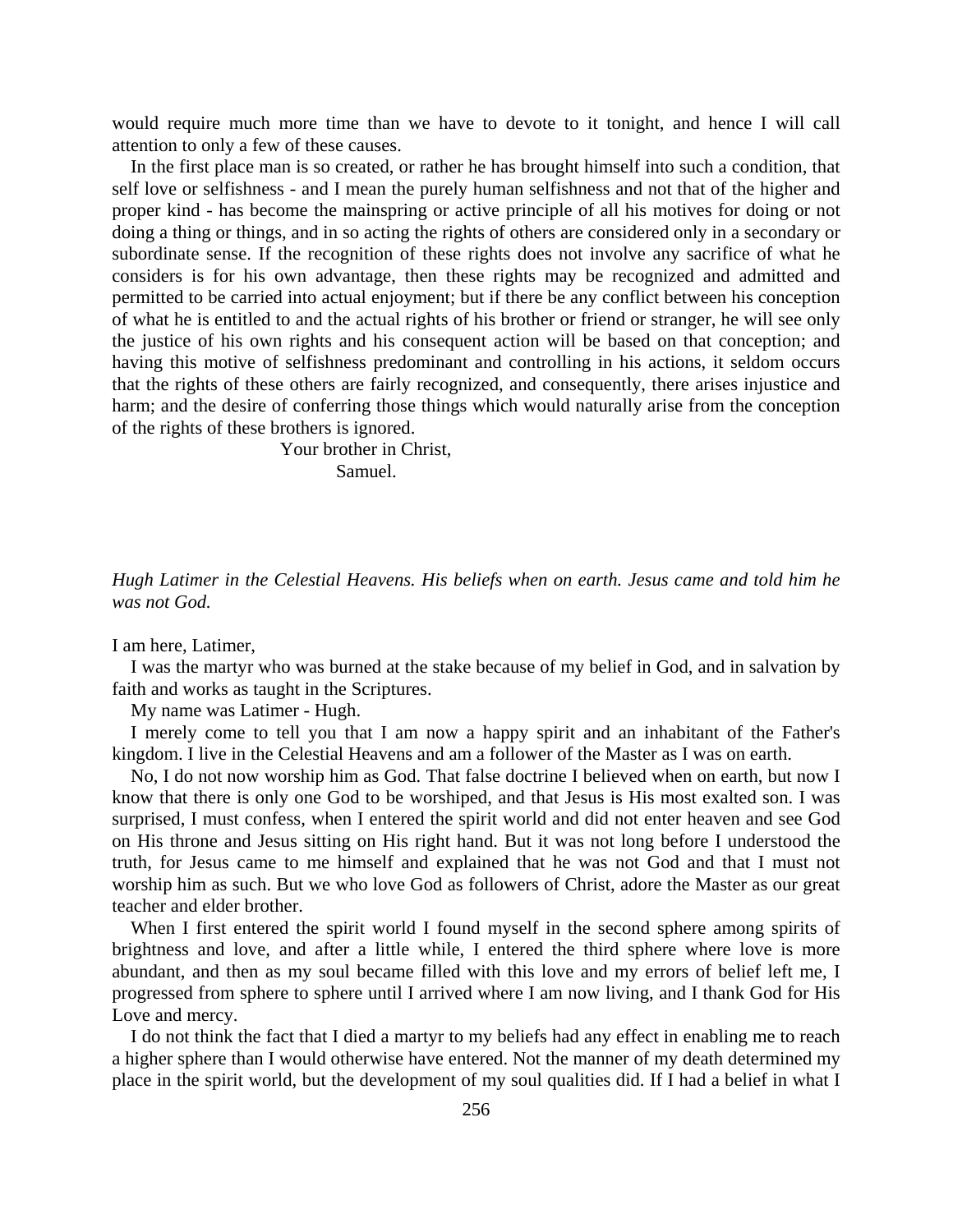thought were truths, but which were not really truths, and that belief, proclaimed and persisted in, had caused my being put to death, you can readily see that the mere fact that I died for the sake of that belief would not have in any way helped my soul development in the real truth, and so the mere fact that I died a martyr for the real truth did not help me in obtaining a place in the spirit world that I would not have obtained had I died a natural death with the same beliefs. The manner of a man's death does not determine anything, but the manner of his living and the development of his soul qualities are what determines where he shall live in the spirit world.

 Of course, the death of the martyr will sometimes awaken soul qualities or conceptions that might not otherwise have been awakened, and thereby increase the martyr's love for the Father; and in this way such a death may help him in his progress to higher things. But as I say, the soul development fixes the first home of the spirit. I mean the development at the time of passing over.

My dear brother I must stop now, but will come again some time and write you.

Yours in love,

Hugh Latimer.

*Ann Rollins - Description of some of the spheres. Criticizes a book Mr. Padgett was reading.* 

I am here, your grandmother.

 I come, because I see that you have been much interested in the description of the various spheres of the spirit world as contained in the book that you have just been reading.

Well, my son, I have read the book as you did and I must say that I have grave doubts that any mortal ever had the experience of the Dr. as is related in that book. I, of course, will not positively say that he did not leave his body and visit some of the spheres of the spirit world, and attempt to give a description of what he saw, but I do not think it was possible for him to visit any sphere which is higher than his soul development would enable him to enter, and, as I am informed, not being a man with the soul development that would fit him for the higher soul spheres, I do not understand how he could possibly have entered a sphere higher than the sixth; and I doubt that he entered that, for from all the information that I have received, I have never heard of any mortal entering a sphere higher than the third, which Saint Paul says he visited.

 At any rate, the descriptions of the higher spheres as contained in the book - and I mean by this the sphere above the third - are not correct in many particulars for, as I have told you before, the fifth and seventh spheres are not intellectual spheres in the preeminent sense, and in them are not the great colleges and institutions of learning that the book refers to, and neither are the inhabitants engaged in any special study of the laws of nature with the mere intellect; for in these spheres the great studies and aspiration of the spirits are given to the development of the soul by obtaining the Divine Love, and to help in the work are teachers who devote themselves to instructing these spirits in those things which will lead to this soul development.

 The mind or mere intellect is not given much attention to, but is subordinated to the soul development, for with this development and a part of it, comes a wonderful development of the faculties of what you might call the mind, but which we call and which really are the soul perceptions. I know it is hard for you to understand, but what we call the soul perceptions may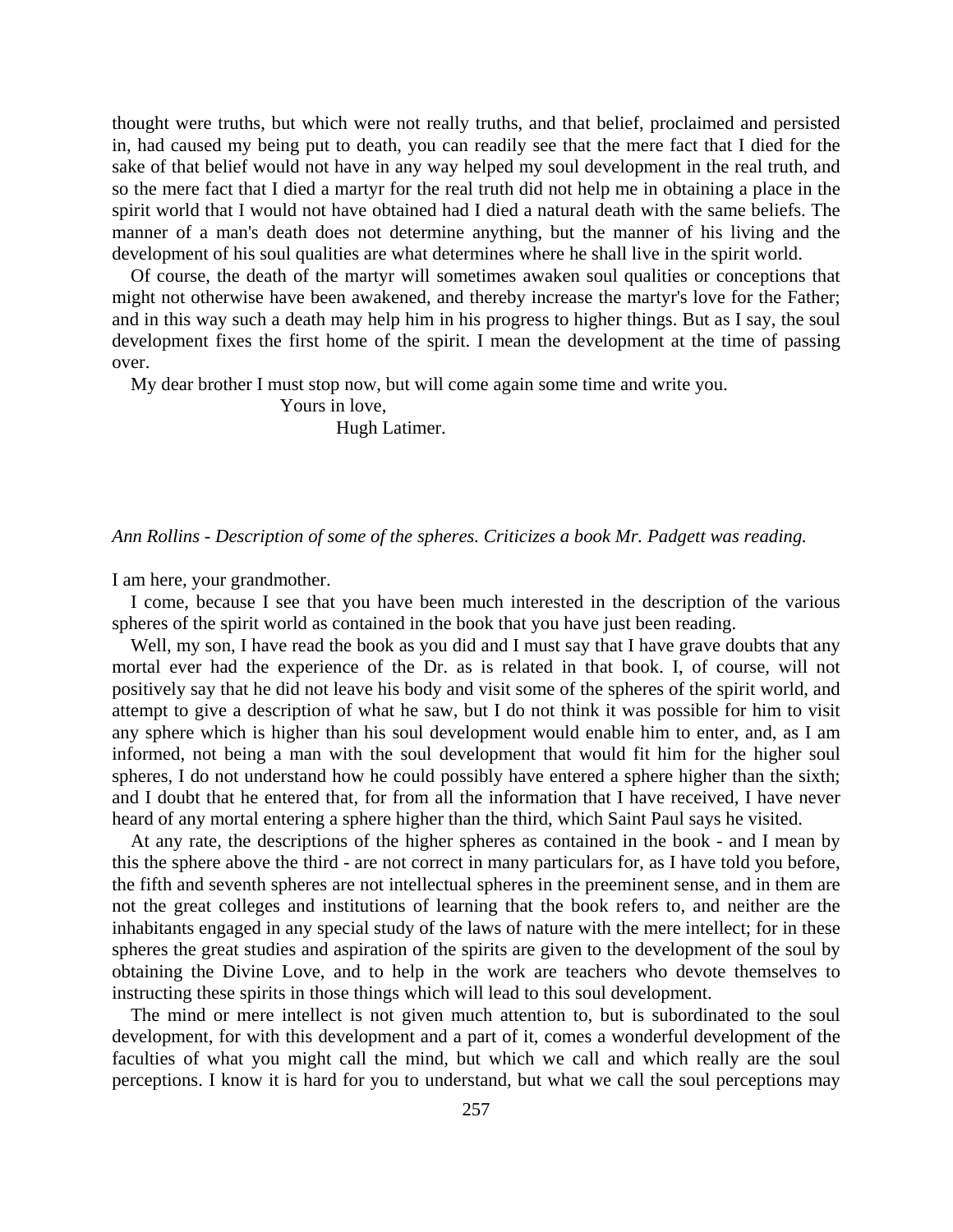be compared to the mental faculties as you commonly speak of them. These soul perceptions do not depend upon these mental faculties, and in fact the latter forms no part of the former, but they are entirely distinct and of a different order and composition from these mental faculties. These soul perceptions, as such, cannot be cultivated or made to increase in their powers or qualities by mere study, but they and their progress are entirely dependent upon and not separated from the development of the soul in Love. I mean the Divine Love of the Father. In other words, unless there be a development of the soul by this Divine Love, there will be no development of the soul perceptions.

It is difficult to explain this to you, but you may possibly get some idea from what I have said.

 The sixth sphere, as I have before said, is the great intellectual sphere, and in this are wonderful colleges and institutions of learning, and many spirits who were great men intellectually on earth are teachers in these institutions.

 But you must not think that because certain spheres are preeminently intellectual, that there are not teachers of the higher truths pertaining to the souls and to the Divine Love, working in these spheres, for there are. And many great spirits of the Celestial Spheres are engaged in this teaching. But this I must say, that the work is more difficult and the effort to convince these spirits of highly developed intellectuality and knowledge is more strenuous than in any of the lower spheres. These bright minded spirits seem to think that the mind is the great thing to be cultivated and looked after, and while they in a way worship God, yet it is with the faculties of the mind merely. They do not think that there is any teachings in the truth of the New Birth and the Divine Love of the Father, in contradistinction to the love which they possess, which is only the natural love.

 I have been in all these spheres and have worked in them, and what I tell you I know from actual experience.

 Well, he is mistaken, for in the Seventh sphere the spirits have homes just as they do in the lower spheres, only they are much more beautiful and bring more happiness and gladness because of the great number of additional things that are provided by the Father to increase the happiness of His children.

 As to our clothing in that sphere, we are clothed in what you would say a modest and comfortable way. Our clothing is not so flimsy as to permit our forms to be seen as if we had on no clothing at all. This idea must have arisen from the fact that inhabitants of that sphere have no thought of immodesty or of what might result from the suggestions that a naked or half clothed body might give to mortals or even some of the lower spirits. But such an idea does not enter into the question of the nature of the clothes that we shall wear.

 Our thoughts are all pure and free from mortal taint, and the character of our thoughts has no influence upon the character of our clothing. We wear clothes to cover our bodies because we think it proper to do so, and because we make our clothes by our own thoughts and will, and they are of the most glorious and shining appearances that you can imagine.

 But as all things in nature have a covering, so in the spirit world, the spirits all have coverings, and this is even so in the Celestial Sphere in which I live. I have never seen such a thing as a naked or nearly naked spirit in these higher spheres. Of course, the spirit of Dr.\_\_ may have entered some of these higher spheres, as I have said, but his information as the author of the book that was communicated to his mortal friend, was not correctly transmitted, for many things which he says are not true.

I would like to write more tonight but it is late, and you are tired.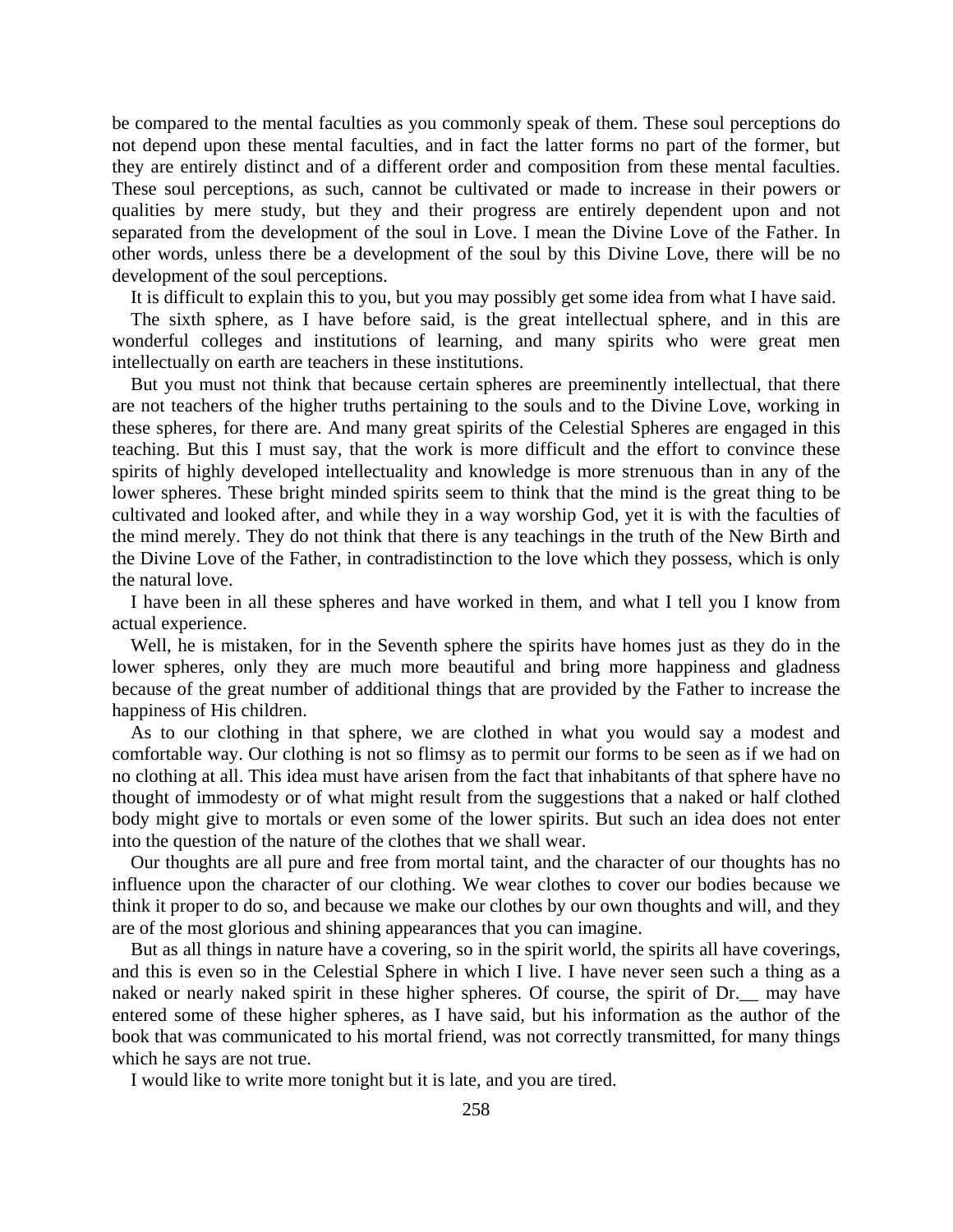I will say with all my love, good night.

Your own loving grandmother.

*Samuel - Continuous life of a man after the death of the body as shown by the manifestations of nature is not conclusive.* 

I am here, Samuel.

 I desire to write for a short time on a subject that is of importance to those who are in doubt as to the reality of the future life.

 I know that a vast majority of mortals believe in a future existence and the immortality of the soul, but there are a considerable number of mortals who do not know these facts or who have no belief regarding the matter, and simply say "I don't know." It is to these latter persons that I wish to write.

 In the first place, all persons know, if they know anything, that they are living, and that sooner or later what they call death is inevitable, no matter from what cause it may take place. To live then, implies that there is such a thing as continuous life; and to die, to these people, demonstrates that the life with which they are acquainted ceases, and that the material body in which this life manifests itself gradually disintegrates into the original elements that composed that body.

 Now, a man being a materialist purely, would seem to be correct in his conclusions that when life, which could be manifested only through the material things of nature, ceases, and the body becomes inanimate and dead, that then is the end not only of the body but of the individual. And if there existed no other manifestation of life than this physical one, there would be no foundation upon which to base the assumption, that the death of the body does not end all.

 I know it has been asserted in the way of argument that even though the material parts of vegetation die, yet as Spring comes 'round, these materials show forth again the life that had previously manifested itself, and therefore, by analogy, the death of the human body merely means that its life will appear again in evidence in some other body or form.

 But upon close investigation and exact reasoning it will be seen that the two subjects of demonstration are not alike, because while the material of the vegetable kingdom apparently dies, yet it does not all die, for even though you may apparently see the particular body of the tree or plant or every part of it go into decay or rottenness, yet as a fact, this is not true. The whole of the material plant which enclosed or manifested life, does not die, until out of it a new body arises and grows, and the life that animated the body that appears to have died, continues in it, awaiting the new growth for its display of existence.

 The flower dies and the bush upon which it grows may appear to die, yet the roots continue to enclose the life principle which causes the bush to grow again, and which has its genesis in these roots, and is the same life that originally existed in the bush. Pluck up the bush by the roots and expose them to the elements until they die and commence to disintegrate, and then replant them, and you will find they will not grow, for the reason that the life which had animated them has departed.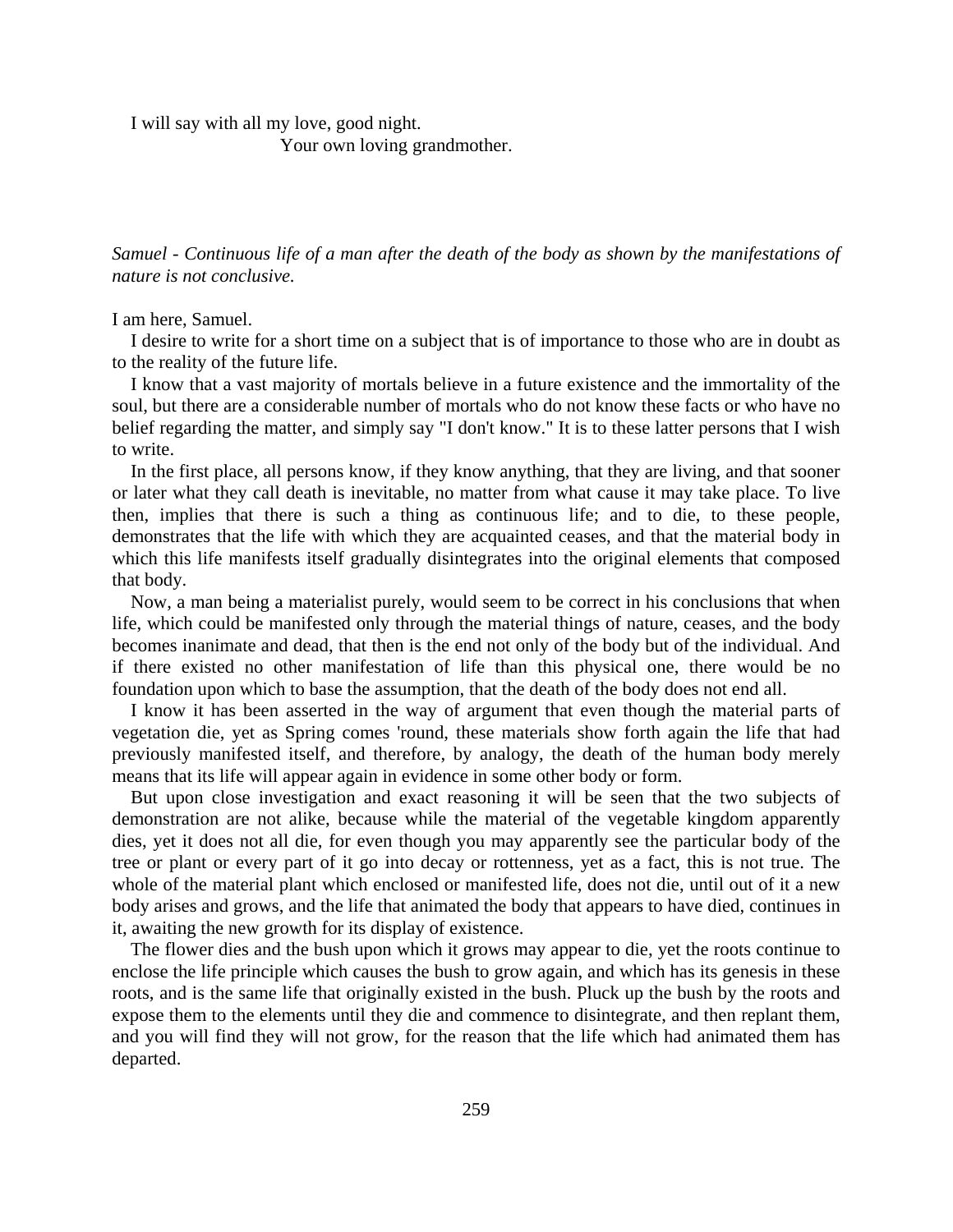And the same conclusions will be reached when you apply the same investigation and reasoning to every species of the vegetable kingdom. The grain of corn, though apparently dead, is in reality not dead, but continues to contain the life principle which was the cause of the growth of the stalk and the blade and the ear in the blade. Nothing of the vegetable kingdom will be reproduced or form the basis of a new growth, unless some part of the old growth retains in it the life force.

 In man's investigation of the wonders of vegetable life, he has discovered that a grain of corn that had been entombed in the hands of an Egyptian mummy for more than three thousand years, when planted in the ground, reproduced the stalk and blade and ear of corn, just as the original material body had produced. And why? Not because when the grain of corn was planted in the earth it received unto itself new life or any force that was not already in it, but because the grain had never ceased to be without the life that existed in it as it grew from the original seed to the perfect grain. The grain had never lost its life and had never died, though apparently it had. Always there was some part of the original body that continued to exist and that held enclosed in itself the life principle. Without the preservation of some part of the original body there could never have been a manifestation of the life that caused the growth of that body. This phenomena, as you call it, was not the resurrection of a material body that had died and become disintegrated and nonexistent, but was merely the resurrection of that part of the old body that had never died, but had always retained in it the life principle. And this, I say, is no argument for the future existence of man, as viewed from a purely material aspect.

 When the body of a man dies it is eternally destroyed, either by natural decay or by incineration or, sometimes, by cannibals, so that no portion of his body remains in which the life principle may be preserved; and so far as the material body is involved, it utterly disappears - no roots remain in the ground and no grain or seed of it is preserved from which a new body may arise.

 So I say, the phenomena of the vegetable apparently dying and, after a season springing forth again, and producing a body similar to the one that had formerly lived and died, furnishes no demonstration or argument from which, logically, can be drawn the conclusion that when a man dies, he will not cease to exist, or will live again.

 From the purely material standpoint, the materialist has the better of the argument, and he may well ask the question: "When a man dies shall he live again?" and answer the inquiry by saying, nature furnishes no proof that he will.

 It may be said that life permeates all nature and is the basis of all existence, and that assertion is true; but it does not follow therefrom that any particular manifestation of life, such as the individual man, when once ceasing to manifest, will again be reproduced in that particular identity of material manifestation, or in that form or existence that will make itself the identical being that had ceased to exist.

 So to show man that there is a continuous existence after the death of the body - and I mean an individual, identical existence - something more is required than the argument of analogy in nature, or to the material things of nature in which life appears and then apparently disappears and then reappears. As the discussion on this phase of the matter will require more time than you have tonight to receive it, I will defer the treatment until later. With all my love I will say good night.

> Your brother in Christ, Samuel.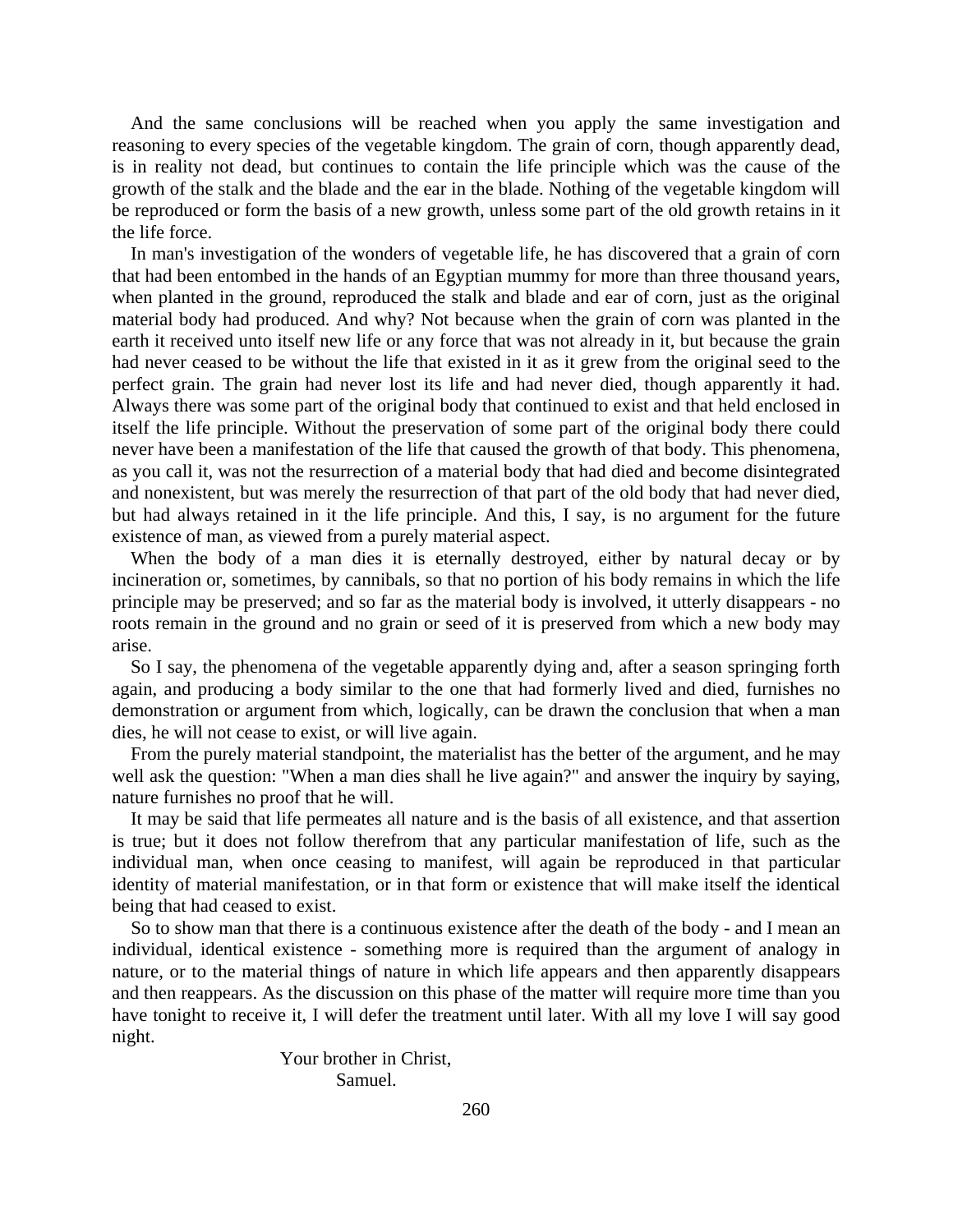#### *Samuel - Previous message on the continuity of life continued.*

## I am here, Samuel.

 I desire to continue my message on the subject of the continuous life of a man after the death of the body, as shown by the manifestations of nature.

 As I was saying, the apparent death and resuscitation of things of the vegetable kingdom, do not furnish any argument that man will continue to live after the death of the physical body.

 Now I know it is difficult to understand what there can be in the manifestations of nature to prove such persistent life, and that the people for whose benefit I am writing this will not be willing to use evidence of things of a spiritual nature to prove this continuous life, and hence, I will confine myself to matters material.

 Well, in the first place, there is no such thing as the death of anything in all the material universe of God. Every primal element has life in it, even though that life may not be apparent to the consciousness of men, but it is a fact. Every atom or electron, as the scientists term these particles of matter that are reduced to their infinitesimal proportions, is pregnant with life; and the very apparent decay of material substances is nothing more nor less than the results of the operation of the life that they contain, working out the changes of form or expression.

 If the scientists will investigate and analyze the constituents of particles of all matter, notwithstanding that they appear to be devoid of the life principle, he will find that life, in some of its expressions, is contained in these particles, and that there is nothing in the material things of nature that is completely inert. There is no such thing as inertia - it only appears to exist; and while it may not be apparent to the natural eye that every thing in the material has life within itself, and as a result therefrom, there is force and motion, yet such is the fact.

 This life principle permeates everything - applies to and forms a part of everything that has the appearance of natural existence. The grain of sand on the seashore or the dust of the decayed tree has within it life, and this life is no more nonexistent or absent from these material things, than are the elements that compose this visible form of matter ever lost or without existence. It is true that these elements change their forms and their compositions, yet they never cease to exist, or become nothing. Nothing means a void, and in God's creation there is no void. Everything is of substance and there are no vacancies unfilled.

 And hence, as life is the foundation principle of existence and life exists everywhere, and there being no void in nature, life permeates everything, whether visible to the mortal eye or senses or not.

 When that which is material decays or disintegrates, it does not do so as the result of the absence of life, but as the result of the operation of this principle of life upon the material in such a way as to cause the separation of its elements, and their change into new forms and appearances.

 I know it is said that the workings of the elements; that is fire and water and air and chemicals known and unknown, cause the disintegration or even the disappearance of things material, but this is not strictly true, for these elements do not affect these things themselves, as a primary result of their workings, but what they affect is the life within these materials, and as that life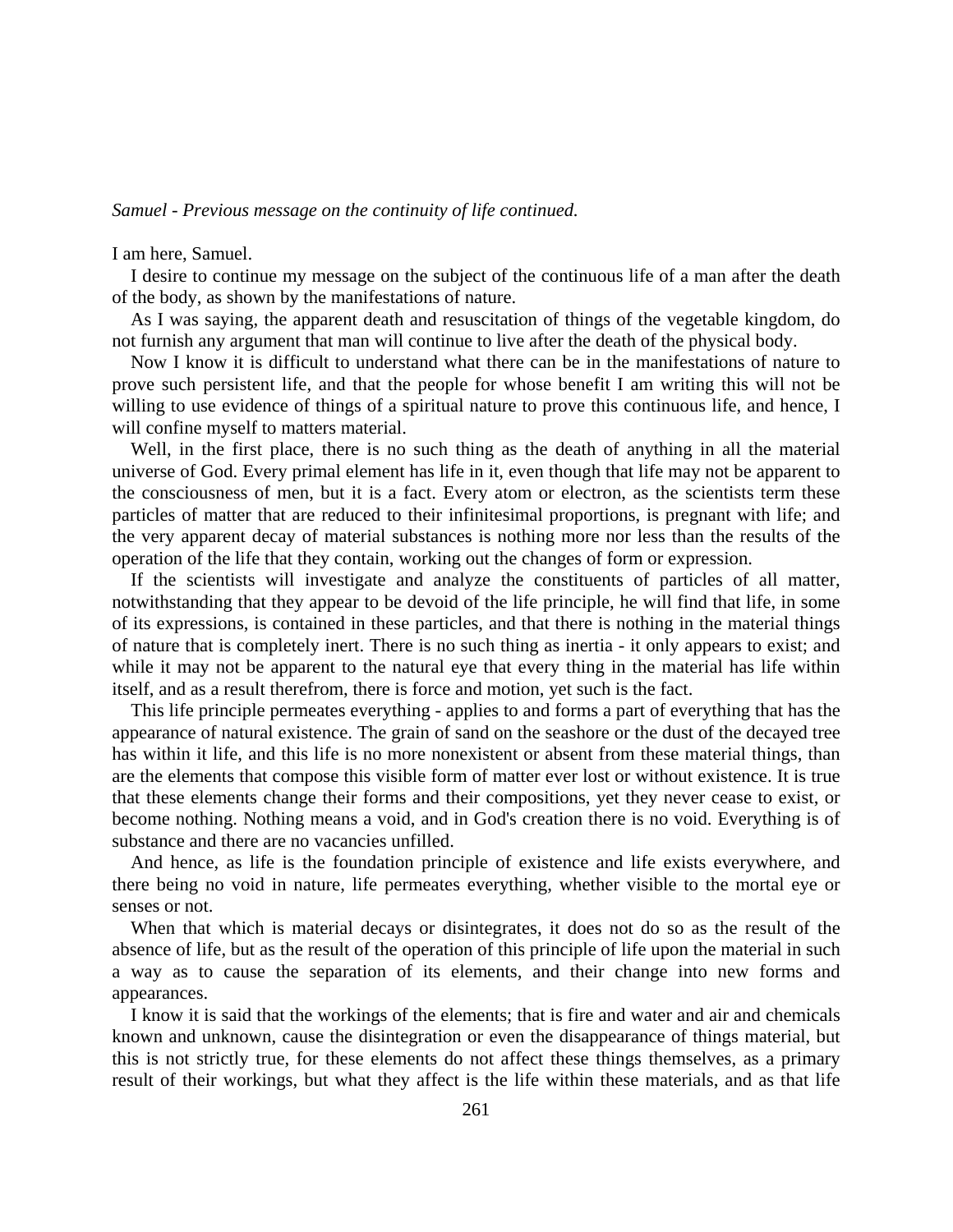lessens or changes, the materials of which that life is a part disintegrate or dissolve, as is sometimes said, into thin air; and never does any part of the material substance, no matter how minute it may come to be, die - that is, in the sense of losing life.

 Life is a thing of such delicate nature, and is so susceptible to a division or reduction to a smallness almost to infinity, that no substance can become so small that life is not a part of it and the vital principle of its existence.

 As is known, the solid rock may be reduced not only to dust but to a liquid and then to a vapor and then to a gas and then to that that is not sensitive to the consciousness of men, and yet the life principle exists in all these forms of that material rock; and that which ultimates into apparent nothingness, contains life just as does the original rock, or any of its subsequent forms in the process of reduction to seeming extinction.

 The materialist accepts these phenomena as true, and blindly and with full assurance announces that nothing in creation is ever lost or annihilated. This being true, why is not the conclusion logical that the apparently inanimate rock or the animal without reasoning powers or the man with the reasonable faculties, is never annihilated or lost; or in other words, never dies the death that results in nothingness!

 But they say, while this may be true, yet the materials which form these various aspects of existence do not necessarily or probably come together again and reform the identical being that once appeared as an existing thing and then dissolved into the elements that composed the thing; and hence, while the elements in some form may continue to live forever, yet that form in which they once existed will not again appear. I know that this is a reasonable conclusion and one in accord with the demonstrations of science, and is applicable to the merely physical man just as to any other manifestations of the material things of nature.

 But even these materialists admit that in the case of man, there is something in his formation and essential being that is more than or in addition to the merely physical portions of him, and while they may say that this something is wholly of a material nature, yet they admit that it is of a material different and distinct from the material that forms the visible physical body.

 I do not speak of the soul or spiritual part of man, but of the intellect and of the five senses and of the reasoning powers, all which, of course, includes the memory. That part of man that embraces these things, the materialists must admit, is distinct and different from the mere body, and, even though it were here to be conceded that they are material, yet no man has ever seen them or felt them or in any way perceived their existence as he has that which he knows to be of the material. He has seen and heard and known the effects of the existence of these invisible material qualities, as he may call them, but has never demonstrated that they died when the physical body died. The furthest that he can go in this direction is that they disappeared and became lost to his consciousness; but that they disintegrated or dissolved or were reduced to a gaseous substance or thin air, in which he has seen the visible physical body disappear, he cannot affirm. The limit of his knowledge is that with the death of the physical body, this other, as he terms it, material part of man disappears and never again reappears to his physical senses.

 As I say, he has never observed and has no knowledge of any disintegration of these invisible material parts of man into any primary elements or atoms or electrons, as he applies such terminology to the physical body, and hence he is not justified in concluding that any such results to this invisible material follows the death and dissolving of the flesh and blood and bones of man. To so conclude is more of a speculation than to hold that the invisible material did not dissolve into forms more invisible, if such an expression can be used.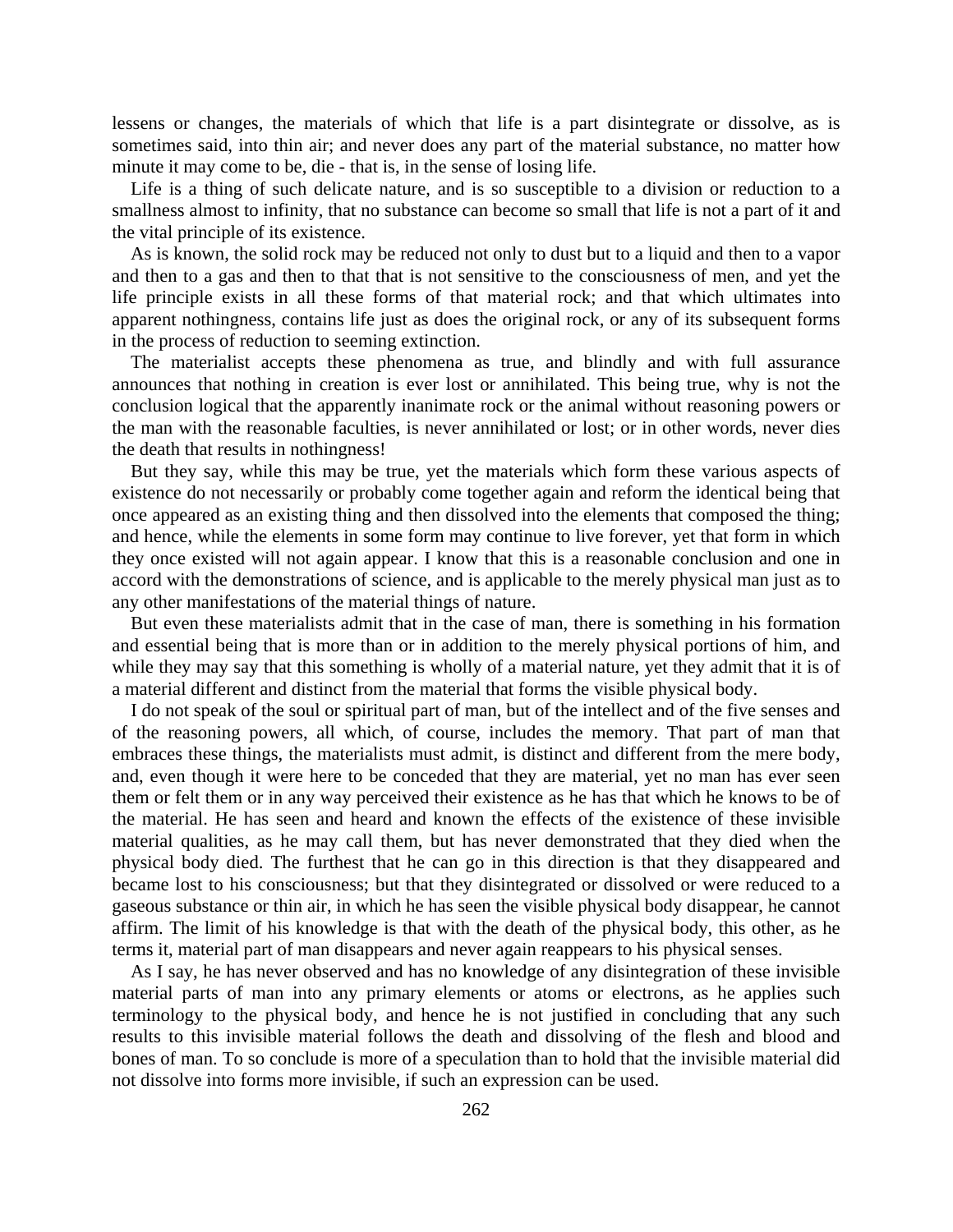As I have said, life is in all things, visible and invisible, and there is no vacuum in nature. While man is living it is demonstrated that life is in this invisible part of man, and more abundantly than in the merely visible body; and as life continues after death in the elements of this latter body, why cannot we declare that after death life continues in the invisible part of man? Nothing is ever lost or annihilated, and hence these parts of man cannot be annihilated, and existing they must contain life.

 Has the materialist ever been able to demonstrate to his own satisfaction even, that this invisible part of man, which he says is material, ceases to live? He cannot say that the elements of the physical body, no matter what form they may assume, cease to live, but on the contrary affirmatively asserts that they are never annihilated and continue to exist; and as life is necessary to existence, they must continue to have life.

 So according to their own arguments and demonstrations and ultimate claims, the death of the physical body does not destroy the elements which compose that body but only the form in which these elements were combined. Then from this the most that they can claim as to the invisible material part of man is, that while the material which composed this part is not dead or annihilated, yet their formation may be disintegrated or changed; and hence the identity of the man, as to this portion of him, no longer exists. But this conclusion does not follow as a logical sequence, and the materialist has nothing upon which to base this conclusion, except that he has seen and knows that when the visible body dies it disintegrates and ultimately disappears.

 He has never seen the disintegration of this invisible part of man, though he has seen its manifestations decay and even destroyed; but the cause of this is shown to be some decadence or disorganization of some part of the visible body through which the invisible manifested.

 These materialists have knowledge of the facts that men have been deprived of their arms or legs or other parts of the body, and yet the invisible parts remained perfect, performing their functions. Also it is true, that men have received injury to their physical organs of sight or hearing, and, as a consequence the invisible organs of sight or hearing did not function, but that fact constitutes no proof that they were dead or had ceased to preserve the form they had before the physical organs were impaired; for when the defects of the physical organs were removed and these organs again came into condition to do their functioning, the invisible faculties of sight and hearing manifested their existence again just as they had existed before the physical organs were impaired. And so many similar instances might be referred to, to show that death or destruction of any or many parts of the visible body does not destroy or disseminate into its elements the invisible material part of man.

 And besides, let the materialists consider the great difference in the powers and objects of the creation of these visible and invisible parts of man, and they will realize that the purely physical is wholly subordinated and used merely to enable the invisible parts to manifest themselves, and show that the real man is the invisible part, and that man can lose part of his physical vestment, and yet exist and perform his functions and exercise his powers.

 I have thus tried to show that while no argument can be drawn from any analogy between the vegetable things of nature, dying and coming to life again, and man's dying; yet neither can any argument be drawn from the fact that the visible body of man dies and goes into its elements never to be resuscitated again as the same body, to show that the invisible body of man dies and is dissolved into its elements, and that man ceases to be the individual that he was before the death of the physical body.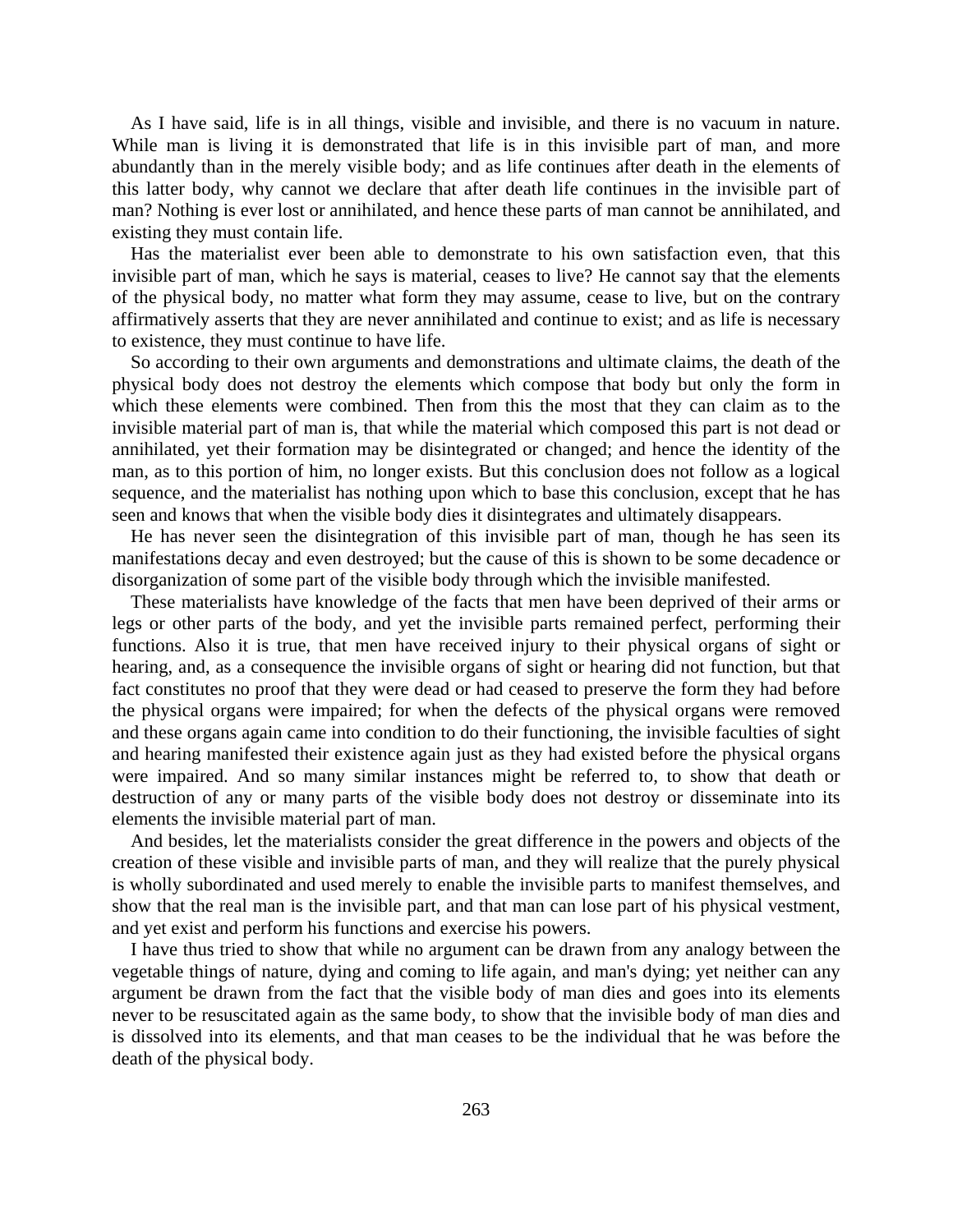I may not have made my message as plain and convincing as I would desire, but in discussions of this kind it is difficult to transmit the various shades of thought through the medium of a mortal. I thank you for your courtesy and will stop now.

So with all my love and the blessings of the Father, I will say good night.

Your brother in Christ,

Samuel.

 *Abraham Lincoln - How man can come into harmony with the laws that govern him as the created man, without obtaining the Divine Love.* 

I am here, Abraham Lincoln.

Let me write a few lines tonight as you are in good condition to receive my message.

 Well, I see that you have been thinking a great deal about spiritual things, and have longed for the Love of the Father, and by such thoughts and longings you have come unto a condition that enables the spirits to make a rapport with you.

 Tonight, I desire to write for a short time on the subject of how important it is for man to learn the truths of God in reference to the plan which He has prescribed for man's salvation, and his coming into harmony with the laws that govern him as the created man.

 As you have been told, in the beginning man was created perfect and in all the constituent parts of his being made in harmony with God's laws controlling man as a perfect creature, and if he had never disobeyed the precepts of the Father, he would have always remained the perfect man.

 Now this condition of man is a fundamental one, and the soul is in itself just as capable of that perfection as it was when created, and only by the sin of disobedience was it alienated from God and made the possessor of those things which tend to contaminate it, and cause its pure condition to he overshadowed and dormant as to this perfection.

 All of God's universe is perfect and subject to the workings of His perfect laws, and when that condition exists which shows that some one or other of His creatures are not working or being in harmony with these laws, it only means that in order for the restoration to the harmonious existence, man must renounce and get rid of these foreign things that have the effect of interfering with the harmony of his creation.

 There is no such thing as total depravity or original sin, or the existence of any condition of the soul in this sin, that cannot be remedied by the application of the proper treatment and the removal of the incubus. Man, in order to become perfect again as he was before the fall, is not required to be recreated or have imposed upon him that which will make him a new or different being from what he was in the beginning. The perfect man is still in existence, but is hidden from the sight and consciousness of men, and needs only his revealment by eliminating from him the covering which now hides his real self. Nothing new is needed, but only the riddance of the soul from those things which do not belong to it, and then the soul will appear just as it was created: a perfect soul made in the image of God, but not formed from any portion of the Great Oversoul of the Father.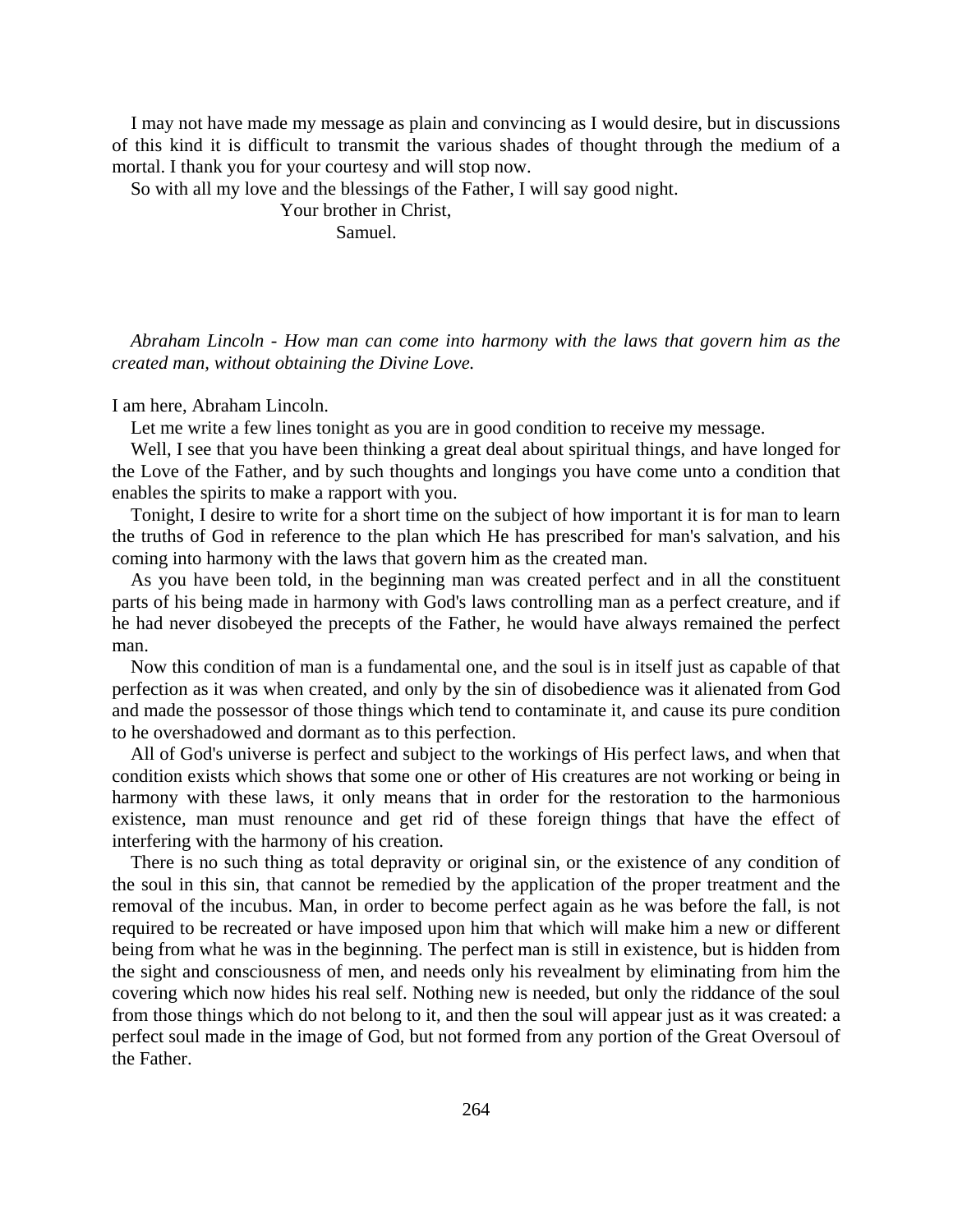For a long time, now, man has remained in this condition of having his soul covered over by those things that are merely the results of the perversion of his appetites and the animal part of his nature, and it is only by a process of renunciation that these encumbrances can be gotten rid of, and man stand forth a free and glorious being, as he was before the burden of sin came upon him.

 In this process he needs no one to pay any supposed debt to the Father or to make an atonement for him, but he must himself, by his course of thinking, and consequent doing, remove the things that cause him to appear to himself and to others, the outcast from God's favor. And in order to accomplish this, he must first renounce the idea that he is a vile being and not worthy of the favor of the Father, and assert his belief that he, as the man, is the perfect creature of God, and can of himself regain the estate from which he has fallen, and let sin and error be removed from his present apparent existence. In doing this he will be helped by the spirits of men, who from their own experience know that sin and error has no real existence in the economy of God, but in the living of man on earth, and in the spirit world as well, have a reality that has prevented men from finding their true selves.

 The renunciation is not so much a matter of the intellect as it is of the moral nature of man; and he, while he must use his mind and its attributes in working out this renunciation, yet must try earnestly, and certainly use the moral faculties of his nature; for the perversions of these faculties are the foundation of his present condition of sin and error. This renunciation may take a long time to be accomplished, as men look upon time, but it will finally come to pass, and the harmony of God's universe will be restored. But in the meantime men will suffer, for this renunciation is always accompanied by suffering, not so much as a necessary ingredient or penalty of the renunciation, but as a consequence of the changing of men's wills and desires in the process of reaching again the condition of the perfect man.

 I will stop now, as the rapport has ceased, but will come again. Good night, I am your friend and well wisher.

Lincoln.

## *Helen comments on Abraham Lincoln's message on man's progress in his natural love.*

I am here, your own true and loving Helen.

 Well, dear, you have had a communication tonight from Lincoln, who thinks it advisable to write you as he did. He is now in the Celestial Spheres and knows what the Divine Love is, but said he wanted to write you a short message on man as he is, and as he may be; and he has told you just what the condition of man is, and how he is still the perfect man in his true self, and needs only an uncovering to stand forth as the being created in the image of God.

Good night, my dear husband.

 Your own true and loving, Helen.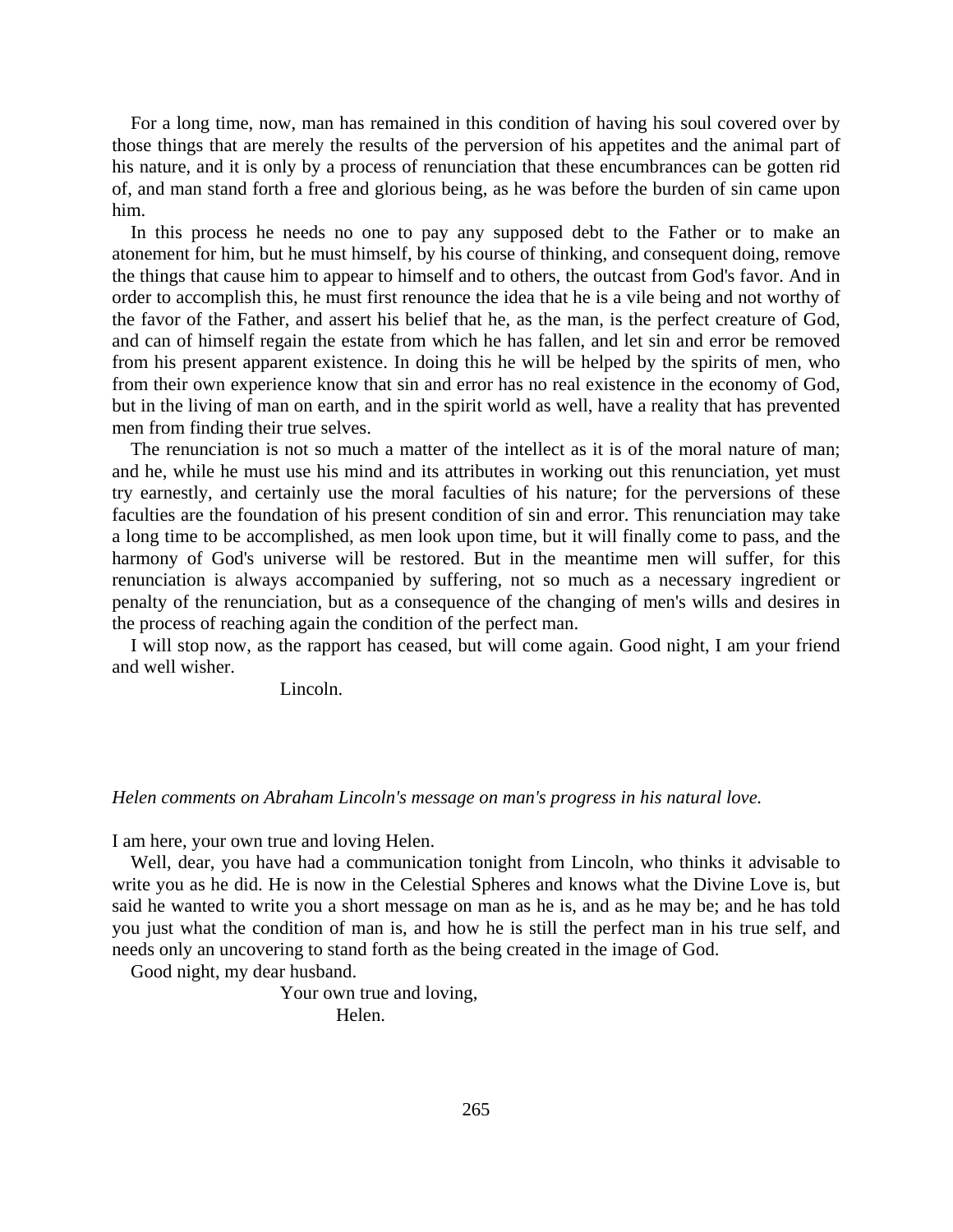*John - How prayers are answered for material things. The miracle of the loaves and fishes never happened.* 

I am here, St. John, apostle of Jesus.

#### *(Question)*

Well, He answers the prayers for things material by the work and operation of His angels and spirits, and they in that work are subject to the limitations of success as I have above mentioned. God does not exercise any arbitrary power to answer prayers, but when they are sincerely offered to Him, He works through His angels in answering them, and He does not by His mere fiat do so. His angels are always watching and working, and when the opportunity comes, they use their influence in the best possible way to bring about the ends desired.

 As you know, man has a free will, and that determines very largely the action of men, and such actions are never arbitrarily controlled by any Divine power. If the prayers of men as to material things can be responded to by the workings of the angels and spirits, they are; but if such response depends upon the will of men, then they are not received by mortals, except as the spirits may be able to influence that will and cause men to act in compliance with that influence, which is always used for the purpose of bringing about the response to the prayers that are, in their nature, proper and worthy to be answered.

# *(Question)*

Well, I doubt if any of those petitions were ever answered in the arbitrary way that is related in the Old Testament. God never answers prayer in that manner, and the petitions of the old prophets had no more influence to bring about the answers to the same, in the manner indicated, than have the prayers of the sincere and earnest man of these days. God was the same then as He is now, and worked through the spirits then as He does now, except that now He has angels of the soul development in the Divine Love, that He did not then have, and these angels are doing His bidding as well as are the spirits. But He does not answer prayers for material things except in a manner in consonance with laws controlling the free will and actions of men, as they may be operated upon and influenced by the work of spirits.

Sometime I will come and write you a message on this subject of prayer and answer.

 But this I want to say, that we can, at times, understand what will happen in the near future, and having such knowledge, can tell to mortals what may be expected, or rather what will occur, and this we sometimes do.

 In your case, we all of the higher spheres, as well as many of the spirit spheres, know what your petitions have been in reference to these material matters, and we have been working to bring about a realization of the same on your part - not only because of your petitions, but because they are so necessary to the doing and completion of our work; and we have been using our influence to the utmost to accomplish this end. But as I say, we are all limited, and have not the power to cause the happening of any event by our mere willing the same, even though we are doing the work of the Father.

 This may seem surprising as well as disappointing to you, but it is a fact, and it is a great truth that God helps those who help themselves.

 Of course, you must not lose sight of the fact that while men must themselves do those things that bring about changes or happenings or phenomena in material things, yet we can influence but not control absolutely - their desires and intentions, and their wills that put into operation or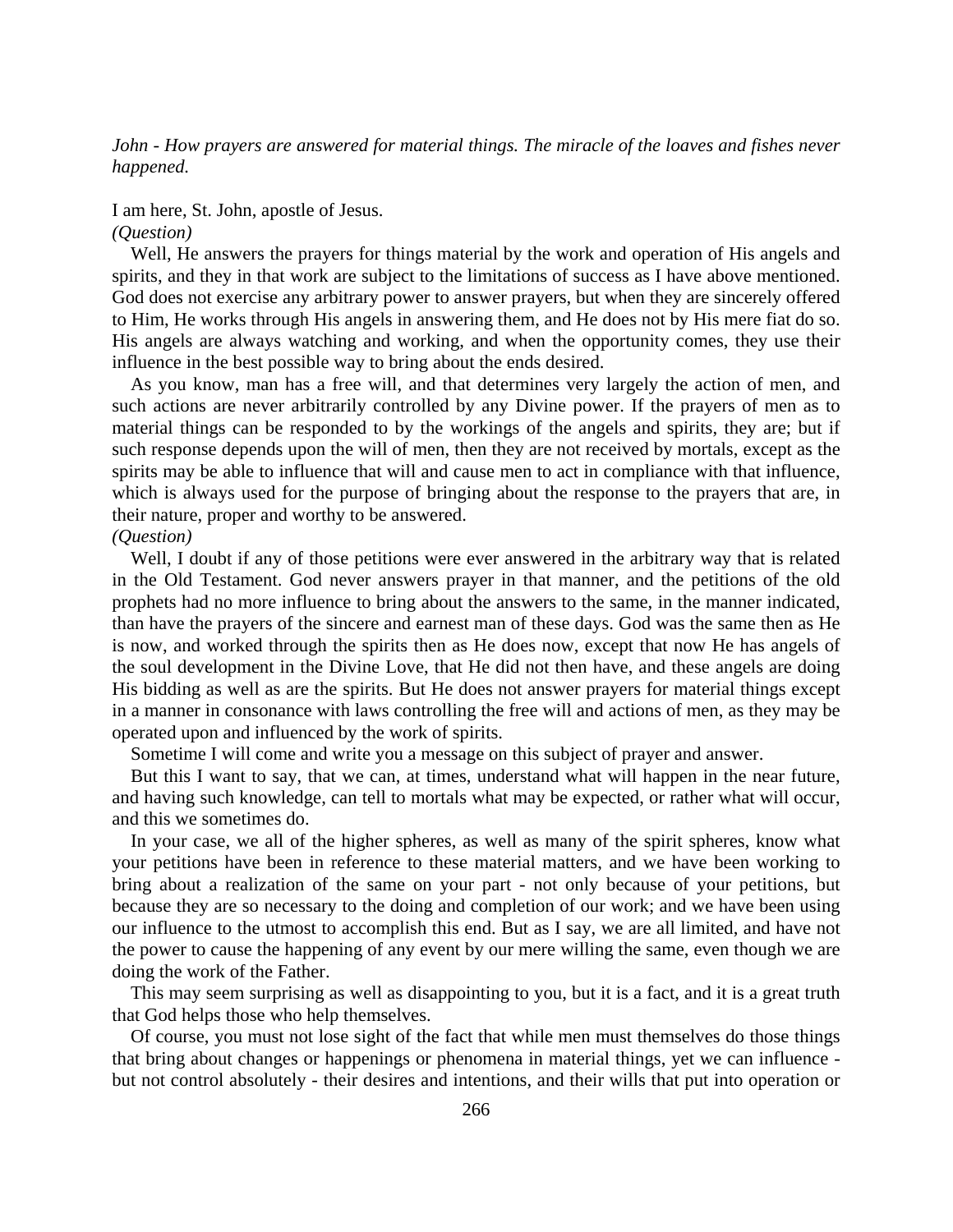effect these intentions. No, these things, as to their immediate manifestations, are subject to the wills of men.

 God never by a mere act of the moment or of a physical character, places into the hands of any man riches or prosperity. These things must immediately be wrought and brought about by man, but man in doing this can and is wonderfully influenced by the workings of the spirits.

 Well, that is a question that has caused men to doubt and consider and explain in various ways the so-called miracle of the loaves and fishes. As I was a disciple of the Master at that time, it is quite natural that I should be expected to state whether such a miracle ever occurred, and of course, I can state what the fact in relation thereto is. And notwithstanding that it has been used by preachers and teachers for many centuries to show the wonderful power possessed by Jesus, and thereby cause the people to believe in and accept him as God, or at least having God-like powers, and has been used to work much good among those who were seeking for the true religion, yet I am compelled and sorry to say, that no such miracle ever took place. While Jesus had wonderful powers, and understood the workings of the spiritual laws to a far greater extent than any mortal who ever lived, yet he had not the power to increase the loaves and fishes as is set forth in the account of the miracle. To be able to do so would be against the laws of God governing the material things of His creation, and also beyond and outside of the powers conferred on any man or angel by any spiritual laws.

 There are certain laws by which we who are acquainted with and use them and may cause a dematerialization of physical substances, and also may to a limited degree cause a materialization of spiritual substances, but I am not acquainted with any law that would have operated, under the control of Jesus, to increase the loaves and fishes to the great number mentioned in the story referred to. As a fact, I know that no such miracle took place, and Jesus will tell you the same.

There are other alleged miracles in the Bible that never had any existence as a fact.

 Well, I have written you a long letter tonight, and I must stop, but I am pleased that you asked me about the response to prayers, and the miracle of the loaves and fishes, for your questions gave me the opportunity, to some extent, to explain these matters. But, as to prayer, you must wait until I deal with it more at large or in detail before you conclude that you understand the subject fully.

 And I say to you pray not only for the spiritual things which God bestows through His Holy Spirit, but also for the material things which He bestows through His angels and spirits. The proper prayer will be answered sooner or later, and your prayer for that of which I have written will be answered, even though to you the response may seem a long time delayed.

With my love and blessings, I will say good night.

Your brother in Christ,

John.

*Helen affirms that John wrote, and comments on prayer for material things.* 

I am here, your own true and loving Helen.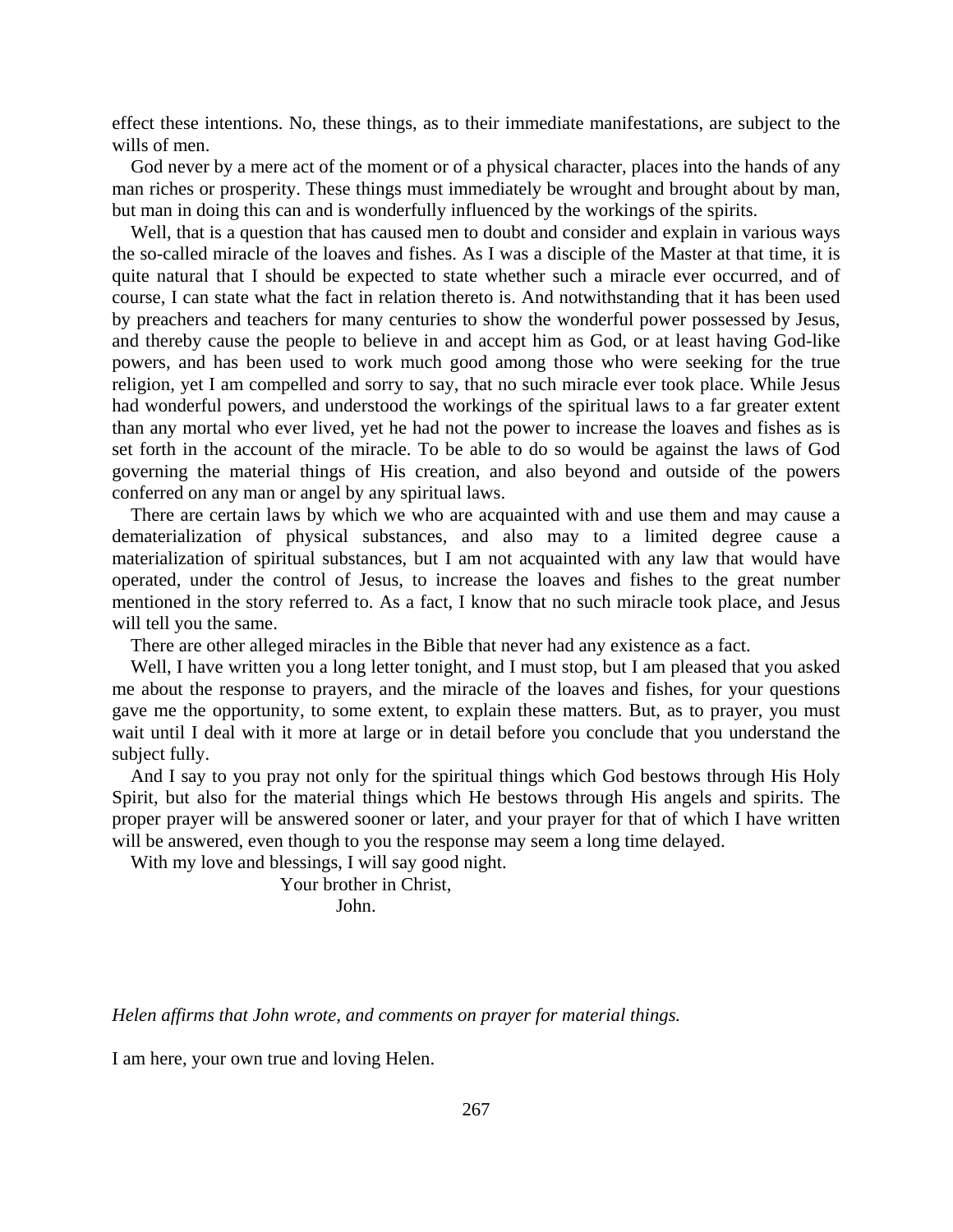Well, dear, I am glad that John wrote you as he did, for it will give you an insight into some principles regarding the powers of spirits to help mortals, that you may not before have understood. What he said is true, and I am glad that he wrote.

 It may prove a little disappointing to learn that spirits have not the powers to do everything, as mortals may suppose, but I do not want you to underestimate their powers, for they have great powers, even as respects the material things. Of course, they cannot move a house, or cause the wealth of one mortal to be removed from him and placed in the possession of another, but they can and do use great influence on mortals to cause them to do physical things that the spirits cannot directly do.

 Your prayers are not futile, even as to these material things that are subject to the control of mortals, for these very mortals are, under certain circumstances, subject to our influence, and thereby, control. When we promise you that a certain thing or things will happen, we mean that we will exercise our influence on mortals in such a way that they will bring about these happenings in response thereto. And you must not believe that when we promise you something that that something, as a matter of course, will come to you. We mean that it will come to you by reason, primarily, of the work that we are doing among mortals.

We can see some things before they have an existence in your physical world, and can tell you of the same. And some things we believe will happen, and also, tell you - and when they do not, we are disappointed as well as are you.

> Your own true and loving, Helen.

*St. Paul's comments on the preacher's beliefs. Perfection is a relative term.* 

I am here, St. Paul.

 I was with you tonight at the meeting, and heard what the young man said about perfection, and I agree entirely with his ideas and the application of the truth to the lives of human beings. He had the correct conception of what perfection means, and when he said that perfection is a relative term, he spoke the exact truth. No man can expect to have the perfection of the Father in quantity, but he may in quality; for the spirit of truth that enters into the soul of a man in response to prayer and faith is a part of the Divine nature of the Father, and the essence is the same, and the quality must be the same; but, of course, no man can obtain it to the extent of making him pure and holy as the Father is pure and holy. Even we who live in the high Celestial Heavens have not that perfection which the Father has. But let men know that even while on earth they can obtain this inflowing of the Holy Spirit in their hearts to such an extent that sin and error will be entirely eradicated. This, I say, is possible, but few men attain to such a state of perfection, because the worldly affairs and natural appetites which belong to mortals are always interfering to prevent the makings of the spirit in men's souls so that perfection of this kind may take possession of them. But notwithstanding this great difficulty, and material desires of men, they should have this perfect ideal before them always, and strive to obtain the possession of it.

 I was much interested in the discourse not only because it was founded on a text attributed to me, but because of the right conception and the explanation made by the young man.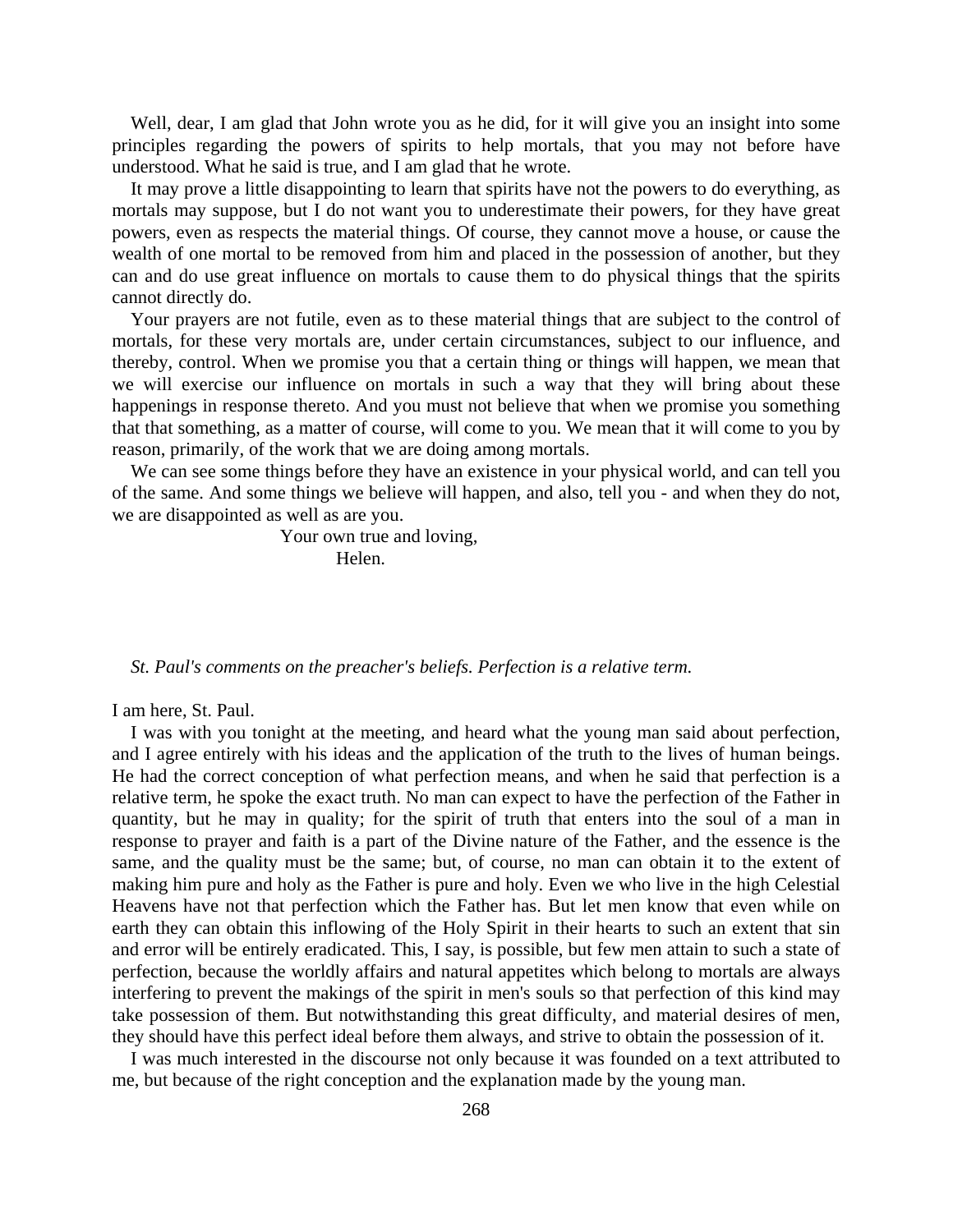I could see his soul and its workings, and I was glad to know that he possessed this Divine Love to an unusual degree, and was fitted almost for a home in the Celestial Spheres.

 You were benefited by what he said, and you felt the influence of the presence of the Holy Spirit at the meeting.

 If the people of this church would understand that there is only one thing that saves them from their sins and makes them at-one with the Father, and that is the inflowing of the Divine Love into their souls, which was what Jesus meant when he told Nicodemus that he must be Born Again, they would easily see that their doctrine of holiness is not only a reasonable doctrine but one in accord with the truths of God; for as this Divine Love fills their souls, all sin and error must disappear.

 Of course this is a relative matter, for it depends upon how much of this Divine Love is in their souls to determine how much of sin or error exists. The more of the Divine Love, the less of sin, and on the contrary, the more of sin the less of the Divine Love.

 But, I want to say with all the emphasis that I am capable of, that it is possible for a human being to obtain such a quantity of this Divine Love in his soul that sin will be entirely eradicated. This was the doctrine taught by Jesus, and this is the truth of God's law of Love.

 I know that the great majority of mankind do not believe this truth and think it foolishness, and that those who claim that they have received this Divine Love to a great degree are enthusiastic fanatics, and not worthy of credence, but I want to tell you that no greater truth was ever proclaimed by the Master; and sometime, in the not far distant future, many men who are now merely intellectual Christians will believe and embrace and experience this great truth.

 You will find yourself much benefited by attending these meetings, and while there are some things in their creed to which you do not subscribe, yet they have the foundation truth that the Divine Love of the Father can clear their souls from all sins, and make them perfect, to the extent that they receive that Love in their souls.

 I will not write more tonight, but will say that the Holy Spirit which conveys God's Love to man is with these people in great power and fullness and manifests its workings in a real and irresistible manner. And God is blessing them and giving them that faith which enables them to become overcomers and inheritors of immortality and homes in the Celestial Heavens.

So without taking up more of your time, I will say good night and God bless you.

Your brother in Christ,

St. Paul.

*Jesus attended the church service with Mr. Padgett and commented on the people's belief.* 

I am here, Jesus.

 I heard what Paul wrote, and I corroborate everything that he said, and add, that these people are pursuing the true way to the inheritance which I promised them while I was on earth. Their faith is wonderful and the fruits of its exercise is shown in the condition of their souls and in their lives.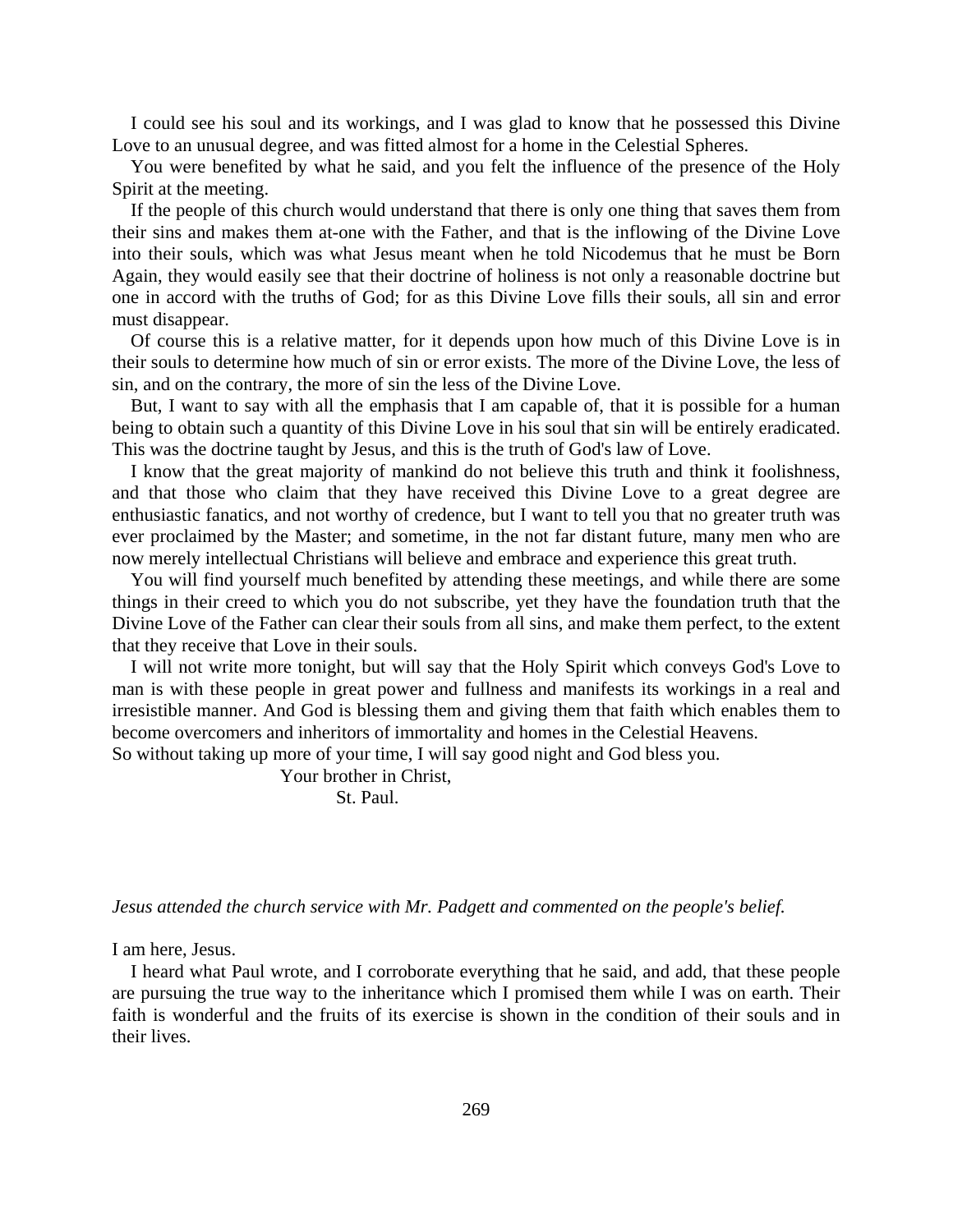Theirs is the soul conception of religion and of my truths, and while they may not with their intellects understand the philosophy of my teachings, yet with their soul perceptions they have grasped the great foundation truth of salvation through the Divine Love of the Father.

 Of course they sing and proclaim that my blood saves them from sin, but this is merely the exercise of their mental conceptions, learned from the teachings and creeds of the churches; yet they have grasped the great and only truth of salvation with the far more and certain knowledge that the awakening and filling of their souls by the Divine Love gives them.

 How much to be wished for that all these churches of form and mental worship could realize that the only true worship of God is with the soul perceptions. Only with these perceptions that are developed by obtaining the Divine Love can we see God. Only by such development can we become pure and holy and at-one with the Father, and partakers of His Divine nature.

 I am glad that you attended this church *(Church of the Holiness)*, and I advise you to go there often, for I tell you that the spirit of truth and Love is with these people to a very extended degree, and that because their souls are open to its inflowing and to its ministration.

 I was with you again tonight, and so was the spirit of truth trying to open up your soul to its influence and to that which will cause your faith to increase and your trust in me to grow. No church will do you as much good as that and I advise you to attend. Of course you will not have to believe in its creed, but only in the fact that the Holy Spirit is there in all its quickening power, as they sometimes sing.

So with all my love I say, good night.

 Your brother and friend, Jesus.

*St. Stephen - What is the meaning of the Divine nature which the soul of man partakes of upon the transformation of that soul by the inflowing and possession of the Divine Love.* 

I am here, St. Stephen.

 Let me write a few words tonight as I am one of the spirits whom your wife wrote of last night would come tonight with the desire to write.

 My subject is: "What is the meaning of the Divine Nature which the soul of man partakes of, upon the transformation of that soul by the inflowing and possession of the Divine Love?"

 This, as you may perceive, will be somewhat difficult to explain, and principally because men have no very definite conception of what is comprehended by the term "Divine." They, of course, associate this word with God, and to them God is a being whose nature and qualities are above their finite conceptions, and as a result of their thoughts, is that which is over and above everything that is called or supposed to be understood as natural. To some, God is a being of personality, and to others, a kind of nebulous existence included in and composing all the various manifestations which are transcendently above what they conceive to be the merely natural or human.

 I will not attempt to discuss who or what God is, except as to one of His qualities or attributes, and that the greatest - for you must know that all the qualities of God are not of equal greatness or degree of importance in the workings of His essence of substance. All, of course, partake of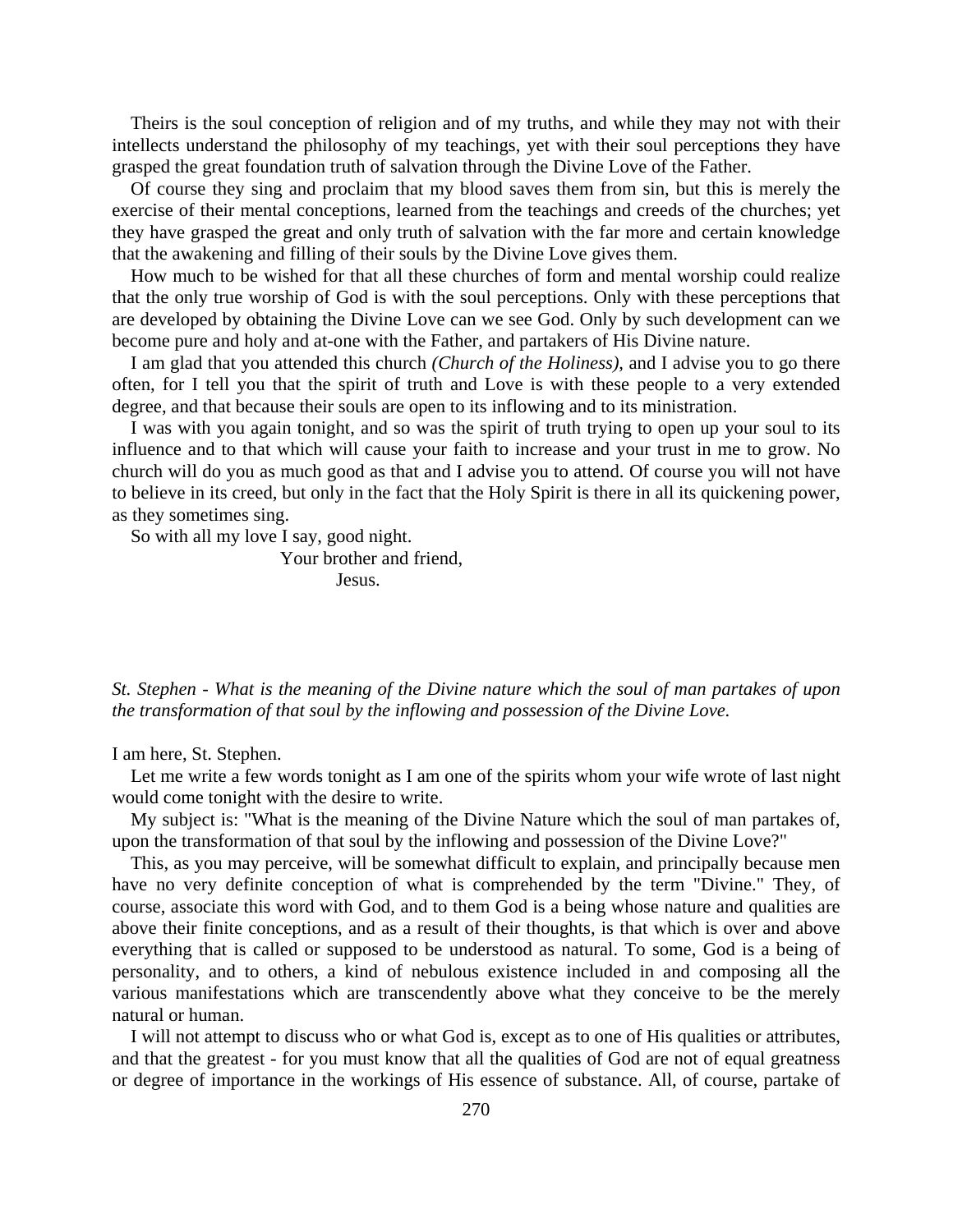His Divine Being, but, as you might say, there is a difference in the workings and scope of their operations.

 You have been told that the Divine is that which has in it, to a sufficient degree, the very Substance and Essence of God, Himself; and this is true, for Divinity belongs to God alone, and can be possessed by others, spirits or mortals, only when He has transfused into or bestowed upon the souls of men a portion of this Divinity, and to the extent thereof made them a part of Himself. There is nothing in all His universe that is Divine or partakes of the Divine except that which is of the soul, for all else is of the material, and this even when it has the form or appearance of the spiritual. And even the soul, as created, is not Divine and cannot become such, until it is transformed into the Divine by the transfusion into it of that which, in its very substance, is Divine. Many souls in the spirit world, although pure and in exact harmony with their created condition, are not Divine and never will become such, and this only because these souls will not desire and seek to become Divine in the only way provided by the Father.

 It is a mistake for men to believe that because God has created this or that object or thing, it is necessarily Divine, for His creations are no more a part of Himself than are the creations of men a part of themselves; and thus you will see that in all God's creation there is nothing Divine except what has been privileged by His grace to partake of His Divinity. And hence the stars and worlds and trees and animals and rocks and man himself, as created, are not Divine.

 Men have claimed that in man there is a spark of the Divine - a part as they say of the "Oversoul" - and that it needs only the proper development to make the soul of man wholly Divine. And this theory is based upon the idea that this development can be accomplished by the exercise of the mind or the moral qualities guided by the conscience, which they assert, is of itself Divine; especially when dominated by reason, which has been so often worshiped by philosophers and others (to whom the mind is supreme) as Divine. And they have attempted to differentiate man and the lower animals, and attributed to the former the qualities of Divinity, because he is endowed with reason and the lower animals are not; and have substituted degrees in the order and objects of creation, in the place of differentiation between the Divine and nondivine.

 God is wholly Divine and every part and attribute of Him is Divine, and while they are parts of the whole, yet they may be separated in their workings and bestowals; and the man or soul that is the recipient of the bestowal of one of these qualities or attributes is not necessarily the recipient of the others. Omnipotence and omniscience are those attributes of God's Divinity which He never bestows upon the souls of men or spirits, and as to them He is the exclusive possessor, although in all His attributes there are powers and knowledge, and they accompany the bestowal of all attributes of which they are parts; and one of these Divine attributes may be bestowed upon man, and yet man not become Deity. There is and can be only one God, although He may give of His Essence and very Substance, so that a man can become as He is in that Essence and Substance, to the extent that it is bestowed.

 As regards man and his salvation and happiness, the greatest of God's qualities or attributes is His Divine Love, which is the only one that can bring the souls of men into a oneness and nature with the Father, and which has in it the quality of immortality. This Love has a transforming power and can make that which is of a quality foreign to and different from itself, of the same essence as itself; and more than this, can eliminate from that thing those constituents which naturally and necessarily are its components, without injuring or destroying the thing itself.

Well we must stop here. I will finish later.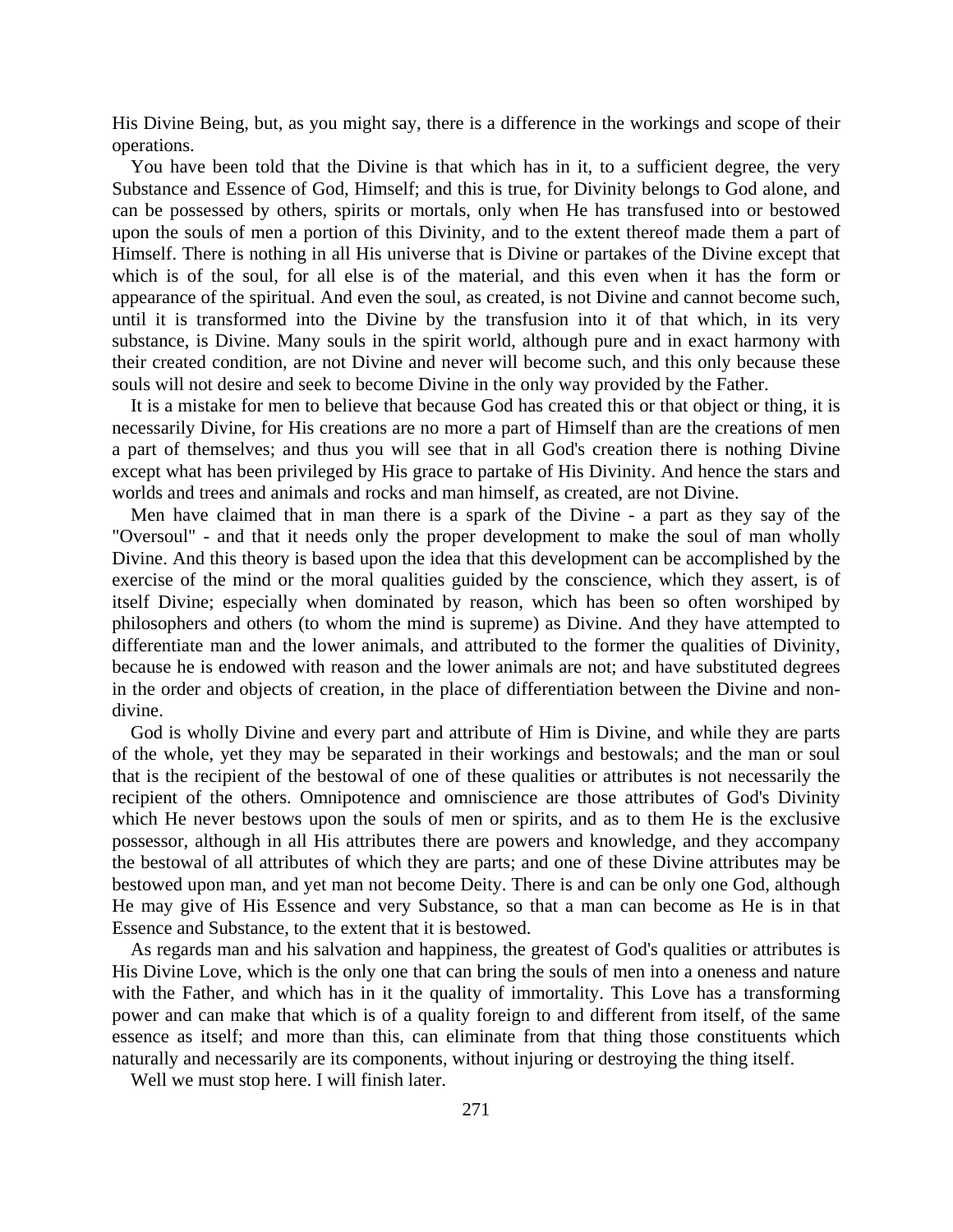I am St. Stephen.

*Helen - affirming that St. Stephen wrote on the meaning of the Divine Love, etc.* 

I am here, your own true and loving Helen.

 Well dear, you have had a very interesting letter tonight upon a very vital and important subject, and I am sorry that the writer could not finish his message, but the rapport became very weak and he was compelled to stop. He will come again soon and finish as he is very anxious to do so. It was Stephen who wrote and he is a most beautiful spirit, possessing this Love to a degree that I cannot conceive of, and a most glorious spirit in his appearance.

 I am glad that you were in such good condition and I hope that you will continue to improve so that more of the messages may be delivered to you every other night. There are so many messages to be written.

> Your own true and loving, Helen.

 *St. Luke, on the teachings of new thought and explains the erroneous beliefs of same.* 

St. Luke.

 Let me write a few lines tonight as you are in better condition, and I am able to make a rapport with you and deliver my message. I was with you today at a meeting of the New Thought people and saw the impression made upon you by the speaker in his efforts to show that God is within man, and that only the opening up of the soul or mind of man to the development of that God is all that is necessary to bring that man into a perfect at-onement with the truths of God's will. Well, I have to say that this speaker, when he comes to a realization of himself in the spirit world, will find that God is not in him or in anything that he may have possessed in his earth life; and that his development of the kingdom within him, as he termed it, was a mere delusion and a snare to the progress of his soul, in its career through the earth life, as well as through the heavens or spirit world.

 He is mistaken when he announces that the Kingdom of Heaven is within him, or that he has that within him which can, by its development, lead to the condition of the perfect man, in the sense that he spoke of. He is following a false way, and all the efforts that he may make will not lead him into the paths that end in the perfect man that partakes of the Father's Divinity.

 He is also mistaken when he asserts that God is everywhere - in the flowers and in the thoughts of men and in the heart - for God does not find his habitation in any of these things, and men do not live and move and have their being in Him. He is a distinct and individual entity, and is not spread over all His universe, as the preacher proclaimed, and can only be found by the longings of the soul, followed by a development of that soul in His Love. No, God is in His Heavens, and man can reach Him only by the persistent longings of that soul for the inflowing of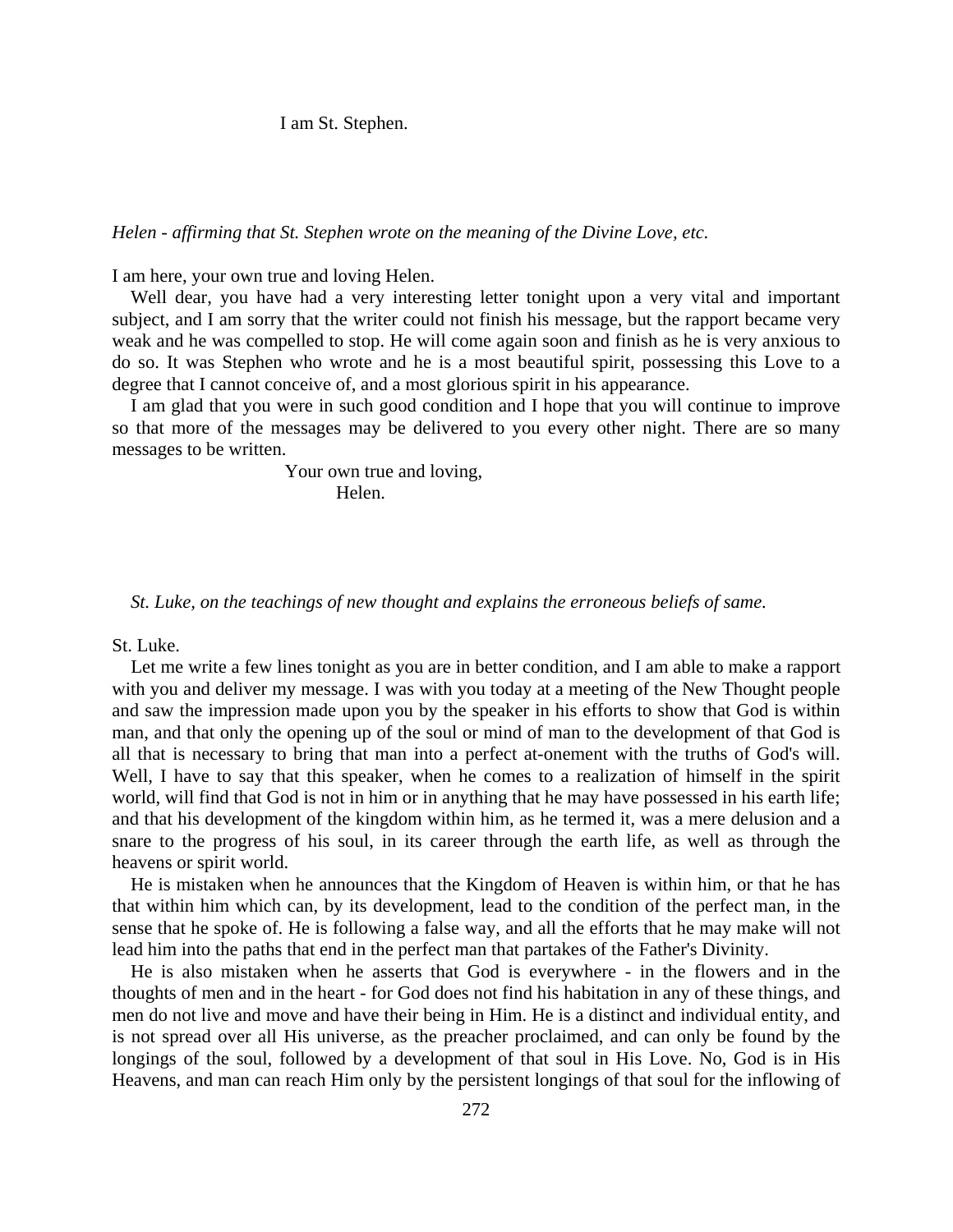His Love. These things that the preacher declared were the presence of God, are only the expressions of His being, and they do not declare His presence in any other sense than as the evidence of His existence - in His habitation, from which these expressions flow and make known to man His presence, as these things reflect it. I am sorry that this speaker has not more knowledge of the true God, and of His seat of habitation, for then he would realize that these things upon which he places so much belief as being the very God, Himself, are but the expressions that flow from Him.

 Man has within him that which has in itself wonderful possibilities - I mean the soul. And it may by the observance of the way that transforms it into a Divine angel, become Divine itself, or it may only by the slow process of renunciation become merely the perfect man with his natural love in a pure state, which was the condition of the first parents. If men will listen to the call to their souls, they will realize this possibility and receive this Divinity, and with it, immortality; but without this transformation they never can become other or greater than the perfect man.

 I know that men teach that there is implanted within the souls of all men, that which is capable of being developed into an existence like unto God; that man needs only this development in order to become a God, and that there is nothing else necessary to make a human soul a part of the Soul of God. But in this teaching men are mistaken, and will find themselves, at the stage of their highest development, nothing more than the perfect man. Man has within him only that with which he was created, and can of himself add not one thing that will change him from this condition of his creation. It is true that he can by a right course of thinking and living renounce those things that have tainted his soul and alienated it from the Father, and made it sinful and disobedient; but when this is done, he is still only the perfect man, and nothing of the Divine is in him. Jesus was the perfect man and, as such, was an exemplar of what all men will ultimately become; and if Jesus had never become more than the perfect man, he would not now be an inhabitant of the Celestial Heavens, and the beloved Son of the Father. Yet he became more than the perfect man, and it was only after he attained to this condition of excellence, that he could say, "I and my Father are one," for it was then only that he possessed the Divine Love to that degree which made him at-one with the Father. Only he is at-one with the Father that realizes that he is possessed of the very nature and Essence of the Father, and there is only one way in which this can be obtained, and that is by the inflowing into the soul of the Divine Love. Jesus could not say to the multitude that they were at-one with him and with the Father, for they had only the natural love and had not experienced the transformation of their souls; and such sayings as this were addressed only to his disciples, or to those among his hearers that had received this Love.

 The speaker spoke of the New Birth, but had no conception of what it meant, and like many other teachers, in and out of the churches, believes that a mere condition of the purification of the natural love constitutes this New Birth, and that that is all Jesus meant when he taught the necessity of being born again.

 There is only one way in which this New Birth can be brought about, and that you already know.

 As to the moral truths taught by the Master - such as are referred to in the Sermon on the Mount - undoubtedly they will, if observed in the heart, bring about a regeneration of the soul that will lead men to the glory of the perfect man and make him at-one with the laws of his creation. This condition is devoutly to be wished for and sought after by all men, and when they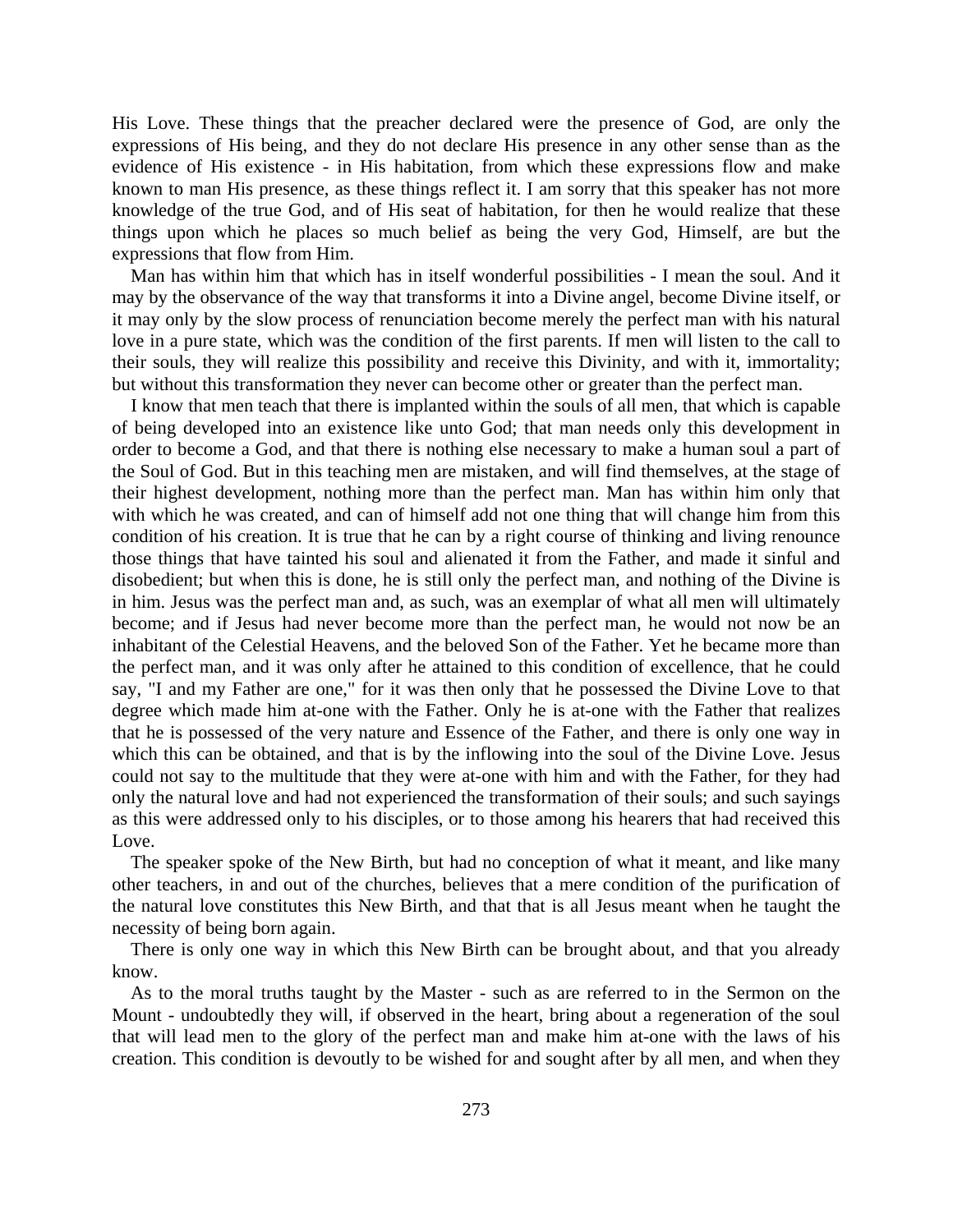attain to this condition they will experience the beatitudes that are mentioned in the sermon; but this is only the state of the perfect man, and nothing of the Divine enters into their condition.

 "New Thought", as it is called, has in it something that is an improvement on orthodoxy, and men will be the better if they will embrace some of its teachings. The great stumbling blocks of the Trinity, and the vicarious atonement and the blood would be moved from the worship of men, and they would then rely on the moral truths in the development of their souls for salvation, and would not rest supinely in the belief of the efficacy of the vicarious atonement. But some other things that it teaches are all wrong, and its followers will find when they come to the spirit world that there is a God to be worshipped, and that man has not within him that God to be developed by his own thoughts and deeds.

 I know that according to the orthodox teachings too little is thought of the natural goodness of man, and too much emphasis placed in his innate depravity, and that nothing in man is worthy of the release from the sin and disobedience in which he is now living; and that of himself he can do nothing to bring about his purification and restoration to his original condition of the perfect man. This is wrong, for very largely upon man's efforts depends his redemption; "and as a man thinketh in his heart, so is he." He is naturally good, and his present condition was brought about by his permitting his soul to be contaminated with sin, and to become again good he needs only to pursue that way that will remove sin and its consequences from his soul. Man created sin, and he will have to remove sin, and the process will be slow, but ultimately it will be accomplished, and by the efforts of man himself. He will be helped by spirits who are God's ministering angels in these efforts, but upon him depends the removal of that which he created and imposed. And here let me say, that unless man wills it, he will forever remain in sin, and God will not, contrary to man's desires, make him a pure and undefiled being; and man's belief, unaccompanied by striving and seeking, will not be sufficient to bring about this remedy.

 The speaker is a good man, and has experienced to a large degree the workings of his own will upon the conditions of his soul, and knows that his own efforts have caused him to renounce many things that tended to defile him and cause doubt, and in this condition realizes much happiness, and thinks that he is of himself sufficient to attain to that which will bring him into a perfect unison with the God that he thinks is within him. In this he is deceiving himself, for what he thinks is God is only an unusual condition of soul development in its natural love, that gives him a happiness which causes him to believe that God must be in and a part of him.

 As you have been told, the happiness of the purified soul is beyond all conception of humans, and the nearer a man approaches to that condition of purification of his soul, the greater becomes his happiness, and the belief that God must in some way be in that happiness and form a part of it, when the fact is that this happiness is only that which was bestowed upon man in the beginning. As the soul becomes purer and relieved from the defilement of sin, man becomes what he was in the beginning, and has regained only that which by nature is his. He does not receive any part of the Divine, nor does the Father bestow upon him anything that was not his at the creation, and he must realize that by the removal of sin his soul becomes more and more in harmony with the will of God, and less and less in harmony with his own perverted will.

 Let "New Thought" progress until men may realize that they are at-one with themselves, their created selves, but let it not teach them that what they experience as a removal of sin from their own souls by their own efforts and thoughts, is evidence of a development of any supposed God within them, for it is not true; but is merely the development of their own natural created selves, freed from that which defiled and made them unnatural.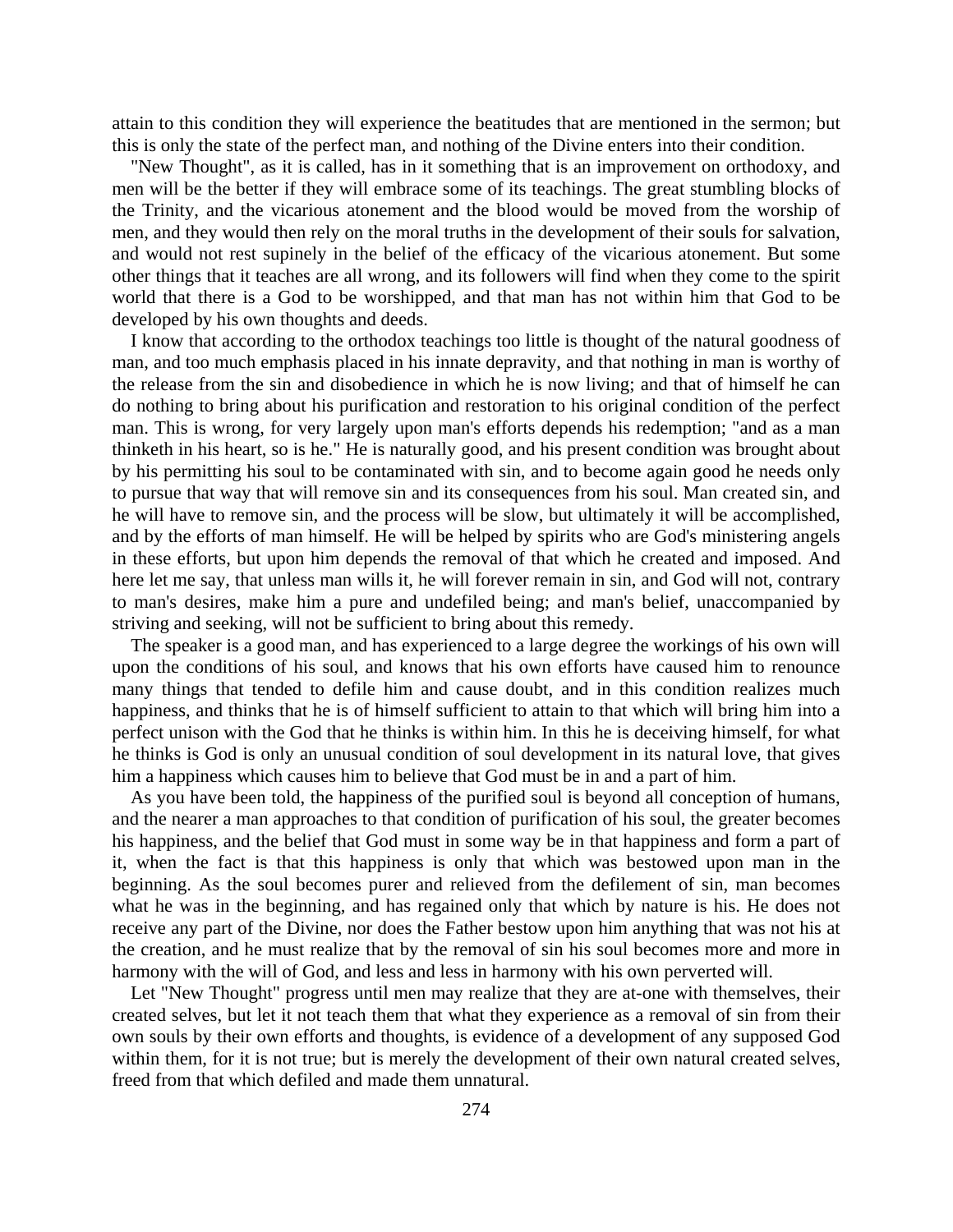The speaker said that the Kingdom of Heaven is within all men, and needs only for men to realize that fact, and declare its truth, and that then they will become pure and like unto God, and find themselves in the presence of God, and see Him face to face. Well, in this he is all wrong, for the Kingdom of Heaven or Celestial Kingdom is not within men, though it may be, and neither is God in their souls and capable of being seen face to face. These men - who teach purification of their natural love and a superior state resulting from that purification and nothing more - will never see God, and they will always remain in the mere image in which they were created, a merely purified man made in the image of God, and nothing more. The Father will then be the same unseen Creator as he is now, and men will worship Him in faith only, for their soul perceptions, which are the only eyes of the soul that can see God, will not exist, and to them God will still remain the unseen and unknowable being that exists today in the knowledge and belief of men.

 Well, I have written enough for tonight, but saw that you were somewhat interested in the teachings of the day, and thought it best that I should write you as to the truth of the subject of which he discoursed and evidently believed.

 With my love to you, and the hope that our messages may now continue without interruption, I will say, good night.

> Your brother in Christ, Luke.

*Jesus on "New Thought". The importance of mankind knowing the truth of the New Birth.* 

I am here, Jesus.

 Let me write just a line for I desire to tell you that I was with you tonight at the convention of the New Thought people, and saw the impression made upon you by the discourses, and am pleased that what they said only confirmed your faith in our teachings. They are sincere in their efforts to obtain a knowledge of the truth, but the difficulty is, that while they are free from many of the orthodox teachings of the church, yet they have only the natural love and perceptions of the intellect, and to some extent, of the awakened soul in its natural condition.

 They know nothing of the Divine Love or the way to the true Kingdom, and are depending entirely upon the spiritual feelings that come to them with the consciousness of an awakened soul, in its conflict with the things that prevent its purification and development into the perfect man.

 These people are to be encouraged in their efforts and teachings so far as they disclose the true natural condition of man and the possibility of his becoming in harmony with the will of the Father in their natural love, and to that extent they are progressing beyond the old orthodox ideas of what the real man is, and what is incumbent upon him in order to get into the condition of happiness that comes with a purification of his love, and a longing<sup>1</sup> in harmony with the laws of God governing that purification.

 $\overline{a}$ 

 $\frac{1}{2}$  Living(?)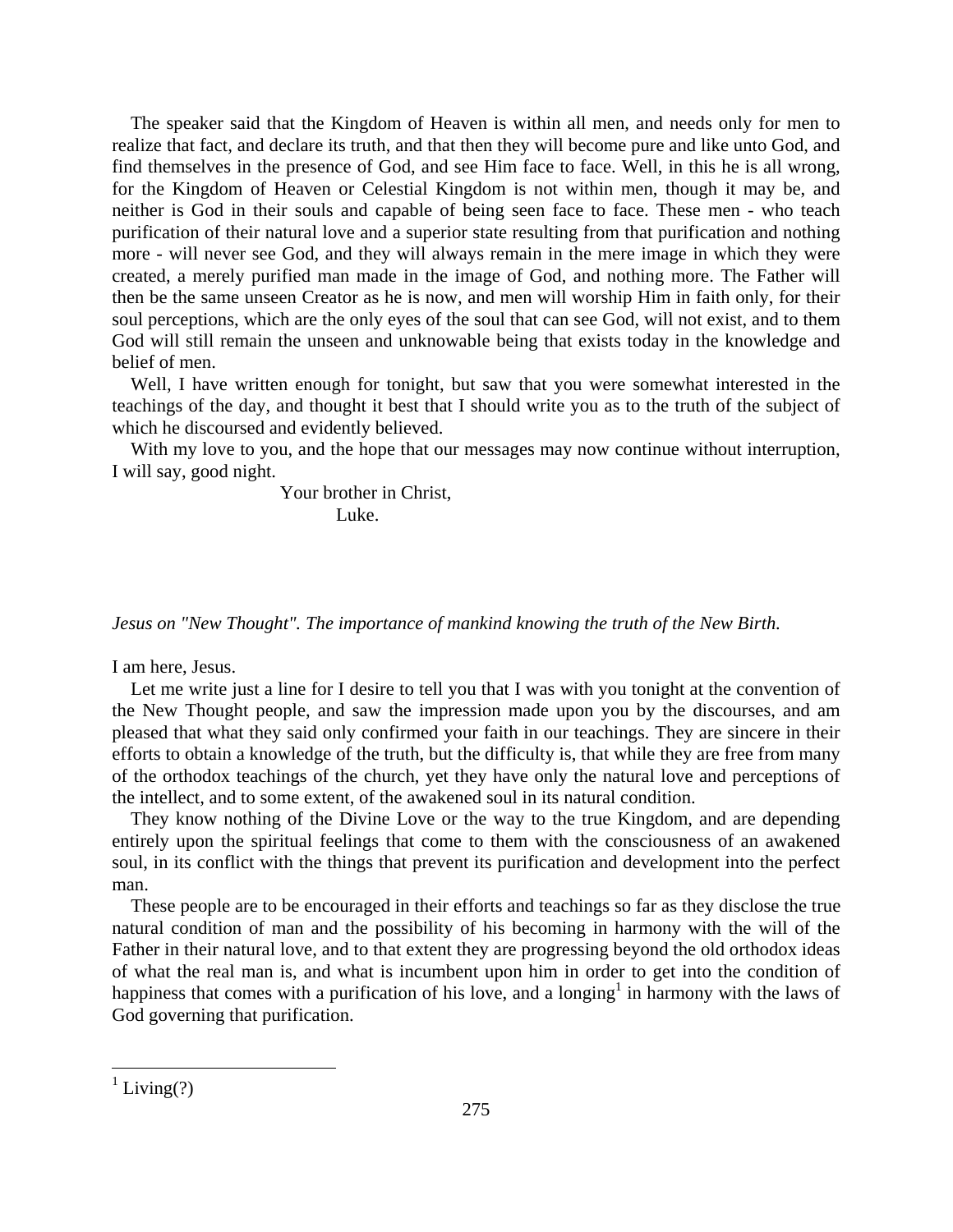It is to be wished that these men will proceed in their teachings and thus give to mankind a knowledge of what man really is, and the possibilities that lie before him when he exercises the inherent powers that exist within. For concerning sin and inharmony, until the great truths of the New Birth and the transformation of the soul and the wonderful Kingdom of the Celestial Spheres are made known to men through our teachings of these things, these greater truths which lie beyond the knowledge of men at this time will not be his.

 In their search for God they are on the wrong track, and will never find him, if they pursue the search in the way indicated by their discourses. God is not within men, nor do they live and move and have their being in Him, nor is He everywhere, waiting to be developed by men as they grow better and purer. No, they are mistaken in their thought as to God and His habitation, and will learn when they come into a knowledge of the truth, that God is not in man or in everything that surrounds him, but is separate from him and from the environments in which they live and move, and has His locality in the Highest Heavens, where He works out his purposes, and makes Himself and the evidence of His existence known to men by the energies that control the universe in which men exist. He can only be seen by the soul perceptions of a soul that has been transformed into the Divine Angel; to men in every other particular He is unseen and unknown, except as His laws and the effect of their operation disclose His being.

 Well, I merely wanted to write this short message, and I am glad that you can receive it. Good night.

> Your brother and friend, Jesus.

### *Helen comments on the preacher's sermon on New Thought*

I am here, your own true and loving, Helen.

 Well, my dear, I see that you are happy tonight, and I am also, for I heard you read the messages and saw the effect that they had on your soul, and that they caused you to love both the Father and me more. You must not cease to love as you do tonight for there is no other happiness that can supply the place which this love brings to you.

 I was with you tonight at the meeting and heard the preacher speak of the source of the greatest joy, and I was sorry that he did not know that source. He talked of a happiness that came to him from a knowledge that he thought he had of God, and he was in earnest, but he did not realize the real joy or the source thereof. His joy is that which comes from a great degree of the purification of his natural love, which must necessarily bring to him increased happiness, and I am glad that he talked in the way he did, but so sorry that he has not experienced the Real Love that is the only source of the greatest joy.

 Well, sometime men will know what the source means, and how different it is from the mere purification of the natural love, and in addition will learn the way to obtain this Divine Love and keep it as the greatest thing in all the universe.

 The talk of the preacher is very beneficial to many of his hearers and causes much searching of their souls, and a better condition of living and an experience that makes them very happy. I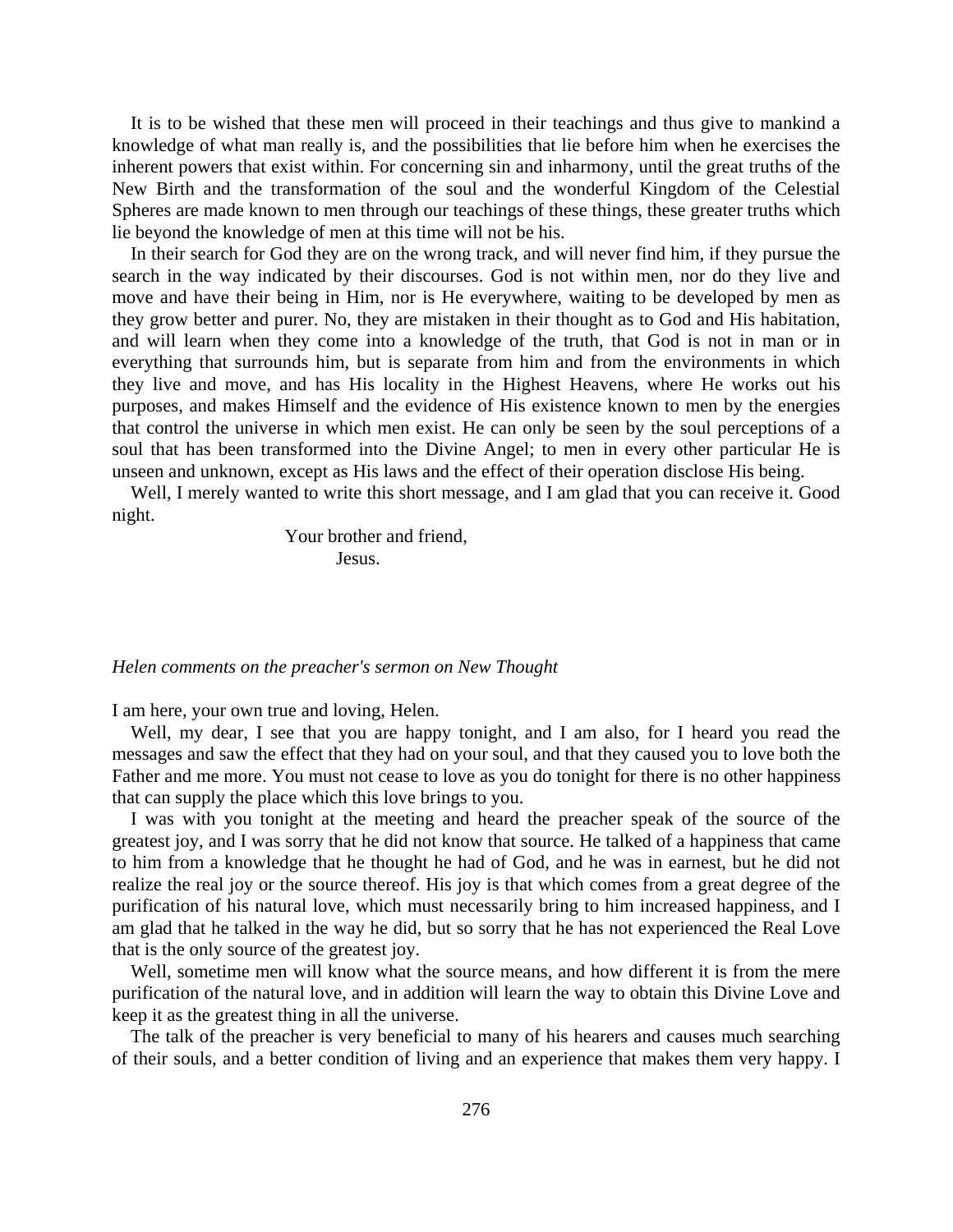would advise you to attend his meetings occasionally, for the influence is good and you may have the opportunity sometime to tell him of the higher truths.

 There were a number of spirits present with you desiring to hear and learn something that might render them happier and enlighten them as to the true way, but some things that he said did not help much. He placed too much emphasis on the necessity of making life on earth the great object of their efforts and aspirations, and rather discountenanced the thought that in the spirit life there are heavens and conditions to be longed for and enjoyed. Yet, as I say, his preaching will do good; for the better men become in their thoughts and aspirations, even though as to a mere cleansing of their natural love, the better it will be for them, and will tend to make the earth life better and more in harmony with the laws of man's creation.

 I am so glad that I can write you again and tell you of my love, and assure you of the truths that have been already revealed to you.

 Well I will not write more tonight. We all love you, and so with my love I will say, good night.

> Your own true and loving, Helen.

*John - Men or prophets cannot tell what will happen centuries ahead - it can only be known by the Father.* 

I am here, John.

 I see that you are in a much better condition tonight and that your soul is more in harmony with the spirits of the higher spheres, and we could write now, but your hand and arm are tired, and this is a matter that we always consider, and try not to cause you any unnecessary fatigue.

 Other spirits are here tonight, hoping that they might have written, but under the circumstances they will not. The Master is here also, and says that he will not attempt to write tonight as he intended, but will soon come and deliver a message.

 I am glad that you are feeling so much better spiritually and physically, and I feel that you will continue to do so. So pray more to the Father and turn your thoughts to spiritual things, and you will find a wonderful happiness that even the worries of your daily life cannot take from you. *(Question)* 

No, emphatically - and those who believe that there ever lived such mortals are greatly mistaken. The highest of us spirits cannot know or foretell the future, in the sense in which the seers and prophets are supposed to have done in the centuries of which the Old Testament wrote. No man, whether in the flesh or in the spirit, ever has the omniscience of the Father, and to foretell what will happen centuries ahead is a power that belongs only to the Father.

 So that all the attempted application of prophecies as contained in the Bible to the happenings or future happenings of the present day are futile and without any justification. Man must depend upon the condition and acts of this day to determine what will happen in the short time that some expect the world to last.

*(Comment)*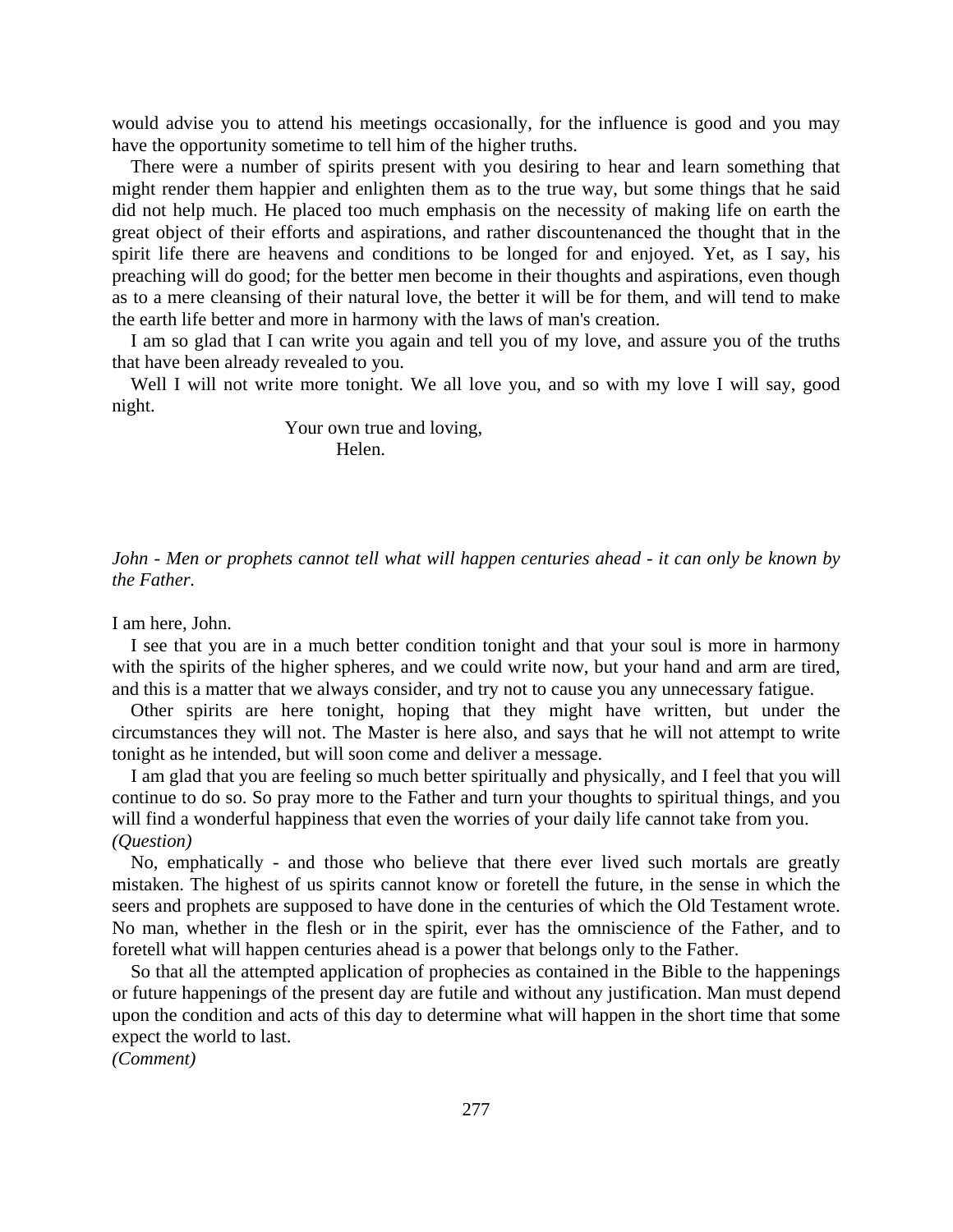What a position for them to take, when we, who live so close to the Father, cannot possibly know.

 All this, of course, refers to the material affairs of men in their lives on earth. As to spiritual things we can tell what the future of each man or nations of men will be, if certain conditions are observed or not observed. Well, I will write you on this subject when the opportunity presents itself.

I will not write more now.

With all my love and the blessings of the Father I will say good night.

Your brother in Christ,

John.

*Jesus explains the necessary conditions required so that the higher spirits can help those in lower spheres.* 

I am here, Jesus.

 I see that your work has prevented you from receiving my message tonight, and while I am sorry, I do not complain, for you must do your work, and thereby the more rapidly get in condition to start the effort to accumulate to get in the position that you desire, and which is so necessary to our work. You are better tonight, spiritually, and our rapport is very complete, and I could easily write my message, but you are physically tired, and I do not think it wise to attempt to write, so I will postpone doing so until tomorrow night, when, I hope there will be nothing to interfere.

# *(Comment)*

Yes, that is the correct idea, and I will endeavor to make the message as full and lucid as possible. I know how you feel in reference to the matter, and that you desire to receive the message in the best possible shape, and I know that you will do so. You must not think that I am not willing to wait whenever you have your professional work to attend to, or that I will not be with you even though we cannot write, for I am with you very often, trying to help, as I have said. So you must keep up your courage and trust me, and have faith in my promises.

I will not write more now, and will say that you have my love and blessings.

# *(Question)*

 $\overline{a}$ 

Well, as to that, I know that you will in the not distant future, be able to see me as you say, for I am desirous that you do so.<sup>1</sup>. You have the power of clairvoyance, but it is not desirable that it be developed in you at this time as we wish all your power to become centered in receiving the messages; but some night when you are praying and I am with you, the power will be given you and you will see me as I am while praying with you. I feel that this may strengthen your faith and draw you closer to me, and I myself want you to actually see me as I am.

Well, let us say good night and stop.

 $1$  Mr. Padgett told me later that Jesus did reveal himself and he saw him clairvoyantly while Mr. Padgett was praying for more of the Divine Love.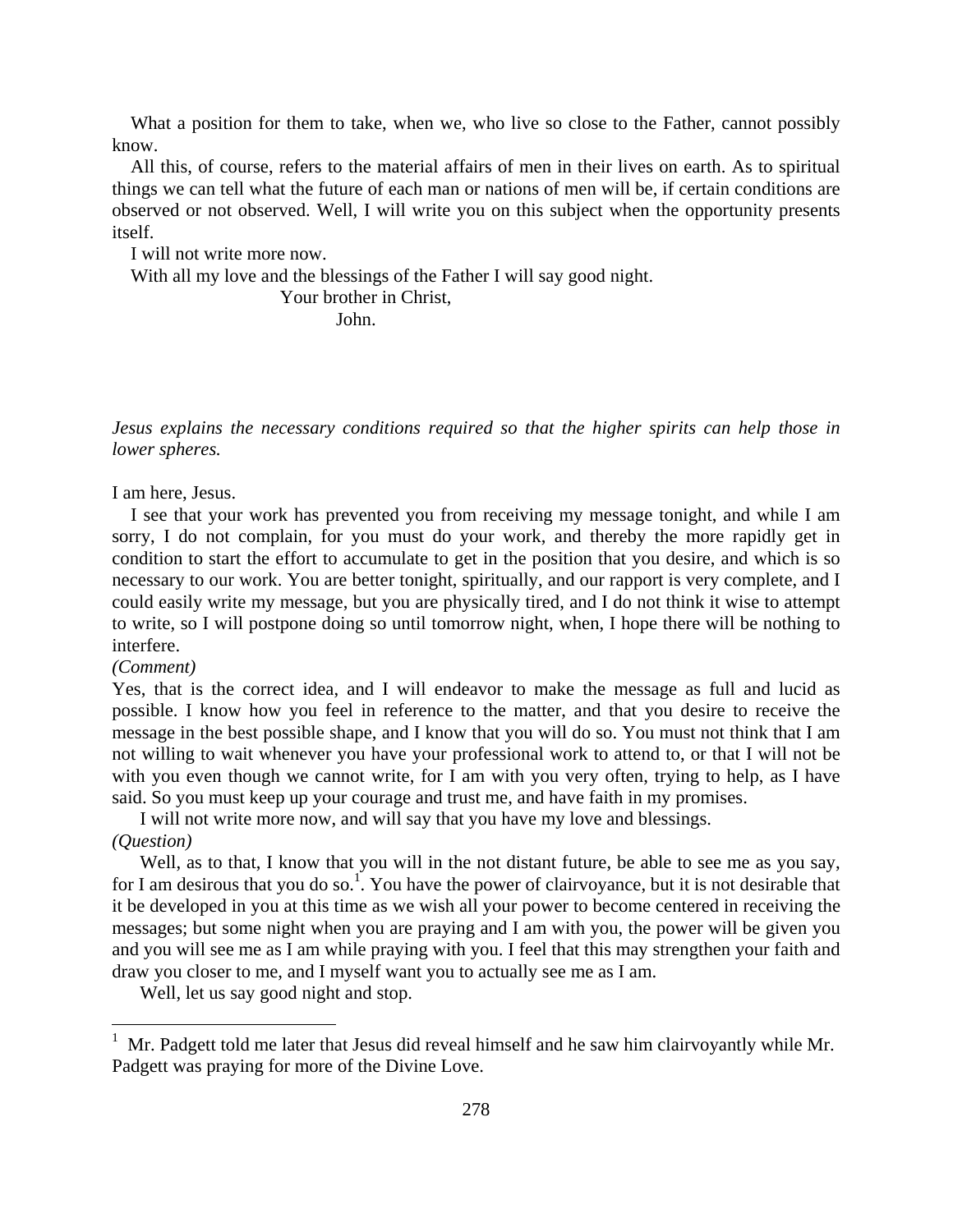#### *(Question)*

Yes, I understand, but if I should come and write to you in the, as you may think, dignified way that an elevated spirit should write, you would not feel the nearness to me that I so much want you to feel, and besides you might not just understand what I intended to communicate. It is impossible for you to accommodate yourself to my condition, and hence, I have to accommodate myself to yours. I want you to get as close to me as possible, and in order that that may be, I have to become verily human as you are; otherwise the rapport could not exist between us, and I would seem to you like some far off nebulous being that you could not understand or feel the influence of. No, I am very human when I come to you.

 But this I will say, in order that you may get a somewhat better idea of our relationship, that as you progress more in your soul development and in the possession of the Father's Love, you will be less human - I mean in your condition of soul, which is that in you that furnishes the rapport between us - and I will meet you on the plane that you may occupy. So you see what a determining factor in our rapport your condition of soul is. And if you consider this for a moment, you will more clearly comprehend why it is that the dark spirits can find in you a closer rapport, that enables you to help them, than they can find in the higher spirits. We try to make a rapport with them, but their souls do not respond, and it is only after you have talked to them and directed their attention to us - which causes, as it were, an opening up of their souls to us - can we come in that rapport with them that enables us to gain their attention and create in them an interest in what we may say to them.

 This to you may seem surprising, as you believe that we who are more elevated must have great power with and over these dark spirits, and this is so for certain purposes; and we do often restrain them from doing things that they should not do. But this, as you must understand, means that we by our powers arbitrarily force them to do or not do certain things, just as on earth, your laws, or the enforcement of them, restrain those who desire to violate the laws from doing so.

 But when we come to the work of attempting to turn their thoughts to those things that affect their soul condition, this thing of constraint or force will not effectuate the work. We then must deal with the exercise of their free will, and in such cases only persuasion or love influence can possibly do the work of helping them out of their dark and tainted condition of soul. We must invite and persuade the soul to awaken, we cannot force it, and to do so we must form that relationship with these dark spirits, that will cause them to voluntarily open up their souls to our influences. The great obstacles to our work among spirits of this kind is that they will not listen to us or come in conversation with us, and we cannot compel and accomplish our purposes. No man or spirit can ever by force, be made to open up his soul to the higher thoughts and essentials of the soul's progress. Of course, when we once get in that rapport with them that enables us to enlist their attention, and listen to what we say, we can cause them to have an awakening by informing them of the sufferings and torments that will be theirs if they continue in their same condition, and you may say, by a kind of mental force compel them to think of these things that are holding them in their condition of darkness, but this does not occur unless we can first secure their attention, and to some extent, their confidence.

 So you may realize from this to some degree the importance of the work that you are doing among the dark spirits. They, being in the condition of darkness and want of soul development, cannot see any such development that you may have; and to them you are merely a mortal, as they themselves were a short time ago in many cases. And finding that they can communicate with you, they come to you just as one man would to another for the purposes of conversation;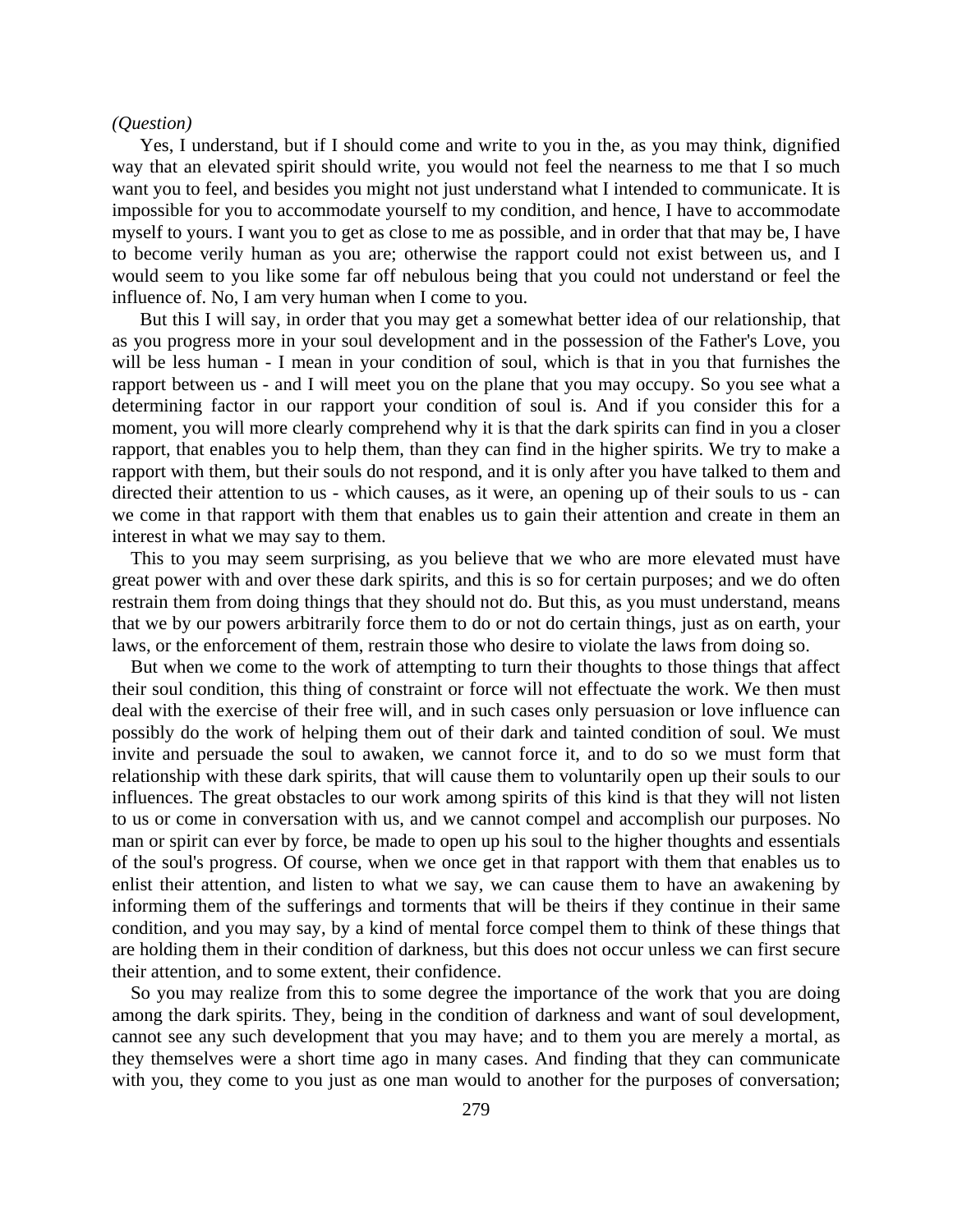and outside of the phenomenon of spirit and mortals conversing, you do not seem to them any different from what men seemed to them when they were on earth. They are all very human, and to them your conversation is very natural, and, hence, they listen to you with the same feelings of confidence, or rather not of distrust, that they would to another spirit of their own kind. You are all humans together, and your opinions or ideas to them, are just the same as they might expect if they were in the flesh or you were a spirit like themselves.

 While these dark spirits may, under certain circumstances, see the bright and beautiful spirits, as they sometimes tell you they do, yet they see only the appearance of the spirit body - they cannot see the condition of the spiritual development in these bright spirits, for it is a law that the spirit perceptions cannot vision conditions of the souls of others to a higher degree of development than they themselves have. And this applies to all spirits, no matter what sphere they may occupy, and hence you will understand, that as we progress in our soul spheres, the higher we ascend, the more clear and comprehensible becomes our soul perceptions of the Father and His Divine qualities.

 So, I say, so far as the real perception of these dark spirits are concerned, they cannot comprehend the real spiritual development of the higher spirits, whom they often see. The interior condition of these higher spirits are just as hidden from the dark spirits, as is the interior condition of one man from another. Only when like meets like can there be a perception, that is, not a real visual perception, but a spiritual perception of each other.

 But the higher spirits can see the interior conditions of those who are in spheres lower than they, and determine just what the soul development of these lower ones are.

 Also, you must understand that the appearance of the spirit body indicates and portrays, to a large extent, the condition of the soul, and from this, one spirit may judge the actual development of another. I mean those may so judge who have progressed above the dark planes.

 Well, I have written more than I intended, but as you were desirous to have some conception of what I have written, I concluded to attempt to explain to you these matters, though I know from my explanation, you cannot fully understand what I have been trying to make known to you.

But we must stop now.

So with my love I will say, good night.

Your brother and friend,

Jesus.

I am here, your own true and loving Helen.

 Well dear, you had a message from the Master tonight that you did not expect. It will enlighten you considerably on the subject that we have written you about several times, but could not satisfactorily explain as we did not just understand ourselves. But I think that now you can get some idea why you are so important in this work among the dark spirits.

I will not write more now.

Your own true & loving, Helen.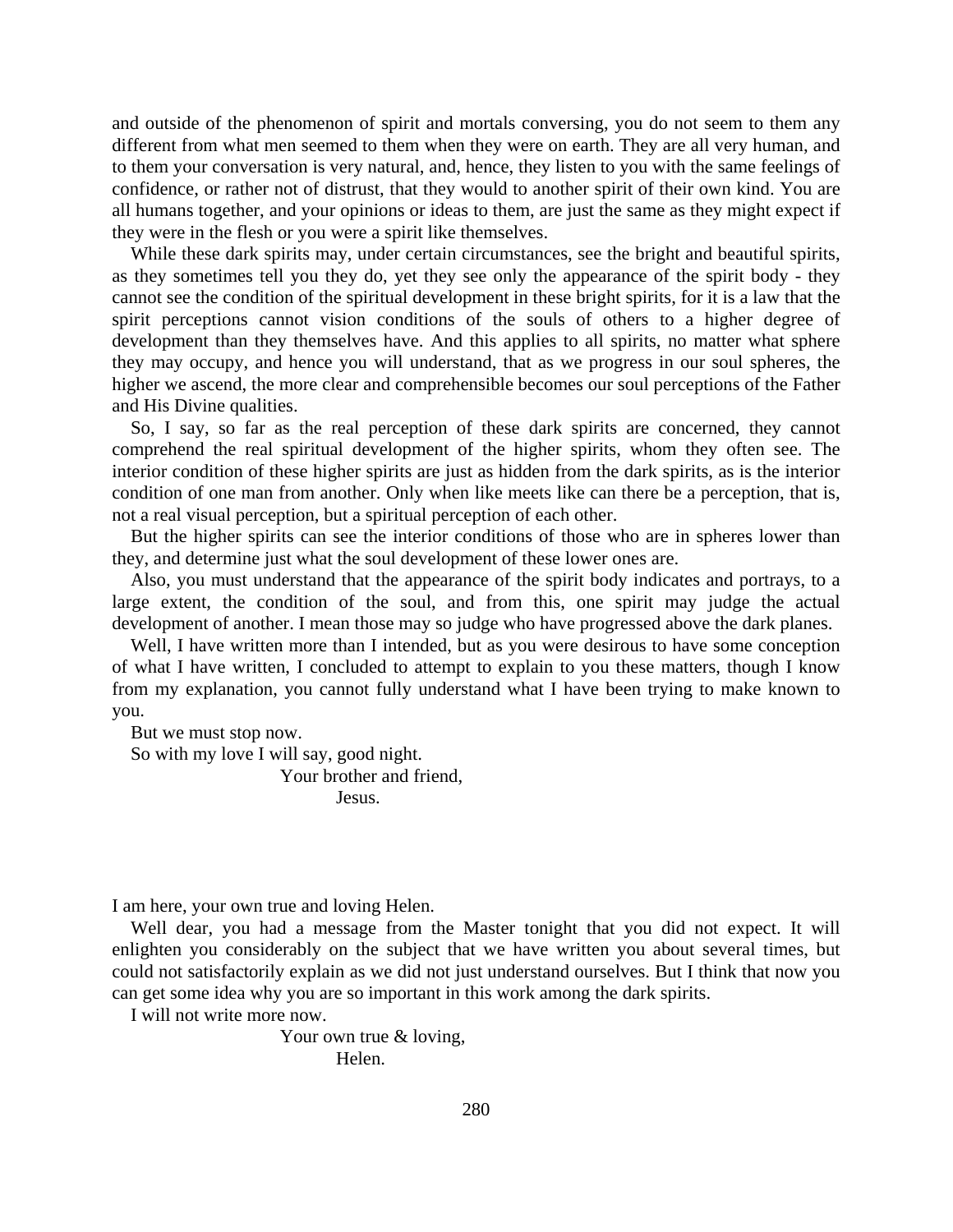*Prof. Salyards - The object of man's life on earth and the necessity of doing certain things whereby man can become perfect man - but not the Divine man.* 

#### I am here, Prof. Salyards.

Well, I was telling you of the object of man's life on earth, and the necessity for his doing certain things, in a general way, in order to bring to mankind the happiness which might be theirs while on earth. Now I desire to go a little in detail with reference to these matters.

 As has been written you before there is only one way in which man can attain to the supreme happiness, which the Father in His goodness has made possible for man to attain to, and which, when once obtained, can never be taken from him.

 But there is also another kind of happiness which is not, in either its nature or results, the same as that which I have just referred to; and man may obtain it in a way and by a method which are different from those which are necessary to obtain the first kind.

 Man was originally created good and pure and happy, and only by his disobedience did he lose these qualities, which, when lost, finally made him approach somewhat the likeness of the lower animal, although the latter is probably not so unhappy as man became, by his fall from the state of the high condition of his creation.

 When in his original state, he was happy in what we called, and what was, his natural love, which he fully possessed, and needed nothing additional to make him happy. This condition made man his own master, as it were, and the Father's Divine Love was not necessary to develop him more as mere man than he then existed. He was pure and free from sin and in perfect harmony with God's laws governing his creation.

 But after the disobedience he lost this harmony, and in doing so, lost also the power to preserve in himself the happiness which was his by right of creation; and he also soon realized that as this power left him, his dependence upon himself became less and less effective to keep him in a condition of purity and contentment, and, as a consequence, he became less than perfect man, and has been such ever since that time.

 Now with the other qualities that were given him at the time of his creation, there was, and is, one that he has never been deprived of, and one that he has never realized his inability to exercise, although he so often exercises it wrongly; and that is the will, which is the greatest of the natural attributes that man possesses, for even God will not attempt to control that. I mean in the way of compelling.

 And this quality is the one that, more often than any other, will help man to again attain to that state or condition in which he was the perfect man; but while this is true, yet it is also one of the greatest obstacles to attaining to that state.

 Upon man himself, very largely depends the success of his regaining his pristine purity and harmony with the laws that govern his being, and he must understand this fact; for if he should believe, and rest in the belief, that other men or other instruments controlled by men, can rescue him from his present condition of inharmony and unhappiness, he will be disappointed and his salvation will be a long time delayed.

 But the exercise of this will power in the proper direction will depend upon other things that he must possess in order to insure his return to his first estate. Among these are the necessity for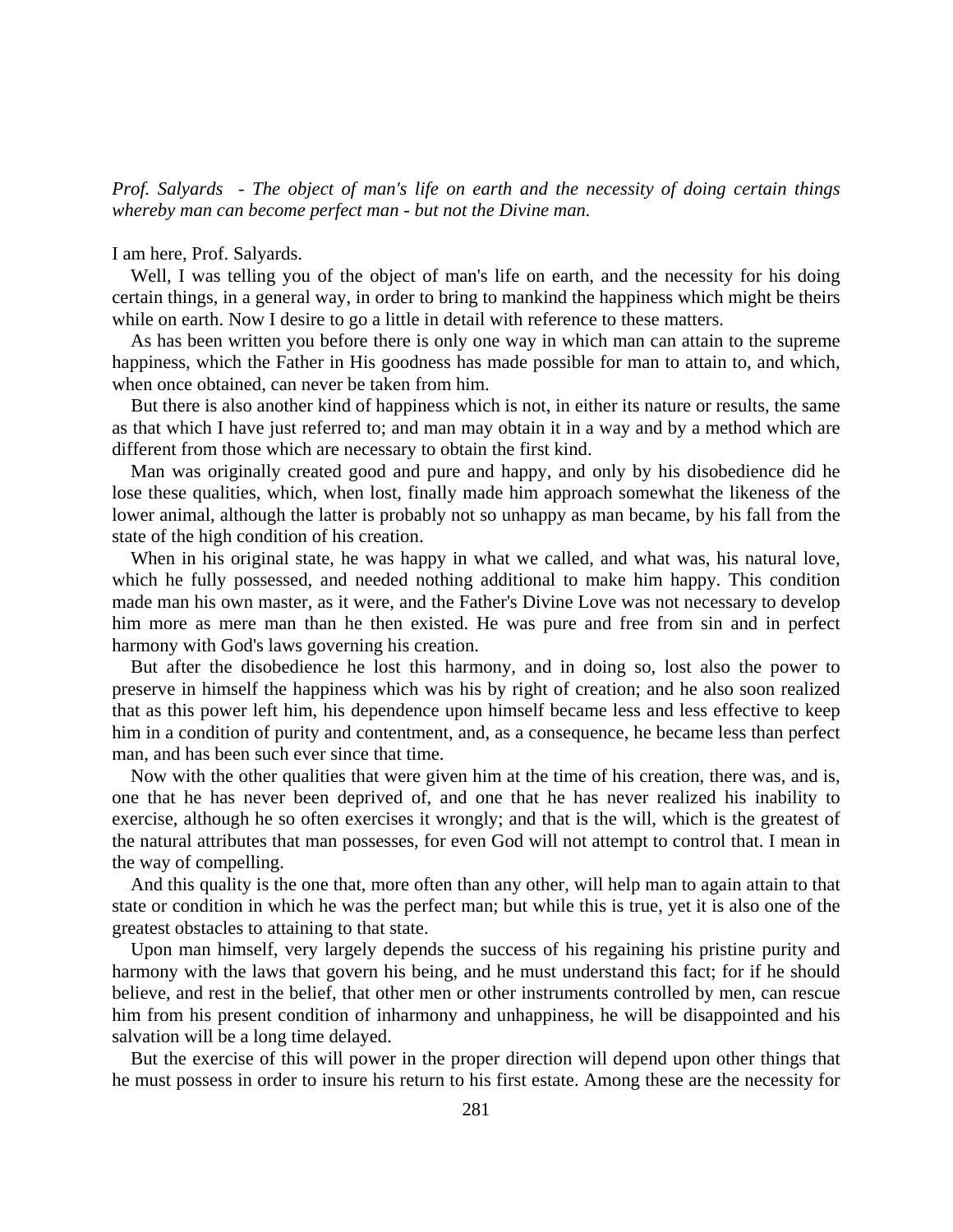his obtaining knowledge that will enable him to know himself and the relationship of himself to what is true and good. This knowledge will come to him as he examines himself and learns the difference between right and wrong, and this I mean in its general sense, for right and wrong mean harmony or inharmony with the laws of which I speak, and not right and wrong according to the several circumstances of men, for these differ, and what may be right or wrong to one man will not be to another.

 And man by proper contemplation and observation may learn the difference between right and wrong, in the sense in which I use the terms, and be enabled to embrace or avoid those deeds or thoughts that come within one category or the other.

 Again, he must realize that there is such a thing as the natural love being a part of him, and a thing which may be possessed and cultivated to such a high degree that all men will be brothers to him and the children of one common Father, who has Love and care for all alike who are content to remain the mere man.

 Again, he must realize that he has a Father in God, his Creator, and that that Father has a love for him which will always bring to him happiness and peace, if he will only respond with his own love; for man must have an object of worship and adoration, even when he possesses only the natural love, and he must learn that his love must go out to the Father in faith and confidence. There are many other things that he may learn by contemplation and meditation as I have said.

 Many qualities that are desirable will flow to man from the knowledge that there is a Father who loves him, and that he has or may have a love for that Father, and also for his brother man. In fact, from these two subjects of knowledge, everything else may come to man that will make him the perfect man in harmony with the laws of his creation, and a pure happy and contented creature.

 Now, when man obtains this knowledge - and here observe the distinction between knowledge of these things and the possession of them - he will naturally try to obtain all that knowledge shows him may become his to possess, and then will come into operation the great will power, and by its exercise there is nothing that can prevent him from arriving at the goal of his desires.

 In this way, one can, in a sense, be his own redeemer, but he will find the struggle hard, and the obstacles to be overcome, many and repelling.

 There are many mortals who have a wonderful development of this natural love, notwithstanding the fact that they are living in sin and in inharmony with the laws that I speak of, and who will find from that fact alone that their progress will be more rapid and easy when they come to the spirit world, on their journey to the state of perfect man. I do not believe that any mortal can ever attain to this condition while in the earth life, but he can lay the foundation for a rapid progress after he becomes a spirit. The temptations and desires that beset him as a mortal, at this time, are so great, that rarely can he become that perfect man while on earth.

 But the time will come, I believe, when men will become perfect even while on earth, and in this I have reference to his natural love merely. While, as I say, for man to obtain this state of perfection, he must depend upon himself to a very large degree, yet, it will be comforting to him to know, that there are hosts of spirit friends who are with him, trying to help him to obtain the knowledge of which I have spoken; and in his contemplations and meditations they are with him suggesting to him and impressing on him the thoughts of truth that help him very much to understand the right from the wrong, and they also sustain him, in some degree, in the exercise of his will in the right direction.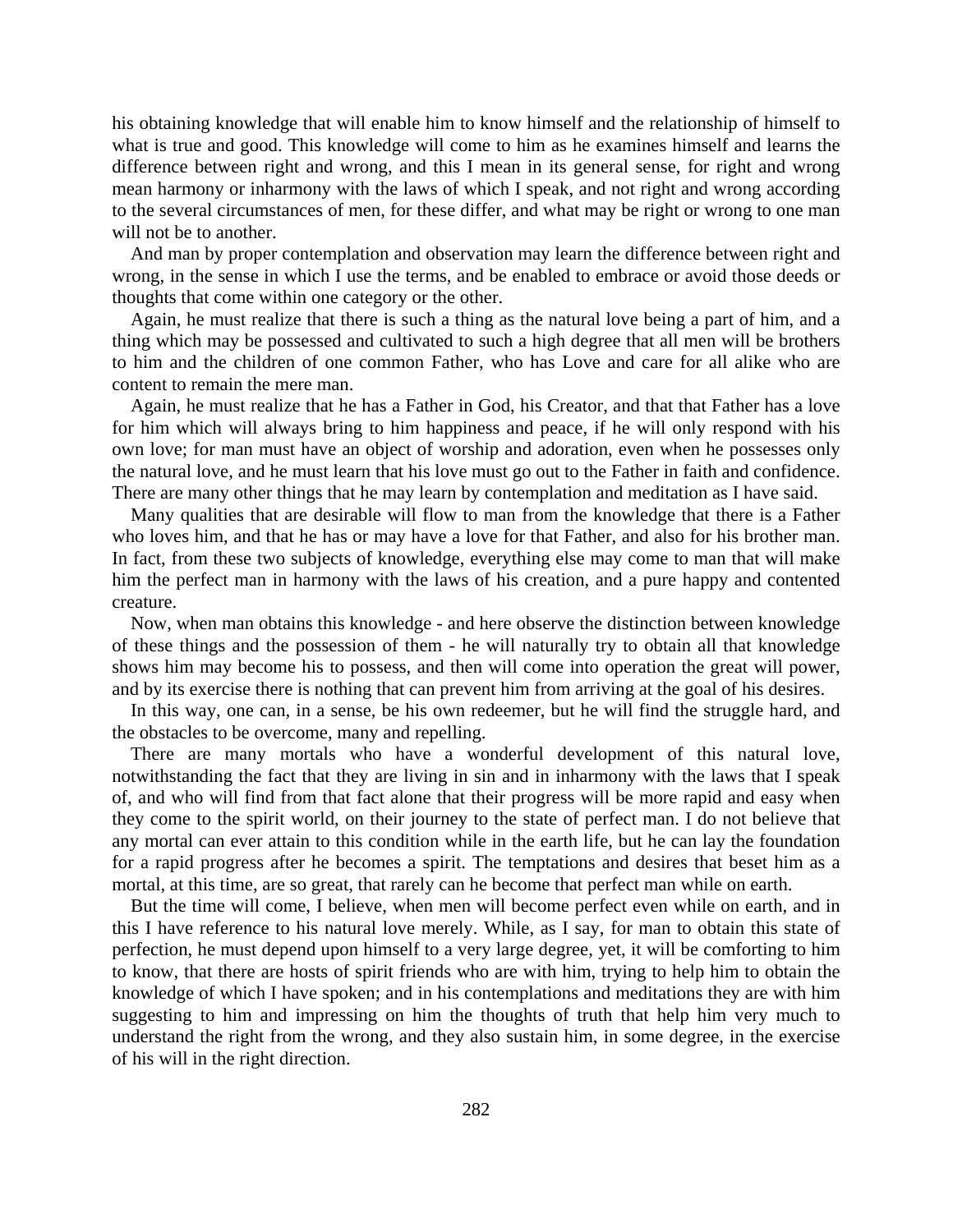So from this it must become apparent to man that a very important thing in the determination of this great problem as to what is right and what is wrong, is the kind of associates that he may have, and this applies to the mortal as well as spirit companions. And man must know this, that as his desires and appetites on earth attract to him companions of similar desires and appetites, so, also, does the same law of attraction operate in the case of his spirit friends.

 Now, in all this, I have no reference to the redemption of man by the possession of the Divine Love of the Father, for such redemption, and its way of saving man, are altogether different from those of redeeming him in his natural love.

 In the one case, when he has found the goal of his desires, he becomes a merely perfect man and nothing more. In the other case, he becomes an angel of God, Divine is his nature, with no limitation to the progress that he may obtain, and the happiness that may become his.

 And - Oh, man! Why will you be satisfied to become merely a perfect man, when you may become a Divine Angel of the Father's Kingdom, with immortality assured?

 Man may not know it, but it is a fact, that it is easier, and the way is shorter to become a Divine Angel, than to become a perfect man.

 So my advice to all men is - and I speak what I do know from a knowledge that comes to me from experience and possession - to seek for the Divine Love of the Father with all their strength and efforts, and then they will become not only the perfect man, but will obtain that which our first parents never obtained, but which was theirs for the proper seeking, as it is all men's. I have written enough for tonight and will close.

Your old friend and professor and brother in Christ.

Joseph H. Salyards.

#### *St. Paul wants to write what he now knows to be the truth*

I am here, Saint Paul.

 I desire to tell you that I am very anxious to disclose to you what are the true teachings of Jesus, and what errors my epistles, as contained in the Bible, possess.

 I know now that it may seem strange to you that errors should have gotten into my epistles, but there are several reasons for their entrance. First, the epistles as they now appear are not what I wrote - I mean many changes have been made in my writings - and second, when I wrote the epistles I did not know as much of the truths of God as I do now, and thirdly, I was not such a believer in the teachings of Jesus, as I am now.

 These are sufficient reasons why my epistle should not be accepted as containing all the truths, or rather, that all they contain are truths.

 There are apparent contradictions in these writings, and if what is said were true there would be no real contradictions.

 I fully realize this great defect in my epistles and I have tried hard to impress those who attempt to explain my sayings, as to the real truth of what they attempt to explain, but with indifferent success.

 And now I want to correct what is untrue or not in accord with the teachings of the Master, and the only way in which it can be done is by writing through you. Of course, I realize that you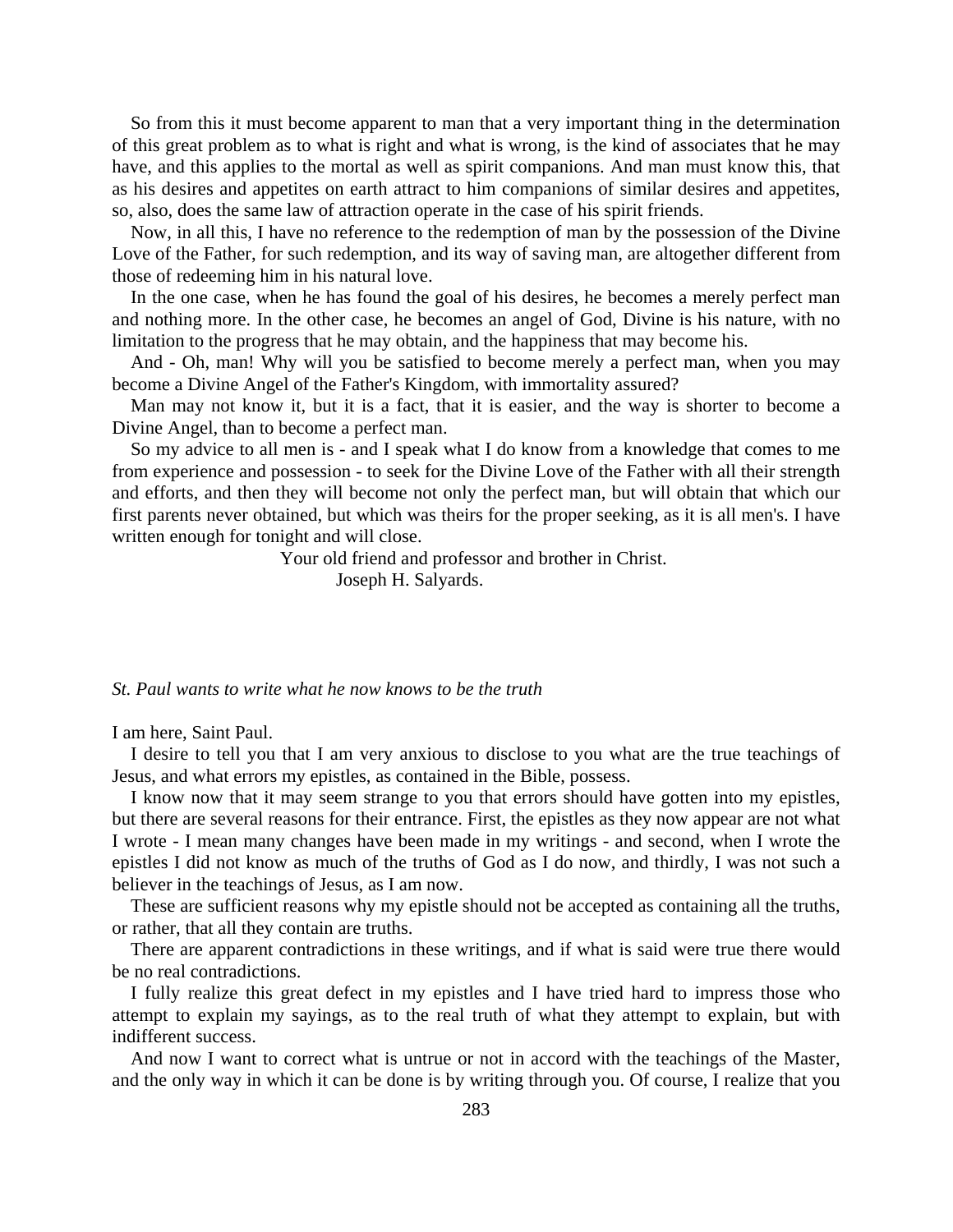have a great work to do for the Master, and that most of your time and energy will be taken up by doing this work of the Master, and that every other communication must be subordinated to those of Jesus, yet I believe that you will at times, find time to take my messages.

 Tonight, I will not attempt to write any message of these truths, and will only say that I am much interested in your work, and will try to help you all I can. So I must stop.

No - no blood saves from sin, only the Divine Love of the Father does this.

With much love I am your friend,

St. Paul.

*When the Divine Love comes into the soul, the lesser Law of Compensation is removed from the scope of its working.* 

I am here, your friend R.  $E<sup>1</sup>$ 

 $\overline{a}$ 

Let me write a line, for I am very desirous of again communicating to you the fact that I am progressing and have found the Love of which you first told me and which information led to my seeking it.

 I know that you are very much interested in the higher messages and want to give your time to receiving them, and that it is almost impudence for me to intrude; but I have asked your wife if it will interfere with any of these messages tonight by my writing, and she informed me that it would not, as none of these messages would be written tonight. So I feel somewhat at liberty to write, and I hope that you will consider that I am not intruding.

Well, since last I wrote you I have prayed to the Father with all the longings of my soul for an increase of His Love, and realize that it has come into my soul in greater abundance, and I am correspondingly happy. I shall soon be in the third sphere, so the spirit friends who have been so kind and loving to me, tell me, and it gives me much happiness to know that such a prospect is opened up to me, for I can, because of the progress that I have already made, realize, to some extent, what a home in that sphere will mean to me.

 I would like to write you a long letter tonight, but I must not detain you. But this I want you to remember, that I am very happy now, and my sufferings have left me, and I know that all these blessings came to me because of the workings of the Divine Love in my soul. It is wonderful what that Love can accomplish in the way of rescuing a sinful soul from its surroundings of darkness and from suffering.

 The law of compensation, which is a great truth, does its work without hesitation or partiality and interference by any god or angel in the way of commanding it to cease its work; but this Great Divine Love is now more powerful than this law, and when it enters into the soul of a man or spirit, it in effect, says to this law: you shall no longer operate on the soul of this sinner that was, because I will take that soul away from and outside the operations of this law. How little men understand this working of the Love. It does not set aside the law, but it merely removes the soul, in which it has found lodgment, from the scope of the operations of the law. The laws go on

<sup>&</sup>lt;sup>1</sup> Whenever full name is not given is because relatives living might object.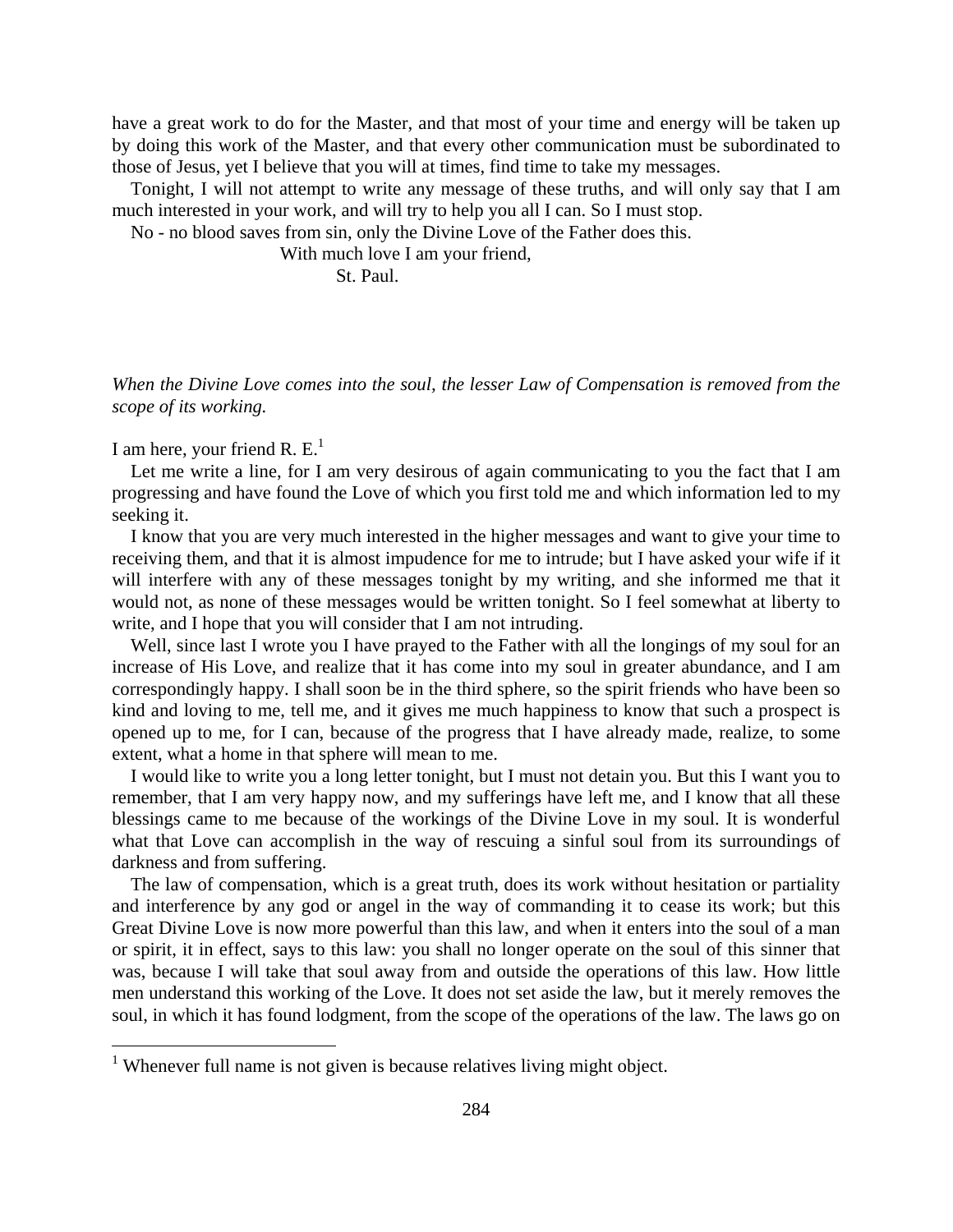but the objects of its operations are rescued from the same. No law is set aside that men think and argue is necessary in order for a soul to be saved from its penalties; and when on earth I believed this too and did not believe in or accept the doctrine of the special interposition of Divine Providence to succor men from the consequence of their sins; and that I did not believe because I thought that the only way in which this could be accomplished was for God to say to the law: you shall cease to operate. But now I know that while the law never ceases to operate until the penalties that are called for are paid, yet this Divine Love is above the law, though not antagonistic to it.

 I wish that I might write more on this subject tonight, as to me, it is one of the most wonderful truths in God's universe of spirit, and I never cease to meditate upon it and thank the Father that I was made a real example of the power of this Divine Love.

 Well, I must stop now, but when you have time I should like to come and write at more length. Well friend, good night.

> Your friend, R.E.

*John - Truth, knowledge and love. How to solve the problem of what is true and what is not.* 

I am here, John.

 I desire to write a little tonight upon a subject that may prove to be of interest to you and others who may read my message. I will not write a very long message, but will say what I desire in short sentences, so that the truth that I intend to convey may be understood at a glance.

 Well, when you are sure that you have discovered or have had revealed to you a truth, let it sink deep into your soul so that it will find such lodgment as will cause you to realize that this truth is a reality, and a thing that must not be forgotten or neglected in its application to your daily life on earth.

 When you have found that the truth fits some peculiar condition of your mind's experience, adopt it as a criterion for determining what your course of action shall be.

 When you have thus adopted it, let it always remain with you as a guide and monitor in determining what your belief as to the particular thing involved shall be.

 When you have thus received this belief of the mind, encourage and feed upon it until it becomes a thing of established faith; and when faith has become a part of your very being, you will find that the accompaniments of such faith, in the way of longings and aspirations, will become things of real existences, which will result in actual knowledge.

 When such knowledge becomes yours, then you have solved the problem of what is true and what is not. And when you have solved this, you will become a man who, when he utters his knowledge of truth, will speak as one having authority.

 Such was the process by which Jesus became the possessor and authentic expositor of the great spiritual truths that had never before been known and declared by any man.

 Of course, these various steps which lead to this great knowledge of truth, must be taken gradually and with increased confidence. In all this, the help and influence of the Father are necessary, and such help and influence comes only in response to sincere, soul aspiring prayer.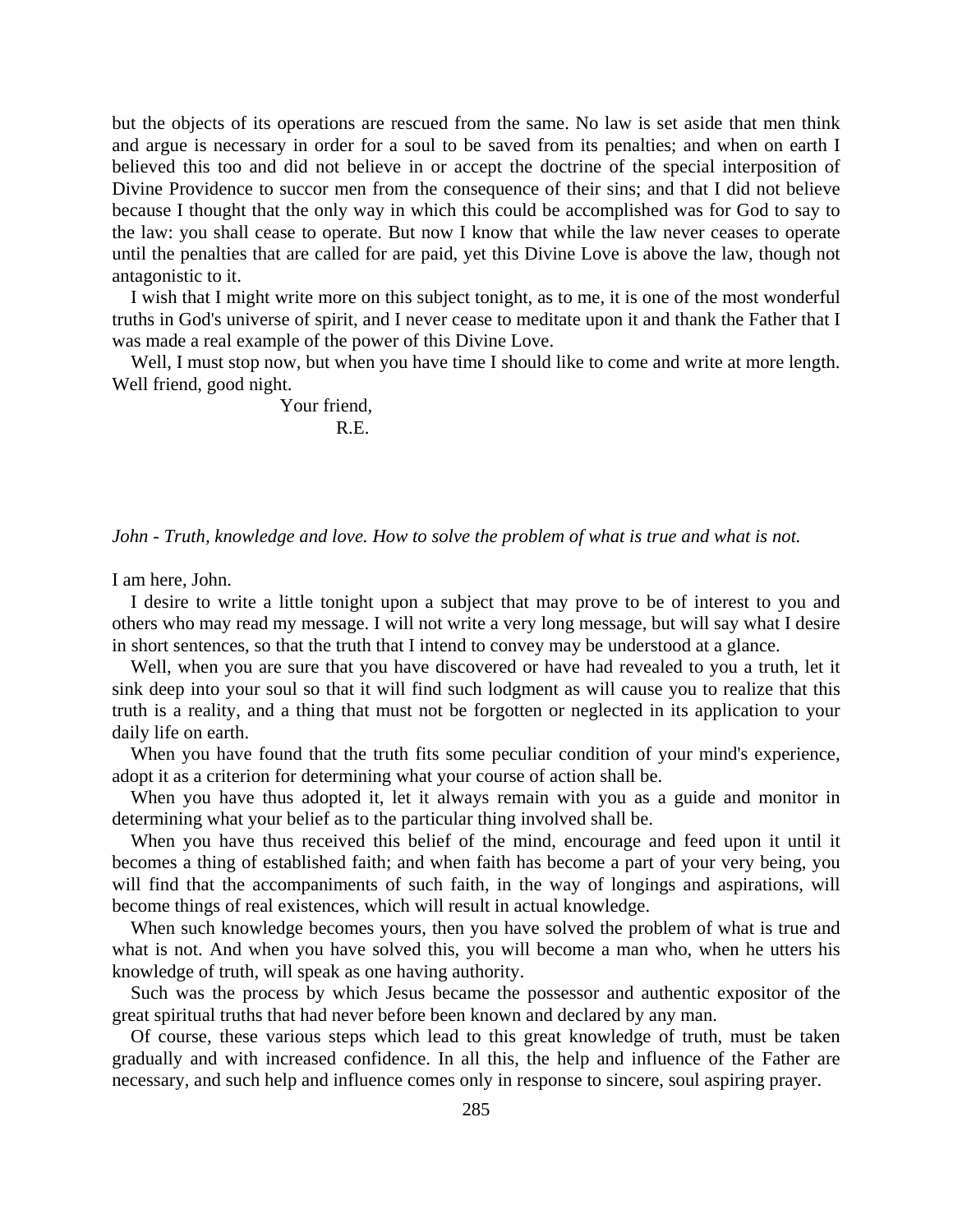Prayer must arise from the soul of man, and the response must come from God. There is no other means by which this knowledge can be obtained. All knowledge of things spiritual, that men may think they possess, coming in any other way cannot be relied on, for there is only one source of such knowledge out of which the real spiritual truths of God emanate.

 And love is the great principle that enters into all knowledge of things spiritual, and without love it is utterly impossible for man to rightfully conceive the truths of God and possess them.

 I merely desired to give you this short lesson on truth and knowledge and love, so that in receiving and absorbing our messages of the great spiritual truths of the Father, you may realize the means of making them your own, in a manner to satisfy your soul perceptions.

 I will came soon and write you a message on some of these vital truths. Think of what I have above written, and you will find that your soul perceptions will be opened up to a clear and wonderful comprehension of the real meaning of what we desire to reveal.

I will not write more tonight.

 Your brother in Christ, John.

*Elameros - Spirit who heard Jesus' teachings when he was on earth.* 

I am here. Elameros.

 I am a Greek, or rather the spirit of a mortal who was a Greek, and I lived in the days when Jesus walked the hills and plains of Palestine, teaching his new doctrines of the Divine Love and the Kingdom of Heaven.

 I was not a follower of him or a believer in his teachings, for I was a disciple of Plato and Socrates, and was satisfied of the truth of their philosophy, and did not believe that there were other truths than what it contained.

 I was a traveler, and at times visited Palestine, and on several occasions heard Jesus teaching the multitudes of people who seemed to be so interested in his discourses. I must confess that I was startled at times by his doctrines, and recognized that while they treated of subjects similar to those contained in my philosophy, yet they were different, and gave to these subjects a new and spiritual meaning that I had never before thought of.

 I could see that he was not a student of philosophy, or yet, an educated man, as we understood men to be educated, yet he dealt with these questions in such an enlightening and authoritative way that caused me to wonder at the source of his information; and when, at times, he said that he was not speaking of his own knowledge, but that his Father was speaking through him, I was almost ready to believe that such was the fact.

 You must remember that I believed in God and in the lesser gods or demons who executed His will, and when Jesus spoke of his Father, meaning God, it was not unnatural for me, in a way, to accept what he declared. And then I recollect, that I was impressed with the fact that he was not speaking from a mind that had been developed by the study of the philosophies, but from a mind that seemed to have in it that which had been lodged there by some great outside intelligence. He spoke, as he said, with knowledge, and speculations seemed to be no part of his conclusions or the cause of any of his deductions.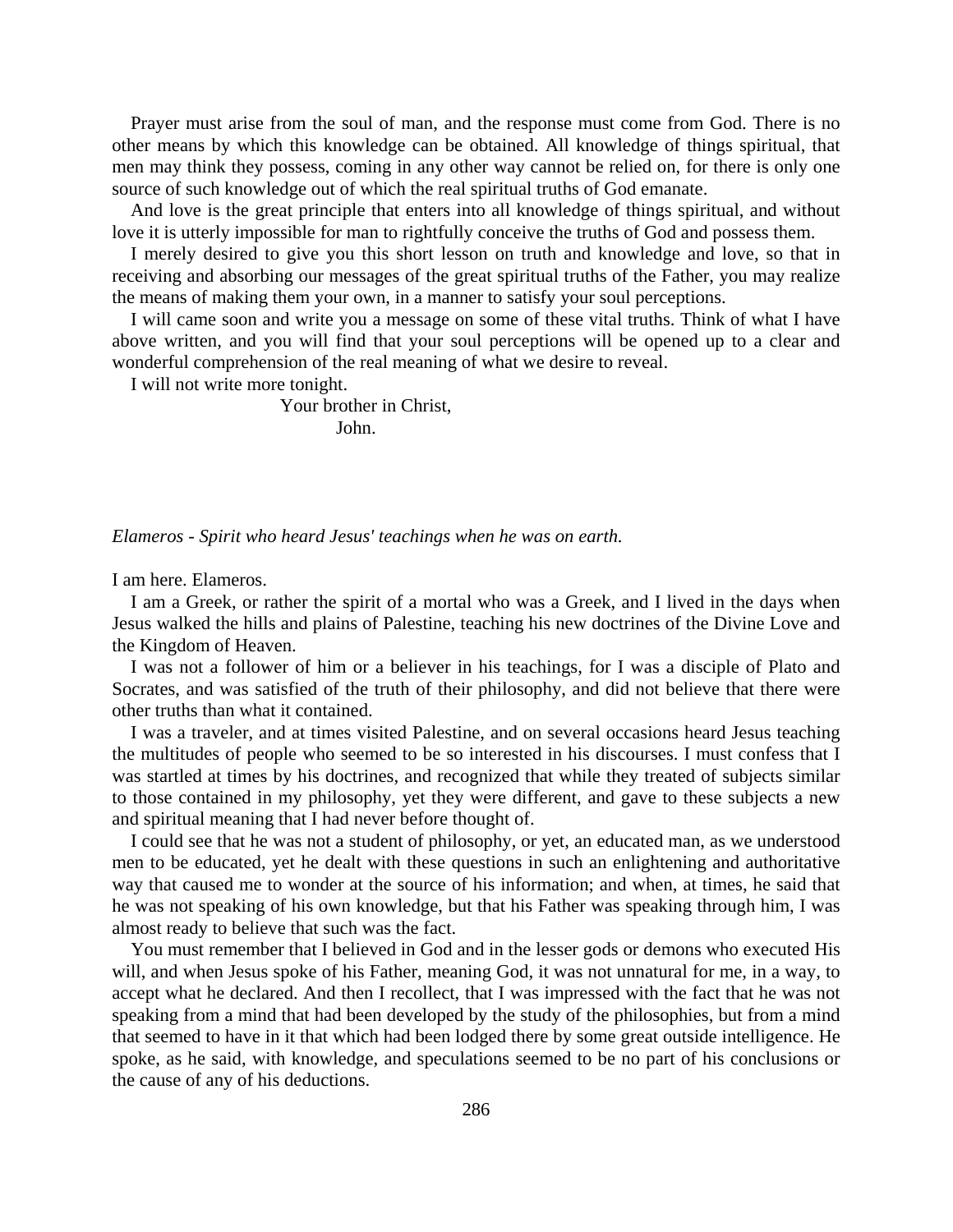Notwithstanding these impressions on me, I was too wise, in my own conceit, that my philosophy was the only true one, and that my knowledge of it was without defect, to attempt to give serious consideration to what I had heard Jesus say, and consequently, let the truths which he uttered pass from me.

 I saw and heard him teach only a few times, and then I heard of his crucifixion and death as a malefactor, and forgot about him.

 When next I saw him, it was in the spirit world, and this continued after I became a spirit; and then he was teaching the same doctrines that I had heard him teach on earth; but he was a wonderfully bright and glorious spirit.

I don't think that I can write more tonight. I will come again.

 Your brother in Christ, Elameros

I am here, your own true and loving Helen.

 Well dear you have had quite a remarkable letter from the Greek spirit tonight, and there is in it substance for much thought on the part of the Greeks. We thought it best to have him write because it is a part of the plan that will be disclosed to have some spirits of all nations and creeds and religions write you, for the benefit of their races or followers who may live on earth.

Love me and say good night.

 Your own true loving, Helen.

*Jesus - There is nothing in existence or in the knowledge of man comparable to the Bible - except the truths that Jesus and the celestial spirits have written through Mr. Padgett.* 

I am here, Jesus.

I see that you are in good condition tonight, and that I am able to make a rapport with you.

 I was with you at the meeting tonight and saw the workings of your mind and the pity, as it were, that you had for the preacher, because of his want of knowledge of what the judgment is that comes to all men after death. A judgment that is certain and exact, but not one pronounced upon man by God, as the preacher proclaimed.

 I was trying to impress you in your thoughts and you felt the influence of my suggestions and realized that you did not fear the judgment, or rather its results, because you know the way in which the judgment for you can have no terrors, or no eternity of condemnation. I wished as you did that the preacher might know the truth and then proclaim it to his hearers, and in this manner show them that the judgment is a certainty that cannot be escaped from, and that its sentences are not for an eternity of duration.

 He is an earnest man in his beliefs, and teaches just as he believes, and the pity is that he does not know the truth. But, nevertheless, he is doing good to those who hear him, for many of them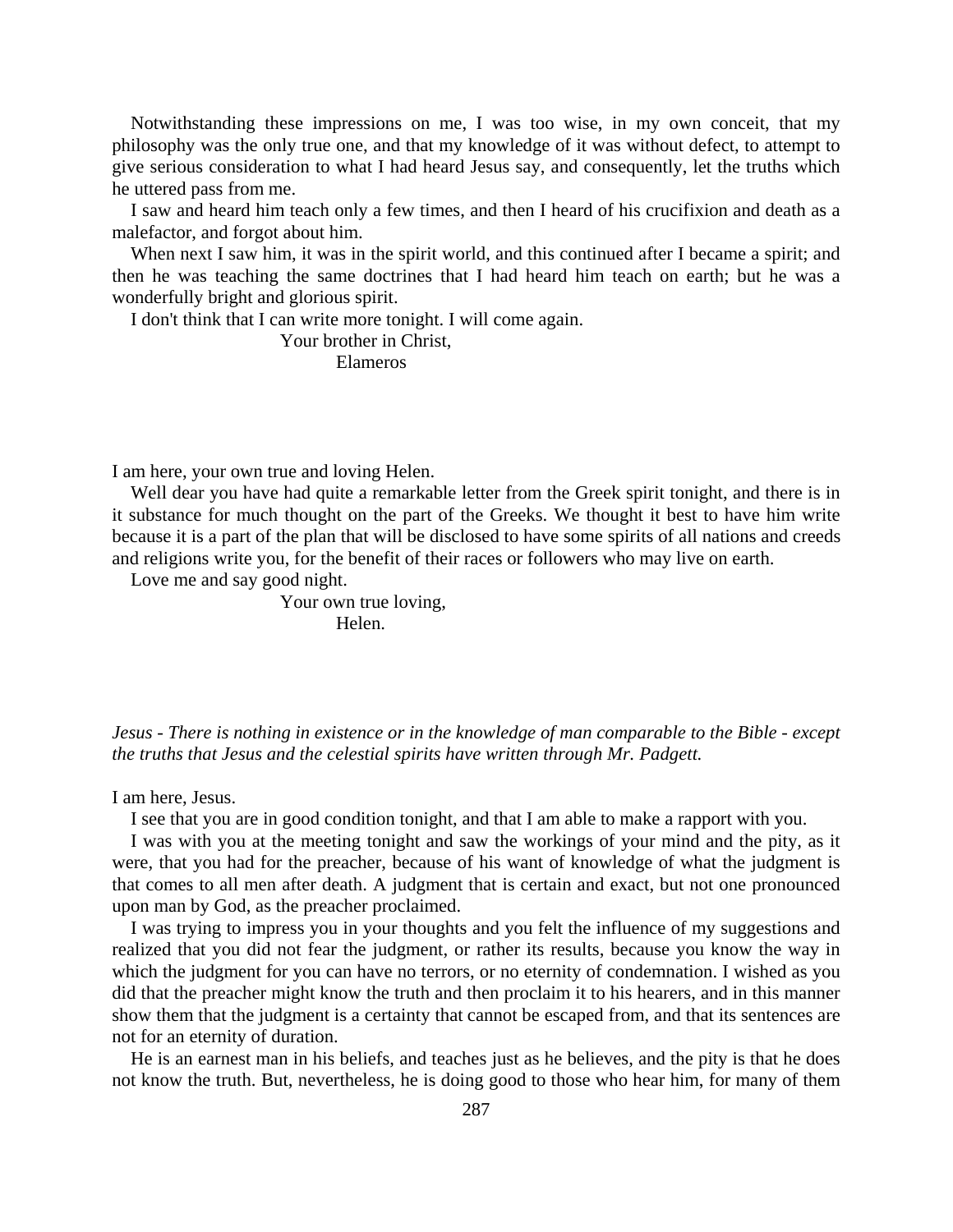are caused to think of things spiritual, and of the future, as well as of the present, who otherwise might and would neglect these important things that will determine the kind of judgment that they will have to undergo; and I am glad that he is so preaching and doing a work that in many instances will lead men to meditate upon their spiritual conditions, and ultimately lead them to seek for the Love of the Father, which they may obtain by their longings, though their beliefs may be erroneous as to how this Love may be obtained.

 Men are constituted with a mind and a soul, each having its own perceptions and ability to comprehend the truth, and sometimes it happens that the perceptions of the soul will enable them to see and reach out for this Love, while they may be wholly blind in their mind perceptions, and even these latter perceptions may be in conflict with the operations of the perceptions of the soul.

 Until the truths that I and the other spirits are revealing to you, shall become known to the world, there will be nothing in existence or in the knowledge of men that can supply the place of these truths so much as the beliefs that have been and are being taught by the teachings of the Bible, for in it are many truths, especially those that show men the way to attain to moral perfection; and that, as you know, was one of the objects of my teachings when on earth, but not the great object of my mission. Nevertheless, the man who learns and applies these moral truths to his daily life and conduct comes nearer to the enjoyment of that harmony that man must obtain in order to get into a unison with God's laws, that is necessary to his regeneration and to his becoming the perfect man. And besides, as he - I mean the mortal - progresses in this regeneration, he will find it easier for him to learn by his soul perceptions the great truth of the transformation of the soul through the New Birth.

 I approve of the efforts of this preacher to bring men to a realization of their relationship to God, even though he has many erroneous beliefs, and says many things that are contrary to the truth, and not in accord with the true relationship of man to God.

I will write you soon upon this matter of the judgment,<sup>1</sup> and what it means and the variety of its operations.

 Tonight, I will not write longer, for I think it best to not draw upon you too much at this renewed conjunction of rapport with your condition.

 I have been with you very often of late, and tried to influence you with my love and suggestions, and I must tell you that you have progressed much in your soul development and nearness to the Father's love.

 Continue to meditate upon these spiritual things, and pray to the Father, and you will realize a great increase in the possession of this Love and in your condition that will enable us to come in closer rapport with you.

 Well, I will do as you suggest, and am pleased that you feel as you say, for we must do the work as rapidly as possible. We have lost much time and will have to work the harder to bring about the completion of our delivery of the truths. But you need not fear that we will not be successful. Only have faith and pray, and all will be well.

 I must stop now, but before doing so must assure you that I am praying with you in your prayers at night, and that your prayers will be answered.

 Other spirits will now be able to write you and they have many messages to communicate and all are anxious to do so.

<sup>&</sup>lt;sup>1</sup> Read "After Death the Judgment", from Jesus - Vol.I, Pages 26 to 30.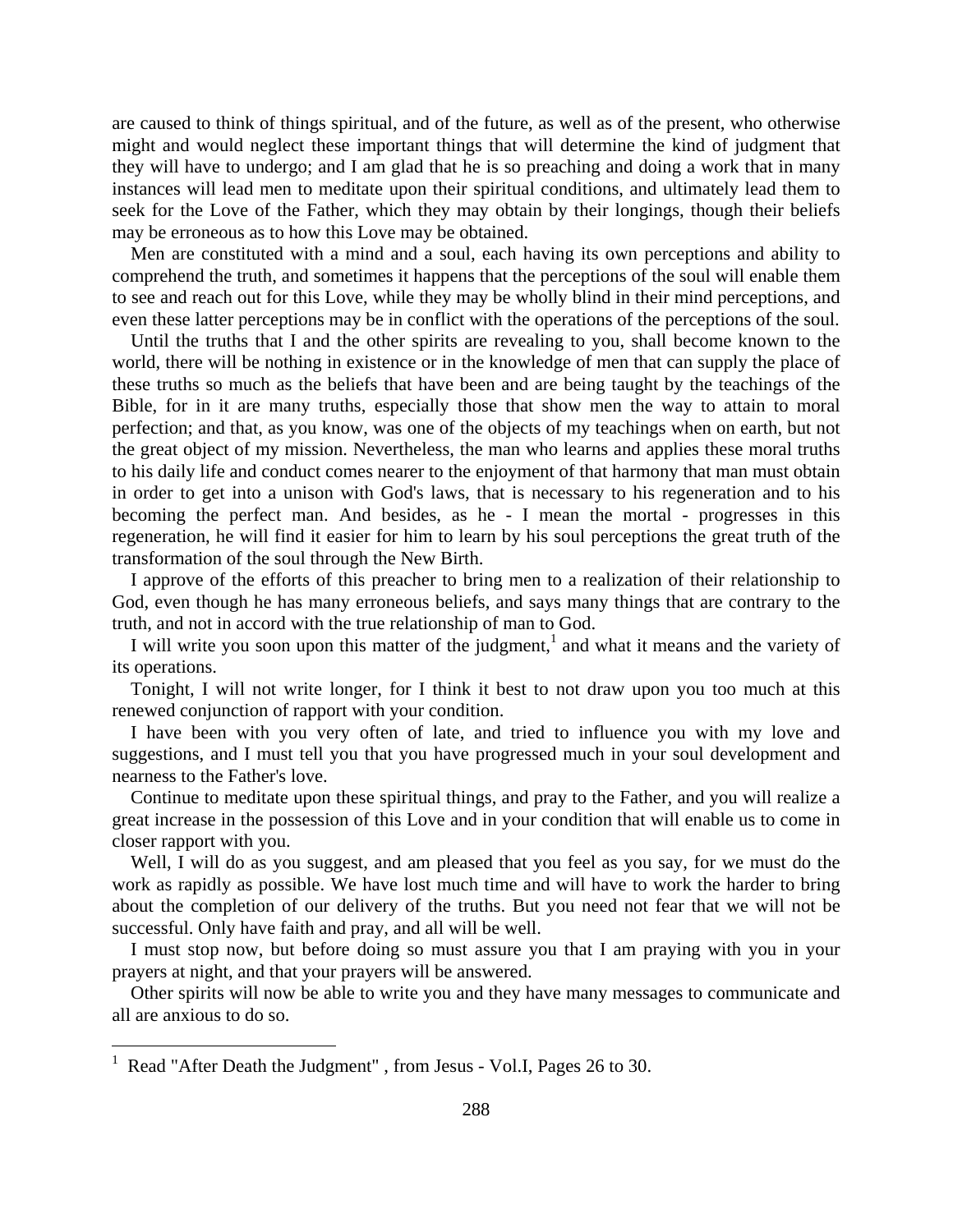Keep up your courage and believe in me and what I tell you. With my love and the blessings of the Father, I will say good night. Your brother and friend,

Jesus.

I am here, your own true and loving Helen.

Well my dear husband, I am so glad that the Master has written you, and that the rapport has been reestablished so that he can continue the delivery of his messages, for as he said they - the spirits - are all very anxious to do the work.

 I was with you tonight, and besides me were the Master and your special guardian, John, and we were all watching the impressions made upon your mind by the preacher; and saw that what he said which was contrary to the truths that you have received, made no impression upon your beliefs, except that you desired to be able to tell him of his errors. I will not refer to the occasion further as the Master has written you fully on the subject, and you realize that he corroborates what I said a short time ago in regard to the good that the preacher is doing.

 I am glad that you are in much better condition of soul, and are able to realize more and more the existence of the Love in your soul, and the fact of your increased nearness to the Father. This makes us all very happy, and we know that you will now be able to do your work with greater rapidity, and receive therefrom a wonderful happiness. Continue to pray to the Father, and turn your thoughts to these spiritual things, and think of the great responsibility that is resting upon you.

I will not write more now. May you be happier as the days go by. Good night.

Your own true and loving,

Helen.

*Daniel Webster affirms that Jesus and spirits of the higher spheres are revealing the great truths of the Father through Mr. Padgett.* 

 Let me say a word while you are writing, as I am also interested in your great work, and in the efforts that are now being made by the spirit powers of the higher spheres to bring to earth the great truths of the Father, which Jesus shall write to you.

 You do not yet appreciate the great importance of this work, or of the truths that shall be taught, but as you proceed in your work you will see what a wonderful thing this great effort of the Master is. I am one who is trying to help forward this movement, and in doing so, I feel that I am doing to mankind the greatest service that all the universe of God affords me to do.

 I have not in my soul so much of the Divine Love of the Father, but I know that it is the one absolutely necessary thing that men must possess in order to get an entrance into the Kingdom of God, and to obtain the great happiness which the Father has made possible for man to receive.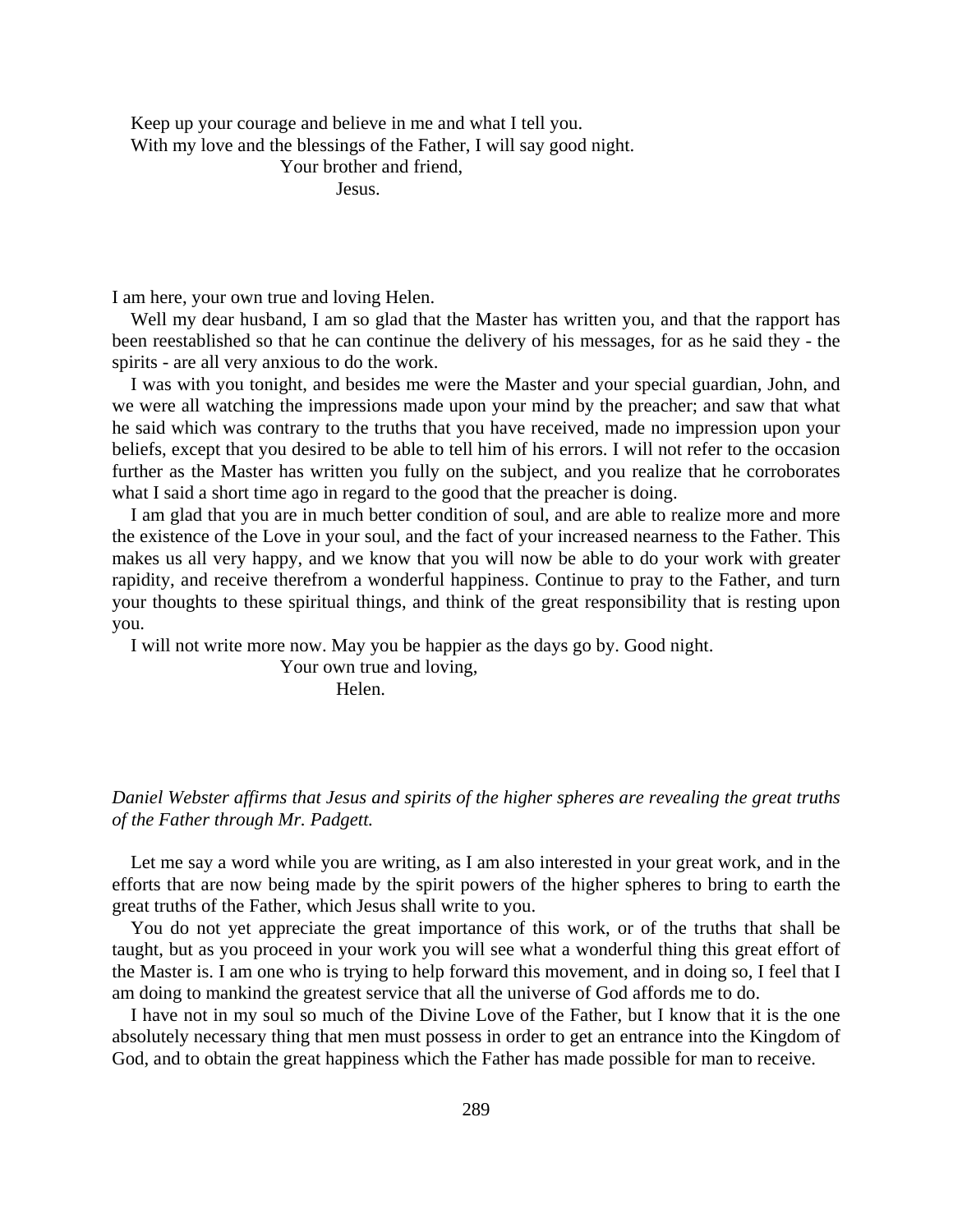You certainly have had imposed upon you a work of great responsibility, and one that will call for the exercise of all your physical powers, as well as your mental and moral endowments. So you see, it is a matter that must be received and considered most seriously by you, and you must not let anything interfere with the successful performance of this great and wonderful work.

 Mankind at this time, more than at any time since the presence of Jesus on earth in the material body, needs the truth to be presented to it in such a way that all superstition and blind faith will be eliminated from the minds and consciousness of mortals.

 I can hardly realize that the truth can be presented in this way with the success that the Master says will follow the efforts of those engaged in declaring and spreading these truths. It is a wonderful opportunity for you to do one of the greatest services to your fellowman. Just think: it embraces in the results of the workings of these truths, not only man's welfare on earth, but also his happiness and immortality in the great eternity.

 I could write more tonight, but I will not longer trespass on your time or strength, and hope though, that at some future time I may have the opportunity to come and disclose some of the knowledge that I have, concerning these truths, and the importance that they are to mankind.

 I live in the first Celestial Sphere where Jefferson and Washington are, and many others of the old patriots of revolutionary and later days. I will subscribe myself your obedient servant and brother in Christ.

Dan'l. Webster.

*Helen affirms that Celestial Spirits wrote.* 

I am here, Helen.

 $\overline{a}$ 

 Well, my own dear Ned, you have had some writings from spirits who, when mortals, were considered very great men,<sup>1</sup> and now they are highly developed spirits of the Celestial Spheres. You will soon be fully convinced of the great importance of the work which you have been selected to do, as are the spirits here. It is a great work and I know that you will enter into it with all your heart and soul, and bend every effort to making it a success.

I will not write more now as you are tired.

So with all my love I am

 Your own true and loving, Helen.

*Luke - Religion is the relationship and harmony of men's souls with the Soul of God. Difference in the results of the teachings of the various churches.* 

<sup>&</sup>lt;sup>1</sup> Messages from Jefferson and Washington - Vol. I, Page 353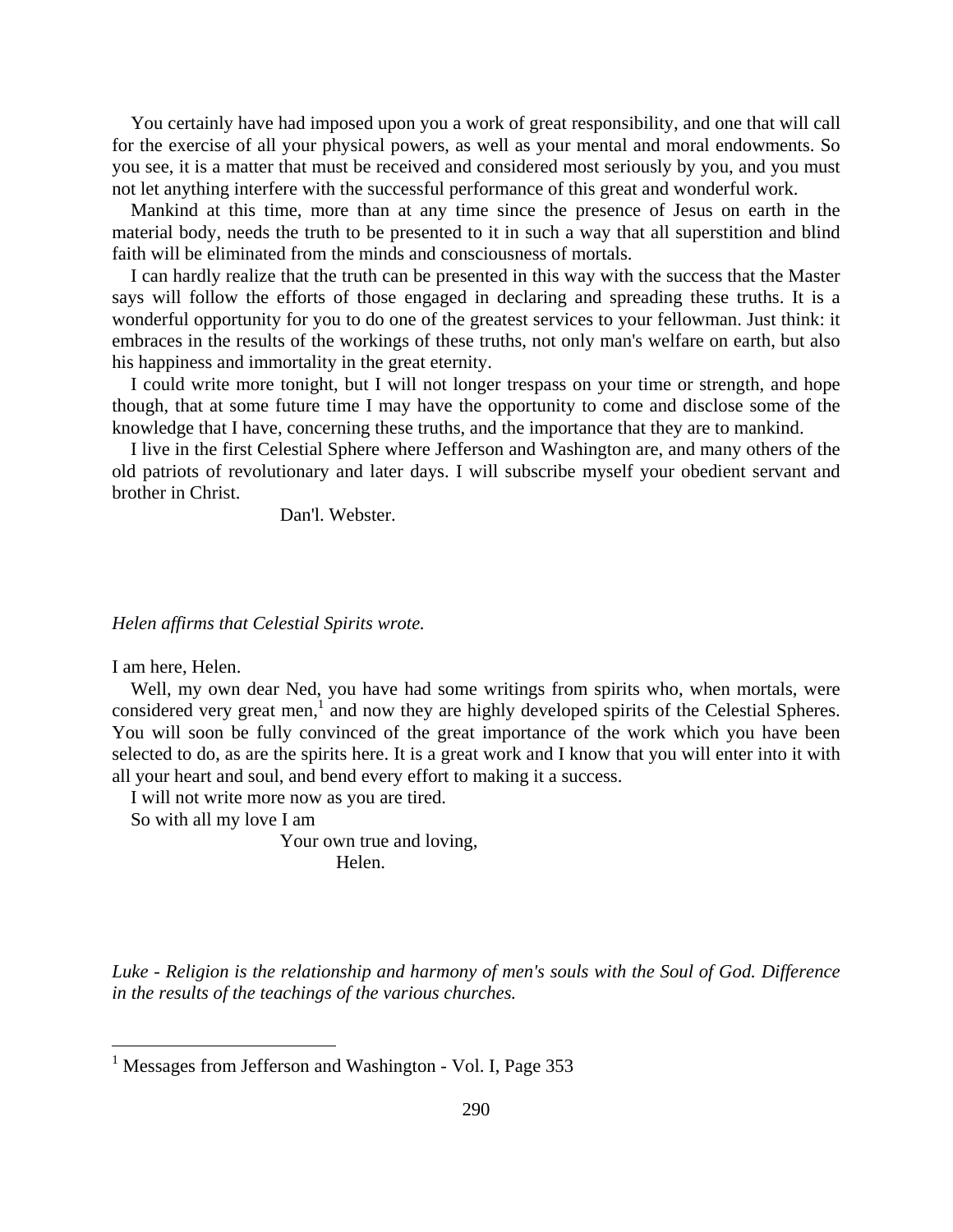Let me write a line - Luke.

 I was with you tonight at the church and listened to what the preacher said in reference to religions and their point of contact, and was some what surprised at his declarations as to the analogy which he drew between the believers in the various so-called Christian religions. While, as you know, there is implanted in the souls of men, a longing for that which tends to elevate and spiritualize them, even though this longing may not be consciously present with a large number of them; yet the beliefs as to the ways in which this longing may be made manifest, and develop the spiritual nature of the soul, are very different among those professing these various religions, and the ways are not equally efficacious in causing their spiritual development.

 Religion is a matter of soul and not of intellect, and the greater the development of the soul in the right direction, the higher will be the spiritual state or condition of the soul. Mere intellectual belief, no matter how intense and undoubting, will not tend to bring about this spiritual development, for "religion is really nothing but the relationship and harmony of men's souls with the Soul of God." The mind will not be sufficient to create this state because the mind of man cannot possibly bring into harmony the Soul of the Creator and that of the creature. Mind in its exercise may tend to awaken the soul to this possibility of relationship, but only the workings of the soul can effectuate the complete unity of the Creator and the created. Only soul can speak to soul, and mind is only a helper, provided the soul is alive in its longings.

 So it is apparent that that form of belief which is wholly of the intellect can have no common meeting place with that belief which is the result of the development of the soul; and hence, to say that men of all the various religions, just because they are what are called Christians, are in an equal relationship to the Father, is erroneous and misleading.

 As regards the condition of man as the perfect man, these several religions may tend to bring about this state of perfection, if the moral precepts which they teach are observed and practiced by men. But as regards man as the Divine Angel; that is, as a spirit having in itself the Essence of the Divine, only that religion which teaches the true way to acquire this Divinity can lead men to the at-onement with the Father in His very nature. There can be, in this respect, only one true religion, and only one way in which that religion can be practiced and possessed; and to say that all religions have a common point of approach, is misleading and deceiving.

 I know that among these various religions there are individuals who have found the way to the method of becoming transformed into the Divine nature of the Father, and this notwithstanding that the teachings and creeds of the several churches do not show the way to this soul development into the spiritual of the Divine. But in these churches there is wanting, in their dogmas and doctrines, that which will help men to this true religion. Because it may be found that in the churches there are some who have, to a degree, this Divine spirituality, there is no justification in saying that there is any common place of meeting in these several religions.

 Of course the moral precepts may be and are taught by all the Christian churches, and when observed will ultimately lead all men to the condition of the perfect natural man, and only to this extent can it be said that they may have a common ground of religion arising from the belief in the moral teachings. And the church which declares and teaches as its religion with great exactness and more enlarged comprehension is the church in which this, as I may call it, natural religion exists; and the more dissimilar these churches are in these teachings the farther apart is their approach *(sic)*.

 If a preacher of one church knows, with the conviction that arises from his sincere and honest investigation of the moral laws, that some other church is not teaching or insisting on the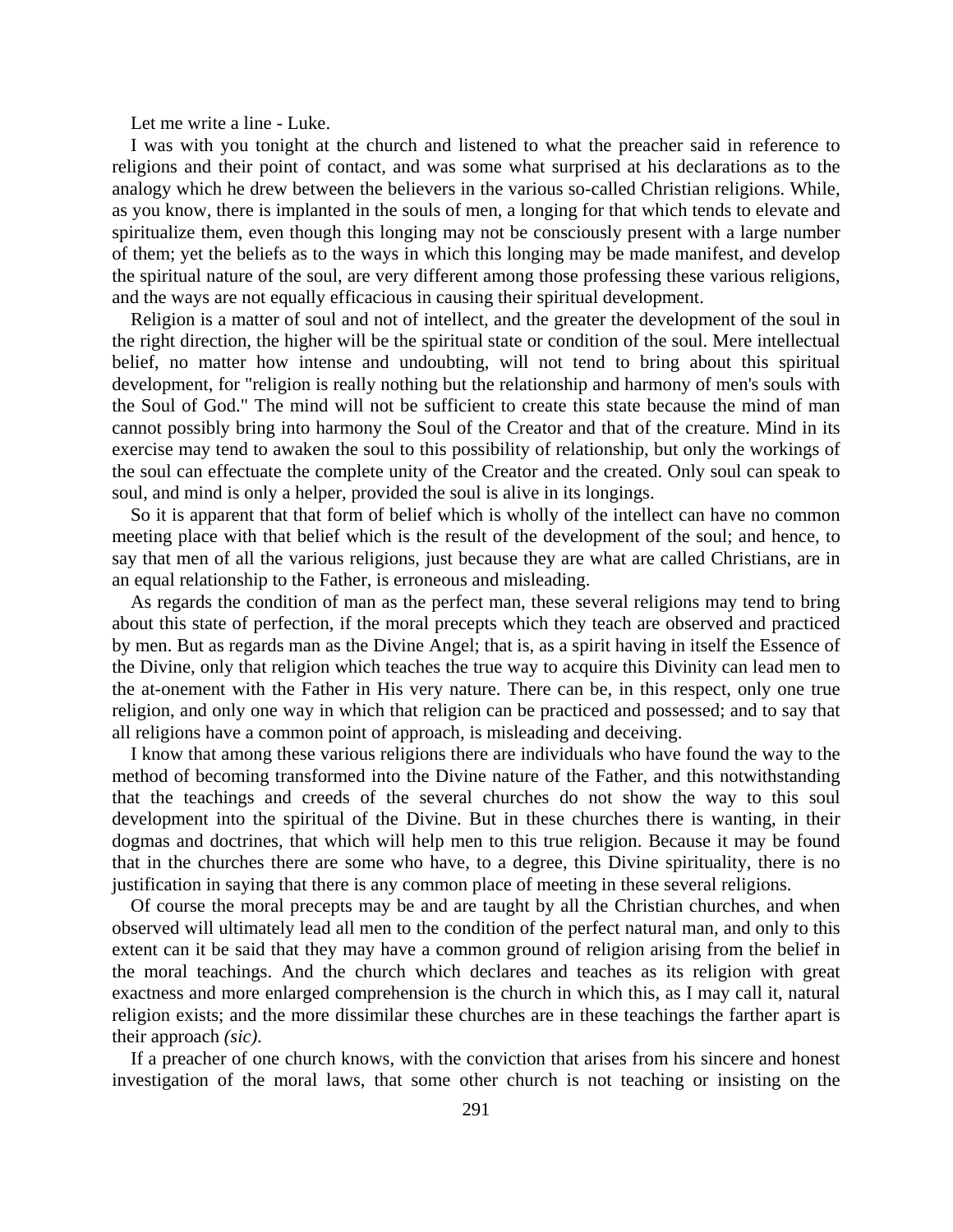observation on the part of its members of these great moral truths, then he has no right to conclude and say this latter church is the possessor of religion, as is the church in which these moral truths are taught and followed by its adherents.

 It is a mistake for a preacher to say that because there may be good and spiritual men in all churches, therefore, one church is as good and religious in its teachings as another church. Truth is of such a nature that it cannot be compromised, and the man or preacher who would compromise the truth is not fulfilling his duty to God or man.

 The church which teaches that there is nothing greater than morality, and that man can become no more transcendent than the perfect man, is devoid of the truth and would not be accepted as a teacher of the full truth, as should the church which knows and teaches the way by which man may become a Divine Angel.

 That the preachers of the various churches should accept as equal and the possessors of the true religion whenever these moral lessons are alike taught by these churches and have a common point of approach, is not to be wondered at, because these preachers do not know the higher religion, or are able to teach the way to the same. And when it is understood that a moral truth is a truth no matter where it may appear and by whom taught, there is some justification in declaring that all churches which teach the moral truths are on a plane of equality, and that one is entitled to as much respect and freedom from criticism as another. And further, as the great truth of the rebestowal of the potentiality of receiving the Divine Love, and the effect on men's souls, was never known and taught until the coming of the Master, it is not surprising that none of the churches can or do teach this great spiritual truth, and the only true religion arising therefrom. The knowledge of this truth perished from the earth a short time after the passing of the Master, and hence no church can teach this religion of the soul that transforms the mortal into the Divine.

 The religion of the perfect man may exist in varying degrees in all the Christian churches, but the religion of the Divine Angel exists in none, although some individuals of these churches, to some extent, have received in their souls the great truth - the Divine Love - even though they have no intellectual knowledge of the same.

 I thought it advisable to make these few remarks on the declaration of the preacher, as showing that his broad assertion that the religions mentioned, which to him is all embracing, may have a common meeting point with every religion. When he learns the truth, he will realize the errors of his human and brotherly declarations.

I will not write more.

Good night, and God bless you.

 Your brother in Christ, Luke.

*John Yorking - disciple of Jesus. His knowledge of the true teachings of Jesus when on earth.* 

 I am here, the spirit of one who died a great many years ago in a far distant country, and when the truths of Christianity were known and practiced by the followers of the Master in the purity in which he taught them. I was a disciple of his but I am not known to history, and like a great many others who lived in those days, I worked in a humble way among the poor and simple of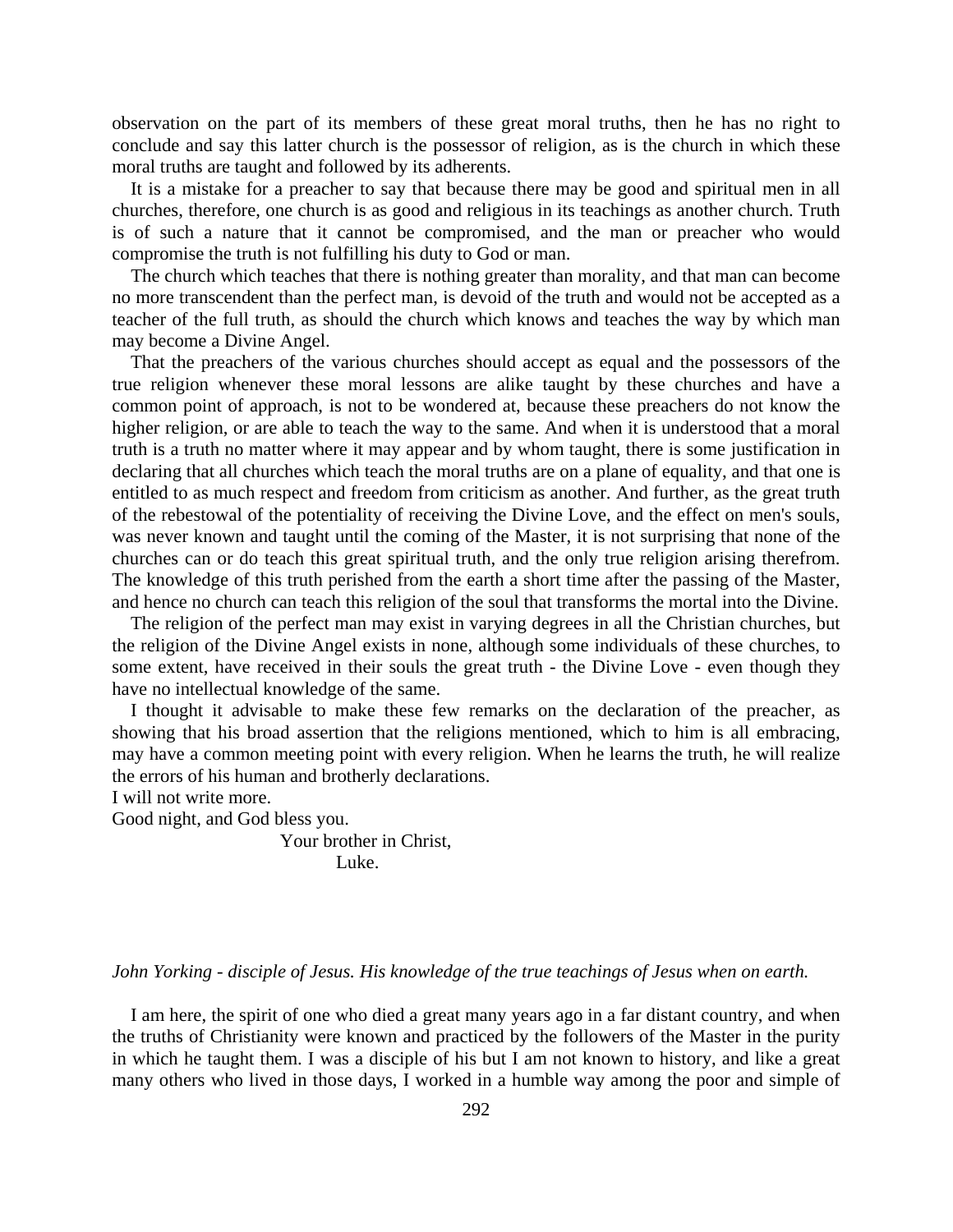the earth. My work was mostly in the country outlying, but close to Palestine, and I was one who received from the spirit world the communications of those spirits who had lived on earth as Christians; and these communications were received in our public worship and interpreted or made plain to the common people by those teachers who had the gift of interpretation. It was such communications as these that John referred to when he advised us to try the spirits to learn whether they were of God; or in other words, to learn whether they were spirits who had a knowledge of the Christ doctrines, and who came to teach us the truths as they saw them to exist in the spirit world, and who were followers of the Master.

 I know that Jesus taught the New Birth and the Divine Love, and the rebestowal of the great gift which had been forfeited by our first parents at the time of their disobedience.

 I also know that he never taught us to look upon him as God, or that any death that he might die would save us from our sins or bring us in at-onement with the Father, or that the Father demanded any sacrifice in order to satisfy his wrath or pay any debt that man might owe to Him.

 No, the things last mentioned were not embraced in our faith or understanding of what the truths of the Master's teachings were. We also had the wonderful powers which Jesus possessed in the way of healing, casting out evil spirits, etc., and we never looked upon them as miracles, but as the result of the exercise of the powers which came to us when we received the Divine Love and had the faith which made this Love and all that accompanied it, things of real existence.

 Jesus was always the man of love and mercy and benevolence, and never tired of his great work of doing good to the mortal; but these works were merely subordinate to the other great mission that he performed.

 Above everything else, he was a teacher of the Father's Love, and the necessity of man's receiving this Love in order to become at-one with the Father, and an accepted child, whose inheritance was immortality and heaven.

 So you can readily see what a departure there has been from our teachings and faith and practices, and the lives of simple followers of the Master.

 Now I see that belief in the dogmas of the church and mysticisms of God are what constitutes the Christian, and soul development is little preached, or really understood, either by preacher or people; and the real secret of man's salvation has been lost to the world.

 I am now in the high Celestial Spheres, where the Love of the Father is most abundant, and the spirits of men live in eternal happiness, with the knowledge that immortality is theirs.

I will not write more tonight, as it is late and you are tired.

 But before I stop, permit me to say, that you are receiving the revelation of the true religion of Jesus, as well as truths which pertain to the condition and existence of the spiritual world, and the Celestial Heavens.

So with my love and blessings I am,

Your brother in Christ,

John,

 the lowly follower of the Master John Yorking - (I was a Jew.)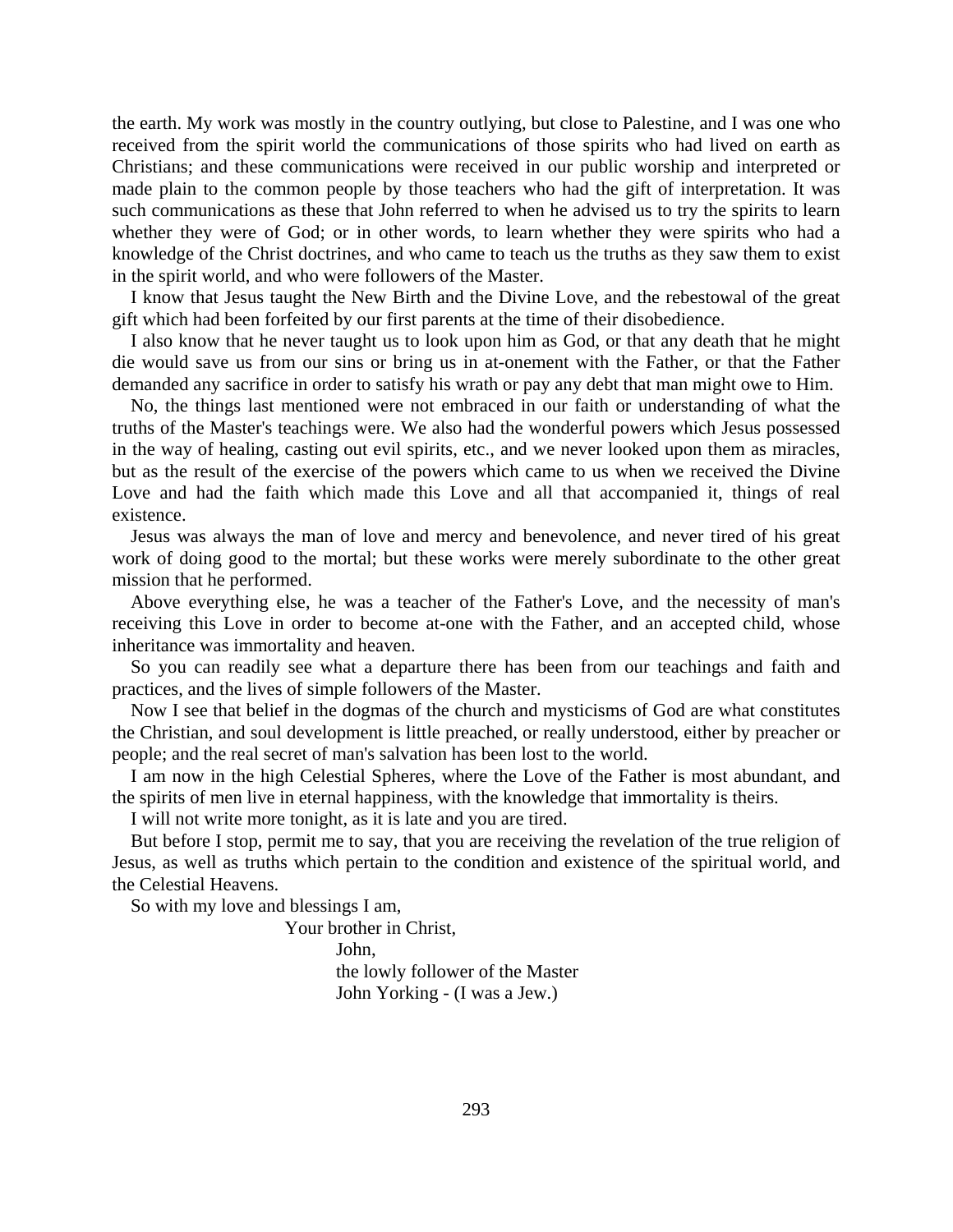I am here, your true Helen.

I will write only a line, as it is very late.

 I never saw him before, but he was from the Celestial Spheres, for he was a wonderfully bright and developed spirit, and had the Love shining forth from his countenance to a wonderful degree. I have no doubt that he is whom he represented himself to be.

Good night.

 Your own true and loving, Helen.

### *James - The Frailties of the human mind and moral qualities.*

 I am here, James, and I came to write on the subject of: "The Frailties of the Human Mind and Moral qualities".

 I have heard you read the Master's message, and believe that in it, you will find much truth upon which to reflect, and I desire to add a little to what has been therein said. And here I want further to say, that while that message was intended for you personally, yet the truth and advice therein given may be applied to every mortal, and the good results will follow, no matter who that mortal may be.

 I have, as you know, been in the spirit world a great many centuries, as you conceive of time, and have during that long period been very close to mortals in all parts of the earth and of all nationalities and beliefs and education and enlightenment, and in my experiences with these mortals, I have observed the nature and temptations and the various ways in which mortals have been assailed by such temptations, and their efforts to overcome the same, together with their successes and failures.

 Now, first let me say, that the nature of man is, today, the same as it was when I lived on earth, and the perversions and sins of the souls of men are just as many and of the same kind as they were in my day in the flesh, and temptations, both outward and inward, are just as hard to overcome as they were when first the glad tidings of Love and redemption were proclaimed by the Master; except that prior to that time man had not the Divine Love to help him overcome and subdue these temptations, as he now has. And the regret is, that while this Great Helper and Regenerator, and Conqueror of sin and temptation is now in the world of mortals, and subject to their call, yet so comparatively few make the call, or realize the fact that this helper is always waiting to enable them to overcome temptations.

 Prior to this time of the coming of the Divine Love, moral truths were taught to men just as they are today, and many men, and not necessarily among the Jews, understood and attempted to apply these truths to their daily lives, and endeavored to overcome the temptations arising from the sins that so constantly formed a part of their existence, and that also came from the influence of the evil spirits. It is all wrong to suppose that in these early times and among these early races of earth, moral perceptions were not developed and taught; men then made the fight to overcome temptations and become good and noble beings, so far as these moral truths and principles were then understood and used by men, would make them.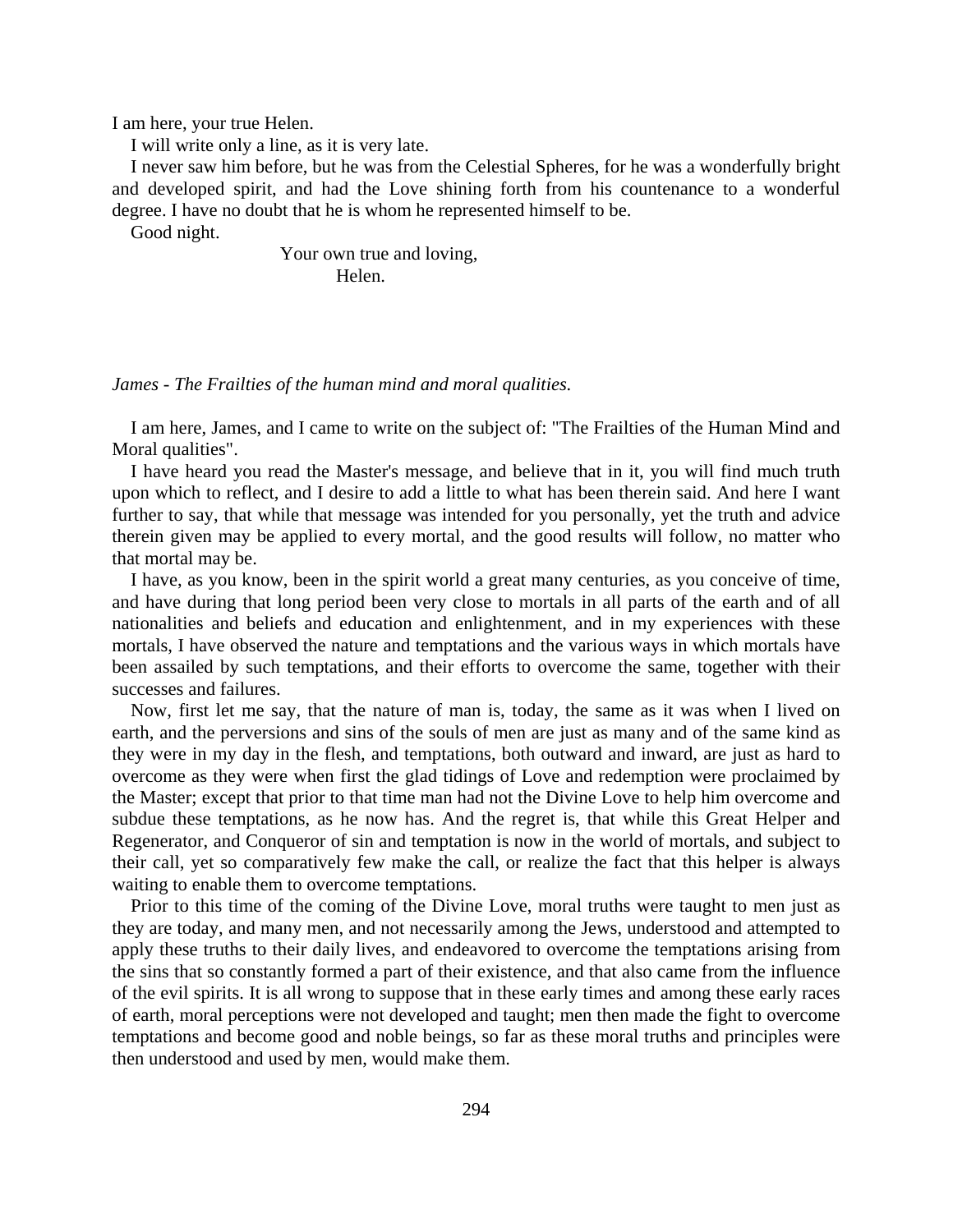In all ages since the fall of the first parents, men have, to a more or less degree, had knowledge of what is called the moral truths, and the natural love of man has existed in a more or less imperfect condition. Men have been kind and loving and true, and have to an extent controlled their appetites and tendencies to evil lives; and to suppose that men of today are not subject to so great temptations, and are of themselves better able to resist the same, is a mistake. The present great war proves the fact, for men were never - I mean those who make a pretense to culture and civilization - so brutal in their acts, and so apparently devoid of all conception of right and wrong and of mercy, as are many of those who are engaged in the present struggle.

 So I say, men of today can lay no greater claim to moral qualities than could those of the times when they were supposed to be heathens and undeveloped in these moral qualities.

 Of course there is in the world today more of what may be called education and conventionality, but behind these things, which are largely the results of merely intellectual development, men have the same perverted souls, or rather appetites and desires, and are subject to the same temptations as were men of old; and if mankind were left dependent upon the cultivation and improvement of these merely moral powers, I fear that temptation would continue to have all its influence and harmful power on the souls of men that it had in the past.

 I know, it is said, "that the world is growing better"; but the question is, is that assertion true; and if so, what is the cause?

 Go to India and to China and to some other countries where the teachings of the supposed moral laws only obtain, and learn if there has been any improvement in the condition of men's souls, and if they have in any degree succeeded in overcoming the temptations that the human race is subject to; and in learning, you will find, that except in the case of a few of these people, the conditions of their minds and souls are just as perverted as they were in centuries past, and that it is only in those countries where the influence of Christian nations have control, do these people suppress the tendencies of perverted minds to do those things that arise from the want of the exercise of moral precepts or knowledge.

 This is the truth of what mere moral teachings have accomplished where only the mere moral truths, as is supposed, are taught.

 Temptations are with men, and will be with them forever, unless they be controlled or overcome by something greater or more certain than what men conceive to be moral truths.

 Now, you will see from this that merely moral concepts will not necessarily, or, at least, for a long time to come, be able to bring about the destruction of the powers of temptation that arises from the perverted nature of mortals.

I must stop now, and in doing so will leave you my love and blessings. Good night.

Your brother in Christ,

James, brother of John.

*Helen - Affirming that James wrote on the frailties of the human mind and moral qualities* 

I am here, your own true and loving Helen.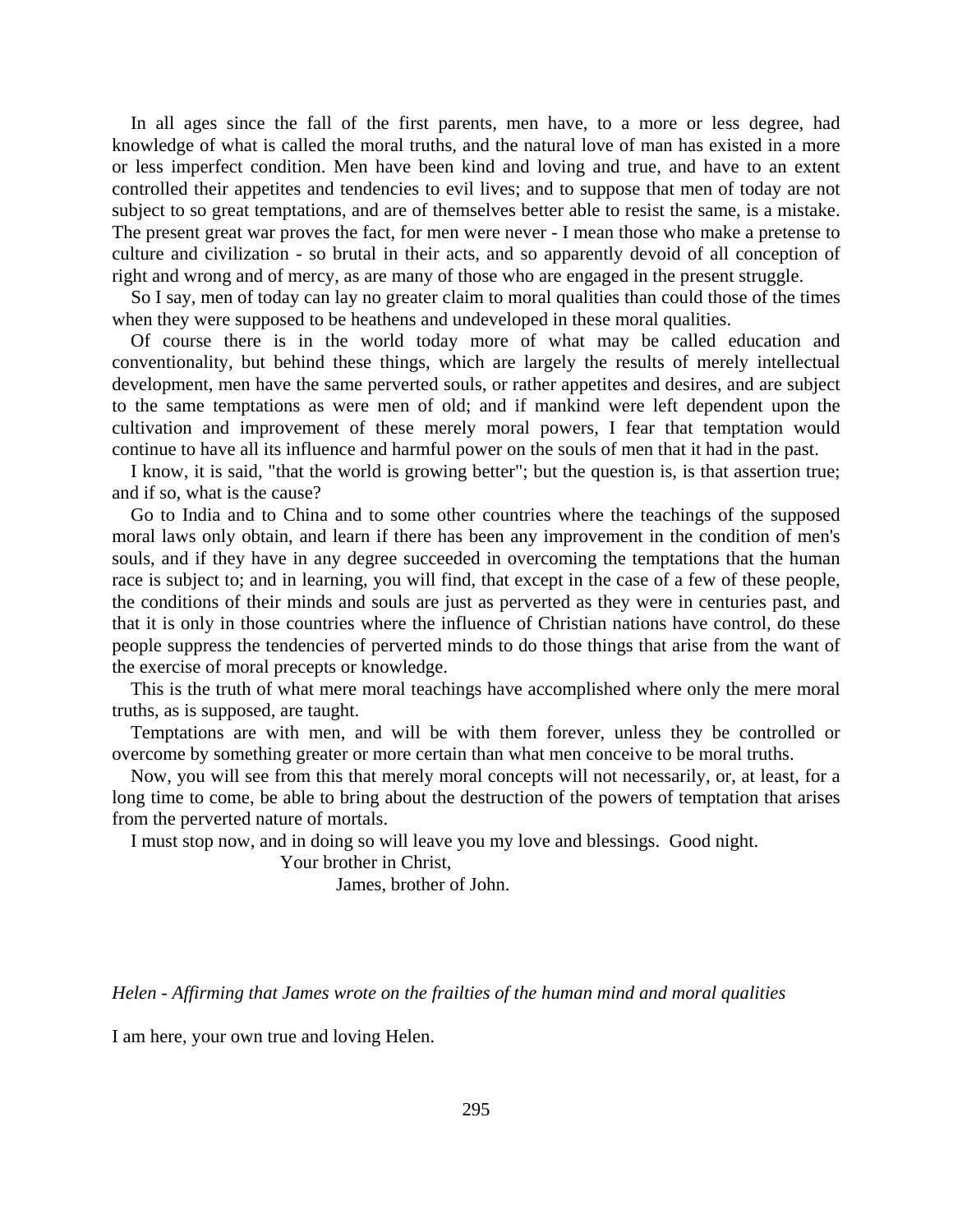Well, dear, you have had a very pleasant evening, and so have we who have been with you listening to your conversation, and I mean by "we" many spirits who are interested in both of you and the Doctor.

 James wrote, and while he may not have written as easily as he generally does, yet he has conveyed some important truths which you will discover by carefully reading his messages.

Good night and God bless you both is the prayer of -

 Your own true and loving, Helen.

James - How man can again be restored to the perfect man, like the first parents before their *fall.* 

I am here St. James, apostle of Jesus:

 I come to write my message as Elias told you I would. Well, I desire to write on the subject of: "What is the great truth respecting the way that the destruction of the powers of temptation, that arises from the perverted man, may be restored to the condition of perfection which the first parents possessed before their fall?"*(sic)*

 You will understand that this does not involve any consideration of the operation of the Divine Love upon the soul, but exclusively the consideration of the method by which the soul may be so purified by the operations of the actions and the will power, in conjunction with or influenced by the workings of the powers of the spirits who have been relieved of the sins and errors that followed the fall.

 When man was created, as has been told you, he was created perfect, and every quality and function and attribute that was a part of him was so created that harmony - the most exact with the laws of God that governed his existence - became his, and no discord of any kind was in existence to mar that harmony. But as the spiritual nature of man became subordinated to the appetites and passions and fleshly desires, sin and error and inharmony appeared and increased until man became degraded, and desired only those things that would satisfy these sinful desires.

 And so this degeneracy continued until man reached his lowest degradation, and the turning point came in his career, and then he commenced slowly and gradually to rise from this condition of depravity until at last, he arrived at the stage of his condition of inharmony with these laws of his creation that now exists; and his destiny is to a complete restoration to the perfection of his first estate.

 This improvement and gradual restoration depend upon two causes-one, man himself by his own thoughts and reformation of the animal appetites and desires; and the other, the influence and guidance of spirits who, in the spirit world, have arrived at that perfection, or are progressing thereto, and are in a condition of harmony with these laws, superior to that of mortals to whom they lend their influence and help.

 Men, in their degeneracy or progression, are controlled very largely by their thoughts, and these thoughts are created by the operations of their desires, and which on the other hand, cause these desires to increase. But back of the thoughts are always these appetites and passions existing in their abnormal conditions, and they constitute the basic or moving cause of desire and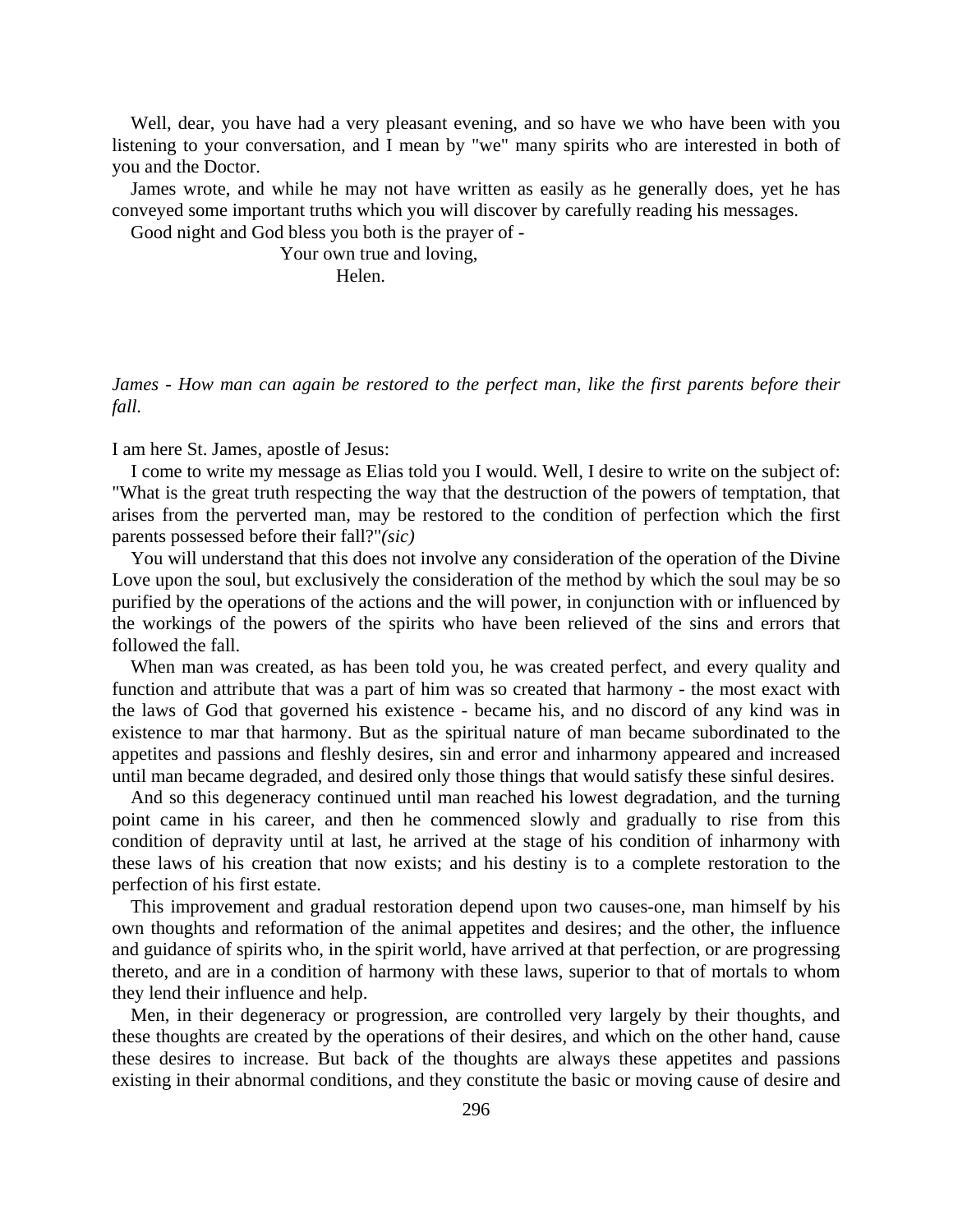thought and act. So that in order for men to become relieved of his abnormal desires and thoughts and acts, the cause thereof must be eradicated, and the seat or function of the cause be brought into harmony with laws of the creation of these functions or seats of emanation.

 And strange as it may seem to you, and by a process that is contrary to the ordinary workings of the law of cause and effect, men must first deal with the effects in order to control the cause and thereby destroy the effects. This may seem to be an impossible operation, and contrary to the laws that govern the material world and its ordinary functioning, but yet it is possible, and the only possible way in which the causes may be destroyed.

 Notwithstanding the fact that the animal or material part of man has had the ascendancy, for all these centuries, over the spiritual part of his nature, yet that spiritual part exists and has always existed and waiting to assert itself whenever the opportunity occurred, and this assertion was prevented or suppressed only by reason of the want of opportunity.

 The spiritual may be said to be the natural state. I mean that in that state, the animal is subordinate to the spiritual and is controlled by it, and man's true tendency is to exist and act in accord with that natural state. Then such being the fact, it may be asked why, or in what manner did this natural spiritual condition become, in the manifestation of what man's dominant dualities are supposed to be, subordinated to the control of the inordinate exercise of this animal side of his nature, which resulted in the sin and unhappiness that so many of the teachers and philosophers proclaim to be his natural condition? Well tonight, I will not attempt to explain the manner in which this inversion or perversion of man's true nature took place, but will at some future time write on this subject.

The question now is, how can man obtain the restitution to his created perfection?

 As I have said, this can only be accomplished by making the perfect adjustment of the two apparent conflicting sides of his nature.

 And first, he must recognize that he has the spiritual nature as well as the animal, and that there is such a relationship and coordination between the two that the supremacy of the latter disturbs the harmony of his perfection as man. The spiritual having been subordinated, the remedy is to remove the subordination and restore the equality. The spiritual, notwithstanding its condition, is always fighting to regain its place in the true adjustment and will always answer the call of man, to come to his rescue; and the only thing that has prevented that response is that man has not called for it to assert itself.

Well I am sorry, but we had better postpone until later. Try to get in greater rapport. Good night.

> Your brother in Christ, St. James.

I am here, your own true and loving Helen.

Well dear, I see that you are disappointed tonight in not receiving the message from James, so that you could write it as he intended to deliver it.

 Well, the conditions were not good and the rapport not sufficient to enable you to finish the message. He was disappointed, also, but he will come again and deliver it to you. I see that you are very sleepy and must go to bed.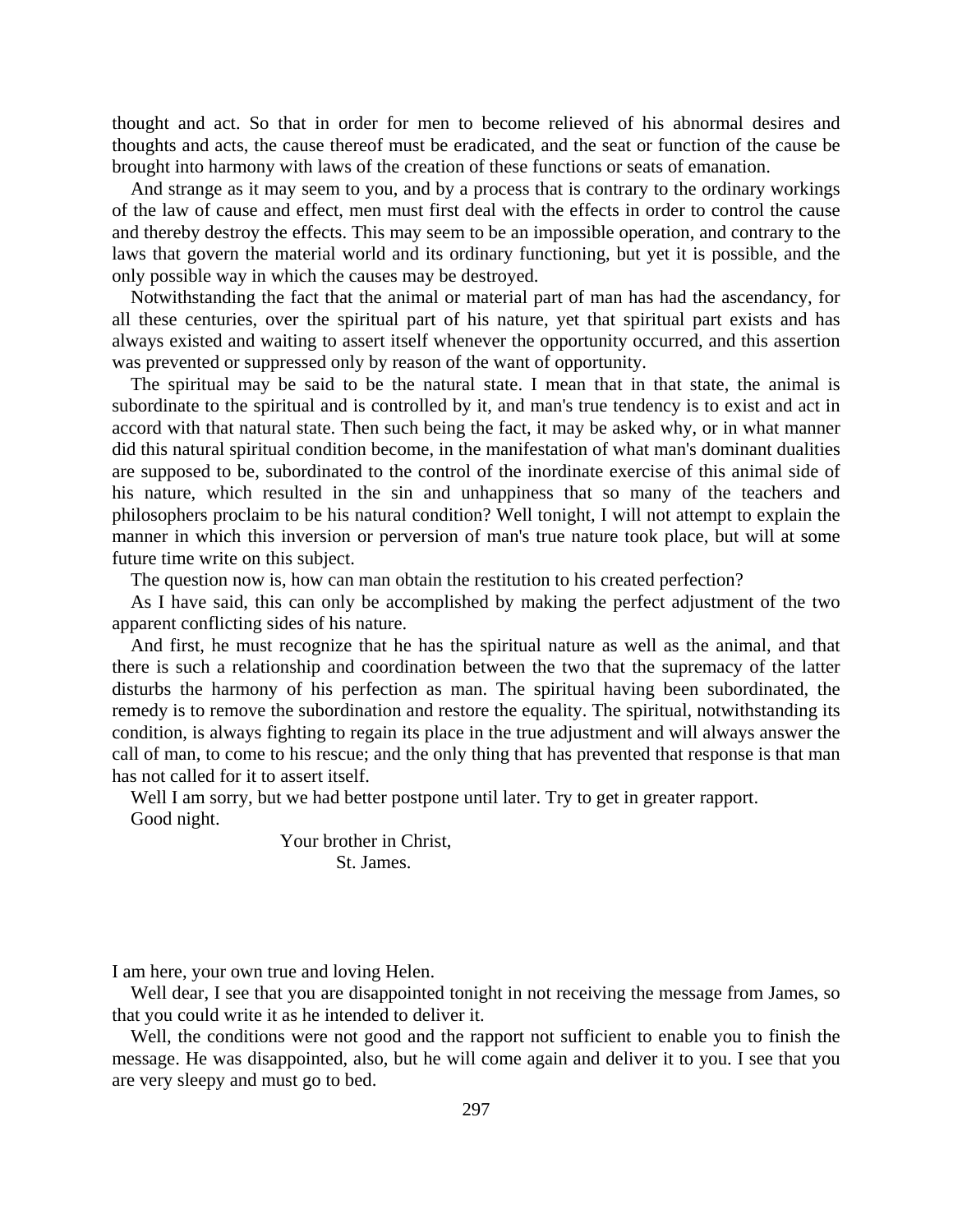So have faith, and love me, and say good night. Your own true and loving, Helen.

*Paul - What is the real body that is resurrected at the time of the physical death.* 

I am here, Paul. Yes.

 I come tonight to write you upon a subject that may be of interest to you and important to all mankind. If you are in condition to receive my message I will write.

Well, the subject is: What is the real body that is resurrected at the time of the physical death?

 Of course there will be but one resurrection and that takes place at the time the mortal becomes an inhabitant of the spirit world. There will never be what is called a general resurrection of the dead, for the mortal can die only once - I mean in a physical sense. In order to live in the spirit realms, it is necessary that he have a spirit body that preserves the identity of his individuality, and having this body (and never having been without it after the soul is incarnated in the earthly body) and not needing an additional body, there is no possibility of another resurrection, or of another body being added to the one that the soul already has.

 The body that dies when the man ceases to be a mortal disintegrates into its elements, and never again do these elements form the same body that becomes decayed, and hence it is impossible for that body to be resurrected. The only body that is ever resurrected is the body that encloses the soul of the mortal at the time he gives up the earth life.

 I know that many believe that when the man dies, his conscious existence ceases, and he becomes, as it were, dead in body, soul and spirit; that although the physical body decays and returns to dust or ashes, yet the soul and spirit in some mysterious and unexplainable manner, continues to exist as an unthinking sleeping entity, not subject to sensation or activity, and so remains until the great day of judgment or of Christ's coming, when, in response to the summons, it arouses itself, answers the summons, and again becomes clothed in the body which it possessed while in the human form. In their belief, it may not he the exact or identical body which once existed, but the new body will be one of flesh and blood, and of such a nature as to be in substance the same body that was dead and buried and decayed.

 But this is not true, for the very laws of nature, with which men are acquainted, prove the impossibility of such an occurrence, and many arguments have been formulated and declared to prove that such a resurrection cannot be - that it will be wholly impossible for the elements that constituted the old body to again assemble in the same form, and give to the soul the body that it discarded when it experienced its freedom from the bonds of the flesh.

 But the advocates of this untrue theory respond that God is all powerful, and in some way, not understood by men, will resurrect this old body and clothe the soul therein so that the identity of the individual will appear. It must be remembered that God works and produces beings and entities in accordance with laws that he has established, and not by any special, sporadic act, irrespective of, and, as said, in contravention of these laws.

 Man understands, to some extent, the workings of these laws in what he calls nature, or the normal, and some spirits understand not only what man understands, but also the workings of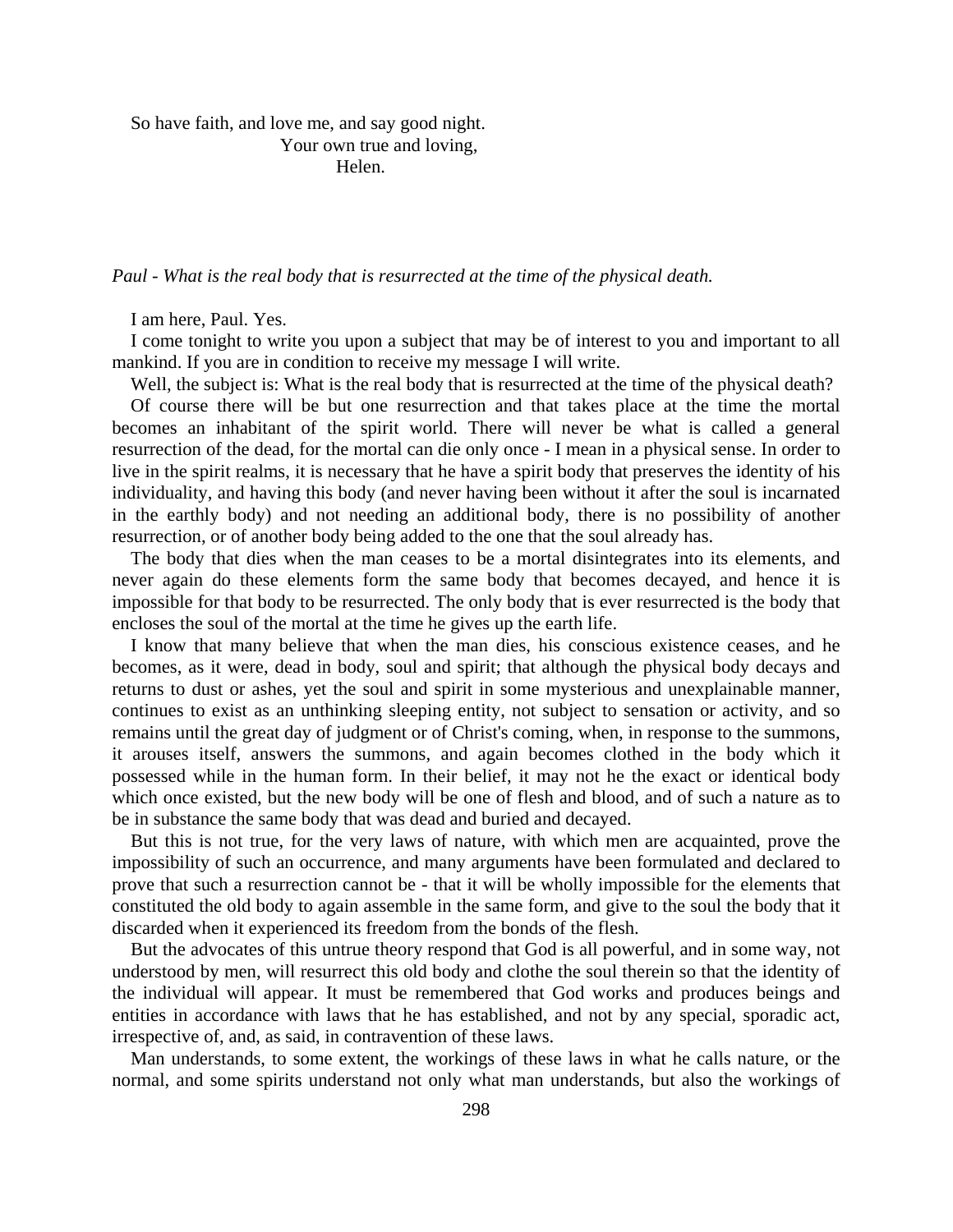these laws that may be called above nature or super-normal, and the laws work the same and without change or interference in the one case as in the other.

 As it would be impossible to clothe a mortal having one body of flesh with another body of flesh, so in the spirit world it would be impossible to clothe the spirit who has a spirit body with any additional body, whether of flesh or other substance. This spirit body is a thing of real substance, and not susceptible of being enveloped in any other body.

Well, I see that you are not in condition to write and I will postpone the remainder of the message until later.

 I have not written you for some time, and am glad of the opportunity to again write. I understand what you mean and will act on your suggestion as I think it a very wise and desirable one.

I will come more often and write.

So with all my love I will say, good night.

 Your brother in Christ, Paul.

*Paul - continued from preceding message.* 

I am here, Paul.

 $\overline{a}$ 

I will finish my message tonight if you are so inclined. Well we will try.

 As I was saying, the body that is resurrected at death, is not the physical body, but the spirit body; and never after the first resurrection is there another. I am now dealing with the resurrection other than that of the soul, or the resurrection from the death of which I have before written.<sup>1</sup> The body that is once laid in the grave will never be resurrected and neither will any of its elements enter into any other body for the purpose of a resurrection. The body of flesh is created for one purpose only, and when that purpose has been accomplished, never will that body or any derivative from it be used for any resurrection. This body of flesh is of matter, and like all matter, is used for the life on earth only, and cannot be used for any function or clothing any spirit in the spirit world, and neither can it be translated into the spirit realms.

 All material bodies must die and never will there come a time when men can leave the earth, and enter the spirit life in these material bodies.

 I know that it has been written that certain of the prophets of old were translated into the spirit heavens clothed in their fleshly bodies, but this is not true, for it is impossible that such a thing could be, as the same laws apply to the physical body of the saint as to that of the sinner; both are of the earth, earthly, and must be left behind when the spirits of men enter the heavens of spirits.

 So that when men believe and preach the general resurrection of the material body, or the special resurrection of the same, they are in error and do not believe or preach the truth.

<sup>&</sup>lt;sup>1</sup> Resurrection by St. Paul - Vol.1, Pages 94-98.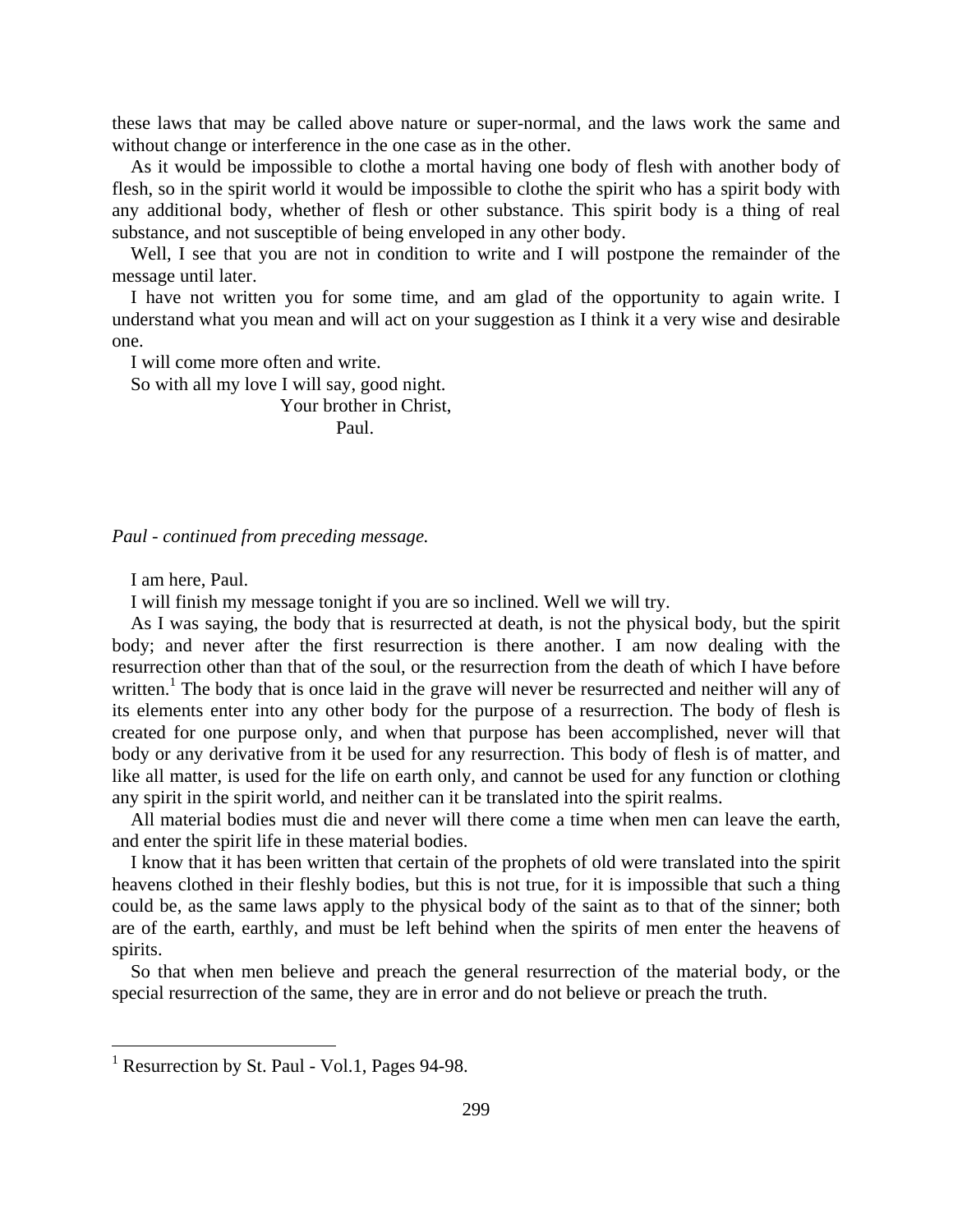Flesh and blood, or flesh without blood, cannot inherit the kingdom, and no belief or teachings can make that true which is untrue.

 I do not desire to write more on this subject, because many men who are acquainted with the laws of nature, and many more who will become acquainted with these laws, know and will know and understand the impossibility of the material entering the realm of the spiritual.

So thanking you for your kindness, I will say good night.

 Your brother in Christ, By St. Paul.

### *Jesus refers to Mr. Padgett's mediumship. Denies reincarnation.*

I am here, Jesus.

 I intended to finish my discourse tonight, but it is now too late, and I will have to postpone it. *(Question)* 

Well, there are cases where such results follow, and it is not astonishing that it is so, for these mediums who surrender their own faculties and wills and moral powers will find spirits take control of them; and these spirits do not hesitate to use these mediums for any and all purposes that they may desire, and these desires are mostly injurious and detrimental to the mediums, both morally and spiritually.

 In such cases of spirit control the mediums absolutely submit their mental and will powers to the domination of these spirits, and when once such spirits get control they are never satisfied, and care not for the conditions of the mediums, and such being the case, the mediums suffer.

 But, the mediumship which you have is not of such a character as to permit any spirit who may write through you to obtain that control of your mental faculties as will enable them to exercise their wills and powers in a way that will prevent you from exercising yours as you desire. They do not become your masters, but are subordinate to your will and cannot use you for the purposes mentioned unless you so incline. The exercise of your phase of mediumship will not do you harm, and you need not fear the results. In fact it is necessary that your mental faculties should become vivified and enlarged in order for you to do the work, and the greater development you have, the more you will be enabled to do our work in a more satisfactory manner.

## *(Question)*

I know the substance of the book that you have been reading, and the falsity of these speculations that assert the doctrine of reincarnation. There is no such thing as the second embodiment of the soul into the human form, and no return to earth for the purpose of improvement of the soul's condition. So try to be in condition and we will continue the writing of my messages.

With all my love and blessings, I am

Your brother and friend,

Jesus.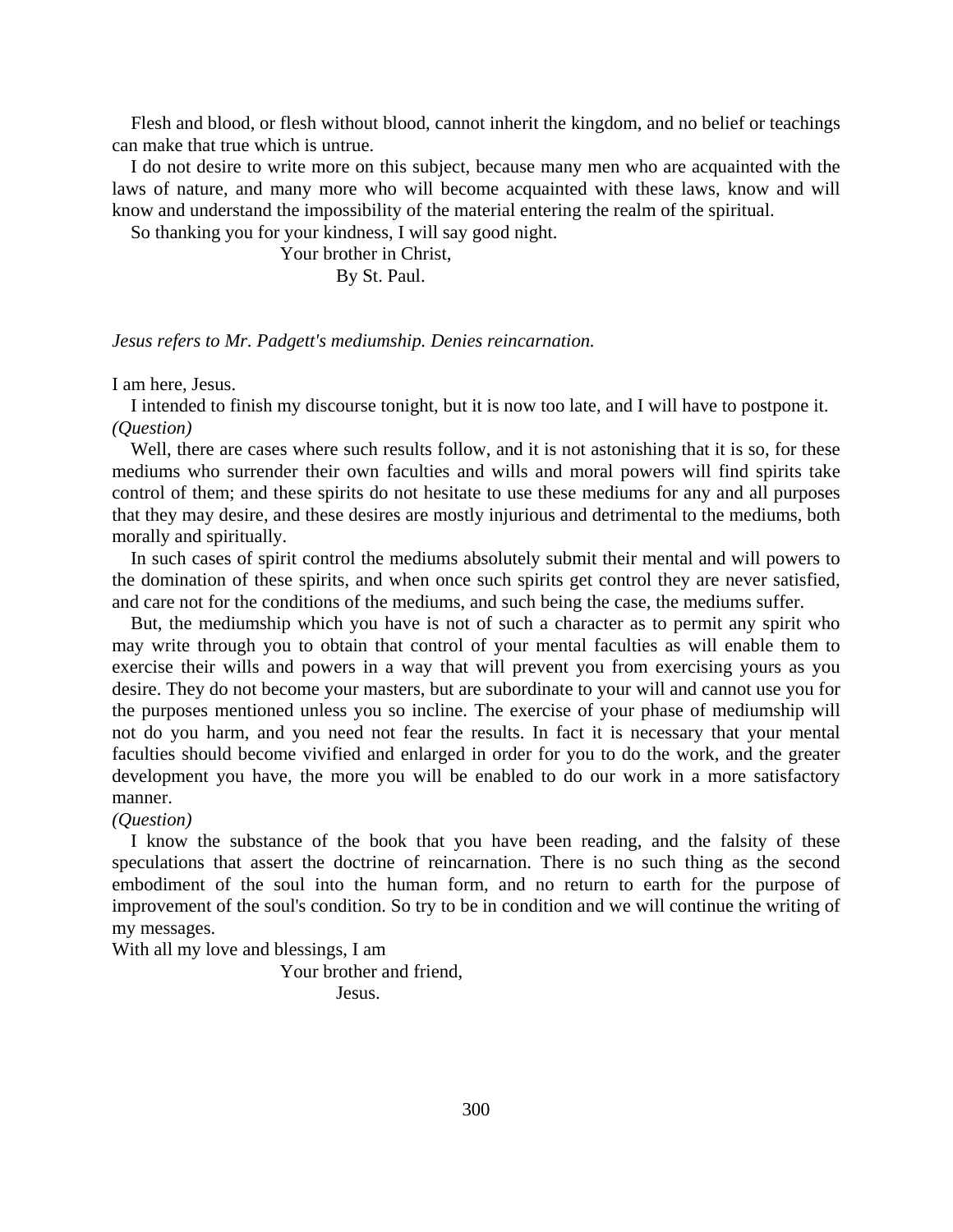#### *Lamlestia (an ancient spirit) discusses reincarnation and theosophy*

 I was an inhabitant of India when that country was not known of to modern nations, and I lived near the great Himalaya Mountains on a plain that was then fertile and peopled by a vast number of inhabitants who worshiped the Gods of whom the later Brahmans have written in their sacred books.

 It may seem surprising to you that I should come and write you, and the explanation is, that I became in rapport with you tonight at the meeting of the Theosophists. I saw that you were psychic and that I could communicate to you through the medium of the pen. There were many spirits present who, when mortals, lived in that far away country, and were, and are now believers in the mysteries of the occult as claimed to be known now by those who profess to be leaders of the Theosophical movement. A number of their names were mentioned by the lecturer; and these spirits were attracted to the meeting by reason of the similarity of beliefs which the mortals present possessed, and they, the spirits, possessed.

 I, also, was present because of that attraction, for when on earth I was a great believer in these doctrines, and especially those that teach reincarnation and karma, and I still believe in these things. Although I have been a spirit for many centuries, yet these earth beliefs cling to me and hold me to the binding force of their truths, as I conceive these truths to be.

 Many of those present, whose minds I could read as they thought, believe in these doctrines, but very few of them have any conception of what are the truths taught by such philosophy. Even the lecturer has a very slight comprehension of the scope and import of these teachings, and her attempt to explain the objects and workings of the principles of true theosophy was a very inefficient effort, for in order for her to be able to teach these doctrines, it is absolutely necessary that she have a knowledge of the same, which she does not have.

 No, the knowledge that she, and many others like her, have, as to the fundamentals of this philosophy or religion, if it may be called such, is very superficial, and the fact that it is a system of mysteries, of which they have discerned, in a few instances, the explanation, causes them to conclude that their grasp of the scope of this philosophy is greater than it really is, and affords them a kind of satisfaction that arises from the consciousness that some mysteries which the world knows not of, they know.

 She spoke about the great masters being in India, who have a full knowledge of these mysteries and, in certain conditions or circumstances, will be able to and will initiate the searcher into the esoteric meaning of these great truths. Well, these masters know something of mysticism and of occult powers and principles, but such knowledge is not sufficient to qualify them as teachers of the great truths of theosophy, as I understood and now understand these truths.

We have in the spirit world and have had for long centuries, communities of theosophists, who believe and teach to whomsoever will listen to these doctrines, and many of these spirits attempt to teach mortals by impressions and thought transference these truths of ages, but with indifferent success; and, hence, for most of those who think they would like to understand this philosophy, the great attraction is the mystery, which they believe, because of its being a mystery, must contain the truth.

 The progress and understanding in the search for the key to the opening up and solving of these doctrines, and the supposed mystery in which they are shrouded, is very slow, and we who have been, as I said, for centuries engaged in this great effort have never had demonstrated to us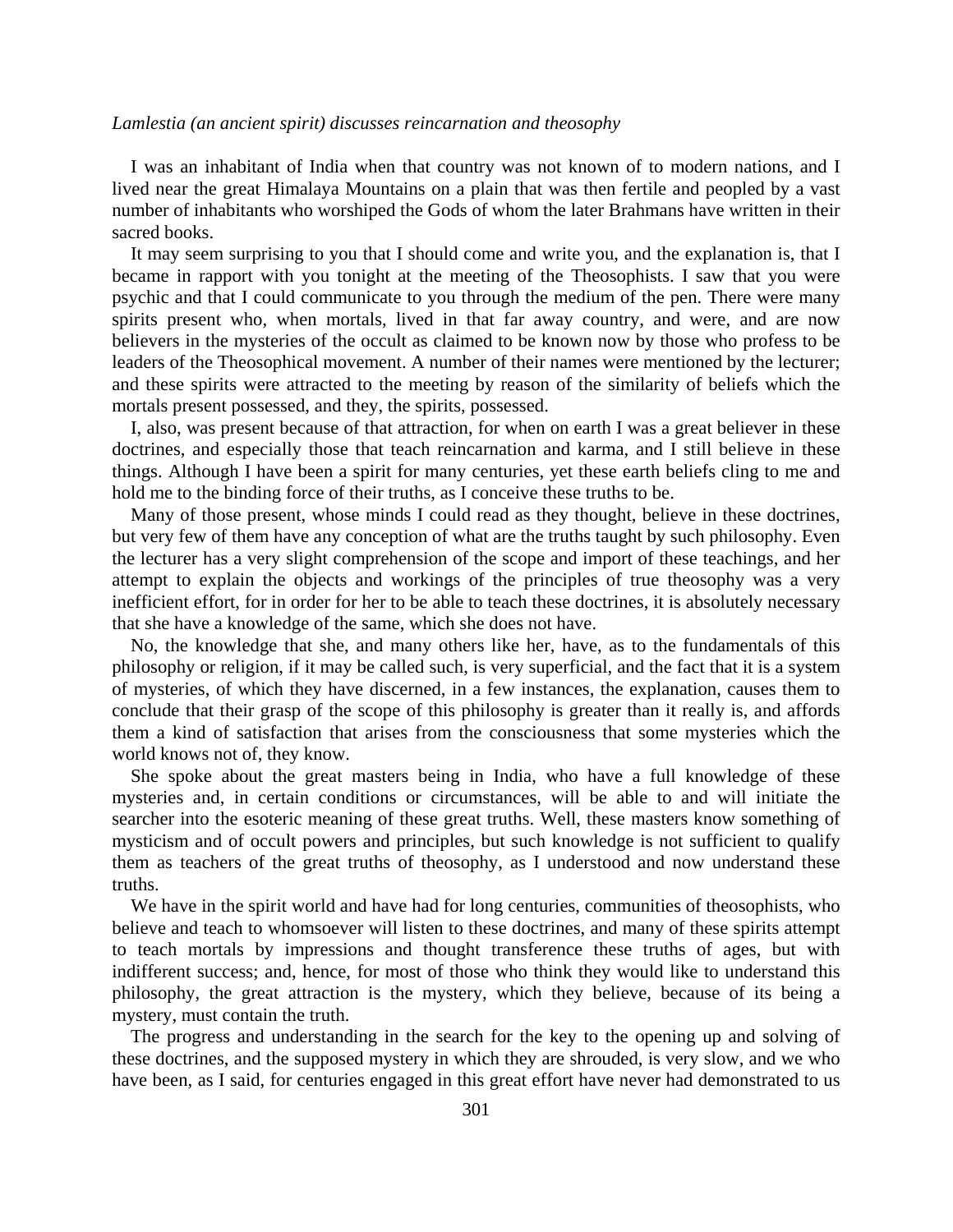the existence of our supposed truths; and we are still plodding the weary way, supported by the faith that at some time light will come to us, and that which has so long been enveloped in darkness will come into the pure light of understanding and comprehension.

 But as yet, very few of these mysteries have been solved, and the truths supposed to be concealed therein been manifested, and to some of us doubt has commenced to rear its head and cause disappointment. Such being the case with us, what can these mortals who are groping in speculation and discord expect to succeed in disclosing?

 Tonight, I heard the lecturer declare that man is God potentially, and that when he develops into perfection he will become God. Never was there a more delusive and untrue declaration of a supposed fact ever uttered, for we who have lived in this invisible world long enough to have had come to us the realization that we are gods, all know that we are only and merely the spirits of men who lived on earth many years ago, and believed that when in the far distant future by our own exertions in renunciation, we would become gods. No, such is not the fact, and while we have renounced many of the sins and errors of our mortal lives, yet we are still spirits, with all the limitations of mind and souls that spirits are by nature bound.

 And this I must say, that in all the centuries of my spirit existence, never have I known a spirit or the soul of a spirit to reincarnate, and in this my disappointment has been grievous. Many spirits of our association have become perfect through renunciation, and yet they have remained spirits and progressed to the highest heavens of our possibilities *(the Sixth Sphere).* 

Yet, strange as it may seem in view of this experience, we still, to a more or less degree, cling to our old beliefs in reincarnation, thinking that there is something else, that we know not of, to be done in order for reincarnation to become the destiny of our souls.

 Sometimes I think that my beliefs in this particular must be wrong, for in comparing the condition of mortals, the most advanced in their mind and soul development, I realize that they are not in a small degree the equal of us in development, and then I wonder and, wondering, cannot understand what good could be accomplished or what improvement made in our condition for progressing, should we again enter mortal bodies.

 As true theosophy taught, as we conceived it, reincarnation was a supposed process of purification, and necessary in order that the spirit could attain to a state of perfection and freedom from everything that defiles his soul and prevents that soul from arriving at the blissful state of Nirvana, which means only that condition of soul where no longer reincarnation is necessary or possible; and when I know that many of our spirits - one time believers in these doctrines - have arrived at that condition and entered a state of perfect happiness, I hesitate longer to believe, and only hold the faith because I fear that the experience mentioned may be the results of special circumstances.

 But if I cease to believe these teachings, what shall I believe? No one can tell me that this reincarnation will not take place, and I fear to surrender the belief.

 I further believe that in order for the workings of karma, as the doctrines hold, reincarnation is necessary - that only in the mortal body could I do the reaping that my sowing demands, and yet, I see and know that karma has been and is working in this spirit world, to the extent that the reaping has all been accomplished, and the spirit made perfect, and this without any reincarnation; for as I have said, never have I known or heard of the reincarnation of a spirit or of anything that is connected with or represents the spirit.

 Of late I have been much in cloudland as to these beliefs, and in my desire to find the light, I have visited the meetings of the theosophists in all countries, and especially in India, where the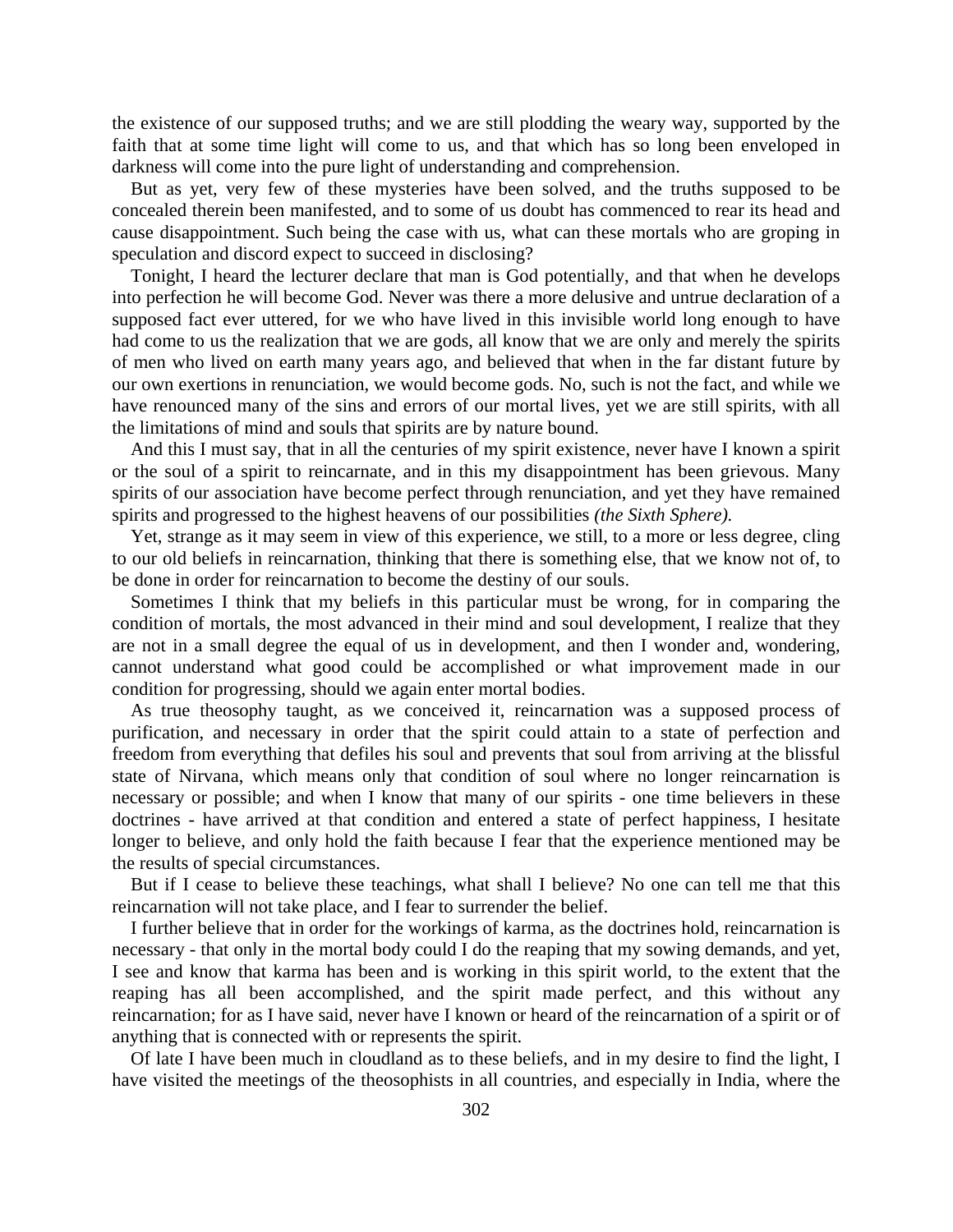Masters who are supposed to have the full knowledge and enlightenment live, and in hope of finding the light, but all to no avail. My desires and longings cry for the light, but none can be found.

 Tonight, I was attracted to the meeting where I saw you, and realizing that I could express to you my feelings and doubts, made a rapport and came home with you for the purpose of doing what I have done. I know from your condition of mind that you do not believe in these doctrines of the theosophists, and that your beliefs are of a different kind, and are new to me, although I have heard of the doctrines that are the objects of your faith. There are spirits with whom I sometimes come in contact, who attempt to tell me of another way to a higher heaven than the one that I know of, but as they are mere babes in comparison to my ancient existence, I do not listen to them, and hence I am not acquainted with their teachings.

I must not write more tonight and thank you for your kindness.

 Well, you seem to be very kind, and I thank you for your interest, and under the circumstances must accept your offer, and will, I assure you, listen attentively to what may be said to me.

 I have looked and there comes to me a beautiful spirit who says she is your grandmother, and that she has heard your invitation, and will be glad to show me the way to love and light and truth. She seems so bright and beautiful and loving that I must go with her. So I will say good night and go. Good night.

Lamlestia.

Well, sweetheart, you are tired, and must not write more now.

 I will say though, that the spirits who wrote you tonight actually are the persons they represented themselves to be. I was with you at the various meetings and these spirits were there and became in rapport with you.

 The Indian was in truth an Indian, and was in the condition that he declared himself to be. He was a very bright spirit and lives in the highest spiritual heaven. He went with your grandmother.

 Mrs. Eddy was very anxious to write, and I am sorry that she could not finish, for the burden on her mind is great, and she wants so much to write the truth. I will have her come soon. She is in the Seventh Sphere and has much of the soul love, yet she sees the possible injurious results of her teaching, and her work is before her; and she says that the only way in which she can remedy the wrong is through the channel that she so bitterly denounced, and that she sees the difficulties are so much greater than it would be but for this grave mistake.

 Pastor Russell is also very anxious to write and he will soon come. I feel real sorry for him. His shock was so very great.

 Well, so it is, I must give my time to telling you of other spirits. But that is my work and yours and we must not complain - they are all the Father's children.

So my dear, take courage and believe, and all will be well.

 Yes, Jesus was with you at the morning service and may write to you about the same, but I am not certain. His love was with you though, and he seems to want to be with you, whenever he is not elsewhere.

He loves you and is caring for you.

Your own true and loving,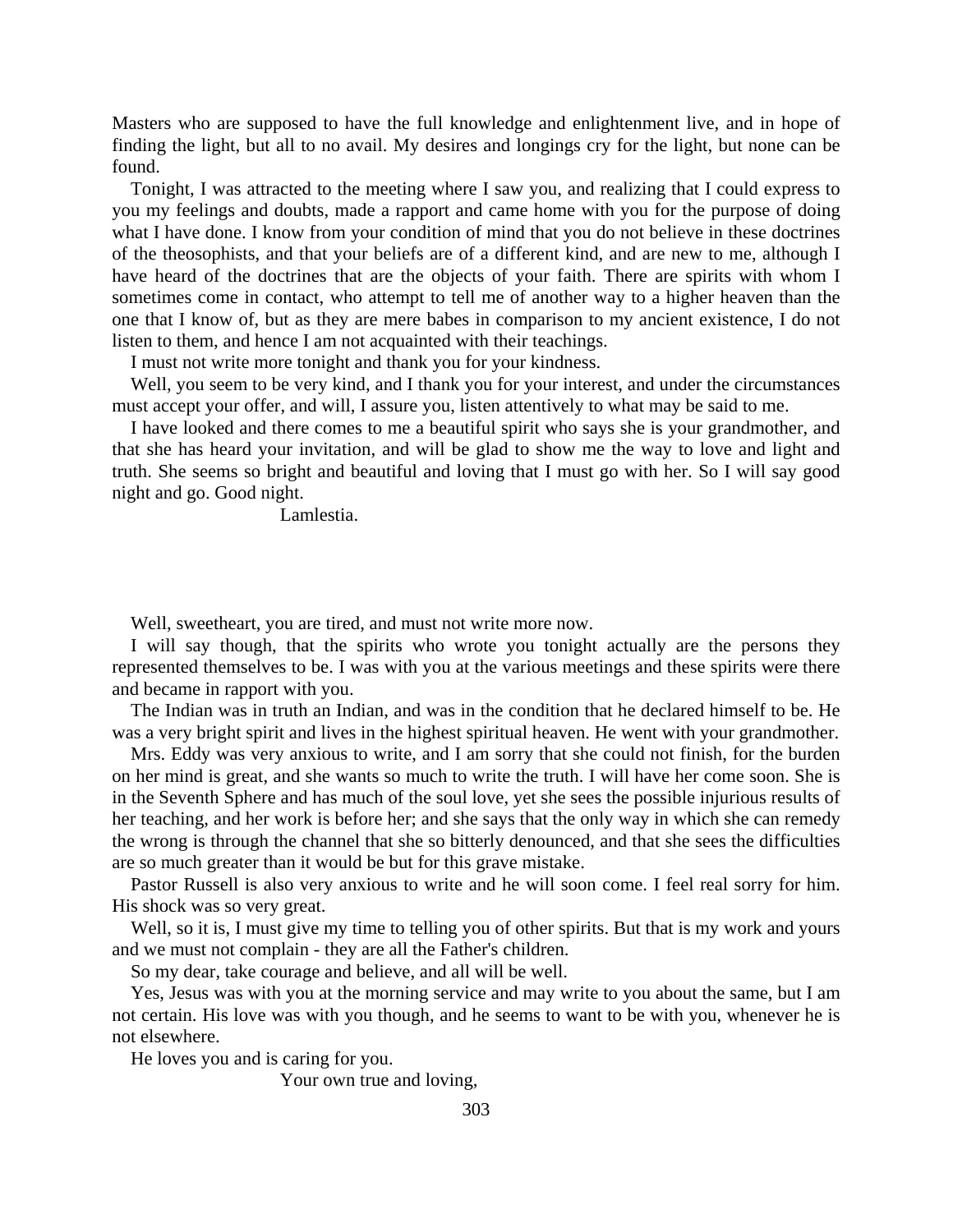Helen.

 *Saelish - No such thing as reincarnation. Was caused to visualize a Divine spirit and was much surprised.* 

I am here, Saelish.

 I was, when on earth, an inhabitant of the great Empire of Assyria of which Nineveh was the capital. I was not a king but was one of a great king's magicians or wise men, and when I lived was a man of great influence and power in the kingdom. I came tonight to tell you a great truth in connection with the soul. As you may infer, when I lived we knew nothing of the one and only God, but we worshipped many gods, great and little, and believed that these gods could help or harm us, just as we deserved their help or their injurious workings. And so our many gods sometimes came in conflict in their treatment of us poor mortals, so that we at times hardly knew whether our gods were our friends or our enemies.

 Of course, the help that we sought for was all of a material nature, for never did we think of help in the way of preparing us for a future life; that, we supposed, was only for those of us who by our great achievement in battle or in intellectual pursuits would, upon death, become gods ourselves. The poor, ordinary mortals were only intended to live the mortal life, at least during the incarnation that they then had, and their expectations were that perhaps in some future incarnation, they might have the opportunity and the favors of the unknown gods, so that they might become gods themselves.

 This was the substance of the beliefs and hopes of the Assyrians at that time - and many millions died in that belief and are now inhabitants of the several planes of certain spheres of the spirit world. None of them has ever returned for a new incarnation and thereby start on their way to become gods, and this for the reason which is sufficient to satisfy them when they became spirits, sooner or later: those men who they supposed had become gods when they died, were in the spirit world spirits themselves, and not gods at all *(sic)*.

 So you see that the soul, when once it leaves the physical body, never returns again to any physical body, but continues in the spirit world to exist as a soul with a body of spirit form and substance; and no spirit has ever experienced the sensation of becoming reincarnated. And this is the truth that I wished to tell you; that the soul, when once it leaves the physical body, never again finds its habitation in another or the same physical body, but forever thereafter occupies the spirit body, and that in the spirit world only.

 When a mortal dies, earth, so far as being the home of that mortal again in earthly body, becomes a thing of the past - it is a mere way station which has been left behind, and will never again appear as a stopping place on the spirit's line of progression.

 I thought it might do good for me to write this tonight, for it is the information from a spirit who long years ago lived on earth and believed in this doctrine of reincarnation, and who during all the long years of its spirit life has learned and experienced the truth, that reincarnation is a fable and has no real existence.

 No, the soul never retraces its steps or its method of existence, for it never goes back from the spirit to mortal.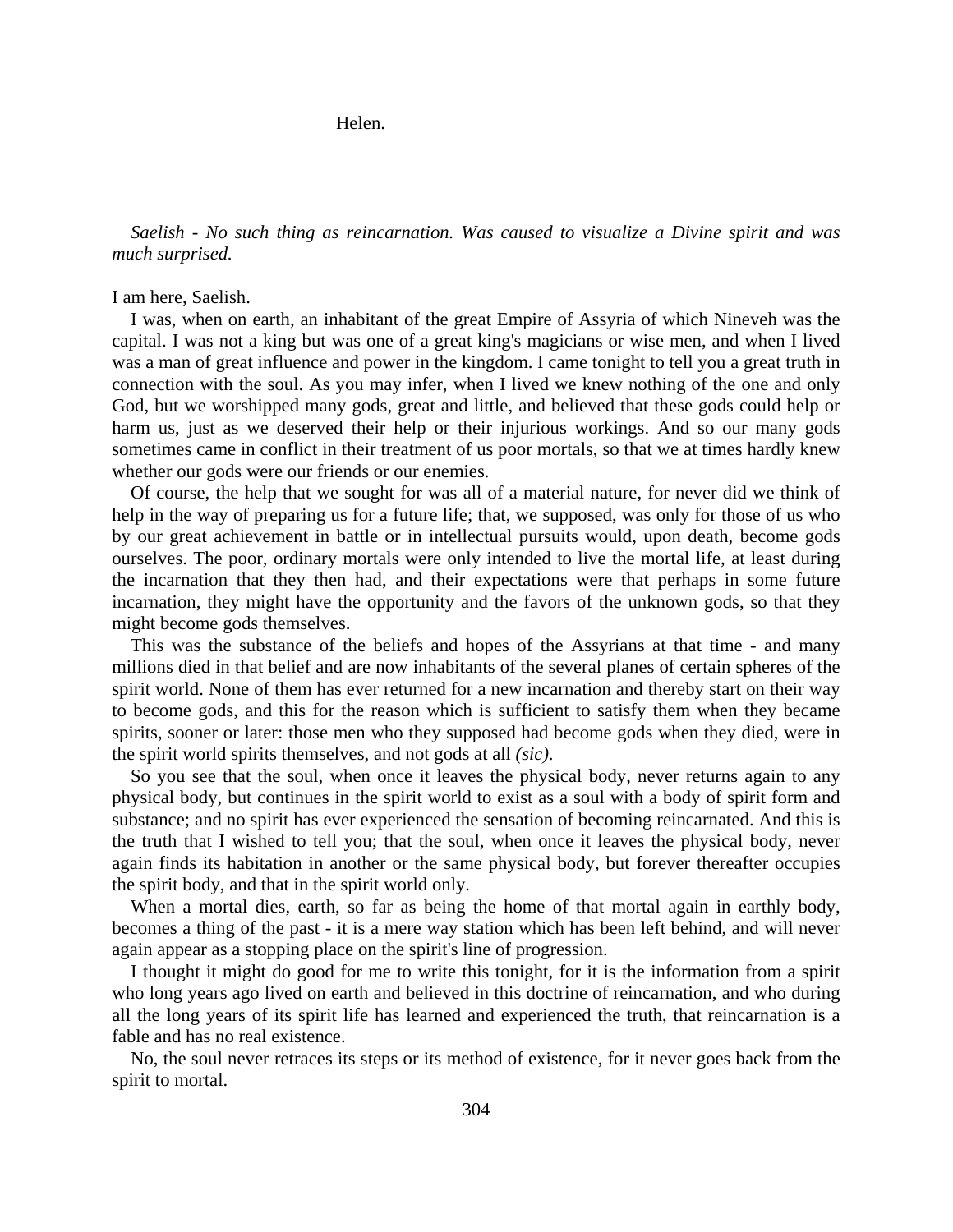I know that on the earth today there are thousands of mortals who believe in this doctrine of reincarnation, and many thousands more have died in that belief, but they live and die in that belief, and only when the truth comes to them, do they realize that their belief was an erroneous one, and that they will never reach Nirvana by retracing their course of life through the physical body.

 The soul never dies, but always lives, and whenever its position is such as to justify progression, it progresses.

 I live in the sixth sphere, and am considered to be a very exalted spirit in my intellectual acquirements and in my condition of freedom from sin and errors which belonged to me on earth, and which belongs to every mortal. My happiness is very great, and my home and surroundings are beautiful.

 This sphere is a wonderful place, not only because of the surroundings and homes of the inhabitants, but because of the great mental and moral development of those who live in that sphere. No spirit who has not that development can live in this sphere because of its unfitness.

 Male and female spirits enjoy this wonderful development and their intercourse in the intellectual things that exist in this sphere is free and frequent, and the interchange of thoughts brings much happiness and satisfaction.

We don't know of any spheres beyond the sixth, although we have heard it rumored that there are other spheres, but we give little credence to these rumors, because none of us, I mean the inhabitants of this sphere, has ever found a higher one, and many of us live in the highest planes of this sphere.

No, I have nothing else to write tonight.

Well, I, of course, can't say that is not true, but I do say that you astonish me beyond all belief, for I cannot imagine that any spirit can make higher progress than we have made.

 Well, what you tell me surprises me and I would like to investigate and discover the truth of this matter. But I don't know how to commence such investigation or where to start. Is it possible that you can show me the way in which I can commence this investigation?

 I have done as you suggested and I do see some wonderfully beautiful spirits, and they seem to be so very happy, too, and interested in you. One says she is your grandmother, and she seems to excel the others in her beauty and brightness.

 She says she is very willing to start me in my investigation, and herself to tell me the great secret of the great progression that you speak of, and if I will accompany her she will commence at once.

 And while I write, there comes another beautiful spirit and says that she formerly lived in the sixth sphere, and lived there many thousands of years before I lived on earth. She says that she was an Egyptian and that her name was Saleeba and that now she is an inhabitant of the third sphere, in order to prepare herself for the great progression that she will make to spheres high above the sixth, and tells me that after I have conversed with your grandmother she will be pleased to talk to me and tell me her experience. I will be with her, you may rest assured.

 All this is so wonderful to me that I hardly know what to think or do. But I will try to find the truth of it, if it can be found.

 So, as I have written you a long time, expecting to enlighten you and not be enlightened myself, and am now so anxious for that enlightenment, I will say that I am glad I came to you, and good night.

Saelish.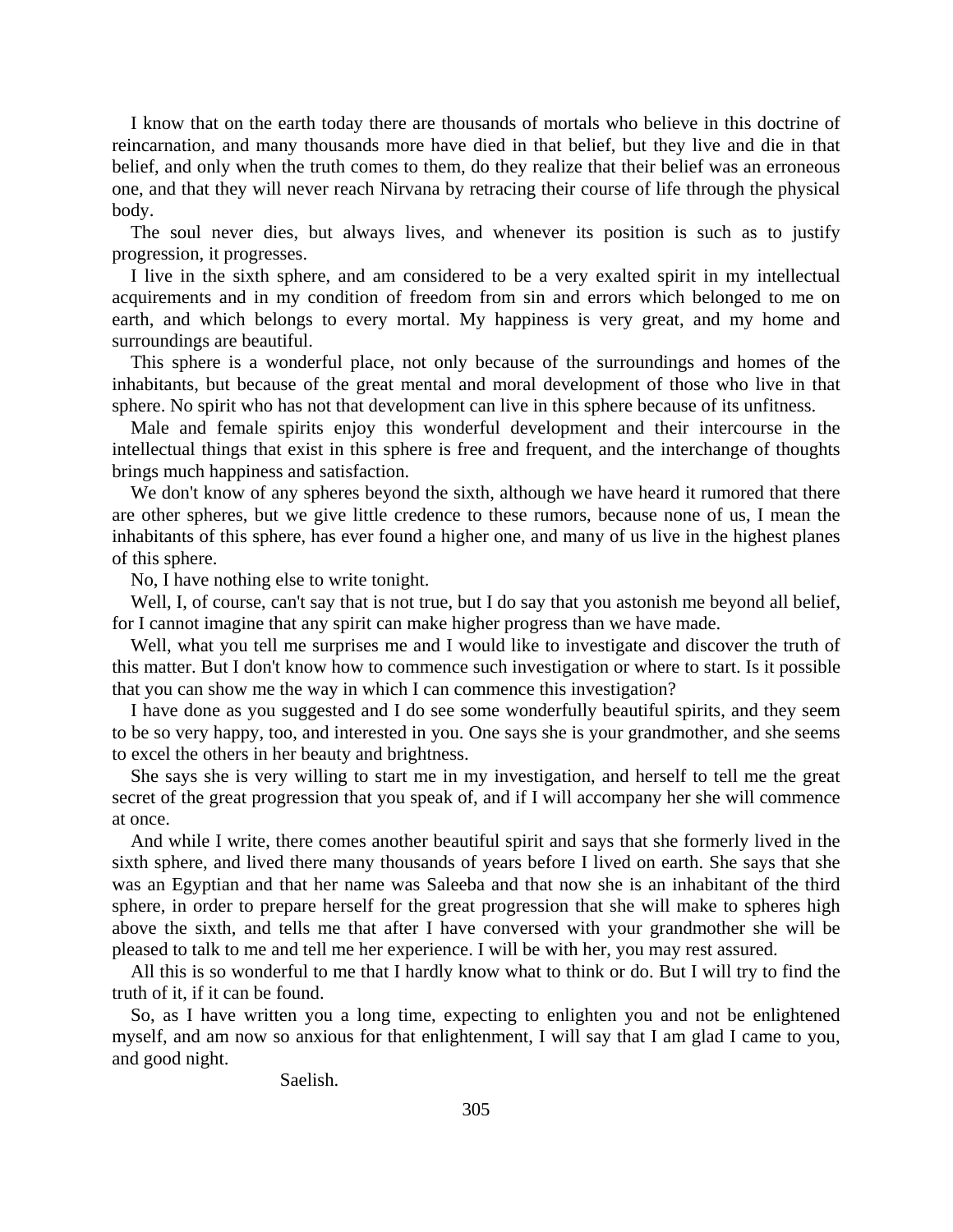*Jesus - What is the correct way in which a man should live the life on earth, in order to receive the cleansing from his sins, so that he can acquire the purification of his natural love.* 

#### I am here, Jesus.

 I come tonight according to promise, and desire to write my message, if you are in condition to receive it.

 I wish to write on the subject of: "What is the correct way in which a man should live the life on earth, in order to receive the cleansing from his sins, so that he can acquire the purification of his natural love?"

 Heretofore, I have conferred in my messages almost exclusively to the redemption of the soul by means of the Divine Love, so that the redeemed one may become an inhabitant of the Celestial Spheres. Now I will deal only with that cleansing that will fit him to live in the highest and purest of the spirit spheres, where he can have the happiness which a pure natural love will bring to him.

 As has been written you, the soul as it was created and placed in man was, at the time of its creation in human form, or rather at the time it found a habitation in that form, made pure and perfect and in complete harmony with the laws of God controlling its existence, and that only after the fall by reason of man's own indulgence in the animal appetites and desires did it lose its purity and become contaminated by sin and error, and that ever since that time it has remained in such condition of impurity and alienship to God and His laws.

 This impurity has been the lot of each succeeding generation of men, and has never been eradicated from men's souls, notwithstanding all the moral instructions that man has acquired; but still there has been wonderful improvements in the purity of man's thoughts, as well as in his actions and habits of life, since the turning from the bottom of his degeneracy.

 Now, there are several ways in which man may succeed in acquiring that purity that existed at the time of the creation of the first man, and in time this consummation will be accomplished; but in these ways man, himself, will have to be an important, working factor, for man is the highest of God's creation, with powers and will possessed by no other of God's creatures, and there is no power in heaven or earth that can or will redeem man from this condition of sin and error, unless man will cooperate in the work, and that to the greatest and best of his ability.

 These sins that I speak of were created by man's thoughts and desires, carried into acts and deeds by the operation of his will, and they must be removed by the same processes. Where the evil thoughts and deeds created that which contaminated and defiled the qualities of his soul, these evil thoughts and deeds must be supplanted by good thoughts and deeds in order that the defilement may be removed and the soul purified.

 Evil thoughts are born of suggestions, both inward and outward, and also of the influences of spirits of evil who establish a rapport with the mortals.

Let us postpone the writing for our rapport is not just right. I will come soon and finish.

With all my love I am your brother and friend,

Jesus.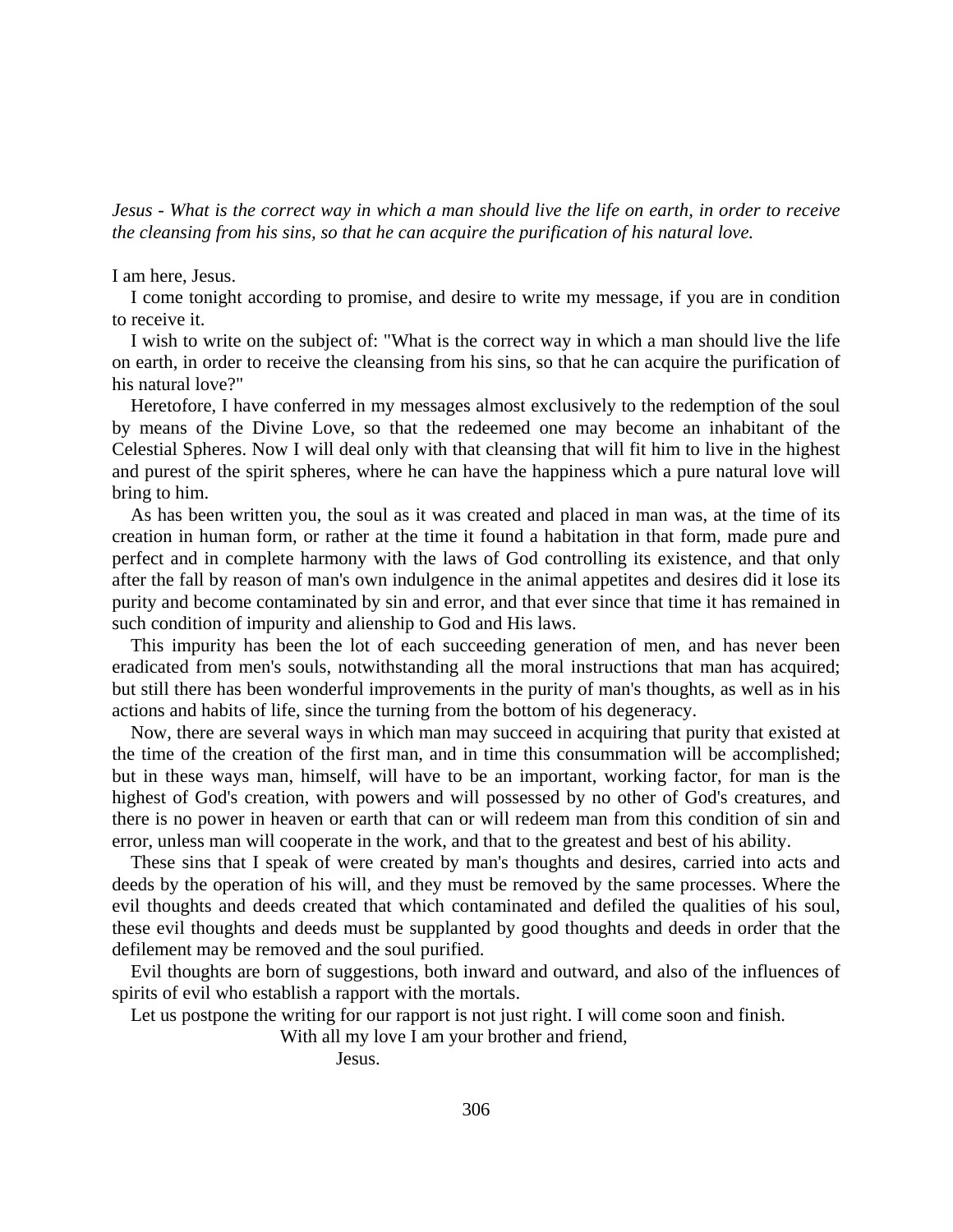I am here, Helen.

 Well, I am sorry that you could not continue the writing, for the Master was very anxious to write the whole message tonight. Well, you were not in condition, and it was hard work for the Master to control your hand and brain. It may be that your brain was tired, and he could not transmit the thoughts. But you may have better success next time.

He understands, and says that you must not feel bad about it.

Goodbye for a while.

 Your own true and loving, Helen.

*Jesus - How a mortal may obtain the development of his soul without the help of the Divine Love* 

I am here, Jesus.

I see that you are in better condition tonight, and it may be that we can continue the message.

 Well, as I was saying, the only way in which a mortal may obtain the development of his soul condition, without the help of the Divine Love, is by attempting to exercise his will in the way that will cause the thoughts of evil and error to leave him, and to be replaced by thoughts that will bring his heart and soul into harmony with the laws of his creation as mere man. This can be done by his seeking for those higher things of morality, and the subordinating of the purely animal desires and appetites of the mortal to the aspirations and desires of the higher and nobler part of his nature.

 As I have before told you, man was pure and good until he, by the exercise of his will, following the suggestions of the animal desires, permitted himself to degenerate from the high and perfect condition of his creation.

 These sins and desires do not belong to his original nature, for his true nature was pure and in harmony with the laws of God. And although he has lost it by the excessive and wrongful exercise of his will, obeying the desires of his animal nature; yet he can recover his condition of original purity and harmony, if he will get rid of these sins and errors, so that his nature may again become free from everything that defiles it, or places it out of harmony with the laws that created it.

 So you see, it is not necessary for man to obtain or add to his original condition, any qualities that were not his in the beginning, but merely to get rid of or eradicate from that condition those things which are mere excrescences or parasites - and thereby have his nature in the same condition that was his when he was created, and was the perfect man.

 So long a time has the nature or condition of the nature of man been in this state of defilement and alienation from the true condition of his creation, that the effort to bring about the restoration will necessarily be great, and he will have to use all his power of will that he is capable of to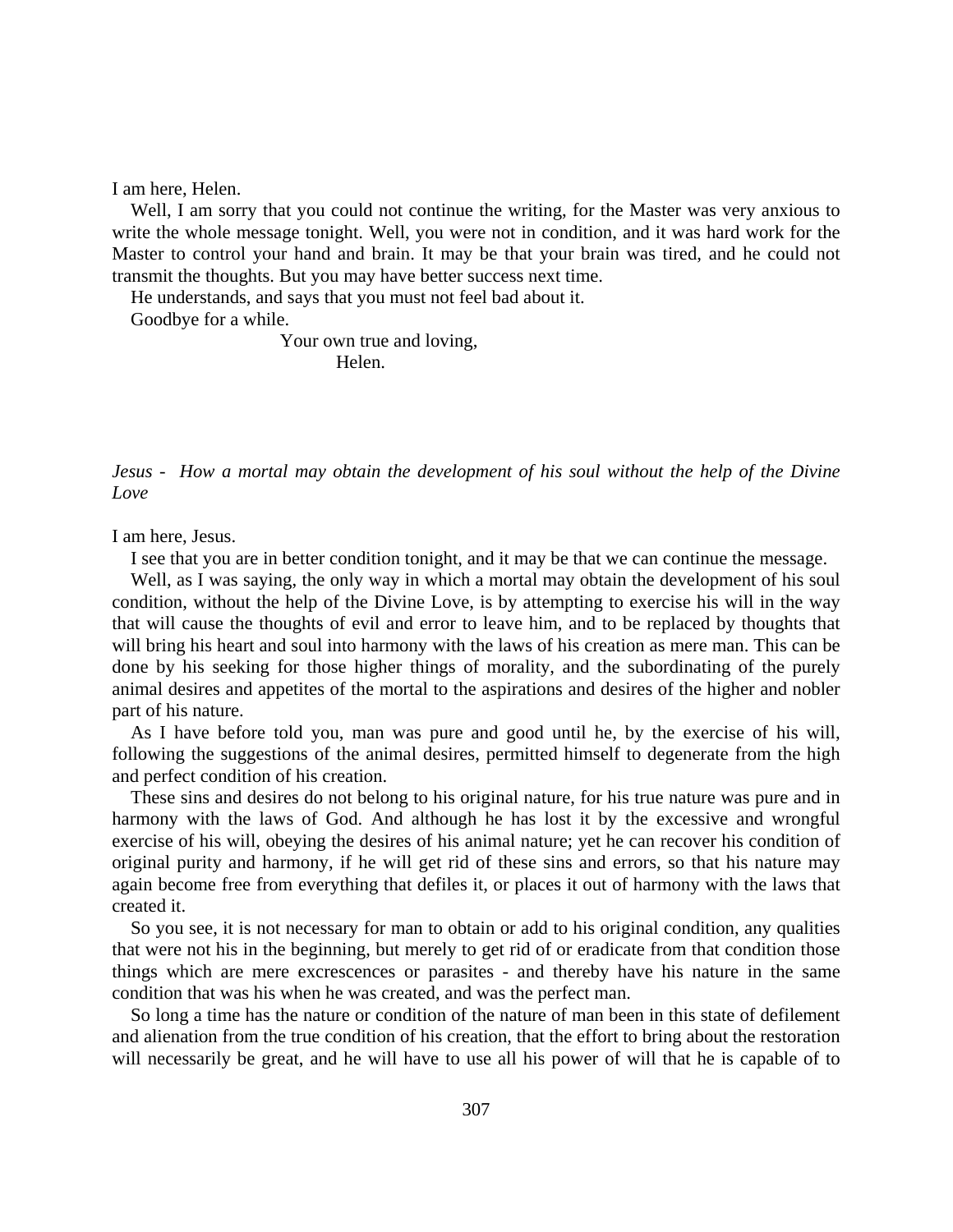effectuate this object, and he will find in such efforts two conflicting forces, always fighting each other for the mastery.

 The fact that he believes his present condition is the natural one, and that the state and purity and freedom from sin and error is one that does not belong to him naturally, but must be acquired by adding something to what he now has and always possessed, will make the fight more uneven.

 Therefore the first things that man must believe is that his present condition is not his natural one, and that he has nothing more or greater to accomplish than to relieve himself of those things which prevent his condition from becoming as it was when he was the perfect man.

 If he will get this belief firmly fixed in his mind, and assert that he was made by God, and that God never created anything impure or not in harmony with His laws, he, man, will have accomplished the first step towards his regeneration, and towards success in his effort.

 He must not consider himself to be a weak, low and unworthy creature of God, not being entitled to those conditions of purity and greatness which made him the beloved child of the Father. Of course, self-esteem and pride and everything of that nature must be eliminated from the estimate that he must have of himself, but on the contrary the idea that he is degenerated and utterly helpless being must not be permitted to enter his mind. Such thoughts do not make him pleasing to God, as he has been taught they do, but only make him subservient to his masters sin and error - and prevent him from asserting his own superiority to these things, which is necessary to exist in his conception of his true condition, in order that he may obtain the ascendancy over those masters.

 When he shall have assumed this position, then he will realize that these animal appetites and desires, and evil thoughts which arise from them and from the belief that he is by nature degraded and unworthy of a better and higher condition of nature, are really beings of his own creation, and subject to his will and self control - and total destruction.

 And with such realization will come a consciousness that they are not parts of his nature, but foreign to it; and that in order that his nature may become separated from them, he must look upon them as enemies and treat them as such, to be destroyed and utterly extinguished, and never more to be taken to his bosom and cherished as inalienable and dominant parts of his nature.

 Of course, in treating them as such enemies, great watchfulness and determination will have to be exercised, for they are very insidious and will at all times and in all ways, whenever the opportunity arises, try to convince him that they are an integral and necessary part of his being, incapable of being separated from him.

 But by the exercise of this belief, based upon a right conception of what is and what is not a part of him, as the perfect man, and by the exercise of his will power in accordance with this conception, he will be able to rescue himself from these unnatural appetites and desires and thoughts of error and sin.

 As this belief becomes stronger and this conception clearer, and his will exercised in closer harmony with these two essentials, these excrescences will gradually and one by one fall away from him, until, at last, he will rise again - the perfect man, with the pure and harmonious nature which God gave him at the time of his creation.

 But this process will be slow and sometimes hardly perceptible, for the long years of misbelief in the idea of original sin, and that God created evil and error for the purpose of defiling man's nature and making a disobedient devil of him, without any inherent goodness or the possibility of becoming regenerated, unless by the operation of some miracle; will make it difficult for the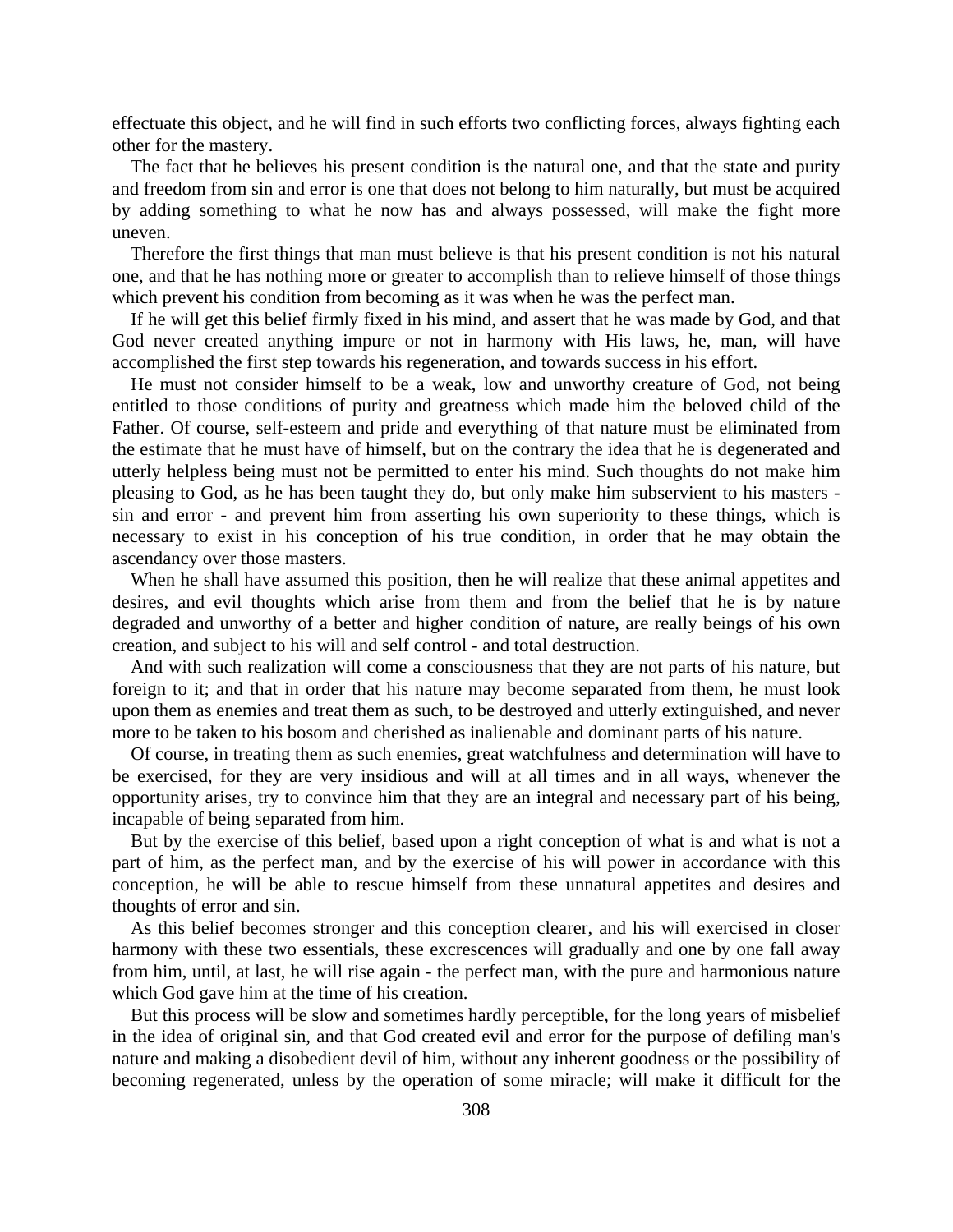acquiring of the true belief as to what he, and what his nature are, and enable him to become the master, and not remain the servant.

 God is the Father of all, and loves all his children, and as he originally provided for their happiness, so now, he desires that all may be happy, even though they may not seek for that Divine Love which makes mortals and spirits more than the mere perfect man.

 Forgiveness is, in effect, forgetfulness; and when men in their efforts cause all these things of evil and sin to cease being a part of their nature, and only thoughts of purity and righteousness to find a lodgment in their minds, then these other things are forgotten and forgiveness has taken place. Man no longer is the slave of false beliefs and unrighteousness, nor is he their associates, and even in memory they become things of nonexistence; and when he gets into this condition of purity and freedom and in harmony with the laws of his creation, there exists nothing which can be the object of forgiveness, and he is the man of perfect creation.

 But in all this man must realize that he does not exist by and for himself alone, for always he is surrounded by mortals or spirits or both, exercising upon him their influence for good or evil; helping him to turn his thoughts from these things of evil and sin into those higher things which are his by nature, or causing him to receive and foster these evil thoughts with increased intensity. He cannot get rid of these influences, of one kind or the other, and, hence, he should seek the influence of those who are good and desire to help him in his efforts towards the recovery of that condition which is his by right of birth.

 Among God's laws, which never change and which work impartially, is the great law of attraction; and it works in the case of all mortals and spirits, and never rests.

 And the great principle of this law is, that like attracts like, and the unlike repulses the unlike. So man must know that as he is - I mean in his state of mind and soul - so necessarily will be his companions of those who desire his association, and, hence, he should realize this important truth and all that it implies. If his thoughts and deeds are evil, he will attract those spirits or mortals who have similar thoughts and deeds, and who will not help him to higher things, but who will retard his progress towards his first estate; and if his thoughts and deeds are good, then his associates will only be those of like qualities, who can and will help him in his progress.

 Every effort to create good thoughts strengthens the desires and will in that direction, and assists the coming of other good thoughts, for with these efforts comes the help of these unseen influences, and the repulsion of the influences of the retarding forces.

 Man is a wonderful being and the highest creation of the Father, and yet his greatest master is his belief in the power and supremacy of these things of evil of his own creation.

 But beyond all this a means to accomplish man's restitution to his perfect estate, is the help of the Father, which is never refused when man seeks for it in earnest sincere prayer *(sic)*. Always the Father is willing to respond to the true prayers of man, and by His instrumentalities, will make the efforts of man sure and effective, so that he can acquire that condition that will free him from all sin and error and slavery of false belief, in the mastery of his evil creatures.

 Man must believe in the love and help of the Father, in the manhood and greatness of himself, and in the utter error of his belief in the mastery of his own children of sin and error.

I have written enough and must stop, as you are tired.

So assuring you of my love for you, and my care and help, I will say, good night.

Your brother and friend,

Jesus.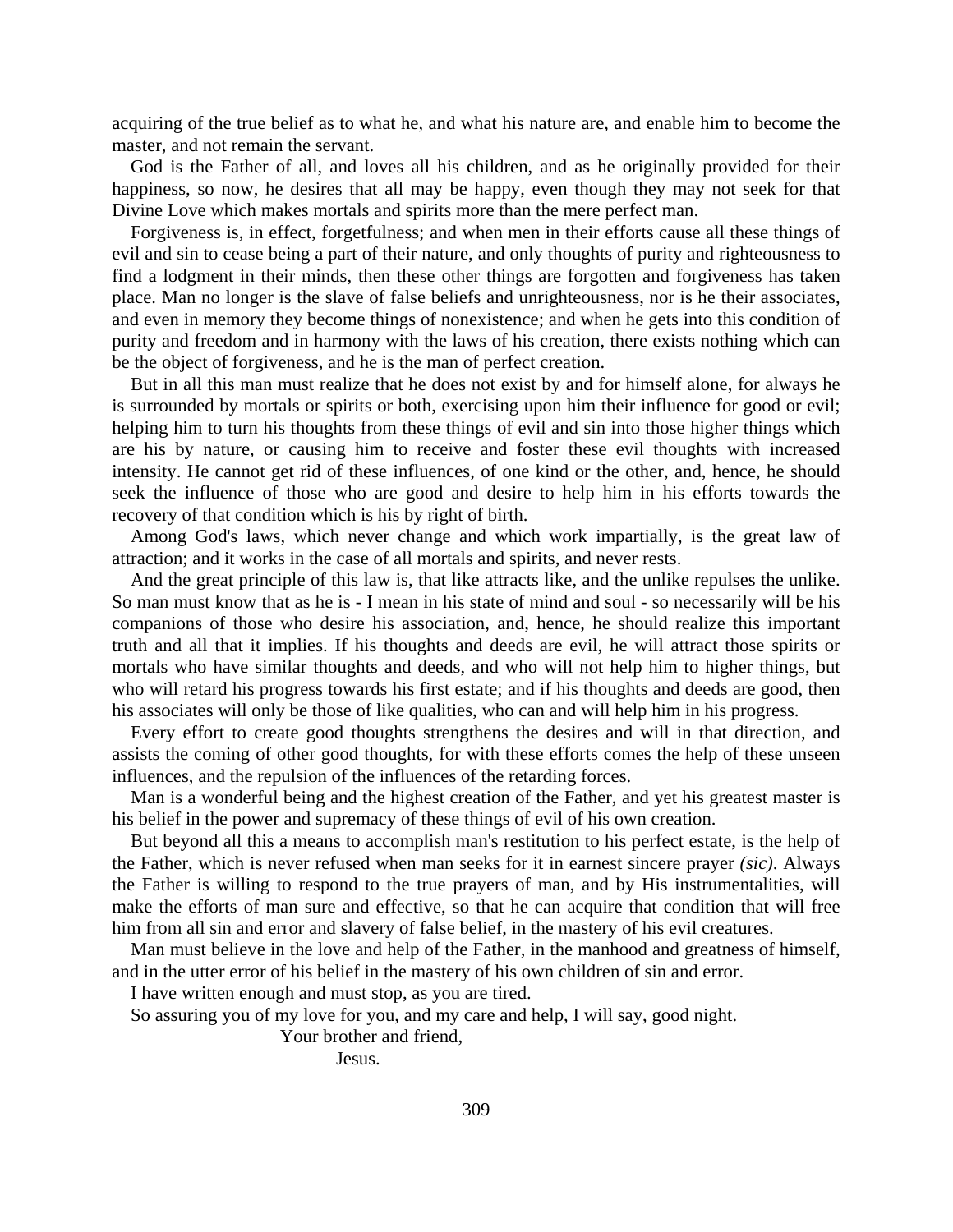I am here, Luther.

 I come tonight to say that I would like to write again very soon, as I desire to write further in the line of thought of my last message.

 I see that you are too tired to write tonight and I will not ask you to do so, but if you can soon give me the opportunity to write, I will be much obliged.

 Yes, I know, and I enjoyed his message and believe that it will be readily understood. What a Master he is! So beautiful and powerful and loving!

Your brother in Christ,

Luther.

I am here, your own true and loving Helen.

 Well, my own dear Ned, you have had a very entertaining letter from the Master tonight, and I am glad that you were in condition to receive it so well. He said that you were very successful and he is pleased.

Good night.

 Your own true and loving, Helen.

*Luke - The development of the soul in its natural love, wherein the New Birth is not experienced.* 

I am here, Luke.

 I come tonight to say a few words concerning the great truth of the development of the soul in its natural love, wherein the New Birth is never experienced.

 I know that men think that this natural love has in it a part of the Divinity of the Father's nature, and that as they develop in the way of purifying it and ridding it of those things which tend to impair its harmony, they will realize that there exists in their souls this Divinity of which we have written. But this is not true, for this natural love partakes only of those elements which the Father implanted in it at the time of man's creation, and in none of these elements is any of the qualities of the Divine nature.

 It is difficult to explain just the distinction between the Divine Love coming from the Father, and the natural love also coming from Him, and yet, not having any of the Divine nature or qualities; but it is a fact. The natural love may become so purified that it may come into perfect harmony with the laws governing its condition and composition, and yet, fall far short of having in it any of the Divine Love.

 And so, as we have explained to you, the soul may obtain this Divine Love and thereby become a part of the Father's Divinity. I will now try to explain how the natural love of man may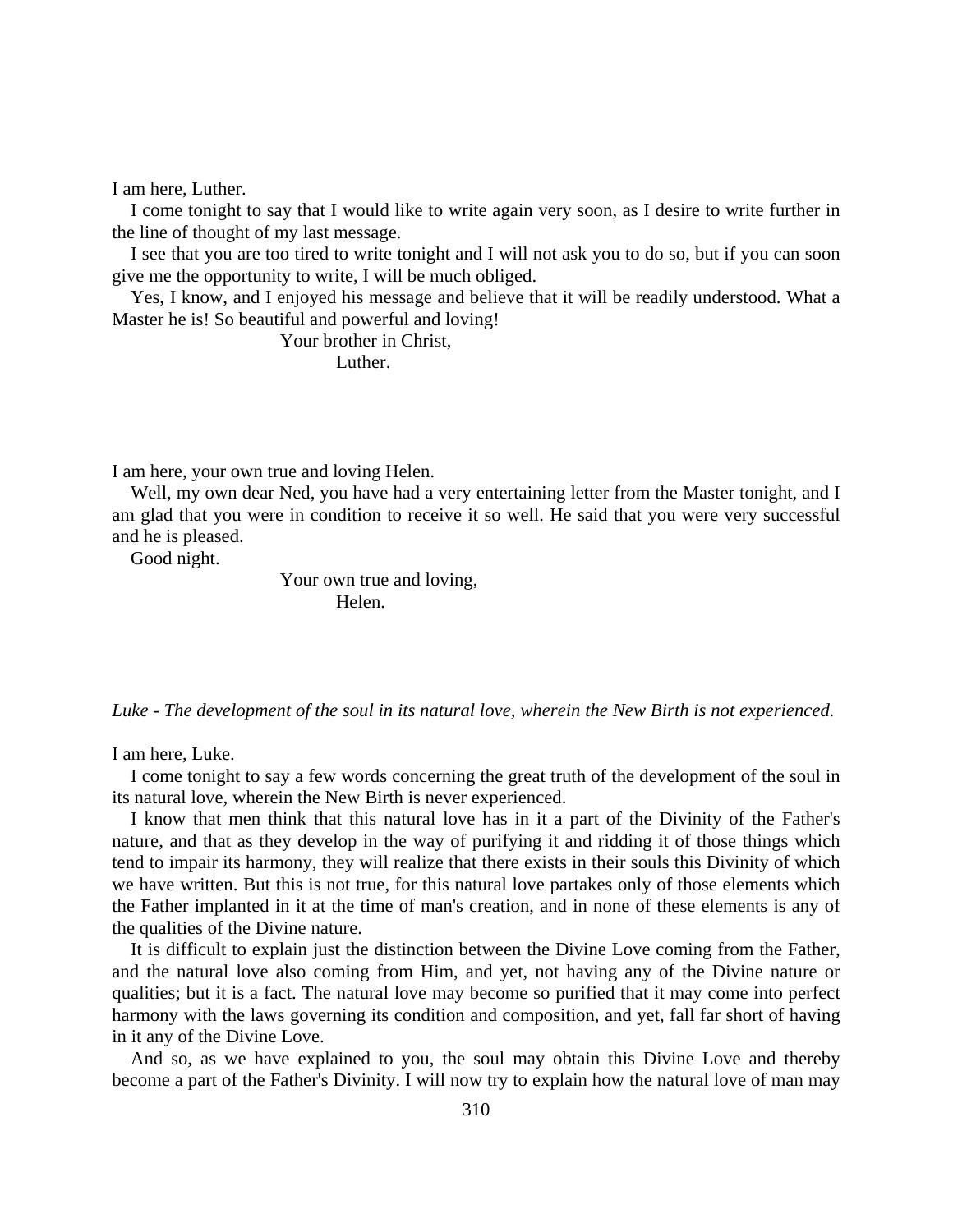be developed, so that his soul may come into harmony with the law of love - the natural love and make him a very happy, pure and contented being.

 In the first place, I wish to say that there is no such thing in the world as original sin or evil, and that God did not create them or permit them to exist, except as He permits man to use his own will without limitation - and I mean by this that He does not say that a man, in the exercise of this will, shall do this or do that; and as respects this will, man is untrammeled. But he does say, and his laws are inexorable in this particular, that man, when in the exercise of the great power of free will, causes that will to come into conflict with the will of God, or to violate His laws, he, man, must suffer the consequences.

 This may be illustrated by your natural laws declaring the freedom of the press. Man may publish whatsoever he pleases, and so long as he does not thereby violate the rights of others, or of decency, he may make his publications without fear of the law; but when in the exercise of this freedom of speech, as you call it, he violates the law, then he must suffer the consequences of this violation.

 So it is with the mortal who, in the exercise of his free will, violates the Will of the Father, or the laws limiting its exercise by the mortal. He must suffer the consequences, and *(from)* the results of this violation are sin and evil created, and in no other way. And surprising as it may sound to you, man is the creator of sin and evil, and not God, who is only good.

 Then the question arises, how can sin and evil be eradicated from the world? And every thoughtful man will have the same answer, and that is: by men ceasing to violate the will of God, or his laws, which restrict the exercise of the wills of mortals to that which, in its right exercise, will not produce sin or evil. In other words, when men by the wrong use of their wills bring about inharmony, they can by the right use of their wills not disturb that harmony, which when it exists, leaves no room for the presence of sin and error.

 So you see, the one thing necessary in order for men to become happy and free from everything that defiles them, or causes unhappiness or discord to exist, is to develop their souls in this natural love, until this love comes into perfect unison with the laws that control it. And thus may be applied the oft quoted expression "that love is the fulfilling of the law"; but this means love in its purest and most perfect state.

 Now, how can this development of the natural love be accomplished by men? The mind, while a powerful helper in this regard, is not of itself sufficient to bring about this great desideratum. It is true that with every mortal there is a constant warfare between the appetites and lusts of the flesh, and his higher desires; and hence it is said, that these appetites and desires are sinful, and the cause of evil and the inharmony that exists in the lives of mortals. But this statement is not altogether true, for as man was made with spiritual aspirations and desires, so also was he made with appetites and desires of the flesh, and the latter of themselves are not evils. The failure to make the distinction between the fact that these appetites and desires of the flesh are not evil, and the fact that only the perversion of them brings evil, is the great stumbling block that stands in the way of man's developing this natural love in the manner that I have indicated. These, what are sometimes called the animal appetites and desires, may be exercised in such a way as to be in perfect harmony with the laws that control them, and in such exercise not interfere with or prevent the development of this natural love to perfection.

 But man, in the free exercise of his will, has in his wanderings gone beyond the limitations which the law of harmony has placed upon him, added to and increased and distorted the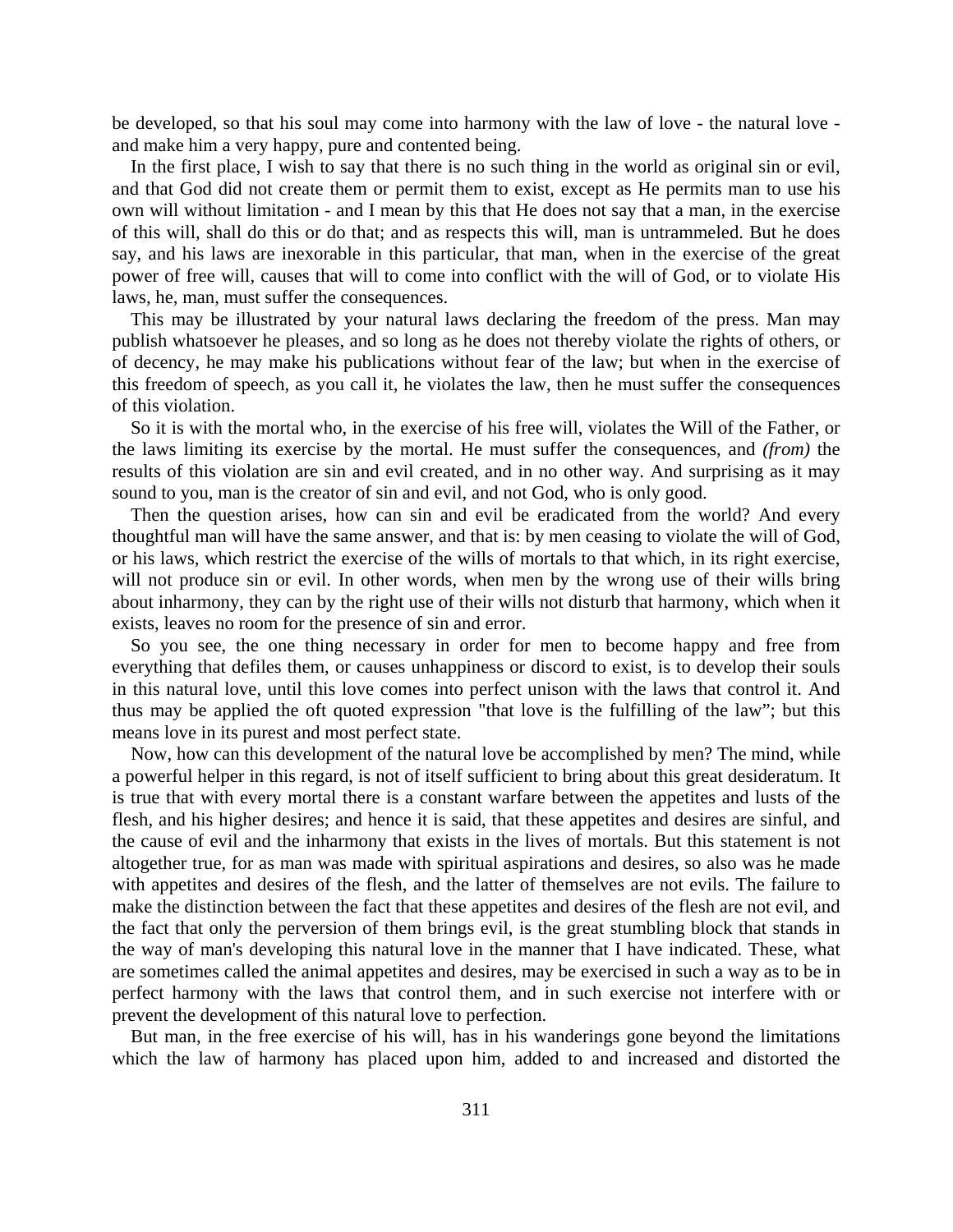appetites and desires of the flesh which were originally bestowed upon him, and, hence, has himself created those things that are not in harmony with the creation of himself.

 So you see, man is a creator as well as a creature. As the latter, he cannot alter or change any of the effects of his creation; but as the former he can alter and change and even abolish the effects of his own creation, for as the creator, *(he)* is greater than the things that he created although these things of his own creation have held him in bondage and unhappiness, to a more or less extent, ever since he became their creator. The strength of this apparent paradox is that the creator, man, has for all these long centuries believed it, and submitted to his creations, and still does so.

So what is the remedy?

 Simply this: man must awaken to the fact that he is greater than his creatures; that they are subject to his will, and that whenever, by their existence and workings, they bring discord and unhappiness, and cause his will to be exercised in opposition to the will of the Father, then they must be destroyed, and never be permitted to come into existence again. Let men become the masters of their creatures, and obedient to the great will of their Creator, and they will realize that sin and error and unhappiness will disappear, and their natural love will come into harmony with the laws of its creation, and earth will indeed become a heaven, and the brotherhood of man established on earth.

 If men will only think, and thinking, believe that all sin and error and the resulting unhappiness and sorrow in the world are children of their own creation, and not the children of God, and that in the economy of His universe He leaves the control and management and even the existence of these children to the will of their parents; they will *(then)* understand why evil exists, why wars and hatred and misery continue on earth to blight the lives and happiness of mortals; and why, as some say, and especially the so-called Christians, God permits all these things to exist and flourish and apparently contradict the great truth, that He is good, and the fountainhead of all goodness.

 The universe and the inhabitants thereof and the greatest production of His power - man were all created by God; but sin and error and their awful followings are the creatures of man. The laws of His universe work in harmony, and all is good; and even the apparent inharmony which man has created does not affect that great harmony, but is confined in its workings to man, himself. Only man is apparently in inharmony, and that is caused by man, himself.

 Suppose, for a moment, that man's will was working in accord with that of the Father; can you imagine that there would be any of these creatures of man's perverted will in existence? Would there be any evil or hatred or disease or suffering known to the consciousness of man? I tell you, no.

 Now I say man, their creator, must destroy these inharmonious creatures. Man must kill and bury deep and forever these children of the perverted exercise of his will, and until then, sin and error and all their concomitants will continue to live and flourish and torment their creator.

 And I say here with all emphasis and with a full realization of the great significance and responsibility in the sight of God which I assume in saying it, that man can destroy these bastard creatures of his will so perverted and discordant.

 His natural love, if permitted to assert its God-given powers and functions, is sufficient to bring his will in accord with that of the Father, and turn his thoughts away from these children of his, and to make him conscious of purity and truth. The dead desires and dead appetites will bury their dead children, and man will come into his own again.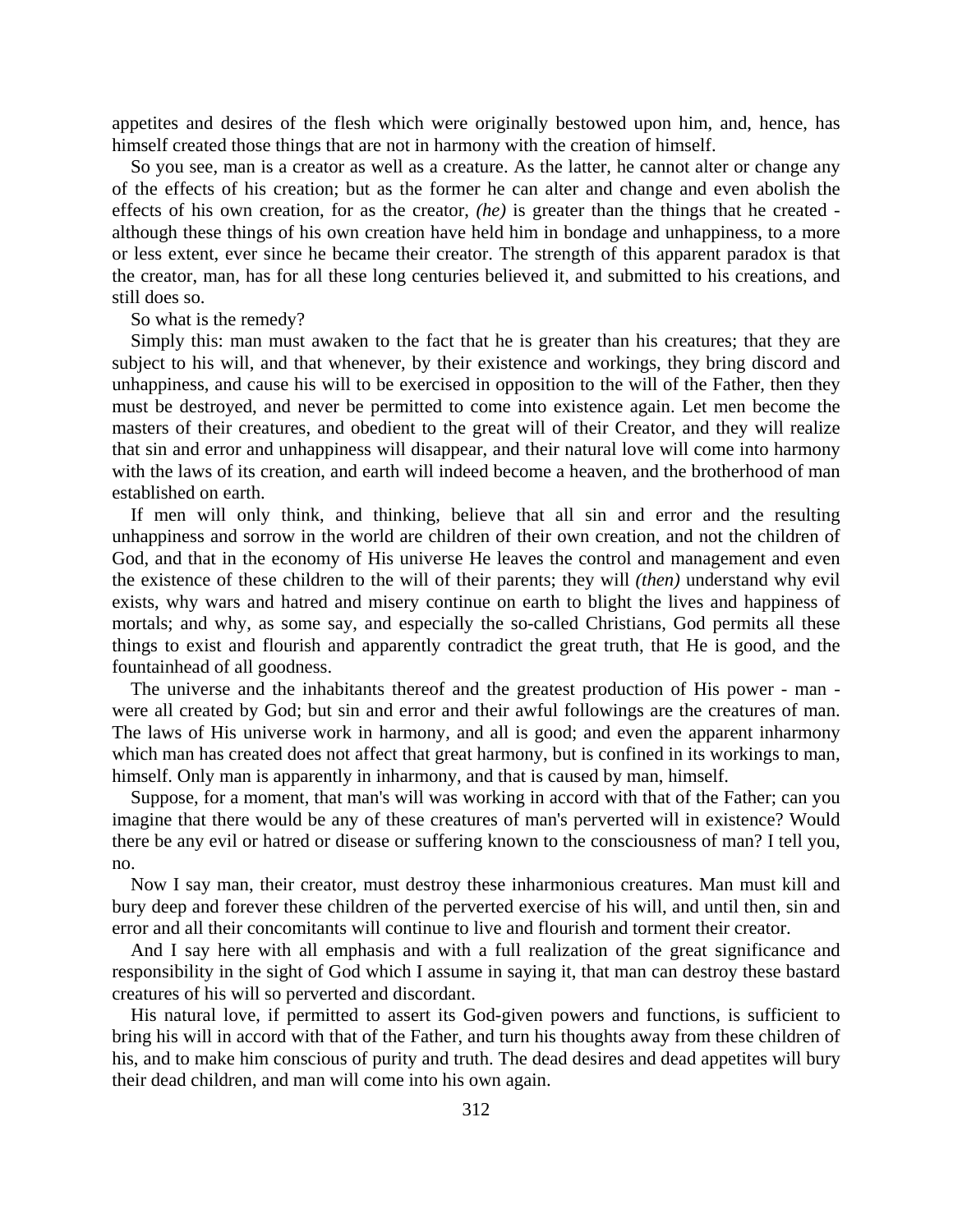But then comes the question, how is man to accomplish this great end, so devoutly to be wished for?

 Well, it is late now, and I will write upon this important feature of this development of his natural love in my next message.

So with all my love I will say good night.

Your brother in Christ,

Luke.

# *Luke - continued from preceding message. Development of the soulin its natural love.*

I am here, Luke.

Well do you think you can take my message tonight? It looks like you may, at any rate we will try.

 As I was saying, "In what way is a man to obtain this development of the soul in its natural love?"

 In the first place, he must recognize the fact that he does not live to himself, alone; that what he conceives to be the workings of his own mind and will are not always the result of thoughts and desires that originate in him, but are largely the products of the influences of the workings of the minds of spirits who are around him, trying to impress him with their desires and wills; and consequently, you will understand that it is very important to man as to what kind of spirit influences he has surrounding and working upon him. If these influences are good, the better it is for his progress in the development of this natural love; but if they are evil influences, then, of course, such development is retarded.

 Consequently, the first thing for a man to do is to attempt to attract to himself influences of the higher nature; and he can do so by trying to cultivate good thoughts and to indulge in good and moral acts.

 The great law of attraction that we have written about, applies and works in such cases as this, as it does in every other relation of God's universe. If a man's thoughts are evil, there will always be attracted to him spirits of similar thoughts; and when they come to him, they attempt to and succeed in intensifying, these evil thoughts of his, which attract them to him.

 It must emphatically be understood in this regard, that man may and often does originate his own thoughts and desires, and it is not necessary that any influence of these evil spirits should be present and operate upon his brain or affections, in order that these evil thoughts and desires should come into existence. And again, man has a will power that is susceptible of being exercised, free from the wills of these evil spirits; and you will see how true this is when you remember that he can exercise that will power, free and independent from the will of God himself.

 So I say that these thoughts and desires may and do originate in man, free and independent of the wills or influences of these evil spirits; and as a fact, these spirits are attracted to him only when these thoughts that he has originated are evil.

 Now, if man would have this progress that I speak of, he should endeavor to have good and pure thoughts and desires, and then he will attract to him spirits who are good and pure, and their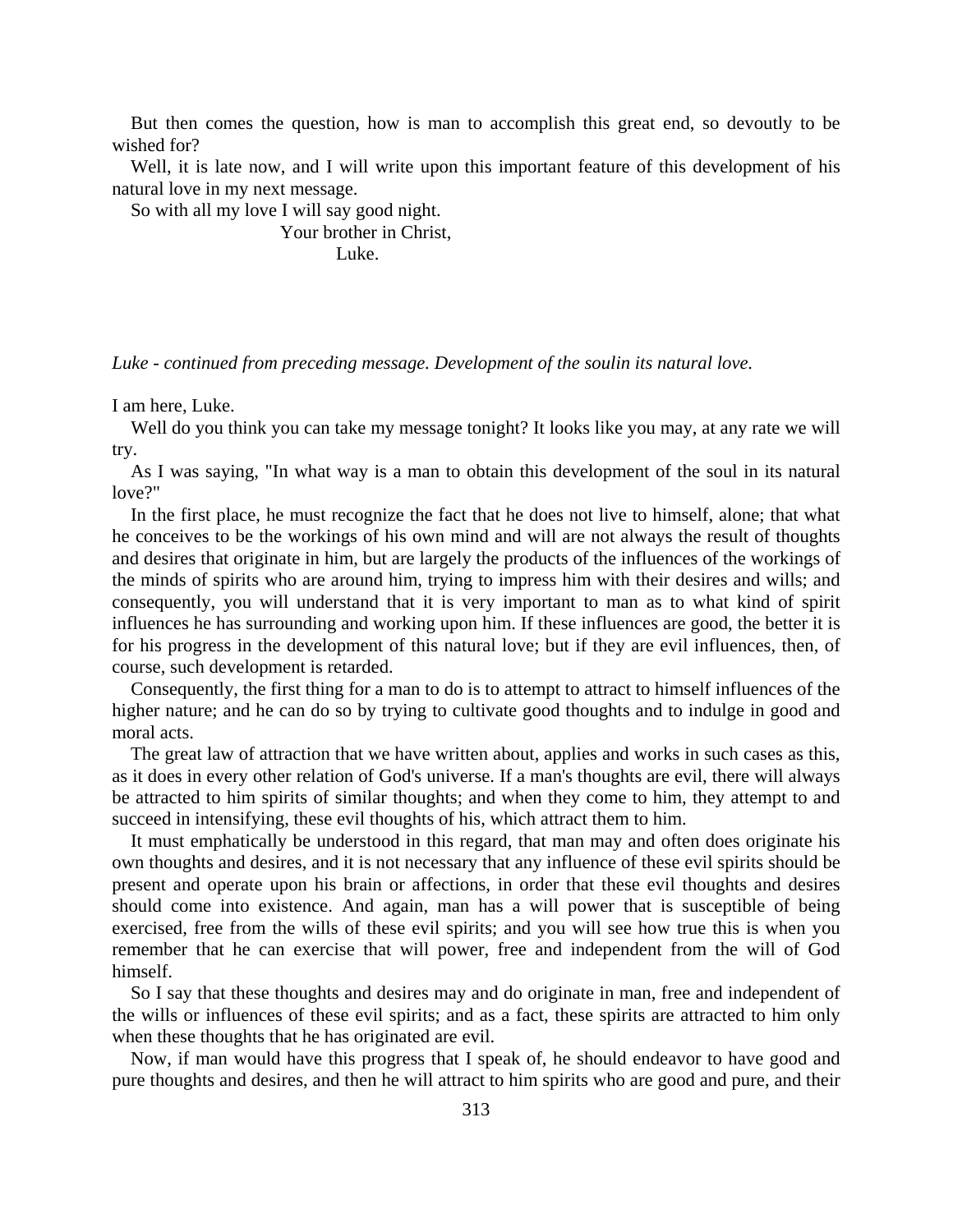influences will help him to a wonderful degree in strengthening and increasing these thoughts, and make it less and less likely that evil thoughts will arise in his brain, or evil desires in his affections; and as a consequence, his will power will be exercised in doing those things which are good and moral. Now, while man may originate these thoughts and desires, he must also know as a truth that this progress is not dependent upon himself alone, for when he is in that condition to attract the good spirits, they will invariably come to him and render their help; and it will prove to be a wonderful and never failing help. Now, man's thoughts and desires are not always, as may be supposed, the result of something that may be hidden within himself, and of which he may not know its existence. I mean not in all cases, and probably in only a minority of cases; for most frequently are these thoughts and desires the children of an objective influence, that comes to him by reason of objects becoming sensible to his ordinary senses, which create or suggest these thoughts or desires.

 Without going into details you will understand what I mean, but as a mere illustration: a glass of whiskey may and does suggest to a man who likes whiskey, the thought and desire that he should take a drink, and thereby bring into operation his will, which is followed by the act of drinking. And so with many other objects which a man meets in the course of his daily life. But these thoughts and desires arise not only from seeing objects, but also from feeling and tasting them.

 And again, these objective suggestions, causing these thoughts and desires, arise and exist not only from the real object sensed, but also from words and thoughts which are expressed by other human beings in course of conversations, or in books and literature - and when they come in this way they are frequently more effective than in any other. And hence, as these objective words and thoughts enter the mind of man, they create similar thoughts, which frequently intensify and attract the evil spirits of like thoughts, with their degenerating influences.

 Hence the importance of a man avoiding companionship where such communications take place, and the books and literature where these evil suggestions are made.

 It has been well said, that evil communications corrupt good manners; and I may add that such communications corrupt good thoughts, and produce evil desires and retard the progress of the soul in its natural love. For it must be remembered that this love is pure and free from all evil or taint of defilement when it is fully developed, and anything that tends to defile it, retards the progression of the soul in this particular.

 So the plain lesson to be drawn from all this is that man must, in the first place, make the effort to have only good and pure thoughts and desires from his inner self, and next, he must avoid those objects and associations that tend to cause to arise in him these evil thoughts, and thirdly, he must learn the truth that when he has these evil thoughts, he attracts to himself spirits of evil, who by their influence can and do intensify these evil thoughts and desires.

 I know as regards this last mentioned truth, that the majority of men have no knowledge of its existence; but it is time that they should learn that such a danger to their soul's progression does exist and is always imminent.

 And they should learn this other fact, that when their thoughts are pure and free from defilement, they have surrounding them the influence of good spirits, who work to increase and make permanent their good thoughts; and as these good thoughts continue, the natural love develops towards its pristine condition of purity, and man comes nearer to his designed condition of existence.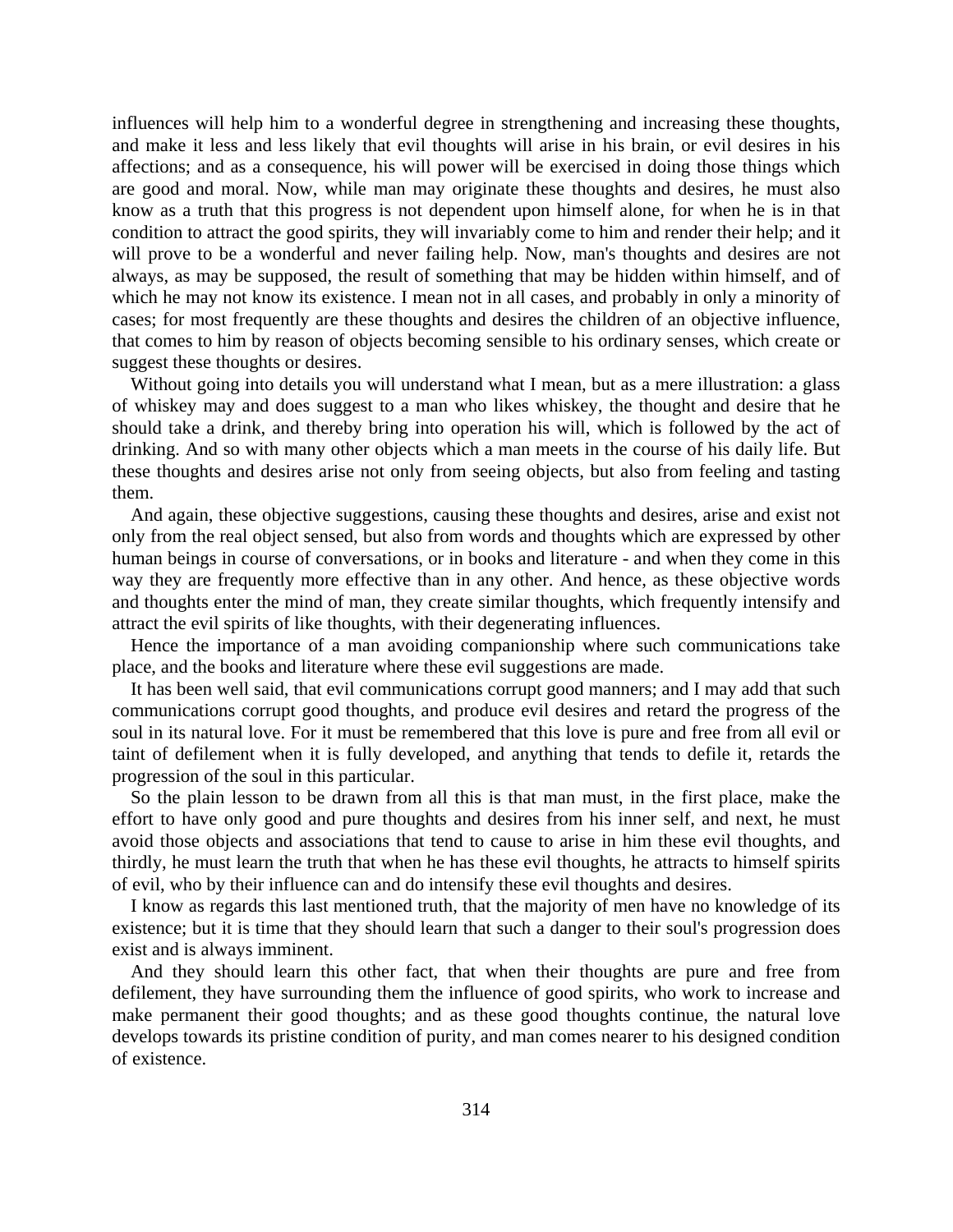So you will see from this, that as man's thoughts and desires become freed from these things that tend to defile him, he naturally progresses toward that condition which is necessary, in order for him to have this development of the soul in its natural love.

 Again, the development may be helped very much by man thinking and doing acts of charity and kindness, and observing the golden rule; for every act of charity and kindness and self sacrifice for the sake of others, has its reflex action in his own condition of love and soul, and helps their development.

 In short, the observance by man of all the moral laws, which are many and varied, tends to bring about the development of the natural love. And this must be remembered, that as this development proceeds, the tendency to indulge in the perverted appetites of the flesh, as they are called, will disappear; and as it disappears, this love, of course, becomes purer and sweeter, and brings man nearer to his state of perfection.

 And again, the meditation upon spiritual things, and the outflowing of this love towards the Father will cause the progression, for while all men, as we have said, do not seek for the Divine Love, yet as all men are children of God, he helps them to the full extent of their desires; towards happiness, and the perfecting of this love in its natural pure state, and with which he endowed them at their creation. Upon their will and aspirations depends the nature of the help which the Father gives to them; but always He gives his help and blessings, and to the fullest. His great desire is that man shall become perfect in that love which they possess and which they seek for; and the natural love in its qualities may become as perfect in man, as may the Divine Love in its qualities. Each is just as much in harmony with God's universe, in its respective qualities, as is the other.

 So I say, man is helped, and more than in any other way, by his meditations of the higher things of his being, and by prayer and aspirations to the Father, who hears the prayers of the man who has only this natural love, and answers them just as he does the prayers of the man who has the Divine Love in his soul.

 Ultimately all sin and evil will be eradicated from the universe, and man in his mere natural love will become pure and perfected and happy.

 I have tried in my inefficient way to show man how he may progress in the development of his natural love, and if he will follow my advice, he will succeed. For as man, by the indulging of these perverted appetites of the flesh, and the exercise of his will power, fell to a low degree of degeneracy, so he can by ceasing to indulge in these perverted appetites, and the exercise of that same will power, rise again to his condition of purity in his natural love.

 And besides, he has the help of the Father and the good angels in his efforts to recover, and also the experience of the result of his fall, which he may not be conscious of, but which in his inner self has an existence, and is continually working.

Well my dear brother I must stop; and I feel that you have taken my message very successfully. Read it over and correct errors of construction.

I will come soon and write again.

 Your brother in Christ, Luke.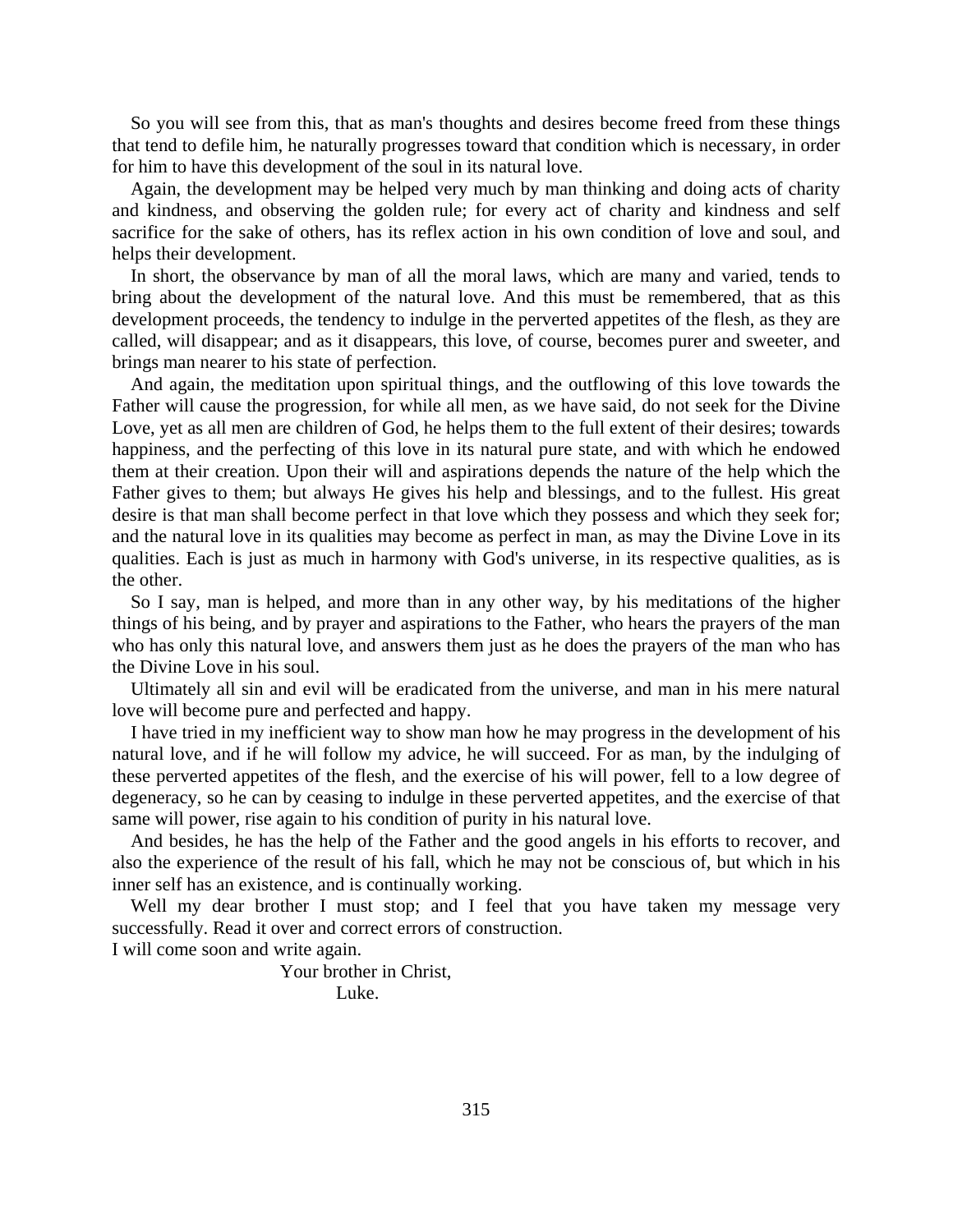*Jesus -The truths may be understood by the simple - Does not require a highly developed mind.* 

I am here, Jesus.

 My truths are plain and my teachings can be understood by the simple. Any religion which requires the exercise of the mental faculties to an extent greater than what is required in the ordinary affairs of life, cannot be a true religion; because God has designed that all his children shall understand His truths without the necessity of having a highly developed mind.

 He that runs may understand my teachings and it will not be necessary for any preacher or teacher to explain them. My language will explain itself. So let not your mind be troubled over the question as to whether only the mentally developed can understand what I may write - the truths are for all.

So with all my love I am,

 Your brother and friend, Jesus.

*Luke - What the Celestial Spirits think about war.* 

I am here, Luke.

 I heard the doctor ask, what do the Celestial Spirits think of this war, and I will in a few words tell him.

 Well, first he must know, that the Celestial Spirits are not so much interested in the war, and the success or defeat of nations, as in the salvation of the souls of the individuals who compose those nations; and the fact that the individual is a German or an Englishman or a Frenchman has no influence upon the desire of the spirit to help the soul of the individual. All are alike important and dear to the Celestial Spirits; and the same Love that will save the one, will save the other. So you can see that the war is not of so much importance.

 Of course, many mortals are made spirits who are all unfitted for the life in the spirit world, and in that view, the war is of importance to the Celestial Spirits, as their opportunity for doing work among mortals, either directly or through other spirits, is by such slaughter interfered with. And the spirits who come so suddenly to our spirit world are subjected to greater suffering, and are more difficult to impress and teach the way to truth and life, than they would have been if allowed to live their ordinary mortal lives.

 All wars, to some extent, interfere with the orderly living and dying of mortals, and we deplore them, but as to the right or the wrong of wars, we do not judge, but leave that to the conscience and judgment of the individuals who bring about the wars, and are responsible for them. The acts of individuals, whether they apply personally, or affect others in the way of being members of nations, are all subject and responsible to the laws which control the thoughts and deeds of mortals, and the recollections of the same; and these laws do not call for or demand the paying the penalties of the individuals as parts of a nation, but as individuals, irrespective of the fact that they belong to and control the affairs of a nation.

 No sin is of less interest to spirits because it arose from the wars of nations, than if it had arisen from the act of the individual as such, and we Celestial Spirits are interested in the war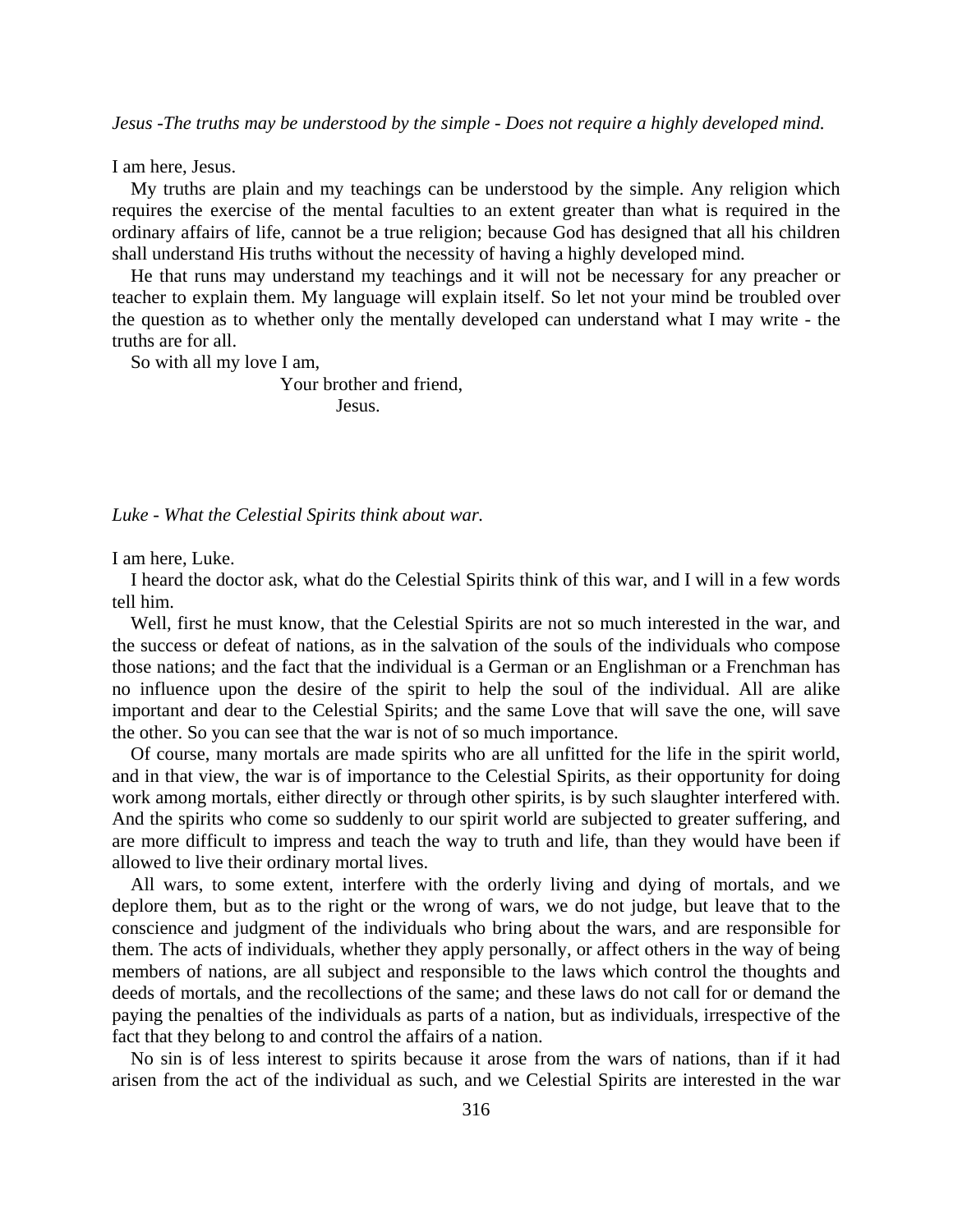that is now going on, and because of that fact; for I say, it causes the paying of the penalties demanded by the law much sooner than it otherwise would *(sic)*. And we are interested also, because war creates hatred and desire for vengeance on the part of those engaged in them, and hence adds to the burdens that the individual so affected will have to get rid of when he comes to the spirit world, in order to progress and find happiness.

War to us is an incident of human existence, and the right or wrong of it does not enter into our consideration of what should be the penalties that those who are responsible for it should suffer. The soul of each individual shows its own sins and wrong done, and only this condition of the soul determines the state of its possessor, and the destiny that its own thoughts and acts have made for it.

 Now, from what I have said, you may suppose that we are indifferent to the happiness or misery of mortals while on earth, but that is not true. We realize that man, to a large extent, must work out his own destiny on earth, and that we spirits cannot control that work, except as we may influence the individual mind and thoughts of men; and that there are times when men give way to their passions and evil ambitions, in which we cannot influence them. Even God Himself does not attempt by His omnipotence to do so, but leaves men to the exercise of their own wills, and the consequences of their own acts; and this, although many suffer physically and mentally who are innocent.

 But all men live not unto themselves, but are so united in society that the acts of one must have their influence on others, and, hence, those who live in these societies are subject to these influences, and to the consequences that flow from them. It may not seem right that the innocent should suffer because of the acts of the guilty, and if the Celestial Spirits could prevent it, such sufferings would not take place; but they cannot so prevent the intermingling of suffering between and among those living in societies, for to do so, they would have to interfere with the operations of the laws controlling these things, which they cannot do. So you see, war does not mean to the high spirits what you might suppose; and while they have their sympathy and love for all the children of men in these terrible conflicts, yet, they must leave men to the consequences of their own deeds and thoughts, and man must do the suffering.

 But, nevertheless, we do try to influence those who have the control and determination of these things, and our work is always to try to influence them to do that which will bring to men the greatest happiness.

 We do not interest ourselves as to whether one belligerent nation or the other will win the battles, because we know that only men themselves can decide this matter; and we don't try to interfere to bring about the success of the one party or the other, as we know that we are powerless to bring about any result.

 Think for a moment, and you will understand, that if we had the power to determine the issues of war, we should have the power to destroy sin and error, because both are the subjects of the creation and control of men; and I say that if we had such power, sin and error would long ago have disappeared from the world, and men made free.

 No, we can work only with the individual; and as the individual soul is made pure and righteous, the aggregate of these individuals composing a nation will become pure and righteous, and war will become impossible.

 I do not think it best to write more now, but will say, that we Celestial Spirits think of war as the creature of mortals, to be controlled and ended by mortals, and that we cannot decide the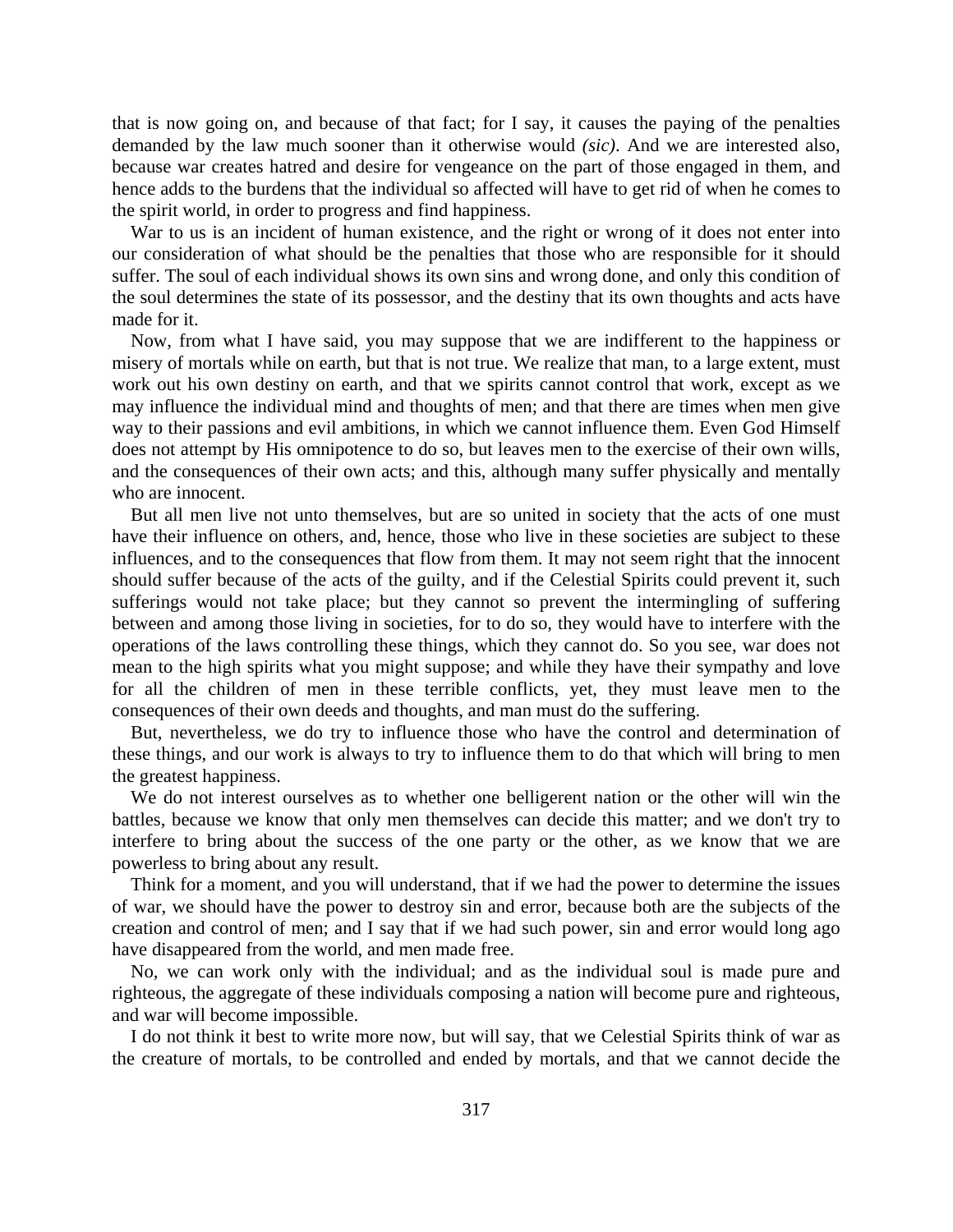issue one way or the other; and hence, to us, war is an incident in the living and dying of mortals that we cannot prevent or create.

Your brother in Christ,

Luke

*Jesus heard the speaker's discourse on "Drama of St. Paul."* 

I am here, Jesus.

I was with you tonight and heard the speaker's discourse on the "Drama of St. Paul."

 Well it was very interesting and in some places impressive, and should produce a great effect upon the hearers. Many things that the speaker recited were true, and occurred substantially as he related them, but some were not matters of actual occurrence, and Paul never had all the experiences that he spoke of. But these were of minor importance, and did not affect the truth of the narrative as a whole.

 Of course, the whole discourse was taken from the Bible, and as I have told you before, there are many things in the Bible which are not true. His description of Paul's experience on the way to Damascus is partly true, and partly not.

 Well, I spoke to him, and when he was felled to the ground by the brightness of the great light that shone about him, Paul heard what I said, and answered me, and went into the town; but he was not blind, nor did the prophet Ananias do anything to him in the way of curing any physical blindness; he only helped to open the spiritual blindness of Paul, and show him the way to the Father's Love and Kingdom.

 Paul, as you know, was a very learned man among the Jews, and was a strict believer and follower of the Pharisees' doctrines; but as to knowing anything about the Divine Love, he had never experienced it, nor even did not know what it was intellectually. My summons to him was not only for the purpose of stopping the persecution of my people, but for the further purpose of enlisting him in my cause, as not many of my followers were educated or learned men, and I realized that my doctrines and truths must be preached among not only the learned Jews, but also among the gentile philosophers; and as the first requisite in such cases is to hold and, in a way, convince the intellect, I saw that I must have a disciple who would have the mental qualifications to present to these learned men, in a convincing way, my truths, and be able to withstand the logic and reasoning of these gentile philosophers.

 John was filled with Love, and wherever he could come in close communion with the common people, he could, by the great power and influence of that Love, persuade these people to embrace and receive my truths, and as a consequence, feel the inflowing of the Holy Spirit.

 But Paul had not this Love to that degree, as to be enabled by virtue of its power or influence to convince and compel his hearers to receive my truths, and embrace that faith in my teachings as would cause them to seek the Love of the Father; and hence, his mission was the more intended to be the teachings of my truths to the intellect and mental perceptions of a large number of persons of greater intellectual development than those with whom John and the other disciples would come in contact.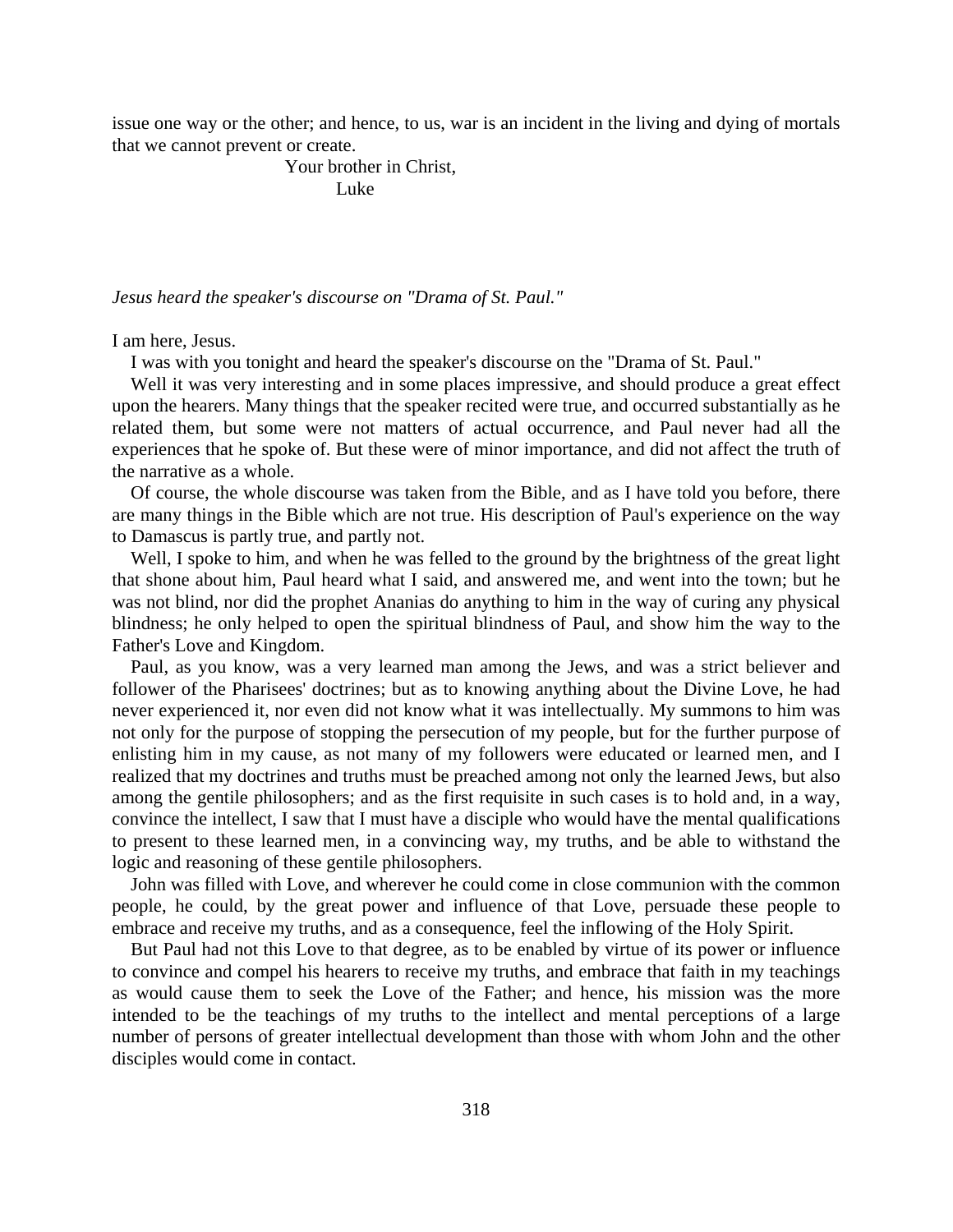Of course Paul acquired this Love to a very large degree, but not sufficiently to prevent him at times in his early ministry from doubting my calling him to do this work; and, as he has told you, this doubt was the "besetting sin", or "thorn in the flesh," from which he suffered. Had he had the fullness of the Love that John and some of the others had, he would never have had the doubts of which he speaks.

 But, nevertheless, he became a wonderful power in spreading my truths, and in convincing men that the Love of the Father was the one great possession to be obtained, and in causing them to believe in me as the son of the Father, and His messenger to declare to the world the great plan of man's salvation.

 Paul finally became a man filled with this Love as far as his nature was capable of receiving it, and in his gospel will be found wonderful exhortations to his hearers to seek for it. But he was not the disciple of Love, but rather of the intellectual parts of my truths; and when he taught, his teachings were intended to appeal more to the mental perceptions, than to the soul perceptions.

 He never taught that I was God, nor did he believe that I was, and whenever it is set forth that he did say, or rather, what the Bible says on that subject, is interpreted to mean that I am God, that interpretation is erroneous.

 I will not write more on Paul tonight, but will tell you of some things of more importance to mankind.

 I am now working as I did on earth, though in a little different way, to show men the way to God's love and eternal life, and to assure them that the Great Divine Love of the Father is waiting for them to have it flow into their souls, and make them at-one with Him.

 Men are now in a condition that causes them to long for this great Love, and the peace and happiness which it brings, without knowing really what it is that they desire; and when my truths are placed before them, and they are told of the wonderful blessings that may be theirs by merely seeking for it in earnest and honest prayer, they will turn their thoughts and longings to God and His Love, and find the happiness and peace which they so much realize the want of.

 I have many things to write you, and hope that we may soon have the rapport that will enable me to do so.

Well, I see how you feel, and I am so glad that you do; and I must tell you that the Father's Love is working in your soul, and will result in your becoming my true and earnest disciple. I will be with you in all my power and influence, so that nothing will prevent the doing of the great work which I have selected you to do. You must pray to the Father for His Love, and for faith, and they will come to you; for such prayers the Father desires to answer and grant.

 And besides, as I pray to Him, and all my followers pray, we will ask the Father to give you this Great Love and faith and power to do the work, and to sustain you through all the years that may be yours on earth; for the work must be done.

 You have written long tonight and I think it best that I stop. But before doing so let me say again, that you are the special object of my care and love, and I will be with you in all your worries and conflicts, and will help you to overcome them all, and to get in that position that will give you the freedom that is so desirous.

With all my love and blessings, and the love and blessings of the Father, I will say good night.

Your brother and friend,

Jesus.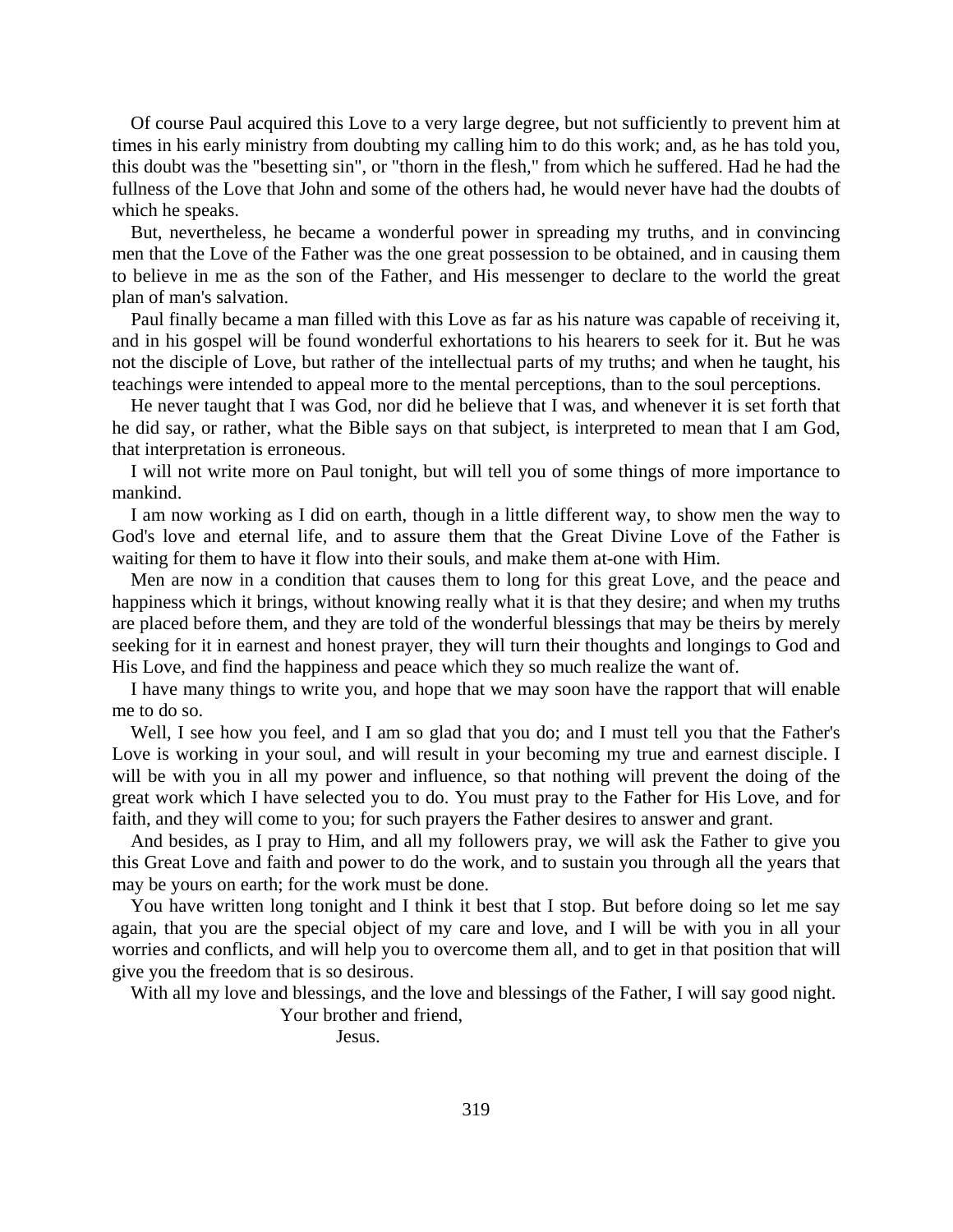*St. Paul's comments on the preacher's sermon, "The Drama of St Paul." His experience when on earth.* 

I am here, St. Paul.

 Well, my brother, I was with you at the discourse on the "Drama of St. Paul," and was much interested in the subject matter, and also in the manner in which the speaker delivered his discourse. He was somewhat dramatic himself, and his elocution and intonation of the dialogues between several of the prominent personages in the drama and myself were very effective; but really they, the intonations, did not sound very familiar, because to me they possessed too much artificiality to represent correctly the real tones of voice and the feelings that possessed these persons and myself on those occasions. But, nevertheless, they were very effective, and I have no doubt, produced on the hearers the effect intended.

 Some of the scenes depicted were very real, and some of them were not, for they never occurred.

 I well remember my experience on the way to Damascus, and the great change that it caused to my whole existence on earth. The brightness, and the voice of Jesus were actualities, but the statement that I went blind is not true, for I was not blind but only affected for the time by the unusual light, and also the shock that the voice of Jesus caused. As Jesus said, my only blindness was that which covered my spiritual eyes at the time, and when I went into the town, the only blindness that I recovered from, in a way, was that which had kept my soul in darkness, and caused me to persecute the followers of Jesus, under the belief that I was doing the work which God had called me to do. So you see, that while the description as a whole of my life after my call was very interesting, yet it was not altogether correct.

 Jesus has told you what my condition of soul development was, and how I lacked the Love which I afterwards, to some degree, possessed. And as he says, I was in my early ministry more of an intellectual Christian, than a Christian possessing the Great Divine Love of the Father; yet thanks to him I continued to preach, and believed as best I could, until finally I became a redeemed child of God, filled with His Love.

 I knew many things connected with and taught in the theology of the Jews, and especially of the Pharisees. I see now that in my writings, my conceptions of the truths of God were flavored, to a considerable extent, by this knowledge which are of the Jewish theology.

 While many things that I taught are true as I now see them, yet many things that the Bible says I wrote are not true, and I am not surprised that men will not accept them at this time. How I wish that I could review and rewrite the Epistles ascribed to me. How many seeming contradictions and unreasonable things would be made plain. But I cannot, except as I may through you declare the truth as I now see it; and I hope that the opportunities may come that I may do so.

 Well, I will not write more tonight as you have written considerable, and others wish to write. I will say good night.

Your brother in Christ,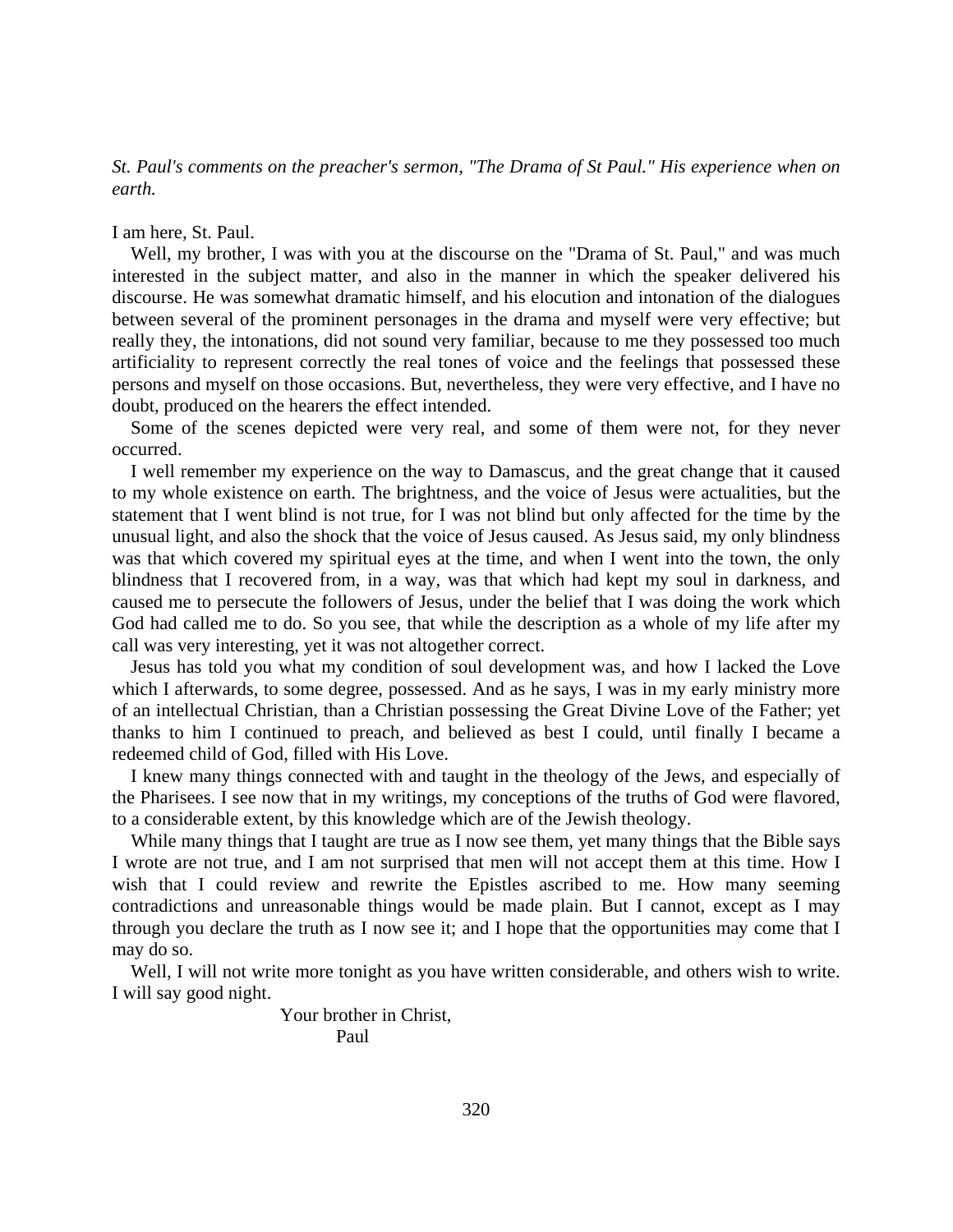## *Samuel - Describes the Celestial Heavens.*

#### I am here, Samuel, the prophet.

 I am the prophet who came to you before and wrote. Tonight, I want to tell you of the wonderful things which God has prepared for his redeemed children in the Celestial Spheres, where only those who have received the New Birth can enter.

 In these spheres are homes made of the most beautiful materials that can be imagined, and which are of a real and permanent character, and not subject to decay or deterioration of any kind, and which are made without hands, but by the soul's development, and the love which each spirit possesses.

 These homes are furnished with everything that is suited to make the inhabitants happy and contented; and not one element of inharmony has any abiding place therein. Every home has its library, and the most beautiful furniture and paintings and wall coverings, and also rooms that are devoted to the various uses that a spirit may need them for. The music is sublime beyond conception; and there are all kinds of musical instruments which the spirits know how to play, and, as you may not suppose, every spirit has the ability to sing. There are no voices that are out of tune with the surroundings and with the other voices. Every spirit has music in his soul, and every spirit has the vocal qualities to express that music.

 Couches for repose are provided, and running fountains and beautiful flowers of every hue and variety, and lawns the most beautiful and green. Trees are in abundance and are planted in the most artistic manner, so that they are in harmony with the surrounding landscape.

 And the light that comes to our homes is of such a kind that I cannot describe it, and can only say that with it and in it are the most soothing and wonderful influences that spirits can conceive of.

 All these things and many more are provided by our loving Father for the happiness of His children. But above all is this, the wonderful Love of the Father, which is always with us, and which fills our souls to overflowing, and keeps us in one continuous state of happiness and peace and joy.

 All these things are freely given to us, and with them the knowledge that we are a part of the Father's Divine Being, and have, beyond the possibility of losing it, the immortality which Jesus brought to light when he came to earth.

 I have been in these heavens many years, and know whereof I speak; and when I tell you of these things, I do so that you and all mankind may know that these delights may be yours and theirs, if you will only let the Divine Love of the Father enter your souls, and take complete possession of it.

 Well, as to our social enjoyments, we are so loving, one to the other, that nothing arises, as on earth, to cause one the slightest jar in our wonderful harmony. We visit one another and give our experiences of the love life that we lead, and have music, and interchange thoughts about our continuous progress, and our work in the spirit world. Every spirit in our sphere may visit every other spirit, and know that the door is always open and a warm welcome awaiting him.

 I cannot tell you of all these wonders because there are no words that will convey our meanings. Your capacity to understand is limited by your mental boundaries, and hence, I am at a disadvantage. But this I can tell you, and that is, that some day, if you get the Divine Love in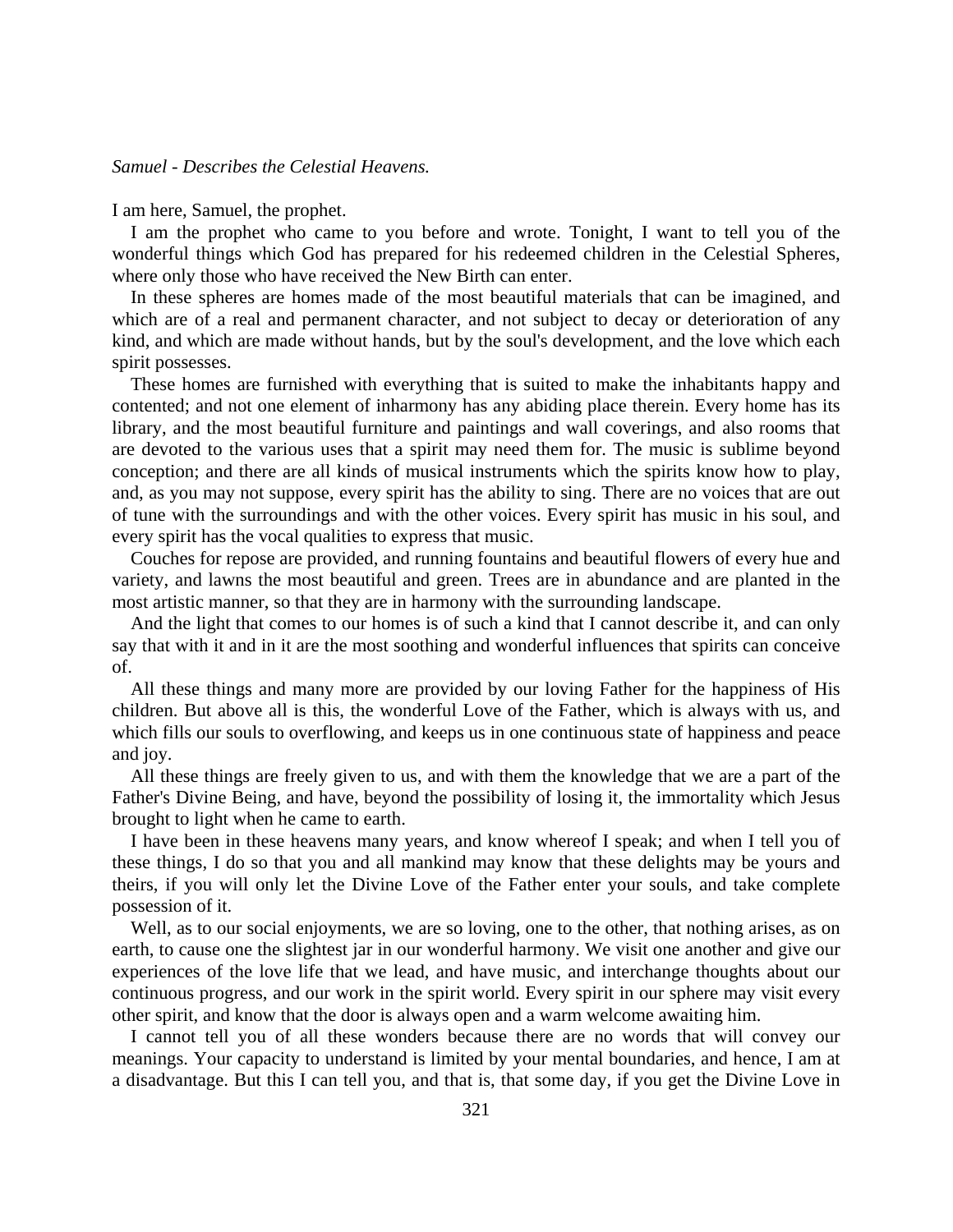your soul in sufficient abundance, you will see and understand for yourselves what God has in store for you. It was truly said, "that no eye has seen, or mind conceived, the wonderful things that await the true child of the Father."

 No, there are no streets of gold or walls of jasper, or any of these material things that John made use of in his Apocalypse to describe the City of God. They were merely used as symbols, but they did not express the wonders of our homes.

 I will not write more tonight, but will come again sometime and tell you of things that are of more importance than a description of our homes.

With all my love, I am your brother in Christ,

Samuel.

*St. Jerome - The truths of God must not be sought for in his writings or those of the disciples as contained in the Bible, because of many errors therein.* 

St. Jerome.

 I came to tell you that I am an inhabitant of that Kingdom which Samuel has so inadequately described, and that is the Kingdom of Jesus and, of course, of the Father.

 You may not know anything about me, but I was canonized many centuries ago by the church, because it thought that I had done the church so much good by my writings and discourses on things religious. But I must confess now, that when I wrote, I expressed as truths many things which I now see were not true, and I would like to be able to correct all these errors in my writings, but I cannot.

 So I will tell you in a few words that the truths of the Master, which are the truths of God, must not be sought for in my writings, or even in those of his disciples as contained in the Bible, because of the many errors that therein exist - not because the disciples and those to whom they conveyed these truths did not write them correctly, but because the Bible, as now written, is not the same in many important particulars, as what the disciples wrote. And hence Jesus, knowing this, is so anxious that the world shall receive these great truths again through his written messages.

 I am trying my best to help the cause which he is advocating, and am one of the spirits behind you who are trying with all their spirit powers to direct you aright and enable you to receive the truths.

## *(Question)*

I am in a Celestial Sphere very high up in the heavens. I cannot otherwise describe its location. These spheres are not numbered after the first few, because then they interblend so that there is no lines of demarcation.

 But I am not so high up as are the disciples and many others who are followers of the Master. The ancient spirits, such as Moses and Abraham and Isaac and Jacob are in higher spheres; but they are not so exalted as are Jesus' apostles and disciples, and, as I am informed, many spirits who came to the spirit world since Jesus came. I will not write more tonight, but will thank you, and say good night.

Your brother in Christ,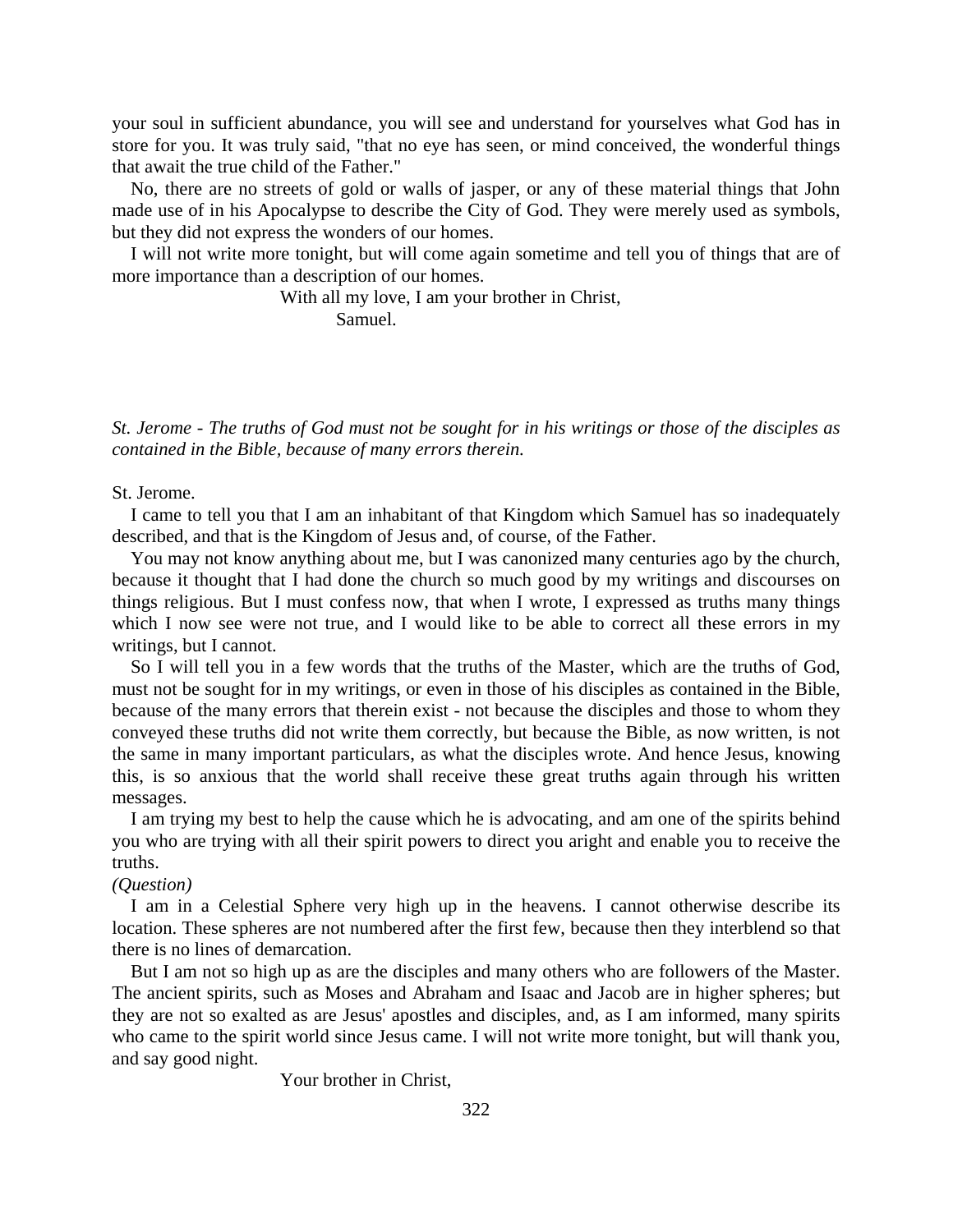## St. Jerome.

# *John - The truth as to the hells*

I am here, John.

 I merely want to say that I have listened to the message that you read, and to the remarks of your friend and yourself, and I believe that you have a true conception of the truth as to these hells.

 Swedenborg gave you a correct description of their conditions as they actually exist, and Herod told you with the certainty of experience what he found to be true, and I, John, who have visited them in the efforts to allay the sufferings of the spirits who inhabit them, tell you that they exist as places, with all the darkness and surroundings that cause the sufferings of the unfortunate spirits to increase. I desire to make this statement so that this question of what hell really is may be settled for all time, so far as you are concerned.

 I know that many mortals console themselves with the belief that because of certain natural laws, there cannot possibly be any hells such as the orthodox teach, *(and)* that therefore there cannot be any hells at all. But the conclusion drawn from the premise is not correct. The mere fact that because a man or spirit cannot burn eternally and never be consumed, does not justify the inference that such spirit cannot be punished by surroundings which have a fixed locality.

 No, man must not rest in the belief of there being no such hells as Swedenborg has described, because if they do, they will be woefully mistaken and surprised should they live such lives on earth as will cause them to be placed in these hells.

 I merely wanted to say this much tonight, as I don't want you to receive any communication which is not in accord with the truth. It is of such vital importance that you receive nothing but the truth, that we who are interested in this work have determined that nothing but the truth shall come to you, and that whenever error or misstatements creep in we will carefully correct the same.

So without writing more tonight, I will say that I am,

 Your brother in Christ, John.

#### *John - No one will suffer in hell for eternity - all will progress.*

I am here, John.

 I was with you tonight and heard the sermon on hell, and was so sorry that the preacher could not tell his people more of the truths as to what hell is, and the punishment of those who will be so unfortunate as to go to that place will be. It is pitiable that these leaders of the people are so blinded and without knowledge as to what the truth is in regard to this subject - as well as to many others, that they so erroneously declare to their congregations. Of course, their knowledge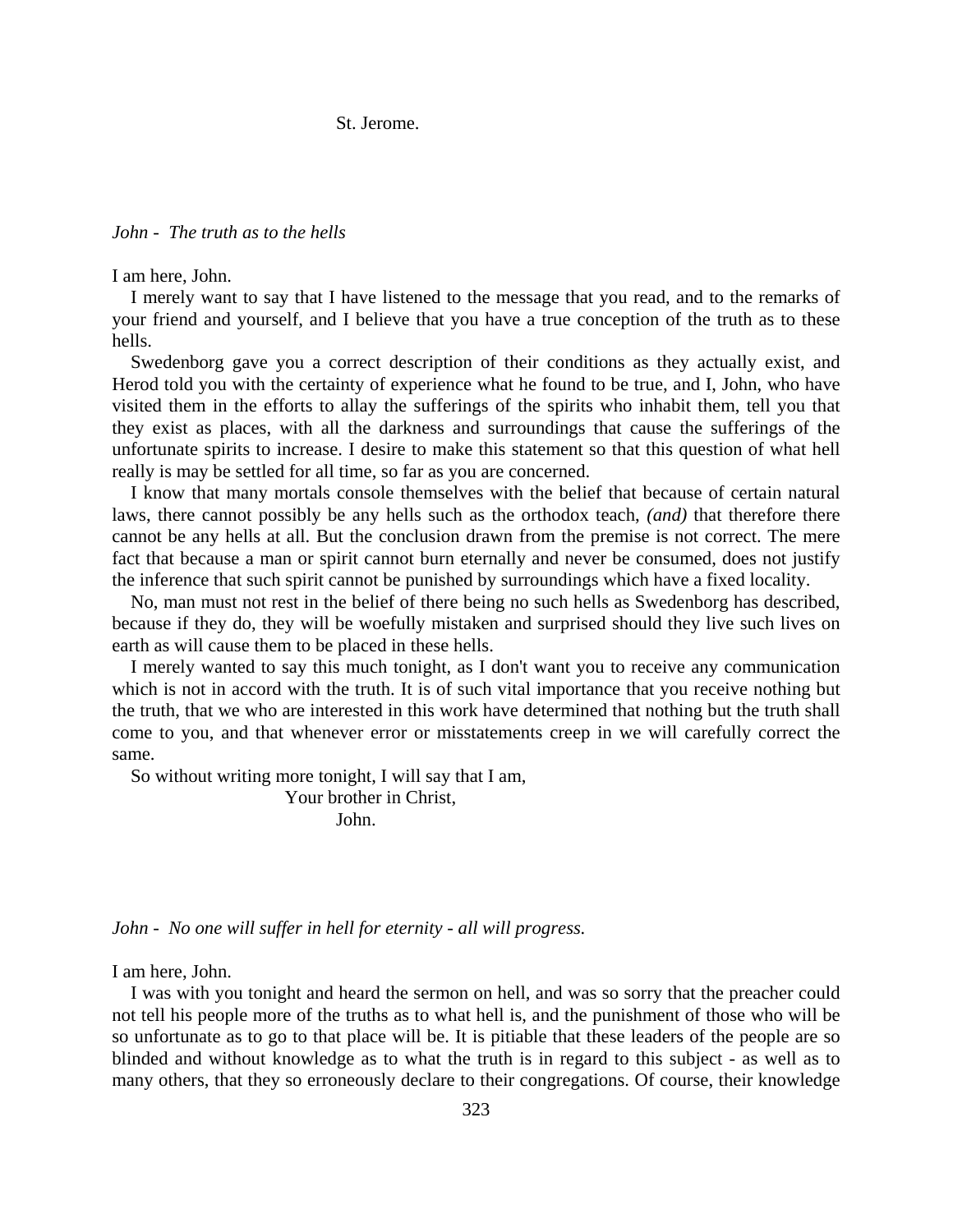is based upon what they consider to be the truths of the Bible, and in many respects what they say is justified by the teachings of the Book; but in many cases their teachings are erroneous because of the wrong construction that they place upon many of the declarations of the Bible. In either case they are teaching, for the truth, those things that are not true, and the harm accomplished is just as baneful as if their beliefs and teachings were the result of what they realized to be untrue. Untruth is untruth, no matter whether it arises from honest conviction or known error, and the harm done is the same in each instance. The preacher, I have no doubt, believes what he declared to be the truth, and some things he said were true, yet the fact that he believed these doctrines to be true will not palliate in any way his responsibility, so far as the effect of these errors on his hearers are concerned. For their sufferings and darkness, which will certainly follow their beliefs in these erroneous teachings, will be no less because the preacher was honest in his declarations of what he supposed to be the truth. The source of error does not in any way modify or affect the results that flow from its acceptance and following, and the preacher, while not in such cases a willful deceiver, yet when he comes to the spirit world, and learns the truth, he will have the regrets and the sufferings which always flow from the spreading of falsehood and deception.

 Error works its own punishment, but it may be of some consolation, and will be to those who preach, and to those who accept falsehood as truth, to know that such punishment will not be everlasting, and that God is not a God of wrath or of vindictiveness, and that His justice never demands more than is necessary for the removing of error, and the establishment of His truths.

 Why, His justice would not be justice if He permitted error to continue, and prevented recovery on the part of man or spirits of the truth, just for the purpose of having those who had been disobedient suffer and be separated from Him for all eternity.

 I merely wanted to say this much on the sermon, and sometime I will come and write you a full explanation of what hell is, its purpose and work, and how long it continues.

 Let all of you continue to pray to the Father for this Love and have faith, and the time will soon come *(when)* that faith will become as real and existing as the sun which you so much enjoyed today.

So my brother, with all my love and blessings I will say good night.

 Your brother in Christ, John.

*John - What is the destiny of the mortal who has not experienced the New Birth, but will progress to that condition which may be called the perfect man.* 

I am here, St. John.

 I want to write tonight on a subject that is important, and I hope that you will he able to receive my message, for I have been waiting for some time to deliver it. Well, I desire to discourse on the subject of: "What is the destiny of the mortal who has not experienced the New Birth, but who will progress to that condition which may be called the perfect man?" As you know, there is a future for the mortal who receives the New Birth, and a different one for him who has only the complete and pure development of his natural love.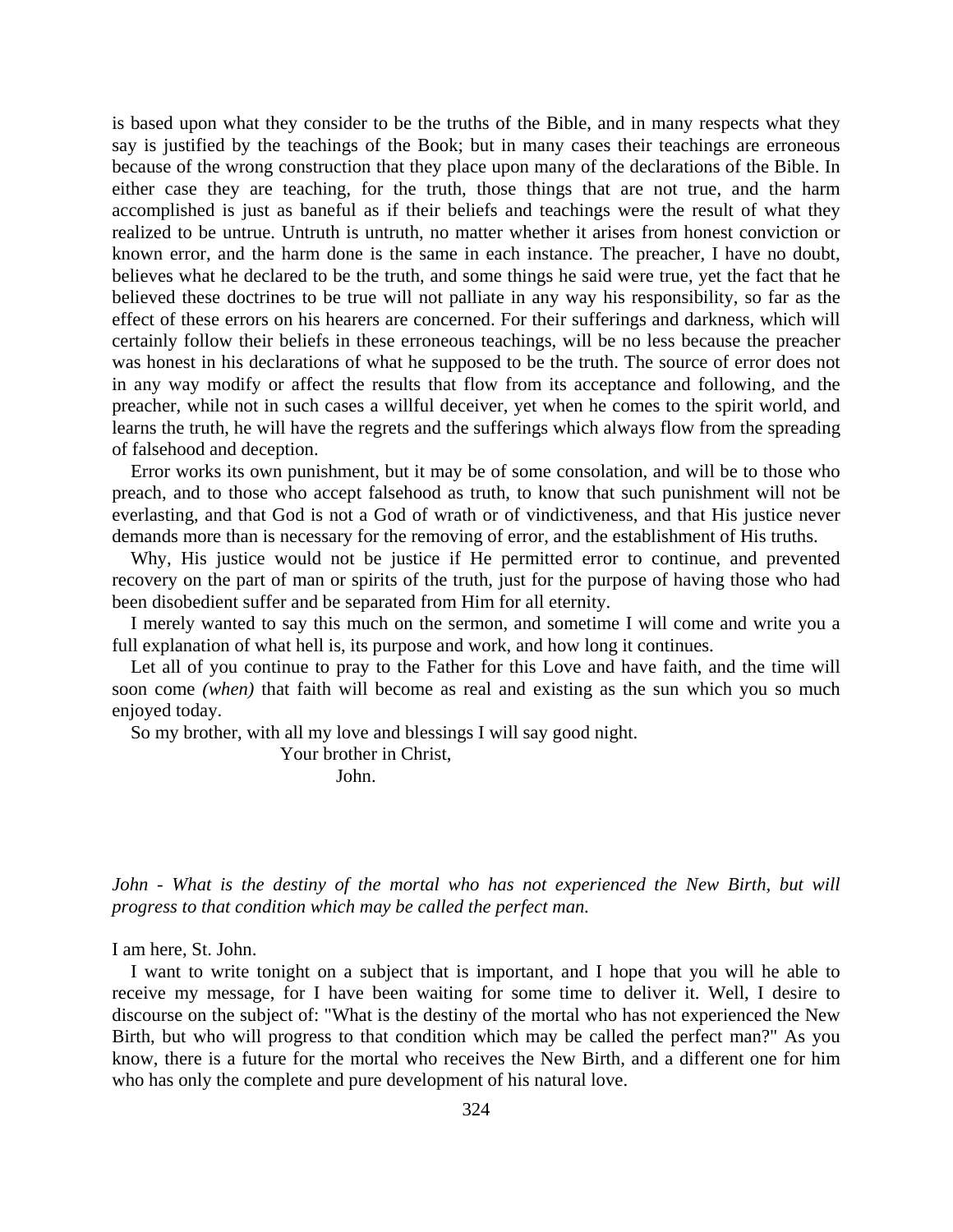This latter condition does not depend upon the mortal having in his soul the Divine Love or the Essence of the Father, but merely upon the purification of the natural love, so that all sin and error and inharmony form no part of his state of soul or mental existence. This condition is not the result of a New Birth, or of a change in the constituent elements of his soul, but merely the elimination of those things therefrom, which were the results and the necessary sequences of the defilement that followed the fall.

 Now as man lost by this fall the qualities which made him the perfect creature of his Maker, it is only necessary for him to regain what he lost by that fall in order to become the perfect man once more; and in recovering this state of perfection it is not required that he should seek, or actually add to the qualities which he at first possessed, any new or additional qualities or attributes, but only that he regain what he had been deprived of by his disobedience; and when that is accomplished he will come again in harmony with the laws of his creation, and have all the potentialities and excellence that he originally possessed.

 And now, what will that future be? And in order to determine this question it is only necessary to understand what his inherent condition or qualities were when he was the perfect man of his Father's creation.

 At that time he was possessed of those things of which he is now the possessor, except that then they were all so accurately adjusted that every sense and function of his body, as well as every faculty of his soul and mind, were so in harmony with the laws of his creation, that he was capable of doing the will of the Father, and obeying every requirement that was imposed upon him.

 He was then, not only a perfect being as regarded his physical formation, but also as regarded his mental and moral qualities, which of course included all the emotions and appetites and spiritual aspirations. But, as we have written you before, all these faculties were subject to his will, and in a certain sense his will was controlled by the exercise of these faculties.

 His body was in the beginning made of matter, changeable as it now is, but of a more ethereal kind, and not subject to decay and disintegration in such a short time, as it now is, but yet, subject to this decay; and man, as regards his physical being, necessarily was compelled to die, and to have released his spirit body and his soul from this physical vesture, and thereafter exist as pure spirit. This was not the death that he died as a consequence of his disobedience, but the death natural to him, by reason of the very nature of his creation.

 His soul and spirit body were not subject to death in the sense of annihilation, but were given the qualities of continual existence in a pure and perfect state, and the only difference that the fall made as to these parts of his being, is that the purity and harmony that were men's are now no longer parts of his soul and spirit.

 Whether immortality was a quality of that existence, we spirits do not know, and therefore cannot assert, but as his created soul and spirit body had a beginning - mere creatures of the Father - it may be that they were intended to have an ending, as individualized soul and spirit.

 Of course, they were created from something, and not from nothing, as some of your theologians say, and it is possible, in the order of change, which seems to be the law in the spirit world as well as in the mortal world, that this soul and spirit may be resolved again into that something.

 But as to this finality we do not have any knowledge, because, so far as the observation of spirits in this world go, no soul or spirit body - and I mean the body as a composite whole, and not as to its constituent elements - has ever been resolved into that something, or been deprived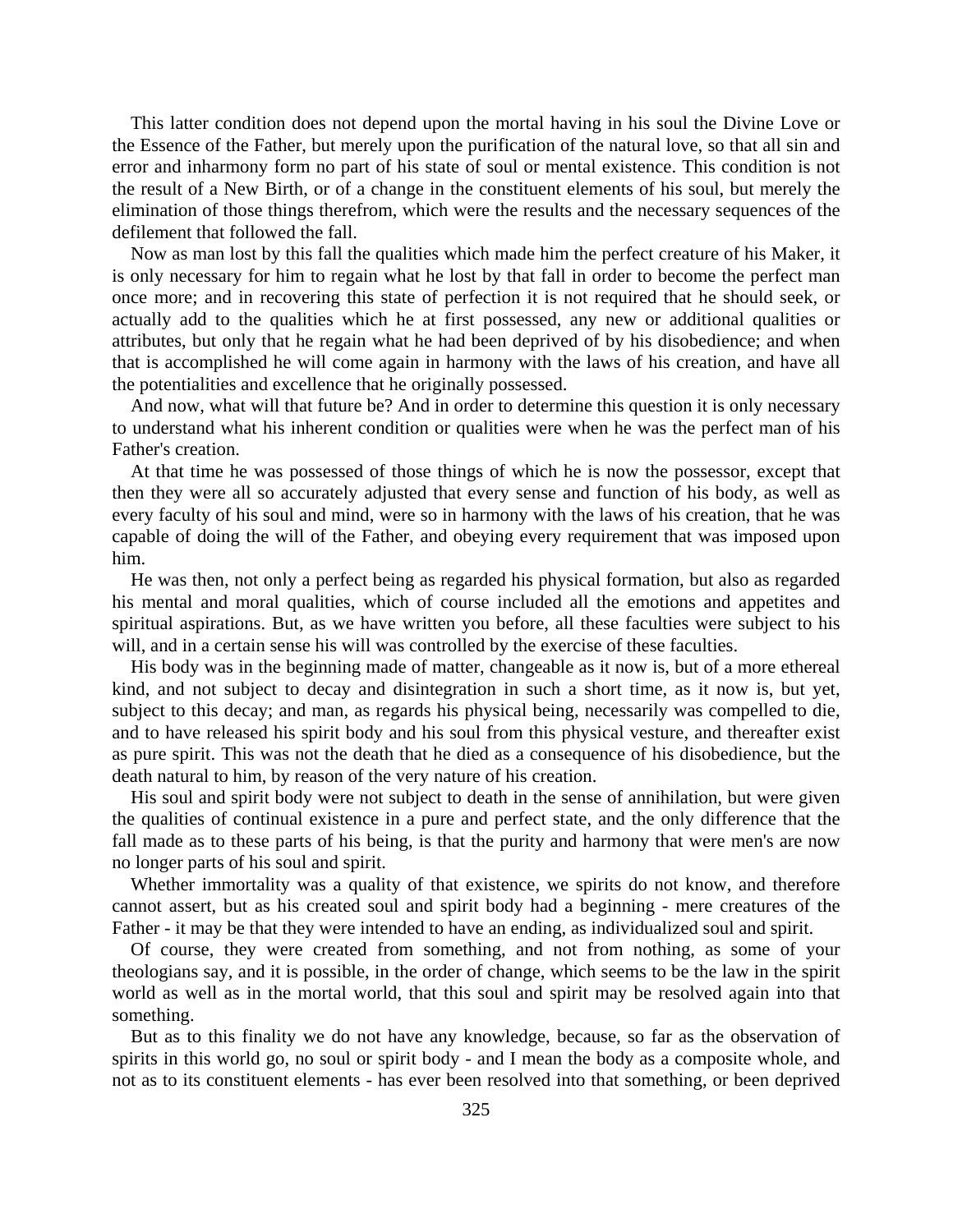of its individualized existence. Therefore I cannot say, that when man was created, it was intended that, as man, he should not be immortal, or that he should be so.

 But you will readily see, that after man shall have accomplished the purification of his soul and become in mind and spirit body, as it was intended he should be at the time of his creation, he will be nothing more nor less than he was at that time, and have no other or greater qualities, or freedom from limitations and changes than he had before his fall. Of course he will have no physical body, and here let me say that there is no fact or experience known to the spirit world that justifies the assertion that man on earth will ever be immune to physical death. I know that some say, that in the far future men may make such progress in the development of their natural love that their condition of inner purity will be so great as to cause the physical bodies to become so etherealized as to render them free from physical death. But that I cannot conceive will ever happen, for men were made to become inhabitants of the spiritual realms, and the short time they were decreed to live the earth life was for the purpose only of giving the soul an individualized existence.

 Never was it intended that the physical form should have an eternity of existence, no matter how pure, or, as they say, etherealized it may become, for it was made of matter, of the earth, earthy, while the soul was made of that which had its origin in the spirit realm, and composed of spirit substance, so that it cannot be conceived that in the beginning man was created for an immortal earth existence.

 I see that you are tired, and I will finish later. I am glad that I could write tonight, and also that you are in such good condition to receive my message.

 So with my love and blessings and assurances that you have every reason to keep up your courage and hope, I am

> Your brother in Christ, John.

*John - Continued from preceding message.* 

I am here, John.

I desire to finish my message and hope that you are in condition to receive it.

 Well, as I was writing about the future or destiny of the soul that has not experienced the New Birth, I will continue where I left off.

 When the soul becomes wholly purified and restored to that condition of perfection that was possessed by the first parents before the fall, it continues to live a life of happiness and contentment, until it realizes that its possibility of further progress, either mentally, morally or spiritually, has come to an end - that it has reached its limit of advancement, and that the happiness that it then enjoys is the full complement of what it may obtain or possess. This condition is one which satisfies the large majority of those who have reached the state of the fully restored man, and they are content to live the life of such perfection, and rest in the assurance that there is no greater happiness or more desirable condition existing in the universe of God.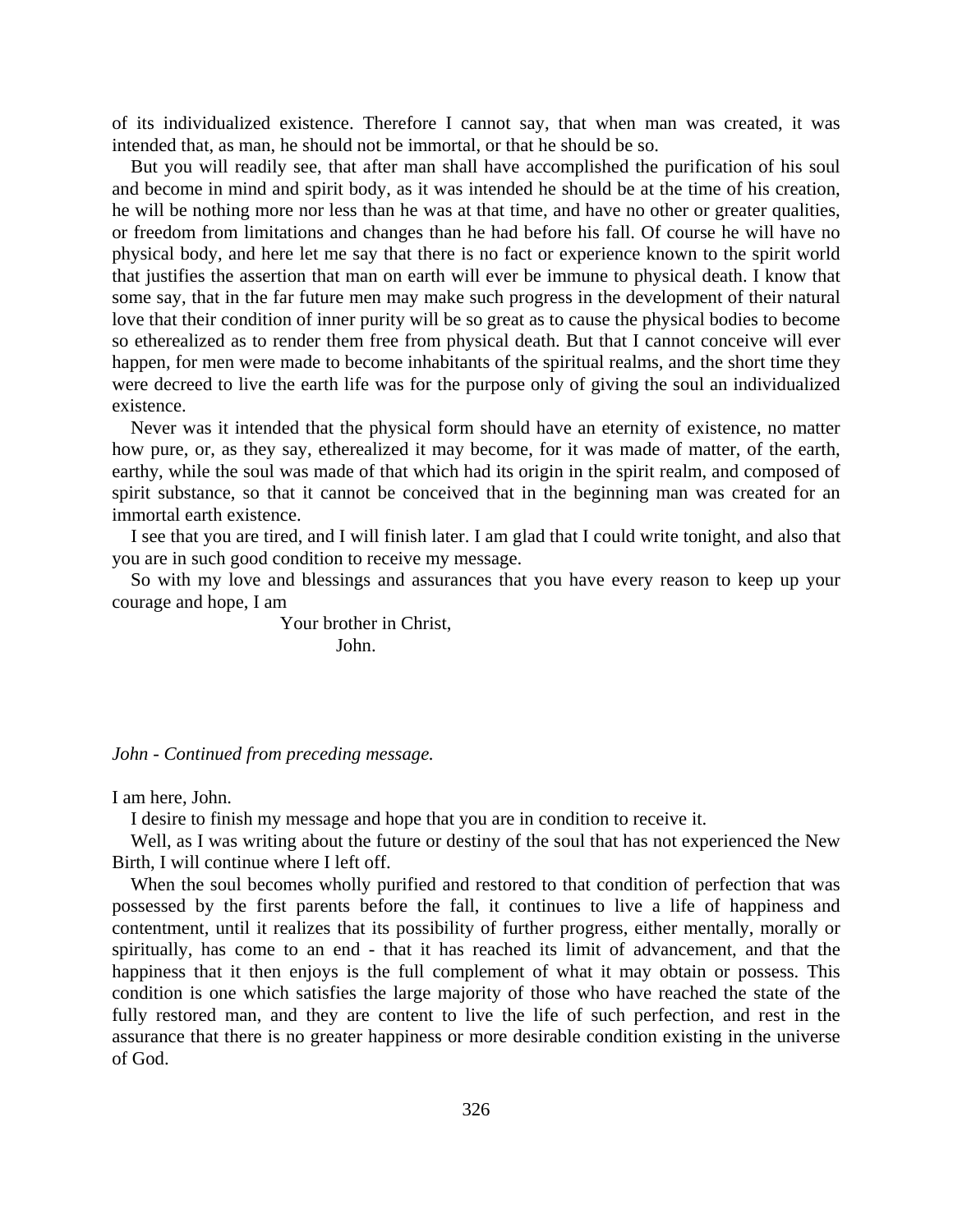But with some of these souls, this state does not bring or contain this complete satisfaction, and in them continues the desire for more and greater progress; but they realize that they have reached the limit of their progress, and that they must continue to live in that state which holds for them the happiness and delight of being perfect and at-one with the Father, as was intended by Him when man was created the perfect being.) see email

 But notwithstanding this knowledge, that as the soul develops in its natural love and in its moral and mental faculties to the finality of limitation, there can be nothing beyond; yet there comes to them a dissatisfaction and, as it were, a negative unhappiness that causes unrest, and a conscious desire for something, they know not what.

 It may be that the memory of something they heard in their progress through the spheres, or an imperfect suggestion of some unconscious, reproduced, dormant memory, inherited from their first parents, of the great gift of endless progress potentially bestowed upon God's first created beings, and forfeited, that causes the discontent and longings for something beyond the condition of their perfect state.

 When this state of mind and soul comes to them, then they are susceptible to the teachings and help of those spirits who have in their souls the Divine Love, and knowledge that there is a way that leads to everlasting progress without limit or possibility of reaching the end.

 And many of these perfected souls in their natural love have followed the advice of these immortal spirits, and have left the high sphere of their perfection and entered the lower soul spheres of the spiritual heavens, and sought and found the New Birth of the soul, and progressed from sphere to sphere until they reached the Celestial Heavens, where they are still progressing and realizing a contentment never marred, but always accompanied with the knowledge that ever beyond are spheres of greater happiness of truth and knowledge.

 But, as I say, the larger, yes, much larger number of souls that have been born unto men, will find and rest, in the future, in the state and happiness of the restored first parents.

 It should not be necessary for me to attempt to make the application of the truths which I have written to the desires and wills of men, for the vital importance of making the choice between the future of the Divine Spirit, and that of the perfected man, is so apparent, that scarcely any mortal, who is not the man that says in his heart there is no God, needs another to apply for him the lesson taught. And I will say in closing that such lesson contains the truths that actual observation and knowledge have made certain. Speculation does not enter into it, and the possibility of error or mistakes is utterly eliminated.

I have written enough and will stop for tonight.

You have received the message very satisfactorily and I am pleased.

So with my love and blessings, I will say good night, and God bless you with His Love.

Your brother in Christ,

John.

*A short message from Cornelius* 

I am here, Cornelius.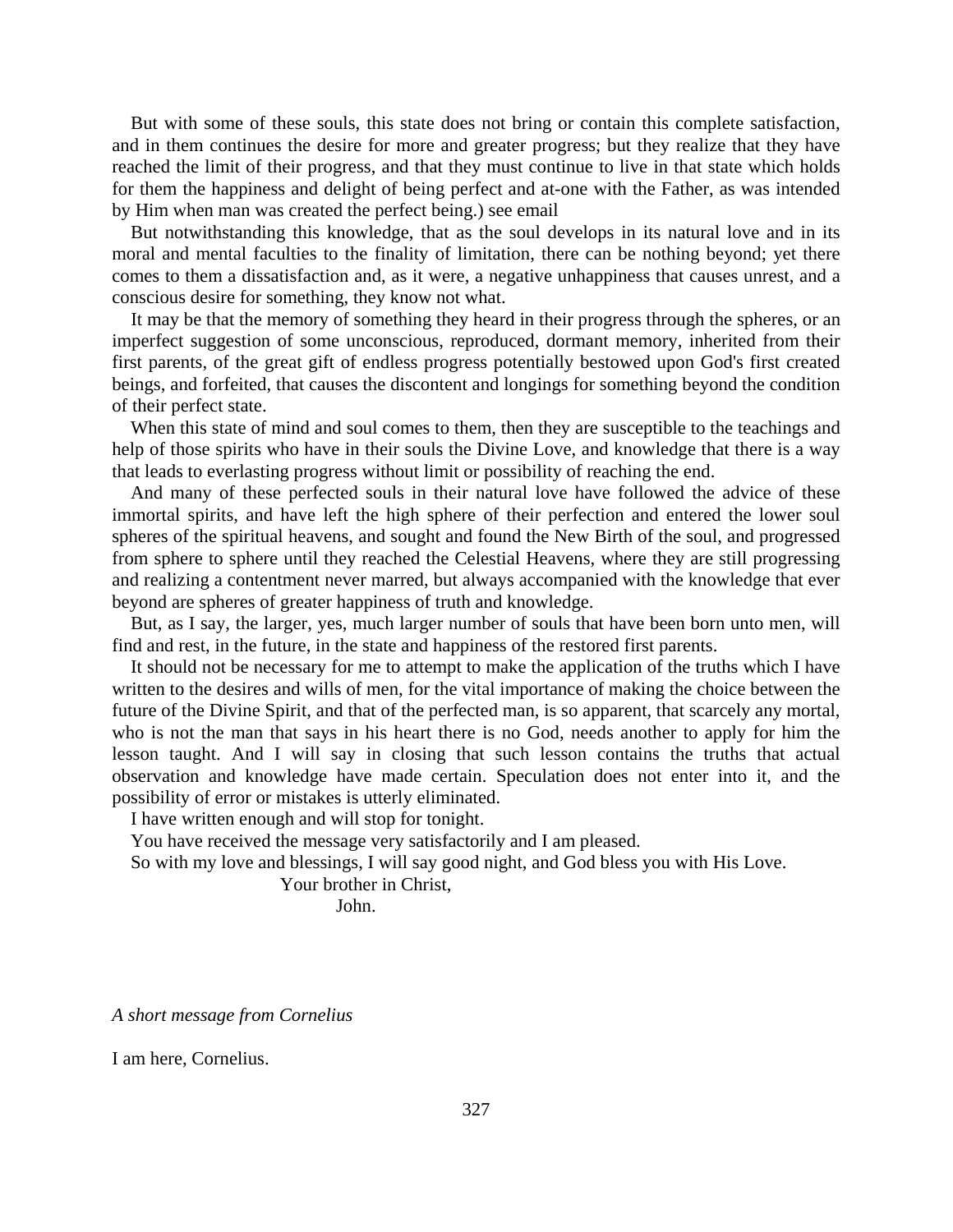I want to write merely a few lines tonight. I am so very much interested in you and your work, that I feel that I should give you some encouragement in the way of letting you know that there are many spirits present here tonight who love you very much and desire that you should receive their messages of love and truth.

 As I have told you, I am in the Celestial Spheres and know what the Love of the Father is, and what immortality means; as I am the possessor of the Love, and the conscious owner of immortality. The world is now so anxious to know the truths that pertain to God and to man's relationship to Him, and the messages that you are receiving give to the world what it so longs for.

 I know that the Christian doctrines, as contained in the Bible and taught by many preachers and priests, are the only doctrines that the Christians have any knowledge of, and, consequently, are accepted by them as being the inspired revelations of God, and the truth of what He is, and what man must do in order to obtain salvation. And these people rest securely in these beliefs, and in the assurance that the Bible way is the only way to salvation; and resting in these beliefs the world does not see the necessity for obtaining the only thing that will place them in atonement with God, and make them inhabitants of His heavens.

 I merely write this to show you that it is of the greatest importance that the truths of the way to salvation be revealed to mankind.

I do not think that I have anything more to say tonight, and so will leave you.

With all my love, I am

 Your brother in Christ, Cornelius.

*Samuel - The happiness and peace that passeth all understanding that comes to the possessor of the Divine Love.* 

I am here, Samuel.

 I come to write you that I am with you in love and hope for your present blessing and happiness.

 I know that the worries of life prevent you from realizing the influence of this Great Love which is surrounding you and which is ready and waiting to fill your soul to its fullness. But if you will pray more to the Father and exercise your faith, you will find that your worries will lessen, and peace will come to you in such abundance and beauty that you will feel like a new man.

 As John said, with this faith, Love will flow into your soul, and you will realize to some extent the joys of our celestial conditions; for the Love that may be yours is the same Love, in its nature, that we possess, and that has made angels of us all, and inhabitants of the Father's kingdom. Only believe, and you will realize how willing this Love is to take possession of your soul, and make you so happy that even the troubles that you have will not be sufficient to take from you the great peace that passeth all understanding.

 I have been in the spirit for many years and have possessed this Love for a long time, and know by actual experience what it is, and what great joy it brings to its possessor, so that you can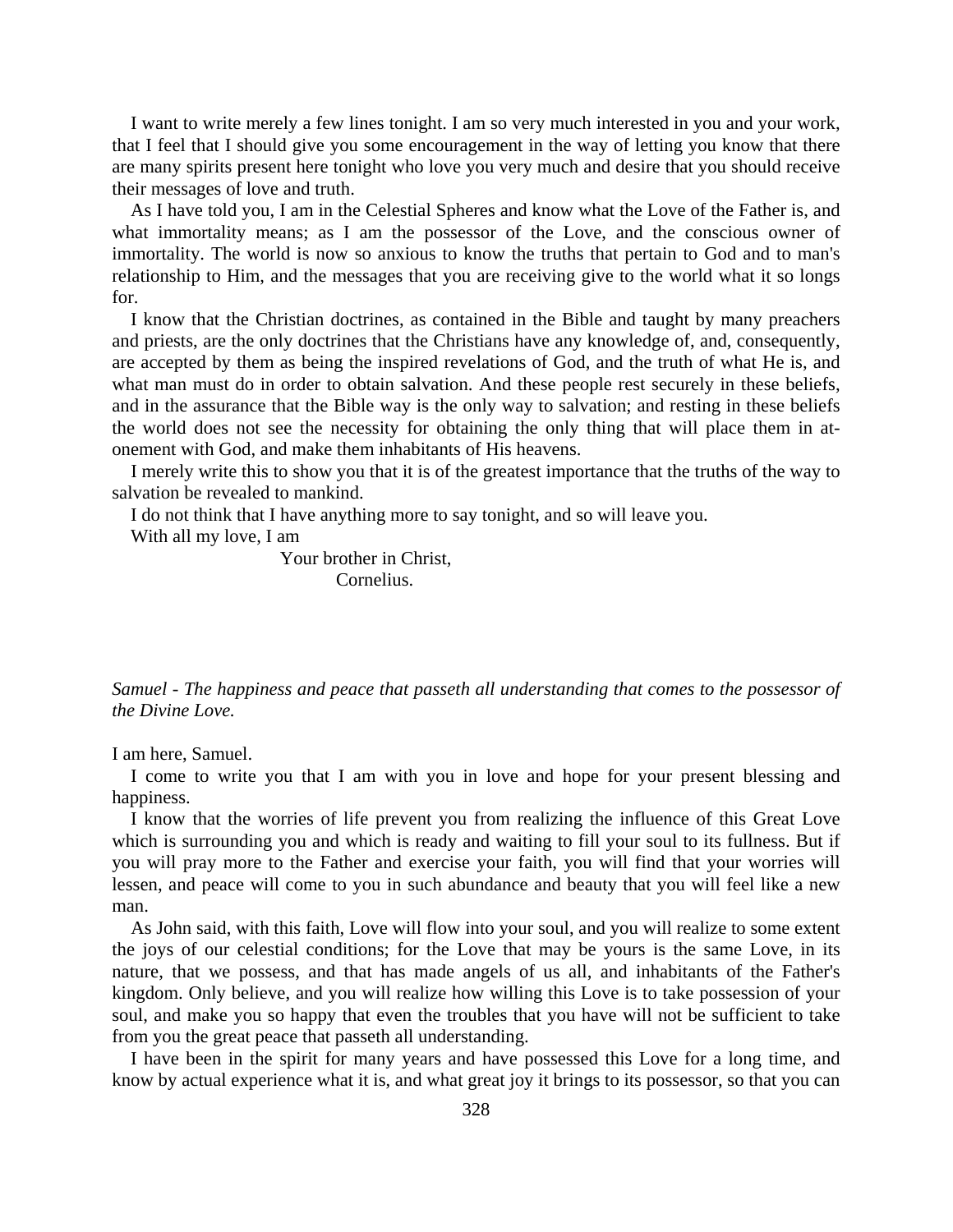rely on what I promise you, and feel the certainty that actual knowledge gives. I am now, as you know, a wholly redeemed child of the Father, and one who knows that His Divine Love in the soul makes the man or spirit of the essence of the Father. When this Love enters the soul of man it increases like the leaven in the dough, and continues in its work until the whole soul is impregnated with it, and everything of sin or error is wholly eradicated.

 Love worketh all things that man can wish for or conceive of, and more besides. Paul's description of Love and the wonderful qualities and conditions that emanate from it, does not contain all its emanations and resultant happiness.

But I must not write more tonight for it is late and you are tiring.

 So believe what I have said, and try to follow my advice, and you will soon experience that peace and happiness which only this Love can bring to the souls of men.

So with my love and blessings I will say good night.

 Your brother in Christ, Samuel.

### *THE PRAYER*

 Our Father, who art in heaven, we recognize Thou art all Holy and loving and merciful, and that we are Thy children, and not the subservient, sinful and depraved creatures that our false teachers would have us believe. That we are the greatest of Thy creation, and the most wonderful of all Thy handiworks, and the objects of Thy great soul's Love and tenderest care.

 That Thy will is, that we become at-one with Thee, and partake of Thy great Love which Thou hast bestowed upon us through Thy mercy and desire that we become, in truth, Thy children, and not through the sacrifice and death of any one of Thy creatures, even though the world believes that one Thy equal and a part of Thy Godhead.

 We pray that Thou wilt open up our souls to the inflowing of Thy Love, and that then may come Thy Holy Spirit to bring into our souls this, Thy Love in great abundance, until our souls shall be transformed into the very essence of Thyself; and that there may come to us faith - such faith as will cause us to realize that we are truly Thy children and one with Thee in very substance and not in image only.

 Let us have such faith as will cause us to know that Thou art our Father, and the bestower of every good and perfect gift, and that only we, ourselves, can prevent Thy Love changing us from the mortal into the immortal.

 Let us never cease to realize that Thy Love is waiting for each and all of us, and that when we come to Thee, in faith and earnest aspiration, Thy Love will never be with-holden from us.

 Keep us in the shadow of Thy Love every hour and moment of our lives, and help us to overcome all temptations of the flesh, and the influence of the powers of the evil ones, which so constantly surround us and endeavor to turn our thoughts away from Thee to the pleasures and allurements of this world.

 We thank Thee for Thy Love and the privilege of receiving it, and we believe that Thou art our Father - the loving Father who smiles upon us in our weakness, and is always ready to help us and take us to Thy arms of Love.